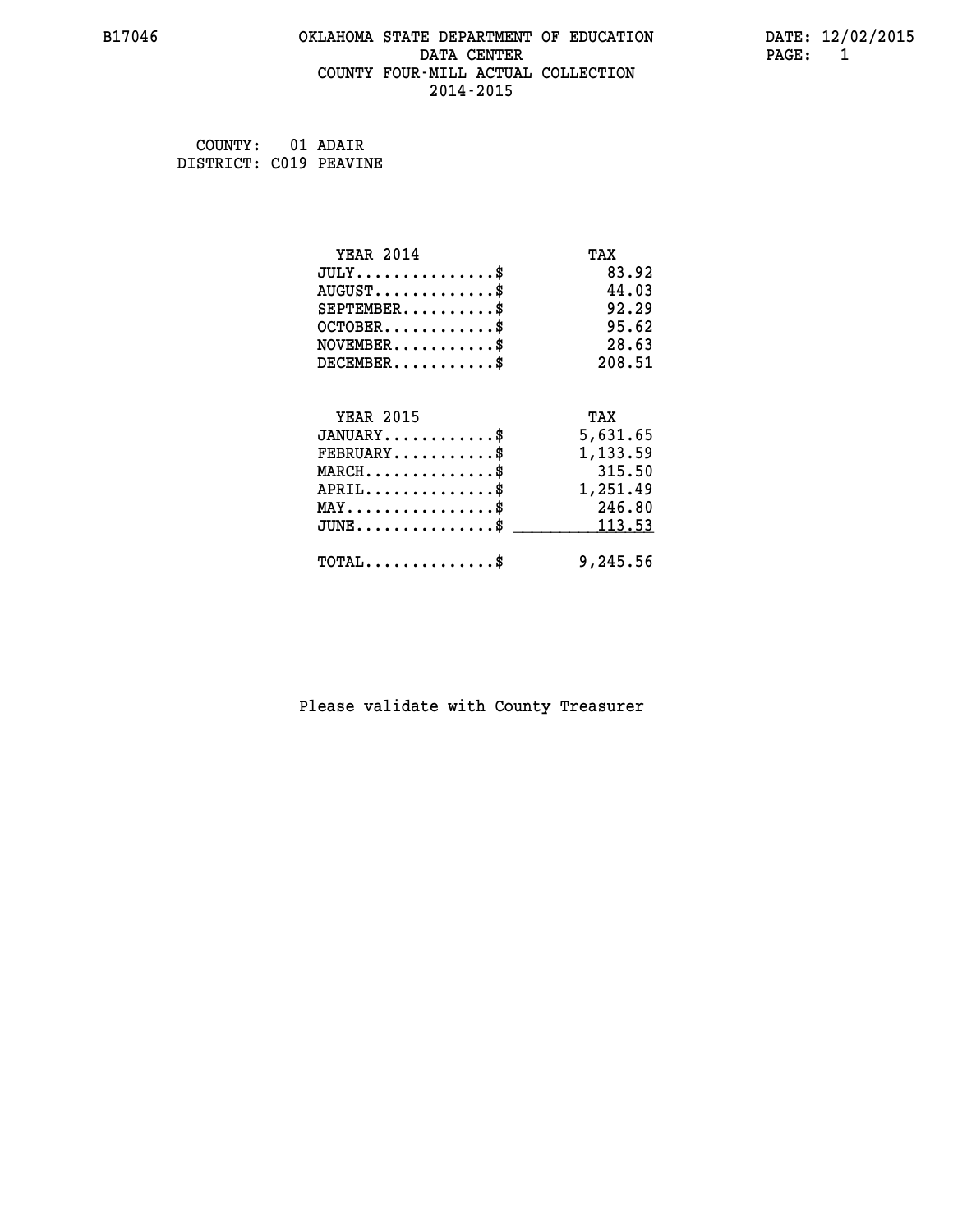## **B17046 OKLAHOMA STATE DEPARTMENT OF EDUCATION DATE: 12/02/2015 DATA CENTER PAGE: 2 COUNTY FOUR-MILL ACTUAL COLLECTION 2014-2015**

 **COUNTY: 01 ADAIR DISTRICT: C022 MARYETTA**

| <b>YEAR 2014</b>                                   | TAX        |
|----------------------------------------------------|------------|
| $JULY$ \$                                          | 394.72     |
| $AUGUST$ \$                                        | 207.06     |
| $SEPTEMENT.$ \$                                    | 434.03     |
| $OCTOBER$ \$                                       | 449.66     |
| $\texttt{NOVEMBER} \dots \dots \dots \$            | 134.63     |
| $DECEMBER$ \$                                      | 994.33     |
|                                                    |            |
| <b>YEAR 2015</b>                                   | TAX        |
| $JANUARY$ \$                                       | 27, 158.63 |
| $\texttt{FEBRUARY} \dots \dots \dots \$            | 5,405.73   |
| $MARCH$ \$                                         | 1,504.52   |
| $APRIL$ \$                                         | 5,967.94   |
| $\texttt{MAX} \dots \dots \dots \dots \dots \$     | 1,176.92   |
| $\texttt{JUNE} \dots \dots \dots \dots \texttt{S}$ | 541.40     |
| $\texttt{TOTAL} \dots \dots \dots \dots \$         | 44,369.57  |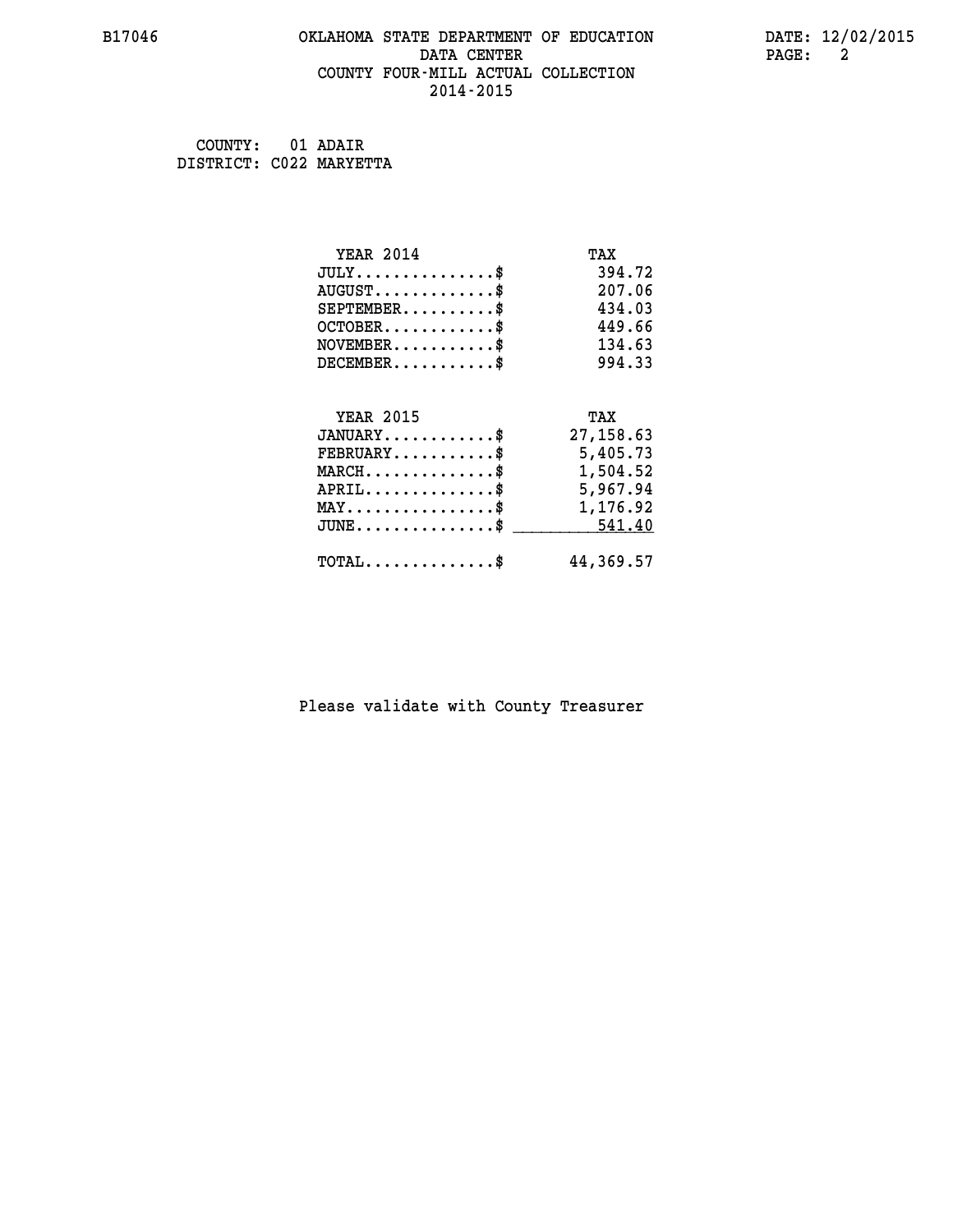#### **B17046 OKLAHOMA STATE DEPARTMENT OF EDUCATION DATE: 12/02/2015 DATA CENTER** PAGE: 3  **COUNTY FOUR-MILL ACTUAL COLLECTION 2014-2015**

 **COUNTY: 01 ADAIR DISTRICT: C024 ROCKY MOUNTAIN**

| <b>YEAR 2014</b>                           | TAX       |
|--------------------------------------------|-----------|
| $JULY$ \$                                  | 103.75    |
| $AUGUST$ \$                                | 54.42     |
| $SEPTEMBER$ \$                             | 114.08    |
| $OCTOBER$ \$                               | 118.18    |
| $NOVEMBER$ \$                              | 35.38     |
| $DECEMBER$ \$                              | 276.30    |
|                                            |           |
| <b>YEAR 2015</b>                           | TAX       |
| $JANUARY$ \$                               | 7,462.29  |
| $FEBRUARY$ \$                              | 1,502.08  |
| $MARCH$ \$                                 | 418.06    |
| $APRIL$ \$                                 | 1,658.29  |
| $MAX \dots \dots \dots \dots \dots$        | 327.03    |
| $JUNE$                                     | 150.44    |
| $\texttt{TOTAL} \dots \dots \dots \dots \$ | 12,220.30 |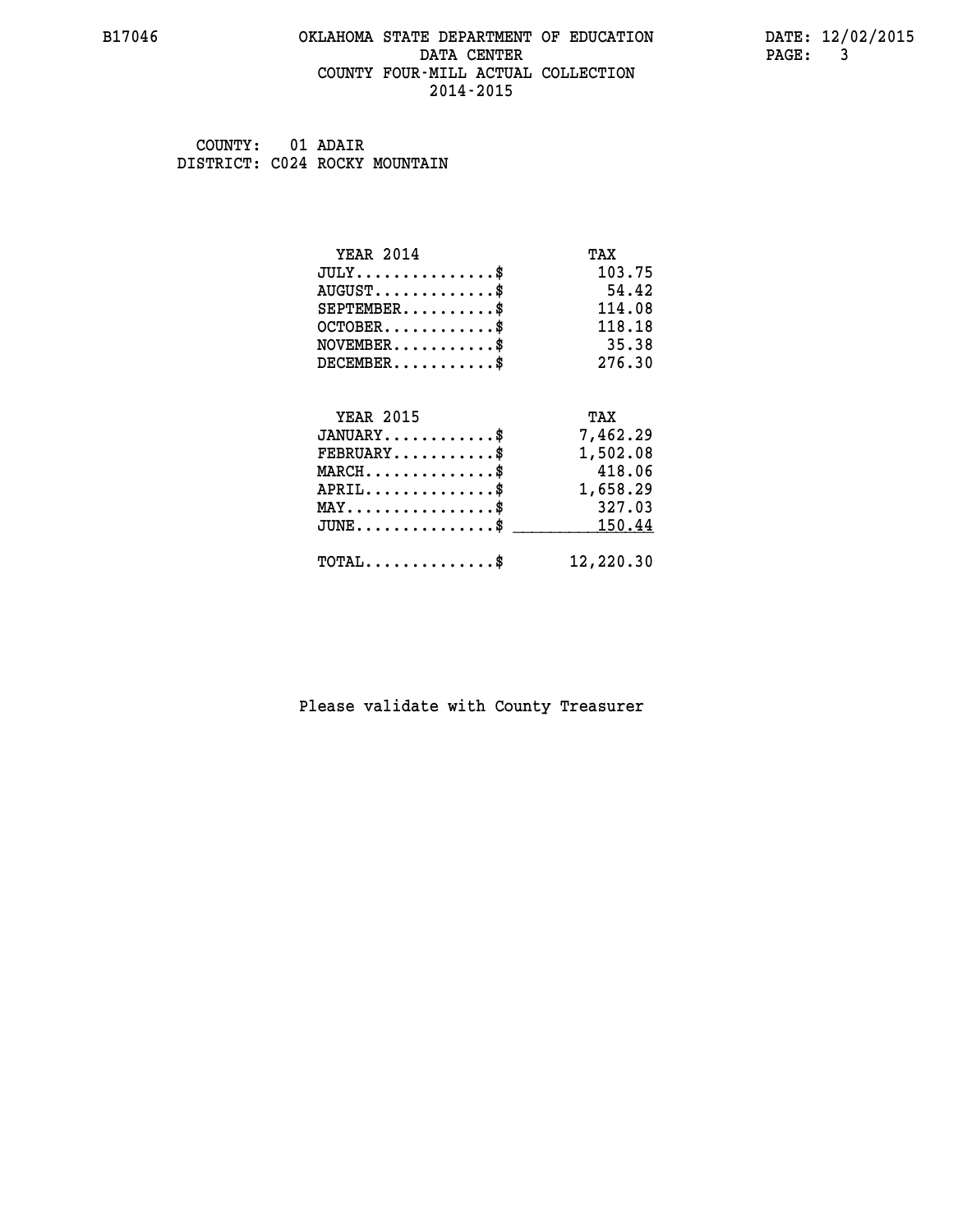## **B17046 OKLAHOMA STATE DEPARTMENT OF EDUCATION DATE: 12/02/2015 DATA CENTER PAGE: 4 COUNTY FOUR-MILL ACTUAL COLLECTION 2014-2015**

 **COUNTY: 01 ADAIR DISTRICT: C028 ZION**

| <b>YEAR 2014</b>                    | TAX       |
|-------------------------------------|-----------|
| $JULY$ \$                           | 194.06    |
| $AUGUST$ \$                         | 101.80    |
| $SEPTEMBER$ \$                      | 213.40    |
| $OCTOBER$ \$                        | 221.07    |
| $NOVEMBER$ \$                       | 66.19     |
| $DECEMBER$ \$                       | 461.47    |
|                                     |           |
| <b>YEAR 2015</b>                    | TAX       |
| $JANUARY$ \$                        | 12,463.84 |
| $FEBRUARY$                          | 2,508.83  |
| $MARCH$ \$                          | 698.25    |
| $APRIL.$ \$                         | 2,769.76  |
| $MAX \dots \dots \dots \dots \dots$ | 546.22    |
| $JUNE$ \$                           | 251.26    |
| $TOTAL$ \$                          | 20,496.15 |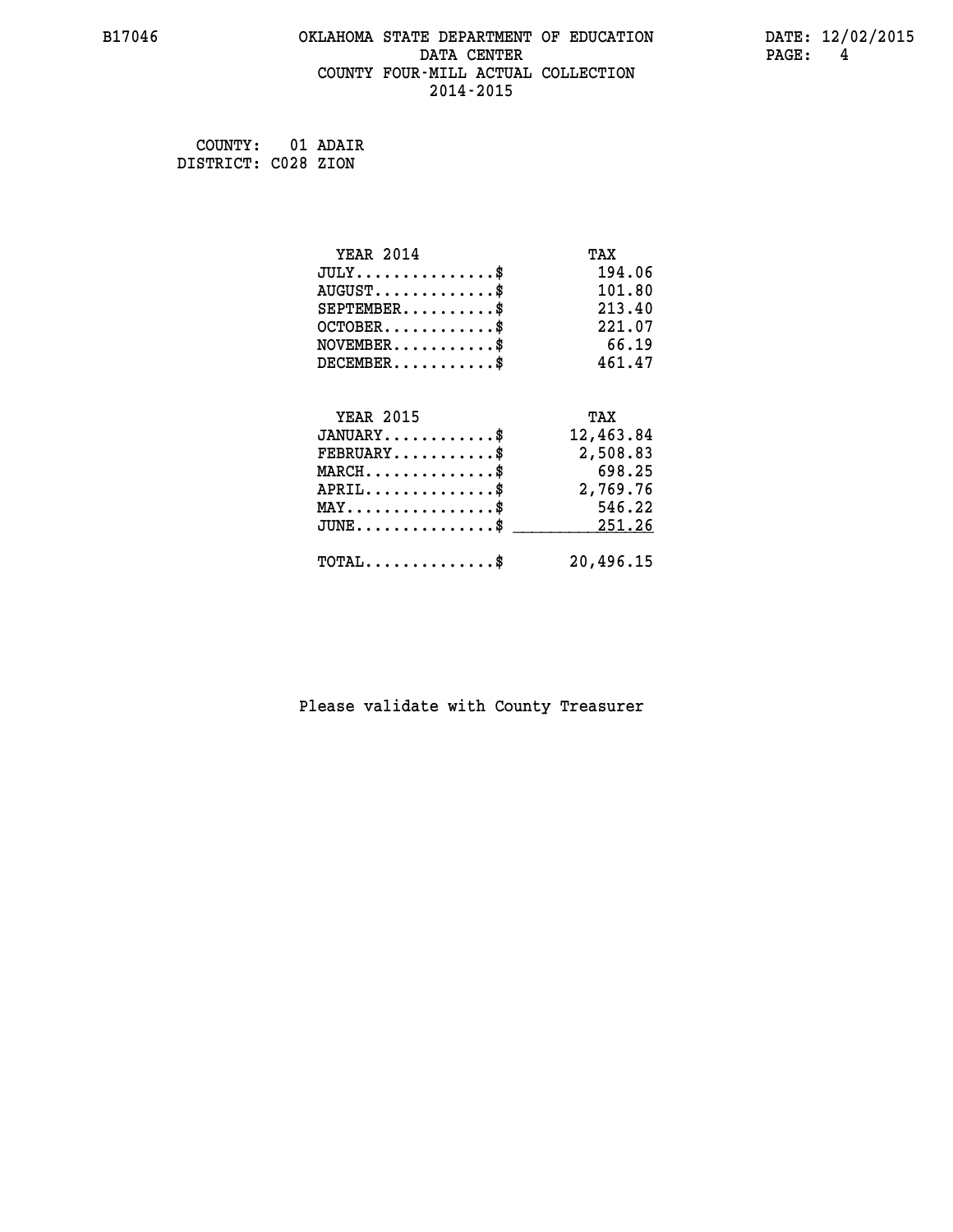#### **B17046 OKLAHOMA STATE DEPARTMENT OF EDUCATION DATE: 12/02/2015 DATA CENTER PAGE:** 5  **COUNTY FOUR-MILL ACTUAL COLLECTION 2014-2015**

 **COUNTY: 01 ADAIR DISTRICT: C029 DAHLONEGAH**

| <b>YEAR 2014</b>                                 | TAX      |
|--------------------------------------------------|----------|
| $JULY$ \$                                        | 85.19    |
| $AUGUST$ \$                                      | 44.69    |
| $SEPTEMBER$ \$                                   | 93.68    |
| $OCTOBER$ \$                                     | 97.05    |
| $NOVEMBER$ \$                                    | 29.05    |
| $DECEMBER$ \$                                    | 193.02   |
|                                                  |          |
| <b>YEAR 2015</b>                                 | TAX      |
| $JANUARY$                                        | 5,213.23 |
| $FEBRUARY$                                       | 1,049.37 |
| $MARCH$ \$                                       | 292.06   |
| $APRIL$ \$                                       | 1,158.51 |
| $MAX \dots \dots \dots \dots \dots$              | 228.47   |
| $\texttt{JUNE} \dots \dots \dots \dots \dots \$$ | 105.09   |
| $\texttt{TOTAL} \dots \dots \dots \dots$ \$      | 8,589.41 |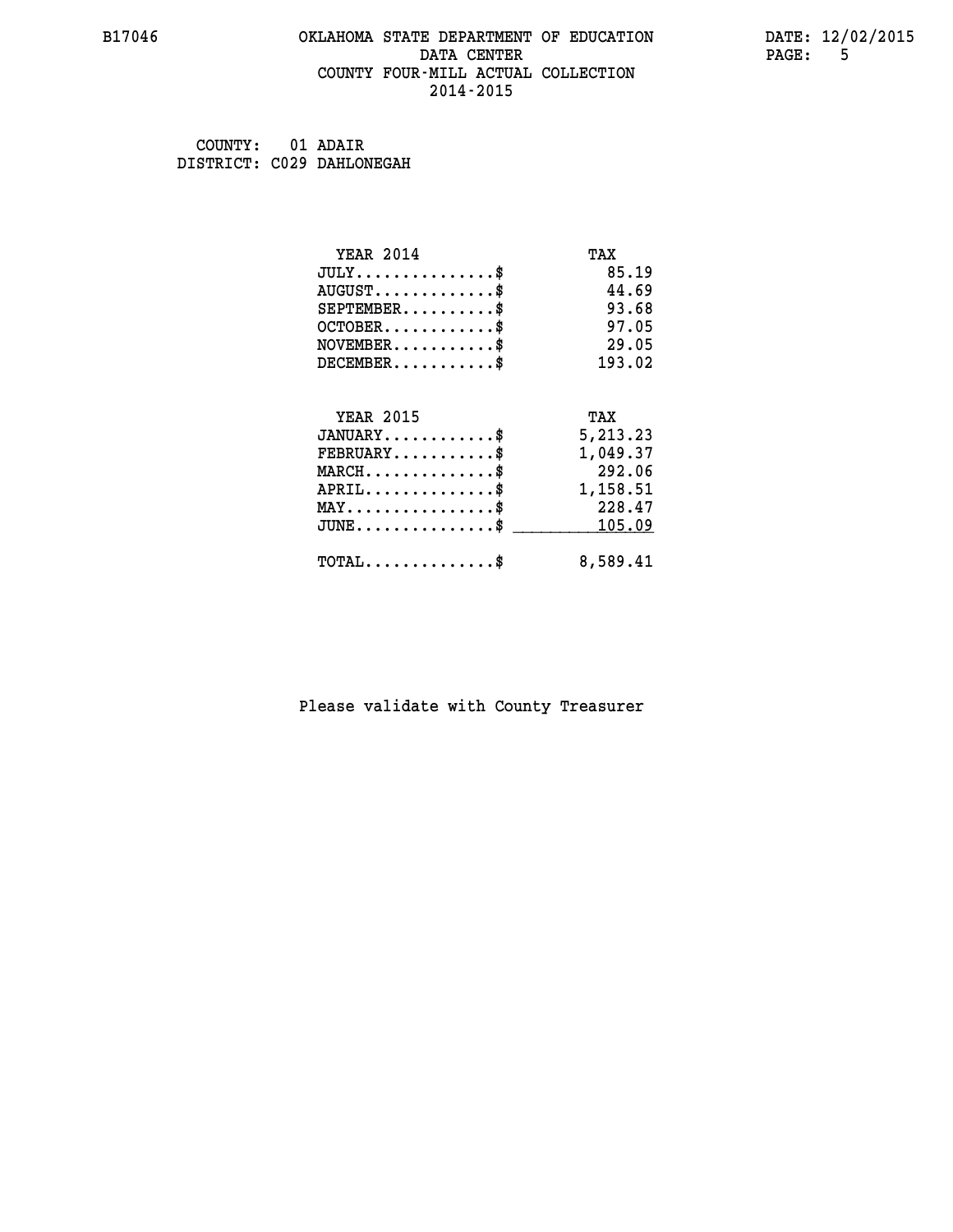## **B17046 OKLAHOMA STATE DEPARTMENT OF EDUCATION DATE: 12/02/2015 DATA CENTER** PAGE: 6  **COUNTY FOUR-MILL ACTUAL COLLECTION 2014-2015**

 **COUNTY: 01 ADAIR DISTRICT: C032 GREASY**

| <b>YEAR 2014</b>                    | TAX      |
|-------------------------------------|----------|
| $JULY$ \$                           | 26.16    |
| $AUGUST$ \$                         | 13.72    |
| $SEPTEMBER$ \$                      | 28.76    |
| $OCTOBER$ \$                        | 29.79    |
| $NOVEMBER$ \$                       | 8.92     |
| $DECEMBER$ \$                       | 133.58   |
|                                     |          |
| <b>YEAR 2015</b>                    | TAX      |
| $JANUARY$ \$                        | 3,607.80 |
| $FEBRUARY$                          | 726.21   |
| $MARCH$ \$                          | 202.12   |
| $APRIL$ \$                          | 801.74   |
| $MAX \dots \dots \dots \dots \dots$ | 158.11   |
| $JUNE$                              | 72.74    |
| $TOTAL$ \$                          | 5,809.65 |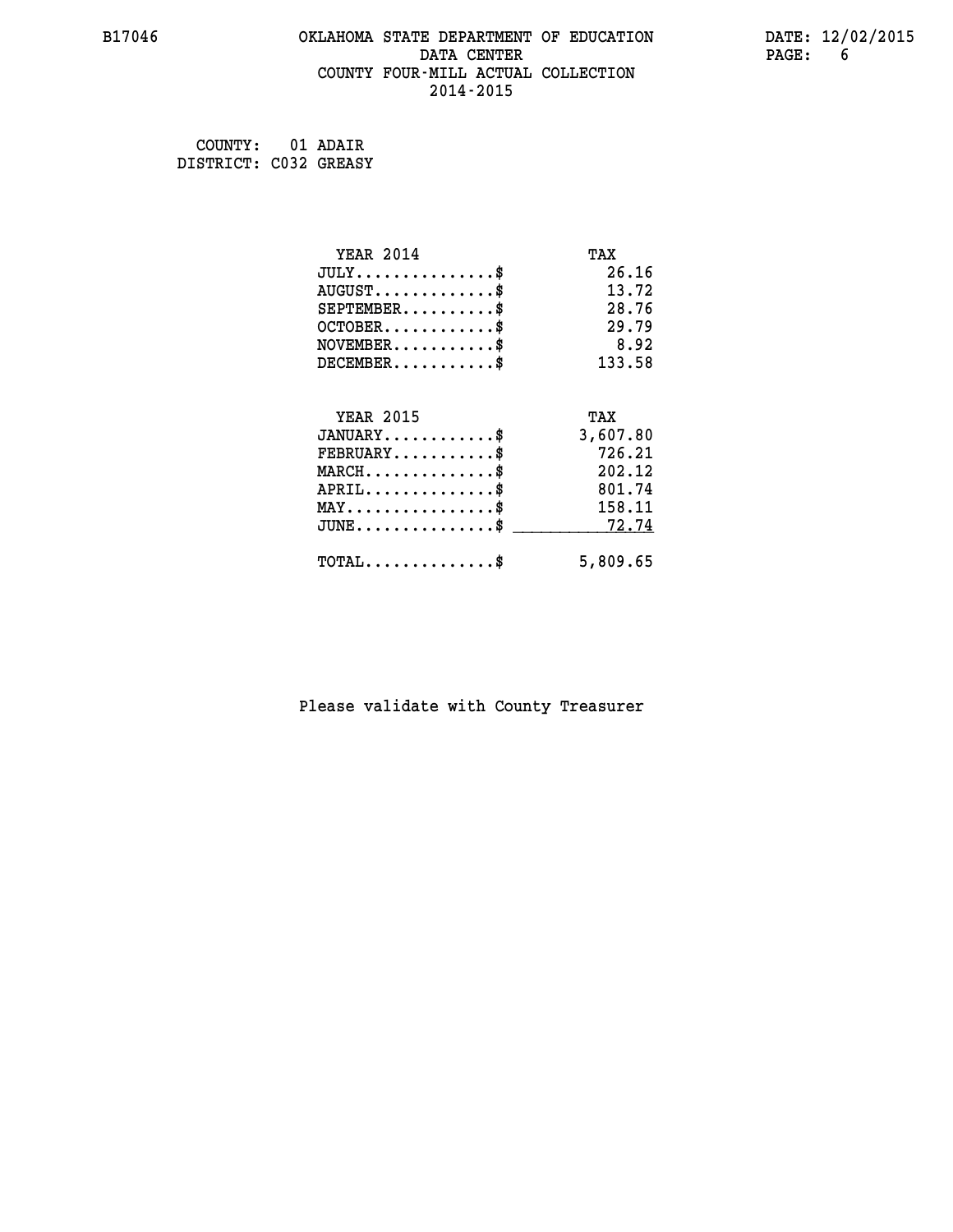#### **B17046 OKLAHOMA STATE DEPARTMENT OF EDUCATION DATE: 12/02/2015 DATA CENTER PAGE: 7 COUNTY FOUR-MILL ACTUAL COLLECTION 2014-2015**

 **COUNTY: 01 ADAIR DISTRICT: I004 WATTS**

| <b>YEAR 2014</b>                           | TAX       |
|--------------------------------------------|-----------|
| $JULY$ \$                                  | 218.88    |
| $AUGUST$ \$                                | 114.81    |
| $SEPTEMBER$ \$                             | 240.67    |
| $OCTOBER$ \$                               | 249.36    |
| $NOVEMBER$ \$                              | 74.68     |
| $DECEMBER$ \$                              | 519.27    |
|                                            |           |
| <b>YEAR 2015</b>                           | TAX       |
| $JANUARY$                                  | 14,024.53 |
| $FEBRUARY$                                 | 573.84    |
| $MARCH$ \$                                 | 785.69    |
| $APRIL$ \$                                 | 3,116.59  |
| $MAX \dots \dots \dots \dots \dots$        | 614.58    |
| $JUNE$ \$                                  | 282.75    |
| $\texttt{TOTAL} \dots \dots \dots \dots \$ | 20,815.65 |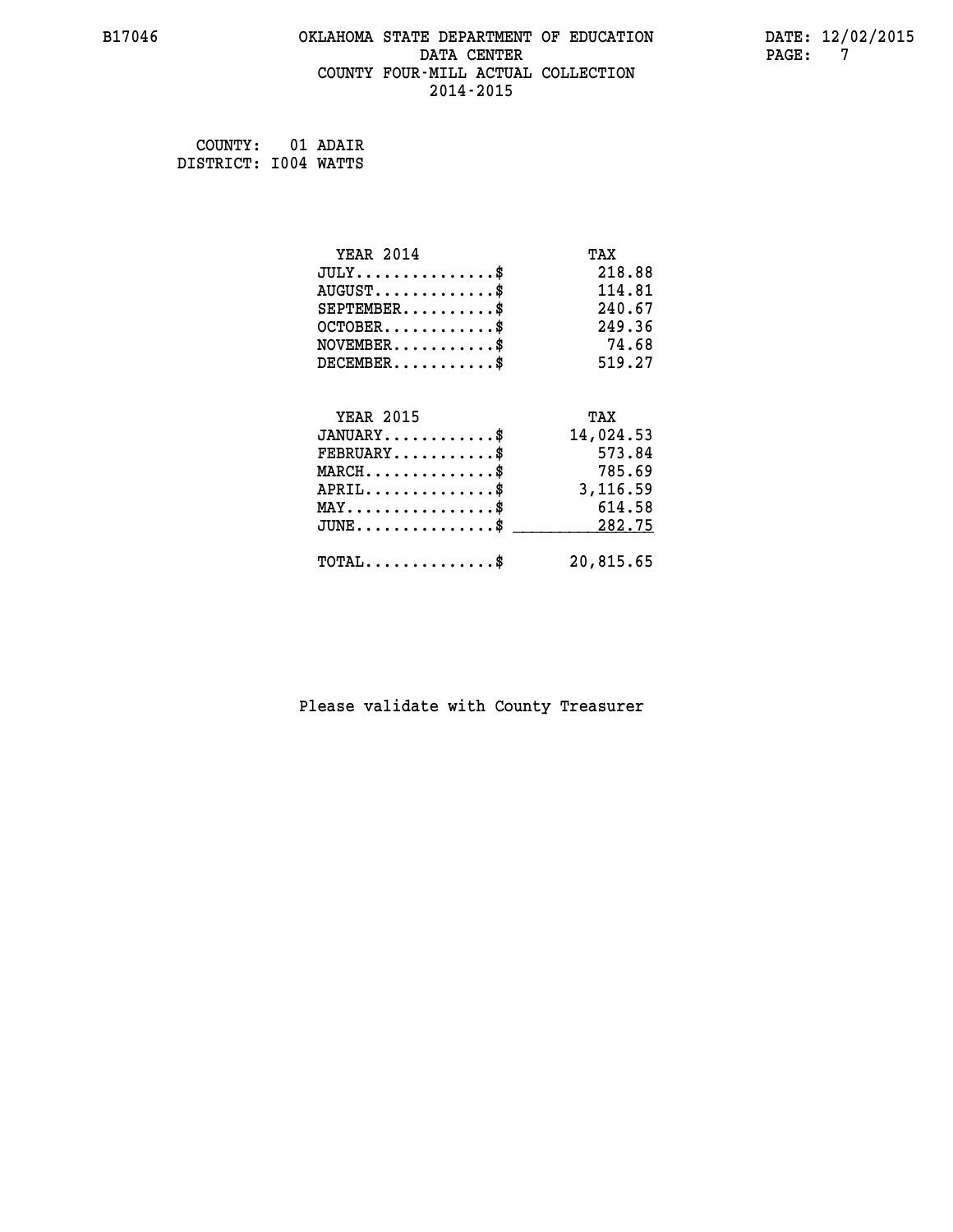#### **B17046 OKLAHOMA STATE DEPARTMENT OF EDUCATION DATE: 12/02/2015 DATA CENTER** PAGE: 8  **COUNTY FOUR-MILL ACTUAL COLLECTION 2014-2015**

 **COUNTY: 01 ADAIR DISTRICT: I011 WESTVILLE**

| <b>YEAR 2014</b>                               | TAX       |
|------------------------------------------------|-----------|
| $JULY$ \$                                      | 696.83    |
| $AUGUST$ \$                                    | 365.54    |
| $SEPTEMBER$ \$                                 | 766.23    |
| $OCTOBER$ \$                                   | 793.82    |
| $\texttt{NOVEMBER} \dots \dots \dots \$        | 237.67    |
| $DECEMBER$ \$                                  | 1,613.88  |
|                                                |           |
| <b>YEAR 2015</b>                               | TAX       |
| $JANUARY$ \$                                   | 42,589.16 |
| $\texttt{FEBRUARY} \dots \dots \dots \$        | 8,474.01  |
| $MARCH \ldots \ldots \ldots \ldots \$          | 2,441.97  |
| $APRIL$ \$                                     | 9,686.52  |
| $\texttt{MAX} \dots \dots \dots \dots \dots \$ | 1,910.26  |
| $JUNE$ \$                                      | 878.74    |
| $\texttt{TOTAL} \dots \dots \dots \dots$       | 70,454.63 |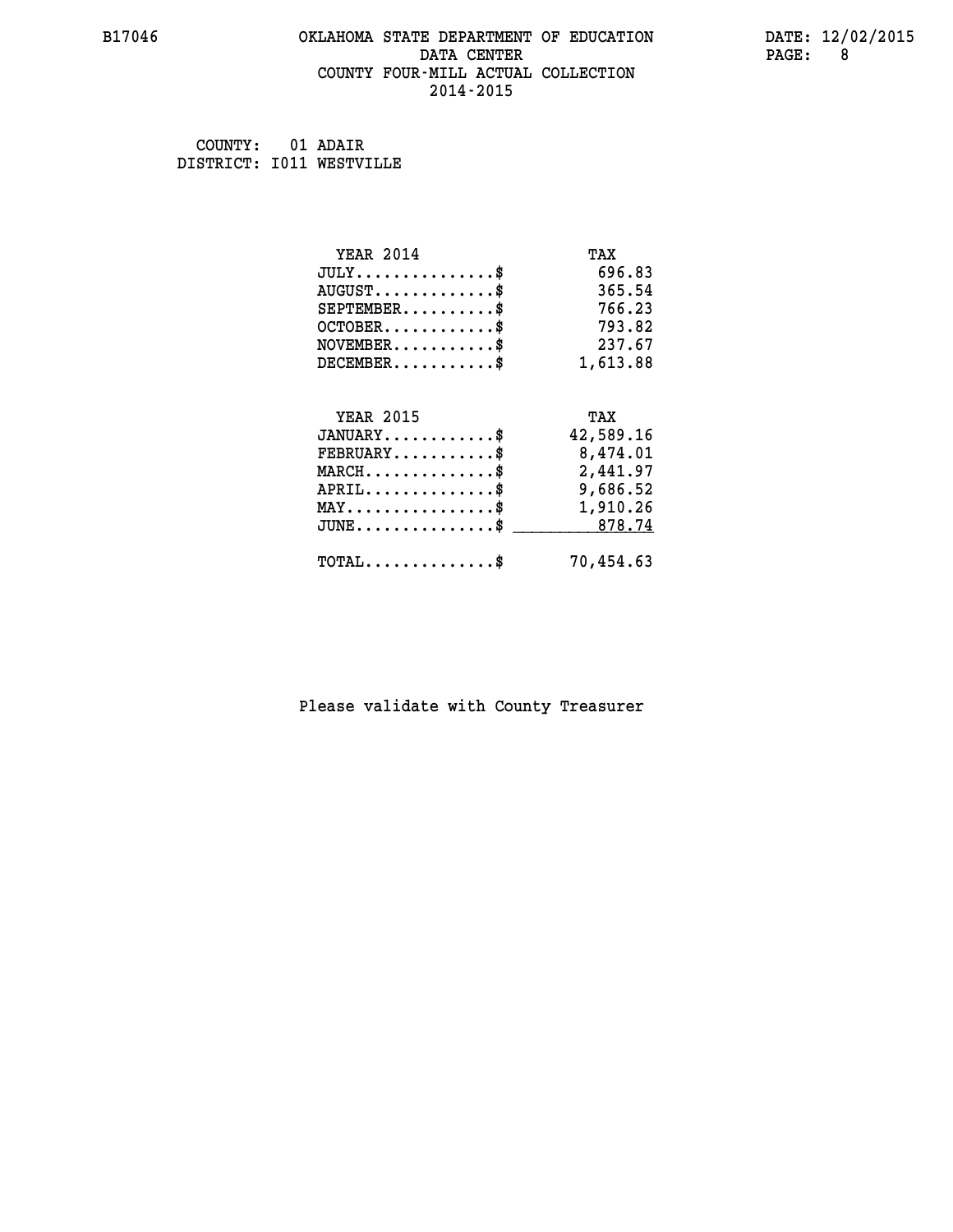## **B17046 OKLAHOMA STATE DEPARTMENT OF EDUCATION DATE: 12/02/2015 DATA CENTER PAGE: 9 COUNTY FOUR-MILL ACTUAL COLLECTION 2014-2015**

 **COUNTY: 01 ADAIR DISTRICT: I025 STILWELL**

| <b>YEAR 2014</b>                                 | TAX        |
|--------------------------------------------------|------------|
| $JULY$ \$                                        | 800.53     |
| $AUGUST$ \$                                      | 419.94     |
| $SEPTEMBER$ \$                                   | 880.27     |
| $OCTOBER$ \$                                     | 911.97     |
| $\texttt{NOVEMBER} \dots \dots \dots \$          | 273.05     |
| $DECEMBER$ \$                                    | 1,916.88   |
|                                                  |            |
| <b>YEAR 2015</b>                                 | TAX        |
| $JANUARY$ \$                                     | 51,772.83  |
| $FEBRUARY$                                       | 10,421.28  |
| MARCH\$ 2,900.44                                 |            |
| $APRIL \ldots \ldots \ldots \ldots \$            | 11,505.12  |
| MAY\$ 2,268.90                                   |            |
| $\texttt{JUNE} \dots \dots \dots \dots \dots \$$ | 1,043.72   |
| $\texttt{TOTAL} \dots \dots \dots \dots$         | 85, 114.93 |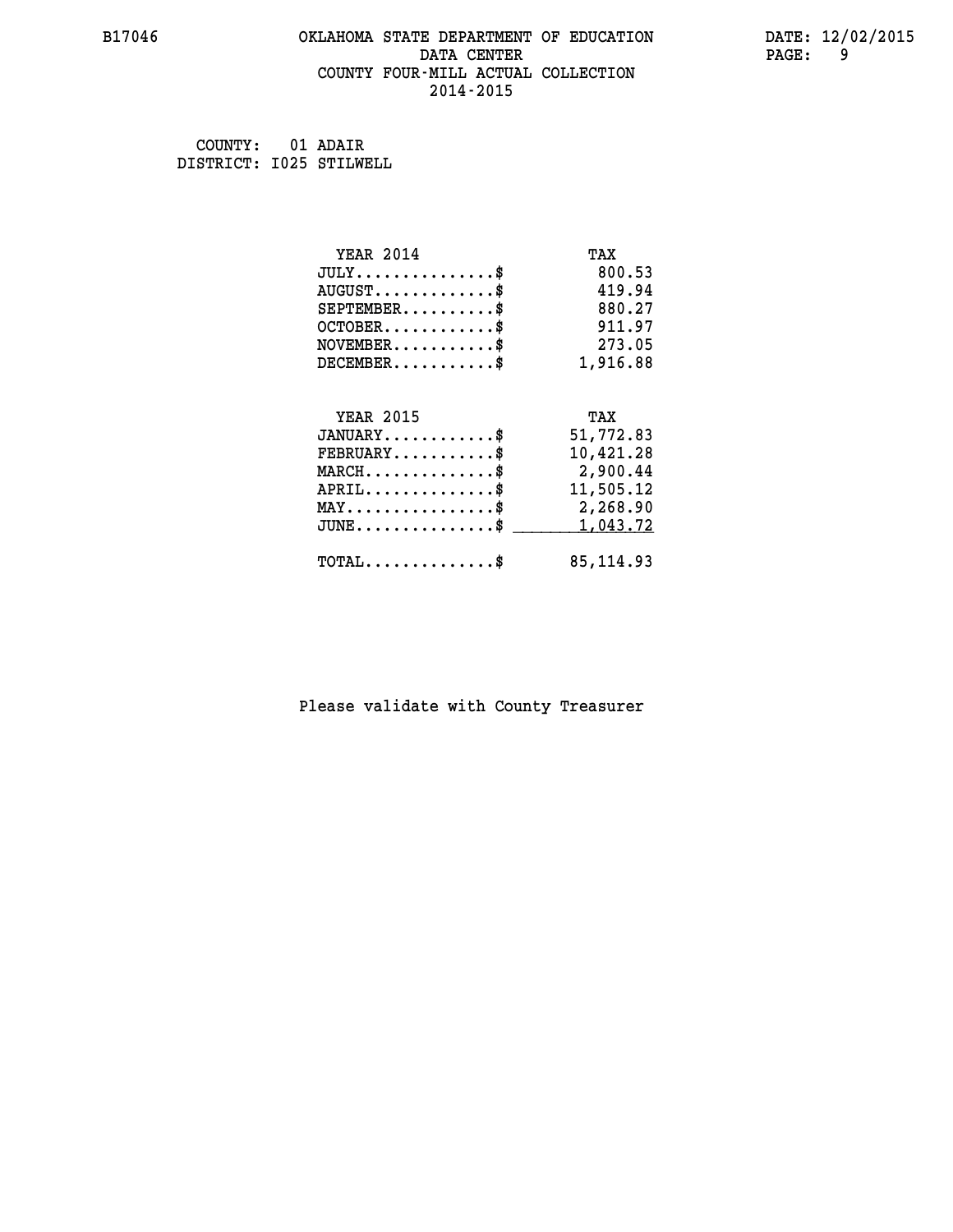#### **B17046 OKLAHOMA STATE DEPARTMENT OF EDUCATION DATE: 12/02/2015 DATA CENTER** PAGE: 10  **COUNTY FOUR-MILL ACTUAL COLLECTION 2014-2015**

 **COUNTY: 01 ADAIR DISTRICT: I030 CAVE SPRINGS**

| <b>YEAR 2014</b>                                 | TAX       |
|--------------------------------------------------|-----------|
| $JULY$ \$                                        | 93.85     |
| $AUGUST$ \$                                      | 49.23     |
| $SEPTEMBER$ \$                                   | 103.21    |
| $OCTOBER$ \$                                     | 106.91    |
| $NOVEMBER$ \$                                    | 32.00     |
| $DECEMBER$ \$                                    | 258.14    |
|                                                  |           |
| <b>YEAR 2015</b>                                 | TAX       |
| $JANUARY$                                        | 6,972.12  |
| $FEBRUARY$                                       | 1,403.40  |
| $MARCH$ \$                                       | 390.60    |
| $APRIL \ldots \ldots \ldots \$                   | 1,549.36  |
| $MAX \dots \dots \dots \dots \dots$              | 305.55    |
| $\texttt{JUNE} \dots \dots \dots \dots \dots \$$ | 140.55    |
| $\texttt{TOTAL} \dots \dots \dots \dots \$       | 11,404.92 |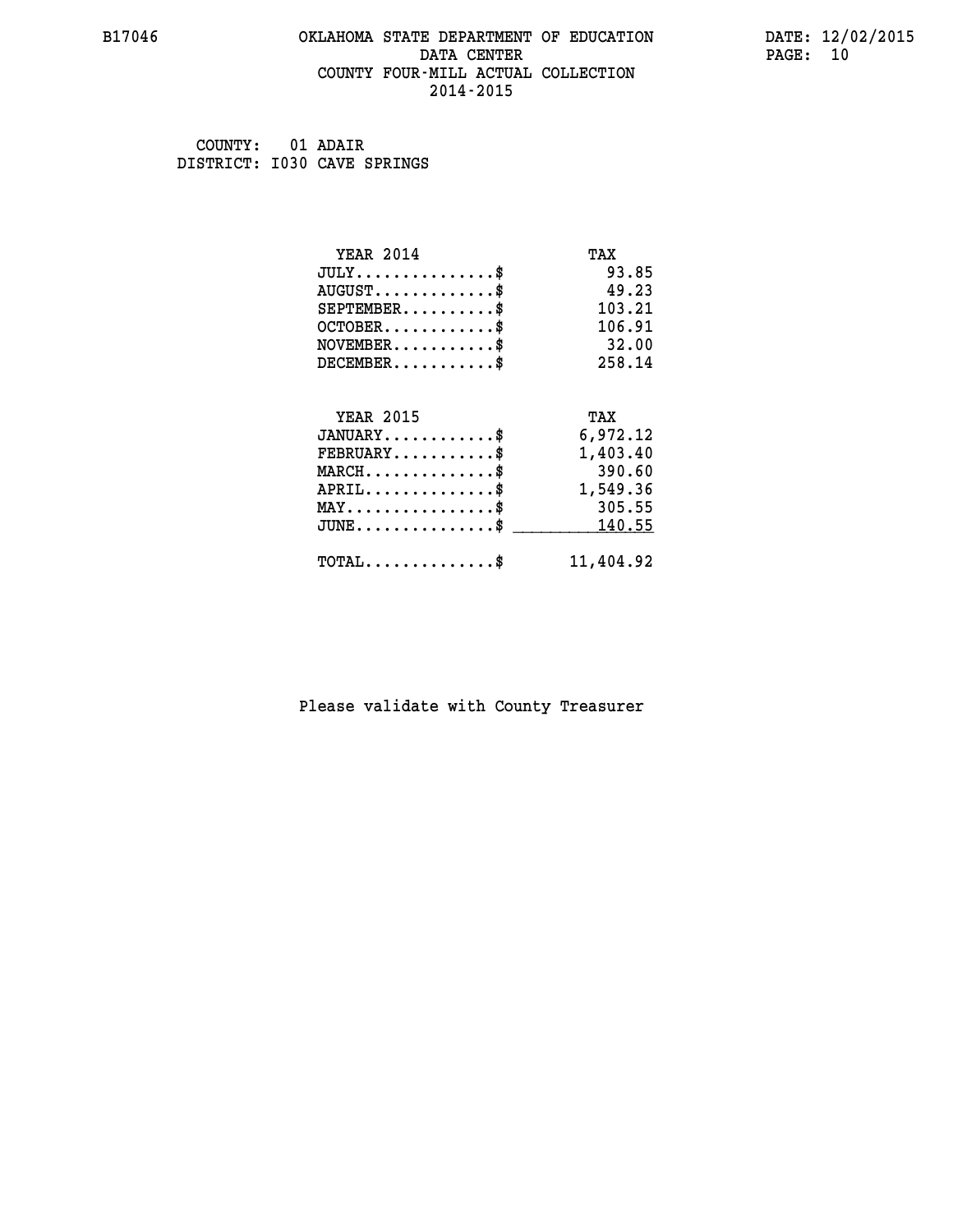#### **B17046 OKLAHOMA STATE DEPARTMENT OF EDUCATION DATE: 12/02/2015 DATA CENTER PAGE: 11 COUNTY FOUR-MILL ACTUAL COLLECTION 2014-2015**

 **COUNTY: 01 ADAIR**

 **\*\*\*\*\*\* TOTALS \*\*\*\*\*\***

| <b>YEAR 2014</b>                 | TAX      |
|----------------------------------|----------|
| $JULY \ldots \ldots \ldots \$    | 2,697.89 |
| $AUGUST \ldots \ldots \ldots$ \$ | 1,415.24 |
| $SEPTEMBER$ \$                   | 2,966.62 |
| $OCTOBER$ \$                     | 3,073.43 |
| $NOVEMBER$ \$                    | 920.20   |
| $DECEMBER$                       | 6,575.38 |

## **YEAR 2015 TAX JANUARY............\$ 176,896.08 FEBRUARY...........\$ 33,198.34 MARCH..............\$ 9,949.21 APRIL..............\$ 39,465.32 MAY................\$ 7,782.84 JUNE...............\$ 3,580.22 \_\_\_\_\_\_\_\_\_\_\_\_\_\_\_ TOTAL..............\$ 288,520.77**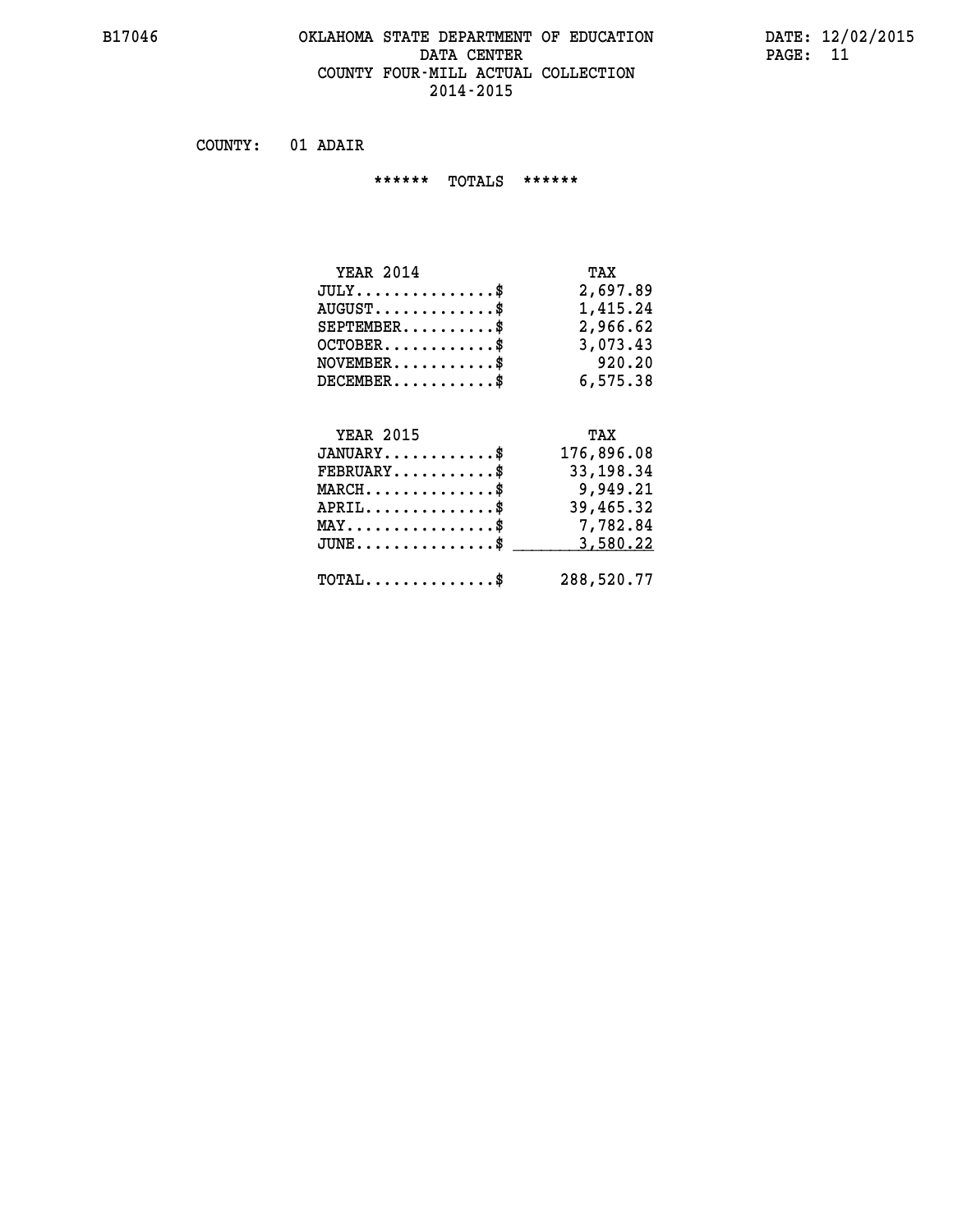#### **B17046 OKLAHOMA STATE DEPARTMENT OF EDUCATION DATE: 12/02/2015 DATA CENTER** PAGE: 12  **COUNTY FOUR-MILL ACTUAL COLLECTION 2014-2015**

| COUNTY: | 02 ALFALFA                |
|---------|---------------------------|
|         | DISTRICT: 1001 BURLINGTON |

| <b>YEAR 2014</b>                                 | TAX       |
|--------------------------------------------------|-----------|
| $JULY$ \$                                        | 728.98    |
| $AUGUST$ \$                                      | 728.98    |
| $SEPTEMBER$ \$                                   | 190.63    |
| $OCTOBER$ \$                                     | 958.57    |
| $NOVEMBER.$ \$                                   | 218.75    |
| $DECEMBER$ \$                                    | 60,490.23 |
|                                                  |           |
| <b>YEAR 2015</b>                                 | TAX       |
| $JANUARY$ \$                                     | 5,080.83  |
| $FEBRUARY$ \$                                    | 2,188.63  |
| $\texttt{MARCH} \dots \dots \dots \dots \$       | 13,168.30 |
| $APRIL \ldots \ldots \ldots \ldots \$            | 4,430.04  |
| $\texttt{MAX} \dots \dots \dots \dots \dots \$   | 1,826.30  |
| $\texttt{JUNE} \dots \dots \dots \dots \dots \$$ | 192.25    |
| $\texttt{TOTAL} \dots \dots \dots \dots \$       | 90,202.49 |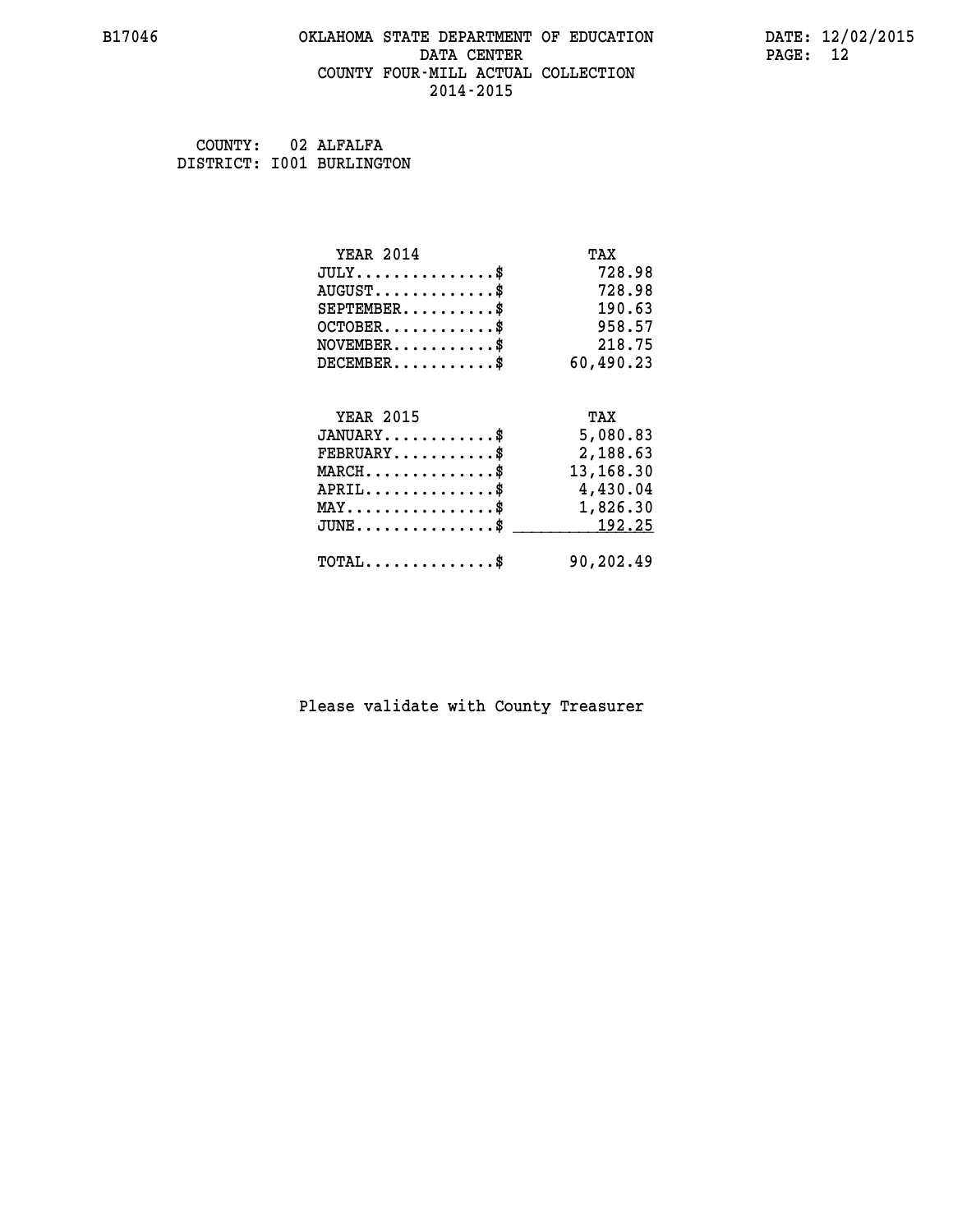## **B17046 OKLAHOMA STATE DEPARTMENT OF EDUCATION DATE: 12/02/2015 DATA CENTER** PAGE: 13  **COUNTY FOUR-MILL ACTUAL COLLECTION 2014-2015**

 **COUNTY: 02 ALFALFA**

 **DISTRICT: I046 CHEROKEE**

| <b>YEAR 2014</b>                               | TAX         |
|------------------------------------------------|-------------|
| $JULY$ \$                                      | 108.12      |
| $AUGUST$ \$                                    | 1,599.41    |
| $SEPTEMBER$ \$                                 | 284.22      |
| $OCTOBER$ \$                                   | 413.58      |
| $\texttt{NOVEMBER} \dots \dots \dots \$        | 2,101.88    |
| $DECEMBER$ \$                                  | 2,101.88    |
|                                                |             |
| <b>YEAR 2015</b>                               | TAX         |
| $JANUARY$ \$                                   | 152,954.26  |
| $FEBRUARY$                                     | 12,744.36   |
| $MARCH$ \$                                     | 5,505.80    |
| $APRIL \ldots \ldots \ldots \ldots \$          | 33,488.62   |
| $\texttt{MAX} \dots \dots \dots \dots \dots \$ | 11, 193. 77 |
| $JUNE$ \$                                      | 4,601.15    |
| $\texttt{TOTAL} \dots \dots \dots \dots \$     | 227,097.05  |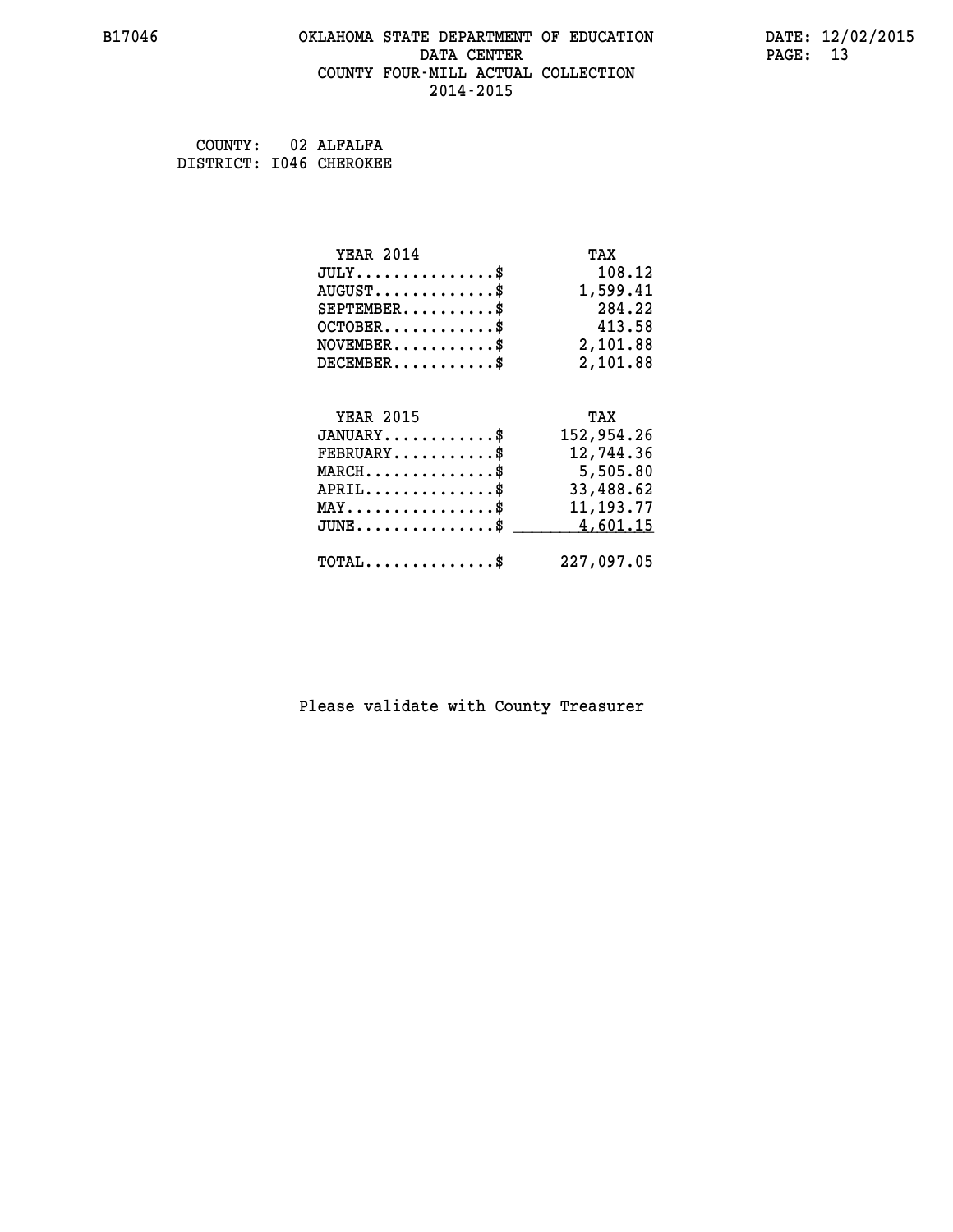## **B17046 OKLAHOMA STATE DEPARTMENT OF EDUCATION DATE: 12/02/2015 DATA CENTER PAGE: 14 COUNTY FOUR-MILL ACTUAL COLLECTION 2014-2015**

 **COUNTY: 02 ALFALFA DISTRICT: I093 TIMBERLAKE**

| <b>YEAR 2014</b>                           | TAX        |
|--------------------------------------------|------------|
| $JULY$ \$                                  | 78.44      |
| $AUGUST$ \$                                | 1,160.16   |
| $SEPTEMBER$ \$                             | 207.04     |
| $OCTOBER$ \$                               | 301.65     |
| $\texttt{NOVEMBER} \dots \dots \dots \$    | 1,524.85   |
| $DECEMBER$ \$                              | 1,524.85   |
|                                            |            |
| <b>YEAR 2015</b>                           | TAX        |
| $JANUARY$ \$                               | 111,784.68 |
| $FEBRUARY$                                 | 9,314.08   |
| $MARCH$ \$                                 | 4,023.81   |
| $APRIL$ \$                                 | 24, 474.74 |
| MAY\$ 8,180.63                             |            |
| $JUNE$ \$                                  | 3,364.28   |
| $\texttt{TOTAL} \dots \dots \dots \dots \$ | 165,939.21 |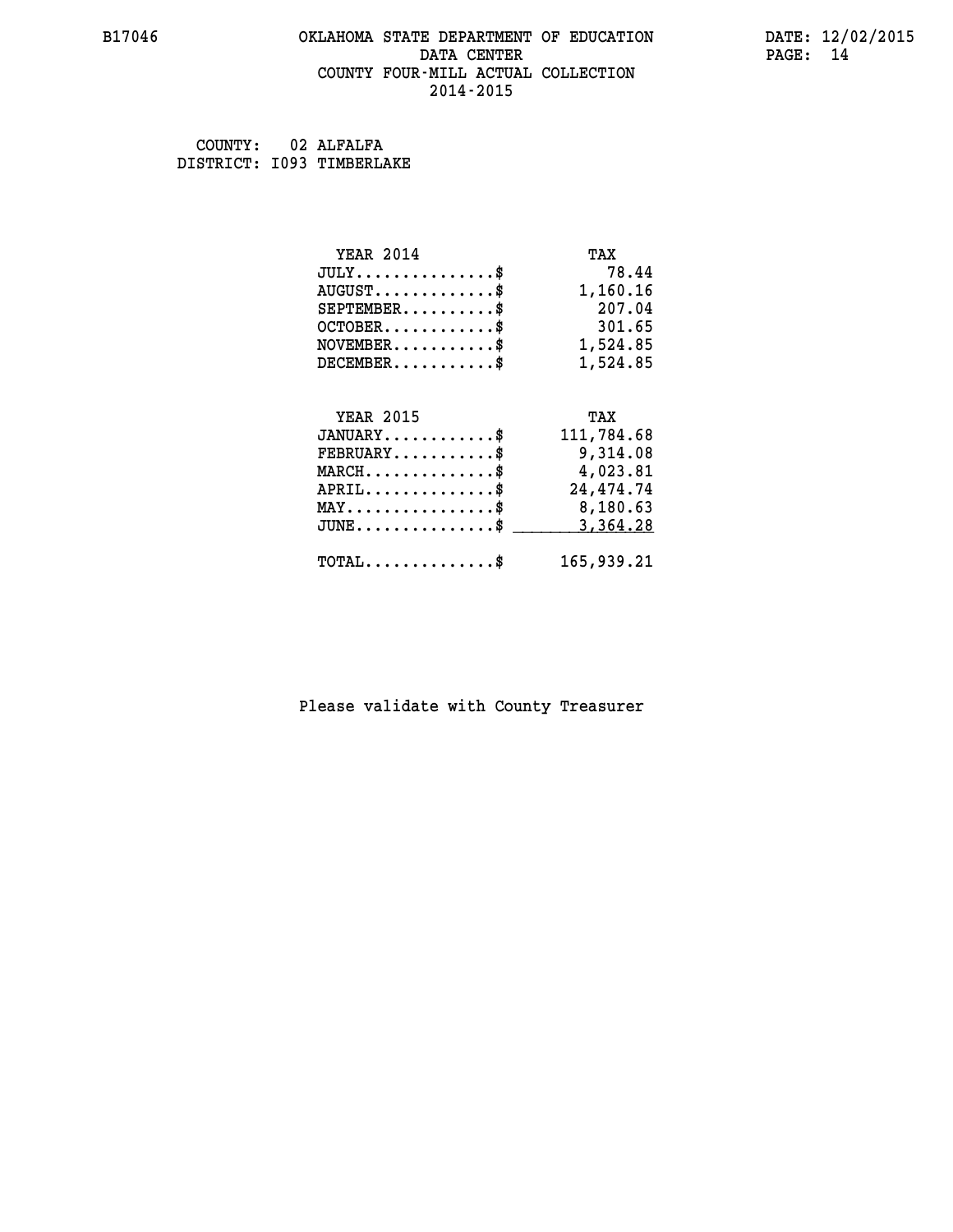#### **B17046 OKLAHOMA STATE DEPARTMENT OF EDUCATION DATE: 12/02/2015 DATA CENTER PAGE: 15 COUNTY FOUR-MILL ACTUAL COLLECTION 2014-2015**

 **COUNTY: 02 ALFALFA**

 **\*\*\*\*\*\* TOTALS \*\*\*\*\*\***

| <b>YEAR 2014</b> | TAX       |
|------------------|-----------|
| $JULY$           | 915.54    |
| $AUGUST$ \$      | 3,488.55  |
| $SEPTEMBER$      | 681.89    |
| $OCTOBER$ \$     | 1,673.80  |
| $NOVEMBER$ $\$   | 3,845.48  |
| $DECEMBER$       | 64,116.96 |

## **YEAR 2015 TAX JANUARY............\$ 269,819.77 FEBRUARY...........\$ 24,247.07 MARCH..............\$ 22,697.91 APRIL..............\$ 62,393.40 MAY................\$ 21,200.70 JUNE................\$** \_\_\_\_\_\_\_\_\_ 8,157.68  **TOTAL..............\$ 483,238.75**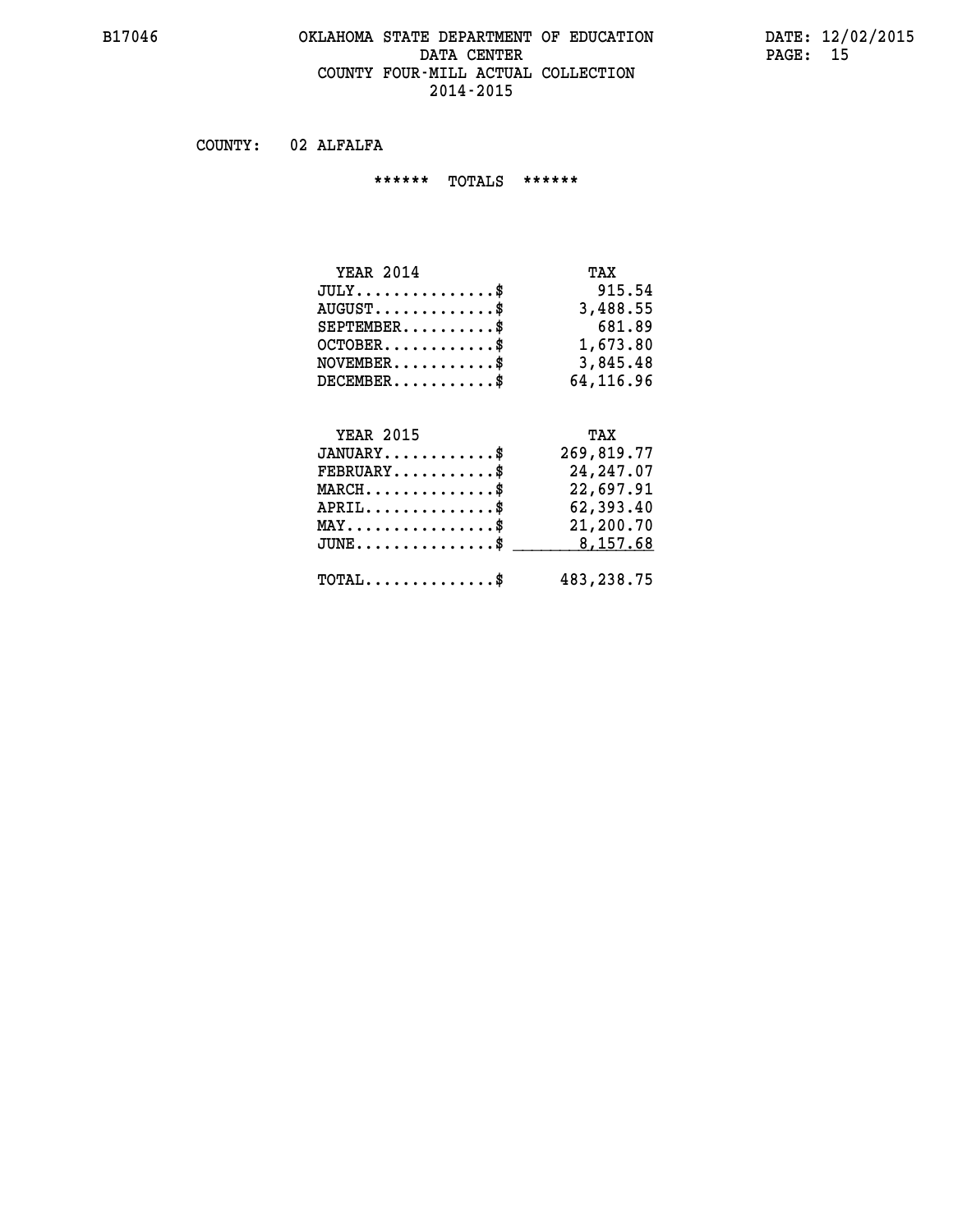#### **B17046 OKLAHOMA STATE DEPARTMENT OF EDUCATION DATE: 12/02/2015 DATA CENTER PAGE: 16 COUNTY FOUR-MILL ACTUAL COLLECTION 2014-2015**

 **COUNTY: 03 ATOKA DISTRICT: C021 HARMONY**

> **YEAR 2014 TAX JULY...............\$ 168.85 AUGUST.............\$ 369.14 SEPTEMBER..........\$ 289.95 OCTOBER............\$ 250.46 NOVEMBER...........\$ 124.43 DECEMBER...........\$ 615.60 YEAR 2015 TAX JANUARY............\$ 10,773.70 FEBRUARY...........\$ 9,248.04 MARCH..............\$ 734.99 APRIL..............\$ 5,615.33 MAY................\$ 1,094.33 JUNE...............\$ 171.70 \_\_\_\_\_\_\_\_\_\_\_\_\_\_\_ TOTAL..............\$ 29,456.52**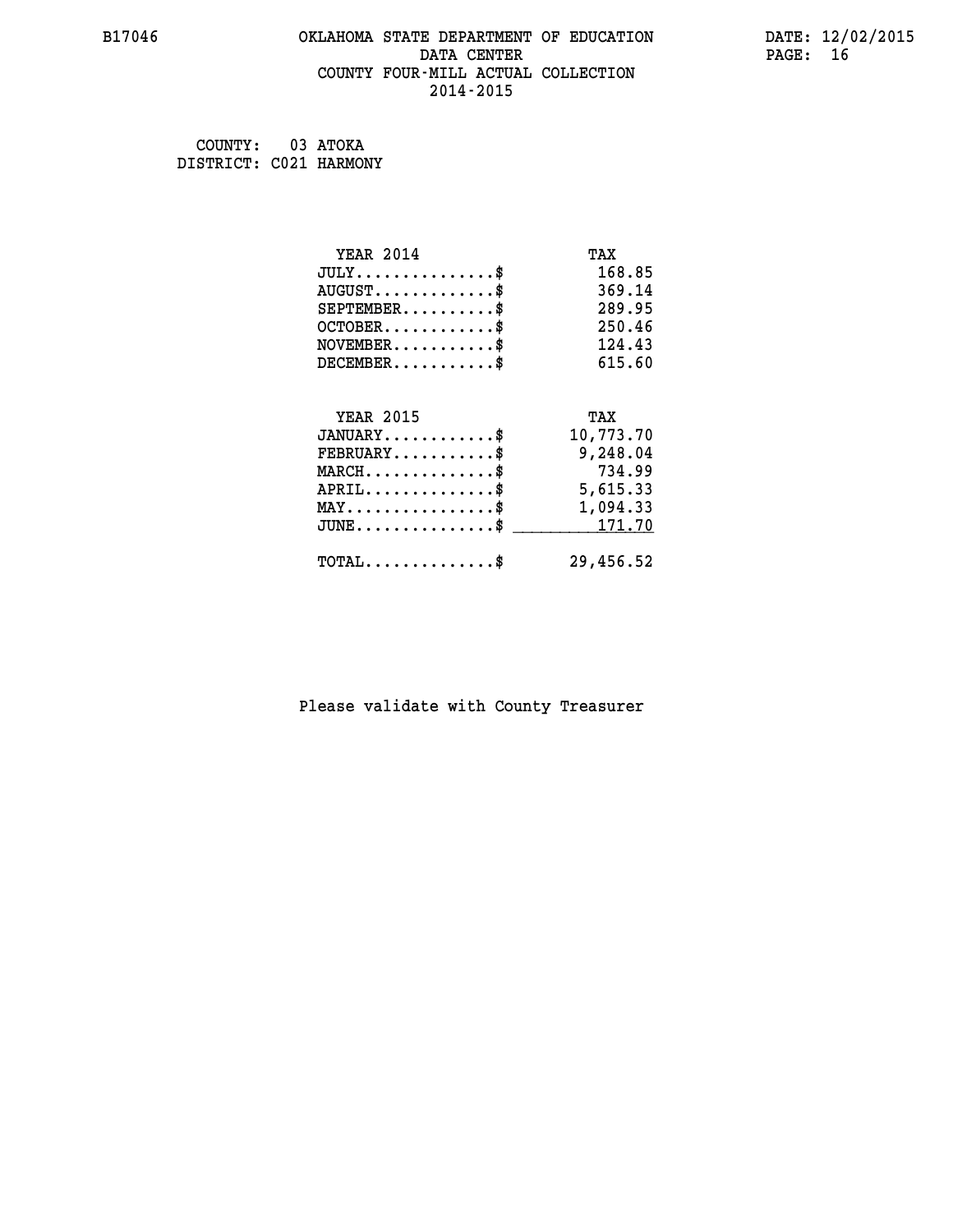## **B17046 OKLAHOMA STATE DEPARTMENT OF EDUCATION DATE: 12/02/2015 DATA CENTER** PAGE: 17  **COUNTY FOUR-MILL ACTUAL COLLECTION 2014-2015**

 **COUNTY: 03 ATOKA DISTRICT: C022 LANE**

| <b>YEAR 2014</b>                                 | TAX       |
|--------------------------------------------------|-----------|
| $JULY$ \$                                        | 222.08    |
| $AUGUST$ \$                                      | 485.62    |
| $SEPTEMBER$ \$                                   | 381.65    |
| $OCTOBER$ \$                                     | 330.01    |
| $\texttt{NOVEMBER} \dots \dots \dots \$          | 163.94    |
| $DECEMBER$ \$                                    | 799.84    |
|                                                  |           |
| <b>YEAR 2015</b>                                 | TAX       |
| $JANUARY$ \$                                     | 13,977.69 |
| $FEBRUARY$                                       | 12,000.03 |
| $MARCH$ \$                                       | 955.88    |
| $APRIL \ldots \ldots \ldots \ldots \$            | 7,289.74  |
| $\texttt{MAX} \dots \dots \dots \dots \dots \$   | 1,424.99  |
| $\mathtt{JUNE} \ldots \ldots \ldots \ldots \ast$ | 225.17    |
| $\texttt{TOTAL} \dots \dots \dots \dots \$       | 38,256.64 |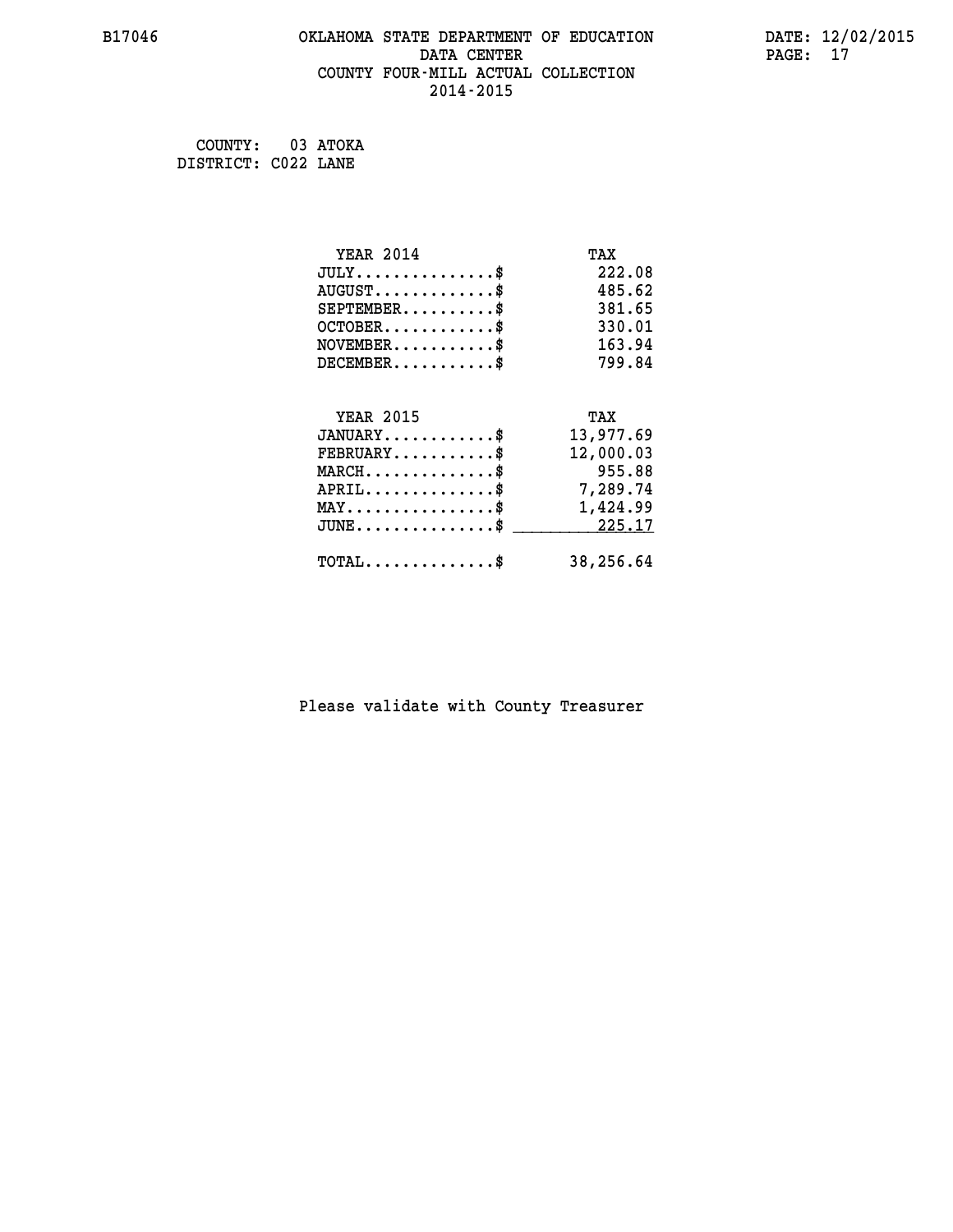#### **B17046 OKLAHOMA STATE DEPARTMENT OF EDUCATION DATE: 12/02/2015 DATA CENTER** PAGE: 18  **COUNTY FOUR-MILL ACTUAL COLLECTION 2014-2015**

| COUNTY: | 03 ATOKA                  |
|---------|---------------------------|
|         | DISTRICT: 1007 STRINGTOWN |

| <b>YEAR 2014</b>                                 | TAX       |
|--------------------------------------------------|-----------|
| $JULY$ \$                                        | 164.16    |
| $AUGUST$ \$                                      | 354.68    |
| $SEPTEMENT.$ \$                                  | 278.48    |
| $OCTOBER$ \$                                     | 240.42    |
| $NOVEMBER.$ \$                                   | 119.48    |
| $DECEMBER$ \$                                    | 645.66    |
|                                                  |           |
| <b>YEAR 2015</b>                                 | TAX       |
| $JANUARY$ \$                                     | 11,359.37 |
| $\texttt{FEBRUARY} \dots \dots \dots \$          | 9,748.70  |
| $MARCH$ \$                                       | 769.28    |
| $APRIL \ldots \ldots \ldots \ldots$              | 5,912.26  |
| $\texttt{MAX} \dots \dots \dots \dots \dots \$   | 1,145.37  |
| $\texttt{JUNE} \dots \dots \dots \dots \dots \$$ | 175.85    |
| $TOTAL$ \$                                       | 30,913.71 |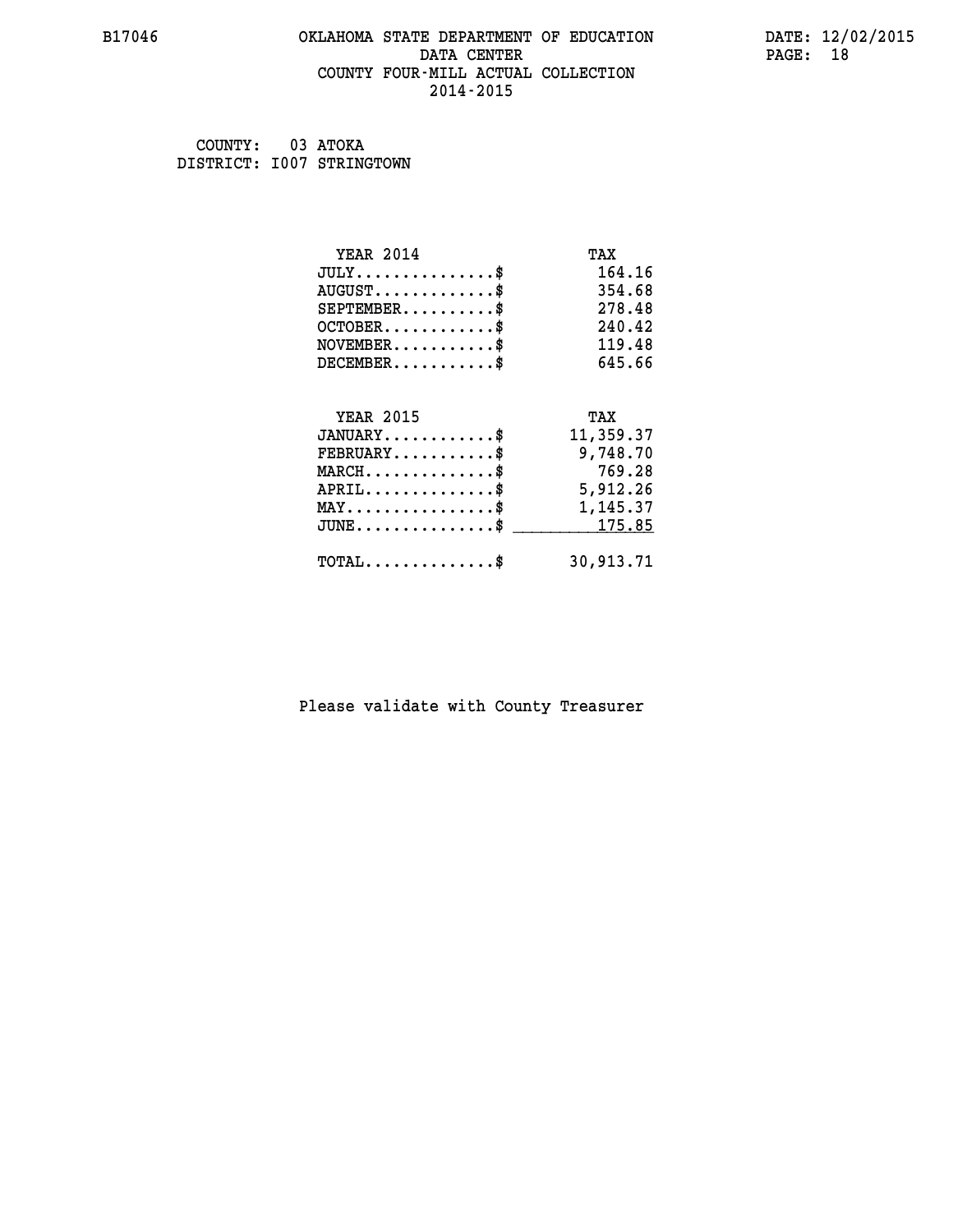## **B17046 OKLAHOMA STATE DEPARTMENT OF EDUCATION DATE: 12/02/2015 DATA CENTER** PAGE: 19  **COUNTY FOUR-MILL ACTUAL COLLECTION 2014-2015**

 **COUNTY: 03 ATOKA DISTRICT: I015 ATOKA**

| <b>YEAR 2014</b>                                 | TAX        |
|--------------------------------------------------|------------|
| $JULY$ \$                                        | 594.01     |
| $AUGUST$ \$                                      | 1,288.69   |
| $SEPTEMBER$ \$                                   | 1,014.57   |
| $OCTOBER$ \$                                     | 877.23     |
| $NOVEMBER.$ \$                                   | 435.49     |
| $DECEMBER$ \$                                    | 2,174.10   |
|                                                  |            |
| <b>YEAR 2015</b>                                 | TAX        |
| $JANUARY$ \$                                     | 38,032.59  |
| $FEBRUARY$ \$                                    | 32,651.03  |
| $MARCH$ \$                                       | 2,598.21   |
| $APRIL \ldots \ldots \ldots \ldots$              | 19,842.06  |
| $\texttt{MAX} \dots \dots \dots \dots \dots \$   | 3,881.72   |
| $\texttt{JUNE} \dots \dots \dots \dots \dots \$$ | 620.53     |
| $\texttt{TOTAL} \dots \dots \dots \dots \$       | 104,010.23 |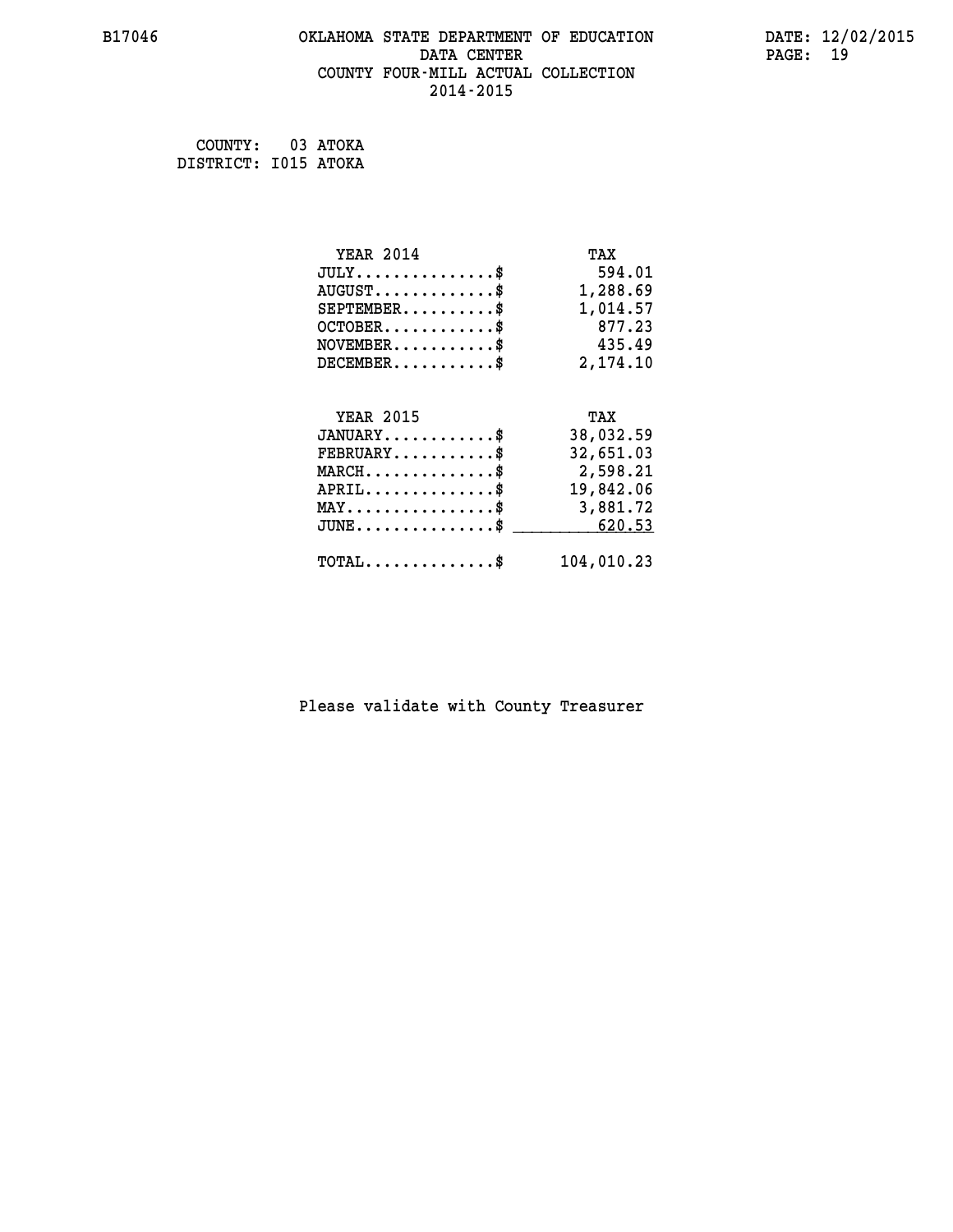## **B17046 OKLAHOMA STATE DEPARTMENT OF EDUCATION DATE: 12/02/2015 DATA CENTER** PAGE: 20  **COUNTY FOUR-MILL ACTUAL COLLECTION 2014-2015**

 **COUNTY: 03 ATOKA DISTRICT: I019 TUSHKA**

| <b>YEAR 2014</b>                                | TAX       |
|-------------------------------------------------|-----------|
| $JULY$ \$                                       | 332.68    |
| $AUGUST$ \$                                     | 726.98    |
| $SEPTEMENT.$ \$                                 | 571.80    |
| $OCTOBER$ \$                                    | 494.30    |
| $\texttt{NOVEMBER} \dots \dots \dots \$         | 245.46    |
| $DECEMBER$ \$                                   | 1,169.52  |
|                                                 |           |
| <b>YEAR 2015</b>                                | TAX       |
| $JANUARY$ \$                                    | 20,408.05 |
| $FEBRUARY$                                      | 17,521.30 |
| $MARCH$ \$                                      | 1,398.62  |
| $APRIL$ \$                                      | 10,650.15 |
| $\texttt{MAX} \dots \dots \dots \dots \dots \$$ | 2,086.25  |
| $JUNE$ \$                                       | 334.21    |
| $\texttt{TOTAL} \dots \dots \dots \dots \$      | 55,939.32 |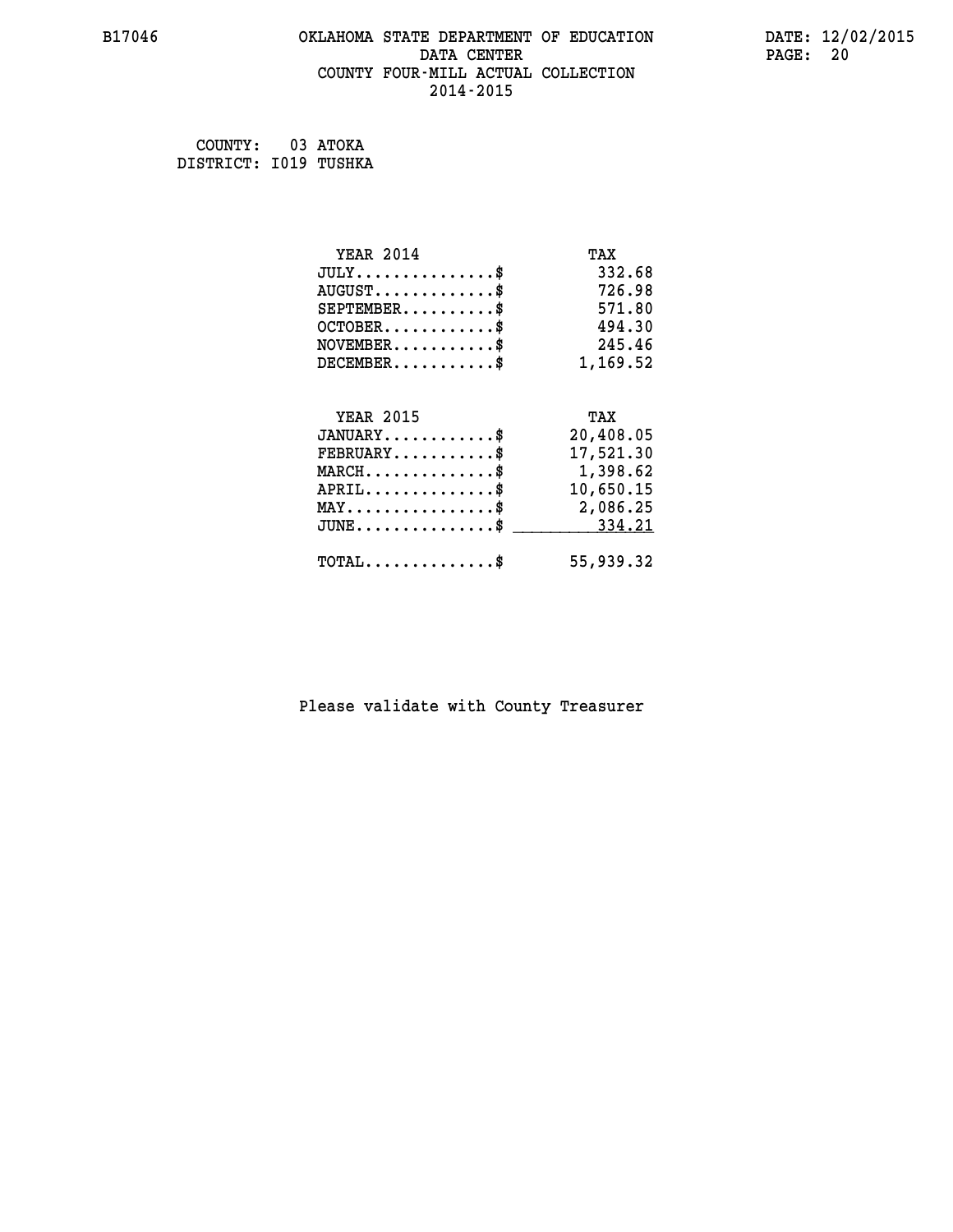## **B17046 OKLAHOMA STATE DEPARTMENT OF EDUCATION DATE: 12/02/2015 DATA CENTER** PAGE: 21  **COUNTY FOUR-MILL ACTUAL COLLECTION 2014-2015**

 **COUNTY: 03 ATOKA DISTRICT: I026 CANEY**

| <b>YEAR 2014</b>                               | TAX         |
|------------------------------------------------|-------------|
| $JULY$ \$                                      | 180.93      |
| $AUGUST$ \$                                    | 395.94      |
| $SEPTEMBER$ \$                                 | 311.23      |
| $OCTOBER$ \$                                   | 269.31      |
| $NOVEMBER.$ \$                                 | 133.77      |
| $DECEMBER$ \$                                  | 674.41      |
|                                                |             |
| <b>YEAR 2015</b>                               | TAX         |
| $JANUARY$ \$                                   | 11,804.05   |
| $FEBRUARY$                                     | 10,133.95   |
| $MARCH$ \$                                     | 805.69      |
| $APRIL \ldots \ldots \ldots \ldots \$          | 6,154.27    |
| $\texttt{MAX} \dots \dots \dots \dots \dots \$ | 1,202.08    |
| $JUNE \ldots \ldots \ldots \ldots \ast$        | 188.61      |
| $\texttt{TOTAL} \dots \dots \dots \dots$       | 32, 254. 24 |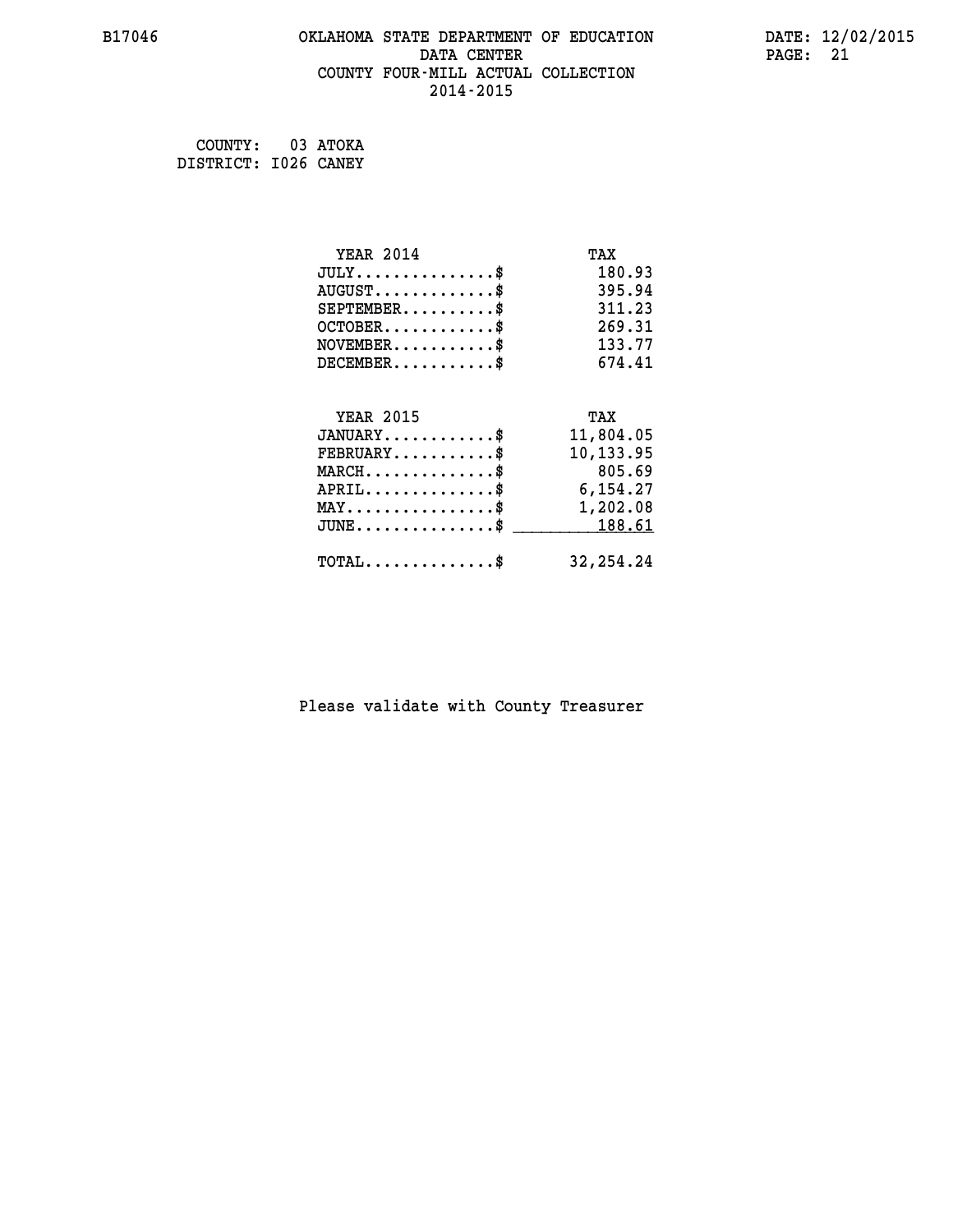#### **B17046 OKLAHOMA STATE DEPARTMENT OF EDUCATION DATE: 12/02/2015 DATA CENTER PAGE: 22 COUNTY FOUR-MILL ACTUAL COLLECTION 2014-2015**

 **COUNTY: 03 ATOKA**

 **\*\*\*\*\*\* TOTALS \*\*\*\*\*\***

| <b>YEAR 2014</b>                       | TAX      |
|----------------------------------------|----------|
| $JULY \ldots \ldots \ldots \mathbb{S}$ | 1,662.71 |
| $AUGUST$ \$                            | 3,621.05 |
| $SEPTEMBER$                            | 2,847.68 |
| $OCTOBER$ \$                           | 2,461.73 |
| $NOVEMBER$ \$                          | 1,222.57 |
| $DECEMBER$                             | 6,079.13 |

## **YEAR 2015 TAX JANUARY............\$ 106,355.45 FEBRUARY...........\$ 91,303.05 MARCH..............\$ 7,262.67 APRIL..............\$ 55,463.81 MAY................\$ 10,834.74 JUNE................\$** <u>1,716.07</u>  **TOTAL..............\$ 290,830.66**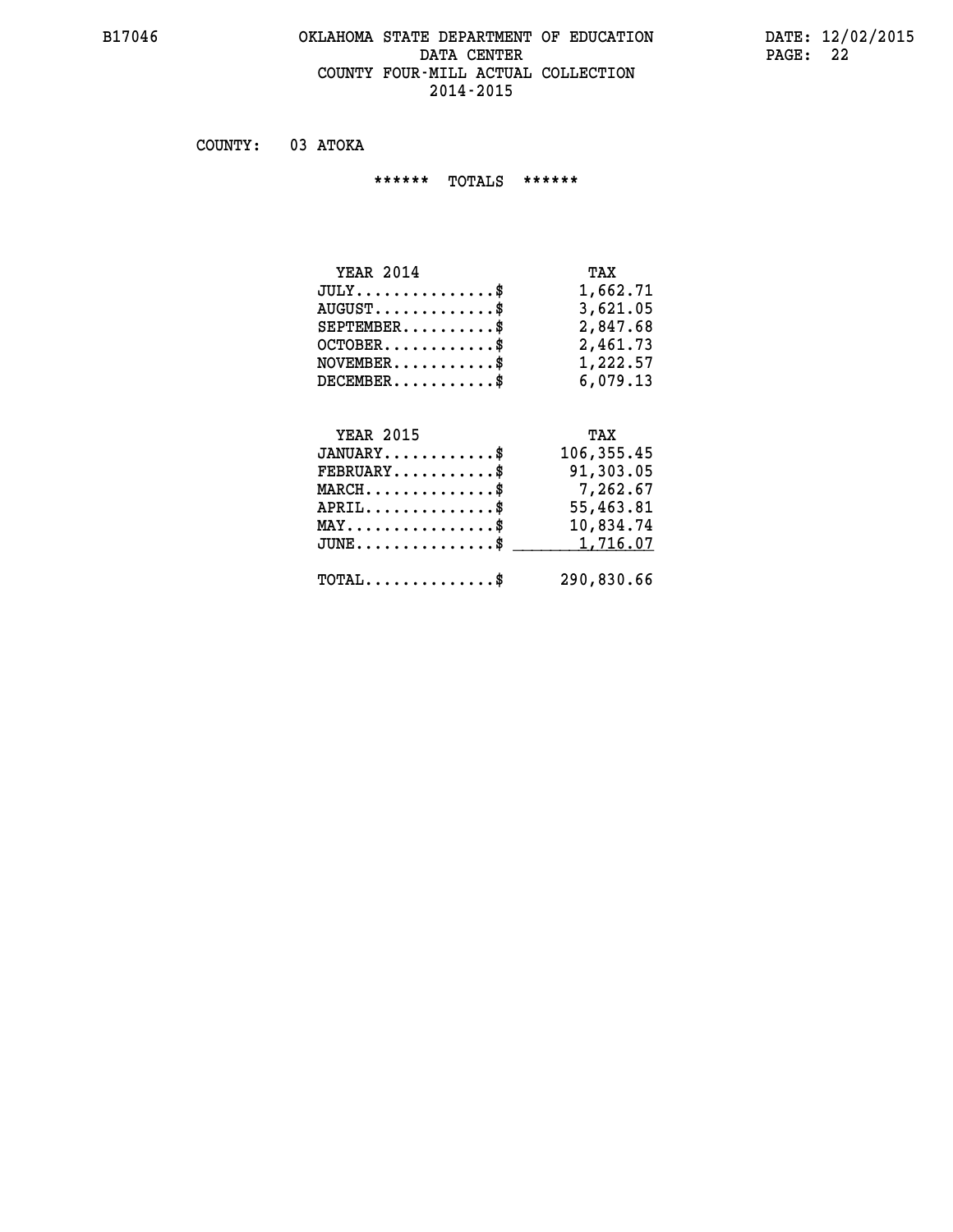## **B17046 OKLAHOMA STATE DEPARTMENT OF EDUCATION DATE: 12/02/2015 DATA CENTER** PAGE: 23  **COUNTY FOUR-MILL ACTUAL COLLECTION 2014-2015**

 **COUNTY: 04 BEAVER DISTRICT: I022 BEAVER**

| <b>YEAR 2014</b>                               | TAX        |
|------------------------------------------------|------------|
| $JULY$ \$                                      | 996.38     |
| $AUGUST$ \$                                    | 156.65     |
| $SEPTEMENT.$ \$                                | 93.68      |
| $OCTOBER$ \$                                   | 258.92     |
| $NOVEMBER$ \$                                  | 159.32     |
| $DECEMBER$ \$                                  | 437.43     |
|                                                |            |
| <b>YEAR 2015</b>                               | TAX        |
| $JANUARY$ \$                                   | 108,571.50 |
| $FEBRUARY$                                     | 16,556.28  |
| $MARCH$ \$                                     | 3,432.29   |
| $APRIL$ \$                                     | 29,951.34  |
| $\texttt{MAX} \dots \dots \dots \dots \dots \$ | 13,199.00  |
| $JUNE \dots \dots \dots \dots \$ 813.77        |            |
| $\texttt{TOTAL} \dots \dots \dots \dots \$     | 174,626.56 |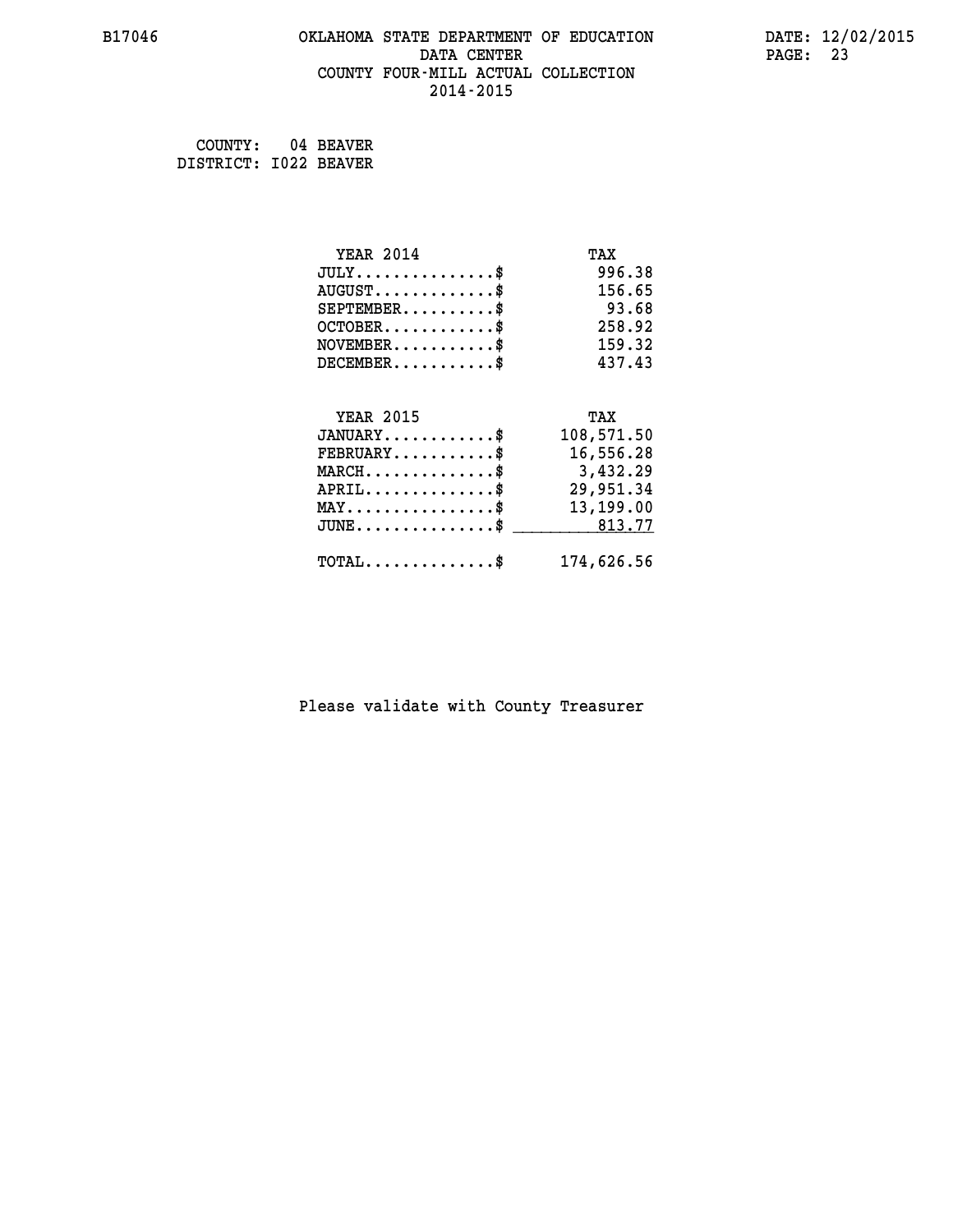## **B17046 OKLAHOMA STATE DEPARTMENT OF EDUCATION DATE: 12/02/2015 DATA CENTER** PAGE: 24  **COUNTY FOUR-MILL ACTUAL COLLECTION 2014-2015**

 **COUNTY: 04 BEAVER DISTRICT: I075 BALKO**

| <b>YEAR 2014</b>                                   | TAX         |
|----------------------------------------------------|-------------|
| $JULY$ \$                                          | 465.34      |
| $AUGUST$ \$                                        | 73.12       |
| $SEPTEMBER$ \$                                     | 42.85       |
| $OCTOBER$ \$                                       | 120.66      |
| $NOVEMBER$ \$                                      | 73.95       |
| $DECEMBER$ \$                                      | 184.89      |
|                                                    |             |
| <b>YEAR 2015</b>                                   | TAX         |
| $JANUARY$ \$                                       | 45, 146. 72 |
| $FEBRUARY$                                         | 6,884.78    |
| $\texttt{MARCH}\ldots\ldots\ldots\ldots\$          | 1,430.43    |
| $APRIL \ldots \ldots \ldots \ldots \$              | 12,454.00   |
| $\texttt{MAX} \dots \dots \dots \dots \dots \$     | 5,489.75    |
| $\texttt{JUNE} \dots \dots \dots \dots \texttt{S}$ | 339.01      |
| $\texttt{TOTAL} \dots \dots \dots \dots$           | 72,705.50   |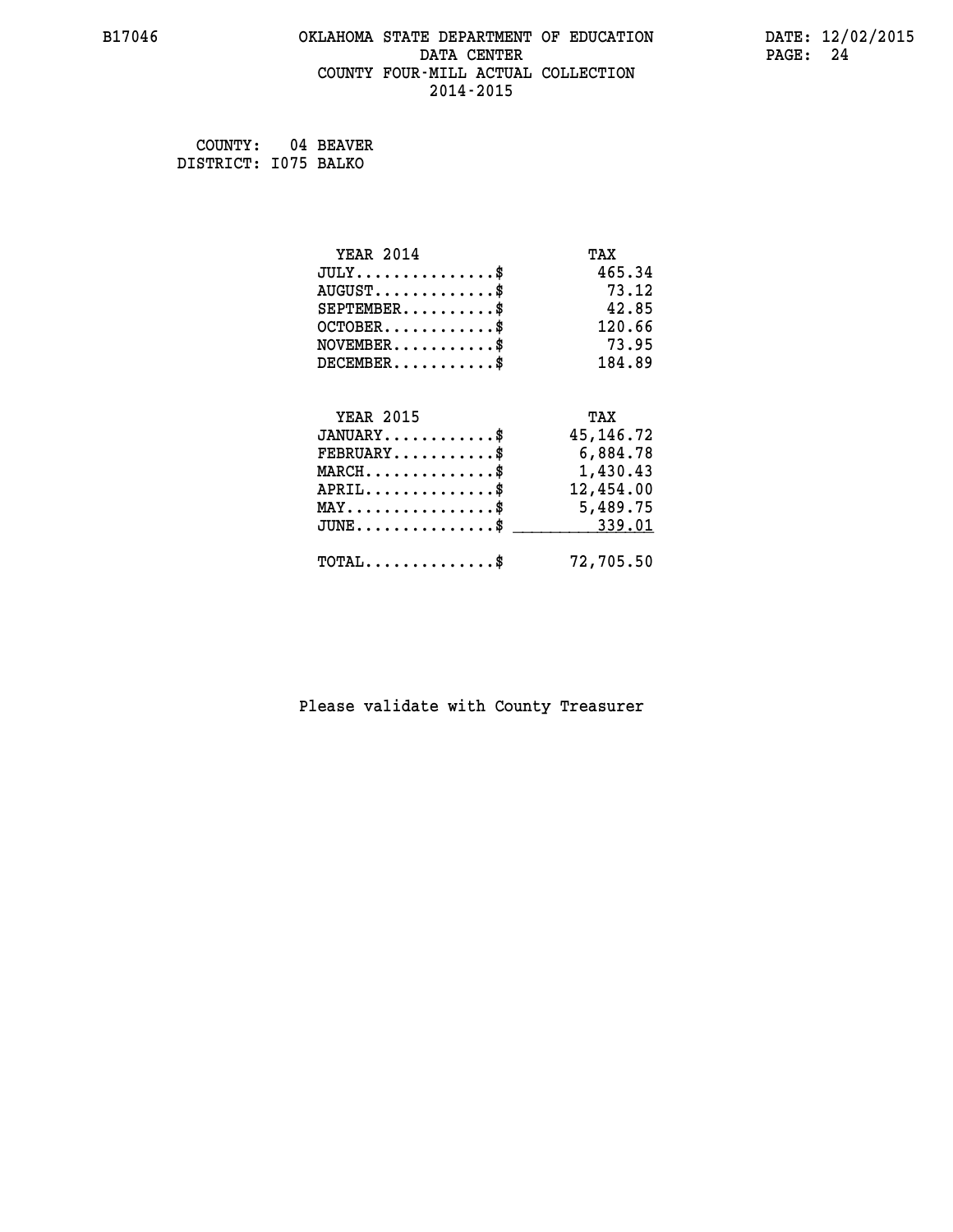## **B17046 OKLAHOMA STATE DEPARTMENT OF EDUCATION DATE: 12/02/2015 DATA CENTER** PAGE: 25  **COUNTY FOUR-MILL ACTUAL COLLECTION 2014-2015**

 **COUNTY: 04 BEAVER DISTRICT: I123 FORGAN**

| <b>YEAR 2014</b>                                  | TAX       |
|---------------------------------------------------|-----------|
| $JULY$ \$                                         | 489.18    |
| $AUGUST$ \$                                       | 77.89     |
| $SEPTEMBER$ \$                                    | 45.66     |
| $OCTOBER$ \$                                      | 127.02    |
| $NOVEMBER$ \$                                     | 78.07     |
| $DECEMBER$ \$                                     | 181.41    |
|                                                   |           |
| <b>YEAR 2015</b>                                  | TAX       |
| $JANUARY$ \$                                      | 43,673.52 |
| $FEBRUARY$                                        | 6,660.32  |
| $\texttt{MARCH}\ldots\ldots\ldots\ldots\clubsuit$ | 1,386.21  |
| $APRIL$ \$                                        | 12,047.22 |
| $\texttt{MAX} \dots \dots \dots \dots \dots \$    | 5,311.74  |
| $J\texttt{UNE}\dots\dots\dots\dots\$$             | 328.57    |
| $\texttt{TOTAL} \dots \dots \dots \dots \$        | 70,406.81 |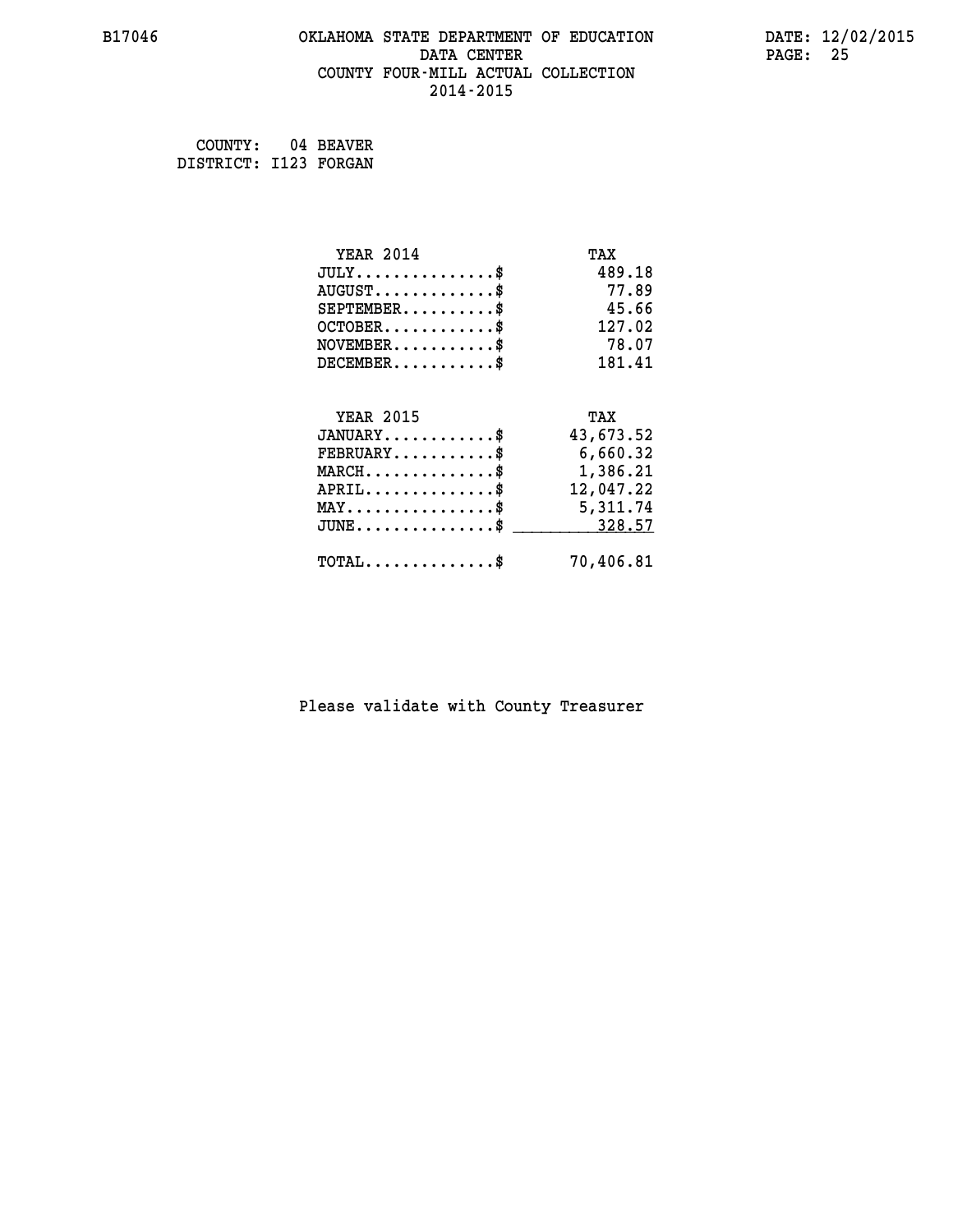## **B17046 OKLAHOMA STATE DEPARTMENT OF EDUCATION DATE: 12/02/2015 DATA CENTER** PAGE: 26  **COUNTY FOUR-MILL ACTUAL COLLECTION 2014-2015**

 **COUNTY: 04 BEAVER DISTRICT: I128 TURPIN**

| $JULY$ \$                                      |              |
|------------------------------------------------|--------------|
|                                                | 1,171.65     |
| $AUGUST$ \$                                    | 184.02       |
| $SEPTEMBER$ \$                                 | 107.05       |
| $OCTOBER$ \$                                   | 303.51       |
| $NOVEMBER$ \$                                  | 185.78       |
| $DECEMBER$ \$                                  | 504.58       |
|                                                |              |
| <b>YEAR 2015</b>                               | TAX          |
| $JANUARY$ \$                                   | 125,027.21   |
| $FEBRUARY$                                     | 19,065.82    |
| $MARCH$ \$                                     | 3,954.01     |
| $APRIL$ \$                                     | 34,490.69    |
| $\texttt{MAX} \dots \dots \dots \dots \dots \$ | 15, 199. 77  |
| $JUNE$ $\text{\$}$                             | 937.14       |
| $\texttt{TOTAL} \dots \dots \dots \dots \$     | 201, 131. 23 |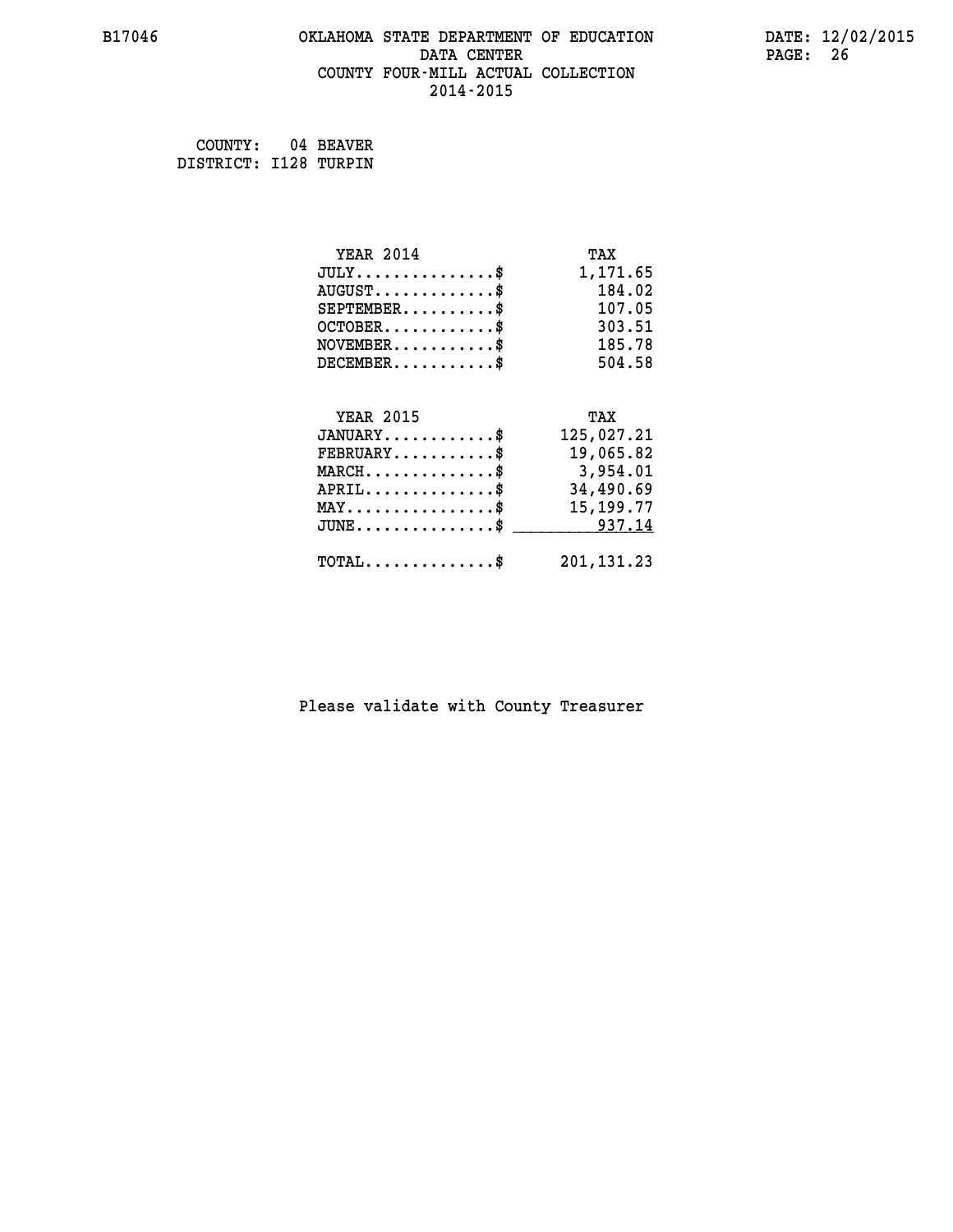#### **B17046 OKLAHOMA STATE DEPARTMENT OF EDUCATION DATE: 12/02/2015 DATA CENTER** PAGE: 27  **COUNTY FOUR-MILL ACTUAL COLLECTION 2014-2015**

 **COUNTY: 04 BEAVER**

 **\*\*\*\*\*\* TOTALS \*\*\*\*\*\***

| <b>YEAR 2014</b>                       | TAX      |
|----------------------------------------|----------|
| $JULY \ldots \ldots \ldots \mathbb{S}$ | 3,122.55 |
| $AUGUST$ \$                            | 491.68   |
| $SEPTEMBER$                            | 289.24   |
| $OCTOBER$                              | 810.11   |
| $NOVEMBER$ \$                          | 497.12   |
| $DECEMBER$ \$                          | 1,308.31 |

#### **YEAR 2015 TAX JANUARY............\$ 322,418.95**

| $\texttt{FEBRUARY} \dots \dots \dots \$<br>$MARCH$ \$                              | 49,167.20<br>10,202.94 |
|------------------------------------------------------------------------------------|------------------------|
| $APRIL$ \$                                                                         | 88,943.25              |
| $MAX \dots \dots \dots \dots \dots \$<br>$JUNE \dots \dots \dots \dots \$ 2,418.49 | 39,200.26              |
| $\texttt{TOTAL} \dots \dots \dots \dots \texttt{\$}$                               | 518,870.10             |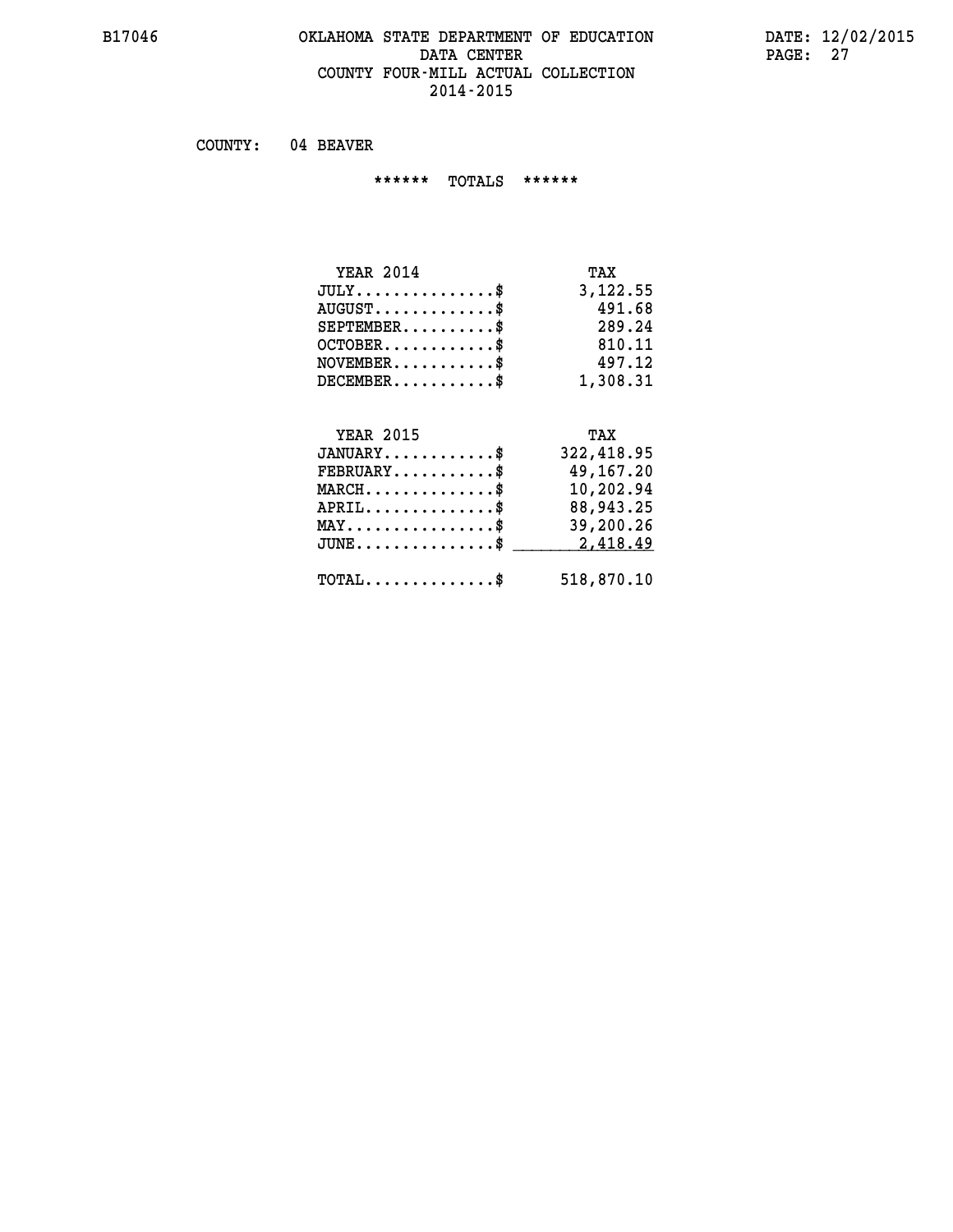## **B17046 OKLAHOMA STATE DEPARTMENT OF EDUCATION DATE: 12/02/2015 DATA CENTER** PAGE: 28  **COUNTY FOUR-MILL ACTUAL COLLECTION 2014-2015**

 **COUNTY: 05 BECKHAM DISTRICT: I002 MERRITT**

| <b>YEAR 2014</b>                               | TAX        |
|------------------------------------------------|------------|
| $JULY$ \$                                      | 4,342.40   |
| $AUGUST$ \$                                    | 586.80     |
| $SEPTEMENT.$ \$                                | 827.47     |
| $OCTOBER$ \$                                   | 385.85     |
| $NOVEMBER$ \$                                  | 421.36     |
| $DECEMBER$ \$                                  | 23,850.79  |
|                                                |            |
| <b>YEAR 2015</b>                               | TAX        |
| $JANUARY$                                      | 86,037.16  |
| $FEBRUARY$                                     | 16,505.76  |
| $MARCH$ \$                                     | 11,975.35  |
| $APRIL$ \$                                     | 26,660.60  |
| $\texttt{MAX} \dots \dots \dots \dots \dots \$ | 4,236.27   |
| $JUNE$ \$                                      | 2,533.26   |
| $\texttt{TOTAL} \dots \dots \dots \dots \$     | 178,363.07 |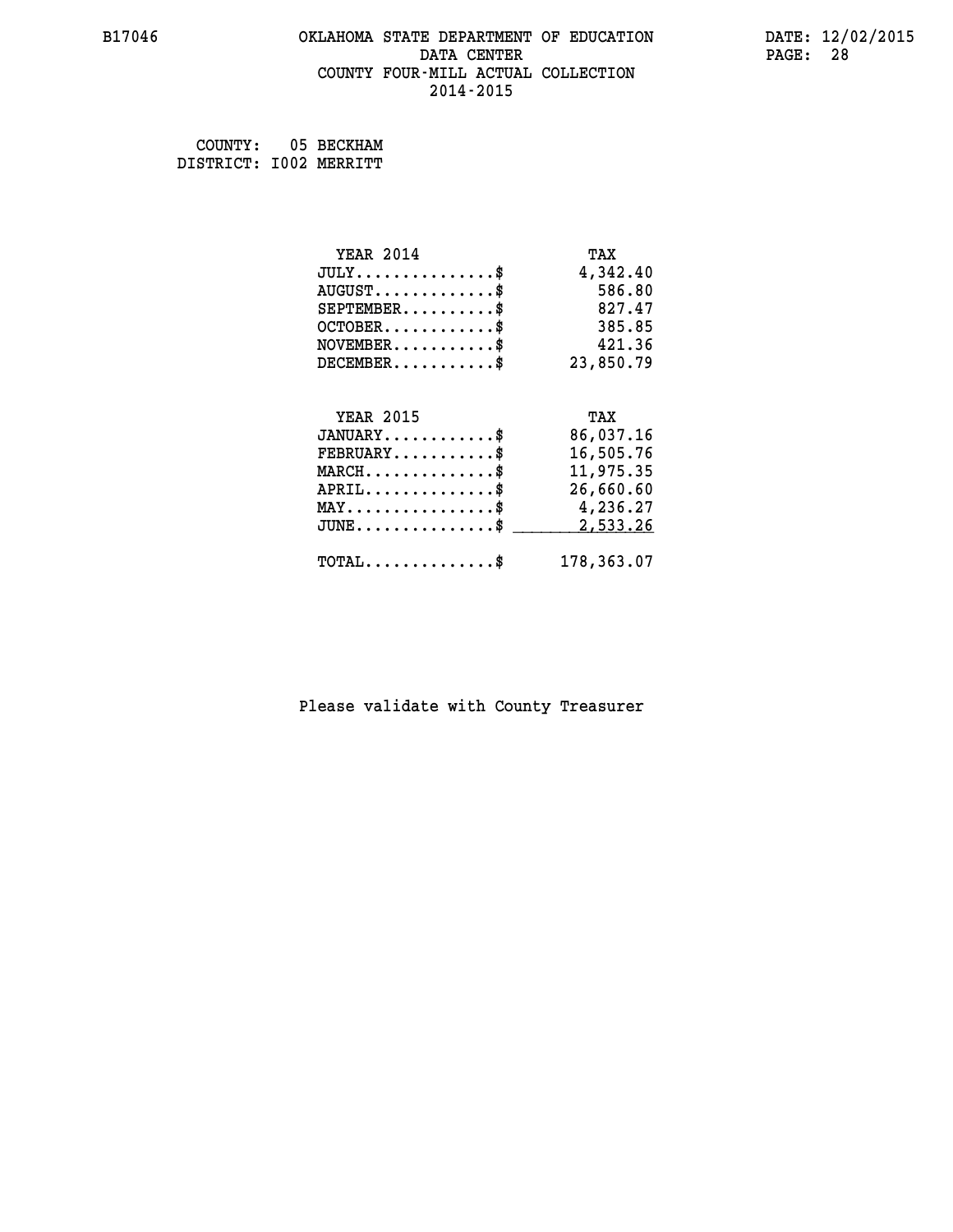## **B17046 OKLAHOMA STATE DEPARTMENT OF EDUCATION DATE: 12/02/2015 DATA CENTER** PAGE: 29  **COUNTY FOUR-MILL ACTUAL COLLECTION 2014-2015**

 **COUNTY: 05 BECKHAM DISTRICT: I006 ELK CITY**

| <b>YEAR 2014</b>                                 | TAX        |
|--------------------------------------------------|------------|
| $JULY$ \$                                        | 15,298.77  |
| $AUGUST$ \$                                      | 2,080.23   |
| $SEPTEMBER$ \$                                   | 2,938.02   |
| $OCTOBER$ \$                                     | 1,370.11   |
| $\texttt{NOVEMBER} \dots \dots \dots \$          | 1,508.97   |
| $DECEMBER$ \$                                    | 76,392.61  |
|                                                  |            |
| <b>YEAR 2015</b>                                 | TAX        |
| $JANUARY$ \$                                     | 275,326.67 |
| $FEBRUARY$ \$                                    | 52,863.68  |
| $MARCH$ \$                                       | 38,571.27  |
| $APRIL$ \$                                       | 85,358.07  |
| $\texttt{MAX} \dots \dots \dots \dots \dots \$   | 13,589.34  |
| $\texttt{JUNE} \dots \dots \dots \dots \dots \$$ | 8,132.09   |
| $\texttt{TOTAL} \dots \dots \dots \dots \$       | 573,429.83 |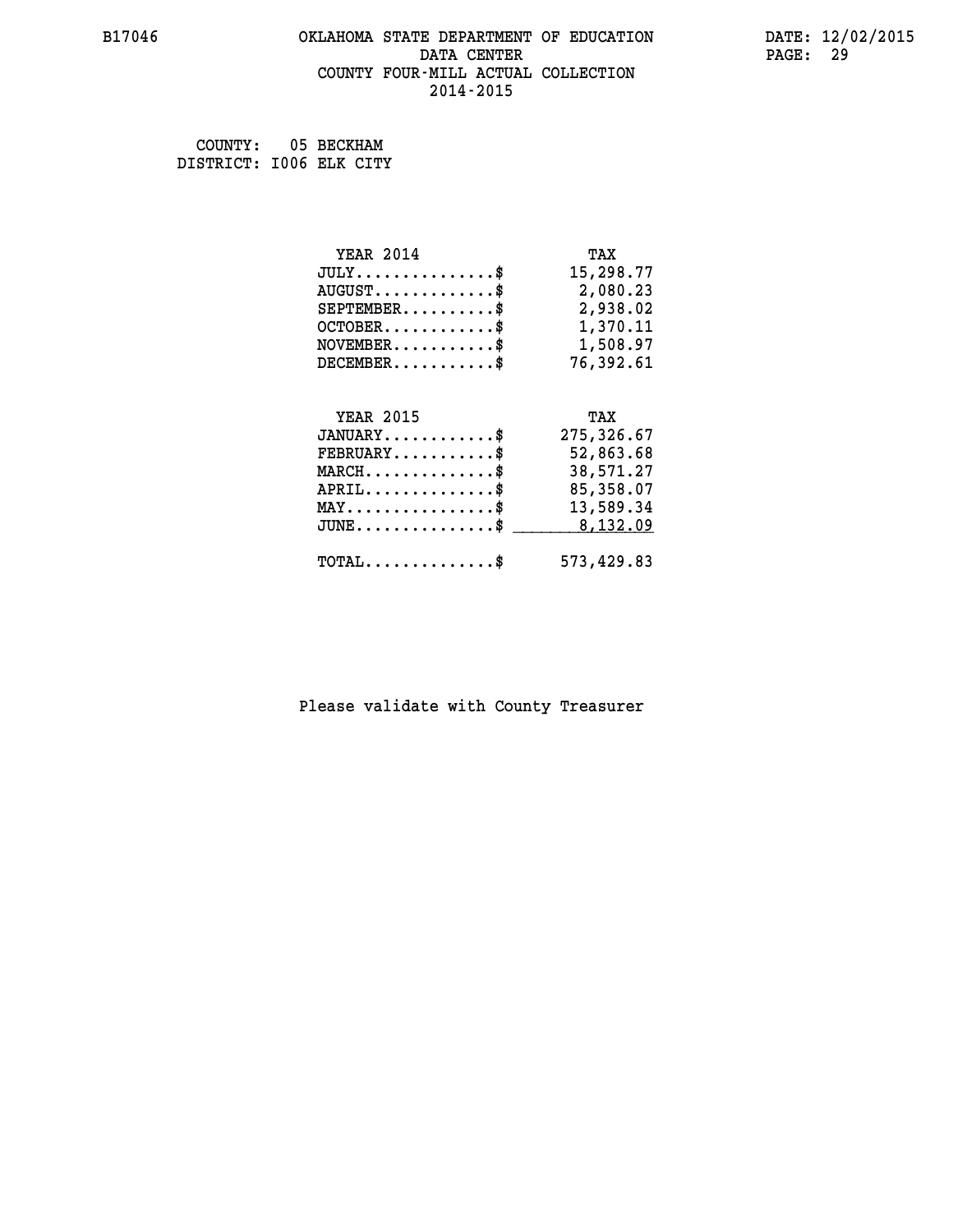## **B17046 OKLAHOMA STATE DEPARTMENT OF EDUCATION DATE: 12/02/2015 DATA CENTER** PAGE: 30  **COUNTY FOUR-MILL ACTUAL COLLECTION 2014-2015**

 **COUNTY: 05 BECKHAM DISTRICT: I031 SAYRE**

| <b>YEAR 2014</b>                           | TAX        |
|--------------------------------------------|------------|
| $JULY$ \$                                  | 4,743.17   |
| $AUGUST$ \$                                | 643.86     |
| $SEPTEMBER$ \$                             | 909.28     |
| $OCTOBER$ \$                               | 423.75     |
| $\texttt{NOVEMBER} \dots \dots \dots \$    | 466.53     |
| $DECEMBER$ \$                              | 25,043.04  |
|                                            |            |
| <b>YEAR 2015</b>                           | TAX        |
| $JANUARY$ \$                               | 90,300.53  |
| $FEBRUARY$                                 | 17,329.63  |
| $\texttt{MARCH}\ldots\ldots\ldots\ldots\$  | 12,640.52  |
| $APRIL \ldots \ldots \ldots \ldots \$      | 27,988.16  |
| MAY\$ 4,451.14                             |            |
| $JUNE$ \$                                  | 2,662.50   |
| $\texttt{TOTAL} \dots \dots \dots \dots \$ | 187,602.11 |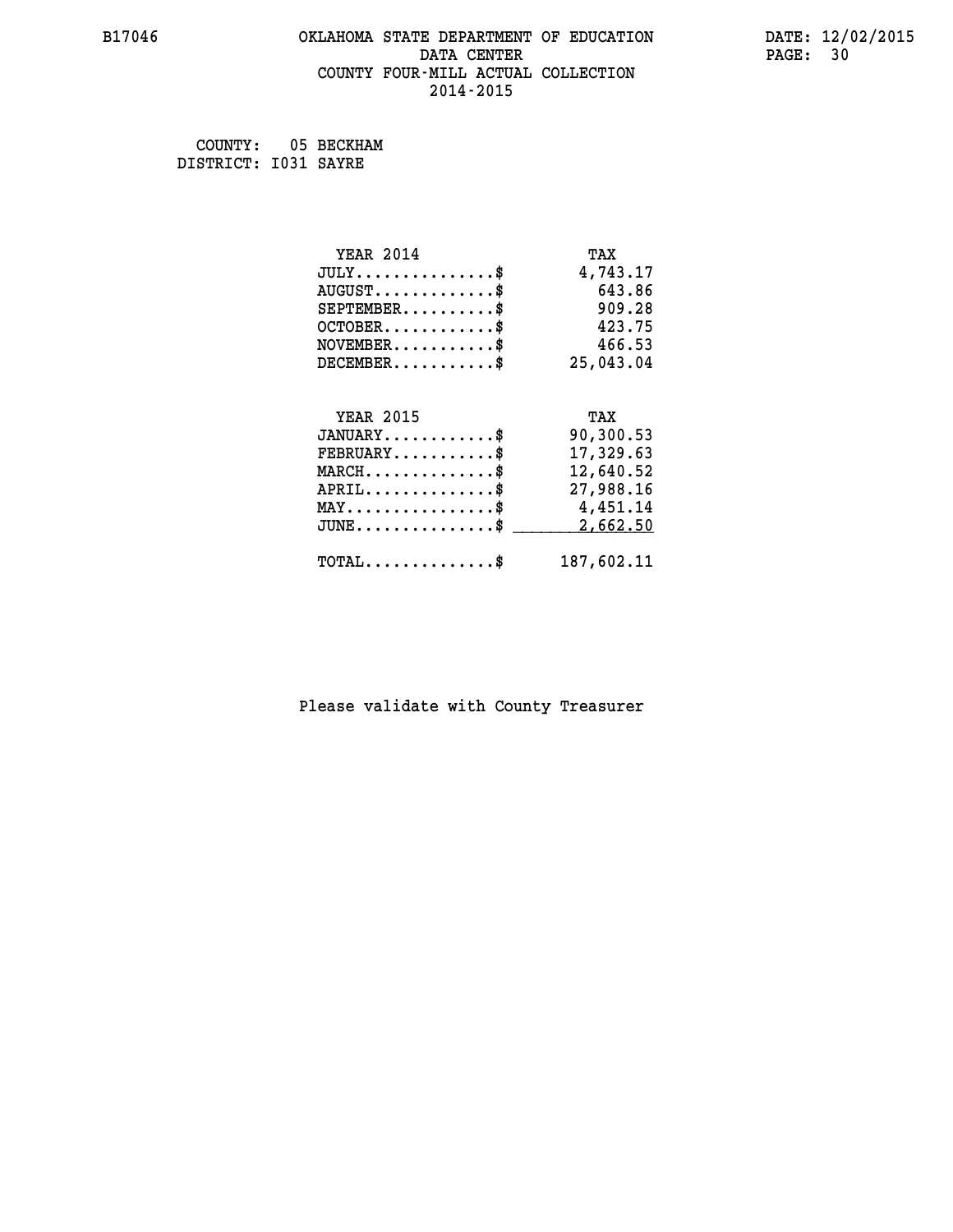## **B17046 OKLAHOMA STATE DEPARTMENT OF EDUCATION DATE: 12/02/2015 DATA CENTER** PAGE: 31  **COUNTY FOUR-MILL ACTUAL COLLECTION 2014-2015**

 **COUNTY: 05 BECKHAM DISTRICT: I051 ERICK**

| <b>YEAR 2014</b>                                   | TAX         |
|----------------------------------------------------|-------------|
| $JULY$ \$                                          | 1,766.65    |
| $AUGUST$ \$                                        | 239.45      |
| $SEPTEMBER$ \$                                     | 337.88      |
| $OCTOBER$ \$                                       | 157.58      |
| $\texttt{NOVEMBER} \dots \dots \dots \$            | 172.64      |
| $DECEMBER$ \$                                      | 8,654.08    |
|                                                    |             |
| <b>YEAR 2015</b>                                   | TAX         |
| $JANUARY$ \$                                       | 31, 187. 17 |
| $FEBRUARY$                                         | 5,989.02    |
| $\texttt{MARCH}\ldots\ldots\ldots\ldots\text{*}$   | 4,369.96    |
| $APRIL \ldots \ldots \ldots \ldots \$              | 9,669.25    |
| $\texttt{MAX} \dots \dots \dots \dots \dots \$     | 1,539.72    |
| $\texttt{JUNE} \dots \dots \dots \dots \texttt{S}$ | 921.39      |
| $\texttt{TOTAL} \dots \dots \dots \dots \$         | 65,004.79   |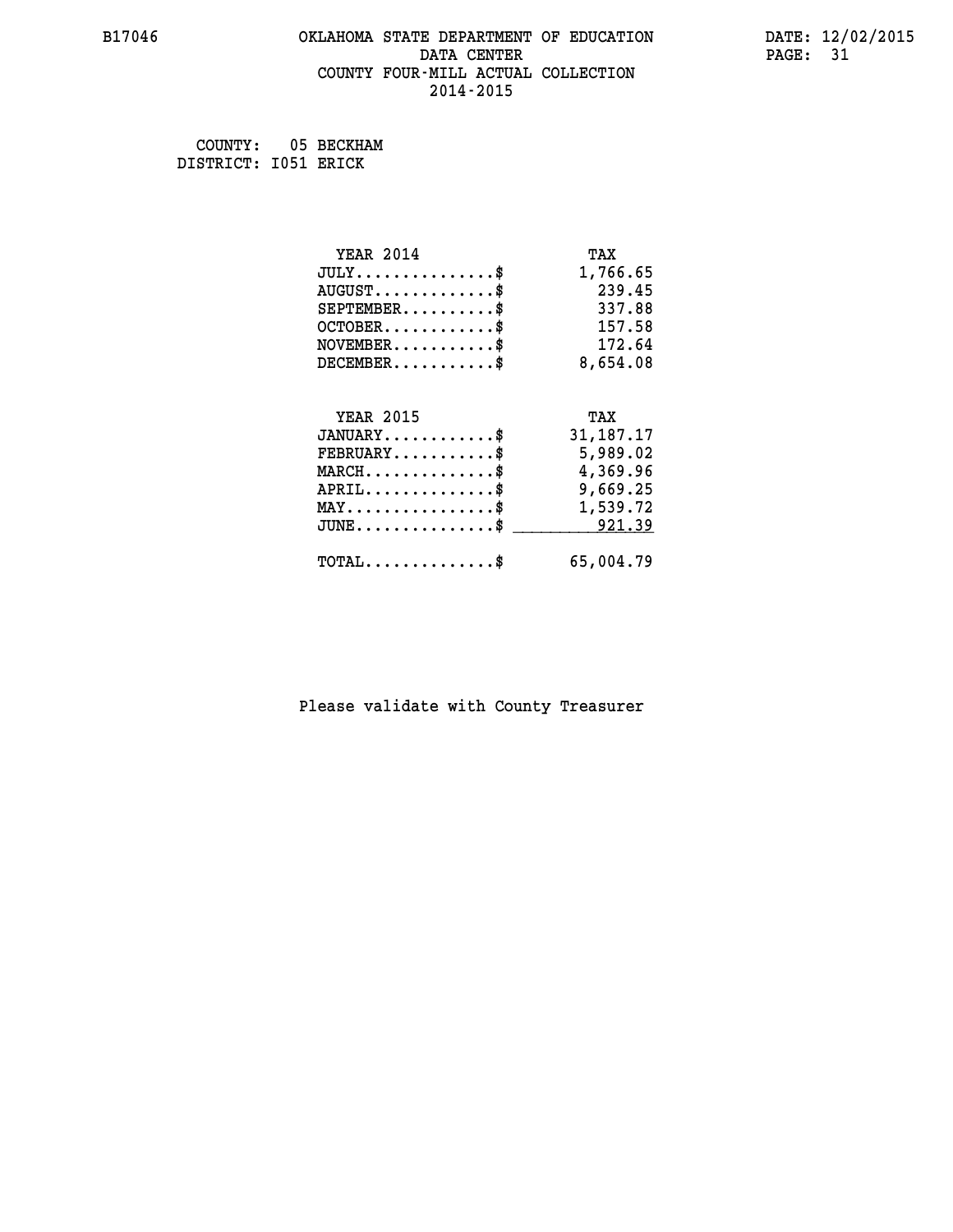#### **B17046 OKLAHOMA STATE DEPARTMENT OF EDUCATION DATE: 12/02/2015 DATA CENTER** PAGE: 32  **COUNTY FOUR-MILL ACTUAL COLLECTION 2014-2015**

 **COUNTY: 05 BECKHAM**

 **\*\*\*\*\*\* TOTALS \*\*\*\*\*\***

| <b>YEAR 2014</b>                 | TAX        |
|----------------------------------|------------|
| $JULY$                           | 26,150.99  |
| $AUGUST \ldots \ldots \ldots$ \$ | 3,550.34   |
| $SEPTEMBER$ $\$                  | 5,012.65   |
| $OCTOBER$ \$                     | 2,337.29   |
| $NOVEMBER$ \$                    | 2,569.50   |
| $DECEMBER$ \$                    | 133,940.52 |

# **YEAR 2015 TAX**

| $JANUARY$                                               | 482,851.53 |
|---------------------------------------------------------|------------|
| $\texttt{FEBRUARY} \dots \dots \dots \dots \$           | 92,688.09  |
| $MARCH$ \$                                              | 67,557.10  |
| $APRIL$ \$                                              | 149,676.08 |
| $\texttt{MAX} \dots \dots \dots \dots \dots \$          | 23,816.47  |
| JUNE\$ 14,249.24                                        |            |
| $\texttt{TOTAL} \dots \dots \dots \dots \$ 1,004,399.80 |            |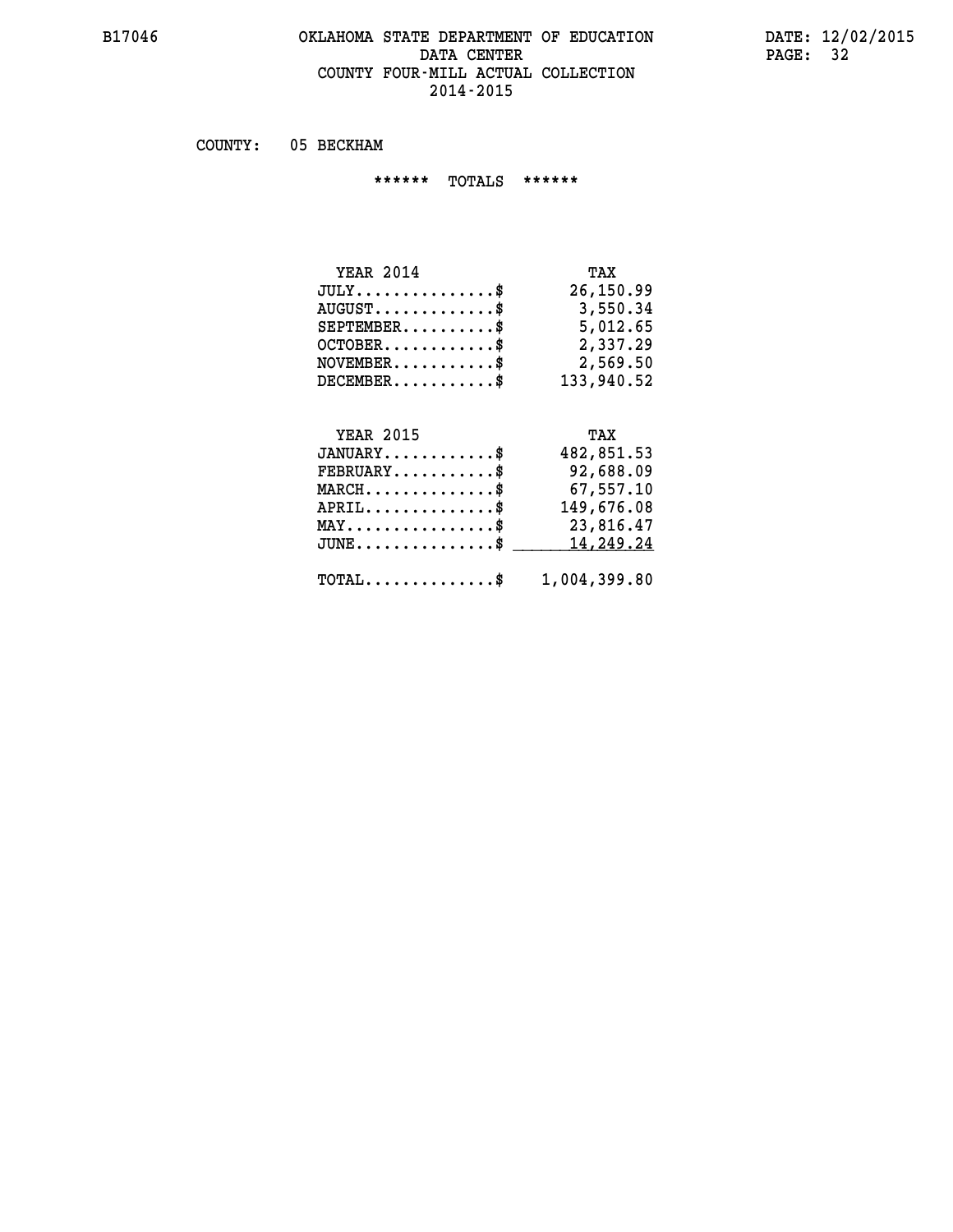## **B17046 OKLAHOMA STATE DEPARTMENT OF EDUCATION DATE: 12/02/2015 DATA CENTER** PAGE: 33  **COUNTY FOUR-MILL ACTUAL COLLECTION 2014-2015**

 **COUNTY: 06 BLAINE DISTRICT: I009 OKEENE**

| <b>YEAR 2014</b>                           | TAX        |
|--------------------------------------------|------------|
| $JULY$ \$                                  | 259.38     |
| $AUGUST$ \$                                | 306.56     |
| $SEPTEMENT.$ \$                            | 159.53     |
| $OCTOBER$ \$                               | 37.06      |
| $\texttt{NOVEMBER} \dots \dots \dots \$    | 951.13     |
| $DECEMBER$ \$                              | 25, 247.42 |
|                                            |            |
| <b>YEAR 2015</b>                           | TAX        |
| $JANUARY$ \$                               | 21,436.25  |
| $FEBRUARY$                                 | 12,562.54  |
| $MARCH$ \$                                 | 7,488.66   |
| $APRIL$ \$                                 | 14,860.48  |
| MAY\$ 6,767.23                             |            |
| $JUNE$ \$                                  | 5,477.15   |
| $\texttt{TOTAL} \dots \dots \dots \dots \$ | 95,553.39  |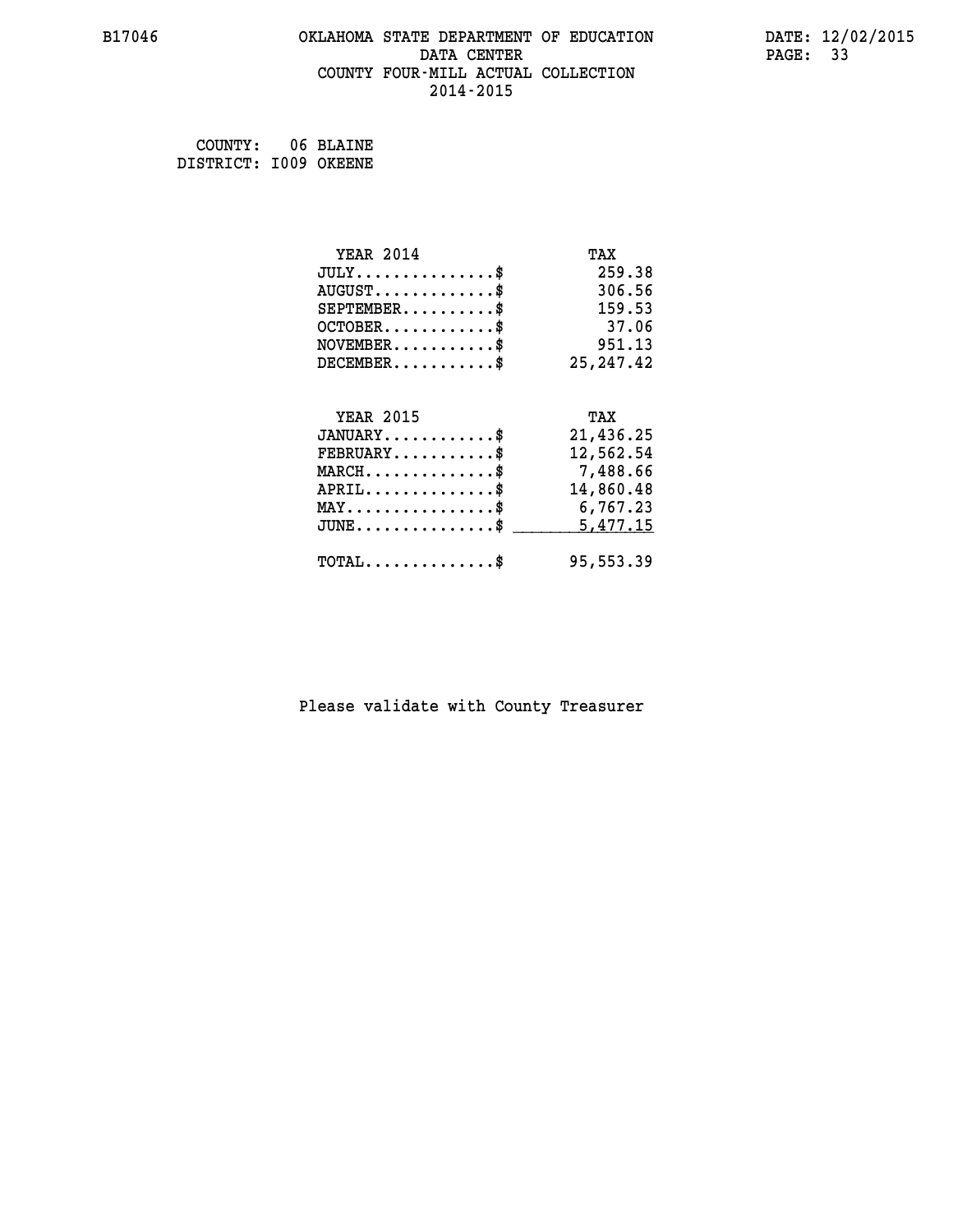## **B17046 OKLAHOMA STATE DEPARTMENT OF EDUCATION DATE: 12/02/2015 DATA CENTER** PAGE: 34  **COUNTY FOUR-MILL ACTUAL COLLECTION 2014-2015**

 **COUNTY: 06 BLAINE DISTRICT: I042 WATONGA**

| <b>YEAR 2014</b>                               | TAX         |
|------------------------------------------------|-------------|
| $JULY$ \$                                      | 659.53      |
| $AUGUST$ \$                                    | 346.35      |
| $SEPTEMBER$ \$                                 | 78.96       |
| $OCTOBER$ \$                                   | 2,286.76    |
| $NOVEMBER.$ \$                                 | 10,744.02   |
| $DECEMBER$ \$                                  | 101,969.69  |
|                                                |             |
|                                                |             |
| <b>YEAR 2015</b>                               | TAX         |
| $JANUARY$ \$                                   | 30,331.25   |
| $FEBRUARY$                                     | 18,081.19   |
| $MARCH$ \$                                     | 35,879.39   |
| $APRIL$ \$                                     | 16,338.94   |
| $\texttt{MAX} \dots \dots \dots \dots \dots \$ | 13, 224. 15 |
| $JUNE \ldots \ldots \ldots \ldots \ldots$ \$   | 1,744.99    |
| $\texttt{TOTAL} \dots \dots \dots \dots \$     | 231,685.22  |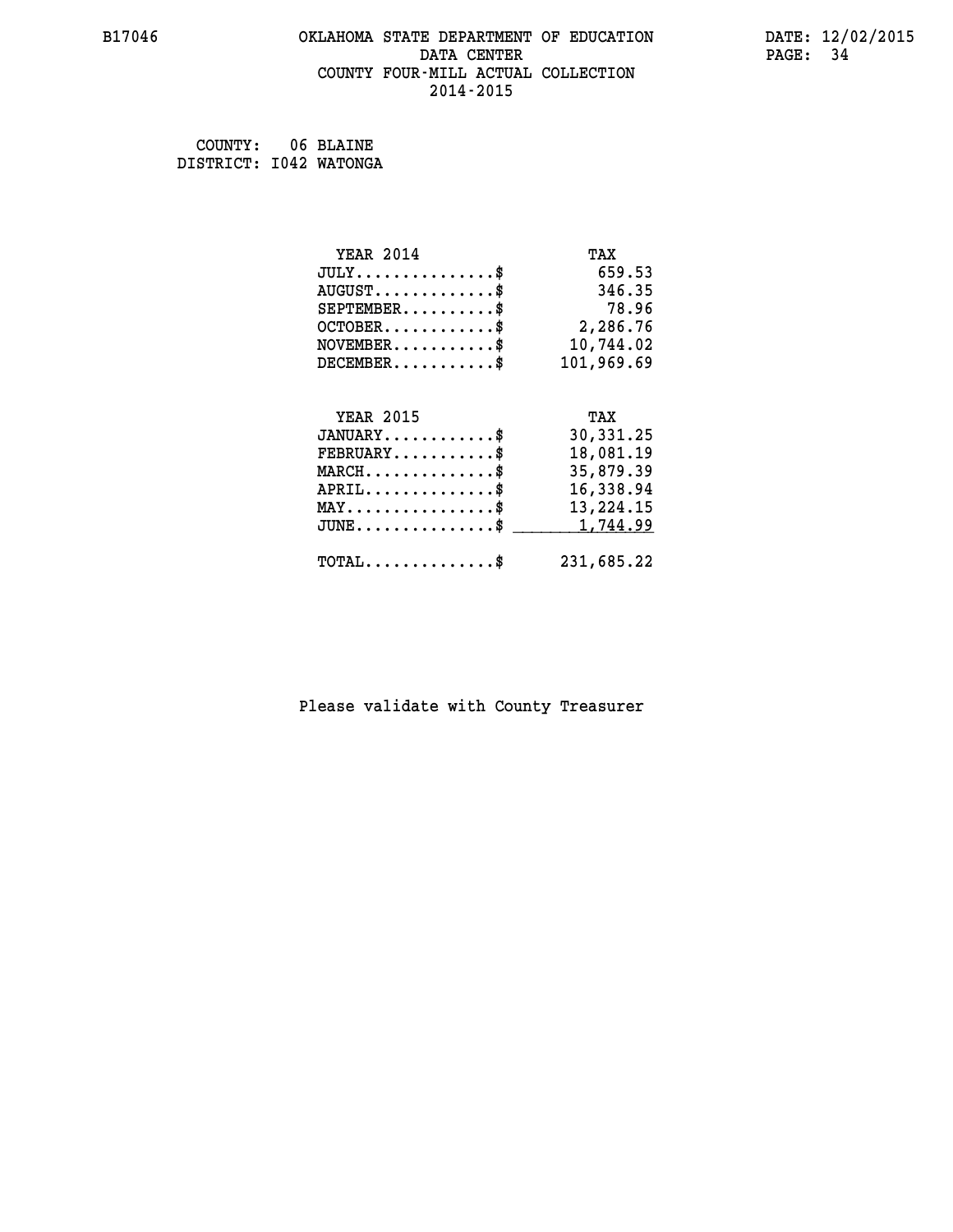## **B17046 OKLAHOMA STATE DEPARTMENT OF EDUCATION DATE: 12/02/2015 DATA CENTER** PAGE: 35  **COUNTY FOUR-MILL ACTUAL COLLECTION 2014-2015**

 **COUNTY: 06 BLAINE DISTRICT: I080 GEARY**

| <b>YEAR 2014</b>                               | TAX        |
|------------------------------------------------|------------|
| $JULY$ \$                                      | 332.63     |
| $AUGUST$ \$                                    | 339.33     |
| $SEPTEMBER$ \$                                 | 178.19     |
| $OCTOBER$ \$                                   | 40.63      |
| $\texttt{NOVEMBER} \dots \dots \dots \$        | 1,176.51   |
| $DECEMBER$ \$                                  | 31,362.30  |
|                                                |            |
| <b>YEAR 2015</b>                               | TAX        |
| $JANUARY$ \$                                   | 26,628.06  |
| $FEBRUARY$                                     | 15,605.21  |
| $MARCH$ \$                                     | 9,302.63   |
| $APRIL$ \$                                     | 18,459.68  |
| $\texttt{MAX} \dots \dots \dots \dots \dots \$ | 8,406.27   |
| $JUNE$ \$                                      | 6,803.73   |
| $TOTAL$ \$                                     | 118,635.17 |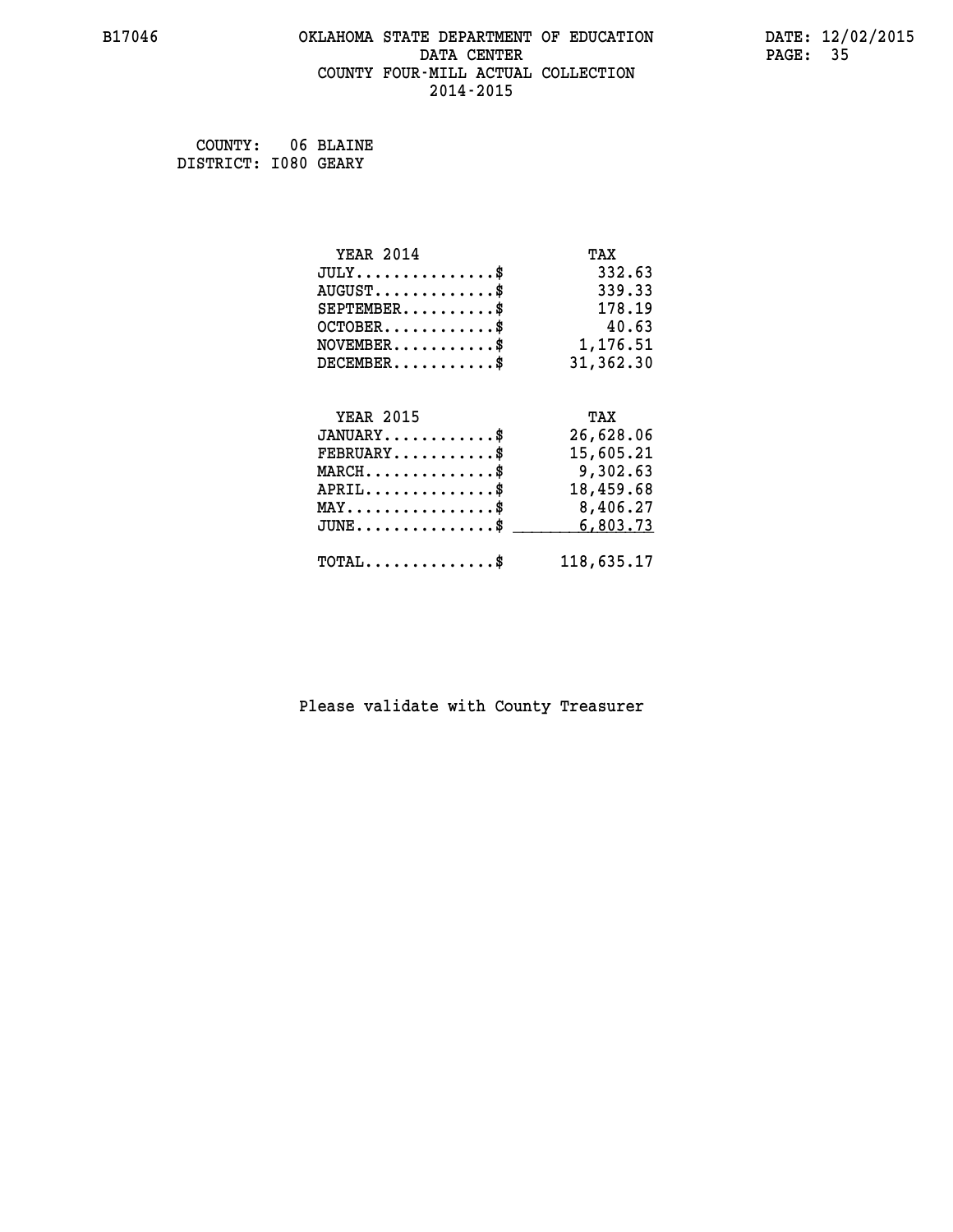## **B17046 OKLAHOMA STATE DEPARTMENT OF EDUCATION DATE: 12/02/2015 DATA CENTER** PAGE: 36  **COUNTY FOUR-MILL ACTUAL COLLECTION 2014-2015**

 **COUNTY: 06 BLAINE DISTRICT: I105 CANTON**

| <b>YEAR 2014</b>                           | TAX        |
|--------------------------------------------|------------|
| $JULY$ \$                                  | 306.66     |
| $AUGUST$ \$                                | 285.16     |
| $SEPTEMBER$ \$                             | 151.21     |
| $OCTOBER$ \$                               | 33.79      |
| $\texttt{NOVEMBER} \dots \dots \dots \$    | 1,100.48   |
| $DECEMBER$ \$                              | 29,442.02  |
|                                            |            |
| <b>YEAR 2015</b>                           | TAX        |
| $JANUARY$ \$                               | 24,997.64  |
| $FEBRUARY$                                 | 14,649.71  |
| $MARCH$ \$                                 | 8,733.05   |
| $APRIL \ldots \ldots \ldots \ldots$ \$     | 17,329.41  |
| MAY\$ 7,891.55                             |            |
| $JUNE$ \$                                  | 6,387.15   |
| $\texttt{TOTAL} \dots \dots \dots \dots \$ | 111,307.83 |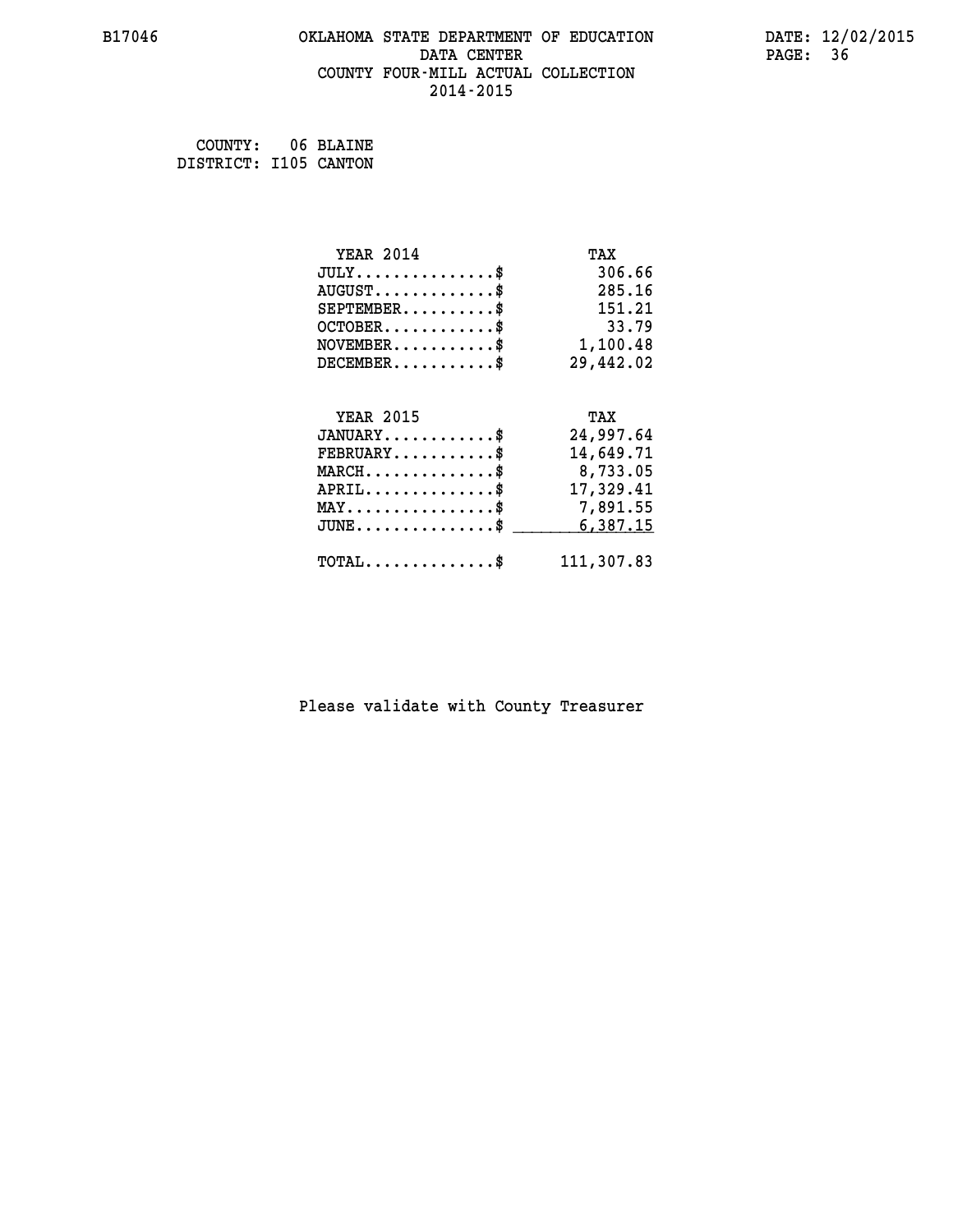#### **B17046 OKLAHOMA STATE DEPARTMENT OF EDUCATION DATE: 12/02/2015 DATA CENTER** PAGE: 37  **COUNTY FOUR-MILL ACTUAL COLLECTION 2014-2015**

 **COUNTY: 06 BLAINE**

 **\*\*\*\*\*\* TOTALS \*\*\*\*\*\***

| <b>YEAR 2014</b>                            | TAX        |
|---------------------------------------------|------------|
| $JULY$                                      | 1,558.20   |
| $\texttt{AUGUST} \dots \dots \dots \dots \$ | 1,277.40   |
| $SEPTEMBER$ \$                              | 567.89     |
| $OCTOBER$ \$                                | 2,398.24   |
| $NOVEMBER$ \$                               | 13,972.14  |
| $DECEMBER$                                  | 188,021.43 |

# **YEAR 2015 TAX**

| $JANUARY$                                   | 103,393.20 |
|---------------------------------------------|------------|
| $\texttt{FEBRUARY} \dots \dots \dots \$     | 60,898.65  |
| $MARCH$ \$                                  | 61,403.73  |
| $APRIL$                                     | 66,988.51  |
| $MAX \dots \dots \dots \dots \dots \$       | 36,289.20  |
| $JUNE \ldots \ldots \ldots \ldots \ldots \$ | 20,413.02  |
| $\texttt{TOTAL} \dots \dots \dots \dots \$  | 557,181.61 |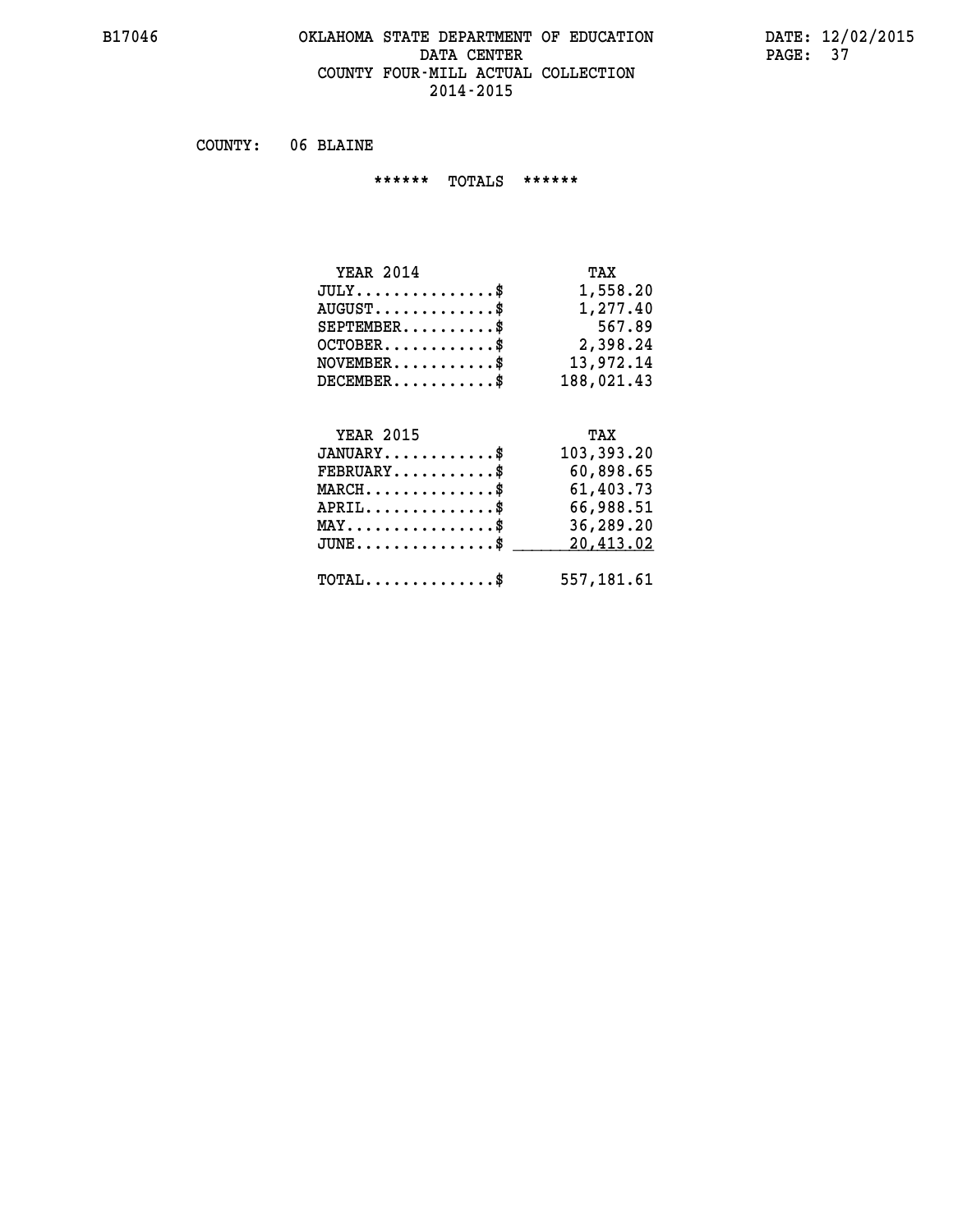# **B17046 OKLAHOMA STATE DEPARTMENT OF EDUCATION DATE: 12/02/2015 DATA CENTER** PAGE: 38  **COUNTY FOUR-MILL ACTUAL COLLECTION 2014-2015**

 **COUNTY: 07 BRYAN DISTRICT: I001 SILO**

| <b>YEAR 2014</b>                               | TAX        |
|------------------------------------------------|------------|
| $JULY$ \$                                      | 719.01     |
| $AUGUST$ \$                                    | 306.96     |
| $SEPTEMBER$ \$                                 | 1,735.45   |
| $OCTOBER$ \$                                   | 625.02     |
| $NOVEMBER$ \$                                  | .00        |
| $DECEMBER$ \$                                  | 4,118.24   |
|                                                |            |
| <b>YEAR 2015</b>                               | TAX        |
| $JANUARY$ \$                                   | 53,401.29  |
| $FEBRUARY$ \$                                  | .00        |
| $MARCH$ \$                                     | 48,185.87  |
| $APRIL$ \$                                     | 20,959.18  |
| $\texttt{MAX} \dots \dots \dots \dots \dots \$ | 6,171.63   |
| $JUNE$ \$                                      | 1,397.84   |
| $TOTAL$ \$                                     | 137,620.49 |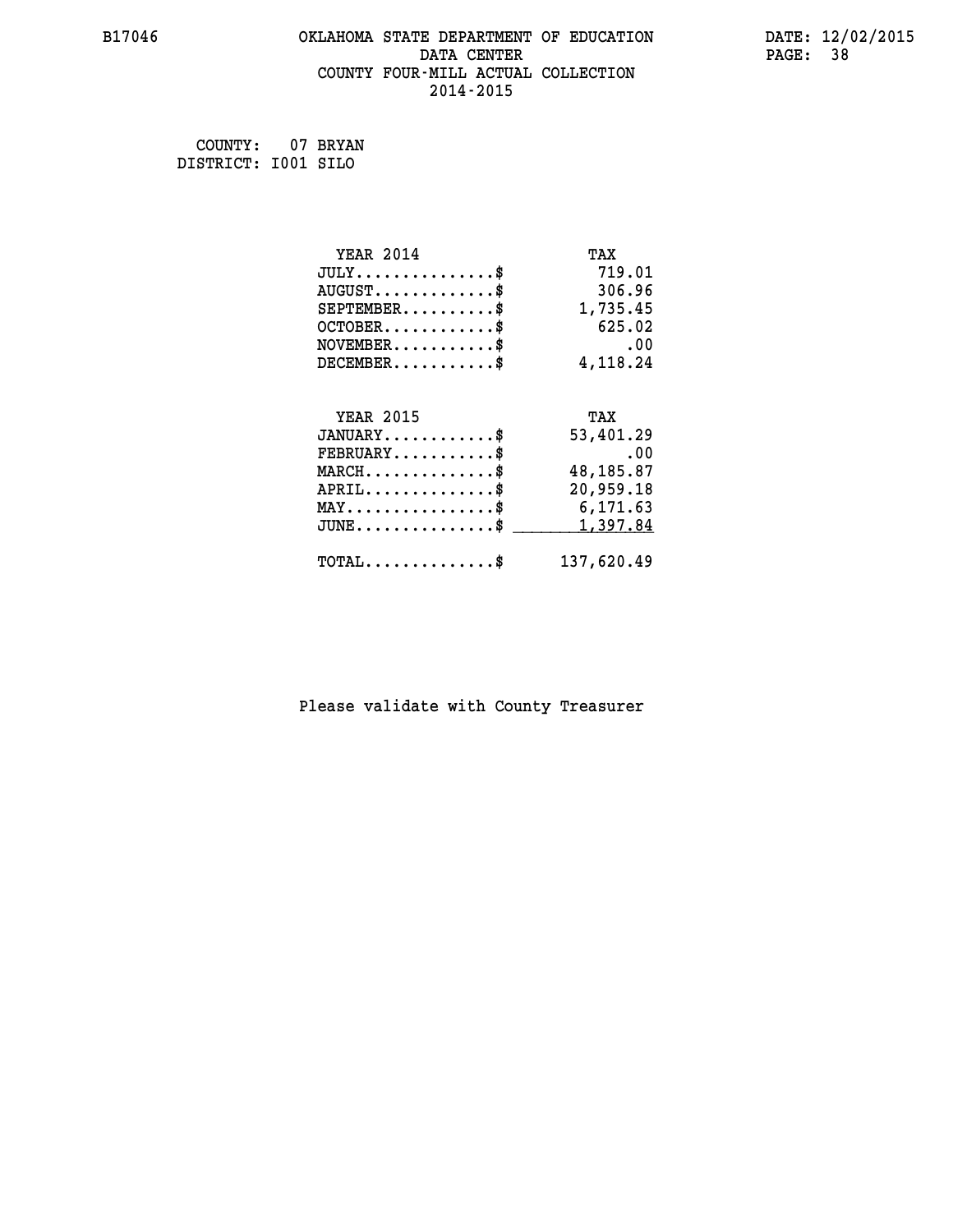#### **B17046 OKLAHOMA STATE DEPARTMENT OF EDUCATION DATE: 12/02/2015 DATA CENTER** PAGE: 39  **COUNTY FOUR-MILL ACTUAL COLLECTION 2014-2015**

 **COUNTY: 07 BRYAN DISTRICT: I002 ROCK CREEK**

| <b>YEAR 2014</b> | TAX       |
|------------------|-----------|
| $JULY$ \$        | 427.79    |
| $AUGUST$ \$      | 180.06    |
| $SEPTEMBER$ \$   | 1,016.87  |
| $OCTOBER$ \$     | 366.55    |
| $NOVEMBER$ \$    | .00       |
| $DECEMBER$ \$    | 2,419.52  |
| <b>YEAR 2015</b> | TAX       |
| $JANUARY$ \$     | 31,354.88 |
| $FEBRUARY$       | .00       |
| $MARCH$ \$       | 28,292.62 |
| $APRIL$ \$       | 12,310.77 |
| MAY\$ 3,624.93   |           |
| $JUNE$ \$        | 822.27    |
| $TOTAL$ \$       | 80,816.26 |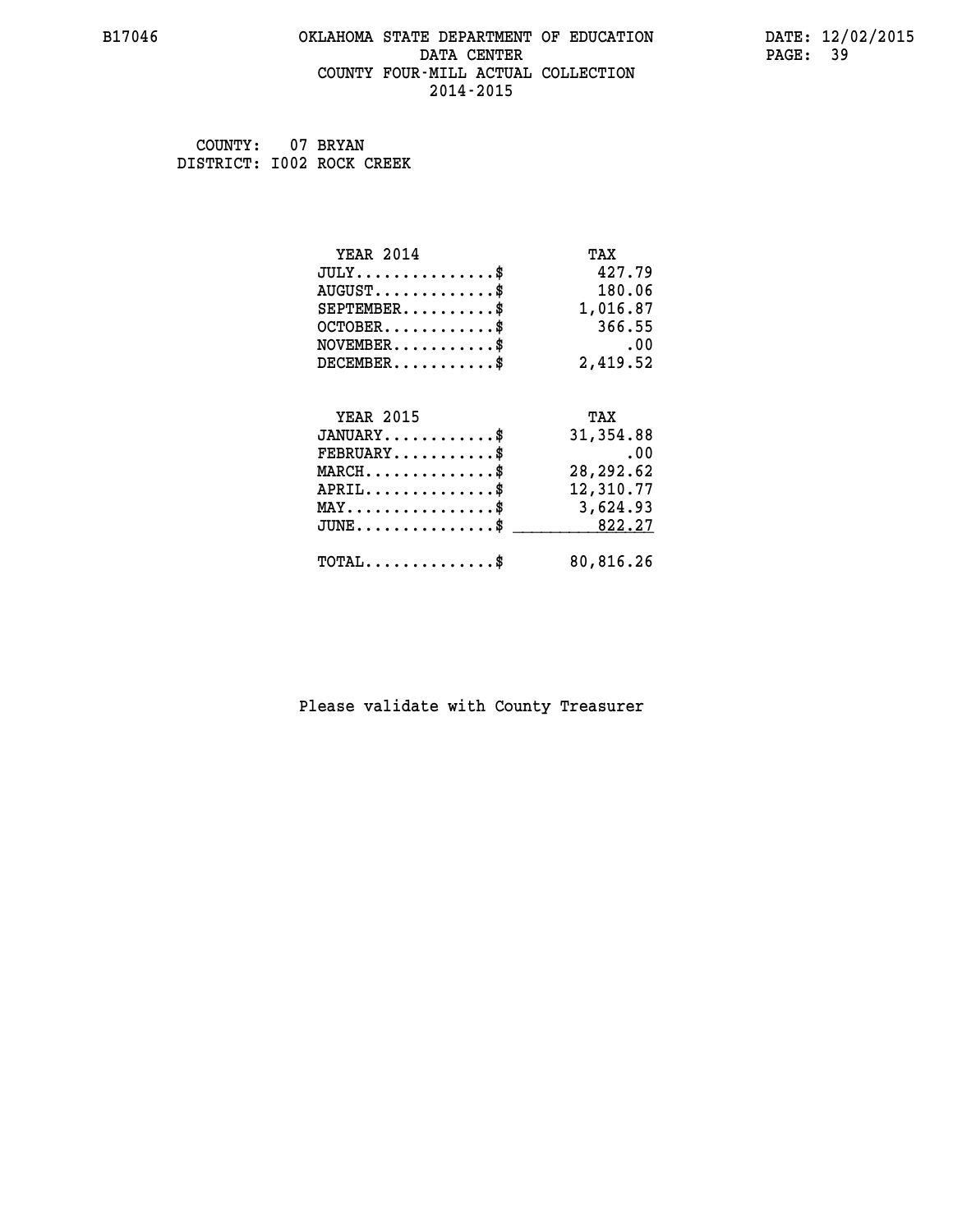# **B17046 OKLAHOMA STATE DEPARTMENT OF EDUCATION DATE: 12/02/2015 DATA CENTER** PAGE: 40  **COUNTY FOUR-MILL ACTUAL COLLECTION 2014-2015**

 **COUNTY: 07 BRYAN DISTRICT: I003 ACHILLE**

| <b>YEAR 2014</b>                                 | TAX       |
|--------------------------------------------------|-----------|
| $JULY$ \$                                        | 292.96    |
| $AUGUST$ \$                                      | 118.73    |
| $SEPTEMENT.$ \$                                  | 667.97    |
| $OCTOBER$ \$                                     | 241.71    |
| $NOVEMBER$ \$                                    | .00       |
| $DECEMBER$ \$                                    | 1,547.50  |
| <b>YEAR 2015</b>                                 | TAX       |
| $JANUARY$ \$                                     | 19,918.99 |
| $FEBRUARY$                                       | .00       |
| $MARCH$ \$                                       | 17,976.36 |
| $APRIL$ \$                                       | 7,835.88  |
| $\texttt{MAX} \dots \dots \dots \dots \dots \$   | 2,308.62  |
| $\texttt{JUNE} \dots \dots \dots \dots \dots \$$ | 529.73    |
| $\texttt{TOTAL} \dots \dots \dots \dots \$       | 51,438.45 |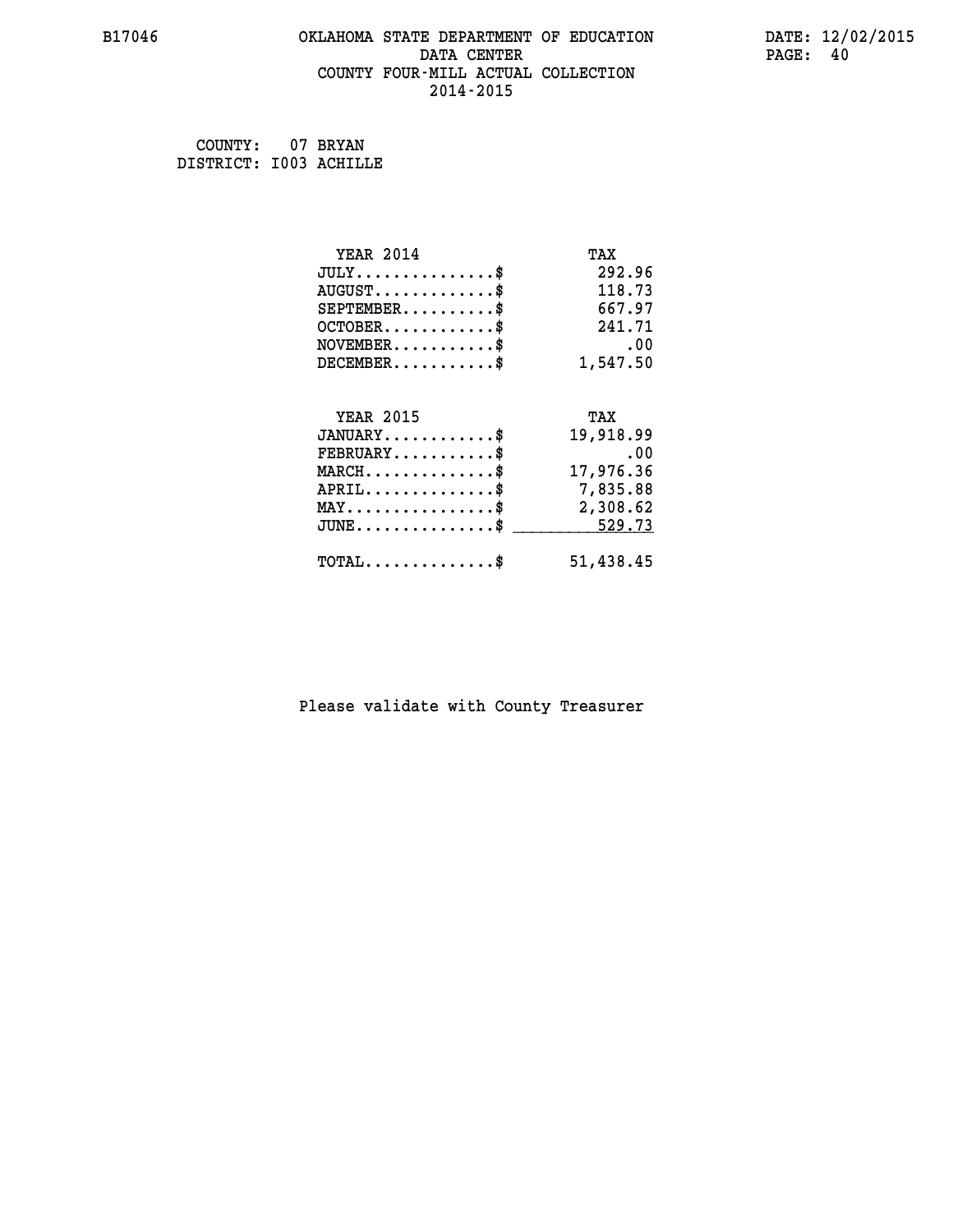# **B17046 OKLAHOMA STATE DEPARTMENT OF EDUCATION DATE: 12/02/2015 DATA CENTER** PAGE: 41  **COUNTY FOUR-MILL ACTUAL COLLECTION 2014-2015**

 **COUNTY: 07 BRYAN DISTRICT: I004 COLBERT**

| <b>YEAR 2014</b>                               | TAX        |
|------------------------------------------------|------------|
| $JULY$ \$                                      | 778.11     |
| $AUGUST$ \$                                    | 327.73     |
| $SEPTEMENT.$ \$                                | 1,850.19   |
| $OCTOBER$ \$                                   | 667.39     |
| $NOVEMBER$ \$                                  | .00        |
| $DECEMBER$ \$                                  | 4,412.82   |
|                                                |            |
| <b>YEAR 2015</b>                               | TAX        |
| $JANUARY$ \$                                   | 57,213.29  |
| $FEBRUARY$ \$                                  | .00        |
| $MARCH$ \$                                     | 51,626.13  |
| $APRIL$ \$                                     | 22,465.41  |
| $\texttt{MAX} \dots \dots \dots \dots \dots \$ | 6,614.95   |
| $JUNE$ \$                                      | 1,501.99   |
| $\texttt{TOTAL} \dots \dots \dots \dots \$     | 147,458.01 |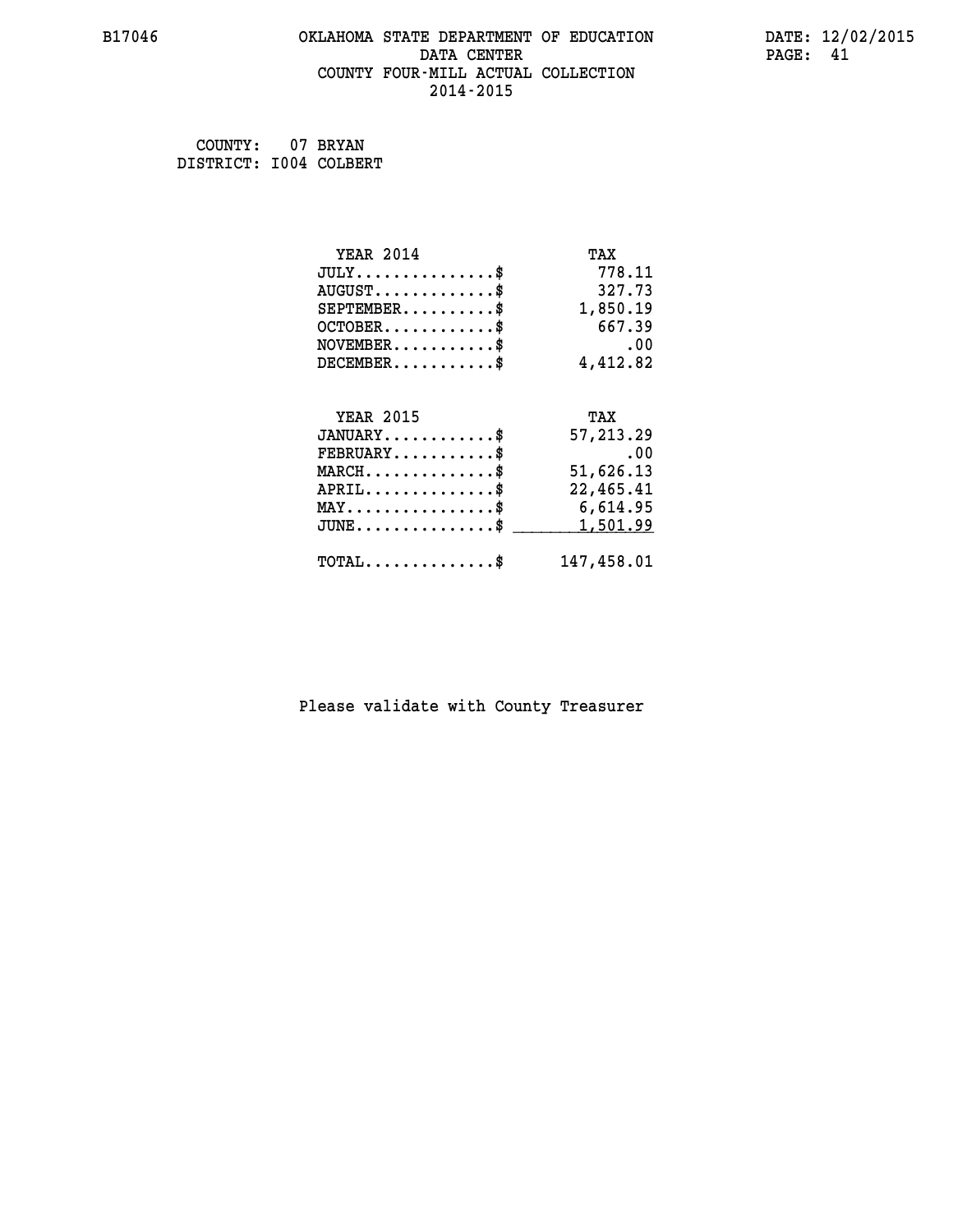# **B17046 OKLAHOMA STATE DEPARTMENT OF EDUCATION DATE: 12/02/2015 DATA CENTER** PAGE: 42  **COUNTY FOUR-MILL ACTUAL COLLECTION 2014-2015**

 **COUNTY: 07 BRYAN DISTRICT: I005 CADDO**

| <b>YEAR 2014</b>                               | TAX       |
|------------------------------------------------|-----------|
| $JULY$ \$                                      | 430.49    |
| $AUGUST$ \$                                    | 179.80    |
| $SEPTEMBER$ \$                                 | 1,014.15  |
| $OCTOBER$ \$                                   | 366.26    |
| $NOVEMBER$ \$                                  | .00       |
| $DECEMBER$ \$                                  | 2,360.58  |
| <b>YEAR 2015</b>                               | TAX       |
| $JANUARY$ \$                                   | 30,478.27 |
| $FEBRUARY$ \$                                  | .00       |
| $MARCH$ \$                                     | 27,504.43 |
| $APRIL$ \$                                     | 11,976.33 |
| $\texttt{MAX} \dots \dots \dots \dots \dots \$ | 3,527.95  |
| $JUNE$ \$                                      | 805.27    |
| $\texttt{TOTAL} \dots \dots \dots \dots \$     | 78,643.53 |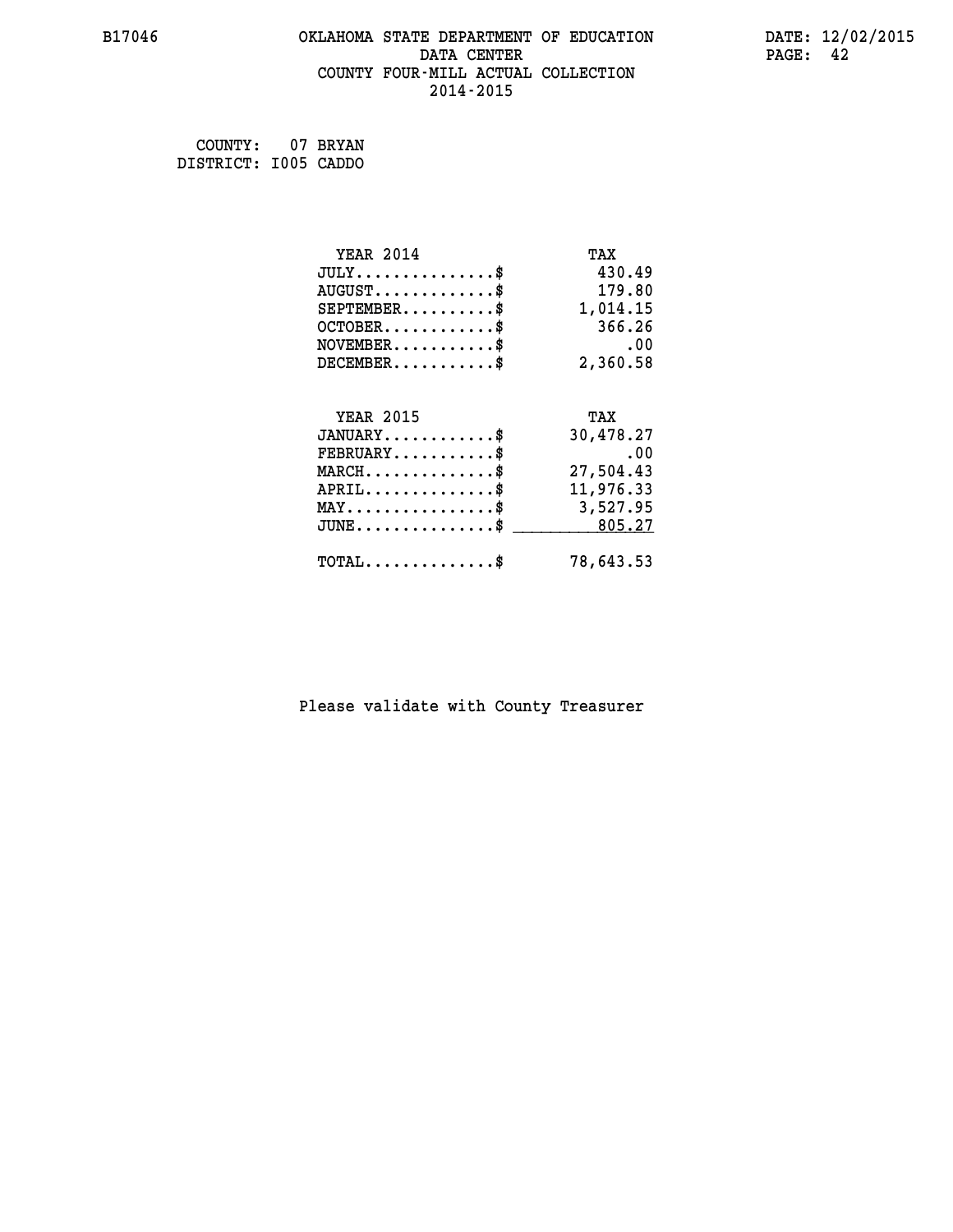# **B17046 OKLAHOMA STATE DEPARTMENT OF EDUCATION DATE: 12/02/2015 DATA CENTER** PAGE: 43  **COUNTY FOUR-MILL ACTUAL COLLECTION 2014-2015**

 **COUNTY: 07 BRYAN DISTRICT: I040 BENNINGTON**

| <b>YEAR 2014</b>                                 | TAX        |
|--------------------------------------------------|------------|
| $JULY$ \$                                        | 237.94     |
| $AUGUST$ \$                                      | 99.55      |
| $SEPTEMBER$ \$                                   | 560.73     |
| $OCTOBER$ \$                                     | 202.79     |
| $NOVEMBER$ \$                                    | .00        |
| $DECEMBER$ \$                                    | 1,378.07   |
| <b>YEAR 2015</b>                                 | TAX        |
|                                                  |            |
| $JANUARY$ \$                                     | 17,923.67  |
| $FEBRUARY$ \$                                    | .00        |
| $MARCH$ \$                                       | 16, 172.55 |
| $APRIL \ldots \ldots \ldots \ldots$ \$           | 7,035.54   |
| $\texttt{MAX} \dots \dots \dots \dots \dots \$   | 2,071.81   |
| $\texttt{JUNE} \dots \dots \dots \dots \dots \$$ | 469.99     |
| $\texttt{TOTAL} \dots \dots \dots \dots \$       | 46, 152.64 |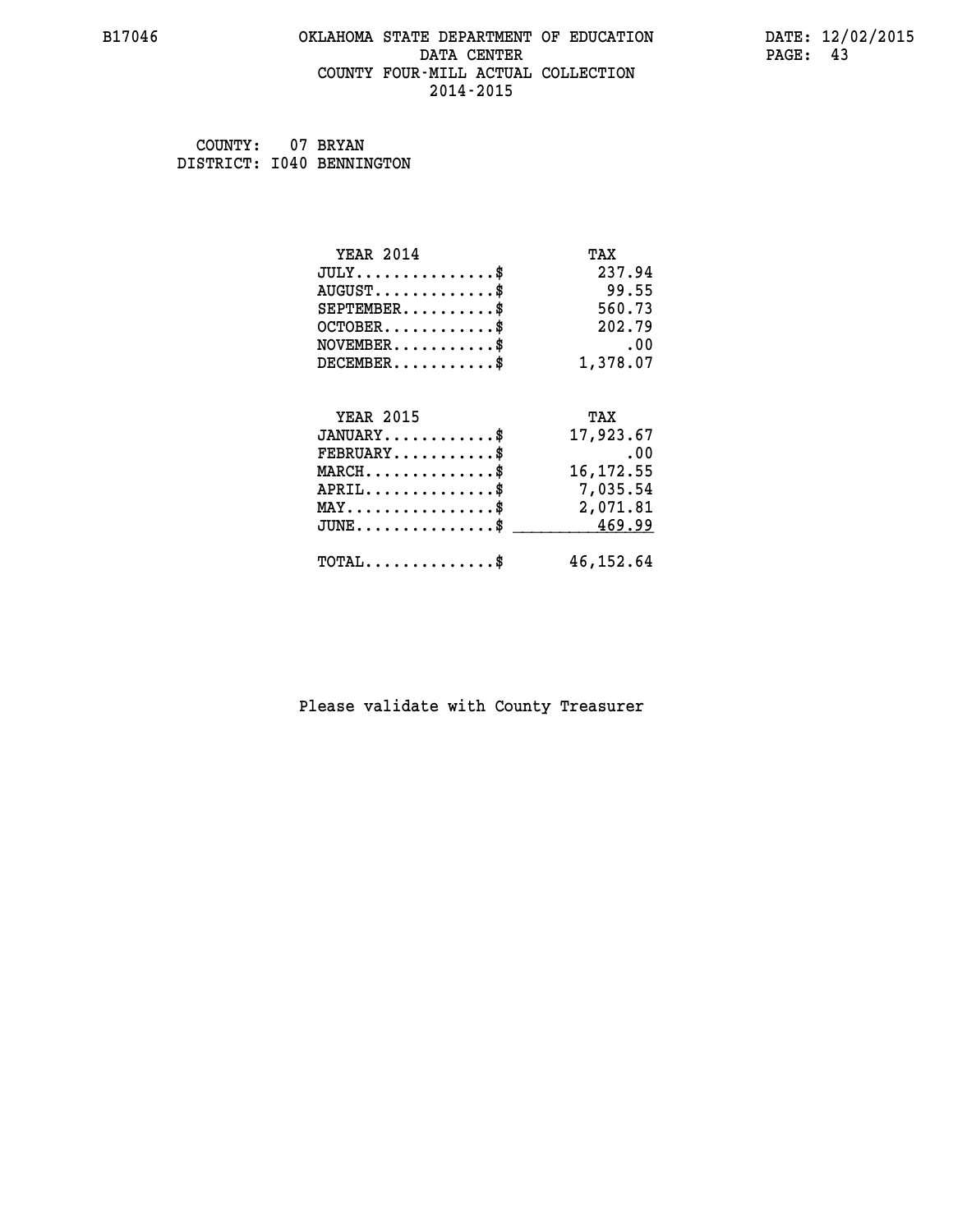# **B17046 OKLAHOMA STATE DEPARTMENT OF EDUCATION DATE: 12/02/2015 DATA CENTER** PAGE: 44  **COUNTY FOUR-MILL ACTUAL COLLECTION 2014-2015**

 **COUNTY: 07 BRYAN DISTRICT: I048 CALERA**

| <b>YEAR 2014</b>                               | TAX        |
|------------------------------------------------|------------|
| $JULY$ \$                                      | 566.69     |
| $AUGUST$ \$                                    | 238.59     |
| $SEPTEMENT.$ \$                                | 1,346.55   |
| $OCTOBER$ \$                                   | 485.90     |
| $NOVEMBER$ \$                                  | .00        |
| $DECEMBER$ \$                                  | 3,300.38   |
|                                                |            |
| <b>YEAR 2015</b>                               | TAX        |
| $JANUARY$ \$                                   | 42,950.98  |
| $FEBRUARY$ \$                                  | .00        |
| $MARCH$ \$                                     | 38,753.92  |
| $APRIL$ \$                                     | 16,857.31  |
| $\texttt{MAX} \dots \dots \dots \dots \dots \$ | 4,962.42   |
| $JUNE$ \$                                      | 738.31     |
| $TOTAL$ \$                                     | 110,201.05 |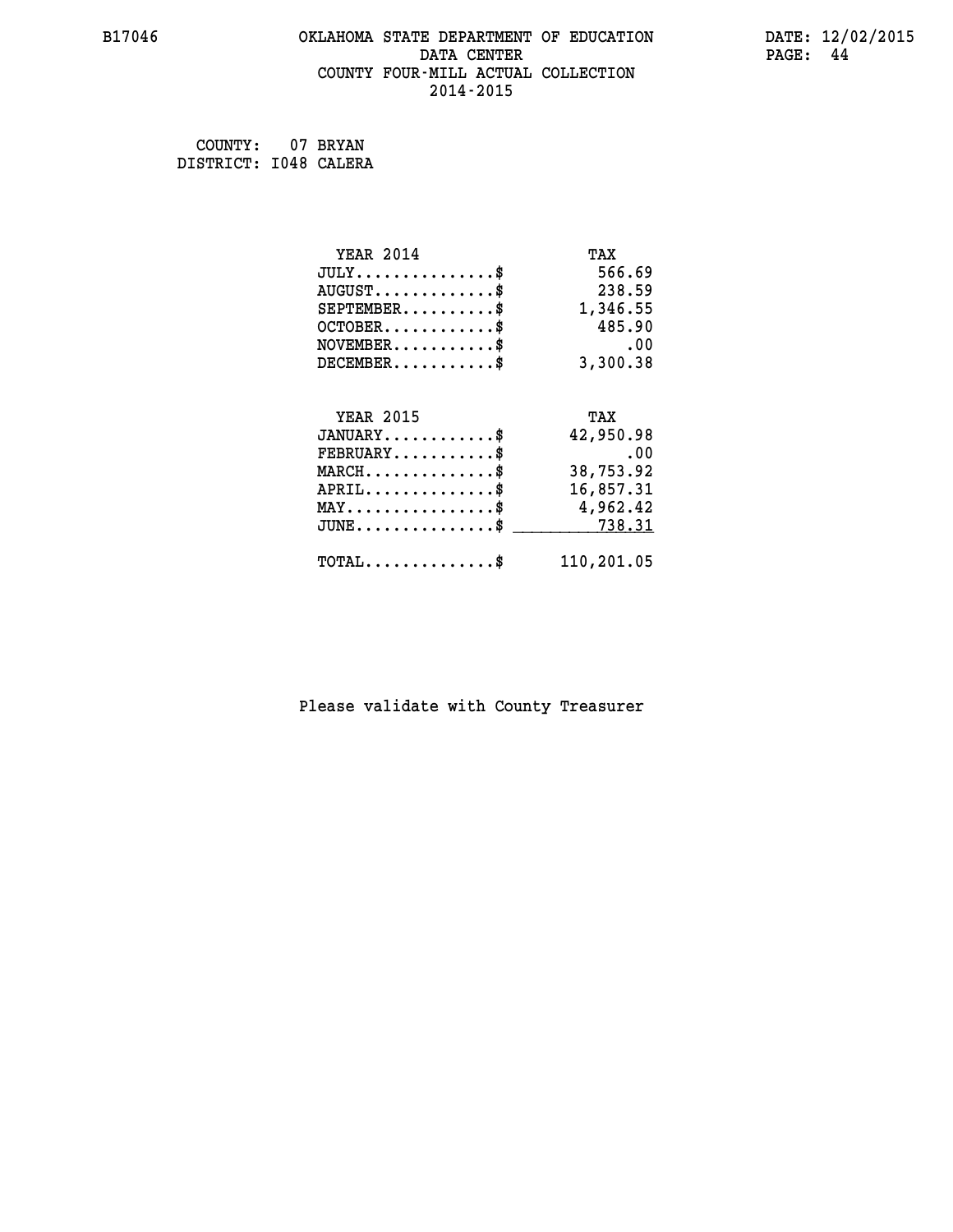# **B17046 OKLAHOMA STATE DEPARTMENT OF EDUCATION DATE: 12/02/2015 DATA CENTER** PAGE: 45  **COUNTY FOUR-MILL ACTUAL COLLECTION 2014-2015**

 **COUNTY: 07 BRYAN DISTRICT: I072 DURANT**

| <b>YEAR 2014</b>                           | TAX        |
|--------------------------------------------|------------|
| $JULY$ \$                                  | 3,059.20   |
| $AUGUST$ \$                                | 1,286.73   |
| $SEPTEMENT.$ \$                            | 7,260.96   |
| $OCTOBER$ \$                               | 2,621.43   |
| $NOVEMBER$ \$                              | .00        |
| $DECEMBER$ \$                              | 17,629.74  |
|                                            |            |
| <b>YEAR 2015</b>                           | TAX        |
| $JANUARY$ \$                               | 229,108.90 |
| $FEBRUARY$                                 | .00        |
| $MARCH$ \$                                 | 206,727.34 |
| $APRIL$ \$                                 | 89,933.84  |
| $MAX \dots \dots \dots \dots \dots$        | 26,479.24  |
| $JUNE$ \$                                  | 6,002.25   |
| $\texttt{TOTAL} \dots \dots \dots \dots \$ | 590,109.63 |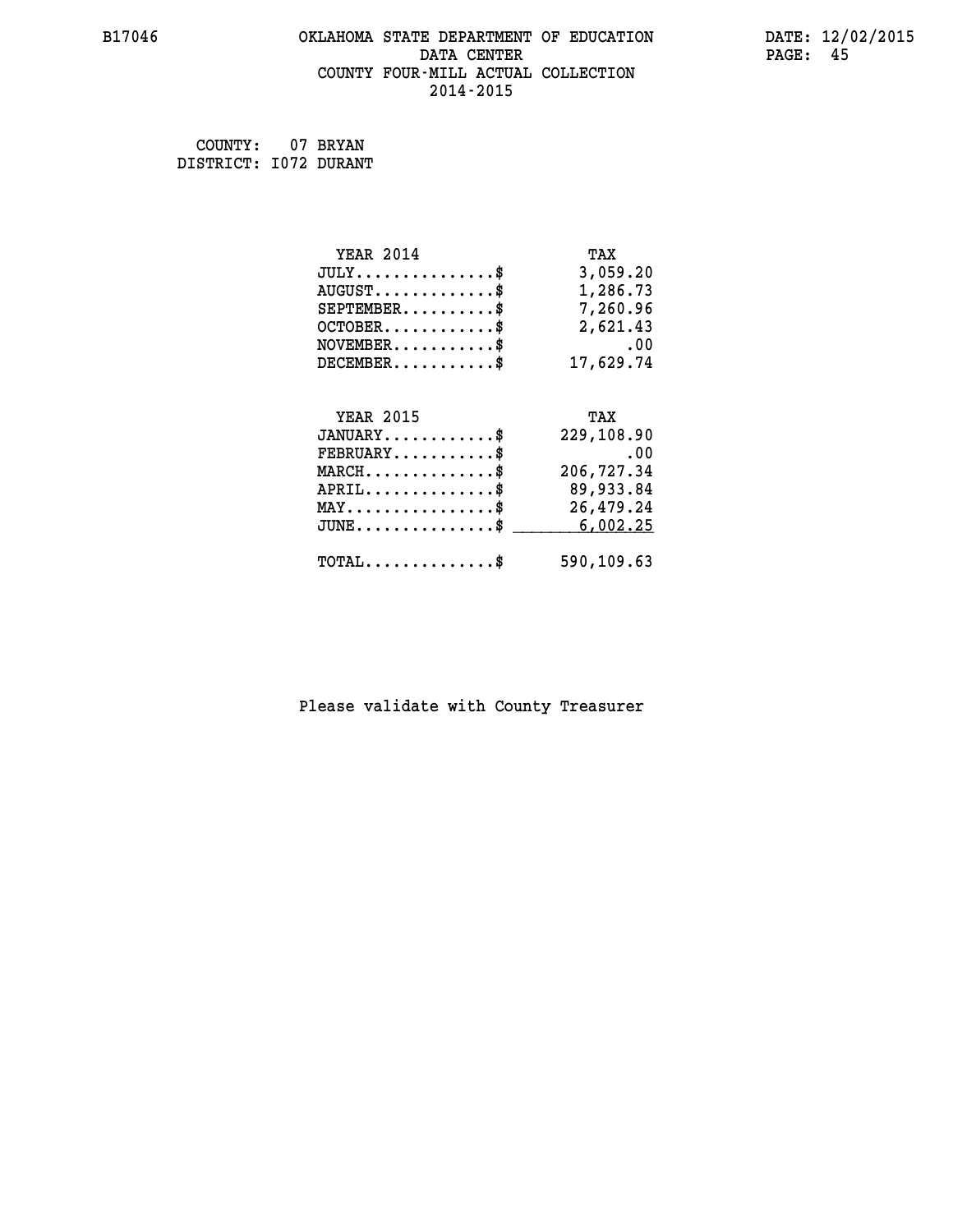#### **B17046 OKLAHOMA STATE DEPARTMENT OF EDUCATION DATE: 12/02/2015 DATA CENTER PAGE: 46 COUNTY FOUR-MILL ACTUAL COLLECTION 2014-2015**

 **COUNTY: 07 BRYAN**

 **\*\*\*\*\*\* TOTALS \*\*\*\*\*\***

| <b>YEAR 2014</b> | TAX       |
|------------------|-----------|
| $JULY$           | 6,512.19  |
| $AUGUST$ \$      | 2,738.15  |
| $SEPTEMBER$      | 15,452.87 |
| $OCTOBER$ \$     | 5,577.05  |
| $NOVEMBER$ \$    | .00       |
| $DECEMBER$ \$    | 37,166.85 |

# **YEAR 2015 TAX JANUARY............\$ 482,350.27 FEBRUARY...........\$ .00 MARCH..............\$ 435,239.22 APRIL..............\$ 189,374.26 MAY................\$ 55,761.55** JUNE..............\$ <u>\_\_\_\_\_\_\_ 12,267.65</u>  **TOTAL..............\$ 1,242,440.06**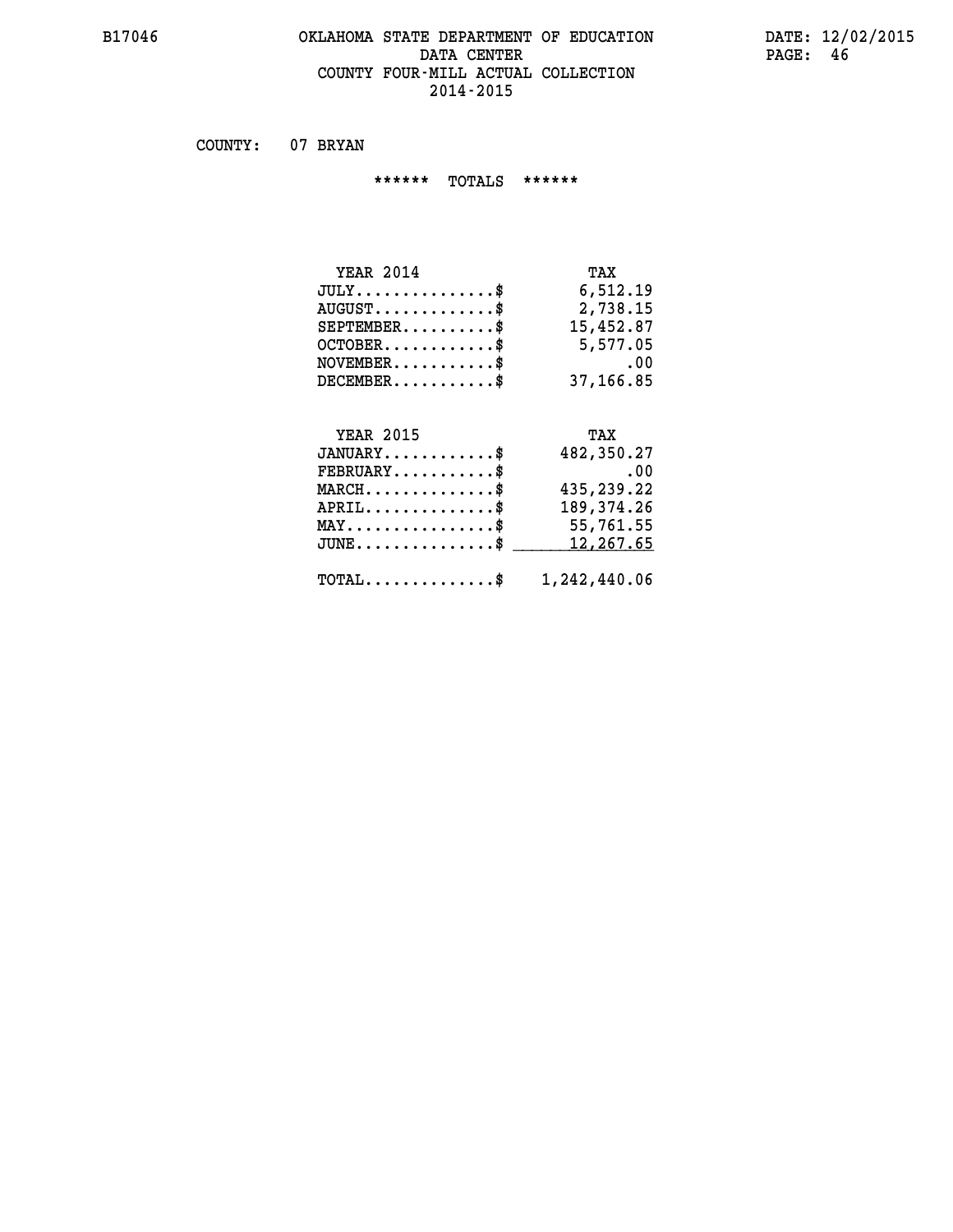#### **B17046 OKLAHOMA STATE DEPARTMENT OF EDUCATION DATE: 12/02/2015 DATA CENTER** PAGE: 47  **COUNTY FOUR-MILL ACTUAL COLLECTION 2014-2015**

 **COUNTY: 08 CADDO DISTRICT: I011 HYDRO-EAKLY**

| <b>YEAR 2014</b>                               | TAX       |
|------------------------------------------------|-----------|
| $JULY$ \$                                      | 11,057.89 |
| $AUGUST$ \$                                    | 3,057.32  |
| $SEPTEMBER$ \$                                 | 470.08    |
| $OCTOBER$ \$                                   | 153.10    |
| $\texttt{NOVEMBER} \dots \dots \dots \$        | 100.96    |
| $DECEMBER$ \$                                  | 4,241.50  |
| <b>YEAR 2015</b>                               |           |
|                                                | TAX       |
| $JANUARY$                                      | 24,348.23 |
| $FEBRUARY$                                     | 7,053.04  |
| $MARCH$ \$                                     | 1,607.55  |
| $APRIL \ldots \ldots \ldots \ldots \$          | 8,972.82  |
| $\texttt{MAX} \dots \dots \dots \dots \dots \$ | 2,187.82  |
| $JUNE$ \$                                      | 5,492.52  |
| $\texttt{TOTAL} \dots \dots \dots \dots$ \$    | 68,742.83 |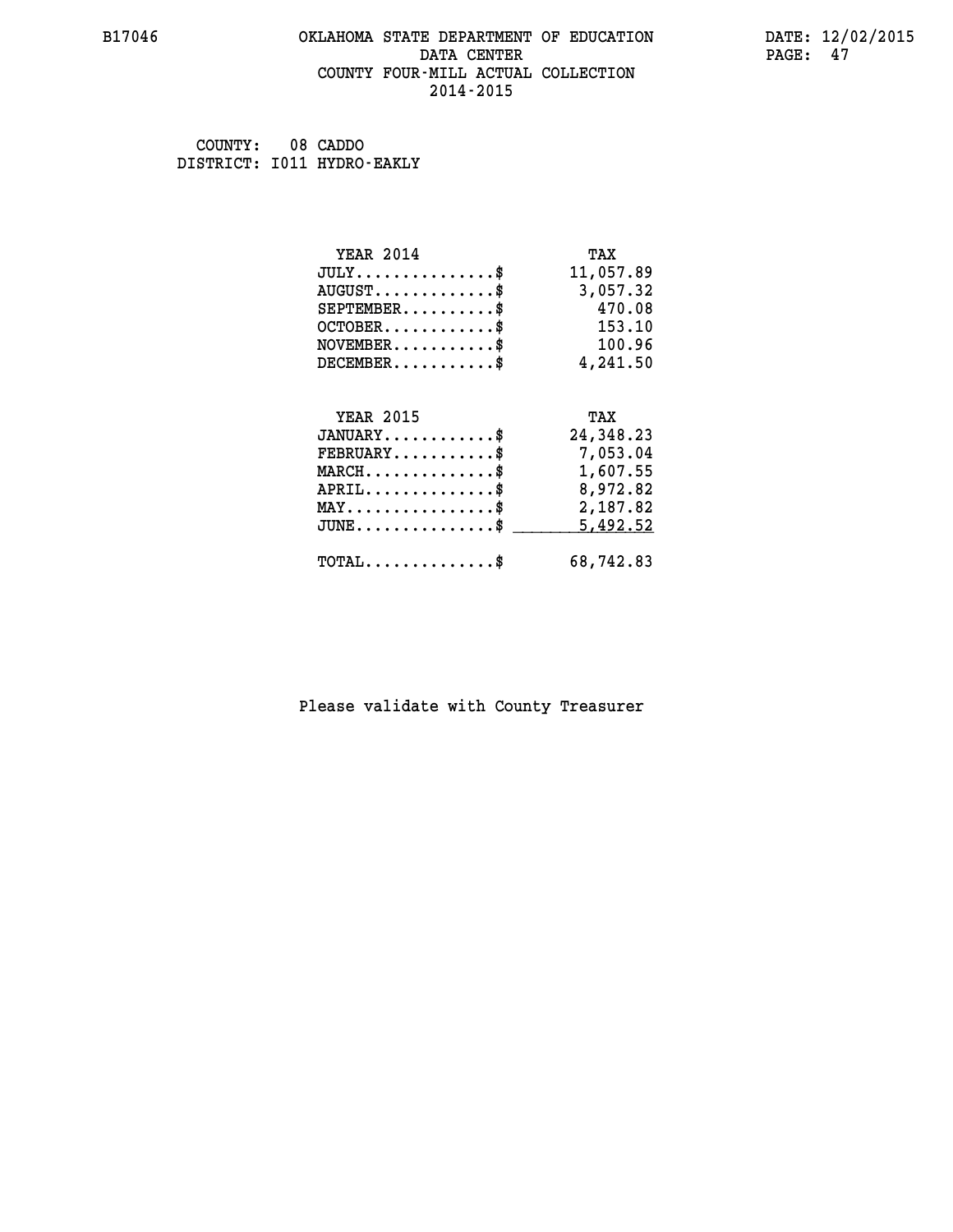#### **B17046 OKLAHOMA STATE DEPARTMENT OF EDUCATION DATE: 12/02/2015 DATA CENTER** PAGE: 48  **COUNTY FOUR-MILL ACTUAL COLLECTION 2014-2015**

 **COUNTY: 08 CADDO DISTRICT: I012 LOOKEBA SICKLES**

| <b>YEAR 2014</b>                                                          | TAX       |
|---------------------------------------------------------------------------|-----------|
| $JULY$ \$                                                                 | 5,773.30  |
| $AUGUST$ \$                                                               | 1,596.29  |
| $SEPTEMBER$ \$                                                            | 245.28    |
| $OCTOBER$ \$                                                              | 79.60     |
| $\verb NOVEMBER , \verb , \verb , \verb , \verb , \verb , \verb , \verb $ | 52.32     |
| $DECEMBER$ \$                                                             | 2,552.47  |
| <b>YEAR 2015</b>                                                          | TAX       |
| $JANUARY$ \$                                                              | 14,668.39 |
| $FEBRUARY$                                                                | 4,244.00  |
| $MARCH$ \$                                                                | 961.79    |
| $APRIL \ldots \ldots \ldots \ldots \$                                     | 5,403.13  |
| $\texttt{MAX} \dots \dots \dots \dots \dots \$                            | 1,315.69  |
| $JUNE$ \$                                                                 | 3,302.77  |
| $\texttt{TOTAL} \dots \dots \dots \dots$ \$                               | 40,195.03 |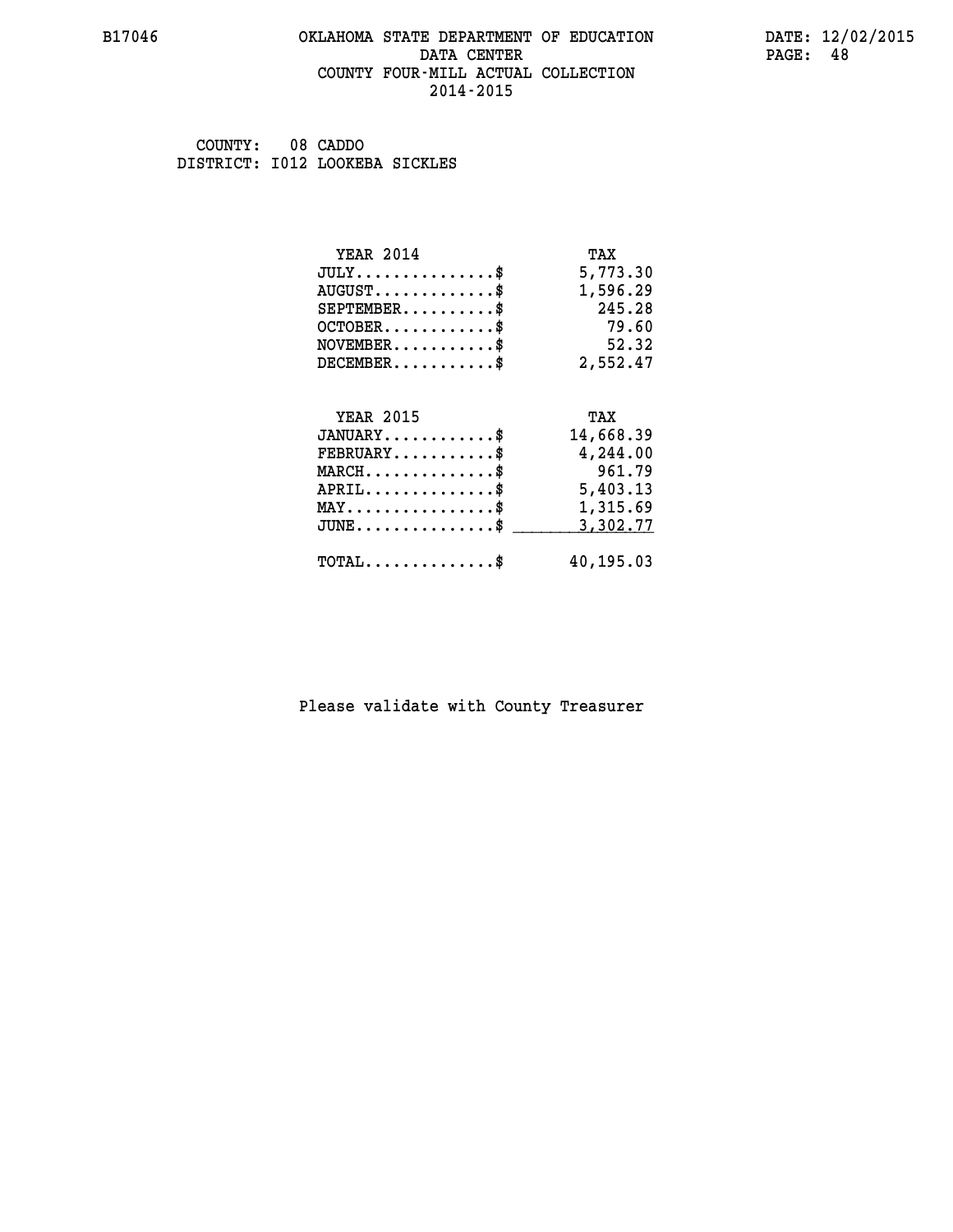# **B17046 OKLAHOMA STATE DEPARTMENT OF EDUCATION DATE: 12/02/2015 DATA CENTER PAGE: 49 COUNTY FOUR-MILL ACTUAL COLLECTION 2014-2015**

 **COUNTY: 08 CADDO DISTRICT: I020 ANADARKO**

| <b>YEAR 2014</b>                                  | TAX         |
|---------------------------------------------------|-------------|
| $JULY$ \$                                         | 45,553.80   |
| $AUGUST$ \$                                       | 12,595.72   |
| $SEPTEMBER$ \$                                    | 1,934.54    |
| $OCTOBER$ \$                                      | 626.29      |
| $NOVEMBER$ \$                                     | 411.27      |
| $DECEMBER$ \$                                     | 18,331.48   |
|                                                   |             |
| <b>YEAR 2015</b>                                  | TAX         |
| $JANUARY$ \$                                      | 105,278.70  |
| $FEBRUARY$ \$                                     | 30,481.26   |
| $MARCH$ \$                                        | 6,929.66    |
| $APRIL$ \$                                        | 38,789.39   |
| $\texttt{MAX} \dots \dots \dots \dots \texttt{*}$ | 9,453.25    |
| $JUNE$ \$                                         | 23,728.71   |
| $\texttt{TOTAL} \dots \dots \dots \dots \$        | 294, 114.07 |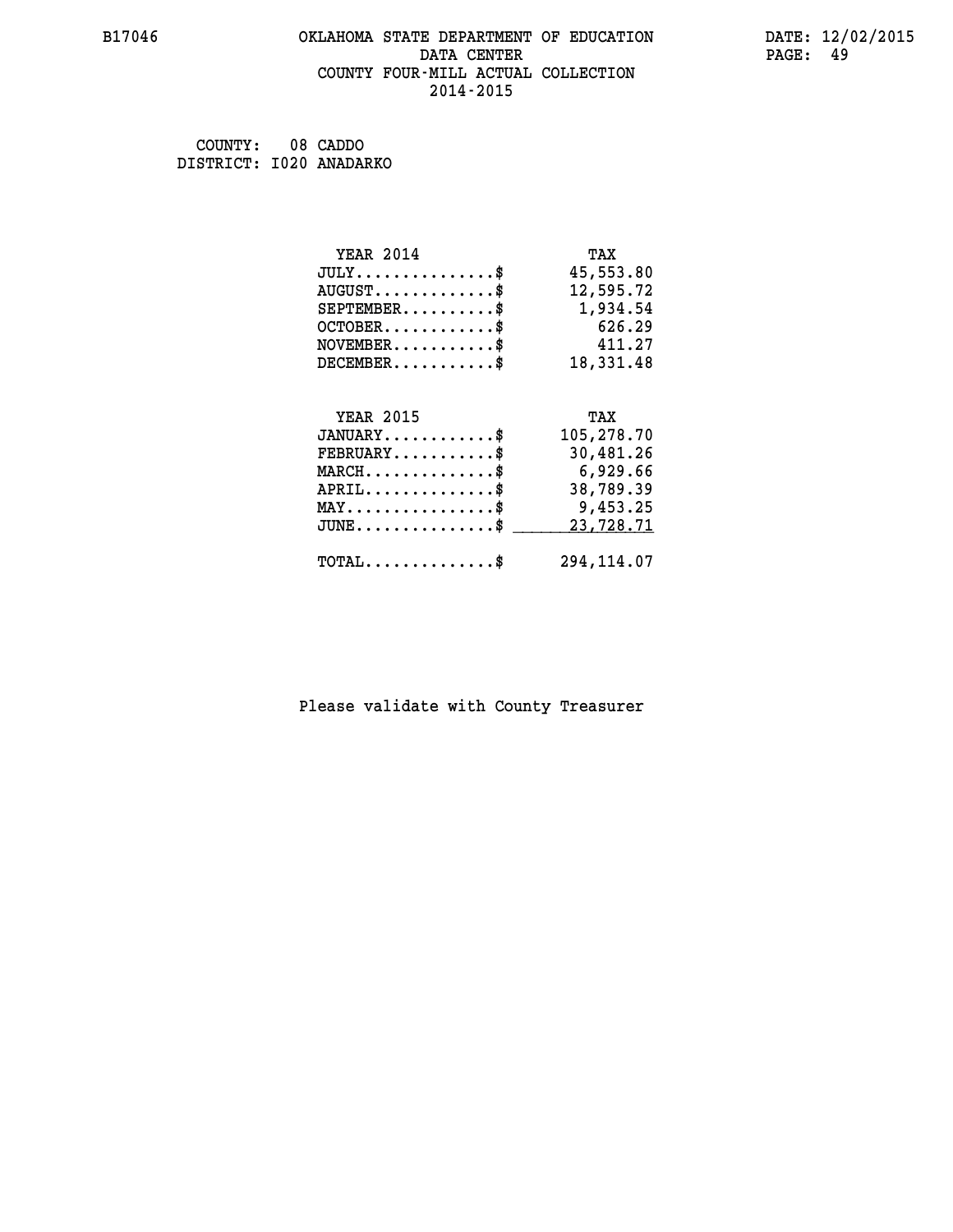# **B17046 OKLAHOMA STATE DEPARTMENT OF EDUCATION DATE: 12/02/2015 DATA CENTER** PAGE: 50  **COUNTY FOUR-MILL ACTUAL COLLECTION 2014-2015**

 **COUNTY: 08 CADDO DISTRICT: I033 CARNEGIE**

| <b>YEAR 2014</b>                           | TAX       |
|--------------------------------------------|-----------|
| $JULY$ \$                                  | 3,951.84  |
| $AUGUST$ \$                                | 3,743.52  |
| $SEPTEMBER$ \$                             | 575.51    |
| $OCTOBER$ \$                               | 186.72    |
| $\texttt{NOVEMBER} \dots \dots \dots \$    | 123.06    |
| $DECEMBER$ \$                              | 5,442.15  |
|                                            |           |
| <b>YEAR 2015</b>                           | TAX       |
| $JANUARY$                                  | 31,253.90 |
| $FEBRUARY$                                 | 9,049.28  |
| $MARCH$ \$                                 | 2,057.80  |
| $APRIL$ \$                                 | 11,515.41 |
| MAY\$ 2,806.69                             |           |
| $JUNE$ \$                                  | 7,045.88  |
| $\texttt{TOTAL} \dots \dots \dots \dots \$ | 77,751.76 |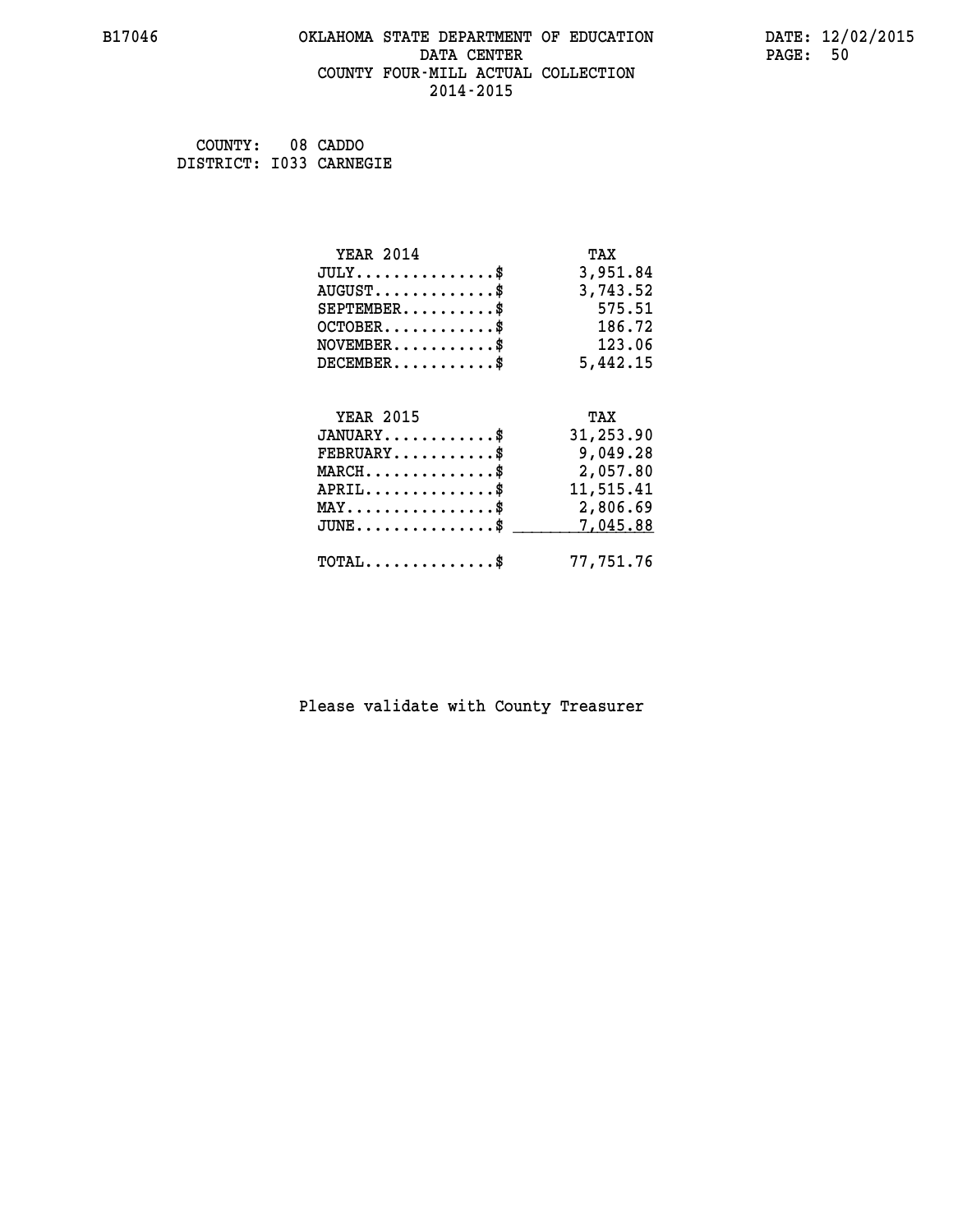#### **B17046 OKLAHOMA STATE DEPARTMENT OF EDUCATION DATE: 12/02/2015 DATA CENTER** PAGE: 51  **COUNTY FOUR-MILL ACTUAL COLLECTION 2014-2015**

 **COUNTY: 08 CADDO DISTRICT: I056 BOONE-APACHE**

| <b>YEAR 2014</b>                             | TAX       |
|----------------------------------------------|-----------|
| $JULY$ \$                                    | 3,812.57  |
| $AUGUST$ \$                                  | 3,609.54  |
| $SEPTEMBER$                                  | 555.61    |
| $OCTOBER$ \$                                 | 181.97    |
| $NOVEMBER$ \$                                | 120.59    |
| $DECEMBER$ \$                                | 5,661.00  |
| <b>YEAR 2015</b>                             | TAX       |
| $JANUARY$ \$                                 | 32,525.49 |
| $FEBRUARY$ \$                                | 9,413.11  |
|                                              |           |
|                                              |           |
| $MARCH$ \$                                   | 2,136.37  |
| $APRIL$ \$                                   | 11,982.08 |
| MAY\$ 2,918.59                               |           |
| $JUNE \ldots \ldots \ldots \ldots \ldots$ \$ | 7,328.63  |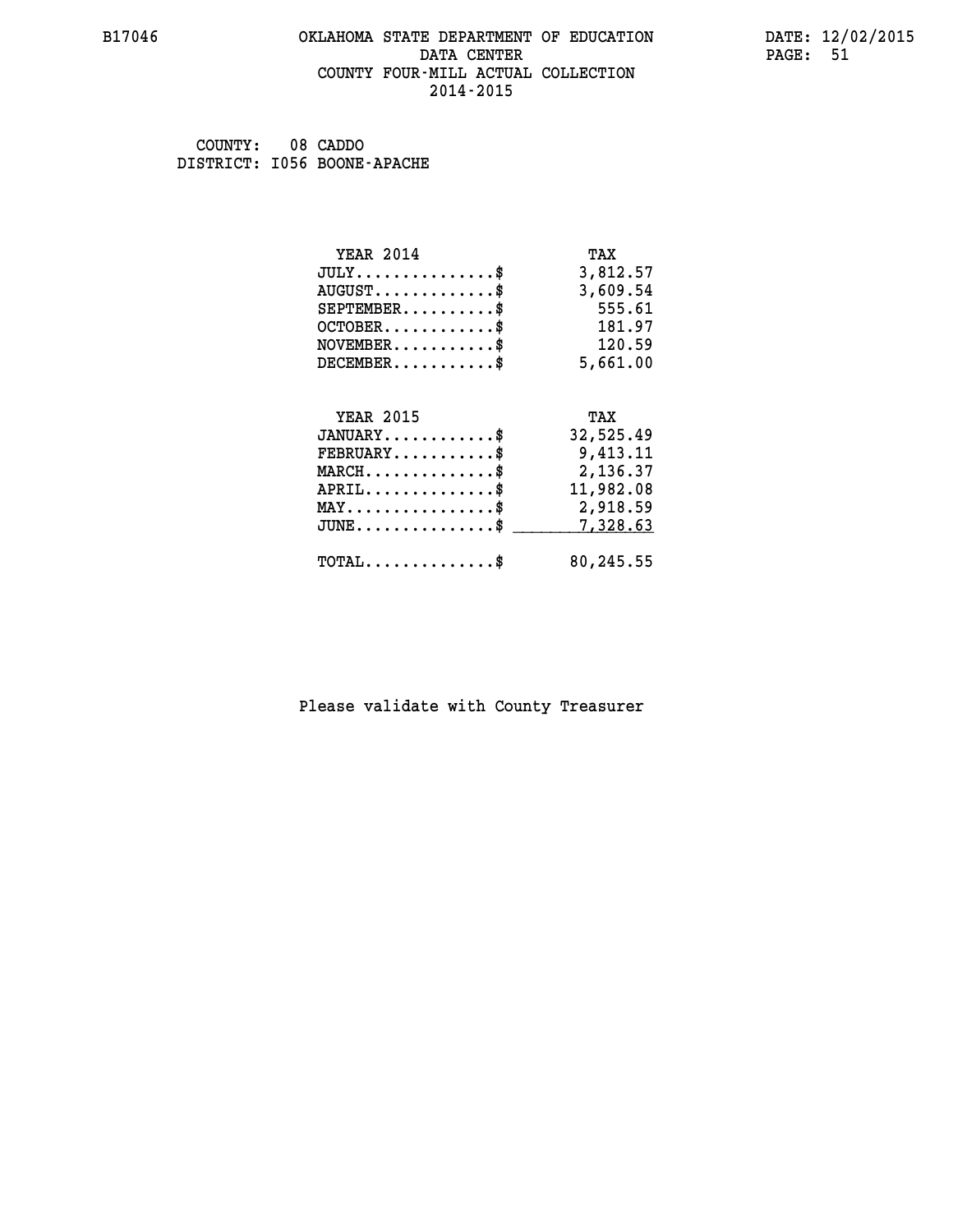# **B17046 OKLAHOMA STATE DEPARTMENT OF EDUCATION DATE: 12/02/2015 DATA CENTER** PAGE: 52  **COUNTY FOUR-MILL ACTUAL COLLECTION 2014-2015**

 **COUNTY: 08 CADDO DISTRICT: I064 CYRIL**

| <b>YEAR 2014</b>                               | TAX       |
|------------------------------------------------|-----------|
| $JULY$ \$                                      | 7,932.81  |
| $AUGUST$ \$                                    | 2,193.22  |
| $SEPTEMBER$ \$                                 | 337.45    |
| $OCTOBER$ \$                                   | 110.35    |
| $NOVEMBER$ \$                                  | 72.99     |
| $DECEMBER$ \$                                  | 3,319.34  |
|                                                |           |
| <b>YEAR 2015</b>                               | TAX       |
|                                                |           |
| $JANUARY$ \$                                   | 19,066.69 |
| $FEBRUARY$                                     | 5,519.46  |
| $MARCH$ \$                                     | 1,254.18  |
| $APRIL$ \$                                     | 7,024.70  |
| $\texttt{MAX} \dots \dots \dots \dots \dots \$ | 1,711.53  |
| $JUNE$ \$                                      | 4,297.39  |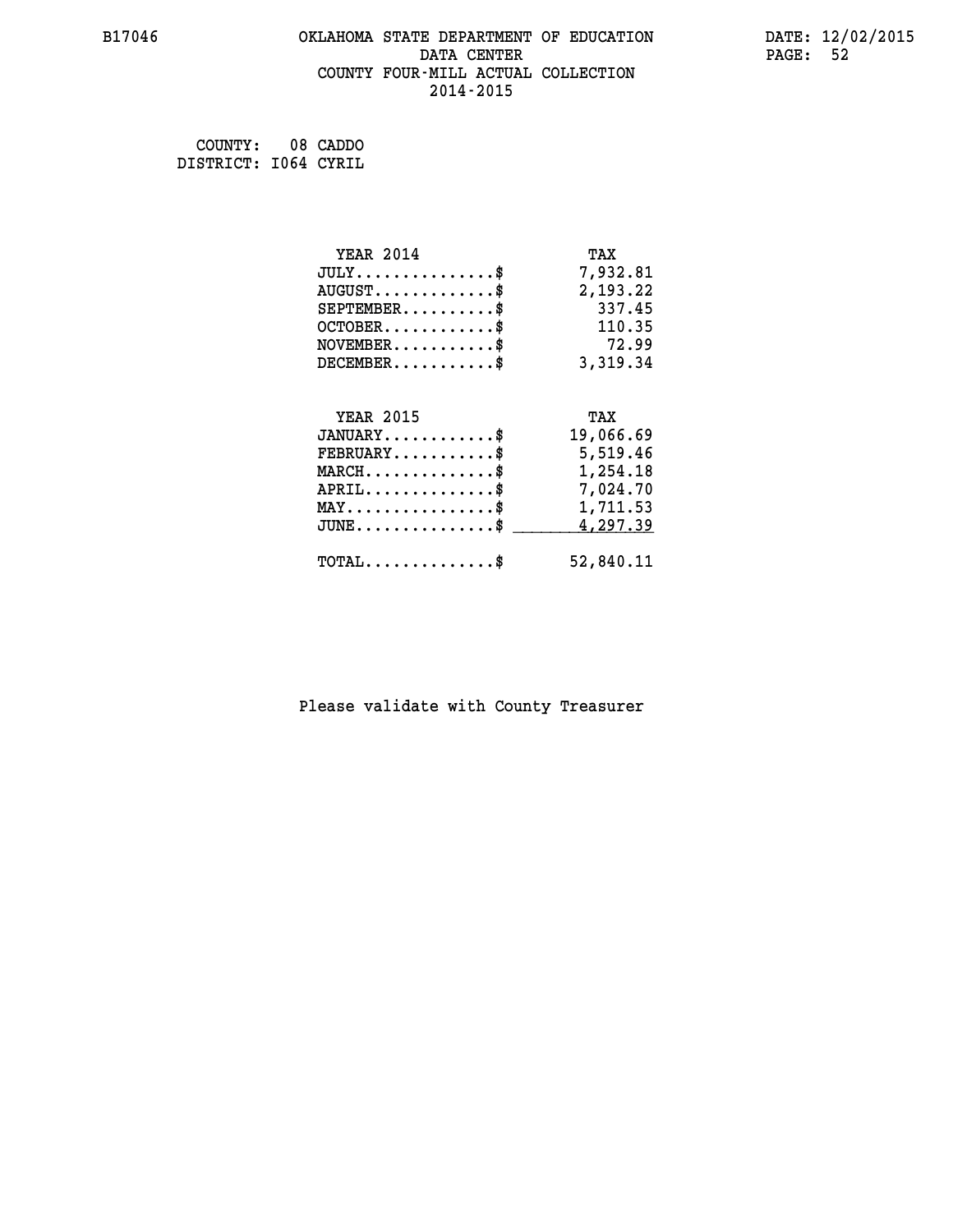#### **B17046 OKLAHOMA STATE DEPARTMENT OF EDUCATION DATE: 12/02/2015 DATA CENTER** PAGE: 53  **COUNTY FOUR-MILL ACTUAL COLLECTION 2014-2015**

 **COUNTY: 08 CADDO DISTRICT: I086 GRACEMONT**

| <b>YEAR 2014</b>                           | TAX       |
|--------------------------------------------|-----------|
| $JULY$ \$                                  | 3,467.76  |
| $AUGUST$ \$                                | 958.76    |
| $SEPTEMBER$ \$                             | 147.85    |
| $OCTOBER$ \$                               | 49.10     |
| $NOVEMBER$ \$                              | 32.81     |
| $DECEMBER$ \$                              | 1,442.04  |
|                                            |           |
| <b>YEAR 2015</b>                           | TAX       |
| $JANUARY$ \$                               | 8,281.48  |
| $FEBRUARY$                                 | 2,398.00  |
| $MARCH$ \$                                 | 545.81    |
| $APRIL$ \$                                 | 3,051.53  |
| $MAX \dots \dots \dots \dots \dots$        | 743.64    |
| $JUNE$ \$                                  | 1,867.92  |
| $\texttt{TOTAL} \dots \dots \dots \dots \$ | 22,986.70 |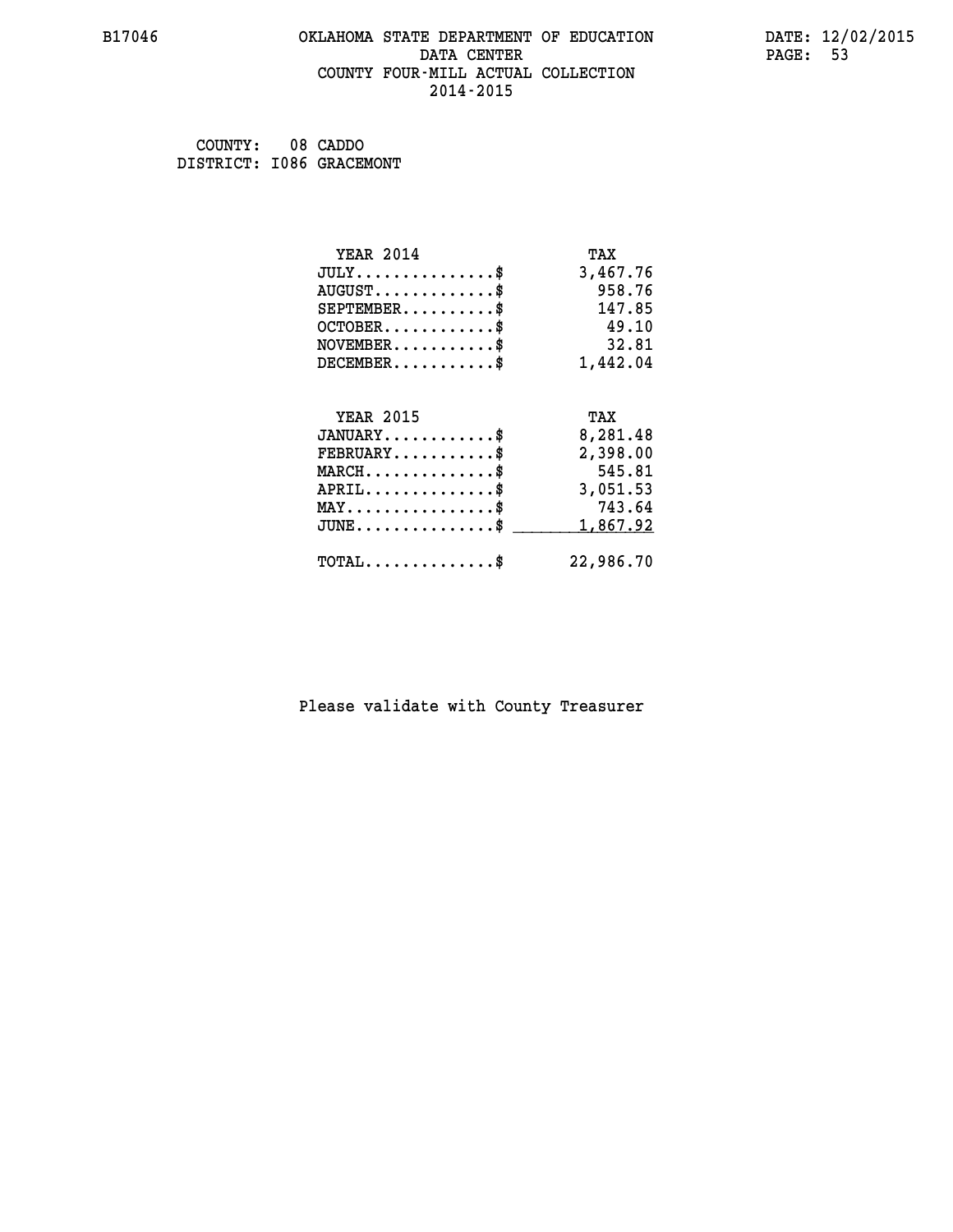# **B17046 OKLAHOMA STATE DEPARTMENT OF EDUCATION DATE: 12/02/2015 DATA CENTER** PAGE: 54  **COUNTY FOUR-MILL ACTUAL COLLECTION 2014-2015**

 **COUNTY: 08 CADDO DISTRICT: I160 CEMENT**

| <b>YEAR 2014</b>                               | TAX       |
|------------------------------------------------|-----------|
| $JULY$ \$                                      | 6,071.62  |
| $AUGUST$ \$                                    | 1,679.22  |
| $SEPTEMENT.$ \$                                | 257.82    |
| $OCTOBER$ \$                                   | 83.73     |
| $NOVEMBER$ \$                                  | 55.20     |
| $DECEMBER$ \$                                  | 2,309.32  |
|                                                |           |
| <b>YEAR 2015</b>                               | TAX       |
| $JANUARY$ \$                                   | 13,256.66 |
| $FEBRUARY$                                     | 3,840.12  |
| $MARCH$ \$                                     | 875.03    |
| $APRIL$ \$                                     | 4,885.21  |
| $\texttt{MAX} \dots \dots \dots \dots \dots \$ | 1,191.34  |
| $JUNE$ \$                                      | 2,990.72  |
|                                                |           |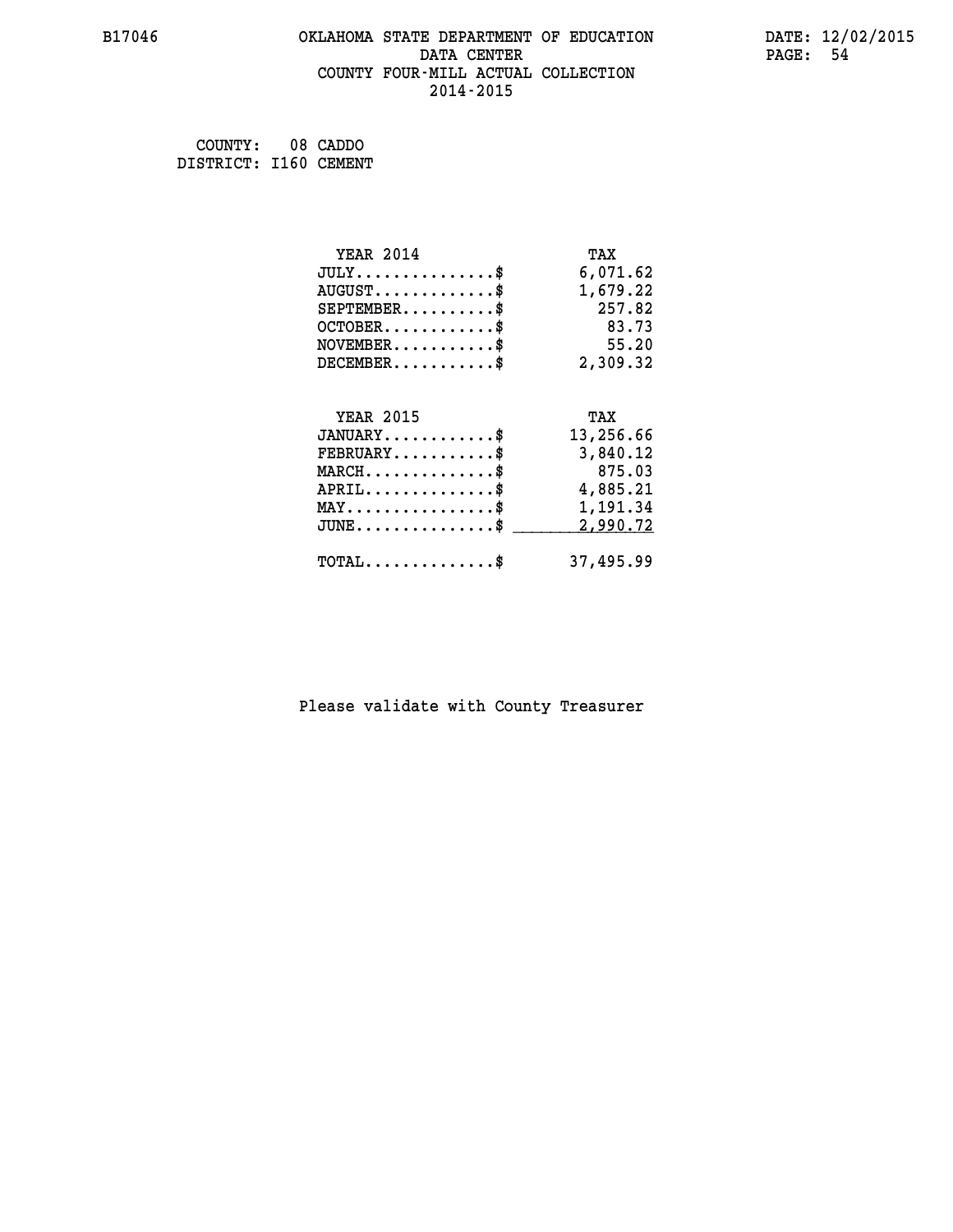# **B17046 OKLAHOMA STATE DEPARTMENT OF EDUCATION DATE: 12/02/2015 DATA CENTER** PAGE: 55  **COUNTY FOUR-MILL ACTUAL COLLECTION 2014-2015**

 **COUNTY: 08 CADDO DISTRICT: I161 HINTON**

| <b>YEAR 2014</b>                               | TAX         |
|------------------------------------------------|-------------|
| $JULY$ \$                                      | 16, 147. 44 |
| $AUGUST$ \$                                    | 4,467.83    |
| $SEPTEMBER$ \$                                 | 685.60      |
| $OCTOBER$ \$                                   | 223.71      |
| $\texttt{NOVEMBER} \dots \dots \dots \$        | 147.70      |
| $DECEMBER$ \$                                  | 6,635.53    |
|                                                |             |
| <b>YEAR 2015</b>                               | TAX         |
| $JANUARY$ \$                                   | 38,111.90   |
| $FEBRUARY$ \$                                  | 11,033.65   |
| $MARCH$ \$                                     | 2,507.49    |
| $APRIL$ \$                                     | 14,041.72   |
| $\texttt{MAX} \dots \dots \dots \dots \dots \$ | 3,421.79    |
| $JUNE$ \$                                      | 8,590.78    |
| $\texttt{TOTAL} \dots \dots \dots \dots \$     | 106,015.14  |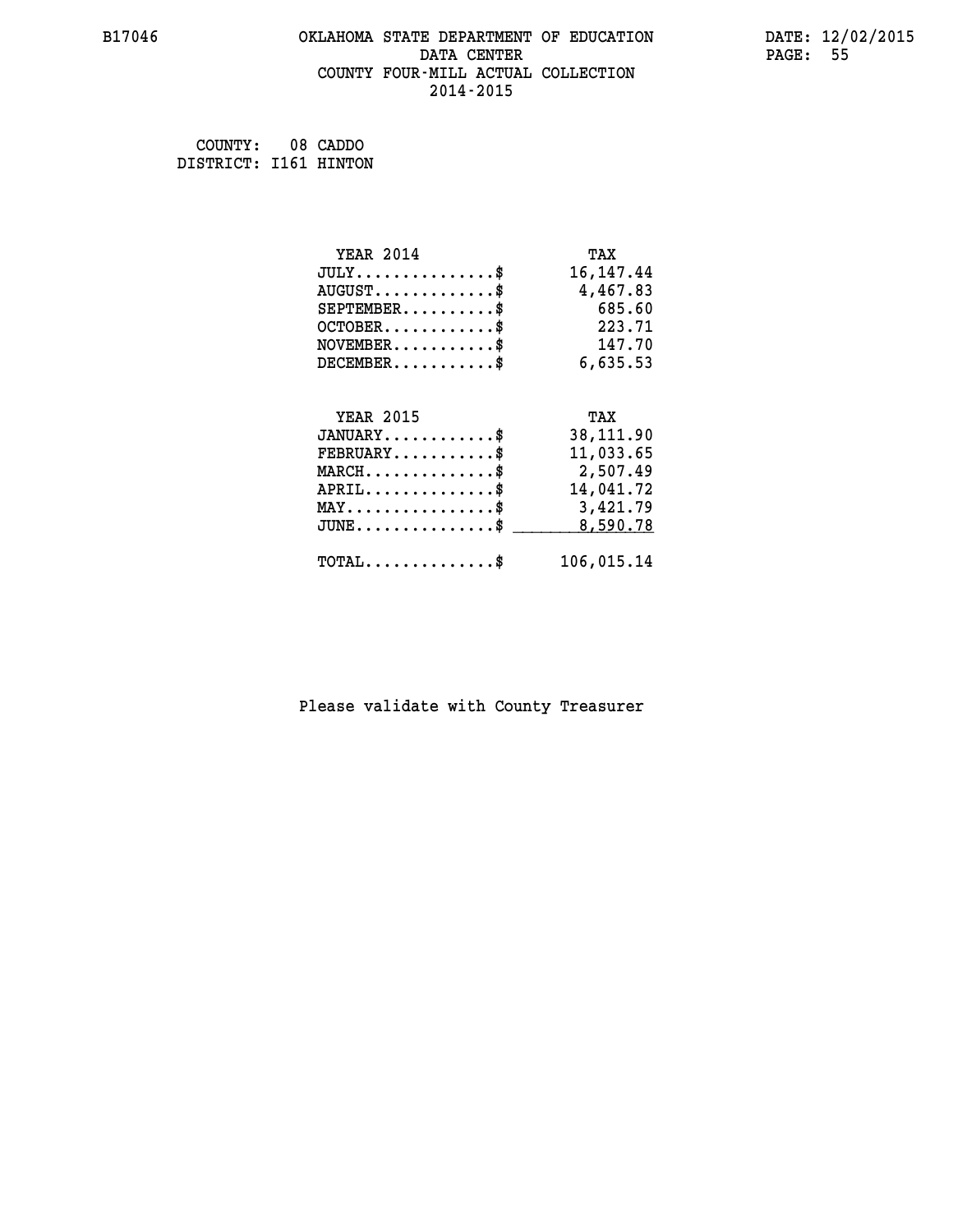#### **B17046 OKLAHOMA STATE DEPARTMENT OF EDUCATION DATE: 12/02/2015 DATA CENTER** PAGE: 56  **COUNTY FOUR-MILL ACTUAL COLLECTION 2014-2015**

 **COUNTY: 08 CADDO DISTRICT: I167 FORT COBB-BROXTON**

| <b>YEAR 2014</b>                                                          | TAX       |
|---------------------------------------------------------------------------|-----------|
| $JULY$ \$                                                                 | 8,329.41  |
| $AUGUST$ \$                                                               | 2,299.89  |
| $SEPTEMBER$                                                               | 354.39    |
| $OCTOBER$ \$                                                              | 114.05    |
| $\verb NOVEMBER , \verb , \verb , \verb , \verb , \verb , \verb , \verb $ | 74.84     |
| $DECEMBER$ \$                                                             | 3,182.36  |
|                                                                           |           |
|                                                                           |           |
| <b>YEAR 2015</b>                                                          | TAX       |
| $JANUARY$ \$                                                              | 18,269.76 |
| $FEBRUARY$                                                                | 5,291.65  |
| $MARCH$ \$                                                                | 1,205.39  |
| $APRIL$ \$                                                                | 6,732.33  |
| $\texttt{MAX} \dots \dots \dots \dots \dots \$                            | 1,641.50  |
| $JUNE$ \$                                                                 | 4,120.08  |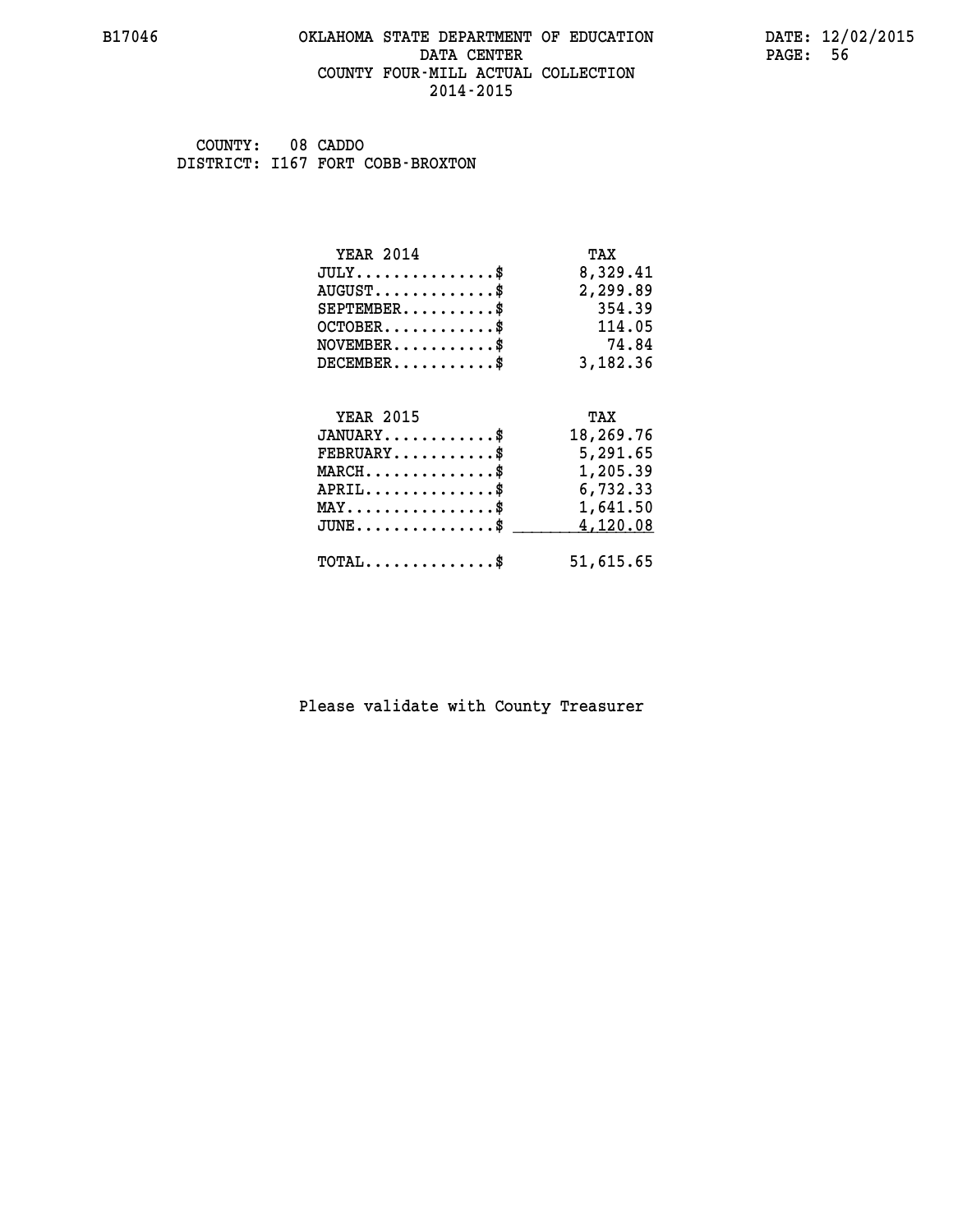#### **B17046 OKLAHOMA STATE DEPARTMENT OF EDUCATION DATE: 12/02/2015 DATA CENTER** PAGE: 57  **COUNTY FOUR-MILL ACTUAL COLLECTION 2014-2015**

 **COUNTY: 08 CADDO DISTRICT: I168 BINGER-ONEY**

| <b>YEAR 2014</b>                                 | TAX       |
|--------------------------------------------------|-----------|
| $JULY$ \$                                        | 2,542.61  |
| $AUGUST$ \$                                      | 2,414.54  |
| $SEPTEMBER$ \$                                   | 369.77    |
| $OCTOBER$ \$                                     | 117.22    |
| $\texttt{NOVEMBER} \dots \dots \dots \$          | 76.08     |
| $DECEMBER$ \$                                    | 3,819.02  |
| <b>YEAR 2015</b>                                 | TAX       |
| $JANUARY$                                        | 21,951.35 |
| $FEBRUARY$                                       | 6,349.54  |
| $MARCH$ \$                                       | 1,436.26  |
| $APRIL \ldots \ldots \ldots \ldots \$            | 8,084.52  |
| $\texttt{MAX} \dots \dots \dots \dots \dots \$   | 1,968.68  |
| $\texttt{JUNE} \dots \dots \dots \dots \dots \$$ | 4,939.52  |
| $\texttt{TOTAL} \dots \dots \dots \dots$         | 54,069.11 |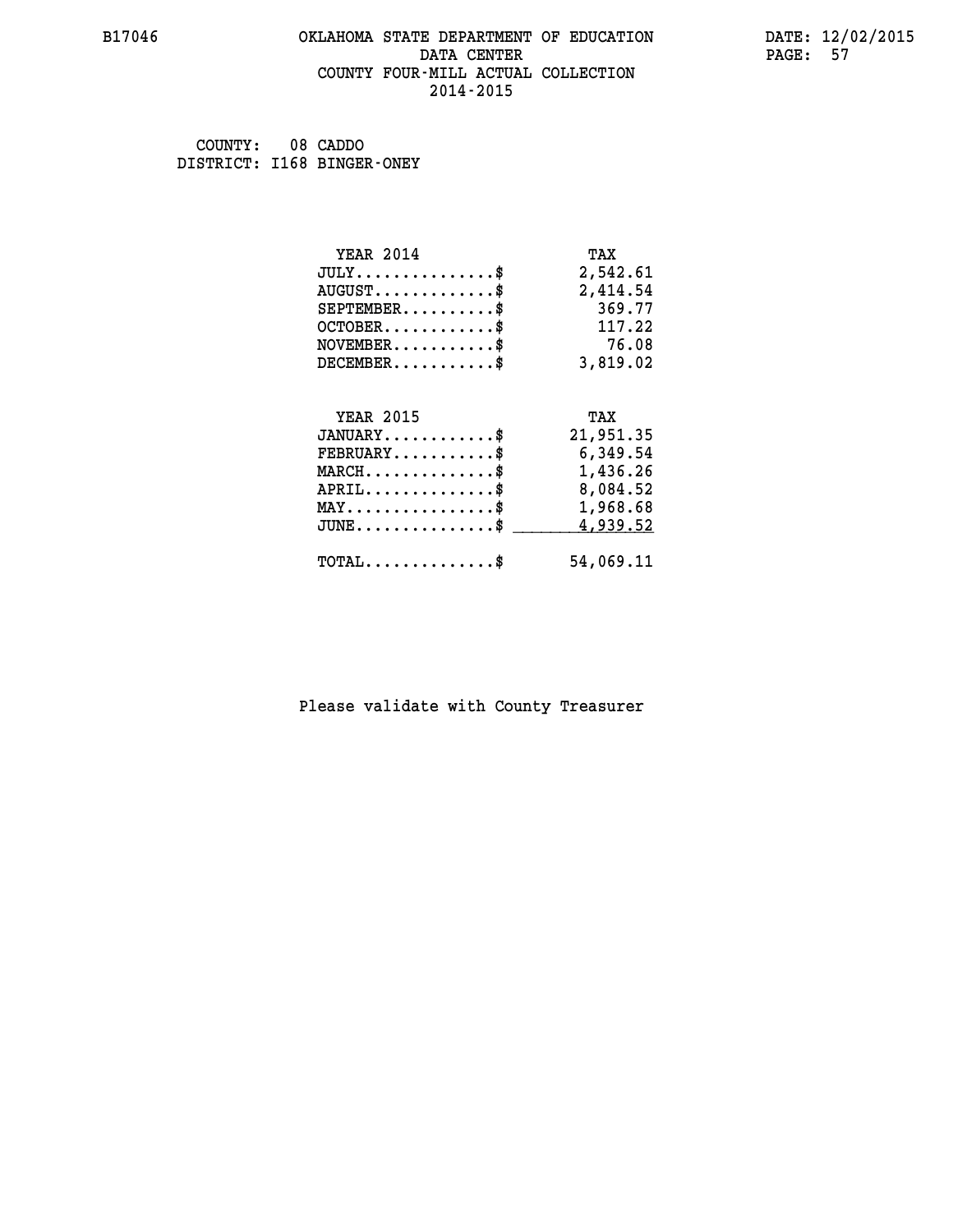# **B17046 OKLAHOMA STATE DEPARTMENT OF EDUCATION DATE: 12/02/2015 DATA CENTER** PAGE: 58  **COUNTY FOUR-MILL ACTUAL COLLECTION 2014-2015**

 **COUNTY: 08 CADDO**

 **\*\*\*\*\*\* TOTALS \*\*\*\*\*\***

| <b>YEAR 2014</b> | TAX        |
|------------------|------------|
| $JULY$           | 114,641.05 |
| $AUGUST$ \$      | 38,615.85  |
| $SEPTEMENT.$ \$  | 5,933.90   |
| $OCTOBER$ \$     | 1,925.84   |
| $NOVEMBER$ \$    | 1,267.82   |
| $DECEMBER$ \$    | 56,936.21  |

# **YEAR 2015**

| <b>YEAR 2015</b>                                | TAX        |
|-------------------------------------------------|------------|
| $JANUARY$ \$                                    | 327,012.55 |
| $FEBRUARY$ \$                                   | 94,673.11  |
| $MARCH$ \$                                      | 21,517.33  |
| $APRIL$ \$                                      | 120,482.84 |
| $\texttt{MAX} \dots \dots \dots \dots \dots \$  | 29,360.52  |
| $JUNE \ldots \ldots \ldots \ldots$ \$ 73,704.92 |            |
|                                                 |            |
| $\texttt{TOTAL} \dots \dots \dots \dots \$$     | 886,071.94 |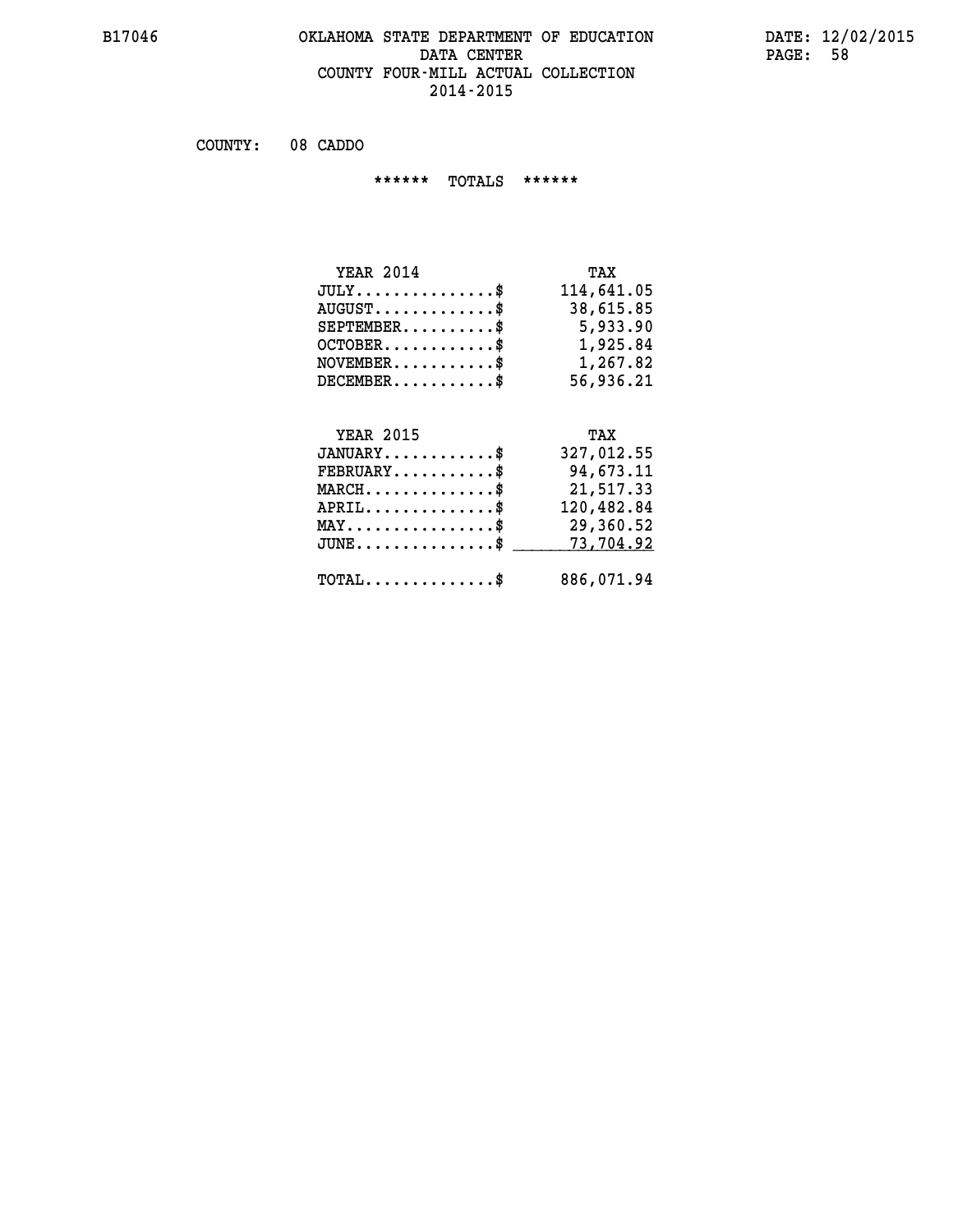#### **B17046 OKLAHOMA STATE DEPARTMENT OF EDUCATION DATE: 12/02/2015 DATA CENTER** PAGE: 59  **COUNTY FOUR-MILL ACTUAL COLLECTION 2014-2015**

| COUNTY: | 09 CANADIAN              |
|---------|--------------------------|
|         | DISTRICT: C029 RIVERSIDE |

| <b>YEAR 2014</b>                                 | TAX        |
|--------------------------------------------------|------------|
| $JULY$ \$                                        | 254.52     |
| $AUGUST$ \$                                      | 72.67      |
| $SEPTEMENT.$ \$                                  | 82.18      |
| $OCTOBER$ \$                                     | 30.68      |
| $\texttt{NOVEMBER} \dots \dots \dots \$          | 101.33     |
| $DECEMBER$ \$                                    | 20,568.87  |
|                                                  |            |
| <b>YEAR 2015</b>                                 | TAX        |
| $JANUARY$ \$                                     | 4,129.24   |
| $FEBRUARY$                                       | 298.64     |
| $\texttt{MARCH}\ldots\ldots\ldots\ldots\text{*}$ | 3,463.87   |
| $APRIL$ \$                                       | 728.61     |
| $\texttt{MAX} \dots \dots \dots \dots \dots \$   | 792.25     |
| $JUNE$ \$                                        | 1,672.09   |
| $\texttt{TOTAL} \dots \dots \dots \dots \$       | 32, 194.95 |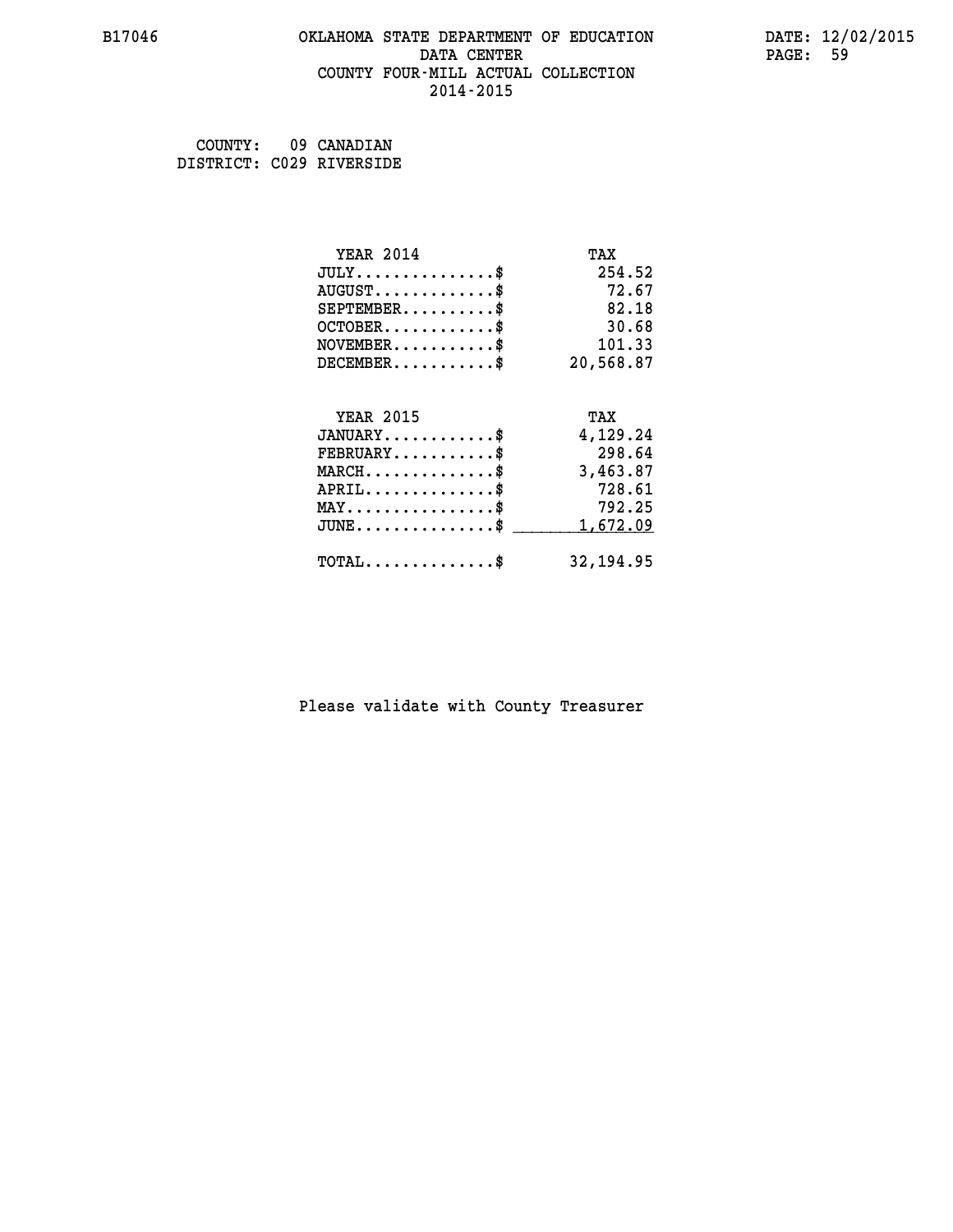# **B17046 OKLAHOMA STATE DEPARTMENT OF EDUCATION DATE: 12/02/2015 DATA CENTER** PAGE: 60  **COUNTY FOUR-MILL ACTUAL COLLECTION 2014-2015**

 **COUNTY: 09 CANADIAN DISTRICT: C031 BANNER**

| <b>YEAR 2014</b>                           | TAX        |
|--------------------------------------------|------------|
| $JULY$ \$                                  | 1,473.54   |
| $AUGUST$ \$                                | 277.42     |
| $SEPTEMENT.$ \$                            | 79.21      |
| $OCTOBER$ \$                               | 91.55      |
| $NOVEMBER$ \$                              | 34.18      |
| $DECEMBER$ \$                              | 112.90     |
|                                            |            |
| <b>YEAR 2015</b>                           | TAX        |
| $JANUARY$ \$                               | 22,917.53  |
| $FEBRUARY$                                 | 4,600.75   |
| $MARCH$ \$                                 | 332.75     |
| $APRIL$ \$                                 | 3,859.39   |
| $MAX \dots \dots \dots \dots \dots$        | 811.81     |
| $JUNE$ \$                                  | 2,606.56   |
| $\texttt{TOTAL} \dots \dots \dots \dots \$ | 37, 197.59 |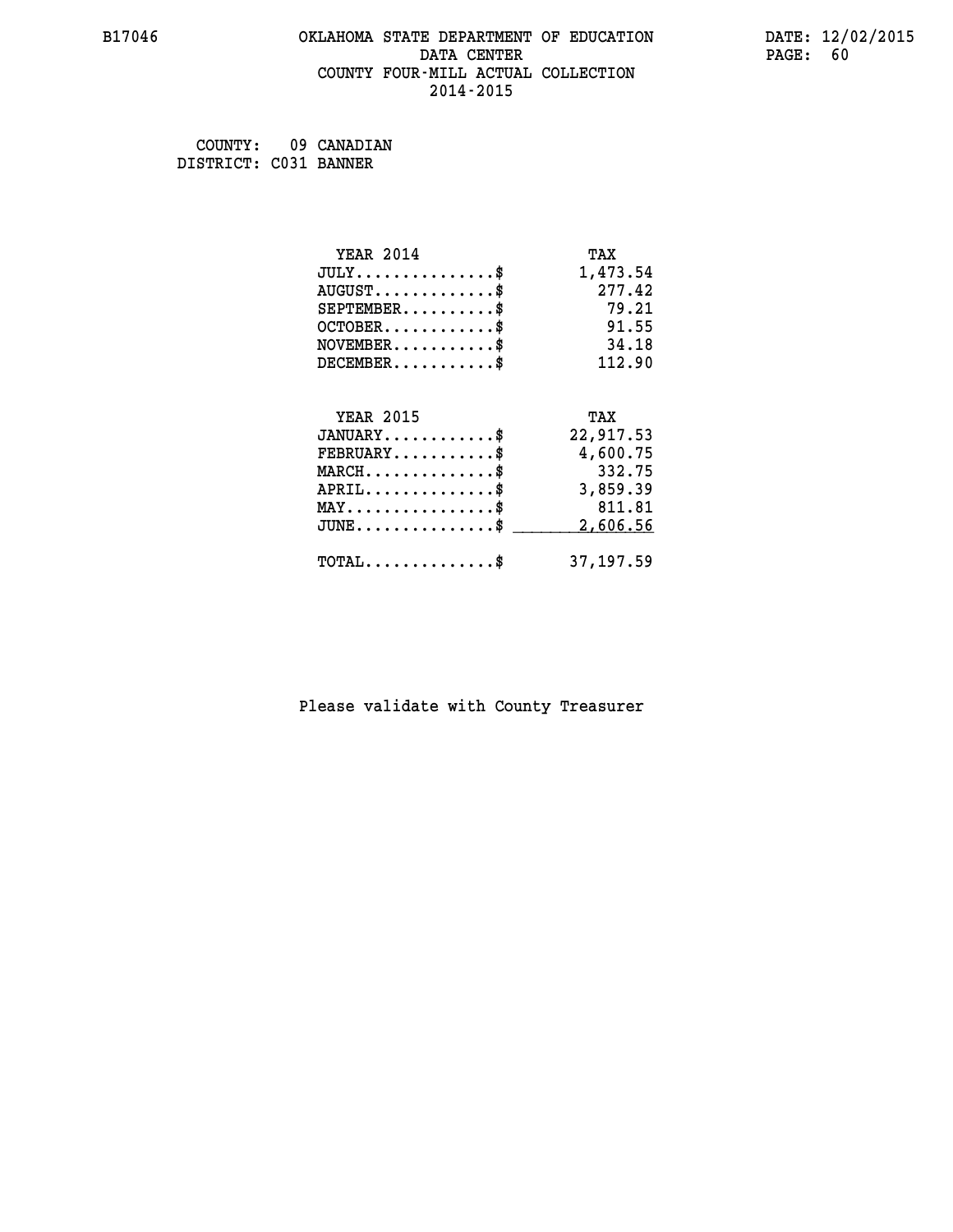# **B17046 OKLAHOMA STATE DEPARTMENT OF EDUCATION DATE: 12/02/2015 DATA CENTER** PAGE: 61  **COUNTY FOUR-MILL ACTUAL COLLECTION 2014-2015**

 **COUNTY: 09 CANADIAN DISTRICT: C070 DARLINGTON**

| <b>YEAR 2014</b>                                   | TAX       |
|----------------------------------------------------|-----------|
| $JULY$ \$                                          | 343.84    |
| $AUGUST$ \$                                        | 98.18     |
| $SEPTEMBER$ \$                                     | 119.19    |
| $OCTOBER$ \$                                       | 44.50     |
| $NOVEMBER$ \$                                      | 146.99    |
| $DECEMBER$ \$                                      | 29,834.17 |
|                                                    |           |
| <b>YEAR 2015</b>                                   | TAX       |
| $JANUARY$ \$                                       | 5,989.27  |
| $FEBRUARY$                                         | 433.18    |
| $\texttt{MARCH}\ldots\ldots\ldots\ldots\text{*}$   | 5,024.17  |
| $APRIL \ldots \ldots \ldots \ldots *$              | 1,056.80  |
| $\texttt{MAX} \dots \dots \dots \dots \dots \$     | 1,149.14  |
| $\texttt{JUNE} \dots \dots \dots \dots \texttt{S}$ | 2,425.26  |
| $\texttt{TOTAL} \dots \dots \dots \dots \$         | 46,664.69 |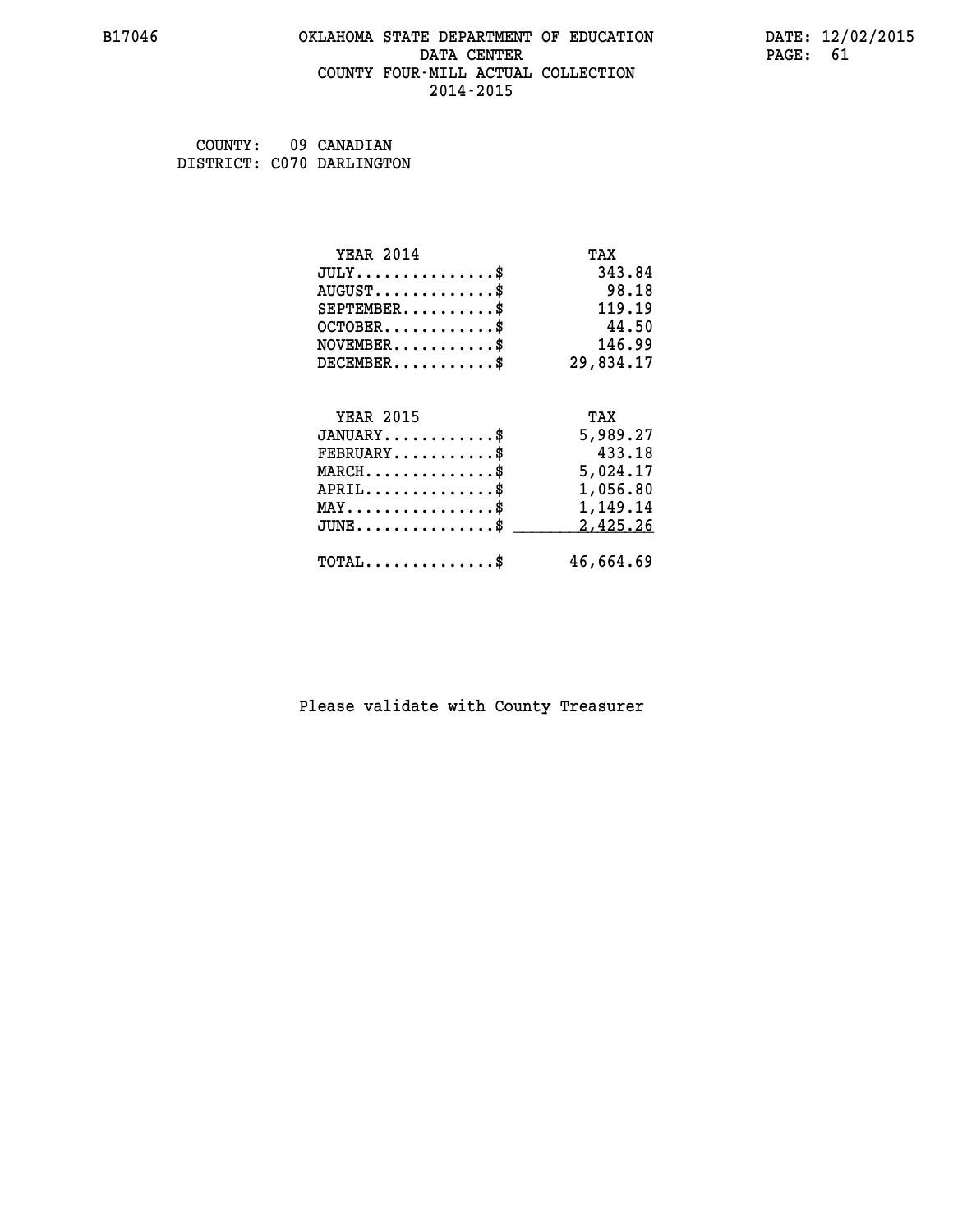# **B17046 OKLAHOMA STATE DEPARTMENT OF EDUCATION DATE: 12/02/2015 DATA CENTER** PAGE: 62  **COUNTY FOUR-MILL ACTUAL COLLECTION 2014-2015**

 **COUNTY: 09 CANADIAN DISTRICT: C162 MAPLE**

| <b>YEAR 2014</b>                           | TAX       |
|--------------------------------------------|-----------|
| $JULY$ \$                                  | 230.51    |
| $AUGUST$ \$                                | 65.79     |
| $SEPTEMBER$                                | 75.98     |
| $OCTOBER$ \$                               | 28.36     |
| $NOVEMBER$ \$                              | 93.71     |
| $DECEMENTER$                               | 19,019.48 |
| <b>YEAR 2015</b>                           | TAX       |
| $JANUARY$                                  | 3,818.16  |
| $FEBRUARY$                                 | 276.17    |
| $MARCH$ \$                                 | 3,202.94  |
| $APRIL$ \$                                 | 673.71    |
| $MAX \dots \dots \dots \dots \dots$        | 732.57    |
| $JUNE$ $\$\$                               | 1,546.12  |
| $\texttt{TOTAL} \dots \dots \dots \dots \$ | 29,763.50 |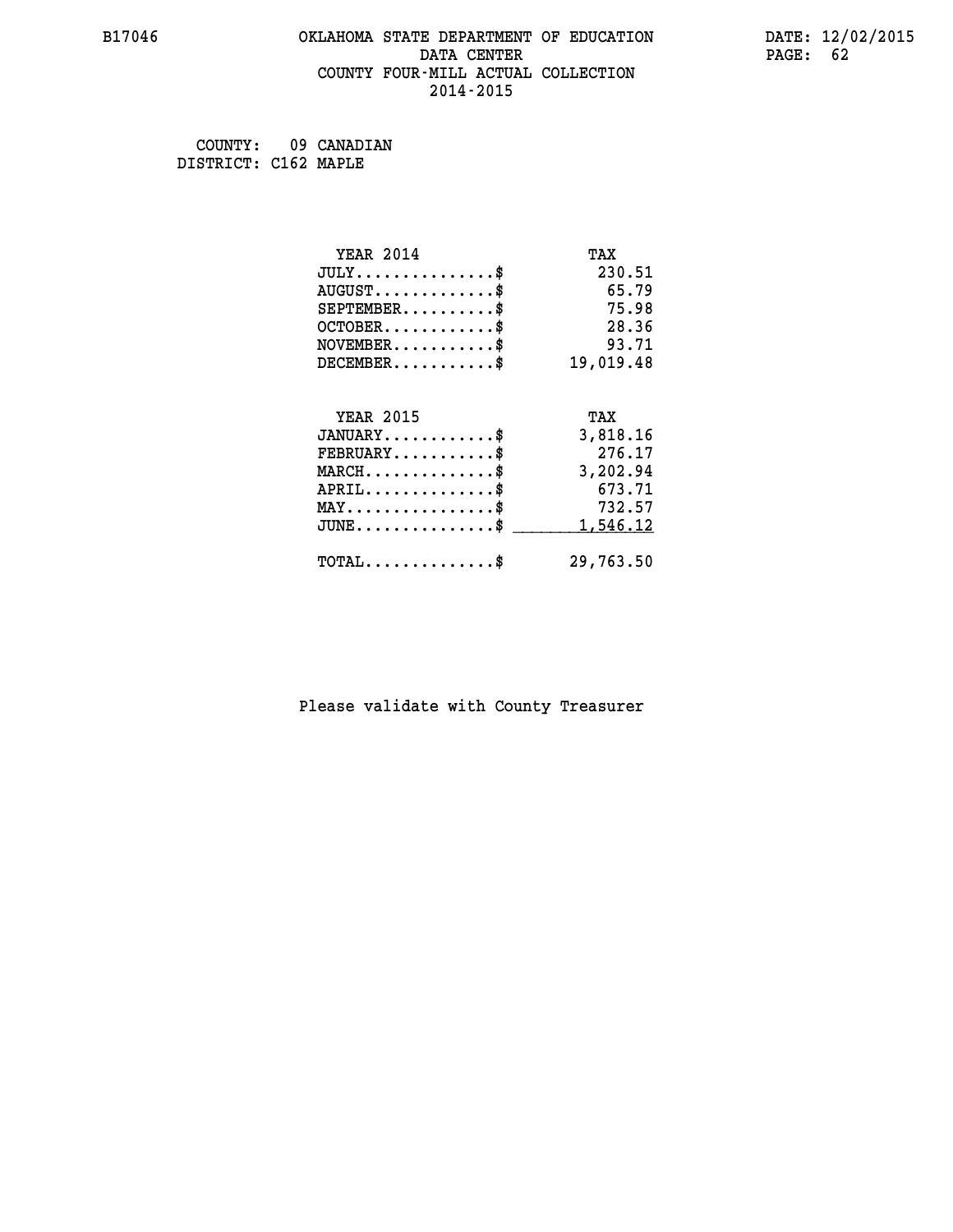# **B17046 OKLAHOMA STATE DEPARTMENT OF EDUCATION DATE: 12/02/2015 DATA CENTER** PAGE: 63  **COUNTY FOUR-MILL ACTUAL COLLECTION 2014-2015**

 **COUNTY: 09 CANADIAN DISTRICT: I022 PIEDMONT**

| <b>YEAR 2014</b>                                 | TAX          |
|--------------------------------------------------|--------------|
| $JULY$ \$                                        | 23,758.74    |
| $AUGUST$ \$                                      | 4,473.03     |
| $SEPTEMBER$ \$                                   | 1,277.07     |
| $OCTOBER$ \$                                     | 1,615.97     |
| $\texttt{NOVEMBER} \dots \dots \dots \$          | 603.20       |
| $DECEMBER$ \$                                    | 1,992.70     |
|                                                  |              |
| <b>YEAR 2015</b>                                 | TAX          |
| $JANUARY$ \$                                     | 404,474.94   |
| $FEBRUARY$                                       | 81,199.18    |
| $\texttt{MARCH}\ldots\ldots\ldots\ldots\text{*}$ | 5,872.78     |
| $APRIL \ldots \ldots \ldots \ldots$ \$           | 68,114.99    |
| $\texttt{MAX} \dots \dots \dots \dots \dots \$   | 14,327.48    |
| $\texttt{JUNE} \dots \dots \dots \dots \$        | 46,003.65    |
| $\texttt{TOTAL} \dots \dots \dots \dots \$       | 653, 713. 73 |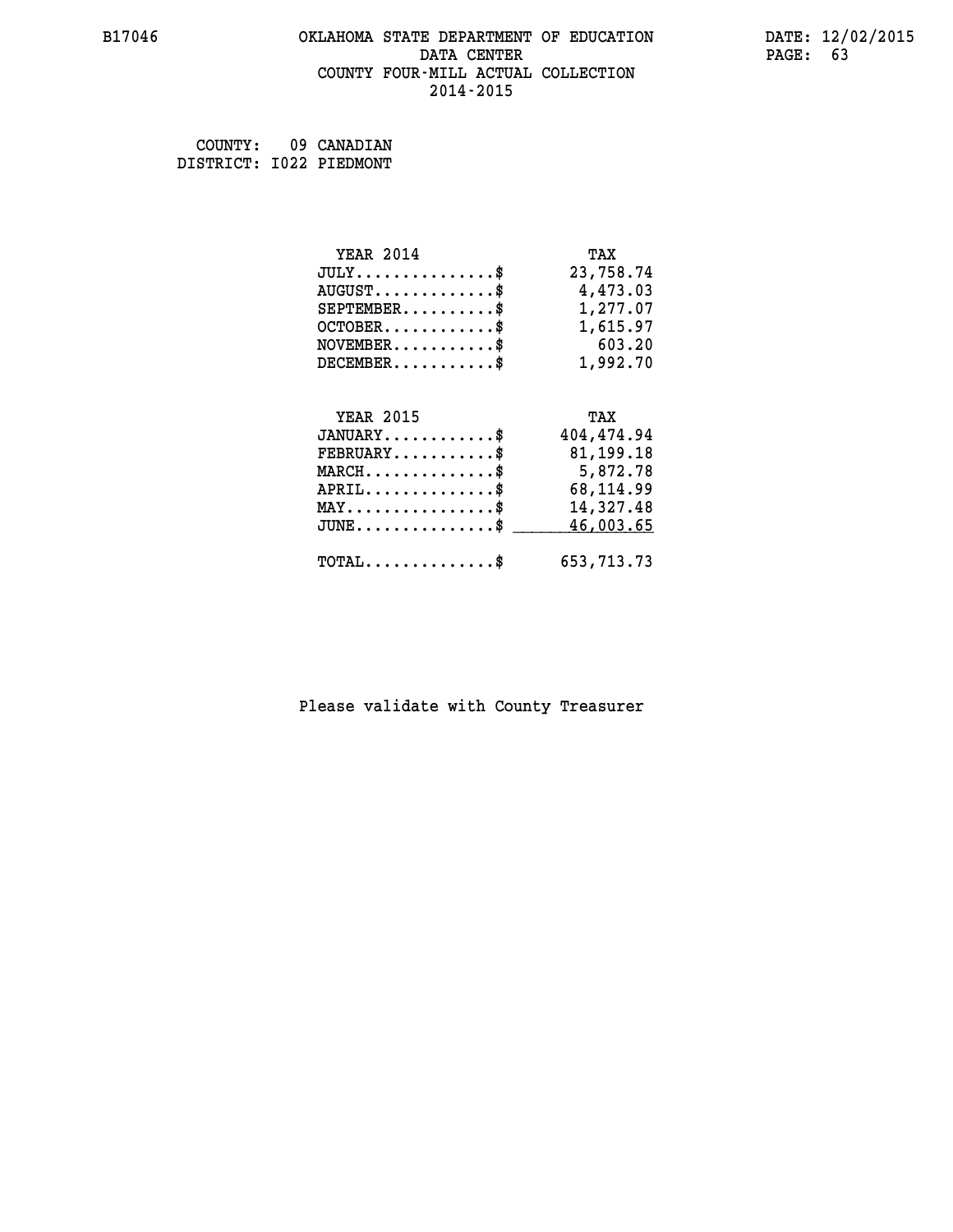# **B17046 OKLAHOMA STATE DEPARTMENT OF EDUCATION DATE: 12/02/2015 DATA CENTER PAGE: 64 COUNTY FOUR-MILL ACTUAL COLLECTION 2014-2015**

 **COUNTY: 09 CANADIAN DISTRICT: I027 YUKON**

| <b>YEAR 2014</b>                        | TAX          |
|-----------------------------------------|--------------|
| $JULY \ldots \ldots \ldots \$           | 60,031.40    |
| $AUGUST$ \$                             | 11,302.06    |
| $SEPTEMBER$ \$                          | 3,226.79     |
| $OCTOBER.$ \$                           | 4,017.99     |
| $NOVEMBER.$ \$                          | 1,499.80     |
| $DECEMBER$ \$                           | 4,954.74     |
|                                         |              |
| <b>YEAR 2015</b>                        | TAX          |
| $JANUARY$ \$                            | 1,005,703.04 |
| $\texttt{FEBRUARY} \dots \dots \dots \$ | 201,923.39   |
| $MAPCH$ \$                              | 14 602 31    |

| MARCH\$ 14,602.31                                       |
|---------------------------------------------------------|
| 169,363.92<br>${\tt APRIL} \dots \dots \dots \dots \$   |
| MAY\$ 35,624.44                                         |
| JUNE\$ 114,385.36                                       |
| $\texttt{TOTAL} \dots \dots \dots \dots \$ 1,626,635.24 |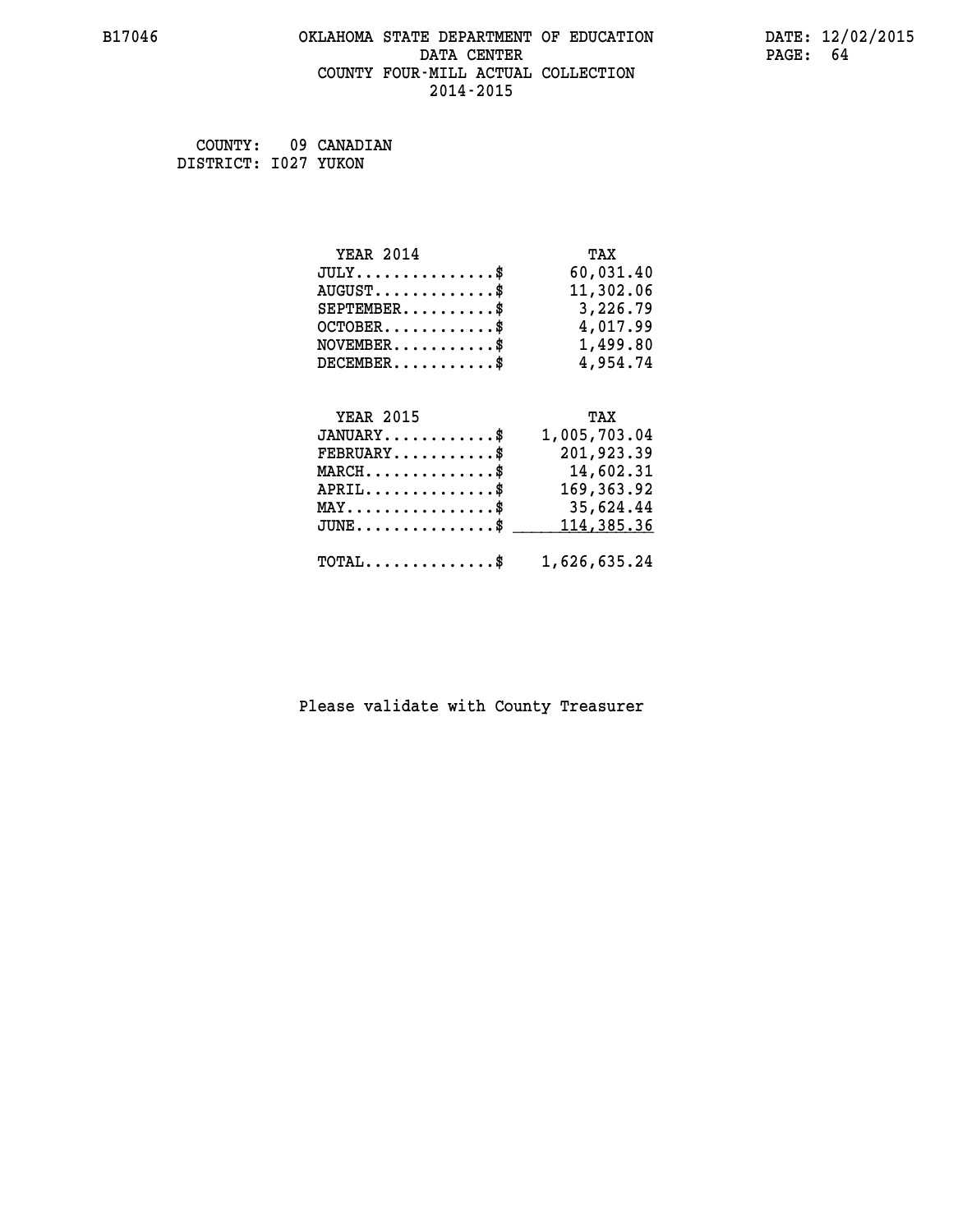# **B17046 OKLAHOMA STATE DEPARTMENT OF EDUCATION DATE: 12/02/2015 DATA CENTER** PAGE: 65  **COUNTY FOUR-MILL ACTUAL COLLECTION 2014-2015**

 **COUNTY: 09 CANADIAN DISTRICT: I034 EL RENO**

| <b>YEAR 2014</b>                                  | TAX        |
|---------------------------------------------------|------------|
| $JULY$ \$                                         | 19,004.75  |
| $AUGUST$ \$                                       | 3,578.00   |
| $SEPTEMBER$                                       | 1,021.54   |
| $OCTOBER$ \$                                      | 1,195.02   |
| $\texttt{NOVEMBER} \dots \dots \dots \$           | 446.07     |
| $DECEMBER$ \$                                     | 1,473.63   |
|                                                   |            |
| <b>YEAR 2015</b>                                  | TAX        |
| $JANUARY$ \$                                      | 299,113.80 |
| $FEBRUARY$ \$                                     | 60,413.38  |
| $MARCH$ \$                                        | 4,342.98   |
| $APRIL \ldots \ldots \ldots \ldots$               | 50,371.81  |
| $\texttt{MAX} \dots \dots \dots \dots \texttt{*}$ | 10,595.33  |
| $JUNE$ \$                                         | 34,020.22  |
| $\texttt{TOTAL} \dots \dots \dots \dots \$        | 485,576.53 |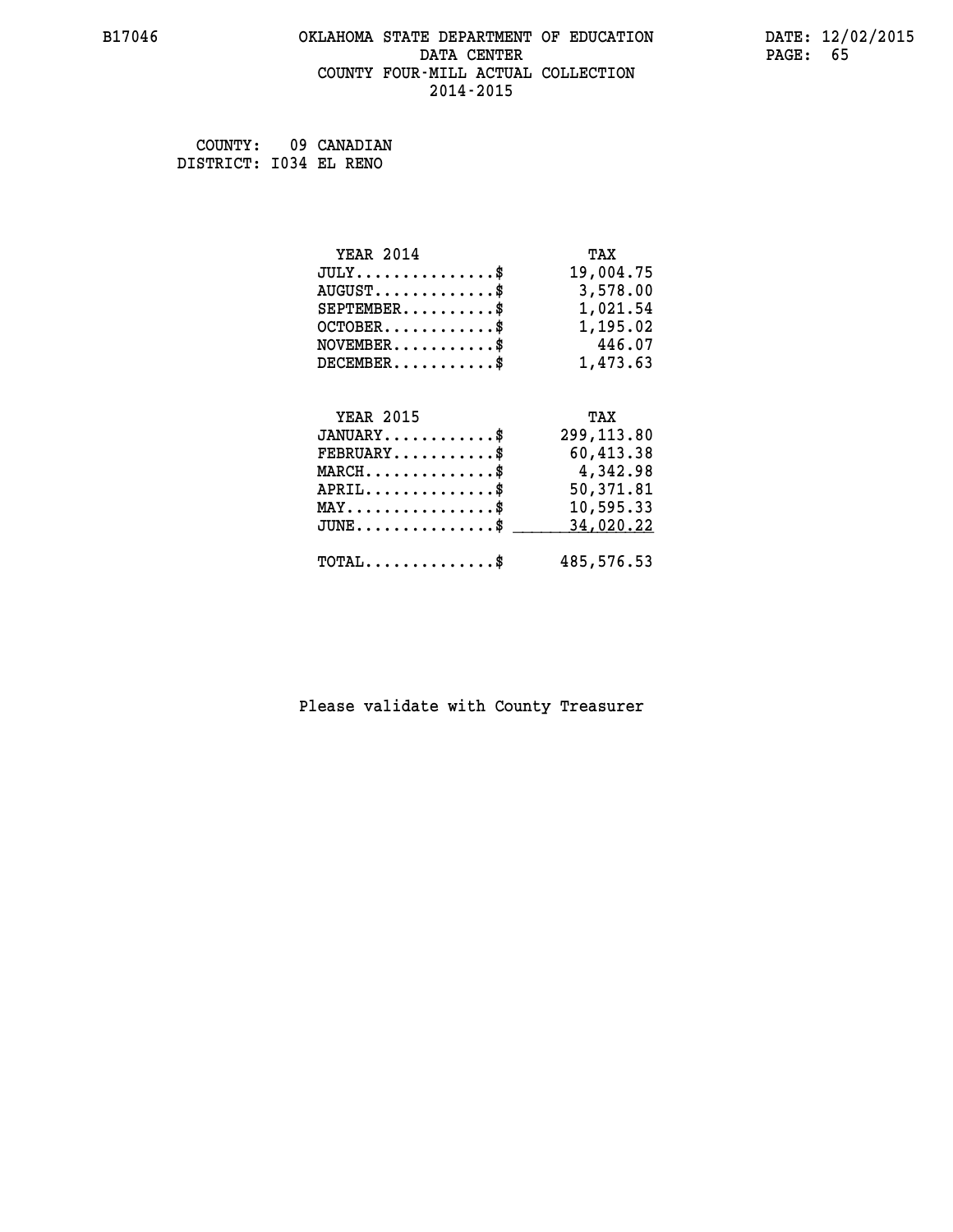#### **B17046 OKLAHOMA STATE DEPARTMENT OF EDUCATION DATE: 12/02/2015 DATA CENTER** PAGE: 66  **COUNTY FOUR-MILL ACTUAL COLLECTION 2014-2015**

 **COUNTY: 09 CANADIAN DISTRICT: I057 UNION CITY**

| <b>YEAR 2014</b>                               | TAX       |
|------------------------------------------------|-----------|
| $JULY$ \$                                      | 2,241.49  |
| $AUGUST$ \$                                    | 422.01    |
| $SEPTEMENT.$ \$                                | 120.49    |
| $OCTOBER$ \$                                   | 147.26    |
| $NOVEMBER$ \$                                  | 54.96     |
| $DECEMBER$ \$                                  | 181.58    |
|                                                |           |
|                                                |           |
| <b>YEAR 2015</b>                               | TAX       |
| $JANUARY$ \$                                   | 36,855.57 |
| $FEBRUARY$                                     | 7,398.83  |
| $MARCH$ \$                                     | 535.12    |
| $APRIL$ \$                                     | 6, 206.60 |
| $\texttt{MAX} \dots \dots \dots \dots \dots \$ | 1,305.51  |
| $JUNE \ldots \ldots \ldots \ldots \bullet$     | 4,191.84  |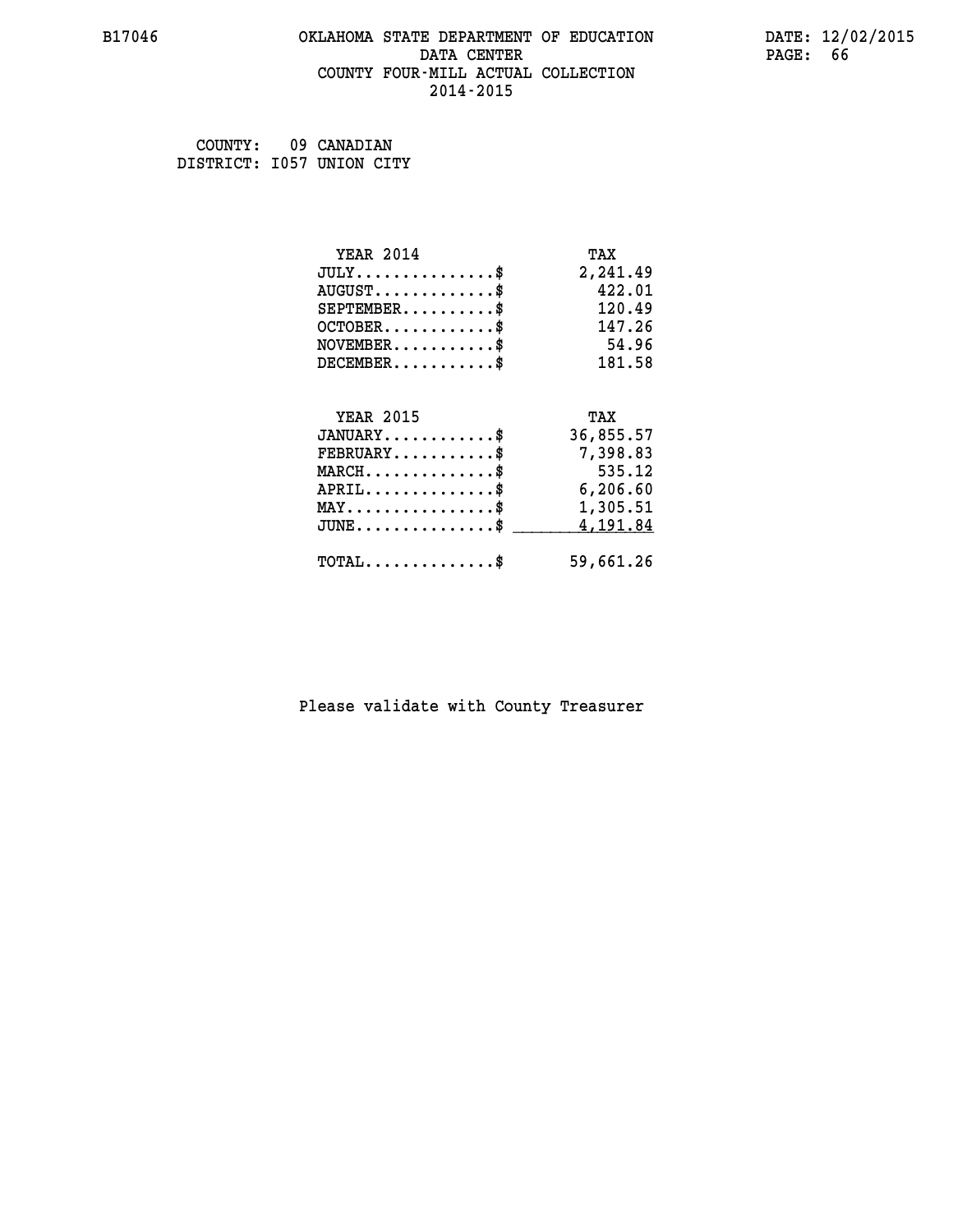# **B17046 OKLAHOMA STATE DEPARTMENT OF EDUCATION DATE: 12/02/2015 DATA CENTER PAGE: 67 COUNTY FOUR-MILL ACTUAL COLLECTION 2014-2015**

 **COUNTY: 09 CANADIAN DISTRICT: I069 MUSTANG**

| <b>YEAR 2014</b>                                                  | TAX          |
|-------------------------------------------------------------------|--------------|
| $JULY \ldots \ldots \ldots \$                                     | 72,709.69    |
| $AUGUST$ \$                                                       | 13,688.99    |
| $SEPTEMBER$ \$                                                    | 3,908.28     |
| $OCTOBER$ \$                                                      | 4,886.98     |
| $\verb NOVEMBER , \verb , \verb , \verb , \verb , \verb , \verb $ | 1,824.18     |
| $DECEMBER$ \$                                                     | 6,026.32     |
| <b>YEAR 2015</b>                                                  | TAX          |
| $JANUARY$ \$                                                      | 1,223,210.01 |
| $\texttt{FERUARY} \dots \dots \dots \$                            | 245,561.91   |

| $FEBRUARY$ \$                                                           | 245,561.91 |
|-------------------------------------------------------------------------|------------|
| $MARCH$ \$                                                              | 17,760.42  |
| $APRIL$                                                                 | 205,992.84 |
| $\texttt{MAX} \dots \dots \dots \dots \dots \text{*}$                   | 43,329.07  |
| $JUNE \dots \dots \dots \dots \$ 139,123.89                             |            |
| $\texttt{TOTAL} \dots \dots \dots \dots \texttt{``} \quad 1.978.022.58$ |            |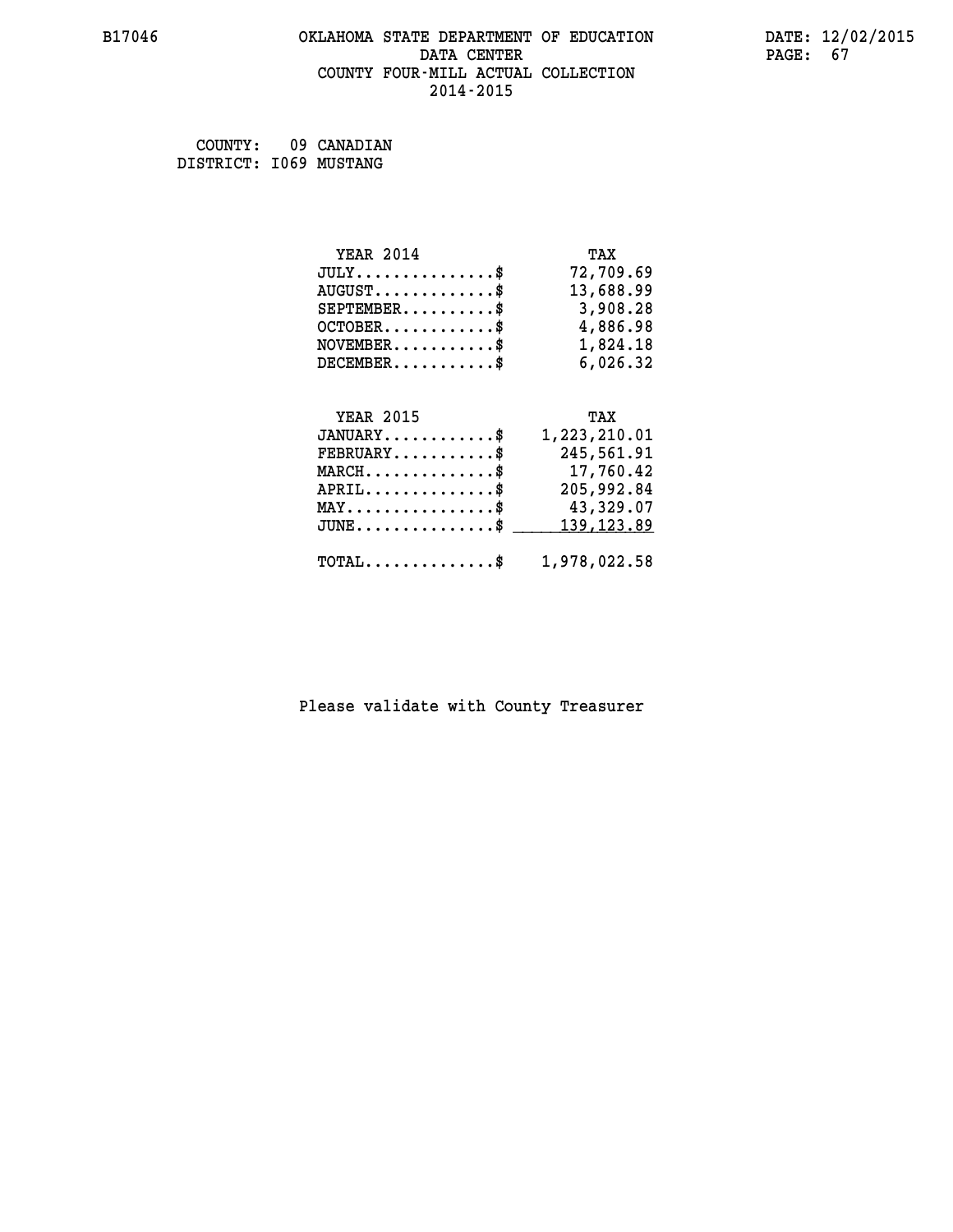# **B17046 OKLAHOMA STATE DEPARTMENT OF EDUCATION DATE: 12/02/2015 DATA CENTER** PAGE: 68  **COUNTY FOUR-MILL ACTUAL COLLECTION 2014-2015**

 **COUNTY: 09 CANADIAN DISTRICT: I076 CALUMET**

| <b>YEAR 2014</b>                               | TAX       |
|------------------------------------------------|-----------|
| $JULY$ \$                                      | 2,440.96  |
| $AUGUST$ \$                                    | 459.56    |
| $SEPTEMENT.$ \$                                | 131.21    |
| $OCTOBER$ \$                                   | 143.12    |
| $NOVEMBER$ \$                                  | 53.42     |
| $DECEMBER$ \$                                  | 176.48    |
|                                                |           |
| <b>YEAR 2015</b>                               | TAX       |
| $JANUARY$ \$                                   | 35,823.50 |
| $FEBRUARY$                                     | 7,247.35  |
| $MARCH$ \$                                     | 520.14    |
| $APRIL$ \$                                     | 6,032.81  |
|                                                |           |
| $\texttt{MAX} \dots \dots \dots \dots \dots \$ | 1,268.95  |
| $JUNE$ \$                                      | 4,074.45  |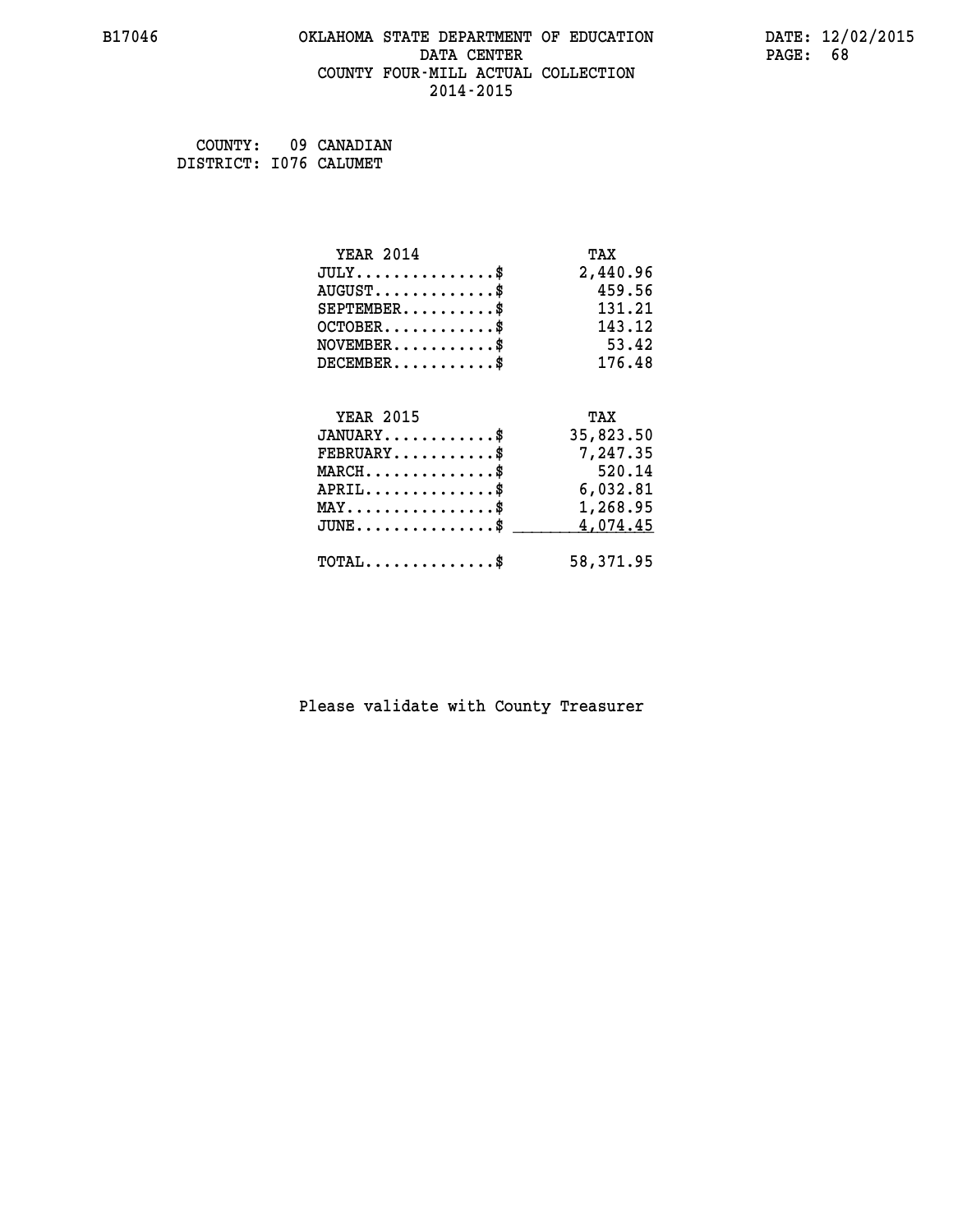#### **B17046 OKLAHOMA STATE DEPARTMENT OF EDUCATION DATE: 12/02/2015 DATA CENTER** PAGE: 69  **COUNTY FOUR-MILL ACTUAL COLLECTION 2014-2015**

 **COUNTY: 09 CANADIAN**

 **\*\*\*\*\*\* TOTALS \*\*\*\*\*\***

| <b>YEAR 2014</b>        | TAX        |
|-------------------------|------------|
| $JULY$                  | 182,489.44 |
| $AUGUST$ $\$\$          | 34,437.71  |
| $SEPTEMENT.$ \$         | 10,041.94  |
| $OCTOBER$ $\frac{1}{2}$ | 12,201.43  |
| $NOVEMBER$ \$           | 4,857.84   |
| $DECEMBER$ \$           | 84,340.87  |

# **YEAR 2015 TAX**

| $JANUARY$                                            | 3,042,035.06 |
|------------------------------------------------------|--------------|
| $\texttt{FEBRUARY} \dots \dots \dots \$              | 609, 352.78  |
| $MARCH$ \$                                           | 55,657.48    |
| $APRIL$ \$                                           | 512,401.48   |
| $MAX \dots \dots \dots \dots \$                      | 109,936.55   |
| $\texttt{JUNE} \dots \dots \dots \dots \dots \$$     | 350,049.44   |
| $\texttt{TOTAL} \dots \dots \dots \dots \texttt{\$}$ | 5,007,802.02 |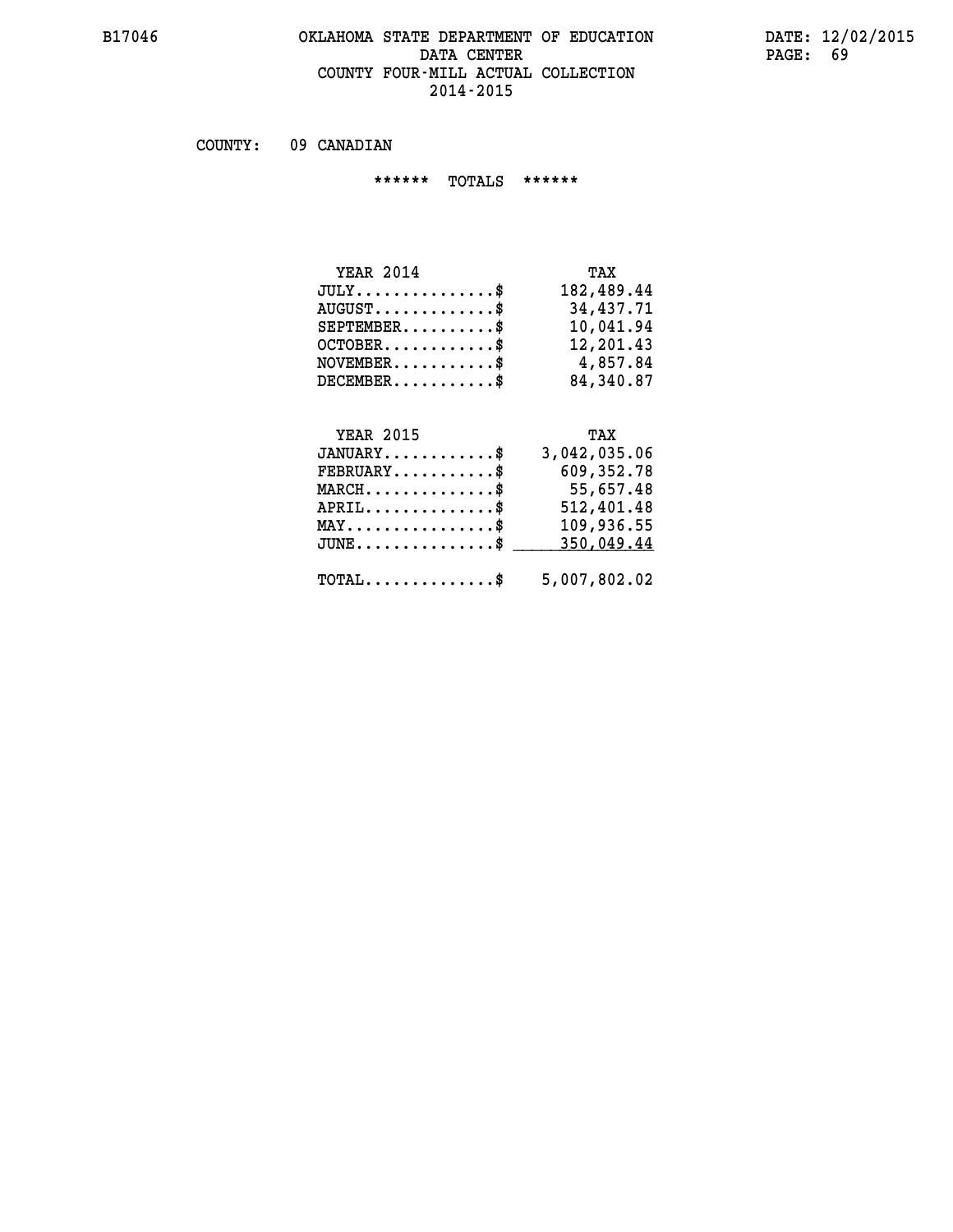# **B17046 OKLAHOMA STATE DEPARTMENT OF EDUCATION DATE: 12/02/2015 DATA CENTER** PAGE: 70  **COUNTY FOUR-MILL ACTUAL COLLECTION 2014-2015**

 **COUNTY: 10 CARTER DISTRICT: C072 ZANEIS**

| <b>YEAR 2014</b>                                | TAX       |
|-------------------------------------------------|-----------|
| $JULY$ \$                                       | 91.65     |
| $AUGUST$ \$                                     | 191.72    |
| $SEPTEMENT.$ \$                                 | 352.88    |
| $OCTOBER$ \$                                    | 133.50    |
| $\texttt{NOVEMBER} \dots \dots \dots \$         | 170.73    |
| $DECEMBER$ \$                                   | 9,134.09  |
|                                                 |           |
| <b>YEAR 2015</b>                                | TAX       |
| $JANUARY$ \$                                    | 24,926.28 |
| $FEBRUARY$                                      | 3,882.18  |
| $MARCH$ \$                                      | 797.06    |
| $APRIL$ \$                                      | 8,442.84  |
| $\texttt{MAX} \dots \dots \dots \dots \dots \$$ | 3,029.25  |
| $JUNE$ \$                                       | 1,771.40  |
| $\texttt{TOTAL} \dots \dots \dots \dots \$      | 52,923.58 |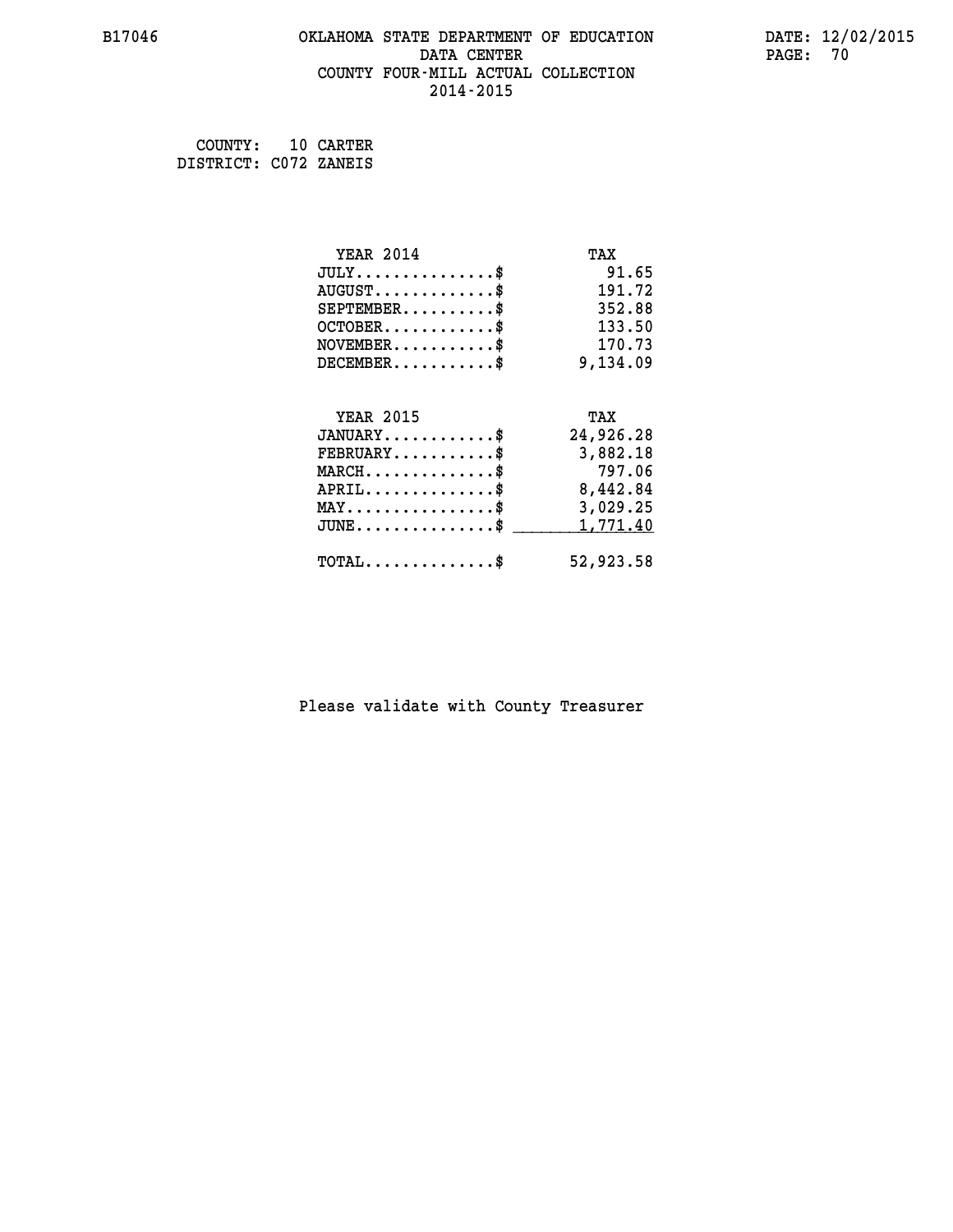# **B17046 OKLAHOMA STATE DEPARTMENT OF EDUCATION DATE: 12/02/2015 DATA CENTER** PAGE: 71  **COUNTY FOUR-MILL ACTUAL COLLECTION 2014-2015**

 **COUNTY: 10 CARTER DISTRICT: I019 ARDMORE**

| <b>YEAR 2014</b>                               | TAX        |
|------------------------------------------------|------------|
| $JULY$ \$                                      | 1,050.11   |
| $AUGUST$ \$                                    | 2,093.90   |
| $SEPTEMBER$ \$                                 | 3,850.72   |
| $OCTOBER$ \$                                   | 1,456.96   |
| $\texttt{NOVEMBER} \dots \dots \dots \$        | 1,863.09   |
| $DECEMBER$ \$                                  | 99,675.89  |
|                                                |            |
| <b>YEAR 2015</b>                               | TAX        |
| $JANUARY$ \$                                   | 272,008.42 |
| $FEBRUARY$                                     | 42,364.32  |
| $MARCH$ \$                                     | 8,697.85   |
| $APRIL$ \$                                     | 92,132.61  |
| $\texttt{MAX} \dots \dots \dots \dots \dots \$ | 33,056.73  |
| $JUNE \dots \dots \dots \dots \dots$ \$        | 19,330.48  |
| $\texttt{TOTAL} \dots \dots \dots \dots \$     | 577,581.08 |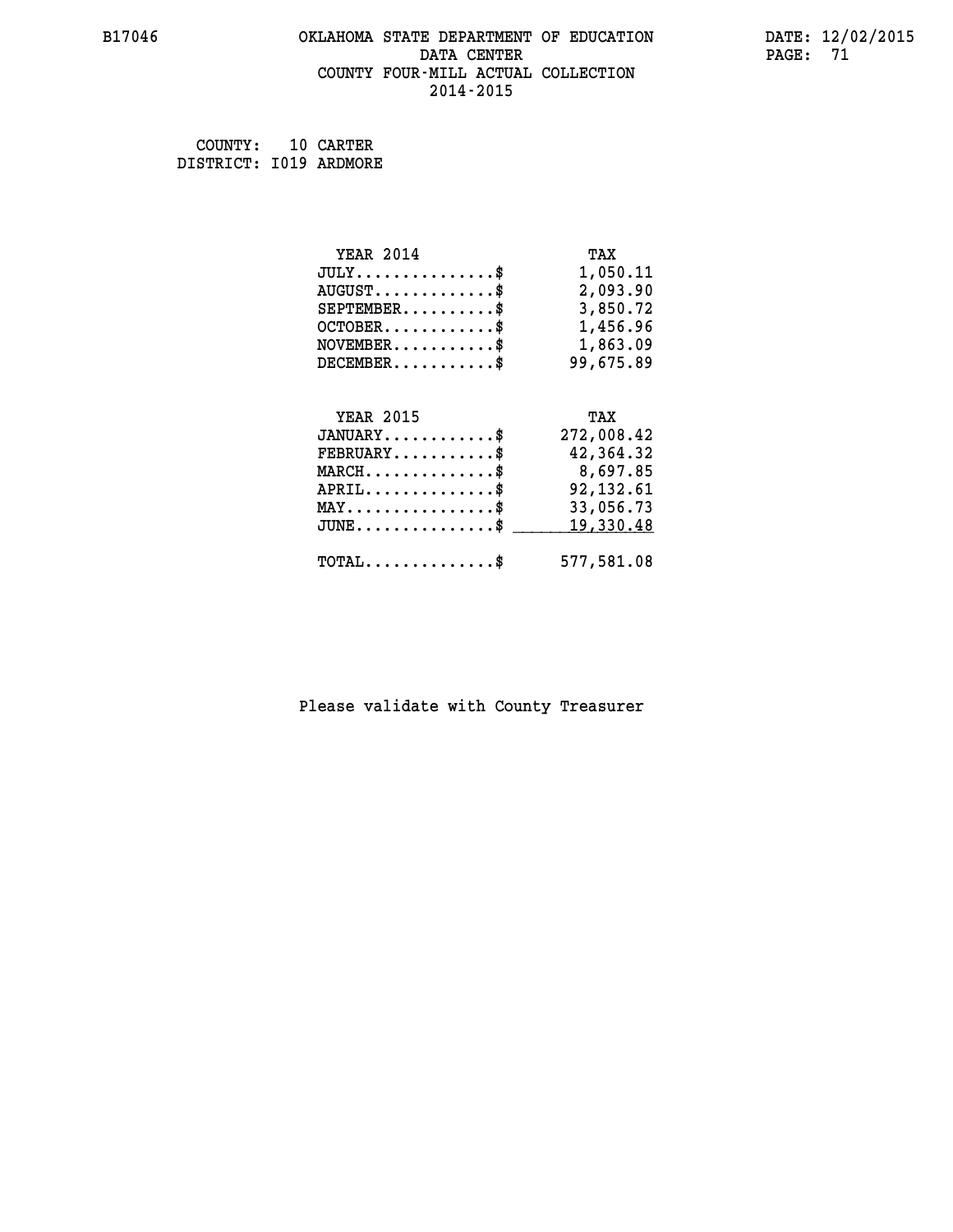# **B17046 OKLAHOMA STATE DEPARTMENT OF EDUCATION DATE: 12/02/2015 DATA CENTER** PAGE: 72  **COUNTY FOUR-MILL ACTUAL COLLECTION 2014-2015**

 **COUNTY: 10 CARTER DISTRICT: I021 SPRINGER**

| <b>YEAR 2014</b>                                 | TAX       |
|--------------------------------------------------|-----------|
| $JULY$ \$                                        | 79.46     |
| $AUGUST$ \$                                      | 147.28    |
| $SEPTEMBER$ \$                                   | 270.48    |
| $OCTOBER$ \$                                     | 102.34    |
| $NOVEMBER.$ \$                                   | 130.86    |
| $DECEMBER$ \$                                    | 7,001.36  |
|                                                  |           |
| <b>YEAR 2015</b>                                 | TAX       |
| $JANUARY$ \$                                     | 19,106.20 |
| $FEBRUARY$                                       | 2,975.73  |
| $MARCH$ \$                                       | 610.95    |
| $APRIL \ldots \ldots \ldots \ldots \$            | 6,471.51  |
| $\texttt{MAX} \dots \dots \dots \dots \dots \$   | 2,321.95  |
| $\texttt{JUNE} \dots \dots \dots \dots \dots \$$ | 1,357.81  |
| $\texttt{TOTAL} \dots \dots \dots \dots$ \$      | 40,575.93 |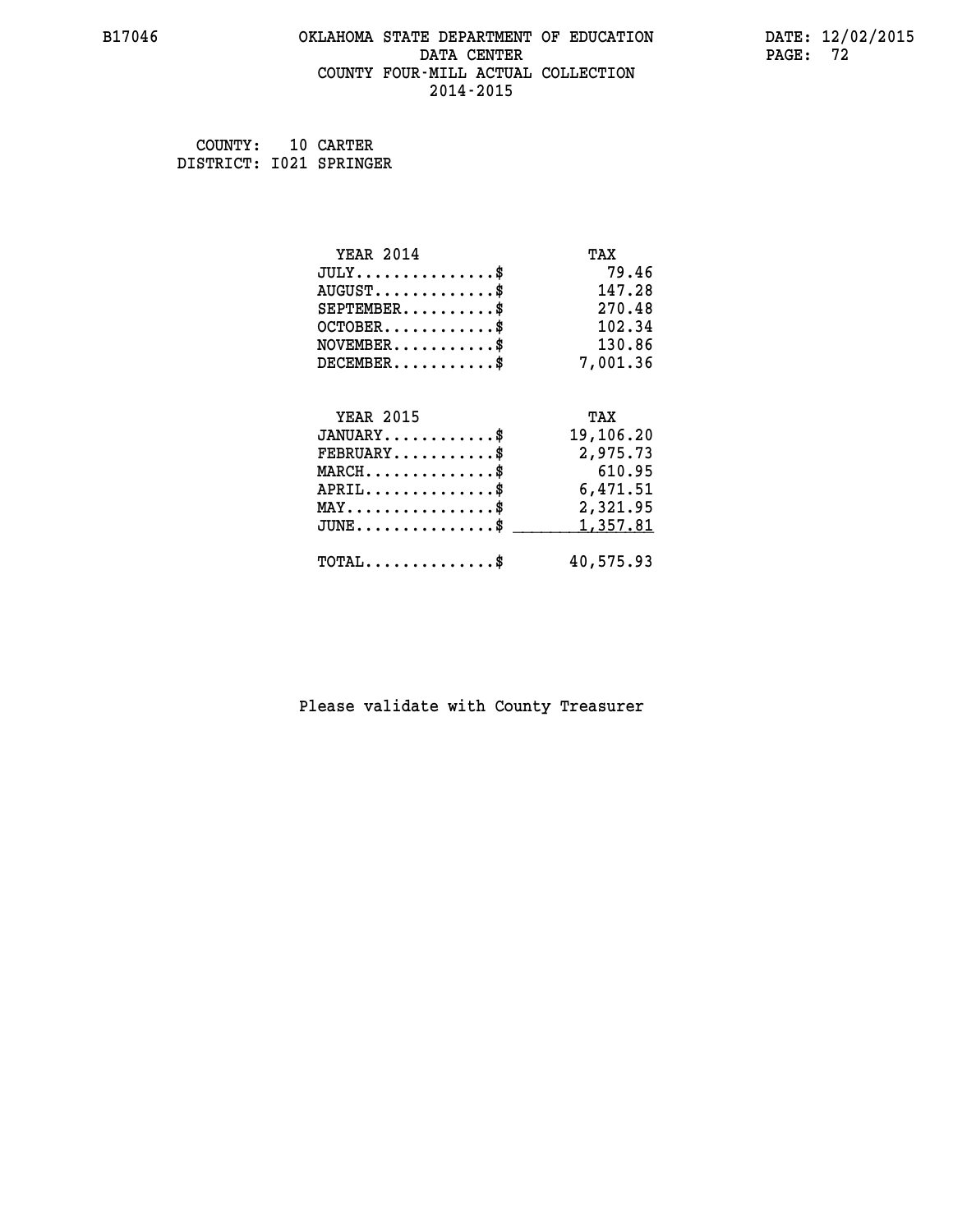## **B17046 OKLAHOMA STATE DEPARTMENT OF EDUCATION DATE: 12/02/2015 DATA CENTER** PAGE: 73  **COUNTY FOUR-MILL ACTUAL COLLECTION 2014-2015**

 **COUNTY: 10 CARTER DISTRICT: I027 PLAINVIEW**

| <b>YEAR 2014</b>                                                                                                              | TAX         |
|-------------------------------------------------------------------------------------------------------------------------------|-------------|
| $JULY$ \$                                                                                                                     | 516.96      |
| $AUGUST$ \$                                                                                                                   | 1,033.23    |
| $SEPTEMBER$ \$                                                                                                                | 1,900.17    |
| $OCTOBER$ \$                                                                                                                  | 718.95      |
| $NOVEMBER.$ \$                                                                                                                | 919.36      |
| $DECEMBER$ \$                                                                                                                 | 49,185.97   |
|                                                                                                                               |             |
| <b>YEAR 2015</b>                                                                                                              | TAX         |
| $JANUARY$ \$                                                                                                                  | 134,225.03  |
| $FEBRUARY$ \$                                                                                                                 | 20,905.06   |
| $\texttt{MARCH}\ldots\ldots\ldots\ldots\overset{\hspace{0.1em}\mathsf{\scriptscriptstyle\$}}{\mathsf{\scriptscriptstyle\$}}}$ | 4,292.04    |
| $APRIL \ldots \ldots \ldots \ldots$                                                                                           | 45,463.68   |
| $\texttt{MAX} \dots \dots \dots \dots \dots \$                                                                                | 16, 312. 14 |
| $JUNE$ \$                                                                                                                     | 9,538.80    |
|                                                                                                                               |             |
| $\texttt{TOTAL} \dots \dots \dots \dots \$                                                                                    | 285,011.39  |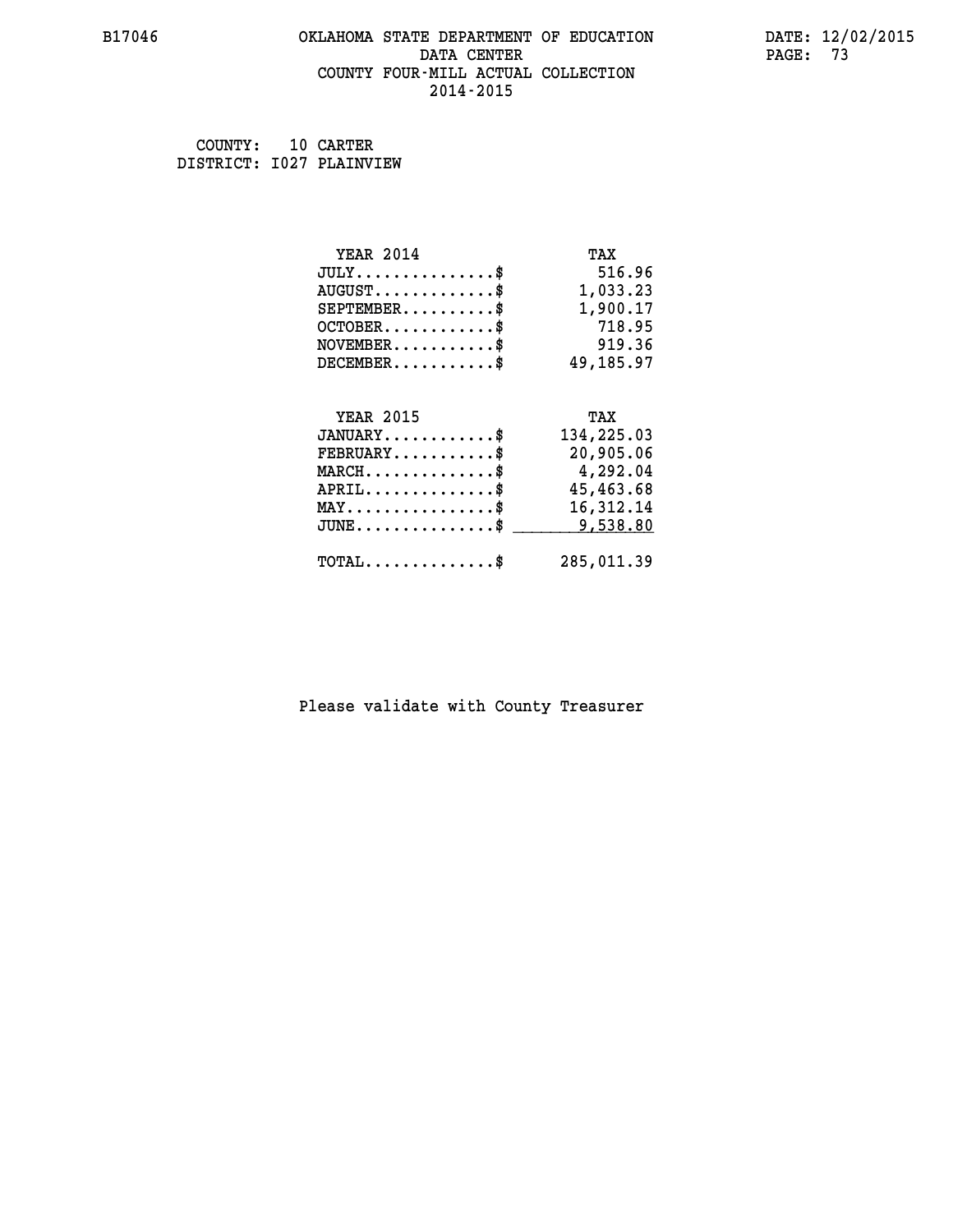#### **B17046 OKLAHOMA STATE DEPARTMENT OF EDUCATION DATE: 12/02/2015 DATA CENTER PAGE: 74 COUNTY FOUR-MILL ACTUAL COLLECTION 2014-2015**

 **COUNTY: 10 CARTER DISTRICT: I032 LONE GROVE**

| <b>YEAR 2014</b>                               | TAX        |
|------------------------------------------------|------------|
| $JULY$ \$                                      | 517.60     |
| $AUGUST$ \$                                    | 1,000.56   |
| $SEPTEMBER$ \$                                 | 1,839.02   |
| $OCTOBER$ \$                                   | 695.82     |
| $NOVEMBER$ \$                                  | 889.77     |
| $DECEMBER$ \$                                  | 47,603.14  |
|                                                |            |
| <b>YEAR 2015</b>                               | TAX        |
| $JANUARY$ \$                                   | 129,905.62 |
| $FEBRUARY$                                     | 20,232.32  |
| $MARCH$ \$                                     | 4,153.91   |
| $APRIL$ \$                                     | 44,000.63  |
| $\texttt{MAX} \dots \dots \dots \dots \dots \$ | 15,787.19  |
| $JUNE$ \$                                      | 9,231.83   |
| $\texttt{TOTAL} \dots \dots \dots \dots \$     | 275,857.41 |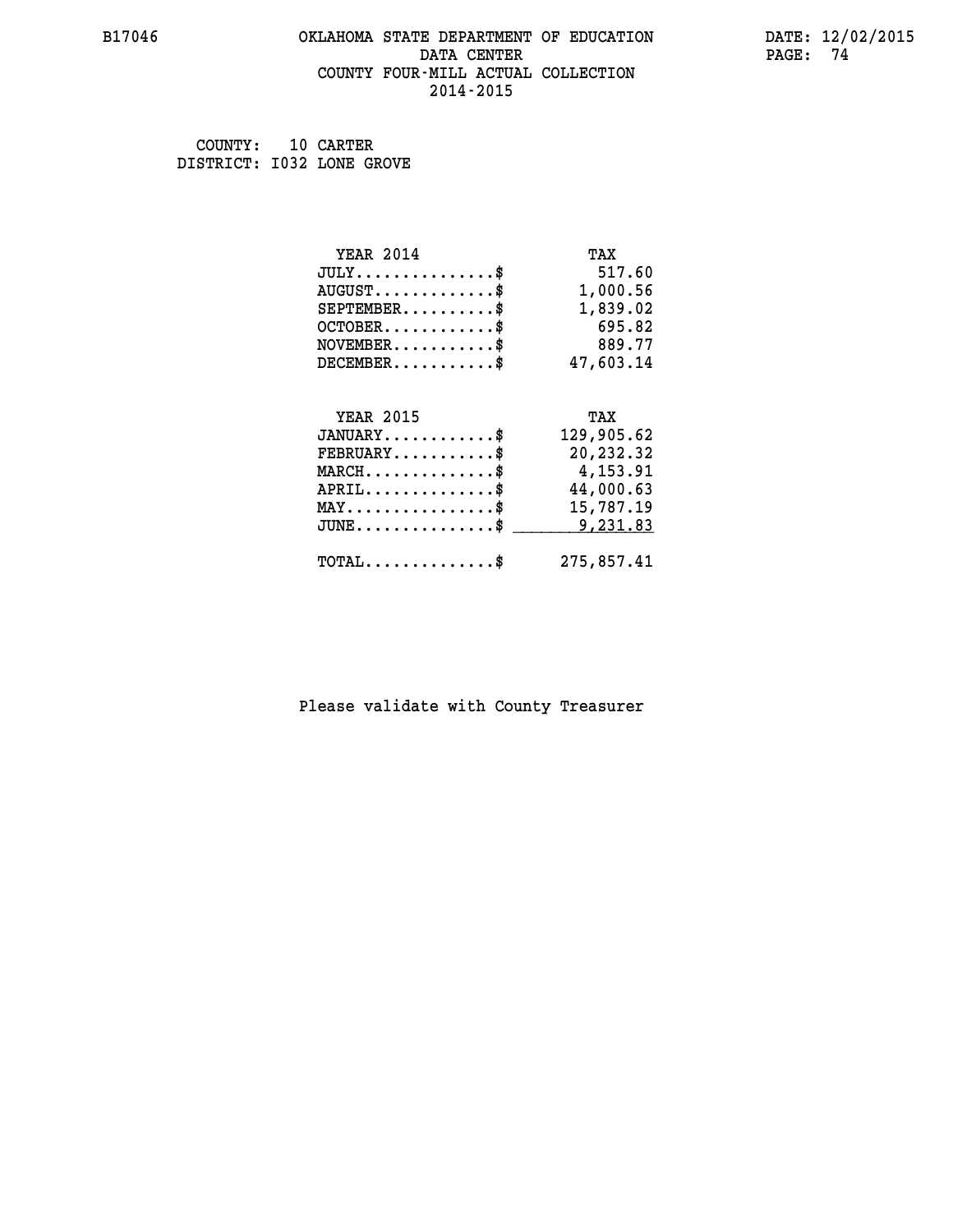## **B17046 OKLAHOMA STATE DEPARTMENT OF EDUCATION DATE: 12/02/2015 DATA CENTER** PAGE: 75  **COUNTY FOUR-MILL ACTUAL COLLECTION 2014-2015**

 **COUNTY: 10 CARTER DISTRICT: I043 WILSON**

| <b>YEAR 2014</b>                                                          | TAX       |
|---------------------------------------------------------------------------|-----------|
| $JULY$ \$                                                                 | 167.38    |
| $AUGUST$ \$                                                               | 345.43    |
| $SEPTEMENT.$ \$                                                           | 635.61    |
| $OCTOBER$ \$                                                              | 240.49    |
| $\verb NOVEMBER , \verb , \verb , \verb , \verb , \verb , \verb , \verb $ | 307.53    |
| $DECEMBER$ \$                                                             | 16,452.89 |
| <b>YEAR 2015</b>                                                          |           |
|                                                                           | TAX       |
| $JANUARY$ \$                                                              | 44,898.78 |
| $FEBRUARY$                                                                | 6,992.82  |
| $MARCH$ \$                                                                | 1,435.69  |
| $APRIL \ldots \ldots \ldots \ldots \$                                     | 15,207.79 |
| MAY\$ 5,456.48                                                            |           |
| $JUNE$ \$                                                                 | 3,190.77  |
| $\texttt{TOTAL} \dots \dots \dots \dots \$                                | 95,331.66 |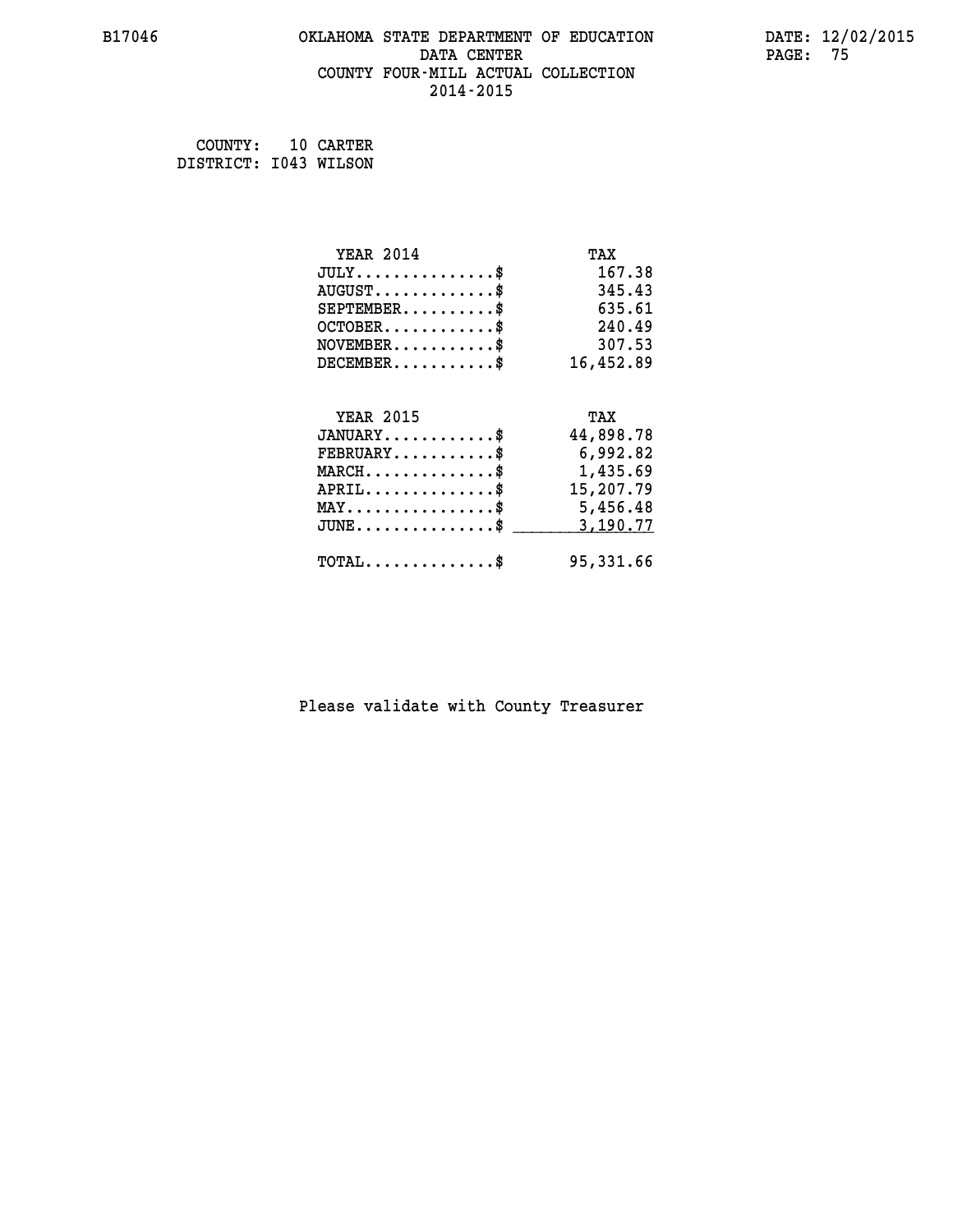## **B17046 OKLAHOMA STATE DEPARTMENT OF EDUCATION DATE: 12/02/2015 DATA CENTER** PAGE: 76  **COUNTY FOUR-MILL ACTUAL COLLECTION 2014-2015**

 **COUNTY: 10 CARTER DISTRICT: I055 HEALDTON**

| <b>YEAR 2014</b>                               | TAX        |
|------------------------------------------------|------------|
| $JULY$ \$                                      | 183.32     |
| $AUGUST$ \$                                    | 376.56     |
| $SEPTEMBER$ \$                                 | 692.83     |
| $OCTOBER$ \$                                   | 262.14     |
| $\texttt{NOVEMBER} \dots \dots \dots \$        | 335.21     |
| $DECEMBER$ \$                                  | 17,934.00  |
|                                                |            |
| <b>YEAR 2015</b>                               | TAX        |
| $JANUARY$ \$                                   | 48,940.61  |
| $\texttt{FEBRUARY}\dots\dots\dots\dots\$       | 7,622.33   |
| $MARCH$ \$                                     | 1,564.96   |
| $APRIL \ldots \ldots \ldots \ldots \$          | 16,576.79  |
| $\texttt{MAX} \dots \dots \dots \dots \dots \$ | 5,947.67   |
| $JUNE$ \$                                      | 3,477.99   |
| $\texttt{TOTAL} \dots \dots \dots \dots \$     | 103,914.41 |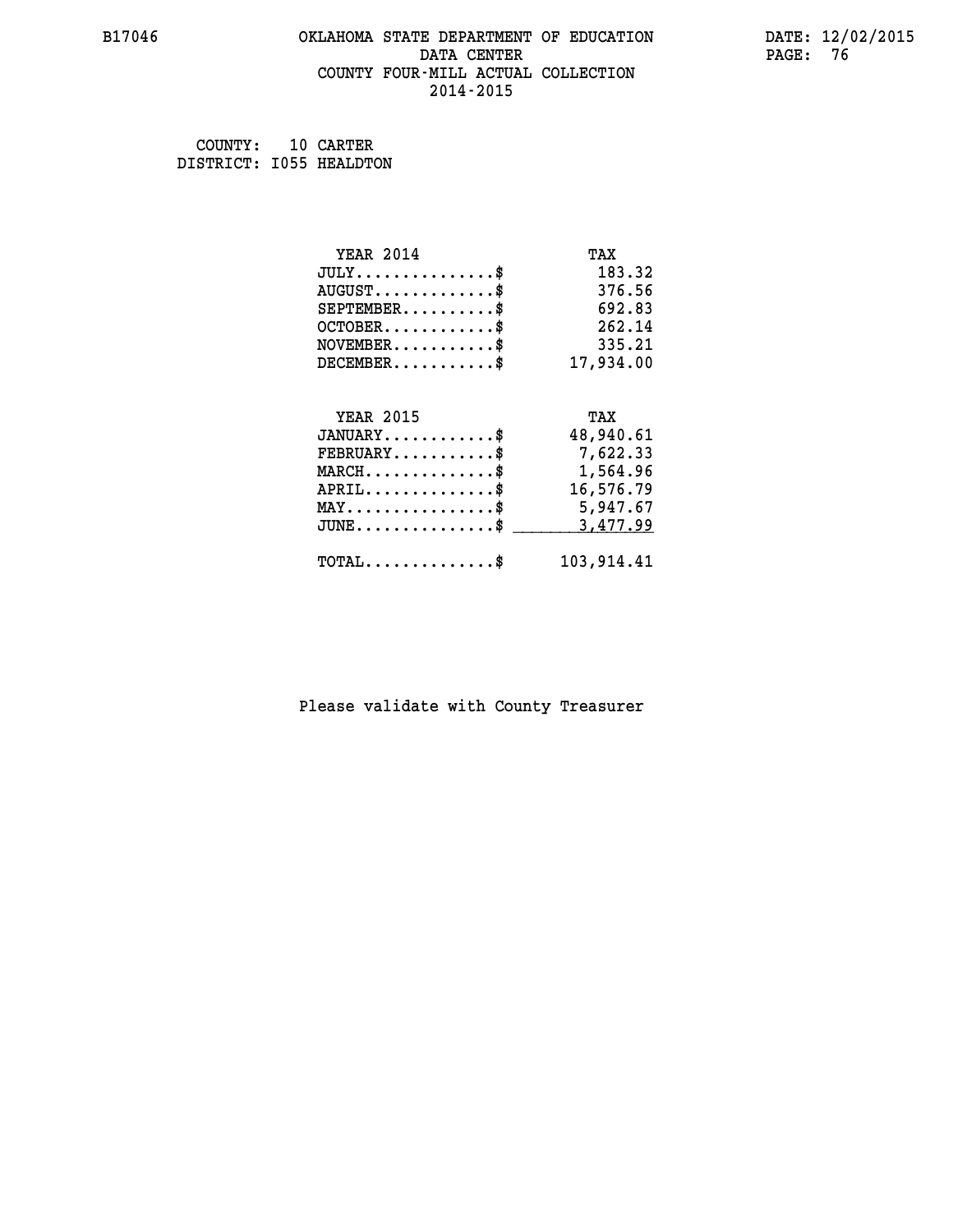#### **B17046 OKLAHOMA STATE DEPARTMENT OF EDUCATION DATE: 12/02/2015 DATA CENTER** PAGE: 77  **COUNTY FOUR-MILL ACTUAL COLLECTION 2014-2015**

 **COUNTY: 10 CARTER DISTRICT: I074 FOX**

| <b>YEAR 2014</b>                               | TAX       |
|------------------------------------------------|-----------|
| $JULY$ \$                                      | 103.15    |
| $AUGUST$ \$                                    | 214.71    |
| $SEPTEMENT.$ \$                                | 395.15    |
| $OCTOBER$ \$                                   | 149.50    |
| $\texttt{NOVEMBER} \dots \dots \dots \$        | 191.19    |
| $DECEMBER$ \$                                  | 10,228.45 |
|                                                |           |
| <b>YEAR 2015</b>                               | TAX       |
| $JANUARY$ \$                                   | 27,912.71 |
| $FEBRUARY$                                     | 4,347.30  |
| $MARCH$ \$                                     | 892.55    |
| $APRIL$ \$                                     | 9,454.39  |
| $\texttt{MAX} \dots \dots \dots \dots \dots \$ | 3,392.19  |
| $JUNE$ \$                                      | 1,983.65  |
|                                                |           |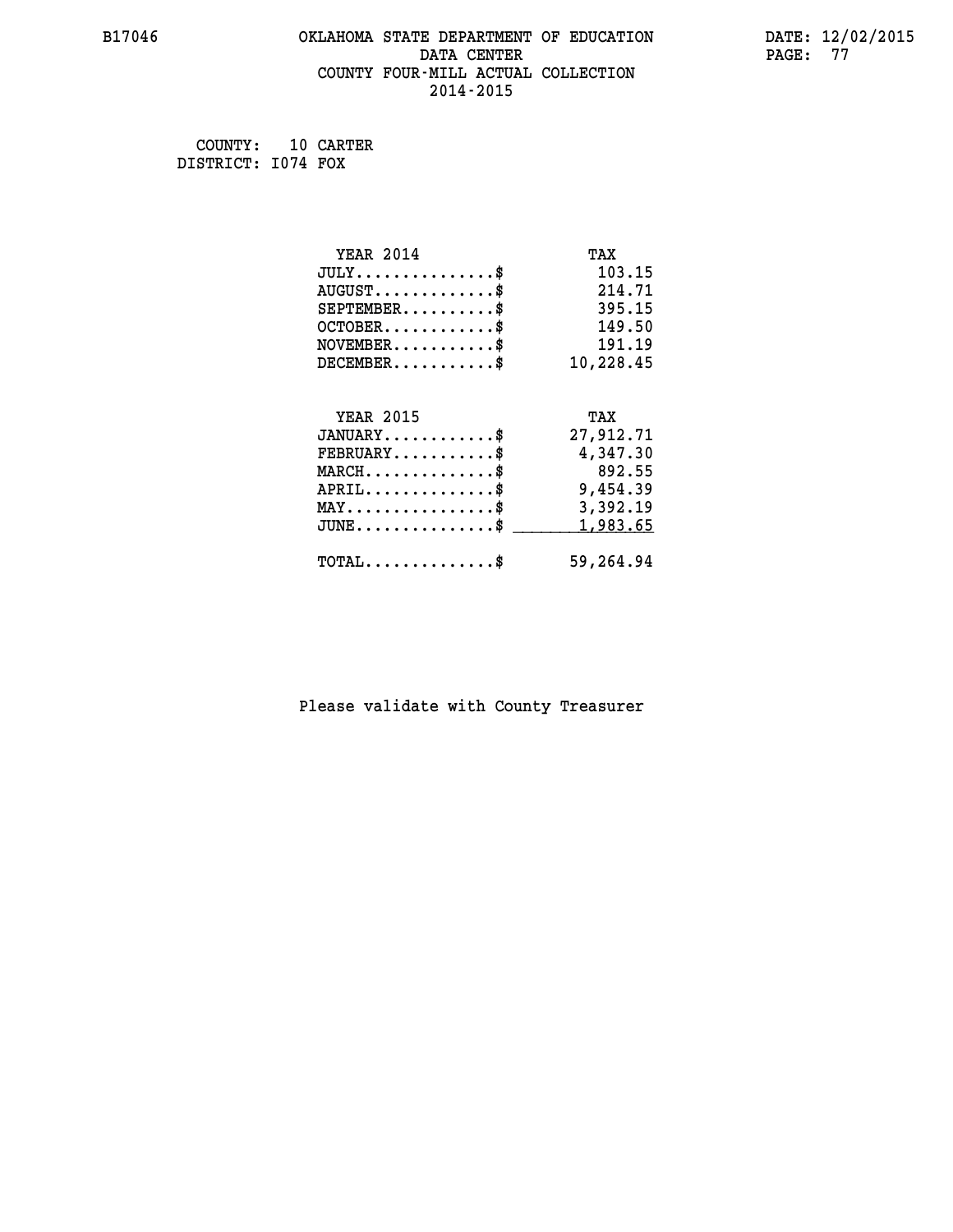## **B17046 OKLAHOMA STATE DEPARTMENT OF EDUCATION DATE: 12/02/2015 DATA CENTER** PAGE: 78  **COUNTY FOUR-MILL ACTUAL COLLECTION 2014-2015**

 **COUNTY: 10 CARTER DISTRICT: I077 DICKSON**

| <b>YEAR 2014</b>                               | TAX        |
|------------------------------------------------|------------|
| $JULY$ \$                                      | 447.92     |
| $AUGUST$ \$                                    | 909.71     |
| $SEPTEMBER$ \$                                 | 1,673.52   |
| $OCTOBER$ \$                                   | 633.21     |
| $NOVEMBER.$ \$                                 | 809.70     |
| $DECEMBER$ \$                                  | 43,318.95  |
|                                                |            |
| <b>YEAR 2015</b>                               | TAX        |
| $JANUARY$ \$                                   | 118,214.22 |
|                                                |            |
| $FEBRUARY$ \$                                  | 18,411.42  |
| $MARCH \ldots \ldots \ldots \ldots$            | 3,780.05   |
| $APRIL$ \$                                     | 40,040.59  |
| $\texttt{MAX} \dots \dots \dots \dots \dots \$ | 14,366.36  |
| $JUNE$ \$                                      | 8,401.00   |
| $\texttt{TOTAL} \dots \dots \dots \dots \$     | 251,006.65 |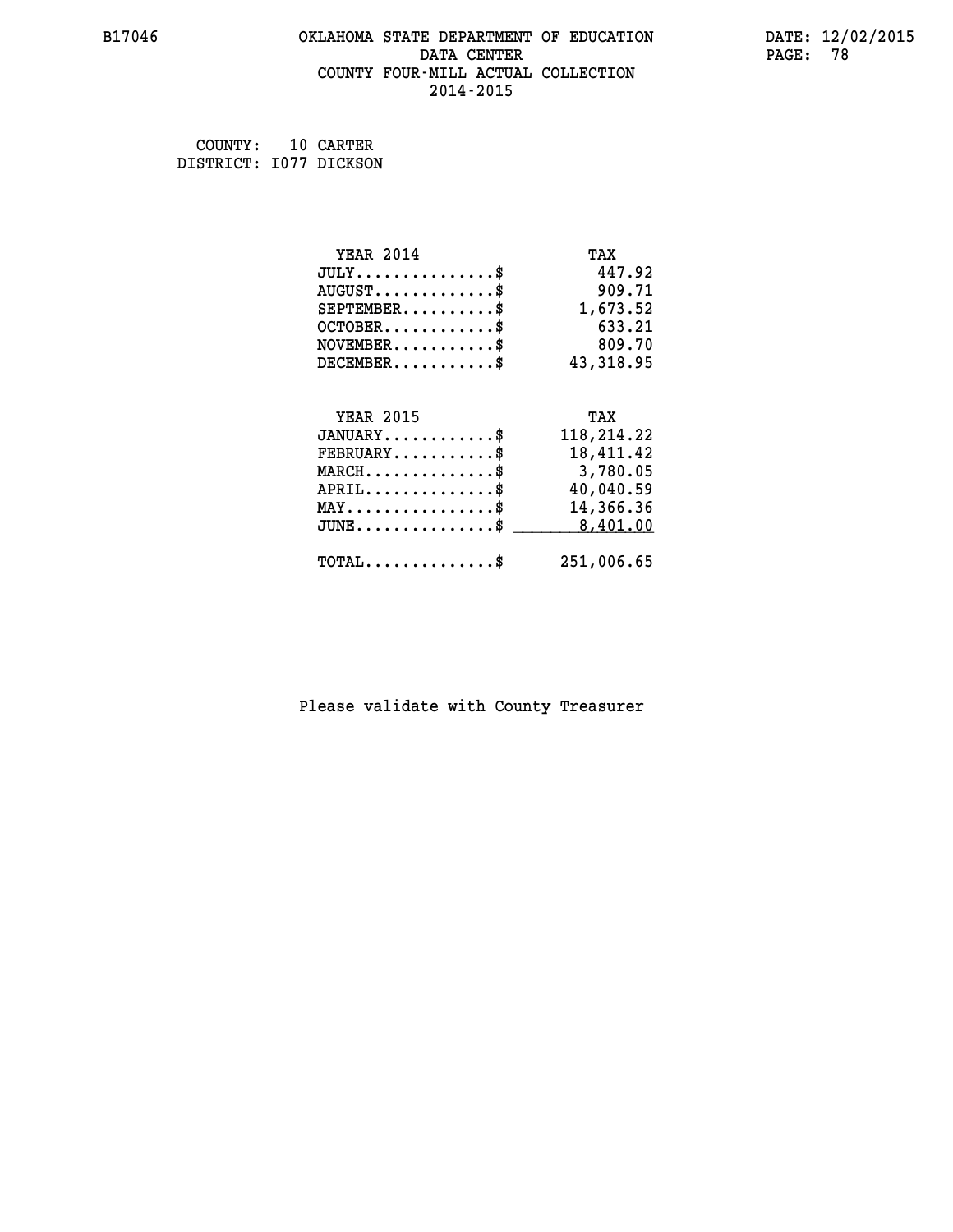## **B17046 OKLAHOMA STATE DEPARTMENT OF EDUCATION DATE: 12/02/2015 DATA CENTER PAGE: 79 COUNTY FOUR-MILL ACTUAL COLLECTION 2014-2015**

 **COUNTY: 10 CARTER**

 **\*\*\*\*\*\* TOTALS \*\*\*\*\*\***

| <b>YEAR 2014</b> | TAX        |
|------------------|------------|
| $JULY$           | 3,157.55   |
| $AUGUST$         | 6,313.10   |
| $SEPTEMBER$ $\$  | 11,610.38  |
| $OCTOBER$ \$     | 4,392.91   |
| $NOVEMBER$ \$    | 5,617.44   |
| $DECEMBER$ \$    | 300,534.74 |

## **YEAR 2015 TAX**

| $JANUARY$                                               | 820,137.87 |
|---------------------------------------------------------|------------|
| $FEBRUARY$                                              | 127,733.48 |
| $MARCH$ \$                                              | 26,225.06  |
| $APRIL$ \$                                              | 277,790.83 |
| $MAX \dots \dots \dots \dots \dots \$                   | 99,669.96  |
| $JUNE \dots \dots \dots \dots \$ 58,283.73              |            |
| $\texttt{TOTAL} \dots \dots \dots \dots \$ 1,741,467.05 |            |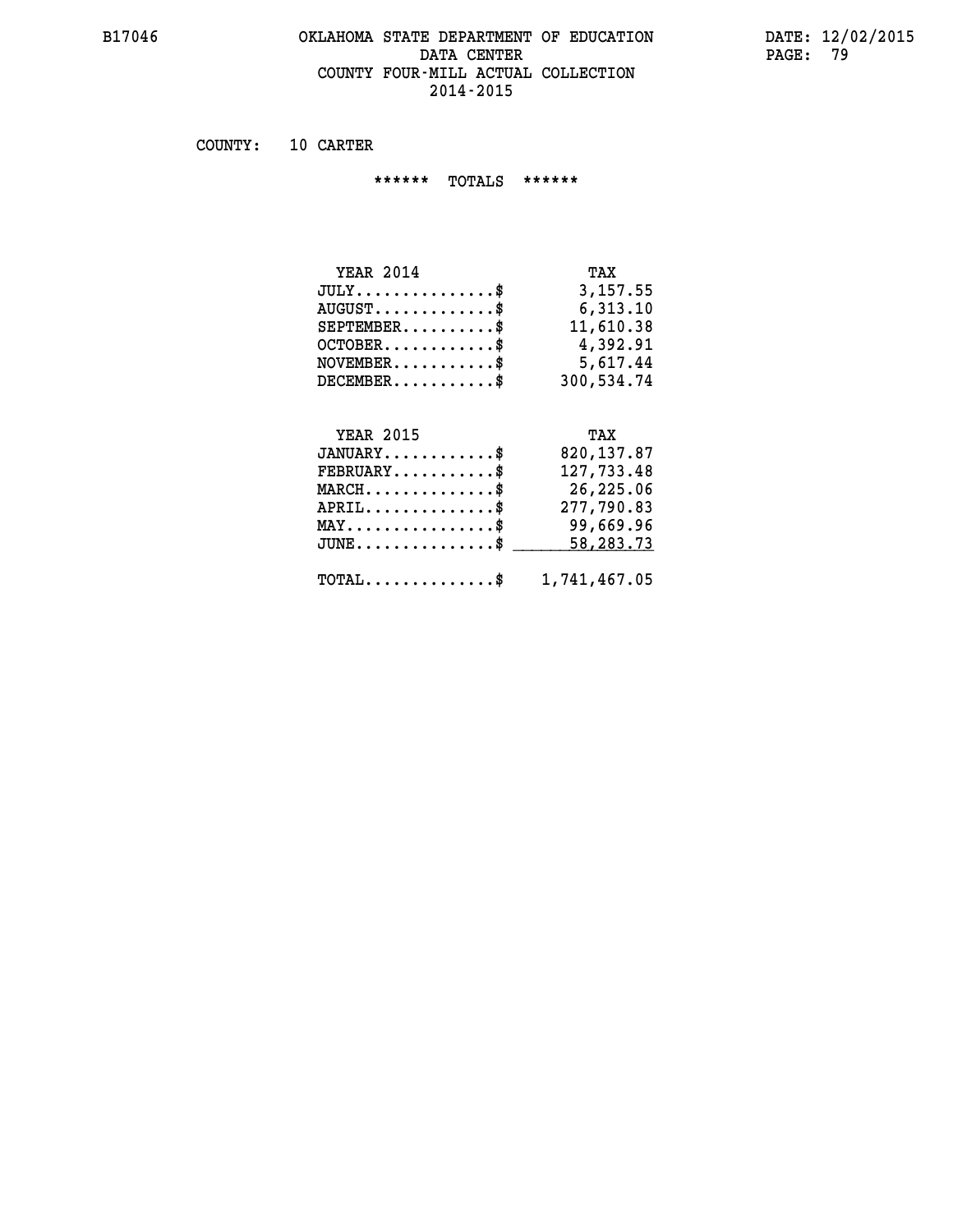## **B17046 OKLAHOMA STATE DEPARTMENT OF EDUCATION DATE: 12/02/2015 DATA CENTER** PAGE: 80  **COUNTY FOUR-MILL ACTUAL COLLECTION 2014-2015**

 **COUNTY: 11 CHEROKEE DISTRICT: C010 LOWREY**

| <b>YEAR 2014</b>                           | TAX       |
|--------------------------------------------|-----------|
| $JULY$ \$                                  | 97.10     |
| $AUGUST$ \$                                | 114.36    |
| $SEPTEMENT.$ \$                            | 108.61    |
| $OCTOBER$ \$                               | 77.70     |
| $NOVEMBER$ \$                              | 56.87     |
| $DECEMBER$ \$                              | 67.94     |
|                                            |           |
| <b>YEAR 2015</b>                           | TAX       |
| $JANUARY$ \$                               | 6,705.82  |
| $FEBRUARY$                                 | 4,361.41  |
| $MARCH$ \$                                 | 340.73    |
| $APRIL \ldots \ldots \ldots \$             | 1,135.23  |
| $MAX \dots \dots \dots \dots \dots$        | 377.54    |
| $JUNE$ \$                                  | 166.32    |
| $\texttt{TOTAL} \dots \dots \dots \dots \$ | 13,609.63 |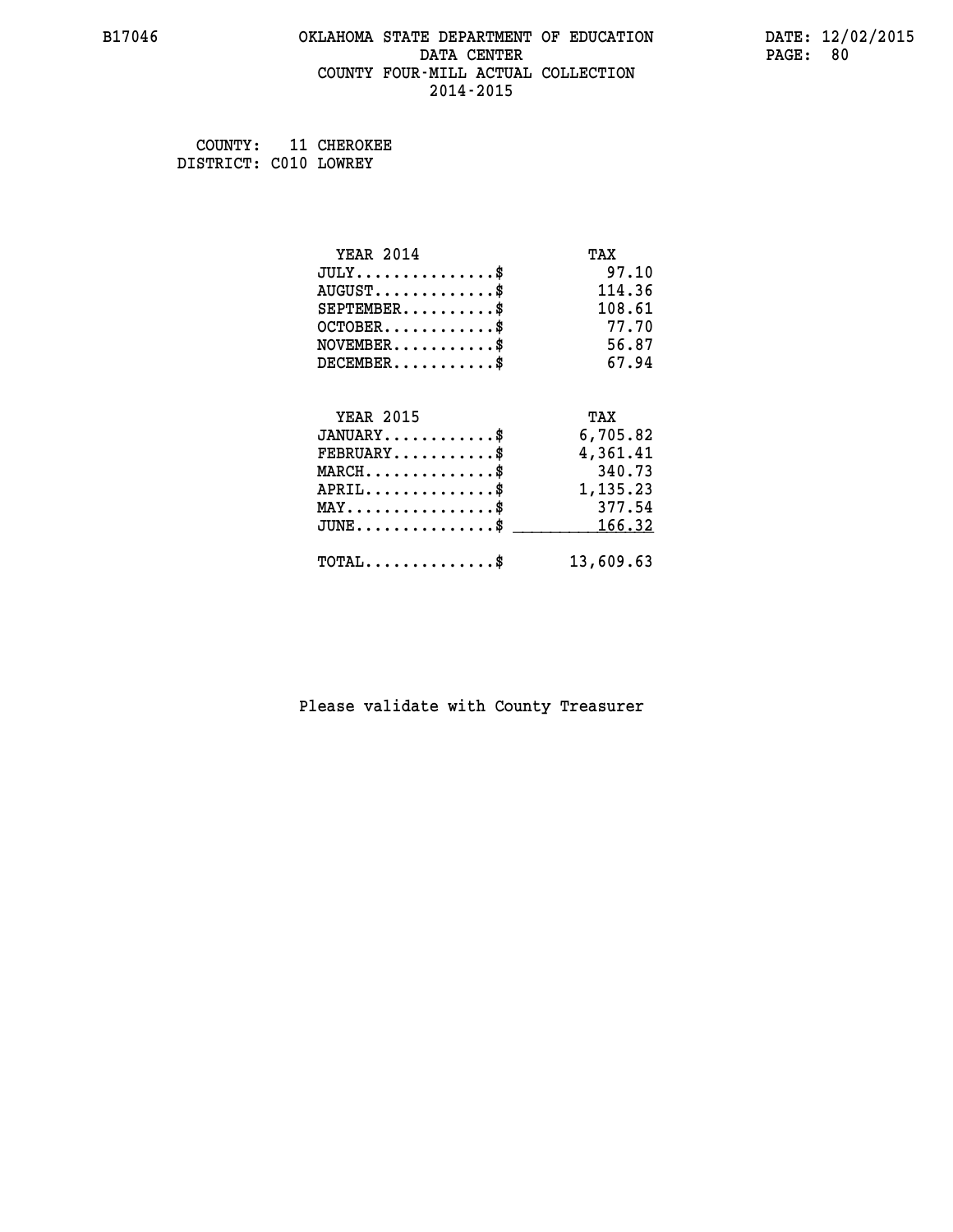## **B17046 OKLAHOMA STATE DEPARTMENT OF EDUCATION DATE: 12/02/2015 DATA CENTER** PAGE: 81  **COUNTY FOUR-MILL ACTUAL COLLECTION 2014-2015**

 **COUNTY: 11 CHEROKEE DISTRICT: C014 NORWOOD**

| <b>YEAR 2014</b>                    | TAX       |
|-------------------------------------|-----------|
| $JULY$ \$                           | 117.24    |
| $AUGUST$ \$                         | 527.42    |
| $SEPTEMBER$ \$                      | 137.09    |
| $OCTOBER$ \$                        | 98.08     |
| $NOVEMBER$ \$                       | 71.77     |
| $DECEMBER$ \$                       | 85.75     |
|                                     |           |
| <b>YEAR 2015</b>                    | TAX       |
| $JANUARY$                           | 8,464.16  |
| $FEBRUARY$                          | 5,504.33  |
| $MARCH$ \$                          | 430.09    |
| $APRIL$ \$                          | 1,432.89  |
| $MAX \dots \dots \dots \dots \dots$ | 476.53    |
| $JUNE$ \$                           | 209.94    |
| $TOTAL$ \$                          | 17,555.29 |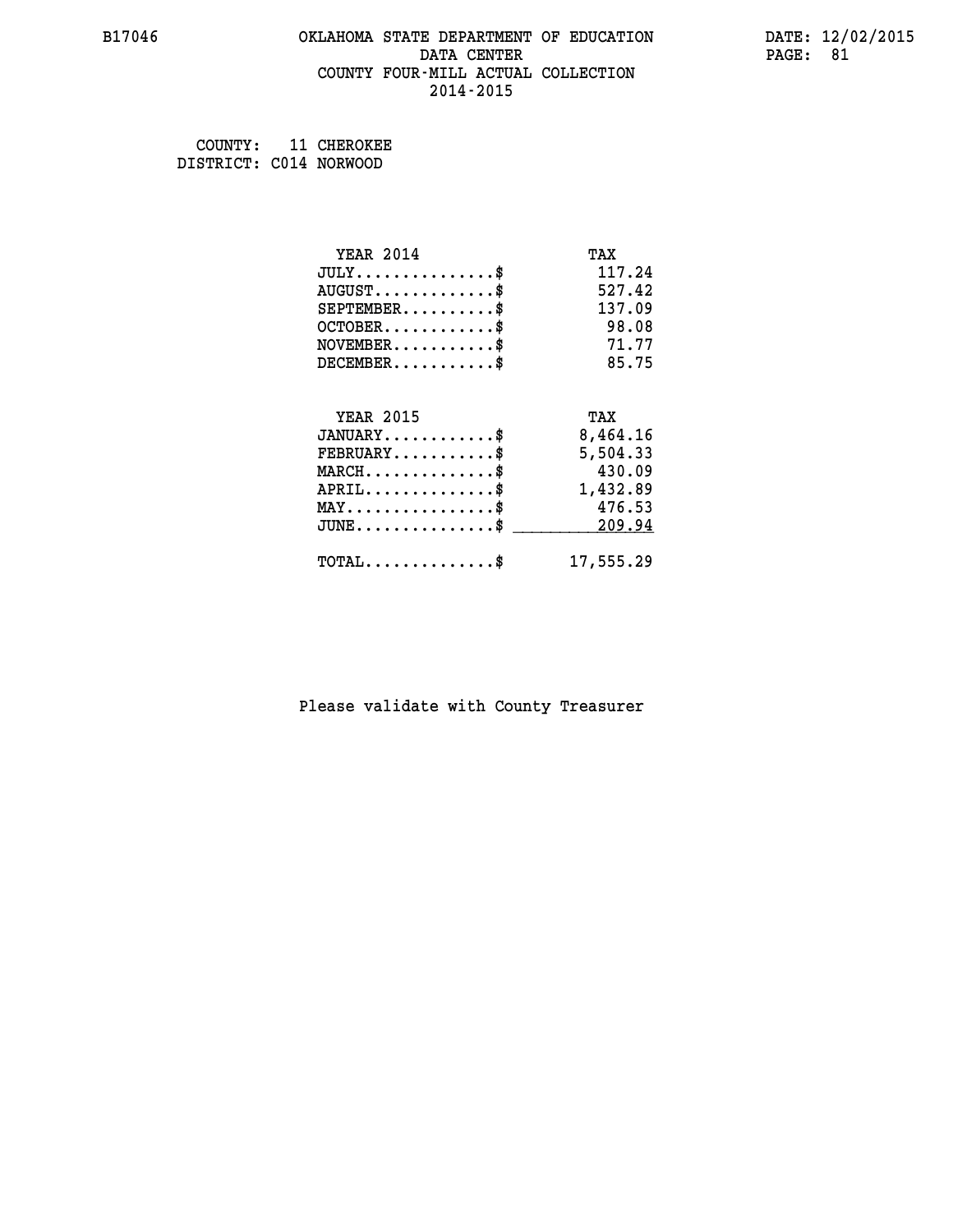## **B17046 OKLAHOMA STATE DEPARTMENT OF EDUCATION DATE: 12/02/2015 DATA CENTER** PAGE: 82  **COUNTY FOUR-MILL ACTUAL COLLECTION 2014-2015**

 **COUNTY: 11 CHEROKEE DISTRICT: C021 WOODALL**

| <b>YEAR 2014</b>                               | TAX        |
|------------------------------------------------|------------|
| $JULY$ \$                                      | 321.88     |
| $AUGUST$ \$                                    | 379.54     |
| $SEPTEMBER$ \$                                 | 360.46     |
| $OCTOBER$ \$                                   | 257.90     |
| $\texttt{NOVEMBER} \dots \dots \dots \$        | 188.71     |
| $DECEMBER$ \$                                  | 225.47     |
|                                                |            |
| <b>YEAR 2015</b>                               | TAX        |
| $JANUARY$ \$                                   | 22, 255.53 |
| $FEBRUARY$                                     | 14,472.84  |
| $MARCH$ \$                                     | 1,130.84   |
| $APRIL \ldots \ldots \ldots \ldots \$          | 3,767.63   |
| $\texttt{MAX} \dots \dots \dots \dots \dots \$ | 1,252.99   |
| $JUNE \dots \dots \dots \dots \$ 552.01        |            |
| $\texttt{TOTAL} \dots \dots \dots \dots \$     | 45,165.80  |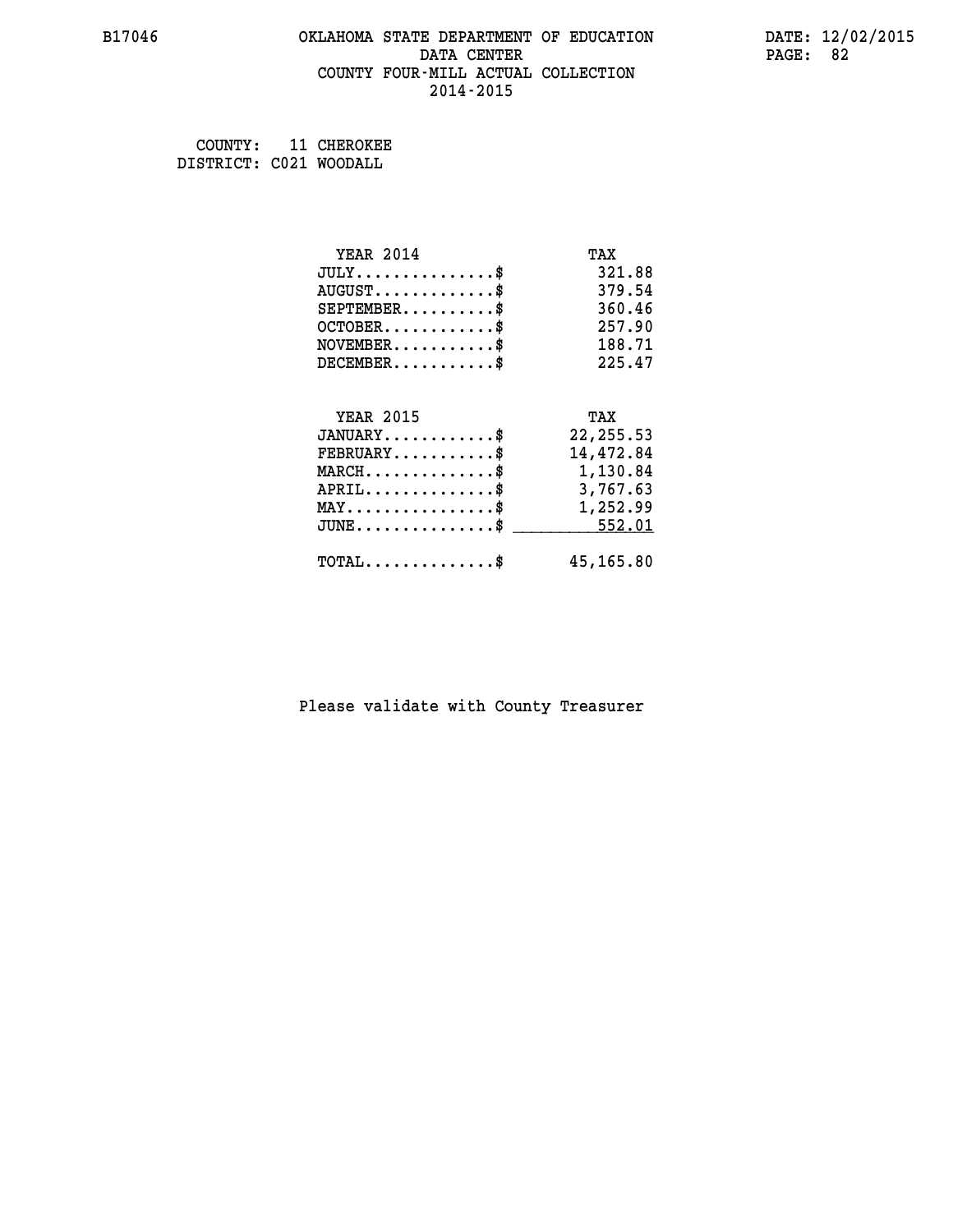#### **B17046 OKLAHOMA STATE DEPARTMENT OF EDUCATION DATE: 12/02/2015 DATA CENTER** PAGE: 83  **COUNTY FOUR-MILL ACTUAL COLLECTION 2014-2015**

 **COUNTY: 11 CHEROKEE DISTRICT: C026 SHADY GROVE**

| <b>YEAR 2014</b>                           | TAX       |
|--------------------------------------------|-----------|
| $JULY$ \$                                  | 84.40     |
| $AUGUST$ \$                                | 114.14    |
| $SEPTEMENT.$ \$                            | 108.39    |
| $OCTOBER$ \$                               | 77.55     |
| $NOVEMBER$ \$                              | 56.75     |
| $DECEMBER$ \$                              | 67.80     |
|                                            |           |
| <b>YEAR 2015</b>                           | TAX       |
| $JANUARY$ \$                               | 6,691.92  |
| $FEBRUARY$                                 | 4,351.81  |
| $MARCH$ \$                                 | 340.01    |
| $APRIL$ \$                                 | 1,132.86  |
| $MAX \dots \dots \dots \dots \dots$        | 376.76    |
| $JUNE$ \$                                  | 165.97    |
| $\texttt{TOTAL} \dots \dots \dots \dots \$ | 13,568.36 |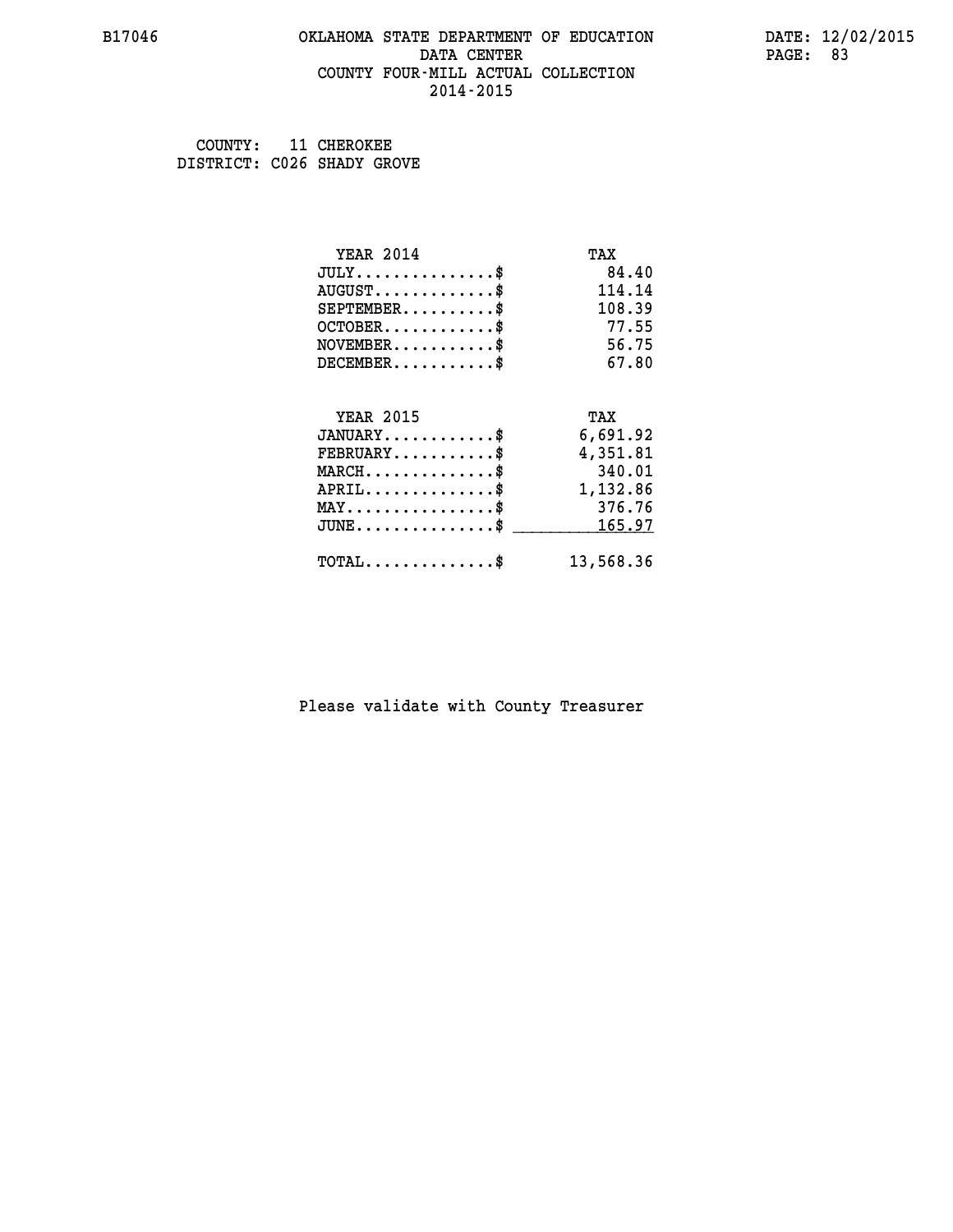## **B17046 OKLAHOMA STATE DEPARTMENT OF EDUCATION DATE: 12/02/2015 DATA CENTER** PAGE: 84  **COUNTY FOUR-MILL ACTUAL COLLECTION 2014-2015**

 **COUNTY: 11 CHEROKEE DISTRICT: C031 PEGGS**

| <b>YEAR 2014</b>                           | TAX        |
|--------------------------------------------|------------|
| $JULY$ \$                                  | 167.89     |
| $AUGUST$ \$                                | 195.57     |
| $SEPTEMENT.$ \$                            | 185.74     |
| $OCTOBER$ \$                               | 132.89     |
| $NOVEMBER$ \$                              | 97.24      |
| $DECEMBER$ \$                              | 116.18     |
|                                            |            |
| <b>YEAR 2015</b>                           | TAX        |
| $JANUARY$ \$                               | 11,467.99  |
| $FEBRUARY$                                 | 7,457.67   |
| $MARCH$ \$                                 | 582.71     |
| $APRIL$ \$                                 | 1,941.42   |
| $MAX \dots \dots \dots \dots \dots$        | 645.65     |
| $JUNE$                                     | 284.44     |
| $\texttt{TOTAL} \dots \dots \dots \dots \$ | 23, 275.39 |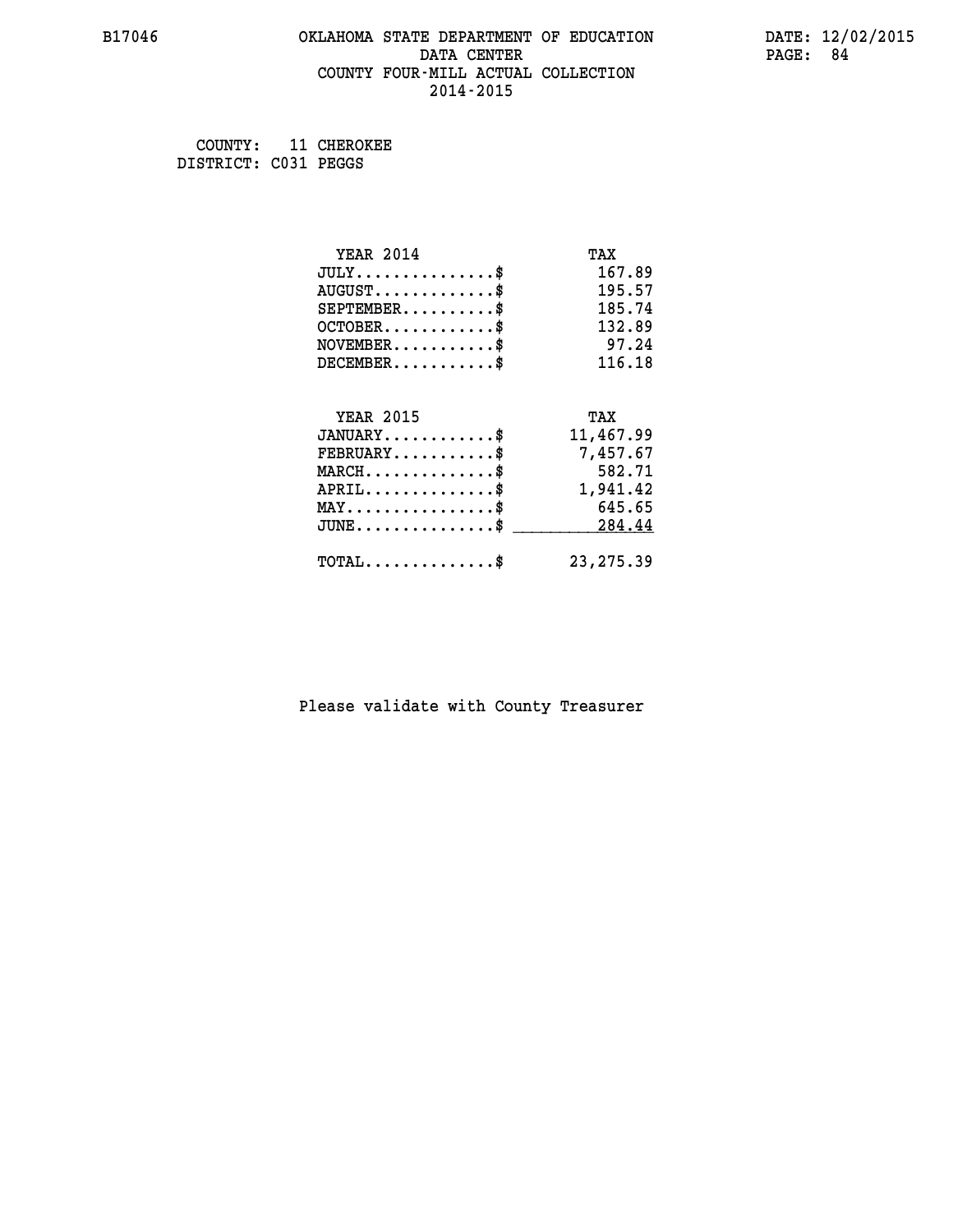#### **B17046 OKLAHOMA STATE DEPARTMENT OF EDUCATION DATE: 12/02/2015 DATA CENTER** PAGE: 85  **COUNTY FOUR-MILL ACTUAL COLLECTION 2014-2015**

 **COUNTY: 11 CHEROKEE DISTRICT: C034 GRAND VIEW**

| <b>YEAR 2014</b>                                   | TAX       |
|----------------------------------------------------|-----------|
| $JULY$ \$                                          | 314.73    |
| $AUGUST$ \$                                        | 441.47    |
| $SEPTEMENT.$ \$                                    | 419.27    |
| $OCTOBER$ \$                                       | 299.97    |
| $NOVEMBER.$ \$                                     | 219.50    |
| $DECEMBER$ \$                                      | 262.27    |
| <b>YEAR 2015</b>                                   | TAX       |
| $JANUARY$ \$                                       |           |
|                                                    | 25,886.18 |
| $\texttt{FEBRUARY} \dots \dots \dots \$            | 16,834.28 |
| $MARCH$ \$                                         | 1,315.33  |
| $APRIL \ldots \ldots \ldots \ldots \$              | 4,382.27  |
| $\texttt{MAX} \dots \dots \dots \dots \dots \$     | 1,457.39  |
| $\texttt{JUNE} \dots \dots \dots \dots \texttt{S}$ | 642.06    |
| $\texttt{TOTAL} \dots \dots \dots \dots \$         | 52,474.72 |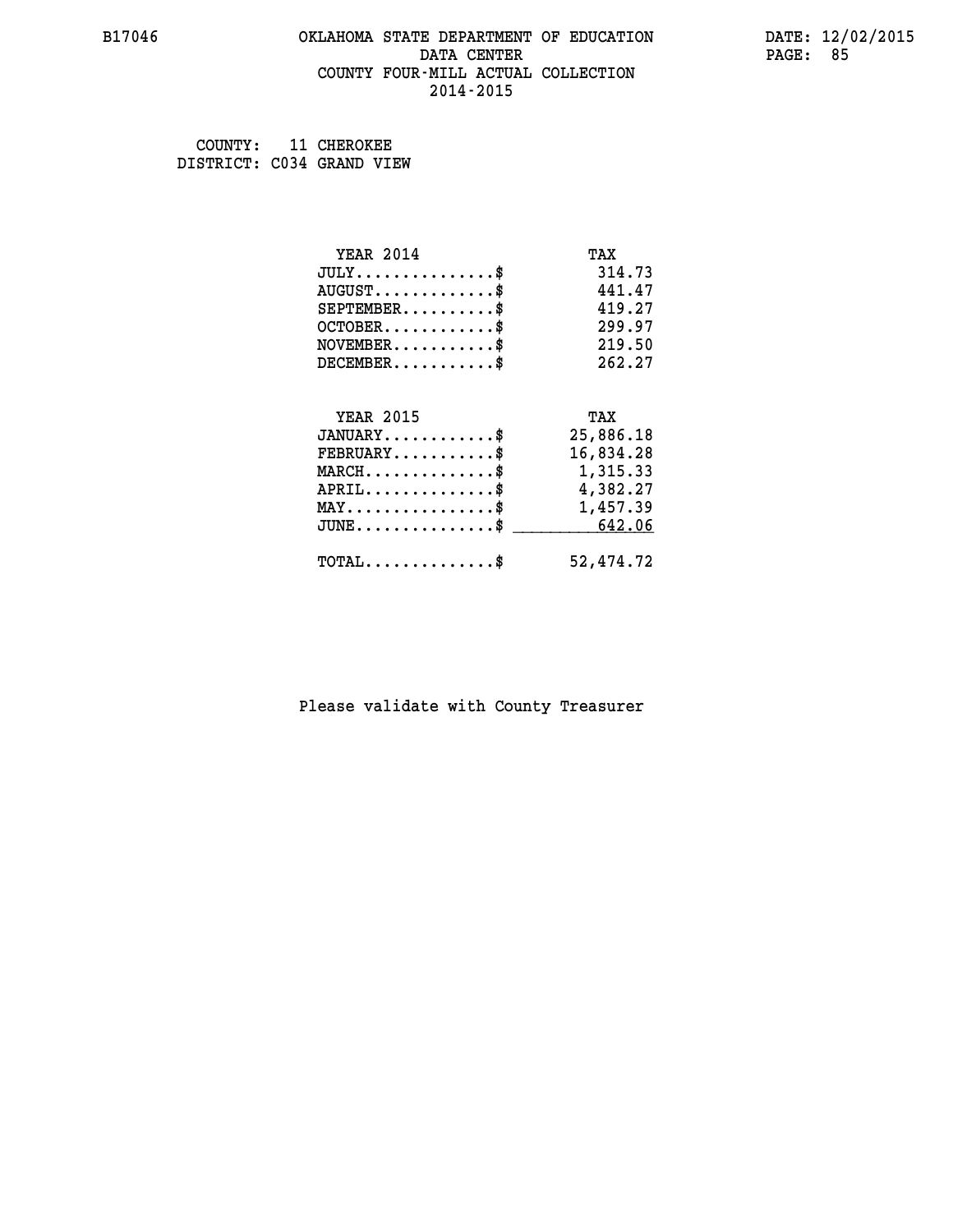## **B17046 OKLAHOMA STATE DEPARTMENT OF EDUCATION DATE: 12/02/2015 DATA CENTER** PAGE: 86  **COUNTY FOUR-MILL ACTUAL COLLECTION 2014-2015**

 **COUNTY: 11 CHEROKEE DISTRICT: C044 BRIGGS**

| <b>YEAR 2014</b>                                 | TAX       |
|--------------------------------------------------|-----------|
| $JULY$ \$                                        | 274.27    |
| $AUGUST$ \$                                      | 349.26    |
| $SEPTEMBER$ \$                                   | 331.70    |
| $OCTOBER$ \$                                     | 237.32    |
| $\texttt{NOVEMBER} \dots \dots \dots \$          | 173.66    |
| $DECEMBER$ \$                                    | 207.49    |
|                                                  |           |
| <b>YEAR 2015</b>                                 | TAX       |
| $JANUARY$                                        | 20,479.96 |
| $FEBRUARY$                                       | 13,318.24 |
| $\texttt{MARCH}\ldots\ldots\ldots\ldots\text{*}$ | 1,040.62  |
| $APRIL \ldots \ldots \ldots \ldots \$            | 3,467.05  |
| $\texttt{MAX} \dots \dots \dots \dots \dots \$   | 1,153.03  |
| $JUNE \ldots \ldots \ldots \ldots \ast$          | 507.97    |
| $\texttt{TOTAL} \dots \dots \dots \dots \$       | 41,540.57 |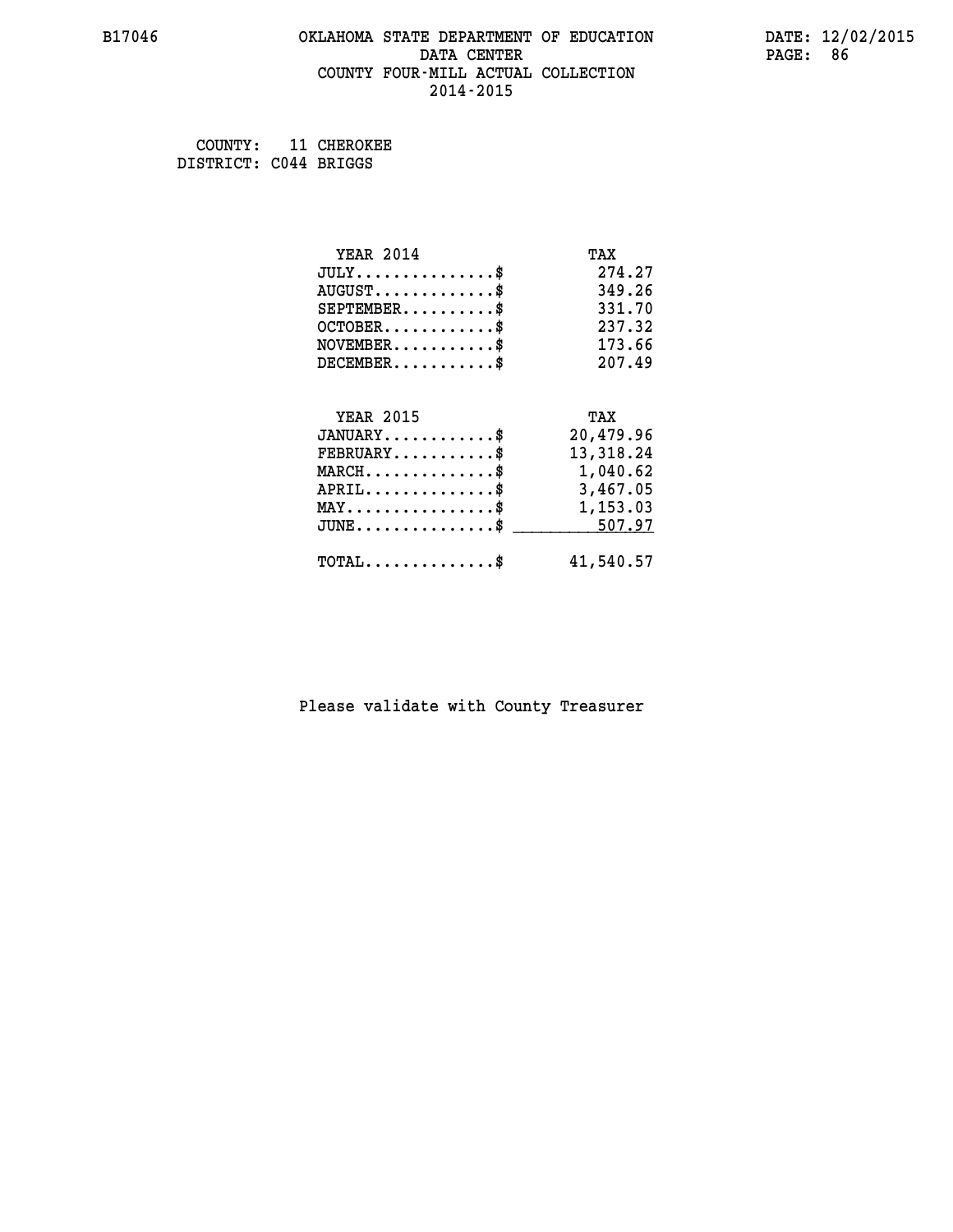#### **B17046 OKLAHOMA STATE DEPARTMENT OF EDUCATION DATE: 12/02/2015 DATA CENTER** PAGE: 87  **COUNTY FOUR-MILL ACTUAL COLLECTION 2014-2015**

 **COUNTY: 11 CHEROKEE DISTRICT: C066 TENKILLER**

| <b>YEAR 2014</b>                           | TAX         |
|--------------------------------------------|-------------|
| $JULY$ \$                                  | 191.85      |
| $AUGUST$ \$                                | 574.40      |
| $SEPTEMBER$ \$                             | 213.10      |
| $OCTOBER$ \$                               | 152.47      |
| $\texttt{NOVEMBER} \dots \dots \dots \$    | 111.56      |
| $DECEMBER$ \$                              | 133.30      |
|                                            |             |
| <b>YEAR 2015</b>                           | TAX         |
| $JANUARY$ \$                               | 13, 157. 37 |
| $FEBRUARY$ \$                              | 8,580.67    |
| $MARCH$ \$                                 | 668.54      |
| $APRIL$ \$                                 | 2,227.41    |
| $MAX \dots \dots \dots \dots \$            | 740.76      |
| $JUNE$ \$                                  | 326.35      |
| $\texttt{TOTAL} \dots \dots \dots \dots \$ | 27,077.78   |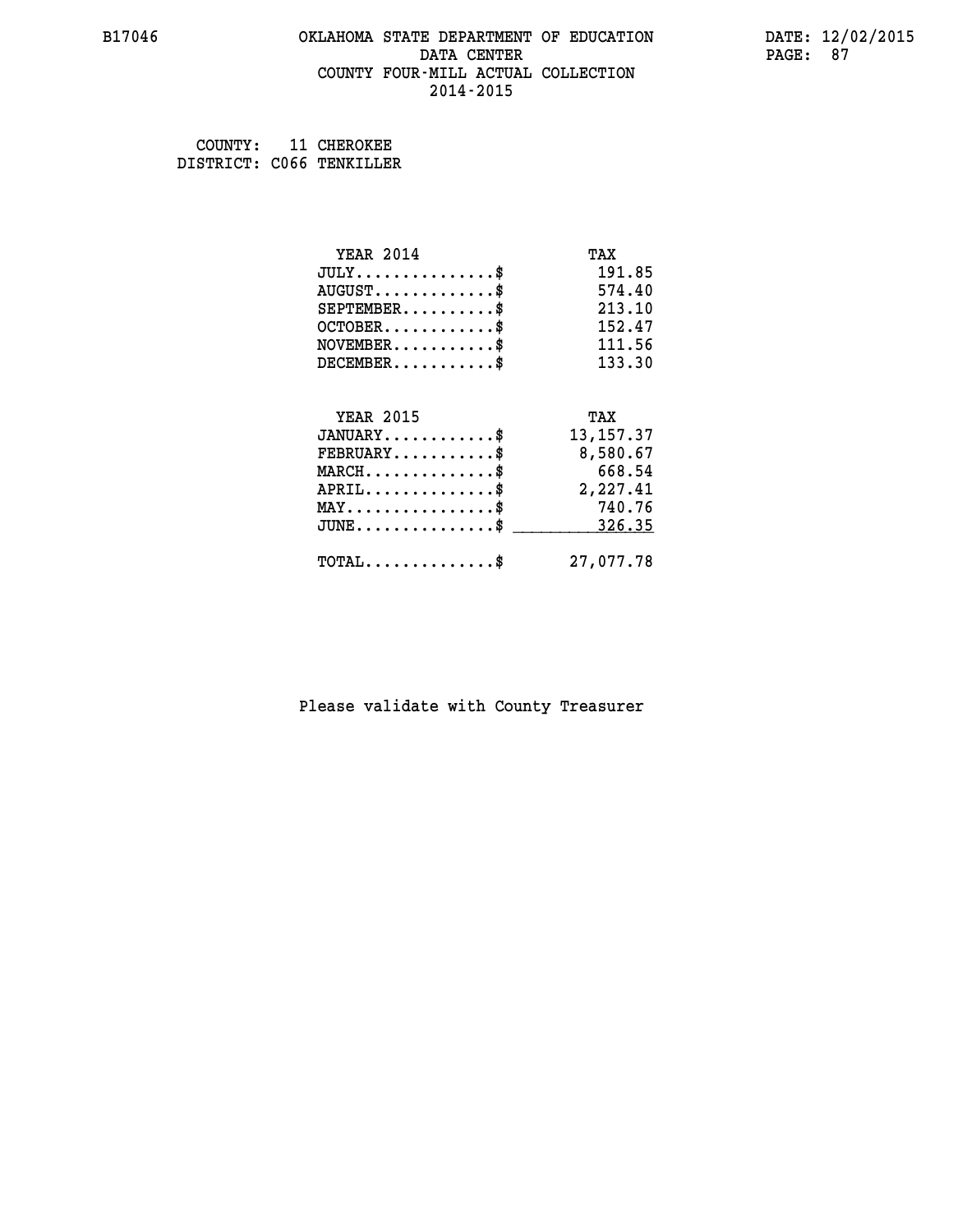## **B17046 OKLAHOMA STATE DEPARTMENT OF EDUCATION DATE: 12/02/2015 DATA CENTER** PAGE: 88  **COUNTY FOUR-MILL ACTUAL COLLECTION 2014-2015**

 **COUNTY: 11 CHEROKEE DISTRICT: I006 KEYS**

| <b>YEAR 2014</b>                                 | TAX         |
|--------------------------------------------------|-------------|
| $JULY$ \$                                        | 556.83      |
| $AUGUST$ \$                                      | 2,520.96    |
| $SEPTEMBER$ \$                                   | 650.98      |
| $OCTOBER$ \$                                     | 465.75      |
| $\texttt{NOVEMBER} \dots \dots \dots \$          | 340.81      |
| $DECEMBER$ \$                                    | 407.20      |
|                                                  |             |
| <b>YEAR 2015</b>                                 | TAX         |
| $JANUARY$ \$                                     | 40,192.80   |
| $FEBRUARY$                                       | 26, 155. 29 |
| $MARCH$ \$                                       | 2,042.27    |
| $APRIL \ldots \ldots \ldots \ldots \$            | 6,804.23    |
| $\texttt{MAX} \dots \dots \dots \dots \dots \$   | 2,262.85    |
| $\texttt{JUNE} \dots \dots \dots \dots \dots \$$ | 996.92      |
| $\texttt{TOTAL} \dots \dots \dots \dots \$       | 83,396.89   |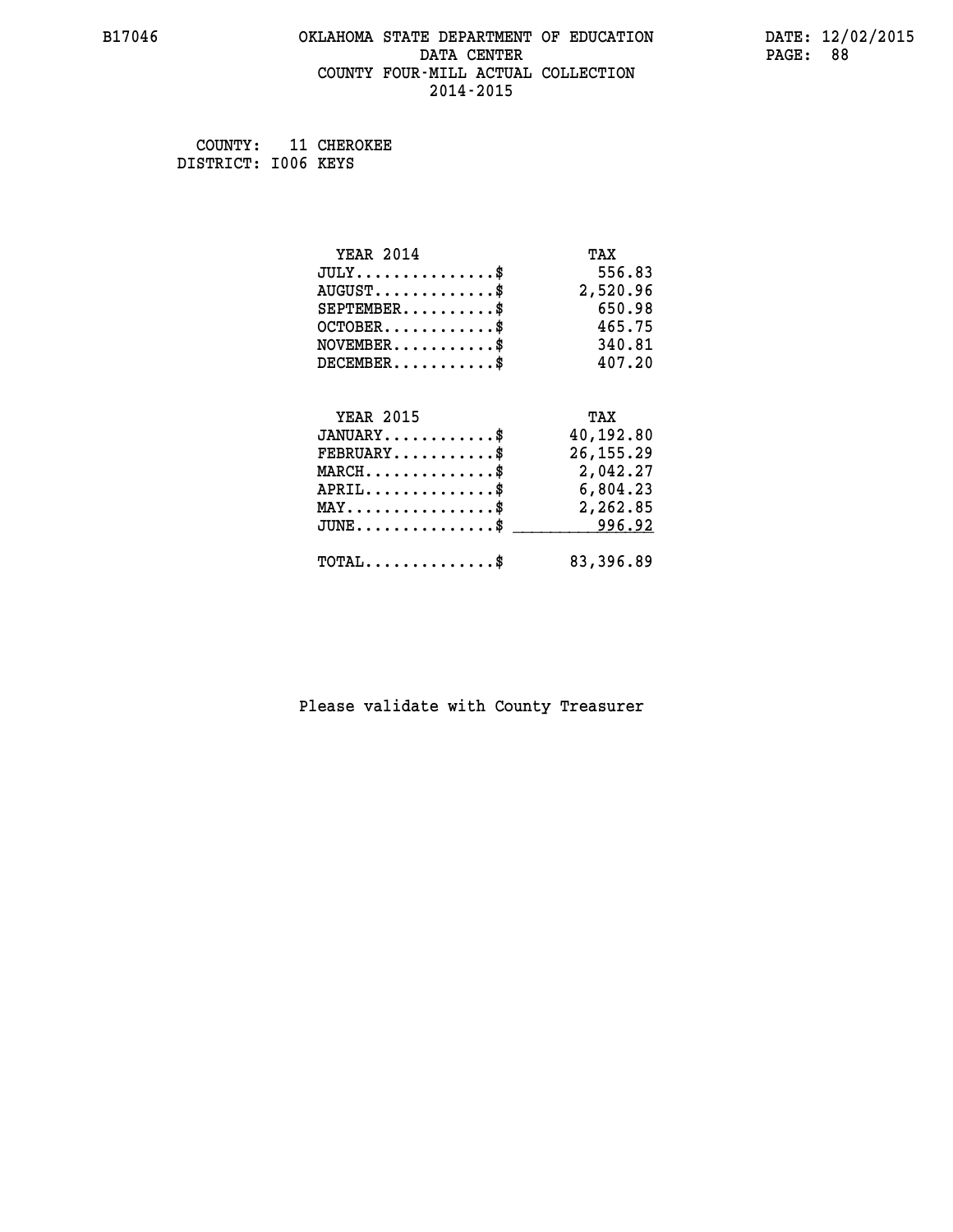## **B17046 OKLAHOMA STATE DEPARTMENT OF EDUCATION DATE: 12/02/2015 DATA CENTER** PAGE: 89  **COUNTY FOUR-MILL ACTUAL COLLECTION 2014-2015**

 **COUNTY: 11 CHEROKEE DISTRICT: I016 HULBERT**

| <b>YEAR 2014</b>                               | TAX       |
|------------------------------------------------|-----------|
| $JULY$ \$                                      | 364.79    |
| $AUGUST$ \$                                    | 1,923.53  |
| $SEPTEMENT.$ \$                                | 451.76    |
| $OCTOBER$ \$                                   | 323.22    |
| $NOVEMBER$ \$                                  | 236.51    |
| $DECEMBER$ \$                                  | 282.59    |
|                                                |           |
| <b>YEAR 2015</b>                               | TAX       |
| $JANUARY$ \$                                   | 27,893.04 |
| $FEBRUARY$ \$                                  | 18,139.66 |
| $MARCH$ \$                                     | 1,417.29  |
| $APRIL$ \$                                     | 4,722.01  |
| $\texttt{MAX} \dots \dots \dots \dots \dots \$ | 1,570.38  |
| $JUNE$ \$                                      | 691.84    |
|                                                |           |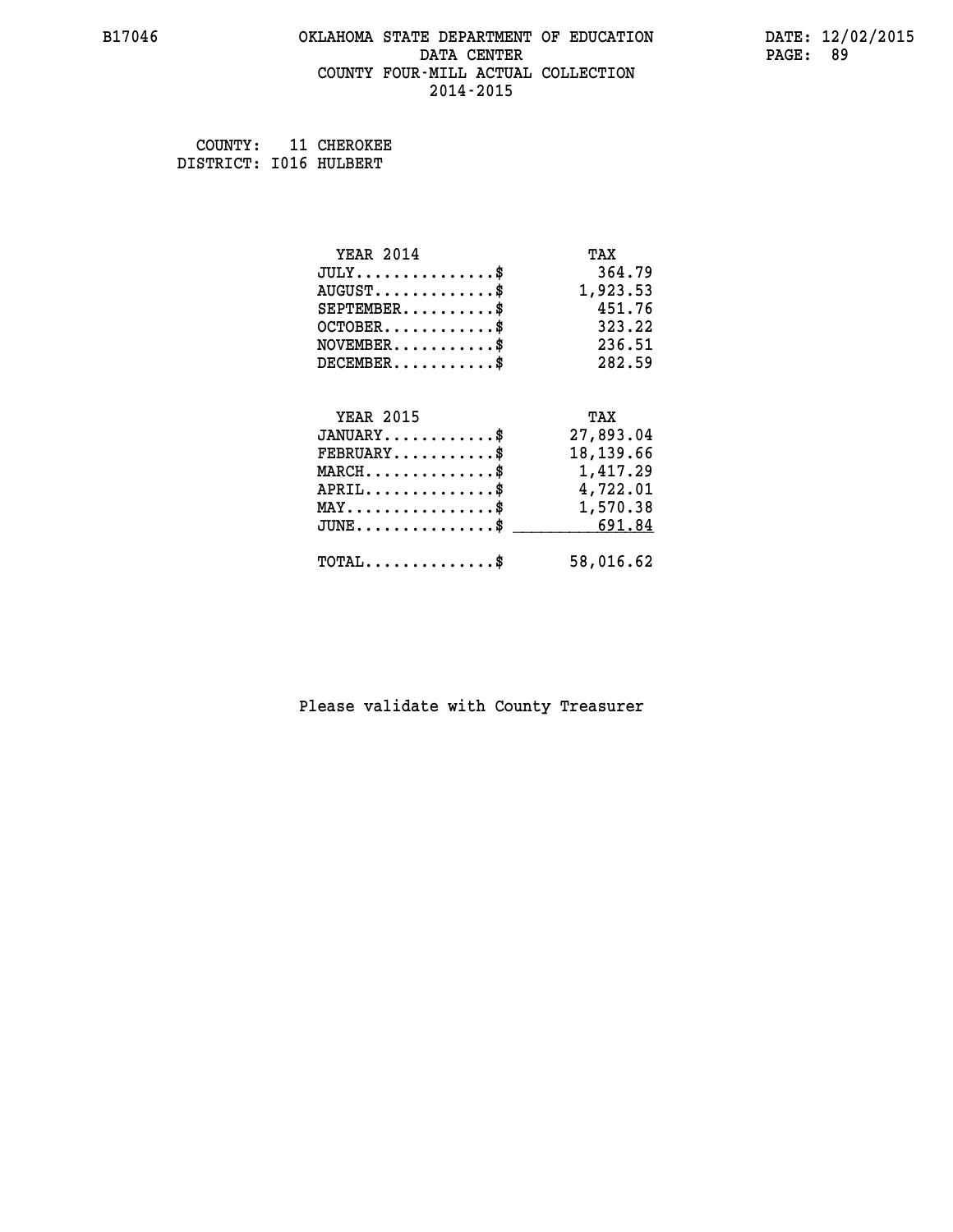## **B17046 OKLAHOMA STATE DEPARTMENT OF EDUCATION DATE: 12/02/2015 DATA CENTER** PAGE: 90  **COUNTY FOUR-MILL ACTUAL COLLECTION 2014-2015**

 **COUNTY: 11 CHEROKEE DISTRICT: I035 TAHLEQUAH**

| <b>YEAR 2014</b>                                 | TAX        |
|--------------------------------------------------|------------|
| $JULY$ \$                                        | 2,202.30   |
| $AUGUST$ \$                                      | 3,298.79   |
| $SEPTEMBER$ \$                                   | 2,546.10   |
| $OCTOBER$ \$                                     | 1,821.64   |
| $\texttt{NOVEMBER} \dots \dots \dots \$          | 1,332.98   |
| $DECEMBER$ \$                                    | 1,592.65   |
|                                                  |            |
| <b>YEAR 2015</b>                                 | TAX        |
| $JANUARY$ \$                                     | 157,201.33 |
| $FEBRUARY$ \$                                    | 102,231.50 |
| $MARCH$ \$                                       | 7,987.66   |
| $APRIL \ldots \ldots \ldots \ldots \$            | 26,612.58  |
| $\texttt{MAX} \dots \dots \dots \dots \dots \$   | 8,850.44   |
| $\texttt{JUNE} \dots \dots \dots \dots \dots \$$ | 3,899.11   |
|                                                  |            |
| $\texttt{TOTAL} \dots \dots \dots \dots$ \$      | 319,577.08 |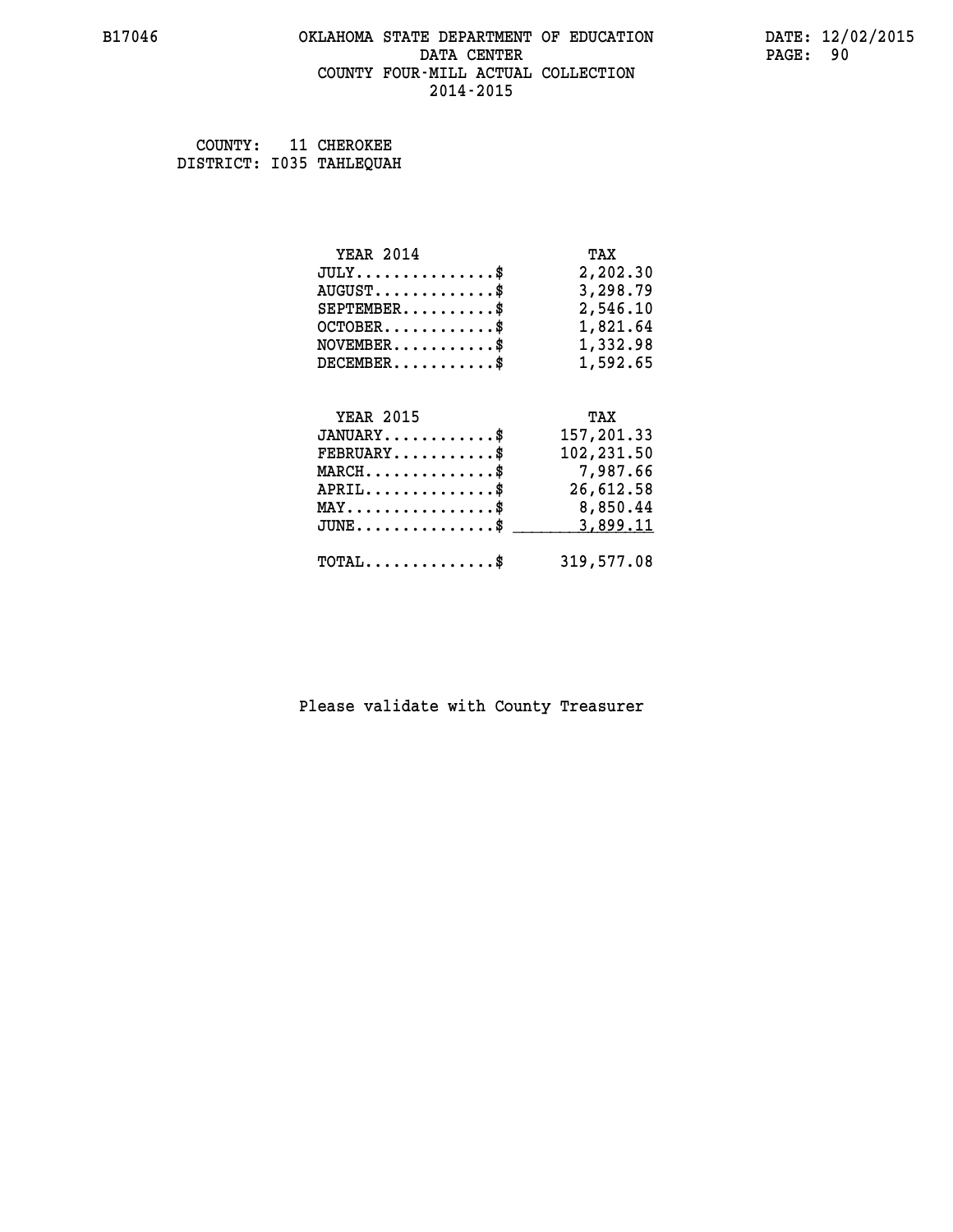#### **B17046 OKLAHOMA STATE DEPARTMENT OF EDUCATION DATE: 12/02/2015 DATA CENTER** PAGE: 91  **COUNTY FOUR-MILL ACTUAL COLLECTION 2014-2015**

 **COUNTY: 11 CHEROKEE**

 **\*\*\*\*\*\* TOTALS \*\*\*\*\*\***

| <b>YEAR 2014</b>              | TAX       |
|-------------------------------|-----------|
| $JULY \ldots \ldots \ldots \$ | 4,693.28  |
| $AUGUST$                      | 10,439.44 |
| $SEPTEMBER$                   | 5,513.20  |
| $OCTOBER$ \$                  | 3,944.49  |
| $NOVEMBER$ \$                 | 2,886.36  |
| $DECEMBER$                    | 3,448.64  |

# **YEAR 2015 TAX JANUARY............\$ 340,396.10 FEBRUARY...........\$ 221,407.70 MARCH..............\$ 17,296.09 APRIL..............\$ 57,625.58 MAY................\$ 19,164.32** JUNE...............\$ <u>\_\_\_\_\_\_\_\_\_ 8,442.93</u>

 **TOTAL..............\$ 695,258.13**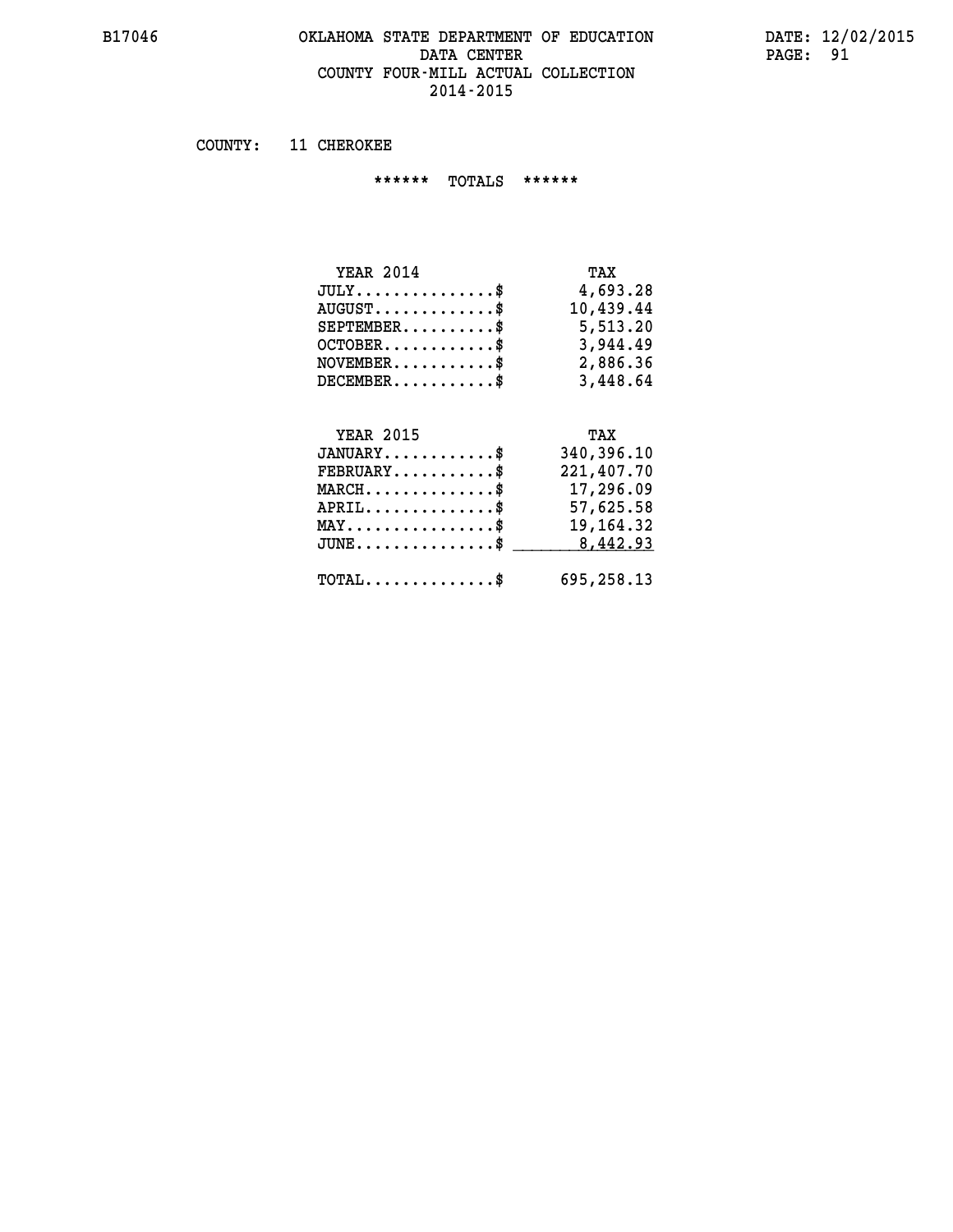## **B17046 OKLAHOMA STATE DEPARTMENT OF EDUCATION DATE: 12/02/2015 DATA CENTER** PAGE: 92  **COUNTY FOUR-MILL ACTUAL COLLECTION 2014-2015**

 **COUNTY: 12 CHOCTAW DISTRICT: C003 GRANT**

| <b>YEAR 2014</b>                                                          | TAX       |
|---------------------------------------------------------------------------|-----------|
| $JULY$ \$                                                                 | 125.43    |
| $AUGUST$ \$                                                               | 139.38    |
| $SEPTEMBER$ \$                                                            | 154.99    |
| $OCTOBER$ \$                                                              | 314.68    |
| $\verb NOVEMBER , \verb , \verb , \verb , \verb , \verb , \verb , \verb $ | 107.21    |
| $DECEMBER$ \$                                                             | 13.90     |
|                                                                           |           |
| <b>YEAR 2015</b>                                                          | TAX       |
| $JANUARY$                                                                 | 8,007.12  |
| $FEBRUARY$ \$                                                             | 4,563.14  |
| $MARCH$ \$                                                                | 735.92    |
| $APRIL \ldots \ldots \ldots \ldots$ \$                                    | 2,636.33  |
| $\texttt{MAX} \dots \dots \dots \dots \dots \$                            | 2,320.41  |
| $\texttt{JUNE}\dots\dots\dots\dots\dots\$$                                | 235.92    |
| $\texttt{TOTAL} \dots \dots \dots \dots \$                                | 19,354.43 |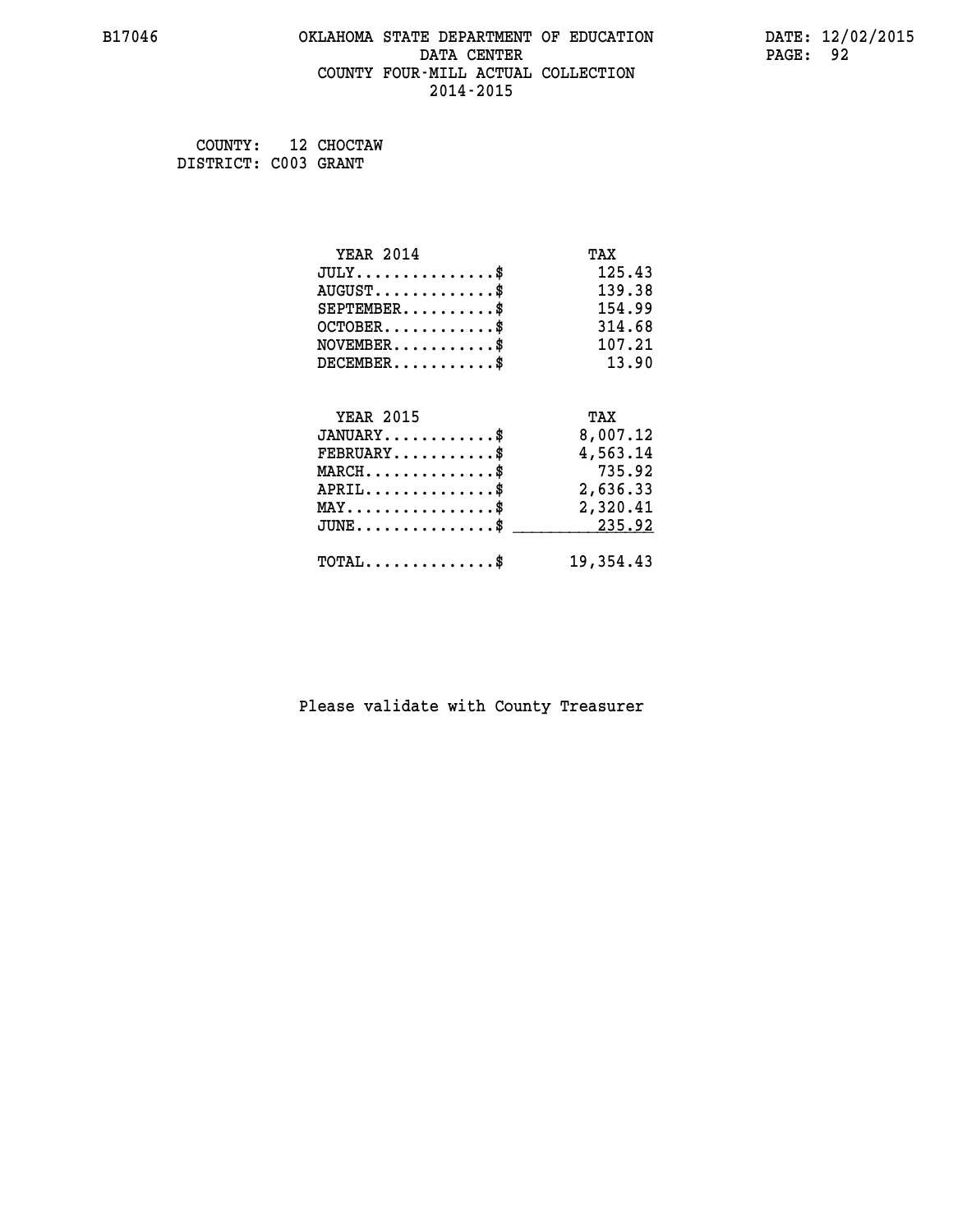## **B17046 OKLAHOMA STATE DEPARTMENT OF EDUCATION DATE: 12/02/2015 DATA CENTER** PAGE: 93  **COUNTY FOUR-MILL ACTUAL COLLECTION 2014-2015**

 **COUNTY: 12 CHOCTAW DISTRICT: C021 SWINK**

| <b>YEAR 2014</b>                           | TAX       |
|--------------------------------------------|-----------|
| $JULY$ \$                                  | 75.32     |
| $AUGUST$ \$                                | 88.89     |
| $SEPTEMBER$ \$                             | 99.76     |
| $OCTOBER$ \$                               | 127.16    |
| $NOVEMBER$ \$                              | 58.01     |
| $DECEMBER$ \$                              | 8.95      |
|                                            |           |
| <b>YEAR 2015</b>                           | TAX       |
| $JANUARY$                                  | 7,231.04  |
| $FEBRUARY$ \$                              | 4,133.53  |
| $MARCH$ \$                                 | 640.05    |
| $APRIL$ \$                                 | 2,396.85  |
| $MAX \dots \dots \dots \dots \$            | 58.75     |
| $JUNE$                                     | 44.72     |
| $\texttt{TOTAL} \dots \dots \dots \dots \$ | 14,963.03 |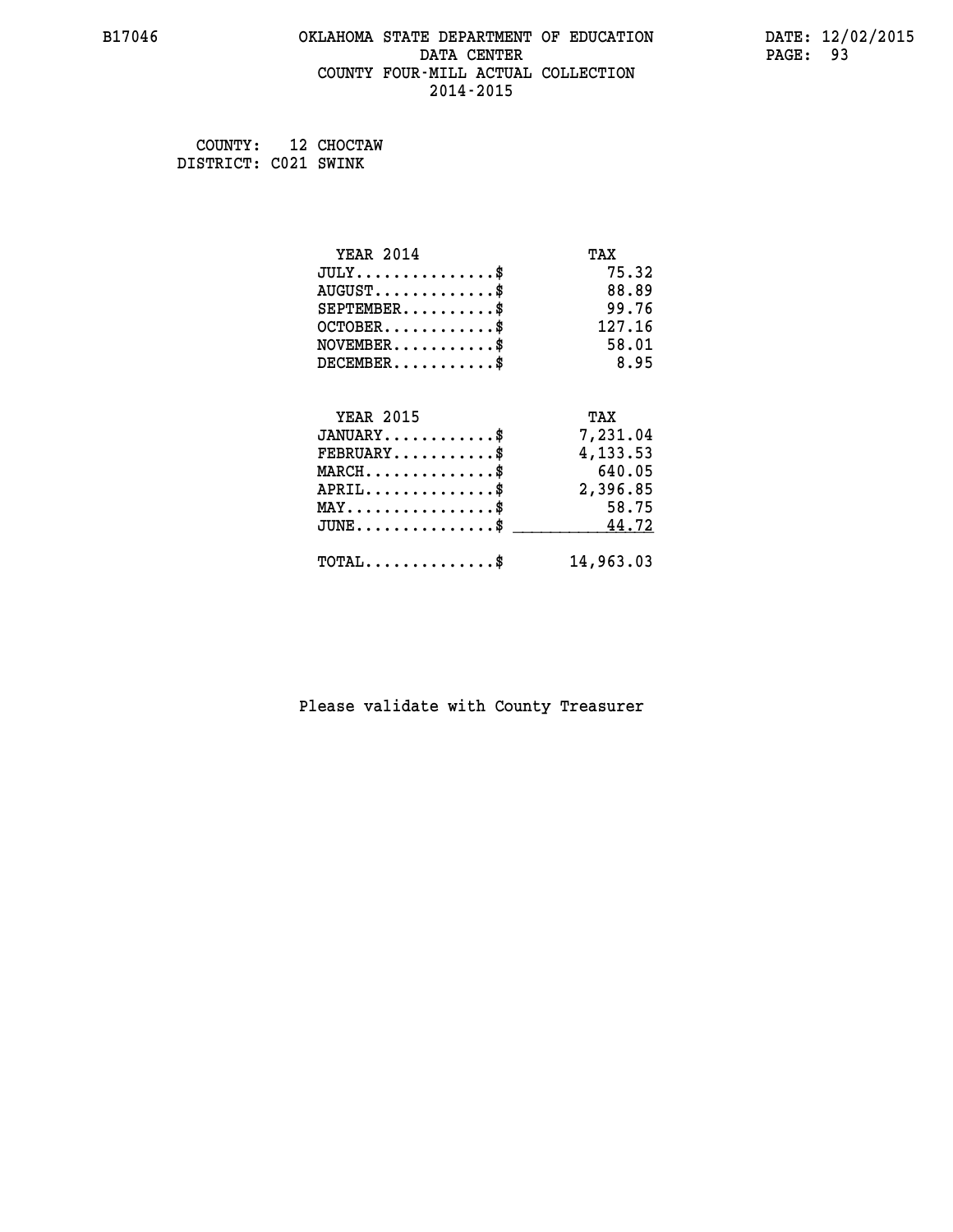## **B17046 OKLAHOMA STATE DEPARTMENT OF EDUCATION DATE: 12/02/2015 DATA CENTER** PAGE: 94  **COUNTY FOUR-MILL ACTUAL COLLECTION 2014-2015**

 **COUNTY: 12 CHOCTAW DISTRICT: I001 BOSWELL**

| <b>YEAR 2014</b>                                | TAX       |
|-------------------------------------------------|-----------|
| $JULY$ \$                                       | 207.86    |
| $AUGUST$ \$                                     | 252.35    |
| $SEPTEMBER$ \$                                  | 264.93    |
| $OCTOBER$ \$                                    | 485.71    |
| $NOVEMBER$ \$                                   | 171.44    |
| $DECEMBER$ \$                                   | 23.99     |
|                                                 |           |
| <b>YEAR 2015</b>                                | TAX       |
| $JANUARY$ \$                                    | 16,747.30 |
| $FEBRUARY$                                      | 9,565.48  |
| $MARCH$ \$                                      | 1,503.64  |
| $APRIL \ldots \ldots \ldots \ldots \$           | 5,904.10  |
| $\texttt{MAX} \dots \dots \dots \dots \dots \$$ | 3,781.27  |
| $JUNE$ \$                                       | 296.25    |
| $\texttt{TOTAL} \dots \dots \dots \dots$ \$     | 39,204.32 |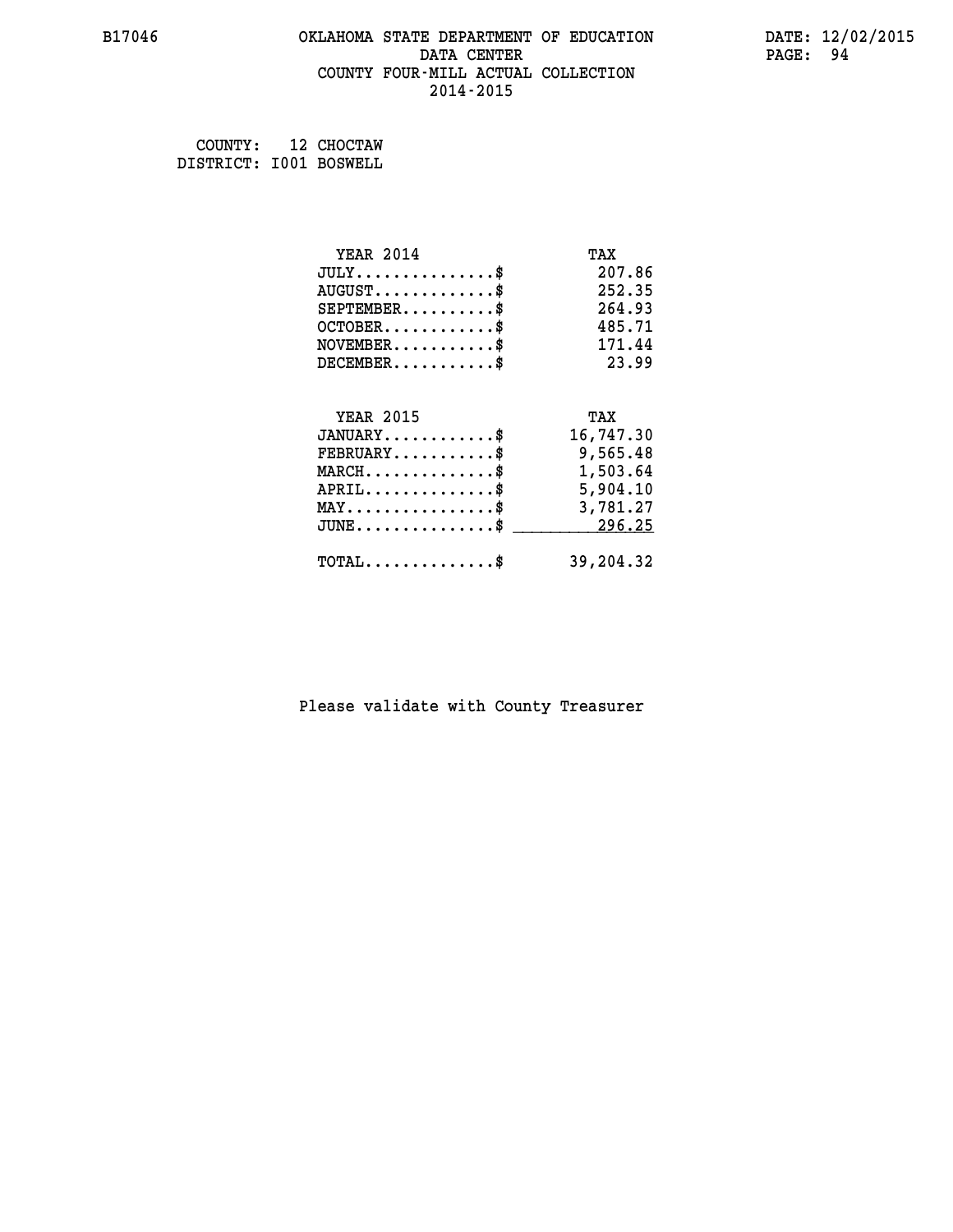#### **B17046 OKLAHOMA STATE DEPARTMENT OF EDUCATION DATE: 12/02/2015 DATA CENTER** PAGE: 95  **COUNTY FOUR-MILL ACTUAL COLLECTION 2014-2015**

 **COUNTY: 12 CHOCTAW DISTRICT: I002 FORT TOWSON**

| <b>YEAR 2014</b>                                 | TAX       |
|--------------------------------------------------|-----------|
| $JULY$ \$                                        | 1,811.17  |
| $AUGUST$ \$                                      | 276.25    |
| $SEPTEMBER$ \$                                   | 310.75    |
| $OCTOBER$ \$                                     | 558.13    |
| $\texttt{NOVEMBER} \dots \dots \dots \$          | 204.99    |
| $DECEMBER$ \$                                    | 27.98     |
|                                                  |           |
| <b>YEAR 2015</b>                                 | TAX       |
| $JANUARY$ \$                                     | 19,093.20 |
| $FEBRUARY$ \$                                    | 10,893.91 |
| $\texttt{MARCH}\ldots\ldots\ldots\ldots\text{*}$ | 1,717.67  |
| $APRIL \ldots \ldots \ldots \ldots *$            | 6,308.96  |
| $\texttt{MAX} \dots \dots \dots \dots \dots \$   | 1,396.09  |
| $\texttt{JUNE} \dots \dots \dots \dots \dots \$$ | 419.78    |
| $\texttt{TOTAL} \dots \dots \dots \dots \$       | 43,018.88 |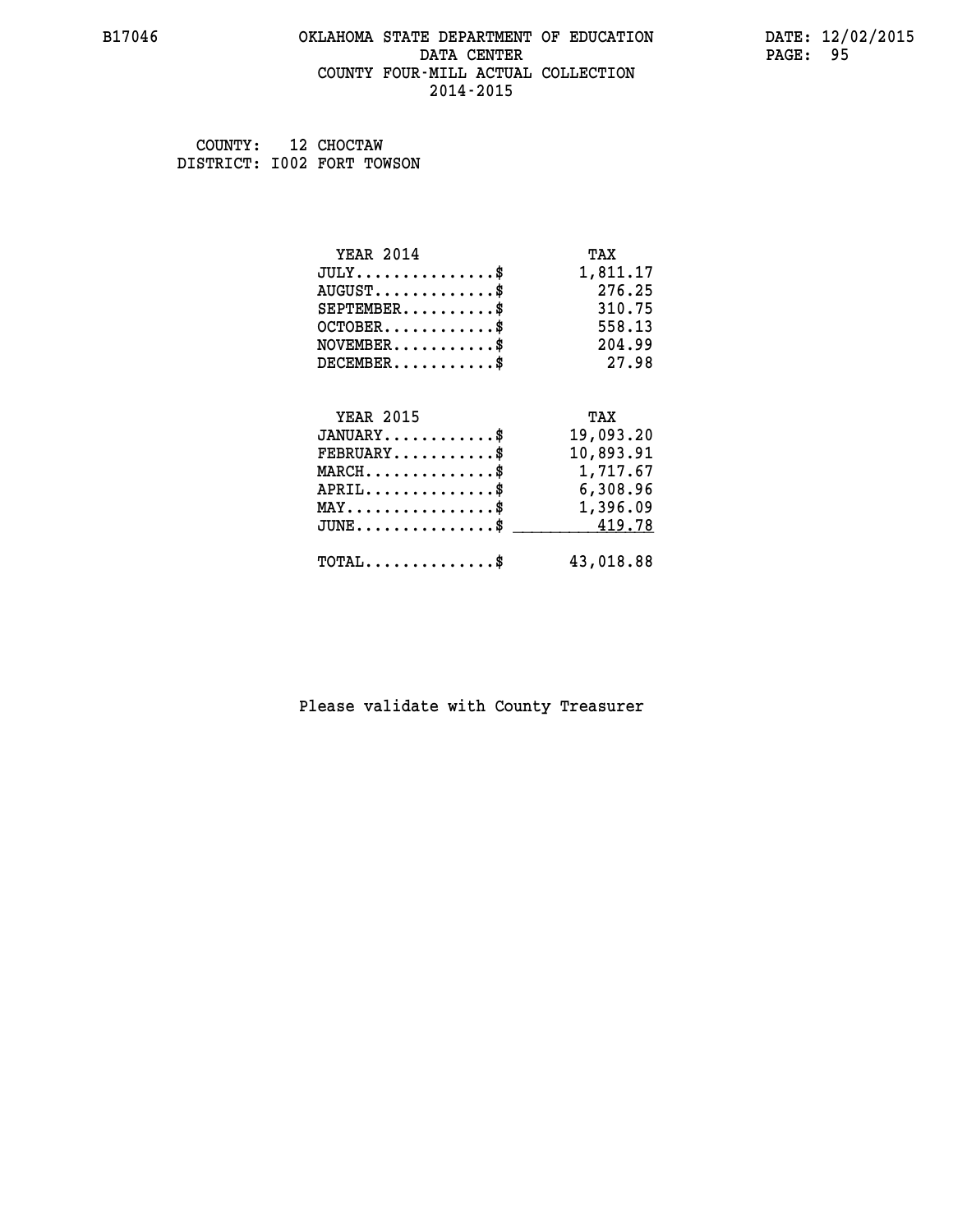## **B17046 OKLAHOMA STATE DEPARTMENT OF EDUCATION DATE: 12/02/2015 DATA CENTER** PAGE: 96  **COUNTY FOUR-MILL ACTUAL COLLECTION 2014-2015**

 **COUNTY: 12 CHOCTAW DISTRICT: I004 SOPER**

| <b>YEAR 2014</b>                                | TAX       |
|-------------------------------------------------|-----------|
| $JULY$ \$                                       | 215.26    |
| $AUGUST$ \$                                     | 253.08    |
| $SEPTEMENT.$ \$                                 | 271.65    |
| $OCTOBER$ \$                                    | 468.15    |
| $NOVEMBER$ \$                                   | 176.67    |
| $DECEMBER$ \$                                   | 24.44     |
|                                                 |           |
| <b>YEAR 2015</b>                                | TAX       |
| $JANUARY$ \$                                    | 17,332.33 |
| $FEBRUARY$ \$                                   | 10,011.69 |
| $MARCH$ \$                                      | 1,550.26  |
| $APRIL \ldots \ldots \ldots \ldots \$           | 5,720.63  |
| $\texttt{MAX} \dots \dots \dots \dots \dots \$$ | 1,133.02  |
| $JUNE \ldots \ldots \ldots \ldots \ast$         | 142.36    |
| $\texttt{TOTAL} \dots \dots \dots \dots \$      | 37,299.54 |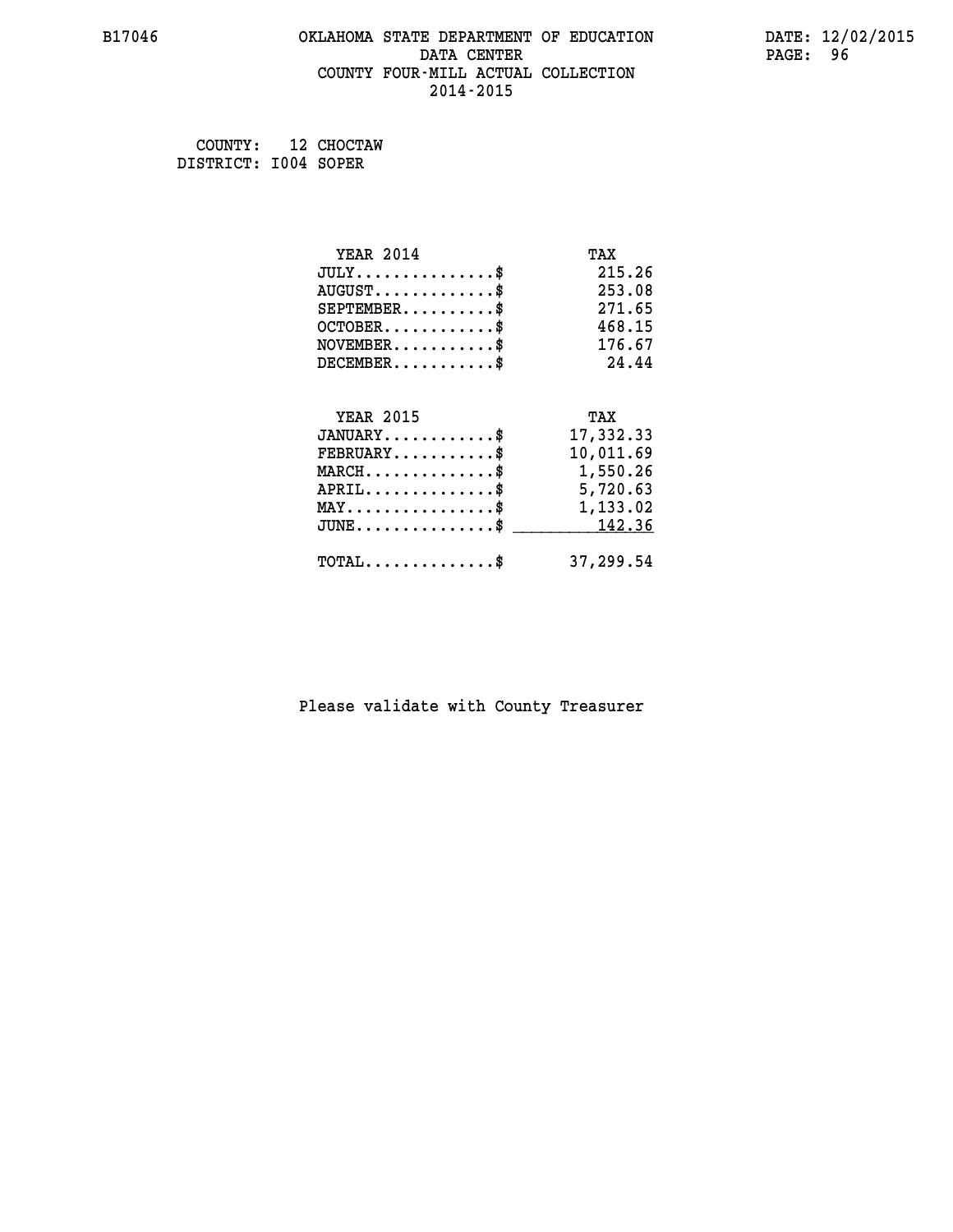## **B17046 OKLAHOMA STATE DEPARTMENT OF EDUCATION DATE: 12/02/2015 DATA CENTER** PAGE: 97  **COUNTY FOUR-MILL ACTUAL COLLECTION 2014-2015**

 **COUNTY: 12 CHOCTAW DISTRICT: I039 HUGO**

| <b>YEAR 2014</b>                               | TAX        |
|------------------------------------------------|------------|
| $JULY$ \$                                      | 3,159.74   |
| $AUGUST$ \$                                    | 777.04     |
| $SEPTEMBER$ \$                                 | 841.05     |
| $OCTOBER$ \$                                   | 1,509.45   |
| $NOVEMBER$ \$                                  | 558.26     |
| $DECEMBER$ \$                                  | 75.89      |
|                                                |            |
| <b>YEAR 2015</b>                               | TAX        |
| $JANUARY$ \$                                   | 50,703.67  |
| $FEBRUARY$                                     | 28,917.88  |
| $MARCH$ \$                                     | 4,571.71   |
| $APRIL$ \$                                     | 16,743.09  |
| $\texttt{MAX} \dots \dots \dots \dots \dots \$ | 4,999.66   |
| $JUNE$ \$                                      | 3,796.89   |
| $\texttt{TOTAL} \dots \dots \dots \dots \$     | 116,654.33 |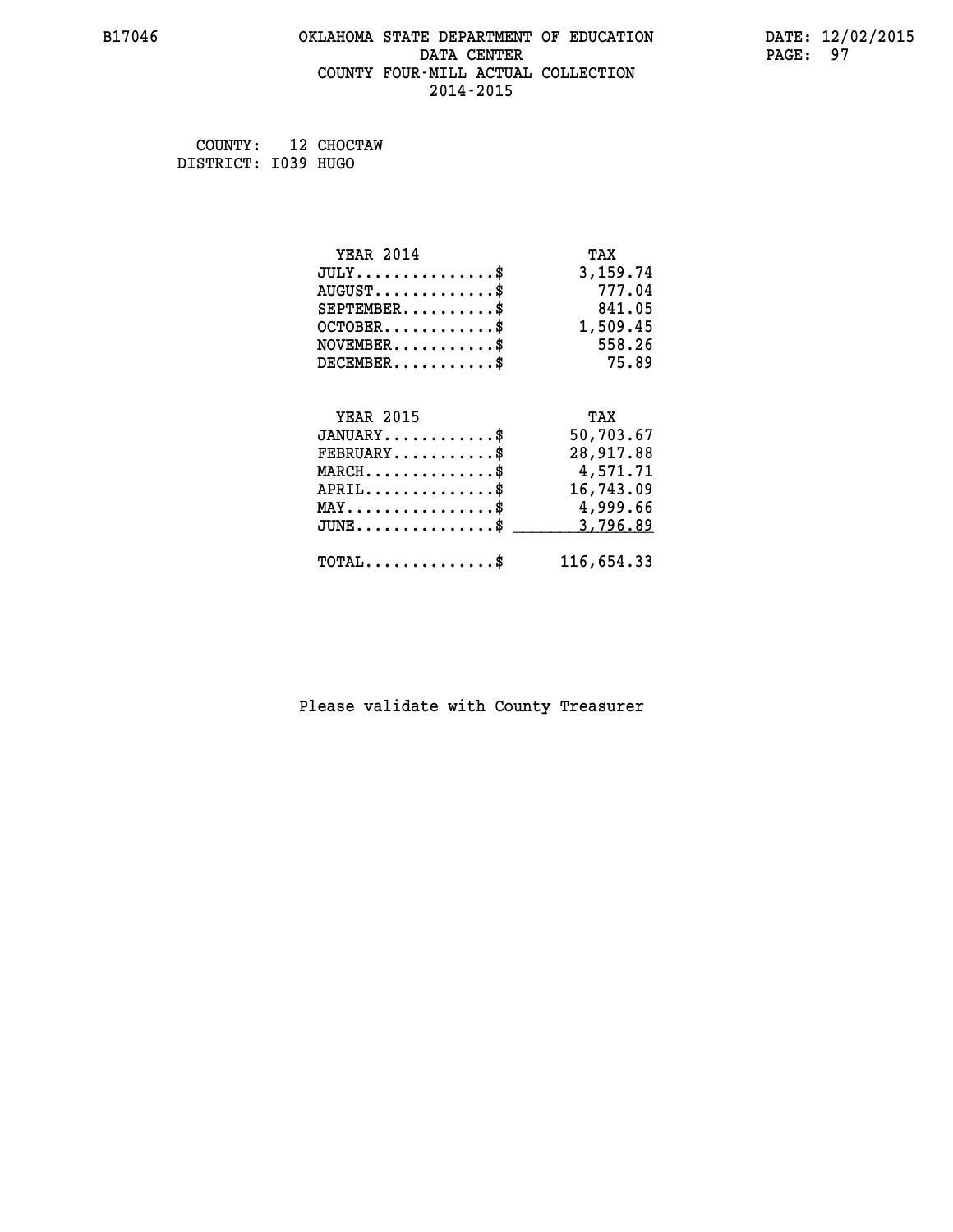#### **B17046 OKLAHOMA STATE DEPARTMENT OF EDUCATION DATE: 12/02/2015 DATA CENTER PAGE: 98 COUNTY FOUR-MILL ACTUAL COLLECTION 2014-2015**

 **COUNTY: 12 CHOCTAW**

 **\*\*\*\*\*\* TOTALS \*\*\*\*\*\***

| <b>YEAR 2014</b>                       | TAX      |
|----------------------------------------|----------|
| $JULY \ldots \ldots \ldots \mathbb{S}$ | 5,594.78 |
| $AUGUST$ $\frac{1}{2}$                 | 1,786.99 |
| $SEPTEMBER$                            | 1,943.13 |
| $OCTOBER$ $\frac{1}{2}$                | 3,463.28 |
| $NOVEMBER$ \$                          | 1,276.58 |
| $DECEMBER$ \$                          | 175.15   |

## **YEAR 2015 TAX JANUARY............\$ 119,114.66 FEBRUARY...........\$ 68,085.63 MARCH..............\$ 10,719.25 APRIL..............\$ 39,709.96 MAY................\$ 13,689.20 JUNE................\$** 4,935.92  **TOTAL..............\$ 270,494.53**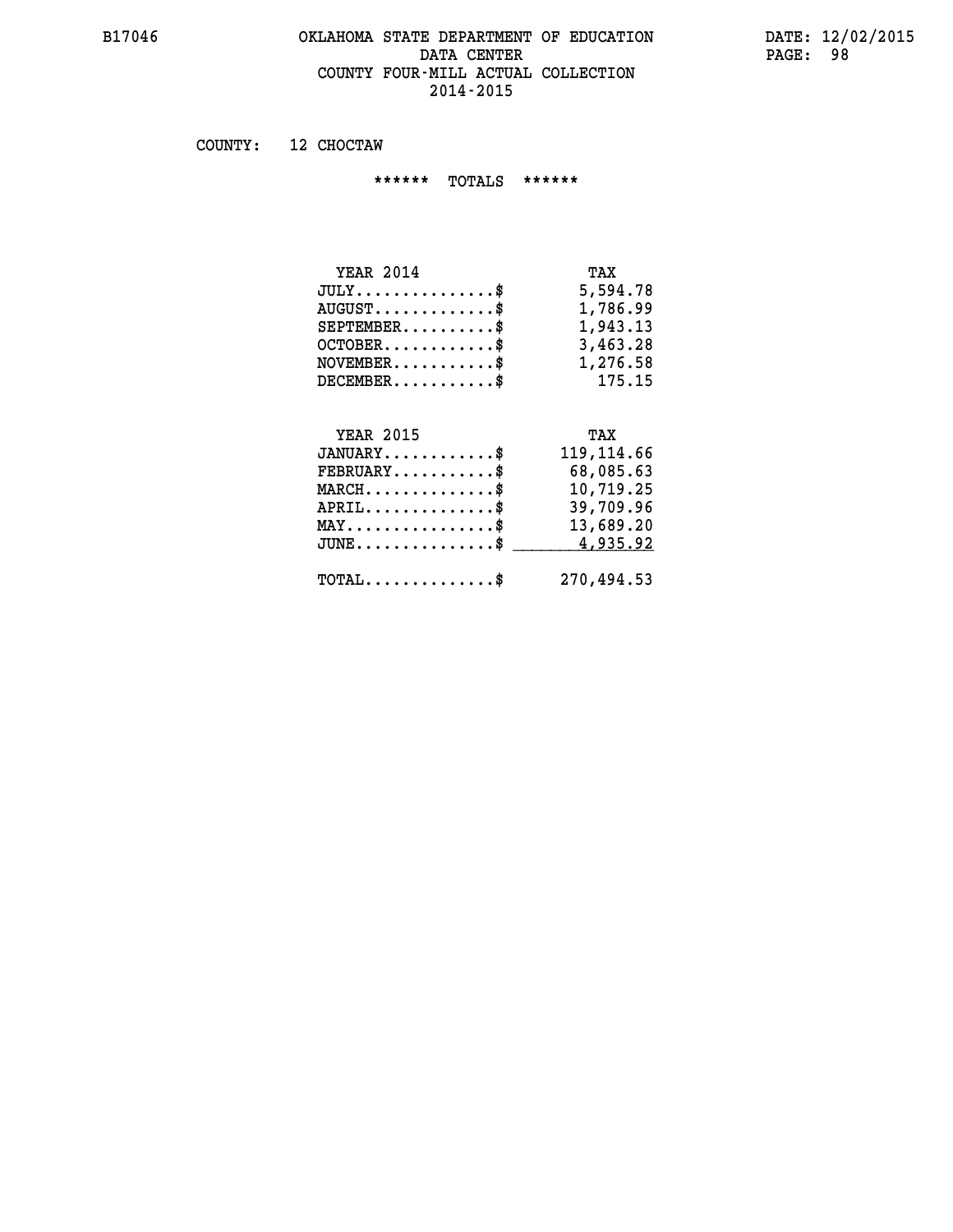#### **B17046 OKLAHOMA STATE DEPARTMENT OF EDUCATION DATE: 12/02/2015 DATA CENTER** PAGE: 99  **COUNTY FOUR-MILL ACTUAL COLLECTION 2014-2015**

 **COUNTY: 13 CIMARRON DISTRICT: I002 BOISE CITY**

| <b>YEAR 2014</b>                               | TAX        |
|------------------------------------------------|------------|
| $JULY$ \$                                      | 1,777.44   |
| $AUGUST$ \$                                    | 300.15     |
| $SEPTEMENT.$ \$                                | 479.72     |
| $OCTOBER$ \$                                   | 237.08     |
| $NOVEMBER$ \$                                  | 103.76     |
| $DECEMBER$ \$                                  | 14,369.81  |
|                                                |            |
| <b>YEAR 2015</b>                               | TAX        |
| $JANUARY$ \$                                   | 78,827.50  |
| $FEBRUARY$                                     | 22,468.68  |
| $MARCH$ \$                                     | 1,332.94   |
| $APRIL$ \$                                     | 18,140.43  |
| $\texttt{MAX} \dots \dots \dots \dots \dots \$ | 9,209.65   |
| $JUNE$ \$                                      | 722.68     |
| $\texttt{TOTAL} \dots \dots \dots \dots \$     | 147,969.84 |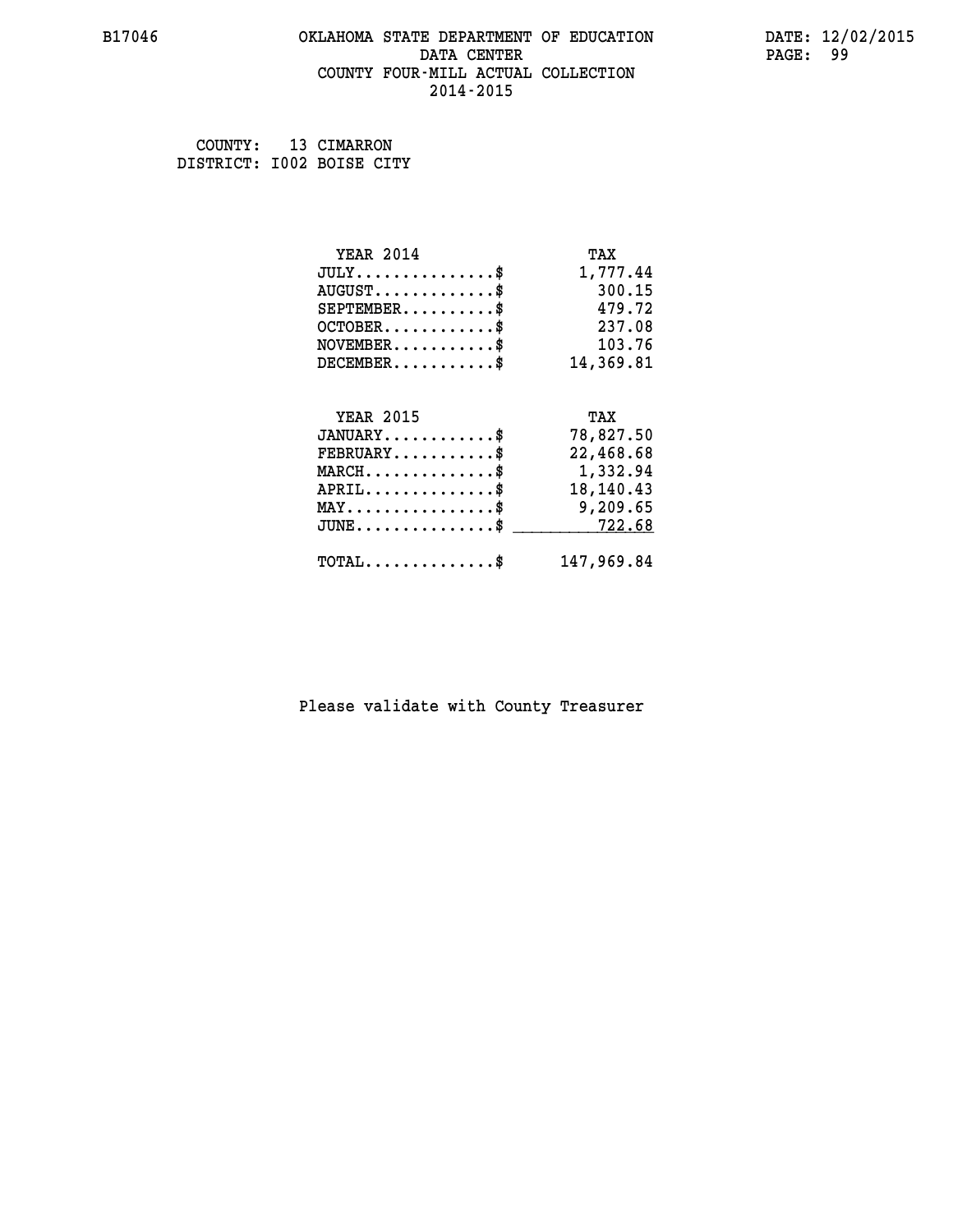## **B17046 OKLAHOMA STATE DEPARTMENT OF EDUCATION DATE: 12/02/2015 DATA CENTER** PAGE: 100  **COUNTY FOUR-MILL ACTUAL COLLECTION 2014-2015**

 **COUNTY: 13 CIMARRON DISTRICT: I010 FELT**

| <b>YEAR 2014</b>                           | TAX       |
|--------------------------------------------|-----------|
| $JULY$ \$                                  | 90.55     |
| $AUGUST$ \$                                | 145.11    |
| $SEPTEMENT.$ \$                            | 71.82     |
| $OCTOBER$ \$                               | 31.51     |
| $NOVEMBER.$ \$                             | 4,425.49  |
| $DECEMBER$ \$                              | 24,276.08 |
|                                            |           |
| <b>YEAR 2015</b>                           | TAX       |
| $JANUARY$ \$                               | 6,919.74  |
| $FEBRUARY$                                 | 410.48    |
| $MARCH$ \$                                 | 5,586.81  |
| $APRIL$ \$                                 | 2,836.18  |
| $MAX \dots \dots \dots \dots \$            | 222.48    |
| $JUNE$ \$                                  | 440.75    |
| $\texttt{TOTAL} \dots \dots \dots \dots \$ | 45,457.00 |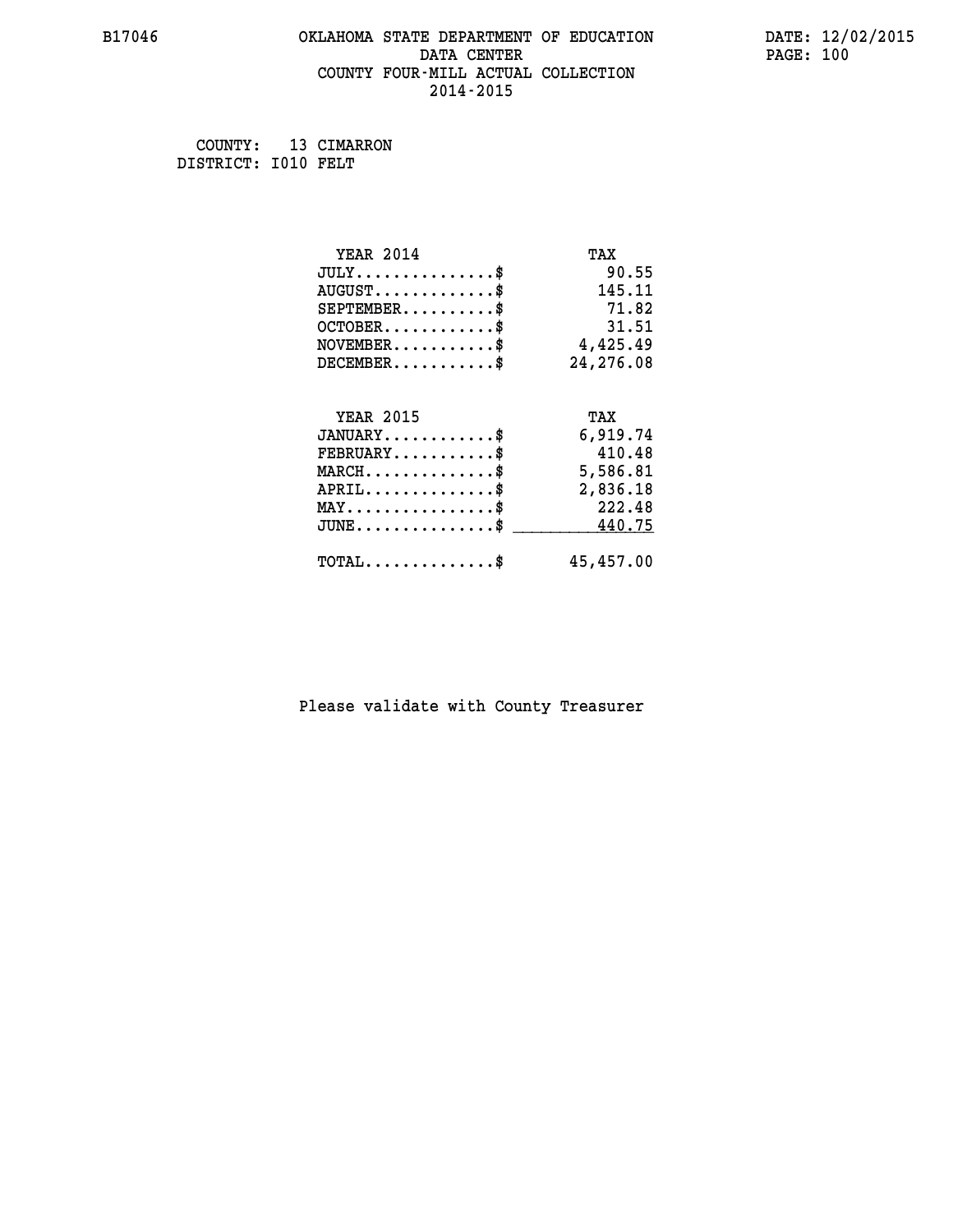## **B17046 OKLAHOMA STATE DEPARTMENT OF EDUCATION DATE: 12/02/2015 DATA CENTER** PAGE: 101  **COUNTY FOUR-MILL ACTUAL COLLECTION 2014-2015**

 **COUNTY: 13 CIMARRON DISTRICT: I011 KEYES**

| <b>YEAR 2014</b>                               | TAX       |
|------------------------------------------------|-----------|
| $JULY$ \$                                      | 412.00    |
| $AUGUST$ \$                                    | 69.11     |
| $SEPTEMBER$ \$                                 | 111.91    |
| $OCTOBER$ \$                                   | 55.14     |
| $NOVEMBER$ \$                                  | 24.27     |
| $DECEMBER$ \$                                  | 3,521.28  |
|                                                |           |
| <b>YEAR 2015</b>                               | TAX       |
| $JANUARY$ \$                                   | 19,316.09 |
| $FEBRUARY$                                     | 5,505.78  |
| $MARCH$ \$                                     | 326.57    |
| $APRIL$ \$                                     | 4,445.16  |
| $\texttt{MAX} \dots \dots \dots \dots \dots \$ | 2,257.04  |
| $J\texttt{UNE} \dots \dots \dots \dots \$      | 176.89    |
| $\texttt{TOTAL} \dots \dots \dots \dots \$     | 36,221.24 |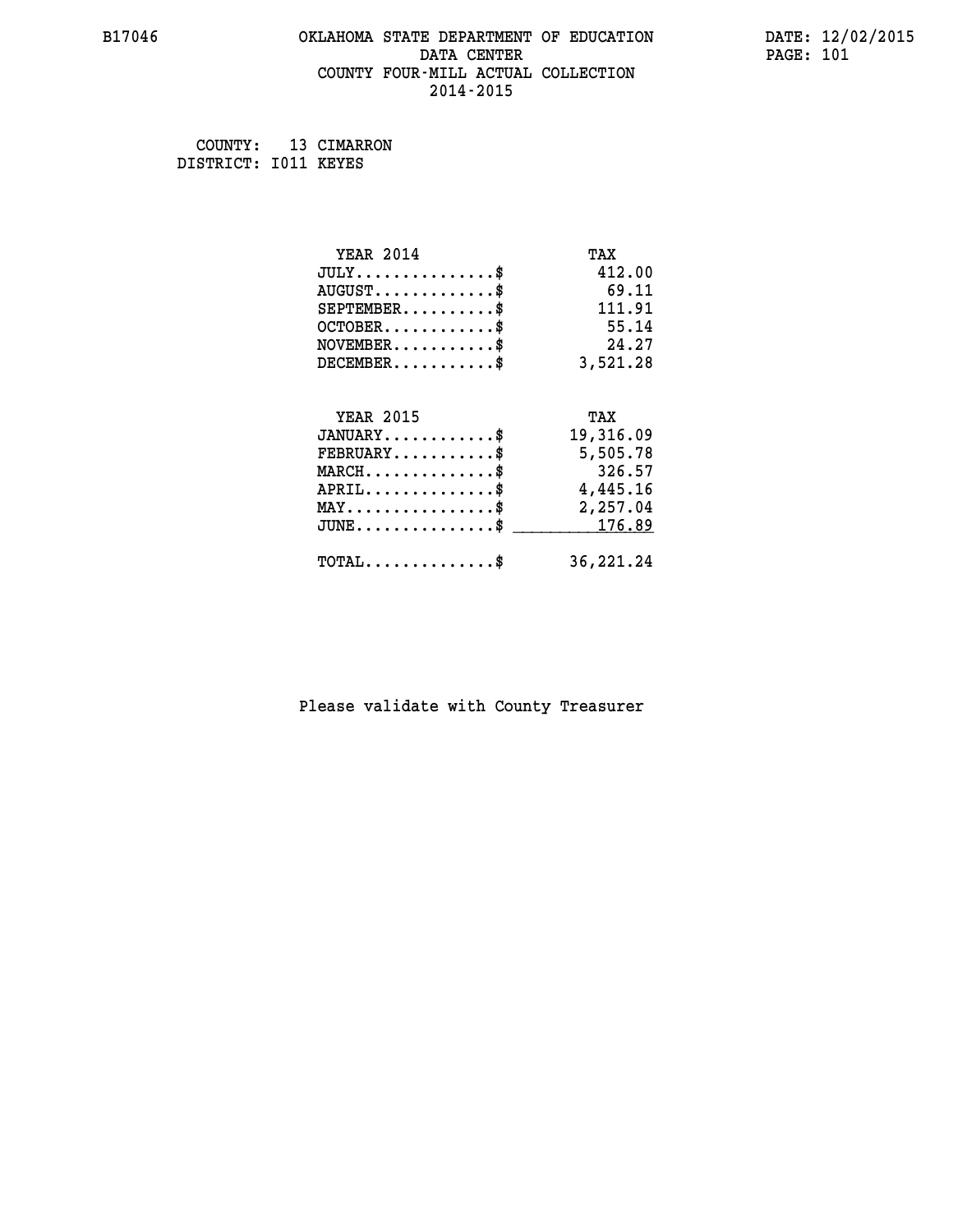#### **B17046 OKLAHOMA STATE DEPARTMENT OF EDUCATION DATE: 12/02/2015 DATA CENTER PAGE: 102 COUNTY FOUR-MILL ACTUAL COLLECTION 2014-2015**

 **COUNTY: 13 CIMARRON**

 **\*\*\*\*\*\* TOTALS \*\*\*\*\*\***

| <b>YEAR 2014</b>              | TAX       |
|-------------------------------|-----------|
| $JULY \ldots \ldots \ldots \$ | 2,279.99  |
| $AUGUST$                      | 514.37    |
| $SEPTEMBER$                   | 663.45    |
| $OCTOBER$                     | 323.73    |
| $NOVEMBER$ \$                 | 4,553.52  |
| $DECEMBER$ \$                 | 42,167.17 |

#### **YEAR 2015 TAX JANUARY............\$ 105,063.33 FEBRUARY...........\$ 28,384.94 MARCH..............\$ 7,246.32 APRIL..............\$ 25,421.77 MAY................\$ 11,689.17**

| JUNE\$ 1,340.32 |            |
|-----------------|------------|
| $TOTAL$ \$      | 229,648.08 |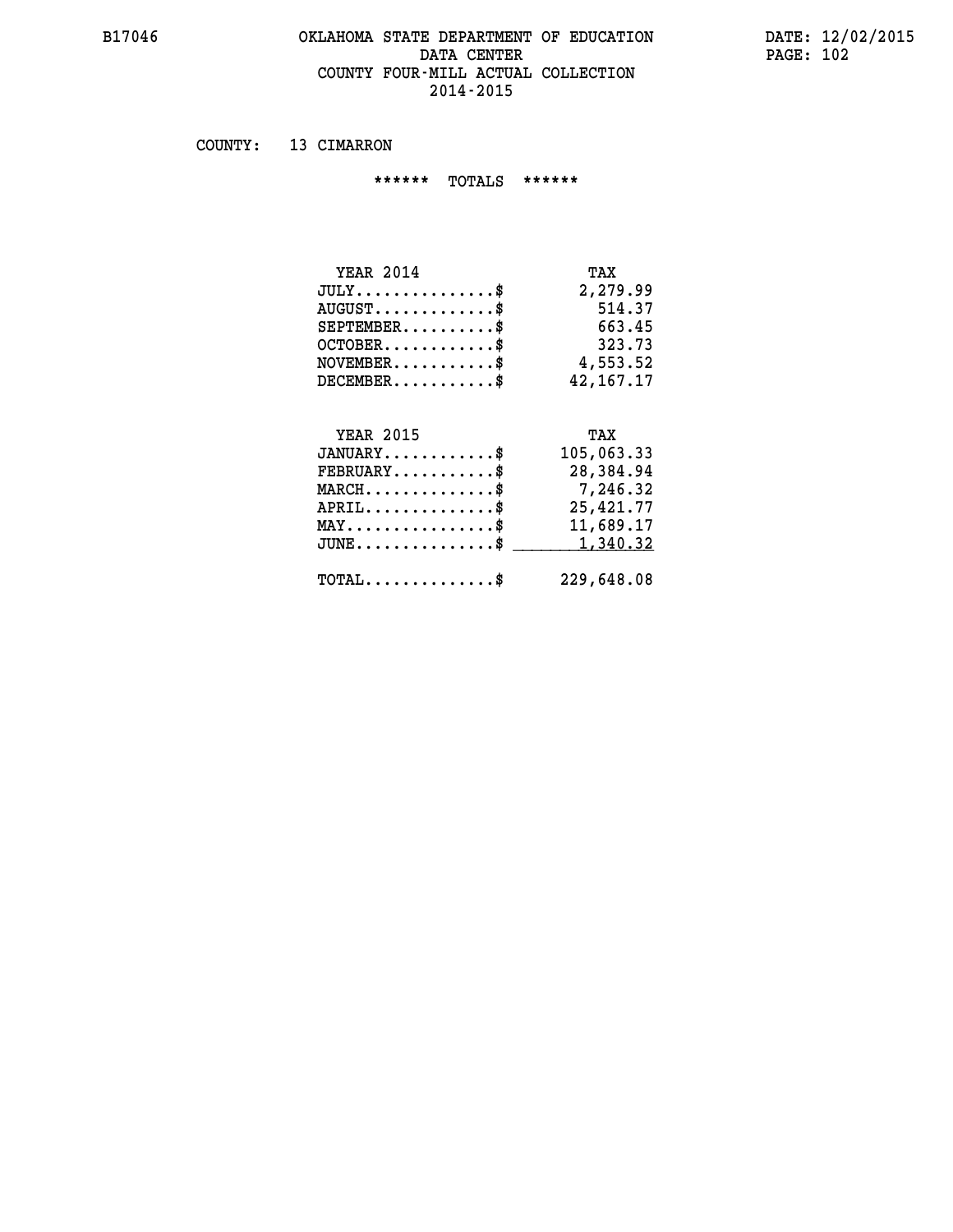#### **B17046 OKLAHOMA STATE DEPARTMENT OF EDUCATION DATE: 12/02/2015 DATA CENTER** PAGE: 103  **COUNTY FOUR-MILL ACTUAL COLLECTION 2014-2015**

 **COUNTY: 14 CLEVELAND DISTRICT: C016 ROBIN HILL**

| <b>YEAR 2014</b>                           | TAX       |
|--------------------------------------------|-----------|
| $JULY$ \$                                  | 125.69    |
| $AUGUST$ \$                                | 196.16    |
| $SEPTEMENT.$ \$                            | 84.13     |
| $OCTOBER$ \$                               | 64.68     |
| $NOVEMBER$ \$                              | 73.54     |
| $DECEMBER$ \$                              | 8,215.23  |
| <b>YEAR 2015</b>                           | TAX       |
| $JANUARY$ \$                               | 32,247.06 |
| $FEBRUARY$                                 | 935.16    |
| $MARCH$ \$                                 | 897.48    |
| $APRIL$ \$                                 | 3,068.32  |
| $MAX \dots \dots \dots \dots \dots$        | 408.35    |
| $JUNE$                                     | 256.97    |
| $\texttt{TOTAL} \dots \dots \dots \dots \$ | 46,572.77 |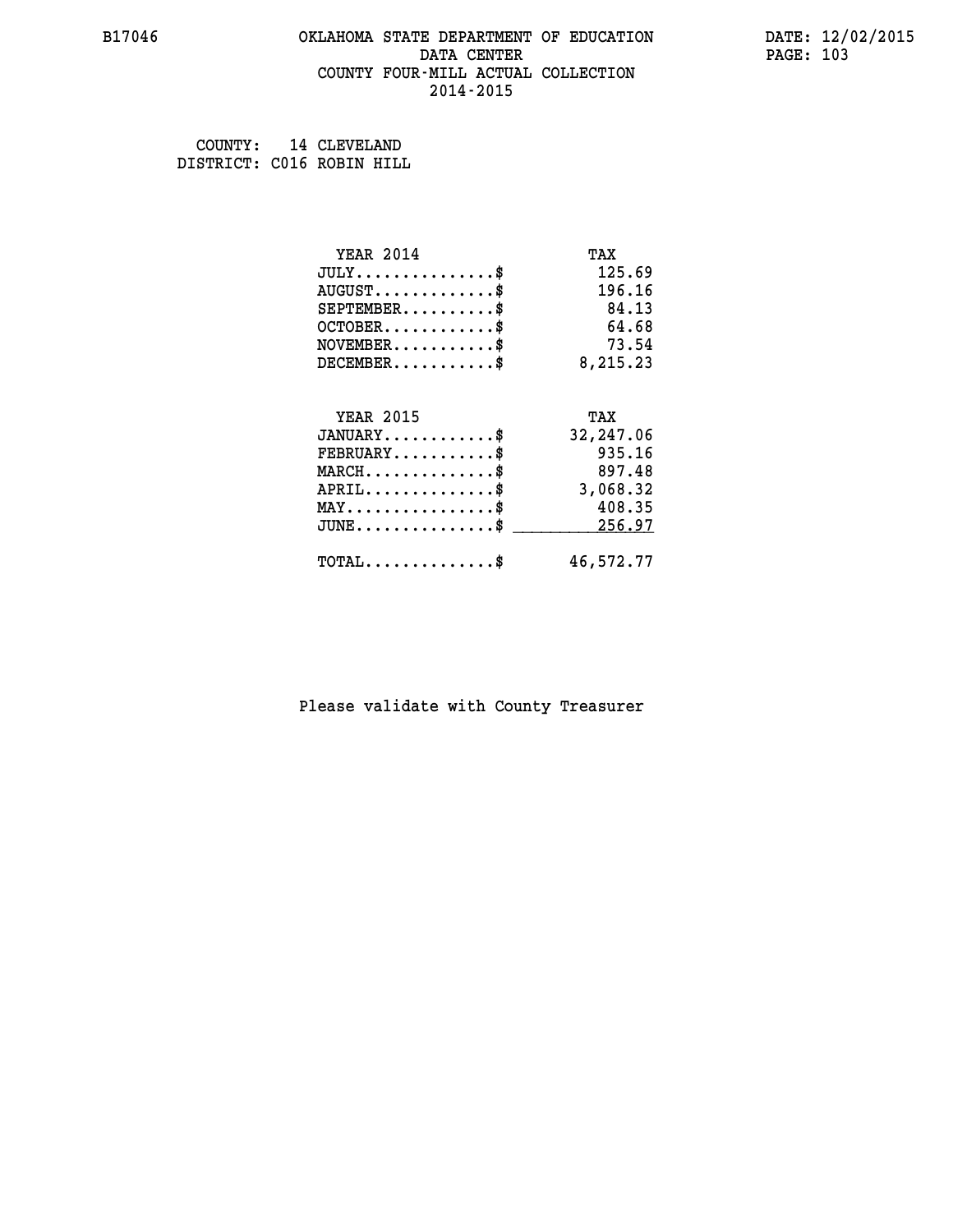## **B17046 OKLAHOMA STATE DEPARTMENT OF EDUCATION DATE: 12/02/2015 DATA CENTER PAGE: 104 COUNTY FOUR-MILL ACTUAL COLLECTION 2014-2015**

 **COUNTY: 14 CLEVELAND DISTRICT: I002 MOORE**

| <b>YEAR 2014</b>                    | TAX          |
|-------------------------------------|--------------|
| $JULY \ldots \ldots \ldots \bullet$ | 11,660.44    |
| $AUGUST$ \$                         | 18,238.06    |
| $SEPTEMBER$ \$                      | 7,808.64     |
| $OCTOBER$ \$                        | 6,053.66     |
| $NOVEMBER$ \$                       | 6,727.71     |
| $DECEMBER$ \$                       | 733,767.22   |
| <b>YEAR 2015</b>                    | TAX          |
| $JANUARY$                           | 2,880,093.69 |

| $JANUARY$ \$                                              | 2,880,093.69 |
|-----------------------------------------------------------|--------------|
| $\texttt{FEBRUARY} \dots \dots \dots \$                   | 83,781.70    |
| $MARCH$ \$                                                | 80,465.03    |
| $APRIL$                                                   | 274,245.12   |
| $\texttt{MAX} \dots \dots \dots \dots \dots \text{*}$     | 36,598.47    |
| $JUNE \dots \dots \dots \dots \$ 23,286.42                |              |
| $\texttt{TOTAL} \dots \dots \dots \dots \$ 4, 162, 726.16 |              |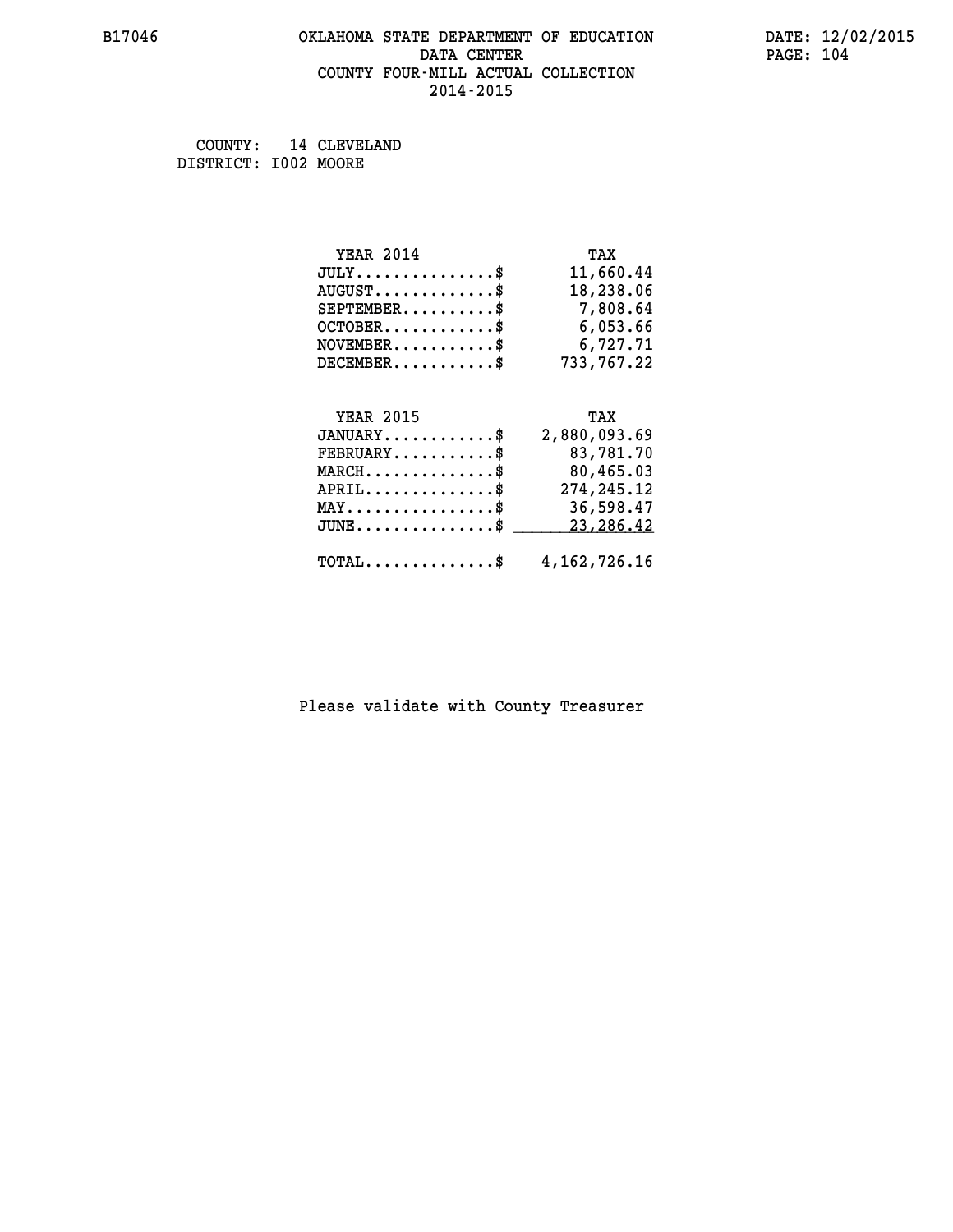## **B17046 OKLAHOMA STATE DEPARTMENT OF EDUCATION DATE: 12/02/2015** DATA CENTER PAGE: 105  **COUNTY FOUR-MILL ACTUAL COLLECTION 2014-2015**

 **COUNTY: 14 CLEVELAND DISTRICT: I029 NORMAN**

| <b>YEAR 2014</b> | TAX        |
|------------------|------------|
| $JULY$ \$        | 7,563.26   |
| $AUGUST$ \$      | 11,868.26  |
| $SEPTEMENT.$ \$  | 5,075.50   |
| $OCTOBER$ \$     | 3,943.01   |
| $NOVEMBER$ \$    | 4,416.38   |
| $DECEMBER$ \$    | 489,581.77 |
|                  |            |
| <b>YEAR 2015</b> | TAX        |

| $JANUARY$ $\$\$                                         | 1,921,780.64 |
|---------------------------------------------------------|--------------|
| $\texttt{FEBRUARY} \dots \dots \dots \$                 | 55,850.37    |
| $\texttt{MARCH} \dots \dots \dots \dots \text{*}$       | 53,646.36    |
| $APRIL$ \$                                              | 182,945.87   |
| $\texttt{MAX} \dots \dots \dots \dots \dots \text{*}$   | 24,384.09    |
| $JUNE \ldots \ldots \ldots \ldots$ \$ 15,480.03         |              |
|                                                         |              |
| $\texttt{TOTAL} \dots \dots \dots \dots \$ 2,776,535.54 |              |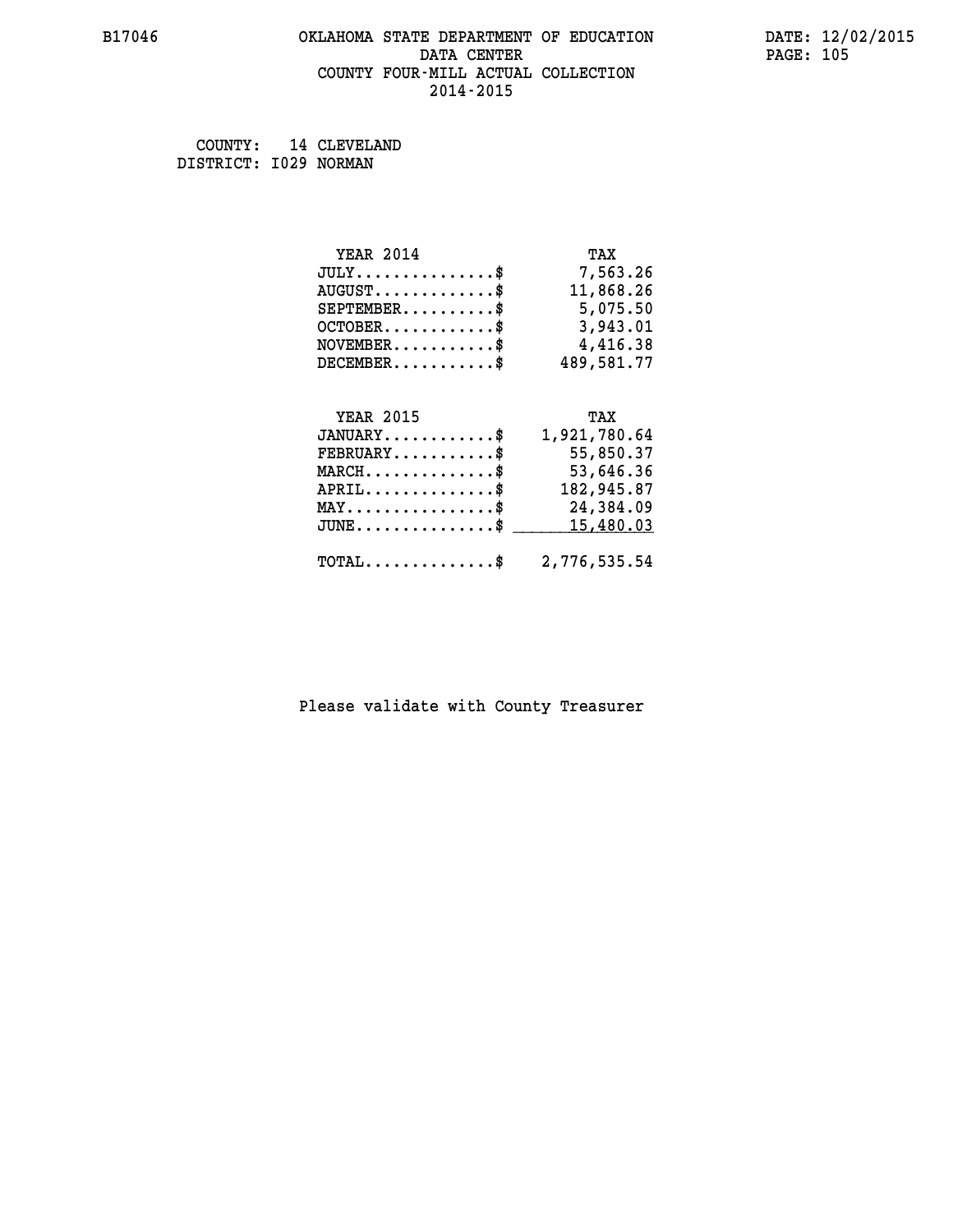## **B17046 OKLAHOMA STATE DEPARTMENT OF EDUCATION DATE: 12/02/2015 DATA CENTER** PAGE: 106  **COUNTY FOUR-MILL ACTUAL COLLECTION 2014-2015**

 **COUNTY: 14 CLEVELAND DISTRICT: I040 NOBLE**

| <b>YEAR 2014</b>                                | TAX        |
|-------------------------------------------------|------------|
| $JULY$ \$                                       | 1,417.86   |
| $AUGUST$ \$                                     | 2,219.89   |
| $SEPTEMBER$ \$                                  | 950.49     |
| $OCTOBER$ \$                                    | 739.97     |
| $NOVEMBER$ \$                                   | 821.22     |
| $DECEMBER$ \$                                   | 89,936.68  |
|                                                 |            |
| <b>YEAR 2015</b>                                | TAX        |
| $JANUARY$ \$                                    | 353,028.17 |
| $FEBRUARY$                                      | 10,271.91  |
| $MARCH$ \$                                      | 9,873.88   |
| $APRIL$ \$                                      | 33,615.78  |
| $\texttt{MAX} \dots \dots \dots \dots \text{*}$ | 4,485.41   |
| $JUNE$ $\text{\$}$                              | 2,860.07   |
| $\texttt{TOTAL} \dots \dots \dots \dots \$      | 510,221.33 |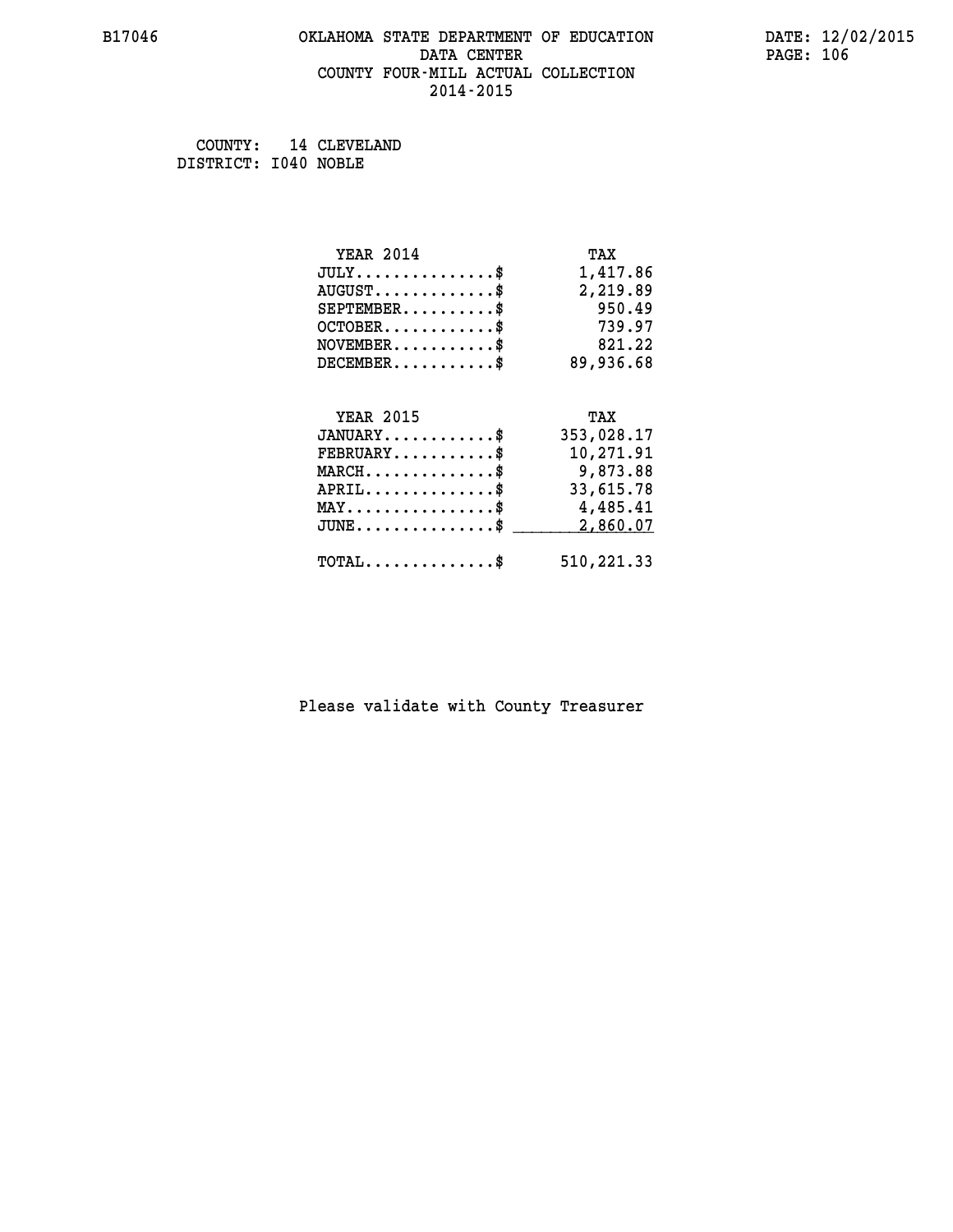#### **B17046 OKLAHOMA STATE DEPARTMENT OF EDUCATION DATE: 12/02/2015 DATA CENTER** PAGE: 107  **COUNTY FOUR-MILL ACTUAL COLLECTION 2014-2015**

 **COUNTY: 14 CLEVELAND DISTRICT: I057 LEXINGTON**

| <b>YEAR 2014</b>                                 | TAX        |
|--------------------------------------------------|------------|
| $JULY$ \$                                        | 553.79     |
| $AUGUST$ \$                                      | 866.67     |
| $SEPTEMBER$ \$                                   | 371.16     |
| $OCTOBER$ \$                                     | 287.97     |
| $\texttt{NOVEMBER} \dots \dots \dots \$          | 321.65     |
| $DECEMBER$ \$                                    | 35,420.54  |
|                                                  |            |
| <b>YEAR 2015</b>                                 | TAX        |
| $JANUARY$                                        | 139,035.12 |
| $FEBRUARY$                                       | 4,041.35   |
| $\texttt{MARCH}\ldots\ldots\ldots\ldots\text{*}$ | 3,887.58   |
| $APRIL \ldots \ldots \ldots \ldots \$            | 13,236.44  |
| MAY\$ 1,765.08                                   |            |
| $\texttt{JUNE} \dots \dots \dots \dots \dots \$$ | 1,121.17   |
| $\texttt{TOTAL} \dots \dots \dots \dots$ \$      | 200,908.52 |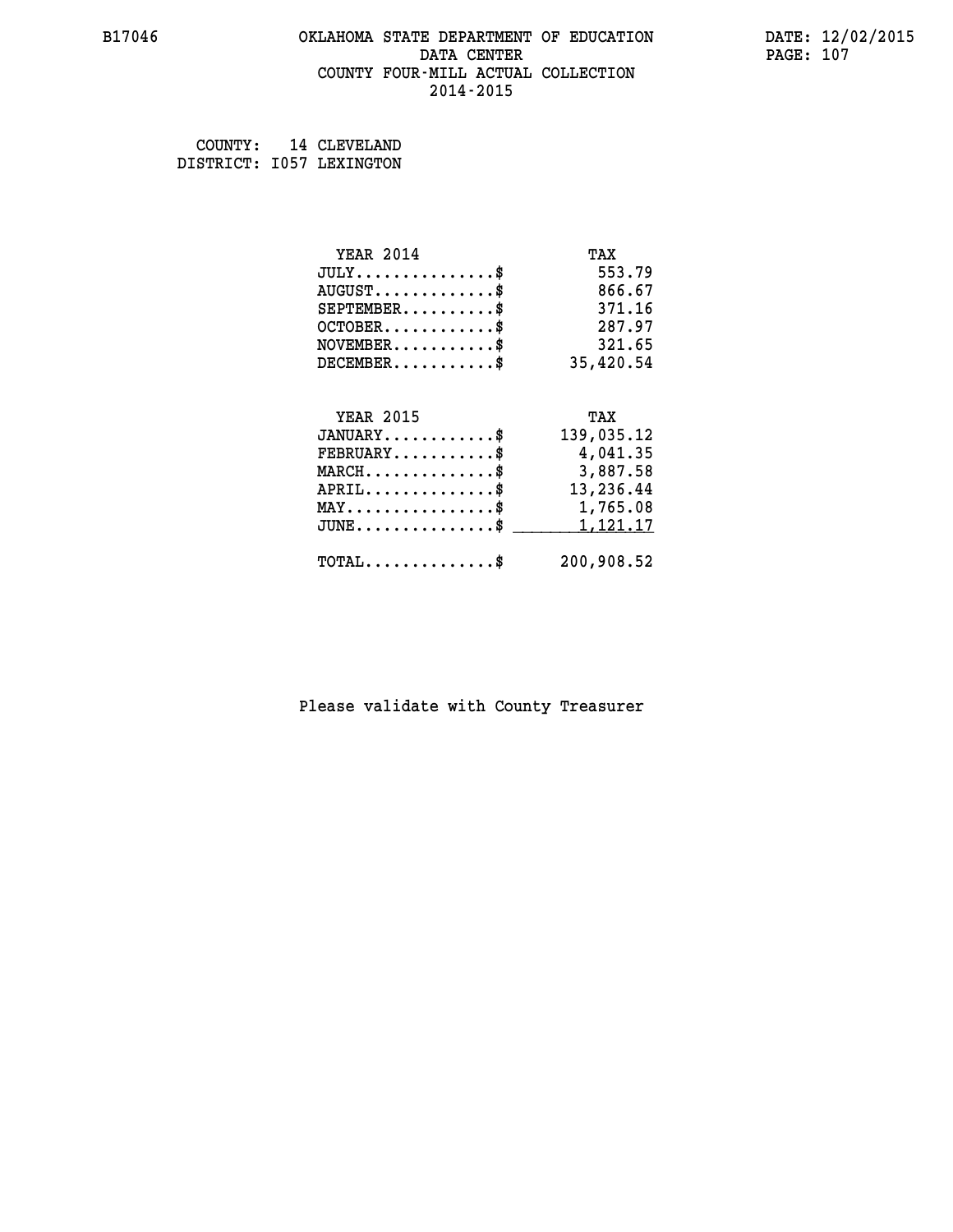#### **B17046 OKLAHOMA STATE DEPARTMENT OF EDUCATION DATE: 12/02/2015 DATA CENTER** PAGE: 108  **COUNTY FOUR-MILL ACTUAL COLLECTION 2014-2015**

 **COUNTY: 14 CLEVELAND DISTRICT: I070 LITTLE AXE**

| <b>YEAR 2014</b>                        | TAX        |
|-----------------------------------------|------------|
| $JULY$ \$                               | 585.03     |
| $AUGUST$ \$                             | 919.89     |
| $SEPTEMBER$ \$                          | 393.27     |
| $OCTOBER$ \$                            | 307.46     |
| $\texttt{NOVEMBER} \dots \dots \dots \$ | 344.34     |
| $DECEMBER$ \$                           | 38,512.95  |
|                                         |            |
| <b>YEAR 2015</b>                        | TAX        |
| $JANUARY$ \$                            | 151,190.70 |
|                                         |            |
| $FEBRUARY$                              | 4,394.28   |
| $MARCH$ \$                              | 4,227.40   |
| $APRIL.$ \$                             | 14,392.06  |
| MAY\$ 1,917.34                          |            |
| $JUNE$ \$                               | 1,219.90   |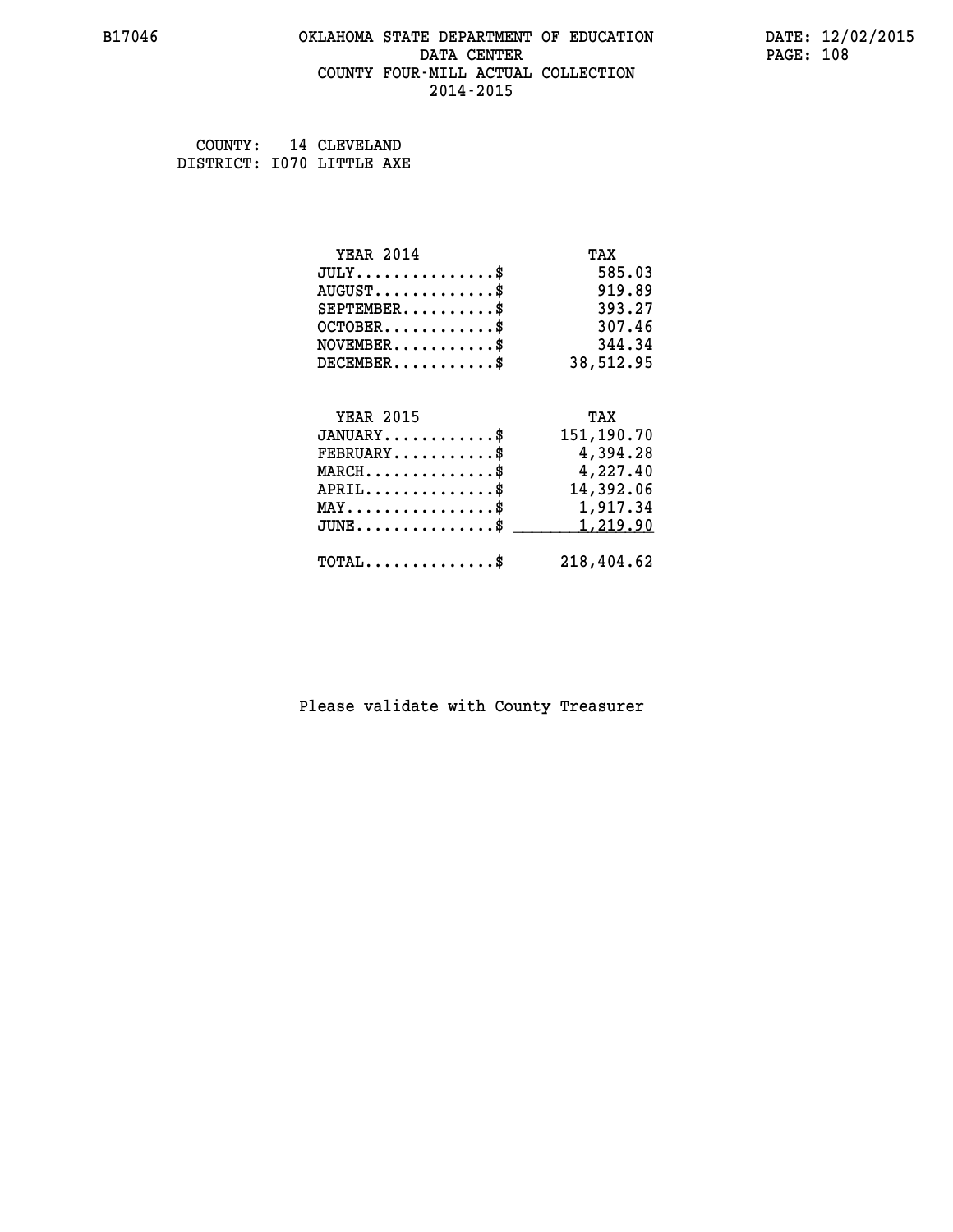#### **B17046 OKLAHOMA STATE DEPARTMENT OF EDUCATION DATE: 12/02/2015 DATA CENTER** PAGE: 109  **COUNTY FOUR-MILL ACTUAL COLLECTION 2014-2015**

 **COUNTY: 14 CLEVELAND**

 **\*\*\*\*\*\* TOTALS \*\*\*\*\*\***

| <b>YEAR 2014</b>                          | TAX          |
|-------------------------------------------|--------------|
| $JULY$                                    | 21,906.07    |
| $\text{AUGUST} \dots \dots \dots \dots \$ | 34,308.93    |
| $SEPTEMENT.$ $\$                          | 14,683.19    |
| $OCTOBER$ $\frac{1}{2}$                   | 11,396.75    |
| $NOVEMBER.$ \$                            | 12,704.84    |
| $DECEMBER$ \$                             | 1,395,434.39 |

## **YEAR 2015 TAX**

| $JANUARY$ \$                                   | 5,477,375.38                                            |
|------------------------------------------------|---------------------------------------------------------|
| $\texttt{FEBRUARY} \dots \dots \dots \$        | 159,274.77                                              |
| $MARCH$ \$                                     | 152,997.73                                              |
| $APRIL$ \$                                     | 521,503.59                                              |
| $\texttt{MAX} \dots \dots \dots \dots \dots \$ | 69,558.74                                               |
|                                                | JUNE\$ 44,224.56                                        |
|                                                | $\texttt{TOTAL} \dots \dots \dots \dots \$ 7,915,368.94 |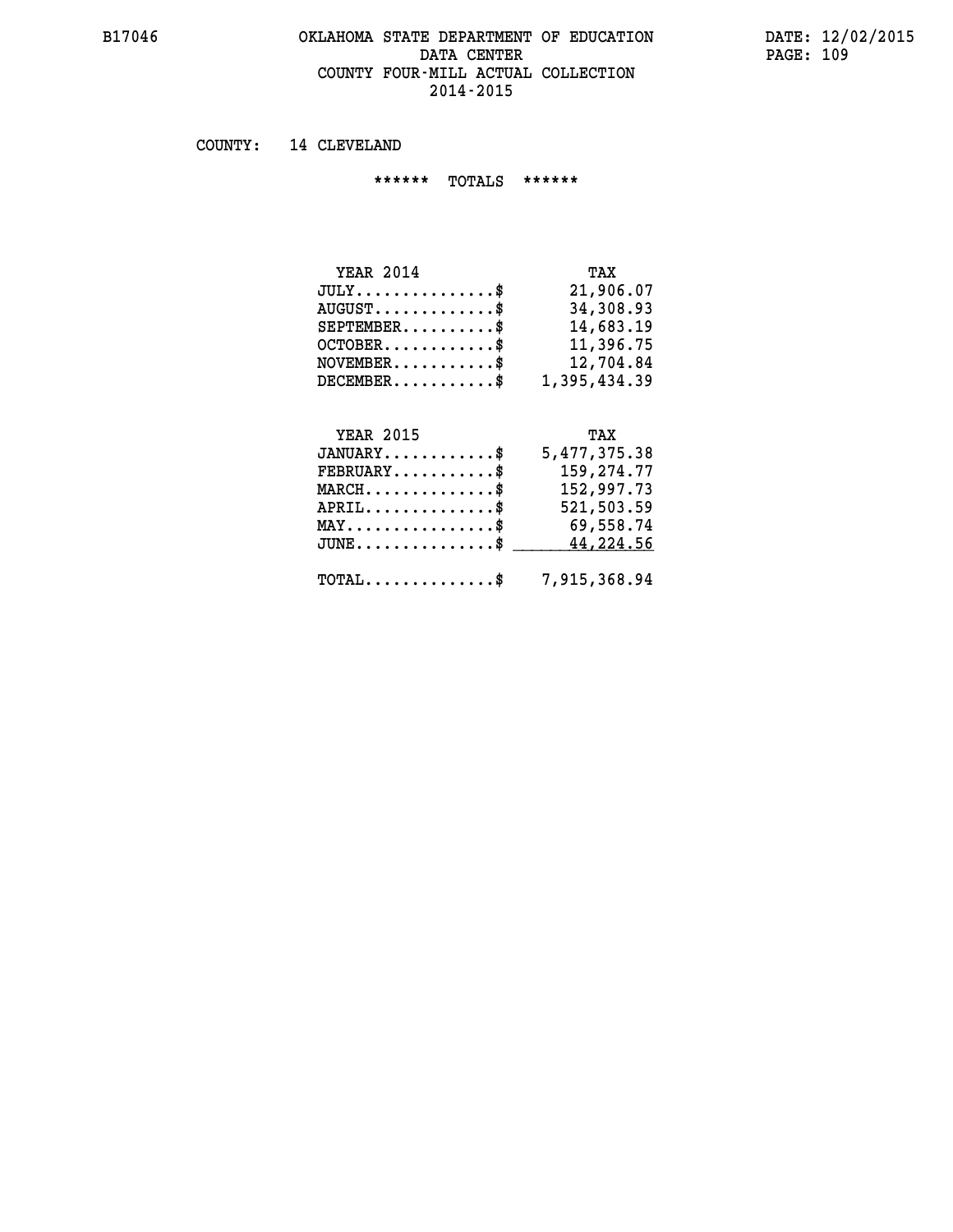#### **B17046 OKLAHOMA STATE DEPARTMENT OF EDUCATION DATE: 12/02/2015 DATA CENTER** PAGE: 110  **COUNTY FOUR-MILL ACTUAL COLLECTION 2014-2015**

 **COUNTY: 15 COAL DISTRICT: C004 COTTONWOOD**

| <b>YEAR 2014</b>                           | TAX       |
|--------------------------------------------|-----------|
| $JULY$ \$                                  | 1,393.60  |
| $AUGUST$ \$                                | 198.84    |
| $SEPTEMBER$ \$                             | 300.30    |
| $OCTOBER$ \$                               | 2,785.59  |
| $NOVEMBER$ \$                              | 267.19    |
| $DECEMENT.$                                | 2,403.21  |
| <b>YEAR 2015</b>                           | TAX       |
| $JANUARY$ \$                               | 23,426.15 |
| $FEBRUARY$ \$                              | 10,127.27 |
| $MARCH$ \$                                 | 640.38    |
| $APRIL$ \$                                 | 21,602.03 |
| $MAX \dots \dots \dots \dots \dots$        | 818.56    |
| $JUNE$ \$                                  | 621.86    |
| $\texttt{TOTAL} \dots \dots \dots \dots \$ | 64,584.98 |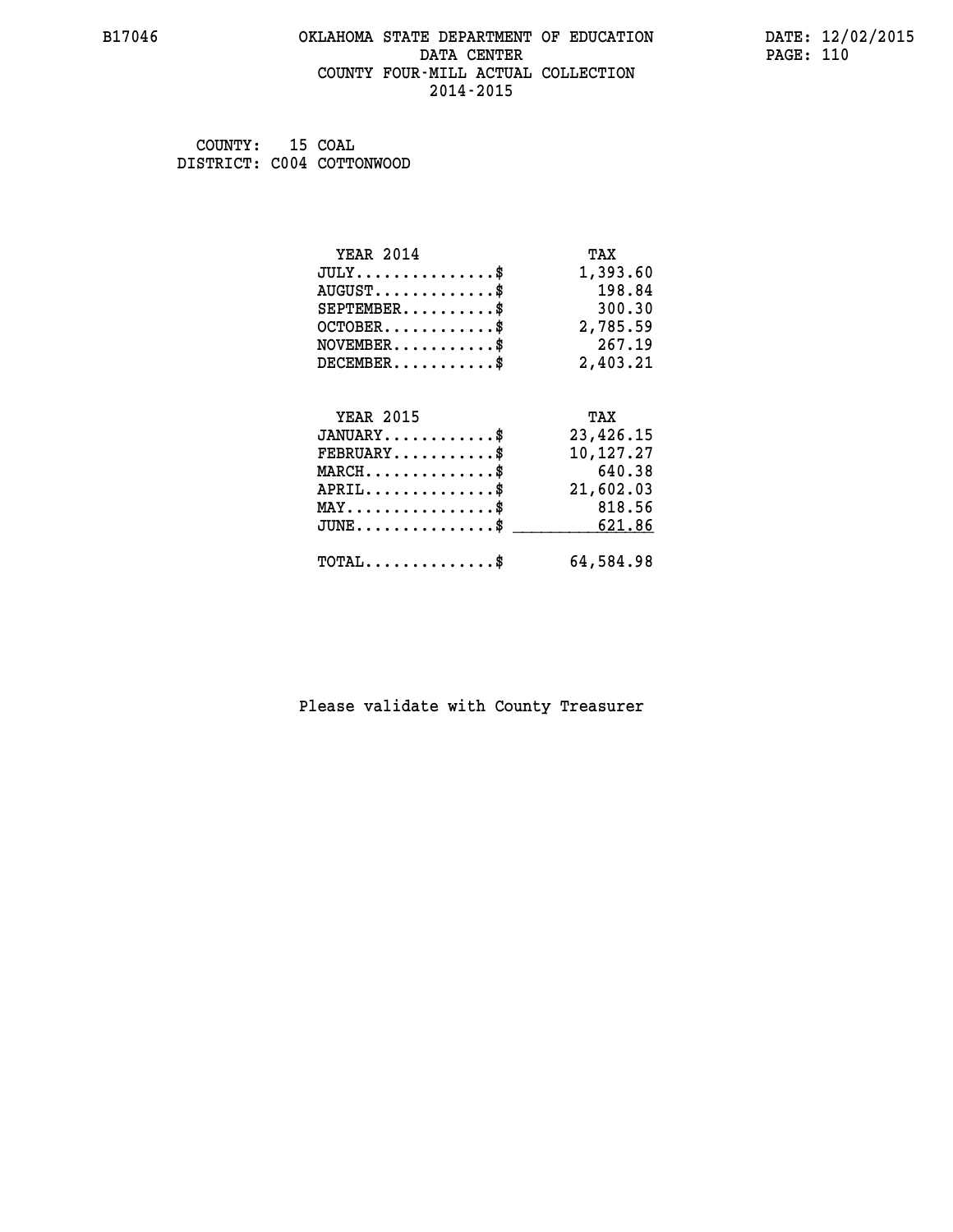#### **B17046 OKLAHOMA STATE DEPARTMENT OF EDUCATION DATE: 12/02/2015 DATA CENTER** PAGE: 111  **COUNTY FOUR-MILL ACTUAL COLLECTION 2014-2015**

 **COUNTY: 15 COAL DISTRICT: I001 COALGATE**

| <b>YEAR 2014</b>                               | TAX        |
|------------------------------------------------|------------|
| $JULY$ \$                                      | 4,308.98   |
| $AUGUST$ \$                                    | 615.05     |
| $SEPTEMBER$ \$                                 | 929.47     |
| $OCTOBER$ \$                                   | 8,618.87   |
| $NOVEMBER$ \$                                  | 827.96     |
| $DECEMBER$ \$                                  | 8,714.36   |
|                                                |            |
| <b>YEAR 2015</b>                               | TAX        |
| $JANUARY$ \$                                   | 85,901.95  |
| $FEBRUARY$                                     | 37,038.38  |
| $MARCH$ \$                                     | 2,303.06   |
| $APRIL$ \$                                     | 79,260.40  |
| $\texttt{MAX} \dots \dots \dots \dots \dots \$ | 2,980.58   |
| $JUNE$ \$                                      | 2,268.28   |
| $\texttt{TOTAL} \dots \dots \dots \dots \$     | 233,767.34 |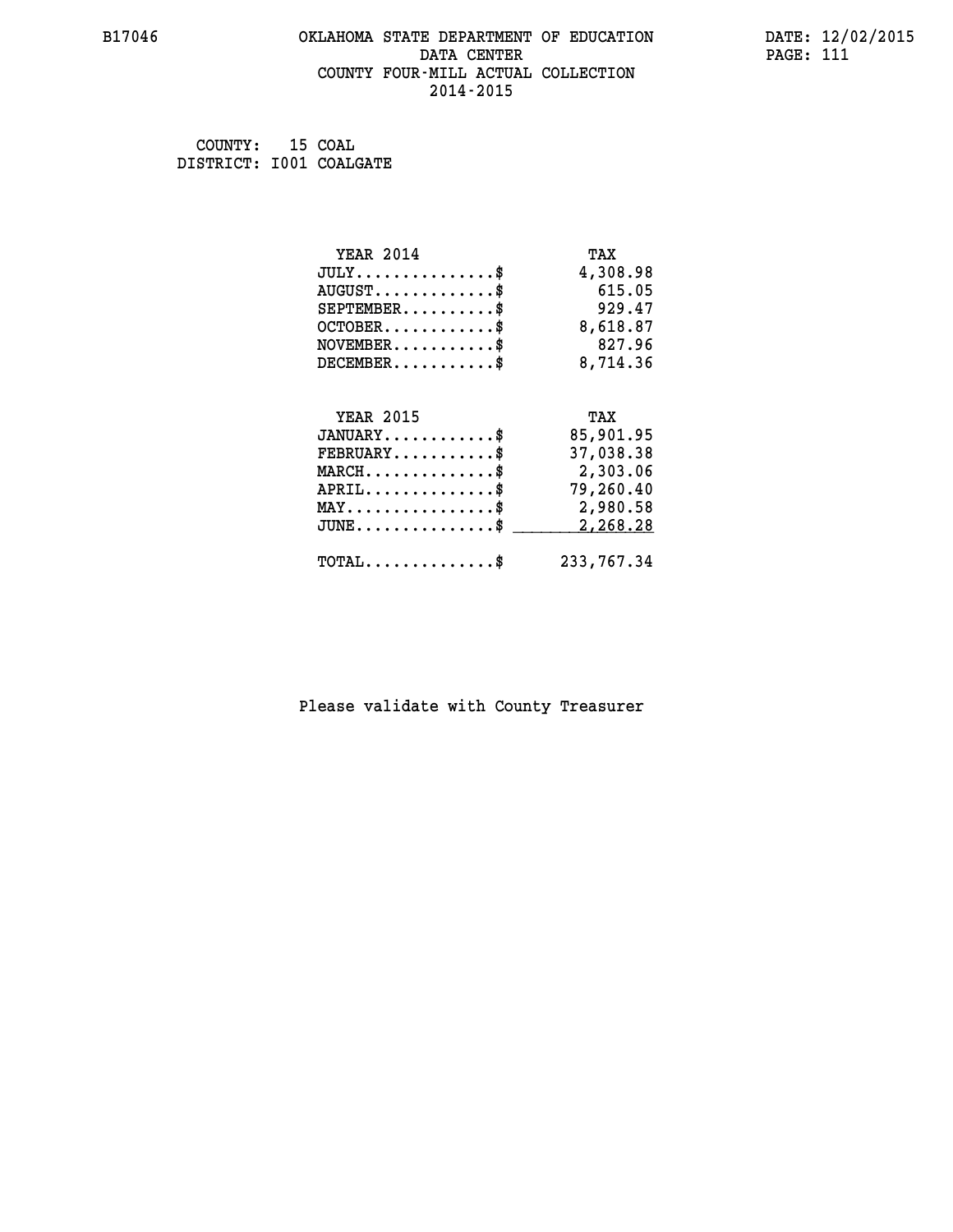## **B17046 OKLAHOMA STATE DEPARTMENT OF EDUCATION DATE: 12/02/2015 DATA CENTER** PAGE: 112  **COUNTY FOUR-MILL ACTUAL COLLECTION 2014-2015**

 **COUNTY: 15 COAL DISTRICT: I002 TUPELO**

| <b>YEAR 2014</b>                                 | TAX         |
|--------------------------------------------------|-------------|
| $JULY$ \$                                        | 1,485.84    |
| $AUGUST$ \$                                      | 212.01      |
| $SEPTEMBER$ \$                                   | 320.47      |
| $OCTOBER$ \$                                     | 2,969.31    |
| $NOVEMBER$ \$                                    | 285.09      |
| $DECEMBER$ \$                                    | 3,213.16    |
|                                                  |             |
| <b>YEAR 2015</b>                                 | TAX         |
| $JANUARY$ \$                                     | 31,806.15   |
| $FEBRUARY$                                       | 13,701.11   |
| $MARCH$ \$                                       | 846.89      |
| $APRIL$ \$                                       | 29,353.68   |
| $\texttt{MAX} \dots \dots \dots \dots \text{*}$  | 1,102.00    |
| $\texttt{JUNE} \dots \dots \dots \dots \dots \$$ | 838.60      |
| $\texttt{TOTAL} \dots \dots \dots \dots \$       | 86, 134. 31 |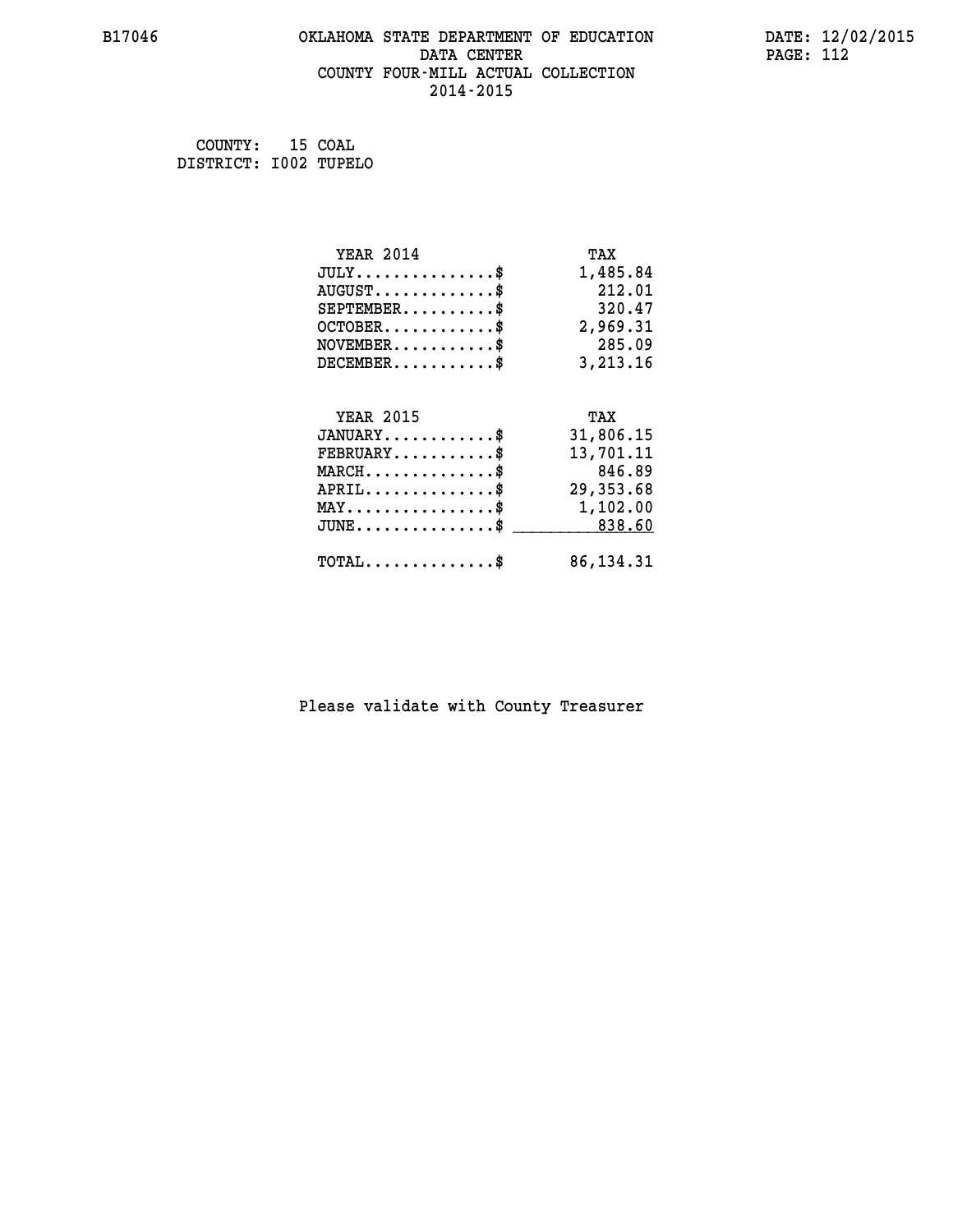#### **B17046 OKLAHOMA STATE DEPARTMENT OF EDUCATION DATE: 12/02/2015 DATA CENTER PAGE: 113 COUNTY FOUR-MILL ACTUAL COLLECTION 2014-2015**

 **COUNTY: 15 COAL**

 **\*\*\*\*\*\* TOTALS \*\*\*\*\*\***

| TAX       |
|-----------|
| 7,188.42  |
| 1,025.90  |
| 1,550.24  |
| 14,373.77 |
| 1,380.24  |
| 14,330.73 |
|           |

# **YEAR 2015 TAX JANUARY............\$ 141,134.25 FEBRUARY...........\$ 60,866.76 MARCH..............\$ 3,790.33 APRIL..............\$ 130,216.11 MAY................\$ 4,901.14 JUNE...............\$ 3,728.74 \_\_\_\_\_\_\_\_\_\_\_\_\_\_\_ TOTAL..............\$ 384,486.63**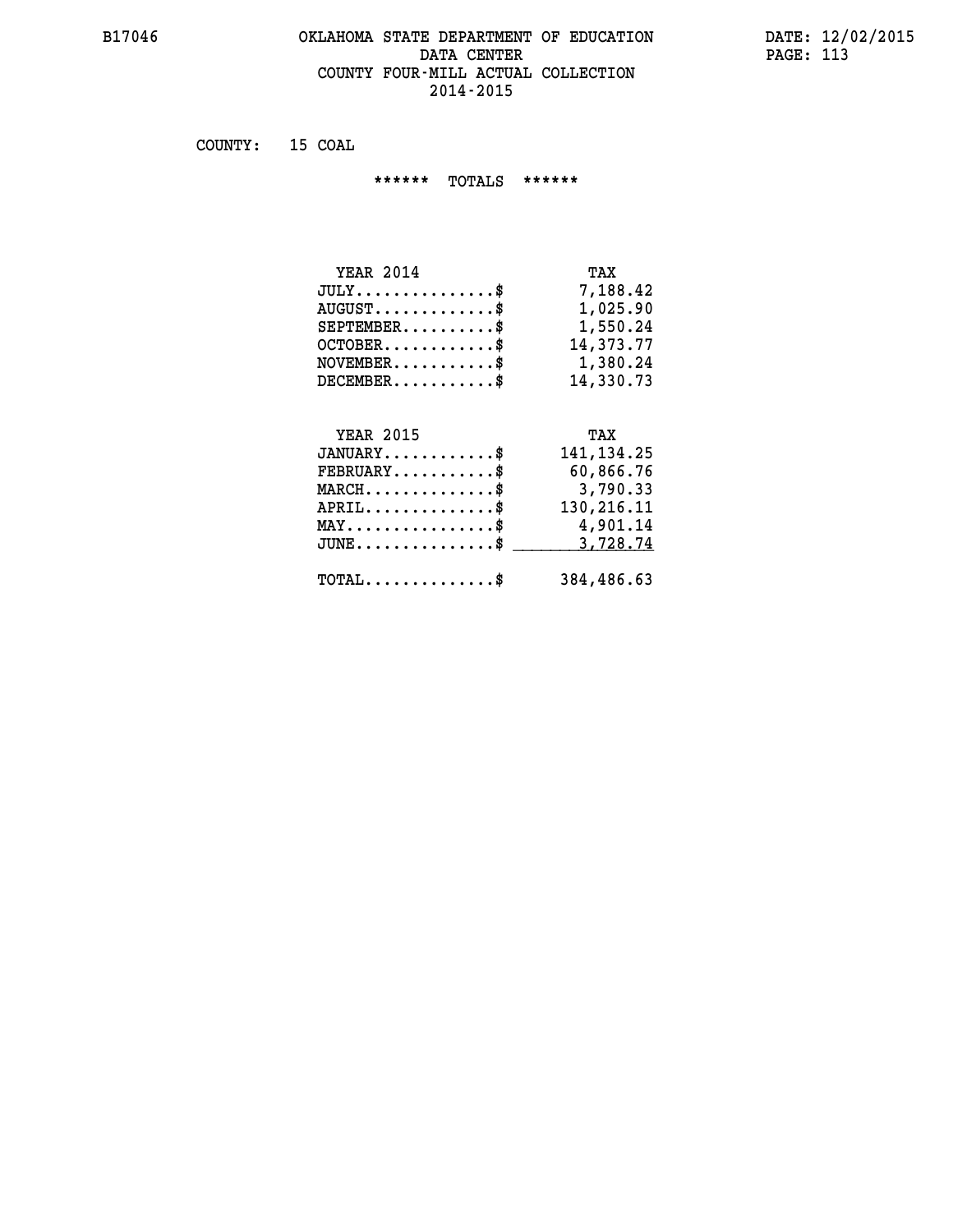#### **B17046 OKLAHOMA STATE DEPARTMENT OF EDUCATION DATE: 12/02/2015 DATA CENTER** PAGE: 114  **COUNTY FOUR-MILL ACTUAL COLLECTION 2014-2015**

 **COUNTY: 16 COMANCHE DISTRICT: C048 FLOWER MOUND**

| <b>YEAR 2014</b>                           | TAX       |
|--------------------------------------------|-----------|
| $JULY$ \$                                  | 137.24    |
| $AUGUST$ \$                                | 69.86     |
| $SEPTEMBER$ \$                             | 63.38     |
| $OCTOBER$ \$                               | 98.14     |
| $NOVEMBER$ \$                              | 198.06    |
| $DECEMBER$ \$                              | 30,466.21 |
|                                            |           |
| <b>YEAR 2015</b>                           | TAX       |
| $JANUARY$ \$                               | 2,281.47  |
| $FEBRUARY$                                 | 1,357.10  |
| $MARCH$ \$                                 | 4,879.87  |
| $APRIL$ \$                                 | 1,120.67  |
| $MAX \dots \dots \dots \dots \dots$        | 298.87    |
| $JUNE$                                     | 1,453.64  |
| $\texttt{TOTAL} \dots \dots \dots \dots \$ | 42,424.51 |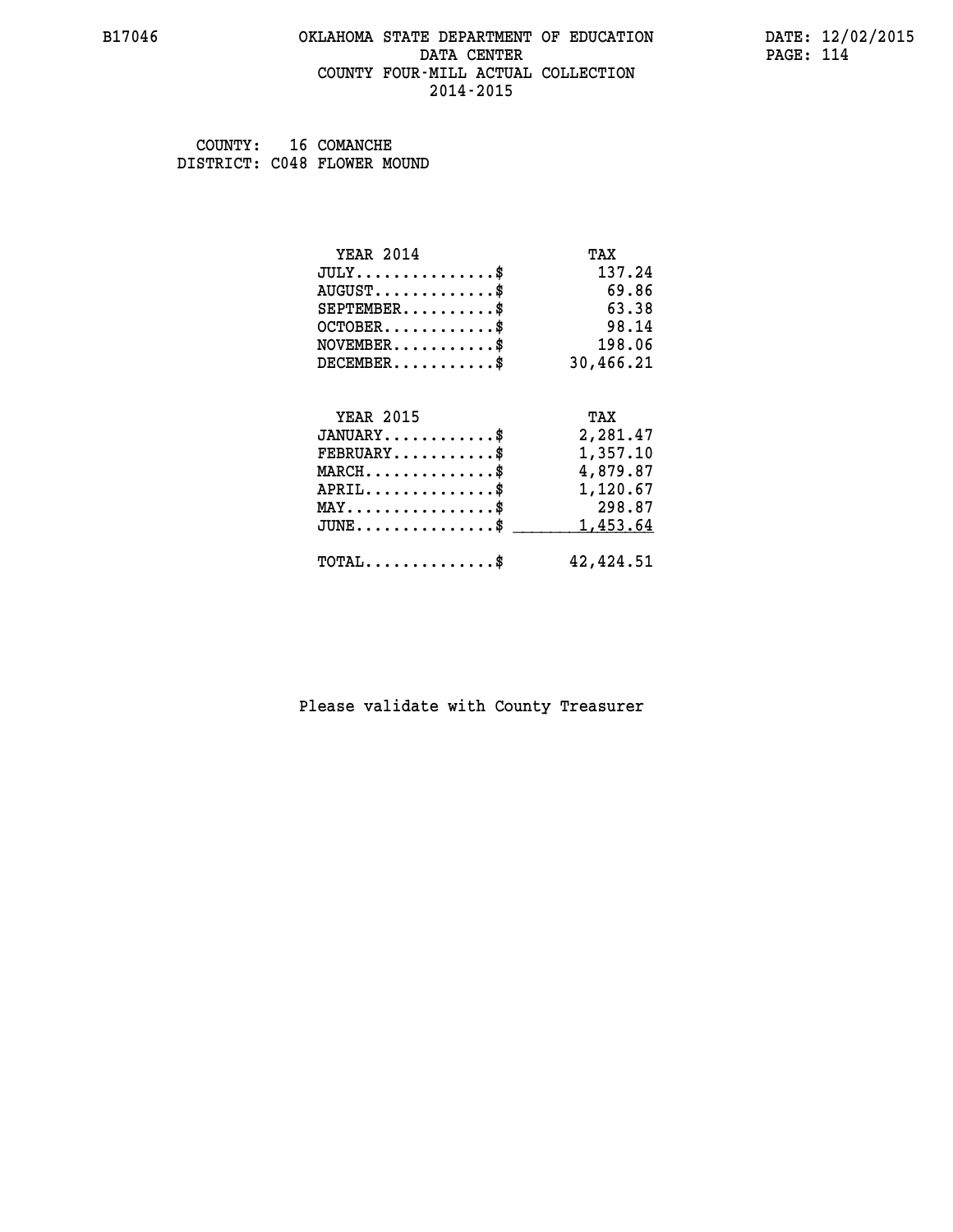#### **B17046 OKLAHOMA STATE DEPARTMENT OF EDUCATION DATE: 12/02/2015 DATA CENTER** PAGE: 115  **COUNTY FOUR-MILL ACTUAL COLLECTION 2014-2015**

 **COUNTY: 16 COMANCHE DISTRICT: C049 BISHOP**

| <b>YEAR 2014</b>                                 | TAX         |
|--------------------------------------------------|-------------|
| $JULY$ \$                                        | 38.30       |
| $AUGUST$ \$                                      | 221.47      |
| $SEPTEMBER$ \$                                   | 112.72      |
| $OCTOBER$ \$                                     | 102.27      |
| $\texttt{NOVEMBER} \dots \dots \dots \$          | 158.36      |
| $DECEMBER$ \$                                    | 319.60      |
|                                                  |             |
| <b>YEAR 2015</b>                                 | TAX         |
| $JANUARY$ \$                                     | 49, 162. 12 |
| $FEBRUARY$ \$                                    | 3,681.51    |
| $\texttt{MARCH}\ldots\ldots\ldots\ldots\text{*}$ | 2,189.90    |
| $APRIL \ldots \ldots \ldots \ldots \$            | 7,874.45    |
| $\texttt{MAX} \dots \dots \dots \dots \dots \$   | 1,808.36    |
| $\texttt{JUNE} \dots \dots \dots \dots \dots \$$ | 2,367.35    |
| $\texttt{TOTAL} \dots \dots \dots \dots \$       | 68,036.41   |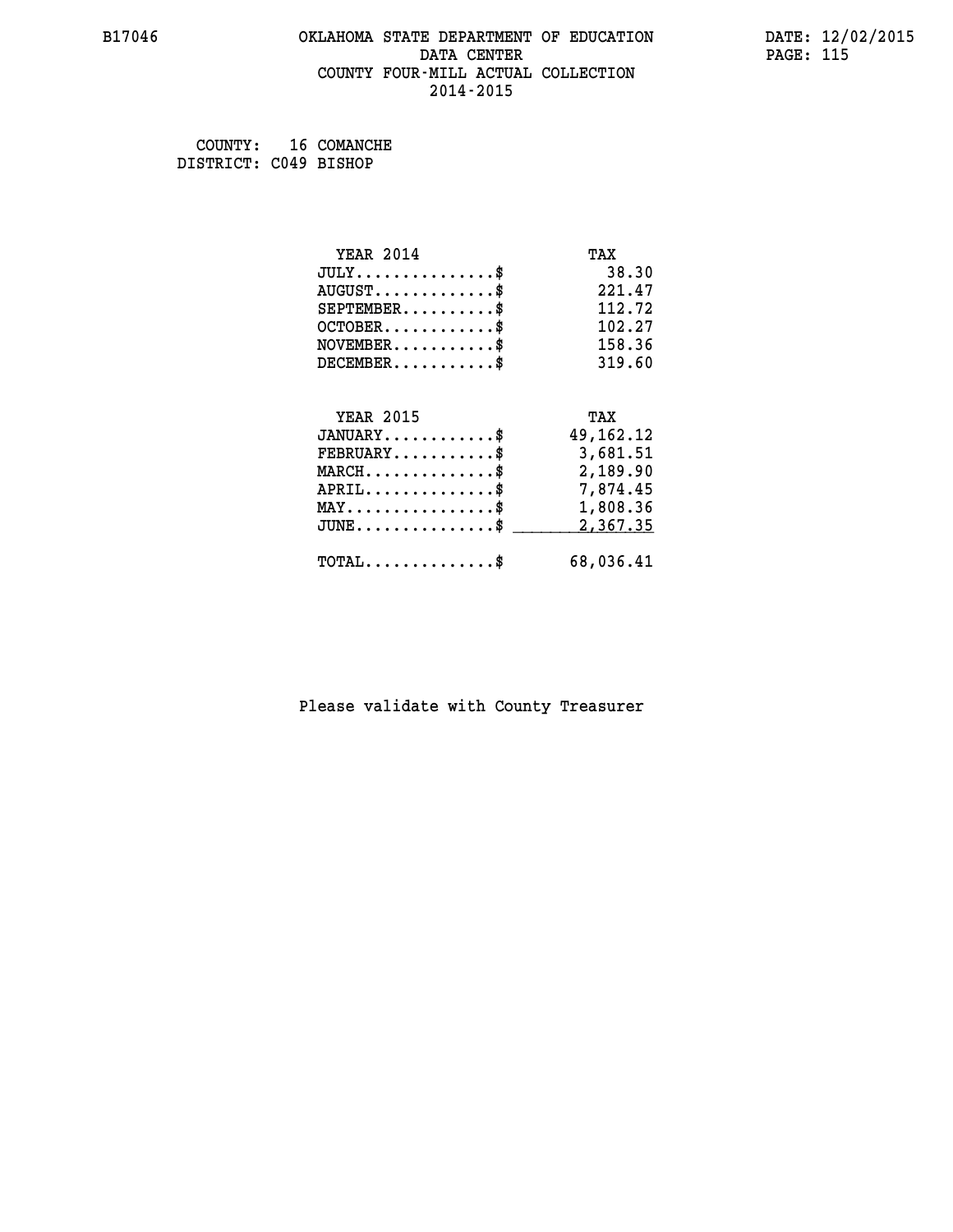#### **B17046 OKLAHOMA STATE DEPARTMENT OF EDUCATION DATE: 12/02/2015 DATA CENTER** PAGE: 116  **COUNTY FOUR-MILL ACTUAL COLLECTION 2014-2015**

 **COUNTY: 16 COMANCHE DISTRICT: I001 CACHE**

| <b>YEAR 2014</b>                           | TAX        |
|--------------------------------------------|------------|
| $JULY$ \$                                  | 134.68     |
| $AUGUST$ \$                                | 768.41     |
| $SEPTEMENT.$ \$                            | 391.12     |
| $OCTOBER$ \$                               | 354.87     |
| $\texttt{NOVEMBER} \dots \dots \dots \$    | 549.44     |
| $DECEMBER$ \$                              | 1,108.93   |
|                                            |            |
| <b>YEAR 2015</b>                           | TAX        |
| $JANUARY$ \$                               | 170,579.40 |
| $FEBRUARY$                                 | 12,773.85  |
| $MARCH$ \$                                 | 7,598.34   |
| $APRIL$ \$                                 | 27,322.22  |
| MAY\$ 6,274.50                             |            |
| $JUNE$ \$                                  | 8,214.07   |
| $\texttt{TOTAL} \dots \dots \dots \dots \$ | 236,069.83 |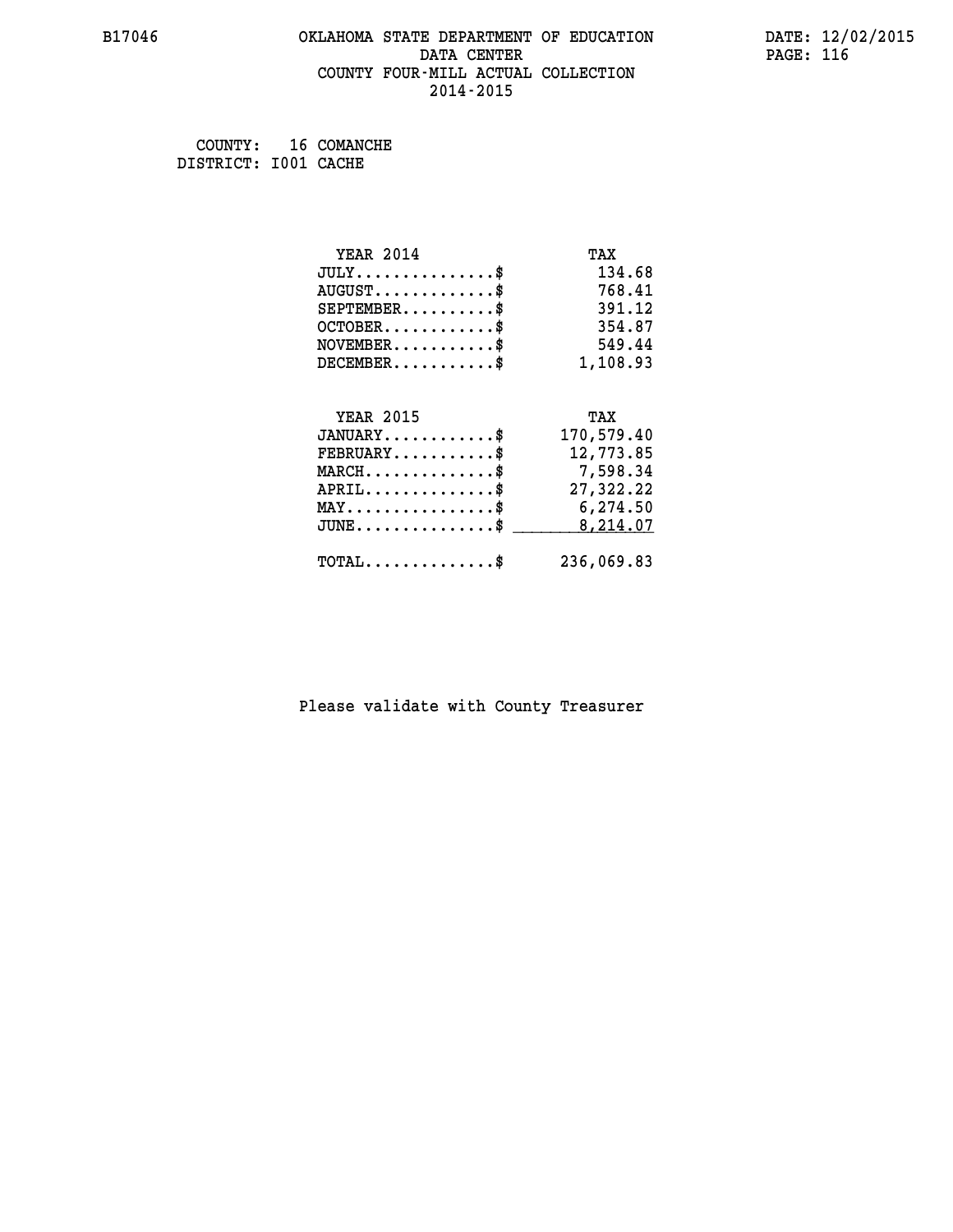#### **B17046 OKLAHOMA STATE DEPARTMENT OF EDUCATION DATE: 12/02/2015 DATA CENTER** PAGE: 117  **COUNTY FOUR-MILL ACTUAL COLLECTION 2014-2015**

| COUNTY: | 16 COMANCHE              |
|---------|--------------------------|
|         | DISTRICT: I002 INDIAHOMA |

| <b>YEAR 2014</b>                | TAX        |
|---------------------------------|------------|
| $JULY$ \$                       | 16.85      |
| $AUGUST$ \$                     | 91.04      |
| $SEPTEMENT.$ \$                 | 46.33      |
| $OCTOBER$ \$                    | 42.05      |
| $NOVEMBER$ \$                   | 65.13      |
| $DECEMBER$ \$                   | 131.40     |
|                                 |            |
| <b>YEAR 2015</b>                | TAX        |
| $JANUARY$ \$                    | 20, 211.24 |
| $FEBRUARY$                      | 1,513.52   |
| $MARCH$ \$                      | 900.29     |
| $APRIL$ \$                      | 3,237.30   |
| $MAX \dots \dots \dots \dots \$ | 743.44     |
| $JUNE$ \$                       | 973.26     |
| $TOTAL$ \$                      | 27,971.85  |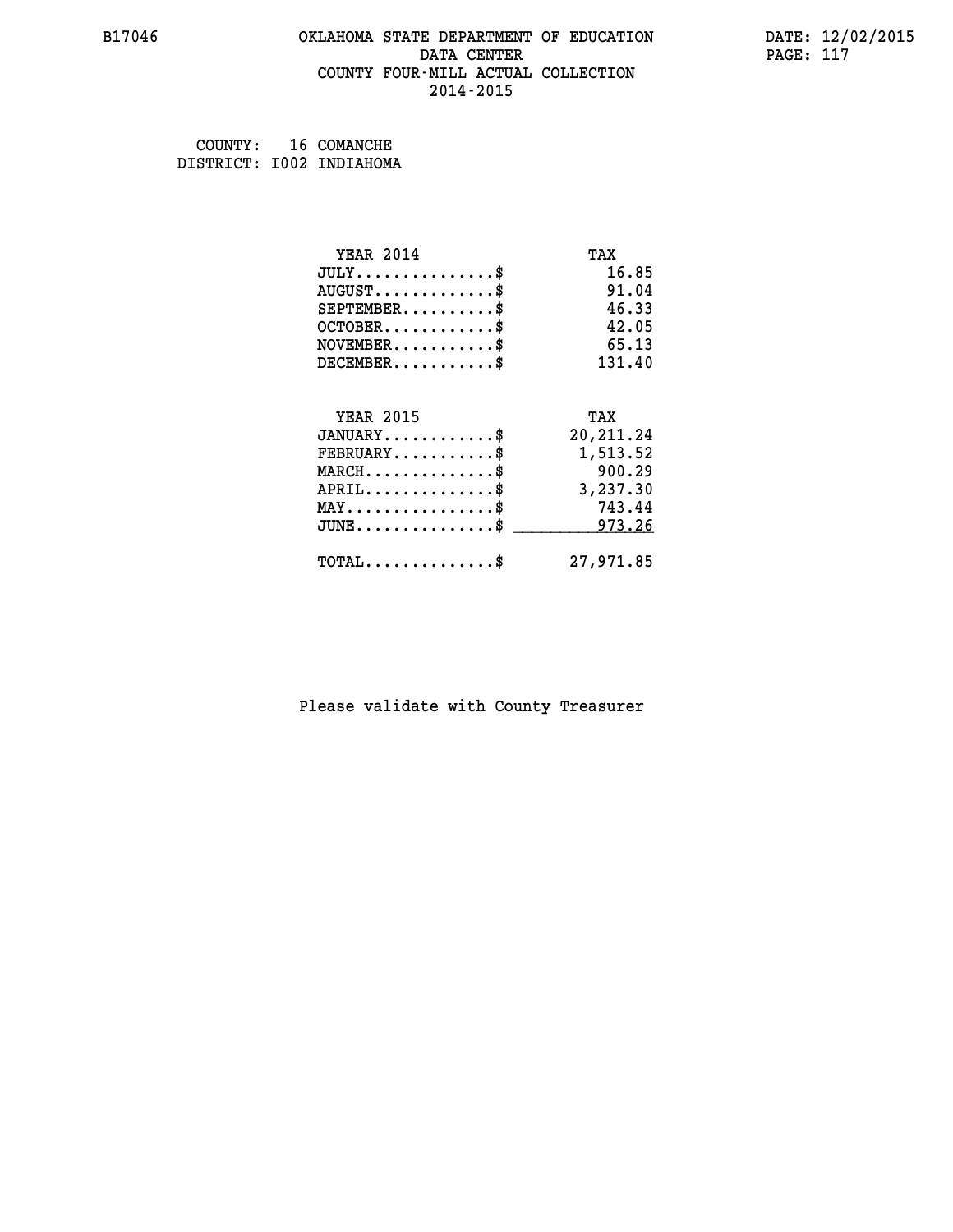#### **B17046 OKLAHOMA STATE DEPARTMENT OF EDUCATION DATE: 12/02/2015 DATA CENTER** PAGE: 118  **COUNTY FOUR-MILL ACTUAL COLLECTION 2014-2015**

 **COUNTY: 16 COMANCHE DISTRICT: I003 STERLING**

| <b>YEAR 2014</b>                                 | TAX       |
|--------------------------------------------------|-----------|
| $JULY$ \$                                        | 32.65     |
| $AUGUST$ \$                                      | 181.16    |
| $SEPTEMBER$ \$                                   | 92.20     |
| $OCTOBER$ \$                                     | 83.66     |
| $\texttt{NOVEMBER} \dots \dots \dots \$          | 129.53    |
| $DECEMBER$ \$                                    | 261.43    |
|                                                  |           |
| <b>YEAR 2015</b>                                 | TAX       |
| $JANUARY$ \$                                     | 40,214.09 |
| $FEBRUARY$                                       | 3,011.43  |
| $MARCH$ \$                                       | 1,791.32  |
| $APRIL \ldots \ldots \ldots \ldots \$            | 6,441.21  |
| $\texttt{MAX} \dots \dots \dots \dots \dots \$   | 1,479.21  |
| $\texttt{JUNE} \dots \dots \dots \dots \dots \$$ | 1,936.47  |
| $\texttt{TOTAL} \dots \dots \dots \dots$ \$      | 55,654.36 |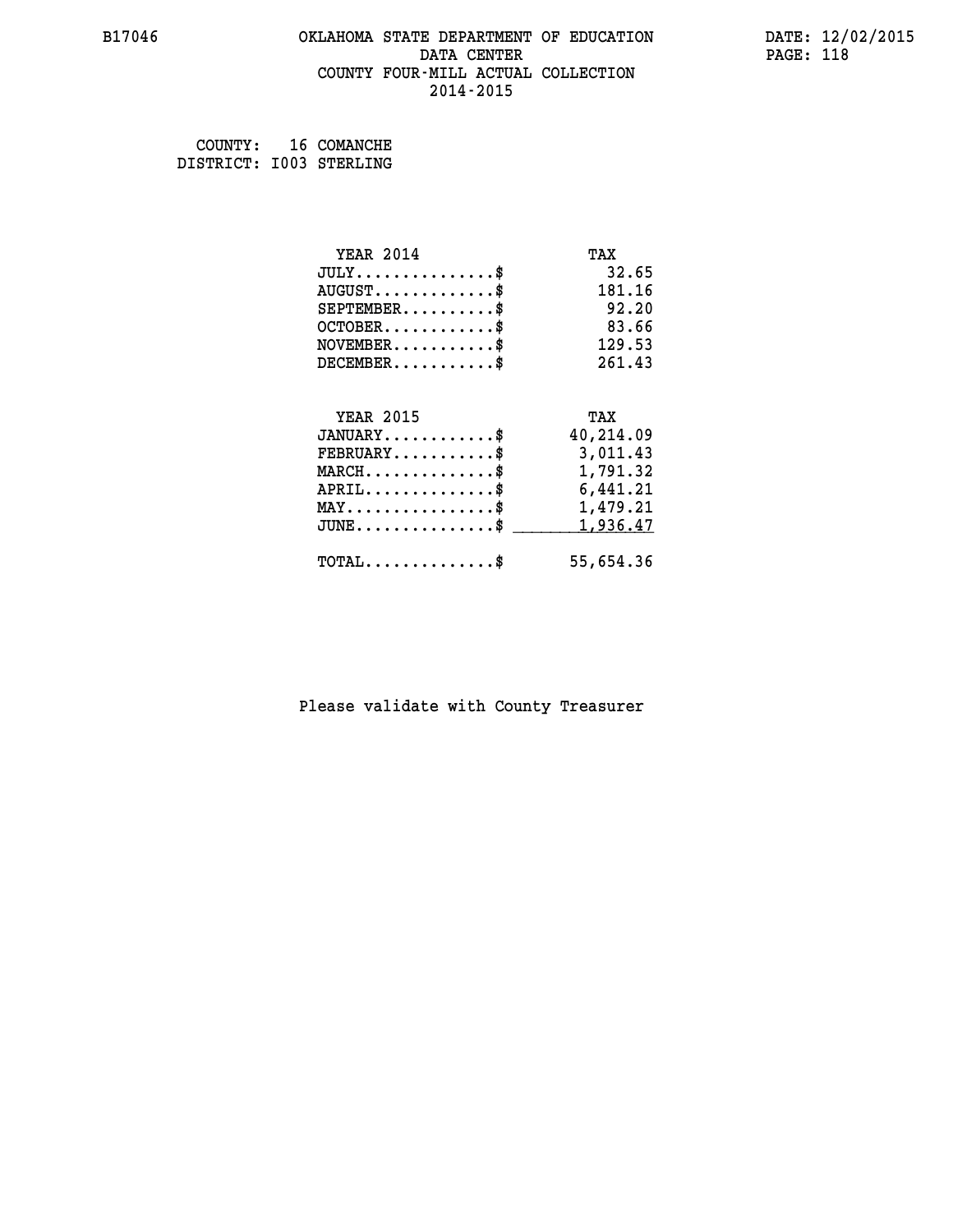#### **B17046 OKLAHOMA STATE DEPARTMENT OF EDUCATION DATE: 12/02/2015 DATA CENTER** PAGE: 119  **COUNTY FOUR-MILL ACTUAL COLLECTION 2014-2015**

 **COUNTY: 16 COMANCHE DISTRICT: I004 GERONIMO**

| <b>YEAR 2014</b>                               | TAX       |
|------------------------------------------------|-----------|
| $JULY$ \$                                      | 25.43     |
| $AUGUST$ \$                                    | 152.66    |
| $SEPTEMENT.$ $\frac{1}{2}$                     | 77.72     |
| $OCTOBER$ \$                                   | 70.51     |
| $NOVEMBER$ \$                                  | 109.16    |
| $DECEMBER$ \$                                  | 220.32    |
| <b>YEAR 2015</b>                               | TAX       |
| $JANUARY$ \$                                   | 33,890.80 |
| $FEBRUARY$ \$                                  | 2,537.91  |
| $MARCH$ \$                                     | 1,509.65  |
| $APRIL$                                        | 5,428.40  |
| $\texttt{MAX} \dots \dots \dots \dots \dots \$ | 1,246.61  |
| $JUNE$ \$                                      | 1,631.97  |
| $\texttt{TOTAL} \dots \dots \dots \dots \$     | 46,901.14 |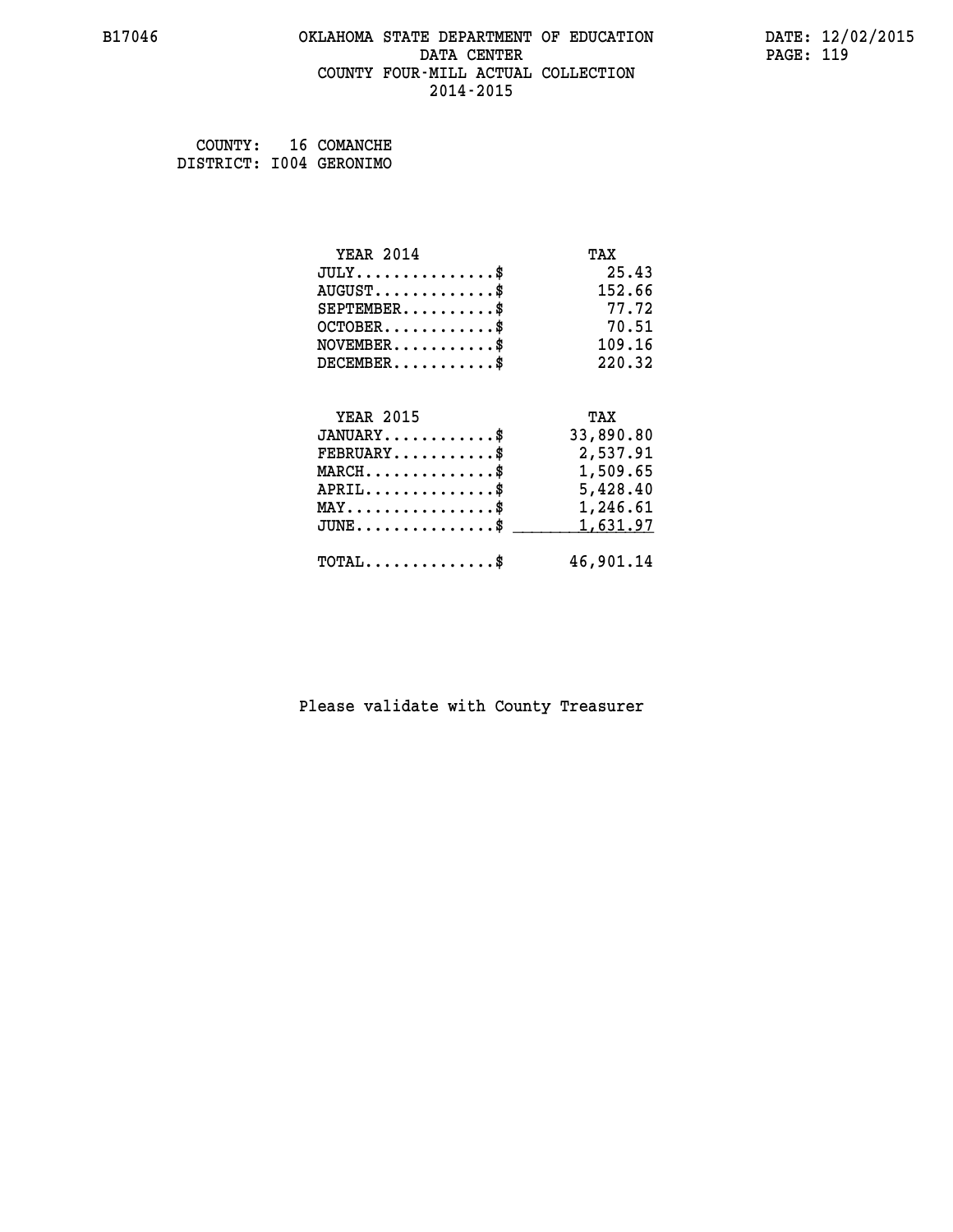## **B17046 OKLAHOMA STATE DEPARTMENT OF EDUCATION DATE: 12/02/2015 DATA CENTER** PAGE: 120  **COUNTY FOUR-MILL ACTUAL COLLECTION 2014-2015**

 **COUNTY: 16 COMANCHE DISTRICT: I008 LAWTON**

| <b>YEAR 2014</b>                            | TAX               |
|---------------------------------------------|-------------------|
| $JULY$ \$                                   | 1,141.45          |
| $\texttt{AUGUST} \dots \dots \dots \dots \$ | 6,433.50          |
| $SEPTEMBER$ \$                              | 3,274.62          |
| $OCTOBER$ \$                                | 2,971.13          |
| $NOVEMBER.$ \$                              | 4,600.24          |
| $DECEMBER$ \$                               | 9,284.45          |
| <b>YEAR 2015</b>                            | TAX               |
| $JANUARY$ \$                                | 1,428,168.59      |
| ים גזזם ססי                                 | 1 N G A Q A Q A Q |

| 106,948.49 | $\texttt{FEBRUARY} \dots \dots \dots \$                 |
|------------|---------------------------------------------------------|
|            |                                                         |
| 63,616.80  | $MARCH$ \$                                              |
| 228,754.15 | $APRIL$ \$                                              |
| 52,532.93  | $MAX \dots \dots \dots \dots \dots \$                   |
|            | $JUNE \dots \dots \dots \dots \$ 68,772.00              |
|            | $\texttt{TOTAL} \dots \dots \dots \dots \$ 1,976,498.35 |
|            |                                                         |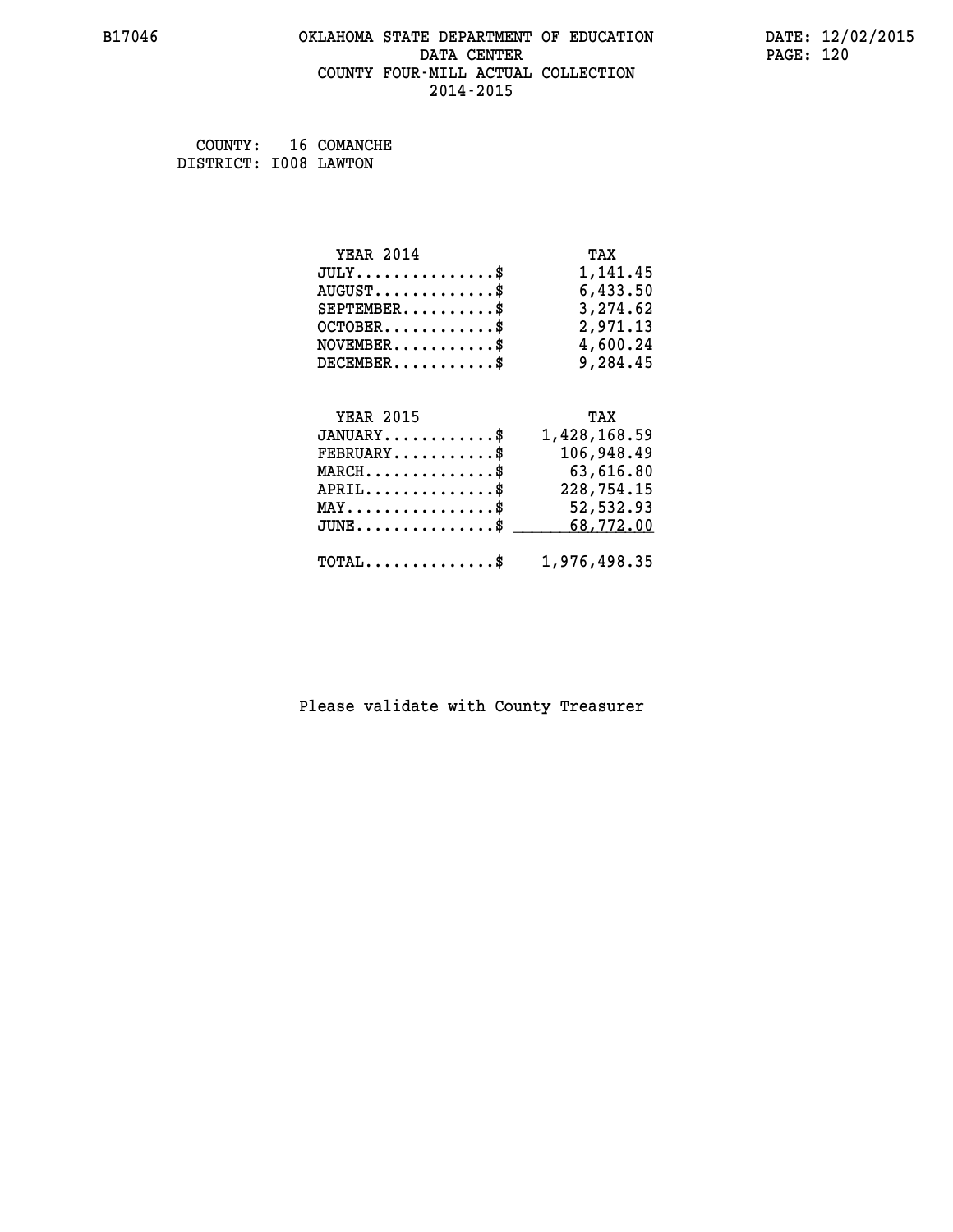#### **B17046 OKLAHOMA STATE DEPARTMENT OF EDUCATION DATE: 12/02/2015 DATA CENTER** PAGE: 121  **COUNTY FOUR-MILL ACTUAL COLLECTION 2014-2015**

 **COUNTY: 16 COMANCHE DISTRICT: I009 FLETCHER**

| <b>YEAR 2014</b>                                                          | TAX       |
|---------------------------------------------------------------------------|-----------|
| $JULY$ \$                                                                 | 34.31     |
| $AUGUST$ \$                                                               | 205.28    |
| $SEPTEMBER$ \$                                                            | 104.48    |
| $OCTOBER$ \$                                                              | 94.80     |
| $\verb NOVEMBER , \verb , \verb , \verb , \verb , \verb , \verb , \verb $ | 146.78    |
| $DECEMBER$ \$                                                             | 296.23    |
|                                                                           |           |
| <b>YEAR 2015</b>                                                          | TAX       |
| $JANUARY$                                                                 | 45,568.81 |
| $\texttt{FEBRUARY} \dots \dots \dots \$                                   | 3,412.42  |
| $\texttt{MARCH}\ldots\ldots\ldots\ldots\text{*}$                          | 2,029.83  |
| $APRIL \ldots \ldots \ldots \ldots \$                                     | 7,298.90  |
| MAY\$ 1,676.17                                                            |           |
| $\texttt{JUNE} \dots \dots \dots \dots \dots \$$                          | 2,194.31  |
| $\texttt{TOTAL} \dots \dots \dots \dots \$                                | 63,062.32 |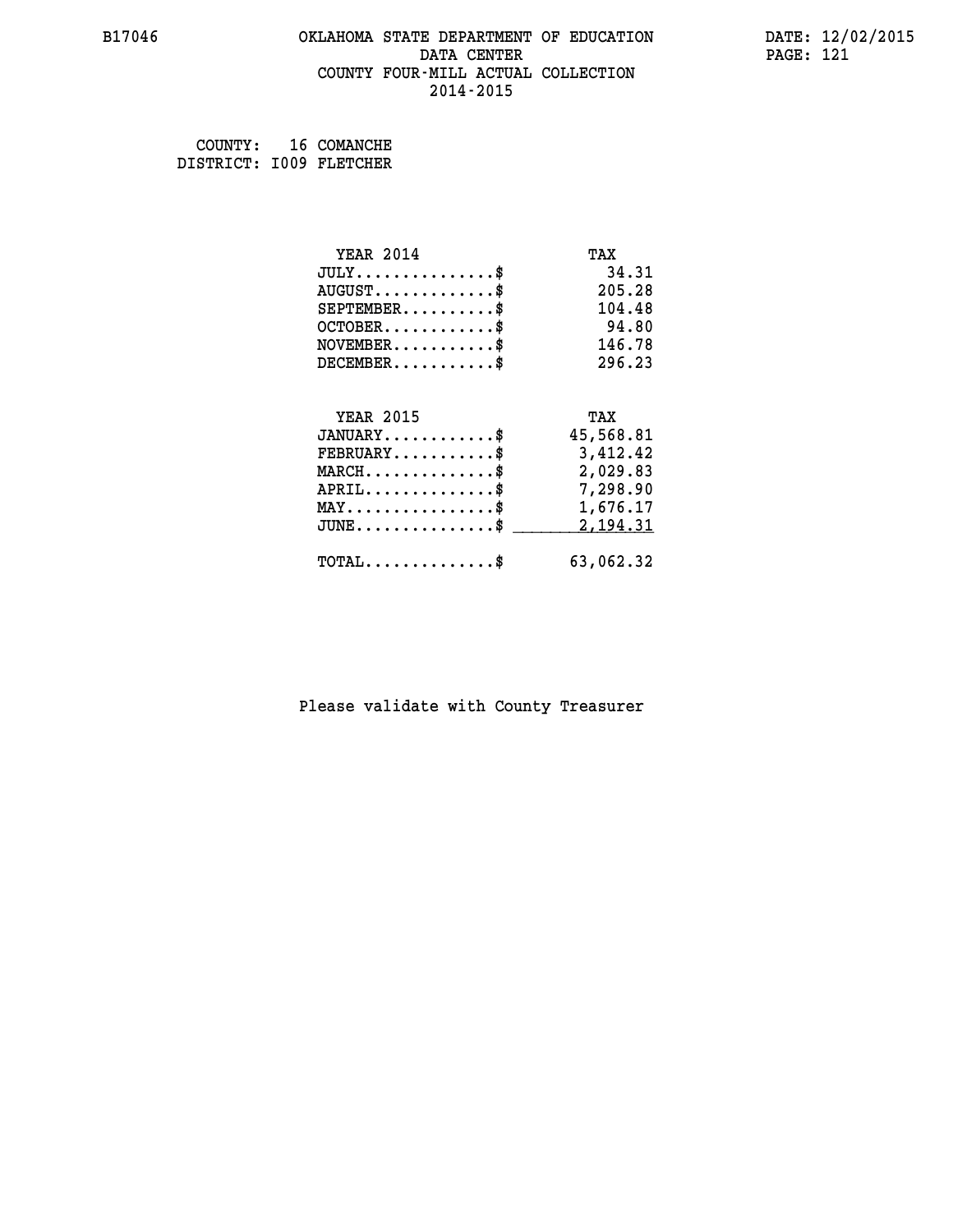#### **B17046 OKLAHOMA STATE DEPARTMENT OF EDUCATION DATE: 12/02/2015 DATA CENTER** PAGE: 122  **COUNTY FOUR-MILL ACTUAL COLLECTION 2014-2015**

 **COUNTY: 16 COMANCHE DISTRICT: I016 ELGIN**

| <b>YEAR 2014</b>                           | TAX        |
|--------------------------------------------|------------|
| $JULY$ \$                                  | 155.66     |
| $AUGUST$ \$                                | 894.40     |
| $SEPTEMENT.$ \$                            | 455.25     |
| $OCTOBER$ \$                               | 413.06     |
| $NOVEMBER$ \$                              | 639.53     |
| $DECEMBER$ \$                              | 1,290.73   |
|                                            |            |
| <b>YEAR 2015</b>                           | TAX        |
| $JANUARY$ \$                               | 198,546.87 |
| $FEBRUARY$ \$                              | 14,868.20  |
| $MARCH$ \$                                 | 8,844.13   |
| $APRIL$ \$                                 | 31,801.85  |
| MAY\$ 7,303.23                             |            |
| $JUNE$ \$                                  | 9,560.83   |
| $\texttt{TOTAL} \dots \dots \dots \dots \$ | 274,773.74 |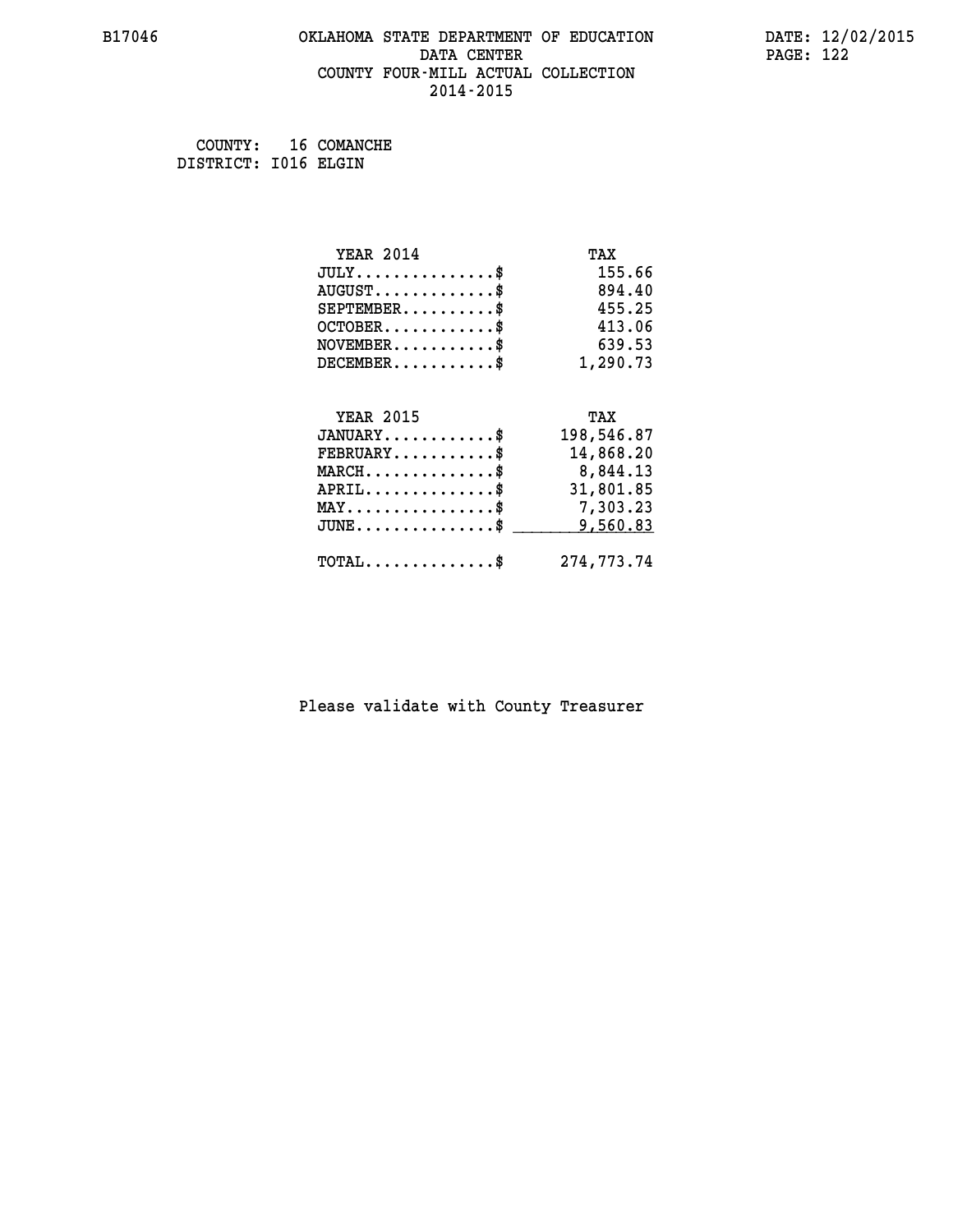#### **B17046 OKLAHOMA STATE DEPARTMENT OF EDUCATION DATE: 12/02/2015 DATA CENTER** PAGE: 123  **COUNTY FOUR-MILL ACTUAL COLLECTION 2014-2015**

 **COUNTY: 16 COMANCHE DISTRICT: I132 CHATTANOOGA**

| <b>YEAR 2014</b>                           | TAX       |
|--------------------------------------------|-----------|
| $JULY$ \$                                  | 19.05     |
| $AUGUST$ \$                                | 98.38     |
| $SEPTEMBER$ \$                             | 50.07     |
| $OCTOBER$ \$                               | 45.43     |
| $NOVEMBER$ \$                              | 70.34     |
| $DECEMBER$ \$                              | 141.98    |
|                                            |           |
| <b>YEAR 2015</b>                           | TAX       |
| $JANUARY$ \$                               | 21,838.70 |
| $FEBRUARY$                                 | 1,635.40  |
| $MARCH$ \$                                 | 972.79    |
| $APRIL$ \$                                 | 3,497.98  |
| $MAX \dots \dots \dots \dots \dots$        | 803.30    |
| $JUNE$ \$                                  | 1,051.62  |
| $\texttt{TOTAL} \dots \dots \dots \dots \$ | 30,225.04 |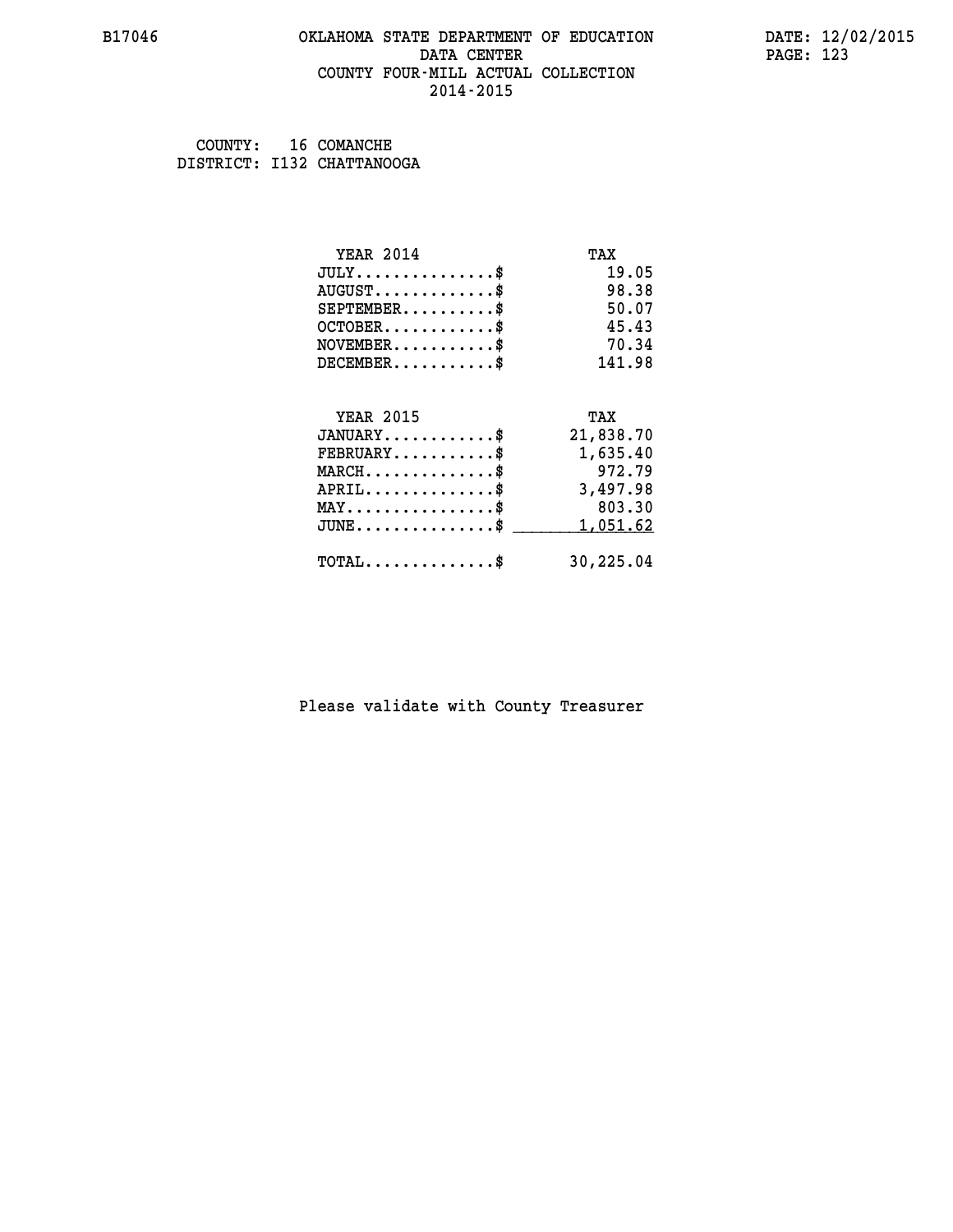#### **B17046 OKLAHOMA STATE DEPARTMENT OF EDUCATION DATE: 12/02/2015 DATA CENTER** PAGE: 124  **COUNTY FOUR-MILL ACTUAL COLLECTION 2014-2015**

 **COUNTY: 16 COMANCHE**

 **\*\*\*\*\*\* TOTALS \*\*\*\*\*\***

| <b>YEAR 2014</b> | TAX       |
|------------------|-----------|
| $JULY$           | 1,735.62  |
| $AUGUST$ $\$\$   | 9,116,16  |
| $SEPTEMBER$ $\$  | 4,667.89  |
| $OCTOBER$        | 4,275.92  |
| $NOVEMBER$ \$    | 6,666.57  |
| $DECEMBER$ \$    | 43,521.28 |

## **YEAR 2015**

| <b>YEAR 2015</b>                               | TAX          |
|------------------------------------------------|--------------|
| $JANUARY$ \$                                   | 2,010,462.09 |
| $FEBRUARY$ \$                                  | 151,739.83   |
| $\texttt{MARCH} \dots \dots \dots \dots \$     | 94,332.92    |
| $APRIL$ \$                                     | 322,777.13   |
| $\texttt{MAX} \dots \dots \dots \dots \dots \$ | 74,166.62    |
| JUNE\$ 98,155.52                               |              |
| $\texttt{TOTAL} \dots \dots \dots \dots \dots$ | 2,821,617.55 |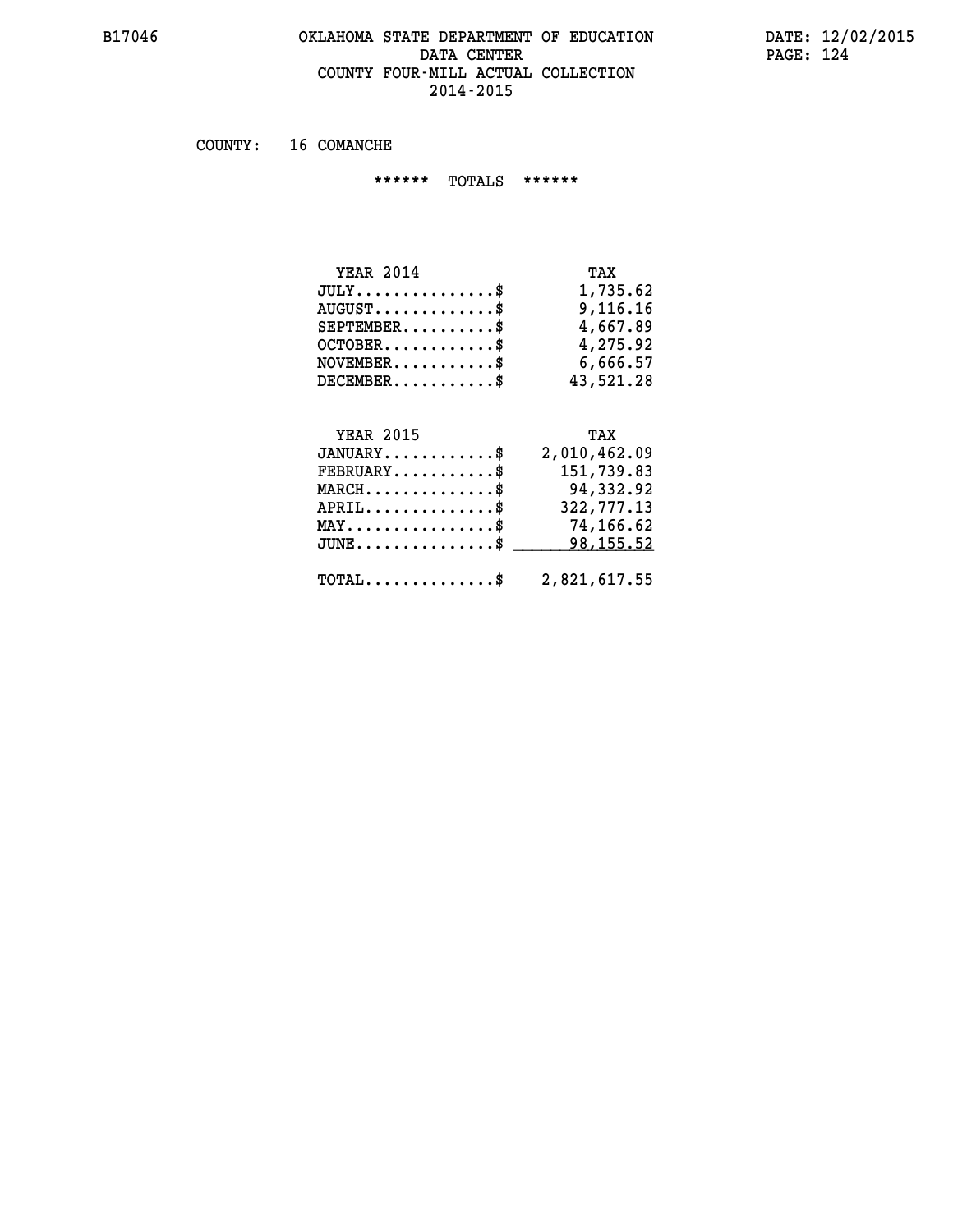#### **B17046 OKLAHOMA STATE DEPARTMENT OF EDUCATION DATE: 12/02/2015 DATA CENTER** PAGE: 125  **COUNTY FOUR-MILL ACTUAL COLLECTION 2014-2015**

 **COUNTY: 17 COTTON DISTRICT: I001 WALTERS**

| <b>YEAR 2014</b>                               | TAX       |
|------------------------------------------------|-----------|
| $JULY$ \$                                      | 1,087.48  |
| $AUGUST$ \$                                    | 1,437.95  |
| $SEPTEMBER$ \$                                 | 872.35    |
| $OCTOBER$ \$                                   | 1,207.93  |
| $NOVEMBER$ \$                                  | 43.60     |
| $DECEMBER$ \$                                  | 6,131.90  |
|                                                |           |
| <b>YEAR 2015</b>                               | TAX       |
| $JANUARY$                                      | 62,616.96 |
| $FEBRUARY$                                     | 6,708.79  |
| $MARCH$ \$                                     | 2,514.58  |
| $APRIL$ \$                                     | 8,598.62  |
| $\texttt{MAX} \dots \dots \dots \dots \dots \$ | 3,488.35  |
| $JUNE$ \$                                      | 1,200.24  |
| $\texttt{TOTAL} \dots \dots \dots \dots \$     | 95,908.75 |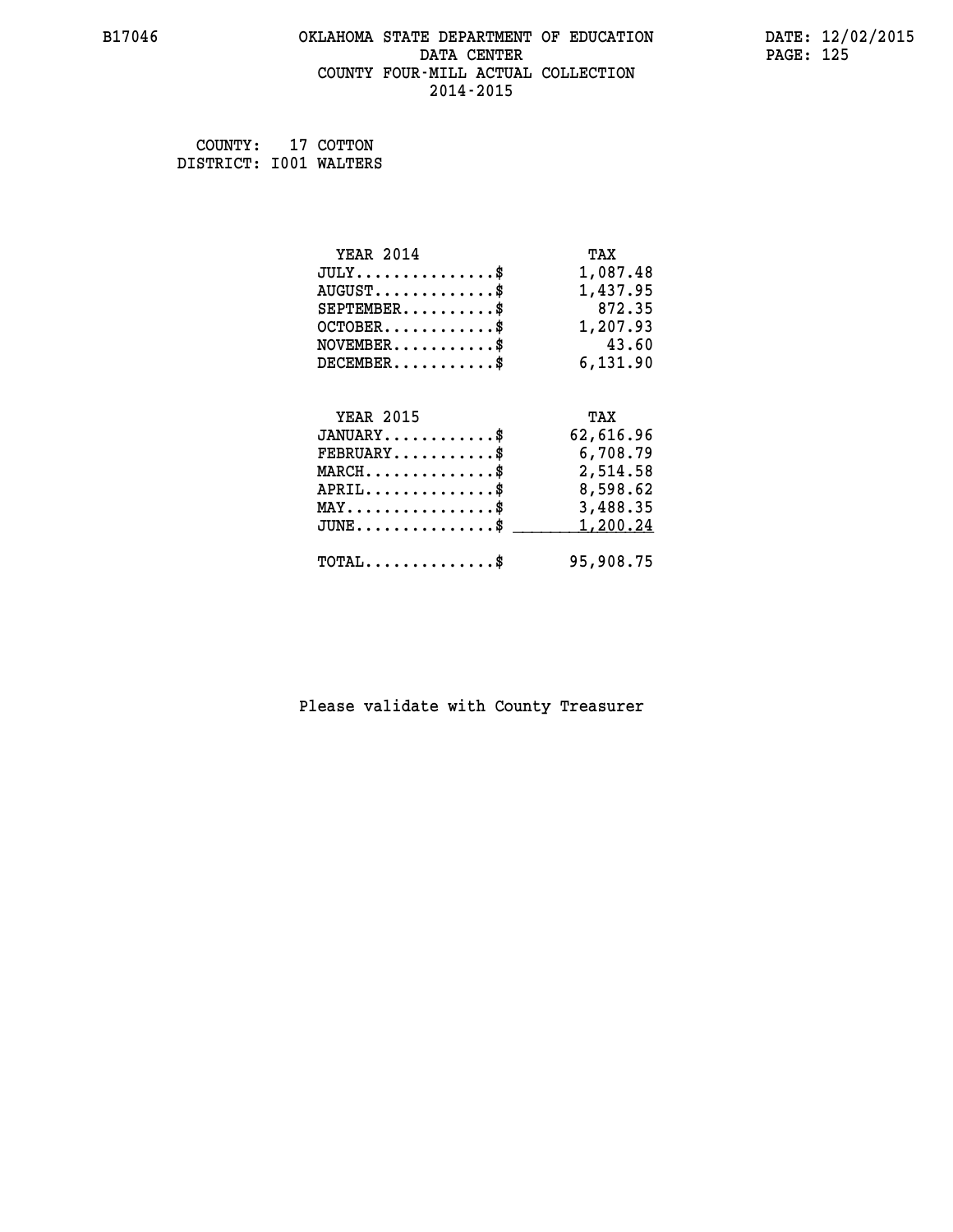#### **B17046 OKLAHOMA STATE DEPARTMENT OF EDUCATION DATE: 12/02/2015 DATA CENTER** PAGE: 126  **COUNTY FOUR-MILL ACTUAL COLLECTION 2014-2015**

 **COUNTY: 17 COTTON DISTRICT: I101 TEMPLE**

| <b>YEAR 2014</b>                    | TAX         |
|-------------------------------------|-------------|
| $JULY$ \$                           | 338.81      |
| $AUGUST$ \$                         | 442.30      |
| $SEPTEMBER$ \$                      | 266.72      |
| $OCTOBER$ \$                        | 372.70      |
| $NOVEMBER$ \$                       | 13.84       |
| $DECEMBER$ \$                       | 1,388.81    |
|                                     |             |
| <b>YEAR 2015</b>                    | TAX         |
| $JANUARY$ \$                        | 14, 165. 54 |
| $FEBRUARY$                          | 1,517.91    |
| $MARCH$ \$                          | 580.81      |
| $APRIL$ \$                          | 1,951.28    |
| $MAX \dots \dots \dots \dots \dots$ | 806.29      |
| $JUNE$ \$                           | 277.09      |
| $TOTAL$ \$                          | 22, 122. 10 |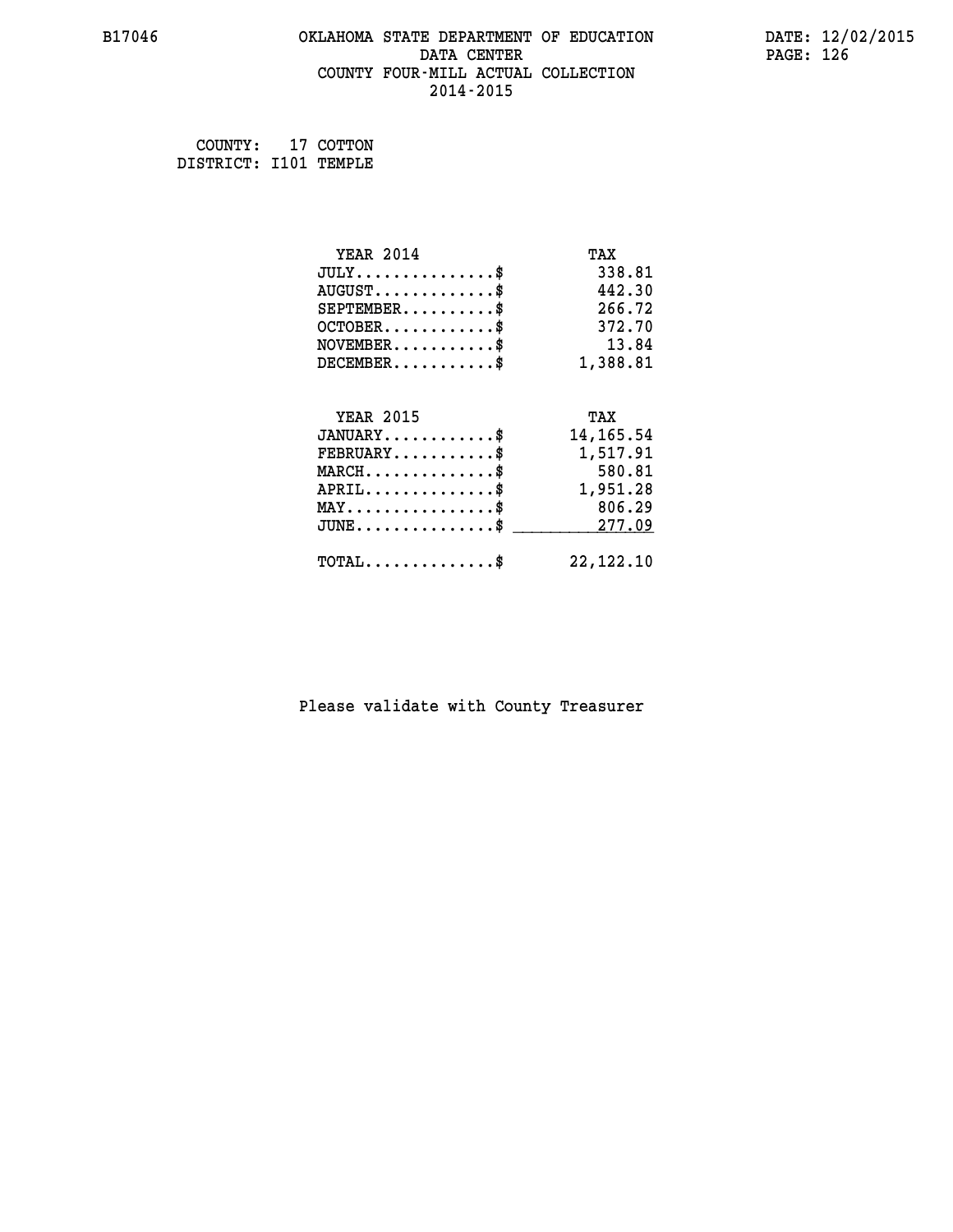#### **B17046 OKLAHOMA STATE DEPARTMENT OF EDUCATION DATE: 12/02/2015 DATA CENTER** PAGE: 127  **COUNTY FOUR-MILL ACTUAL COLLECTION 2014-2015**

 **COUNTY: 17 COTTON DISTRICT: I333 BIG PASTURE**

| <b>YEAR 2014</b>                               | TAX        |
|------------------------------------------------|------------|
| $JULY$ \$                                      | 316.34     |
| $AUGUST$ \$                                    | 415.74     |
| $SEPTEMBER$ \$                                 | 251.97     |
| $OCTOBER$ \$                                   | 348.21     |
| $NOVEMBER$ \$                                  | 12.76      |
| $DECEMBER$ \$                                  | 1,810.46   |
| <b>YEAR 2015</b>                               | TAX        |
| $JANUARY$ \$                                   | 18,489.94  |
|                                                |            |
| $FEBRUARY$                                     | 1,980.89   |
| $MARCH$ \$                                     | 741.77     |
| $APRIL$ \$                                     | 2,539.17   |
| $\texttt{MAX} \dots \dots \dots \dots \dots \$ | 1,031.33   |
| $JUNE$ \$                                      | 355.31     |
| $\texttt{TOTAL} \dots \dots \dots \dots$ \$    | 28, 293.89 |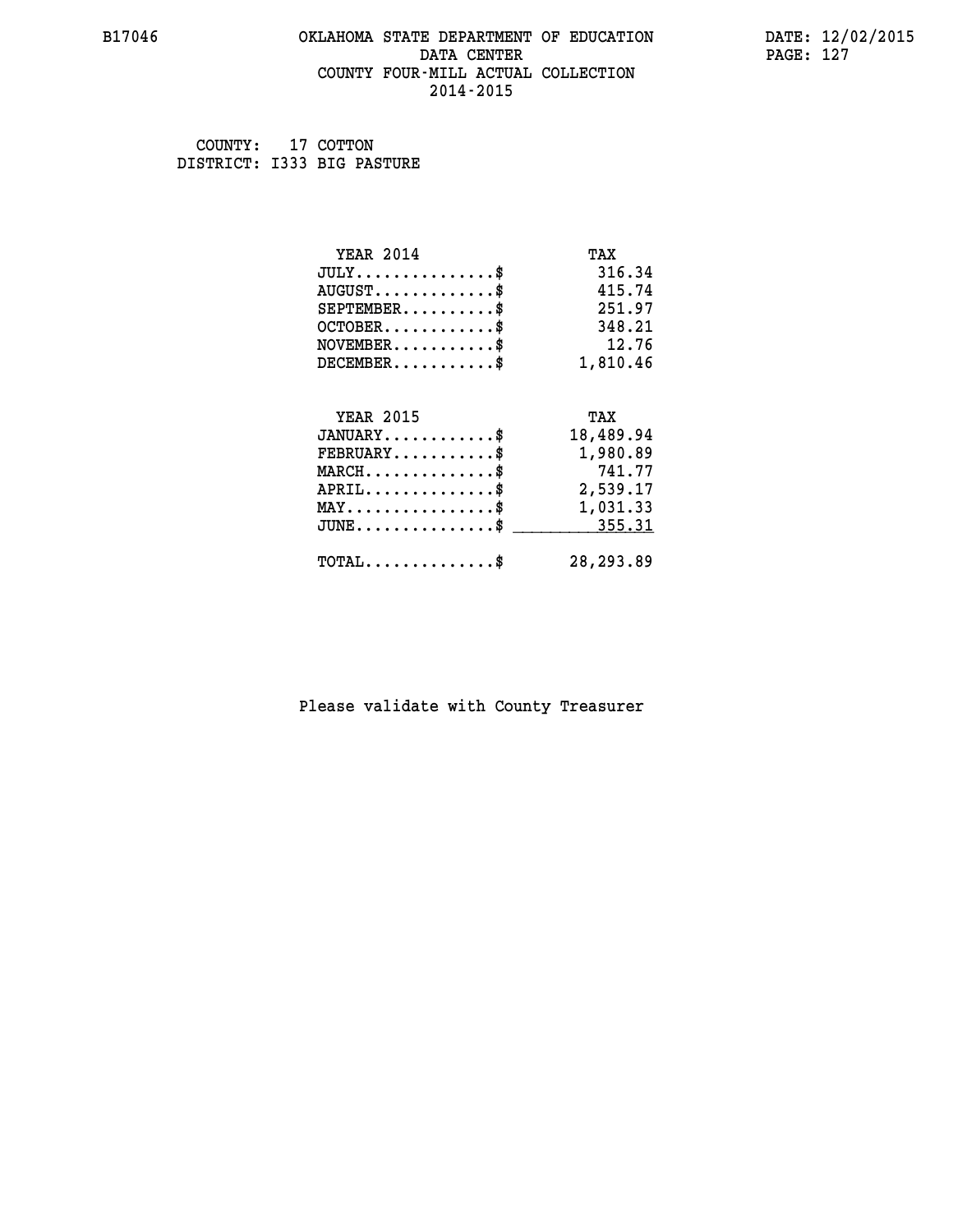#### **B17046 OKLAHOMA STATE DEPARTMENT OF EDUCATION DATE: 12/02/2015 DATA CENTER** PAGE: 128  **COUNTY FOUR-MILL ACTUAL COLLECTION 2014-2015**

 **COUNTY: 17 COTTON**

 **\*\*\*\*\*\* TOTALS \*\*\*\*\*\***

| <b>YEAR 2014</b>                   | TAX      |
|------------------------------------|----------|
| $JULY \ldots \ldots \ldots \ldots$ | 1,742.63 |
| $AUGUST$ \$                        | 2,295.99 |
| $SEPTEMBER$ \$                     | 1,391.04 |
| $OCTOBER$ \$                       | 1,928.84 |
| $NOVEMBER$ \$                      | 70.20    |
| $DECEMBER$ \$                      | 9,331.17 |
|                                    |          |

# **YEAR 2015 TAX JANUARY............\$ 95,272.44 FEBRUARY...........\$ 10,207.59 MARCH..............\$ 3,837.16 APRIL..............\$ 13,089.07 MAY................\$ 5,325.97 JUNE................\$** 1,832.64

 **TOTAL..............\$ 146,324.74**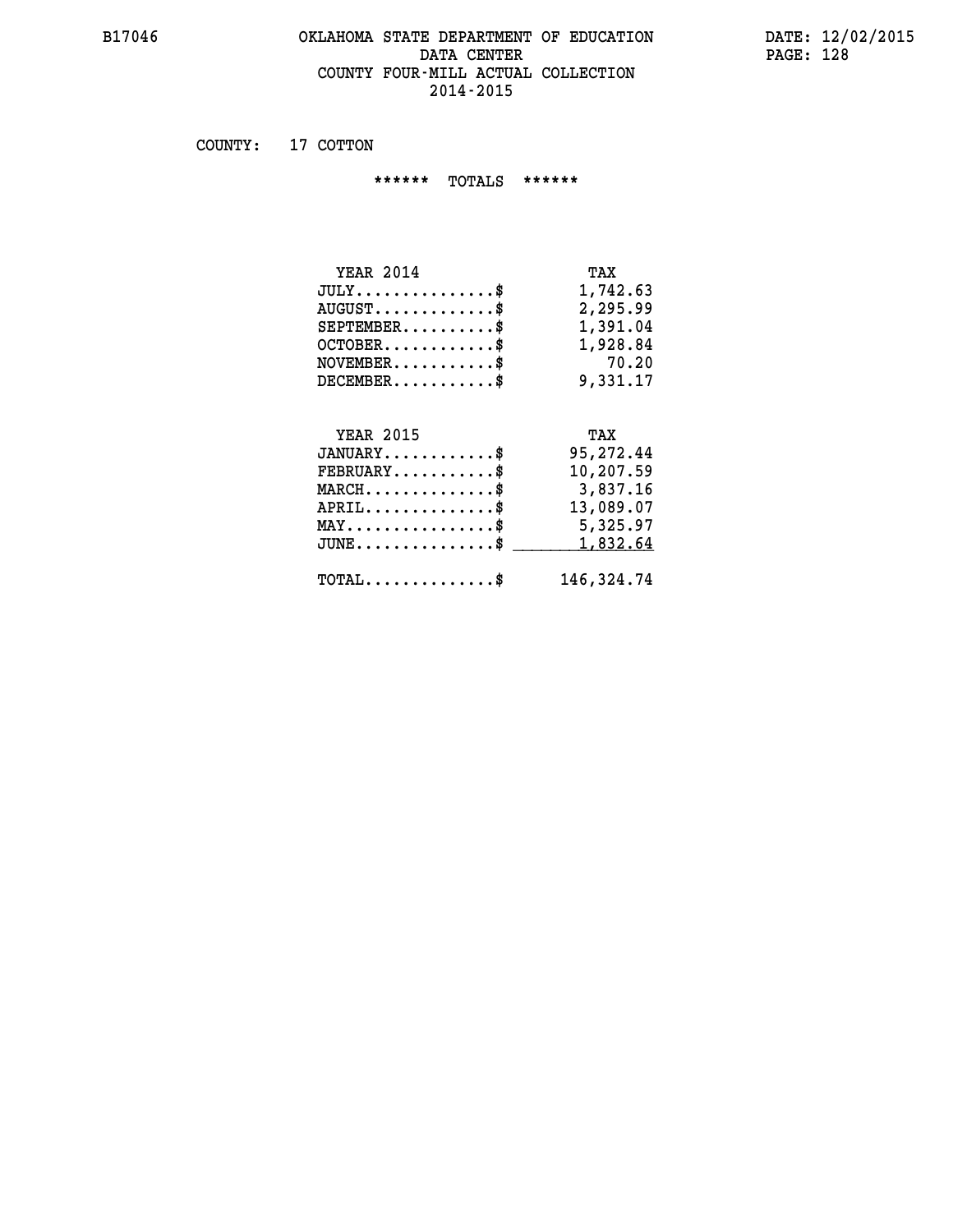#### **B17046 OKLAHOMA STATE DEPARTMENT OF EDUCATION DATE: 12/02/2015 DATA CENTER** PAGE: 129  **COUNTY FOUR-MILL ACTUAL COLLECTION 2014-2015**

 **COUNTY: 18 CRAIG DISTRICT: C001 WHITE OAK**

| <b>YEAR 2014</b>                            | TAX       |
|---------------------------------------------|-----------|
| $JULY$ \$                                   | 81.62     |
| $AUGUST$ \$                                 | 96.45     |
| $SEPTEMENT.$ \$                             | 63.53     |
| $OCTOBER$ \$                                | 28.49     |
| $NOVEMBER$ \$                               | 9.33      |
| $DECEMBER$ \$                               | 893.95    |
|                                             |           |
| <b>YEAR 2015</b>                            | TAX       |
| $JANUARY$                                   | 4,295.99  |
| $FEBRUARY$                                  | 2,030.61  |
| $MARCH$ \$                                  | 1,175.49  |
| $APRIL$ \$                                  | 1,027.97  |
| $MAX \dots \dots \dots \dots \dots$         | 656.44    |
| $JUNE$ \$                                   | 250.08    |
| $\texttt{TOTAL} \dots \dots \dots \dots$ \$ | 10,609.95 |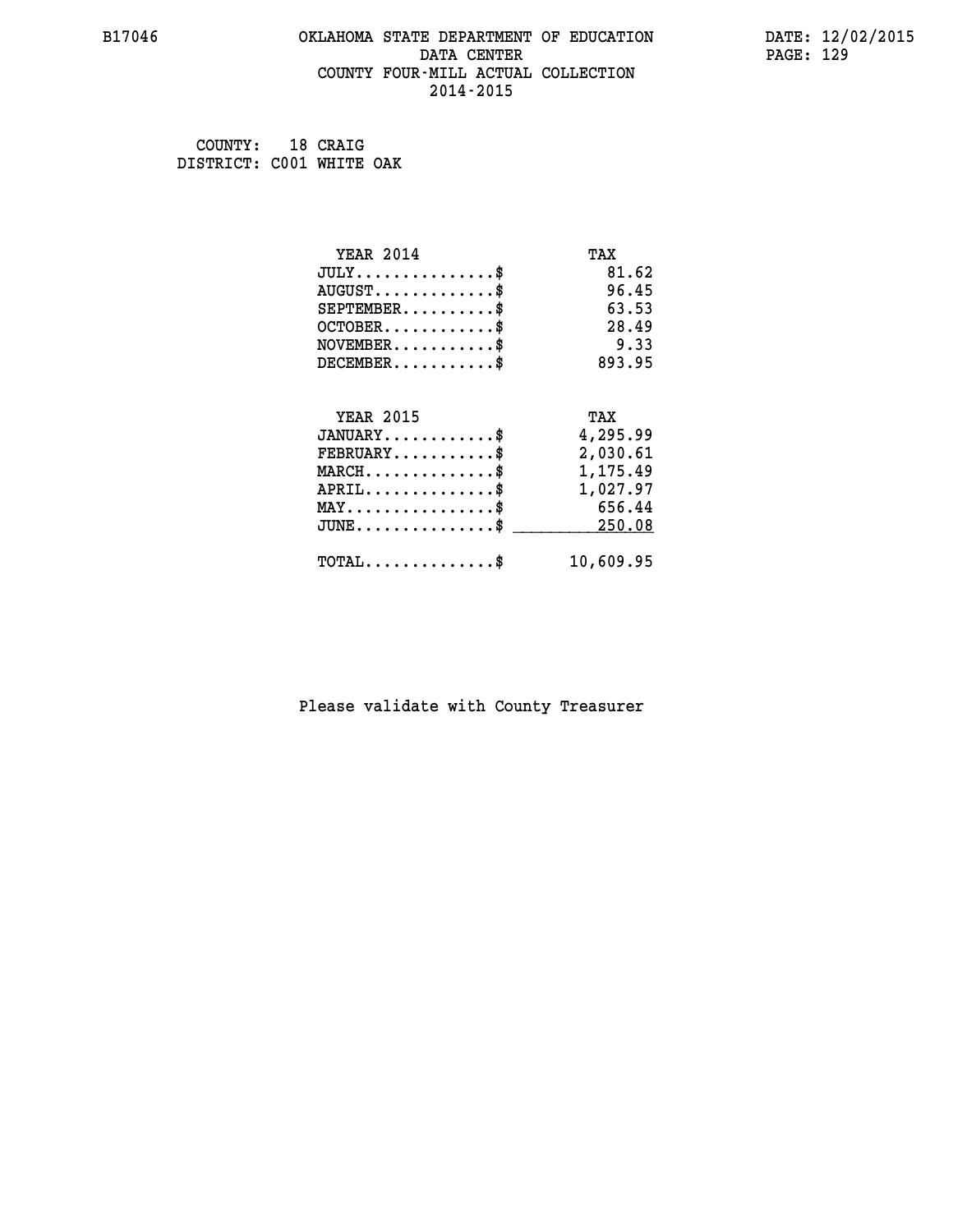#### **B17046 OKLAHOMA STATE DEPARTMENT OF EDUCATION DATE: 12/02/2015 DATA CENTER** PAGE: 130  **COUNTY FOUR-MILL ACTUAL COLLECTION 2014-2015**

| COUNTY:                | 18 CRAIG |
|------------------------|----------|
| DISTRICT: 1006 KETCHUM |          |

| <b>YEAR 2014</b>                           | TAX         |
|--------------------------------------------|-------------|
| $JULY$ \$                                  | 1,028.52    |
| $AUGUST$ \$                                | 1,056.29    |
| $SEPTEMBER$ \$                             | 695.75      |
| $OCTOBER$ \$                               | 312.02      |
| $NOVEMBER$ \$                              | 102.32      |
| $DECEMBER$ \$                              | 9,791.38    |
|                                            |             |
| <b>YEAR 2015</b>                           | TAX         |
| $JANUARY$ \$                               | 47,053.34   |
| $FEBRUARY$ \$                              | 22, 241, 07 |
| $MARCH$ \$                                 | 12,874.97   |
| $APRIL \ldots \ldots \ldots \ldots$        | 11,259.23   |
| MAY\$ 7,190.06                             |             |
| $JUNE$ \$                                  | 2,739.12    |
| $\texttt{TOTAL} \dots \dots \dots \dots \$ | 116,344.07  |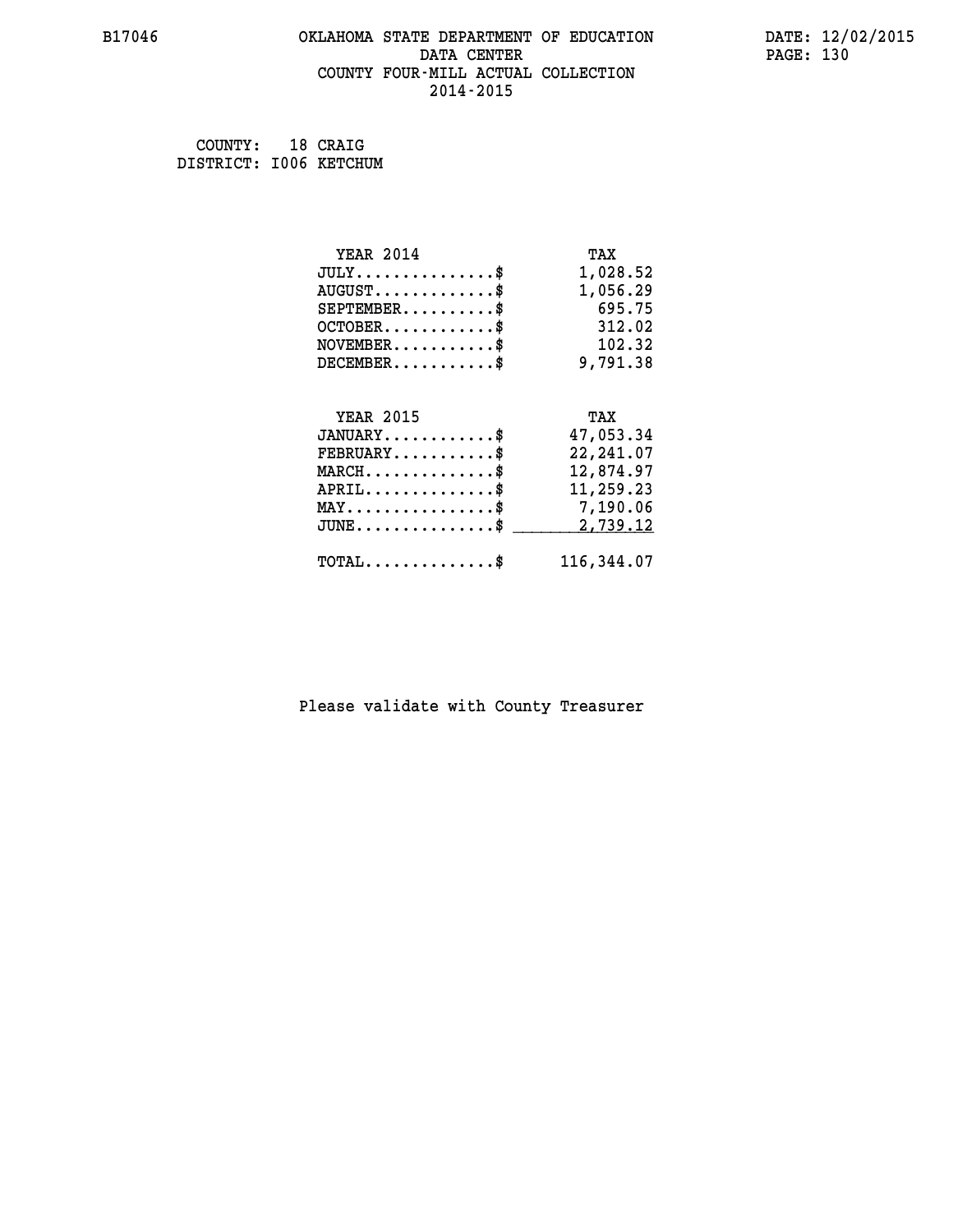## **B17046 OKLAHOMA STATE DEPARTMENT OF EDUCATION DATE: 12/02/2015 DATA CENTER** PAGE: 131  **COUNTY FOUR-MILL ACTUAL COLLECTION 2014-2015**

 **COUNTY: 18 CRAIG DISTRICT: I017 WELCH**

| <b>YEAR 2014</b>                               | TAX       |
|------------------------------------------------|-----------|
| $JULY$ \$                                      | 627.33    |
| $AUGUST$ \$                                    | 550.95    |
| $SEPTEMENT.$ \$                                | 362.90    |
| $OCTOBER$ \$                                   | 162.75    |
| $\texttt{NOVEMBER} \dots \dots \dots \$        | 53.38     |
| $DECEMBER$ \$                                  | 5,107.15  |
|                                                |           |
| <b>YEAR 2015</b>                               | TAX       |
| $JANUARY$ \$                                   | 24,542.83 |
| $FEBRUARY$                                     | 11,600.84 |
| $MARCH$ \$                                     | 6,715.52  |
| $APRIL \ldots \ldots \ldots \ldots \$          | 5,872.78  |
| $\texttt{MAX} \dots \dots \dots \dots \dots \$ | 3,750.30  |
| $JUNE$ \$                                      | 1,428.72  |
| $\texttt{TOTAL} \dots \dots \dots \dots \$     | 60,775.45 |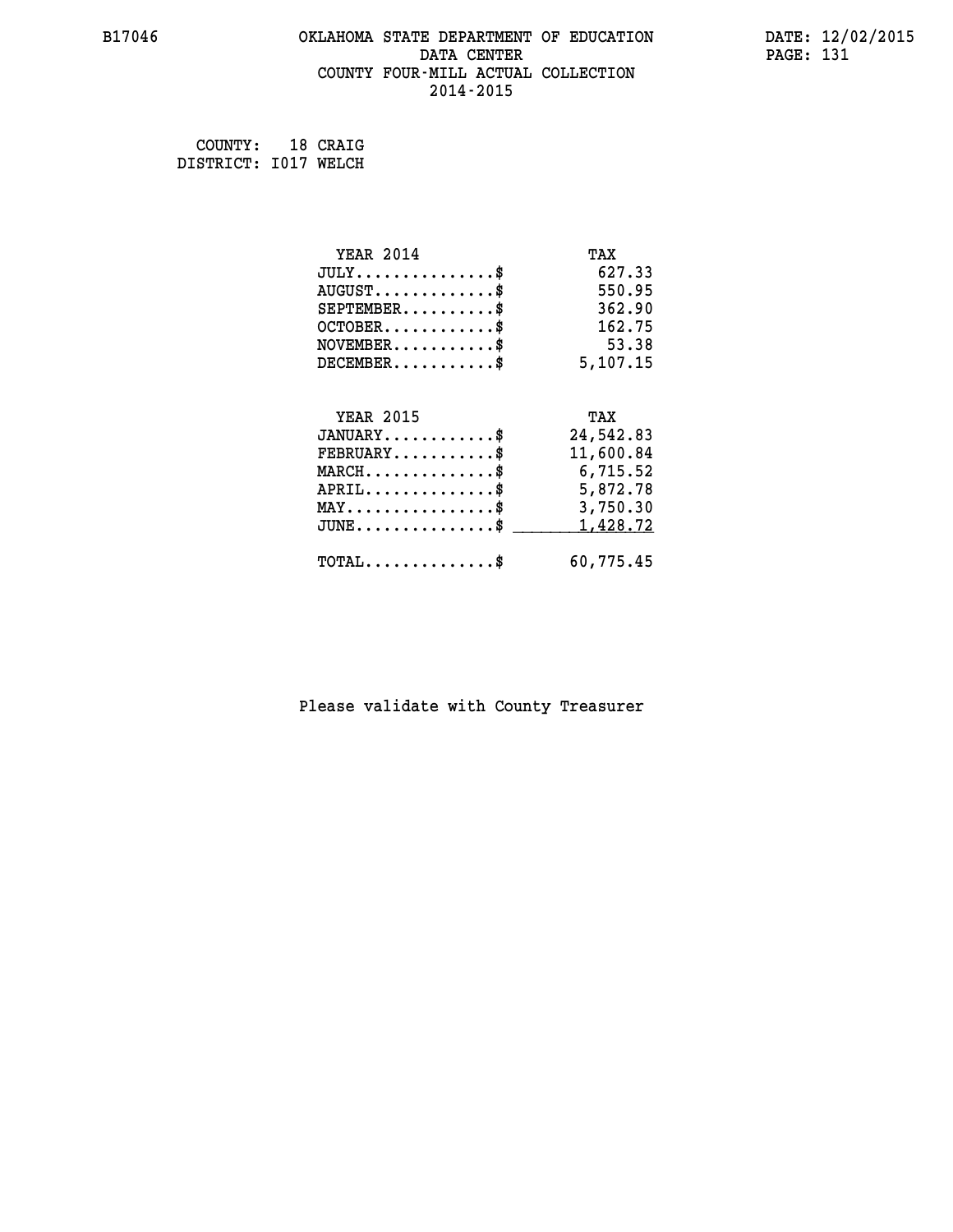#### **B17046 OKLAHOMA STATE DEPARTMENT OF EDUCATION DATE: 12/02/2015 DATA CENTER** PAGE: 132  **COUNTY FOUR-MILL ACTUAL COLLECTION 2014-2015**

 **COUNTY: 18 CRAIG DISTRICT: I020 BLUEJACKET**

| <b>YEAR 2014</b>                                                                                                              | TAX       |
|-------------------------------------------------------------------------------------------------------------------------------|-----------|
| $JULY$ \$                                                                                                                     | 392.44    |
| $AUGUST$ \$                                                                                                                   | 338.42    |
| $SEPTEMENT.$ \$                                                                                                               | 222.92    |
| $OCTOBER$ \$                                                                                                                  | 99.97     |
| $NOVEMBER$ \$                                                                                                                 | 32.77     |
| $DECEMBER$ \$                                                                                                                 | 3,137.05  |
|                                                                                                                               |           |
| <b>YEAR 2015</b>                                                                                                              | TAX       |
| $JANUARY$ \$                                                                                                                  | 15,075.29 |
| $FEBRUARY$                                                                                                                    | 7,125.76  |
| $\texttt{MARCH}\ldots\ldots\ldots\ldots\overset{\hspace{0.1em}\mathsf{\scriptscriptstyle\$}}{\mathsf{\scriptscriptstyle\$}}}$ | 4,124.98  |
| $APRIL$ \$                                                                                                                    | 3,607.31  |
| $\texttt{MAX} \dots \dots \dots \dots \dots \$                                                                                | 2,303.59  |
| $\texttt{JUNE} \dots \dots \dots \dots \dots \$$                                                                              | 877.59    |
| $\texttt{TOTAL} \dots \dots \dots \dots$                                                                                      | 37,338.09 |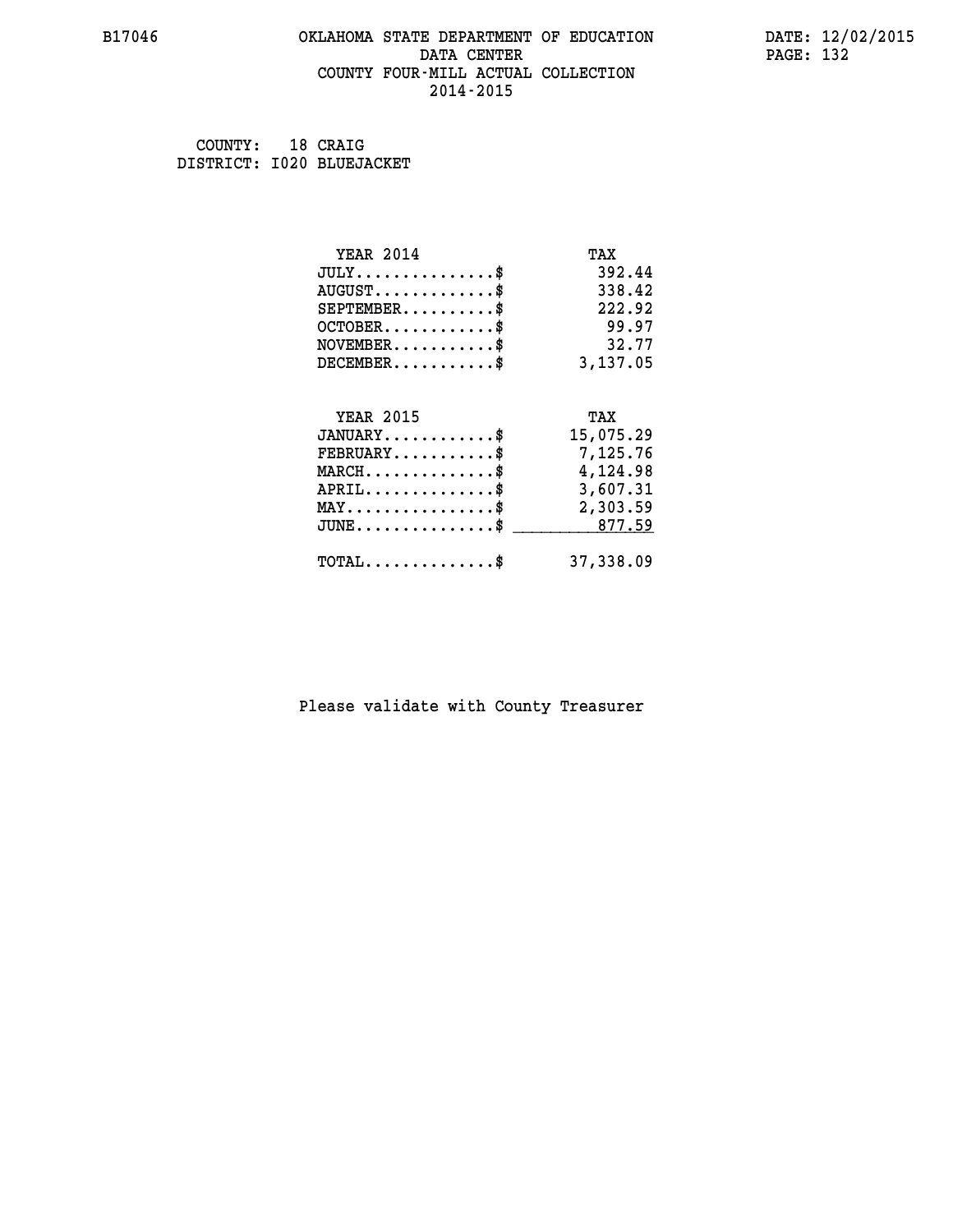#### **B17046 OKLAHOMA STATE DEPARTMENT OF EDUCATION DATE: 12/02/2015 DATA CENTER** PAGE: 133  **COUNTY FOUR-MILL ACTUAL COLLECTION 2014-2015**

 **COUNTY: 18 CRAIG DISTRICT: I065 VINITA**

| <b>YEAR 2014</b>                                | TAX        |
|-------------------------------------------------|------------|
| $JULY$ \$                                       | 2,780.14   |
| $AUGUST$ \$                                     | 2,684.52   |
| $SEPTEMENT.$ \$                                 | 1,768.20   |
| $OCTOBER$ \$                                    | 792.98     |
| $NOVEMBER.$ \$                                  | 260.07     |
| $DECEMBER$ \$                                   | 24,886.43  |
|                                                 |            |
| <b>YEAR 2015</b>                                | TAX        |
| $JANUARY$ \$                                    | 119,583.49 |
| $FEBRUARY$                                      | 56,524.43  |
| $MARCH$ \$                                      | 32,721.03  |
| $APRIL$ \$                                      | 28,614.74  |
| $\texttt{MAX} \dots \dots \dots \dots \dots$ \$ | 18,273.13  |
| $JUNE$ \$                                       | 6,961.33   |
| $\texttt{TOTAL} \dots \dots \dots \dots \$      | 295,850.49 |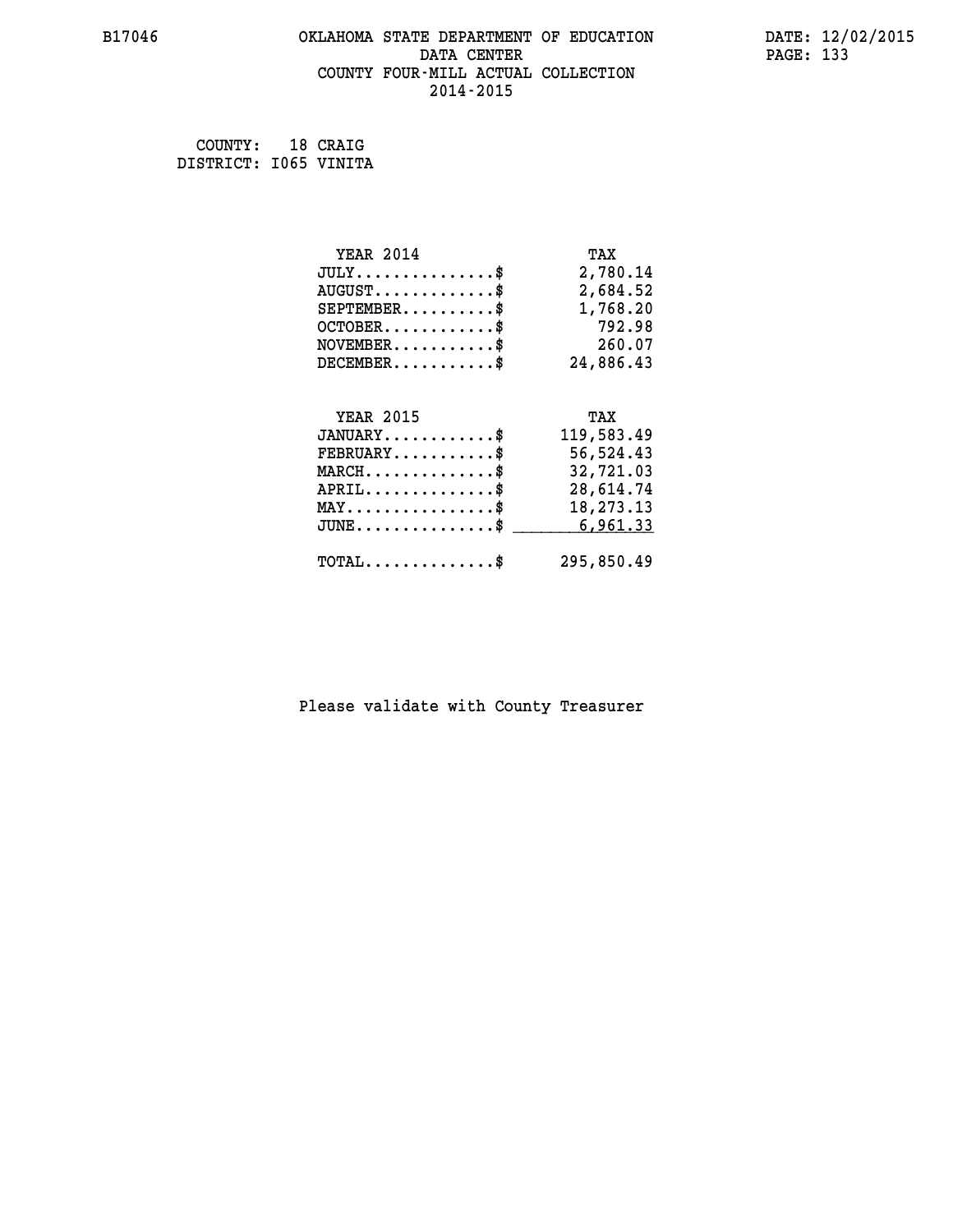#### **B17046 OKLAHOMA STATE DEPARTMENT OF EDUCATION DATE: 12/02/2015 DATA CENTER PAGE: 134 COUNTY FOUR-MILL ACTUAL COLLECTION 2014-2015**

 **COUNTY: 18 CRAIG**

 **\*\*\*\*\*\* TOTALS \*\*\*\*\*\***

| <b>YEAR 2014</b>        | TAX       |
|-------------------------|-----------|
| $JULY$                  | 4,910.05  |
| $AUGUST$ $\frac{1}{2}$  | 4,726.63  |
| $SEPTEMBER$ \$          | 3,113.30  |
| $OCTOBER$ $\frac{1}{2}$ | 1,396.21  |
| $NOVEMBER$ \$           | 457.87    |
| DECEMBER\$              | 43,815,96 |

# **YEAR 2015 TAX JANUARY............\$ 210,550.94 FEBRUARY...........\$ 99,522.71 MARCH..............\$ 57,611.99 APRIL..............\$ 50,382.03 MAY................\$ 32,173.52** JUNE..............\$ <u>12,256.84</u>  **TOTAL..............\$ 520,918.05**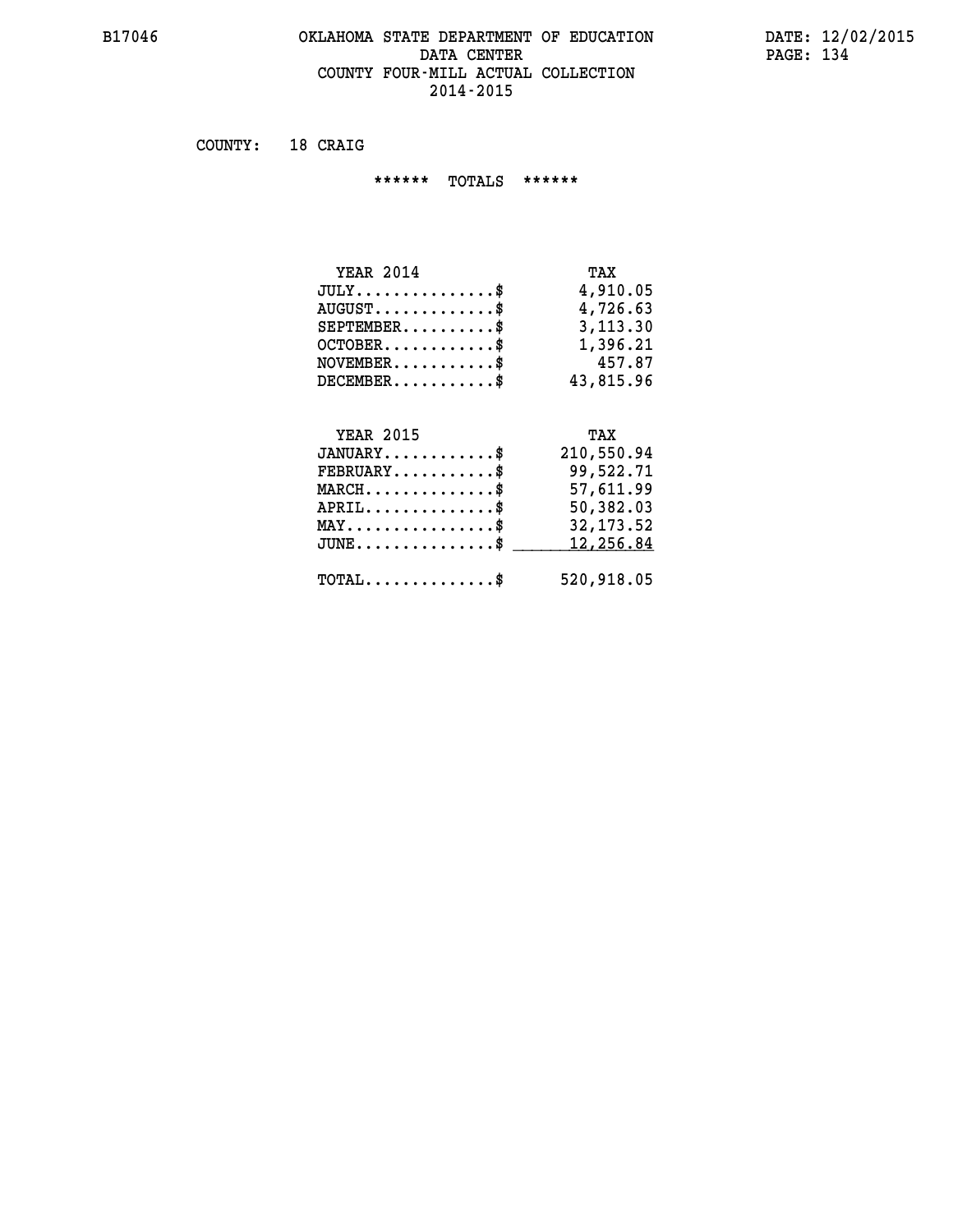#### **B17046 OKLAHOMA STATE DEPARTMENT OF EDUCATION DATE: 12/02/2015 DATA CENTER** PAGE: 135  **COUNTY FOUR-MILL ACTUAL COLLECTION 2014-2015**

 **COUNTY: 19 CREEK DISTRICT: C008 LONE STAR**

| <b>YEAR 2014</b>                               | TAX        |
|------------------------------------------------|------------|
| $JULY$ \$                                      | 679.33     |
| $AUGUST$ \$                                    | 457.46     |
| $SEPTEMBER$                                    | 1,248.59   |
| $OCTOBER$ \$                                   | 393.95     |
| $NOVEMBER$ \$                                  | 360.86     |
| $DECEMBER$ \$                                  | 1,042.60   |
|                                                |            |
| <b>YEAR 2015</b>                               | TAX        |
| $JANUARY$ \$                                   | 65,196.64  |
| $FEBRUARY$                                     | 21,684.60  |
| $MARCH$ \$                                     | 3,428.22   |
| $APRIL$ \$                                     | 14,357.95  |
| $\texttt{MAX} \dots \dots \dots \dots \dots \$ | 4,802.56   |
| $JUNE$ \$                                      | 1,884.56   |
| $\texttt{TOTAL} \dots \dots \dots \dots \$     | 115,537.32 |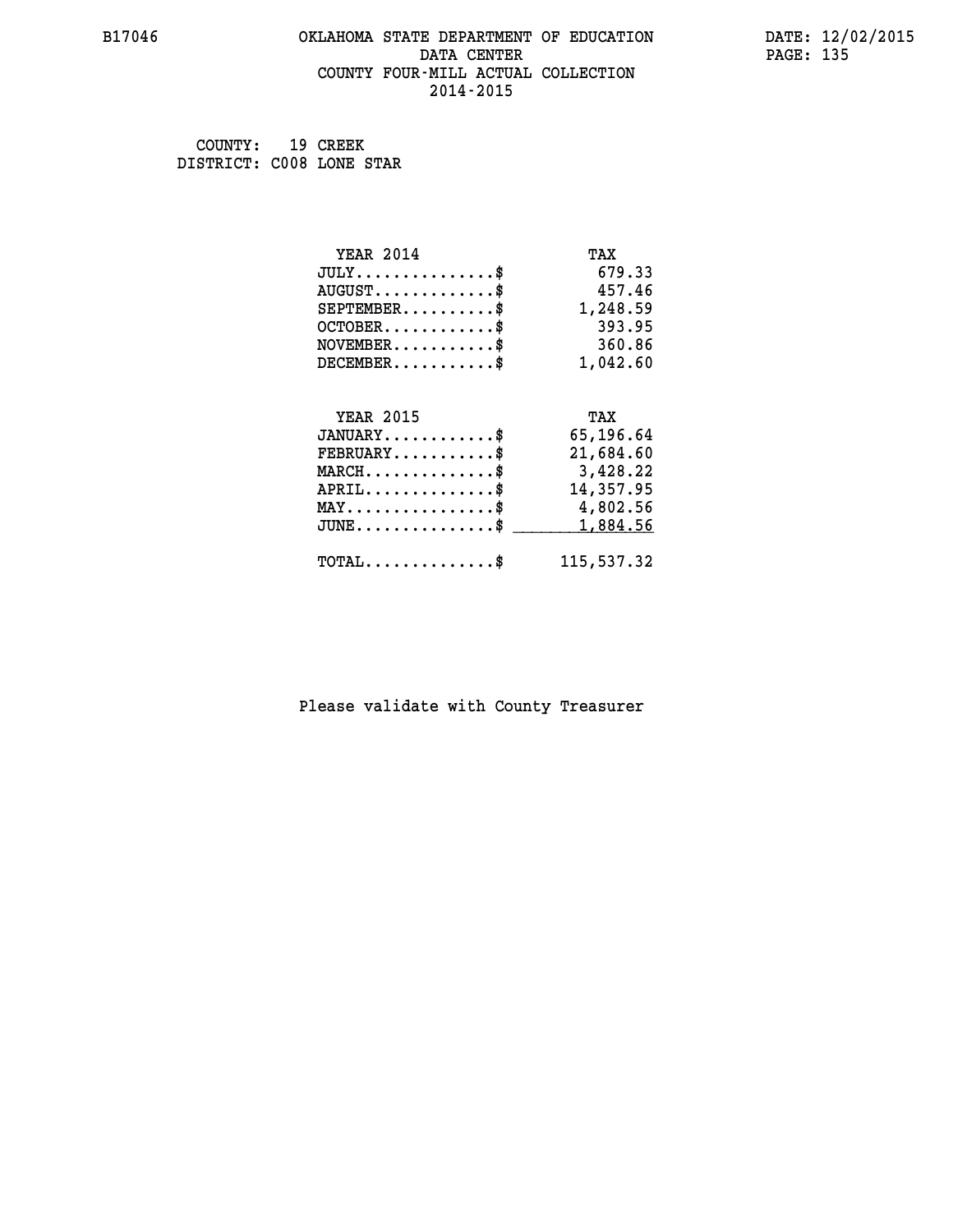## **B17046 OKLAHOMA STATE DEPARTMENT OF EDUCATION DATE: 12/02/2015 DATA CENTER** PAGE: 136  **COUNTY FOUR-MILL ACTUAL COLLECTION 2014-2015**

 **COUNTY: 19 CREEK DISTRICT: C012 GYPSY**

| <b>YEAR 2014</b>                           | TAX       |
|--------------------------------------------|-----------|
| $JULY$ \$                                  | 83.35     |
| $AUGUST$ \$                                | 62.71     |
| $SEPTEMENT.$ \$                            | 171.16    |
| $OCTOBER$ \$                               | 54.00     |
| $NOVEMBER$ \$                              | 49.46     |
| $DECEMBER$ \$                              | 142.92    |
|                                            |           |
| <b>YEAR 2015</b>                           | TAX       |
| $JANUARY$                                  | 8,937.31  |
| $FEBRUARY$                                 | 2,972.57  |
| $MARCH$ \$                                 | 469.95    |
| $APRIL \ldots \ldots \ldots \ldots$        | 1,968.23  |
| $MAX \dots \dots \dots \dots \dots$        | 658.34    |
| $JUNE$ \$                                  | 258.34    |
| $\texttt{TOTAL} \dots \dots \dots \dots \$ | 15,828.34 |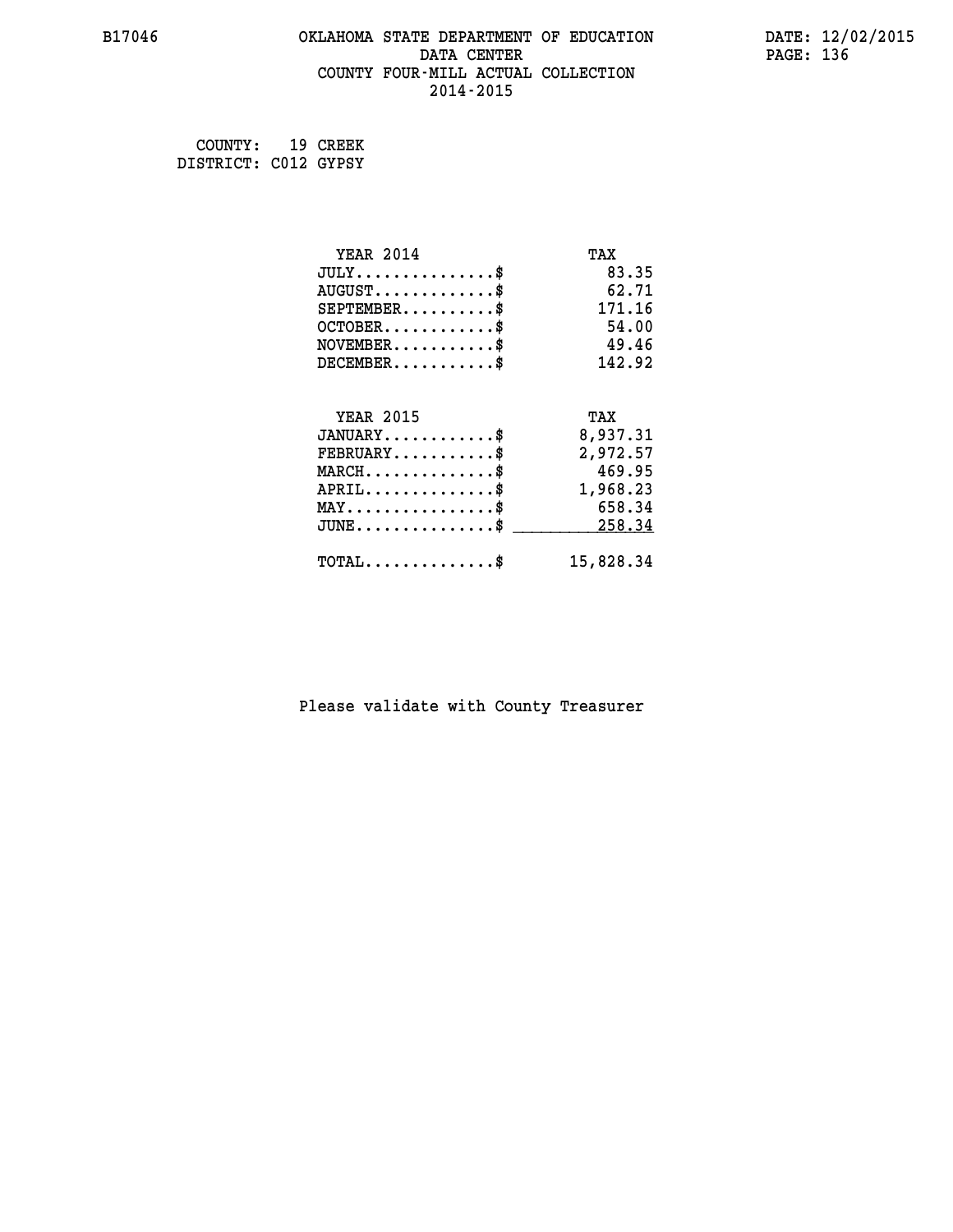#### **B17046 OKLAHOMA STATE DEPARTMENT OF EDUCATION DATE: 12/02/2015 DATA CENTER** PAGE: 137  **COUNTY FOUR-MILL ACTUAL COLLECTION 2014-2015**

 **COUNTY: 19 CREEK DISTRICT: C034 PRETTY WATER**

| <b>YEAR 2014</b>                               | TAX       |
|------------------------------------------------|-----------|
| $JULY$ \$                                      | 201.76    |
| $AUGUST$ \$                                    | 132.05    |
| $SEPTEMBER$ \$                                 | 360.35    |
| $OCTOBER$ \$                                   | 113.70    |
| $\texttt{NOVEMBER} \dots \dots \dots \$        | 104.14    |
| $DECEMBER$ \$                                  | 300.88    |
|                                                |           |
| <b>YEAR 2015</b>                               | TAX       |
| $JANUARY$ \$                                   | 18,815.98 |
| $FEBRUARY$                                     | 6,258.26  |
| $MARCH$ \$                                     | 989.43    |
| $APRIL \ldots \ldots \ldots \ldots$            | 4,143.80  |
| $\texttt{MAX} \dots \dots \dots \dots \dots \$ | 1,386.02  |
| $JUNE \ldots \ldots \ldots \ldots \ast$        | 543.88    |
| $\texttt{TOTAL} \dots \dots \dots \dots \$     | 33,350.25 |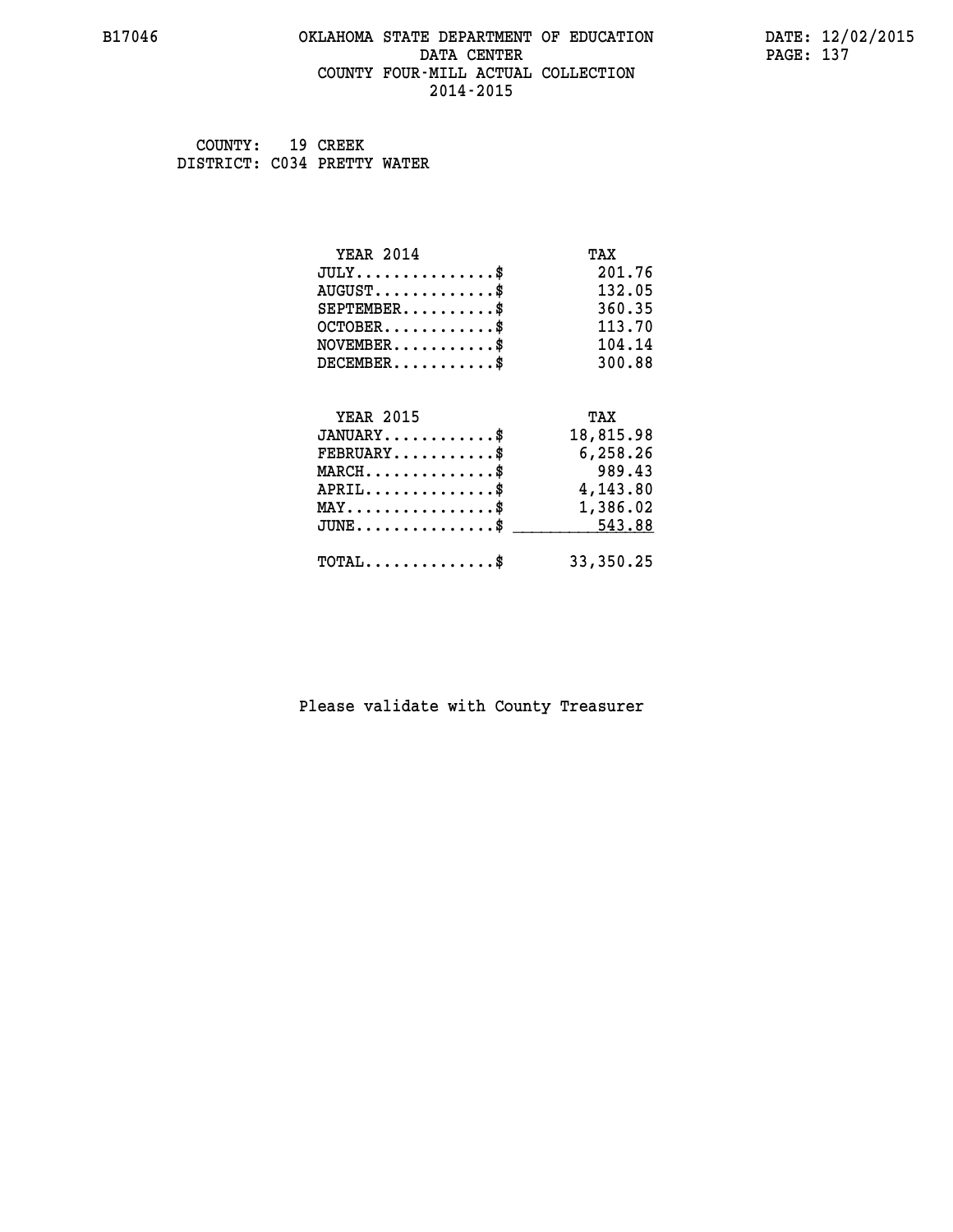#### **B17046 OKLAHOMA STATE DEPARTMENT OF EDUCATION DATE: 12/02/2015 DATA CENTER** PAGE: 138  **COUNTY FOUR-MILL ACTUAL COLLECTION 2014-2015**

 **COUNTY: 19 CREEK DISTRICT: C035 ALLEN-BOWDEN**

| <b>YEAR 2014</b>                               | TAX       |
|------------------------------------------------|-----------|
| $JULY$ \$                                      | 278.46    |
| $AUGUST$ \$                                    | 200.61    |
| $SEPTEMBER$ \$                                 | 547.57    |
| $OCTOBER$ \$                                   | 172.75    |
| $NOVEMBER.$ \$                                 | 158.26    |
| $DECEMBER$ \$                                  | 457.24    |
|                                                |           |
| <b>YEAR 2015</b>                               | TAX       |
| $JANUARY$                                      | 28,591.69 |
| $FEBRUARY$                                     | 9,509.69  |
| $MARCH$ \$                                     | 1,503.44  |
| $APRIL$ \$                                     | 6,296.64  |
| $\texttt{MAX} \dots \dots \dots \dots \dots \$ | 2,106.15  |
| $JUNE$ \$                                      | 826.46    |
| $\texttt{TOTAL} \dots \dots \dots \dots \$     | 50,648.96 |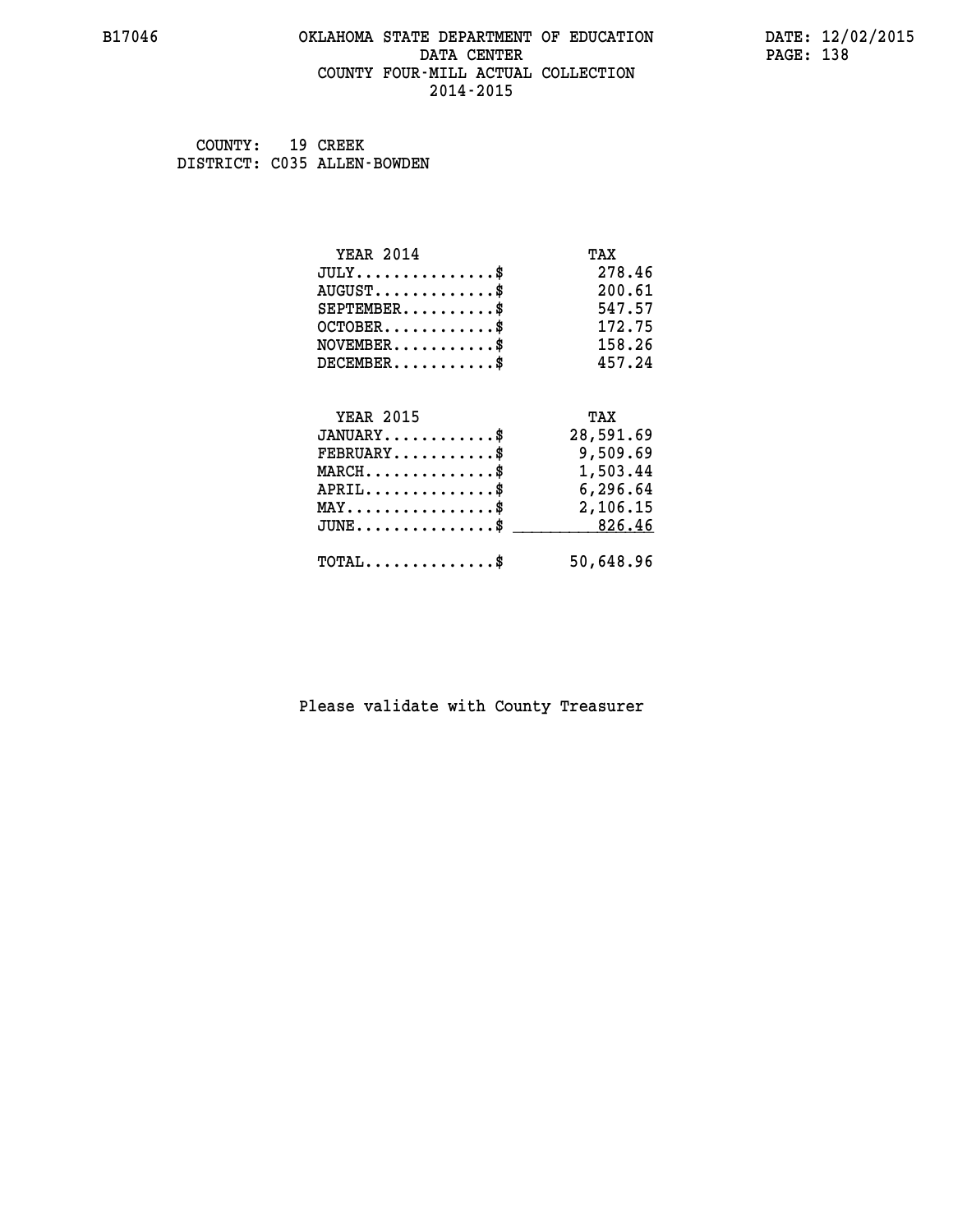## **B17046 OKLAHOMA STATE DEPARTMENT OF EDUCATION DATE: 12/02/2015 DATA CENTER** PAGE: 139  **COUNTY FOUR-MILL ACTUAL COLLECTION 2014-2015**

 **COUNTY: 19 CREEK DISTRICT: I002 BRISTOW**

| <b>YEAR 2014</b>                               | TAX         |
|------------------------------------------------|-------------|
| $JULY$ \$                                      | 1,357.88    |
| $AUGUST$ \$                                    | 883.37      |
| $SEPTEMBER$ \$                                 | 2,411.09    |
| $OCTOBER$ \$                                   | 760.72      |
| $NOVEMBER$ \$                                  | 696.85      |
| $DECEMBER$ \$                                  | 2,013.28    |
|                                                |             |
| <b>YEAR 2015</b>                               | TAX         |
| $JANUARY$ \$                                   | 125,897.91  |
| $FEBRUARY$                                     | 41,874.01   |
| $MARCH$ \$                                     | 6,620.09    |
| $APRIL$ \$                                     | 27,725.94   |
| $\texttt{MAX} \dots \dots \dots \dots \dots \$ | 9,273.98    |
| $JUNE$ \$                                      | 3,639.18    |
| $\texttt{TOTAL} \dots \dots \dots \dots \$     | 223, 154.30 |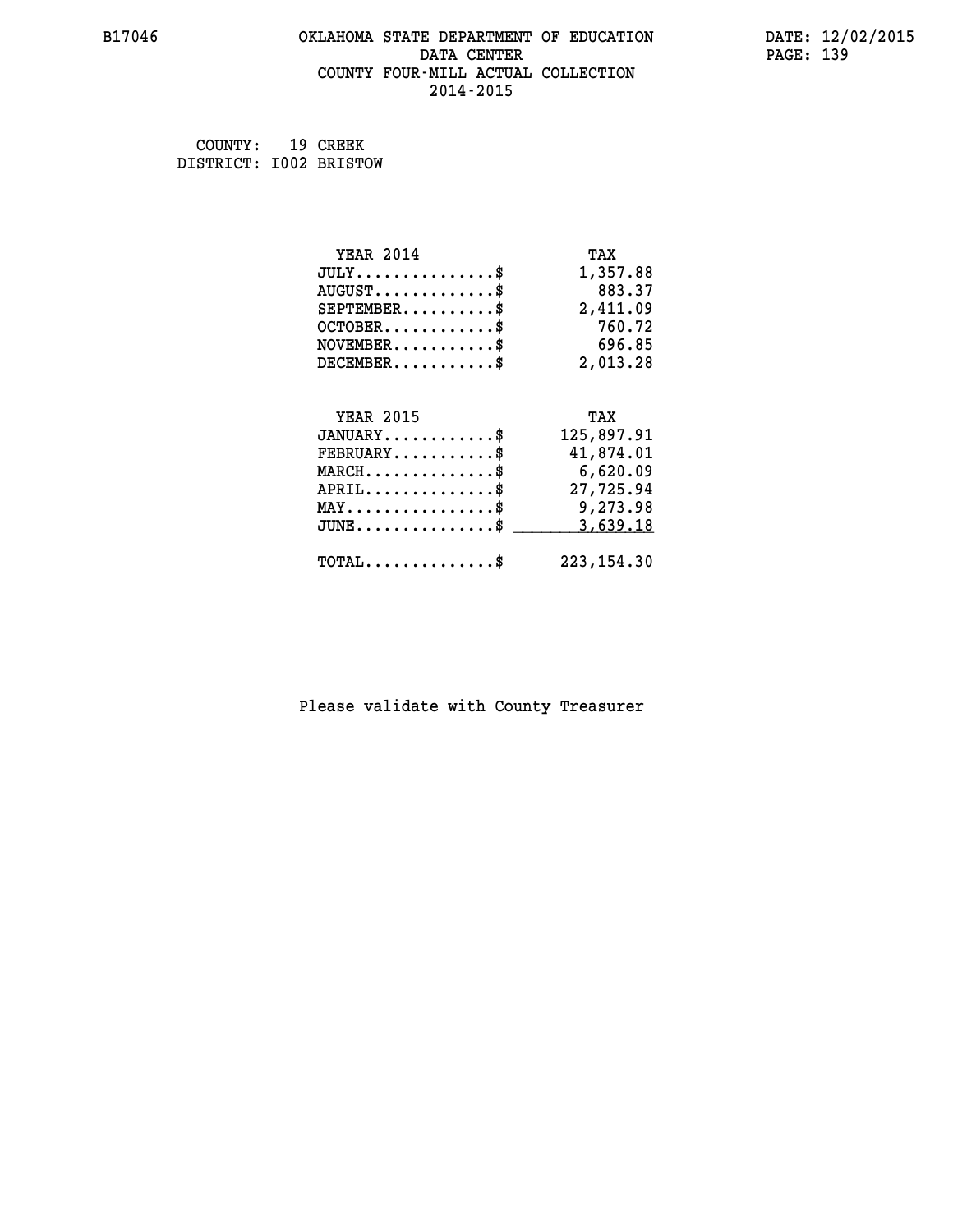## **B17046 OKLAHOMA STATE DEPARTMENT OF EDUCATION DATE: 12/02/2015 DATA CENTER PAGE: 140 COUNTY FOUR-MILL ACTUAL COLLECTION 2014-2015**

 **COUNTY: 19 CREEK DISTRICT: I003 MANNFORD**

| <b>YEAR 2014</b>                               | TAX        |
|------------------------------------------------|------------|
| $JULY$ \$                                      | 1,179.68   |
| $AUGUST$ \$                                    | 795.63     |
| $SEPTEMBER$ \$                                 | 2,171.59   |
| $OCTOBER$ \$                                   | 685.15     |
| $\texttt{NOVEMBER} \dots \dots \dots \$        | 627.63     |
| $DECEMBER$ \$                                  | 1,813.29   |
|                                                |            |
| <b>YEAR 2015</b>                               | TAX        |
| $JANUARY$ \$                                   | 113,391.64 |
| $FEBRUARY$                                     | 37,714.41  |
| $MARCH$ \$                                     | 5,962.48   |
| $APRIL$ \$                                     | 24,971.74  |
| $\texttt{MAX} \dots \dots \dots \dots \dots \$ | 8,352.74   |
| $JUNE$ $$$                                     | 3,277.66   |
| $\texttt{TOTAL} \dots \dots \dots \dots \$     | 200,943.64 |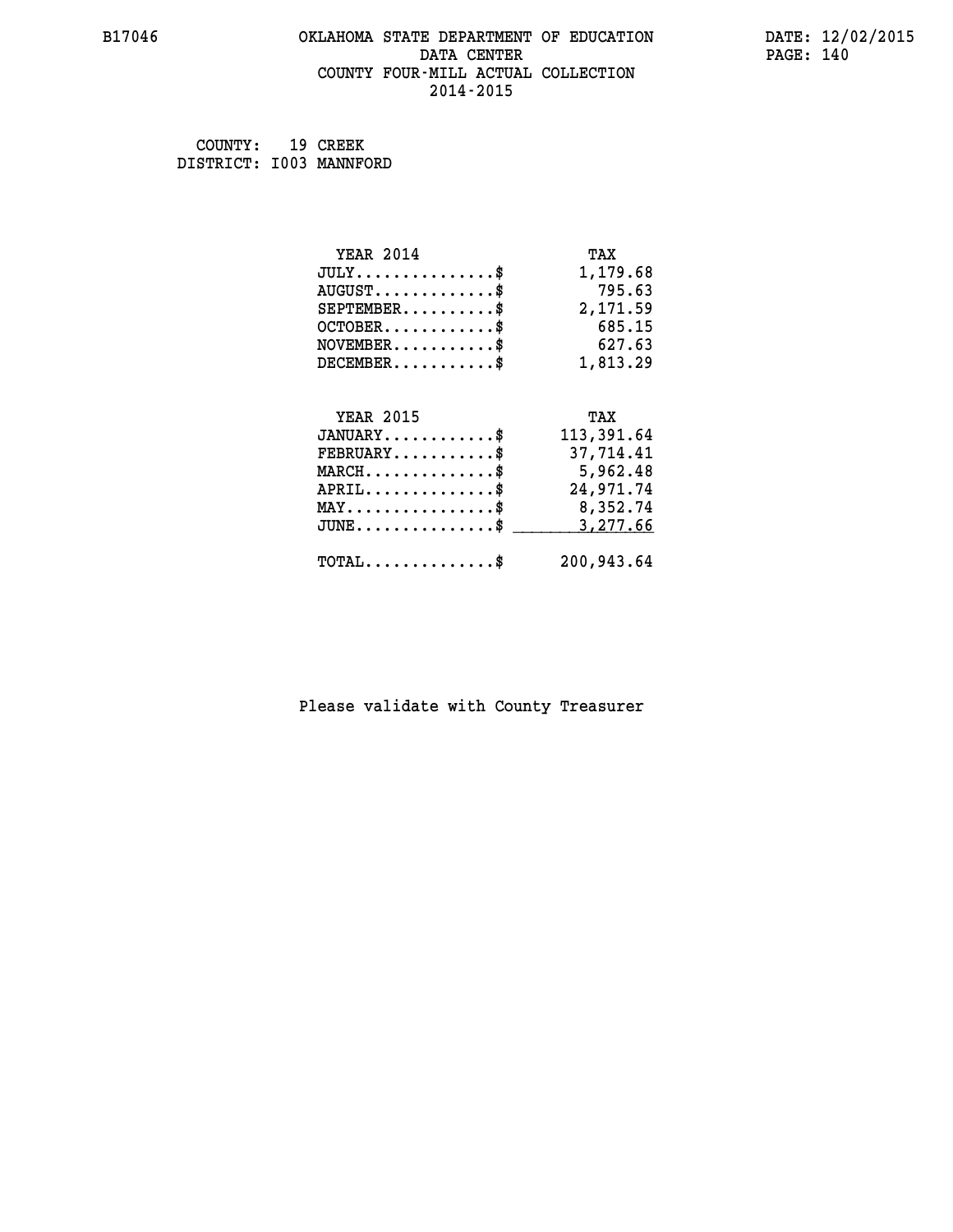## **B17046 OKLAHOMA STATE DEPARTMENT OF EDUCATION DATE: 12/02/2015 DATA CENTER** PAGE: 141  **COUNTY FOUR-MILL ACTUAL COLLECTION 2014-2015**

 **COUNTY: 19 CREEK DISTRICT: I005 MOUNDS**

| <b>YEAR 2014</b>                                 | TAX       |
|--------------------------------------------------|-----------|
| $JULY$ \$                                        | 469.62    |
| $AUGUST$ \$                                      | 310.56    |
| $SEPTEMBER$ \$                                   | 847.68    |
| $OCTOBER$ \$                                     | 267.44    |
| $\texttt{NOVEMBER} \dots \dots \dots \$          | 245.00    |
| $DECEMBER$ \$                                    | 707.81    |
|                                                  |           |
| <b>YEAR 2015</b>                                 | TAX       |
| $JANUARY$ \$                                     | 44,262.24 |
| $FEBRUARY$                                       | 14,721.76 |
| $\texttt{MARCH}\ldots\ldots\ldots\ldots\text{*}$ | 2,327.45  |
| $APRIL \ldots \ldots \ldots \ldots \$            | 9,747.69  |
| $\texttt{MAX} \dots \dots \dots \dots \dots \$   | 3,260.48  |
| $\texttt{JUNE} \dots \dots \dots \dots \dots \$$ | 1,279.44  |
| $\texttt{TOTAL} \dots \dots \dots \dots$ \$      | 78,447.17 |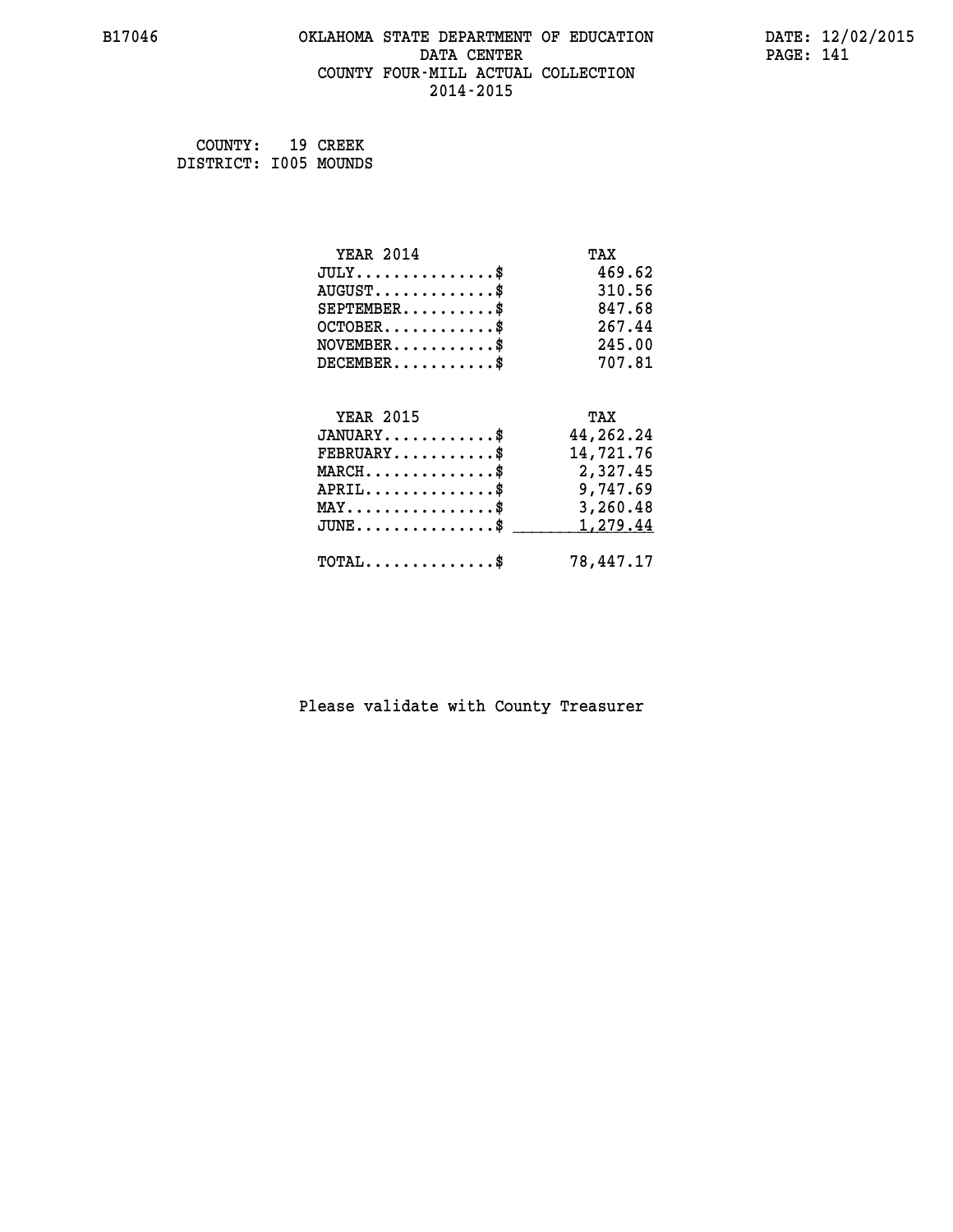## **B17046 OKLAHOMA STATE DEPARTMENT OF EDUCATION DATE: 12/02/2015 DATA CENTER** PAGE: 142  **COUNTY FOUR-MILL ACTUAL COLLECTION 2014-2015**

 **COUNTY: 19 CREEK DISTRICT: I017 OLIVE**

| <b>YEAR 2014</b>                                 | TAX       |
|--------------------------------------------------|-----------|
| $JULY$ \$                                        | 303.94    |
| $AUGUST$ \$                                      | 198.99    |
| $SEPTEMBER$ \$                                   | 543.16    |
| $OCTOBER$ \$                                     | 171.38    |
| $\texttt{NOVEMBER} \dots \dots \dots \$          | 156.99    |
| $DECEMBER$ \$                                    | 453.53    |
|                                                  |           |
| <b>YEAR 2015</b>                                 | TAX       |
| $JANUARY$                                        | 28,361.47 |
| $FEBRUARY$                                       | 9,433.11  |
| $\texttt{MARCH}\ldots\ldots\ldots\ldots\text{*}$ | 1,491.35  |
| $APRIL \ldots \ldots \ldots \ldots \$            | 6,245.91  |
| $\texttt{MAX} \dots \dots \dots \dots \dots \$   | 2,089.18  |
| $JUNE \ldots \ldots \ldots \ldots$ \$ 819.80     |           |
| $\texttt{TOTAL} \dots \dots \dots \dots$         | 50,268.81 |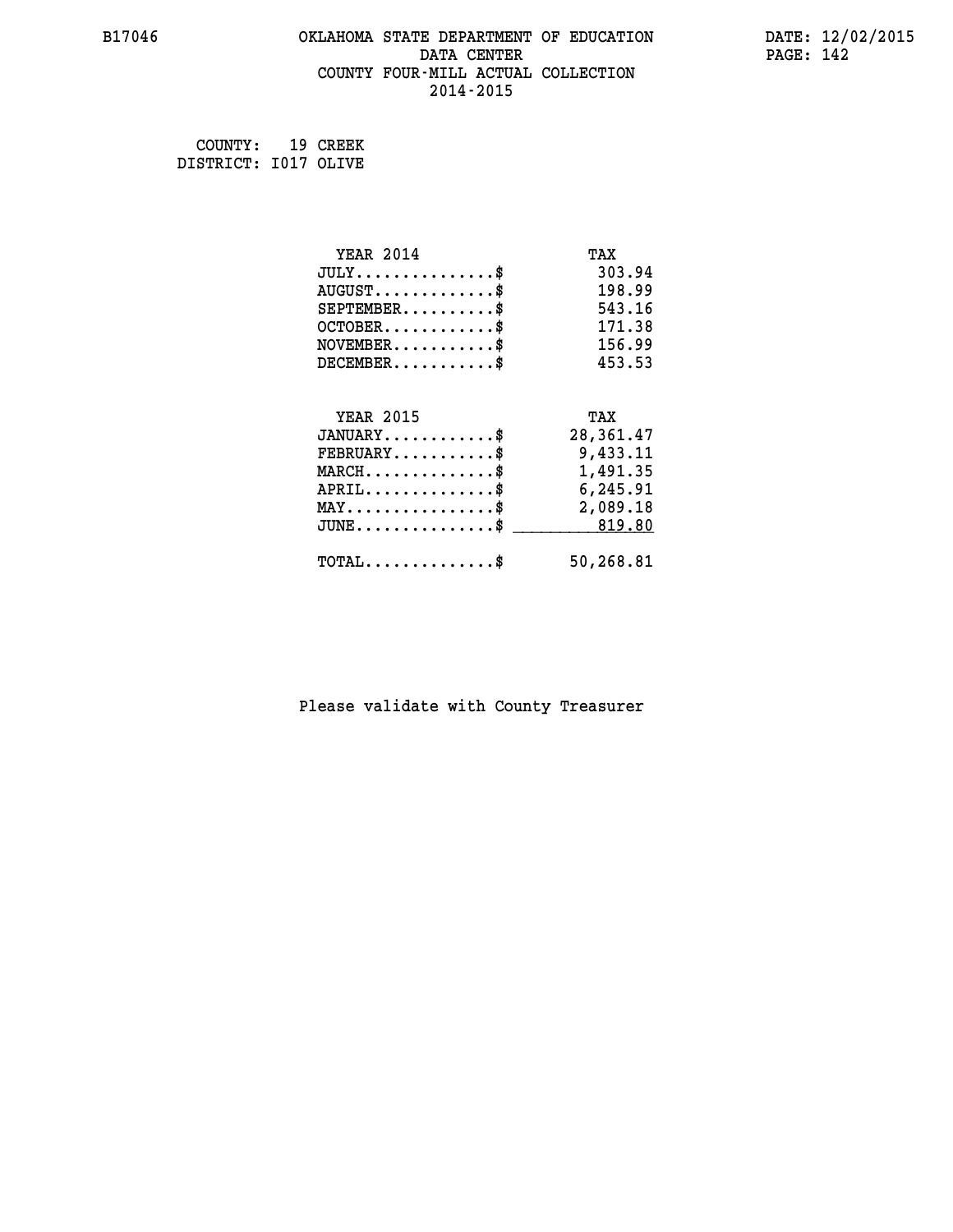## **B17046 OKLAHOMA STATE DEPARTMENT OF EDUCATION DATE: 12/02/2015 DATA CENTER** PAGE: 143  **COUNTY FOUR-MILL ACTUAL COLLECTION 2014-2015**

 **COUNTY: 19 CREEK DISTRICT: I018 KIEFER**

| <b>YEAR 2014</b>                               | TAX       |
|------------------------------------------------|-----------|
| $JULY$ \$                                      | 503.26    |
| $AUGUST$ \$                                    | 349.76    |
| $SEPTEMBER$ \$                                 | 954.62    |
| $OCTOBER$ \$                                   | 301.19    |
| $NOVEMBER$ \$                                  | 275.90    |
| $DECEMBER$ \$                                  | 797.13    |
|                                                |           |
| <b>YEAR 2015</b>                               | TAX       |
| $JANUARY$ \$                                   | 49,846.68 |
| $FEBRUARY$                                     | 16,579.16 |
| $MARCH$ \$                                     | 2,621.08  |
| $APRIL$ \$                                     | 10,977.52 |
| $\texttt{MAX} \dots \dots \dots \dots \dots \$ | 3,671.85  |
| $JUNE \ldots \ldots \ldots \ldots \bullet$     | 1,440.85  |
| $\texttt{TOTAL} \dots \dots \dots \dots \$     | 88,319.00 |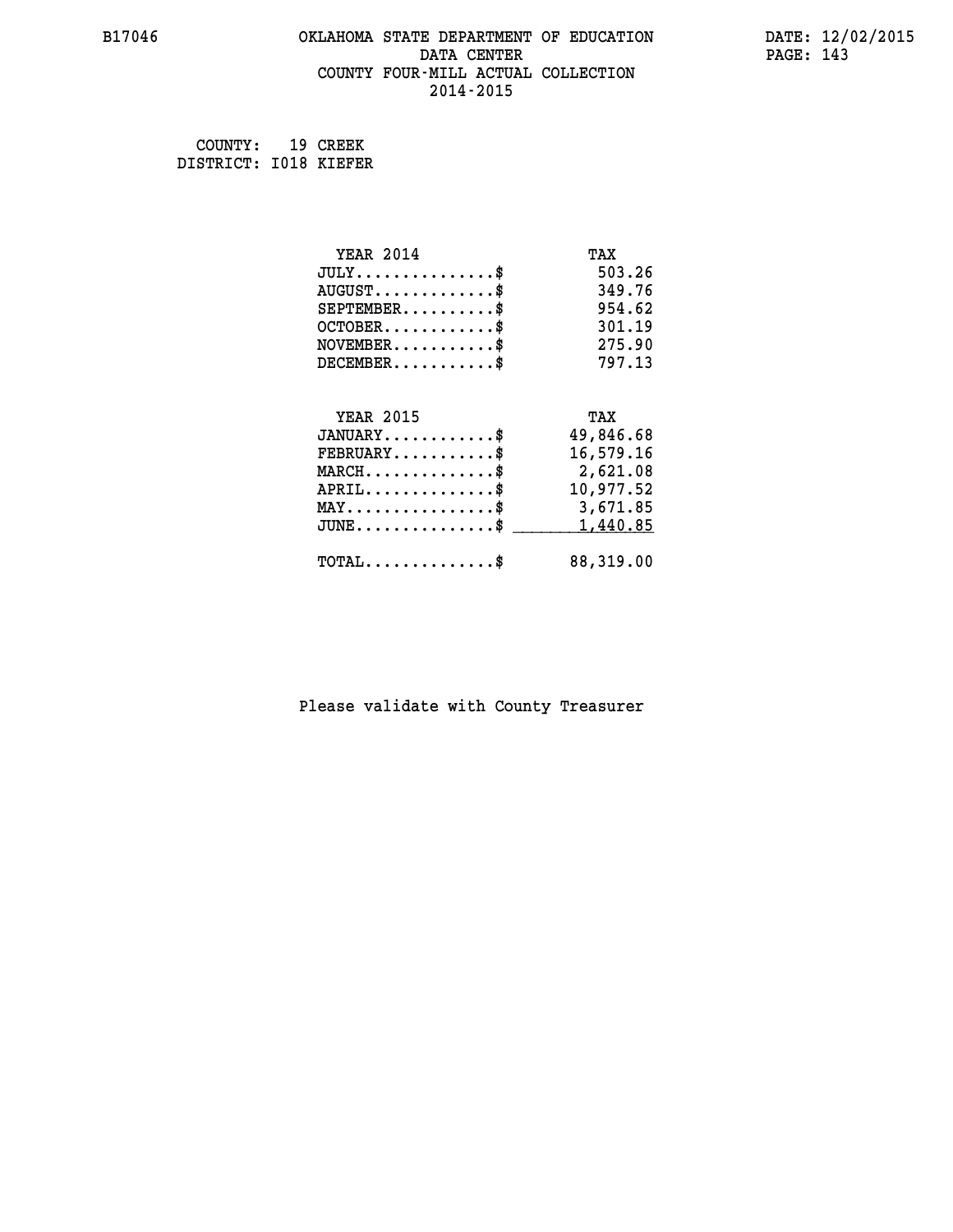## **B17046 OKLAHOMA STATE DEPARTMENT OF EDUCATION DATE: 12/02/2015 DATA CENTER PAGE: 144 COUNTY FOUR-MILL ACTUAL COLLECTION 2014-2015**

 **COUNTY: 19 CREEK DISTRICT: I020 OILTON**

| <b>YEAR 2014</b>                                | TAX       |
|-------------------------------------------------|-----------|
| $JULY$ \$                                       | 232.53    |
| $AUGUST$ \$                                     | 134.42    |
| $SEPTEMBER$ \$                                  | 366.87    |
| $OCTOBER$ \$                                    | 115.76    |
| $\texttt{NOVEMBER} \dots \dots \dots \$         | 106.04    |
| $DECEMBER$ \$                                   | 306.35    |
|                                                 |           |
| <b>YEAR 2015</b>                                | TAX       |
| $JANUARY$ \$                                    | 19,156.98 |
| $FEBRUARY$                                      | 6,371.67  |
| $MARCH$ \$                                      | 1,007.33  |
| $APRIL \ldots \ldots \ldots \ldots \$           | 4,218.86  |
| $\texttt{MAX} \dots \dots \dots \dots \dots \$$ | 1,411.14  |
| $JUNE \dots \dots \dots \dots \$ 553.75         |           |
| $\texttt{TOTAL} \dots \dots \dots \dots \$      | 33,981.70 |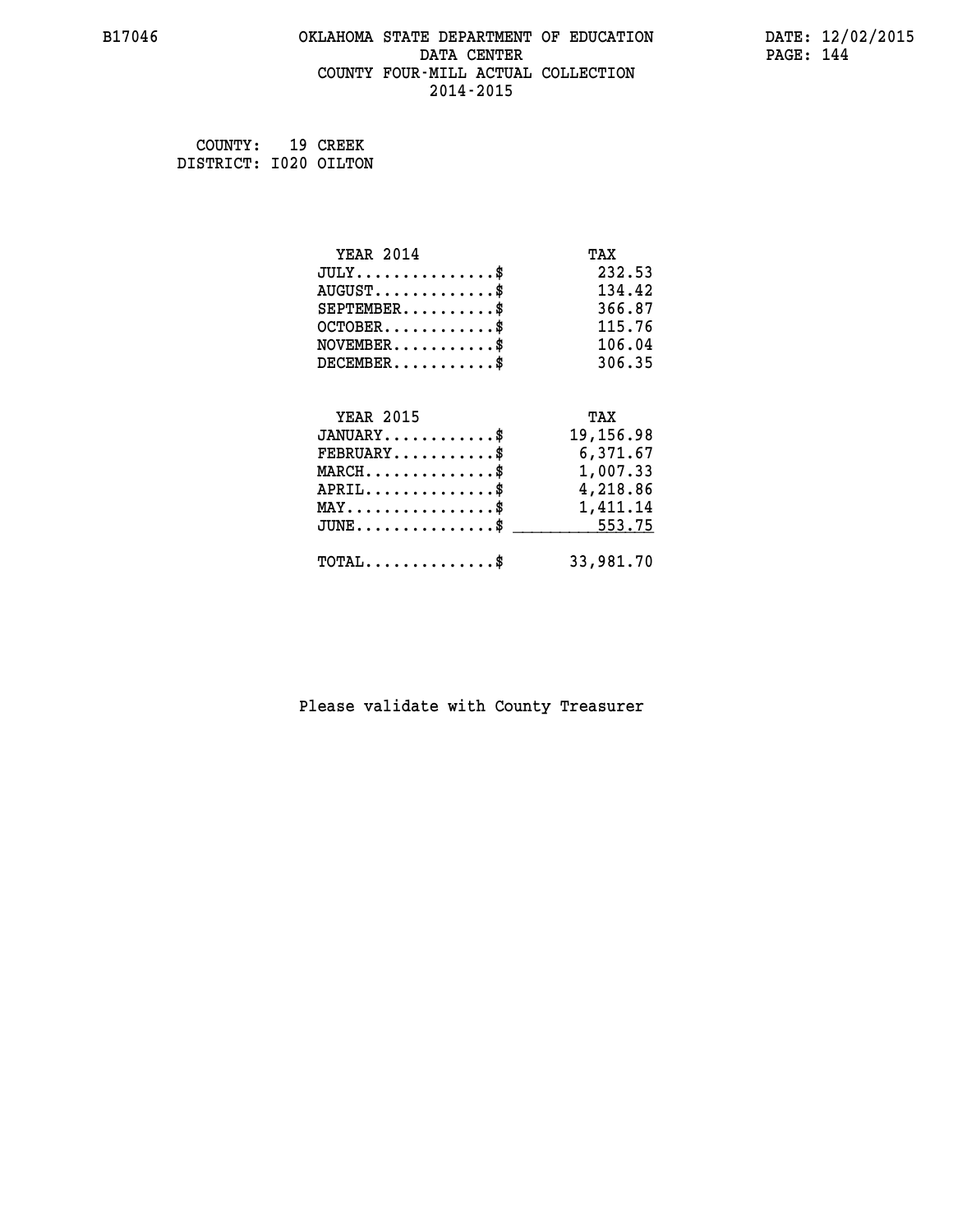# **B17046 OKLAHOMA STATE DEPARTMENT OF EDUCATION DATE: 12/02/2015 DATA CENTER** PAGE: 145  **COUNTY FOUR-MILL ACTUAL COLLECTION 2014-2015**

 **COUNTY: 19 CREEK DISTRICT: I021 DEPEW**

| <b>YEAR 2014</b>                                 | TAX       |
|--------------------------------------------------|-----------|
| $JULY$ \$                                        | 326.08    |
| $AUGUST$ \$                                      | 205.99    |
| $SEPTEMBER$ \$                                   | 562.26    |
| $OCTOBER$ \$                                     | 177.39    |
| $NOVEMBER.$ \$                                   | 162.50    |
| $DECEMBER$ \$                                    | 469.49    |
|                                                  |           |
| <b>YEAR 2015</b>                                 | TAX       |
| $JANUARY$ \$                                     | 29,358.61 |
| $FEBRUARY$                                       | 9,764.76  |
| $\texttt{MARCH}\ldots\ldots\ldots\ldots\text{*}$ | 1,543.77  |
| $APRIL \ldots \ldots \ldots \ldots$              | 6,465.52  |
| $\texttt{MAX} \dots \dots \dots \dots \dots \$   | 2,162.64  |
| $\texttt{JUNE} \dots \dots \dots \dots \dots \$$ | 848.63    |
| $\texttt{TOTAL} \dots \dots \dots \dots \$       | 52,047.64 |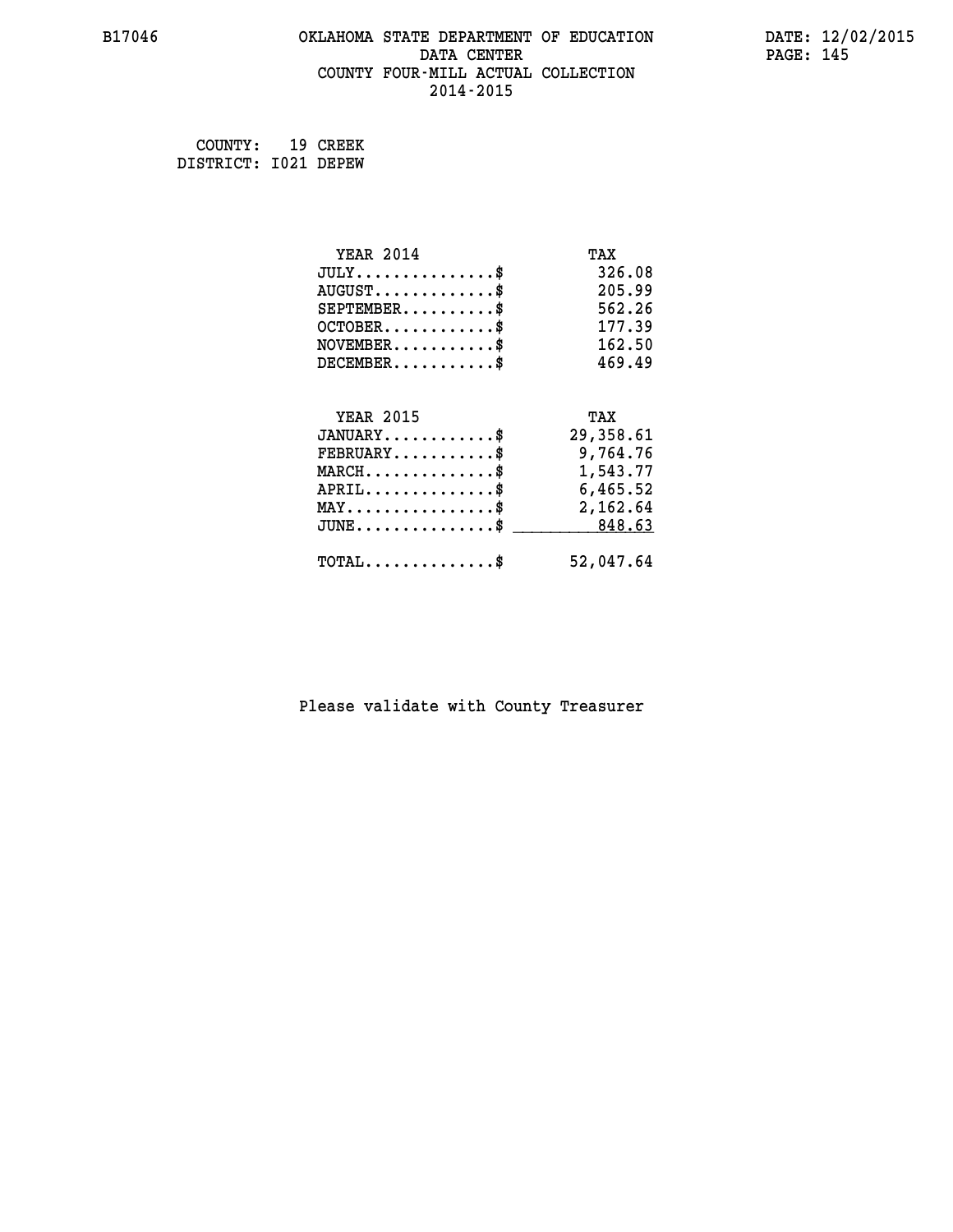### **B17046 OKLAHOMA STATE DEPARTMENT OF EDUCATION DATE: 12/02/2015 DATA CENTER** PAGE: 146  **COUNTY FOUR-MILL ACTUAL COLLECTION 2014-2015**

 **COUNTY: 19 CREEK DISTRICT: I031 KELLYVILLE**

| <b>YEAR 2014</b>                               | TAX          |
|------------------------------------------------|--------------|
| $JULY$ \$                                      | 889.23       |
| $AUGUST$ \$                                    | 574.54       |
| $SEPTEMENT.$ \$                                | 1,568.16     |
| $OCTOBER$ \$                                   | 494.76       |
| $NOVEMBER$ \$                                  | 453.23       |
| $DECEMBER$ \$                                  | 1,309.44     |
|                                                |              |
| <b>YEAR 2015</b>                               | TAX          |
| $JANUARY$ \$                                   | 81,883.17    |
| $FEBRUARY$ \$                                  | 27,234.61    |
| $MARCH$ \$                                     | 4,305.67     |
| $APRIL$ \$                                     | 18,032.77    |
| $\texttt{MAX} \dots \dots \dots \dots \dots \$ | 6,031.74     |
| $JUNE$ \$                                      | 2,366.90     |
| $\texttt{TOTAL} \dots \dots \dots \dots \$     | 145, 144, 22 |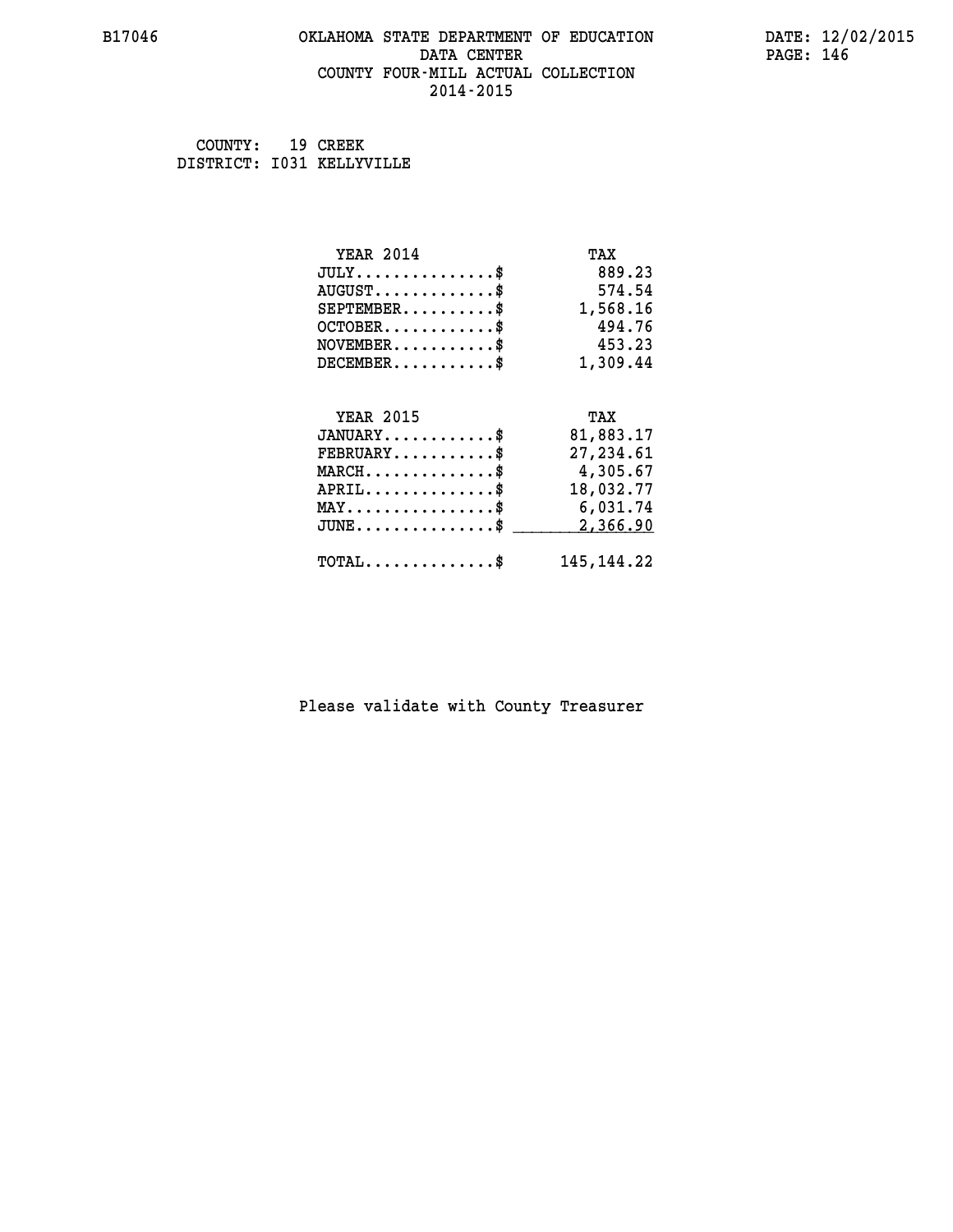# **B17046 OKLAHOMA STATE DEPARTMENT OF EDUCATION DATE: 12/02/2015 DATA CENTER PAGE: 147 COUNTY FOUR-MILL ACTUAL COLLECTION 2014-2015**

 **COUNTY: 19 CREEK DISTRICT: I033 SAPULPA**

| <b>YEAR 2014</b>                               | TAX        |
|------------------------------------------------|------------|
| $JULY$ \$                                      | 3,164.49   |
| $AUGUST$ \$                                    | 2,035.80   |
| $SEPTEMENT.$ \$                                | 5,556.53   |
| $OCTOBER$ \$                                   | 1,753.13   |
| $NOVEMBER.$ \$                                 | 1,605.95   |
| $DECEMBER$ \$                                  | 4,639.74   |
|                                                |            |
| <b>YEAR 2015</b>                               | TAX        |
| $JANUARY$ \$                                   | 290,139.64 |
| $FEBRUARY$                                     | 96,501.33  |
| $MARCH$ \$                                     | 15,256.41  |
| $APRIL$ \$                                     | 63,896.18  |
| $\texttt{MAX} \dots \dots \dots \dots \dots \$ | 21,372.47  |
| $JUNE$ \$                                      | 8,386.70   |
| $\texttt{TOTAL} \dots \dots \dots \dots \$     | 514,308.37 |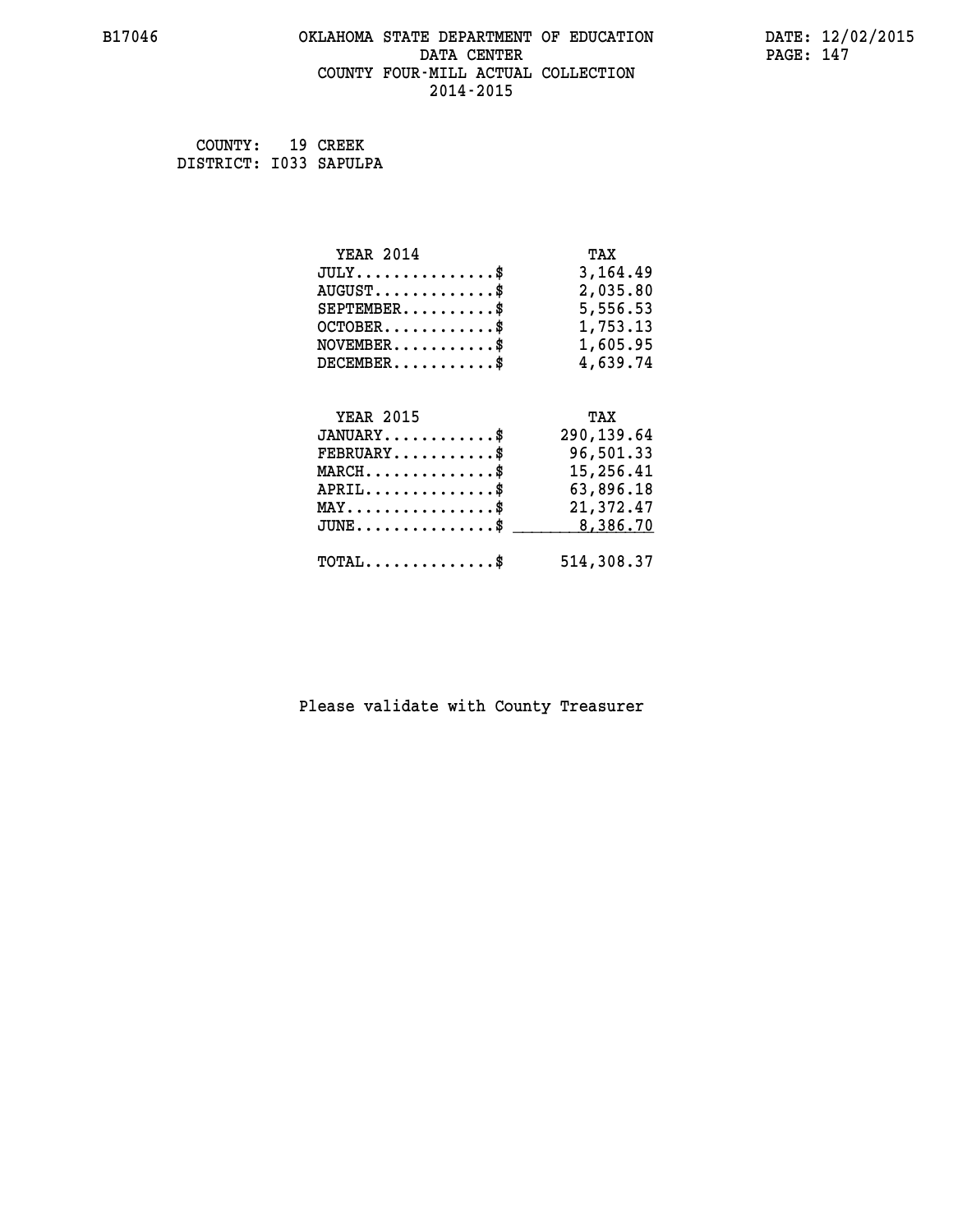### **B17046 OKLAHOMA STATE DEPARTMENT OF EDUCATION DATE: 12/02/2015 DATA CENTER** PAGE: 148  **COUNTY FOUR-MILL ACTUAL COLLECTION 2014-2015**

 **COUNTY: 19 CREEK DISTRICT: I039 DRUMRIGHT**

| <b>YEAR 2014</b>                                 | TAX       |
|--------------------------------------------------|-----------|
| $JULY$ \$                                        | 479.44    |
| $AUGUST$ \$                                      | 314.07    |
| $SEPTEMBER$ \$                                   | 857.23    |
| $OCTOBER$ \$                                     | 270.47    |
| $NOVEMBER.$ \$                                   | 247.76    |
| $DECEMBER$ \$                                    | 715.80    |
|                                                  |           |
| <b>YEAR 2015</b>                                 | TAX       |
| $JANUARY$ \$                                     | 44,761.20 |
| $FEBRUARY$ \$                                    | 14,887.71 |
| $\texttt{MARCH}\ldots\ldots\ldots\ldots\text{*}$ | 2,353.68  |
| $APRIL \ldots \ldots \ldots \ldots \$            | 9,857.55  |
| $\texttt{MAX} \dots \dots \dots \dots \dots \$   | 3,297.23  |
| $\texttt{JUNE} \dots \dots \dots \dots \dots \$$ | 1,293.85  |
| $\texttt{TOTAL} \dots \dots \dots \dots \$       | 79,335.99 |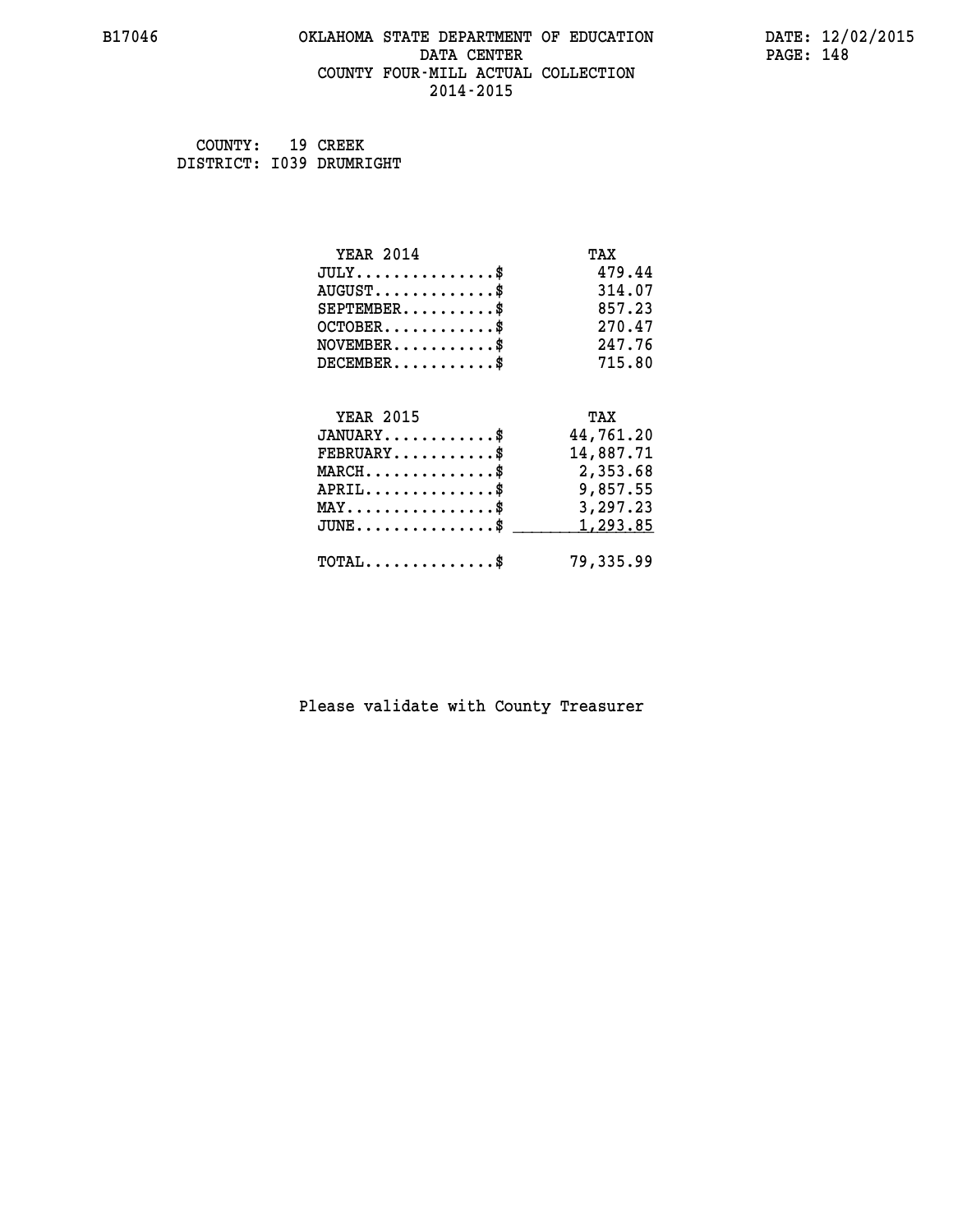# **B17046 OKLAHOMA STATE DEPARTMENT OF EDUCATION DATE: 12/02/2015 DATA CENTER PAGE: 149 COUNTY FOUR-MILL ACTUAL COLLECTION 2014-2015**

 **COUNTY: 19 CREEK**

 **\*\*\*\*\*\* TOTALS \*\*\*\*\*\***

| <b>YEAR 2014</b>                | TAX       |
|---------------------------------|-----------|
| $JULY$                          | 10,149.05 |
| $AUGUST \ldots \ldots \ldots \$ | 6,655.96  |
| $SEPTEMBER$ $\$                 | 18,166.86 |
| $OCTOBER$ \$                    | 5,731.79  |
| $NOVEMBER$ \$                   | 5,250.57  |
| $DECEMBER$                      | 15,169.50 |

# **YEAR 2015 TAX**

| $JANUARY$                                               | 948,601.16 |
|---------------------------------------------------------|------------|
| $\texttt{FEBRUARY} \dots \dots \dots \$                 | 315,507.65 |
| $MARCH$ \$                                              | 49,880.35  |
| $APRIL$ \$                                              | 208,906.30 |
| $MAX \dots \dots \dots \dots \$                         | 69,876.52  |
| $JUNE \dots \dots \dots \dots \$ 27,420.00              |            |
| $\texttt{TOTAL} \dots \dots \dots \dots \$ 1,681,315.71 |            |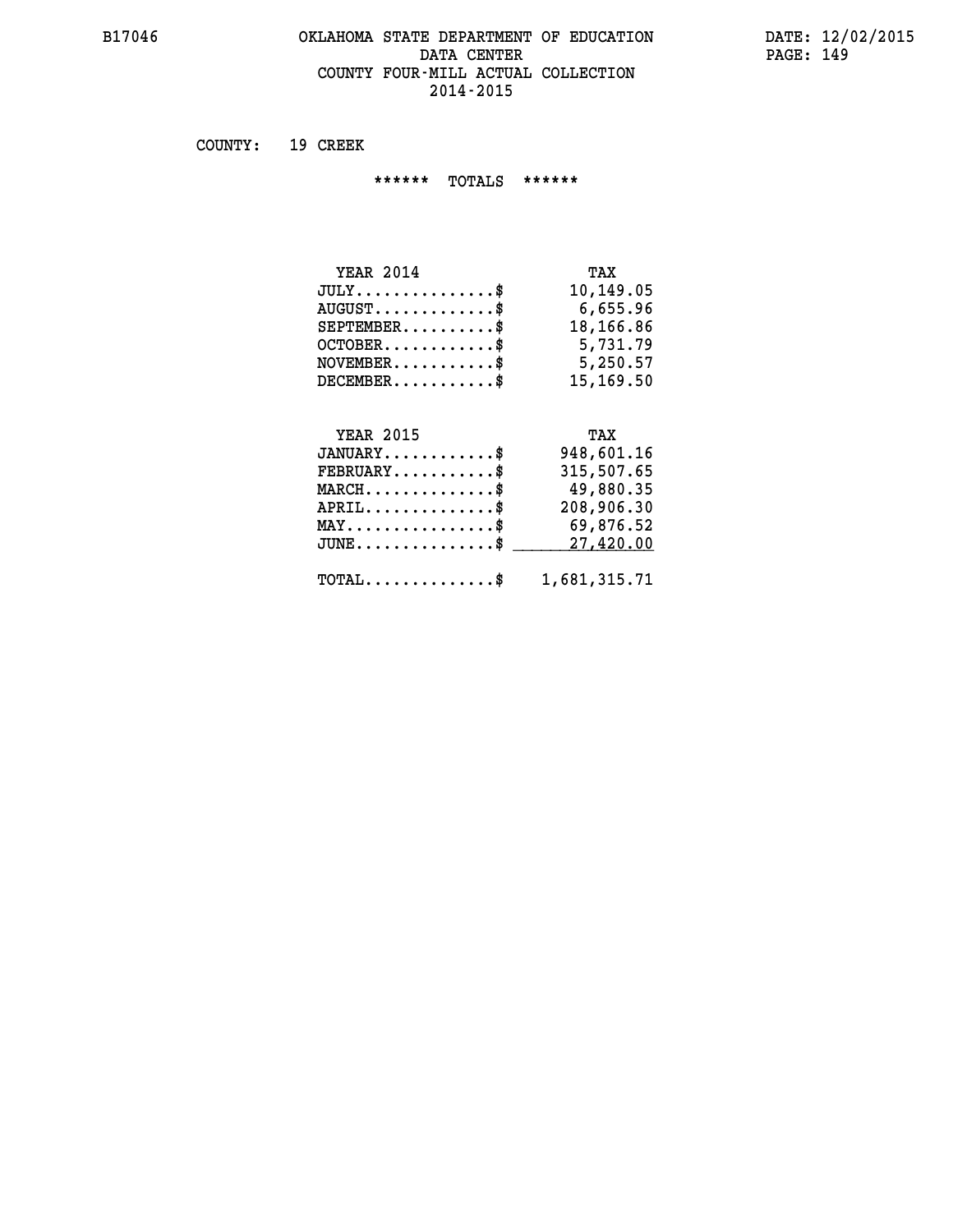### **B17046 OKLAHOMA STATE DEPARTMENT OF EDUCATION DATE: 12/02/2015 DATA CENTER** PAGE: 150  **COUNTY FOUR-MILL ACTUAL COLLECTION 2014-2015**

 **COUNTY: 20 CUSTER DISTRICT: I005 ARAPAHO-BUTLER**

| <b>YEAR 2014</b>                               | TAX       |
|------------------------------------------------|-----------|
| $JULY$ \$                                      | 3,630.27  |
| $AUGUST$ \$                                    | 1,006.89  |
| $SEPTEMBER$ \$                                 | 380.35    |
| $OCTOBER$ \$                                   | 62.97     |
| $NOVEMBER$ \$                                  | 94.13     |
| $DECEMBER$ \$                                  | 6,199.05  |
|                                                |           |
| <b>YEAR 2015</b>                               | TAX       |
| $JANUARY$ \$                                   | 36,048.52 |
| $FEBRUARY$                                     | 9,280.33  |
| $MARCH$ \$                                     | 2,374.11  |
| $APRIL \ldots \ldots \ldots \ldots \$          | 9,067.91  |
| $\texttt{MAX} \dots \dots \dots \dots \dots \$ | 4,702.40  |
| $JUNE$ \$                                      | 2,599.34  |
| $\texttt{TOTAL} \dots \dots \dots \dots \$     | 75,446.27 |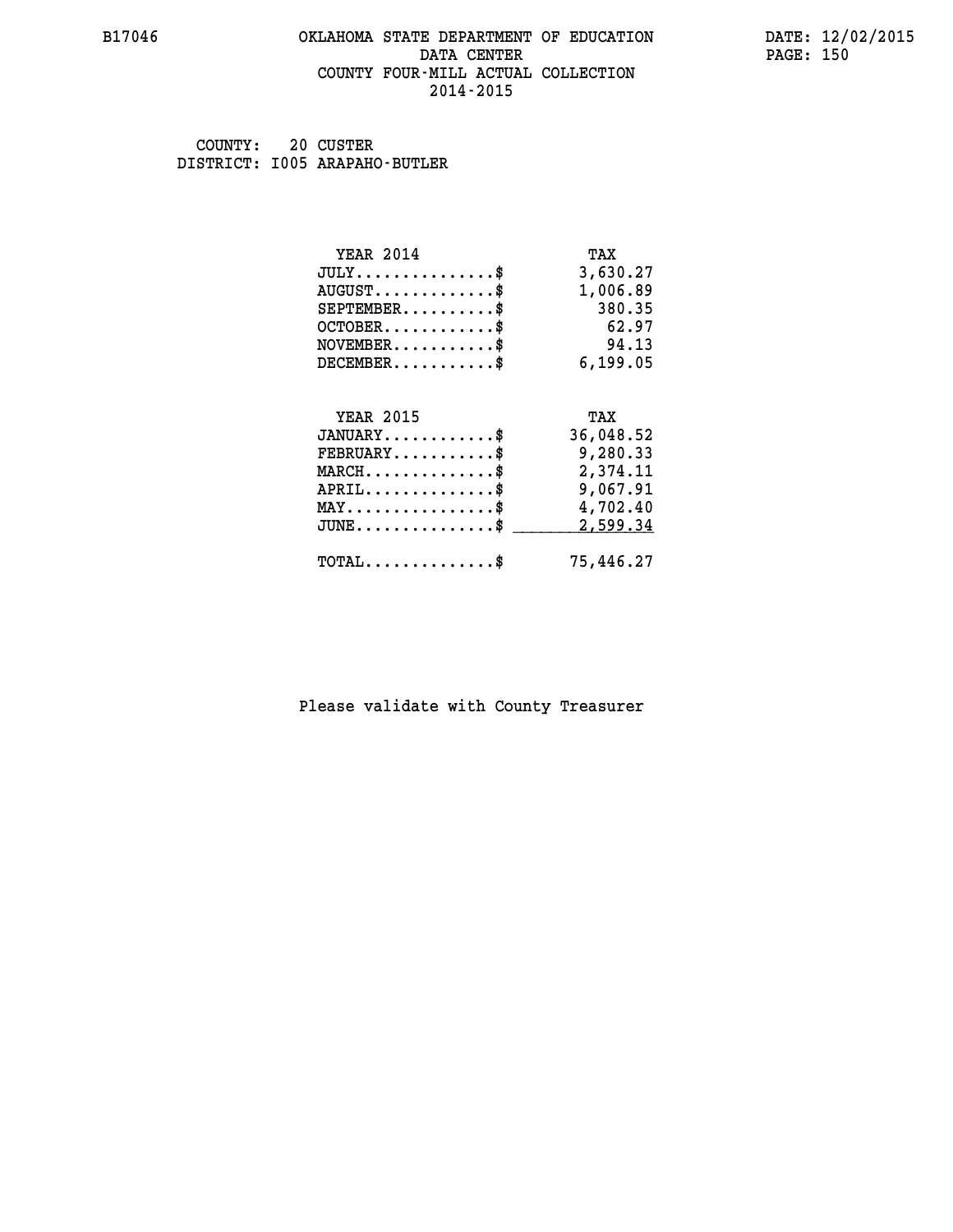### **B17046 OKLAHOMA STATE DEPARTMENT OF EDUCATION DATE: 12/02/2015 DATA CENTER** PAGE: 151  **COUNTY FOUR-MILL ACTUAL COLLECTION 2014-2015**

 **COUNTY: 20 CUSTER DISTRICT: I007 THOMAS-FAY-CUSTER UNIFIED DIST**

| <b>YEAR 2014</b>                           | TAX       |
|--------------------------------------------|-----------|
| $JULY$ \$                                  | 4,555.55  |
| $AUGUST$ \$                                | 1,196.50  |
| $SEPTEMBER$ \$                             | 451.73    |
| $OCTOBER$ \$                               | 74.79     |
| $NOVEMBER$ \$                              | 111.82    |
| $DECEMBER$ \$                              | 7,362.87  |
|                                            |           |
| <b>YEAR 2015</b>                           | TAX       |
| $JANUARY$ \$                               | 42,816.45 |
| $FEBRUARY$                                 | 11,022.67 |
| $MARCH$ \$                                 | 2,819.86  |
| $APRIL$ \$                                 | 10,770.37 |
| $MAX \dots \dots \dots \dots \dots$        | 5,585.27  |
| $JUNE$ \$                                  | 3,087.35  |
| $\texttt{TOTAL} \dots \dots \dots \dots \$ | 89,855.23 |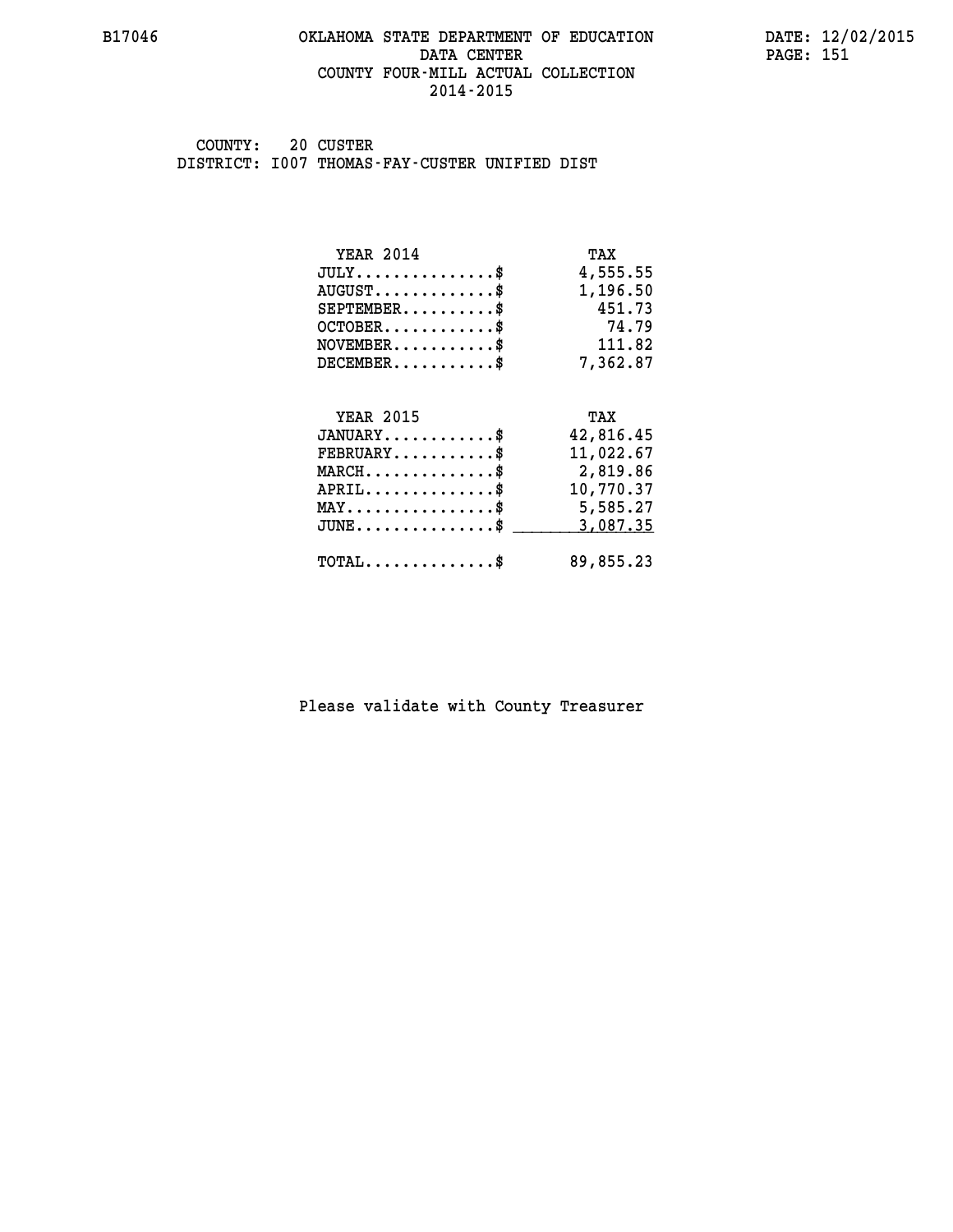### **B17046 OKLAHOMA STATE DEPARTMENT OF EDUCATION DATE: 12/02/2015 DATA CENTER** PAGE: 152  **COUNTY FOUR-MILL ACTUAL COLLECTION 2014-2015**

 **COUNTY: 20 CUSTER DISTRICT: I026 WEATHERFORD**

| <b>YEAR 2014</b>                           | TAX         |
|--------------------------------------------|-------------|
| $JULY$ \$                                  | 19,873.69   |
| $AUGUST$ \$                                | 5,468.57    |
| $SEPTEMBER$ \$                             | 2,065.53    |
| $OCTOBER$ \$                               | 341.98      |
| $NOVEMBER$ \$                              | 511.28      |
| $DECEMBER$ \$                              | 33,665.75   |
|                                            |             |
| <b>YEAR 2015</b>                           | TAX         |
| $JANUARY$                                  | 195,772.62  |
| $FEBRUARY$                                 | 50,399.69   |
| $MARCH$ \$                                 | 12,893.38   |
| $APRIL$ \$                                 | 49,246.09   |
|                                            |             |
| $MAX \dots \dots \dots \dots \dots$        | 25,537.93   |
| $JUNE \ldots \ldots \ldots \ldots \bullet$ | 14, 116. 47 |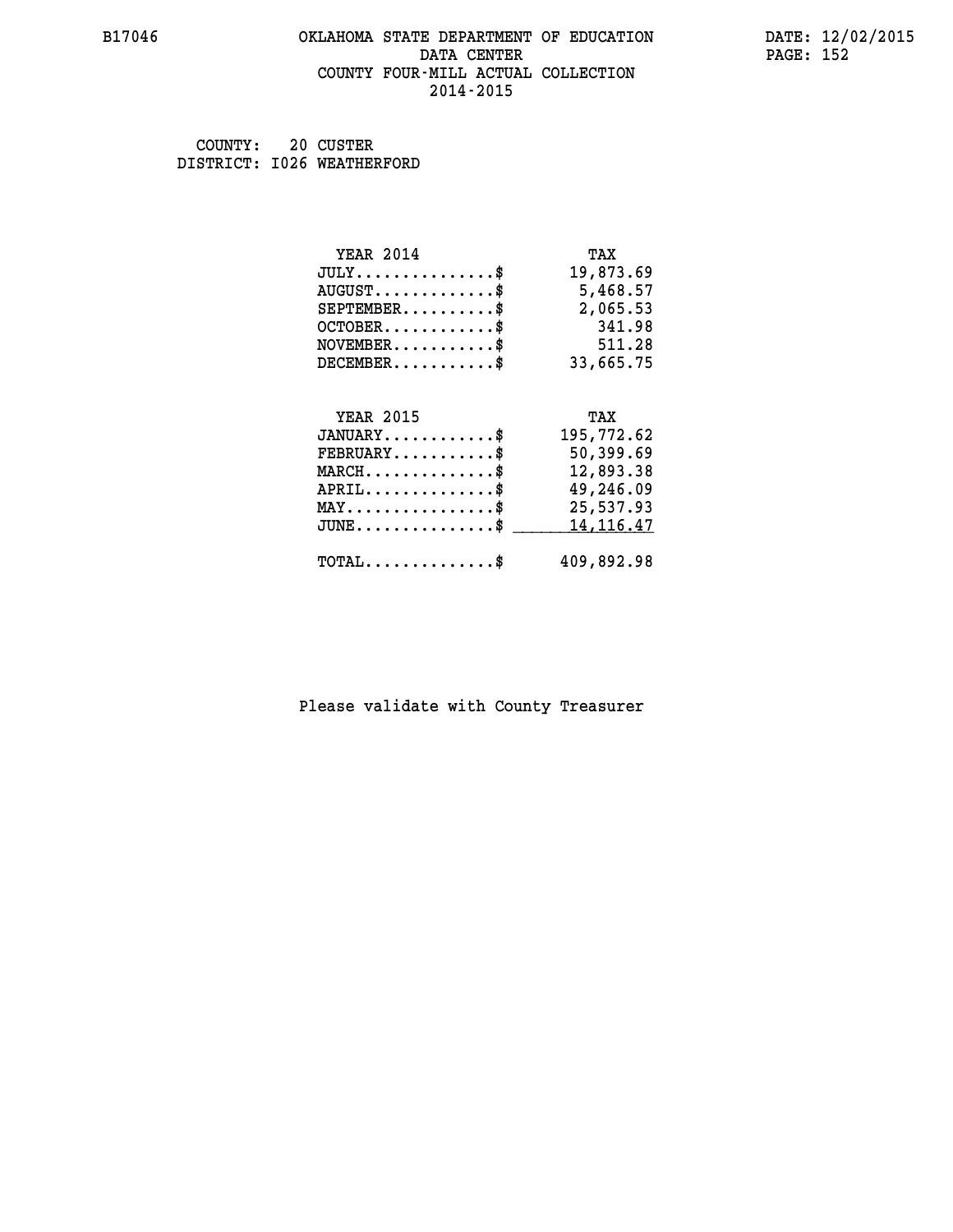### **B17046 OKLAHOMA STATE DEPARTMENT OF EDUCATION DATE: 12/02/2015 DATA CENTER** PAGE: 153  **COUNTY FOUR-MILL ACTUAL COLLECTION 2014-2015**

| COUNTY:                | 20 CUSTER |
|------------------------|-----------|
| DISTRICT: 1099 CLINTON |           |

| <b>YEAR 2014</b>                                   | TAX         |
|----------------------------------------------------|-------------|
| $JULY$ \$                                          | 21,727.57   |
| $AUGUST$ \$                                        | 5,842.88    |
| $SEPTEMBER$ \$                                     | 2,206.44    |
| $OCTOBER$ \$                                       | 365.32      |
| $NOVEMBER.$ \$                                     | 546.17      |
| $DECEMBER$ \$                                      | 35,962.67   |
|                                                    |             |
| <b>YEAR 2015</b>                                   | TAX         |
| $JANUARY$ \$                                       | 209, 129.57 |
| $\texttt{FEBRUARY} \dots \dots \dots \$            | 53,838.31   |
| $MARCH$ \$                                         | 13,773.05   |
| $APRIL$ \$                                         | 52,606.00   |
| $\texttt{MAX} \dots \dots \dots \dots \dots \$     | 27,280.29   |
| $\texttt{JUNE} \dots \dots \dots \dots \texttt{S}$ | 15,079.59   |
| $\texttt{TOTAL} \dots \dots \dots \dots$ \$        | 438,357.86  |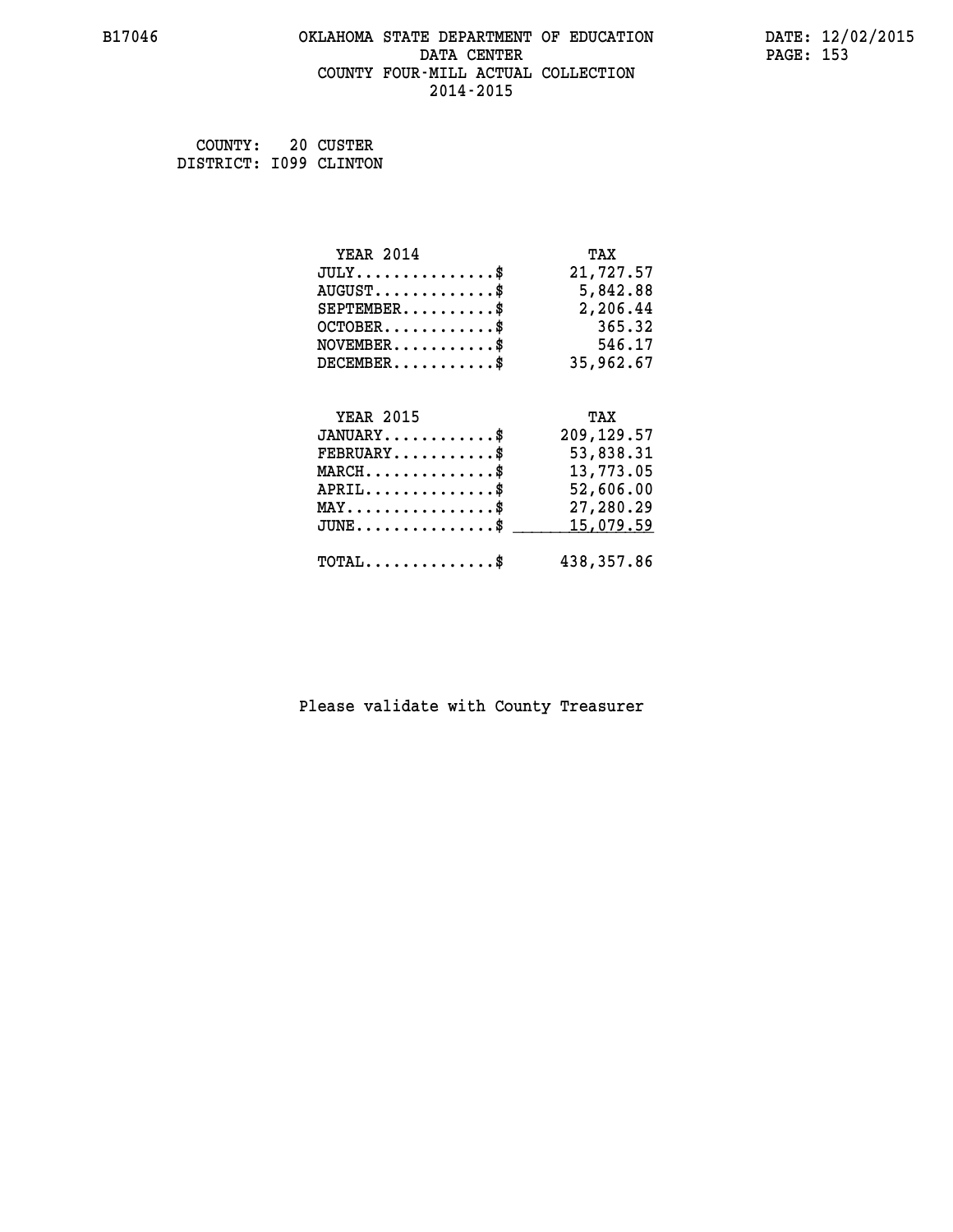# **B17046 OKLAHOMA STATE DEPARTMENT OF EDUCATION DATE: 12/02/2015 DATA CENTER PAGE: 154 COUNTY FOUR-MILL ACTUAL COLLECTION 2014-2015**

 **COUNTY: 20 CUSTER**

 **\*\*\*\*\*\* TOTALS \*\*\*\*\*\***

| <b>YEAR 2014</b>                | TAX       |
|---------------------------------|-----------|
| $JULY$                          | 49,787.08 |
| $AUGUST \ldots \ldots \ldots \$ | 13,514.84 |
| $SEPTEMBER$ $\$                 | 5,104.05  |
| $OCTOBER$ \$                    | 845.06    |
| $NOVEMBER.$ $\frac{\$}{}$       | 1,263.40  |
| $DECEMBER$ \$                   | 83,190.34 |

# **YEAR 2015 TAX**

| $JANUARY$                             | 483,767.16                                 |
|---------------------------------------|--------------------------------------------|
| $FEBRUARY$                            | 124,541.00                                 |
| $MARCH$ \$                            | 31,860.40                                  |
| $APRIL$ \$                            | 121,690.37                                 |
| $MAX \dots \dots \dots \dots \dots \$ | 63,105.89                                  |
|                                       | $JUNE \dots \dots \dots \dots \$ 34,882.75 |
|                                       | TOTAL\$ 1,013,552.34                       |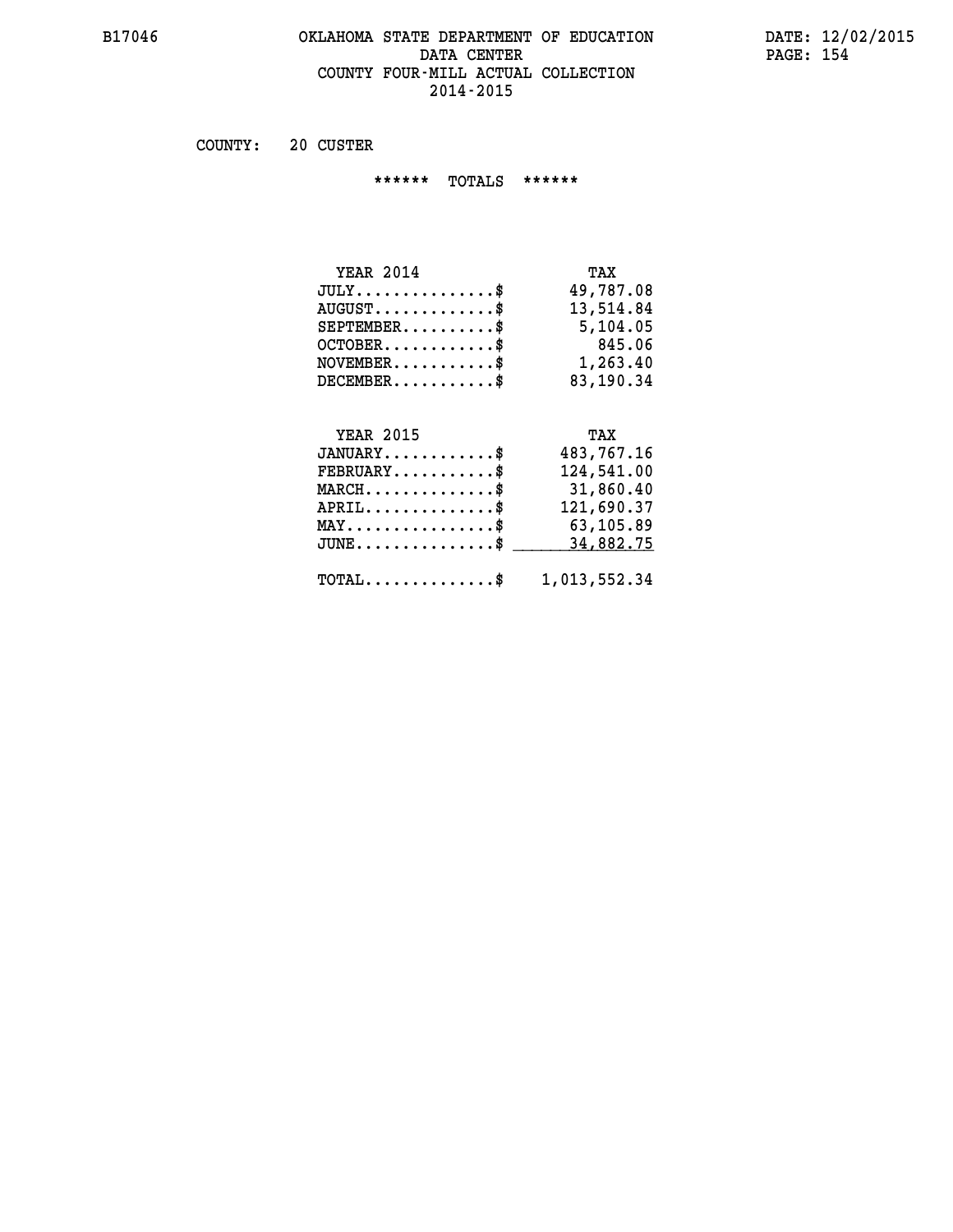### **B17046 OKLAHOMA STATE DEPARTMENT OF EDUCATION DATE: 12/02/2015 DATA CENTER** PAGE: 155  **COUNTY FOUR-MILL ACTUAL COLLECTION 2014-2015**

 **COUNTY: 21 DELAWARE DISTRICT: C006 CLEORA**

| <b>YEAR 2014</b>                               | TAX         |
|------------------------------------------------|-------------|
| $JULY$ \$                                      | 225.60      |
| $AUGUST$ \$                                    | 254.70      |
| $SEPTEMBER$ \$                                 | 158.71      |
| $OCTOBER$ \$                                   | 80.77       |
| $NOVEMBER$ \$                                  | 58.13       |
| $DECEMBER$ \$                                  | 2,336.94    |
|                                                |             |
| <b>YEAR 2015</b>                               | TAX         |
| $JANUARY$                                      | 8,267.36    |
| $FEBRUARY$                                     | 7,434.54    |
| $MARCH$ \$                                     | 633.38      |
| $APRIL \ldots \ldots \ldots \ldots \$          | 2,452.55    |
| $\texttt{MAX} \dots \dots \dots \dots \dots \$ | 1,037.74    |
| $JUNE$ \$                                      | 205.29      |
| $\texttt{TOTAL} \dots \dots \dots \dots \$     | 23, 145. 71 |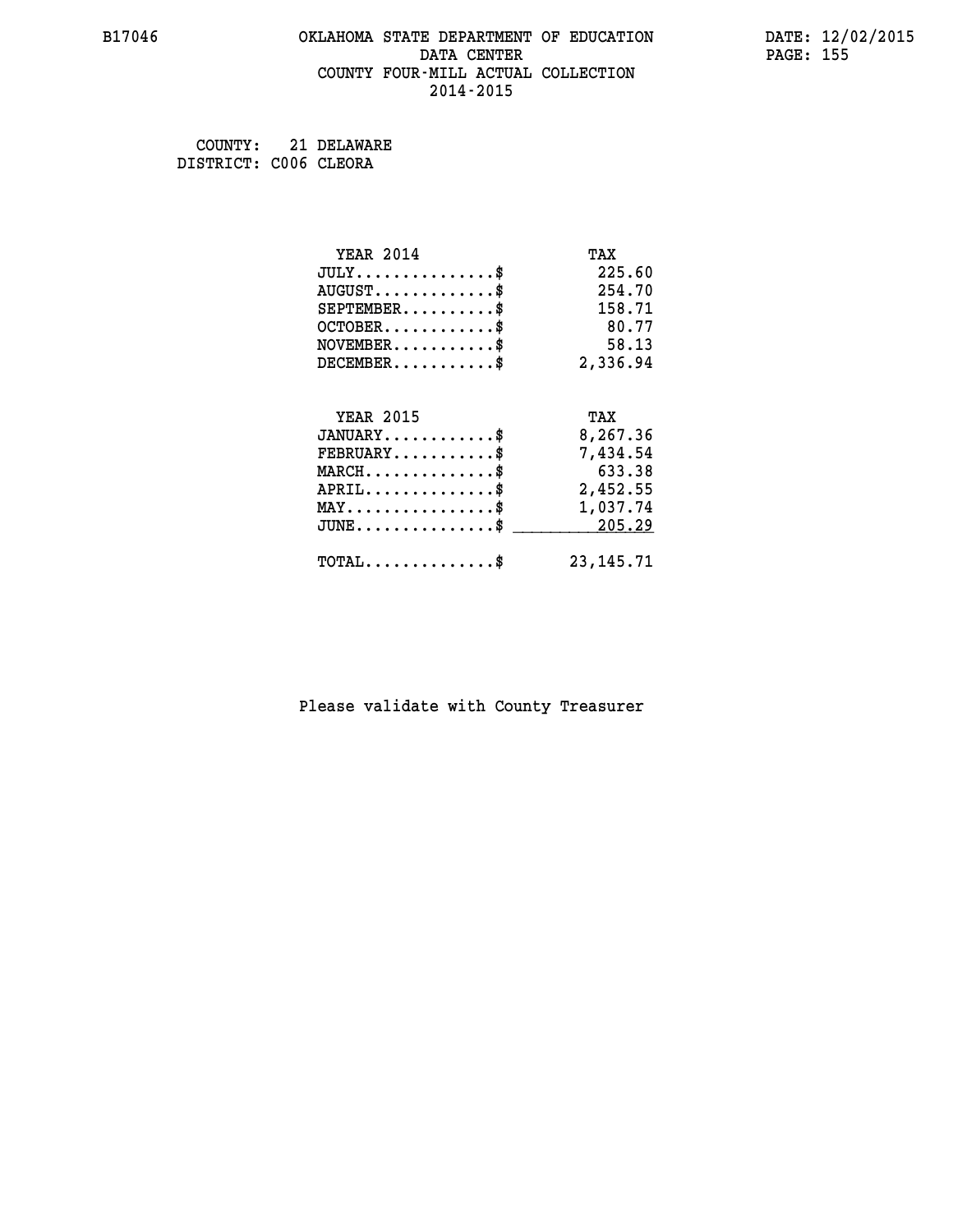#### **B17046 OKLAHOMA STATE DEPARTMENT OF EDUCATION DATE: 12/02/2015 DATA CENTER PAGE: 156 COUNTY FOUR-MILL ACTUAL COLLECTION 2014-2015**

 **COUNTY: 21 DELAWARE DISTRICT: C014 LEACH**

> **YEAR 2014 TAX JULY...............\$ 289.97 AUGUST.............\$ 327.37 SEPTEMBER..........\$ 204.00 OCTOBER............\$ 103.82 NOVEMBER............\$** 78.50  **DECEMBER...........\$ 3,155.95 YEAR 2015 TAX JANUARY............\$ 11,164.75 FEBRUARY...........\$ 10,040.05 MARCH..............\$ 855.35 APRIL..............\$ 3,312.08 MAY................\$ 1,401.43 JUNE...............\$ 277.24 \_\_\_\_\_\_\_\_\_\_\_\_\_\_\_ TOTAL..............\$ 31,210.51**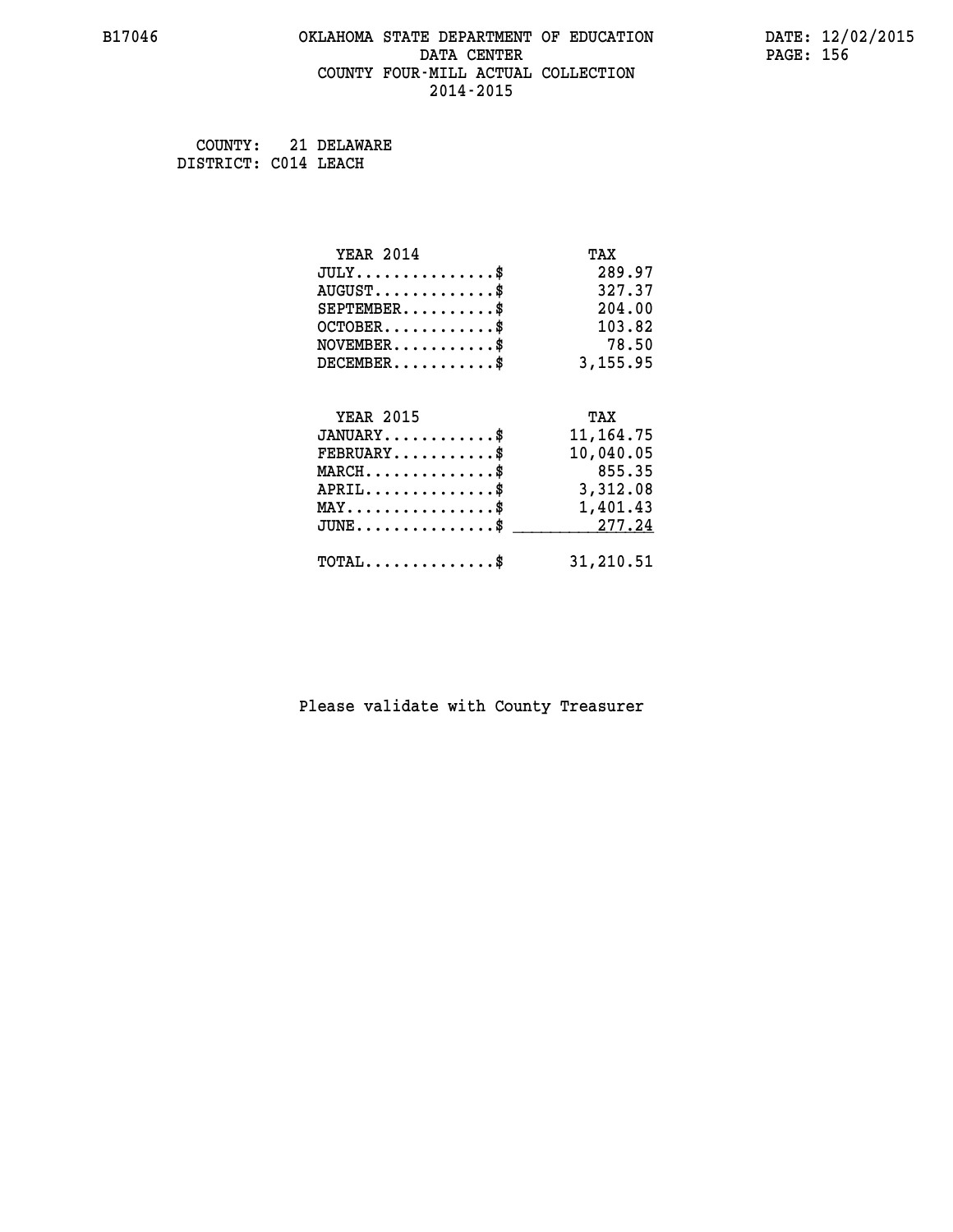# **B17046 OKLAHOMA STATE DEPARTMENT OF EDUCATION DATE: 12/02/2015 DATA CENTER PAGE: 157 COUNTY FOUR-MILL ACTUAL COLLECTION 2014-2015**

 **COUNTY: 21 DELAWARE**

 **DISTRICT: C030 KENWOOD**

| <b>YEAR 2014</b>                               | TAX       |
|------------------------------------------------|-----------|
| $JULY$ \$                                      | 216.17    |
| $AUGUST$ \$                                    | 244.05    |
| $SEPTEMENT.$ \$                                | 152.08    |
| $OCTOBER$ \$                                   | 77.39     |
| $NOVEMBER$ \$                                  | 54.15     |
| $DECEMBER$ \$                                  | 2,177.10  |
|                                                |           |
| <b>YEAR 2015</b>                               | TAX       |
| $JANUARY$ \$                                   | 7,701.91  |
| $FEBRUARY$ \$                                  | 6,926.04  |
| $MARCH$ \$                                     | 590.06    |
| $APRIL$ \$                                     | 2,284.81  |
| $\texttt{MAX} \dots \dots \dots \dots \dots \$ | 966.76    |
| $JUNE$ \$                                      | 191.25    |
| $\texttt{TOTAL} \dots \dots \dots \dots \$     | 21,581.77 |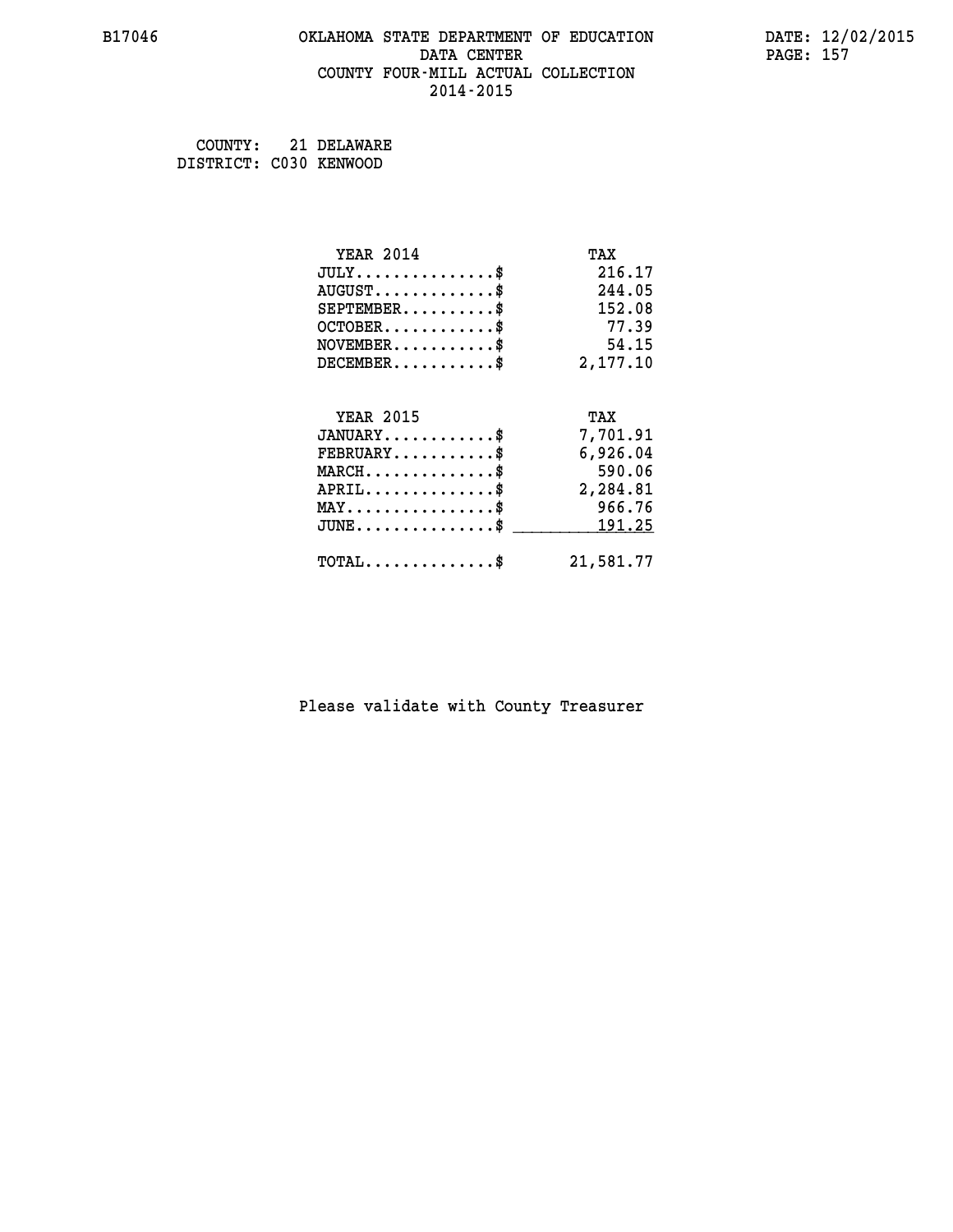### **B17046 OKLAHOMA STATE DEPARTMENT OF EDUCATION DATE: 12/02/2015 DATA CENTER** PAGE: 158  **COUNTY FOUR-MILL ACTUAL COLLECTION 2014-2015**

 **COUNTY: 21 DELAWARE DISTRICT: C034 MOSELEY**

| <b>YEAR 2014</b>                               | TAX         |
|------------------------------------------------|-------------|
| $JULY$ \$                                      | 418.60      |
| $AUGUST$ \$                                    | 472.59      |
| $SEPTEMENT.$ \$                                | 294.49      |
| $OCTOBER.$ \$                                  | 149.87      |
| $\texttt{NOVEMBER} \dots \dots \dots \$        | 113.69      |
| $DECEMBER$ \$                                  | 4,570.83    |
|                                                |             |
| <b>YEAR 2015</b>                               | TAX         |
| $JANUARY$ \$                                   | 16,170.14   |
| $FEBRUARY$ \$                                  | 14,541.21   |
| MARCH\$ 1,238.82                               |             |
| $\texttt{APRIL} \dots \dots \dots \dots \$     | 4,796.95    |
| $\texttt{MAX} \dots \dots \dots \dots \dots \$ | 2,029.72    |
| $JUNE \ldots \ldots \ldots \ldots$ \$ 401.54   |             |
| $\texttt{TOTAL} \dots \dots \dots \dots \$     | 45, 198. 45 |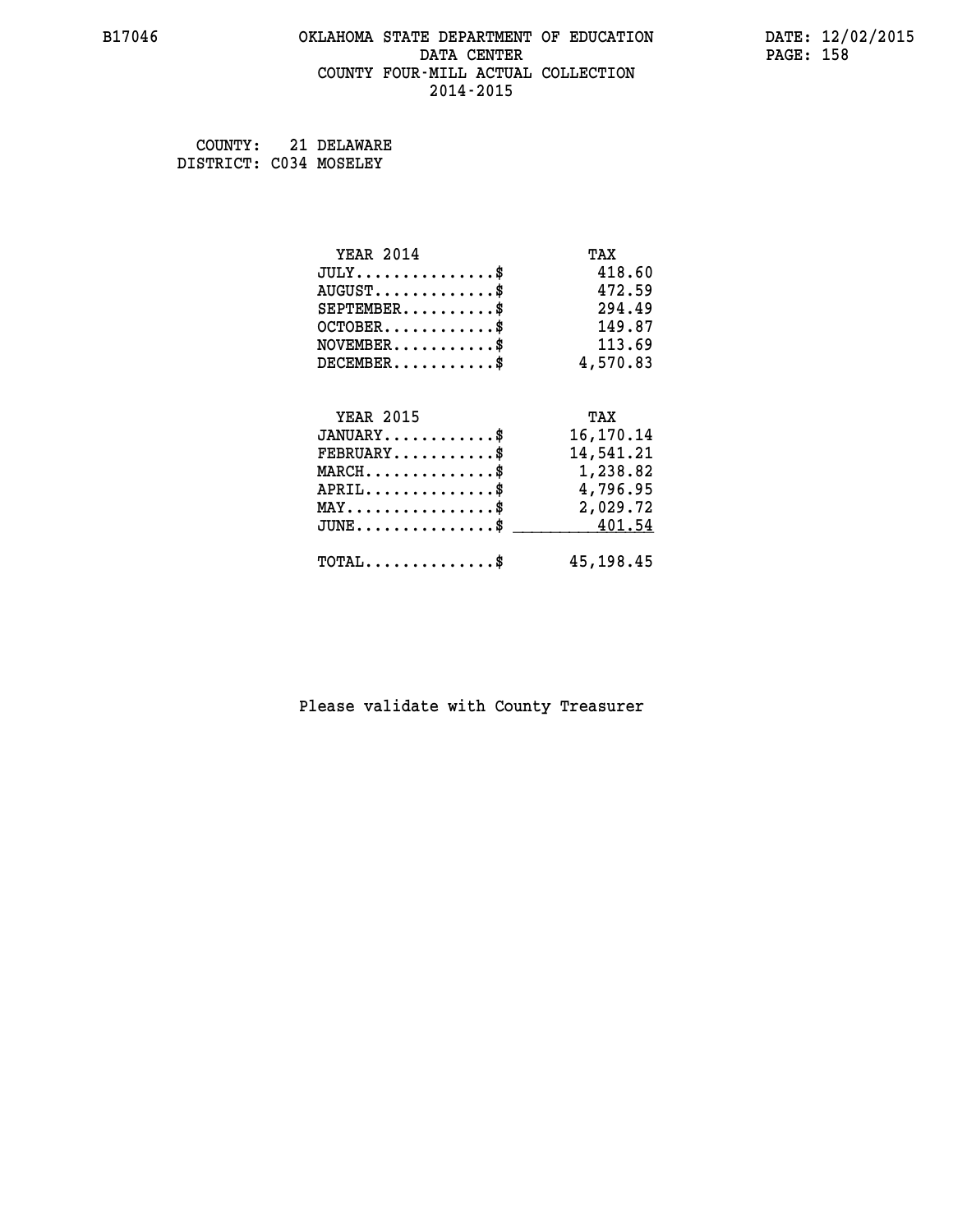# **B17046 OKLAHOMA STATE DEPARTMENT OF EDUCATION DATE: 12/02/2015 DATA CENTER** PAGE: 159  **COUNTY FOUR-MILL ACTUAL COLLECTION 2014-2015**

 **COUNTY: 21 DELAWARE DISTRICT: I001 JAY**

| <b>YEAR 2014</b>                               | TAX        |
|------------------------------------------------|------------|
| $JULY$ \$                                      | 3,053.60   |
| $AUGUST$ \$                                    | 3,447.39   |
| $SEPTEMBER$ \$                                 | 2,148.18   |
| $OCTOBER$ \$                                   | 1,093.28   |
| $NOVEMBER.$ \$                                 | 864.18     |
| $DECEMBER$ \$                                  | 34,742.29  |
|                                                |            |
|                                                |            |
| <b>YEAR 2015</b>                               | TAX        |
| $JANUARY$ \$                                   | 122,907.31 |
| $FEBRUARY$                                     | 110,526.00 |
| $MARCH$ \$                                     | 9,416.13   |
| $APRIL$ \$                                     | 36,461.07  |
| $\texttt{MAX} \dots \dots \dots \dots \dots \$ | 15,427.62  |
| $JUNE$ $\text{\$}$                             | 3,052.01   |
| $\texttt{TOTAL} \dots \dots \dots \dots \$     | 343,139.06 |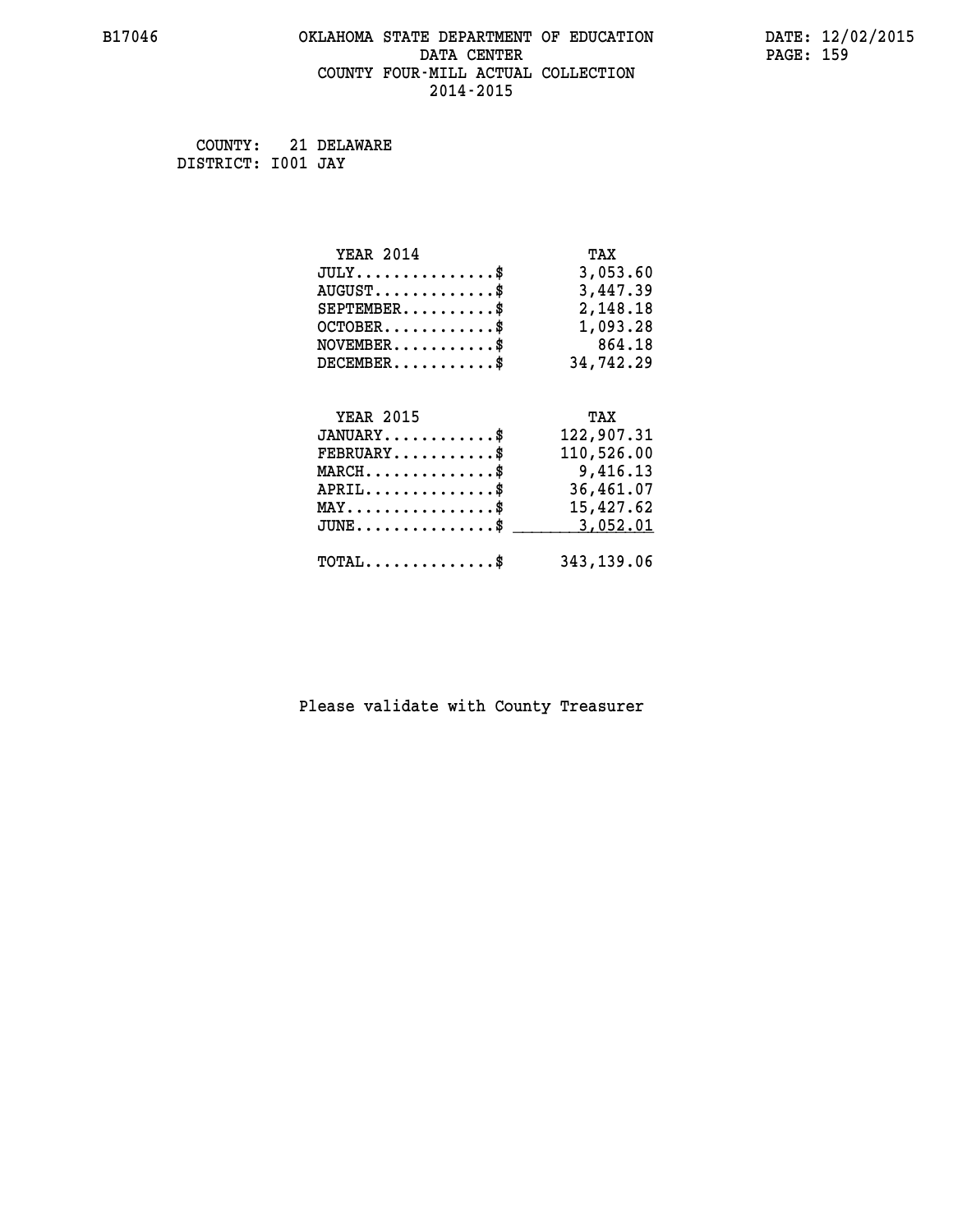# **B17046 OKLAHOMA STATE DEPARTMENT OF EDUCATION DATE: 12/02/2015 DATA CENTER** PAGE: 160  **COUNTY FOUR-MILL ACTUAL COLLECTION 2014-2015**

 **COUNTY: 21 DELAWARE DISTRICT: I002 GROVE**

| <b>YEAR 2014</b>                               | TAX        |
|------------------------------------------------|------------|
| $JULY$ \$                                      | 4,548.44   |
| $AUGUST$ \$                                    | 5,073.73   |
| $SEPTEMENT.$ \$                                | 3,199.82   |
| $OCTOBER$ \$                                   | 1,628.46   |
| $NOVEMBER.$ \$                                 | 1,264.57   |
| $DECEMBER$ \$                                  | 50,836.48  |
|                                                |            |
| <b>YEAR 2015</b>                               | TAX        |
| $JANUARY$ \$                                   | 178,550.93 |
| $FEBRUARY$                                     | 159,932.24 |
| $MARCH$ \$                                     | 13,778.99  |
| $APRIL$ \$                                     | 50,257.17  |
| $\texttt{MAX} \dots \dots \dots \dots \dots \$ | 22,575.83  |
| $JUNE$ \$                                      | 4,466.14   |
| $\texttt{TOTAL} \dots \dots \dots \dots \$     | 496,112.80 |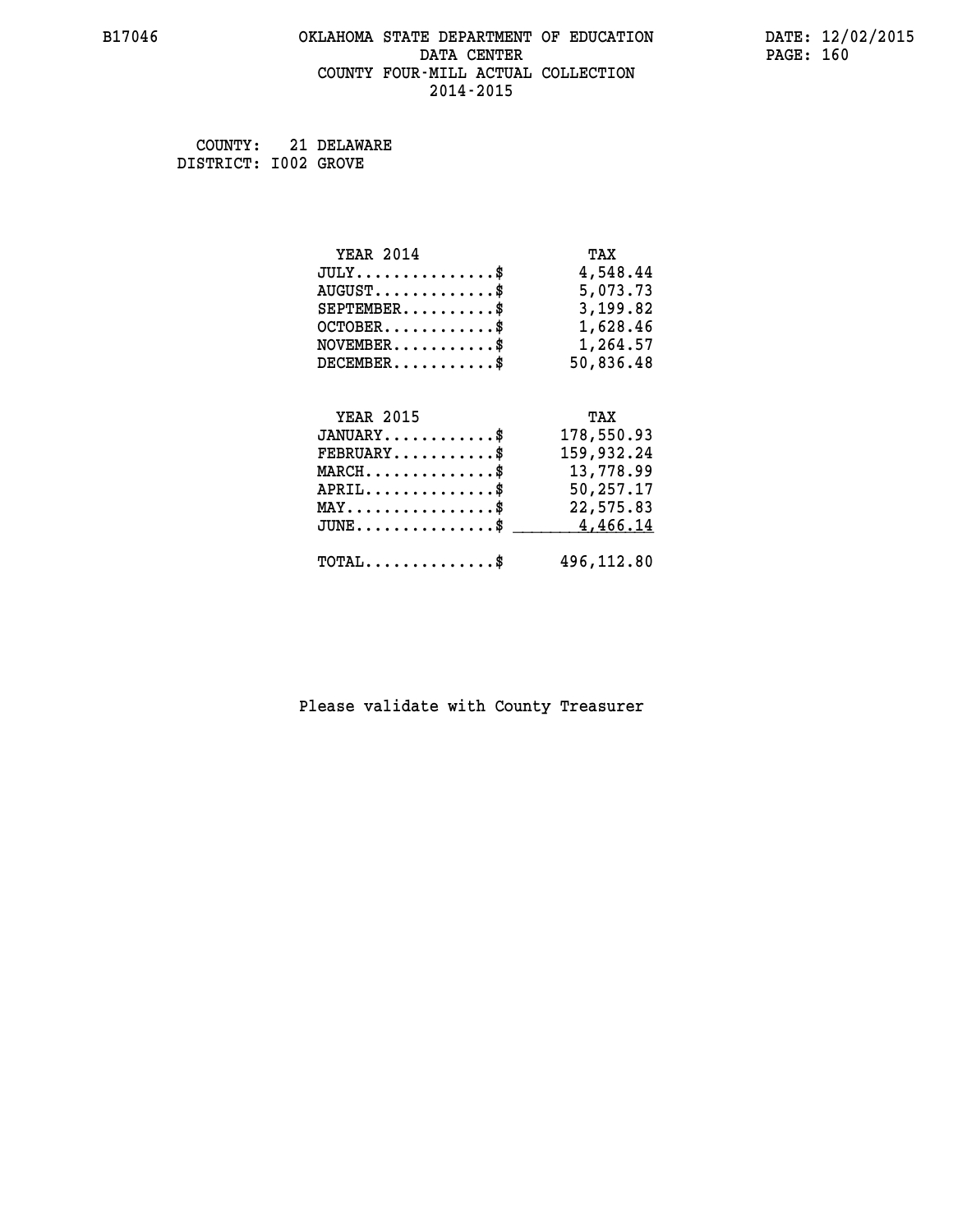### **B17046 OKLAHOMA STATE DEPARTMENT OF EDUCATION DATE: 12/02/2015 DATA CENTER** PAGE: 161  **COUNTY FOUR-MILL ACTUAL COLLECTION 2014-2015**

 **COUNTY: 21 DELAWARE DISTRICT: I003 KANSAS**

| <b>YEAR 2014</b>                               | TAX        |
|------------------------------------------------|------------|
| $JULY$ \$                                      | 1,601.82   |
| $AUGUST$ \$                                    | 1,808.40   |
| $SEPTEMBER$ \$                                 | 1,126.88   |
| $OCTOBER$ \$                                   | 573.49     |
| $NOVEMBER$ \$                                  | 447.39     |
| $DECEMBER$ \$                                  | 17,986.50  |
|                                                |            |
| <b>YEAR 2015</b>                               | TAX        |
| $JANUARY$ \$                                   | 63,630.57  |
| $FEBRUARY$ \$                                  | 57,220.62  |
| $MARCH$ \$                                     | 4,874.84   |
| $APRIL$ \$                                     | 18,876.33  |
| $\texttt{MAX} \dots \dots \dots \dots \dots \$ | 7,987.06   |
| $JUNE$ \$                                      | 1,580.07   |
| $\texttt{TOTAL} \dots \dots \dots \dots \$     | 177,713.97 |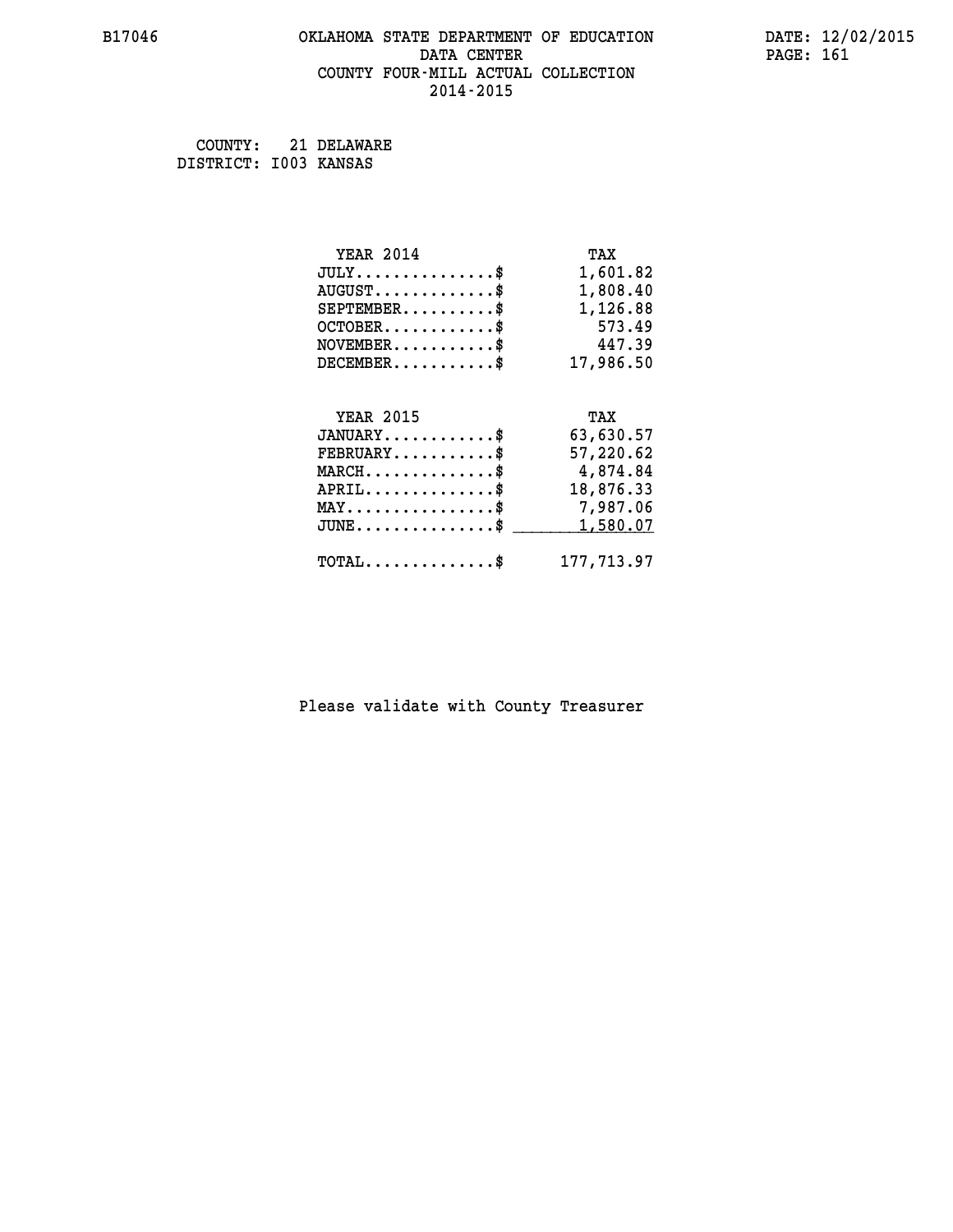### **B17046 OKLAHOMA STATE DEPARTMENT OF EDUCATION DATE: 12/02/2015 DATA CENTER** PAGE: 162  **COUNTY FOUR-MILL ACTUAL COLLECTION 2014-2015**

 **COUNTY: 21 DELAWARE DISTRICT: I004 COLCORD**

| <b>YEAR 2014</b>                               | TAX         |
|------------------------------------------------|-------------|
| $JULY$ \$                                      | 1,135.41    |
| $AUGUST$ \$                                    | 1,281.83    |
| $SEPTEMBER$ \$                                 | 798.76      |
| $OCTOBER$ \$                                   | 406.51      |
| $NOVEMBER.$ \$                                 | 302.39      |
| $DECEMBER$ \$                                  | 12, 157. 17 |
|                                                |             |
| <b>YEAR 2015</b>                               | TAX         |
| $JANUARY$ \$                                   | 43,008.27   |
| $FEBRUARY$                                     | 38,675.74   |
| $MARCH$ \$                                     | 3,294.94    |
| $APRIL$ \$                                     | 12,758.62   |
| $\texttt{MAX} \dots \dots \dots \dots \dots \$ | 5,398.50    |
| $JUNE$ $$$                                     | 1,067.98    |
| $\texttt{TOTAL} \dots \dots \dots \dots \$     | 120,286.12  |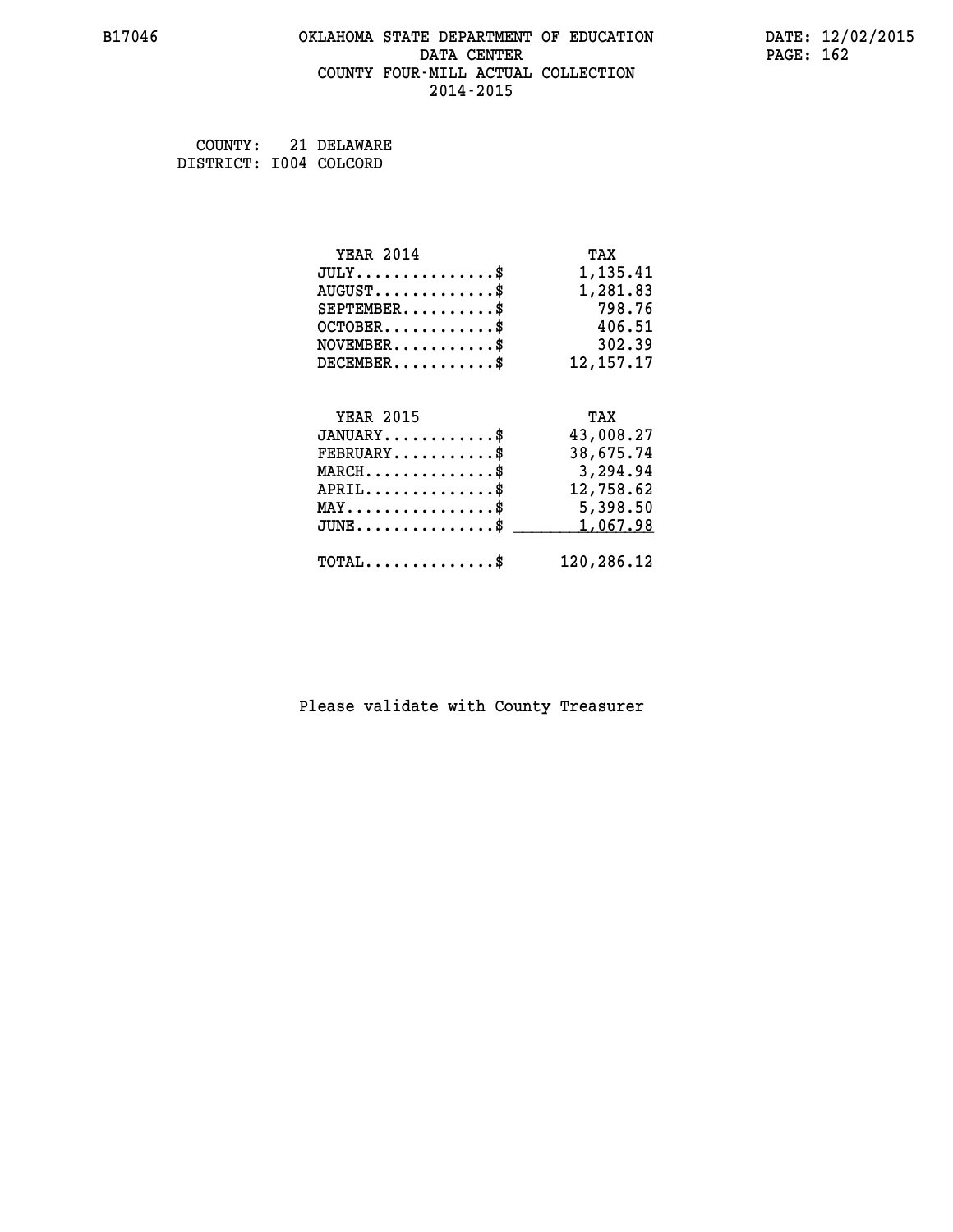### **B17046 OKLAHOMA STATE DEPARTMENT OF EDUCATION DATE: 12/02/2015 DATA CENTER** PAGE: 163  **COUNTY FOUR-MILL ACTUAL COLLECTION 2014-2015**

 **COUNTY: 21 DELAWARE DISTRICT: I005 OAKS-MISSION**

| <b>YEAR 2014</b>                               | TAX       |
|------------------------------------------------|-----------|
| $JULY$ \$                                      | 437.04    |
| $AUGUST$ \$                                    | 493.40    |
| $SEPTEMBER$ \$                                 | 307.46    |
| $OCTOBER$ \$                                   | 156.47    |
| $\texttt{NOVEMBER} \dots \dots \dots \$        | 124.64    |
| $DECEMBER$ \$                                  | 5,010.71  |
|                                                |           |
| <b>YEAR 2015</b>                               | TAX       |
| $JANUARY$ \$                                   | 17,726.33 |
| $FEBRUARY$ \$                                  | 15,940.64 |
|                                                |           |
| $MARCH$ \$                                     | 1,358.04  |
| $APRIL \dots \dots \dots \dots \$              | 5,258.60  |
| $\texttt{MAX} \dots \dots \dots \dots \dots \$ | 2,225.05  |
| $JUNE$ \$                                      | 440.18    |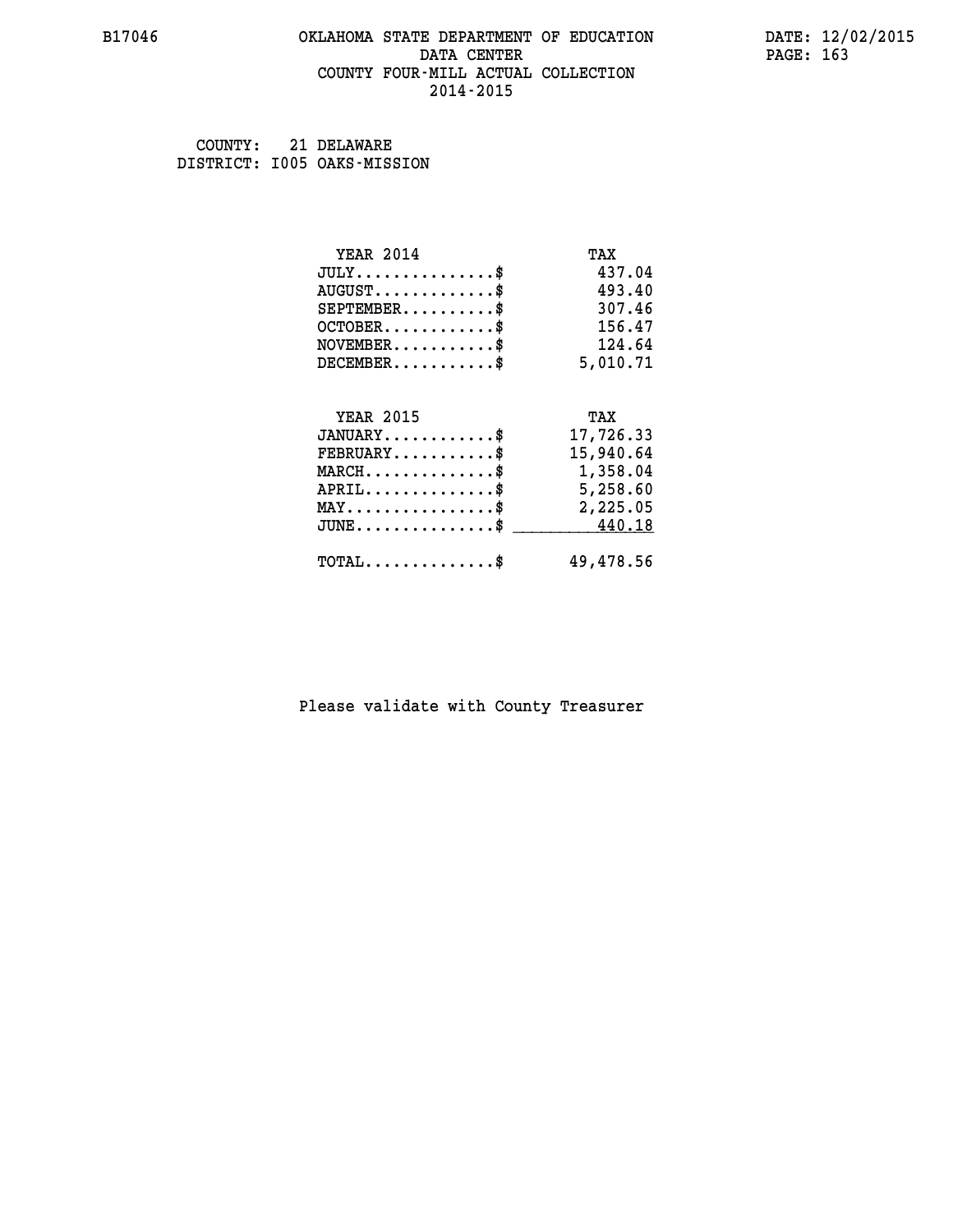### **B17046 OKLAHOMA STATE DEPARTMENT OF EDUCATION DATE: 12/02/2015 DATA CENTER** PAGE: 164  **COUNTY FOUR-MILL ACTUAL COLLECTION 2014-2015**

 **COUNTY: 21 DELAWARE**

 **\*\*\*\*\*\* TOTALS \*\*\*\*\*\***

| <b>YEAR 2014</b>                | TAX        |
|---------------------------------|------------|
| $JULY$                          | 11,926.65  |
| $AUGUST \ldots \ldots \ldots \$ | 13,403.46  |
| $SEPTEMBER$ $\$                 | 8,390.38   |
| $OCTOBER$ \$                    | 4,270.06   |
| $NOVEMBER$ \$                   | 3,307.64   |
| $DECEMBER$                      | 132,973.97 |

# **YEAR 2015**

| <b>YEAR 2015</b>                                        | TAX         |
|---------------------------------------------------------|-------------|
| $JANUARY$ \$                                            | 469, 127.57 |
| $FEBRUARY$ \$                                           | 421,237.08  |
| $MARCH$ \$                                              | 36,040.55   |
| $APRIL$ \$                                              | 136,458.18  |
| $\texttt{MAX} \dots \dots \dots \dots \dots \$          | 59,049.71   |
| JUNE\$ 11,681.70                                        |             |
| $\texttt{TOTAL} \dots \dots \dots \dots \$ 1,307,866.95 |             |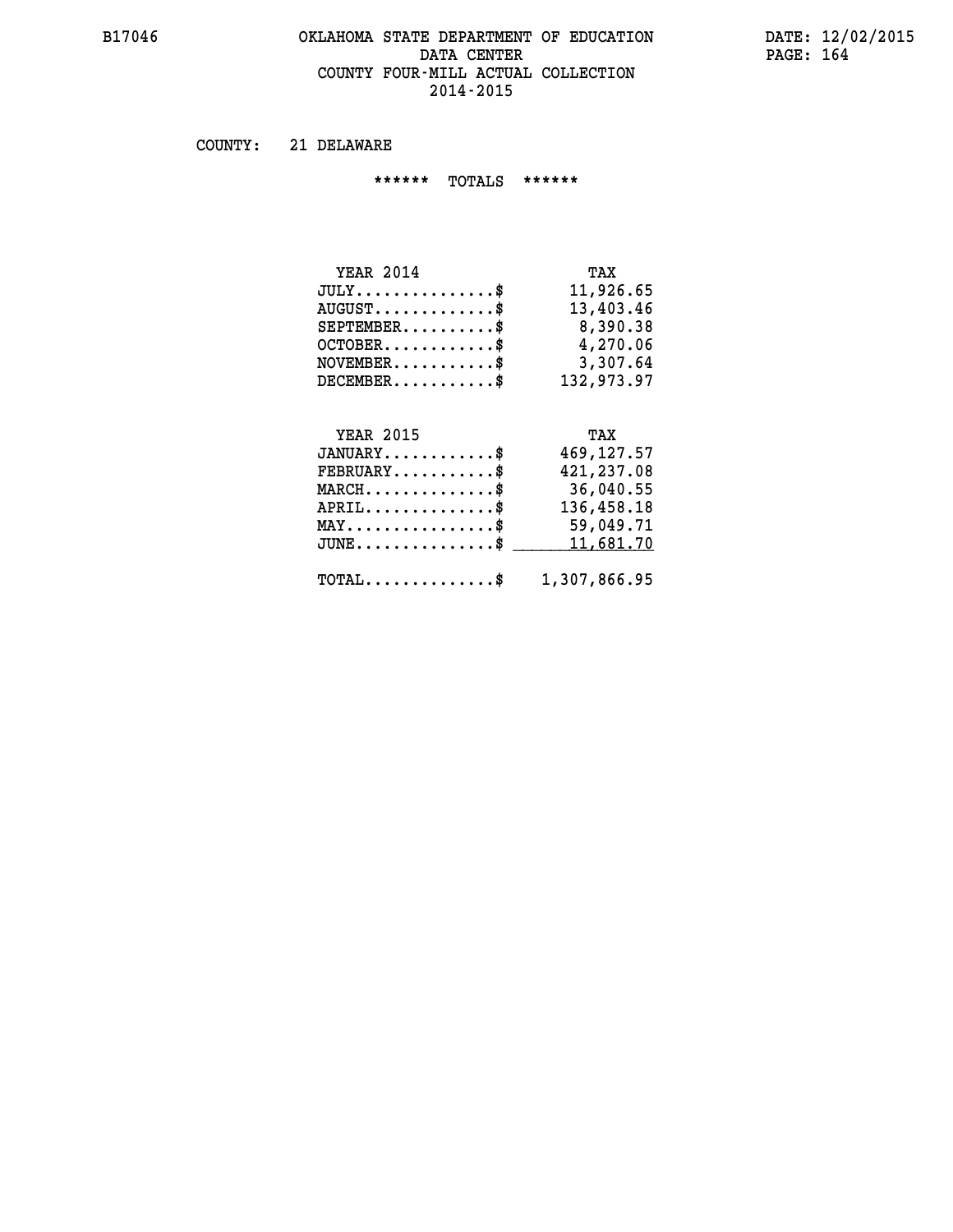# **B17046 OKLAHOMA STATE DEPARTMENT OF EDUCATION DATE: 12/02/2015 DATA CENTER** PAGE: 165  **COUNTY FOUR-MILL ACTUAL COLLECTION 2014-2015**

 **COUNTY: 22 DEWEY DISTRICT: I005 VICI**

| <b>YEAR 2014</b>                                 | TAX         |
|--------------------------------------------------|-------------|
| $JULY$ \$                                        | 227.78      |
| $AUGUST$ \$                                      | 980.58      |
| $SEPTEMBER$ \$                                   | 261.85      |
| $OCTOBER$ \$                                     | 86.33       |
| $\texttt{NOVEMBER} \dots \dots \dots \$          | 47.77       |
| $DECEMBER$ \$                                    | 4,034.44    |
|                                                  |             |
| <b>YEAR 2015</b>                                 | TAX         |
| $JANUARY$ \$                                     | 56,610.26   |
| $FEBRUARY$ \$                                    | 43,774.19   |
| $\texttt{MARCH}\ldots\ldots\ldots\ldots\text{*}$ | 1,537.16    |
| $APRIL \ldots \ldots \ldots \ldots \$            | 18,351.76   |
| $\texttt{MAX} \dots \dots \dots \dots \dots \$   | 38, 332. 75 |
| $JUNE$ \$                                        | 4,495.94    |
| $\texttt{TOTAL} \dots \dots \dots \dots \$       | 168,740.81  |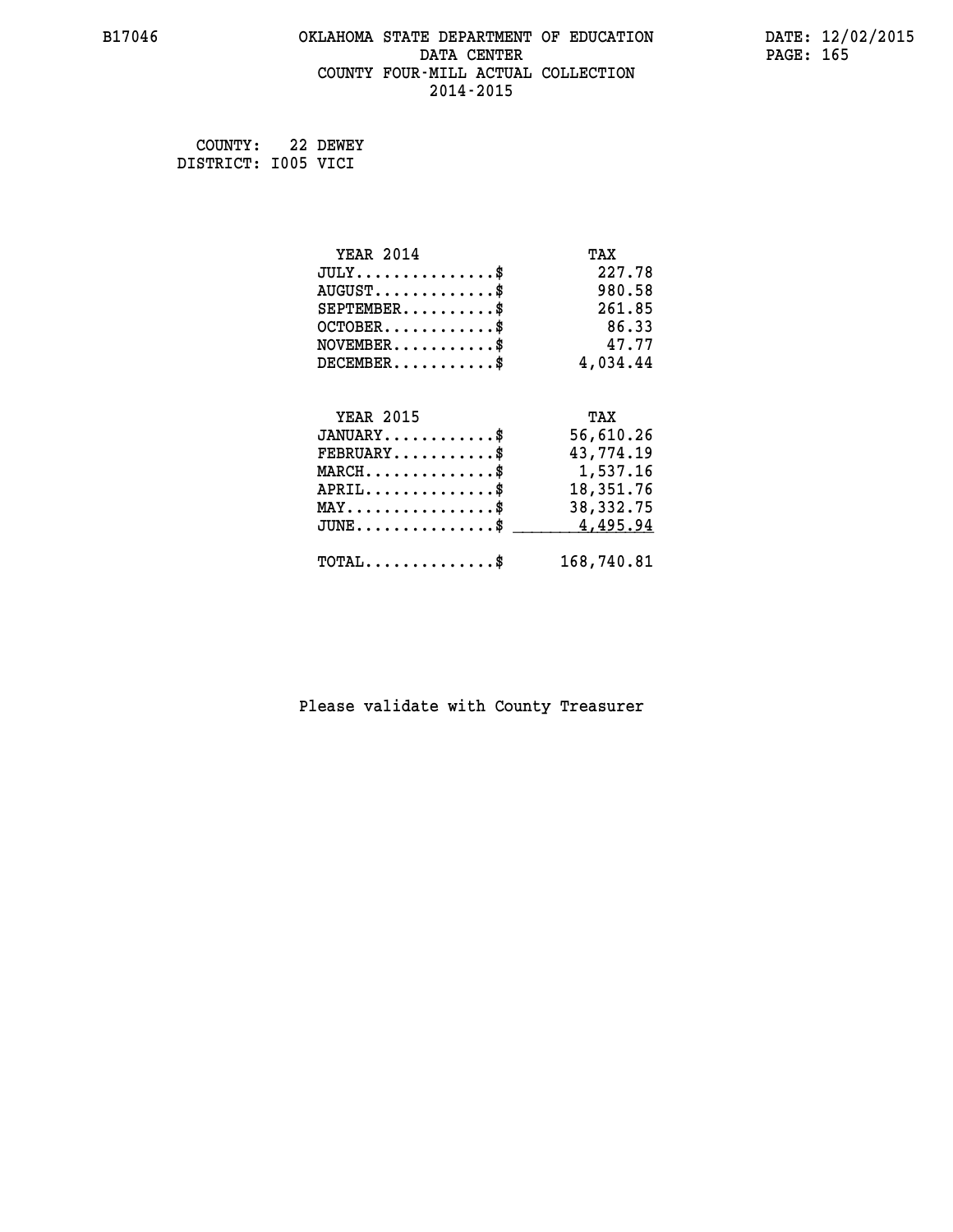# **B17046 OKLAHOMA STATE DEPARTMENT OF EDUCATION DATE: 12/02/2015 DATA CENTER** PAGE: 166  **COUNTY FOUR-MILL ACTUAL COLLECTION 2014-2015**

 **COUNTY: 22 DEWEY DISTRICT: I008 SEILING**

| <b>YEAR 2014</b>                                 | TAX         |
|--------------------------------------------------|-------------|
| $JULY$ \$                                        | 277.47      |
| $AUGUST$ \$                                      | 1,192.52    |
| $SEPTEMBER$ \$                                   | 318.42      |
| $OCTOBER$ \$                                     | 105.01      |
| $\texttt{NOVEMBER} \dots \dots \dots \$          | 58.10       |
| $DECEMBER$ \$                                    | 4,906.42    |
|                                                  |             |
| <b>YEAR 2015</b>                                 | TAX         |
| $JANUARY$ \$                                     | 68,846.01   |
| $FEBRUARY$                                       | 53,235.54   |
| $\texttt{MARCH}\ldots\ldots\ldots\ldots\text{*}$ | 1,869.39    |
| $APRIL \ldots \ldots \ldots \ldots \$            | 22,318.32   |
| $\texttt{MAX} \dots \dots \dots \dots \dots \$   | 46,618.03   |
| $JUNE$ \$                                        | 5,467.72    |
| $\texttt{TOTAL} \dots \dots \dots \dots \$       | 205, 212.95 |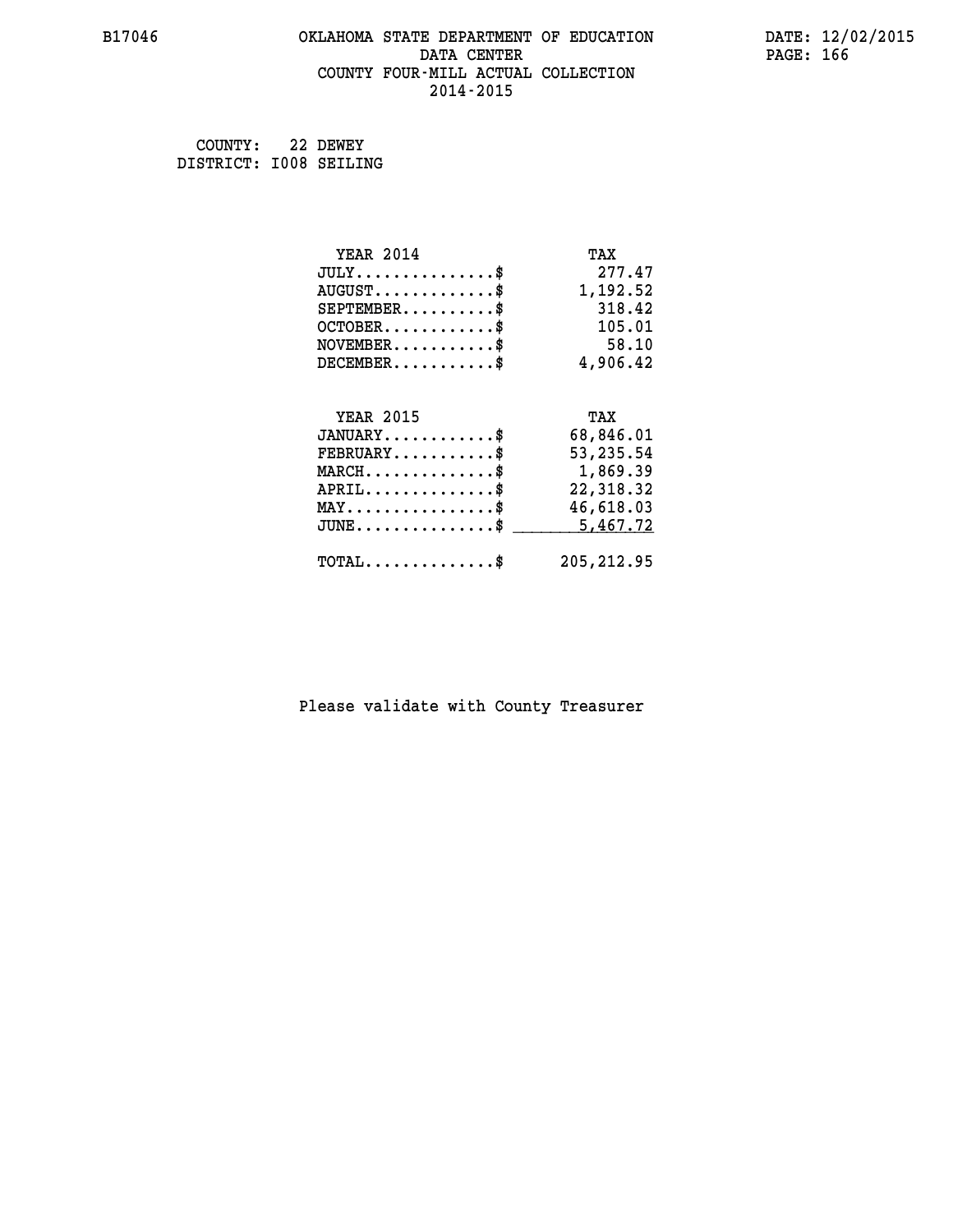# **B17046 OKLAHOMA STATE DEPARTMENT OF EDUCATION DATE: 12/02/2015 DATA CENTER** PAGE: 167  **COUNTY FOUR-MILL ACTUAL COLLECTION 2014-2015**

 **COUNTY: 22 DEWEY DISTRICT: I010 TALOGA**

| <b>YEAR 2014</b>                                 | TAX         |
|--------------------------------------------------|-------------|
| $JULY$ \$                                        | 48.21       |
| $AUGUST$ \$                                      | 193.12      |
| $SEPTEMENT.$ \$                                  | 51.58       |
| $OCTOBER$ \$                                     | 17.00       |
| $NOVEMBER$ \$                                    | 9.41        |
| $DECEMBER$ \$                                    | 794.57      |
|                                                  |             |
| <b>YEAR 2015</b>                                 | TAX         |
| $JANUARY$                                        | 11, 149. 23 |
| $FEBRUARY$                                       | 8,621.20    |
| $MARCH$ \$                                       | 302.74      |
| $APRIL \ldots \ldots \ldots \ldots \$            | 3,614.32    |
| $\texttt{MAX} \dots \dots \dots \dots \dots \$   | 7,549.52    |
| $\texttt{JUNE} \dots \dots \dots \dots \dots \$$ | 885.46      |
| $\texttt{TOTAL} \dots \dots \dots \dots \$       | 33,236.36   |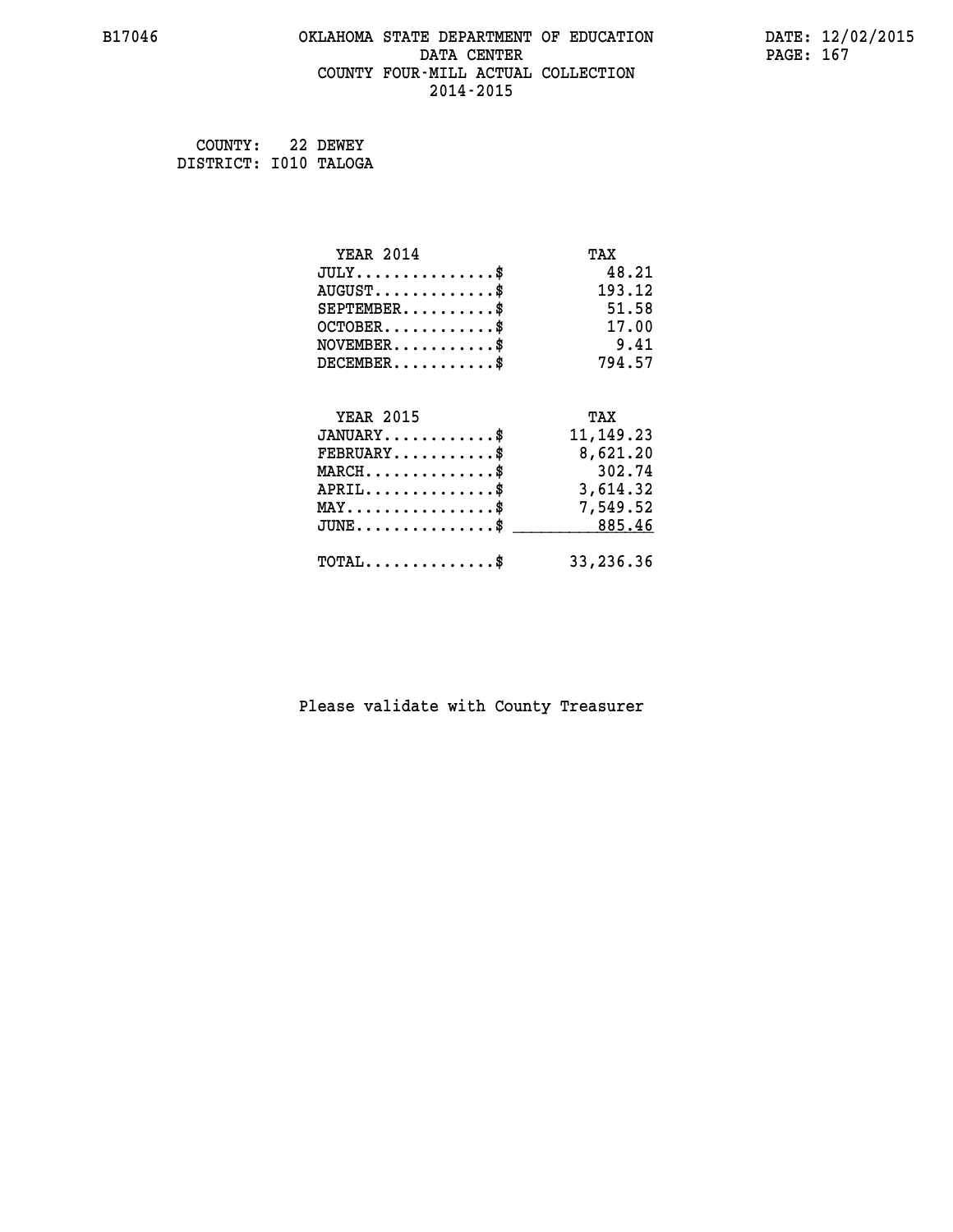### **B17046 OKLAHOMA STATE DEPARTMENT OF EDUCATION DATE: 12/02/2015 DATA CENTER** PAGE: 168  **COUNTY FOUR-MILL ACTUAL COLLECTION 2014-2015**

 **COUNTY: 22 DEWEY**

 **\*\*\*\*\*\* TOTALS \*\*\*\*\*\***

| <b>YEAR 2014</b>              | TAX      |
|-------------------------------|----------|
| $JULY \ldots \ldots \ldots \$ | 553.46   |
| $AUGUST$                      | 2,366.22 |
| $SEPTEMBER$                   | 631.85   |
| $OCTOBER$ \$                  | 208.34   |
| $NOVEMBER$ \$                 | 115.28   |
| $DECEMBER$                    | 9,735.43 |

# **YEAR 2015**

| <b>YEAR 2015</b>                           | TAX        |
|--------------------------------------------|------------|
| $JANUARY$ \$                               | 136,605.50 |
| $FEBRUARY$                                 | 105,630.93 |
| $MARCH$ \$                                 | 3,709.29   |
| $APRIL$ \$                                 | 44,284.40  |
| $MAX \dots \dots \dots \dots \$            | 92,500.30  |
| $JUNE$ \$                                  | 10,849.12  |
| $\texttt{TOTAL} \dots \dots \dots \dots \$ | 407,190.12 |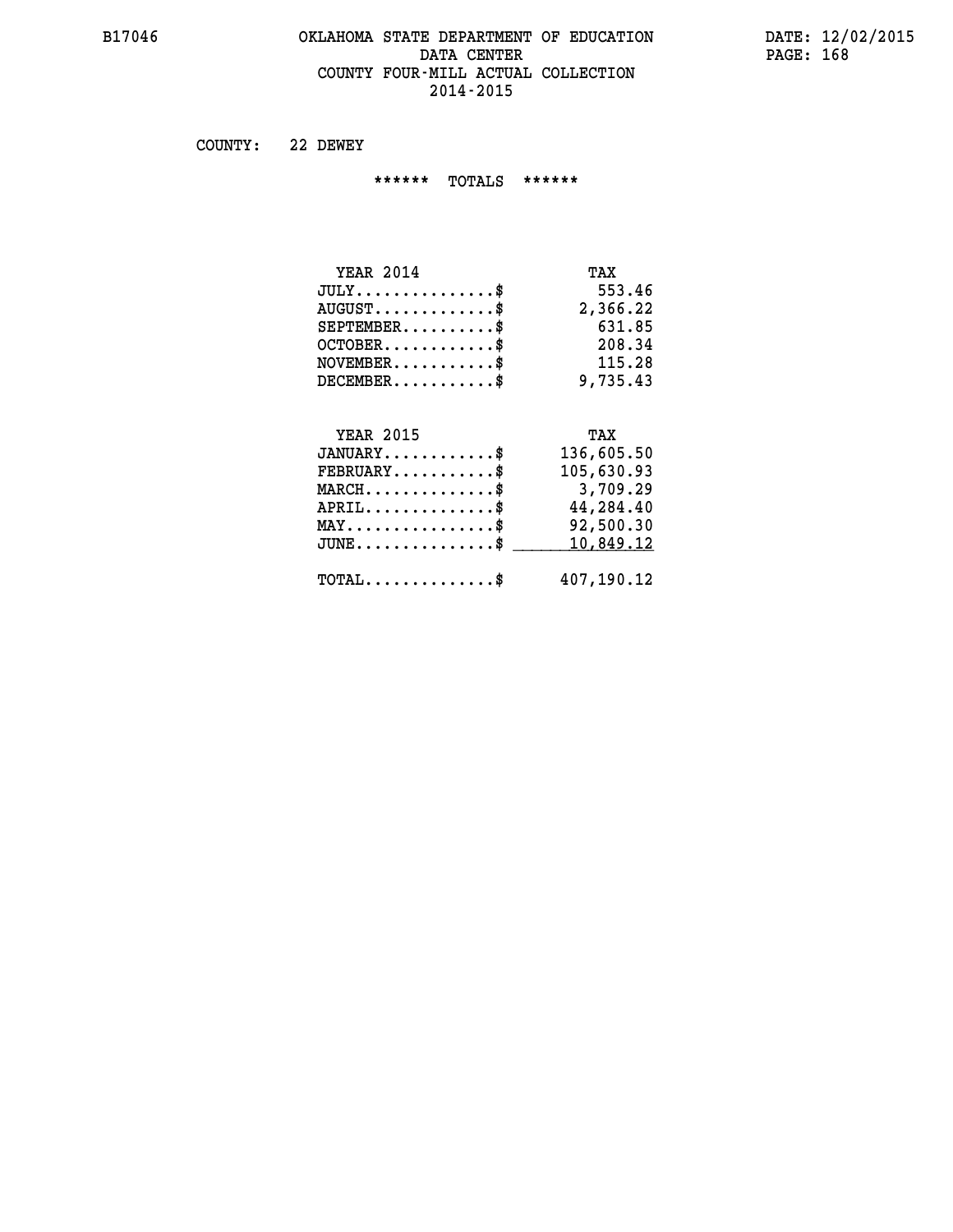# **B17046 OKLAHOMA STATE DEPARTMENT OF EDUCATION DATE: 12/02/2015 DATA CENTER** PAGE: 169  **COUNTY FOUR-MILL ACTUAL COLLECTION 2014-2015**

 **COUNTY: 23 ELLIS DISTRICT: I002 FARGO**

| <b>YEAR 2014</b>                           | TAX         |
|--------------------------------------------|-------------|
| $JULY$ \$                                  | 10,764.85   |
| $AUGUST$ \$                                | 150.37      |
| $SEPTEMBER$ \$                             | 224.93      |
| $OCTOBER$ \$                               | 208.65      |
| $NOVEMBER$ \$                              | 38.97       |
| $DECEMBER$ \$                              | 8,013.28    |
|                                            |             |
| <b>YEAR 2015</b>                           | TAX         |
| $JANUARY$                                  | 40,358.12   |
| $FEBRUARY$                                 | 15, 197. 49 |
| $MARCH$ \$                                 | 1,147.87    |
| $APRIL \ldots \ldots \ldots \ldots \$      | 17,599.55   |
| MAY\$ 3,959.02                             |             |
| $JUNE$ \$                                  | 8,174.74    |
| $\texttt{TOTAL} \dots \dots \dots \dots \$ | 105,837.84  |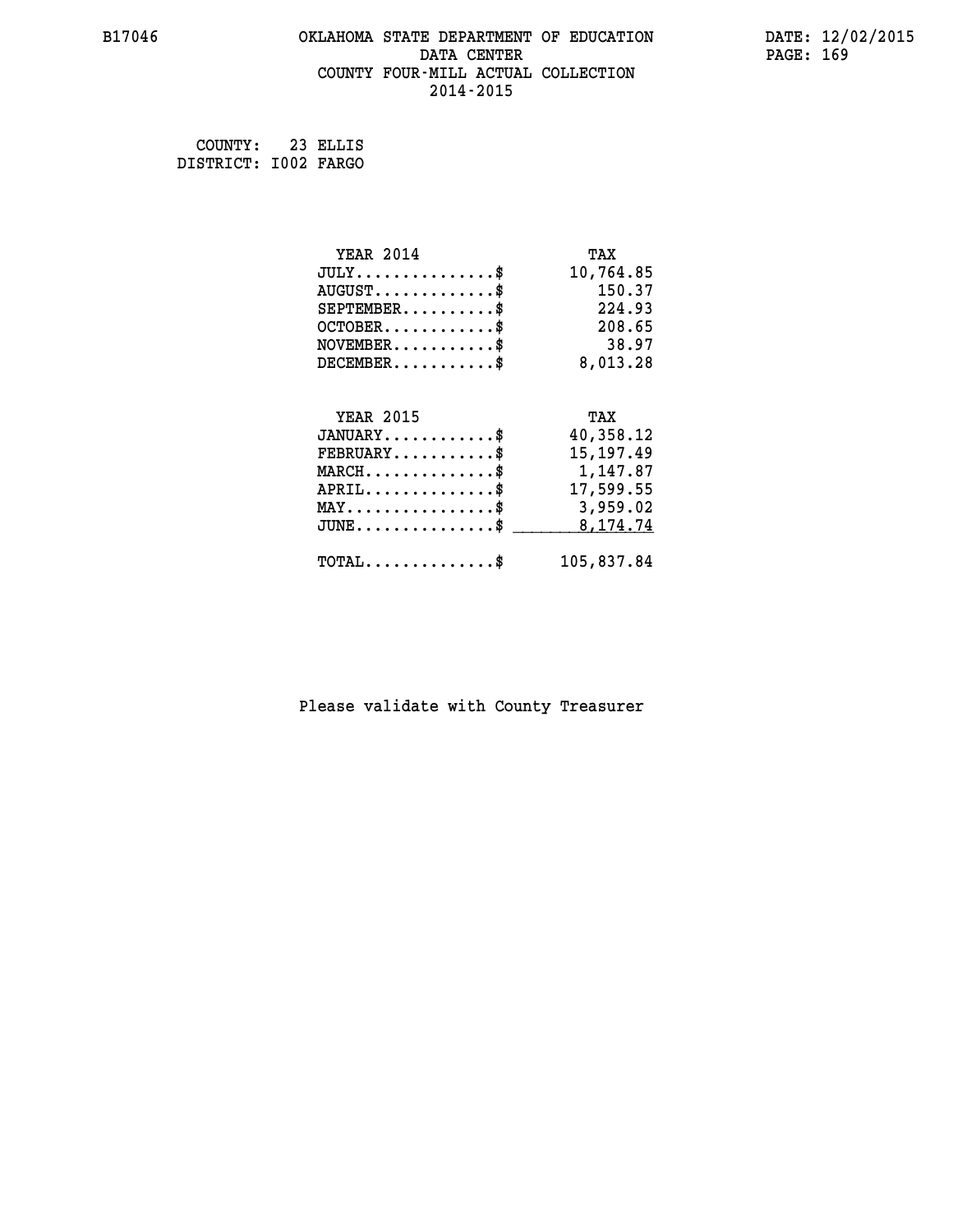# **B17046 OKLAHOMA STATE DEPARTMENT OF EDUCATION DATE: 12/02/2015 DATA CENTER** PAGE: 170  **COUNTY FOUR-MILL ACTUAL COLLECTION 2014-2015**

 **COUNTY: 23 ELLIS DISTRICT: I003 ARNETT**

| <b>YEAR 2014</b>                               | TAX       |
|------------------------------------------------|-----------|
| $JULY$ \$                                      | 10,484.60 |
| $AUGUST$ \$                                    | 146.23    |
| $SEPTEMBER$ \$                                 | 216.35    |
| $OCTOBER$ \$                                   | 203.15    |
| $\texttt{NOVEMBER} \dots \dots \dots \$        | 37.88     |
| $DECEMBER$ \$                                  | 7,479.93  |
|                                                |           |
| <b>YEAR 2015</b>                               | TAX       |
| $JANUARY$ \$                                   | 37,669.87 |
| $FEBRUARY$                                     | 14,184.40 |
| $MARCH$ \$                                     | 1,071.20  |
| $APRIL$ \$                                     | 16,426.44 |
| $\texttt{MAX} \dots \dots \dots \dots \dots \$ | 3,696.45  |
| $JUNE$ \$                                      | 7,629.68  |
| $TOTAL$ \$                                     | 99,246.18 |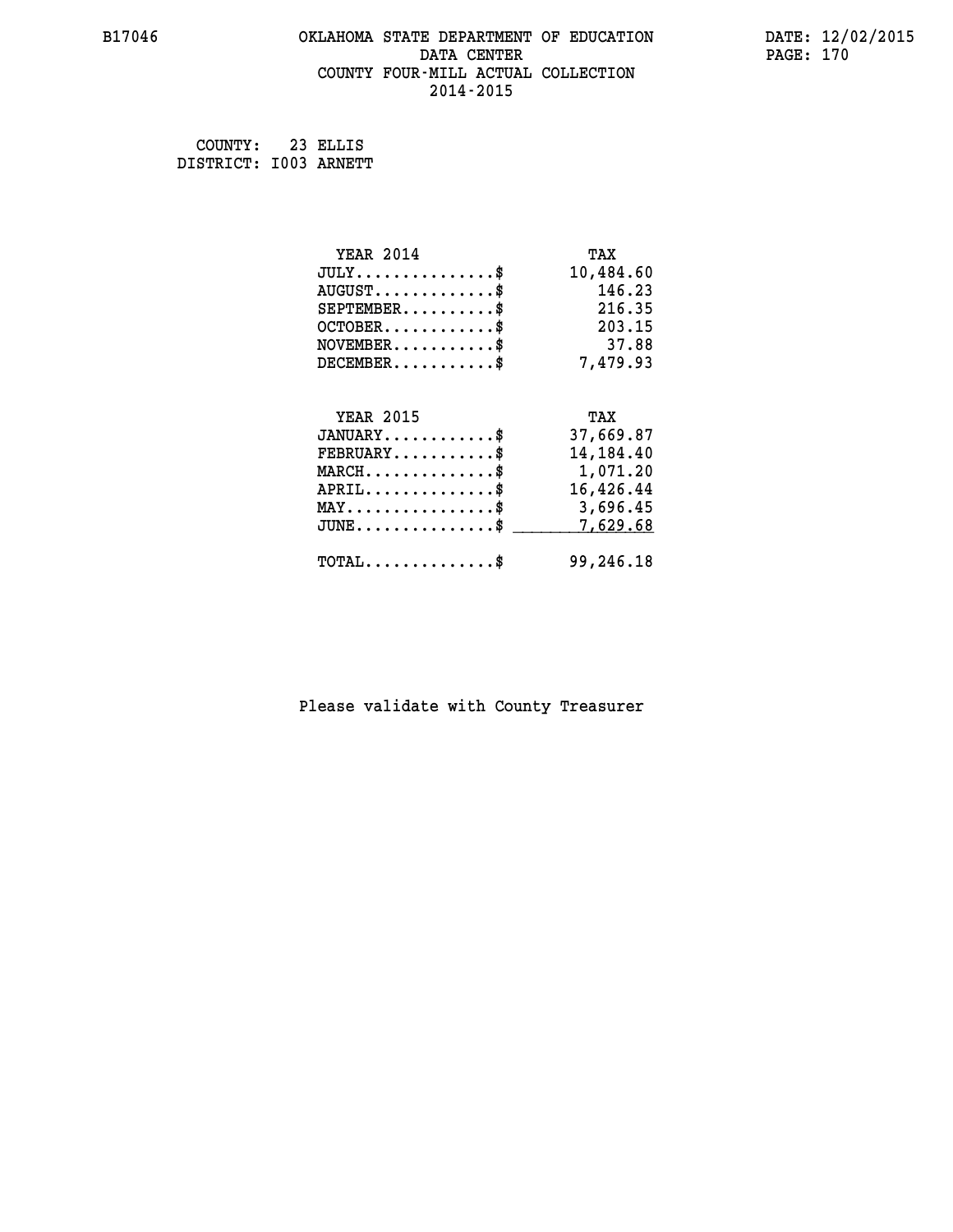# **B17046 OKLAHOMA STATE DEPARTMENT OF EDUCATION DATE: 12/02/2015 DATA CENTER** PAGE: 171  **COUNTY FOUR-MILL ACTUAL COLLECTION 2014-2015**

 **COUNTY: 23 ELLIS DISTRICT: I039 GAGE**

| <b>YEAR 2014</b>                               | TAX       |
|------------------------------------------------|-----------|
| $JULY$ \$                                      | 4,785.38  |
| $AUGUST$ \$                                    | 66.98     |
| $SEPTEMBER$ \$                                 | 100.99    |
| $OCTOBER$ \$                                   | 92.81     |
| $NOVEMBER$ \$                                  | 17.41     |
| $DECEMBER$ \$                                  | 3,475.11  |
|                                                |           |
| <b>YEAR 2015</b>                               | TAX       |
| $JANUARY$ \$                                   | 17,501.18 |
| $FEBRUARY$                                     | 6,590.14  |
| $MARCH$ \$                                     | 498.18    |
| $APRIL \ldots \ldots \ldots \ldots$            | 7,631.84  |
| $\texttt{MAX} \dots \dots \dots \dots \dots \$ | 1,717.16  |
| $JUNE$ \$                                      | 3,545.11  |
| $\texttt{TOTAL} \dots \dots \dots \dots \$     | 46,022.29 |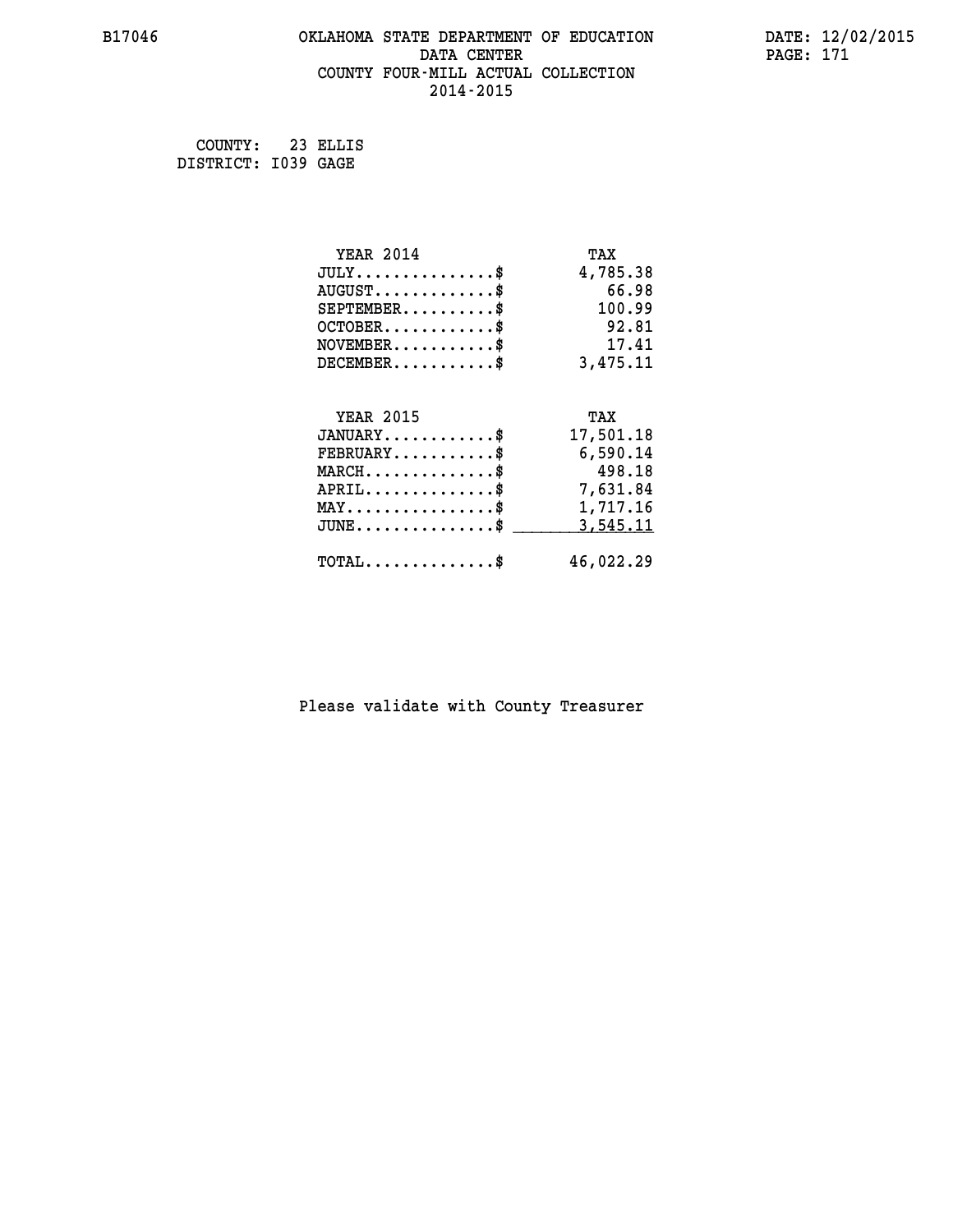# **B17046 OKLAHOMA STATE DEPARTMENT OF EDUCATION DATE: 12/02/2015 DATA CENTER** PAGE: 172  **COUNTY FOUR-MILL ACTUAL COLLECTION 2014-2015**

 **COUNTY: 23 ELLIS DISTRICT: I042 SHATTUCK**

| <b>YEAR 2014</b>                               | TAX        |
|------------------------------------------------|------------|
| $JULY$ \$                                      | 18,487.11  |
| $AUGUST$ \$                                    | 257.93     |
| $SEPTEMENT.$ $\frac{1}{2}$                     | 382.62     |
| $OCTOBER$ \$                                   | 358.20     |
| $NOVEMBER$ \$                                  | 66.81      |
| $DECEMBER$                                     | 14,383.34  |
| <b>YEAR 2015</b>                               | TAX        |
| $JANUARY$ \$                                   | 72,444.96  |
| $FEBRUARY$ \$                                  | 27,281.82  |
| $MARCH$ \$                                     | 2,058.29   |
| $APRIL$ \$                                     | 31,593.50  |
| $\texttt{MAX} \dots \dots \dots \dots \dots \$ | 7,104.35   |
| $JUNE$ \$                                      | 14,673.41  |
| $\texttt{TOTAL} \dots \dots \dots \dots \$     | 189,092.34 |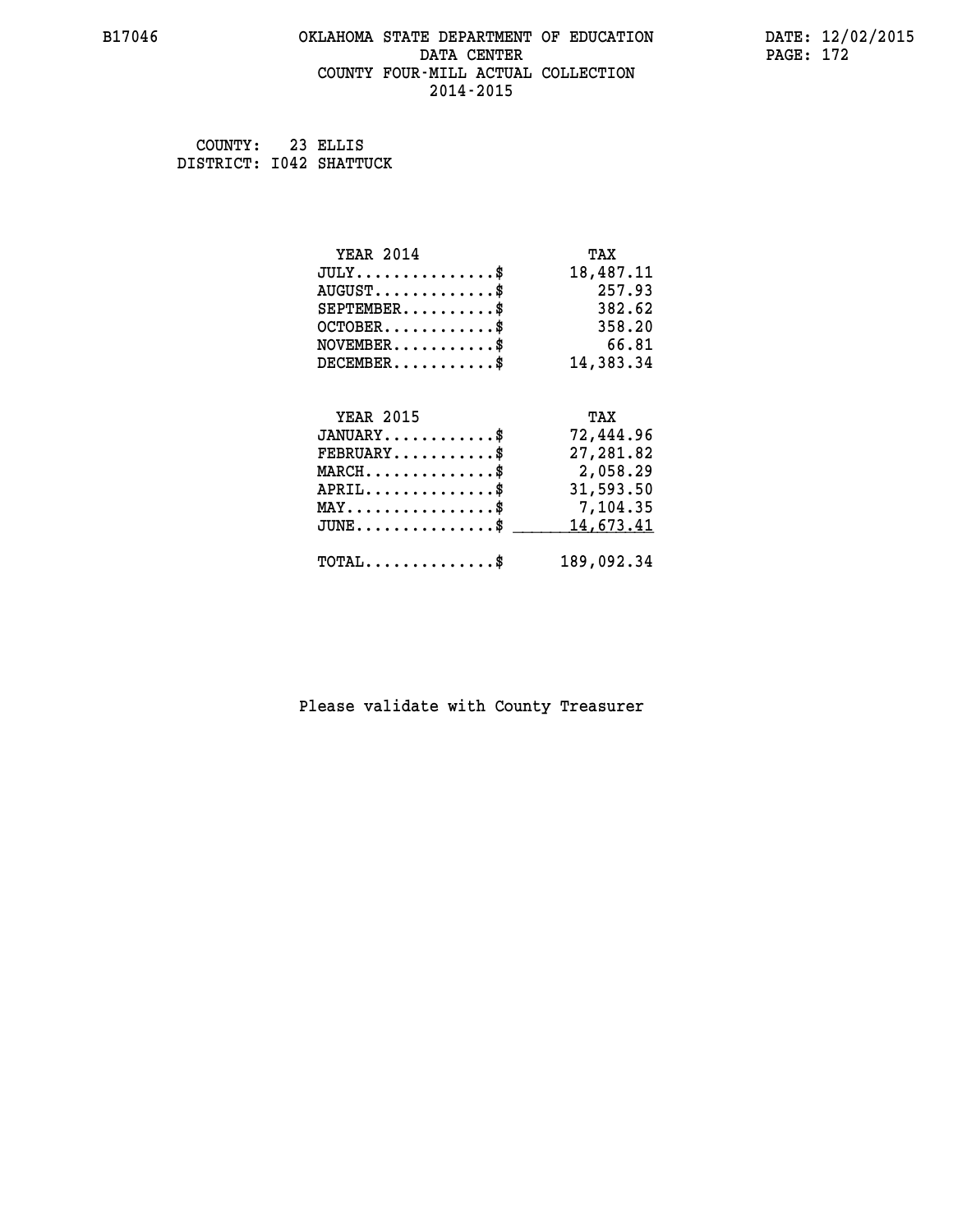### **B17046 OKLAHOMA STATE DEPARTMENT OF EDUCATION DATE: 12/02/2015 DATA CENTER** PAGE: 173  **COUNTY FOUR-MILL ACTUAL COLLECTION 2014-2015**

 **COUNTY: 23 ELLIS**

 **\*\*\*\*\*\* TOTALS \*\*\*\*\*\***

| <b>YEAR 2014</b>       | TAX       |
|------------------------|-----------|
| $JULY$                 | 44,521.94 |
| $AUGUST$ $\frac{1}{2}$ | 621.51    |
| $SEPTEMBER$ $\$        | 924.89    |
| $OCTOBER$ \$           | 862.81    |
| $NOVEMBER$ \$          | 161.07    |
| $DECEMBER$ \$          | 33,351.66 |

# **YEAR 2015 TAX**

| $JANUARY$                                        | 167,974.13 |
|--------------------------------------------------|------------|
| $\texttt{FEBRUARY} \dots \dots \dots \$          | 63, 253.85 |
| $MARCH$ \$                                       | 4,775.54   |
| $APRIL$                                          | 73,251.33  |
| $MAX \dots \dots \dots \dots \$                  | 16,476.98  |
| $JUNE$ \$                                        | 34,022.94  |
| $\texttt{TOTAL} \dots \dots \dots \dots \dots \$ | 440,198.65 |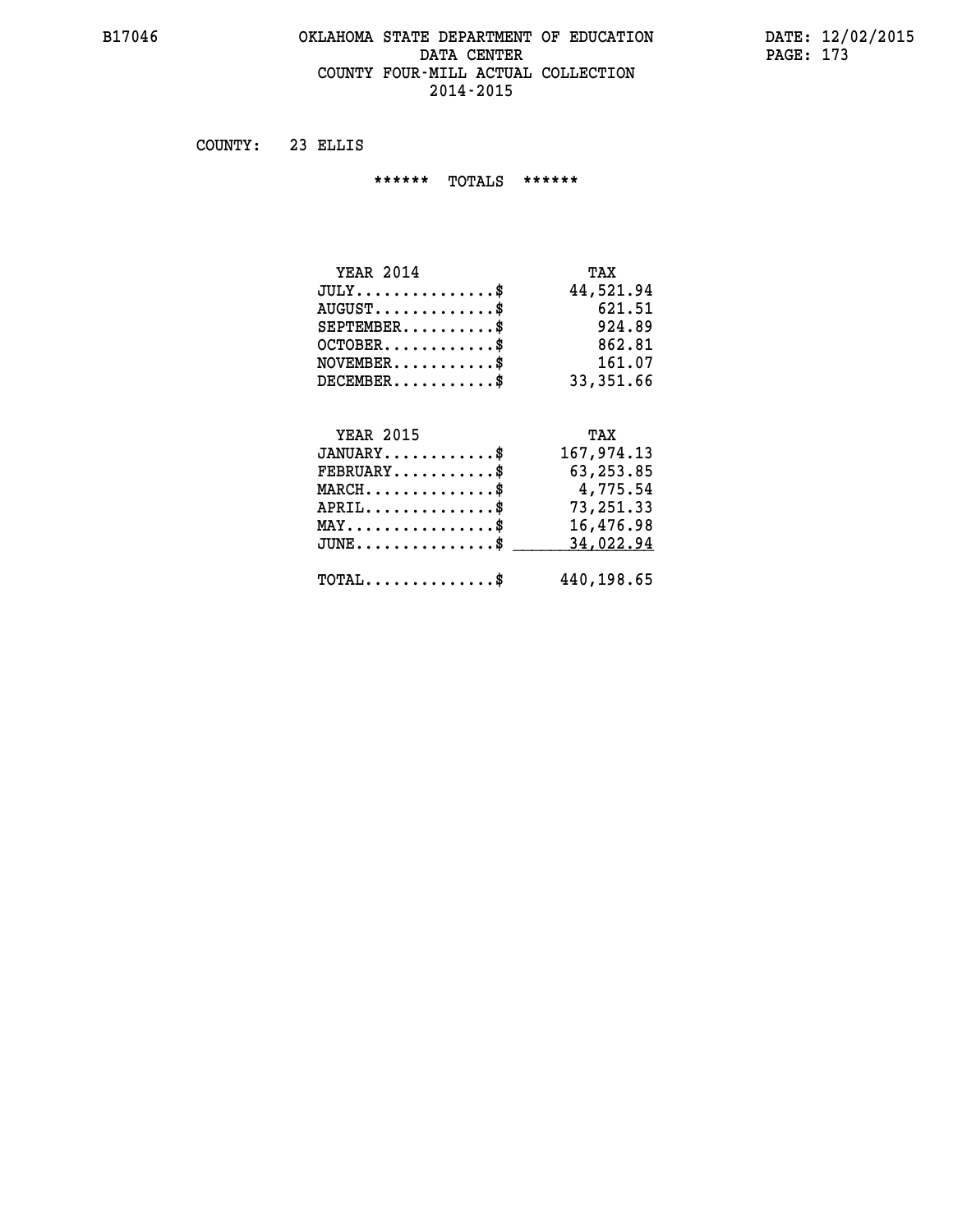# **B17046 OKLAHOMA STATE DEPARTMENT OF EDUCATION DATE: 12/02/2015 DATA CENTER PAGE: 174 COUNTY FOUR-MILL ACTUAL COLLECTION 2014-2015**

 **COUNTY: 24 GARFIELD DISTRICT: I001 WAUKOMIS**

| <b>YEAR 2014</b>                                | TAX        |
|-------------------------------------------------|------------|
| $JULY$ \$                                       | 737.55     |
| $AUGUST$ \$                                     | 213.54     |
| $SEPTEMENT.$ \$                                 | 201.68     |
| $OCTOBER$ \$                                    | 254.07     |
| $\texttt{NOVEMBER} \dots \dots \dots \$         | 119.34     |
| $DECEMBER$ \$                                   | 35, 167.61 |
|                                                 |            |
| <b>YEAR 2015</b>                                | TAX        |
| $JANUARY$ \$                                    | 11,887.75  |
| $FEBRUARY$                                      | 7,468.49   |
|                                                 | 818.12     |
| $MARCH$ \$                                      |            |
| $APRIL$ \$                                      | 12,221.74  |
| $\texttt{MAX} \dots \dots \dots \dots \dots \$$ | 3,730.22   |
| $JUNE \ldots \ldots \ldots \ldots$ \$ 482.40    |            |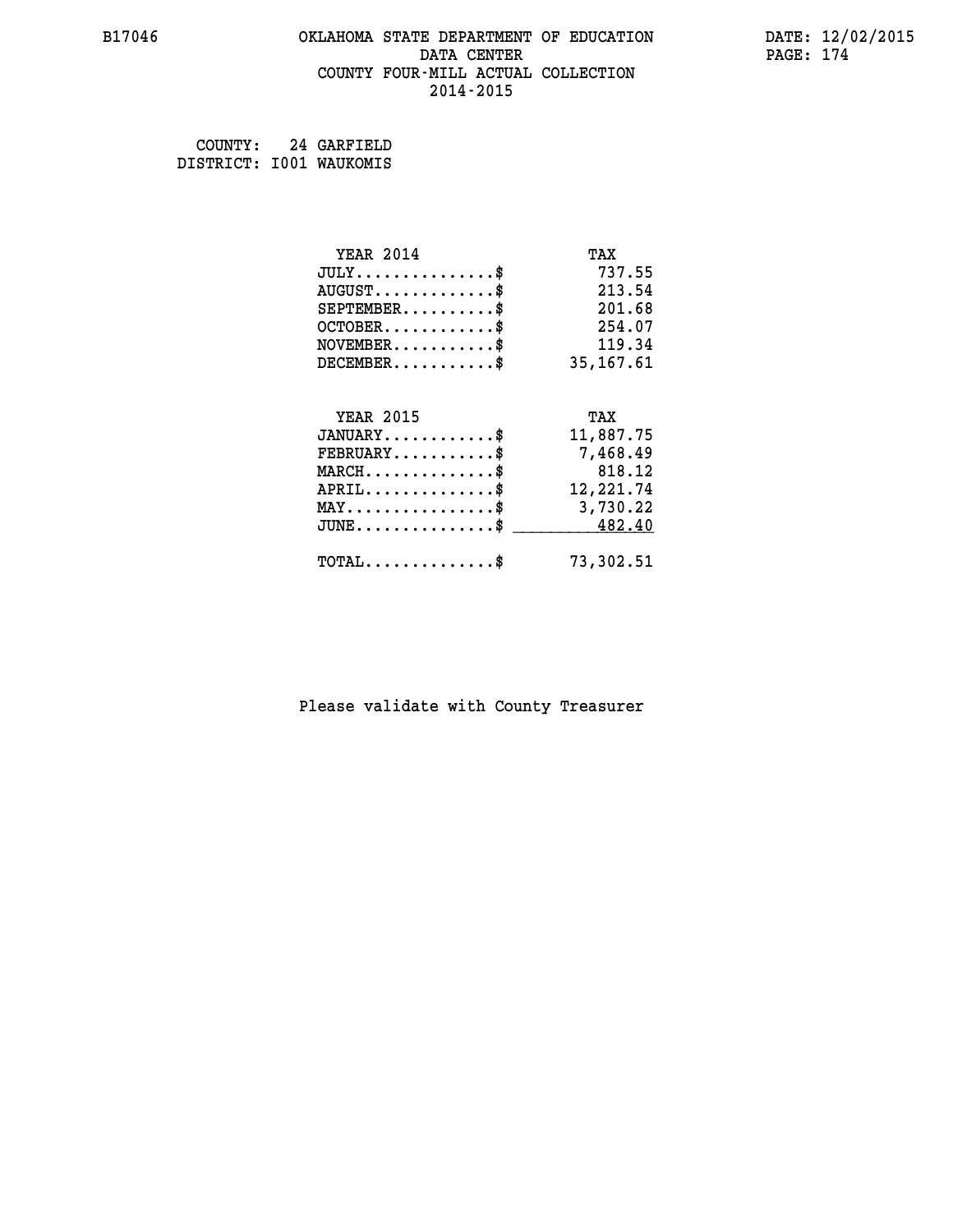### **B17046 OKLAHOMA STATE DEPARTMENT OF EDUCATION DATE: 12/02/2015 DATA CENTER** PAGE: 175  **COUNTY FOUR-MILL ACTUAL COLLECTION 2014-2015**

 **COUNTY: 24 GARFIELD DISTRICT: I018 KREMLIN-HILLSDALE**

| <b>YEAR 2014</b>                               | TAX        |
|------------------------------------------------|------------|
| $JULY$ \$                                      | 712.87     |
| $AUGUST$ \$                                    | 177.02     |
| $SEPTEMBER$ \$                                 | 167.20     |
| $OCTOBER$ \$                                   | 210.64     |
| $\texttt{NOVEMBER} \dots \dots \dots \$        | 98.93      |
| $DECEMBER$ \$                                  | 29, 153.87 |
|                                                |            |
|                                                |            |
| <b>YEAR 2015</b>                               | TAX        |
| $JANUARY$ \$                                   | 9,854.91   |
| $FEBRUARY$                                     | 6,191.34   |
| $MARCH$ \$                                     | 678.22     |
| $APRIL$ \$                                     | 10,131.80  |
| $\texttt{MAX} \dots \dots \dots \dots \dots \$ | 3,092.34   |
| $JUNE$ \$                                      | 399.92     |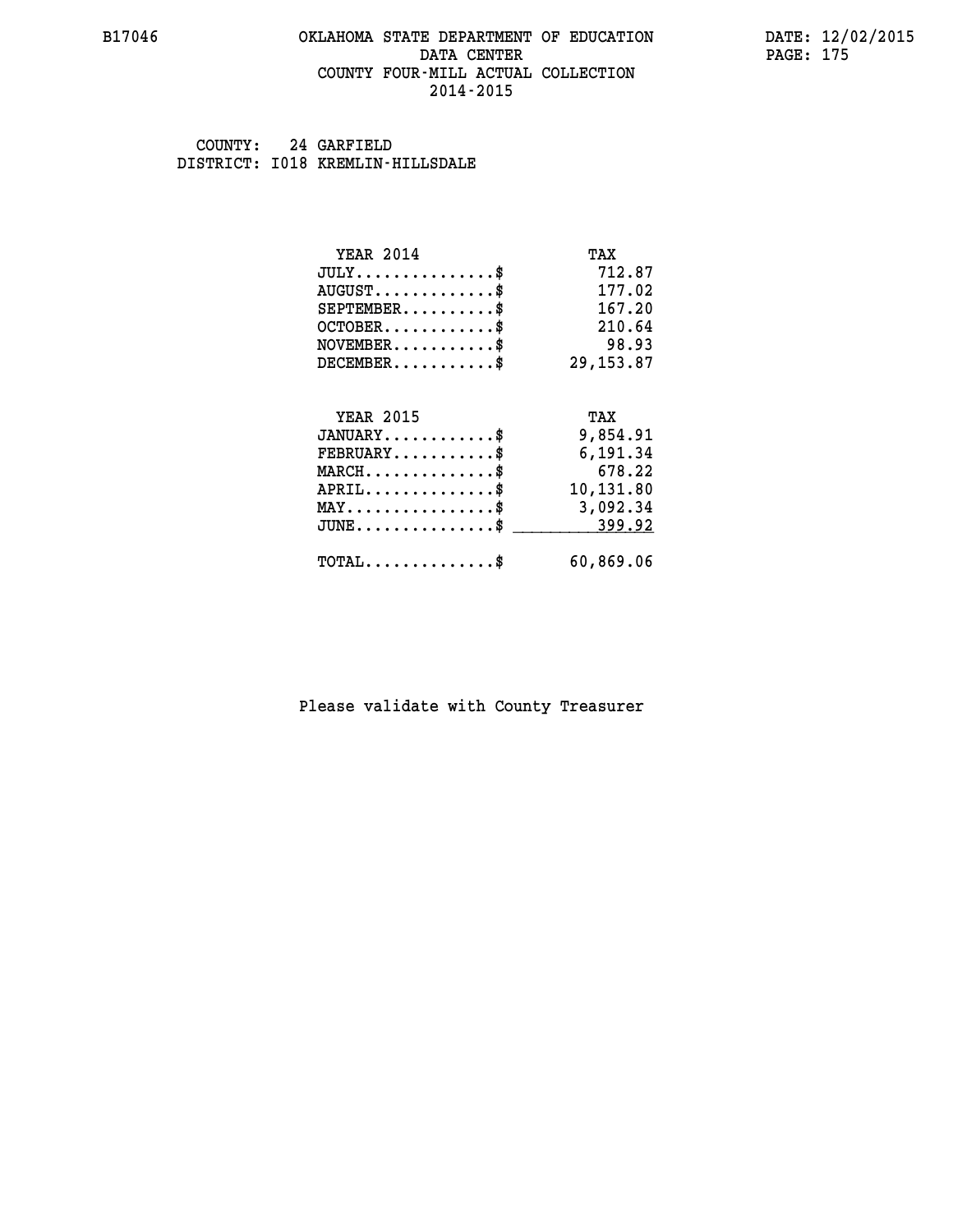# **B17046 OKLAHOMA STATE DEPARTMENT OF EDUCATION DATE: 12/02/2015 DATA CENTER** PAGE: 176  **COUNTY FOUR-MILL ACTUAL COLLECTION 2014-2015**

 **COUNTY: 24 GARFIELD DISTRICT: I042 CHISHOLM**

| <b>YEAR 2014</b>                                  | TAX        |
|---------------------------------------------------|------------|
| $JULY$ \$                                         | 2,054.90   |
| $AUGUST$ \$                                       | 552.04     |
| $SEPTEMBER$ \$                                    | 521.37     |
| $OCTOBER$ \$                                      | 656.82     |
| $NOVEMBER.$ \$                                    | 308.52     |
| $DECEMBER$ \$                                     | 90,913.70  |
|                                                   |            |
| <b>YEAR 2015</b>                                  | TAX        |
| $JANUARY$ \$                                      | 30,731.69  |
| $FEBRUARY$ \$                                     | 19,307.19  |
| $\texttt{MARCH}\ldots\ldots\ldots\ldots\clubsuit$ | 2,114.97   |
| $APRIL \ldots \ldots \ldots \ldots$ \$            | 31,595.11  |
| $\texttt{MAX} \dots \dots \dots \dots \dots \$    | 9,643.21   |
| $JUNE$ \$                                         | 1,247.09   |
| $\texttt{TOTAL} \dots \dots \dots \dots \$        | 189,646.61 |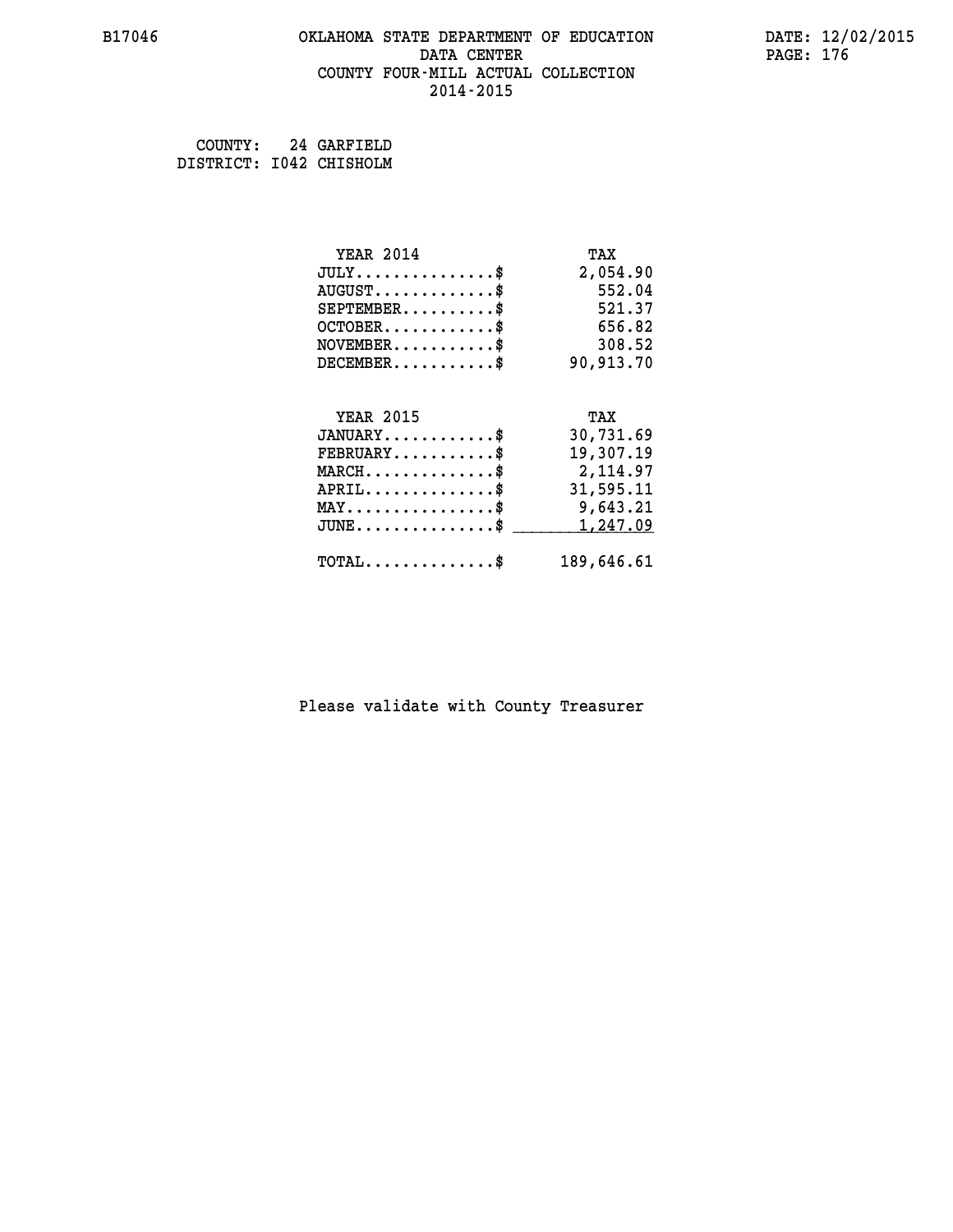# **B17046 OKLAHOMA STATE DEPARTMENT OF EDUCATION DATE: 12/02/2015 DATA CENTER** PAGE: 177  **COUNTY FOUR-MILL ACTUAL COLLECTION 2014-2015**

 **COUNTY: 24 GARFIELD DISTRICT: I047 GARBER**

| <b>YEAR 2014</b>                        | TAX       |
|-----------------------------------------|-----------|
| $JULY$ \$                               | 811.71    |
| $AUGUST$ \$                             | 203.28    |
| $SEPTEMBER$ \$                          | 191.99    |
| $OCTOBER$ \$                            | 241.87    |
| $\texttt{NOVEMBER} \dots \dots \dots \$ | 113.60    |
| $DECEMBER$ \$                           | 33,478.08 |
|                                         |           |
|                                         |           |
| <b>YEAR 2015</b>                        | TAX       |
| $JANUARY$ \$                            | 11,316.64 |
| $FEBRUARY$                              | 7,109.67  |
| $MARCH$ \$                              | 778.82    |
| $APRIL$ \$                              | 11,634.58 |
| MAY\$ 3,551.01                          |           |
| $JUNE \ldots \ldots \ldots \ldots \ast$ | 459.22    |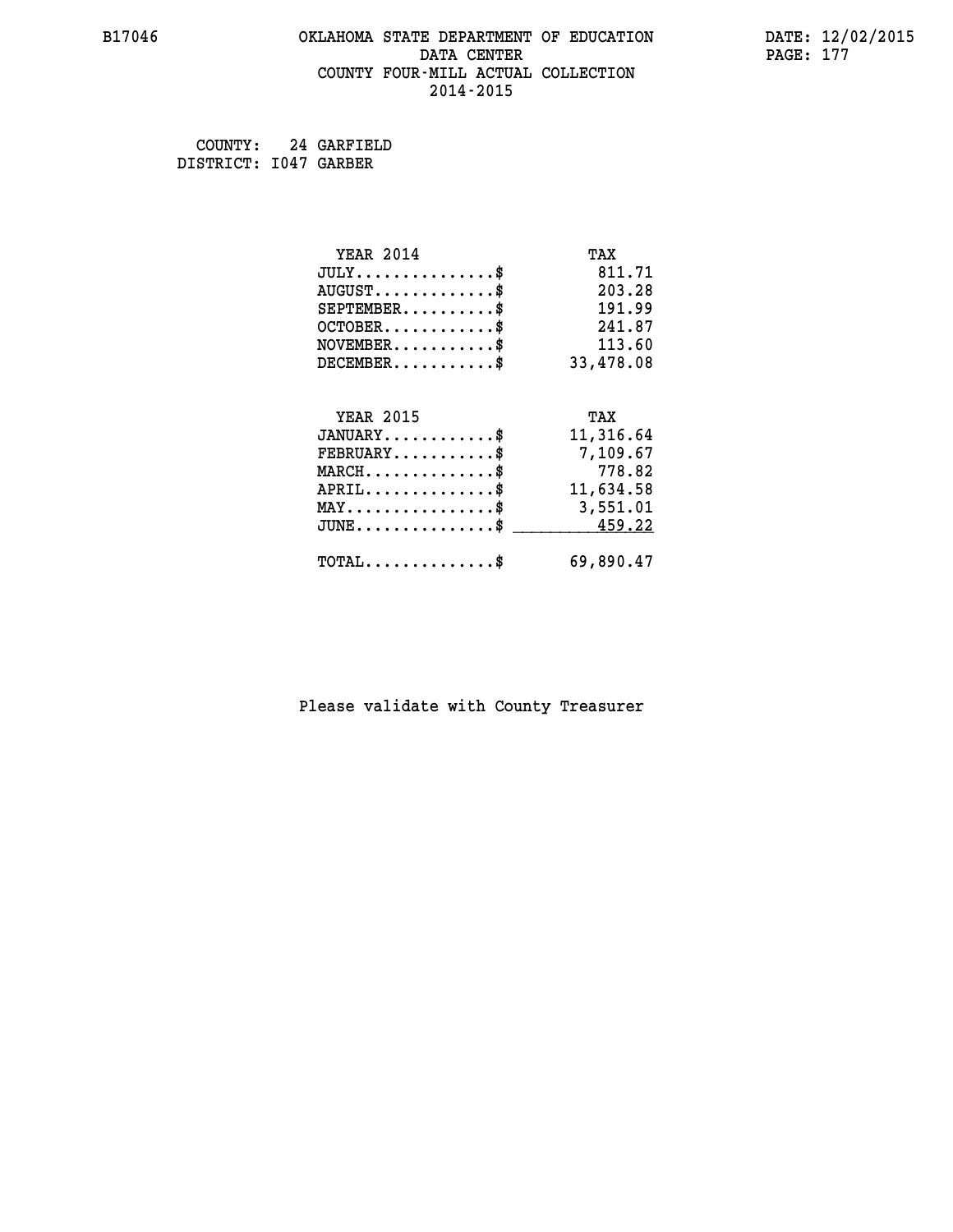### **B17046 OKLAHOMA STATE DEPARTMENT OF EDUCATION DATE: 12/02/2015 DATA CENTER** PAGE: 178  **COUNTY FOUR-MILL ACTUAL COLLECTION 2014-2015**

 **COUNTY: 24 GARFIELD DISTRICT: I056 PIONEER-PLEASANT VALE**

| <b>YEAR 2014</b>                               | TAX        |
|------------------------------------------------|------------|
| $JULY$ \$                                      | 1,220.48   |
| $AUGUST$ \$                                    | 324.38     |
| $SEPTEMBER$ \$                                 | 306.37     |
| $OCTOBER$ \$                                   | 385.97     |
| $NOVEMBER$ \$                                  | 181.28     |
| $DECEMBER$ \$                                  | 53,423.21  |
|                                                |            |
| <b>YEAR 2015</b>                               | TAX        |
| $JANUARY$ \$                                   | 18,058.73  |
| $FEBRUARY$                                     | 11,345.40  |
| $MARCH$ \$                                     | 1,242.81   |
| $APRIL$ \$                                     | 18,566.10  |
| $\texttt{MAX} \dots \dots \dots \dots \dots \$ | 5,666.61   |
| $JUNE \ldots \ldots \ldots \ldots \ldots$ \$   | 732.82     |
| $\texttt{TOTAL} \dots \dots \dots \dots \$     | 111,454.16 |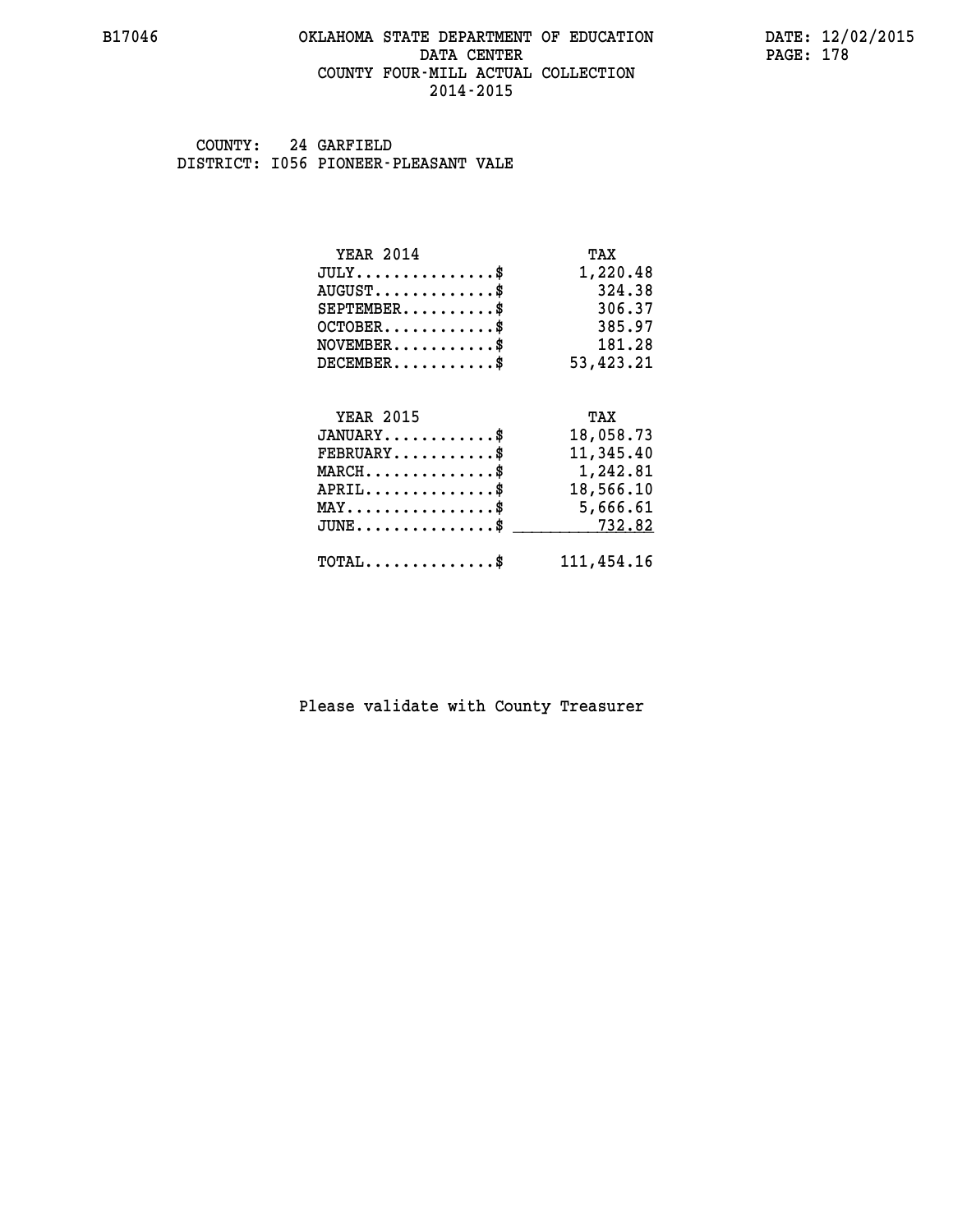# **B17046 OKLAHOMA STATE DEPARTMENT OF EDUCATION DATE: 12/02/2015 DATA CENTER** PAGE: 179  **COUNTY FOUR-MILL ACTUAL COLLECTION 2014-2015**

 **COUNTY: 24 GARFIELD DISTRICT: I057 ENID**

| <b>YEAR 2014</b>                                   | TAX          |
|----------------------------------------------------|--------------|
| $JULY$ \$                                          | 16, 125.83   |
| $AUGUST$ \$                                        | 4,312.20     |
| $SEPTEMBER$ \$                                     | 4,072.74     |
| $OCTOBER \ldots \ldots \ldots \ast$                | 5,130.76     |
| $NOVEMBER.$ \$                                     | 2,409.95     |
| $DECEMBER$ \$                                      | 710,177.46   |
|                                                    |              |
| <b>YEAR 2015</b>                                   | TAX          |
| $JANUARY$ \$                                       | 240,062.36   |
| $\texttt{FEBRUARY} \dots \dots \dots \$            | 150,819.23   |
| $MARCH \ldots \ldots \ldots \ldots \$              | 16,521.25    |
| $APRIL$ \$                                         | 246,806.96   |
| $\texttt{MAX} \dots \dots \dots \dots \dots \$     | 75,328.44    |
| $\texttt{JUNE} \dots \dots \dots \dots \texttt{S}$ | 9,741.66     |
| $\texttt{TOTAL} \dots \dots \dots \dots \$         | 1,481,508.84 |
|                                                    |              |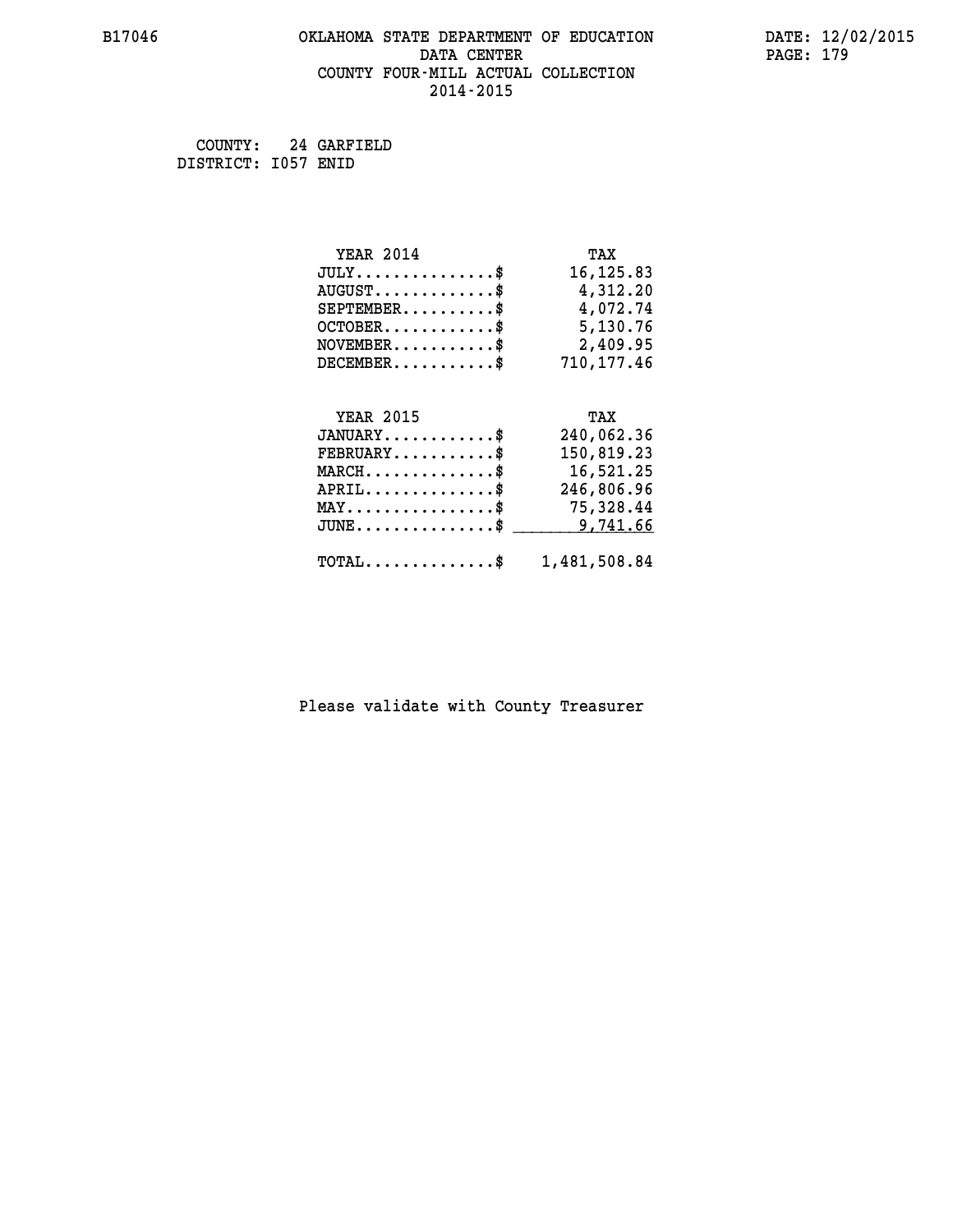# **B17046 OKLAHOMA STATE DEPARTMENT OF EDUCATION DATE: 12/02/2015 DATA CENTER** PAGE: 180  **COUNTY FOUR-MILL ACTUAL COLLECTION 2014-2015**

 **COUNTY: 24 GARFIELD DISTRICT: I085 DRUMMOND**

| <b>YEAR 2014</b>                                 | TAX       |
|--------------------------------------------------|-----------|
| $JULY$ \$                                        | 715.34    |
| $AUGUST$ \$                                      | 187.65    |
| $SEPTEMBER$ \$                                   | 177.23    |
| $OCTOBER$ \$                                     | 223.27    |
| $NOVEMBER.$ \$                                   | 104.87    |
| $DECEMBER$ \$                                    | 30,903.80 |
| <b>YEAR 2015</b>                                 | TAX       |
| $JANUARY$ \$                                     | 10,446.47 |
|                                                  |           |
| $FEBRUARY$                                       | 6,562.99  |
| $MARCH$ \$                                       | 718.93    |
| $APRIL \ldots \ldots \ldots \ldots \$            | 10,739.96 |
| $\texttt{MAX} \dots \dots \dots \dots \dots \$   | 3,277.95  |
| $\texttt{JUNE} \dots \dots \dots \dots \dots \$$ | 423.91    |
|                                                  |           |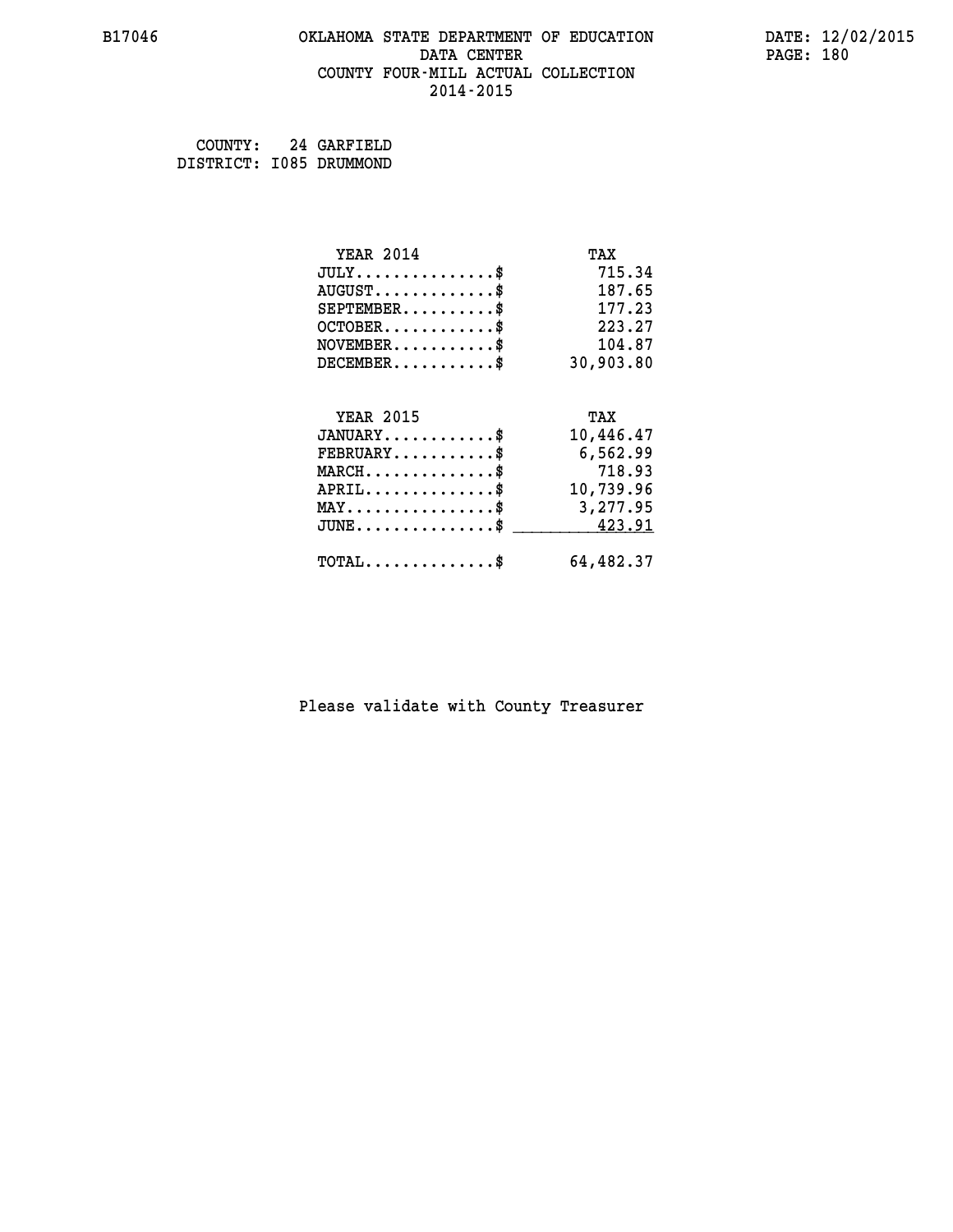#### **B17046 OKLAHOMA STATE DEPARTMENT OF EDUCATION DATE: 12/02/2015 DATA CENTER** PAGE: 181  **COUNTY FOUR-MILL ACTUAL COLLECTION 2014-2015**

 **COUNTY: 24 GARFIELD DISTRICT: I094 COVINGTON-DOUGLAS**

| <b>YEAR 2014</b>                                 | TAX       |
|--------------------------------------------------|-----------|
| $JULY$ \$                                        | 604.24    |
| $AUGUST$ \$                                      | 157.72    |
| $SEPTEMBER$ \$                                   | 148.98    |
| $OCTOBER$ \$                                     | 187.63    |
| $NOVEMBER$ \$                                    | 88.15     |
| $DECEMBER$ \$                                    | 9,379.47  |
| <b>YEAR 2015</b>                                 | TAX       |
| $JANUARY$ \$                                     | 8,780.54  |
|                                                  |           |
| $FEBRUARY$                                       | 5,516.40  |
| $MARCH$ \$                                       | 604.30    |
| $APRIL$ \$                                       | 9,027.22  |
| $\texttt{MAX} \dots \dots \dots \dots \dots \$   | 2,755.22  |
| $\texttt{JUNE} \dots \dots \dots \dots \dots \$$ | 356.29    |
| $\texttt{TOTAL} \dots \dots \dots \dots$ \$      | 37,606.16 |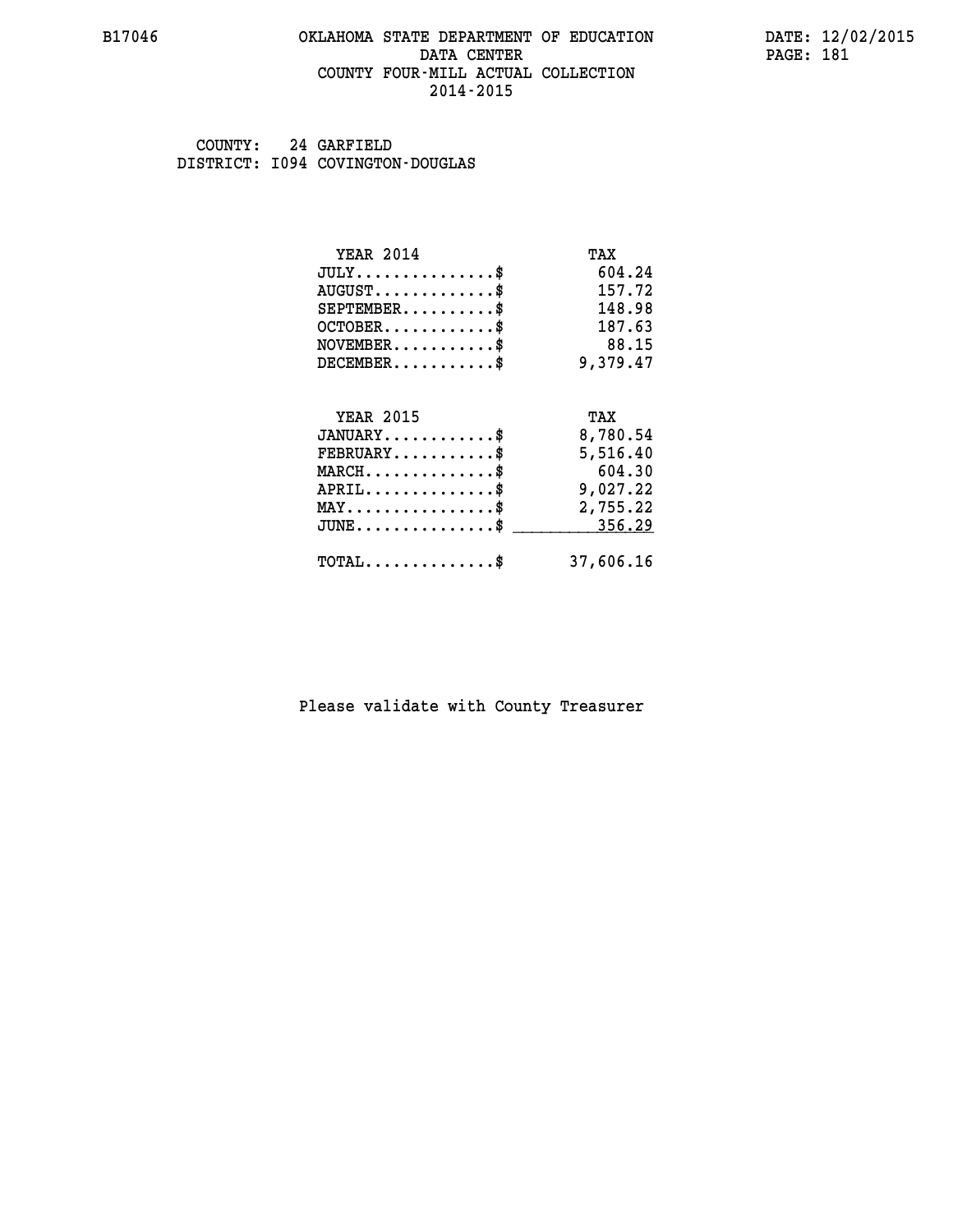## **B17046 OKLAHOMA STATE DEPARTMENT OF EDUCATION DATE: 12/02/2015 DATA CENTER PAGE: 182 COUNTY FOUR-MILL ACTUAL COLLECTION 2014-2015**

 **COUNTY: 24 GARFIELD**

 **\*\*\*\*\*\* TOTALS \*\*\*\*\*\***

| <b>YEAR 2014</b> | TAX        |
|------------------|------------|
| $JULY$           | 22,982.92  |
| $AUGUST$ $\$\$   | 6,127.83   |
| $SEPTEMBER$ \$   | 5,787.56   |
| $OCTOBER$ \$     | 7,291.03   |
| $NOVEMBER$ \$    | 3,424.64   |
| $DECEMBER$ \$    | 992,597.20 |

# **YEAR 2015**

| <b>YEAR 2015</b>                                    | TAX          |
|-----------------------------------------------------|--------------|
| $JANUARY$ \$                                        | 341,139.09   |
| $FEBRUARY$                                          | 214,320.71   |
| $MARCH$ \$                                          | 23,477.42    |
| $APRIL$ \$                                          | 350,723.47   |
| $MAX \dots \dots \dots \dots \dots$                 | 107,045.00   |
| JUNE\$ 13,843.31                                    |              |
| $\texttt{TOTAL} \dots \dots \dots \dots \texttt{S}$ | 2,088,760.18 |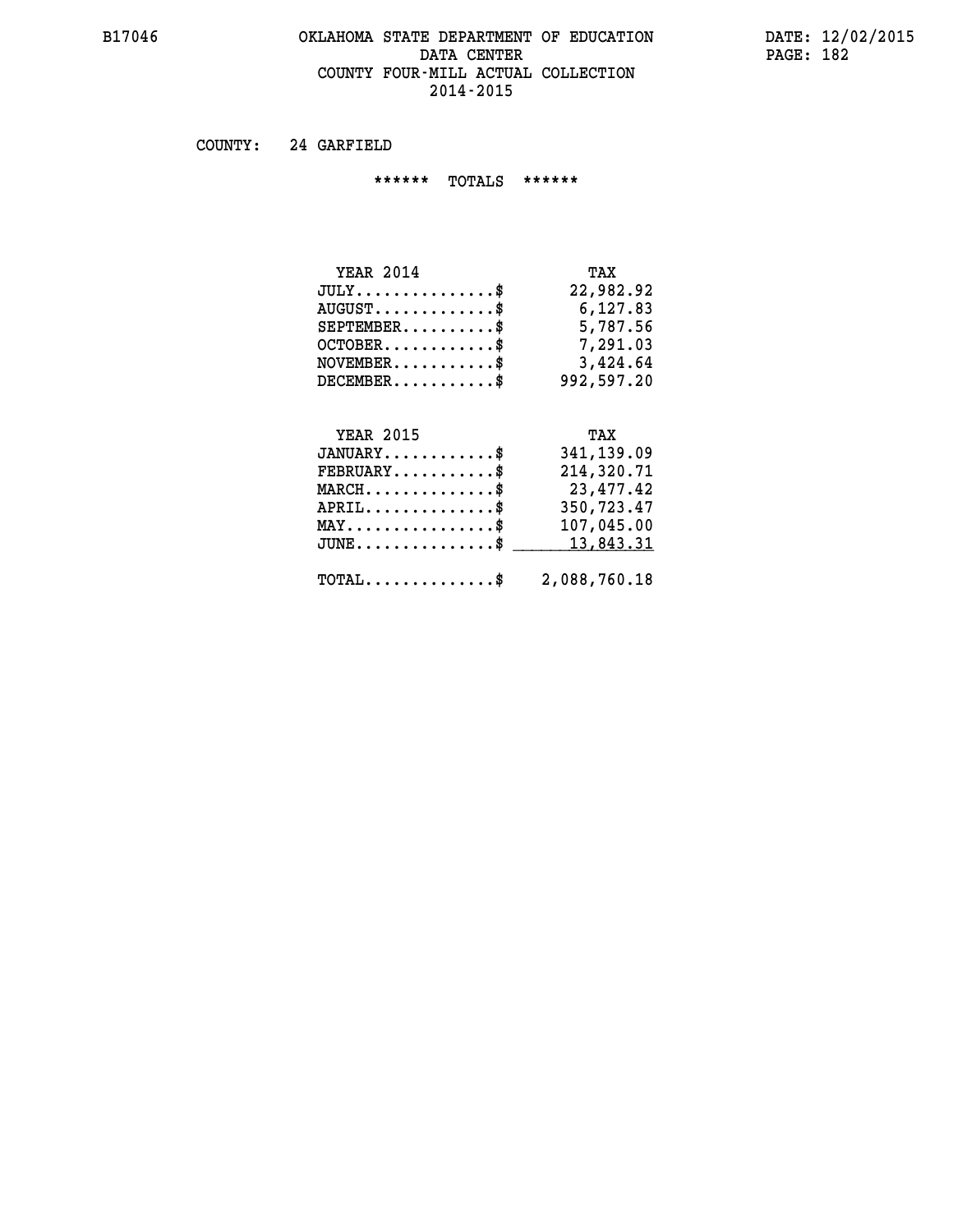#### **B17046 OKLAHOMA STATE DEPARTMENT OF EDUCATION DATE: 12/02/2015 DATA CENTER** PAGE: 183  **COUNTY FOUR-MILL ACTUAL COLLECTION 2014-2015**

| COUNTY:                  | 25 GARVIN |
|--------------------------|-----------|
| DISTRICT: C016 WHITEBEAD |           |

| <b>YEAR 2014</b>                                                          | TAX         |
|---------------------------------------------------------------------------|-------------|
| $JULY$ \$                                                                 | 255.50      |
| $AUGUST$ \$                                                               | 226.51      |
| $SEPTEMBER$ \$                                                            | 312.43      |
| $OCTOBER$ \$                                                              | 143.00      |
| $\verb NOVEMBER , \verb , \verb , \verb , \verb , \verb , \verb , \verb $ | 2,007.48    |
| $DECEMBER$ \$                                                             | 5,204.16    |
|                                                                           |             |
| <b>YEAR 2015</b>                                                          | TAX         |
| $JANUARY$ \$                                                              | 27,907.42   |
| $FEBRUARY$                                                                | 12,467.03   |
| $MARCH$ \$                                                                | 1,368.07    |
| $APRIL \ldots \ldots \ldots \ldots \$                                     | 11, 152. 77 |
| $\texttt{MAX} \dots \dots \dots \dots \dots \$                            | 9,712.73    |
| $JUNE$ \$                                                                 | 5,522.20    |
| $\texttt{TOTAL} \dots \dots \dots \dots$                                  | 76,279.30   |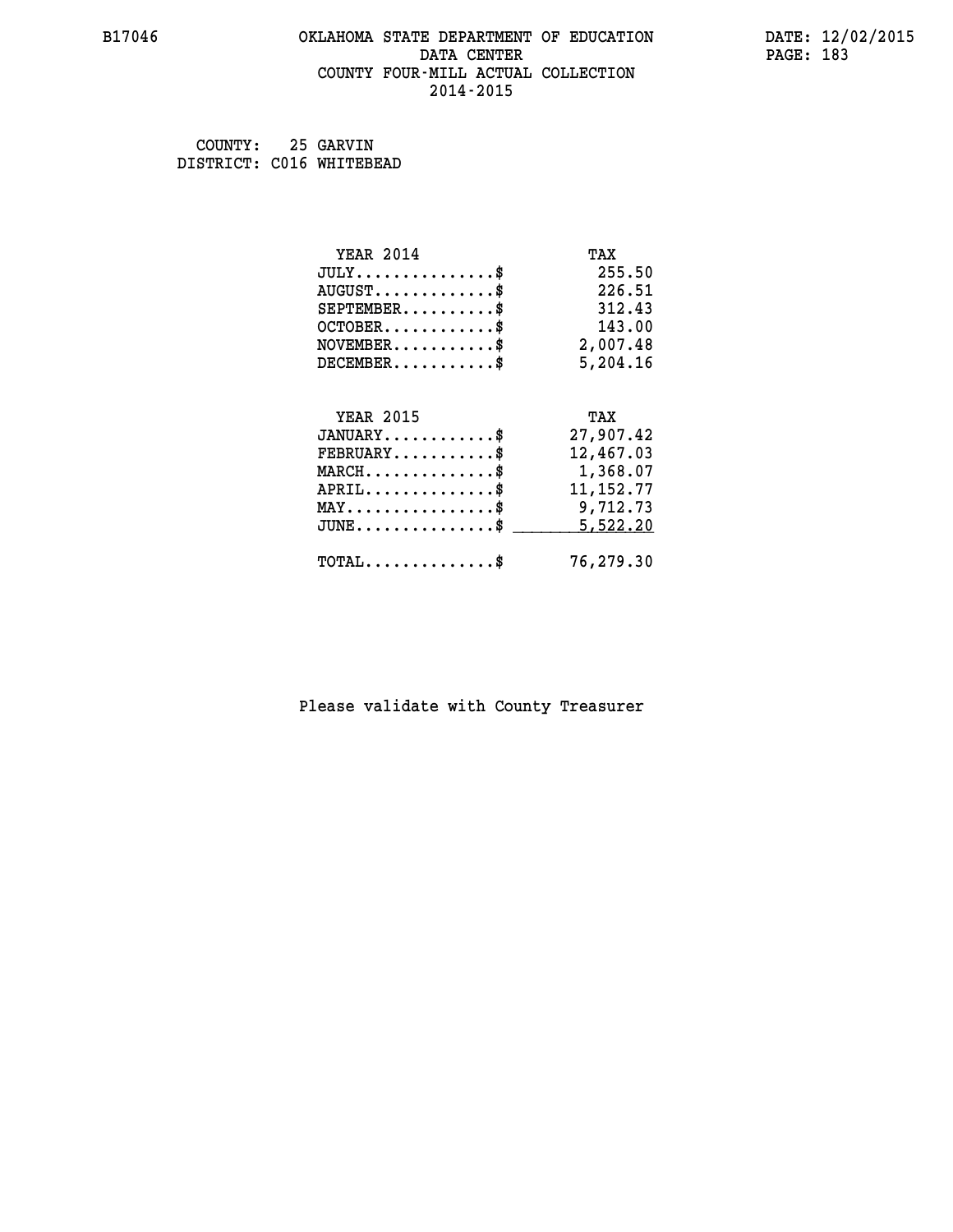#### **B17046 OKLAHOMA STATE DEPARTMENT OF EDUCATION DATE: 12/02/2015 DATA CENTER** PAGE: 184  **COUNTY FOUR-MILL ACTUAL COLLECTION 2014-2015**

| COUNTY:                  | 25 GARVIN |
|--------------------------|-----------|
| DISTRICT: I002 STRATFORD |           |

| <b>YEAR 2014</b>                                   | TAX        |
|----------------------------------------------------|------------|
| $JULY$ \$                                          | 411.96     |
| $AUGUST$ \$                                        | 369.63     |
| $SEPTEMENT.$ \$                                    | 507.14     |
| $OCTOBER$ \$                                       | 234.07     |
| $\texttt{NOVEMBER} \dots \dots \dots \$$           | 3,468.62   |
| $DECEMBER$ \$                                      | 9,004.89   |
|                                                    |            |
| <b>YEAR 2015</b>                                   | TAX        |
| $JANUARY$ \$                                       | 48,276.05  |
| $FEBRUARY$                                         | 21,581.16  |
| MARCH\$ 2,354.52                                   |            |
| $APRIL \ldots \ldots \ldots \ldots$                | 19,307.53  |
| $\texttt{MAX} \dots \dots \dots \dots \dots \$     | 16,814.76  |
| $\texttt{JUNE} \dots \dots \dots \dots \texttt{S}$ | 9,551.77   |
| $\texttt{TOTAL} \dots \dots \dots \dots$           | 131,882.10 |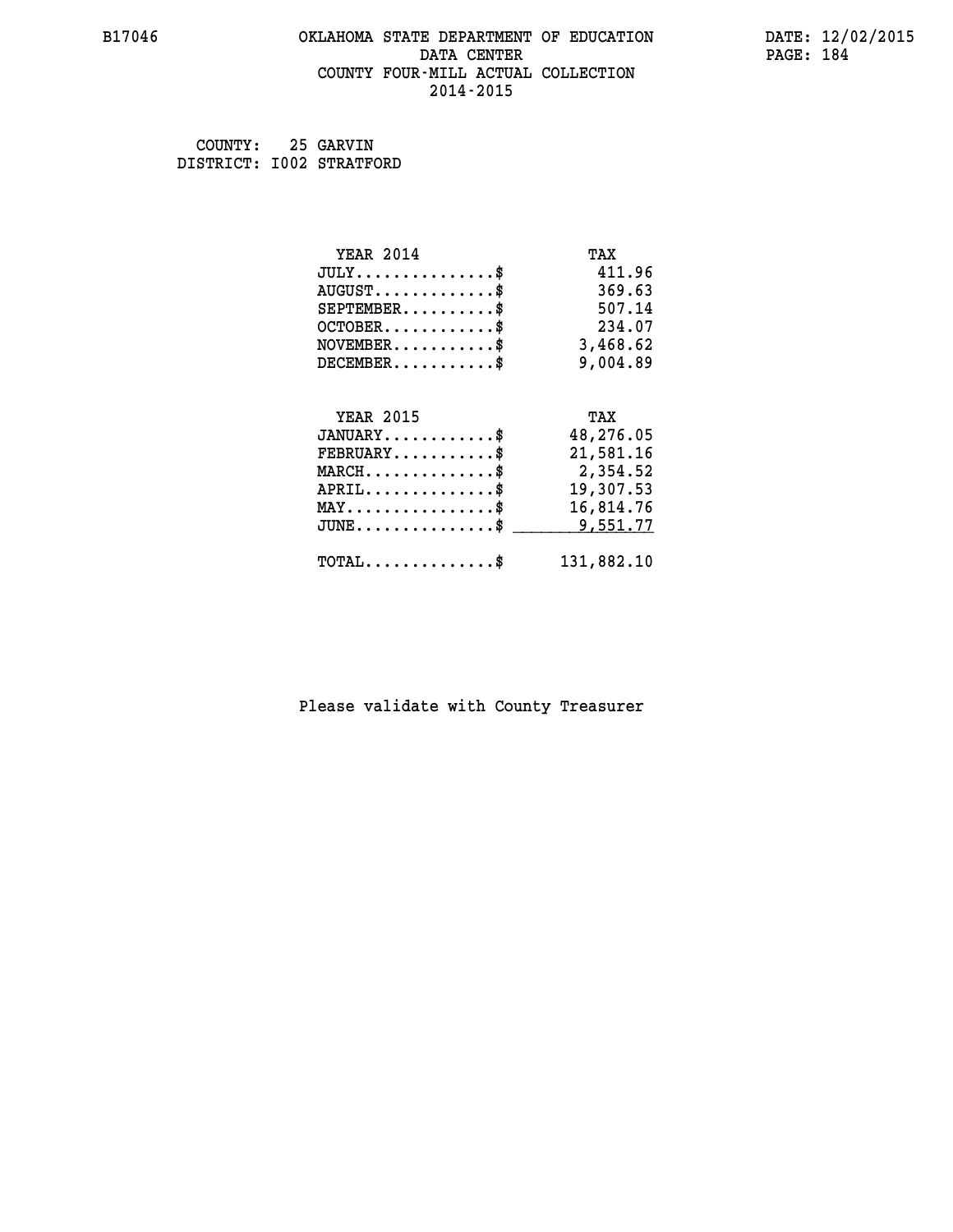#### **B17046 OKLAHOMA STATE DEPARTMENT OF EDUCATION DATE: 12/02/2015 DATA CENTER** PAGE: 185  **COUNTY FOUR-MILL ACTUAL COLLECTION 2014-2015**

 **COUNTY: 25 GARVIN DISTRICT: I005 PAOLI**

| <b>YEAR 2014</b>                               | TAX       |
|------------------------------------------------|-----------|
| $JULY$ \$                                      | 154.18    |
| $AUGUST$ \$                                    | 137.03    |
| $SEPTEMENT.$ \$                                | 187.70    |
| $OCTOBER$ \$                                   | 86.63     |
| $\texttt{NOVEMBER} \dots \dots \dots \$        | 1,318.16  |
| $DECEMBER$ \$                                  | 3,425.34  |
|                                                |           |
| <b>YEAR 2015</b>                               | TAX       |
| $JANUARY$ \$                                   | 18,364.18 |
| $FEBRUARY$                                     | 8,208.90  |
| $MARCH$ \$                                     | 894.49    |
| $APRIL \ldots \ldots \ldots \ldots \$          | 7,344.30  |
| $\texttt{MAX} \dots \dots \dots \dots \dots \$ | 6,395.71  |
| $JUNE$ \$                                      | 3,633.63  |
| $\texttt{TOTAL} \dots \dots \dots \dots \$     | 50,150.25 |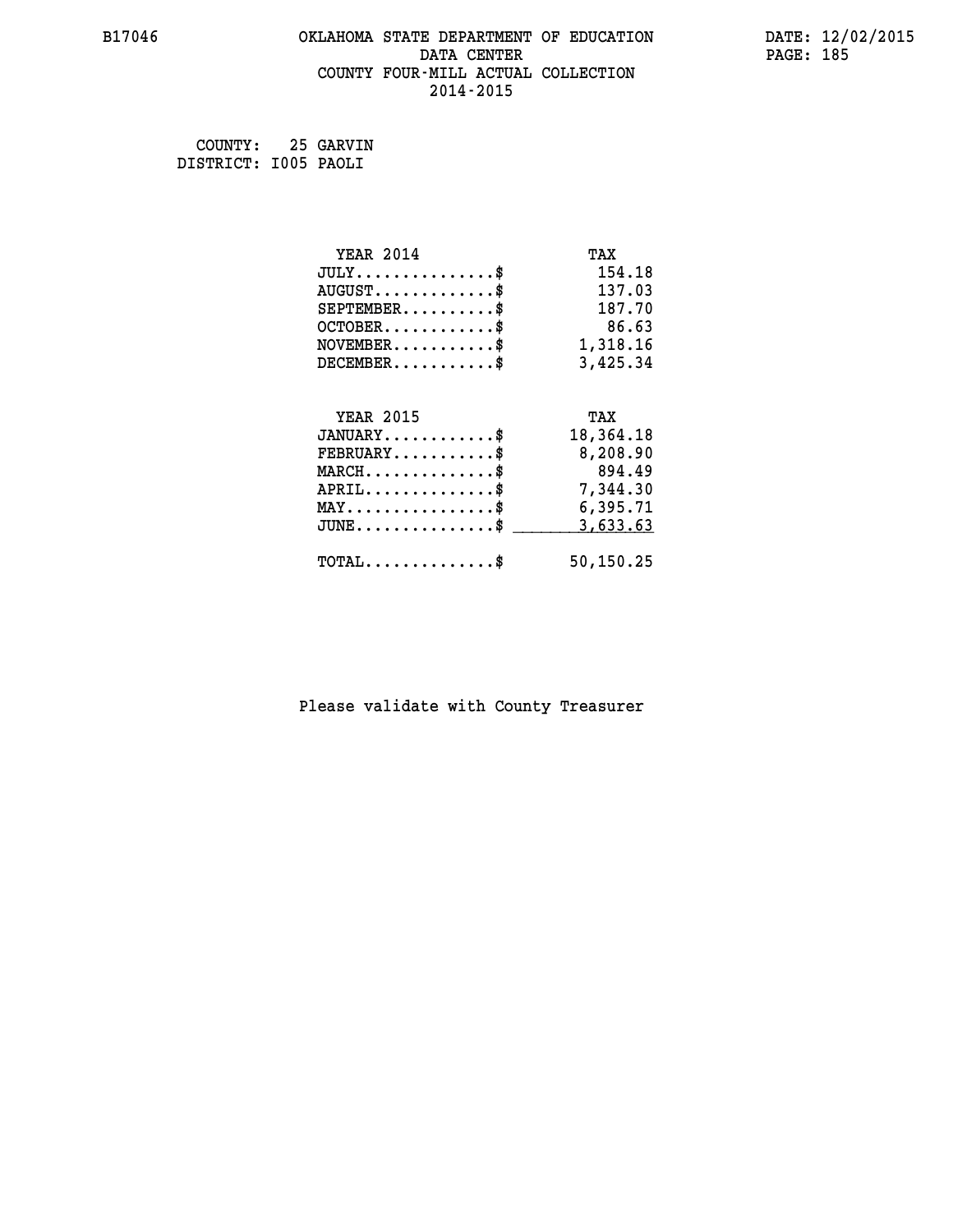#### **B17046 OKLAHOMA STATE DEPARTMENT OF EDUCATION DATE: 12/02/2015 DATA CENTER** PAGE: 186  **COUNTY FOUR-MILL ACTUAL COLLECTION 2014-2015**

 **COUNTY: 25 GARVIN DISTRICT: I007 MAYSVILLE**

| <b>YEAR 2014</b>                               | TAX       |
|------------------------------------------------|-----------|
| $JULY$ \$                                      | 236.16    |
| $AUGUST$ \$                                    | 208.40    |
| $SEPTEMBER$ \$                                 | 285.87    |
| $OCTOBER$ \$                                   | 131.51    |
| $NOVEMBER.$ \$                                 | 1,845.60  |
| $DECEMBER$ \$                                  | 4,786.39  |
|                                                |           |
| <b>YEAR 2015</b>                               | TAX       |
| $JANUARY$ \$                                   | 25,665.47 |
| $FEBRUARY$                                     | 11,464.38 |
| MARCH\$ 1,256.85                               |           |
| $APRIL$ \$                                     | 10,256.51 |
| $\texttt{MAX} \dots \dots \dots \dots \dots \$ | 8,932.17  |
| $JUNE$ \$                                      | 5,078.44  |
| $\texttt{TOTAL} \dots \dots \dots \dots$ \$    | 70,147.75 |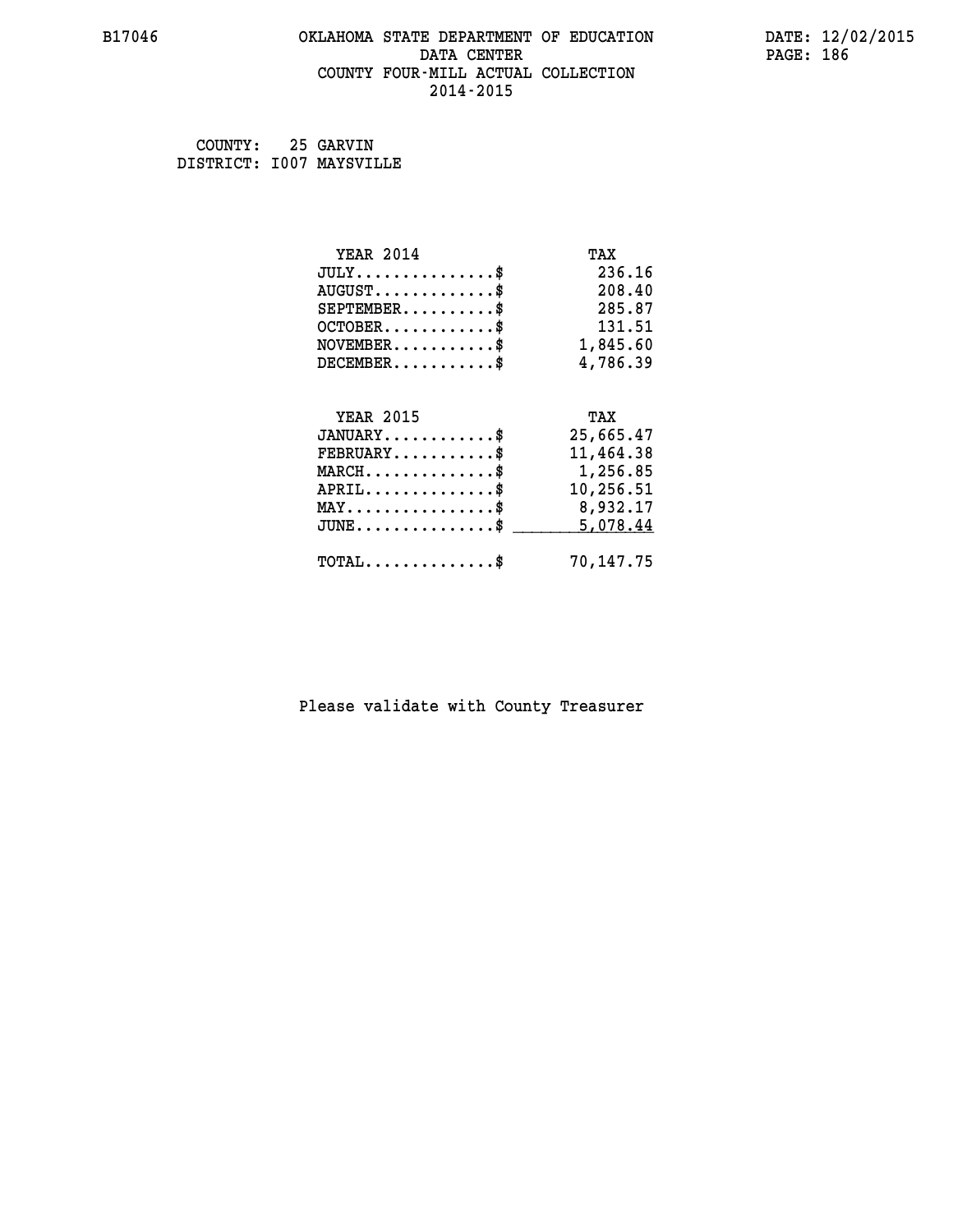# **B17046 OKLAHOMA STATE DEPARTMENT OF EDUCATION DATE: 12/02/2015 DATA CENTER PAGE: 187 COUNTY FOUR-MILL ACTUAL COLLECTION 2014-2015**

 **COUNTY: 25 GARVIN DISTRICT: I009 LINDSAY**

| <b>YEAR 2014</b>                                                          | TAX         |
|---------------------------------------------------------------------------|-------------|
| $JULY$ \$                                                                 | 735.40      |
| $AUGUST$ \$                                                               | 655.68      |
| $SEPTEMBER$ \$                                                            | 900.54      |
| $OCTOBER$ \$                                                              | 414.67      |
| $\verb NOVEMBER , \verb , \verb , \verb , \verb , \verb , \verb , \verb $ | 6,126.42    |
| $DECEMBER$ \$                                                             | 15,904.33   |
|                                                                           |             |
| <b>YEAR 2015</b>                                                          | TAX         |
| $JANUARY$ \$                                                              | 85,270.53   |
| $FEBRUARY$                                                                | 38, 113. 43 |
| MARCH\$ 4,161.63                                                          |             |
| $APRIL \ldots \ldots \ldots \ldots *$                                     | 34,097.82   |
| $\texttt{MAX} \dots \dots \dots \dots \dots \$                            | 29,694.81   |
| $JUNE$ \$                                                                 | 16,872.01   |
| $\texttt{TOTAL} \dots \dots \dots \dots \$                                | 232,947.27  |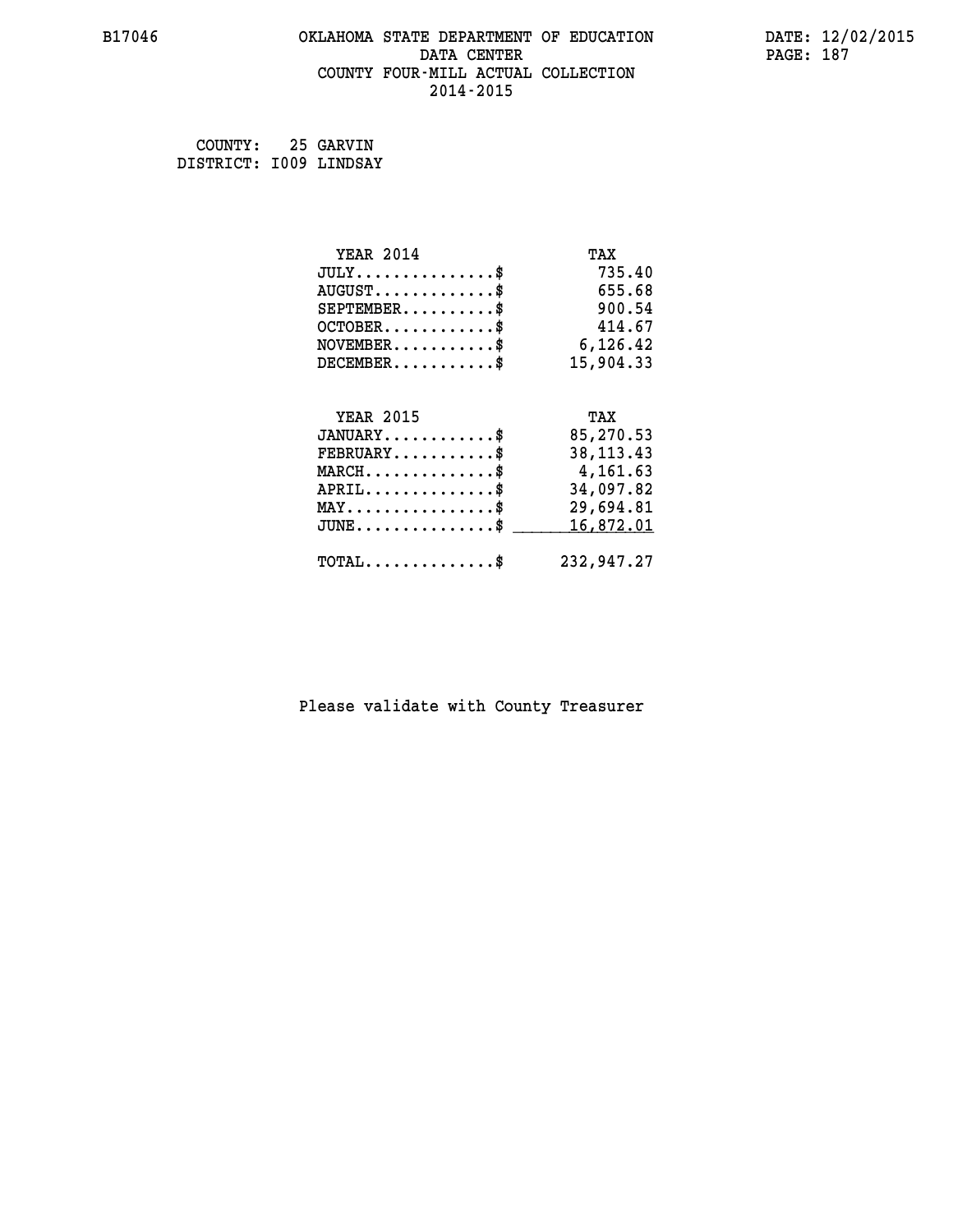#### **B17046 OKLAHOMA STATE DEPARTMENT OF EDUCATION DATE: 12/02/2015 DATA CENTER** PAGE: 188  **COUNTY FOUR-MILL ACTUAL COLLECTION 2014-2015**

 **COUNTY: 25 GARVIN DISTRICT: I018 PAULS VALLEY**

| <b>YEAR 2014</b>                               | TAX        |
|------------------------------------------------|------------|
| $JULY$ \$                                      | 806.42     |
| $AUGUST$ \$                                    | 718.43     |
| $SEPTEMBER$ \$                                 | 984.65     |
| $OCTOBER$ \$                                   | 454.32     |
| $\texttt{NOVEMBER} \dots \dots \dots \$        | 6,536.48   |
| $DECEMBER$ \$                                  | 16,960.22  |
|                                                |            |
| <b>YEAR 2015</b>                               | TAX        |
| $JANUARY$ \$                                   | 90,932.40  |
| $FEBRUARY$                                     | 40,635.28  |
| $MARCH$ \$                                     | 4,443.21   |
| $APRIL \ldots \ldots \ldots \ldots \$          | 36, 354.47 |
| $\texttt{MAX} \dots \dots \dots \dots \dots \$ | 31,660.70  |
| $JUNE$ \$                                      | 17,992.00  |
| $\texttt{TOTAL} \dots \dots \dots \dots \$     | 248,478.58 |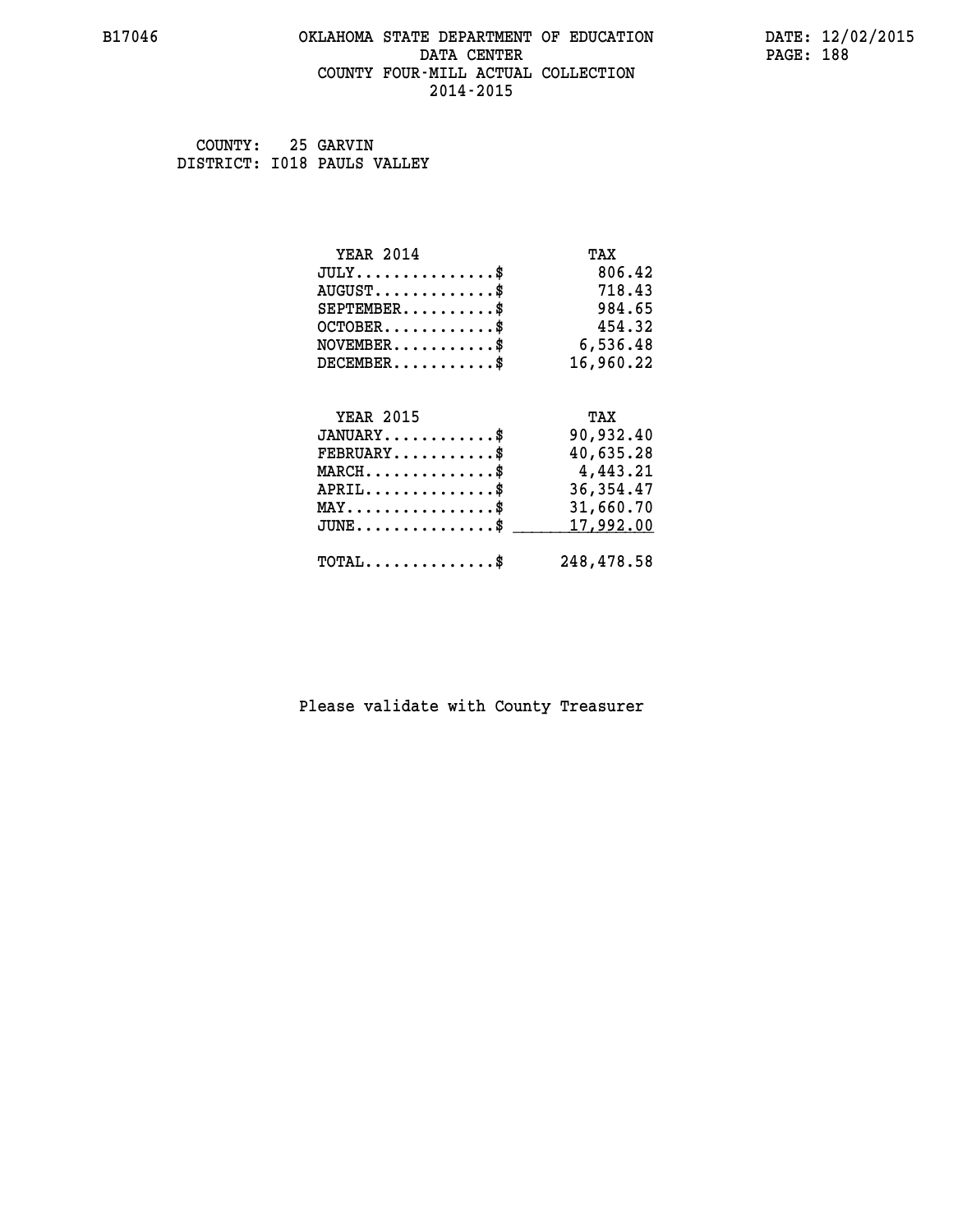## **B17046 OKLAHOMA STATE DEPARTMENT OF EDUCATION DATE: 12/02/2015 DATA CENTER PAGE: 189 COUNTY FOUR-MILL ACTUAL COLLECTION 2014-2015**

 **COUNTY: 25 GARVIN DISTRICT: I038 WYNNEWOOD**

| <b>YEAR 2014</b>                                 | TAX        |
|--------------------------------------------------|------------|
| $JULY$ \$                                        | 433.03     |
| $AUGUST$ \$                                      | 389.33     |
| $SEPTEMBER$ \$                                   | 532.97     |
| $OCTOBER$ \$                                     | 246.61     |
| $NOVEMBER.$ \$                                   | 3,539.92   |
| $DECEMBER$ \$                                    | 9,183.80   |
|                                                  |            |
| <b>YEAR 2015</b>                                 | TAX        |
| $JANUARY$ \$                                     | 49,235.78  |
| $FEBRUARY$                                       | 22,004.82  |
| $\texttt{MARCH}\ldots\ldots\ldots\ldots\text{*}$ | 2,404.85   |
| $APRIL \ldots \ldots \ldots$ \$                  | 19,686.90  |
| $\texttt{MAX} \dots \dots \dots \dots \dots \$   | 17, 145.57 |
| $JUNE$ \$                                        | 9,741.43   |
| $\texttt{TOTAL} \dots \dots \dots \dots \$       | 134,545.01 |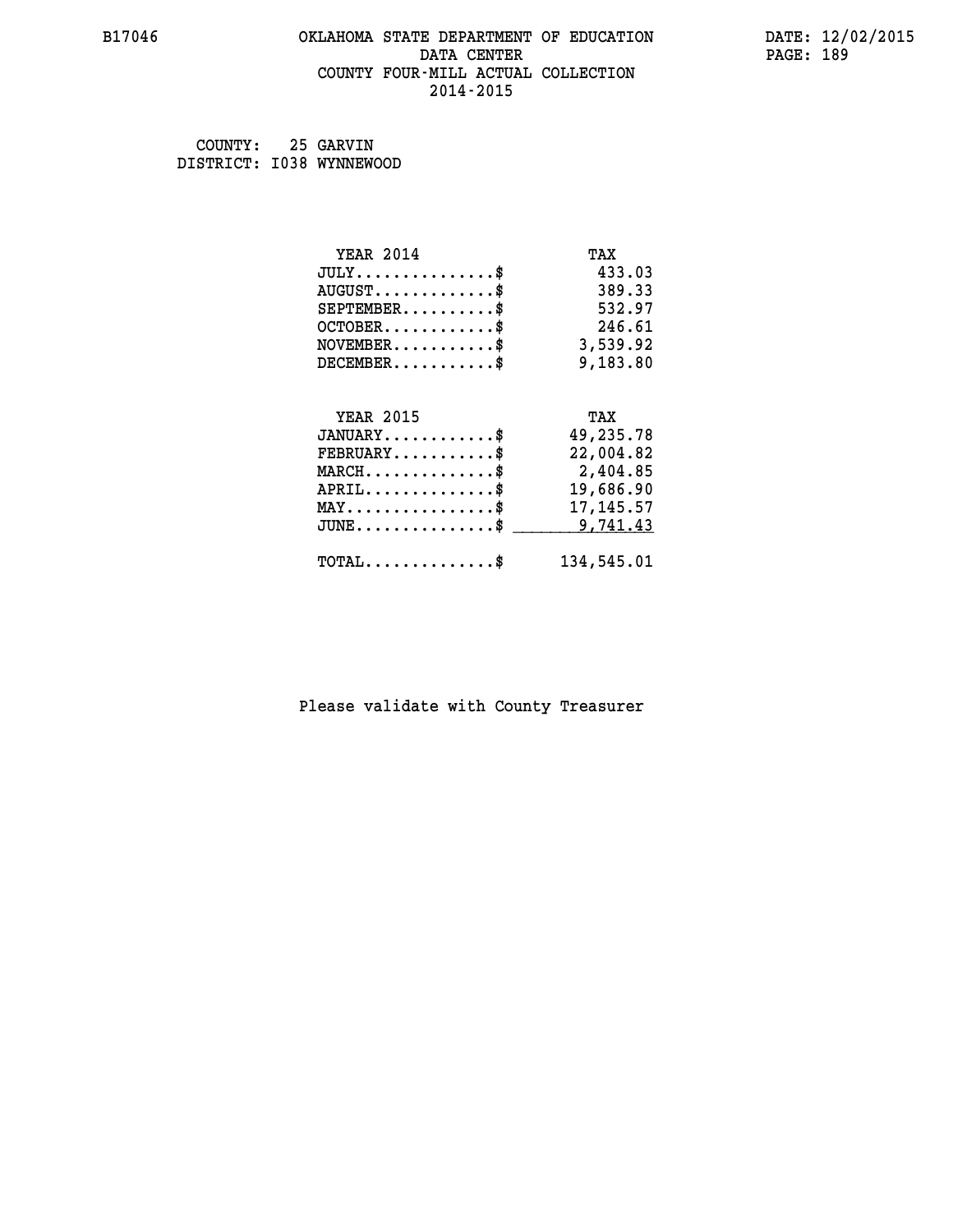#### **B17046 OKLAHOMA STATE DEPARTMENT OF EDUCATION DATE: 12/02/2015 DATA CENTER** PAGE: 190  **COUNTY FOUR-MILL ACTUAL COLLECTION 2014-2015**

 **COUNTY: 25 GARVIN DISTRICT: I072 ELMORE CITY-PERNELL**

| <b>YEAR 2014</b>                           | TAX         |
|--------------------------------------------|-------------|
| $JULY$ \$                                  | 312.50      |
| $AUGUST$ \$                                | 278.23      |
| $SEPTEMENT.$ \$                            | 381.23      |
| $OCTOBER$ \$                               | 176.00      |
| $NOVEMBER$ \$                              | 2,525.75    |
| $DECEMBER$ \$                              | 6,553.41    |
|                                            |             |
| <b>YEAR 2015</b>                           | TAX         |
| $JANUARY$                                  | 35, 136. 16 |
| $FEBRUARY$                                 | 15,700.63   |
| $MARCH$ \$                                 | 1,717.06    |
| $APRIL$ \$                                 | 14,046.69   |
| $MAX \dots \dots \dots \dots \dots$        | 12, 233. 13 |
| $JUNE \dots \dots \dots \dots \$           | 6,952.06    |
| $\texttt{TOTAL} \dots \dots \dots \dots \$ | 96,012.85   |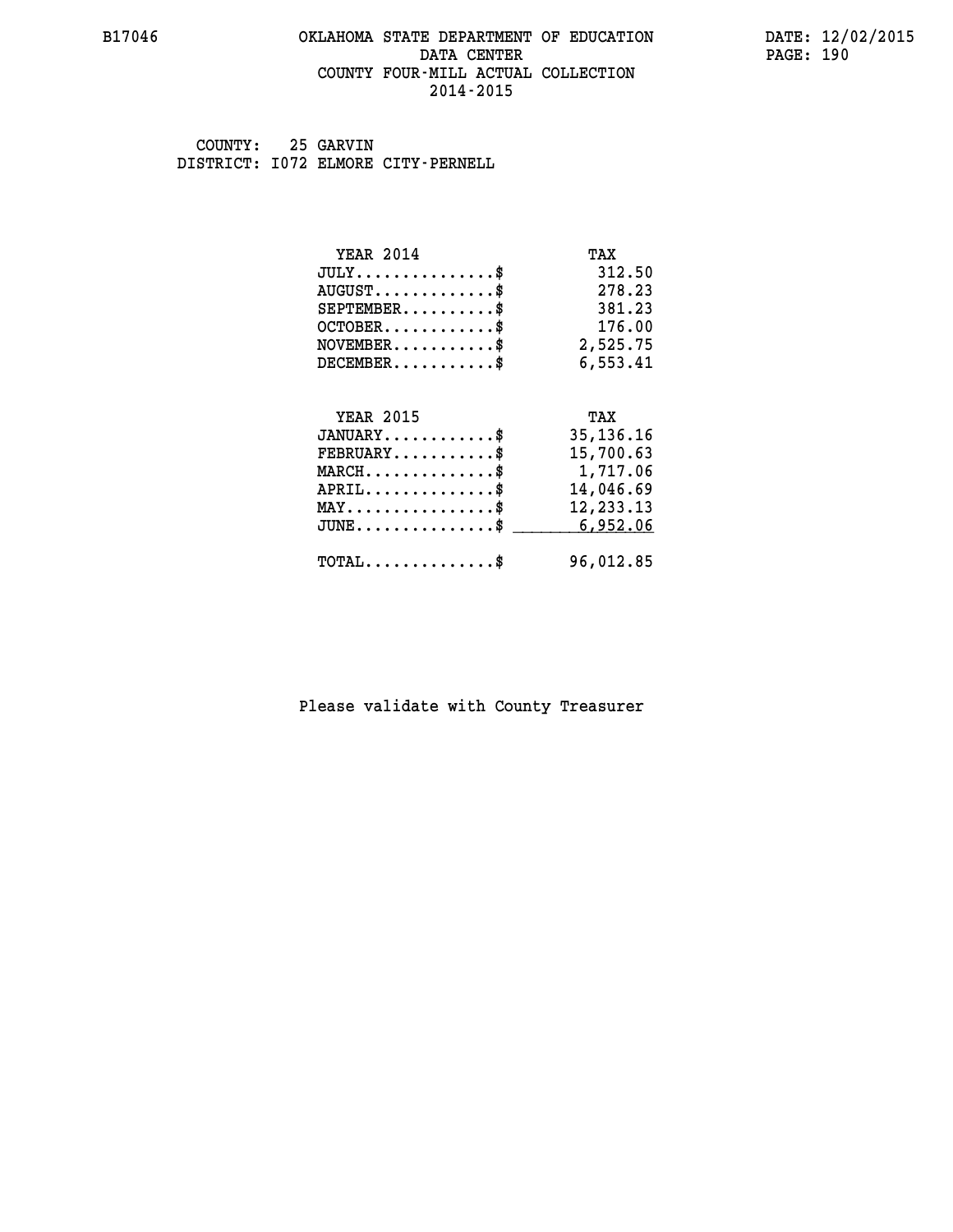#### **B17046 OKLAHOMA STATE DEPARTMENT OF EDUCATION DATE: 12/02/2015 DATA CENTER PAGE: 191 COUNTY FOUR-MILL ACTUAL COLLECTION 2014-2015**

 **COUNTY: 25 GARVIN**

 **\*\*\*\*\*\* TOTALS \*\*\*\*\*\***

| <b>YEAR 2014</b>                       | TAX       |
|----------------------------------------|-----------|
| $JULY \ldots \ldots \ldots \mathbb{S}$ | 3,345.15  |
| $AUGUST$ \$                            | 2,983.24  |
| $SEPTEMBER$                            | 4,092.53  |
| $OCTOBER$ $\frac{1}{2}$                | 1,886.81  |
| $NOVEMBER$ \$                          | 27,368.43 |
| $DECEMBER$                             | 71,022.54 |

# **YEAR 2015 TAX**

| $JANUARY$                                               | 380,787.99 |
|---------------------------------------------------------|------------|
| $FEBRUARY$ \$                                           | 170,175.63 |
| $MARCH$ \$                                              | 18,600.68  |
| $APRIL$ \$                                              | 152,246.99 |
| $MAX \dots \dots \dots \dots \$                         | 132,589.58 |
| JUNE\$ 75,343.54                                        |            |
| $\texttt{TOTAL} \dots \dots \dots \dots \$ 1,040,443.11 |            |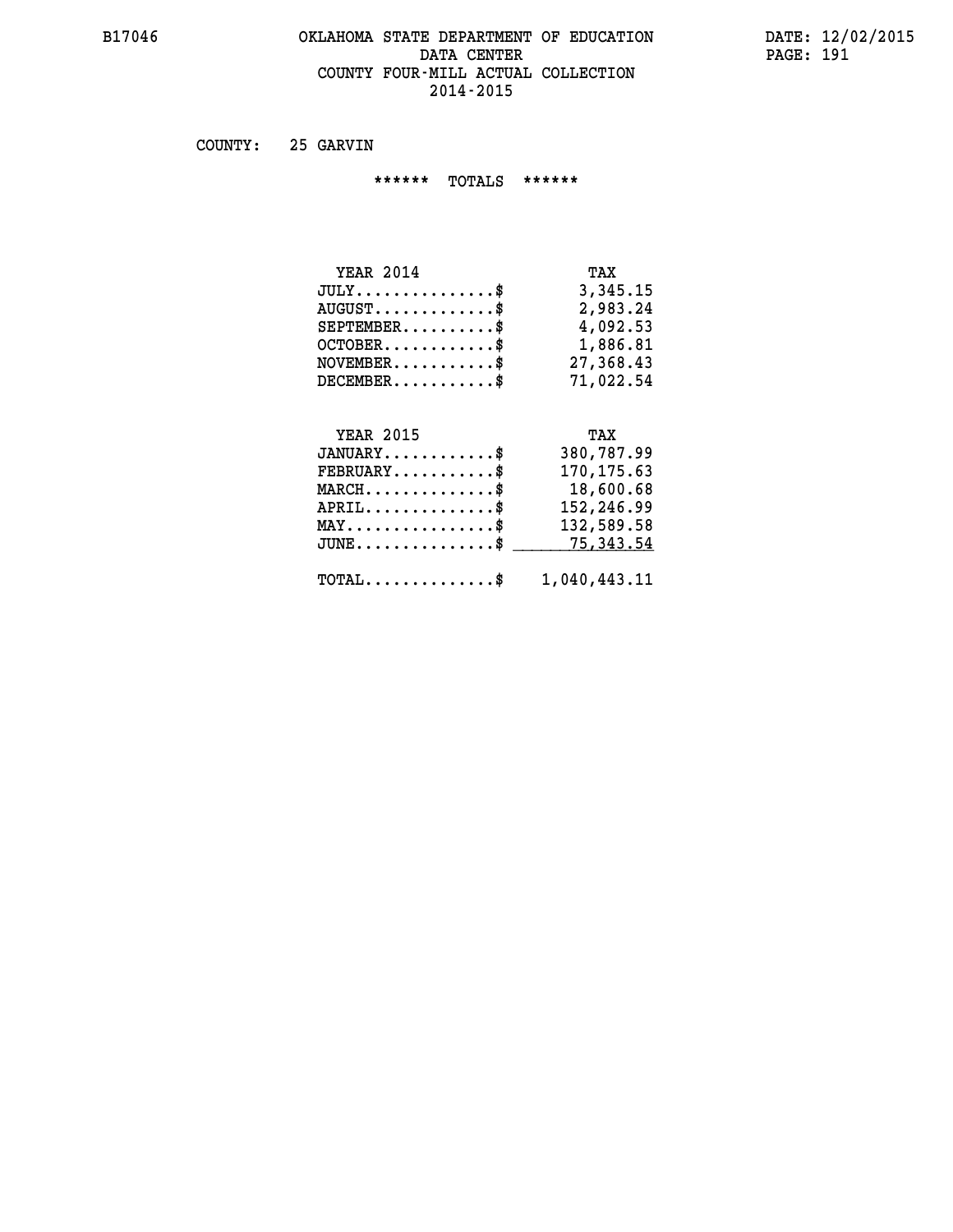#### **B17046 OKLAHOMA STATE DEPARTMENT OF EDUCATION DATE: 12/02/2015 DATA CENTER** PAGE: 192  **COUNTY FOUR-MILL ACTUAL COLLECTION 2014-2015**

 **COUNTY: 26 GRADY DISTRICT: C037 FRIEND**

| <b>YEAR 2014</b>                                 | TAX       |
|--------------------------------------------------|-----------|
| $JULY$ \$                                        | 347.83    |
| $AUGUST$ \$                                      | 387.00    |
| $SEPTEMBER$ \$                                   | 152.85    |
| $OCTOBER$ \$                                     | 55.65     |
| $\texttt{NOVEMBER} \dots \dots \dots \$          | 238.71    |
| $DECEMBER$ \$                                    | 5,644.64  |
|                                                  |           |
| <b>YEAR 2015</b>                                 | TAX       |
| $JANUARY$ \$                                     | 16,554.81 |
| $FEBRUARY$                                       | 6,177.93  |
| $\texttt{MARCH}\ldots\ldots\ldots\ldots\text{*}$ | 1,668.30  |
| $APRIL \ldots \ldots \ldots \ldots \$            | 3,525.96  |
| $\texttt{MAX} \dots \dots \dots \dots \dots \$   | 2,691.08  |
| $\texttt{JUNE} \dots \dots \dots \dots \dots \$$ | 738.09    |
| $\texttt{TOTAL} \dots \dots \dots \dots \$       | 38,182.85 |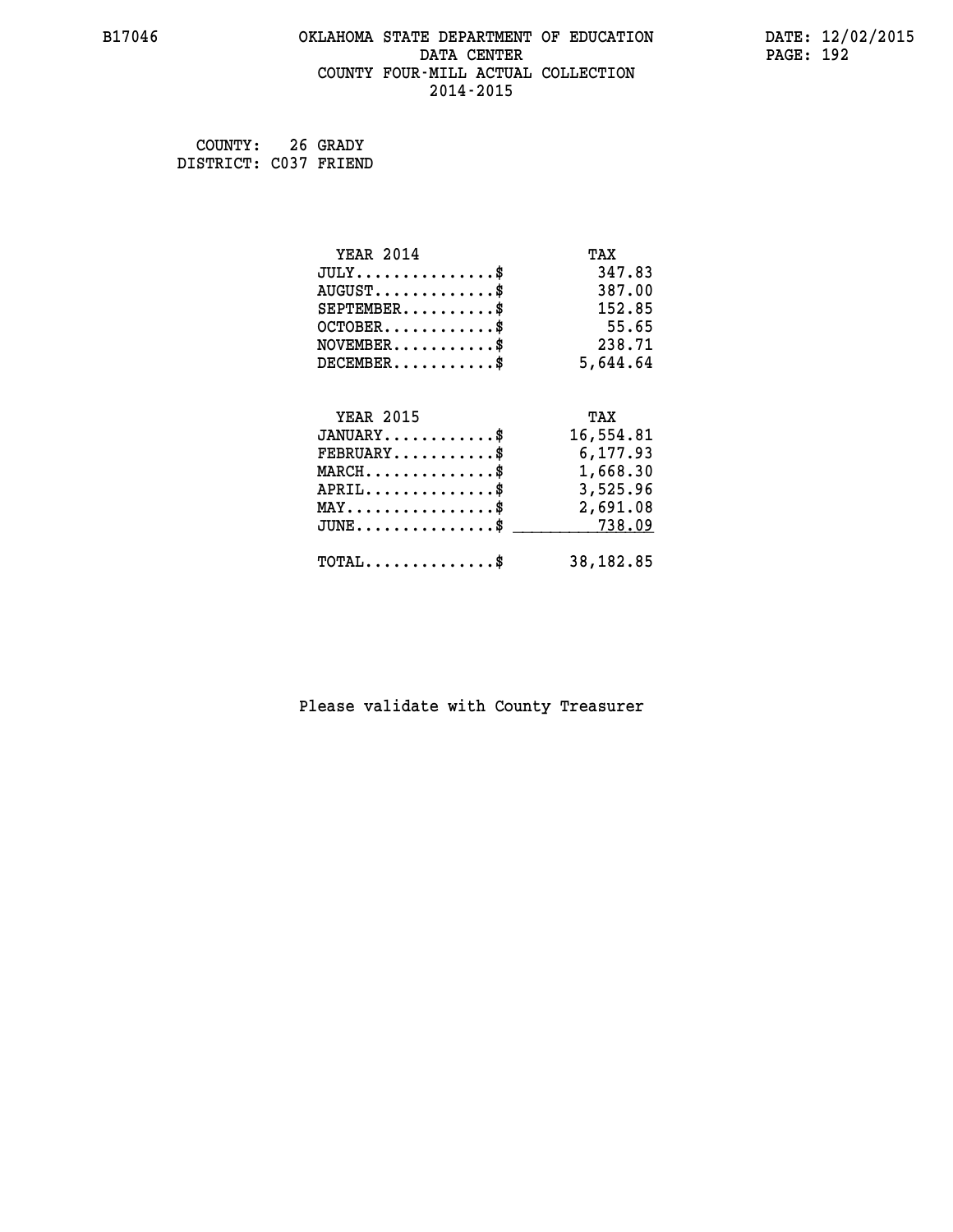#### **B17046 OKLAHOMA STATE DEPARTMENT OF EDUCATION DATE: 12/02/2015 DATA CENTER** PAGE: 193  **COUNTY FOUR-MILL ACTUAL COLLECTION 2014-2015**

 **COUNTY: 26 GRADY DISTRICT: C096 MIDDLEBERG**

| <b>YEAR 2014</b>                                   | TAX       |
|----------------------------------------------------|-----------|
| $JULY$ \$                                          | 309.39    |
| $AUGUST$ \$                                        | 360.89    |
| $SEPTEMBER$ \$                                     | 142.53    |
| $OCTOBER$ \$                                       | 51.89     |
| $NOVEMBER.$ \$                                     | 222.60    |
| $DECEMBER$ \$                                      | 5,148.40  |
|                                                    |           |
| <b>YEAR 2015</b>                                   | TAX       |
| $JANUARY$ \$                                       | 15,437.65 |
| $FEBRUARY$                                         | 5,761.02  |
| $\texttt{MARCH}\ldots\ldots\ldots\ldots\$          | 1,555.70  |
| $APRIL \ldots \ldots \ldots \ldots$                | 3,288.03  |
| $\texttt{MAX} \dots \dots \dots \dots \dots \$     | 2,509.47  |
| $\texttt{JUNE} \dots \dots \dots \dots \texttt{S}$ | 688.28    |
| $\texttt{TOTAL} \dots \dots \dots \dots \$         | 35,475.85 |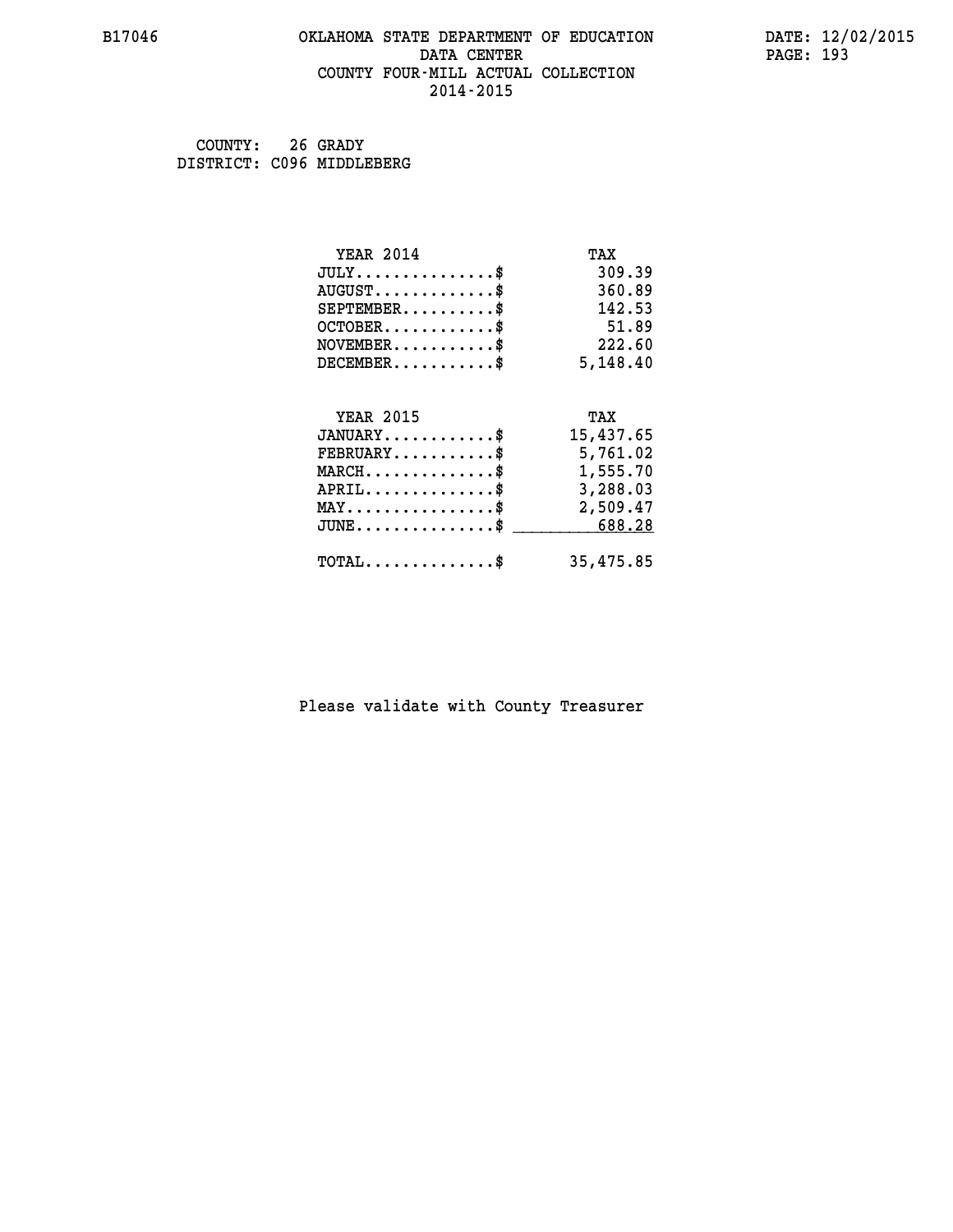#### **B17046 OKLAHOMA STATE DEPARTMENT OF EDUCATION DATE: 12/02/2015 DATA CENTER** PAGE: 194  **COUNTY FOUR-MILL ACTUAL COLLECTION 2014-2015**

 **COUNTY: 26 GRADY DISTRICT: C131 PIONEER**

| <b>YEAR 2014</b>                           | TAX         |
|--------------------------------------------|-------------|
| $JULY$ \$                                  | 567.35      |
| $AUGUST$ \$                                | 681.36      |
| $SEPTEMBER$ \$                             | 269.10      |
| $OCTOBER$ \$                               | 97.97       |
| $NOVEMBER$ \$                              | 420.26      |
| $DECEMBER$ \$                              | 9,590.69    |
|                                            |             |
| <b>YEAR 2015</b>                           | TAX         |
| $JANUARY$                                  | 29, 146. 15 |
| $FEBRUARY$                                 | 10,876.78   |
| $MARCH$ \$                                 | 2,937.17    |
| $APRIL$ \$                                 | 6,207.77    |
| $MAX \dots \dots \dots \dots \dots$        | 4,737.87    |
| $JUNE$ \$                                  | 1,299.49    |
| $\texttt{TOTAL} \dots \dots \dots \dots \$ | 66,831.96   |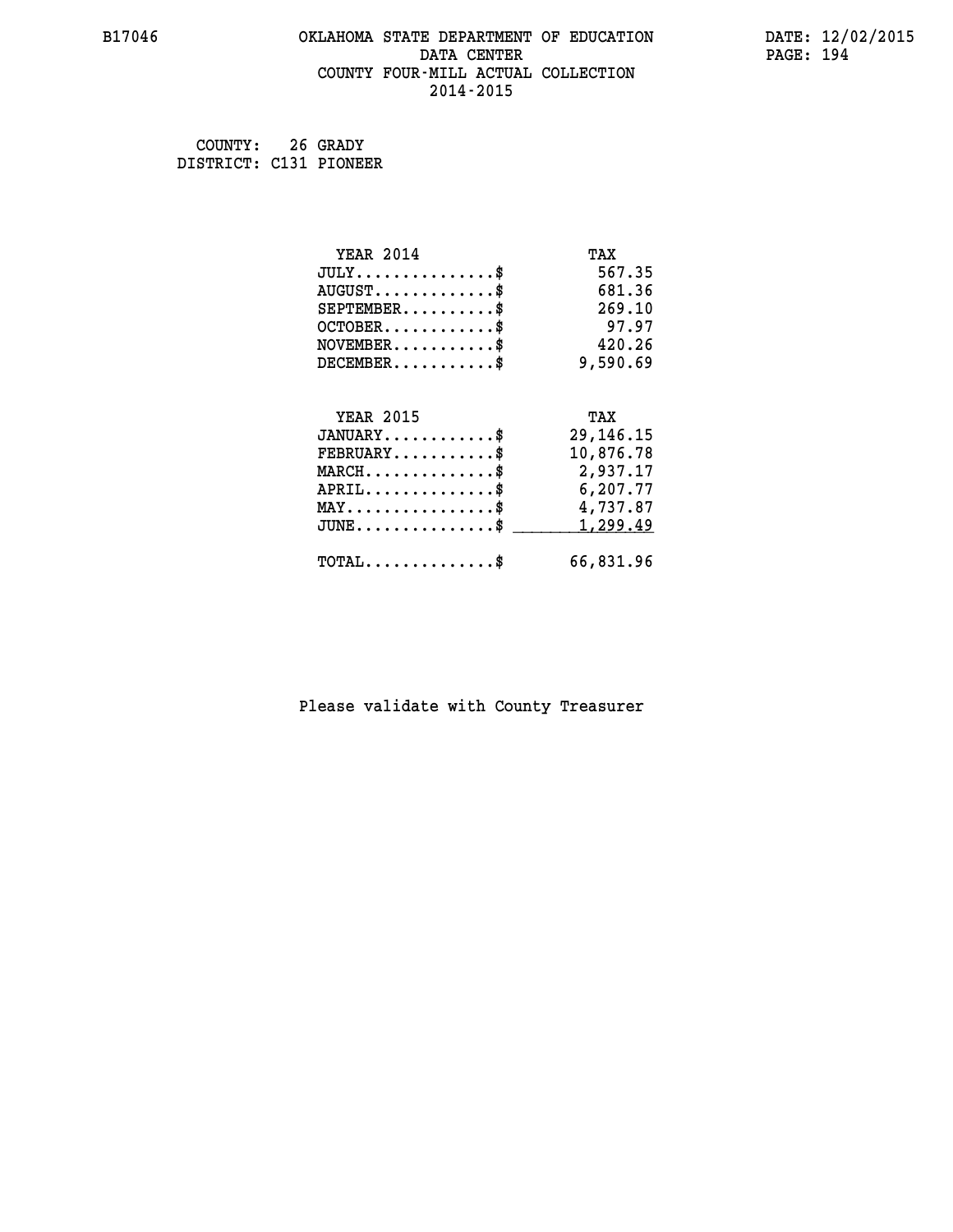#### **B17046 OKLAHOMA STATE DEPARTMENT OF EDUCATION DATE: 12/02/2015 DATA CENTER** PAGE: 195  **COUNTY FOUR-MILL ACTUAL COLLECTION 2014-2015**

 **COUNTY: 26 GRADY DISTRICT: I001 CHICKASHA**

| <b>YEAR 2014</b>                               | TAX        |
|------------------------------------------------|------------|
| $JULY$ \$                                      | 3,655.37   |
| $AUGUST$ \$                                    | 4,138.30   |
| $SEPTEMBER$                                    | 1,634.40   |
| $OCTOBER$ \$                                   | 595.09     |
| $NOVEMBER$ \$                                  | 2,552.51   |
| $DECEMBER$ \$                                  | 59,865.06  |
|                                                |            |
| <b>YEAR 2015</b>                               | TAX        |
|                                                |            |
| $JANUARY$ \$                                   | 177,021.56 |
| $FEBRUARY$                                     | 66,061.00  |
| $MARCH$ \$                                     | 17,839.12  |
| $APRIL$ \$                                     | 37,703.40  |
| $\texttt{MAX} \dots \dots \dots \dots \dots \$ | 28,775.87  |
| $JUNE$ \$                                      | 7,892.46   |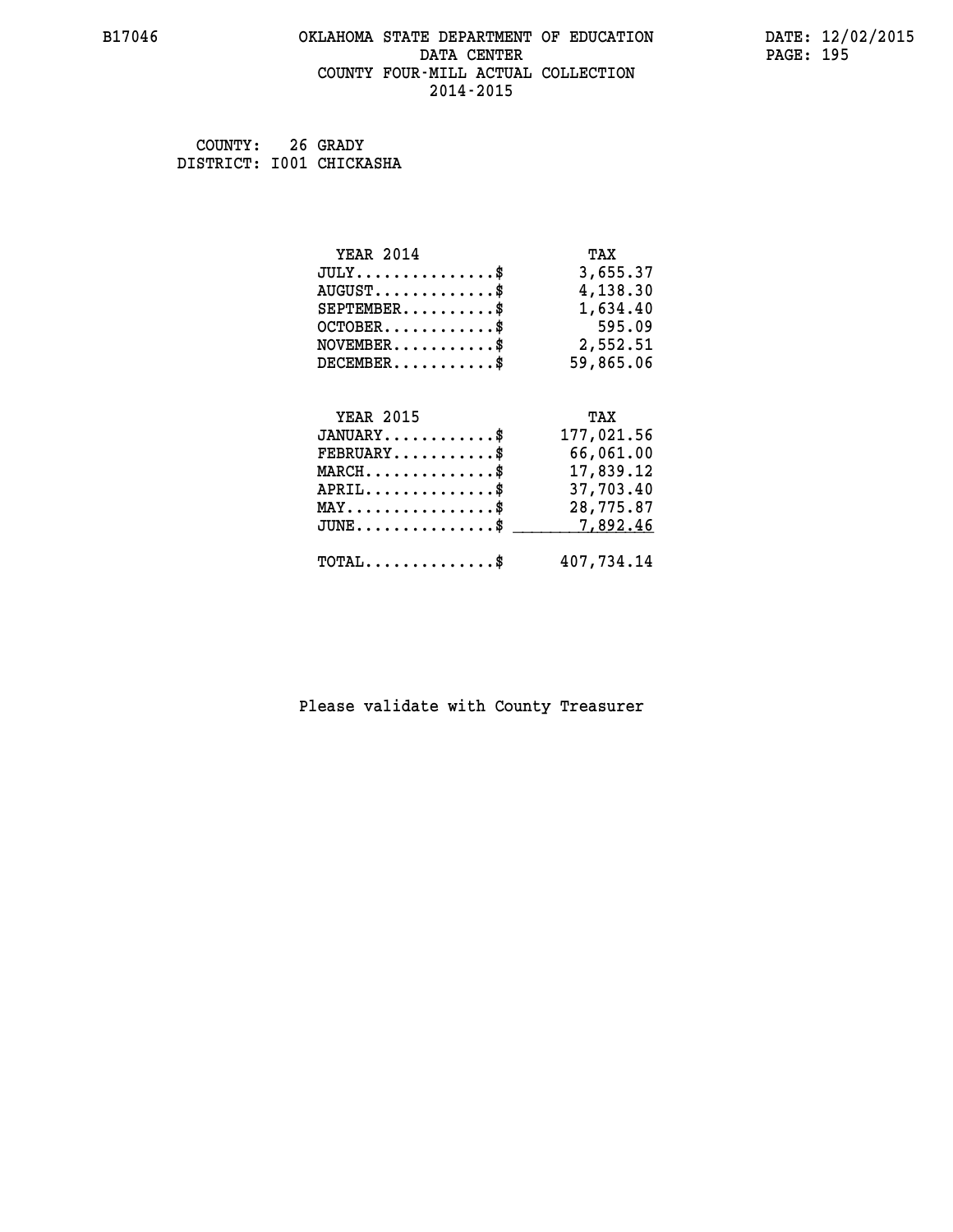#### **B17046 OKLAHOMA STATE DEPARTMENT OF EDUCATION DATE: 12/02/2015 DATA CENTER** PAGE: 196  **COUNTY FOUR-MILL ACTUAL COLLECTION 2014-2015**

 **COUNTY: 26 GRADY DISTRICT: I002 MINCO**

| <b>YEAR 2014</b>                               | TAX        |
|------------------------------------------------|------------|
| $JULY$ \$                                      | 852.15     |
| $AUGUST$ \$                                    | 1,020.76   |
| $SEPTEMBER$ \$                                 | 403.14     |
| $OCTOBER$ \$                                   | 146.78     |
| $NOVEMBER$ \$                                  | 629.62     |
| $DECEMBER$ \$                                  | 14,385.06  |
|                                                |            |
| <b>YEAR 2015</b>                               | TAX        |
| $JANUARY$                                      | 43,664.71  |
| $FEBRUARY$                                     | 16,294.82  |
| $MARCH$ \$                                     | 4,400.25   |
| $APRIL \ldots \ldots \ldots \ldots$            | 9,300.03   |
| $\texttt{MAX} \dots \dots \dots \dots \dots \$ | 7,097.94   |
| $JUNE$ \$                                      | 6,310.37   |
| $\texttt{TOTAL} \dots \dots \dots \dots \$     | 104,505.63 |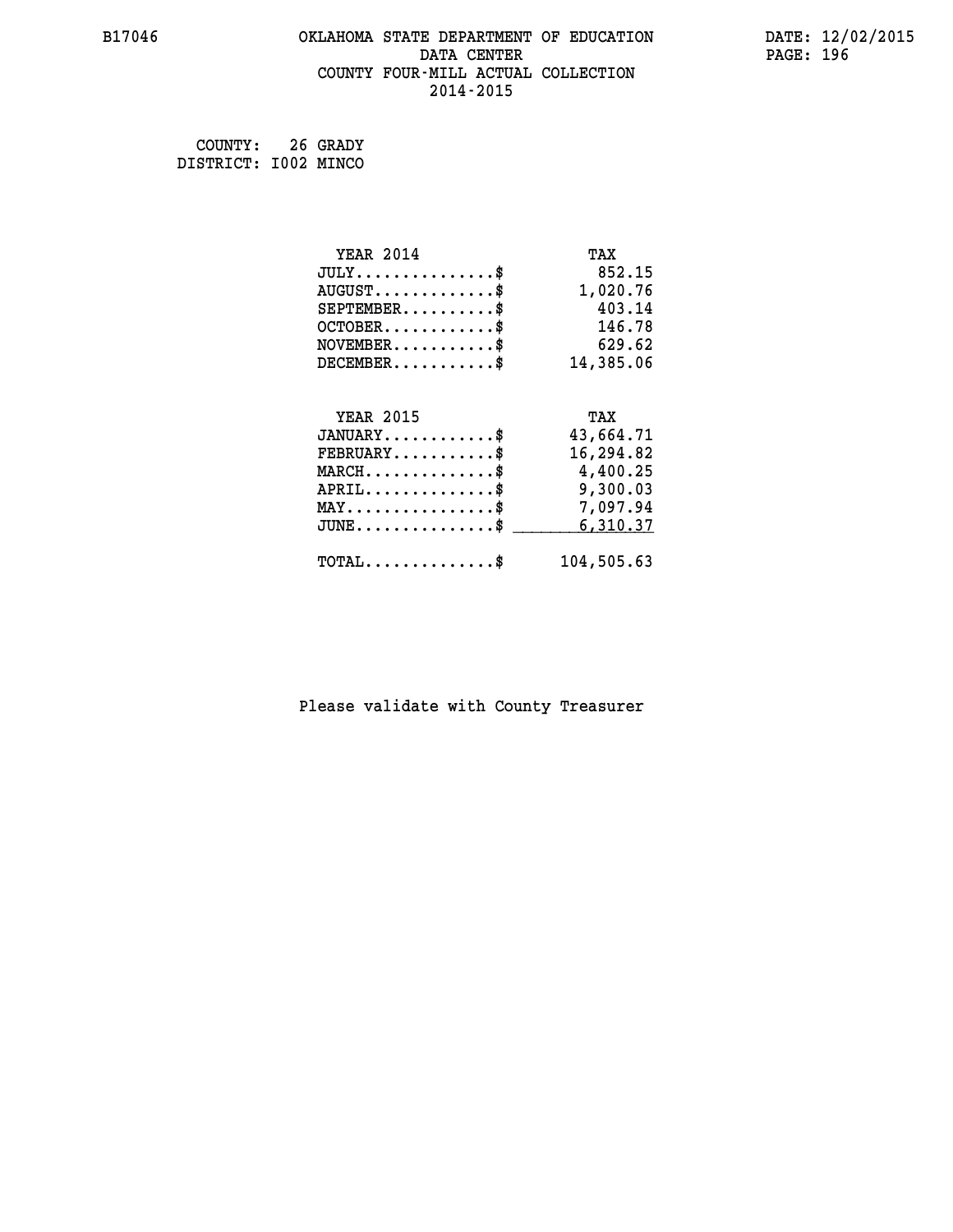#### **B17046 OKLAHOMA STATE DEPARTMENT OF EDUCATION DATE: 12/02/2015 DATA CENTER** PAGE: 197  **COUNTY FOUR-MILL ACTUAL COLLECTION 2014-2015**

 **COUNTY: 26 GRADY DISTRICT: I051 NINNEKAH**

| <b>YEAR 2014</b>                           | TAX       |
|--------------------------------------------|-----------|
| $JULY$ \$                                  | 753.17    |
| $AUGUST$ \$                                | 910.03    |
| $SEPTEMBER$ \$                             | 359.42    |
| $OCTOBER$ \$                               | 130.86    |
| $NOVEMBER$ \$                              | 561.30    |
| $DECEMBER$ \$                              | 12,773.99 |
|                                            |           |
| <b>YEAR 2015</b>                           | TAX       |
| $JANUARY$ \$                               | 38,927.56 |
| $FEBRUARY$                                 | 14,527.01 |
| $MARCH$ \$                                 | 3,922.88  |
| $APRIL$ \$                                 | 8,291.09  |
| $MAX \dots \dots \dots \dots \dots$        | 6,327.90  |
| $JUNE$                                     | 1,735.57  |
| $\texttt{TOTAL} \dots \dots \dots \dots \$ | 89,220.78 |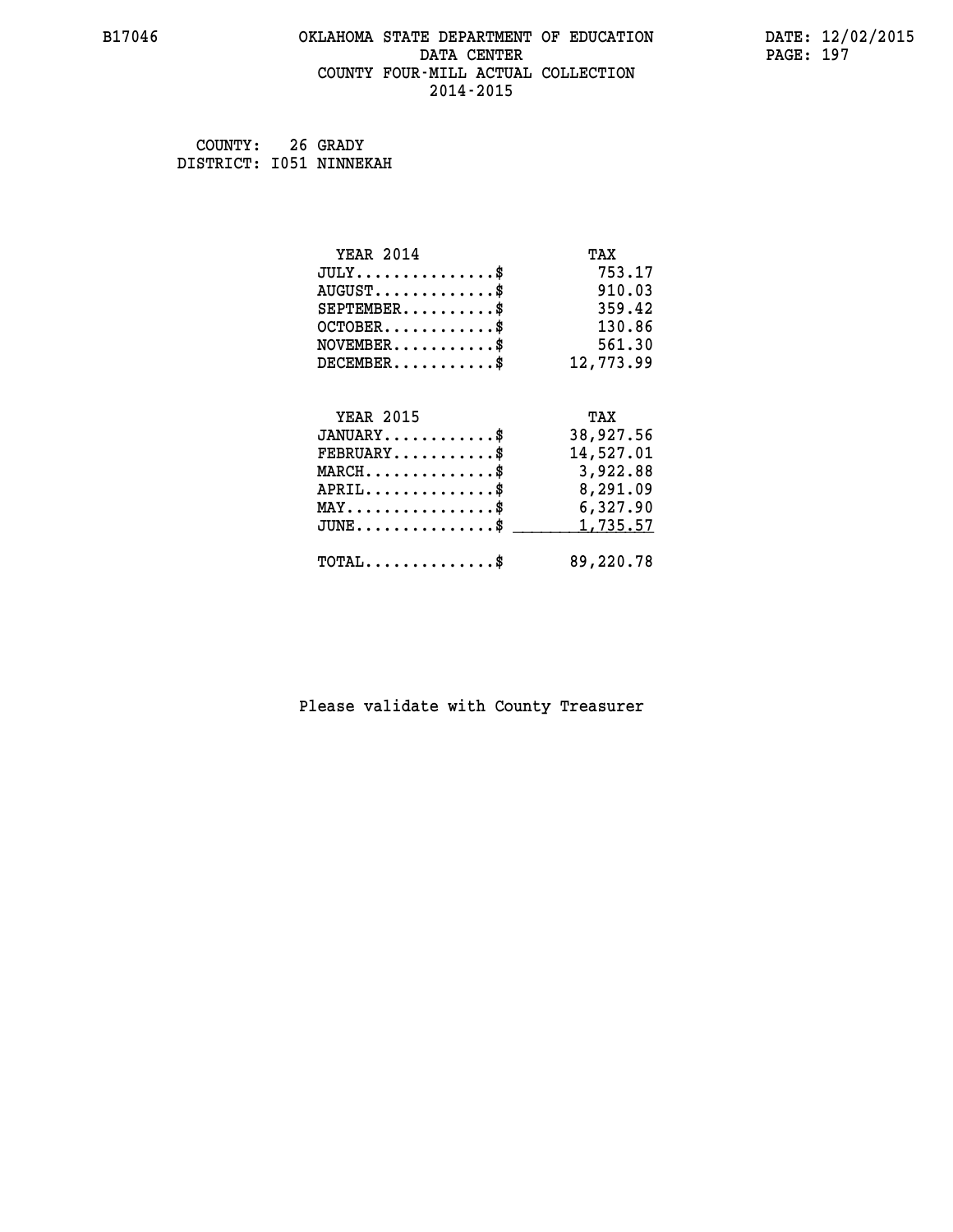#### **B17046 OKLAHOMA STATE DEPARTMENT OF EDUCATION DATE: 12/02/2015 DATA CENTER** PAGE: 198  **COUNTY FOUR-MILL ACTUAL COLLECTION 2014-2015**

 **COUNTY: 26 GRADY DISTRICT: I056 ALEX**

| <b>YEAR 2014</b>                                 | TAX         |
|--------------------------------------------------|-------------|
| $JULY$ \$                                        | 464.46      |
| $AUGUST$ \$                                      | 543.81      |
| $SEPTEMBER$ \$                                   | 214.76      |
| $OCTOBER$ \$                                     | 78.20       |
| $\texttt{NOVEMBER} \dots \dots \dots \$          | 335.43      |
| $DECEMBER$ \$                                    | 7,744.24    |
|                                                  |             |
| <b>YEAR 2015</b>                                 | TAX         |
| $JANUARY$ \$                                     | 23, 261. 70 |
| $FEBRUARY$                                       | 8,680.82    |
| $\texttt{MARCH}\ldots\ldots\ldots\ldots\text{*}$ | 2,344.15    |
| $APRIL \ldots \ldots \ldots \ldots *$            | 4,954.47    |
| $\texttt{MAX} \dots \dots \dots \dots \dots \$   | 3,781.34    |
| $\texttt{JUNE} \dots \dots \dots \dots \dots \$$ | 1,037.11    |
| $\texttt{TOTAL} \dots \dots \dots \dots \$       | 53,440.49   |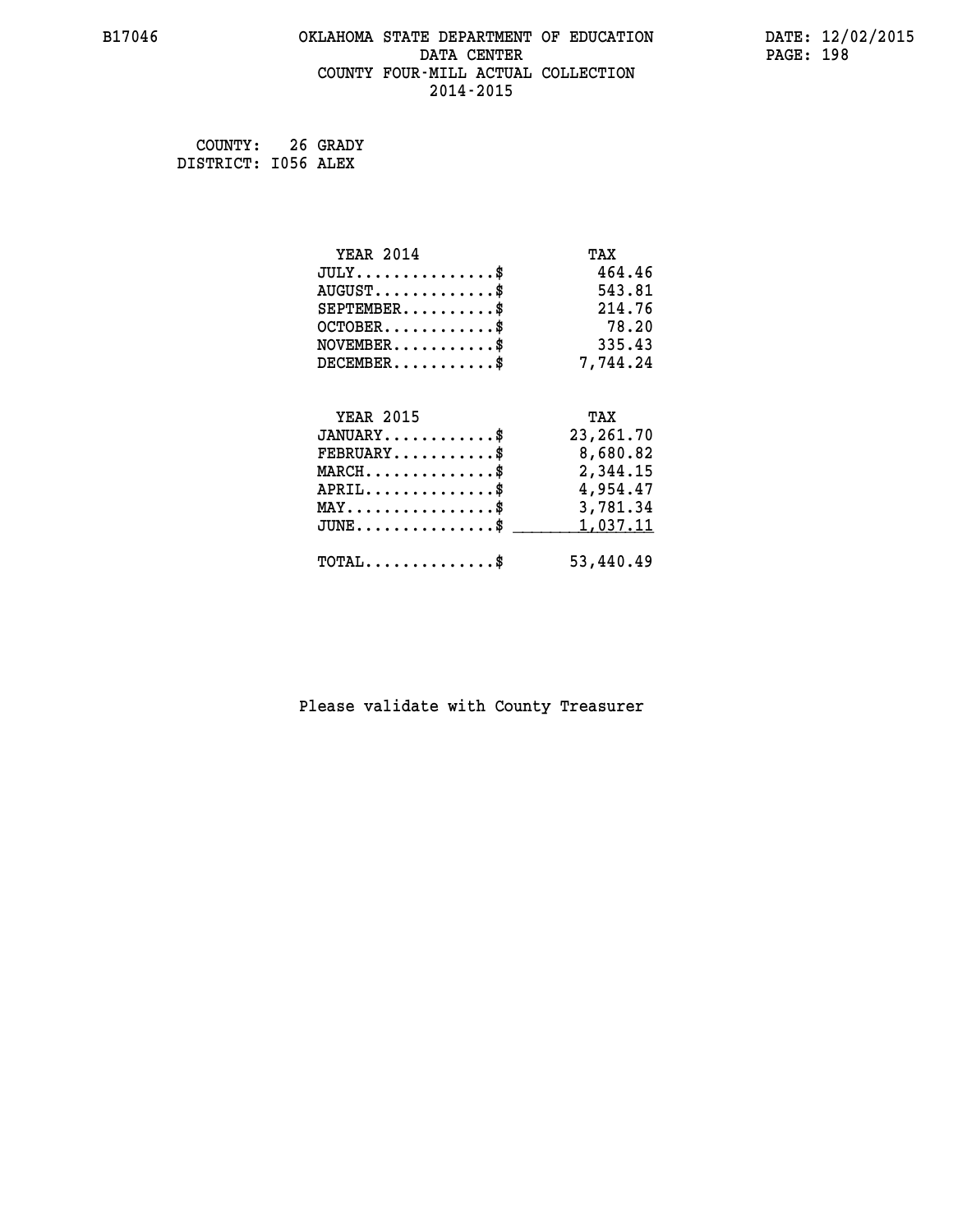#### **B17046 OKLAHOMA STATE DEPARTMENT OF EDUCATION DATE: 12/02/2015 DATA CENTER** PAGE: 199  **COUNTY FOUR-MILL ACTUAL COLLECTION 2014-2015**

 **COUNTY: 26 GRADY DISTRICT: I068 RUSH SPRINGS**

| <b>YEAR 2014</b>                               | TAX        |
|------------------------------------------------|------------|
| $JULY$ \$                                      | 890.50     |
| $AUGUST$ \$                                    | 1,018.26   |
| $SEPTEMBER$ \$                                 | 402.16     |
| $OCTOBER$ \$                                   | 146.42     |
| $\texttt{NOVEMBER} \dots \dots \dots \$        | 628.08     |
| $DECEMBER$ \$                                  | 14,661.39  |
|                                                |            |
| <b>YEAR 2015</b>                               | TAX        |
| $JANUARY$                                      | 43,557.93  |
|                                                |            |
| $FEBRUARY$                                     | 16,254.97  |
| $MARCH$ \$                                     | 4,389.51   |
| $APRIL \ldots \ldots \ldots \ldots \$          | 9,277.30   |
| $\texttt{MAX} \dots \dots \dots \dots \dots \$ | 7,080.58   |
| $JUNE$ \$                                      | 1,942.01   |
| $\texttt{TOTAL} \dots \dots \dots \dots \$     | 100,249.11 |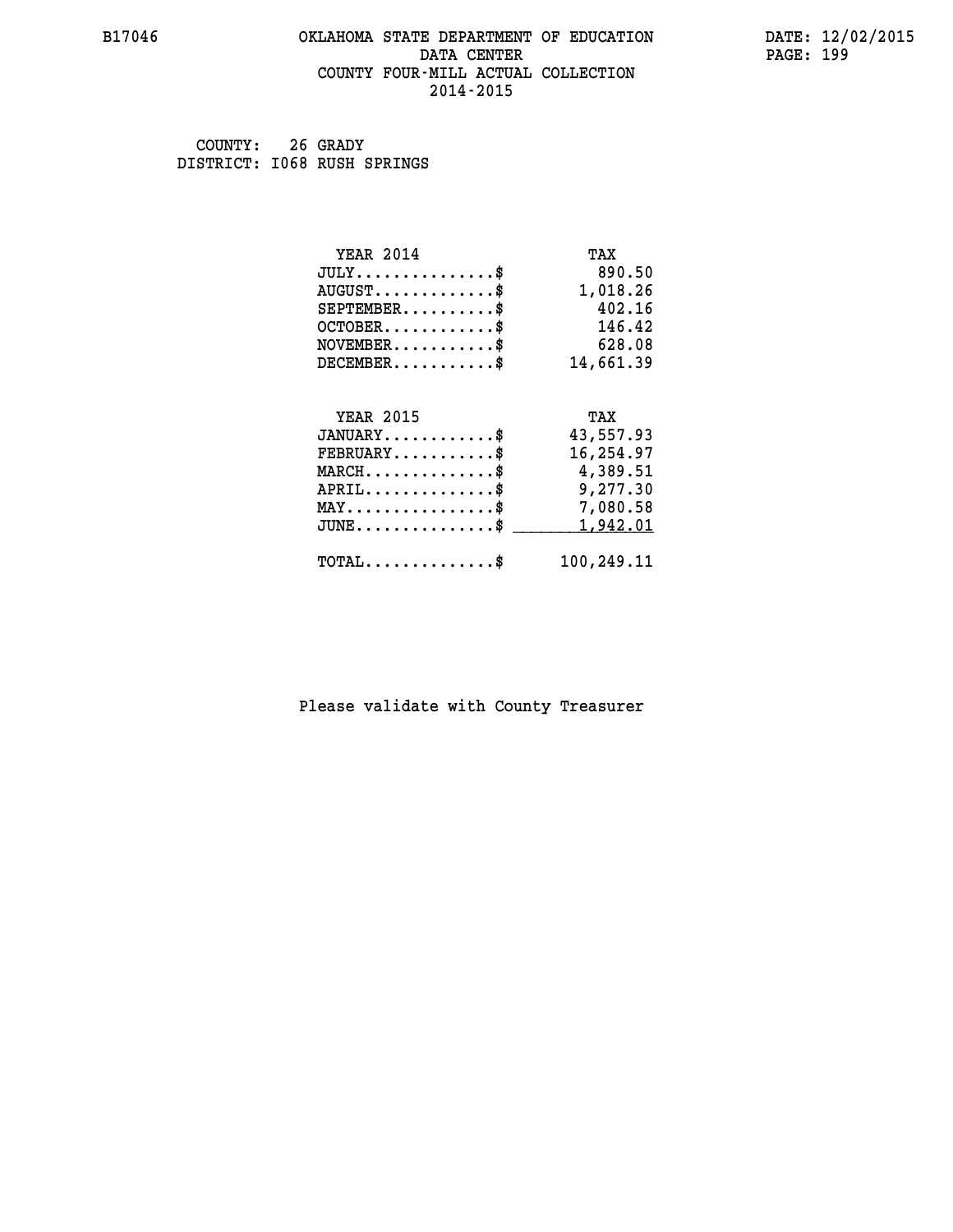## **B17046 OKLAHOMA STATE DEPARTMENT OF EDUCATION DATE: 12/02/2015 DATA CENTER PAGE: 200 COUNTY FOUR-MILL ACTUAL COLLECTION 2014-2015**

 **COUNTY: 26 GRADY DISTRICT: I095 BRIDGE CREEK**

| <b>YEAR 2014</b><br>TAX                                        |
|----------------------------------------------------------------|
| $JULY$<br>2,164.79                                             |
| $AUGUST$ \$<br>2,489.14                                        |
| $SEPTEMBER$ \$<br>983.08                                       |
| 357.94<br>$OCTOBER$ \$                                         |
| 1,535.31<br>$NOVEMBER$ \$                                      |
| 35,747.17<br>$DECEMBER$ \$                                     |
|                                                                |
| <b>YEAR 2015</b><br>TAX                                        |
| $JANUARY$<br>106,476.76                                        |
| 39,735.04<br>$FEBRUARY$ \$                                     |
| $MARCH$ \$<br>10,730.04                                        |
| $APRIL$ \$<br>22,678.23                                        |
| $MAX \dots \dots \dots \dots \$<br>17,308.41                   |
| $JUNE$ \$<br>4,747.25                                          |
| 244,953,16<br>$\texttt{TOTAL} \dots \dots \dots \dots \dots \$ |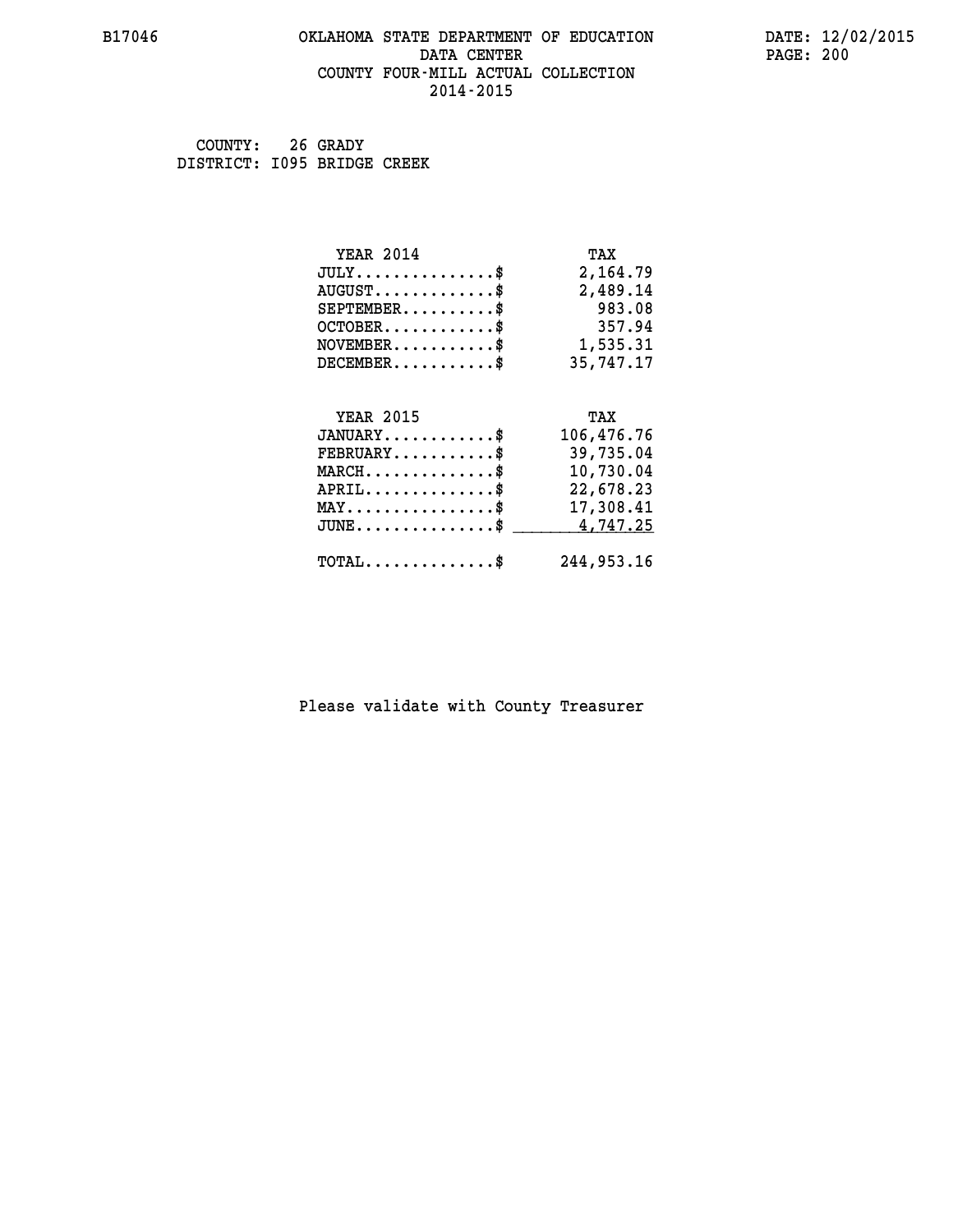# **B17046 OKLAHOMA STATE DEPARTMENT OF EDUCATION DATE: 12/02/2015 DATA CENTER PAGE: 201 COUNTY FOUR-MILL ACTUAL COLLECTION 2014-2015**

 **COUNTY: 26 GRADY DISTRICT: I097 TUTTLE**

| <b>YEAR 2014</b>                               | TAX        |
|------------------------------------------------|------------|
| $JULY$ \$                                      | 2,667.88   |
| $AUGUST$ \$                                    | 3,080.77   |
| $SEPTEMENT.$ \$                                | 1,216.73   |
| $OCTOBER$ \$                                   | 442.99     |
| $\texttt{NOVEMBER} \dots \dots \dots \$        | 1,900.23   |
| $DECEMBER$ \$                                  | 23,587.31  |
|                                                |            |
| <b>YEAR 2015</b>                               | TAX        |
| $JANUARY$ \$                                   | 131,784.78 |
| $FEBRUARY$ \$                                  | 49,179.53  |
| $MARCH \ldots \ldots \ldots \ldots \$          | 13,280.45  |
| $APRIL \ldots \ldots \ldots \ldots$            | 28,068.53  |
| $\texttt{MAX} \dots \dots \dots \dots \dots \$ | 21,422.38  |
| $JUNE$ \$                                      | 5,875.60   |
|                                                |            |
| $\texttt{TOTAL} \dots \dots \dots \dots \$     | 282,507.18 |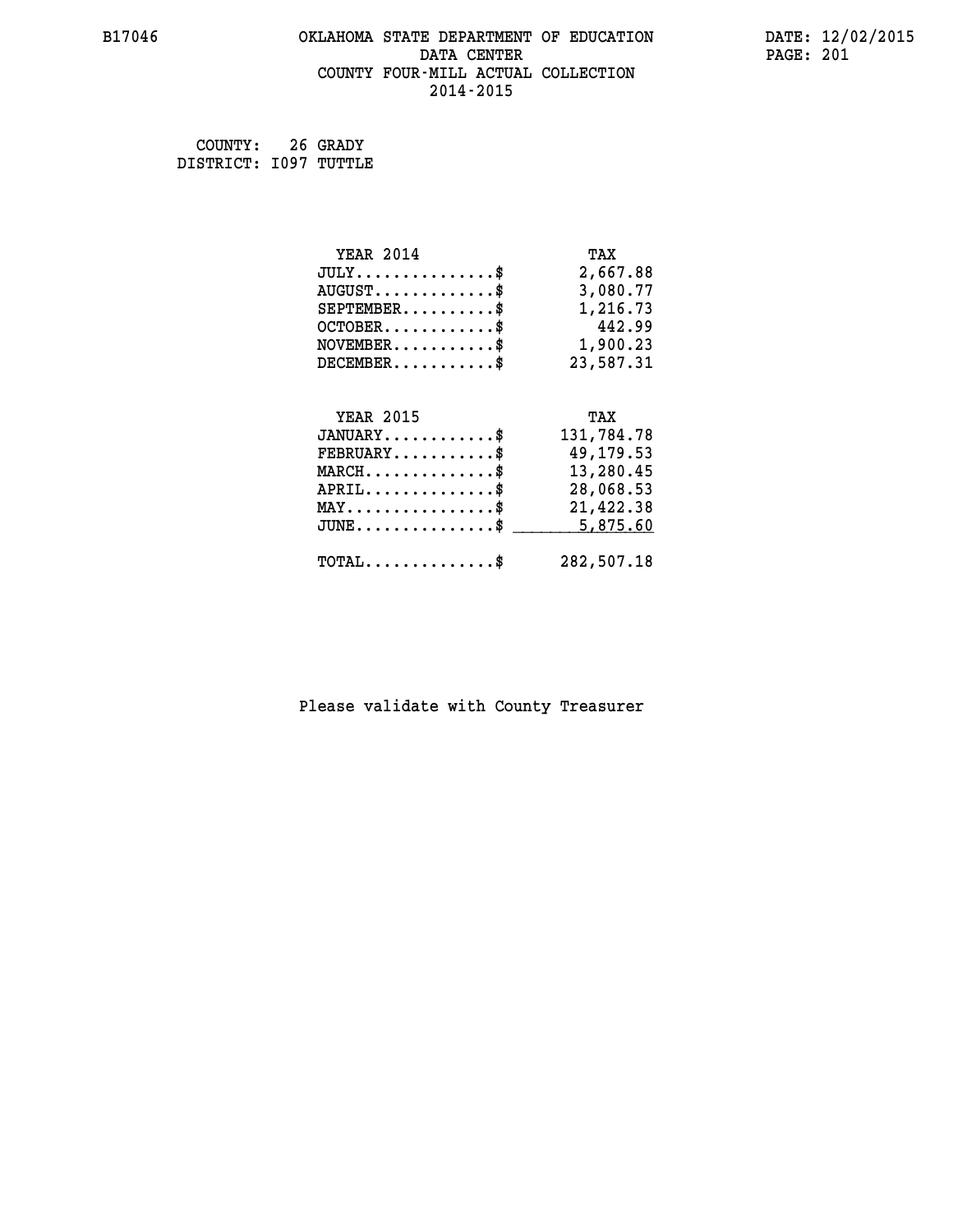#### **B17046 OKLAHOMA STATE DEPARTMENT OF EDUCATION DATE: 12/02/2015 DATA CENTER** PAGE: 202  **COUNTY FOUR-MILL ACTUAL COLLECTION 2014-2015**

 **COUNTY: 26 GRADY DISTRICT: I099 VERDEN**

| <b>YEAR 2014</b>                                   | TAX       |
|----------------------------------------------------|-----------|
| $JULY$ \$                                          | 397.31    |
| $AUGUST$ \$                                        | 436.27    |
| $SEPTEMBER$ \$                                     | 172.31    |
| $OCTOBER$ \$                                       | 62.74     |
| $\texttt{NOVEMBER} \dots \dots \dots \$            | 269.10    |
| $DECEMBER$ \$                                      | 6,403.31  |
|                                                    |           |
| <b>YEAR 2015</b>                                   | TAX       |
| $JANUARY$ \$                                       | 18,662.27 |
| $FEBRUARY$                                         | 6,964.40  |
| $\texttt{MARCH}\ldots\ldots\ldots\ldots\text{*}$   | 1,880.66  |
| $APRIL \ldots \ldots \ldots \ldots *$              | 3,974.84  |
| $\texttt{MAX} \dots \dots \dots \dots \dots \$     | 3,033.66  |
| $\texttt{JUNE} \dots \dots \dots \dots \texttt{S}$ | 832.04    |
| $\texttt{TOTAL} \dots \dots \dots \dots \$         | 43,088.91 |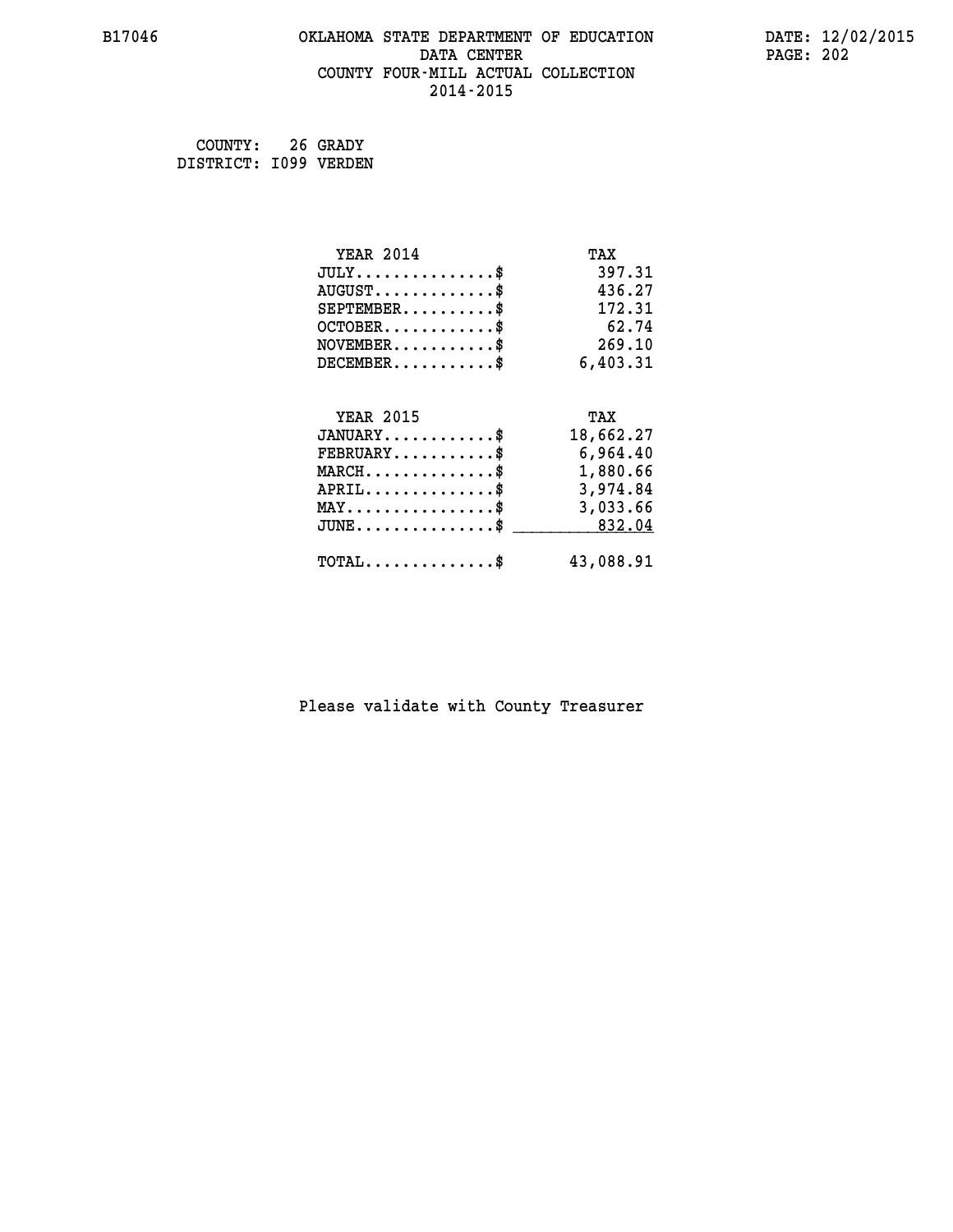#### **B17046 OKLAHOMA STATE DEPARTMENT OF EDUCATION DATE: 12/02/2015 DATA CENTER** PAGE: 203  **COUNTY FOUR-MILL ACTUAL COLLECTION 2014-2015**

 **COUNTY: 26 GRADY DISTRICT: I128 AMBER-POCASSET**

| <b>YEAR 2014</b>                               | TAX       |
|------------------------------------------------|-----------|
| $JULY$ \$                                      | 719.09    |
| $AUGUST$ \$                                    | 851.60    |
| $SEPTEMENT.$ \$                                | 336.34    |
| $OCTOBER$ \$                                   | 122.46    |
| $NOVEMBER$ \$                                  | 525.26    |
| $DECEMBER$ \$                                  | 12,064.01 |
| <b>YEAR 2015</b>                               | TAX       |
| $JANUARY$ \$                                   | 36,428.65 |
| $FEBRUARY$                                     | 13,594.46 |
| $MARCH$ \$                                     | 3,671.04  |
| $APRIL$ \$                                     | 7,758.85  |
| $\texttt{MAX} \dots \dots \dots \dots \dots \$ | 5,921.68  |
| $JUNE$                                         | 1,624.16  |
| $\texttt{TOTAL} \dots \dots \dots \dots \$     | 83,617.60 |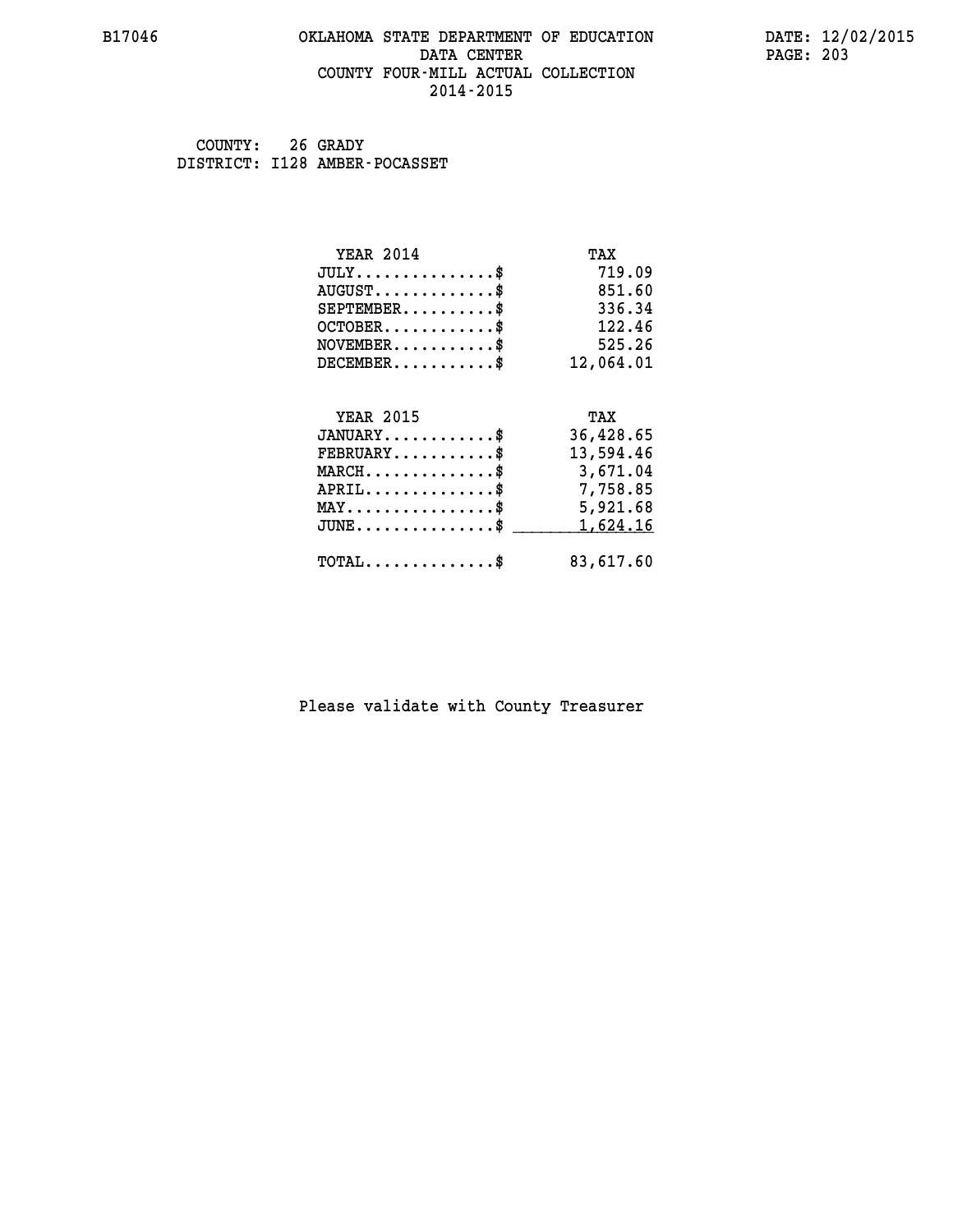#### **B17046 OKLAHOMA STATE DEPARTMENT OF EDUCATION DATE: 12/02/2015 DATA CENTER** PAGE: 204  **COUNTY FOUR-MILL ACTUAL COLLECTION 2014-2015**

 **COUNTY: 26 GRADY**

 **\*\*\*\*\*\* TOTALS \*\*\*\*\*\***

| <b>YEAR 2014</b> | TAX        |
|------------------|------------|
| $JULY$           | 13,789.29  |
| $AUGUST$ \$      | 15,918.19  |
| $SEPTEMBER$ $\$  | 6,286.82   |
| $OCTOBER$ \$     | 2,288.99   |
| $NOVEMBER$ \$    | 9,818.41   |
| $DECEMBER$       | 207,615.27 |

# **YEAR 2015**

| <b>YEAR 2015</b>                                        | TAX        |
|---------------------------------------------------------|------------|
| $JANUARY$ \$                                            | 680,924.53 |
| $FEBRUARY$ \$                                           | 254,107.78 |
| $MARCH$ \$                                              | 68,619.27  |
| $APRIL$ \$                                              | 145,028.50 |
| $MAX \dots \dots \dots \dots \$                         | 110,688.18 |
| JUNE\$ 34,722.43                                        |            |
|                                                         |            |
| $\texttt{TOTAL} \dots \dots \dots \dots \$ 1,549,807.66 |            |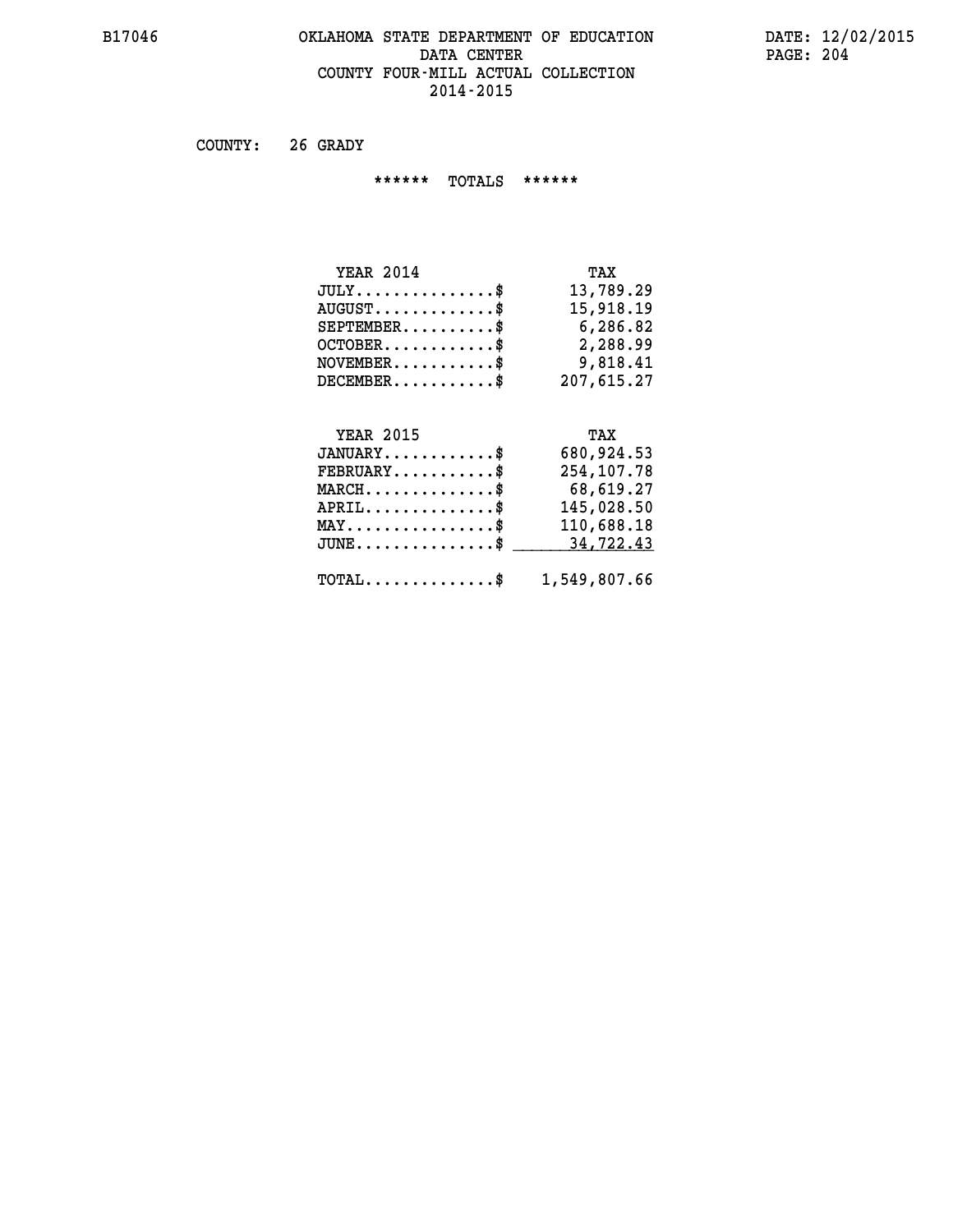#### **B17046 OKLAHOMA STATE DEPARTMENT OF EDUCATION DATE: 12/02/2015 DATA CENTER** PAGE: 205  **COUNTY FOUR-MILL ACTUAL COLLECTION 2014-2015**

 **COUNTY: 27 GRANT DISTRICT: I054 MEDFORD**

| <b>YEAR 2014</b>                               | TAX        |
|------------------------------------------------|------------|
| $JULY$ \$                                      | 22,969.62  |
| $AUGUST$ \$                                    | 28,392.09  |
| $SEPTEMBER$ \$                                 | 3,382.41   |
| $OCTOBER$ \$                                   | 3,328.01   |
| $NOVEMBER$ \$                                  | 1,875.65   |
| $DECEMBER$                                     | 10,273.74  |
| <b>YEAR 2015</b>                               | TAX        |
| $JANUARY$ \$                                   | 110,733.45 |
| $FEBRUARY$ \$                                  | 33,640.07  |
| $MARCH$ \$                                     | 6,381.87   |
| $APRIL$ \$                                     | 42,539.23  |
| $\texttt{MAX} \dots \dots \dots \dots \dots \$ | 31, 167.82 |
| $J\texttt{UNE} \dots \dots \dots \dots \$      | 10,001.19  |
| $TOTAL$ \$                                     | 304,685.15 |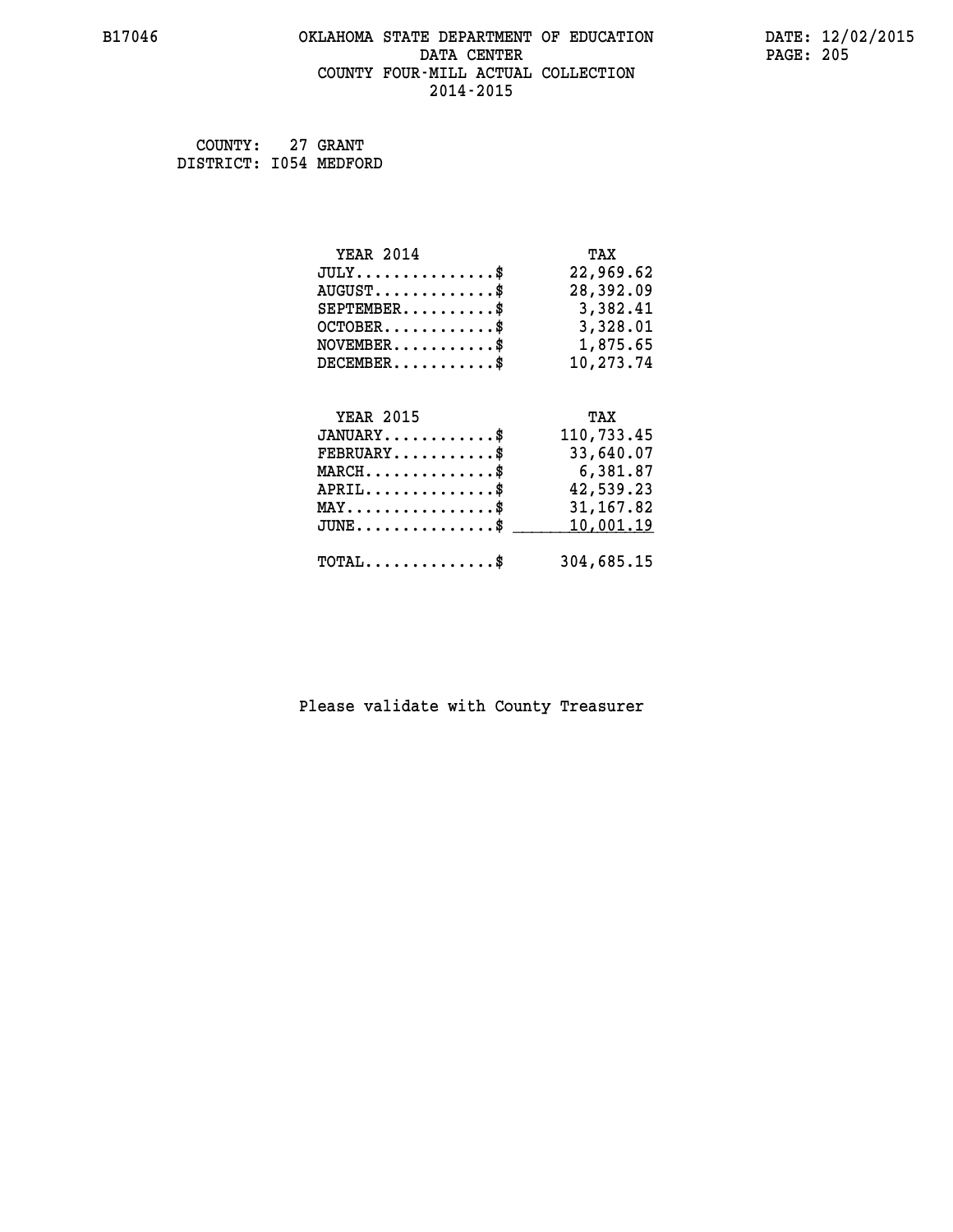#### **B17046 OKLAHOMA STATE DEPARTMENT OF EDUCATION DATE: 12/02/2015 DATA CENTER** PAGE: 206  **COUNTY FOUR-MILL ACTUAL COLLECTION 2014-2015**

 **COUNTY: 27 GRANT DISTRICT: I090 POND CREEK-HUNTER**

| <b>YEAR 2014</b>                                 | TAX         |
|--------------------------------------------------|-------------|
| $JULY$ \$                                        | 24, 245. 72 |
| $AUGUST$ \$                                      | 29,969.35   |
| $SEPTEMBER$ \$                                   | 3,570.33    |
| $OCTOBER$ \$                                     | 3,512.71    |
| $NOVEMBER.$ \$                                   | 2,134.95    |
| $DECEMBER$ \$                                    | 11,709.75   |
|                                                  |             |
| <b>YEAR 2015</b>                                 | TAX         |
| $JANUARY$ \$                                     | 126,206.68  |
| $FEBRUARY$ \$                                    | 38, 339. 48 |
| $MARCH$ \$                                       | 7,269.58    |
| $APRIL \ldots \ldots \ldots \ldots \$            | 48,483.24   |
| $\texttt{MAX} \dots \dots \dots \dots \dots \$   | 35,043.18   |
| $\texttt{JUNE} \dots \dots \dots \dots \dots \$$ | 7,924.71    |
| $\texttt{TOTAL} \dots \dots \dots \dots$ \$      | 338,409.68  |
|                                                  |             |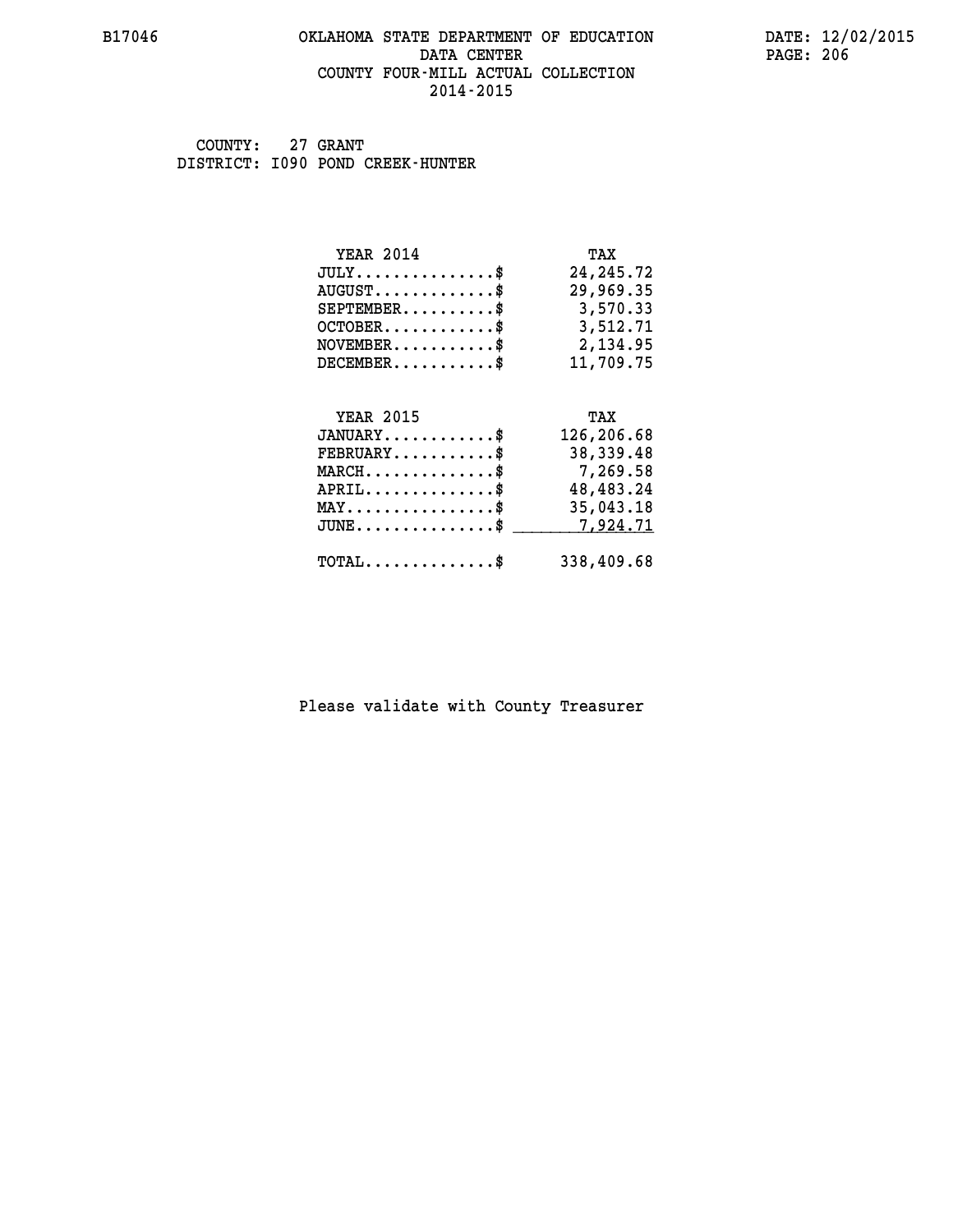#### **B17046 OKLAHOMA STATE DEPARTMENT OF EDUCATION DATE: 12/02/2015 DATA CENTER** PAGE: 207  **COUNTY FOUR-MILL ACTUAL COLLECTION 2014-2015**

 **COUNTY: 27 GRANT DISTRICT: I095 DEER CREEK-LAMONT**

| <b>YEAR 2014</b>                                 | TAX        |
|--------------------------------------------------|------------|
| $JULY$ \$                                        | 13,733.78  |
| $AUGUST$ \$                                      | 16,972.90  |
| $SEPTEMBER$ \$                                   | 2,021.94   |
| $OCTOBER$ \$                                     | 1,989.61   |
| $\texttt{NOVEMBER} \dots \dots \dots \$          | 1,110.28   |
| $DECEMBER$ \$                                    | 6,073.99   |
|                                                  |            |
| <b>YEAR 2015</b>                                 | TAX        |
| $JANUARY$ \$                                     | 65,467.92  |
| $FEBRUARY$                                       | 19,890.96  |
| $\texttt{MARCH}\ldots\ldots\ldots\ldots\text{*}$ | 3,775.20   |
| $APRIL \ldots \ldots \ldots \ldots \$            | 25,150.00  |
| $\texttt{MAX} \dots \dots \dots \dots \dots \$   | 18,464.86  |
| $JUNE$ \$                                        | 5,914.37   |
| $\texttt{TOTAL} \dots \dots \dots \dots \$       | 180,565.81 |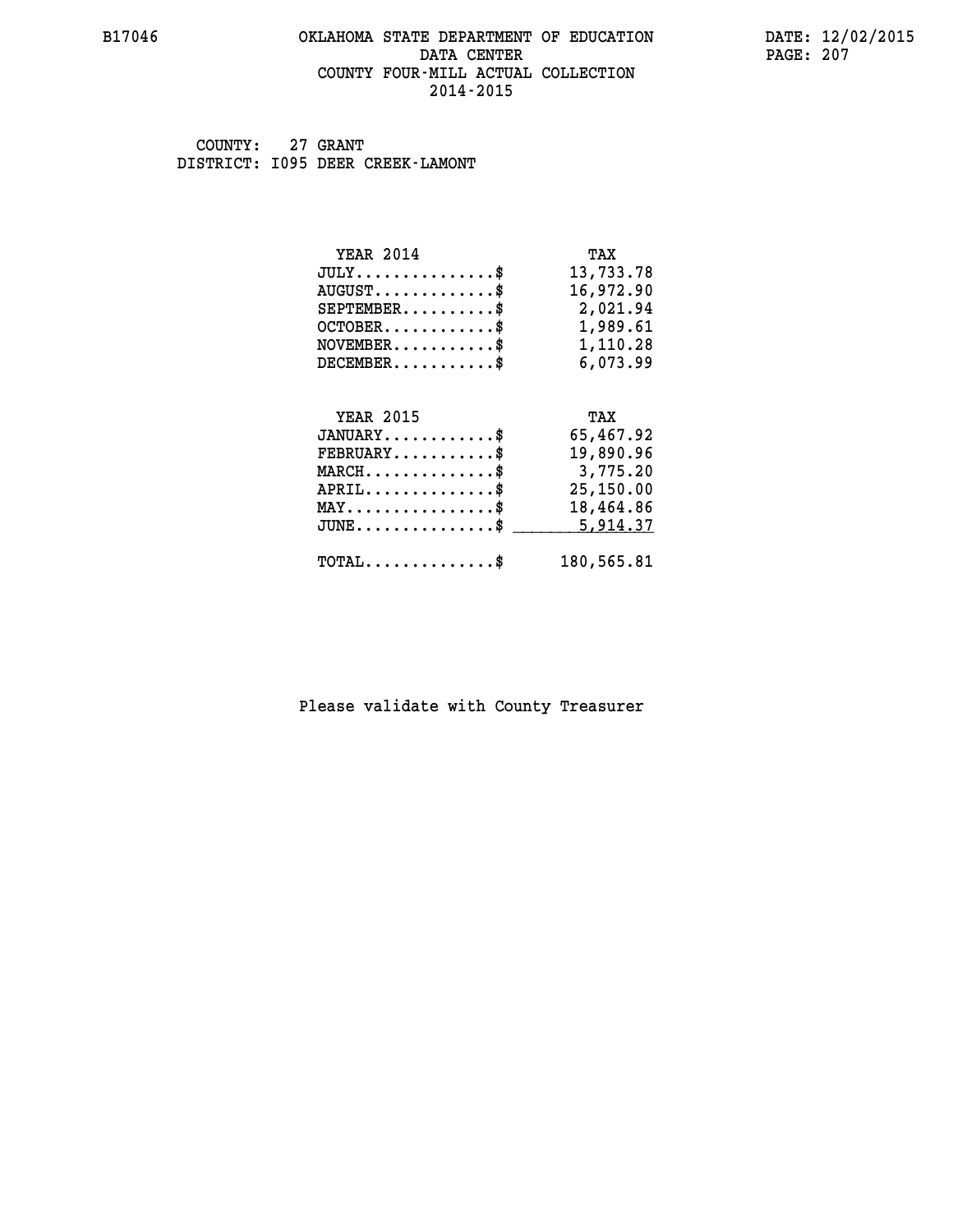#### **B17046 OKLAHOMA STATE DEPARTMENT OF EDUCATION DATE: 12/02/2015** DATA CENTER PAGE: 208  **COUNTY FOUR-MILL ACTUAL COLLECTION 2014-2015**

 **COUNTY: 27 GRANT**

 **\*\*\*\*\*\* TOTALS \*\*\*\*\*\***

| <b>YEAR 2014</b>                | TAX       |
|---------------------------------|-----------|
| $JULY \ldots \ldots \ldots \$   | 60,949.12 |
| $AUGUST \ldots \ldots \ldots \$ | 75,334.34 |
| $SEPTEMBER$ $\$                 | 8,974.68  |
| $OCTOBER$ \$                    | 8,830.33  |
| $NOVEMBER$ $$\$                 | 5,120.88  |
| $DECEMBER$                      | 28,057.48 |

## **YEAR 2015 TAX JANUARY............\$ 302,408.05 FEBRUARY...........\$ 91,870.51 MARCH..............\$ 17,426.65 APRIL..............\$ 116,172.47 MAY................\$ 84,675.86** JUNE..............\$ <u>\_\_\_\_\_\_\_\_ 23,840.27</u>

 **TOTAL..............\$ 823,660.64**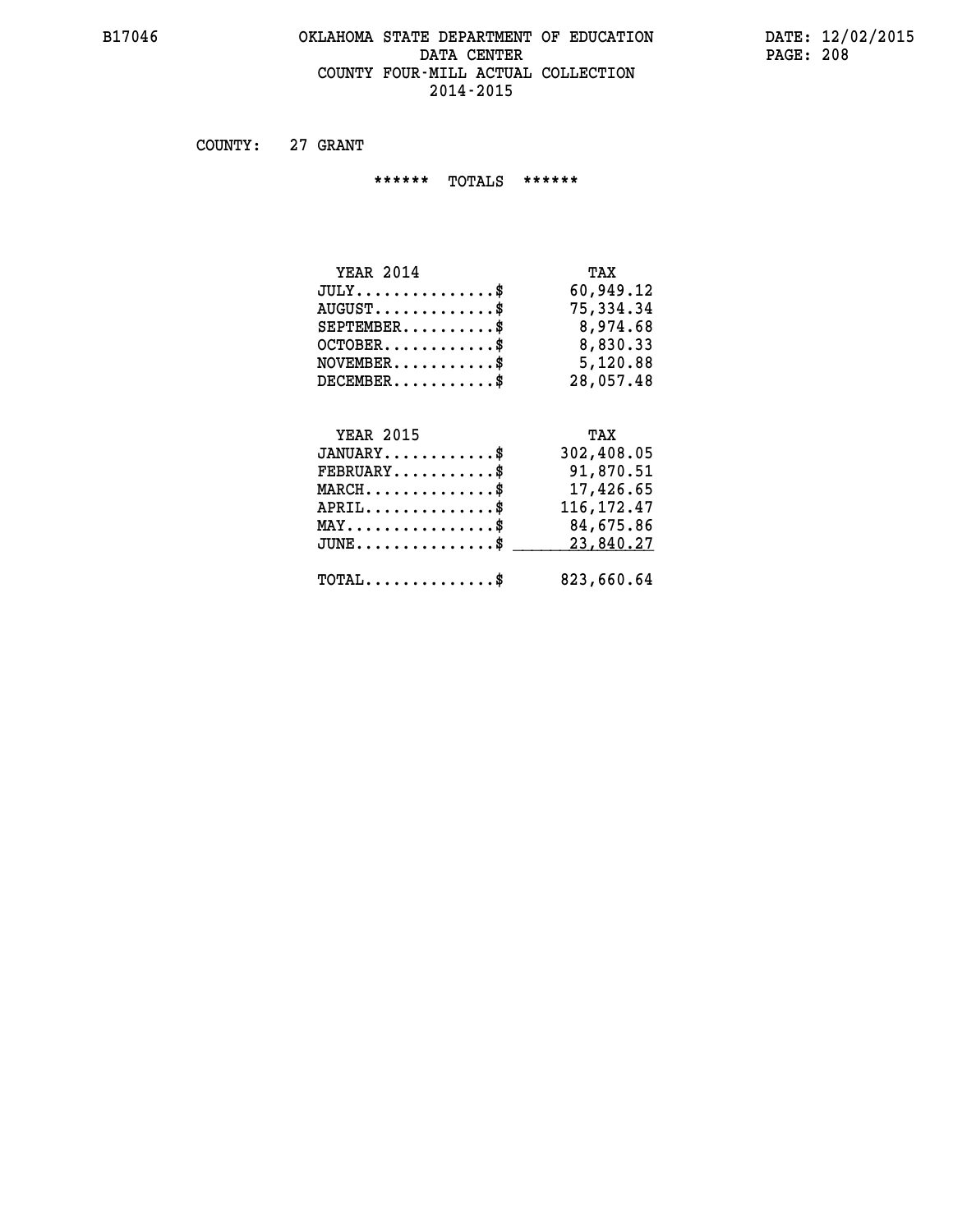#### **B17046 OKLAHOMA STATE DEPARTMENT OF EDUCATION DATE: 12/02/2015 DATA CENTER** PAGE: 209  **COUNTY FOUR-MILL ACTUAL COLLECTION 2014-2015**

 **COUNTY: 28 GREER DISTRICT: I001 MANGUM**

| <b>YEAR 2014</b>                                 | TAX       |
|--------------------------------------------------|-----------|
| $JULY$ \$                                        | 1,098.97  |
| $AUGUST$ \$                                      | 2,322.35  |
| $SEPTEMBER$ \$                                   | 1,085.90  |
| $OCTOBER$ \$                                     | 271.41    |
| $NOVEMBER.$ \$                                   | 246.52    |
| $DECEMBER$ \$                                    | 5,178.68  |
|                                                  |           |
| <b>YEAR 2015</b>                                 | TAX       |
| $JANUARY$ \$                                     | 49,179.20 |
| $FEBRUARY$ \$                                    | 6,819.30  |
| $MARCH$ \$                                       | 2,151.59  |
| $APRIL$ \$                                       | 6,506.84  |
| $\texttt{MAX} \dots \dots \dots \dots \dots \$   | 2,405.28  |
| $\texttt{JUNE} \dots \dots \dots \dots \dots \$$ | 892.49    |
| $\texttt{TOTAL} \dots \dots \dots \dots \$       | 78,158.53 |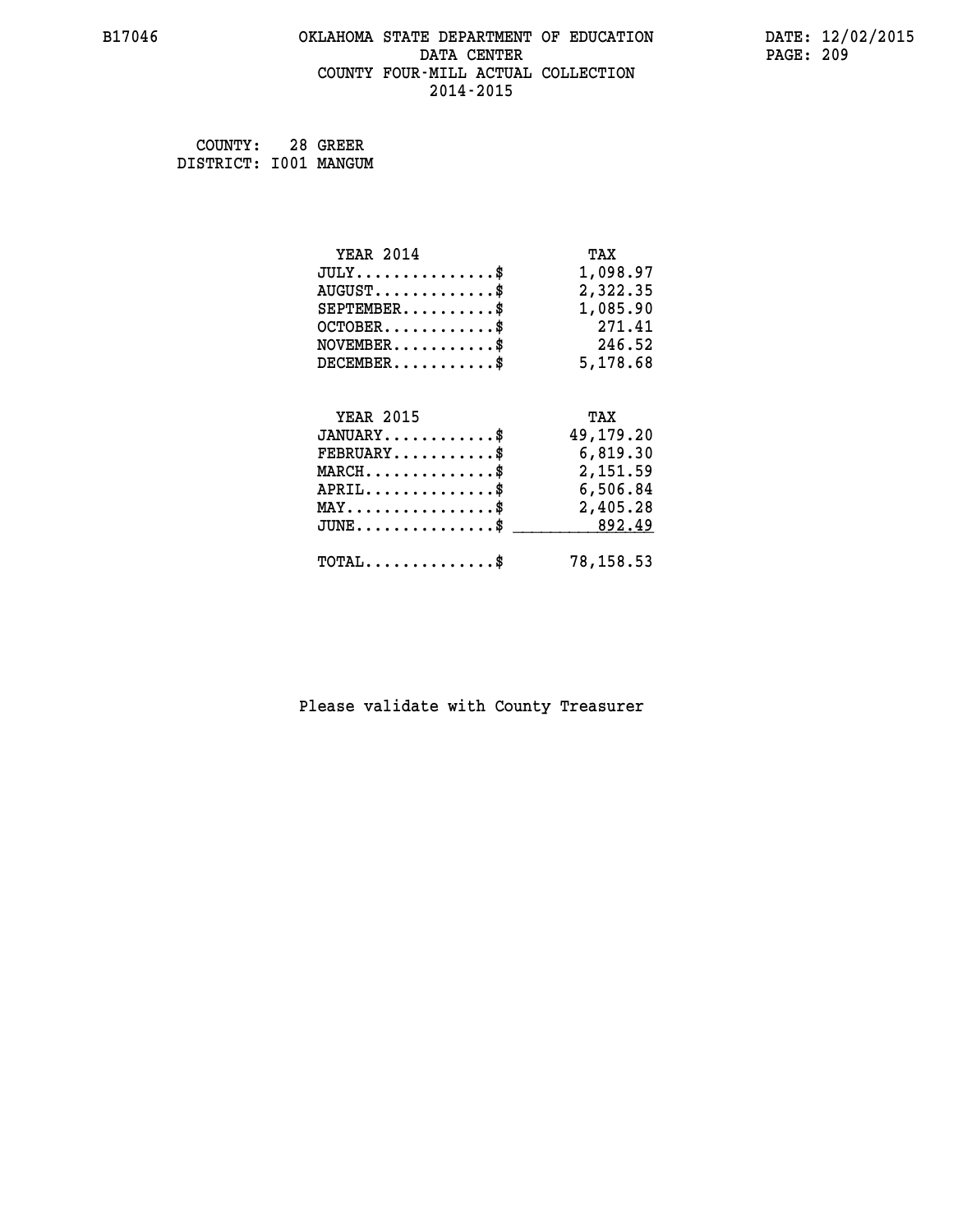#### **B17046 OKLAHOMA STATE DEPARTMENT OF EDUCATION DATE: 12/02/2015 DATA CENTER** PAGE: 210  **COUNTY FOUR-MILL ACTUAL COLLECTION 2014-2015**

 **COUNTY: 28 GREER DISTRICT: I003 GRANITE**

| <b>YEAR 2014</b>                           | TAX       |
|--------------------------------------------|-----------|
| $JULY$ \$                                  | 386.78    |
| $AUGUST$ \$                                | 858.46    |
| $SEPTEMENT.$ \$                            | 421.77    |
| $OCTOBER$ \$                               | 99.13     |
| $NOVEMBER$ \$                              | 88.52     |
| $DECEMBER$ \$                              | 2,041.77  |
|                                            |           |
| <b>YEAR 2015</b>                           | TAX       |
| $JANUARY$ \$                               | 19,331.24 |
| $FEBRUARY$                                 | 2,666.38  |
| $MARCH$ \$                                 | 838.45    |
| $APRIL$ \$                                 | 2,534.28  |
| $MAX \dots \dots \dots \dots \dots$        | 945.89    |
| $JUNE$ \$                                  | 345.17    |
| $\texttt{TOTAL} \dots \dots \dots \dots \$ | 30,557.84 |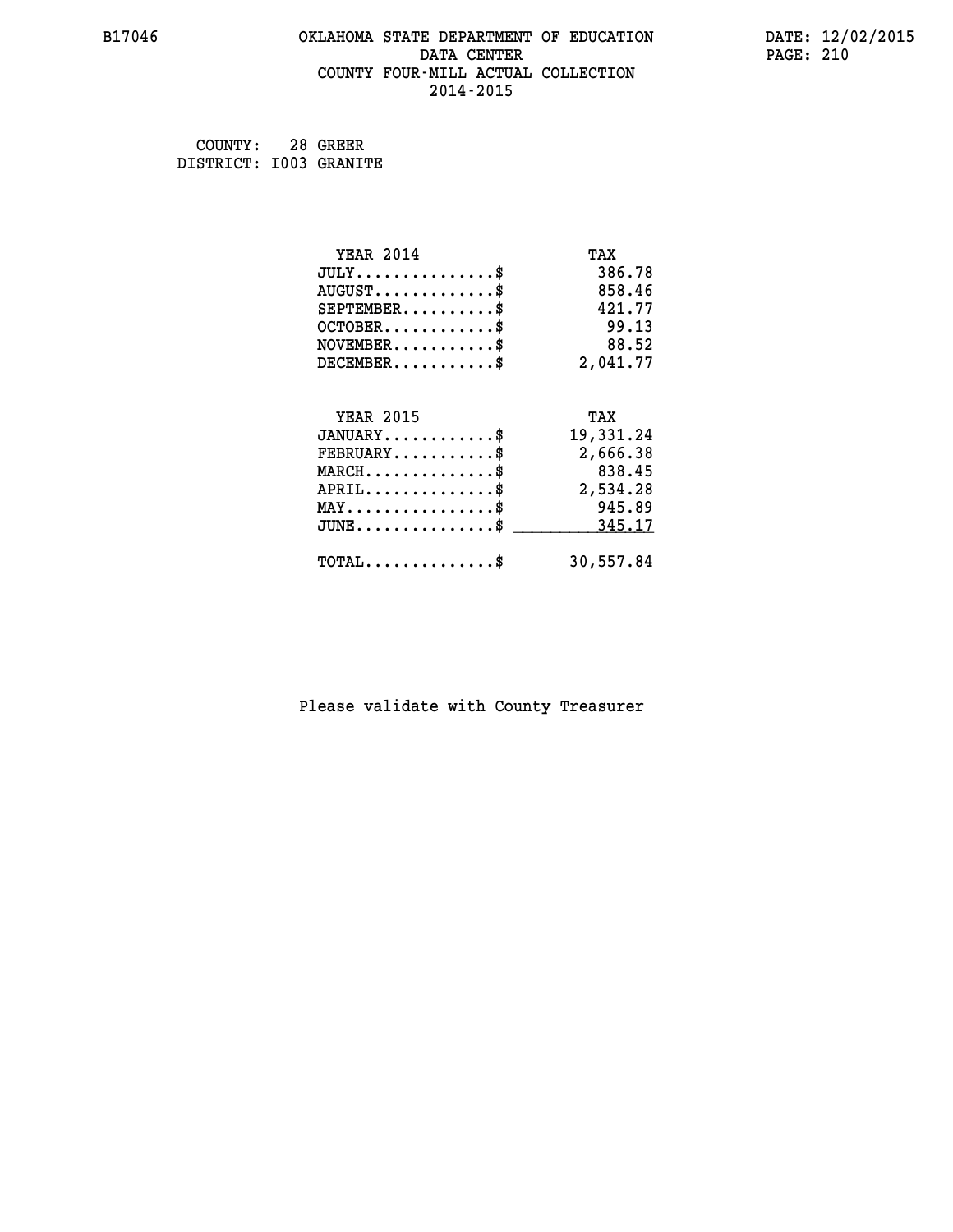#### **B17046 OKLAHOMA STATE DEPARTMENT OF EDUCATION DATE: 12/02/2015 DATA CENTER** PAGE: 211  **COUNTY FOUR-MILL ACTUAL COLLECTION 2014-2015**

 **COUNTY: 28 GREER**

 **\*\*\*\*\*\* TOTALS \*\*\*\*\*\***

| TAX      |
|----------|
| 1,485.75 |
| 3,180.81 |
| 1,507.67 |
| 370.54   |
| 335.04   |
| 7.220.45 |
|          |

# **YEAR 2015 TAX JANUARY............\$ 68,510.44 FEBRUARY...........\$ 9,485.68 MARCH..............\$ 2,990.04 APRIL..............\$ 9,041.12 MAY................\$ 3,351.17 JUNE................\$** <u>1,237.66</u>  **TOTAL..............\$ 108,716.37**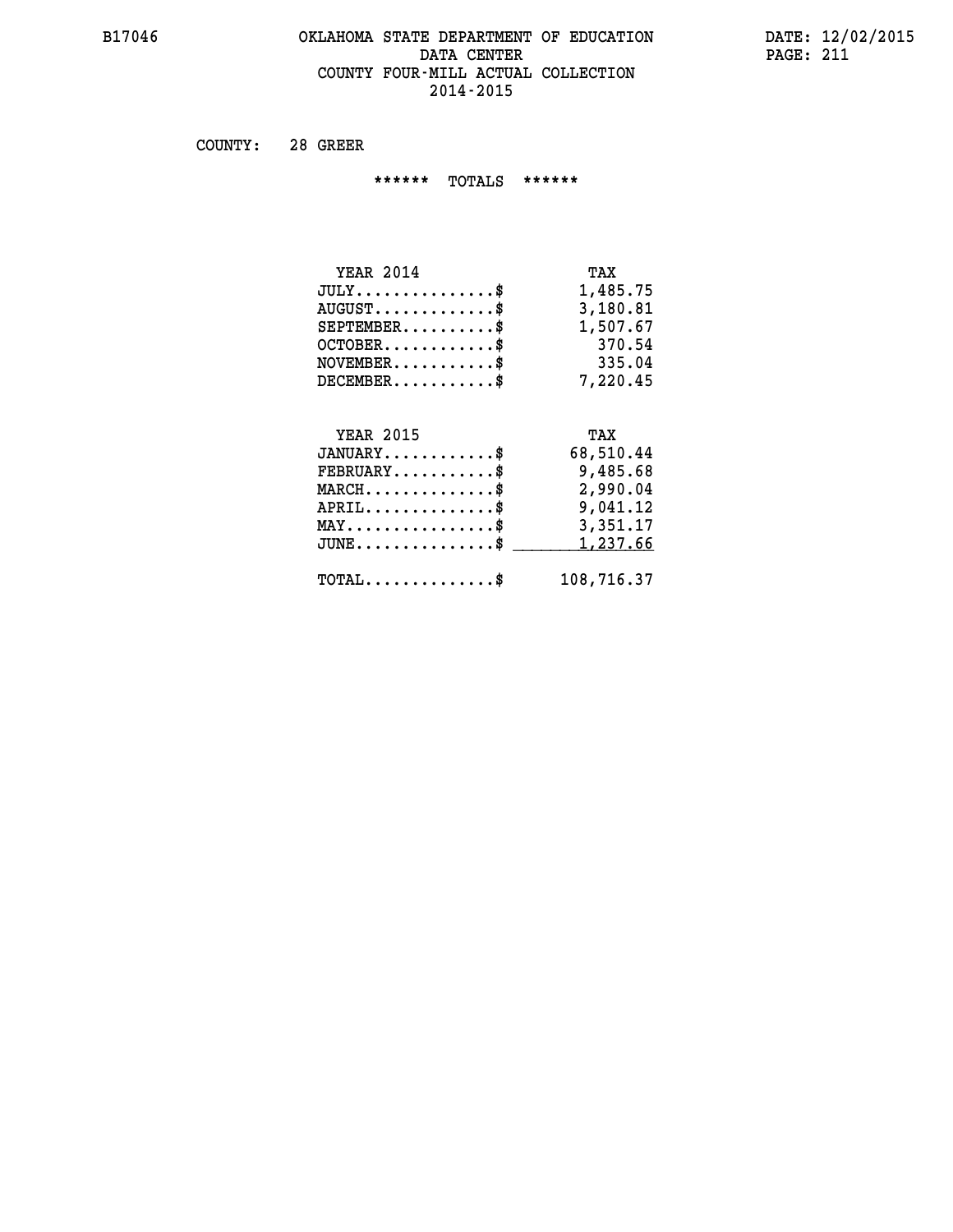#### **B17046 OKLAHOMA STATE DEPARTMENT OF EDUCATION DATE: 12/02/2015 DATA CENTER** PAGE: 212  **COUNTY FOUR-MILL ACTUAL COLLECTION 2014-2015**

 **COUNTY: 29 HARMON DISTRICT: I066 HOLLIS**

| <b>YEAR 2014</b>                                   | TAX       |
|----------------------------------------------------|-----------|
| $JULY$ \$                                          | 92.32     |
| $AUGUST$ \$                                        | 511.75    |
| $SEPTEMBER$ \$                                     | 270.91    |
| $OCTOBER$ \$                                       | 138.89    |
| $\texttt{NOVEMBER} \dots \dots \dots \$            | 5,722.41  |
| $DECEMBER$ \$                                      | 52,788.11 |
|                                                    |           |
| <b>YEAR 2015</b>                                   | TAX       |
| $JANUARY$ \$                                       | 5,426.37  |
| $FEBRUARY$                                         | 1,910.57  |
| $MARCH$ \$                                         | 9,080.73  |
| $APRIL \ldots \ldots \ldots \ldots$                | 1,531.52  |
| $MAX \ldots \ldots \ldots \ldots$                  | 132.62    |
| $\texttt{JUNE} \dots \dots \dots \dots \texttt{S}$ | 628.89    |
| $\texttt{TOTAL} \dots \dots \dots \dots \$         | 78,235.09 |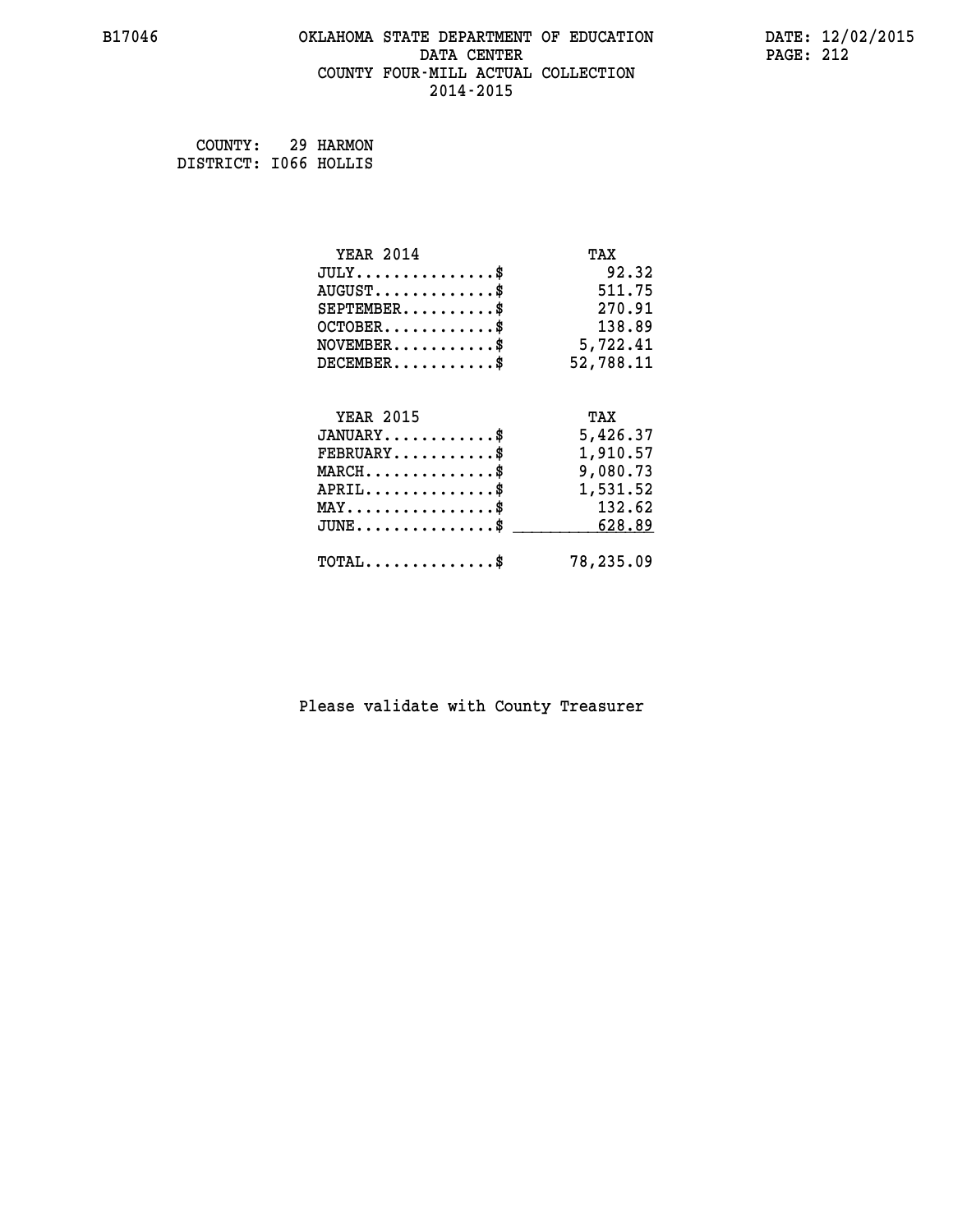#### **B17046 OKLAHOMA STATE DEPARTMENT OF EDUCATION DATE: 12/02/2015 DATA CENTER** PAGE: 213  **COUNTY FOUR-MILL ACTUAL COLLECTION 2014-2015**

 **COUNTY: 29 HARMON**

 **\*\*\*\*\*\* TOTALS \*\*\*\*\*\***

| <b>YEAR 2014</b><br>TAX                              |  |
|------------------------------------------------------|--|
| $JULY$ \$<br>92.32                                   |  |
| $AUGUST$ \$<br>511.75                                |  |
| $SEPTEMBER$ \$<br>270.91                             |  |
| $OCTOBER$ \$<br>138.89                               |  |
| $\texttt{NOVEMBER} \dots \dots \dots \$<br>5,722.41  |  |
| $DECEMBER$ \$<br>52,788.11                           |  |
| <b>YEAR 2015</b><br>TAX                              |  |
| $JANUARY$ \$<br>5,426.37                             |  |
| $\texttt{FEBRUARY}\dots\dots\dots\dots\$<br>1,910.57 |  |
| .                                                    |  |

| $FEBRUARY \ldots \ldots \ldots \mathbb{S}$     | 1,910.57  |
|------------------------------------------------|-----------|
| $MARCH$ \$                                     | 9,080.73  |
| $APRIL$ \$                                     | 1,531.52  |
| $MAX \dots \dots \dots \dots \dots$            | 132.62    |
| $\texttt{JUNE}\dots\dots\dots\dots\dots\dots\$ | 628.89    |
|                                                |           |
| $\texttt{TOTAL} \dots \dots \dots \dots \$     | 78,235.09 |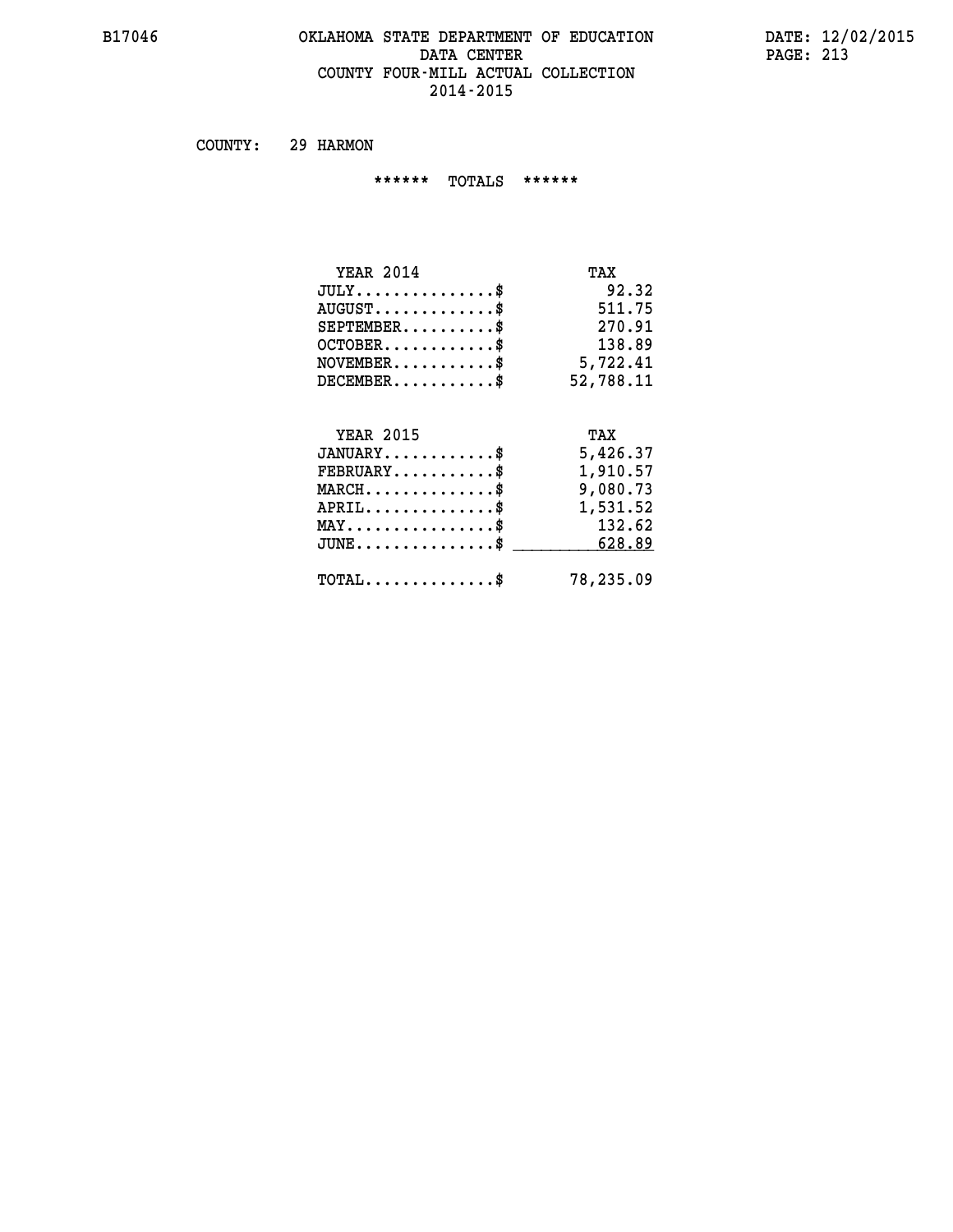# **B17046 OKLAHOMA STATE DEPARTMENT OF EDUCATION DATE: 12/02/2015 DATA CENTER PAGE: 214 COUNTY FOUR-MILL ACTUAL COLLECTION 2014-2015**

 **COUNTY: 30 HARPER DISTRICT: I001 LAVERNE**

| <b>YEAR 2014</b>                               | TAX        |
|------------------------------------------------|------------|
| $JULY$ \$                                      | 6,936.05   |
| $AUGUST$ \$                                    | 381.67     |
| $SEPTEMBER$ $\$                                | 350.75     |
| $OCTOBER$ \$                                   | 462.68     |
| $\texttt{NOVEMBER} \dots \dots \dots \$        | 293.20     |
| $DECEMBER$ \$                                  | 3,559.51   |
|                                                |            |
| <b>YEAR 2015</b>                               | TAX        |
| $JANUARY$ \$                                   | 88,071.20  |
| $FEBRUARY$                                     | 28,030.67  |
| $MARCH \ldots \ldots \ldots \ldots \$          | 7,020.87   |
| $APRIL \ldots \ldots \ldots \ldots$            | 27,788.61  |
| $\texttt{MAX} \dots \dots \dots \dots \dots \$ | 14,557.97  |
| $JUNE$ \$                                      | 6,009.97   |
| $\texttt{TOTAL} \dots \dots \dots \dots$ \$    | 183,463.15 |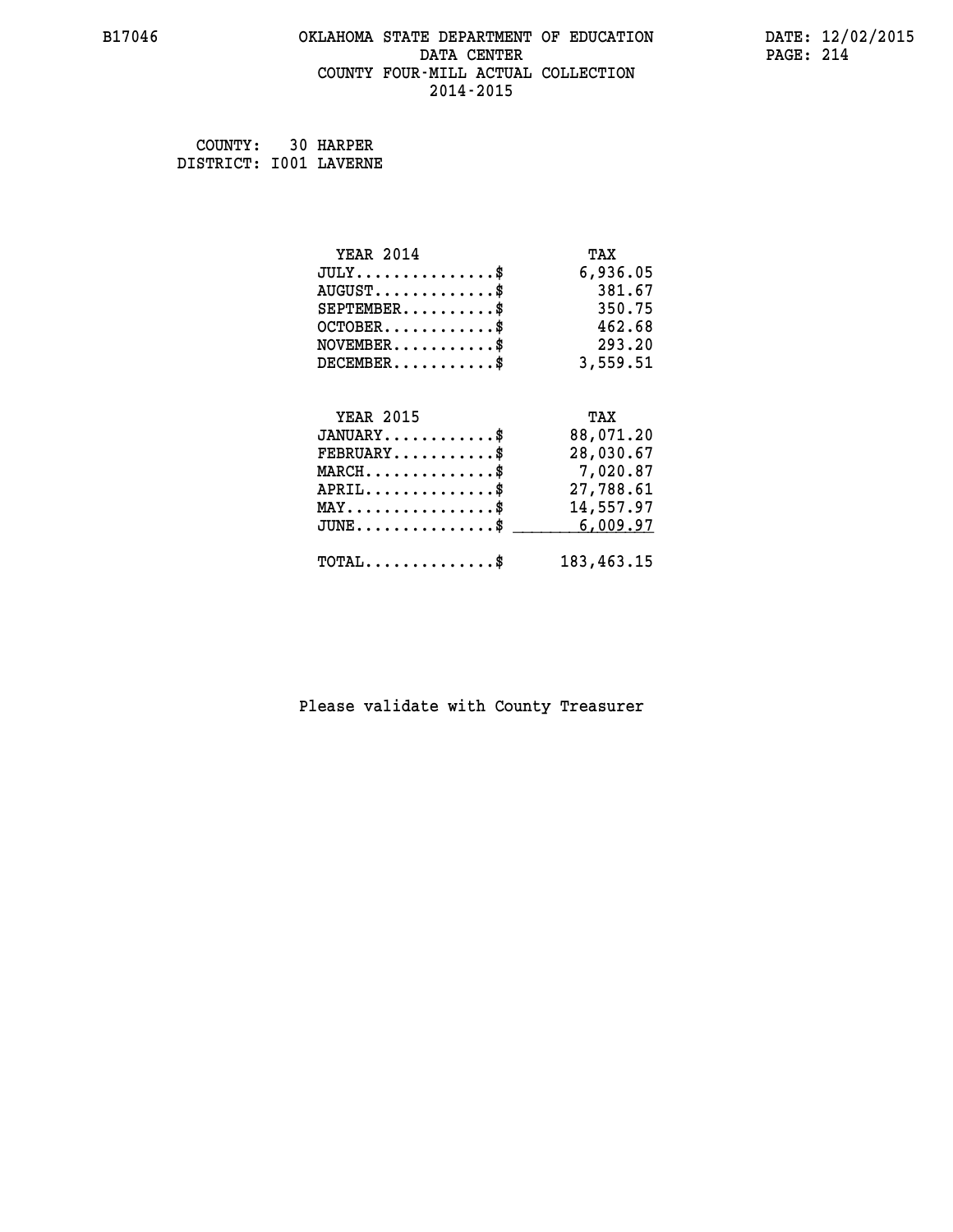#### **B17046 OKLAHOMA STATE DEPARTMENT OF EDUCATION DATE: 12/02/2015 DATA CENTER** PAGE: 215  **COUNTY FOUR-MILL ACTUAL COLLECTION 2014-2015**

 **COUNTY: 30 HARPER DISTRICT: I004 BUFFALO**

| <b>YEAR 2014</b>                               | TAX        |
|------------------------------------------------|------------|
| $JULY$ \$                                      | 4,169.55   |
| $AUGUST$ \$                                    | 233.96     |
| $SEPTEMBER$ \$                                 | 215.80     |
| $OCTOBER$ \$                                   | 279.00     |
| $\texttt{NOVEMBER} \dots \dots \dots \$        | 188.08     |
| $DECEMBER$ \$                                  | 2, 143.42  |
|                                                |            |
| <b>YEAR 2015</b>                               | TAX        |
| $JANUARY$ \$                                   | 53,440.07  |
| $FEBRUARY$                                     | 17,886.79  |
| $MARCH$ \$                                     | 4,479.54   |
| $APRIL$ \$                                     | 16,721.64  |
| $\texttt{MAX} \dots \dots \dots \dots \dots \$ | 9,292.26   |
| $JUNE$ \$                                      | 3,834.48   |
| $\texttt{TOTAL} \dots \dots \dots \dots \$     | 112,884.59 |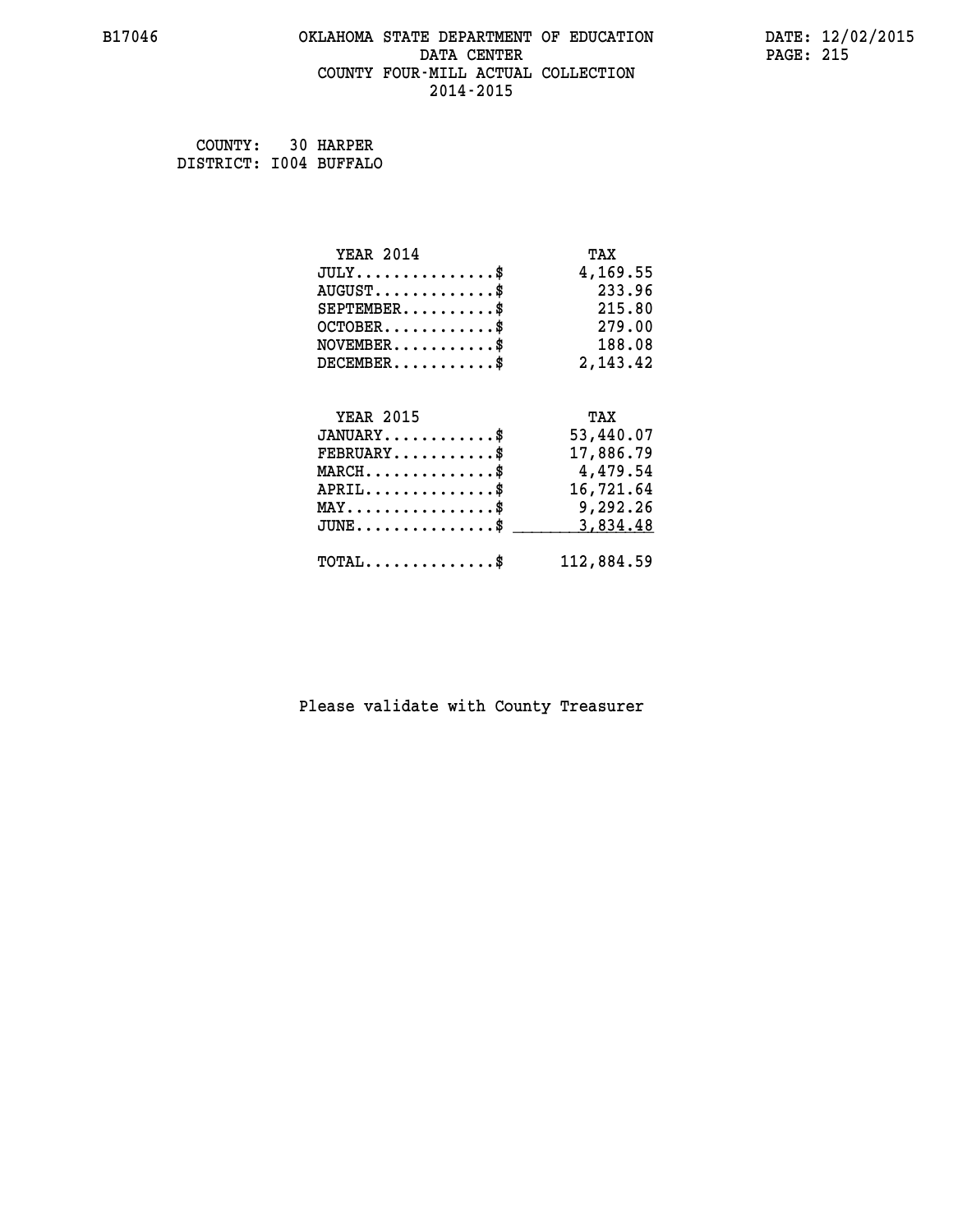#### **B17046 OKLAHOMA STATE DEPARTMENT OF EDUCATION DATE: 12/02/2015 DATA CENTER PAGE: 216 COUNTY FOUR-MILL ACTUAL COLLECTION 2014-2015**

 **COUNTY: 30 HARPER**

 **\*\*\*\*\*\* TOTALS \*\*\*\*\*\***

| <b>YEAR 2014</b>                       | TAX       |
|----------------------------------------|-----------|
| $JULY \ldots \ldots \ldots \mathbb{S}$ | 11,105.60 |
| $AUGUST$ \$                            | 615.63    |
| $SEPTEMBER$                            | 566.55    |
| $OCTOBER$ \$                           | 741.68    |
| $NOVEMBER$ $\$                         | 481.28    |
| $DECEMBER$                             | 5,702.93  |

# **YEAR 2015 TAX**

| $JANUARY$                                    | 141,511.27 |
|----------------------------------------------|------------|
| $\texttt{FEBRUARY} \dots \dots \dots \$      | 45,917.46  |
| $MARCH$ \$                                   | 11,500.41  |
| $APRIL$ \$                                   | 44,510.25  |
| $MAX \dots \dots \dots \dots \dots \$        | 23,850.23  |
| $JUNE \dots \dots \dots \dots \$ 9.844.45    |            |
| $\text{TOTAL} \dots \dots \dots \dots \dots$ | 296,347.74 |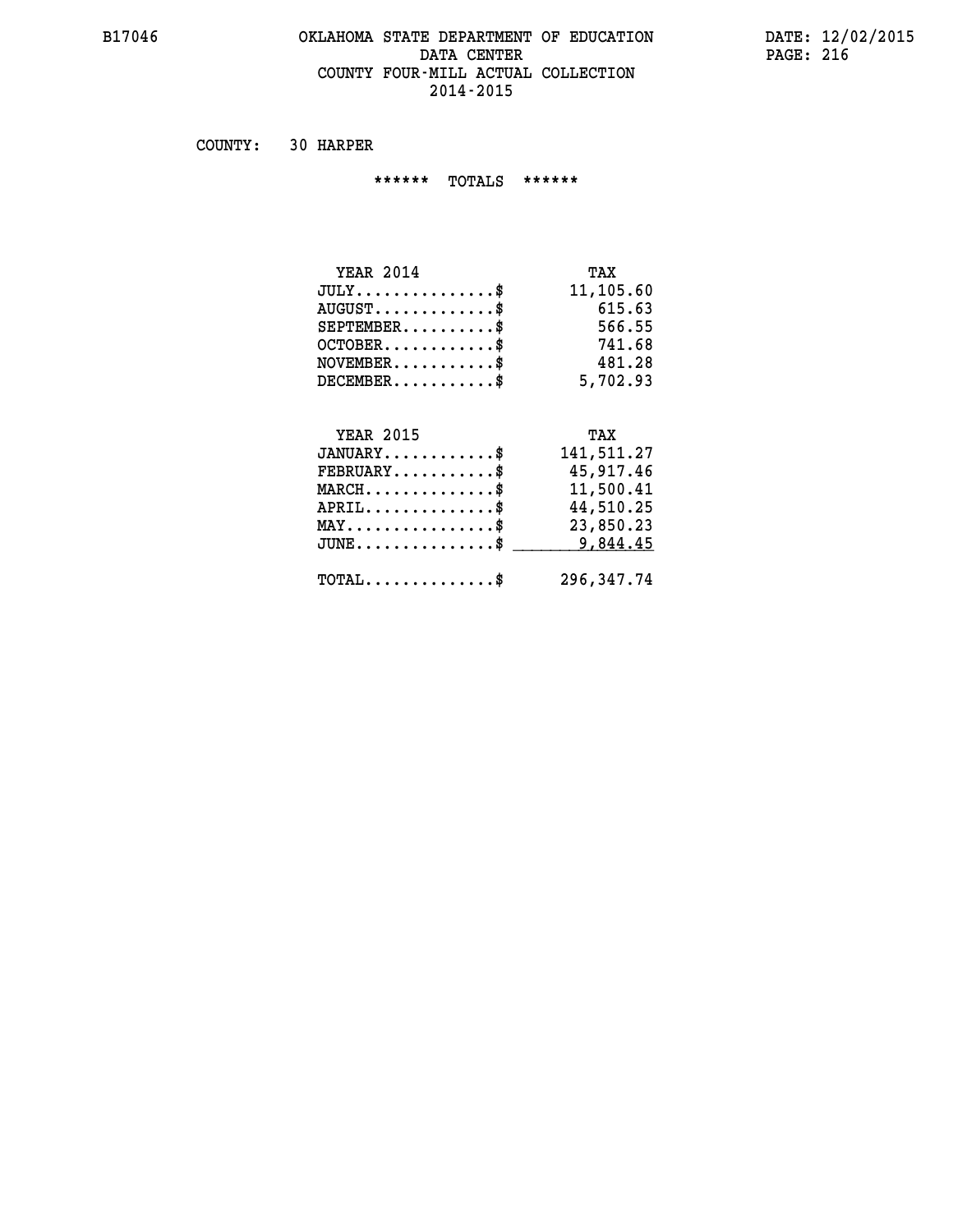#### **B17046 OKLAHOMA STATE DEPARTMENT OF EDUCATION DATE: 12/02/2015 DATA CENTER** PAGE: 217  **COUNTY FOUR-MILL ACTUAL COLLECTION 2014-2015**

 **COUNTY: 31 HASKELL DISTRICT: C010 WHITEFIELD**

| <b>YEAR 2014</b>                           | TAX       |
|--------------------------------------------|-----------|
| $JULY$ \$                                  | 51.10     |
| $AUGUST$ \$                                | 70.84     |
| $SEPTEMENT.$ \$                            | 49.63     |
| $OCTOBER$ \$                               | 25.15     |
| $NOVEMBER$ \$                              | 22.33     |
| $DECEMBER$                                 | 100.42    |
|                                            |           |
|                                            |           |
| <b>YEAR 2015</b>                           | TAX       |
| $JANUARY$                                  | 7,747.47  |
| $FEBRUARY$                                 | 1,179.86  |
| $MARCH$ \$                                 | 234.61    |
| $APRIL$ \$                                 | 1,251.57  |
| $MAX \dots \dots \dots \dots \dots$        | 575.11    |
| $JUNE$ \$                                  | 103.50    |
| $\texttt{TOTAL} \dots \dots \dots \dots \$ | 11,411.59 |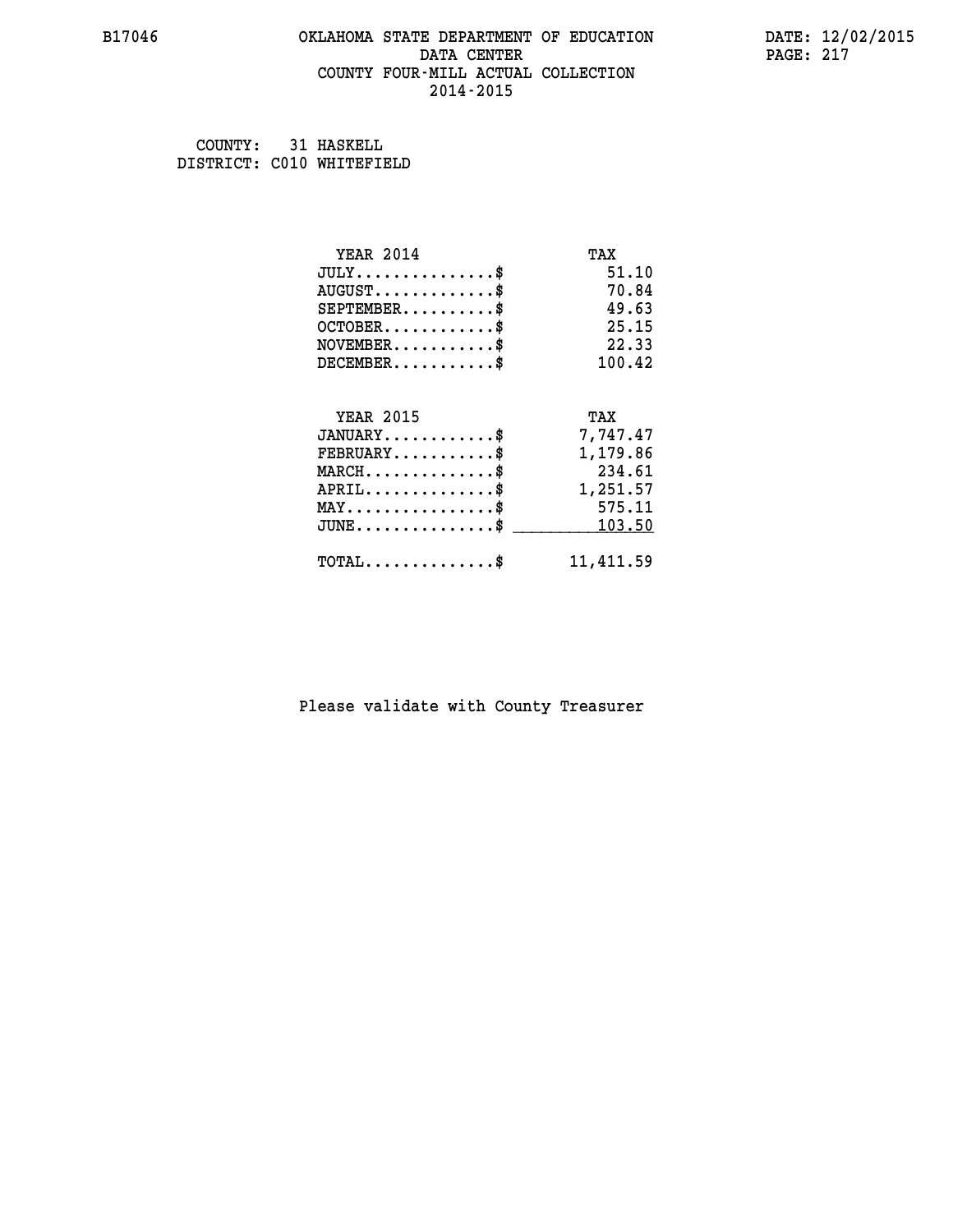#### **B17046 OKLAHOMA STATE DEPARTMENT OF EDUCATION DATE: 12/02/2015 DATA CENTER** PAGE: 218  **COUNTY FOUR-MILL ACTUAL COLLECTION 2014-2015**

 **COUNTY: 31 HASKELL DISTRICT: I013 KINTA**

| <b>YEAR 2014</b>                           | TAX       |
|--------------------------------------------|-----------|
| $JULY$ \$                                  | 81.90     |
| $AUGUST$ \$                                | 113.52    |
| $SEPTEMENT.$                               | 79.69     |
| $OCTOBER$                                  | 40.35     |
| $NOVEMENTER$                               | 35.83     |
| $DECEMBER$                                 | 158.70    |
| <b>YEAR 2015</b>                           | TAX       |
| $JANUARY$ \$                               | 12,200.29 |
| $FEBRUARY$                                 | 1,857.96  |
| $MARCH$ \$                                 | 369.85    |
| $APRIL$ \$                                 | 1,971.12  |
| $MAX \dots \dots \dots \dots \dots$        | 906.15    |
| $JUNE$                                     | 163.25    |
| $\texttt{TOTAL} \dots \dots \dots \dots \$ | 17,978.61 |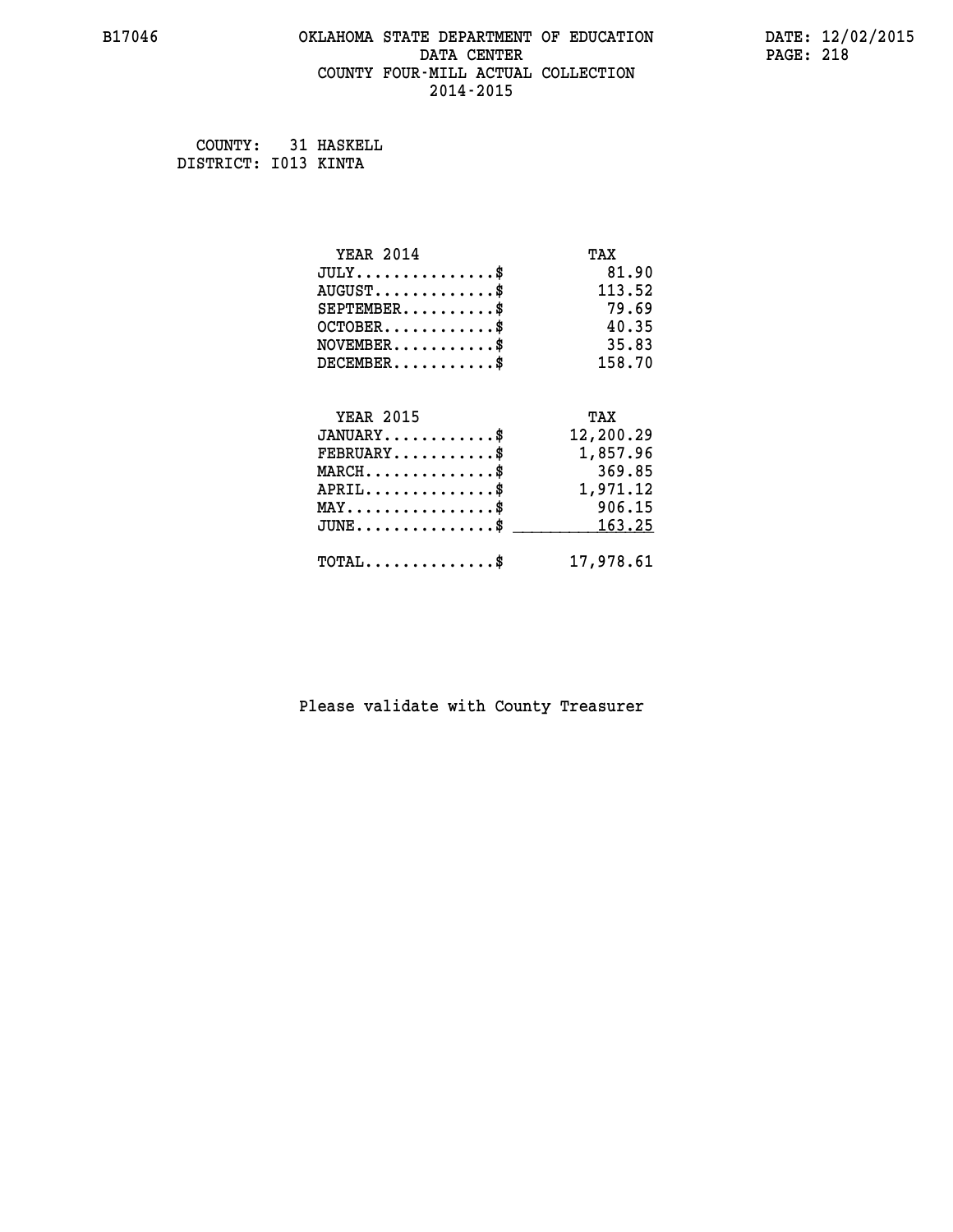#### **B17046 OKLAHOMA STATE DEPARTMENT OF EDUCATION DATE: 12/02/2015 DATA CENTER** PAGE: 219  **COUNTY FOUR-MILL ACTUAL COLLECTION 2014-2015**

 **COUNTY: 31 HASKELL DISTRICT: I020 STIGLER**

| <b>YEAR 2014</b>                               | TAX        |
|------------------------------------------------|------------|
| $JULY$ \$                                      | 1,993.68   |
| $AUGUST$ \$                                    | 750.66     |
| $SEPTEMBER$ \$                                 | 524.02     |
| $OCTOBER$ \$                                   | 265.73     |
| $\texttt{NOVEMBER} \dots \dots \dots \$        | 235.82     |
| $DECEMBER$ \$                                  | 1,095.65   |
|                                                |            |
| <b>YEAR 2015</b>                               | TAX        |
| $JANUARY$ \$                                   | 85,808.86  |
| $FEBRUARY$                                     | 13,068.62  |
| $MARCH$ \$                                     | 2,591.34   |
| $APRIL$ \$                                     | 13,857.17  |
| $\texttt{MAX} \dots \dots \dots \dots \dots \$ | 6,356.24   |
| $JUNE$ \$                                      | 1,140.57   |
| $TOTAL$ \$                                     | 127,688.36 |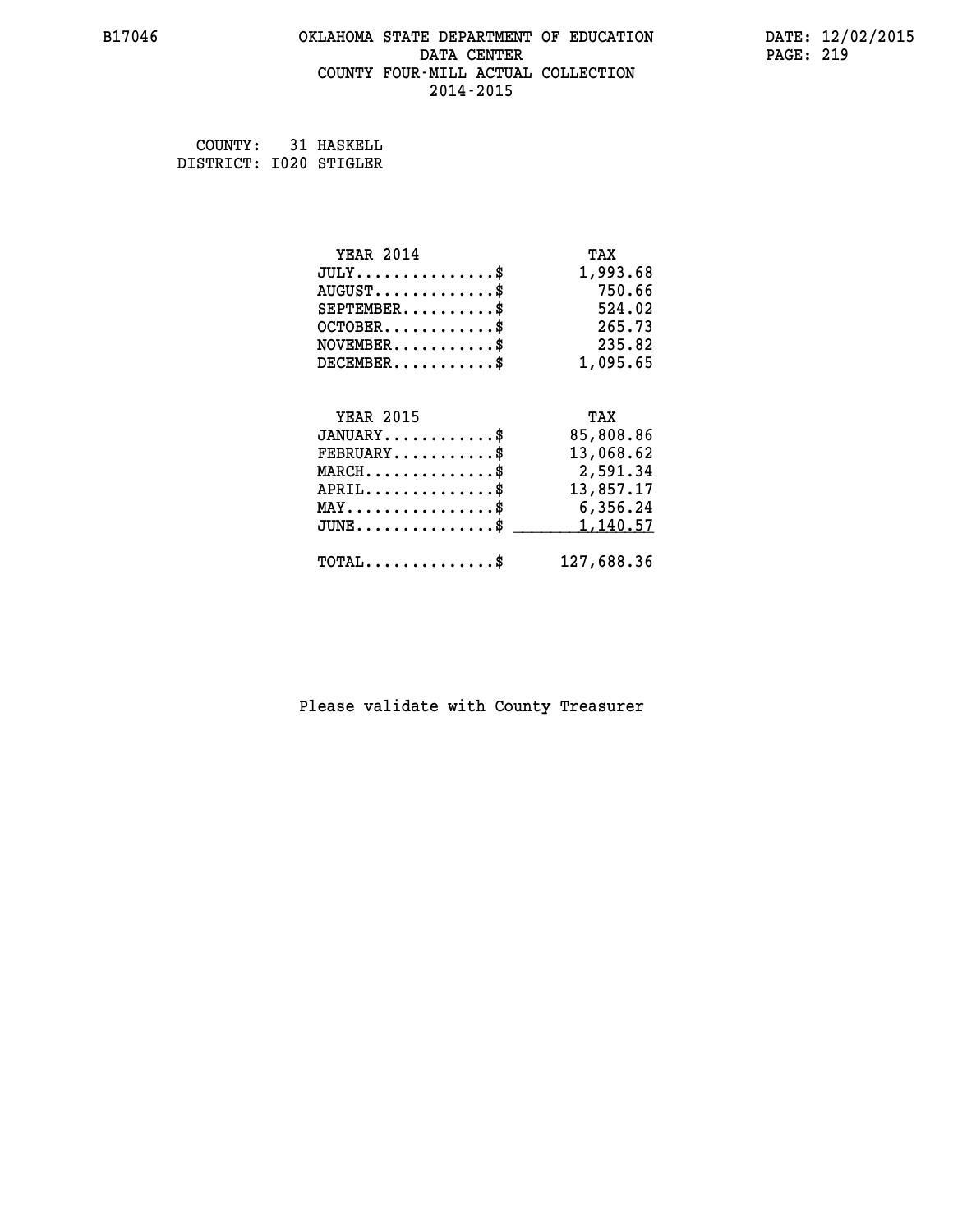#### **B17046 OKLAHOMA STATE DEPARTMENT OF EDUCATION DATE: 12/02/2015 DATA CENTER** PAGE: 220  **COUNTY FOUR-MILL ACTUAL COLLECTION 2014-2015**

 **COUNTY: 31 HASKELL DISTRICT: I037 MCCURTAIN**

| <b>YEAR 2014</b>                                 | TAX       |
|--------------------------------------------------|-----------|
| $JULY$ \$                                        | 155.54    |
| $AUGUST$ \$                                      | 130.79    |
| $SEPTEMENT.$ \$                                  | 91.91     |
| $OCTOBER$ \$                                     | 46.55     |
| $NOVEMBER$ \$                                    | 41.51     |
| $DECEMBER$ \$                                    | 197.24    |
|                                                  |           |
| <b>YEAR 2015</b>                                 | TAX       |
| $JANUARY$ \$                                     | 15,498.52 |
| $FEBRUARY$                                       | 2,360.45  |
| $MARCH$ \$                                       | 467.58    |
| $APRIL$ \$                                       | 2,502.80  |
| $\texttt{MAX} \dots \dots \dots \dots \dots \$   | 1,147.56  |
| $\texttt{JUNE} \dots \dots \dots \dots \dots \$$ | 205.66    |
| $\texttt{TOTAL} \dots \dots \dots \dots \$       | 22,846.11 |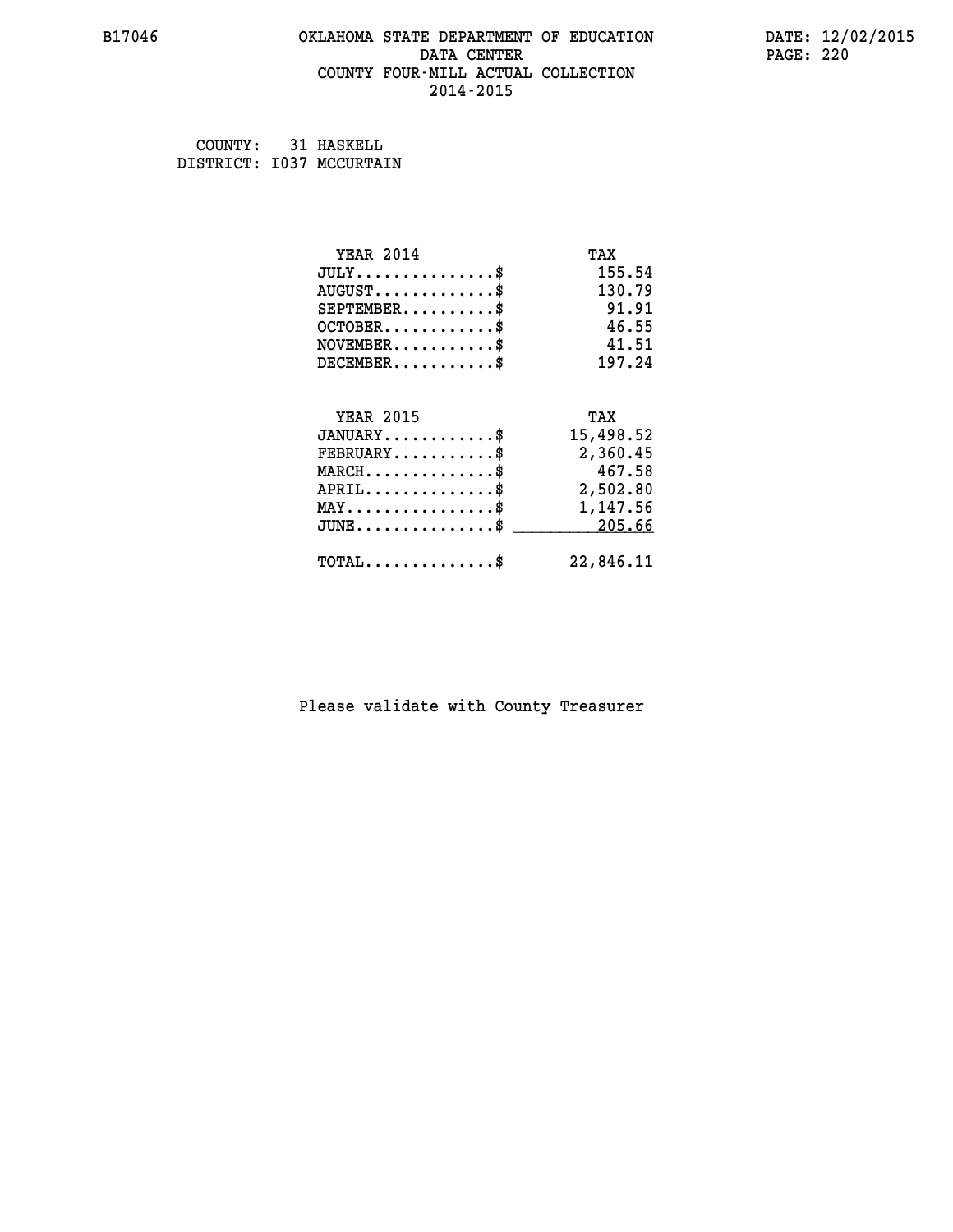#### **B17046 OKLAHOMA STATE DEPARTMENT OF EDUCATION DATE: 12/02/2015 DATA CENTER** PAGE: 221  **COUNTY FOUR-MILL ACTUAL COLLECTION 2014-2015**

 **COUNTY: 31 HASKELL DISTRICT: I043 KEOTA**

| <b>YEAR 2014</b>                               | TAX       |
|------------------------------------------------|-----------|
| $JULY$ \$                                      | 2,854.50  |
| $AUGUST$ \$                                    | 252.24    |
| $SEPTEMBER$ \$                                 | 174.84    |
| $OCTOBER$ \$                                   | 88.79     |
| $NOVEMBER$ \$                                  | 78.25     |
| $DECEMBER$ \$                                  | 345.96    |
|                                                |           |
| <b>YEAR 2015</b>                               | TAX       |
| $JANUARY$ \$                                   | 26,910.47 |
| $FEBRUARY$                                     | 4,098.28  |
| $MARCH$ \$                                     | 814.85    |
| $APRIL$ \$                                     | 4,346.22  |
| $\texttt{MAX} \dots \dots \dots \dots \dots \$ | 1,995.27  |
| $JUNE$ \$                                      | 359.07    |
| $\texttt{TOTAL} \dots \dots \dots \dots \$     | 42,318.74 |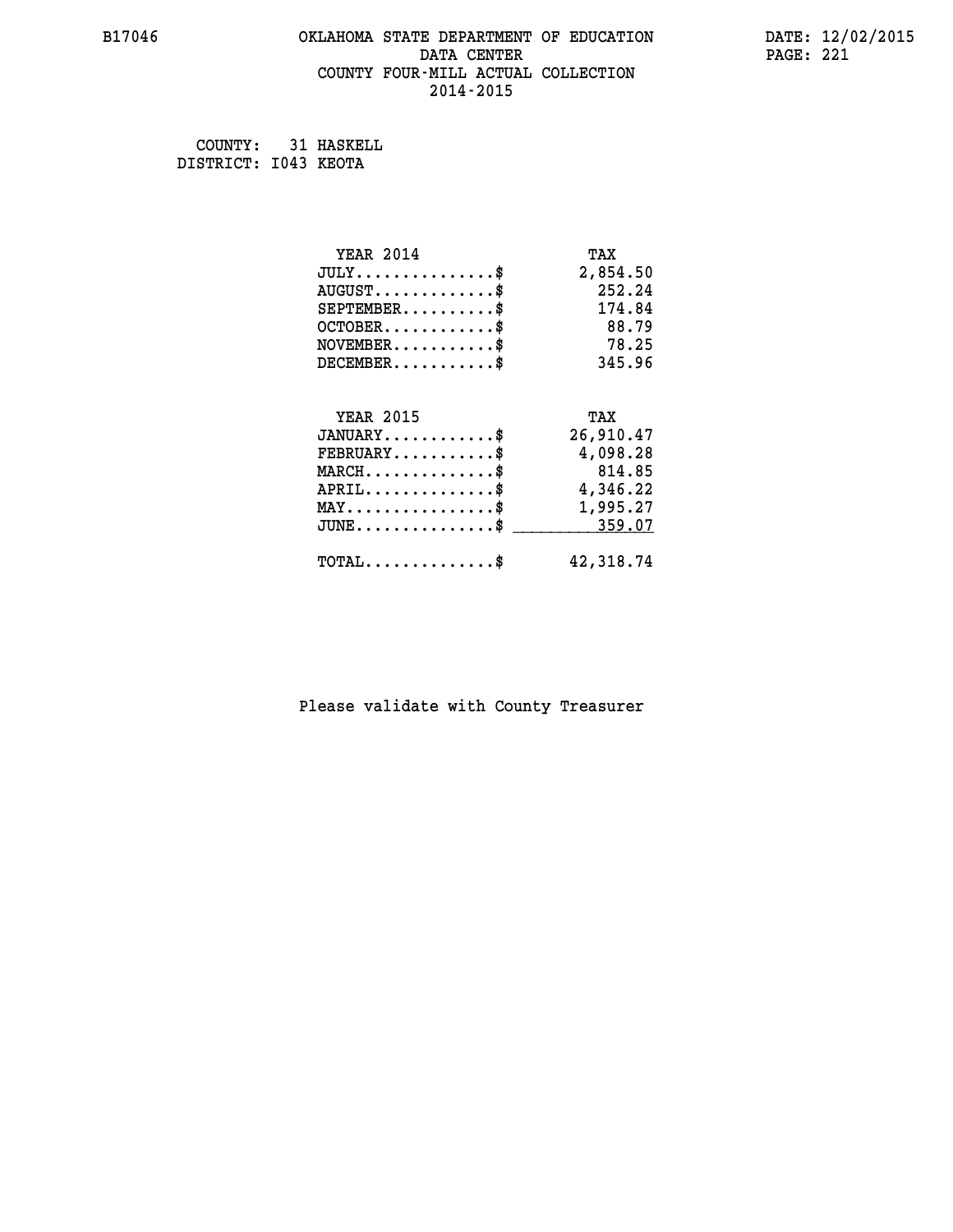#### **B17046 OKLAHOMA STATE DEPARTMENT OF EDUCATION DATE: 12/02/2015 DATA CENTER** PAGE: 222  **COUNTY FOUR-MILL ACTUAL COLLECTION 2014-2015**

 **COUNTY: 31 HASKELL**

 **\*\*\*\*\*\* TOTALS \*\*\*\*\*\***

| <b>YEAR 2014</b>                       | TAX      |
|----------------------------------------|----------|
| $JULY \ldots \ldots \ldots \mathbb{S}$ | 5,136.72 |
| $AUGUST$ \$                            | 1,318.05 |
| $SEPTEMBER$                            | 920.09   |
| $OCTOBER$ \$                           | 466.57   |
| $NOVEMBER$ $\$                         | 413.74   |
| $DECEMBER$                             | 1,897.97 |

#### **YEAR 2015 TAX JANUARY............\$ 148,165.61**

| $\texttt{FEBRUARY} \dots \dots \dots \$               | 22,565.17  |
|-------------------------------------------------------|------------|
| $MARCH$ \$                                            | 4,478.23   |
| $APRIL$                                               | 23,928.88  |
| $\texttt{MAX} \dots \dots \dots \dots \dots \text{*}$ | 10,980.33  |
| $JUNE \dots \dots \dots \dots \$ 1,972.05             |            |
| $\texttt{TOTAL} \dots \dots \dots \dots \texttt{\$}$  | 222,243.41 |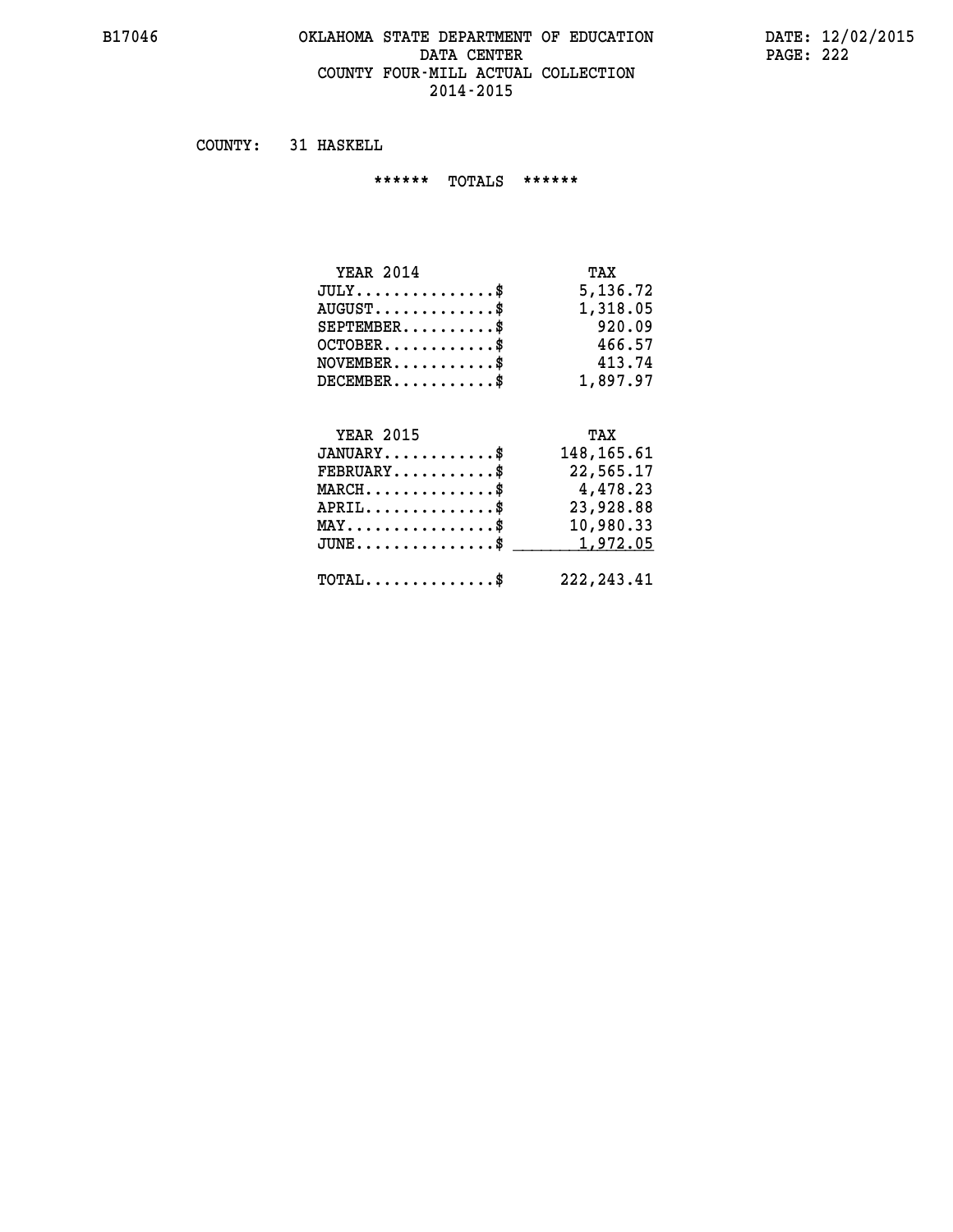#### **B17046 OKLAHOMA STATE DEPARTMENT OF EDUCATION DATE: 12/02/2015 DATA CENTER** PAGE: 223  **COUNTY FOUR-MILL ACTUAL COLLECTION 2014-2015**

 **COUNTY: 32 HUGHES DISTRICT: I001 MOSS**

| <b>YEAR 2014</b>                                 | TAX       |
|--------------------------------------------------|-----------|
| $JULY$ \$                                        | 128.66    |
| $AUGUST$ \$                                      | 165.67    |
| $SEPTEMBER$ \$                                   | 216.65    |
| $OCTOBER$ \$                                     | 184.62    |
| $NOVEMBER$ \$                                    | 57.59     |
| $DECEMBER$ \$                                    | 856.59    |
|                                                  |           |
| <b>YEAR 2015</b>                                 | TAX       |
| $JANUARY$ \$                                     | 24,883.19 |
| $FEBRUARY$                                       | 14,577.29 |
| MARCH\$ 1,060.11                                 |           |
| $APRIL \ldots \ldots \ldots \ldots$ \$           | 15,495.58 |
| $\texttt{MAX} \dots \dots \dots \dots \dots \$   | 3,829.79  |
| $\texttt{JUNE} \dots \dots \dots \dots \dots \$$ | 537.18    |
| $\texttt{TOTAL} \dots \dots \dots \dots \$       | 61,992.92 |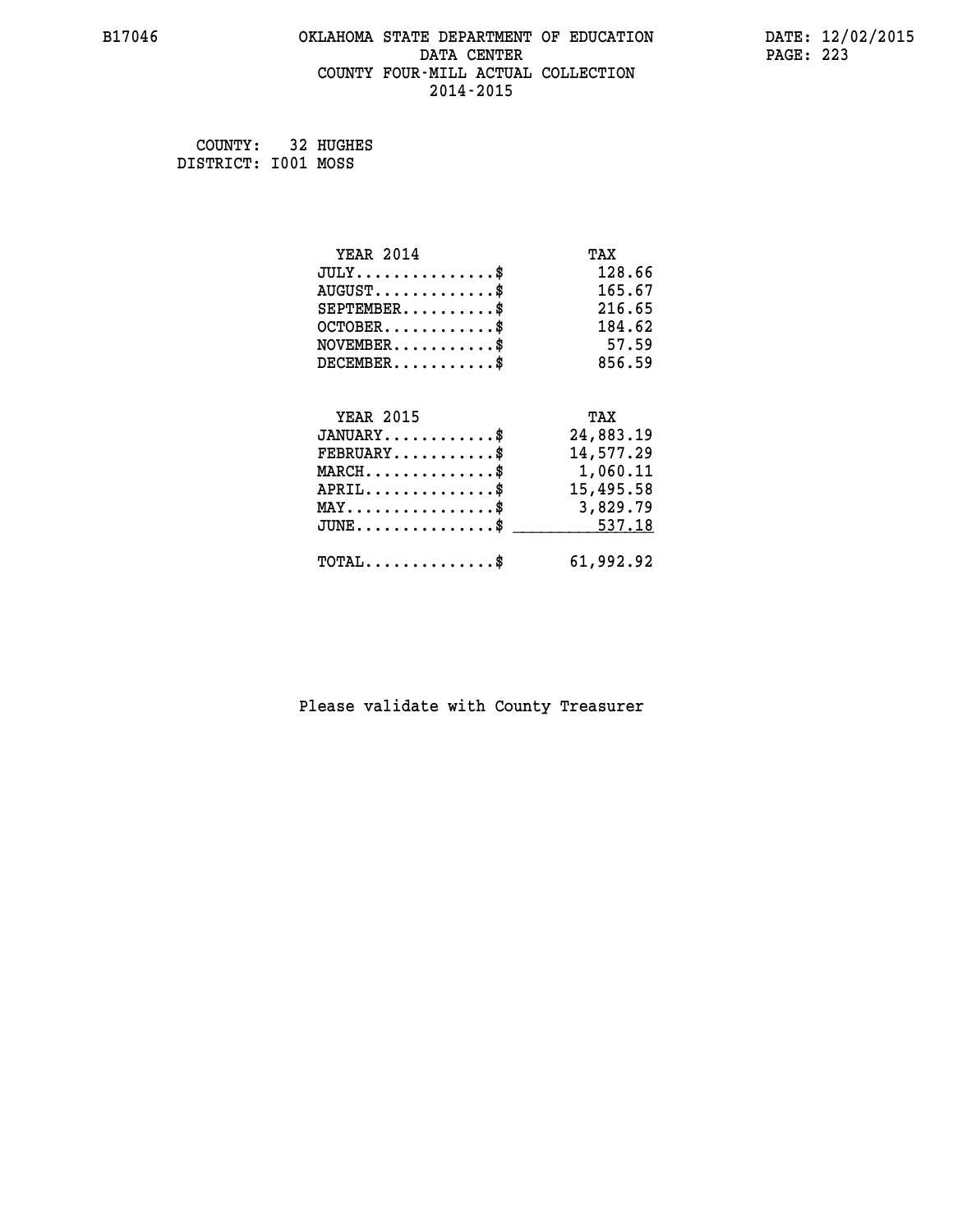#### **B17046 OKLAHOMA STATE DEPARTMENT OF EDUCATION DATE: 12/02/2015 DATA CENTER** PAGE: 224  **COUNTY FOUR-MILL ACTUAL COLLECTION 2014-2015**

| COUNTY:                | 32 HUGHES |
|------------------------|-----------|
| DISTRICT: 1005 WETUMKA |           |

| <b>YEAR 2014</b>                                | TAX        |
|-------------------------------------------------|------------|
| $JULY$ \$                                       | 233.43     |
| $AUGUST$ \$                                     | 306.57     |
| $SEPTEMBER$ \$                                  | 403.10     |
| $OCTOBER$ \$                                    | 342.10     |
| $\texttt{NOVEMBER} \dots \dots \dots \$         | 106.85     |
| $DECEMBER$ \$                                   | 1,527.97   |
|                                                 |            |
| <b>YEAR 2015</b>                                | TAX        |
| $JANUARY$ \$                                    | 44,322.31  |
| $FEBRUARY$                                      | 25,971.11  |
| $\texttt{MARCH}\ldots\ldots\ldots\ldots\cdots\$ | 1,888.07   |
| $APRIL \ldots \ldots \ldots \ldots$             | 27,599.73  |
| $\texttt{MAX} \dots \dots \dots \dots \dots \$  | 6,823.33   |
| $JUNE$ \$                                       | 957.12     |
| $\texttt{TOTAL} \dots \dots \dots \dots$ \$     | 110,481.69 |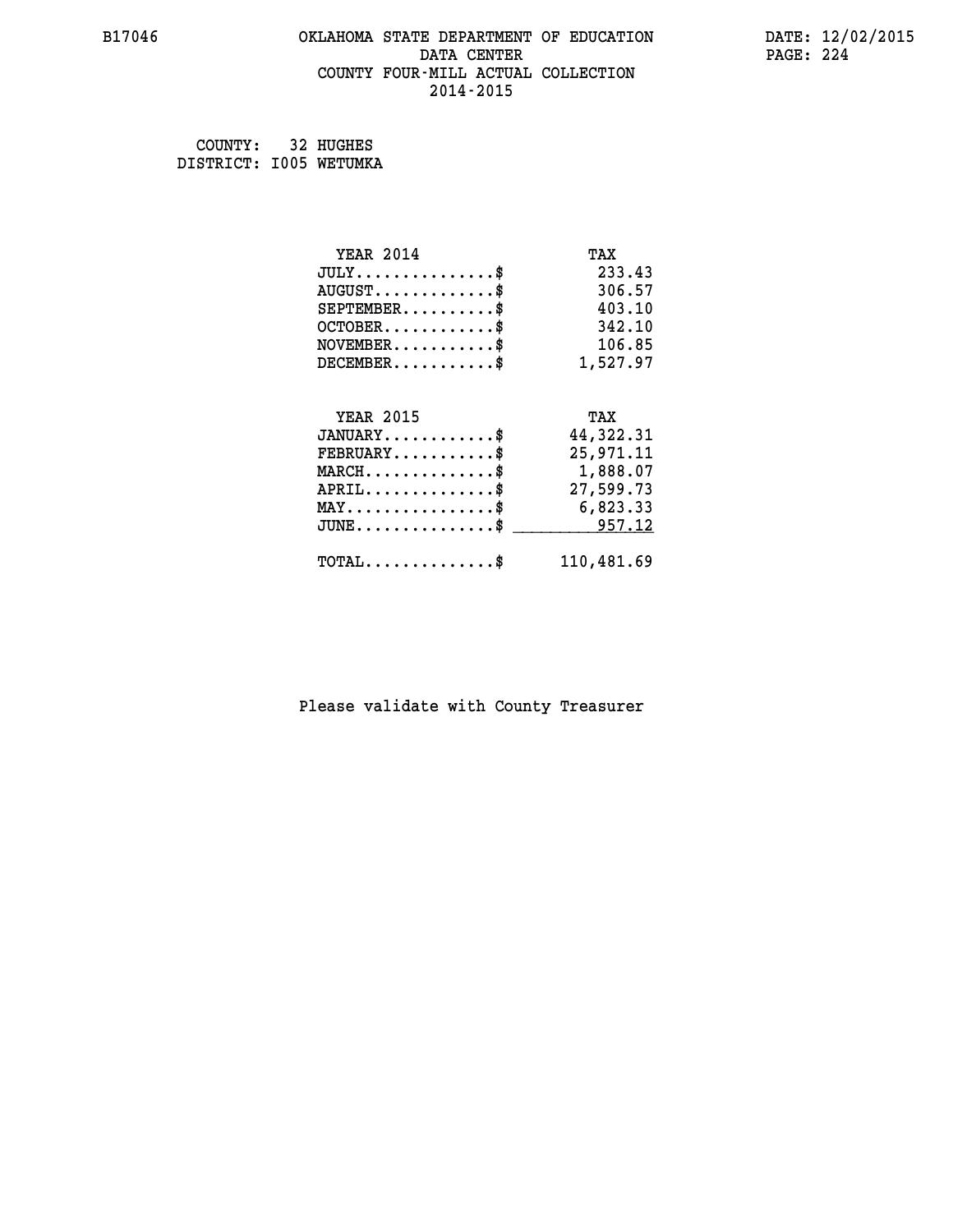#### **B17046 OKLAHOMA STATE DEPARTMENT OF EDUCATION DATE: 12/02/2015 DATA CENTER** PAGE: 225  **COUNTY FOUR-MILL ACTUAL COLLECTION 2014-2015**

 **COUNTY: 32 HUGHES DISTRICT: I035 HOLDENVILLE**

| <b>YEAR 2014</b>                                 | TAX        |
|--------------------------------------------------|------------|
| $JULY$ \$                                        | 532.20     |
| $AUGUST$ \$                                      | 697.14     |
| $SEPTEMBER$ \$                                   | 917.96     |
| $OCTOBER$ \$                                     | 775.57     |
| $\texttt{NOVEMBER} \dots \dots \dots \$          | 242.84     |
| $DECEMBER$ \$                                    | 3,401.58   |
|                                                  |            |
| <b>YEAR 2015</b>                                 | TAX        |
| $JANUARY$ \$                                     | 98,572.63  |
| $FEBRUARY$                                       | 57,755.70  |
| $\texttt{MARCH}\ldots\ldots\ldots\ldots\text{*}$ | 4,204.10   |
| $APRIL \ldots \ldots \ldots \ldots \$            | 61,381.81  |
| $\texttt{MAX} \dots \dots \dots \dots \dots \$   | 15, 174.99 |
| $JUNE$ \$                                        | 2,130.57   |
| $\texttt{TOTAL} \dots \dots \dots \dots \$       | 245,787.09 |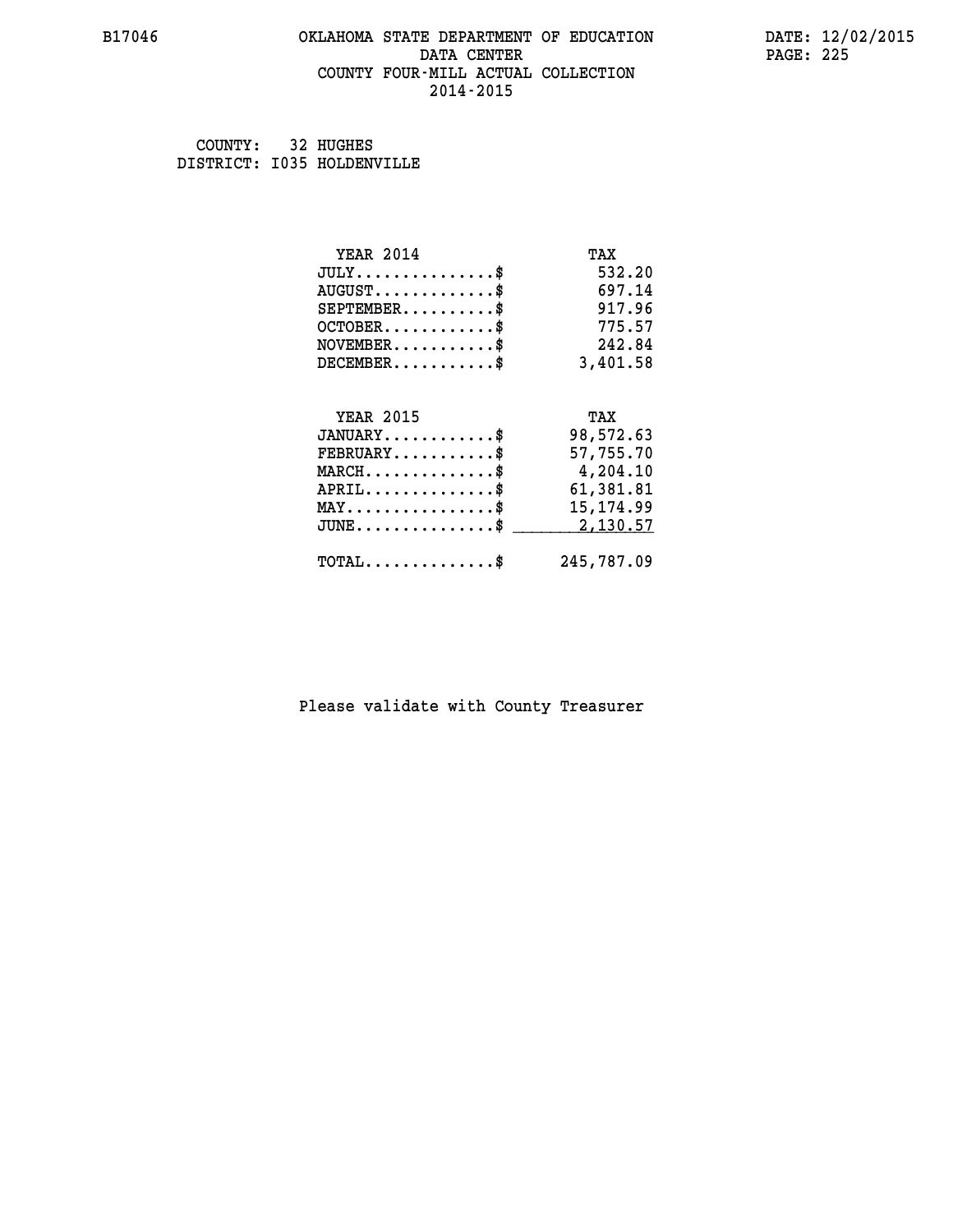#### **B17046 OKLAHOMA STATE DEPARTMENT OF EDUCATION DATE: 12/02/2015 DATA CENTER** PAGE: 226  **COUNTY FOUR-MILL ACTUAL COLLECTION 2014-2015**

 **COUNTY: 32 HUGHES DISTRICT: I048 CALVIN**

| <b>YEAR 2014</b>                                                          | TAX       |
|---------------------------------------------------------------------------|-----------|
| $JULY$ \$                                                                 | 78.80     |
| $AUGUST$ \$                                                               | 102.57    |
| $SEPTEMBER$ \$                                                            | 133.58    |
| $OCTOBER$ \$                                                              | 114.57    |
| $\verb NOVEMBER , \verb , \verb , \verb , \verb , \verb , \verb , \verb $ | 35.56     |
| $DECEMBER$ \$                                                             | 526.38    |
|                                                                           |           |
| <b>YEAR 2015</b>                                                          | TAX       |
| $JANUARY$ \$                                                              | 15,288.48 |
| $FEBRUARY$                                                                | 8,958.04  |
| $MARCH$ \$                                                                | 651.41    |
| $APRIL \ldots \ldots \ldots \$                                            | 9,521.16  |
| $\texttt{MAX} \dots \dots \dots \dots \dots \$                            | 2,353.43  |
| $\texttt{JUNE} \dots \dots \dots \dots \dots \$$                          | 330.57    |
| $TOTAL$ \$                                                                | 38,094.55 |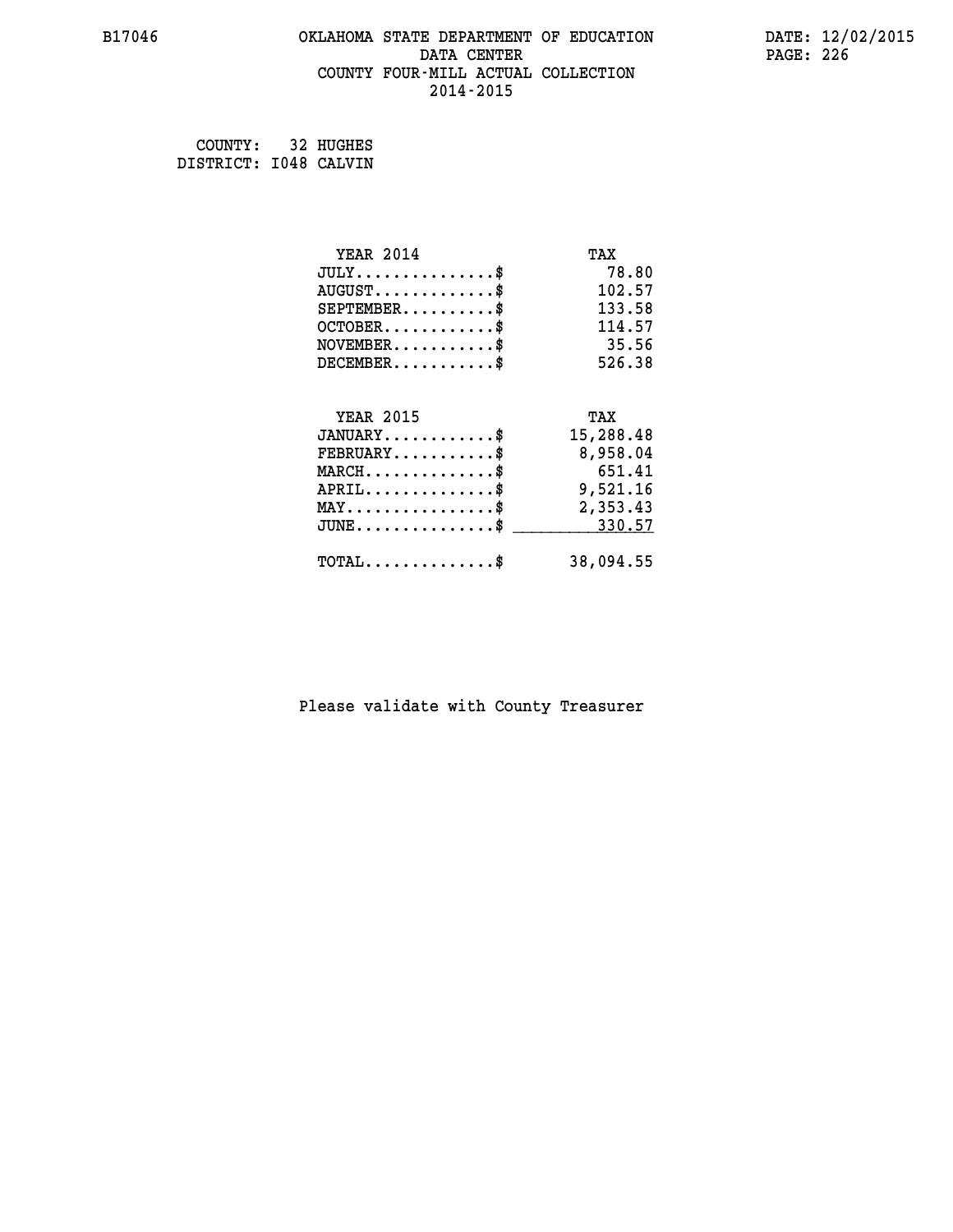#### **B17046 OKLAHOMA STATE DEPARTMENT OF EDUCATION DATE: 12/02/2015 DATA CENTER** PAGE: 227  **COUNTY FOUR-MILL ACTUAL COLLECTION 2014-2015**

 **COUNTY: 32 HUGHES DISTRICT: I054 STUART**

| <b>YEAR 2014</b>                         | TAX         |
|------------------------------------------|-------------|
| $JULY$ \$                                | 130.34      |
| $AUGUST$ \$                              | 170.17      |
| $SEPTEMBER$ \$                           | 224.18      |
| $OCTOBER$ \$                             | 190.40      |
| $NOVEMBER$ \$                            | 59.47       |
| $DECEMBER$ \$                            | 830.87      |
|                                          |             |
| <b>YEAR 2015</b>                         | TAX         |
| $JANUARY$ \$                             | 24,075.15   |
| $FEBRUARY$                               | 14, 111, 16 |
| MARCH\$ 1,026.85                         |             |
| $APRIL \ldots \ldots \ldots \ldots \$    | 14,991.82   |
| MAY\$ 3,707.22                           |             |
| $JUNE$ \$                                | 520.91      |
| $\texttt{TOTAL} \dots \dots \dots \dots$ | 60,038.54   |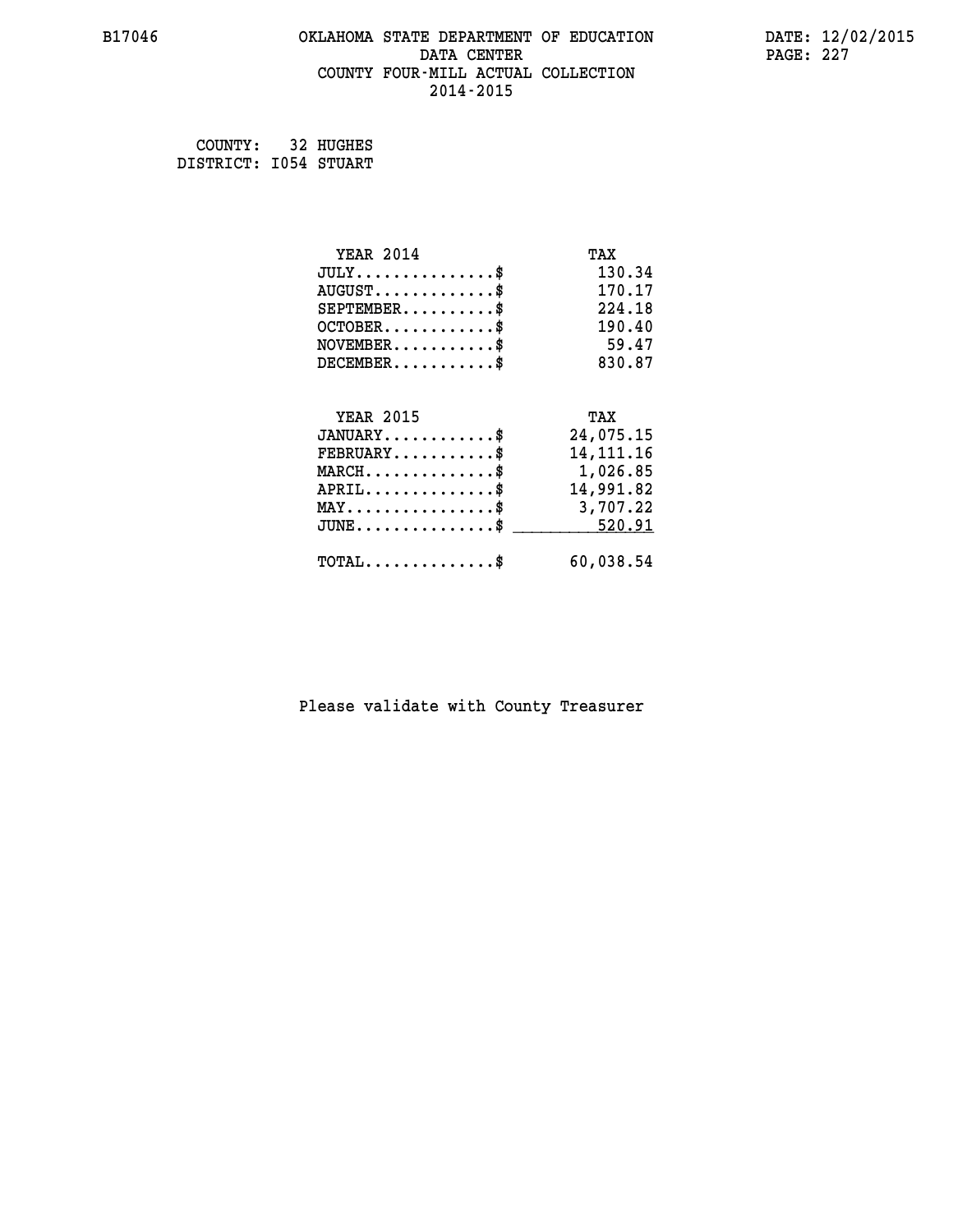#### **B17046 OKLAHOMA STATE DEPARTMENT OF EDUCATION DATE: 12/02/2015** DATA CENTER PAGE: 228  **COUNTY FOUR-MILL ACTUAL COLLECTION 2014-2015**

 **COUNTY: 32 HUGHES**

 **\*\*\*\*\*\* TOTALS \*\*\*\*\*\***

| <b>YEAR 2014</b>                       | TAX      |
|----------------------------------------|----------|
| $JULY \ldots \ldots \ldots \mathbb{S}$ | 1,103.43 |
| $AUGUST$ \$                            | 1,442.12 |
| $SEPTEMBER$                            | 1,895.47 |
| $OCTOBER$ \$                           | 1,607.26 |
| $NOVEMBER$ \$                          | 502.31   |
| $DECEMBER$                             | 7,143.39 |

# **YEAR 2015 TAX**

| $JANUARY$                                    | 207,141.76 |
|----------------------------------------------|------------|
| $\texttt{FEBRUARY} \dots \dots \dots \$      | 121,373.30 |
| $MARCH$ \$                                   | 8,830.54   |
| $APRIL$ \$                                   | 128,990.10 |
| $MAX \dots \dots \dots \dots \dots \$        | 31,888.76  |
| JUNE\$ 4,476.35                              |            |
| $\text{TOTAL} \dots \dots \dots \dots \dots$ | 516,394.79 |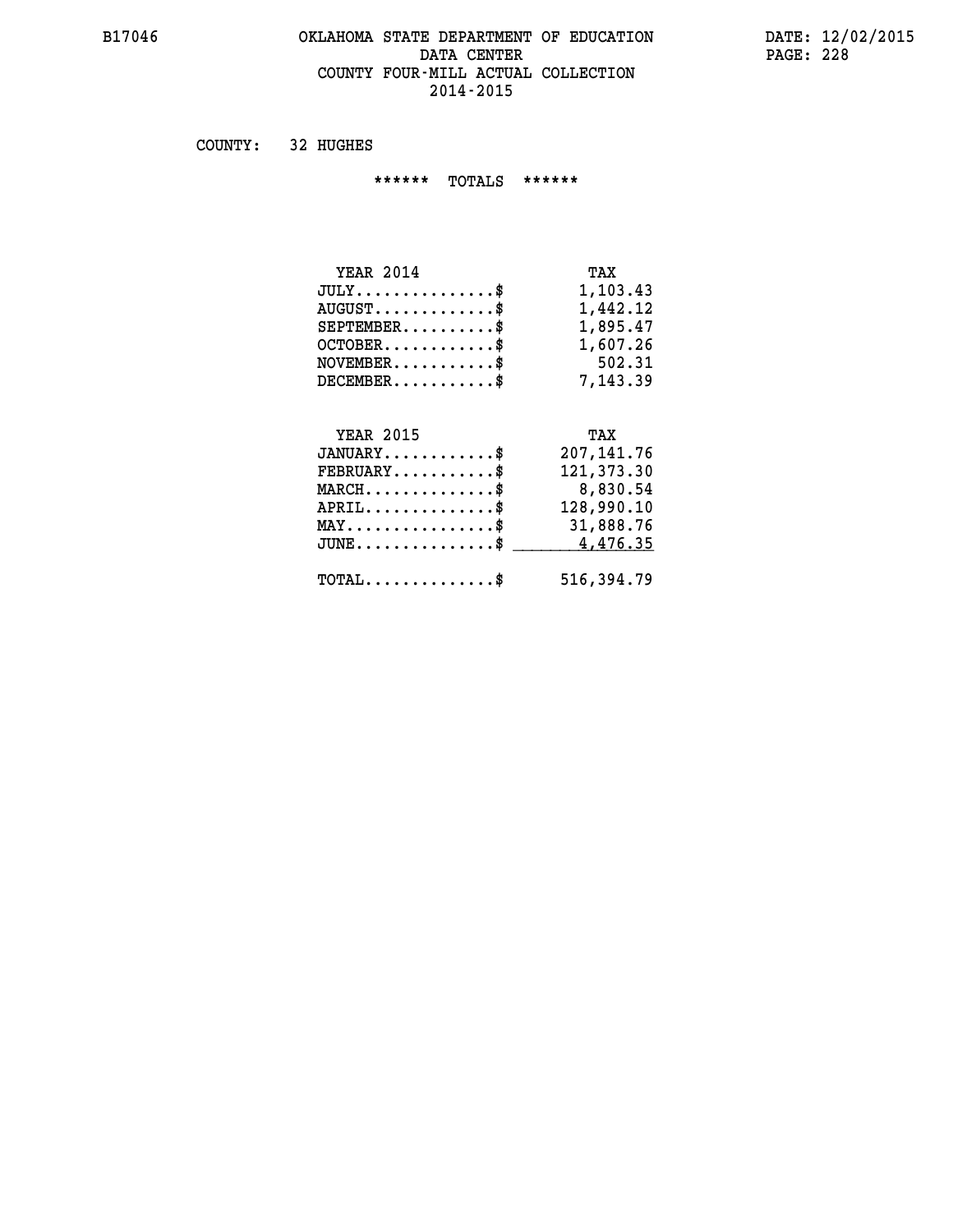#### **B17046 OKLAHOMA STATE DEPARTMENT OF EDUCATION DATE: 12/02/2015 DATA CENTER** PAGE: 229  **COUNTY FOUR-MILL ACTUAL COLLECTION 2014-2015**

 **COUNTY: 33 JACKSON DISTRICT: I001 NAVAJO**

| <b>YEAR 2014</b>                                   | TAX       |
|----------------------------------------------------|-----------|
| $JULY$ \$                                          | 655.93    |
| $AUGUST$ \$                                        | 108.69    |
| $SEPTEMBER$ \$                                     | 155.62    |
| $OCTOBER$ \$                                       | 87.21     |
| $NOVEMBER.$ \$                                     | 50.86     |
| $DECEMBER$ \$                                      | 2,092.90  |
|                                                    |           |
| <b>YEAR 2015</b>                                   | TAX       |
| $JANUARY$ \$                                       | 37,385.82 |
| $FEBRUARY$                                         | 3,470.09  |
| $MARCH$ \$                                         | 861.60    |
| $APRIL \ldots \ldots \ldots \ldots$                | 5,675.35  |
| $\texttt{MAX} \dots \dots \dots \dots \dots \$     | 1,535.84  |
| $\texttt{JUNE} \dots \dots \dots \dots \texttt{S}$ | 231.15    |
| $\texttt{TOTAL} \dots \dots \dots \dots \$         | 52,311.06 |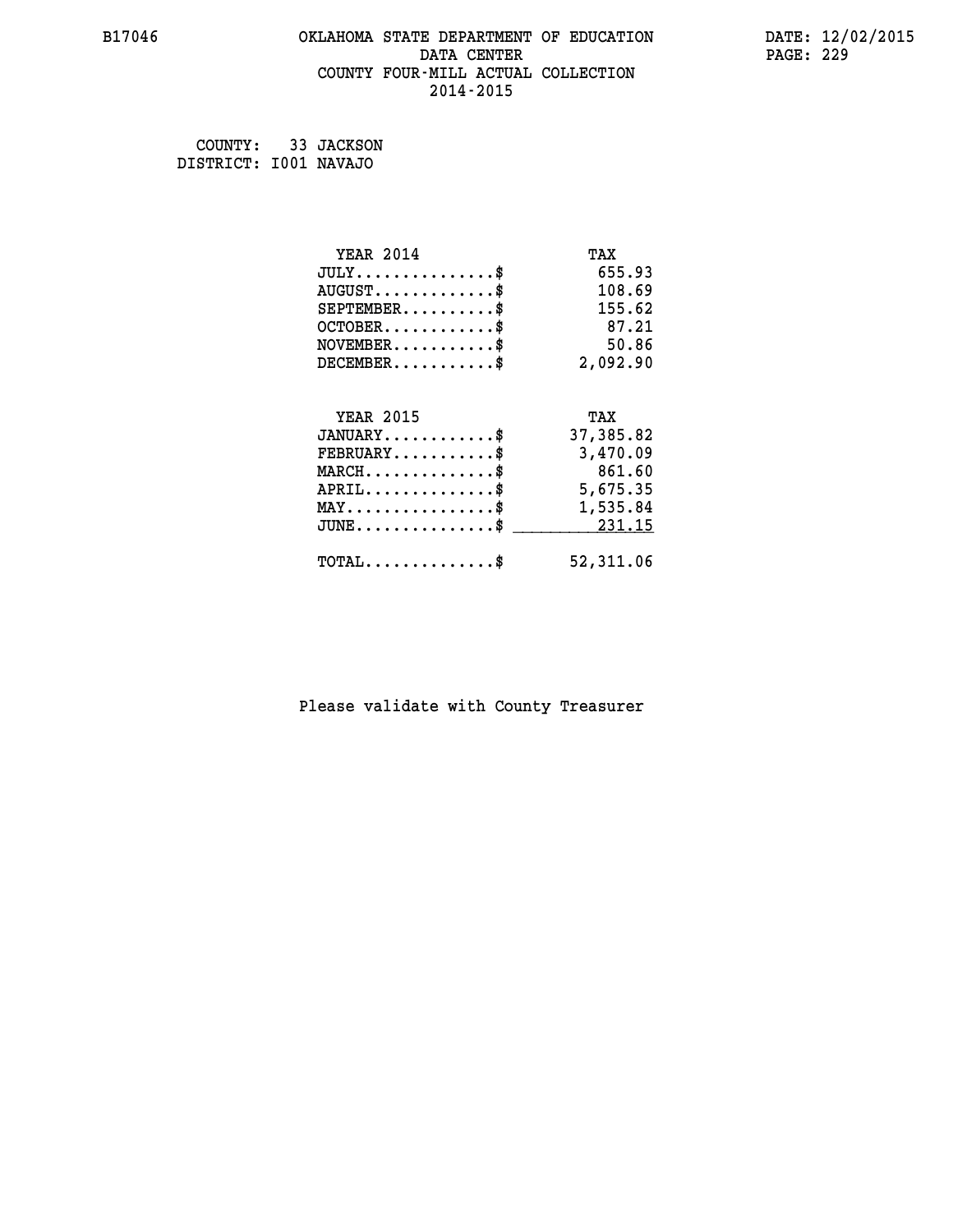#### **B17046 OKLAHOMA STATE DEPARTMENT OF EDUCATION DATE: 12/02/2015 DATA CENTER** PAGE: 230  **COUNTY FOUR-MILL ACTUAL COLLECTION 2014-2015**

 **COUNTY: 33 JACKSON DISTRICT: I014 DUKE**

| <b>YEAR 2014</b>                    | TAX       |
|-------------------------------------|-----------|
| $JULY$ \$                           | 296.22    |
| $AUGUST$ \$                         | 50.15     |
| $SEPTEMBER$ \$                      | 70.80     |
| $OCTOBER$ \$                        | 39.08     |
| $NOVEMBER$ \$                       | 23.03     |
| $DECEMBER$ \$                       | 872.03    |
|                                     |           |
| <b>YEAR 2015</b>                    | TAX       |
| $JANUARY$                           | 15,557.48 |
| $FEBRUARY$                          | 1,445.22  |
| $MARCH$ \$                          | 359.84    |
| $APRIL$ \$                          | 2,365.22  |
| $MAX \dots \dots \dots \dots \dots$ | 639.39    |
| $JUNE$ \$                           | 96.89     |
| $TOTAL$ \$                          | 21,815.35 |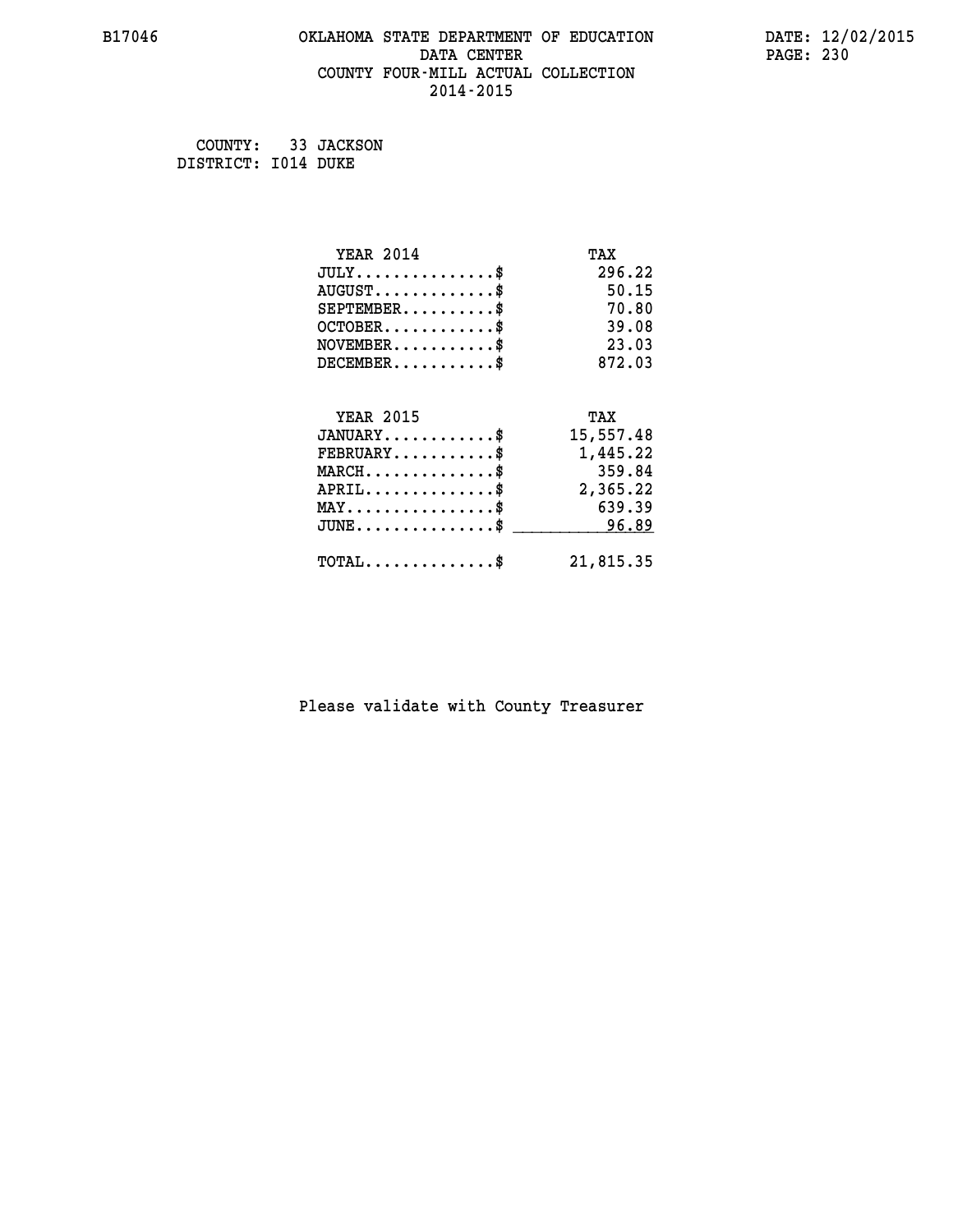#### **B17046 OKLAHOMA STATE DEPARTMENT OF EDUCATION DATE: 12/02/2015 DATA CENTER** PAGE: 231  **COUNTY FOUR-MILL ACTUAL COLLECTION 2014-2015**

 **COUNTY: 33 JACKSON DISTRICT: I018 ALTUS**

| <b>YEAR 2014</b>                               | TAX         |
|------------------------------------------------|-------------|
| $JULY$ \$                                      | 5,535.17    |
| $AUGUST$ \$                                    | 927.74      |
| $SEPTEMBER$ \$                                 | 1,318.30    |
| $OCTOBER$ \$                                   | 733.52      |
| $NOVEMBER$ \$                                  | 429.32      |
| $DECEMBER$ \$                                  | 17,043.03   |
|                                                |             |
| <b>YEAR 2015</b>                               | TAX         |
| $JANUARY$ \$                                   | 297,435.99  |
| $FEBRUARY$                                     | 28, 251. 71 |
| $MARCH$ \$                                     | 7,011.37    |
| $APRIL$ \$                                     | 42,027.97   |
| $\texttt{MAX} \dots \dots \dots \dots \dots \$ | 11,436.62   |
| $JUNE$ \$                                      | 1,887.61    |
| $\texttt{TOTAL} \dots \dots \dots \dots \$     | 414,038.35  |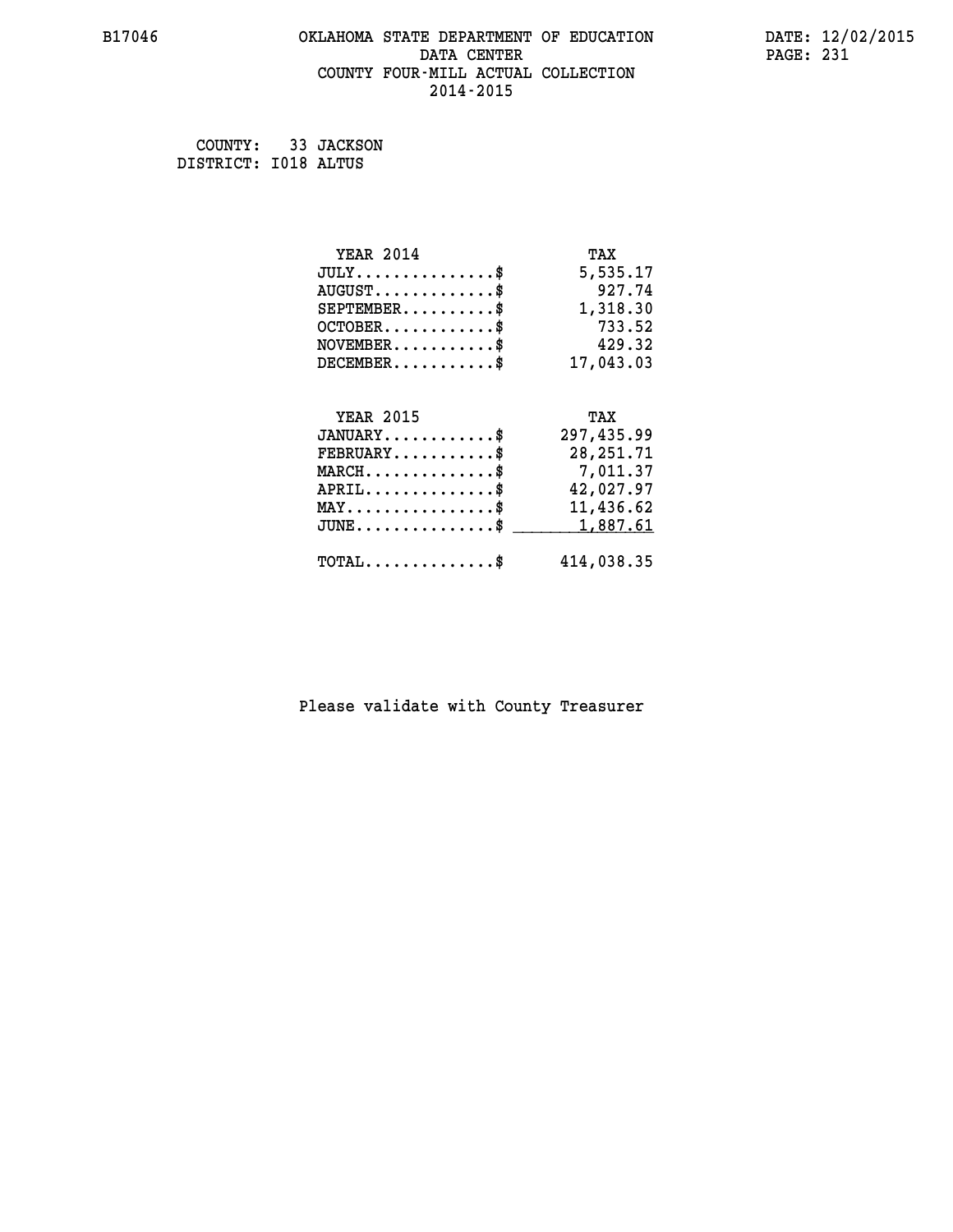#### **B17046 OKLAHOMA STATE DEPARTMENT OF EDUCATION DATE: 12/02/2015 DATA CENTER** PAGE: 232  **COUNTY FOUR-MILL ACTUAL COLLECTION 2014-2015**

 **COUNTY: 33 JACKSON DISTRICT: I025 ELDORADO**

| <b>YEAR 2014</b>                           | TAX       |
|--------------------------------------------|-----------|
| $JULY$ \$                                  | 175.43    |
| $AUGUST$ \$                                | 29.05     |
| $SEPTEMBER$ \$                             | 41.80     |
| $OCTOBER$ \$                               | 23.44     |
| $NOVEMBER$ \$                              | 13.74     |
| $DECEMBER$ \$                              | 472.43    |
|                                            |           |
| <b>YEAR 2015</b>                           | TAX       |
| $JANUARY$ \$                               | 8,420.03  |
| $FEBRUARY$                                 | 782.68    |
| $MARCH$ \$                                 | 195.80    |
| $APRIL$ \$                                 | 1,281.98  |
| $MAX \dots \dots \dots \dots \$            | 347.03    |
| $JUNE$ \$                                  | 53.43     |
| $\texttt{TOTAL} \dots \dots \dots \dots \$ | 11,836.84 |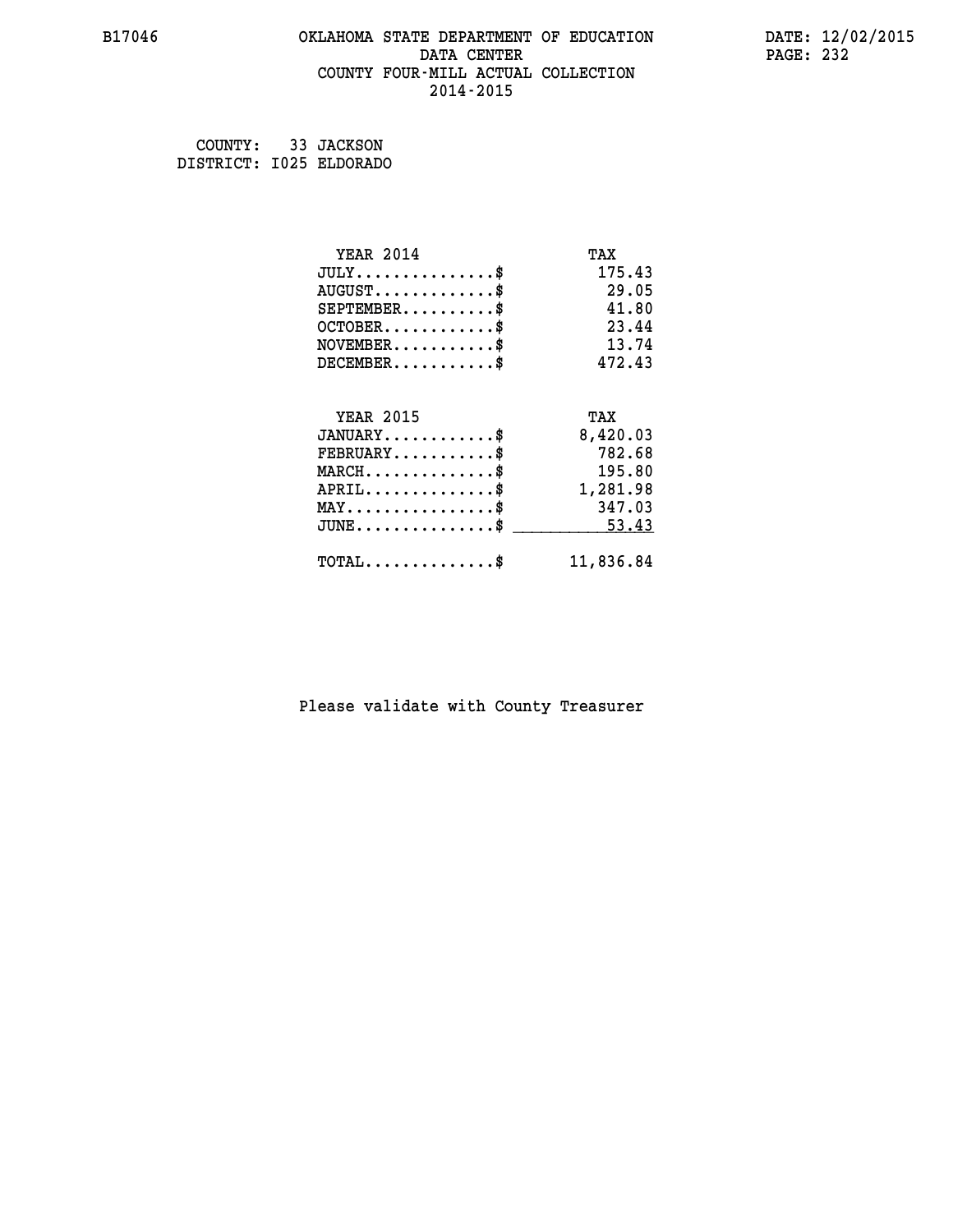#### **B17046 OKLAHOMA STATE DEPARTMENT OF EDUCATION DATE: 12/02/2015 DATA CENTER** PAGE: 233  **COUNTY FOUR-MILL ACTUAL COLLECTION 2014-2015**

 **COUNTY: 33 JACKSON DISTRICT: I035 OLUSTEE**

| <b>YEAR 2014</b>                           | TAX       |
|--------------------------------------------|-----------|
| $JULY$ \$                                  | 228.45    |
| $AUGUST$ \$                                | 38.09     |
| $SEPTEMENT.$ \$                            | 54.29     |
| $OCTOBER$ \$                               | 30.32     |
| $NOVEMBER$ \$                              | 17.68     |
| $DECEMBER$ \$                              | 770.93    |
|                                            |           |
| <b>YEAR 2015</b>                           | TAX       |
| $JANUARY$                                  | 13,779.03 |
| $FEBRUARY$                                 | 1,278.41  |
| $MARCH$ \$                                 | 316.72    |
| $APRIL \ldots \ldots \ldots \$             | 2,090.00  |
| $MAX \dots \dots \dots \dots \dots$        | 565.39    |
| $JUNE$ \$                                  | 84.55     |
| $\texttt{TOTAL} \dots \dots \dots \dots \$ | 19,253.86 |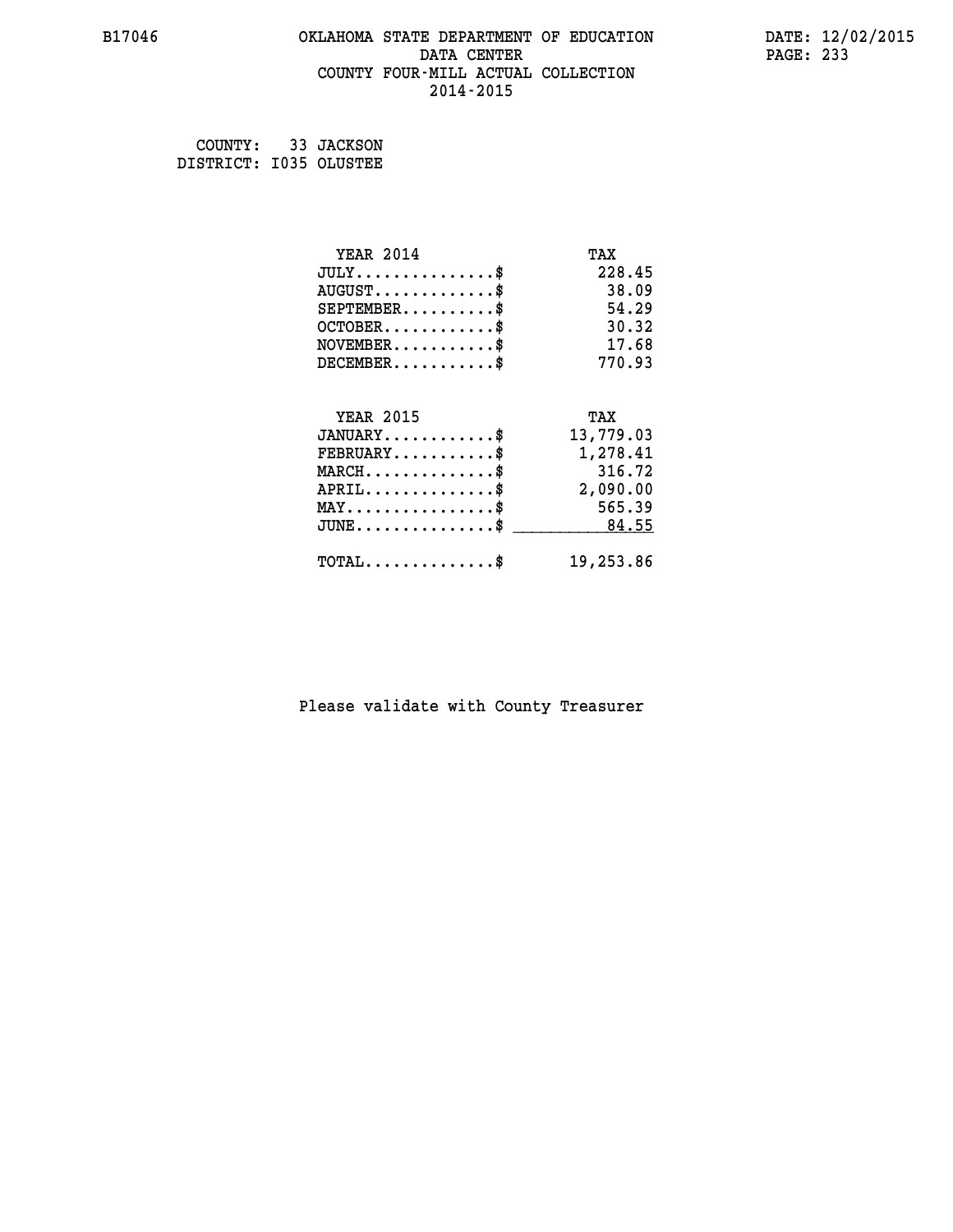#### **B17046 OKLAHOMA STATE DEPARTMENT OF EDUCATION DATE: 12/02/2015 DATA CENTER** PAGE: 234  **COUNTY FOUR-MILL ACTUAL COLLECTION 2014-2015**

 **COUNTY: 33 JACKSON DISTRICT: I054 BLAIR**

| <b>YEAR 2014</b>                                 | TAX       |
|--------------------------------------------------|-----------|
| $JULY$ \$                                        | 463.09    |
| $AUGUST$ \$                                      | 78.38     |
| $SEPTEMENT.$ \$                                  | 110.47    |
| $OCTOBER$ \$                                     | 61.29     |
| $NOVEMBER$ \$                                    | 35.69     |
| $DECEMBER$ \$                                    | 1,373.66  |
|                                                  |           |
| <b>YEAR 2015</b>                                 | TAX       |
| $JANUARY$ \$                                     | 24,509.00 |
| $FEBRUARY$                                       | 2,276.66  |
| $MARCH$ \$                                       | 566.34    |
| $APRIL$ \$                                       | 3,725.69  |
| $\texttt{MAX} \dots \dots \dots \dots \dots \$   | 1,007.16  |
| $\texttt{JUNE} \dots \dots \dots \dots \dots \$$ | 152.49    |
| $\texttt{TOTAL} \dots \dots \dots \dots \$       | 34,359.92 |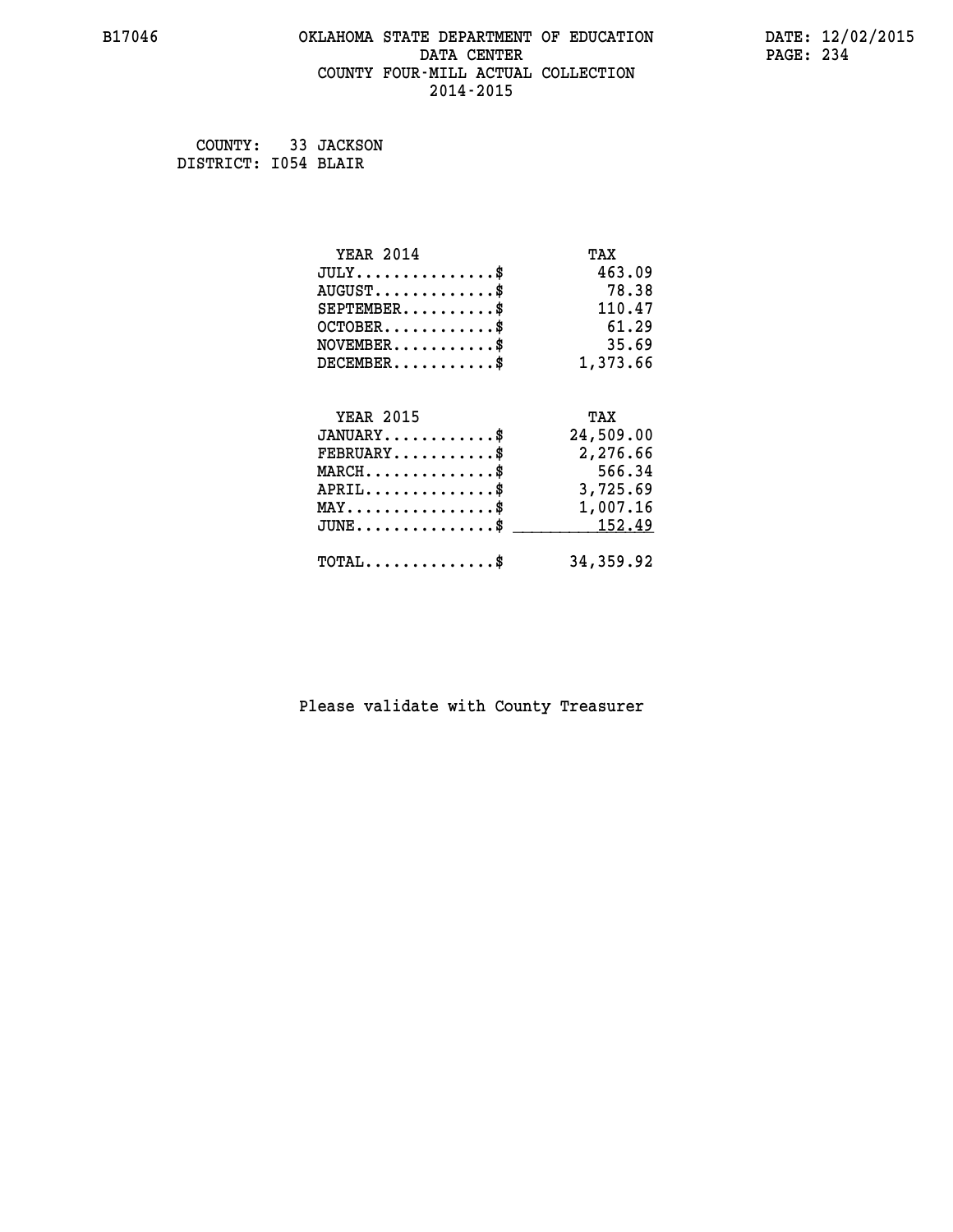#### **B17046 OKLAHOMA STATE DEPARTMENT OF EDUCATION DATE: 12/02/2015** DATA CENTER PAGE: 235  **COUNTY FOUR-MILL ACTUAL COLLECTION 2014-2015**

 **COUNTY: 33 JACKSON**

 **\*\*\*\*\*\* TOTALS \*\*\*\*\*\***

| <b>YEAR 2014</b>                     | TAX       |
|--------------------------------------|-----------|
| $JULY \ldots \ldots \ldots \ldots \$ | 7,354,29  |
| $AUGUST \ldots \ldots \ldots$ \$     | 1,232.10  |
| $SEPTEMBER$                          | 1,751.28  |
| $OCTOBER$ \$                         | 974.86    |
| $NOVEMBER$ \$                        | 570.32    |
| $DECEMENTER$                         | 22,624.98 |

## **YEAR 2015 TAX JANUARY............\$ 397,087.35 FEBRUARY...........\$ 37,504.77 MARCH..............\$ 9,311.67 APRIL..............\$ 57,166.21 MAY................\$ 15,531.43 JUNE...............\$ 2,506.12 \_\_\_\_\_\_\_\_\_\_\_\_\_\_\_ TOTAL..............\$ 553,615.38**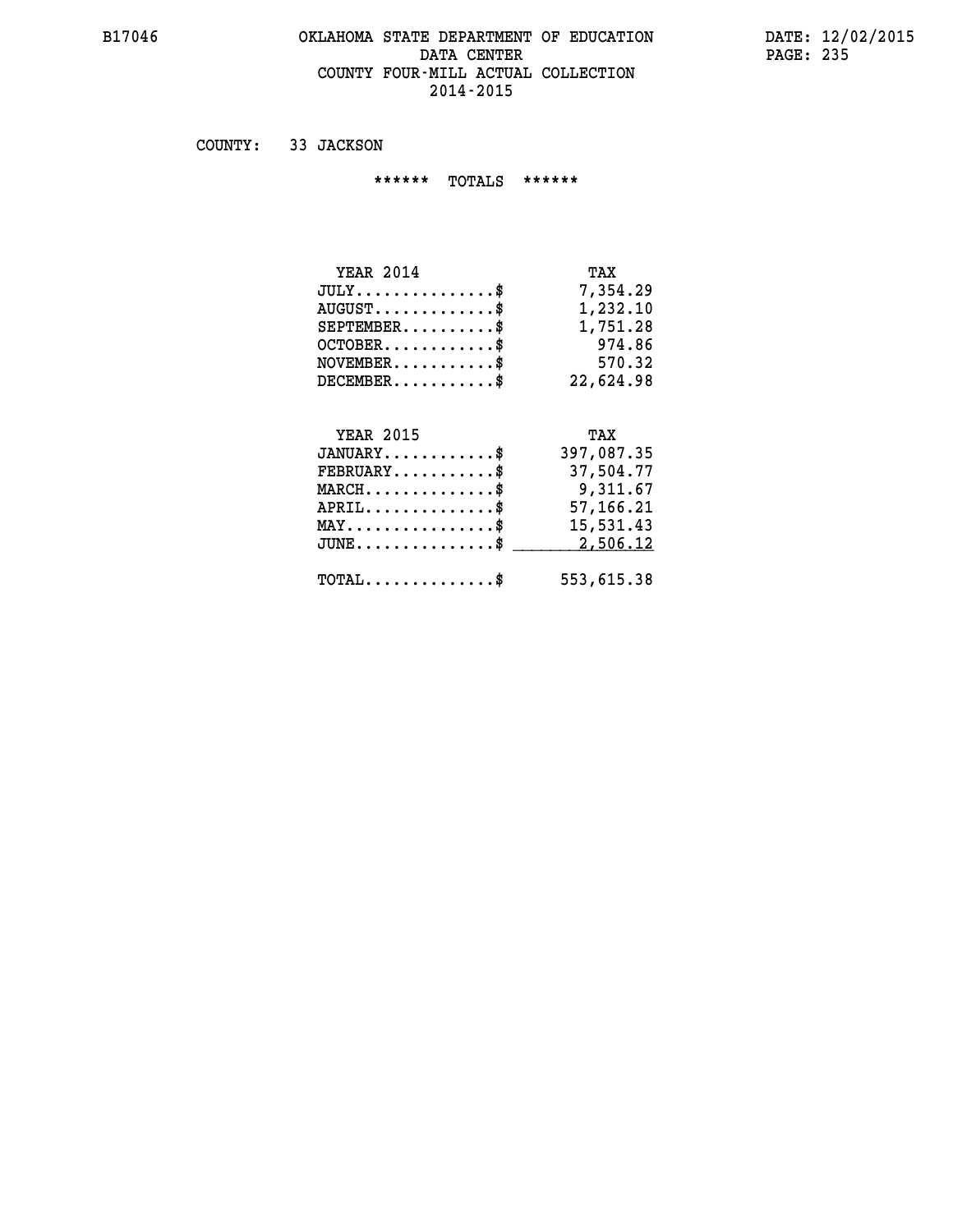#### **B17046 OKLAHOMA STATE DEPARTMENT OF EDUCATION DATE: 12/02/2015 DATA CENTER** PAGE: 236  **COUNTY FOUR-MILL ACTUAL COLLECTION 2014-2015**

 **COUNTY: 34 JEFFERSON DISTRICT: C003 TERRAL**

| <b>YEAR 2014</b>                    | TAX      |
|-------------------------------------|----------|
| $JULY$ \$                           | 184.52   |
| $AUGUST$ \$                         | 37.80    |
| $SEPTEMENT.$ \$                     | 22.63    |
| $OCTOBER$ \$                        | 17.65    |
| $NOVEMBER$ \$                       | 25.62    |
| $DECEMBER$ \$                       | 653.18   |
|                                     |          |
| <b>YEAR 2015</b>                    | TAX      |
| $JANUARY$                           | 4,616.76 |
| $FEBRUARY$                          | 1,225.81 |
| $MARCH$ \$                          | 238.66   |
| $APRIL$ \$                          | 1,456.11 |
| $MAX \dots \dots \dots \dots \dots$ | 375.78   |
| $JUNE$ \$                           | 83.38    |
| $TOTAL$ \$                          | 8,937.90 |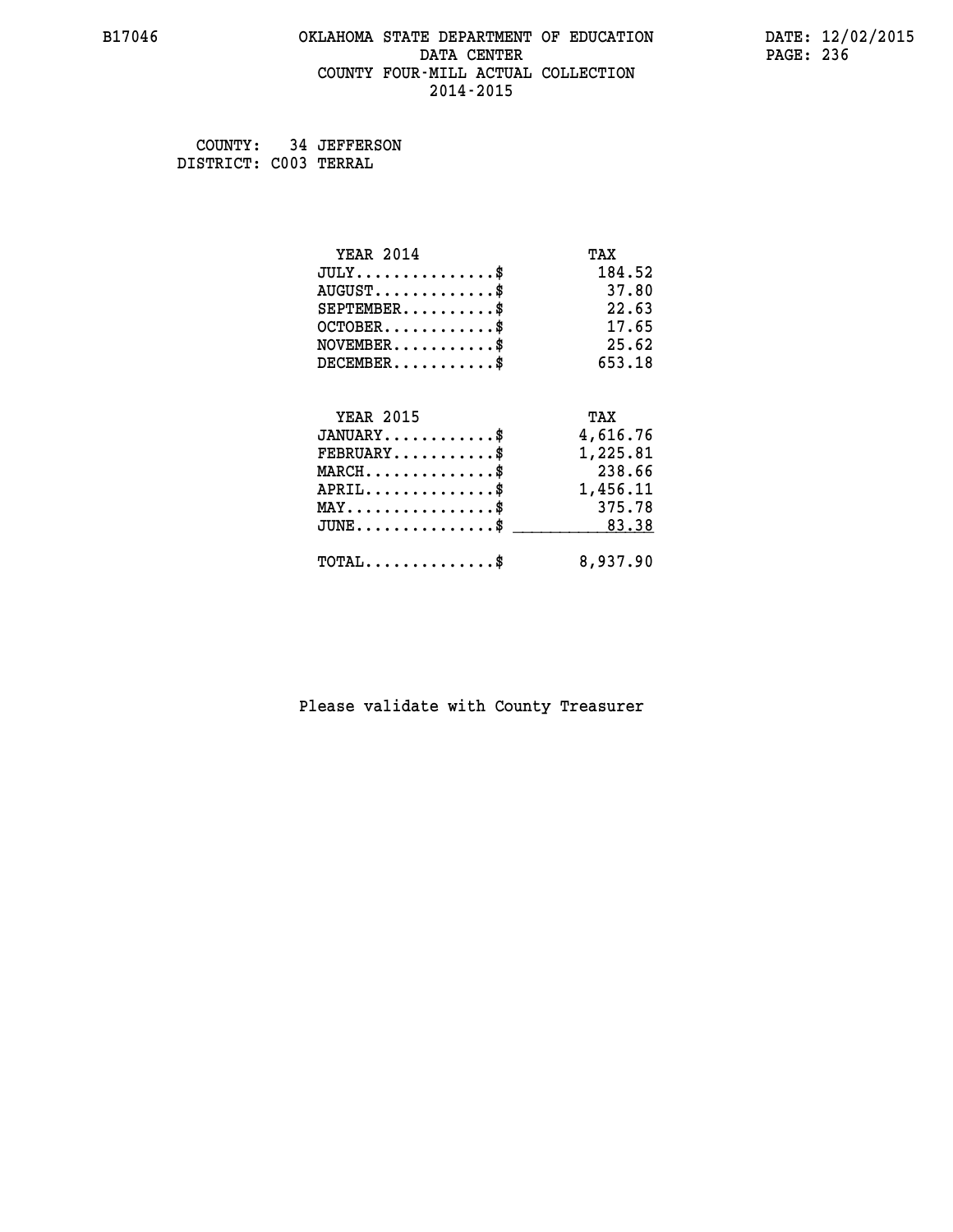#### **B17046 OKLAHOMA STATE DEPARTMENT OF EDUCATION DATE: 12/02/2015 DATA CENTER** PAGE: 237  **COUNTY FOUR-MILL ACTUAL COLLECTION 2014-2015**

 **COUNTY: 34 JEFFERSON DISTRICT: I001 RYAN**

| <b>YEAR 2014</b>                                   | TAX       |
|----------------------------------------------------|-----------|
| $JULY$ \$                                          | 598.18    |
| $AUGUST$ \$                                        | 122.28    |
| $SEPTEMENT.$ \$                                    | 73.32     |
| $OCTOBER$ \$                                       | 56.47     |
| $NOVEMBER.$ \$                                     | 83.30     |
| $DECEMBER$ \$                                      | 2,679.74  |
|                                                    |           |
| <b>YEAR 2015</b>                                   | TAX       |
| $JANUARY$ \$                                       | 18,910.93 |
| $FEBRUARY$                                         | 4,825.60  |
| $MARCH$ \$                                         | 902.76    |
| $APRIL \ldots \ldots \ldots \ldots \$              | 5,910.47  |
| $\texttt{MAX} \dots \dots \dots \dots \dots \$$    | 1,486.39  |
| $\texttt{JUNE} \dots \dots \dots \dots \texttt{S}$ | 332.34    |
| $\texttt{TOTAL} \dots \dots \dots \dots \$         | 35,981.78 |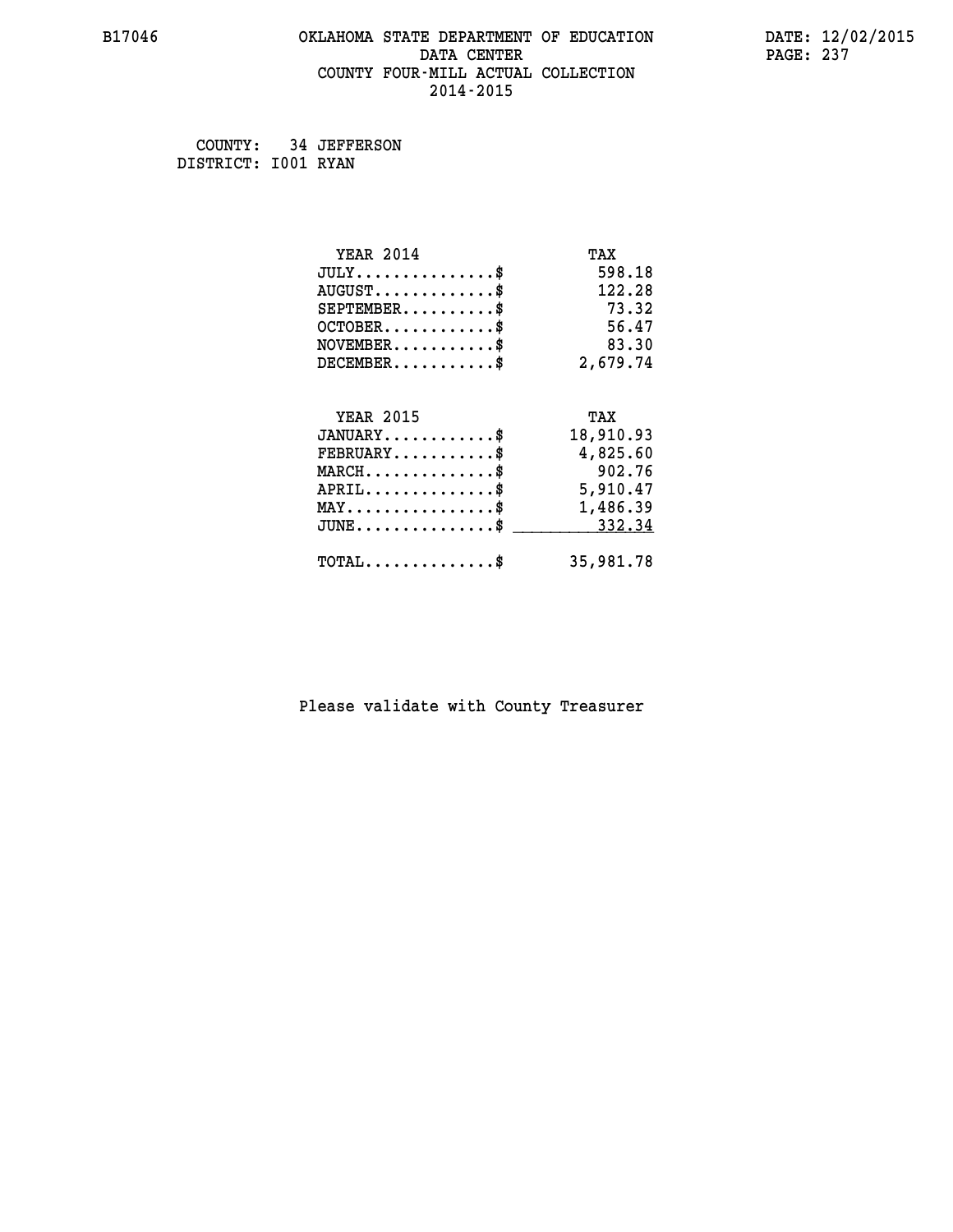#### **B17046 OKLAHOMA STATE DEPARTMENT OF EDUCATION DATE: 12/02/2015** DATA CENTER PAGE: 238  **COUNTY FOUR-MILL ACTUAL COLLECTION 2014-2015**

 **COUNTY: 34 JEFFERSON DISTRICT: I014 RINGLING**

| <b>YEAR 2014</b>                               | TAX       |
|------------------------------------------------|-----------|
| $JULY$ \$                                      | 1,061.27  |
| $AUGUST$ \$                                    | 206.16    |
| $SEPTEMENT.$ \$                                | 123.56    |
| $OCTOBER$ \$                                   | 95.24     |
| $NOVEMBER$ \$                                  | 145.89    |
| $DECEMBER$ \$                                  | 4,328.56  |
|                                                |           |
| <b>YEAR 2015</b>                               | TAX       |
| $JANUARY$ \$                                   | 30,577.56 |
| $FEBRUARY$ \$                                  | 7,922.86  |
| $MARCH \ldots \ldots \ldots \ldots \$          | 1,503.88  |
| $APRIL$ \$                                     | 9,568.48  |
| $\texttt{MAX} \dots \dots \dots \dots \dots \$ | 2,432.17  |
| $JUNE$ \$                                      | 541.56    |
| $\texttt{TOTAL} \dots \dots \dots \dots$       | 58,507.19 |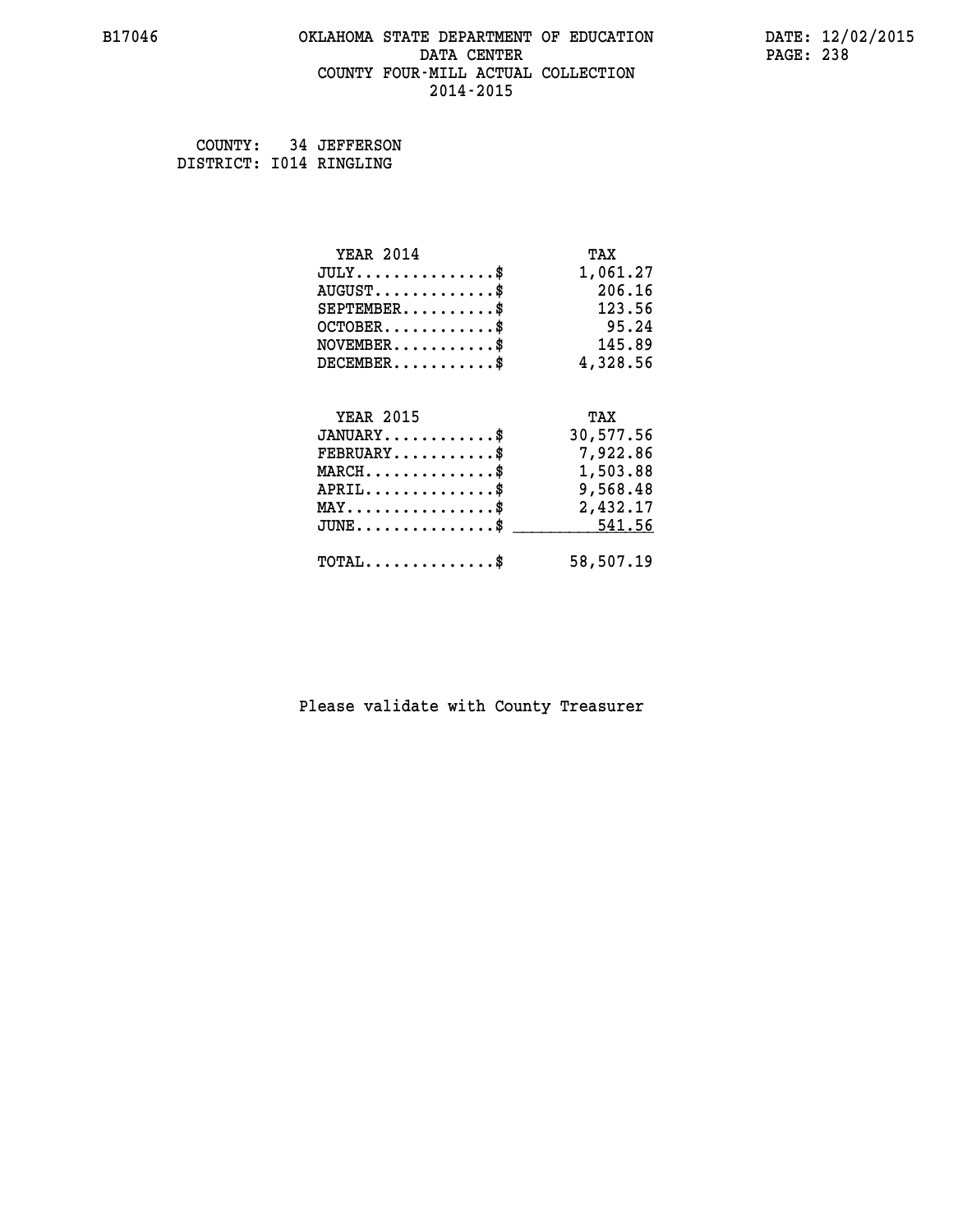#### **B17046 OKLAHOMA STATE DEPARTMENT OF EDUCATION DATE: 12/02/2015 DATA CENTER** PAGE: 239  **COUNTY FOUR-MILL ACTUAL COLLECTION 2014-2015**

 **COUNTY: 34 JEFFERSON DISTRICT: I023 WAURIKA**

| <b>YEAR 2014</b>                                 | TAX       |
|--------------------------------------------------|-----------|
| $JULY$ \$                                        | 977.23    |
| $AUGUST$ \$                                      | 199.91    |
| $SEPTEMENT.$ \$                                  | 119.57    |
| $OCTOBER$ \$                                     | 92.00     |
| $NOVEMBER.$ \$                                   | 135.67    |
| $DECEMBER$ \$                                    | 3,882.67  |
|                                                  |           |
| <b>YEAR 2015</b>                                 | TAX       |
| $JANUARY$ \$                                     | 27,418.07 |
| $FEBRUARY$                                       | 7,130.63  |
| $MARCH$ \$                                       | 1,359.71  |
| $APRIL$ \$                                       | 8,602.87  |
| $\texttt{MAX} \dots \dots \dots \dots \dots \$   | 2,191.59  |
| $\texttt{JUNE} \dots \dots \dots \dots \dots \$$ | 487.98    |
| $TOTAL$ \$                                       | 52,597.90 |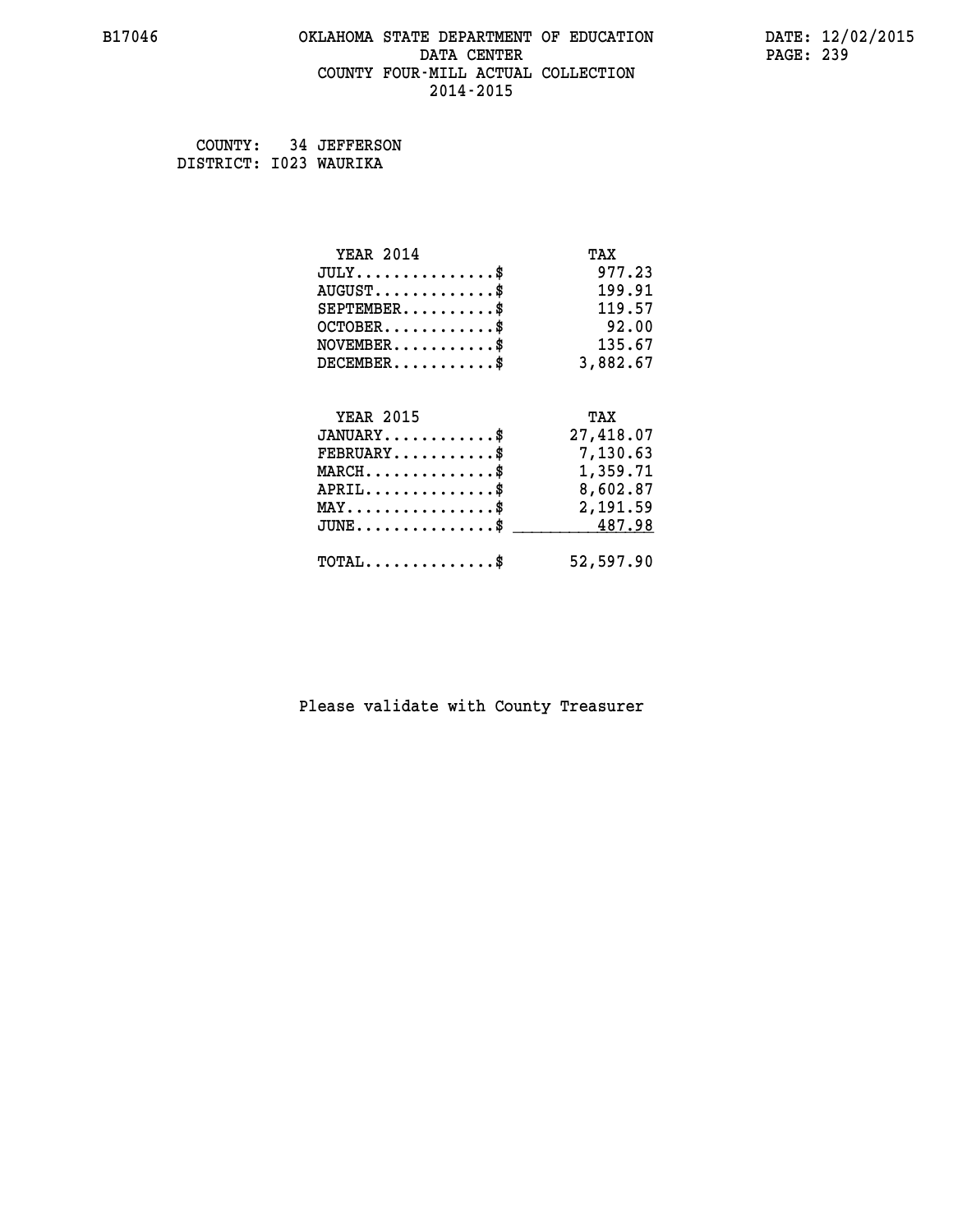#### **B17046 OKLAHOMA STATE DEPARTMENT OF EDUCATION DATE: 12/02/2015 DATA CENTER** PAGE: 240  **COUNTY FOUR-MILL ACTUAL COLLECTION 2014-2015**

 **COUNTY: 34 JEFFERSON**

 **\*\*\*\*\*\* TOTALS \*\*\*\*\*\***

| <b>YEAR 2014</b>                   | TAX       |
|------------------------------------|-----------|
| $JULY \ldots \ldots \ldots \ldots$ | 2,821.20  |
| $AUGUST$                           | 566.15    |
| $SEPTEMBER$ $\$                    | 339.08    |
| $OCTOBER$ \$                       | 261.36    |
| $NOVEMBER$ \$                      | 390.48    |
| $DECEMBER$ \$                      | 11,544,15 |

## **YEAR 2015 TAX**

| $JANUARY$                                      | 81,523.32  |
|------------------------------------------------|------------|
| $FEBRUARY$ \$                                  | 21,104.90  |
| $MARCH$ \$                                     | 4,005.01   |
| $APRIL$                                        | 25,537.93  |
| $MAX \dots \dots \dots \dots \dots \$          | 6,485.93   |
| $JUNE \dots \dots \dots \dots \$ 1,445.26      |            |
| $\texttt{TOTAL} \dots \dots \dots \dots \dots$ | 156,024.77 |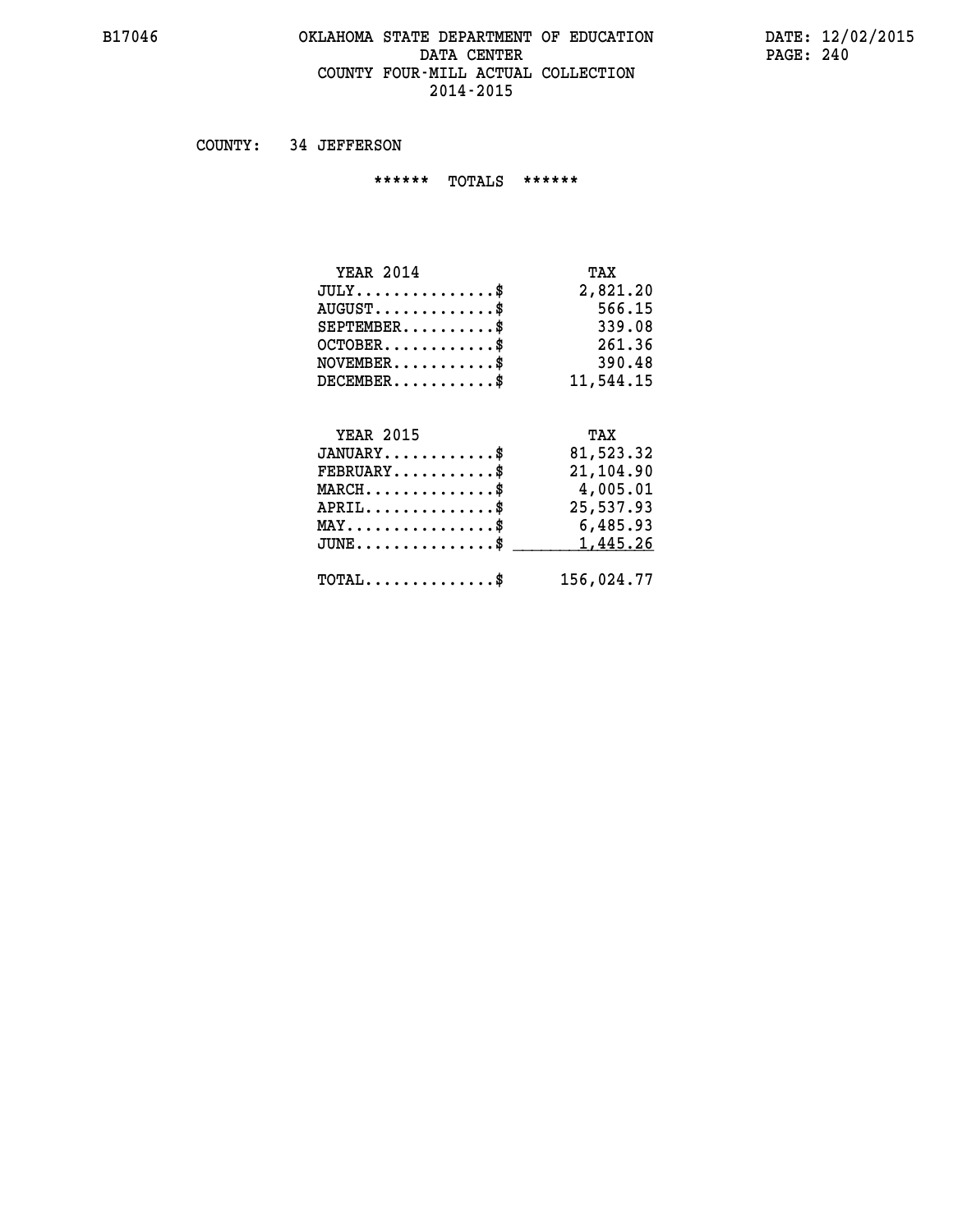#### **B17046 OKLAHOMA STATE DEPARTMENT OF EDUCATION DATE: 12/02/2015 DATA CENTER** PAGE: 241  **COUNTY FOUR-MILL ACTUAL COLLECTION 2014-2015**

 **COUNTY: 35 JOHNSTON DISTRICT: C007 MANNSVILLE**

| <b>YEAR 2014</b>                               | TAX       |
|------------------------------------------------|-----------|
| $JULY$ \$                                      | 415.08    |
| $AUGUST$ \$                                    | 92.29     |
| $SEPTEMENT.$ \$                                | 119.34    |
| $OCTOBER$ \$                                   | 66.83     |
| $NOVEMBER$ \$                                  | 70.00     |
| $DECEMBER$ \$                                  | 1,385.34  |
|                                                |           |
| <b>YEAR 2015</b>                               | TAX       |
| $JANUARY$ \$                                   | 7,563.75  |
| $FEBRUARY$                                     | 2,937.95  |
| $MARCH$ \$                                     | 418.39    |
| $APRIL$ \$                                     | 2,618.74  |
| $\texttt{MAX} \dots \dots \dots \dots \dots \$ | 1,006.25  |
| $JUNE$ \$                                      | 235.12    |
| $TOTAL$ \$                                     | 16,929.08 |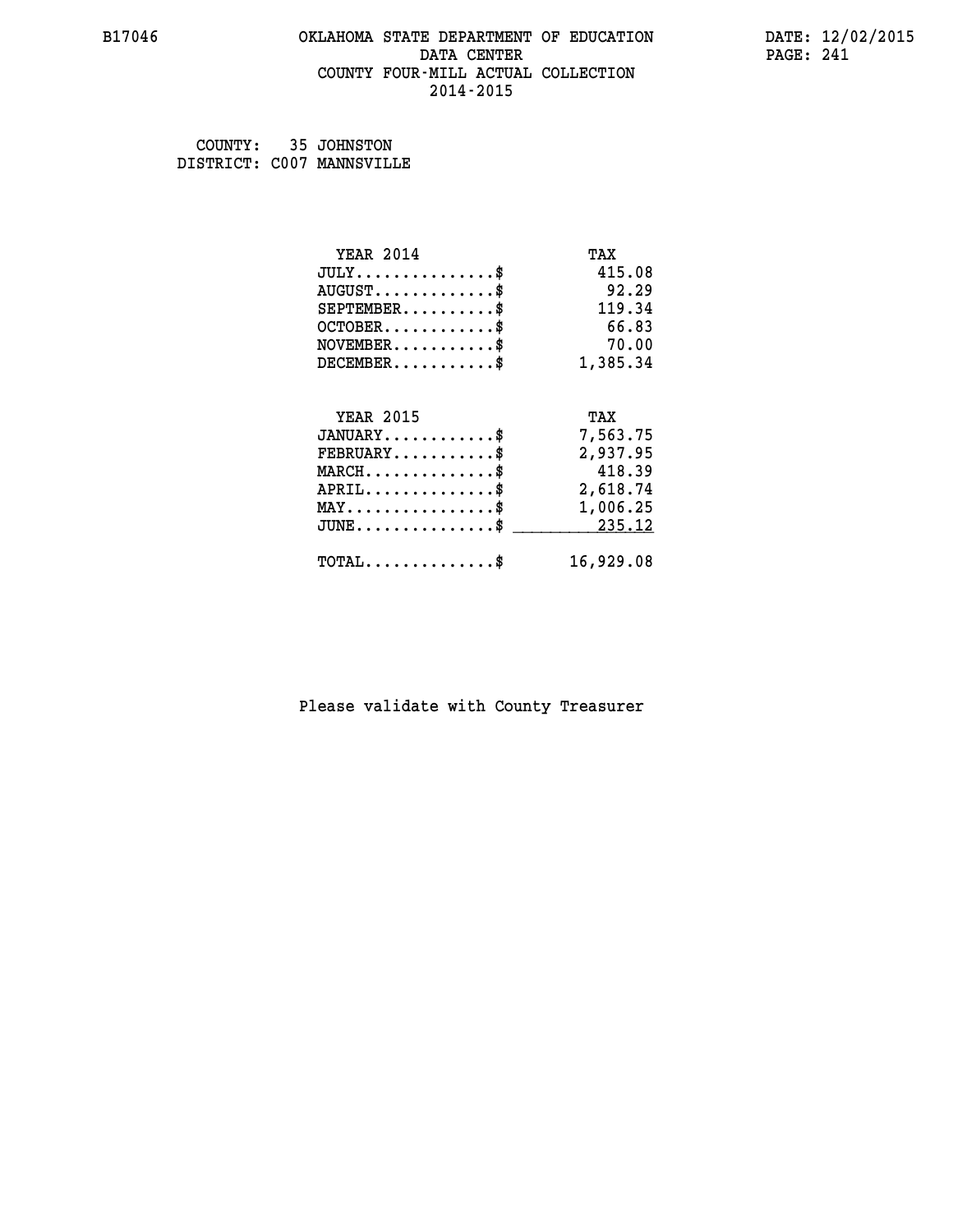#### **B17046 OKLAHOMA STATE DEPARTMENT OF EDUCATION DATE: 12/02/2015 DATA CENTER** PAGE: 242  **COUNTY FOUR-MILL ACTUAL COLLECTION 2014-2015**

 **COUNTY: 35 JOHNSTON DISTRICT: C010 RAVIA**

| <b>YEAR 2014</b>                                 | TAX       |
|--------------------------------------------------|-----------|
| $JULY$ \$                                        | 329.76    |
| $AUGUST$ \$                                      | 72.88     |
| $SEPTEMBER$ \$                                   | 95.89     |
| $OCTOBER$ \$                                     | 53.62     |
| $\texttt{NOVEMBER} \dots \dots \dots \$          | 65.23     |
| $DECEMBER$ \$                                    | 1,400.46  |
|                                                  |           |
| <b>YEAR 2015</b>                                 | TAX       |
| $JANUARY$ \$                                     | 7,657.48  |
| $FEBRUARY$                                       | 2,972.12  |
| $MARCH$ \$                                       | 412.54    |
| $APRIL \ldots \ldots \ldots \ldots \$            | 2,651.70  |
| $\texttt{MAX} \dots \dots \dots \dots \dots \$   | 1,019.11  |
| $\texttt{JUNE} \dots \dots \dots \dots \dots \$$ | 231.69    |
| $\texttt{TOTAL} \dots \dots \dots \dots \$       | 16,962.48 |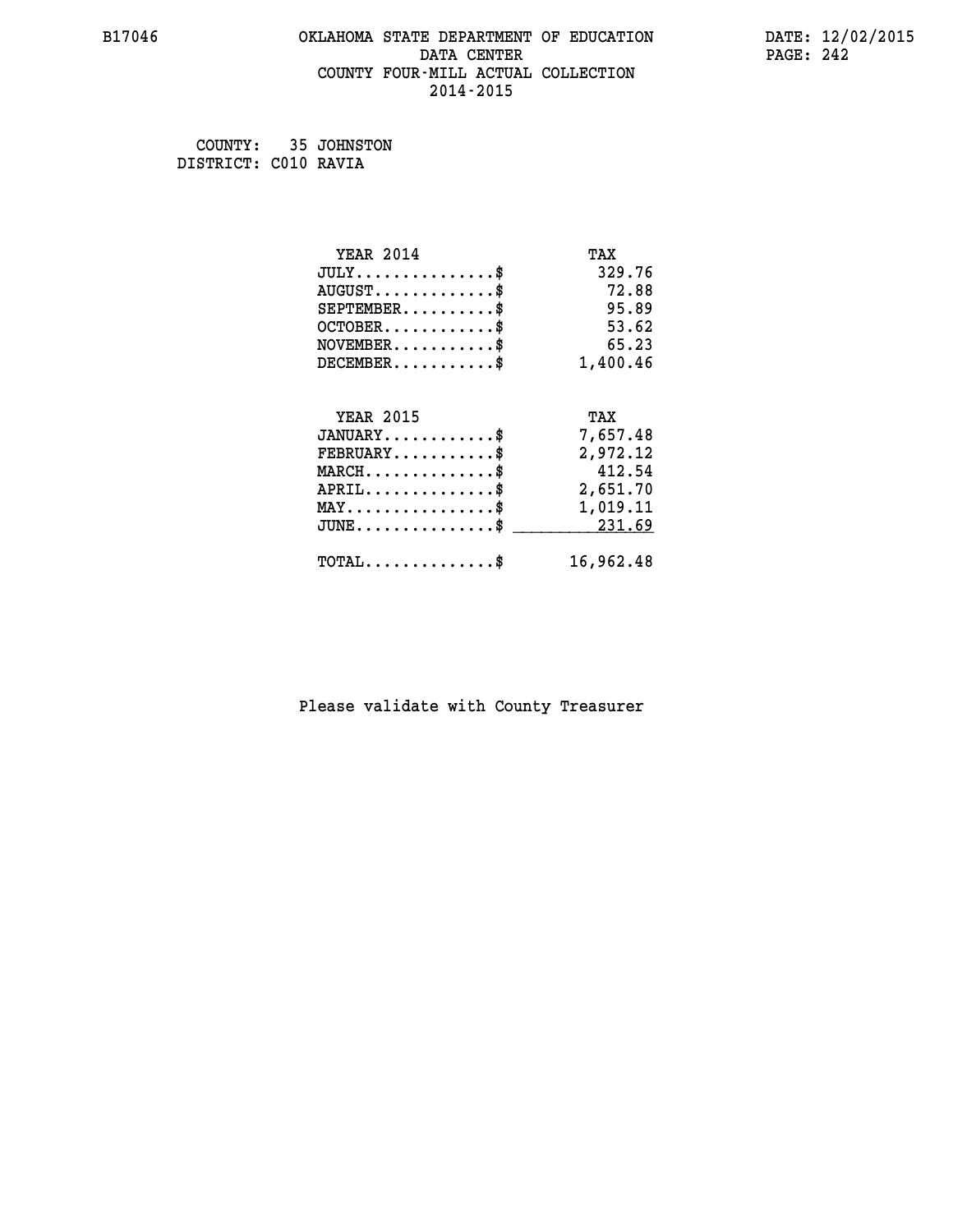#### **B17046 OKLAHOMA STATE DEPARTMENT OF EDUCATION DATE: 12/02/2015 DATA CENTER** PAGE: 243  **COUNTY FOUR-MILL ACTUAL COLLECTION 2014-2015**

 **COUNTY: 35 JOHNSTON DISTRICT: I002 MILL CREEK**

| <b>YEAR 2014</b>                                   | TAX       |
|----------------------------------------------------|-----------|
| $JULY$ \$                                          | 578.43    |
| $AUGUST$ \$                                        | 127.59    |
| $SEPTEMBER$ \$                                     | 165.68    |
| $OCTOBER$ \$                                       | 93.12     |
| $NOVEMBER$ \$                                      | 102.76    |
| $DECEMBER$ \$                                      | 2,102.12  |
|                                                    |           |
| <b>YEAR 2015</b>                                   | TAX       |
|                                                    |           |
| $JANUARY$ \$                                       | 11,484.62 |
| $FEBRUARY$                                         | 4,459.92  |
| $MARCH$ \$                                         | 628.91    |
| $APRIL$ \$                                         | 3,976.43  |
| $\texttt{MAX} \dots \dots \dots \dots \dots \$     | 1,528.04  |
| $\texttt{JUNE} \dots \dots \dots \dots \texttt{S}$ | 352.85    |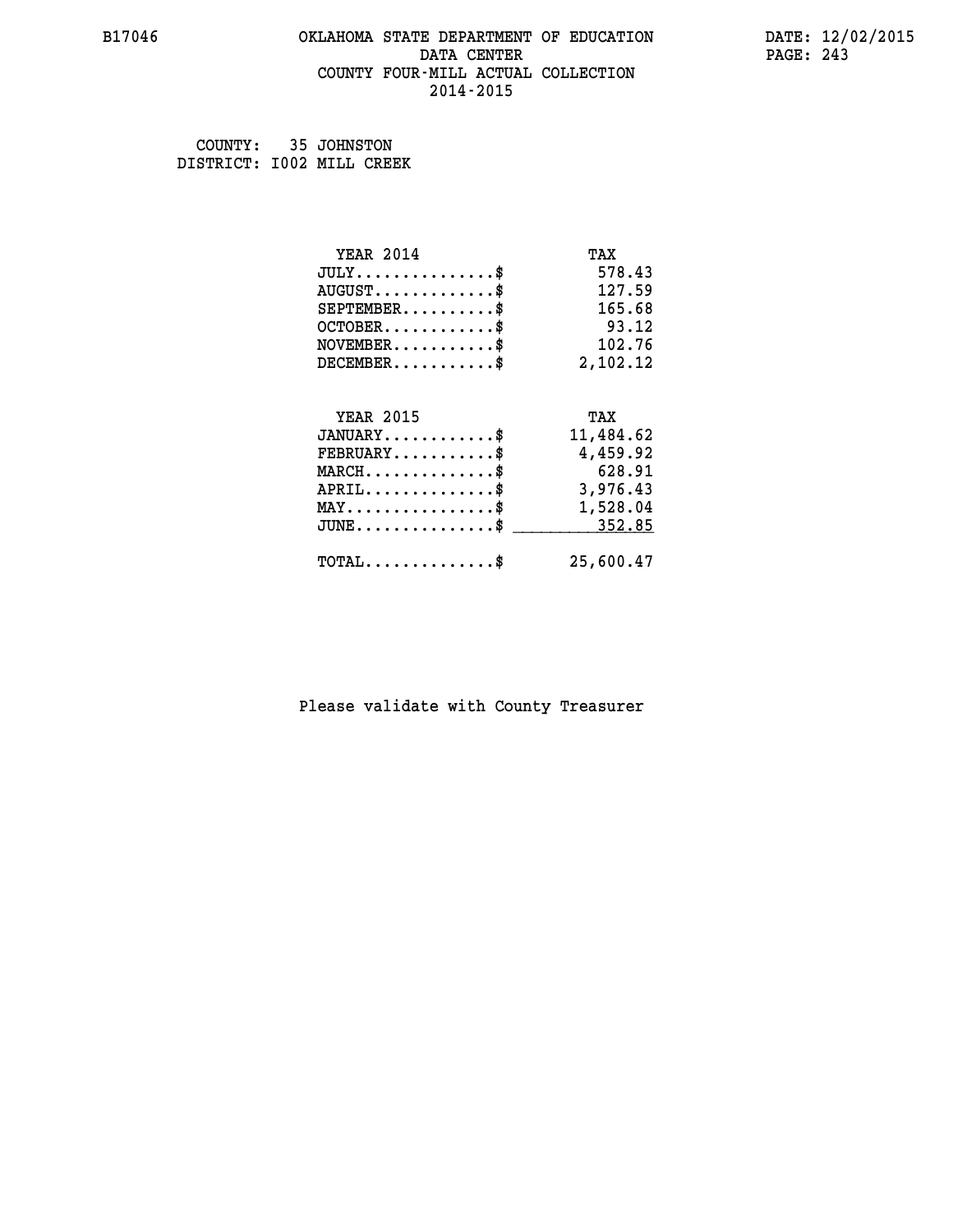#### **B17046 OKLAHOMA STATE DEPARTMENT OF EDUCATION DATE: 12/02/2015 DATA CENTER** PAGE: 244  **COUNTY FOUR-MILL ACTUAL COLLECTION 2014-2015**

 **COUNTY: 35 JOHNSTON DISTRICT: I020 TISHOMINGO**

| <b>YEAR 2014</b>                               | TAX        |
|------------------------------------------------|------------|
| $JULY$ \$                                      | 3,934.71   |
| $AUGUST$ \$                                    | 874.58     |
| $SEPTEMBER$ \$                                 | 1,125.06   |
| $OCTOBER$ \$                                   | 629.44     |
| $NOVEMBER$ \$                                  | 679.14     |
| $DECEMBER$ \$                                  | 13,667.47  |
|                                                |            |
| <b>YEAR 2015</b>                               | TAX        |
| $JANUARY$ \$                                   | 74,646.73  |
| $FEBRUARY$                                     | 28,983.21  |
| $MARCH$ \$                                     | 4,089.93   |
| $APRIL$ \$                                     | 25,844.53  |
| $\texttt{MAX} \dots \dots \dots \dots \dots \$ | 9,930.88   |
| $JUNE$ \$                                      | 2,299.39   |
| $\texttt{TOTAL} \dots \dots \dots \dots \$     | 166,705.07 |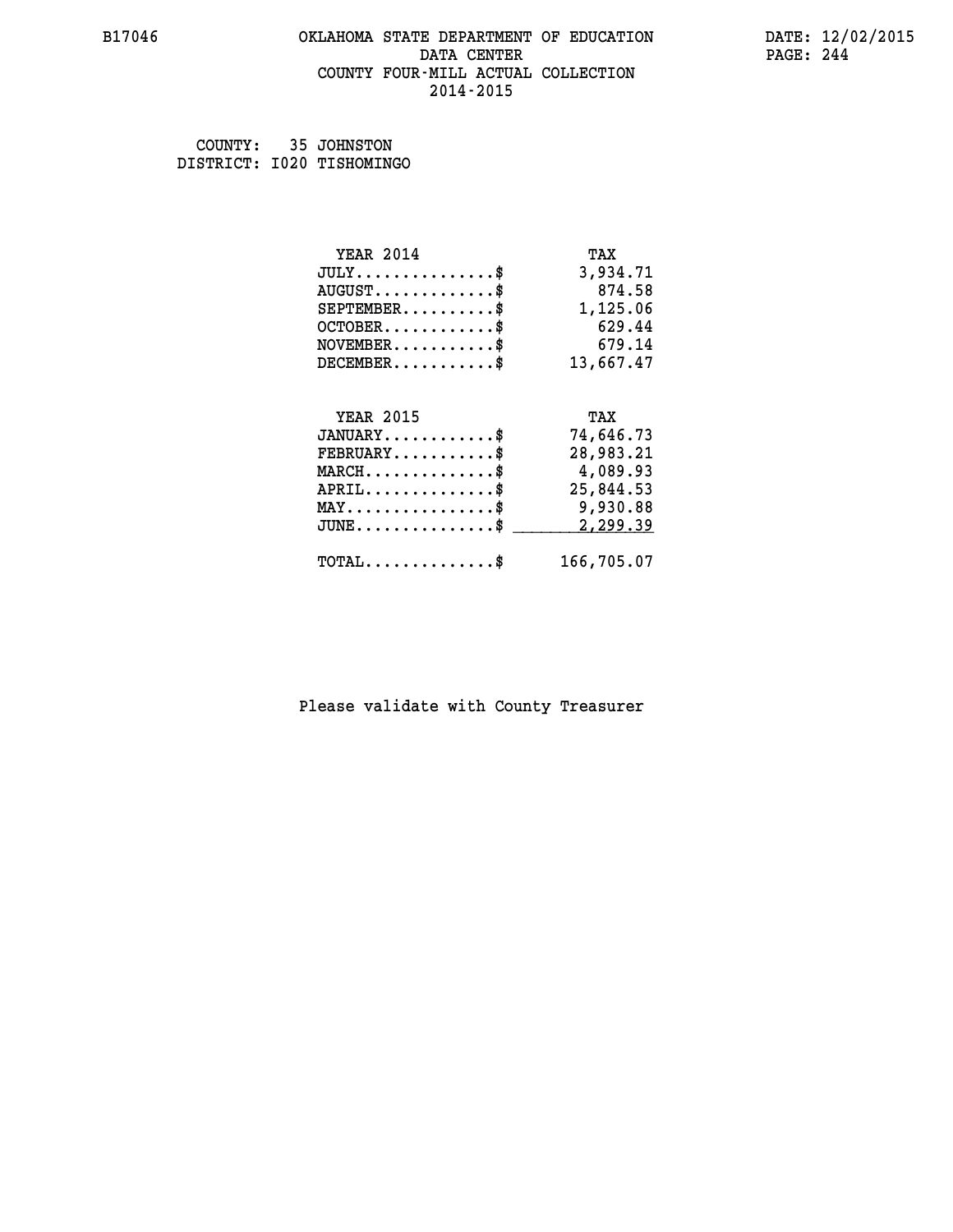#### **B17046 OKLAHOMA STATE DEPARTMENT OF EDUCATION DATE: 12/02/2015 DATA CENTER** PAGE: 245  **COUNTY FOUR-MILL ACTUAL COLLECTION 2014-2015**

 **COUNTY: 35 JOHNSTON DISTRICT: I029 MILBURN**

| <b>YEAR 2014</b>                                | TAX       |
|-------------------------------------------------|-----------|
| $JULY$ \$                                       | 805.92    |
| $AUGUST$ \$                                     | 178.63    |
| $SEPTEMBER$ \$                                  | 230.97    |
| $OCTOBER$ \$                                    | 129.33    |
| $\texttt{NOVEMBER} \dots \dots \dots \$         | 139.96    |
| $DECEMBER$ \$                                   | 2,824.31  |
|                                                 |           |
| <b>YEAR 2015</b>                                | TAX       |
| $JANUARY$ \$                                    | 15,425.89 |
| $FEBRUARY$                                      | 5,990.17  |
| $MARCH$ \$                                      | 846.38    |
|                                                 |           |
| $APRIL$ \$                                      | 5,340.94  |
| $\texttt{MAX} \dots \dots \dots \dots \dots \$$ | 2,052.31  |
| $JUNE \ldots \ldots \ldots \ldots \ast$         | 475.68    |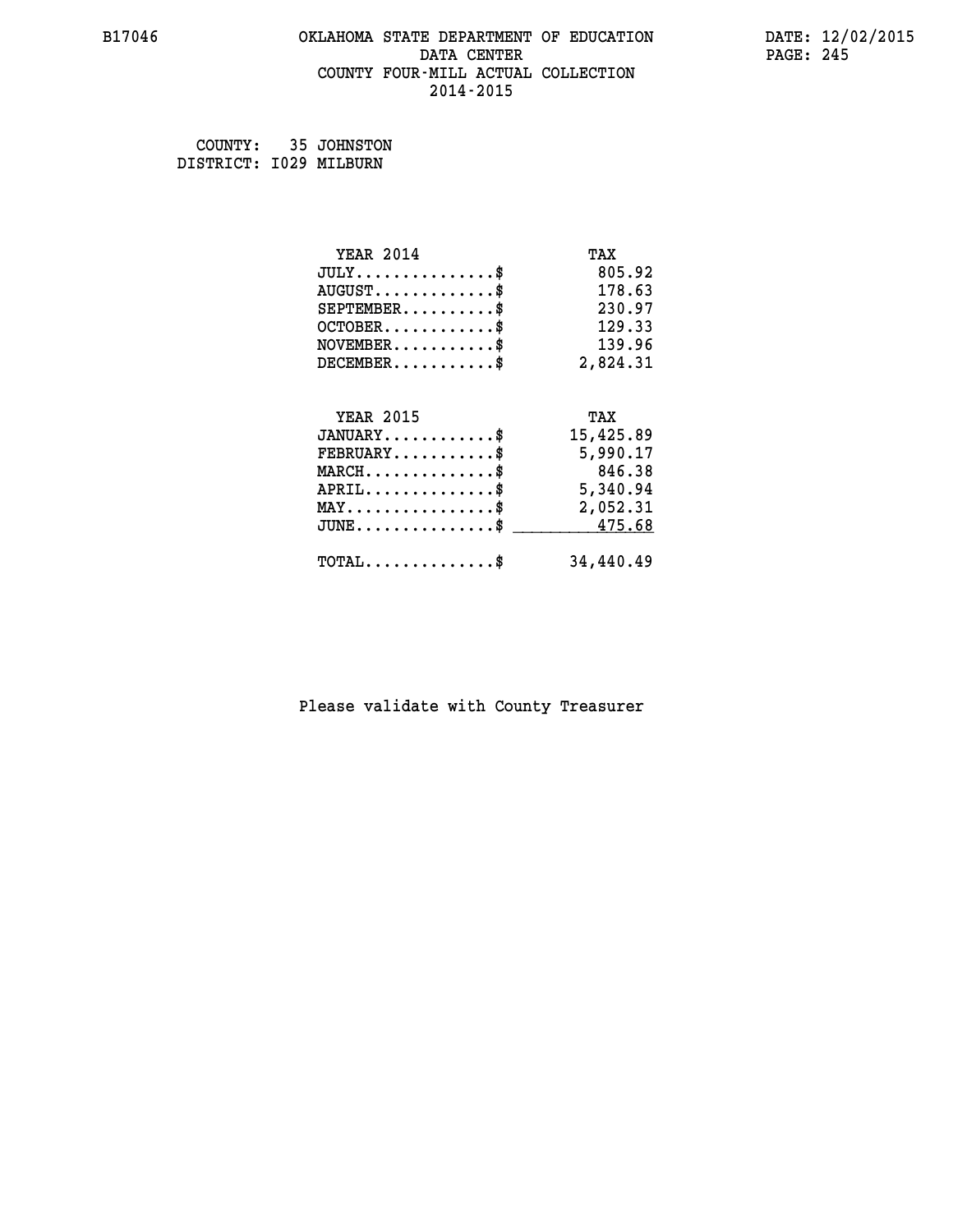#### **B17046 OKLAHOMA STATE DEPARTMENT OF EDUCATION DATE: 12/02/2015 DATA CENTER** PAGE: 246  **COUNTY FOUR-MILL ACTUAL COLLECTION 2014-2015**

 **COUNTY: 35 JOHNSTON DISTRICT: I035 COLEMAN**

| <b>YEAR 2014</b>                                | TAX       |
|-------------------------------------------------|-----------|
| $JULY$ \$                                       | 849.06    |
| $AUGUST$ \$                                     | 188.59    |
| $SEPTEMBER$ \$                                  | 245.38    |
| $OCTOBER$ \$                                    | 137.00    |
| $\texttt{NOVEMBER} \dots \dots \dots \$         | 139.00    |
| $DECEMBER$ \$                                   | 2,688.63  |
|                                                 |           |
| <b>YEAR 2015</b>                                | TAX       |
| $JANUARY$ \$                                    | 14,671.81 |
| $FEBRUARY$                                      | 5,700.52  |
| $MARCH$ \$                                      | 818.99    |
| $APRIL$ \$                                      | 5,079.94  |
|                                                 |           |
| $\texttt{MAX} \dots \dots \dots \dots \dots \$$ | 1,951.82  |
| $JUNE \ldots \ldots \ldots \ldots \ast$         | 461.81    |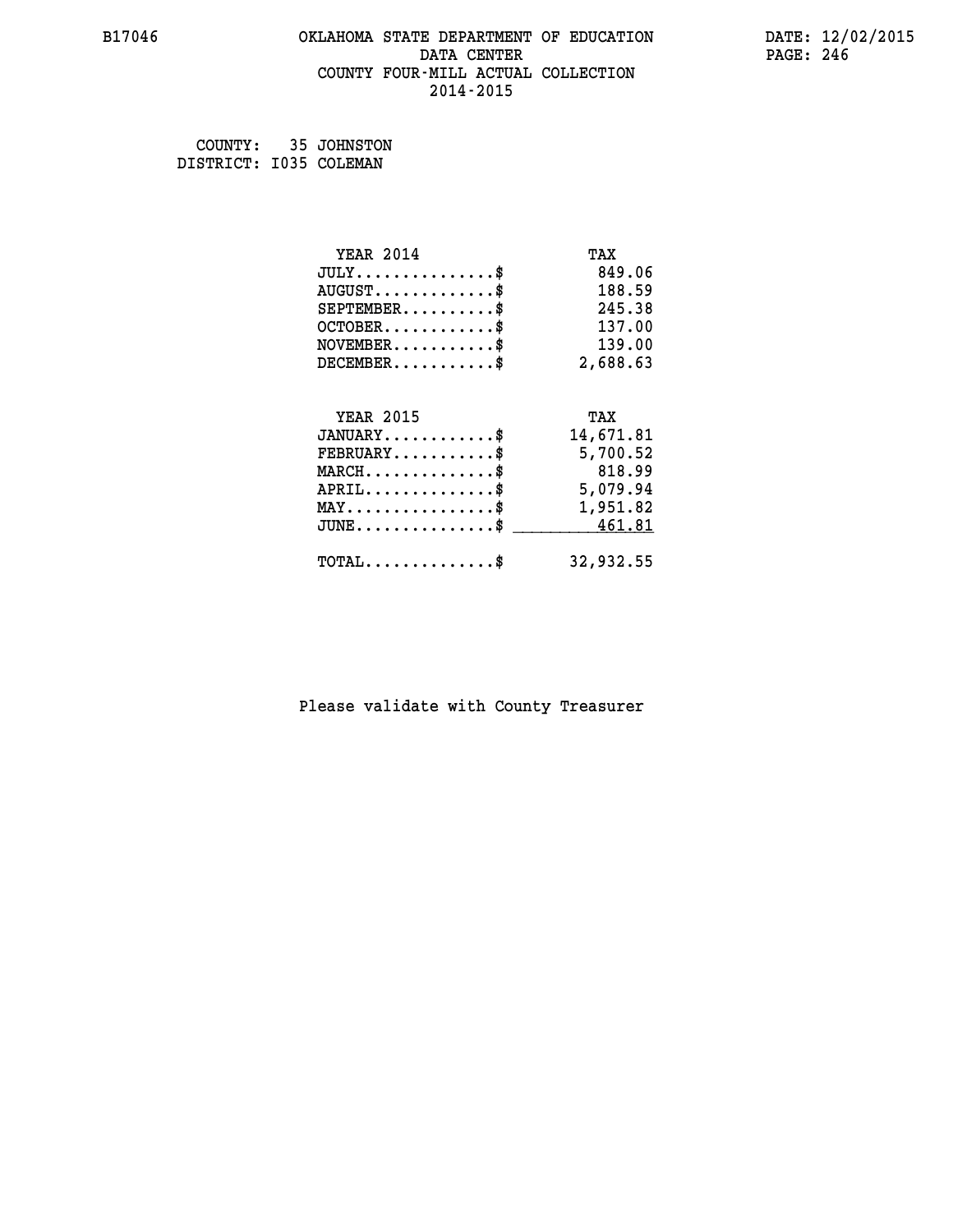#### **B17046 OKLAHOMA STATE DEPARTMENT OF EDUCATION DATE: 12/02/2015 DATA CENTER** PAGE: 247  **COUNTY FOUR-MILL ACTUAL COLLECTION 2014-2015**

| COUNTY: | 35 JOHNSTON              |
|---------|--------------------------|
|         | DISTRICT: I037 WAPANUCKA |

| <b>YEAR 2014</b>                                   | TAX       |
|----------------------------------------------------|-----------|
| $JULY$ \$                                          | 989.91    |
| $AUGUST$ \$                                        | 219.29    |
| $SEPTEMBER$ \$                                     | 280.85    |
| $OCTOBER$ \$                                       | 158.28    |
| $\texttt{NOVEMBER} \dots \dots \dots \$            | 168.67    |
| $DECEMBER$ \$                                      | 3,385.75  |
|                                                    |           |
| <b>YEAR 2015</b>                                   | TAX       |
| $JANUARY$ \$                                       | 18,492.12 |
| $FEBRUARY$ \$                                      | 7,181.50  |
| $\texttt{MARCH} \dots \dots \dots \dots \$$        | 1,016.24  |
| $APRIL \ldots \ldots \ldots \ldots \$              | 6,401.92  |
| $\texttt{MAX} \dots \dots \dots \dots \dots \$     | 2,460.02  |
| $\texttt{JUNE} \dots \dots \dots \dots \texttt{S}$ | 569.28    |
| $\texttt{TOTAL} \dots \dots \dots \dots \$         | 41,323.83 |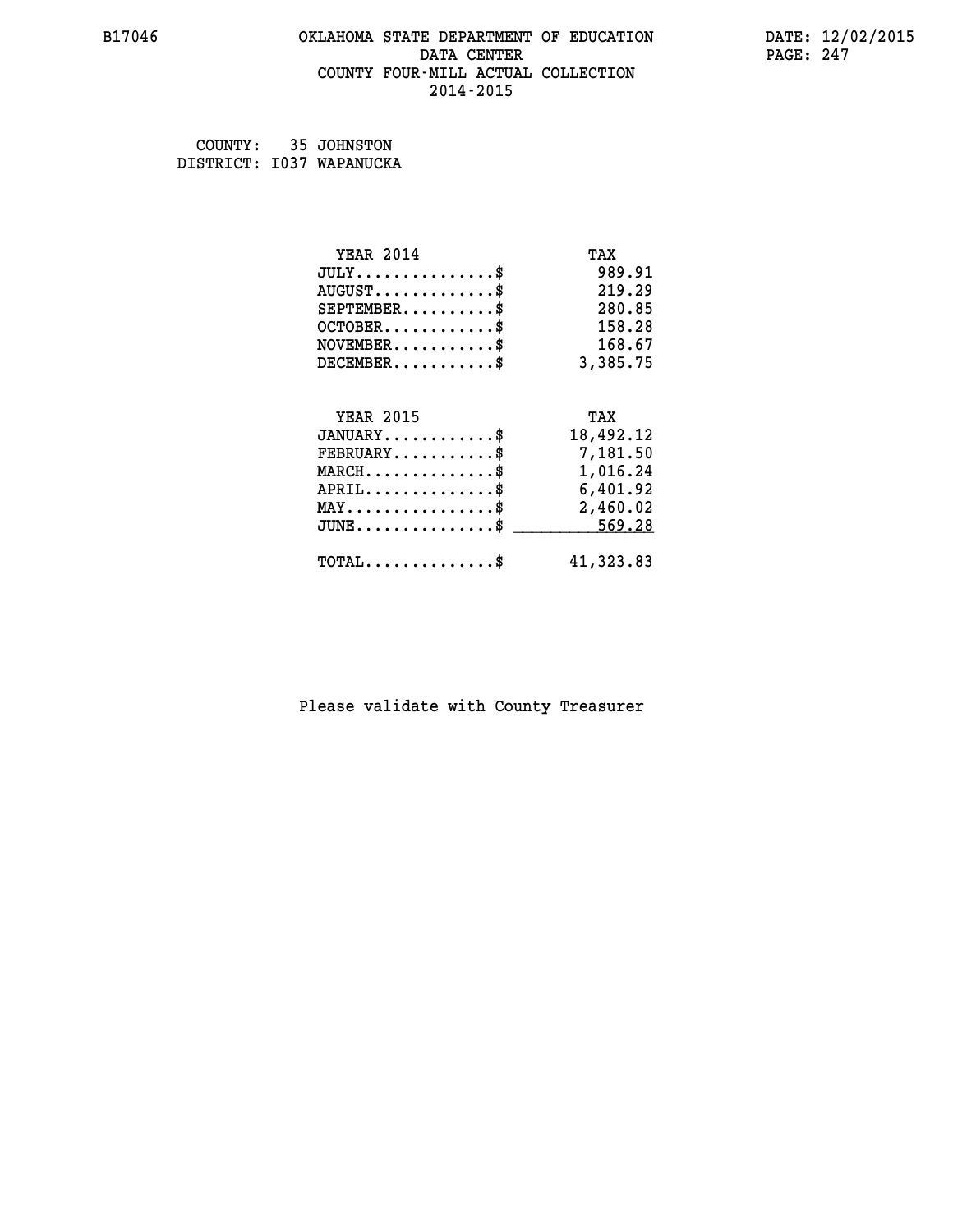#### **B17046 OKLAHOMA STATE DEPARTMENT OF EDUCATION DATE: 12/02/2015 DATA CENTER** PAGE: 248  **COUNTY FOUR-MILL ACTUAL COLLECTION 2014-2015**

 **COUNTY: 35 JOHNSTON**

 **\*\*\*\*\*\* TOTALS \*\*\*\*\*\***

| <b>YEAR 2014</b>                 | TAX       |
|----------------------------------|-----------|
| $JULY \ldots \ldots \ldots \$    | 7,902.87  |
| $AUGUST \ldots \ldots \ldots$ \$ | 1,753.85  |
| $SEPTEMBER$                      | 2,263.17  |
| $OCTOBER$                        | 1,267.62  |
| $NOVEMBER$ $\$                   | 1,364.76  |
| $DECEMBER$                       | 27,454.08 |

## **YEAR 2015 TAX JANUARY............\$ 149,942.40 FEBRUARY...........\$ 58,225.39 MARCH..............\$ 8,231.38 APRIL..............\$ 51,914.20 MAY................\$ 19,948.43 JUNE................\$** 4,625.82  **TOTAL..............\$ 334,893.97**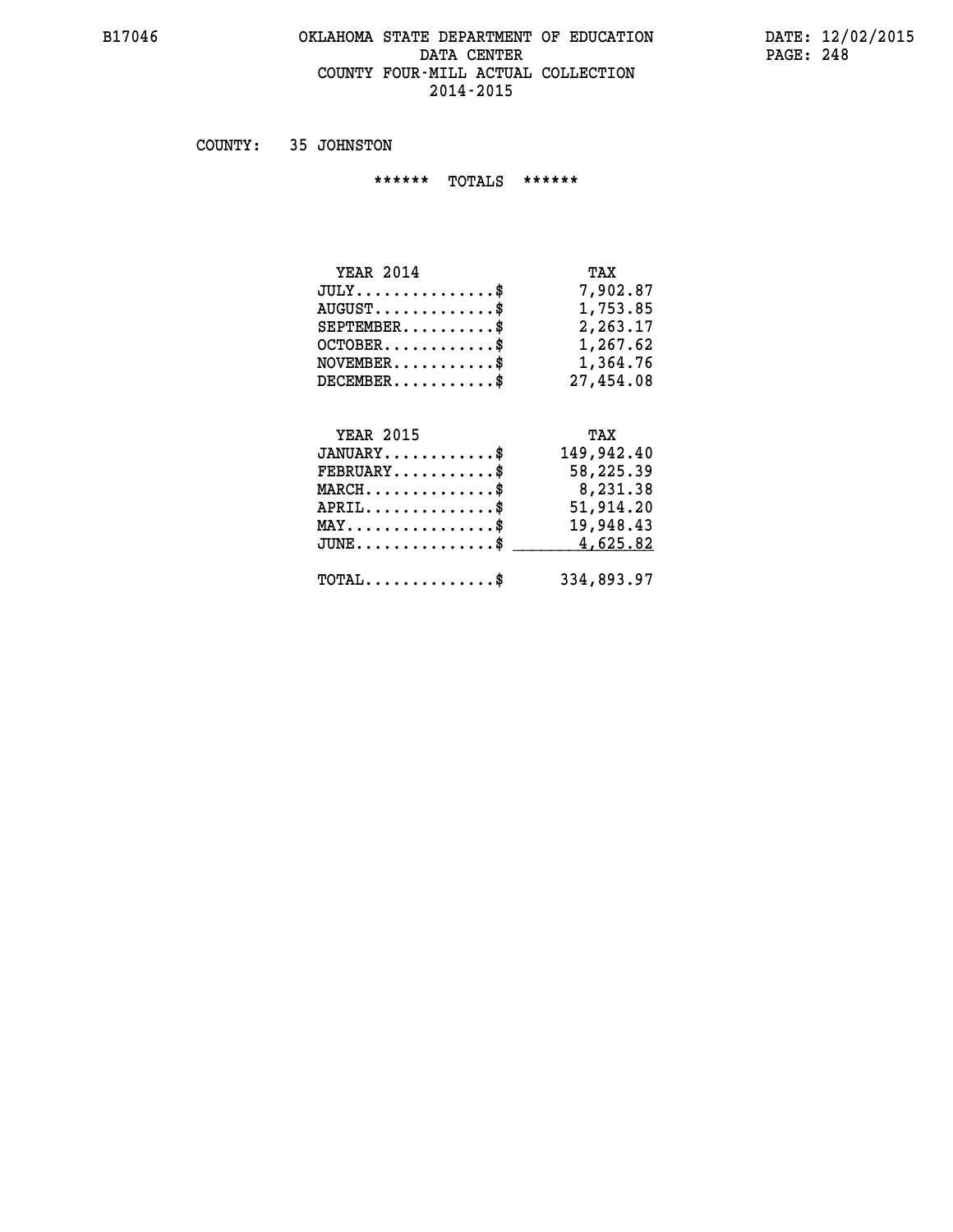#### **B17046 OKLAHOMA STATE DEPARTMENT OF EDUCATION DATE: 12/02/2015 DATA CENTER** PAGE: 249  **COUNTY FOUR-MILL ACTUAL COLLECTION 2014-2015**

 **COUNTY: 36 KAY DISTRICT: C027 PECKHAM**

| <b>YEAR 2014</b>                                 | TAX       |
|--------------------------------------------------|-----------|
| $JULY$ \$                                        | 986.81    |
| $AUGUST$ \$                                      | 51.89     |
| $SEPTEMENT.$ \$                                  | 51.55     |
| $OCTOBER$ \$                                     | 27.55     |
| $NOVEMBER$ \$                                    | 28.10     |
| $DECEMBER$ \$                                    | 112.26    |
|                                                  |           |
| <b>YEAR 2015</b>                                 | TAX       |
| $JANUARY$                                        | 8,083.22  |
| $FEBRUARY$                                       | 1,520.67  |
| $MARCH$ \$                                       | 167.34    |
| $APRIL \ldots \ldots \ldots \ldots \$            | 3,635.81  |
| $\texttt{MAX} \dots \dots \dots \dots \dots \$   | 652.63    |
| $\mathtt{JUNE} \ldots \ldots \ldots \ldots \ast$ | 421.17    |
| $\texttt{TOTAL} \dots \dots \dots \dots \$       | 15,739.00 |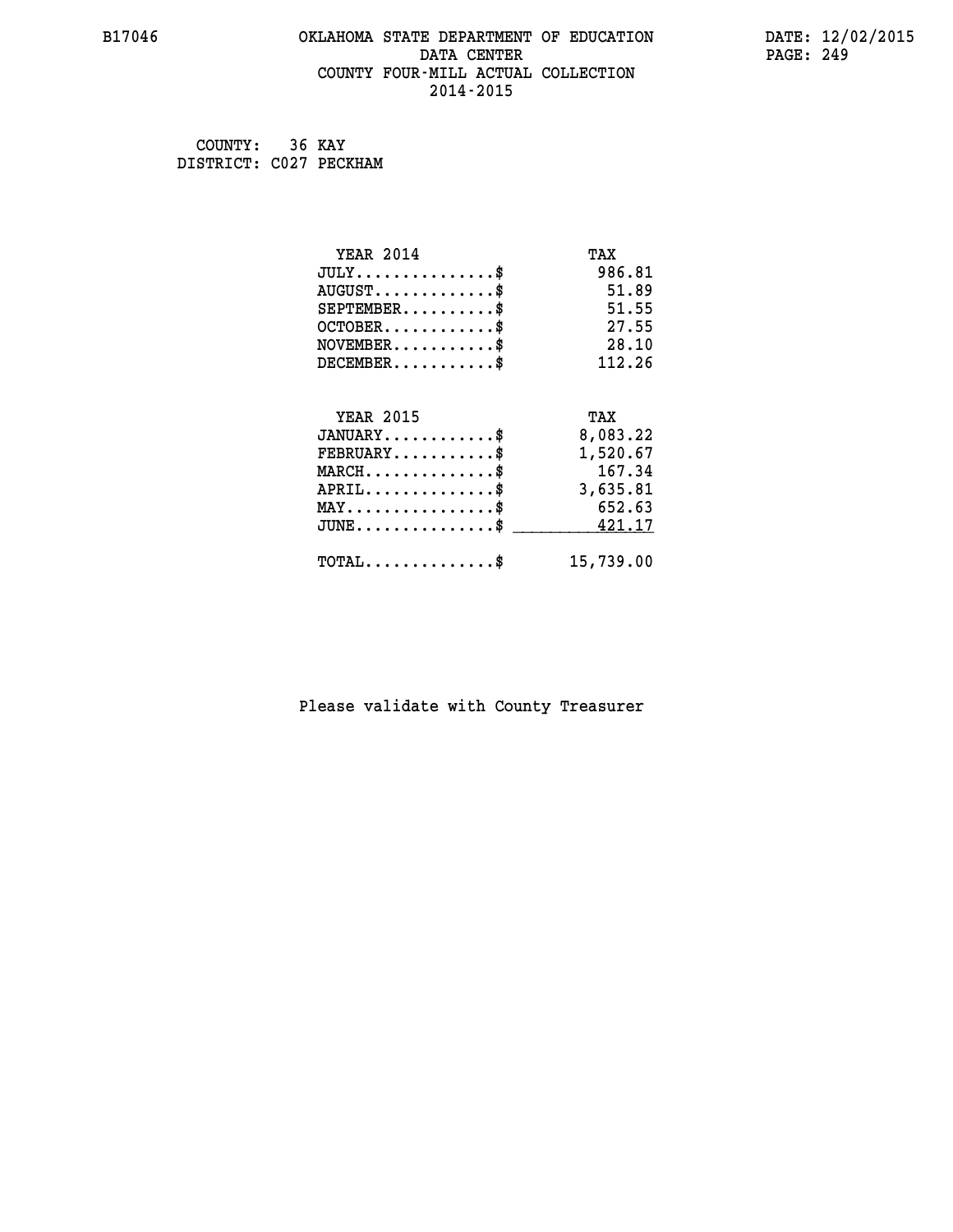#### **B17046 OKLAHOMA STATE DEPARTMENT OF EDUCATION DATE: 12/02/2015 DATA CENTER** PAGE: 250  **COUNTY FOUR-MILL ACTUAL COLLECTION 2014-2015**

 **COUNTY: 36 KAY DISTRICT: C050 KILDARE**

| <b>YEAR 2014</b>                                 | TAX       |
|--------------------------------------------------|-----------|
| $JULY$ \$                                        | 684.86    |
| $AUGUST$ \$                                      | 49.61     |
| $SEPTEMBER$ \$                                   | 49.29     |
| $OCTOBER$ \$                                     | 26.33     |
| $NOVEMBER$ \$                                    | 26.86     |
| $DECEMBER$ \$                                    | 107.32    |
|                                                  |           |
| <b>YEAR 2015</b>                                 | TAX       |
| $JANUARY$ \$                                     | 7,727.67  |
| $FEBRUARY$                                       | 1,453.79  |
| $MARCH$ \$                                       | 159.99    |
| $APRIL \ldots \ldots \ldots \ldots$              | 3,475.89  |
| $MAX \dots \dots \dots \dots \$                  | 623.92    |
| $\mathtt{JUNE} \ldots \ldots \ldots \ldots \ast$ | 402.64    |
| $\texttt{TOTAL} \dots \dots \dots \dots \$       | 14,788.17 |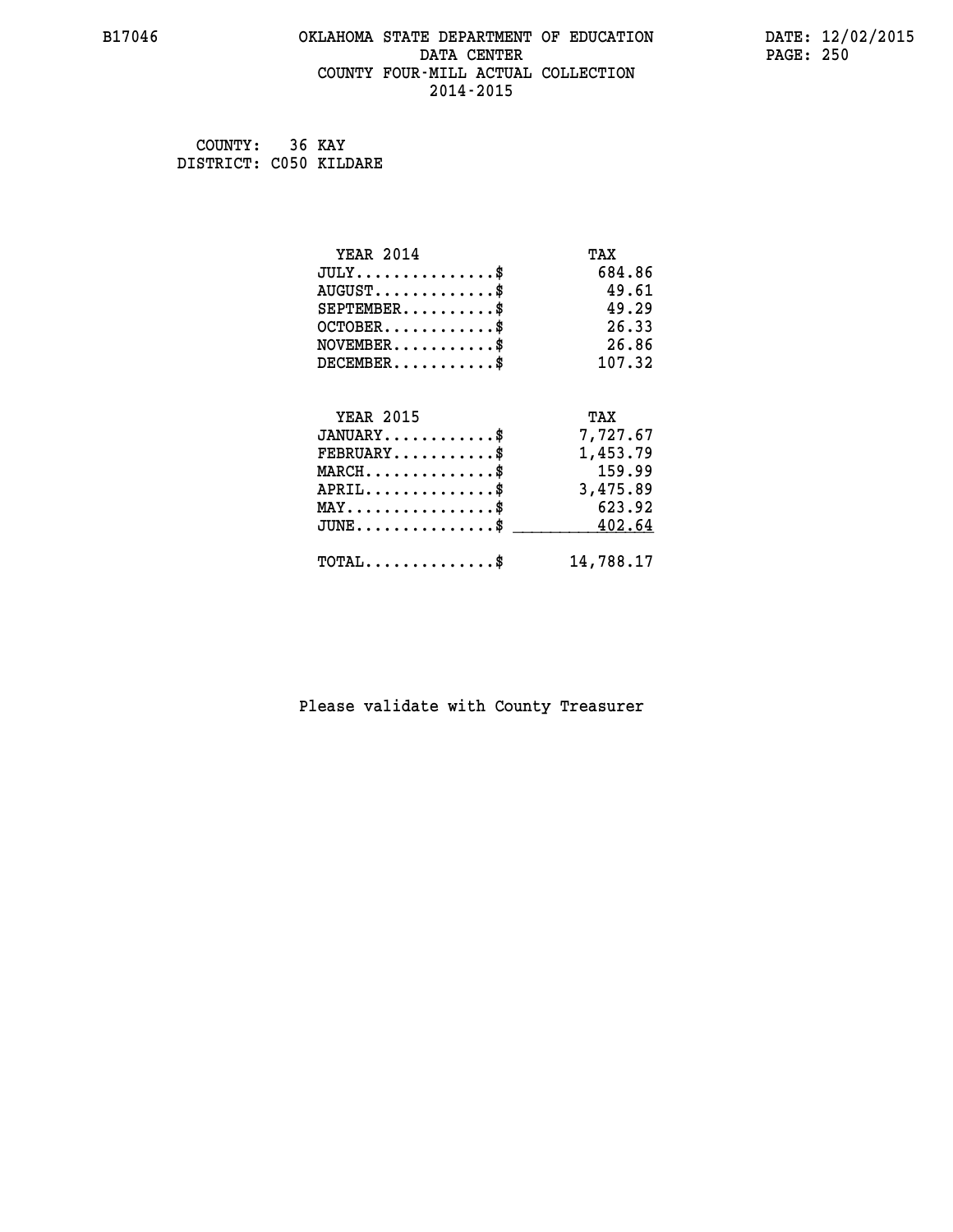#### **B17046 OKLAHOMA STATE DEPARTMENT OF EDUCATION DATE: 12/02/2015 DATA CENTER** PAGE: 251  **COUNTY FOUR-MILL ACTUAL COLLECTION 2014-2015**

 **COUNTY: 36 KAY DISTRICT: I045 BLACKWELL**

| <b>YEAR 2014</b>                               | TAX        |
|------------------------------------------------|------------|
| $JULY$ \$                                      | 1,423.71   |
| $AUGUST$ \$                                    | 866.71     |
| $SEPTEMENT.$ \$                                | 861.16     |
| $OCTOBER$ \$                                   | 460.08     |
| $NOVEMBER$ \$                                  | 469.30     |
| $DECEMBER$ \$                                  | 1,875.19   |
|                                                |            |
|                                                |            |
| <b>YEAR 2015</b>                               | TAX        |
| $JANUARY$ \$                                   | 135,019.38 |
| $FEBRUARY$                                     | 25,400.79  |
| $MARCH$ \$                                     | 2,795.17   |
| $APRIL$ \$                                     | 60,731.39  |
| $\texttt{MAX} \dots \dots \dots \dots \dots \$ | 10,901.25  |
| $JUNE$ $\text{\$}$                             | 20,250.39  |
| $\texttt{TOTAL} \dots \dots \dots \dots \$     | 261,054.52 |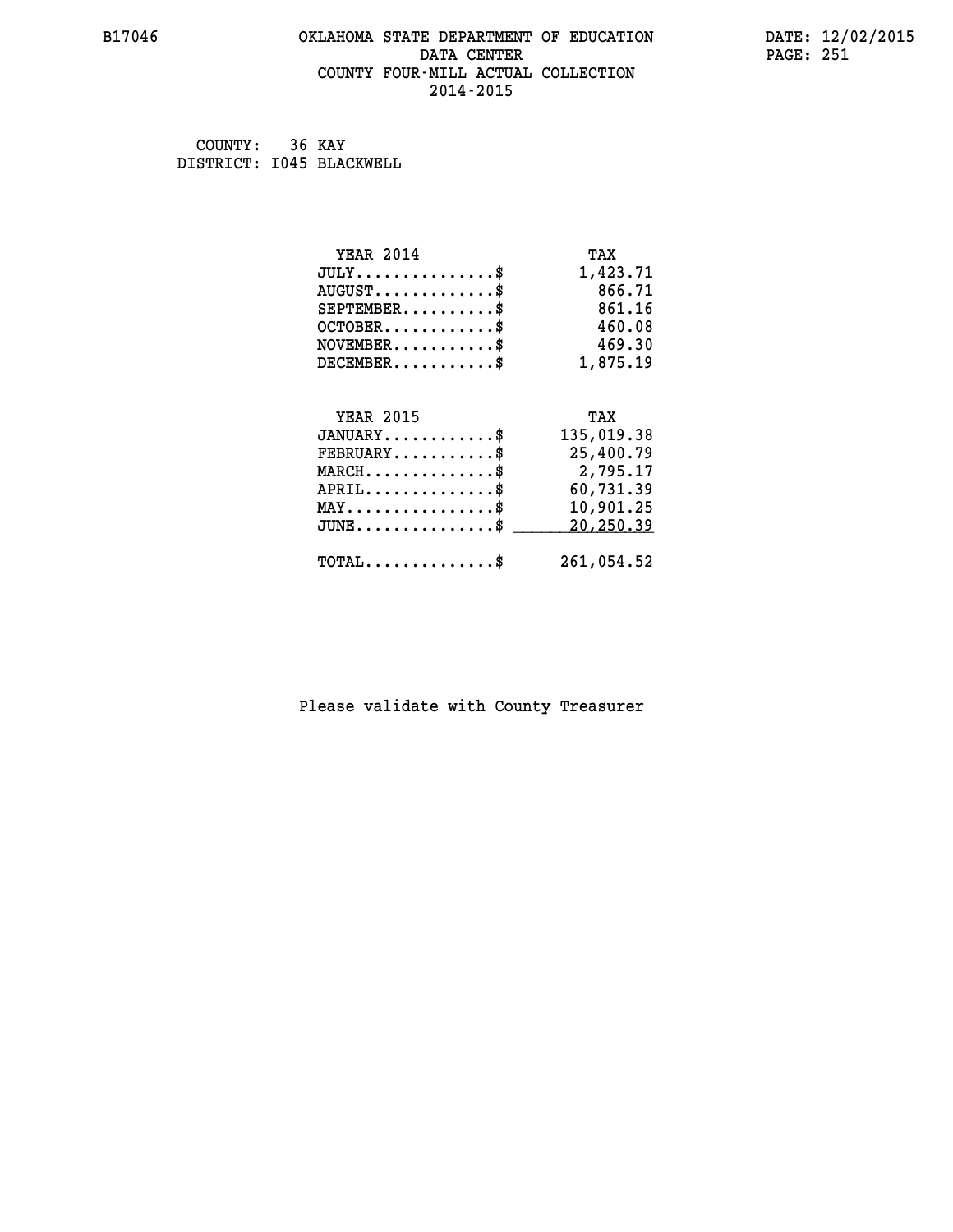#### **B17046 OKLAHOMA STATE DEPARTMENT OF EDUCATION DATE: 12/02/2015 DATA CENTER** PAGE: 252  **COUNTY FOUR-MILL ACTUAL COLLECTION 2014-2015**

 **COUNTY: 36 KAY DISTRICT: I071 PONCA CITY**

| <b>YEAR 2014</b>                               | TAX        |
|------------------------------------------------|------------|
| $JULY$ \$                                      | 54,749.23  |
| $AUGUST$ \$                                    | 3,162.20   |
| $SEPTEMBER$ \$                                 | 3,141.96   |
| $OCTOBER$ \$                                   | 1,678.62   |
| $\texttt{NOVEMBER} \dots \dots \dots \$        | 1,712.26   |
| $DECEMBER$ \$                                  | 6,841.63   |
|                                                |            |
| <b>YEAR 2015</b>                               | TAX        |
| $JANUARY$ \$                                   | 492,620.46 |
| $FEBRUARY$                                     | 92,675.23  |
| $MARCH$ \$                                     | 10,198.27  |
| $APRIL$ \$                                     | 221,579.56 |
| $\texttt{MAX} \dots \dots \dots \dots \dots \$ | 39,773.43  |
| $JUNE$ \$                                      | 25,667.77  |
| $\texttt{TOTAL} \dots \dots \dots \dots \$     | 953,800.62 |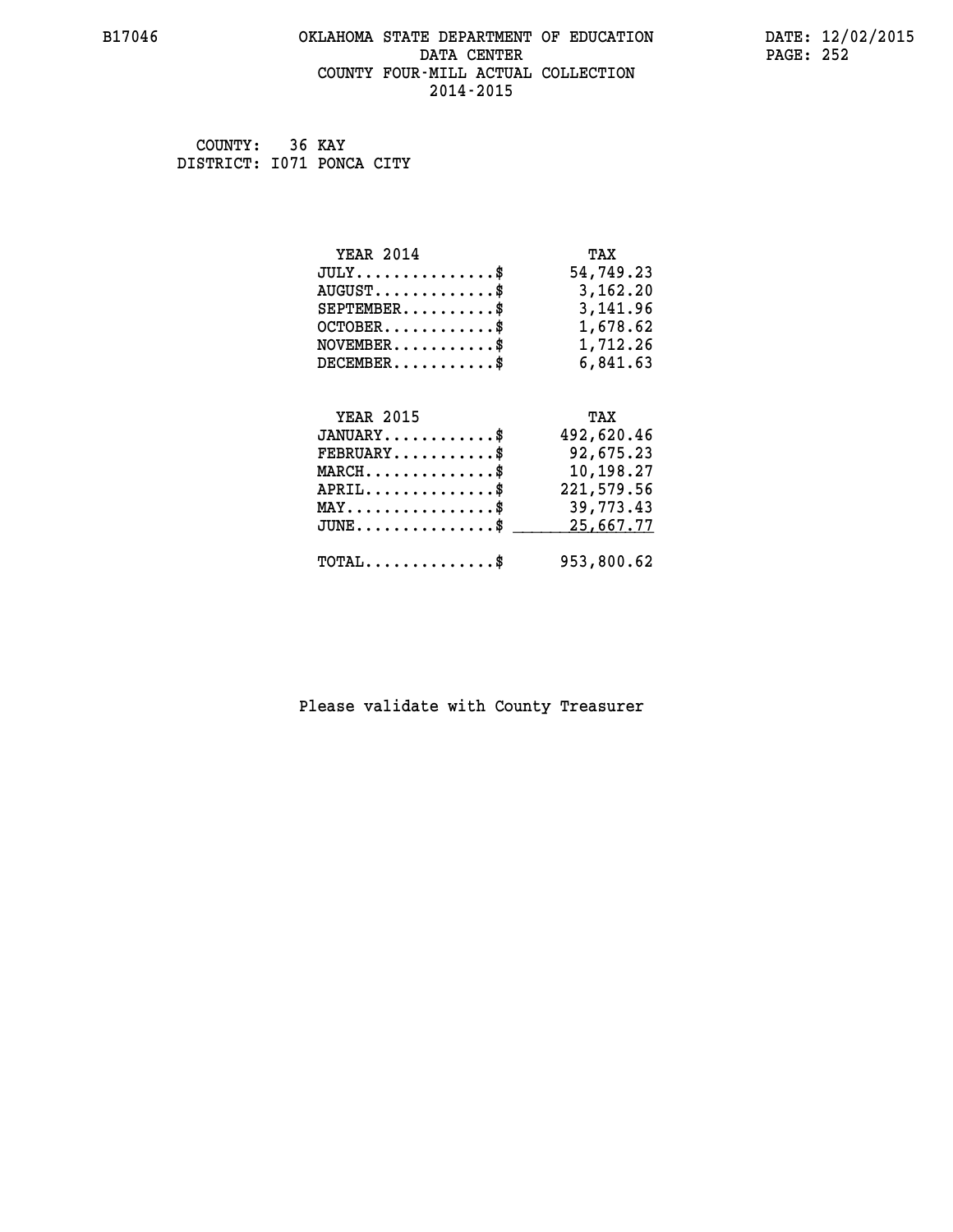## **B17046 OKLAHOMA STATE DEPARTMENT OF EDUCATION DATE: 12/02/2015** DATA CENTER PAGE: 253  **COUNTY FOUR-MILL ACTUAL COLLECTION 2014-2015**

 **COUNTY: 36 KAY DISTRICT: I087 TONKAWA**

| <b>YEAR 2014</b>                           | TAX        |
|--------------------------------------------|------------|
| $JULY$ \$                                  | 7,651.00   |
| $AUGUST$ \$                                | 435.49     |
| $SEPTEMBER$                                | 432.71     |
| $OCTOBER$ \$                               | 231.18     |
| $NOVEMBER$ \$                              | 235.81     |
| $DECEMBER$ \$                              | 942.21     |
|                                            |            |
| <b>YEAR 2015</b>                           | TAX        |
| $JANUARY$ \$                               | 67,842.39  |
| $FEBRUARY$                                 | 12,762.99  |
| $MARCH$ \$                                 | 1,404.48   |
| $APRIL$ \$                                 | 30,515.35  |
| $MAX \dots \dots \dots \dots \dots$        | 5,477.50   |
| $JUNE$ \$                                  | 3,534.90   |
| $\texttt{TOTAL} \dots \dots \dots \dots \$ | 131,466.01 |
|                                            |            |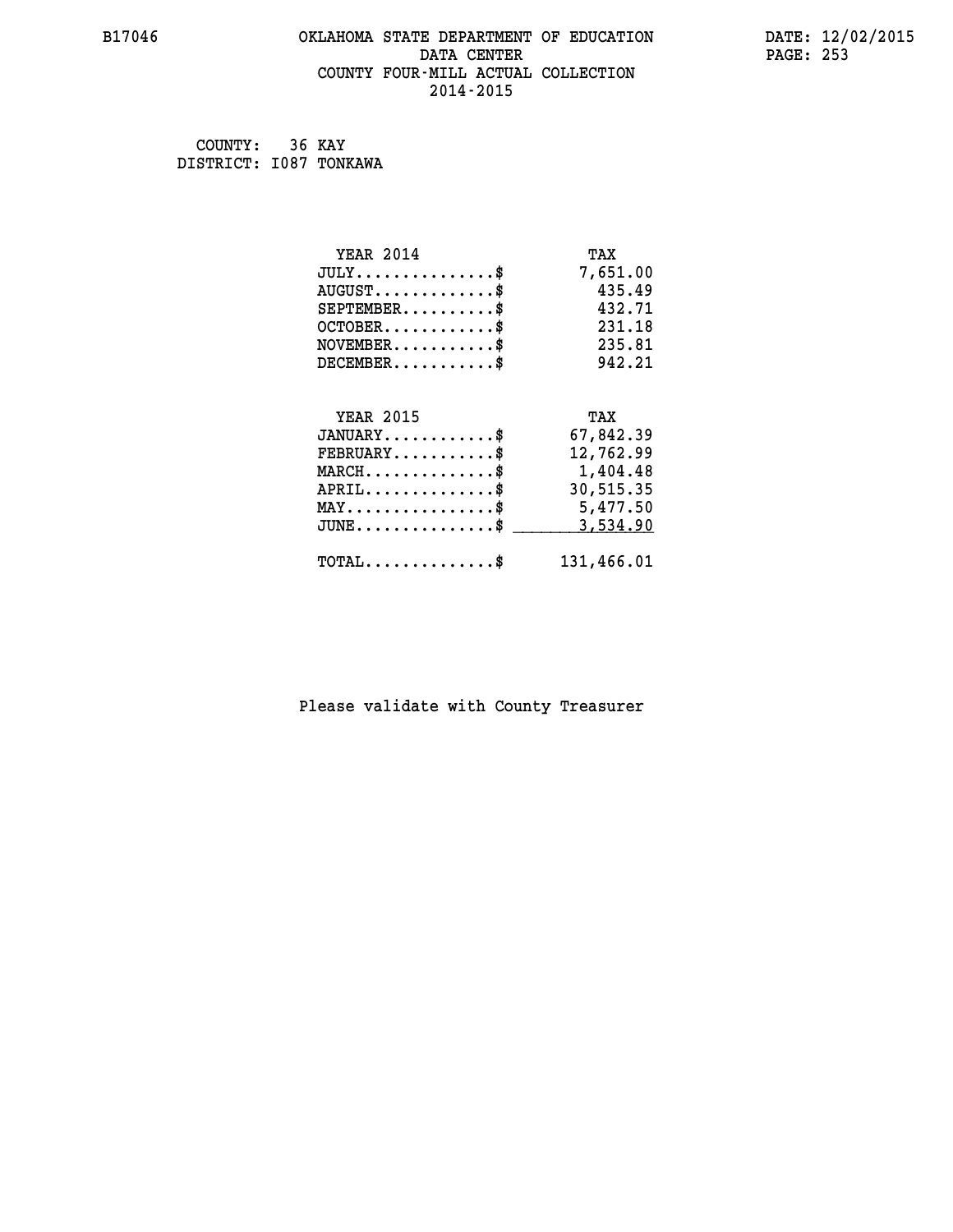## **B17046 OKLAHOMA STATE DEPARTMENT OF EDUCATION DATE: 12/02/2015 DATA CENTER** PAGE: 254  **COUNTY FOUR-MILL ACTUAL COLLECTION 2014-2015**

 **COUNTY: 36 KAY DISTRICT: I125 NEWKIRK**

| <b>YEAR 2014</b>                               | TAX        |
|------------------------------------------------|------------|
| $JULY$ \$                                      | 8,985.98   |
| $AUGUST$ \$                                    | 525.66     |
| $SEPTEMBER$ \$                                 | 522.31     |
| $OCTOBER$ \$                                   | 279.04     |
| $\texttt{NOVEMBER} \dots \dots \dots \$        | 284.64     |
| $DECEMBER$ \$                                  | 1,137.31   |
|                                                |            |
| <b>YEAR 2015</b>                               | TAX        |
| $JANUARY$ \$                                   | 81,890.76  |
| $FEBRUARY$                                     | 15,405.86  |
| $MARCH$ \$                                     | 1,695.30   |
| $APRIL \ldots \ldots \ldots \ldots$ \$         | 36,834.28  |
| $\texttt{MAX} \dots \dots \dots \dots \dots \$ | 6,611.73   |
| $JUNE$ \$                                      | 4,266.87   |
| $\texttt{TOTAL} \dots \dots \dots \dots \$     | 158,439.74 |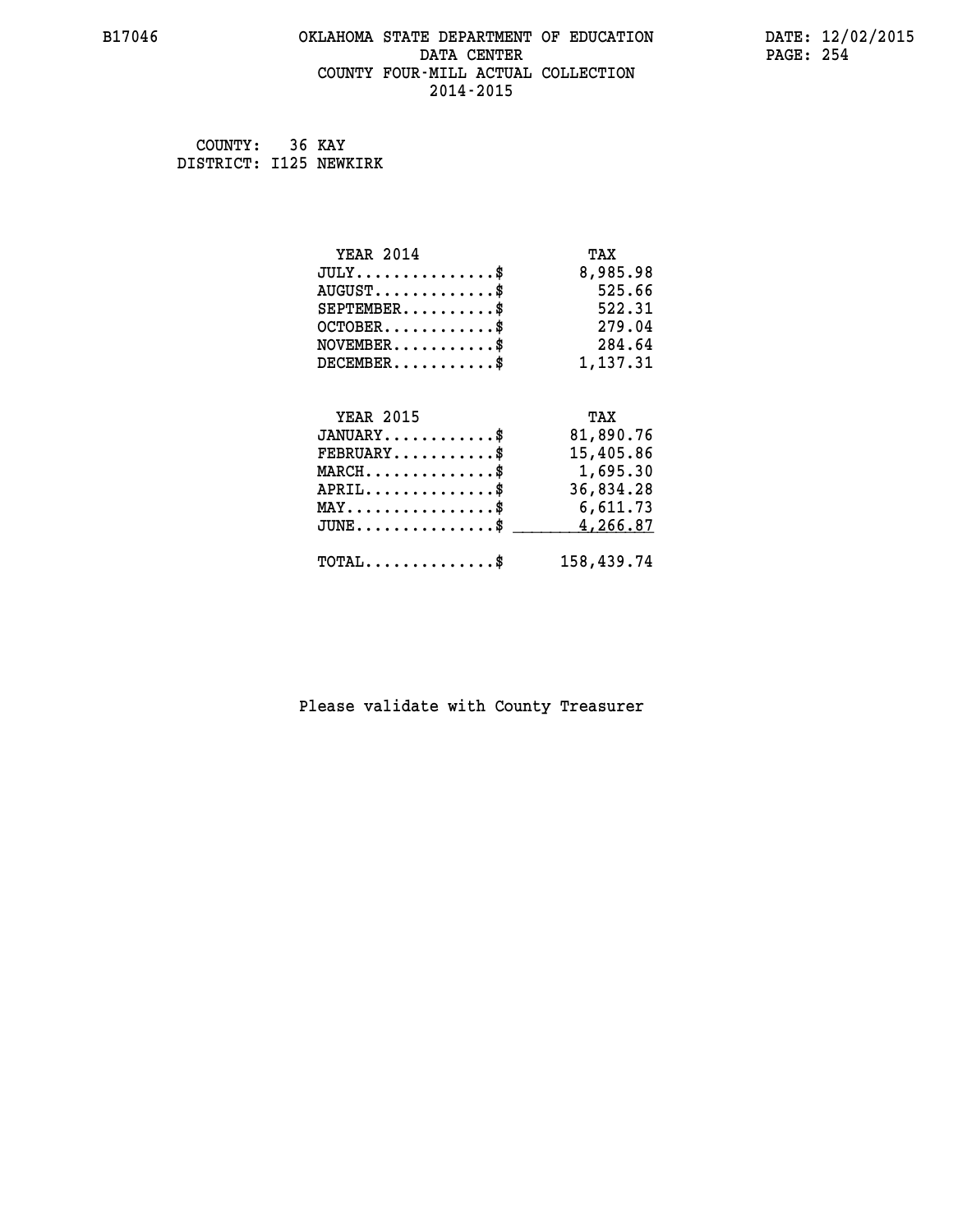## **B17046 OKLAHOMA STATE DEPARTMENT OF EDUCATION DATE: 12/02/2015** DATA CENTER PAGE: 255  **COUNTY FOUR-MILL ACTUAL COLLECTION 2014-2015**

 **COUNTY: 36 KAY**

 **\*\*\*\*\*\* TOTALS \*\*\*\*\*\***

| <b>YEAR 2014</b>                | TAX       |
|---------------------------------|-----------|
| $JULY$                          | 74,481.59 |
| $AUGUST \ldots \ldots \ldots \$ | 5,091.56  |
| $SEPTEMBER$                     | 5,058.98  |
| $OCTOBER$ \$                    | 2,702.80  |
| $NOVEMBER$ \$                   | 2,756.97  |
| $DECEMBER$                      | 11,015.92 |

# **YEAR 2015 TAX JANUARY............\$ 793,183.88 FEBRUARY...........\$ 149,219.33 MARCH..............\$ 16,420.55 APRIL..............\$ 356,772.28 MAY................\$ 64,040.46** JUNE..............\$ <u>\_\_\_\_\_\_\_ 54,543.74</u>

 **TOTAL..............\$ 1,535,288.06**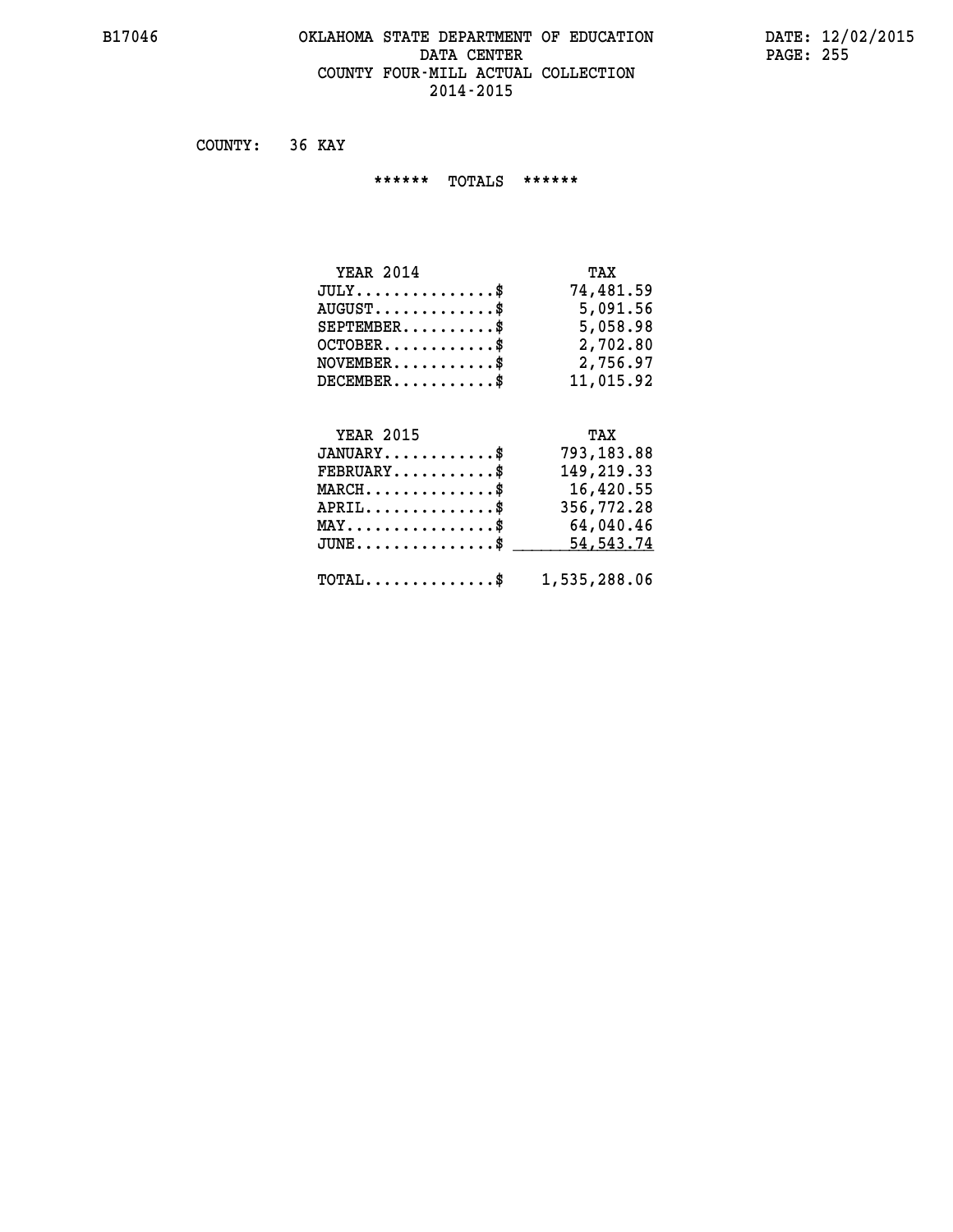## **B17046 OKLAHOMA STATE DEPARTMENT OF EDUCATION DATE: 12/02/2015 DATA CENTER** PAGE: 256  **COUNTY FOUR-MILL ACTUAL COLLECTION 2014-2015**

 **COUNTY: 37 KINGFISHER DISTRICT: I002 DOVER**

| <b>YEAR 2014</b>                           | TAX       |
|--------------------------------------------|-----------|
| $JULY$ \$                                  | 743.13    |
| $AUGUST$ \$                                | 75.04     |
| $SEPTEMENT.$ \$                            | 112.38    |
| $OCTOBER$ \$                               | 19.49     |
| $NOVEMBER$ \$                              | 1,269.97  |
| $DECEMBER$ \$                              | 22,783.83 |
|                                            |           |
| <b>YEAR 2015</b>                           | TAX       |
| $JANUARY$ \$                               | 7,790.38  |
| $FEBRUARY$                                 | 1,008.05  |
| $MARCH$ \$                                 | 7,450.85  |
| $APRIL$ \$                                 | 4,209.59  |
| $MAX \dots \dots \dots \dots \dots$        | 292.54    |
| $JUNE$                                     | 1,158.02  |
| $\texttt{TOTAL} \dots \dots \dots \dots \$ | 46,913.27 |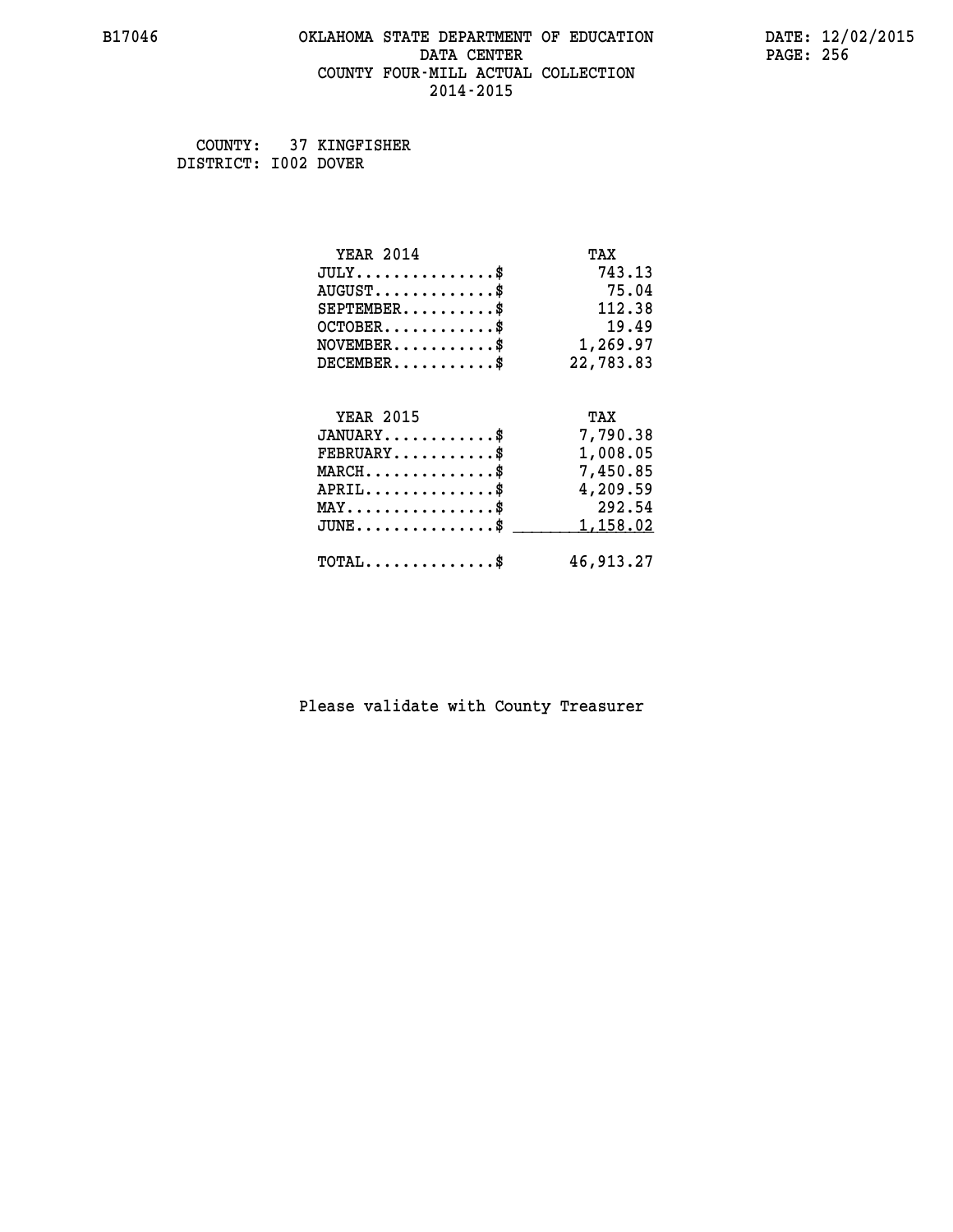## **B17046 OKLAHOMA STATE DEPARTMENT OF EDUCATION DATE: 12/02/2015 DATA CENTER** PAGE: 257  **COUNTY FOUR-MILL ACTUAL COLLECTION 2014-2015**

 **COUNTY: 37 KINGFISHER DISTRICT: I003 LOMEGA**

| <b>YEAR 2014</b>                           | TAX        |
|--------------------------------------------|------------|
| $JULY$ \$                                  | 926.89     |
| $AUGUST$ \$                                | 93.59      |
| $SEPTEMENT.$ \$                            | 140.18     |
| $OCTOBER$ \$                               | 24.32      |
| $NOVEMBER$ \$                              | 1,583.99   |
| $DECEMBER$ \$                              | 28,417.49  |
|                                            |            |
| <b>YEAR 2015</b>                           | TAX        |
| $JANUARY$ \$                               | 9,716.78   |
| $FEBRUARY$                                 | 1,257.30   |
| $MARCH$ \$                                 | 9,293.20   |
| $APRIL$ \$                                 | 5,250.48   |
| $MAX \dots \dots \dots \dots \dots$        | 364.88     |
| $JUNE$                                     | 1,444.36   |
| $\texttt{TOTAL} \dots \dots \dots \dots \$ | 58, 513.46 |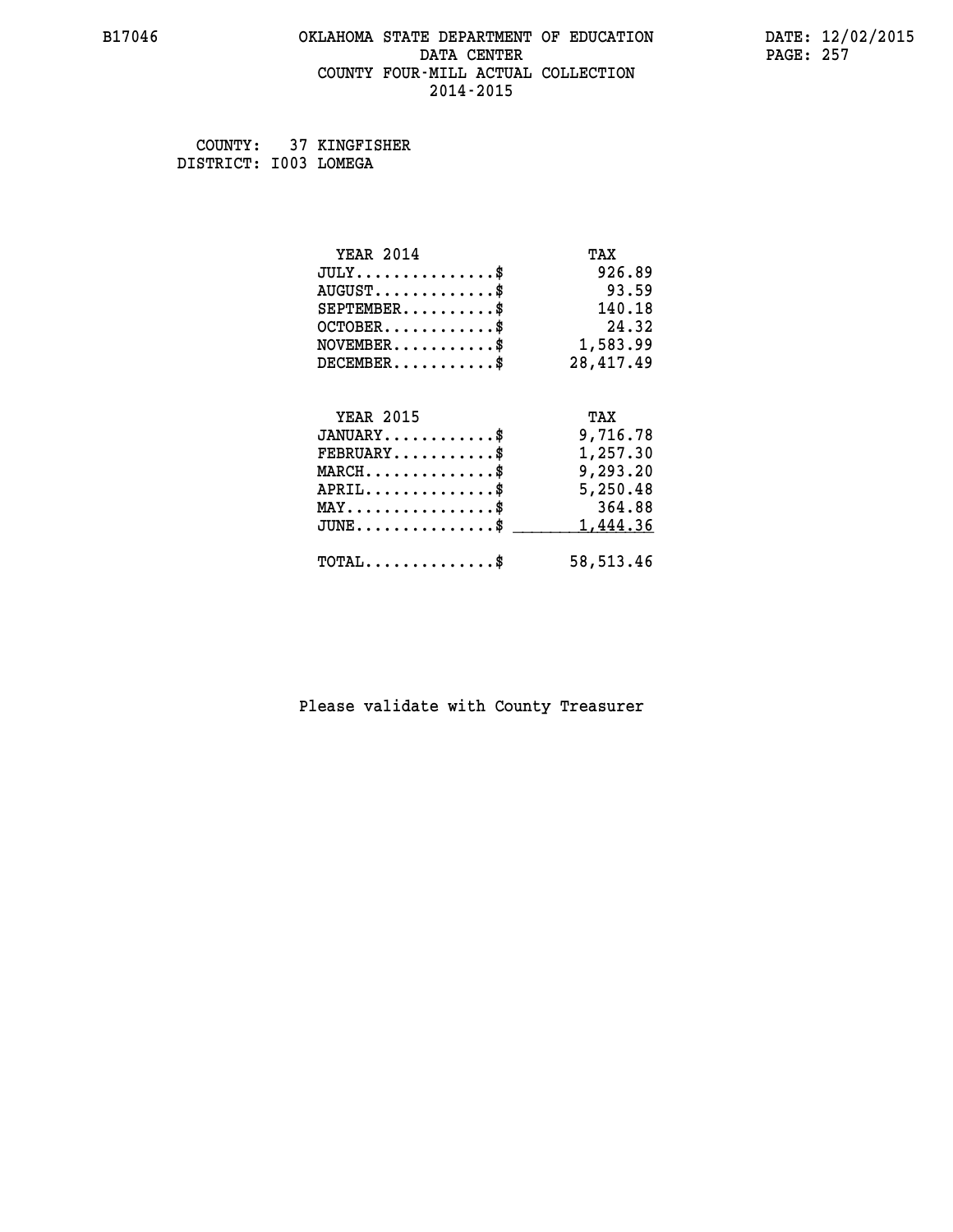## **B17046 OKLAHOMA STATE DEPARTMENT OF EDUCATION DATE: 12/02/2015 DATA CENTER** PAGE: 258  **COUNTY FOUR-MILL ACTUAL COLLECTION 2014-2015**

 **COUNTY: 37 KINGFISHER DISTRICT: I007 KINGFISHER**

| <b>YEAR 2014</b>                               | TAX        |
|------------------------------------------------|------------|
| $JULY$ \$                                      | 3,654.91   |
| $AUGUST$ \$                                    | 5,512.83   |
| $SEPTEMBER$ \$                                 | 556.65     |
| $OCTOBER$ \$                                   | 833.76     |
| $NOVEMBER$ \$                                  | 293.39     |
| $DECEMBER$ \$                                  | 87,010.61  |
|                                                |            |
| <b>YEAR 2015</b>                               | TAX        |
| $JANUARY$ \$                                   | 91,279.37  |
| $FEBRUARY$                                     | 57,792.08  |
| $MARCH$ \$                                     | 7,478.13   |
| $APRIL$ \$                                     | 55,272.78  |
| $\texttt{MAX} \dots \dots \dots \dots \dots \$ | 31,228.27  |
| $JUNE$ \$                                      | 2,170.14   |
| $\texttt{TOTAL} \dots \dots \dots \dots \$     | 343,082.92 |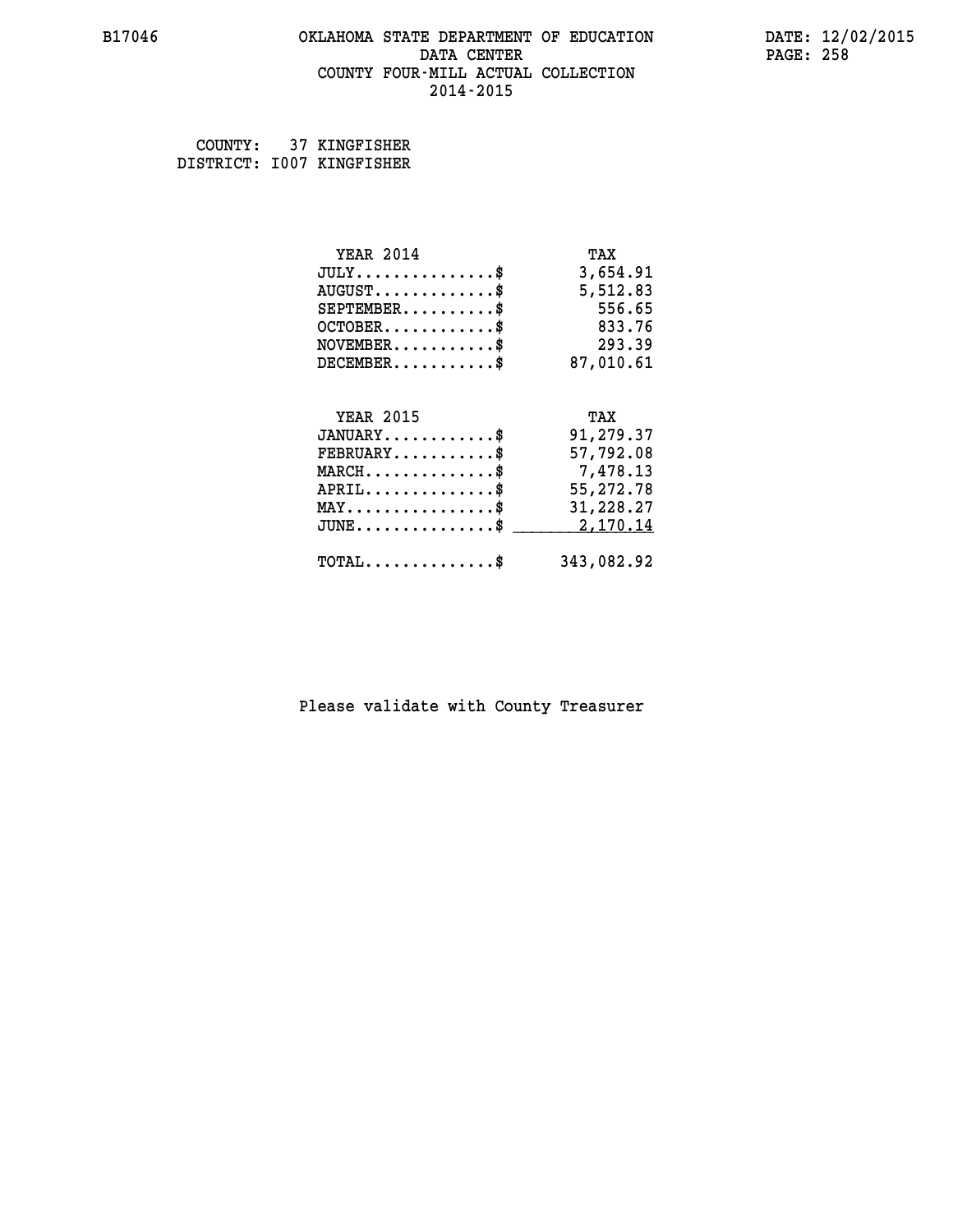## **B17046 OKLAHOMA STATE DEPARTMENT OF EDUCATION DATE: 12/02/2015 DATA CENTER** PAGE: 259  **COUNTY FOUR-MILL ACTUAL COLLECTION 2014-2015**

 **COUNTY: 37 KINGFISHER DISTRICT: I016 HENNESSEY**

| <b>YEAR 2014</b>                                   | TAX         |
|----------------------------------------------------|-------------|
| $JULY$ \$                                          | 2,143.26    |
| $AUGUST$ \$                                        | 3,464.80    |
| $SEPTEMBER$ \$                                     | 349.85      |
| OCTOBER\$ $524.02$                                 |             |
| $NOVEMBER$ \$ 184.40                               |             |
| $DECEMBER$ \$                                      | 54,685.99   |
| <b>YEAR 2015</b>                                   | TAX         |
| $JANUARY$                                          | 57,368.91   |
| $FEBRUARY \ldots \ldots \ldots \$                  | 36, 322. 20 |
| $MARCH \dots \dots \dots \dots$                    | 4,699.99    |
| $APRIL \ldots \ldots \ldots \ldots \$              | 34,738.83   |
| $\texttt{MAX} \dots \dots \dots \dots \dots \$     | 19,626.83   |
| $\texttt{JUNE} \dots \dots \dots \dots \texttt{S}$ | 1,363.92    |
| $\texttt{TOTAL} \dots \dots \dots \dots$ \$        | 215,473.00  |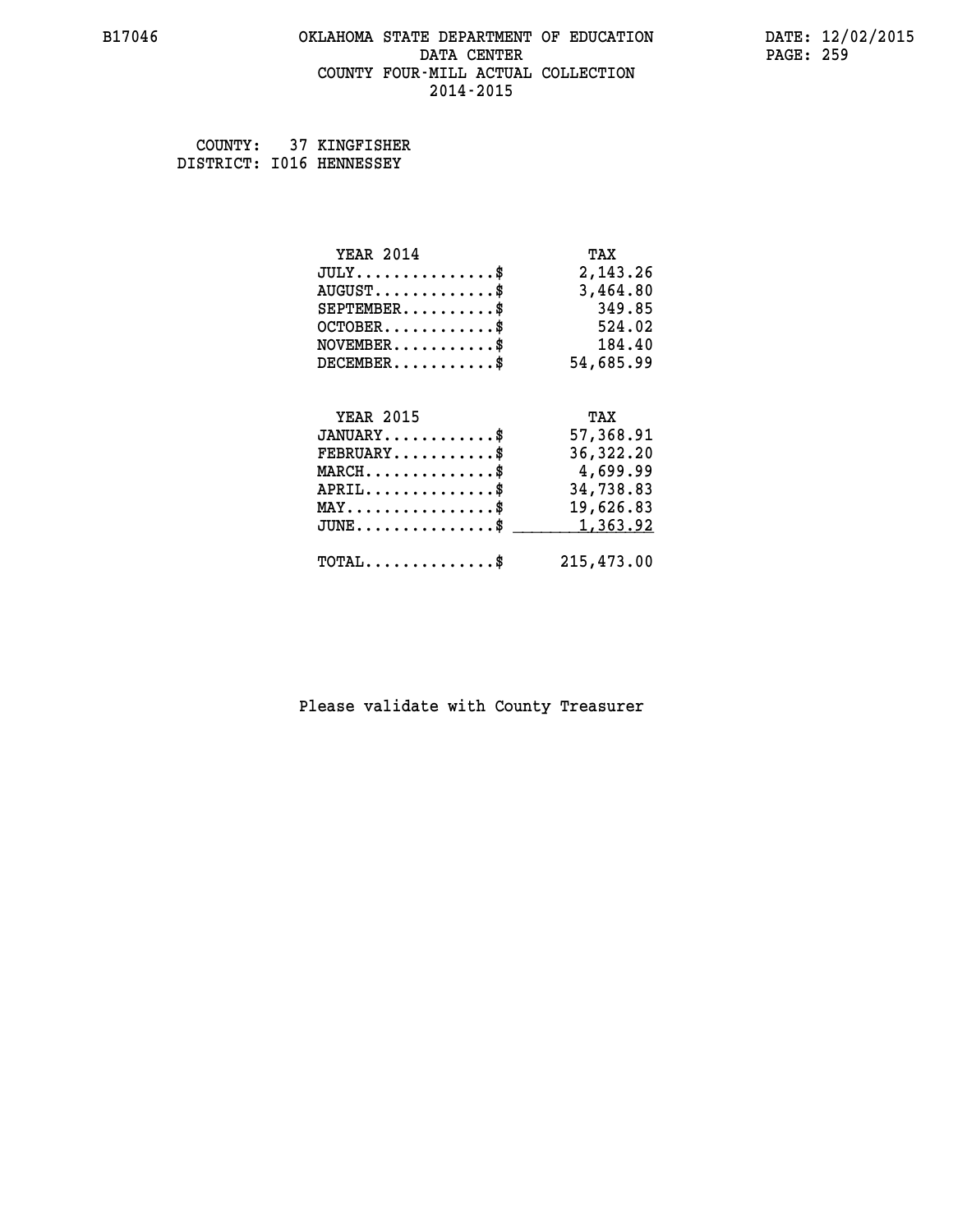## **B17046 OKLAHOMA STATE DEPARTMENT OF EDUCATION DATE: 12/02/2015 DATA CENTER** PAGE: 260  **COUNTY FOUR-MILL ACTUAL COLLECTION 2014-2015**

 **COUNTY: 37 KINGFISHER DISTRICT: I089 CASHION**

| <b>YEAR 2014</b>                           | TAX        |
|--------------------------------------------|------------|
| $JULY$ \$                                  | 1,987.82   |
| $AUGUST$ \$                                | 200.73     |
| $SEPTEMBER$ \$                             | 300.66     |
| $OCTOBER$ \$                               | 52.18      |
| $NOVEMBER$ \$                              | 3,397.08   |
| $DECEMBER$ \$                              | 60,945.03  |
|                                            |            |
| <b>YEAR 2015</b>                           | TAX        |
| $JANUARY$ \$                               | 20,838.88  |
| $FEBRUARY$                                 | 2,696.46   |
| $MARCH$ \$                                 | 19,930.48  |
| $APRIL$ \$                                 | 11,260.37  |
| $MAX \dots \dots \dots \dots \dots$        | 782.54     |
| $JUNE$ \$                                  | 3,097.64   |
| $\texttt{TOTAL} \dots \dots \dots \dots \$ | 125,489.87 |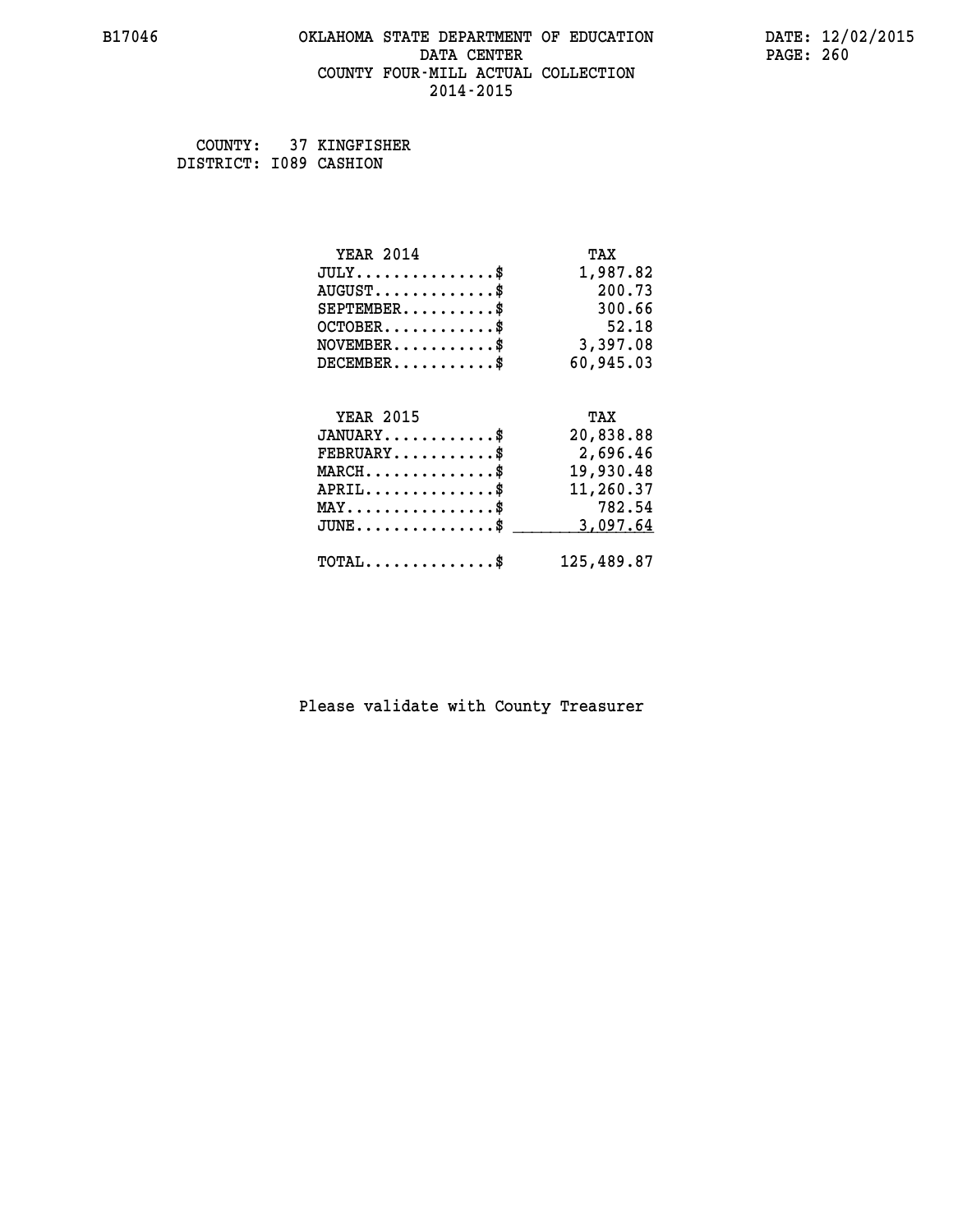## **B17046 OKLAHOMA STATE DEPARTMENT OF EDUCATION DATE: 12/02/2015 DATA CENTER** PAGE: 261  **COUNTY FOUR-MILL ACTUAL COLLECTION 2014-2015**

 **COUNTY: 37 KINGFISHER DISTRICT: I105 OKARCHE**

| <b>YEAR 2014</b>                           | TAX       |
|--------------------------------------------|-----------|
| $JULY$ \$                                  | 1,220.21  |
| $AUGUST$ \$                                | 123.20    |
| $SEPTEMENT.$ \$                            | 184.55    |
| $OCTOBER$ \$                               | 32.02     |
| $NOVEMBER$ \$                              | 2,085.23  |
| $DECEMBER$ \$                              | 37,410.09 |
|                                            |           |
| <b>YEAR 2015</b>                           | TAX       |
| $JANUARY$ \$                               | 12,791.59 |
| $FEBRUARY$                                 | 1,655.17  |
| $MARCH$ \$                                 | 12,233.98 |
| $APRIL$ \$                                 | 6,911.99  |
| $MAX \dots \dots \dots \dots \dots$        | 480.33    |
| $JUNE$                                     | 1,901.43  |
| $\texttt{TOTAL} \dots \dots \dots \dots \$ | 77,029.79 |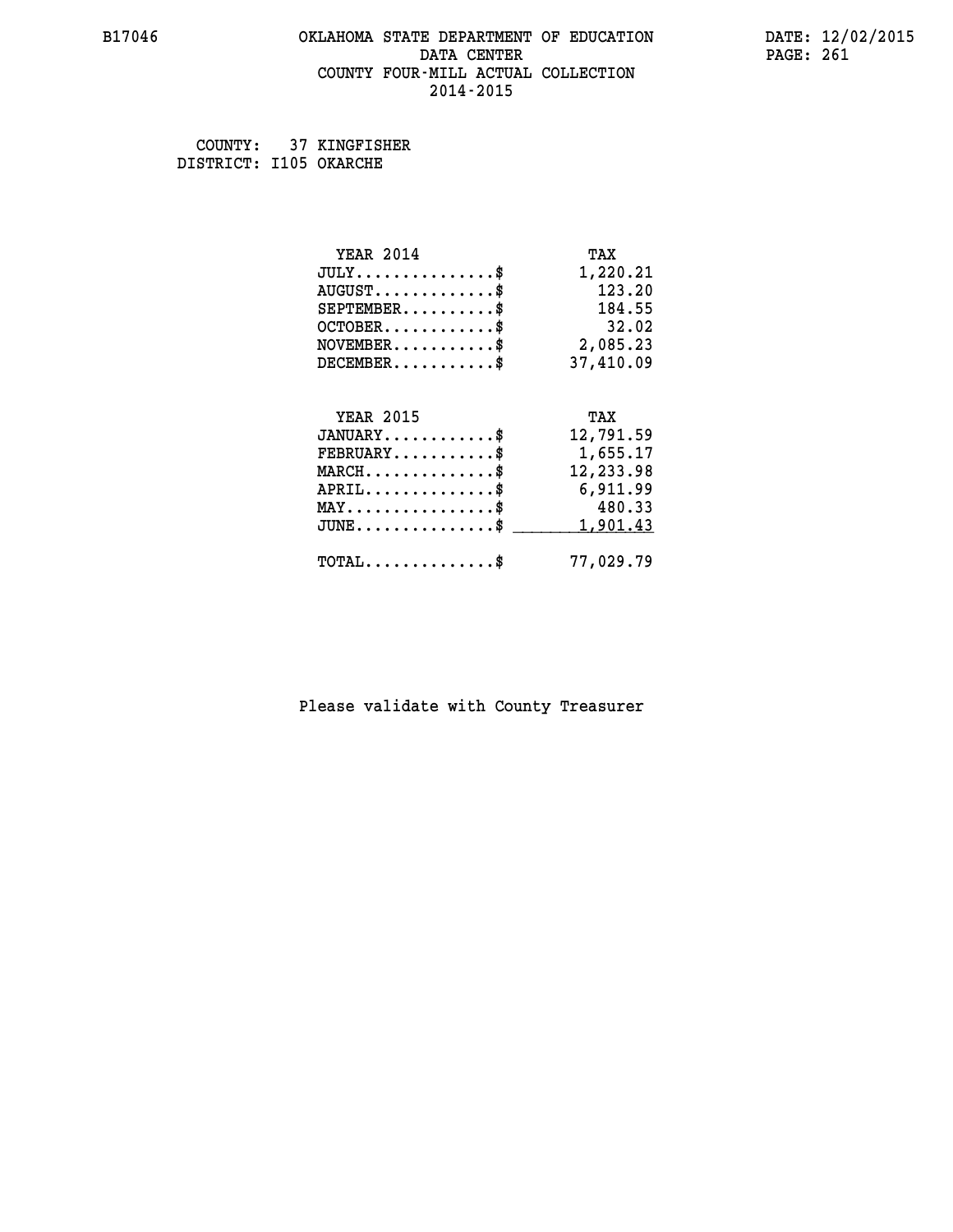## **B17046 OKLAHOMA STATE DEPARTMENT OF EDUCATION DATE: 12/02/2015 DATA CENTER PAGE: 262 COUNTY FOUR-MILL ACTUAL COLLECTION 2014-2015**

 **COUNTY: 37 KINGFISHER**

 **\*\*\*\*\*\* TOTALS \*\*\*\*\*\***

| <b>YEAR 2014</b>                | TAX        |
|---------------------------------|------------|
| $JULY$                          | 10,676.22  |
| $AUGUST \ldots \ldots \ldots \$ | 9,470.19   |
| $SEPTEMBER$ $\$                 | 1,644.27   |
| $OCTOBER$ \$                    | 1,485.79   |
| $NOVEMBER$ \$                   | 8,814.06   |
| $DECEMBER$ \$                   | 291,253.04 |

# **YEAR 2015 TAX**

| $JANUARY$<br>$\texttt{FEBRUARY} \dots \dots \dots \$ | 199,785.91<br>100,731.26 |
|------------------------------------------------------|--------------------------|
| $MARCH$ \$                                           | 61,086.63                |
| $APRIL$ \$                                           | 117,644.04               |
| $MAX \dots \dots \dots \dots \dots \$                | 52,775.39                |
| JUNE\$ 11,135.51                                     |                          |
| $\text{TOTAL} \dots \dots \dots \dots \dots$         | 866,502.31               |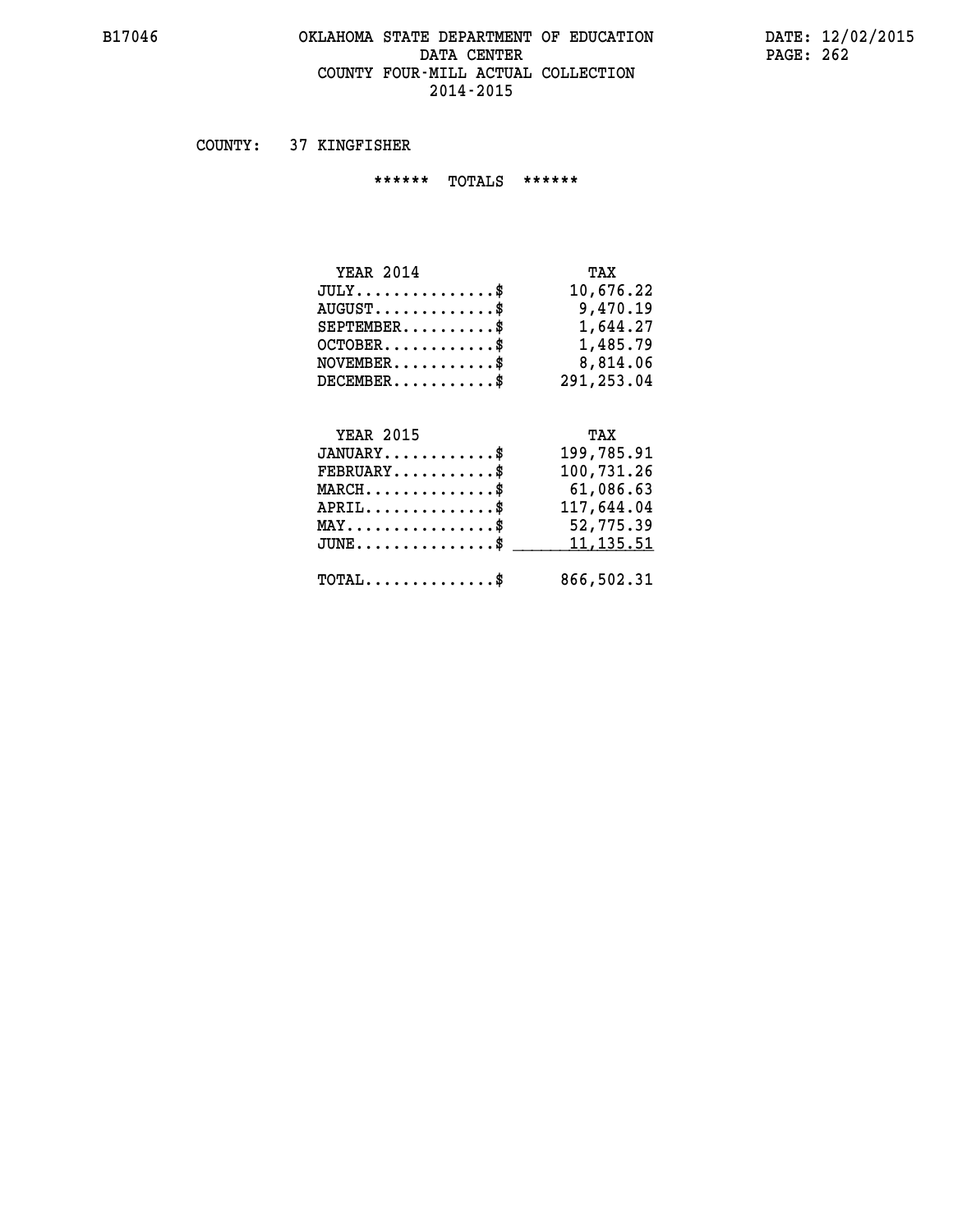## **B17046 OKLAHOMA STATE DEPARTMENT OF EDUCATION DATE: 12/02/2015 DATA CENTER** PAGE: 263  **COUNTY FOUR-MILL ACTUAL COLLECTION 2014-2015**

 **COUNTY: 38 KIOWA DISTRICT: I001 HOBART**

| <b>YEAR 2014</b>                               | TAX        |
|------------------------------------------------|------------|
| $JULY$ \$                                      | 260.36     |
| $AUGUST$ \$                                    | 734.26     |
| $SEPTEMBER$ \$                                 | 1,407.84   |
| $OCTOBER$ \$                                   | 494.97     |
| $NOVEMBER.$ \$                                 | 154.34     |
| $DECEMBER$ \$                                  | 10,460.65  |
|                                                |            |
| <b>YEAR 2015</b>                               | TAX        |
| $JANUARY$ \$                                   | 82,931.83  |
| $FEBRUARY$ \$                                  | 16,911.98  |
| $MARCH \ldots \ldots \ldots \ldots$            | 2,790.13   |
| $APRIL$ \$                                     | 26,421.93  |
| $\texttt{MAX} \dots \dots \dots \dots \dots \$ | 4,899.31   |
| $JUNE$ \$                                      | 19,198.08  |
| $\texttt{TOTAL} \dots \dots \dots \dots \$     | 166,665.68 |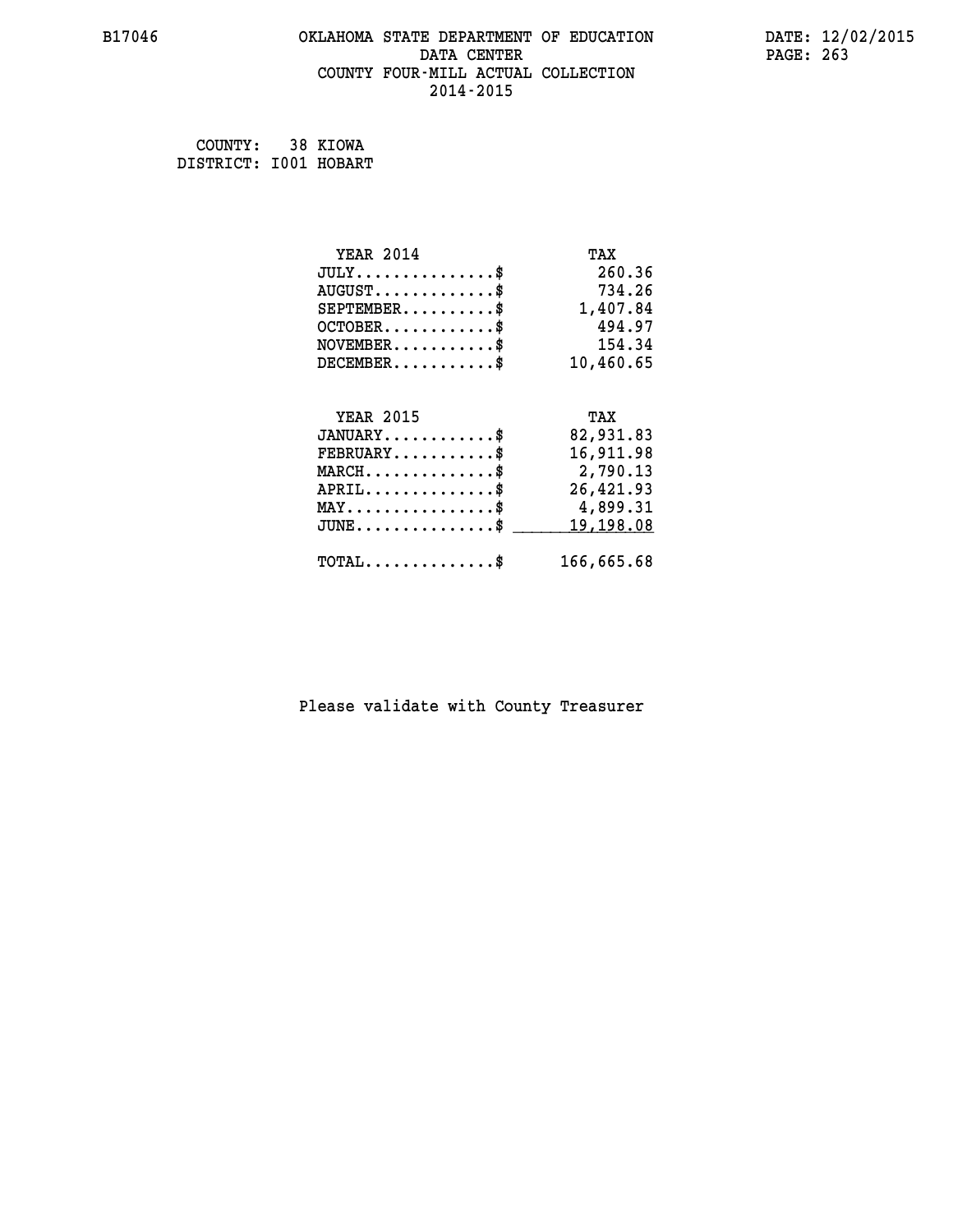## **B17046 OKLAHOMA STATE DEPARTMENT OF EDUCATION DATE: 12/02/2015 DATA CENTER** PAGE: 264  **COUNTY FOUR-MILL ACTUAL COLLECTION 2014-2015**

 **COUNTY: 38 KIOWA DISTRICT: I002 LONE WOLF**

| <b>YEAR 2014</b>                           | TAX       |
|--------------------------------------------|-----------|
| $JULY$ \$                                  | 27.28     |
| $AUGUST$ \$                                | 78.85     |
| $SEPTEMENT.$ \$                            | 143.10    |
| $OCTOBER$ \$                               | 50.81     |
| $NOVEMBER$ \$                              | 16.13     |
| $DECEMBER$ \$                              | 1,209.05  |
|                                            |           |
| <b>YEAR 2015</b>                           | TAX       |
| $JANUARY$ \$                               | 9,596.48  |
| $FEBRUARY$                                 | 1,956.19  |
| $MARCH$ \$                                 | 321.48    |
| $APRIL$ \$                                 | 3,055.84  |
| $MAX \dots \dots \dots \dots \dots$        | 566.50    |
| $JUNE$ \$                                  | 2,218.22  |
| $\texttt{TOTAL} \dots \dots \dots \dots \$ | 19,239.93 |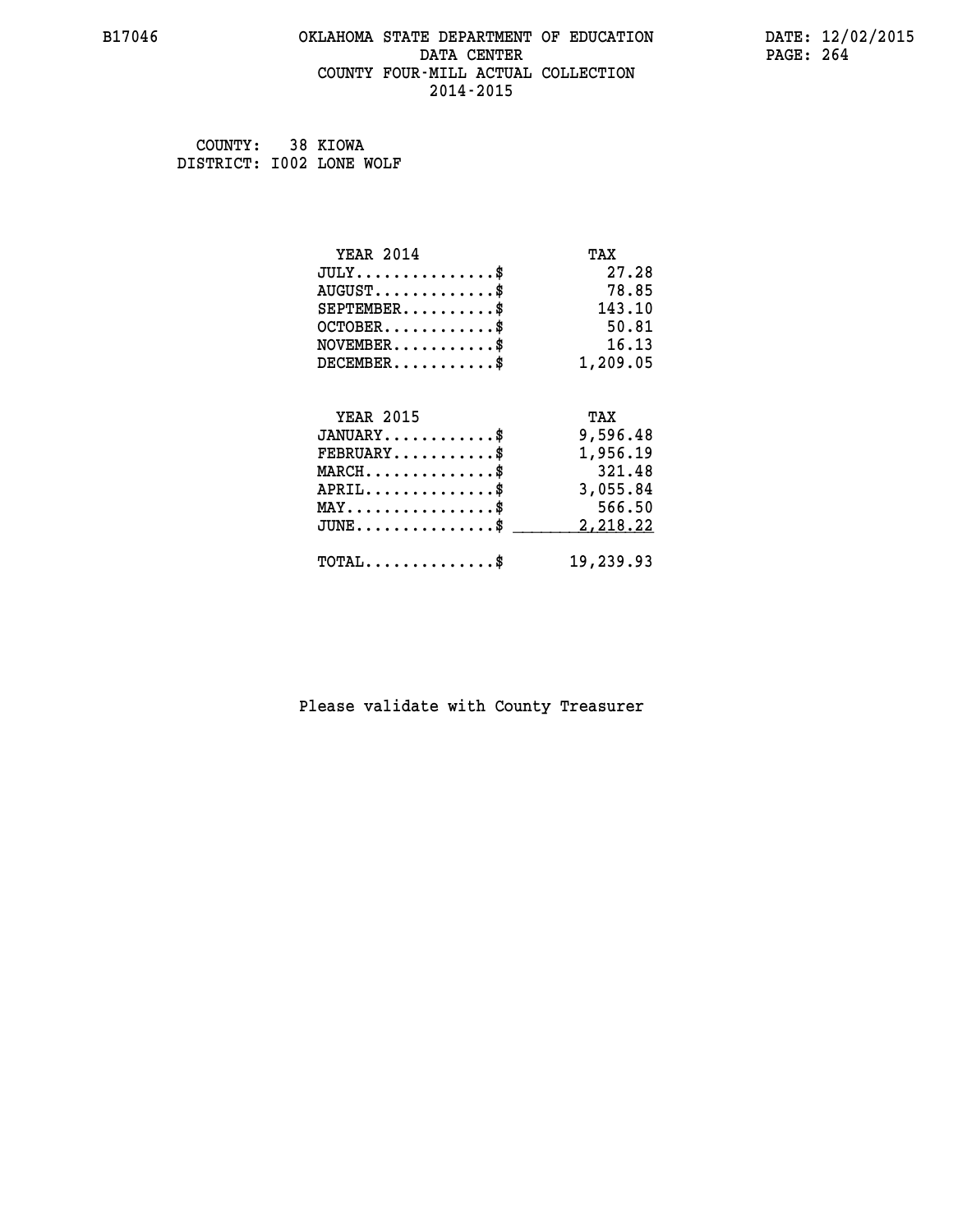## **B17046 OKLAHOMA STATE DEPARTMENT OF EDUCATION DATE: 12/02/2015 DATA CENTER** PAGE: 265  **COUNTY FOUR-MILL ACTUAL COLLECTION 2014-2015**

 **COUNTY: 38 KIOWA DISTRICT: I003 MOUNTAIN VIEW-GOTEBO**

| <b>YEAR 2014</b>                           | TAX       |
|--------------------------------------------|-----------|
| $JULY$ \$                                  | 82.86     |
| $AUGUST$ \$                                | 230.30    |
| $SEPTEMBER$ \$                             | 450.05    |
| $OCTOBER$ \$                               | 157.74    |
| $NOVEMBER$ \$                              | 48.94     |
| $DECEMBER$ \$                              | 3,196.72  |
|                                            |           |
| <b>YEAR 2015</b>                           | TAX       |
| $JANUARY$                                  | 25,332.59 |
| $FEBRUARY$ \$                              | 5,166.58  |
| $MARCH$ \$                                 | 853.47    |
| $APRIL$ \$                                 | 8,072.17  |
| $MAX \dots \dots \dots \dots \dots$        | 1,496.98  |
| $JUNE$ \$                                  | 5,865.96  |
| $\texttt{TOTAL} \dots \dots \dots \dots \$ | 50,954.36 |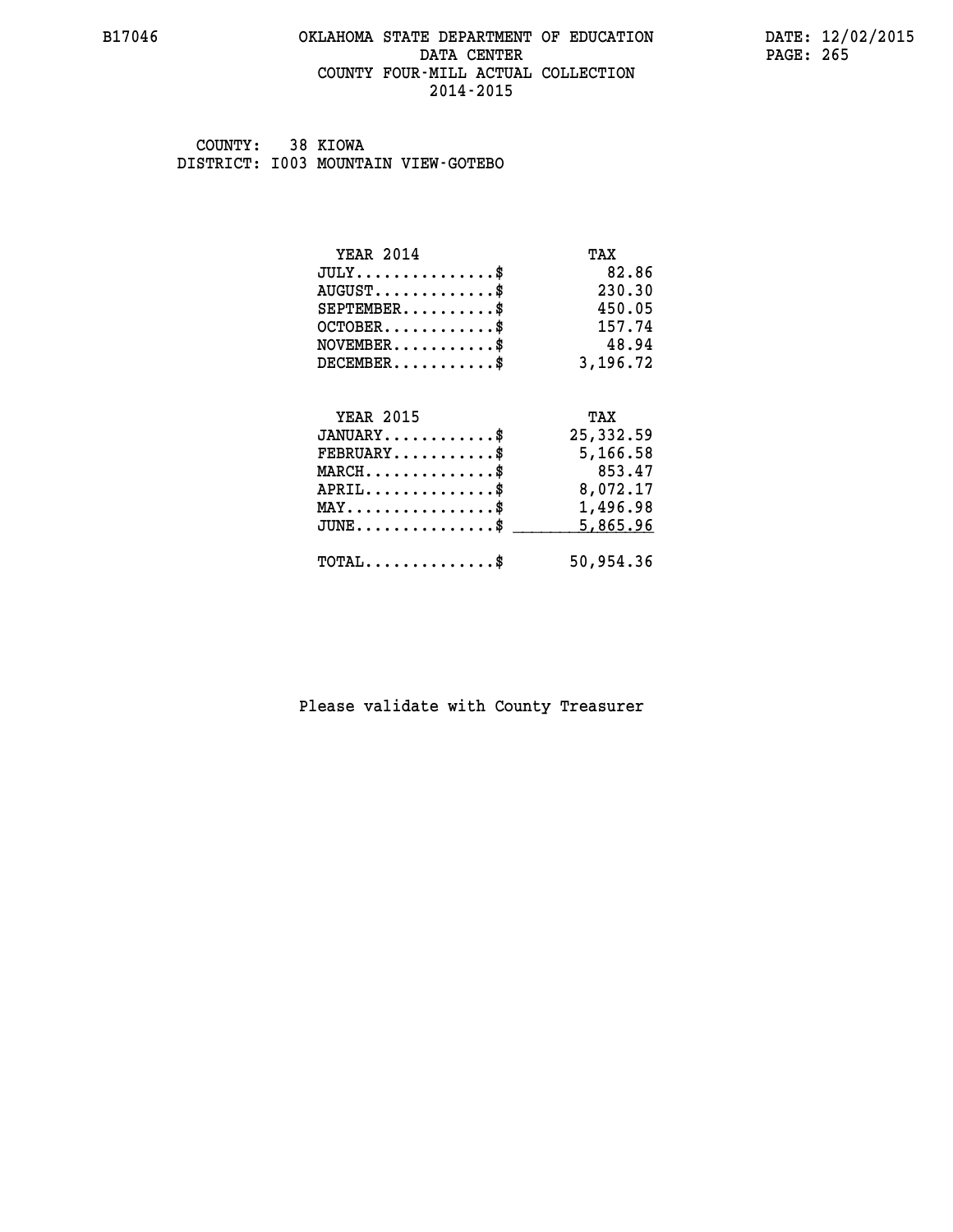## **B17046 OKLAHOMA STATE DEPARTMENT OF EDUCATION DATE: 12/02/2015 DATA CENTER** PAGE: 266  **COUNTY FOUR-MILL ACTUAL COLLECTION 2014-2015**

 **COUNTY: 38 KIOWA DISTRICT: I004 SNYDER**

| <b>YEAR 2014</b>                               | TAX       |
|------------------------------------------------|-----------|
| $JULY$ \$                                      | 158.35    |
| $AUGUST$ \$                                    | 419.74    |
| $SEPTEMENT.$ \$                                | 843.65    |
| $OCTOBER$ \$                                   | 293.89    |
| $\texttt{NOVEMBER} \dots \dots \dots \$        | 89.99     |
| $DECEMBER$ \$                                  | 5,508.28  |
|                                                |           |
| <b>YEAR 2015</b>                               | TAX       |
| $JANUARY$ \$                                   | 43,610.11 |
| $FEBRUARY$                                     | 8,898.73  |
| $MARCH$ \$                                     | 1,476.21  |
| $APRIL$ \$                                     | 13,905.31 |
| $\texttt{MAX} \dots \dots \dots \dots \dots \$ | 2,578.82  |
| $JUNE$ \$                                      | 10,125.97 |
| $\texttt{TOTAL} \dots \dots \dots \dots \$     | 87,909.05 |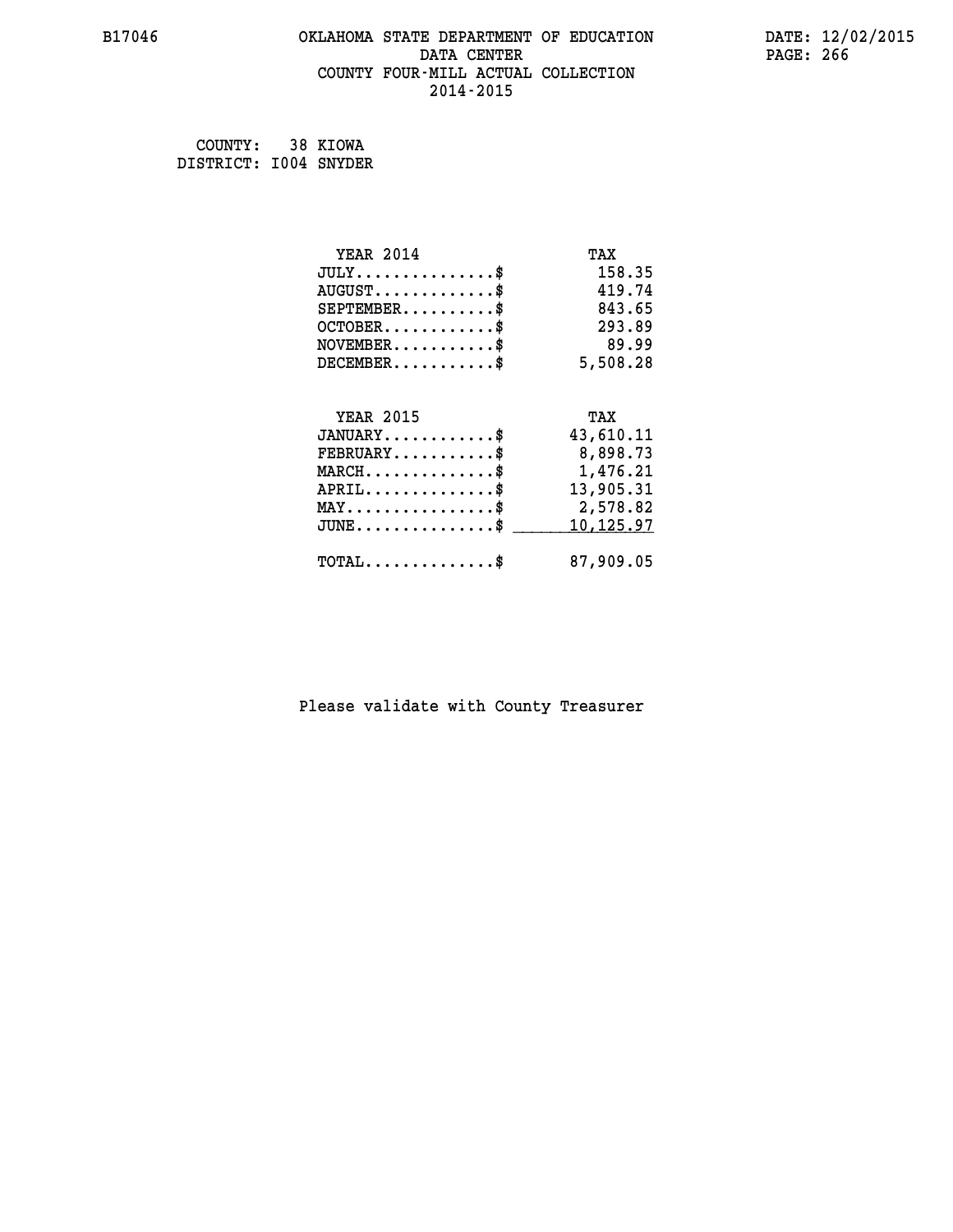## **B17046 OKLAHOMA STATE DEPARTMENT OF EDUCATION DATE: 12/02/2015 DATA CENTER** PAGE: 267  **COUNTY FOUR-MILL ACTUAL COLLECTION 2014-2015**

 **COUNTY: 38 KIOWA**

 **\*\*\*\*\*\* TOTALS \*\*\*\*\*\***

| <b>YEAR 2014</b>                 | TAX       |
|----------------------------------|-----------|
| $JULY$                           | 528.85    |
| $AUGUST \ldots \ldots \ldots$ \$ | 1,463.15  |
| $SEPTEMBER$ $\$                  | 2,844.64  |
| $OCTOBER$ \$                     | 997.41    |
| $NOVEMBER$ \$                    | 309.40    |
| $DECEMBER$ \$                    | 20,374.70 |

## **YEAR 2015 TAX JANUARY............\$ 161,471.01 FEBRUARY...........\$ 32,933.48 MARCH..............\$ 5,441.29 APRIL..............\$ 51,455.25 MAY................\$ 9,541.61 JUNE...............\$ 37,408.23 \_\_\_\_\_\_\_\_\_\_\_\_\_\_\_**

 **TOTAL..............\$ 324,769.02**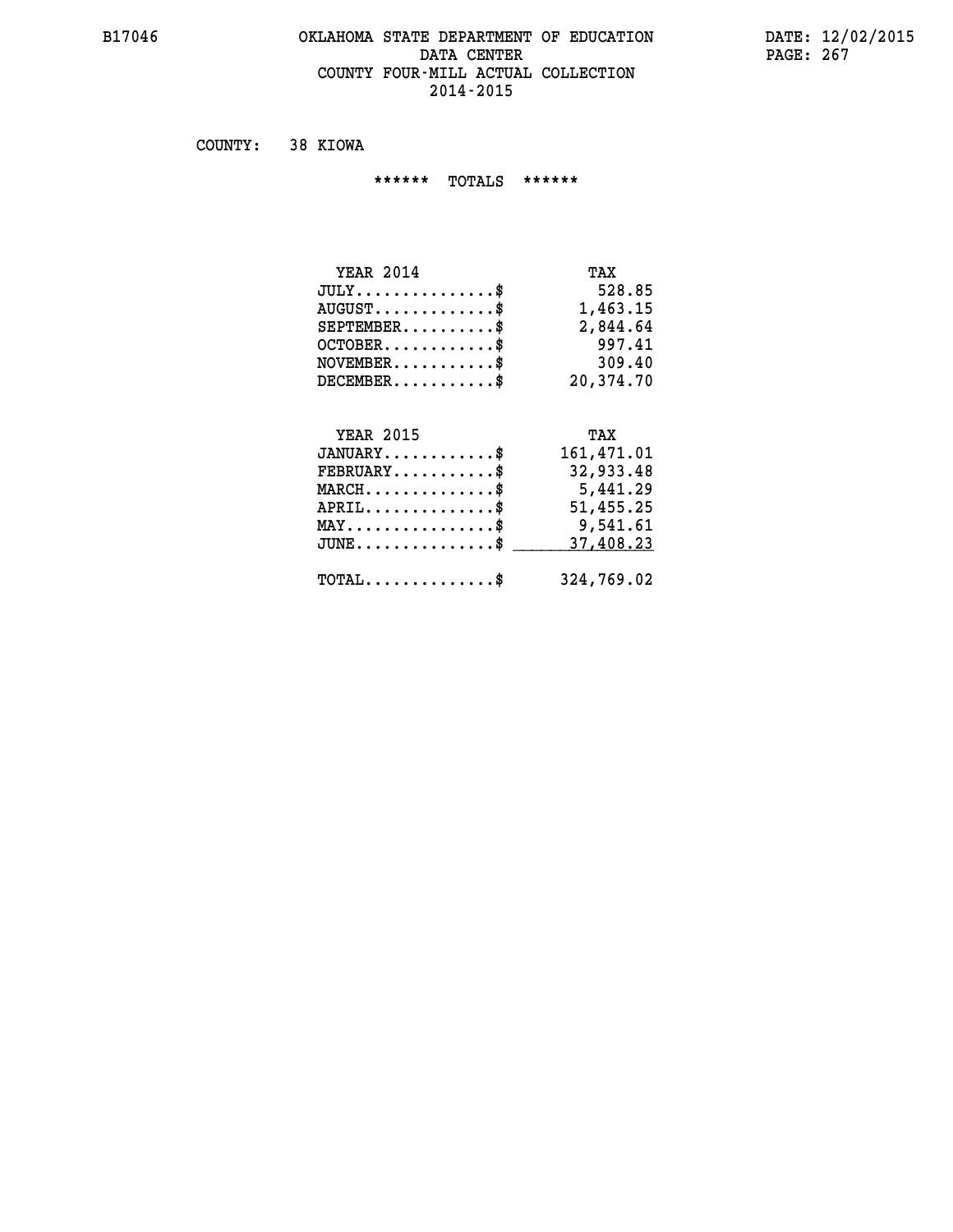## **B17046 OKLAHOMA STATE DEPARTMENT OF EDUCATION DATE: 12/02/2015** DATA CENTER PAGE: 268  **COUNTY FOUR-MILL ACTUAL COLLECTION 2014-2015**

 **COUNTY: 39 LATIMER DISTRICT: I001 WILBURTON**

| <b>YEAR 2014</b>                                 | TAX        |
|--------------------------------------------------|------------|
| $JULY$ \$                                        | 472.34     |
| $AUGUST$ \$                                      | 1,871.09   |
| $SEPTEMBER$ \$                                   | 4,782.01   |
| $OCTOBER$ \$                                     | 255.71     |
| $NOVEMBER.$ \$                                   | 8,621.58   |
| $DECEMBER$ \$                                    | 64,399.53  |
|                                                  |            |
| <b>YEAR 2015</b>                                 | TAX        |
| $JANUARY$ \$                                     | 16,833.14  |
| $FEBRUARY$ \$                                    | 1,845.56   |
| $\texttt{MARCH}\ldots\ldots\ldots\ldots\text{*}$ | 32,563.81  |
| $APRIL \ldots \ldots \ldots \ldots \$            | 3,191.19   |
| $\texttt{MAX} \dots \dots \dots \dots \dots \$   | 654.74     |
| $\texttt{JUNE} \dots \dots \dots \dots \dots \$$ | 398.12     |
| $\texttt{TOTAL} \dots \dots \dots \dots \$       | 135,888.82 |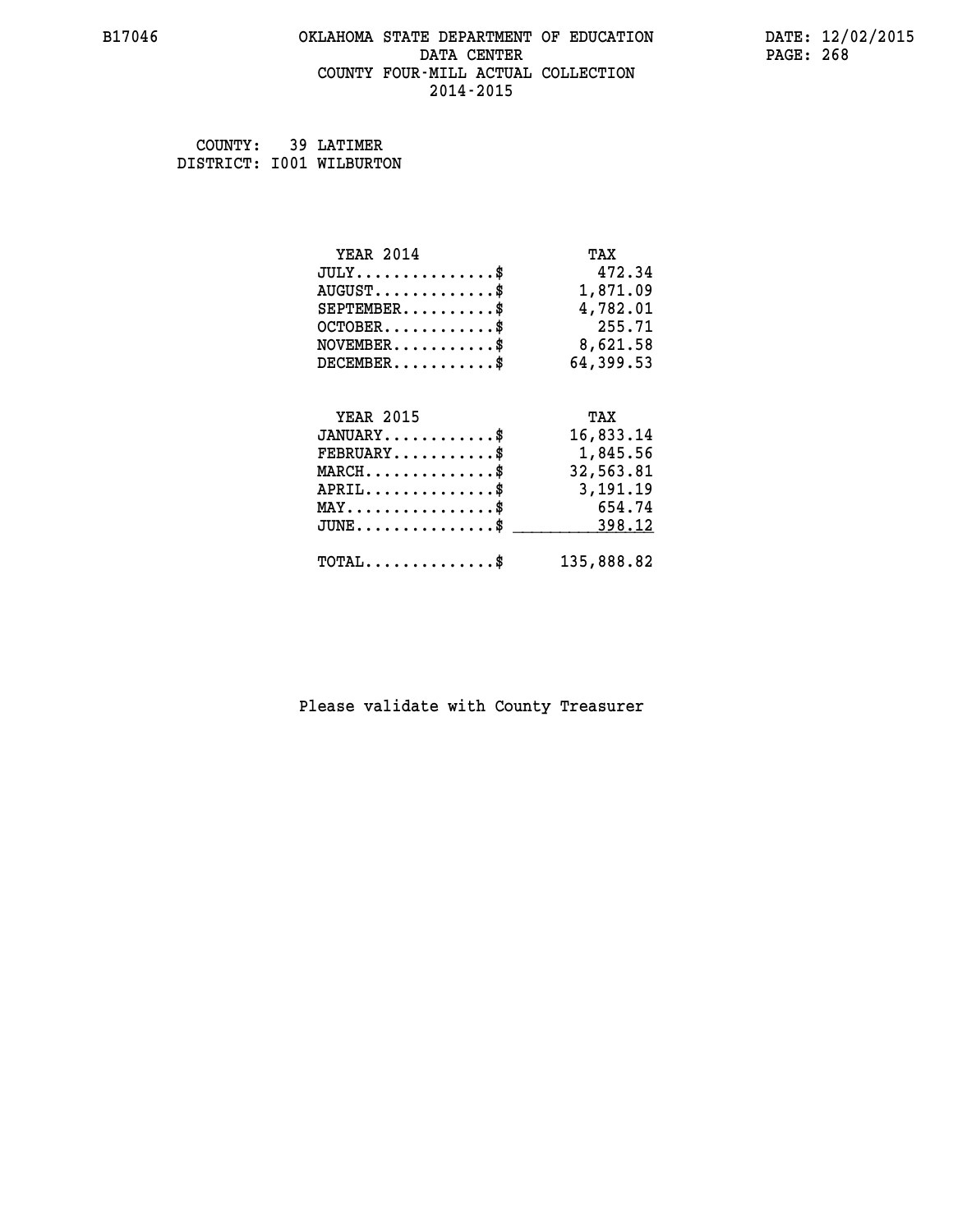## **B17046 OKLAHOMA STATE DEPARTMENT OF EDUCATION DATE: 12/02/2015 DATA CENTER** PAGE: 269  **COUNTY FOUR-MILL ACTUAL COLLECTION 2014-2015**

 **COUNTY: 39 LATIMER DISTRICT: I002 RED OAK**

| <b>YEAR 2014</b>                           | TAX       |
|--------------------------------------------|-----------|
| $JULY$ \$                                  | 337.31    |
| $AUGUST$ \$                                | 125.16    |
| $SEPTEMBER$ \$                             | 496.51    |
| $OCTOBER$ \$                               | 1,217.20  |
| $NOVEMBER$ \$                              | 66.67     |
| $DECEMBER$ \$                              | 2,401.35  |
|                                            |           |
| <b>YEAR 2015</b>                           | TAX       |
| $JANUARY$ \$                               | 17,942.69 |
| $FEBRUARY$                                 | 4,688.69  |
| $MARCH$ \$                                 | 513.24    |
| $APRIL$ \$                                 | 9,067.20  |
| $MAX \dots \dots \dots \dots \$            | 888.45    |
| $JUNE$ \$                                  | 179.71    |
| $\texttt{TOTAL} \dots \dots \dots \dots \$ | 37,924.18 |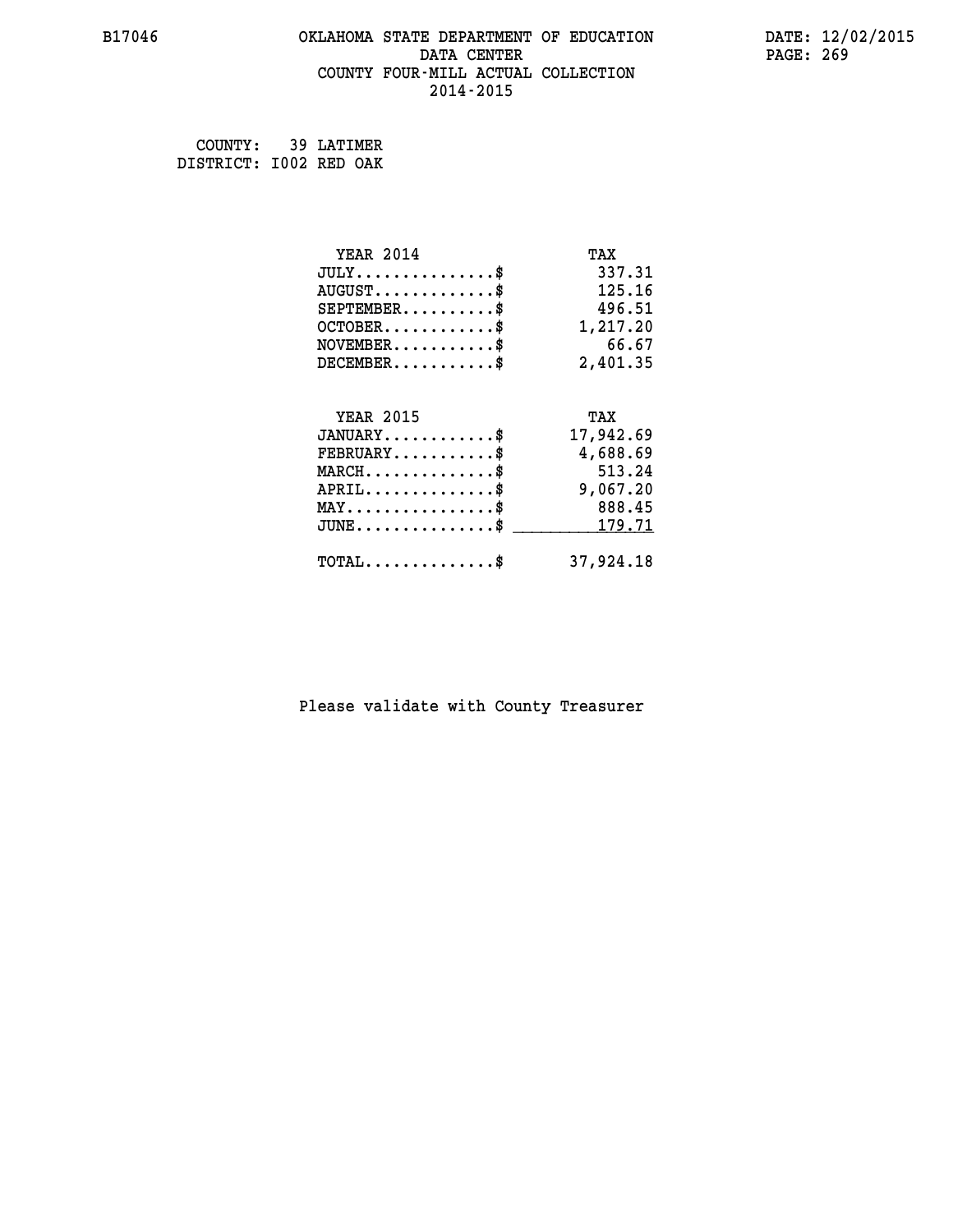## **B17046 OKLAHOMA STATE DEPARTMENT OF EDUCATION DATE: 12/02/2015 DATA CENTER** PAGE: 270  **COUNTY FOUR-MILL ACTUAL COLLECTION 2014-2015**

 **COUNTY: 39 LATIMER DISTRICT: I003 BUFFALO VALLEY**

| <b>YEAR 2014</b>                           | TAX       |
|--------------------------------------------|-----------|
| $JULY$ \$                                  | 247.84    |
| $AUGUST$ \$                                | 91.92     |
| $SEPTEMBER$ \$                             | 365.23    |
| $OCTOBER$ \$                               | 894.05    |
| $NOVEMBER$ \$                              | 48.88     |
| $DECEMBER$ \$                              | 1,699.46  |
| <b>YEAR 2015</b>                           | TAX       |
| $JANUARY$                                  | 12,695.47 |
| $FEBRUARY$                                 | 3,317.93  |
| $MARCH$ \$                                 | 363.41    |
| $APRIL$ \$                                 | 6,417.13  |
| $MAX \dots \dots \dots \dots \$            | 628.82    |
| $JUNE$                                     | 127.89    |
| $\texttt{TOTAL} \dots \dots \dots \dots \$ | 26,898.03 |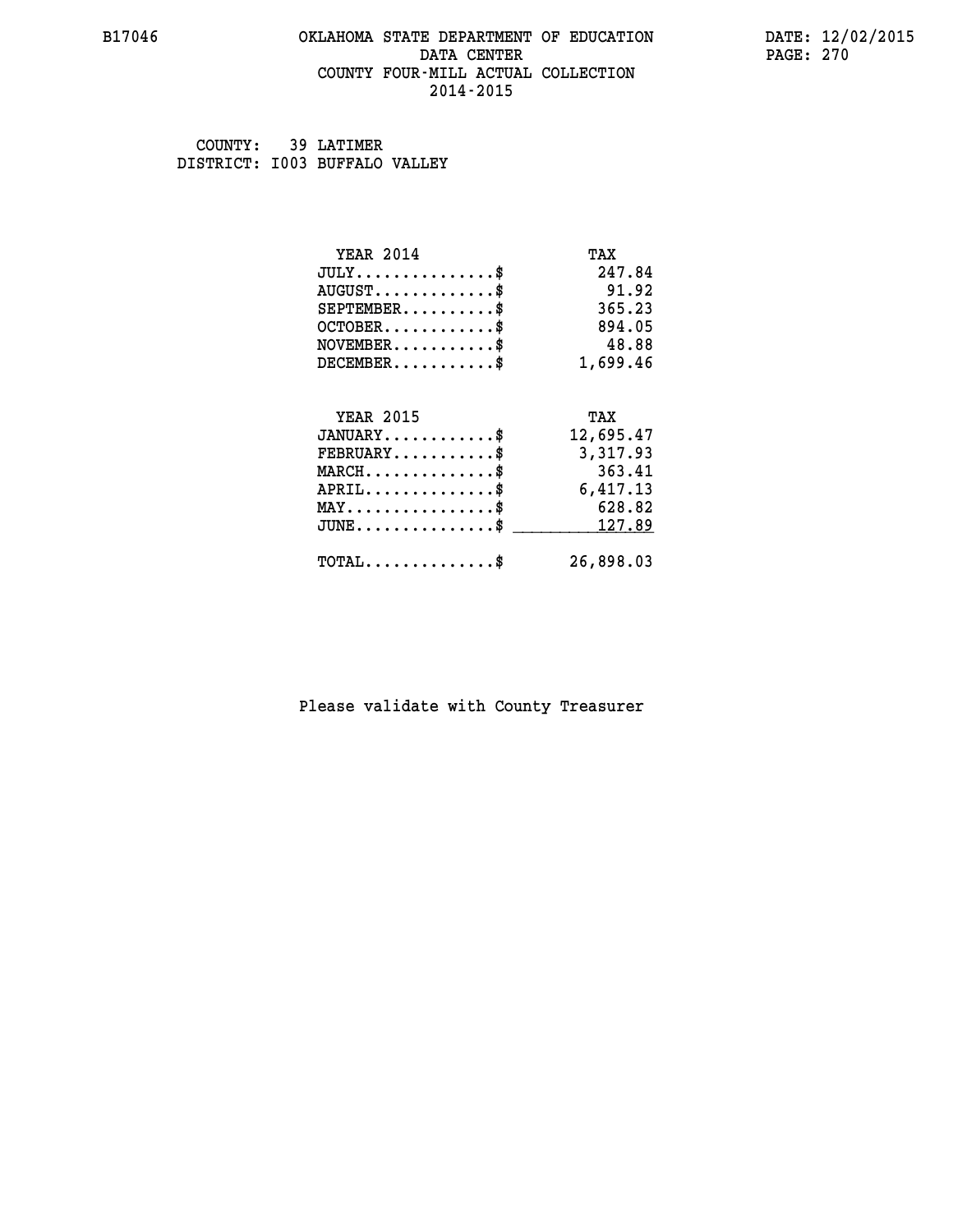## **B17046 OKLAHOMA STATE DEPARTMENT OF EDUCATION DATE: 12/02/2015 DATA CENTER** PAGE: 271  **COUNTY FOUR-MILL ACTUAL COLLECTION 2014-2015**

 **COUNTY: 39 LATIMER DISTRICT: I004 PANOLA**

| <b>YEAR 2014</b>                               | TAX       |
|------------------------------------------------|-----------|
| $JULY$ \$                                      | 292.88    |
| $AUGUST$ \$                                    | 109.16    |
| $SEPTEMBER$ \$                                 | 431.75    |
| $OCTOBER$ \$                                   | 1,137.02  |
| $NOVEMBER$ \$                                  | 59.84     |
| $DECEMBER$ \$                                  | 1,884.17  |
|                                                |           |
| <b>YEAR 2015</b>                               | TAX       |
| $JANUARY$ \$                                   | 14,068.89 |
| $FEBRUARY$ \$                                  | 3,678.42  |
| $MARCH$ \$                                     | 403.95    |
| $APRIL \ldots \ldots \ldots \ldots$            | 7,118.34  |
| $\texttt{MAX} \dots \dots \dots \dots \dots \$ | 697.62    |
| $JUNE$ \$                                      | 145.04    |
| $\texttt{TOTAL} \dots \dots \dots \dots \$     | 30,027.08 |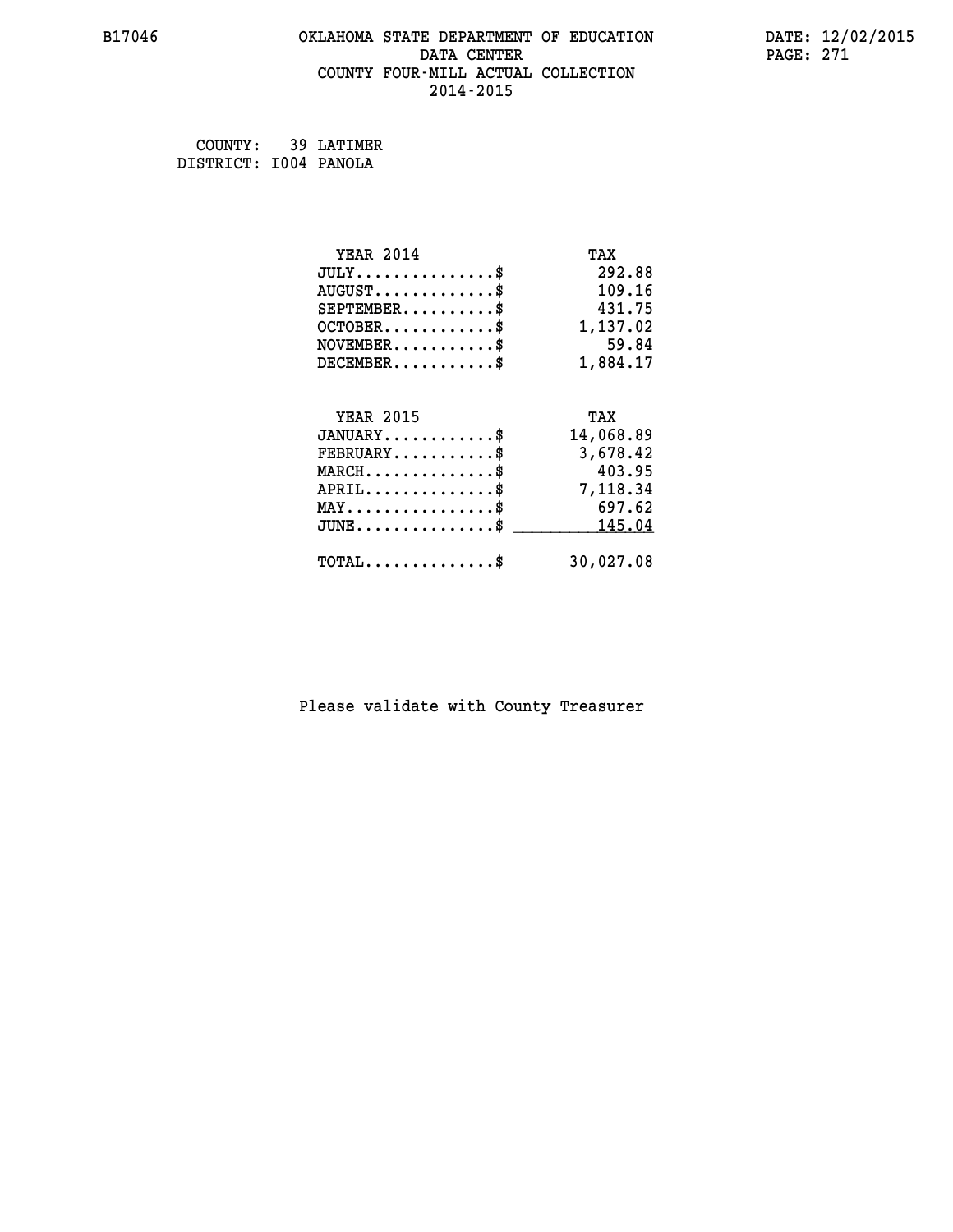## **B17046 OKLAHOMA STATE DEPARTMENT OF EDUCATION DATE: 12/02/2015 DATA CENTER** PAGE: 272  **COUNTY FOUR-MILL ACTUAL COLLECTION 2014-2015**

 **COUNTY: 39 LATIMER**

 **\*\*\*\*\*\* TOTALS \*\*\*\*\*\***

| <b>YEAR 2014</b>              | TAX       |
|-------------------------------|-----------|
| $JULY \ldots \ldots \ldots \$ | 1,350.37  |
| $AUGUST$ \$                   | 2,197.33  |
| $SEPTEMBER$                   | 6,075.50  |
| $OCTOBER$                     | 3,503.98  |
| $NOVEMBER$ \$                 | 8,796.97  |
| $DECEMBER$ \$                 | 70,384.51 |
|                               |           |

## **YEAR 2015 TAX JANUARY............\$ 61,540.19 FEBRUARY...........\$ 13,530.60 MARCH..............\$ 33,844.41 APRIL..............\$ 25,793.86 MAY................\$ 2,869.63 JUNE................\$** \_\_\_\_\_\_\_\_\_\_\_\_\_850.76

 **TOTAL..............\$ 230,738.11**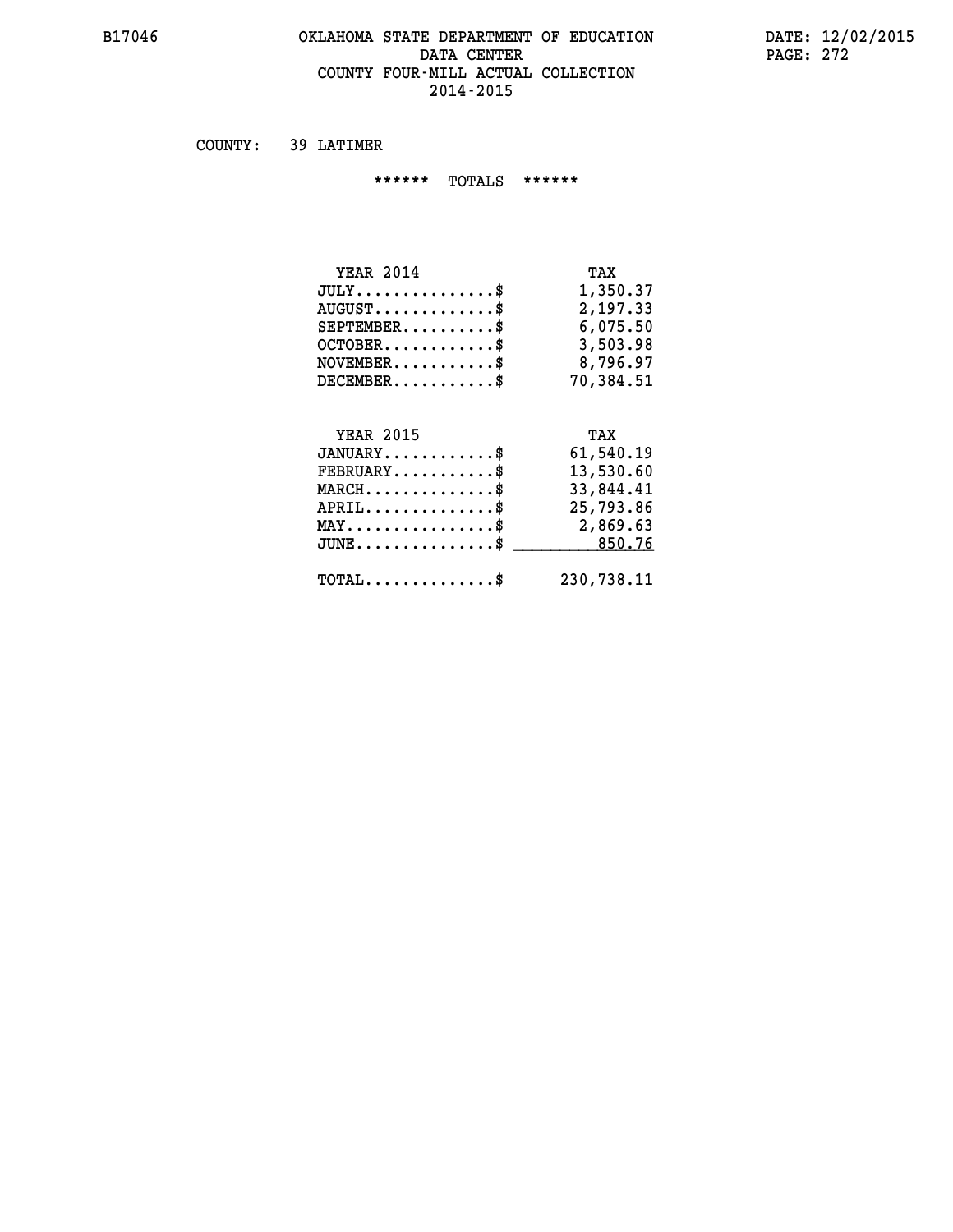## **B17046 OKLAHOMA STATE DEPARTMENT OF EDUCATION DATE: 12/02/2015 DATA CENTER** PAGE: 273  **COUNTY FOUR-MILL ACTUAL COLLECTION 2014-2015**

 **COUNTY: 40 LE FLORE DISTRICT: C004 SHADY POINT**

| <b>YEAR 2014</b>                           | TAX       |
|--------------------------------------------|-----------|
| $JULY$ \$                                  | 70.51     |
| $AUGUST$ \$                                | 59.07     |
| $SEPTEMENT.$ \$                            | 111.69    |
| $OCTOBER$ \$                               | 61.49     |
| $NOVEMBER$ \$                              | 51.21     |
| $DECEMBER$ \$                              | 117.12    |
|                                            |           |
| <b>YEAR 2015</b>                           | TAX       |
| $JANUARY$                                  | 7,605.84  |
| $FEBRUARY$                                 | 2,206.66  |
| $MARCH$ \$                                 | 269.19    |
| $APRIL$ \$                                 | 1,678.80  |
| $MAX \dots \dots \dots \dots \dots$        | 599.90    |
| $JUNE$ \$                                  | 113.74    |
| $\texttt{TOTAL} \dots \dots \dots \dots \$ | 12,945.22 |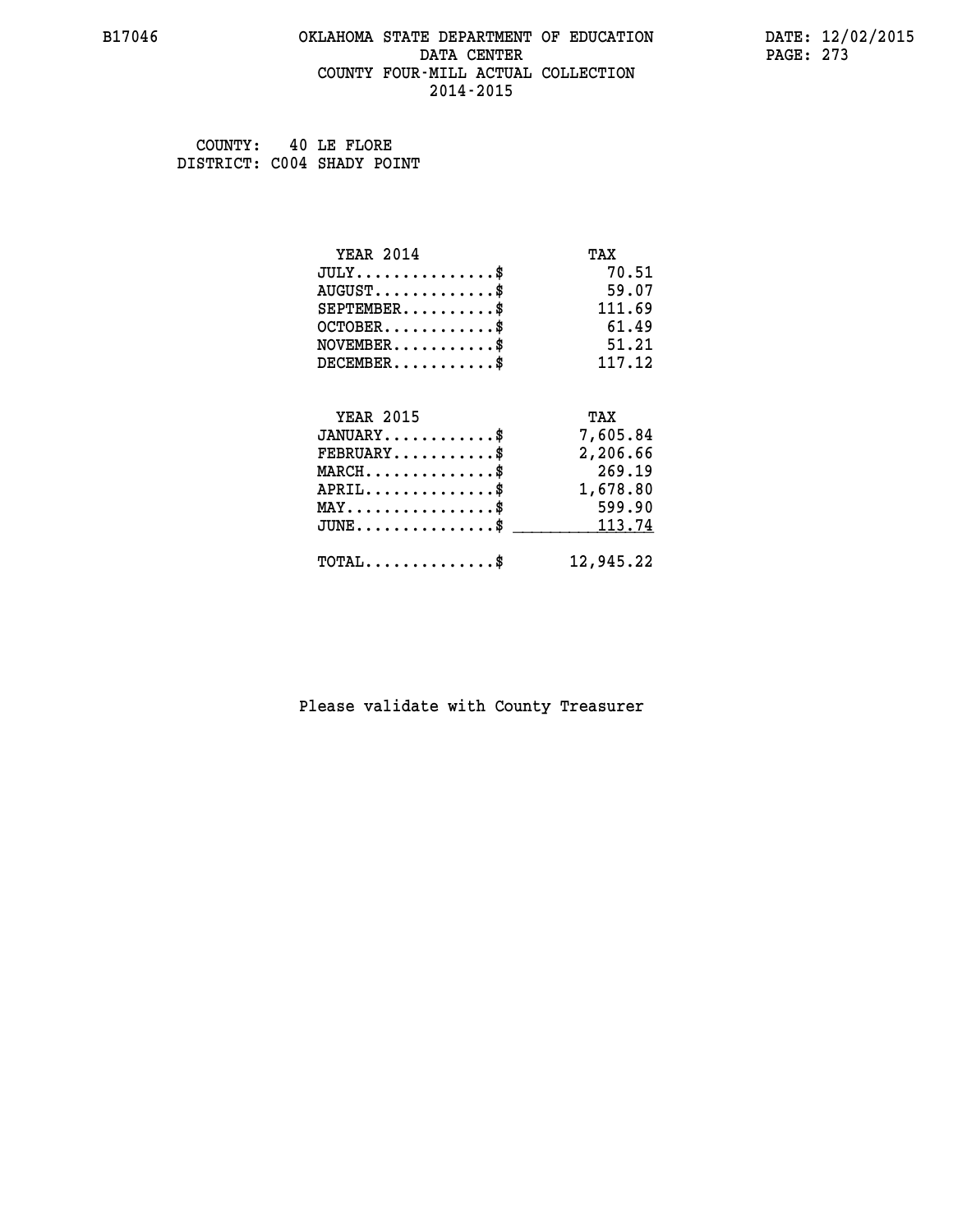## **B17046 OKLAHOMA STATE DEPARTMENT OF EDUCATION DATE: 12/02/2015 DATA CENTER** PAGE: 274  **COUNTY FOUR-MILL ACTUAL COLLECTION 2014-2015**

 **COUNTY: 40 LE FLORE DISTRICT: C011 MONROE**

| <b>YEAR 2014</b>                                   | TAX       |
|----------------------------------------------------|-----------|
| $JULY$ \$                                          | 72.13     |
| $AUGUST$ \$                                        | 59.57     |
| $SEPTEMENT.$ \$                                    | 112.85    |
| $OCTOBER$ \$                                       | 61.96     |
| $NOVEMBER$ \$                                      | 51.97     |
| $DECEMBER$ \$                                      | 102.83    |
|                                                    |           |
| <b>YEAR 2015</b>                                   | TAX       |
| $JANUARY$                                          | 6,452.26  |
| $FEBRUARY$                                         | 1,876.05  |
| $MARCH$ \$                                         | 232.57    |
| $APRIL \ldots \ldots \ldots \ldots$                | 1,427.43  |
| $\texttt{MAX} \dots \dots \dots \dots \dots \$     | 510.48    |
| $\texttt{JUNE} \dots \dots \dots \dots \texttt{S}$ | 103.61    |
| $\texttt{TOTAL} \dots \dots \dots \dots \$         | 11,063.71 |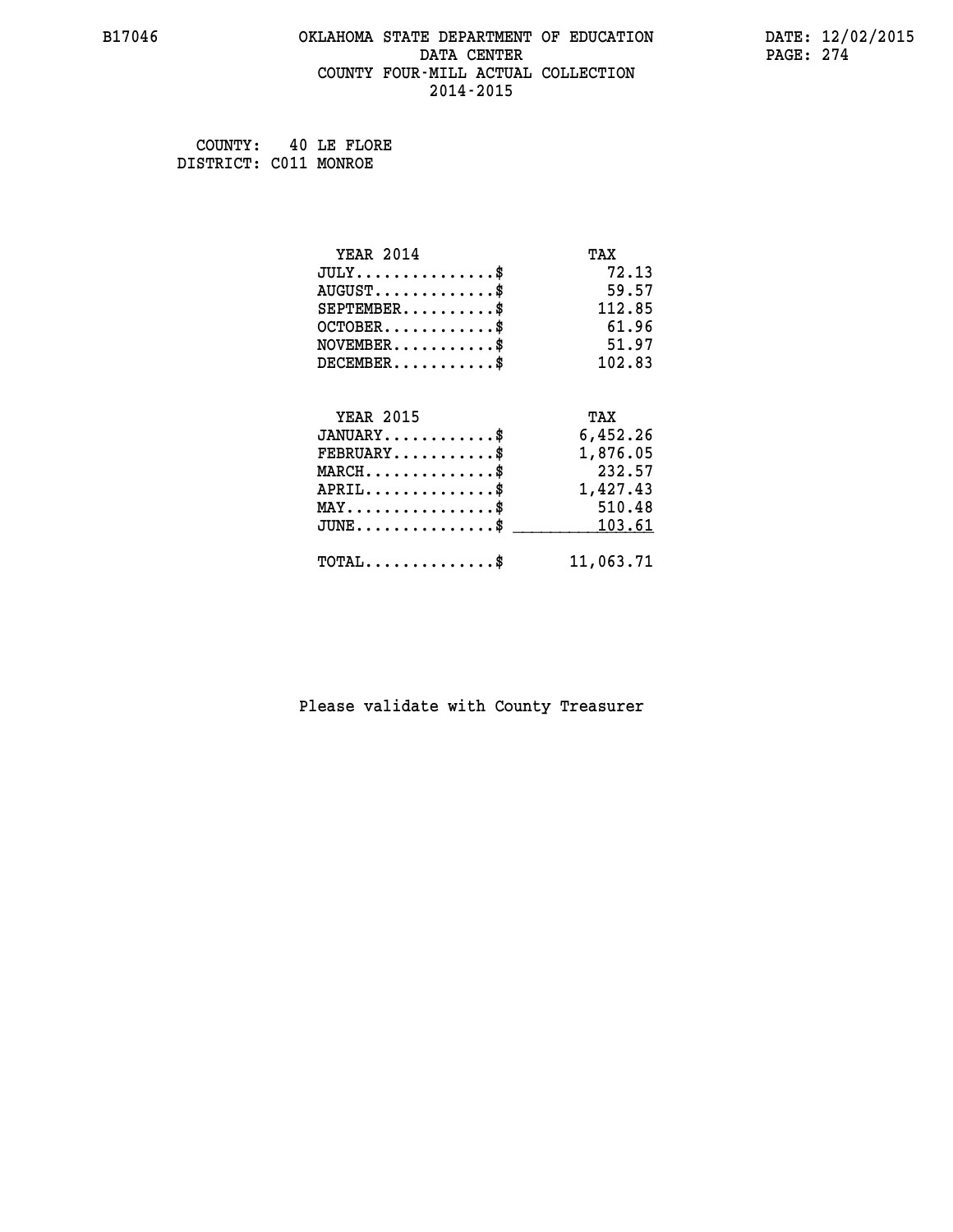## **B17046 OKLAHOMA STATE DEPARTMENT OF EDUCATION DATE: 12/02/2015 DATA CENTER** PAGE: 275  **COUNTY FOUR-MILL ACTUAL COLLECTION 2014-2015**

 **COUNTY: 40 LE FLORE DISTRICT: C014 HODGEN**

| <b>YEAR 2014</b>                               | TAX       |
|------------------------------------------------|-----------|
| $JULY$ \$                                      | 164.28    |
| $AUGUST$ \$                                    | 135.79    |
| $SEPTEMBER$ \$                                 | 257.52    |
| $OCTOBER$ \$                                   | 141.00    |
| $NOVEMBER.$ \$                                 | 118.17    |
| $DECEMBER$ \$                                  | 225.21    |
|                                                |           |
| <b>YEAR 2015</b>                               | TAX       |
| $JANUARY$ \$                                   | 13,911.82 |
| $FEBRUARY$ \$                                  | 4,047.26  |
| $MARCH$ \$                                     | 503.74    |
| $APRIL \ldots \ldots \ldots \ldots \$          | 3,078.85  |
| $\texttt{MAX} \dots \dots \dots \dots \dots \$ | 1,101.69  |
| $\texttt{JUNE}\dots\dots\dots\dots\dots\$      | 225.45    |
| $\texttt{TOTAL} \dots \dots \dots \dots$ \$    | 23,910.78 |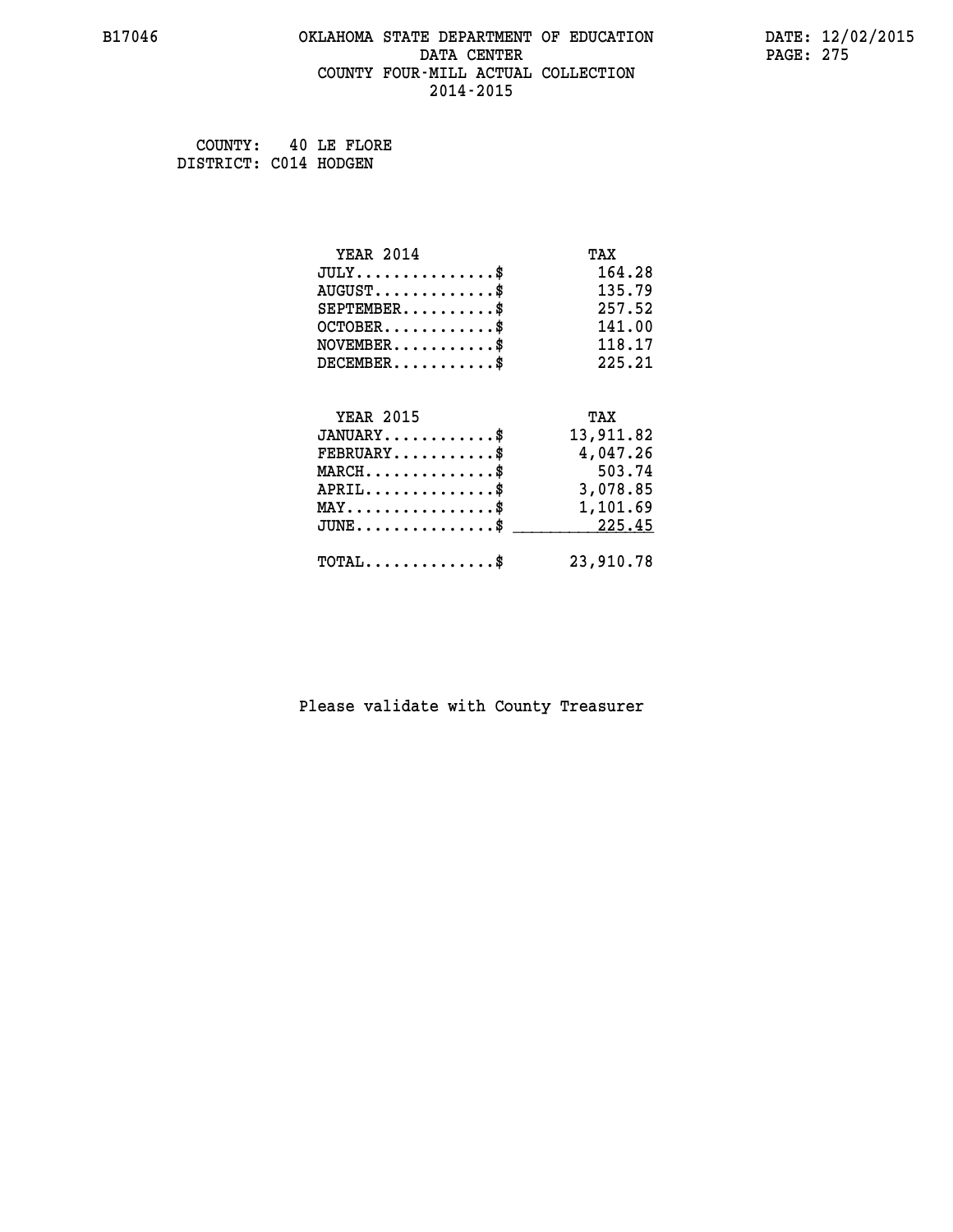## **B17046 OKLAHOMA STATE DEPARTMENT OF EDUCATION DATE: 12/02/2015 DATA CENTER** PAGE: 276  **COUNTY FOUR-MILL ACTUAL COLLECTION 2014-2015**

| COUNTY:                 |  | 40 LE FLORE |
|-------------------------|--|-------------|
| DISTRICT: C039 FANSHAWE |  |             |

| <b>YEAR 2014</b>                           | TAX      |
|--------------------------------------------|----------|
| $JULY$ \$                                  | 41.73    |
| $AUGUST$ \$                                | 35.12    |
| $SEPTEMENT.$ \$                            | 66.54    |
| $OCTOBER$ \$                               | 36.38    |
| $NOVEMBER$ \$                              | 30.33    |
| $DECEMBER$ \$                              | 64.90    |
| <b>YEAR 2015</b>                           |          |
|                                            | TAX      |
| $JANUARY$                                  | 4,133.14 |
| $FEBRUARY$                                 | 1,200.07 |
| $MARCH$ \$                                 | 147.22   |
| $APRIL$ \$                                 | 912.86   |
| $MAX \dots \dots \dots \dots \$            | 326.41   |
| $JUNE$ \$                                  | 62.86    |
| $\texttt{TOTAL} \dots \dots \dots \dots \$ | 7,057.56 |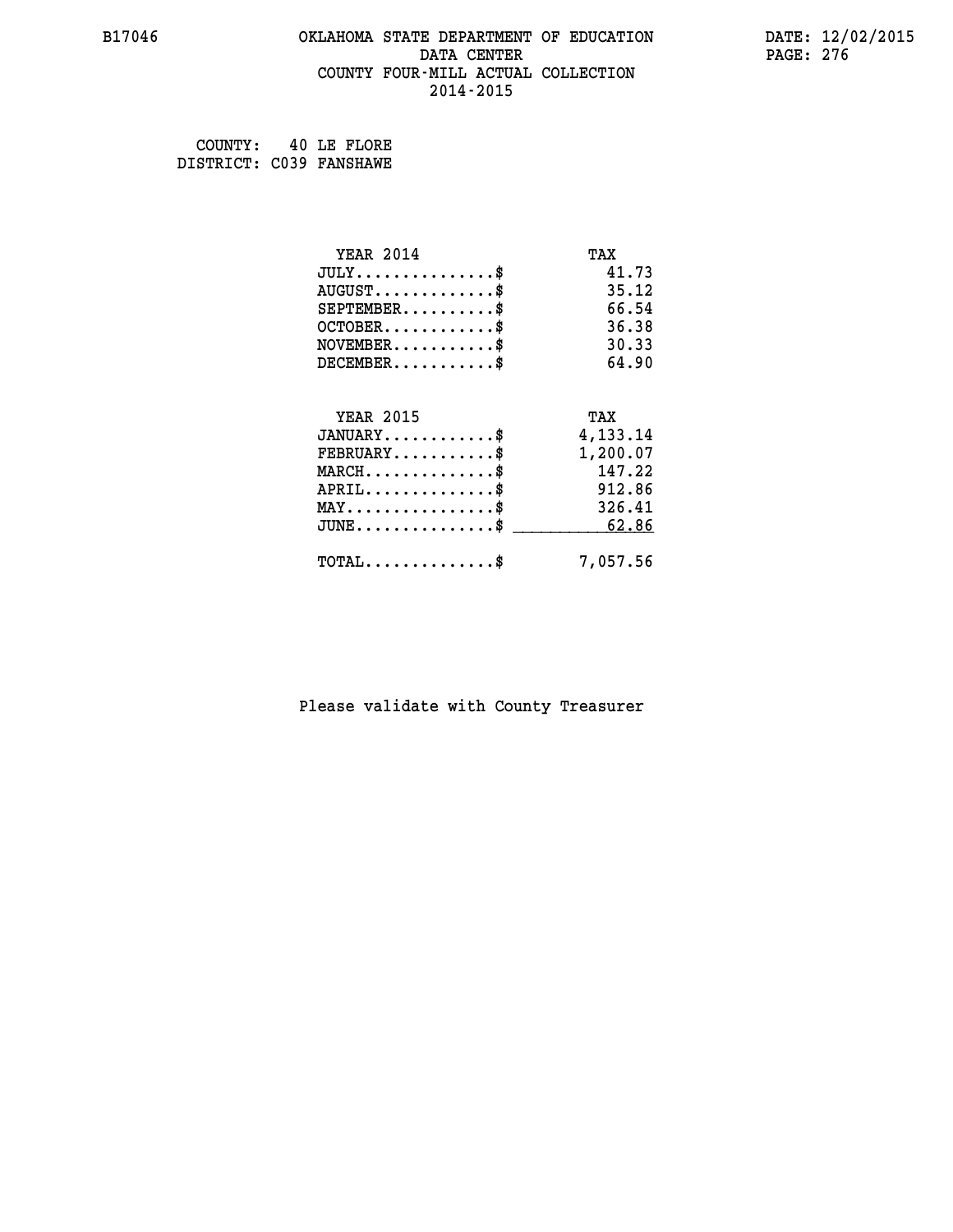## **B17046 OKLAHOMA STATE DEPARTMENT OF EDUCATION DATE: 12/02/2015 DATA CENTER** PAGE: 277  **COUNTY FOUR-MILL ACTUAL COLLECTION 2014-2015**

 **COUNTY: 40 LE FLORE DISTRICT: I002 SPIRO**

| <b>YEAR 2014</b>                                   | TAX        |
|----------------------------------------------------|------------|
| $JULY$ \$                                          | 688.52     |
| $AUGUST$ \$                                        | 569.45     |
| $SEPTEMBER$ \$                                     | 1,079.13   |
| $OCTOBER$ \$                                       | 591.82     |
| $NOVEMBER.$ \$                                     | 495.61     |
| $DECEMBER$ \$                                      | 968.65     |
|                                                    |            |
| <b>YEAR 2015</b>                                   | TAX        |
| $JANUARY$ \$                                       | 60,364.42  |
| $FEBRUARY$                                         | 17,554.05  |
| $\texttt{MARCH}\ldots\ldots\ldots\ldots\text{*}$   | 2,178.06   |
| $APRIL \ldots \ldots \ldots \ldots \$              | 13,354.36  |
| $\texttt{MAX} \dots \dots \dots \dots \dots \$     | 4,777.31   |
| $\texttt{JUNE} \dots \dots \dots \dots \texttt{S}$ | 967.81     |
| $\texttt{TOTAL} \dots \dots \dots \dots \$         | 103,589.19 |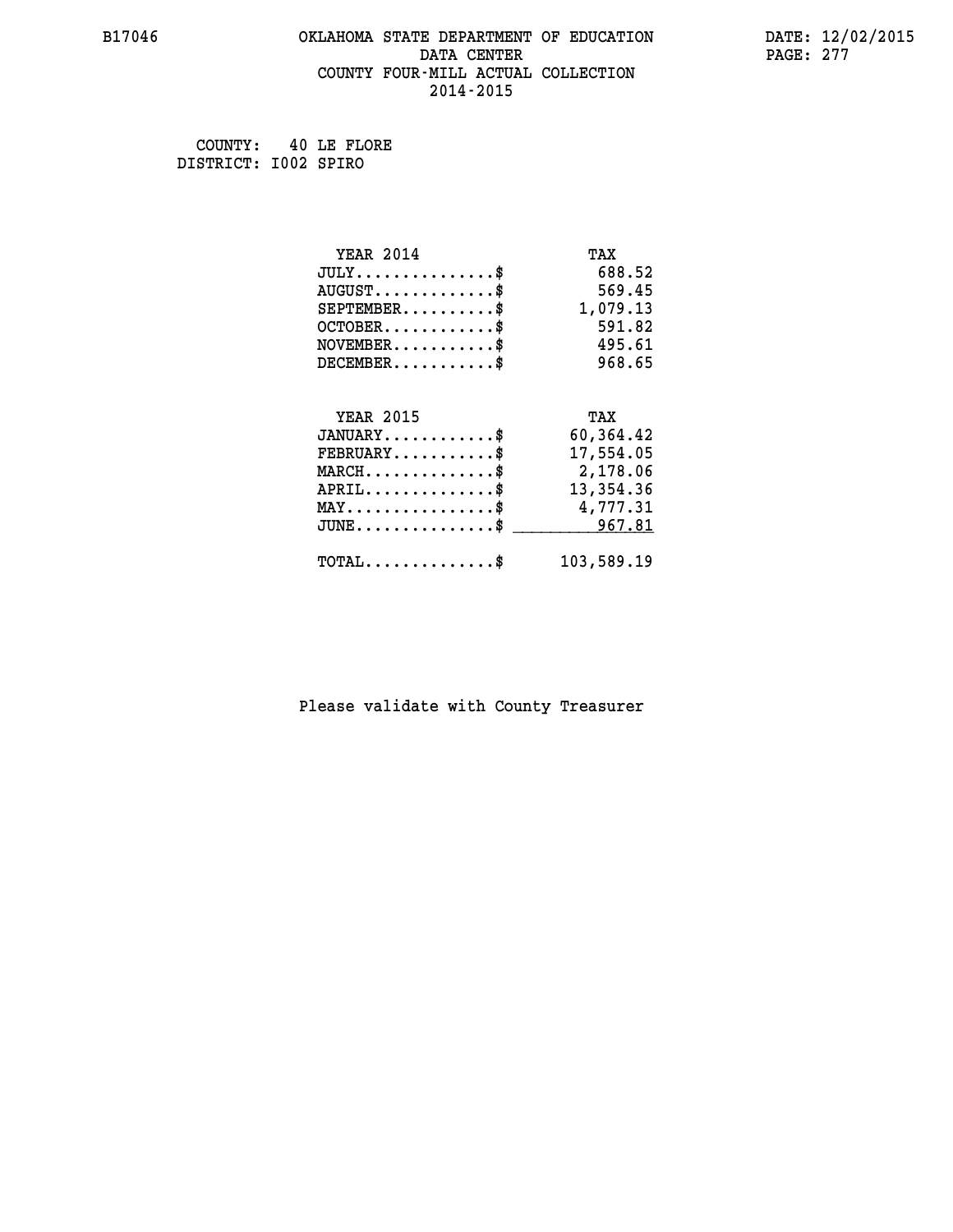## **B17046 OKLAHOMA STATE DEPARTMENT OF EDUCATION DATE: 12/02/2015 DATA CENTER** PAGE: 278  **COUNTY FOUR-MILL ACTUAL COLLECTION 2014-2015**

 **COUNTY: 40 LE FLORE DISTRICT: I003 HEAVENER**

| <b>YEAR 2014</b>                                 | TAX       |
|--------------------------------------------------|-----------|
| $JULY$ \$                                        | 624.11    |
| $AUGUST$ \$                                      | 518.58    |
| $SEPTEMBER$ \$                                   | 983.39    |
| $OCTOBER$ \$                                     | 538.45    |
| $\texttt{NOVEMBER} \dots \dots \dots \$          | 450.84    |
| $DECEMBER$ \$                                    | 915.75    |
|                                                  |           |
| <b>YEAR 2015</b>                                 | TAX       |
| $JANUARY$ \$                                     | 57,964.88 |
| $FEBRUARY$ \$                                    | 16,844.70 |
| $\texttt{MARCH}\ldots\ldots\ldots\ldots\text{*}$ | 2,080.02  |
| $APRIL \ldots \ldots \ldots \ldots$ \$           | 12,815.59 |
| MAY\$ 4,582.54                                   |           |
| JUNE\$ 911.84                                    |           |
| $\texttt{TOTAL} \dots \dots \dots \dots$ \$      | 99,230.69 |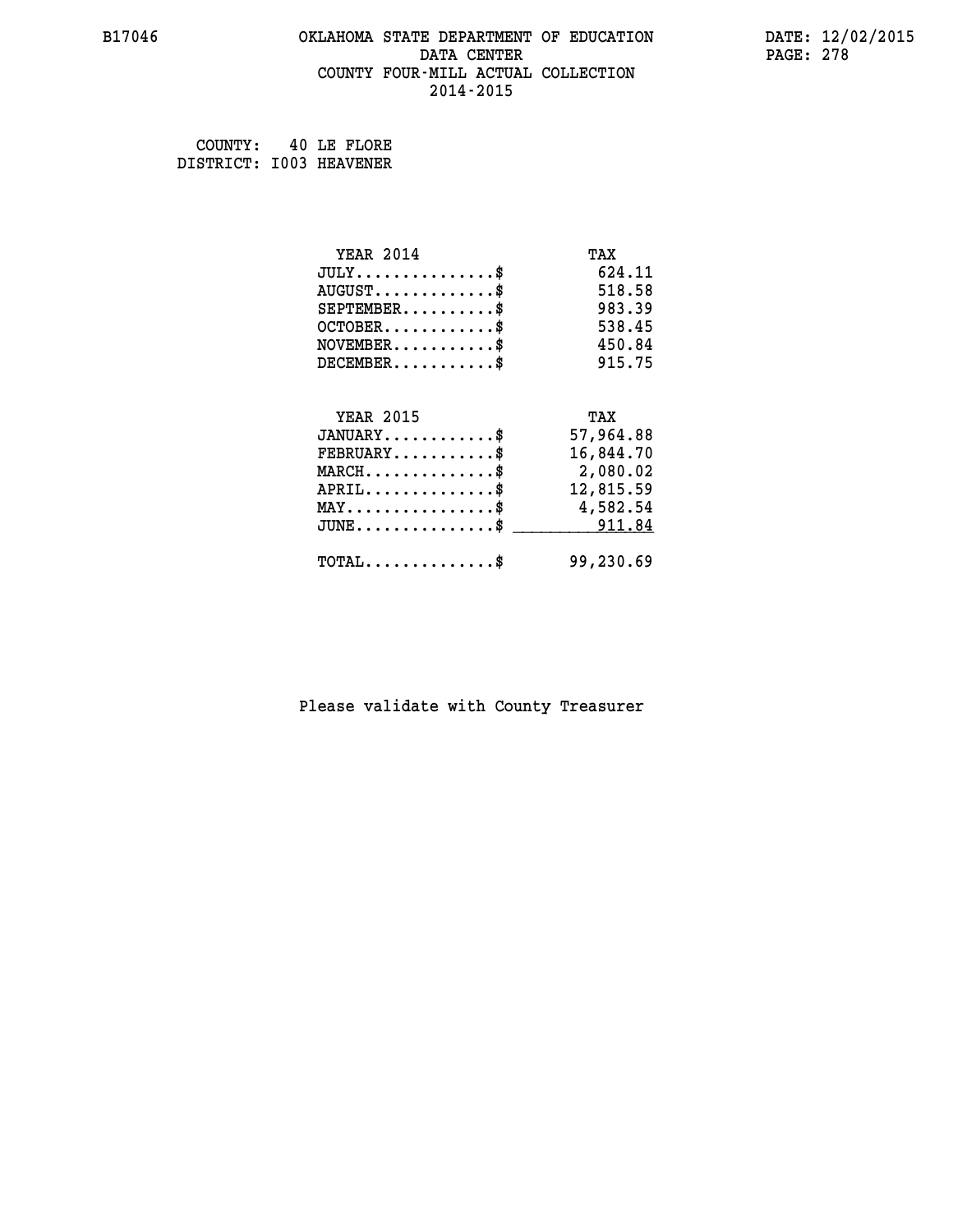## **B17046 OKLAHOMA STATE DEPARTMENT OF EDUCATION DATE: 12/02/2015 DATA CENTER** PAGE: 279  **COUNTY FOUR-MILL ACTUAL COLLECTION 2014-2015**

 **COUNTY: 40 LE FLORE DISTRICT: I007 POCOLA**

| <b>YEAR 2014</b>                                 | TAX         |
|--------------------------------------------------|-------------|
| $JULY$ \$                                        | 474.04      |
| $AUGUST$ \$                                      | 390.52      |
| $SEPTEMBER$ \$                                   | 739.45      |
| $OCTOBER$ \$                                     | 407.04      |
| $NOVEMBER$ \$                                    | 340.94      |
| $DECEMBER$ \$                                    | 703.34      |
|                                                  |             |
| <b>YEAR 2015</b>                                 | TAX         |
| $JANUARY$ \$                                     | 44, 313. 46 |
| $FEBRUARY$ \$                                    | 12,877.38   |
| $MARCH$ \$                                       | 1,590.37    |
| $APRIL \ldots \ldots \ldots \$                   | 9,797.49    |
| $\texttt{MAX} \dots \dots \dots \dots \dots \$   | 3,503.08    |
| $\texttt{JUNE} \dots \dots \dots \dots \dots \$$ | 700.01      |
| $\texttt{TOTAL} \dots \dots \dots \dots \$       | 75,837.12   |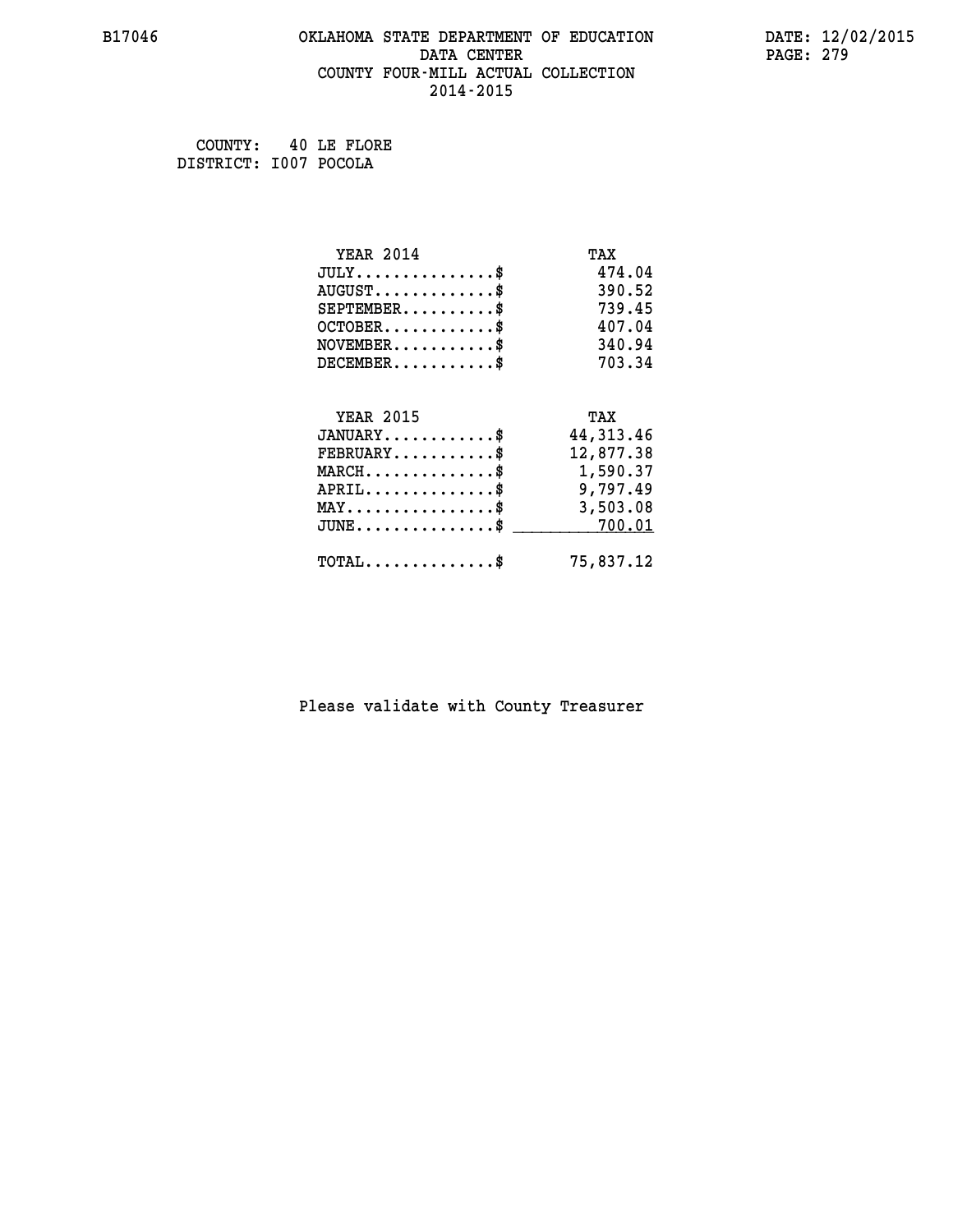## **B17046 OKLAHOMA STATE DEPARTMENT OF EDUCATION DATE: 12/02/2015 DATA CENTER** PAGE: 280  **COUNTY FOUR-MILL ACTUAL COLLECTION 2014-2015**

 **COUNTY: 40 LE FLORE DISTRICT: I016 LE FLORE**

| <b>YEAR 2014</b>                          | TAX       |
|-------------------------------------------|-----------|
| $JULY$ \$                                 | 129.24    |
| $AUGUST$ \$                               | 107.93    |
| $SEPTEMBER$ \$                            | 204.58    |
| $OCTOBER$ \$                              | 111.85    |
| $NOVEMBER$ \$                             | 93.58     |
| $DECEMBER$ \$                             | 185.62    |
|                                           |           |
| <b>YEAR 2015</b>                          | TAX       |
| $JANUARY$ \$                              | 11,629.36 |
| $FEBRUARY$                                | 3,380.54  |
| $MARCH$ \$                                | 418.34    |
| $APRIL \ldots \ldots \ldots \$            | 2,571.67  |
| $MAX \dots \dots \dots \dots \dots$       | 919.92    |
| $\texttt{JUNE}\dots\dots\dots\dots\dots\$ | 183.70    |
| $TOTAL$ \$                                | 19,936.33 |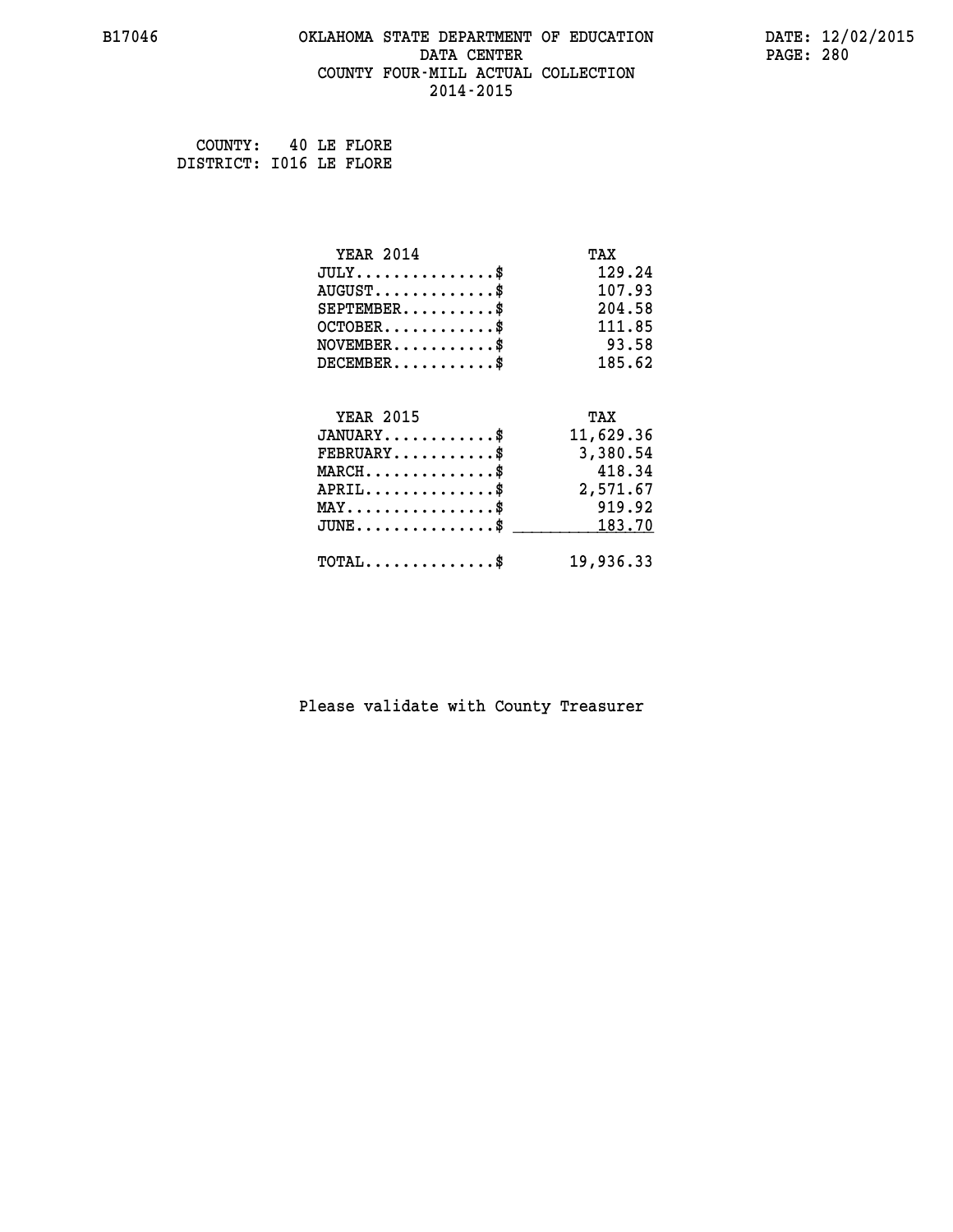## **B17046 OKLAHOMA STATE DEPARTMENT OF EDUCATION DATE: 12/02/2015 DATA CENTER** PAGE: 281  **COUNTY FOUR-MILL ACTUAL COLLECTION 2014-2015**

 **COUNTY: 40 LE FLORE DISTRICT: I017 CAMERON**

| <b>YEAR 2014</b>                               | TAX       |
|------------------------------------------------|-----------|
| $JULY$ \$                                      | 182.97    |
| $AUGUST$ \$                                    | 148.74    |
| $SEPTEMBER$ \$                                 | 282.68    |
| $OCTOBER$ \$                                   | 154.96    |
| $\texttt{NOVEMBER} \dots \dots \dots \$        | 130.40    |
| $DECEMBER$ \$                                  | 263.25    |
|                                                |           |
| <b>YEAR 2015</b>                               | TAX       |
| $JANUARY$ \$                                   | 16,357.92 |
| $FEBRUARY$                                     | 4,755.67  |
| $MARCH$ \$                                     | 590.10    |
| $\texttt{APRIL} \dots \dots \dots \dots \$     | 3,618.28  |
| $\texttt{MAX} \dots \dots \dots \dots \dots \$ | 1,293.95  |
| $\texttt{JUNE}\dots\dots\dots\dots\dots\$      | 262.84    |
| $TOTAL$ \$                                     | 28,041.76 |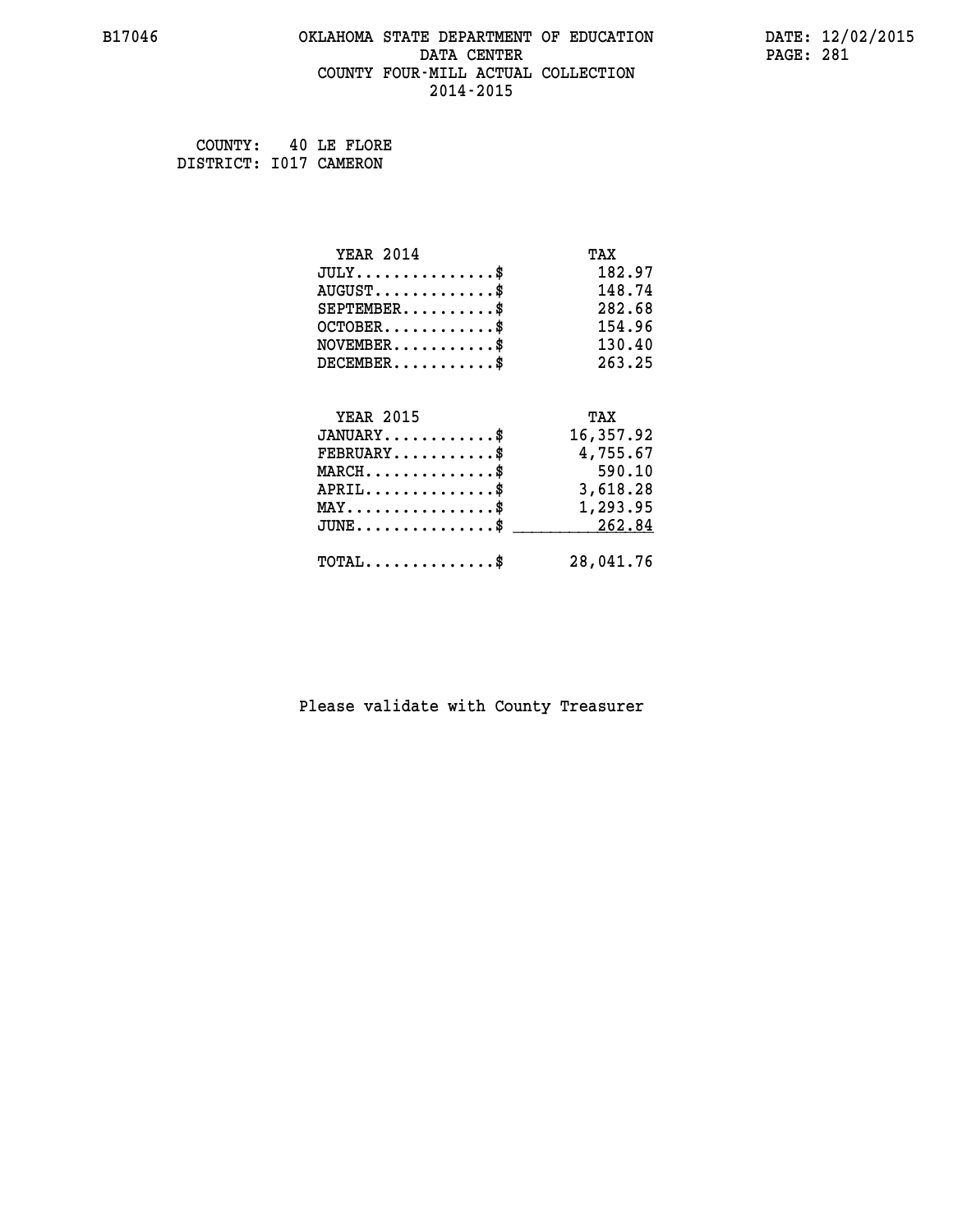## **B17046 OKLAHOMA STATE DEPARTMENT OF EDUCATION DATE: 12/02/2015 DATA CENTER** PAGE: 282  **COUNTY FOUR-MILL ACTUAL COLLECTION 2014-2015**

 **COUNTY: 40 LE FLORE DISTRICT: I020 PANAMA**

| <b>YEAR 2014</b>                               | TAX       |
|------------------------------------------------|-----------|
| $JULY$ \$                                      | 400.61    |
| $AUGUST$ \$                                    | 330.97    |
| $SEPTEMENT.$ \$                                | 627.76    |
| $OCTOBER$ \$                                   | 344.44    |
| $NOVEMBER$ \$                                  | 288.28    |
| $DECEMBER$ \$                                  | 615.77    |
|                                                |           |
| <b>YEAR 2015</b>                               | TAX       |
| $JANUARY$ \$                                   | 39,182.10 |
| $FEBRUARY$                                     | 11,379.32 |
| $MARCH$ \$                                     | 1,399.70  |
| $APRIL \ldots \ldots \ldots \ldots \$          | 8,657.46  |
| $\texttt{MAX} \dots \dots \dots \dots \dots \$ | 3,094.77  |
| $JUNE \ldots \ldots \ldots \ldots$ \$ 606.66   |           |
| $\texttt{TOTAL} \dots \dots \dots \dots \$     | 66,927.84 |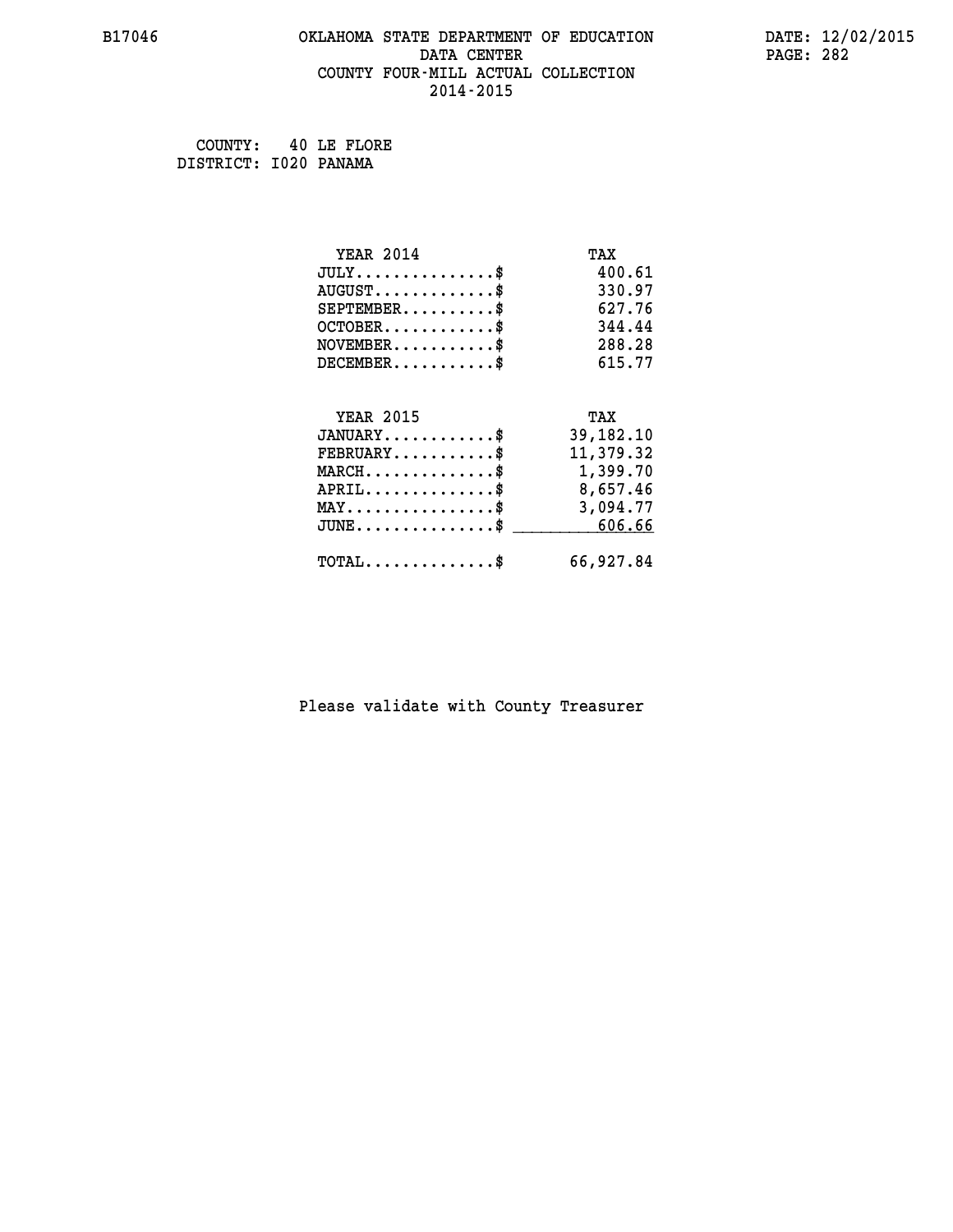## **B17046 OKLAHOMA STATE DEPARTMENT OF EDUCATION DATE: 12/02/2015 DATA CENTER** PAGE: 283  **COUNTY FOUR-MILL ACTUAL COLLECTION 2014-2015**

 **COUNTY: 40 LE FLORE DISTRICT: I026 BOKOSHE**

| <b>YEAR 2014</b>                           | TAX       |
|--------------------------------------------|-----------|
| $JULY$ \$                                  | 123.22    |
| $AUGUST$ \$                                | 102.13    |
| $SEPTEMBER$ \$                             | 194.11    |
| $OCTOBER$ \$                               | 105.90    |
| $NOVEMBER$ \$                              | 88.76     |
| $DECEMBER$ \$                              | 168.47    |
|                                            |           |
| <b>YEAR 2015</b>                           | TAX       |
| $JANUARY$ \$                               | 10,389.83 |
| $FEBRUARY$                                 | 3,022.49  |
| $MARCH$ \$                                 | 376.24    |
| $APRIL \ldots \ldots \ldots \ldots \$      | 2,299.13  |
| $MAX \dots \dots \dots \dots \dots$        | 822.83    |
| $JUNE$ \$                                  | 167.61    |
| $\texttt{TOTAL} \dots \dots \dots \dots \$ | 17,860.72 |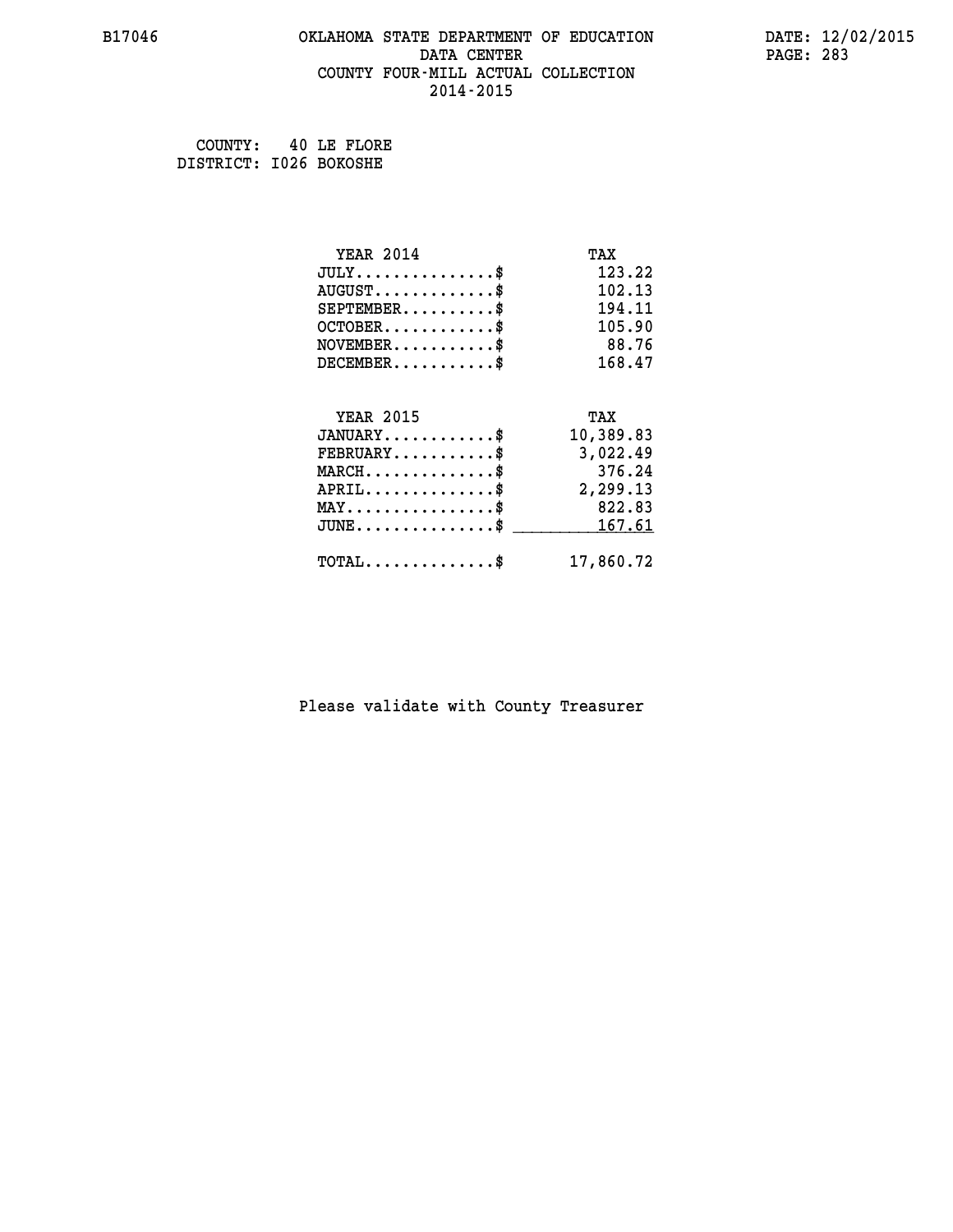## **B17046 OKLAHOMA STATE DEPARTMENT OF EDUCATION DATE: 12/02/2015 DATA CENTER** PAGE: 284  **COUNTY FOUR-MILL ACTUAL COLLECTION 2014-2015**

 **COUNTY: 40 LE FLORE DISTRICT: I029 POTEAU**

| <b>YEAR 2014</b>                               | TAX         |
|------------------------------------------------|-------------|
| $JULY$ \$                                      | 1,341.63    |
| $AUGUST$ \$                                    | 1,112.53    |
| $SEPTEMBER$ \$                                 | 2,106.36    |
| $OCTOBER$ \$                                   | 1,157.18    |
| $\texttt{NOVEMBER} \dots \dots \dots \$        | 968.09      |
| $DECEMBER$ \$                                  | 1,964.80    |
|                                                |             |
| <b>YEAR 2015</b>                               | TAX         |
| $JANUARY$ \$                                   | 123,943.45  |
| $FEBRUARY$                                     | 36,021.58   |
| $MARCH$ \$                                     | 4,449.93    |
| $APRIL$ \$                                     | 27,405.27   |
| $\texttt{MAX} \dots \dots \dots \dots \dots \$ | 9,800.06    |
| $JUNE$ \$                                      | 1,956.24    |
| $\texttt{TOTAL} \dots \dots \dots \dots \$     | 212, 227.12 |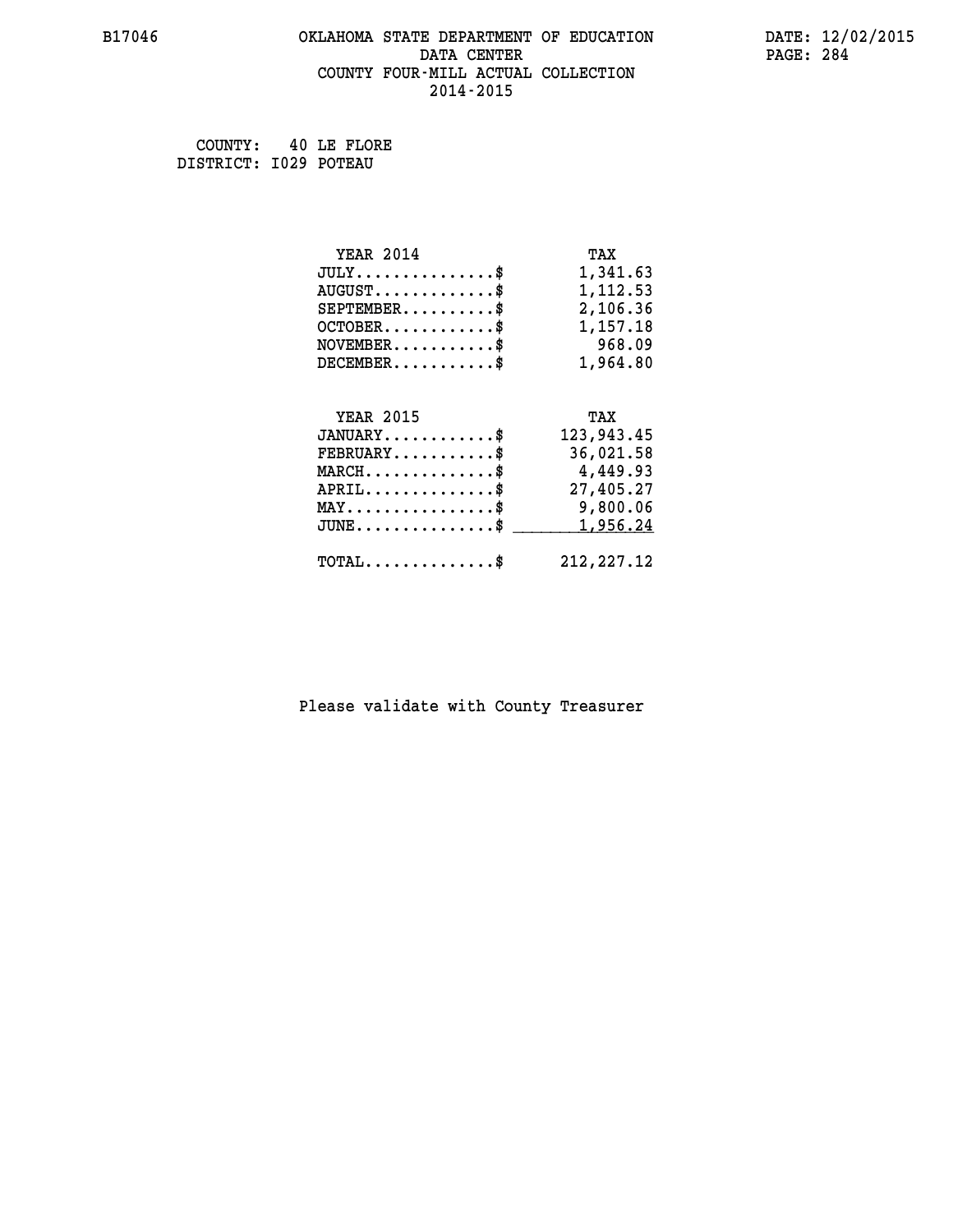## **B17046 OKLAHOMA STATE DEPARTMENT OF EDUCATION DATE: 12/02/2015 DATA CENTER** PAGE: 285  **COUNTY FOUR-MILL ACTUAL COLLECTION 2014-2015**

 **COUNTY: 40 LE FLORE DISTRICT: I049 WISTER**

| <b>YEAR 2014</b>                                 | TAX       |
|--------------------------------------------------|-----------|
| $JULY$ \$                                        | 325.34    |
| $AUGUST$ \$                                      | 269.63    |
| $SEPTEMBER$ \$                                   | 510.88    |
| $OCTOBER$ \$                                     | 280.57    |
| $\texttt{NOVEMBER} \dots \dots \dots \$          | 234.80    |
| $DECEMBER$ \$                                    | 495.01    |
|                                                  |           |
| <b>YEAR 2015</b>                                 | TAX       |
| $JANUARY$ \$                                     | 31,490.52 |
| $FEBRUARY$                                       | 9,147.13  |
| $\texttt{MARCH}\ldots\ldots\ldots\ldots\text{*}$ | 1,126.11  |
| $APRIL \ldots \ldots \ldots \ldots \$            | 6,959.35  |
| $\texttt{MAX} \dots \dots \dots \dots \dots \$   | 2,487.87  |
| $JUNE \ldots \ldots \ldots \ldots \ast$          | 490.17    |
| $\texttt{TOTAL} \dots \dots \dots \dots \$       | 53,817.38 |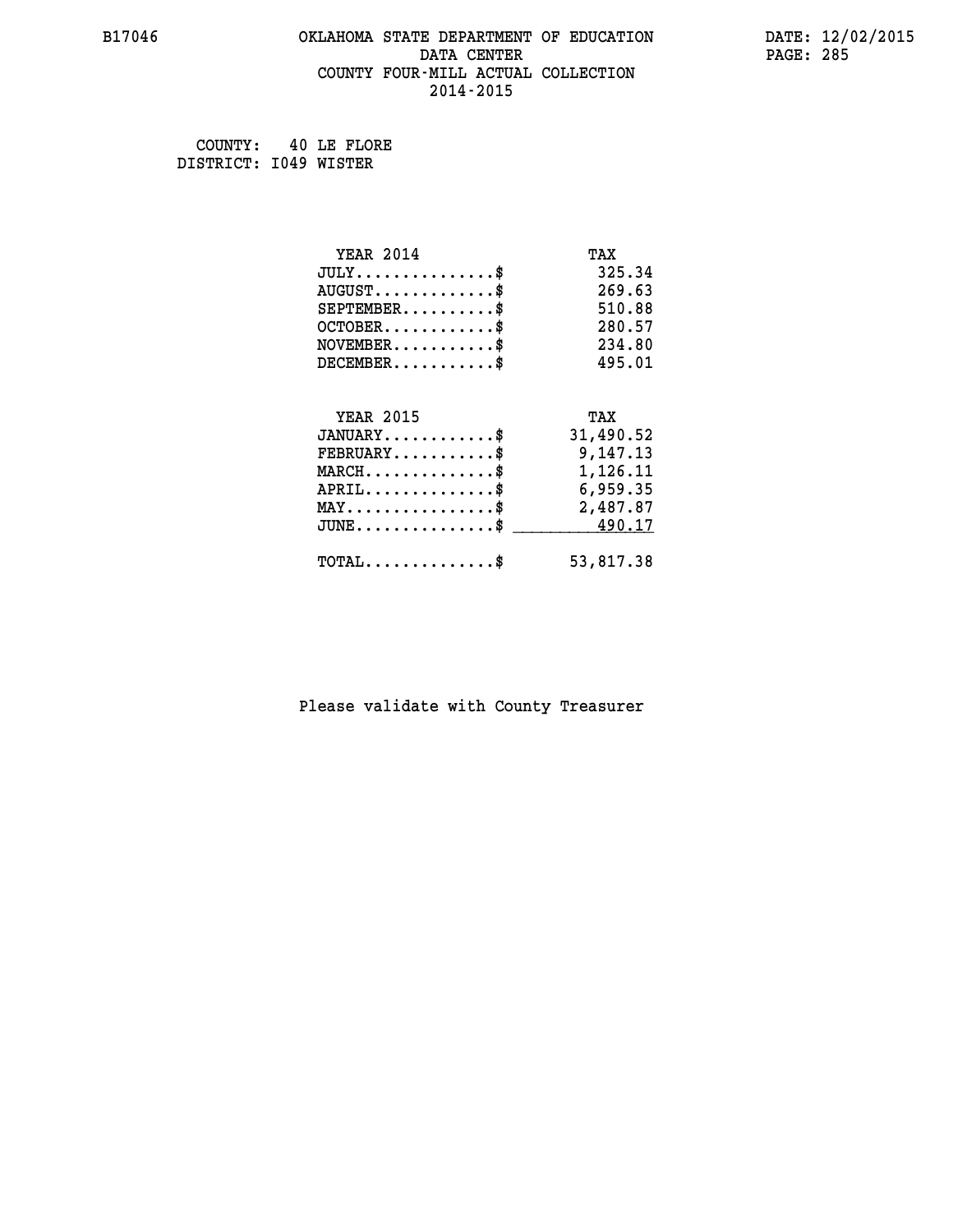## **B17046 OKLAHOMA STATE DEPARTMENT OF EDUCATION DATE: 12/02/2015 DATA CENTER** PAGE: 286  **COUNTY FOUR-MILL ACTUAL COLLECTION 2014-2015**

 **COUNTY: 40 LE FLORE DISTRICT: I052 TALIHINA**

| <b>YEAR 2014</b>                                | TAX       |
|-------------------------------------------------|-----------|
| $JULY$ \$                                       | 367.43    |
| $AUGUST$ \$                                     | 303.01    |
| $SEPTEMBER$ \$                                  | 574.28    |
| $OCTOBER$ \$                                    | 315.34    |
| $NOVEMBER$ \$                                   | 264.08    |
| $DECEMBER$ \$                                   | 529.82    |
|                                                 |           |
| <b>YEAR 2015</b>                                | TAX       |
| $JANUARY$ \$                                    | 33,289.98 |
| $FEBRUARY$                                      | 9,677.18  |
| $MARCH$ \$                                      | 1,197.54  |
| $APRIL$ \$                                      | 7,362.26  |
| $\texttt{MAX} \dots \dots \dots \dots \dots \$$ | 2,633.00  |
| $JUNE$ \$                                       | 529.10    |
| $\texttt{TOTAL} \dots \dots \dots \dots \$      | 57,043.02 |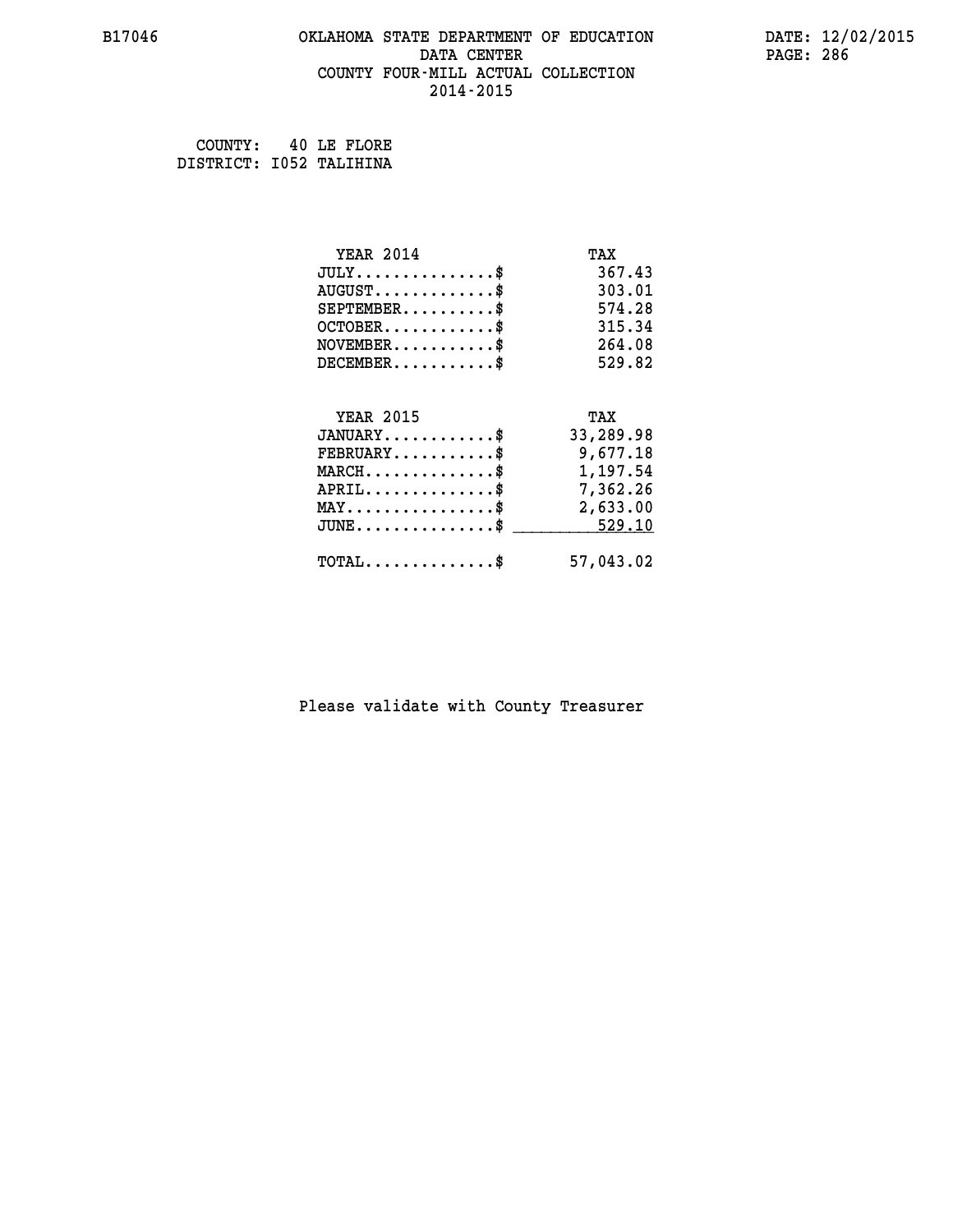## **B17046 OKLAHOMA STATE DEPARTMENT OF EDUCATION DATE: 12/02/2015 DATA CENTER** PAGE: 287  **COUNTY FOUR-MILL ACTUAL COLLECTION 2014-2015**

 **COUNTY: 40 LE FLORE DISTRICT: I062 WHITESBORO**

| <b>YEAR 2014</b>                | TAX       |
|---------------------------------|-----------|
| $JULY$ \$                       | 113.06    |
| $AUGUST$ \$                     | 93.77     |
| $SEPTEMENT.$ \$                 | 177.44    |
| $OCTOBER$ \$                    | 97.69     |
| $NOVEMBER$ \$                   | 81.54     |
| $DECEMBER$ \$                   | 173.38    |
|                                 |           |
| <b>YEAR 2015</b>                | TAX       |
| $JANUARY$ \$                    | 11,044.45 |
| $FEBRUARY$                      | 3,207.73  |
| $MARCH$ \$                      | 394.34    |
| $APRIL$ \$                      | 2,440.41  |
| $MAX \dots \dots \dots \dots \$ | 872.42    |
| $JUNE$                          | 170.89    |
| $TOTAL$ \$                      | 18,867.12 |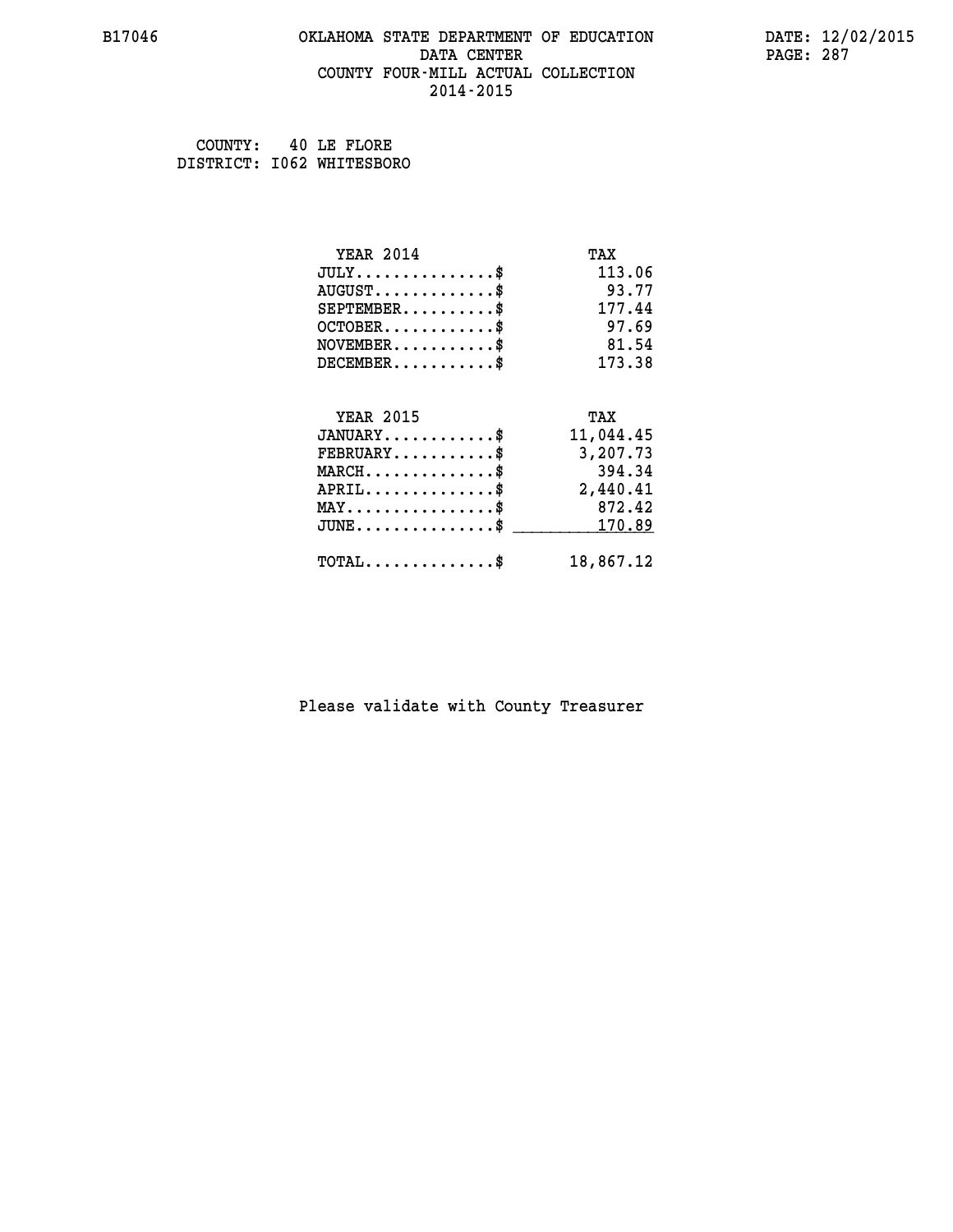## **B17046 OKLAHOMA STATE DEPARTMENT OF EDUCATION DATE: 12/02/2015 DATA CENTER** PAGE: 288  **COUNTY FOUR-MILL ACTUAL COLLECTION 2014-2015**

 **COUNTY: 40 LE FLORE DISTRICT: I067 HOWE**

| <b>YEAR 2014</b>                               | TAX       |
|------------------------------------------------|-----------|
| $JULY$ \$                                      | 288.35    |
| $AUGUST$ \$                                    | 239.81    |
| $SEPTEMBER$ \$                                 | 453.70    |
| $OCTOBER$ \$                                   | 249.67    |
| $\texttt{NOVEMBER} \dots \dots \dots \$        | 208.86    |
| $DECEMBER$ \$                                  | 433.90    |
|                                                |           |
| <b>YEAR 2015</b>                               | TAX       |
| $JANUARY$ \$                                   | 27,545.00 |
| $FEBRUARY$                                     | 8,002.88  |
| $MARCH$ \$                                     | 986.40    |
| $APRIL \ldots \ldots \ldots \ldots \$          | 6,088.96  |
| $\texttt{MAX} \dots \dots \dots \dots \dots \$ | 2,176.84  |
| $JUNE \ldots \ldots \ldots \ldots$ \$ 431.78   |           |
| $\texttt{TOTAL} \dots \dots \dots \dots \$     | 47,106.15 |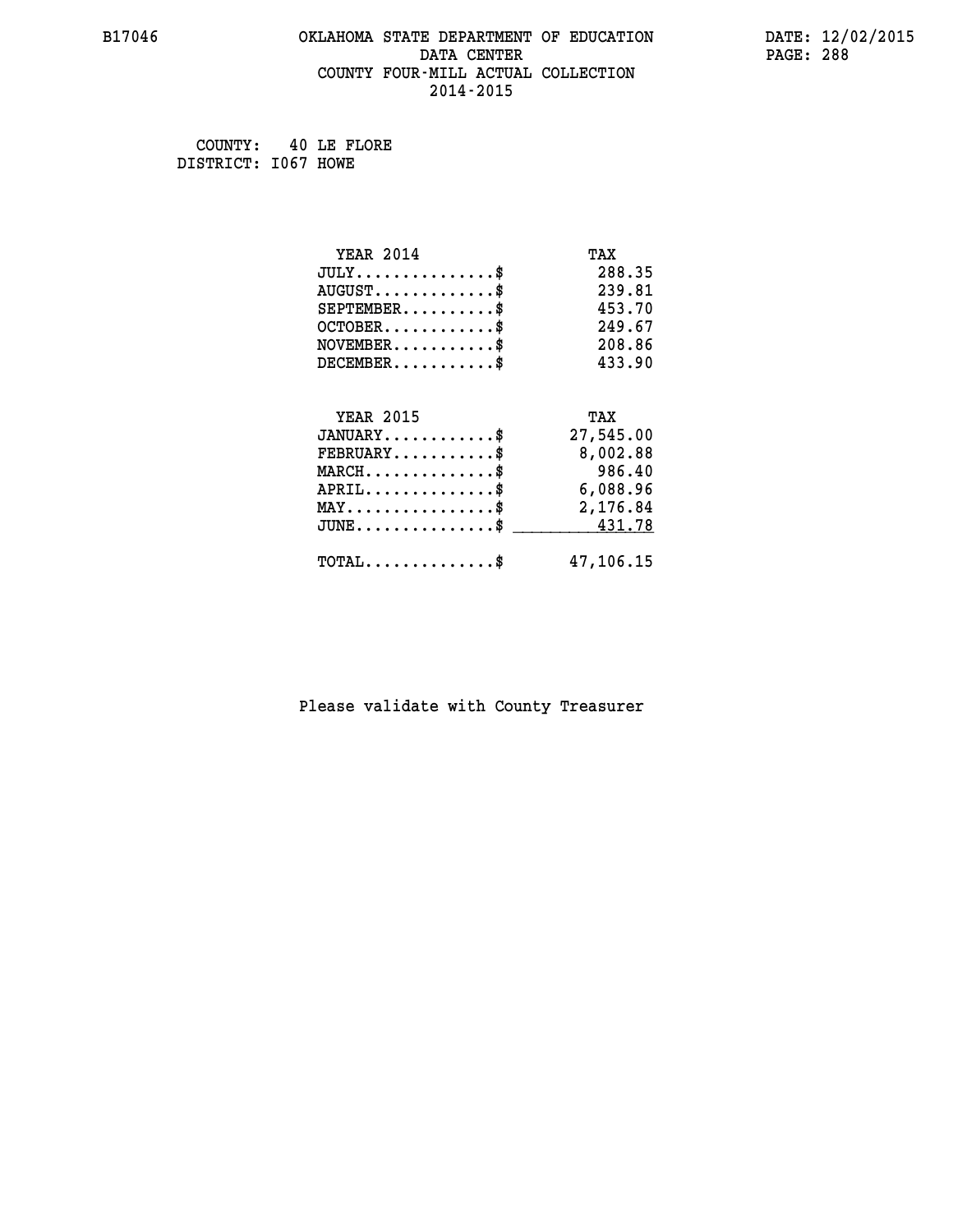# **B17046 OKLAHOMA STATE DEPARTMENT OF EDUCATION DATE: 12/02/2015 DATA CENTER** PAGE: 289  **COUNTY FOUR-MILL ACTUAL COLLECTION 2014-2015**

 **COUNTY: 40 LE FLORE DISTRICT: I091 ARKOMA**

| <b>YEAR 2014</b>                                | TAX       |
|-------------------------------------------------|-----------|
| $JULY$ \$                                       | 224.80    |
| $AUGUST$ \$                                     | 189.64    |
| $SEPTEMBER$ \$                                  | 359.00    |
| $OCTOBER$ \$                                    | 196.31    |
| $\texttt{NOVEMBER} \dots \dots \dots \$         | 163.98    |
| $DECEMBER$ \$                                   | 330.39    |
|                                                 |           |
| <b>YEAR 2015</b>                                | TAX       |
| $JANUARY$ \$                                    | 20,878.96 |
| $FEBRUARY$                                      | 6,067.25  |
| $MARCH$ \$                                      | 748.60    |
| $APRIL$ \$                                      | 4,615.58  |
| $\texttt{MAX} \dots \dots \dots \dots \dots \$$ | 1,650.86  |
| $JUNE$ \$                                       | 325.90    |
| $TOTAL$ \$                                      | 35,751.27 |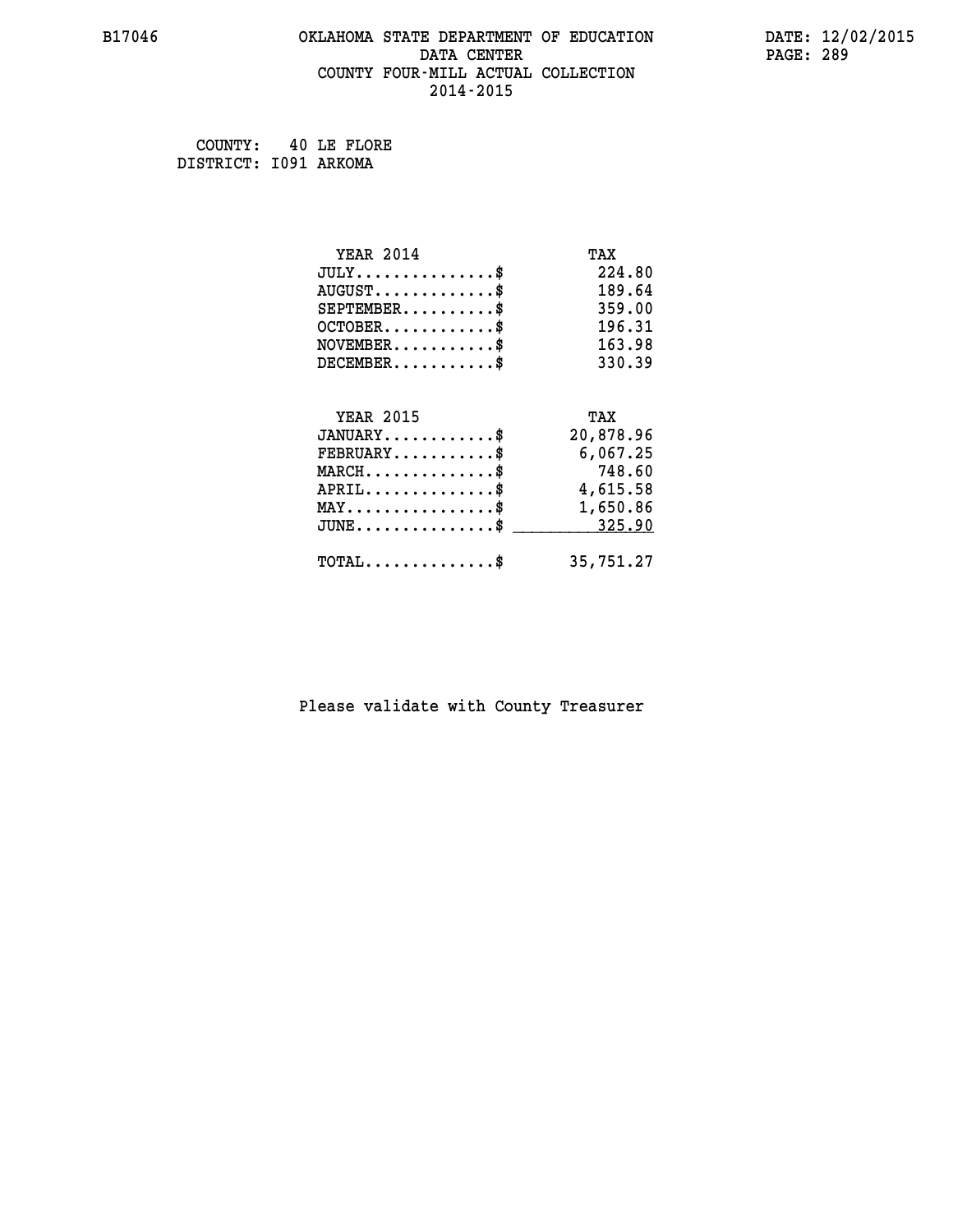#### **B17046 OKLAHOMA STATE DEPARTMENT OF EDUCATION DATE: 12/02/2015 DATA CENTER PAGE: 290 COUNTY FOUR-MILL ACTUAL COLLECTION 2014-2015**

 **COUNTY: 40 LE FLORE**

 **\*\*\*\*\*\* TOTALS \*\*\*\*\*\***

| <b>YEAR 2014</b>              | TAX      |
|-------------------------------|----------|
| $JULY \ldots \ldots \ldots \$ | 5,631.97 |
| $AUGUST$ \$                   | 4,666.26 |
| $SEPTEMBER$                   | 8,841.36 |
| $OCTOBER$ \$                  | 4,852.05 |
| $NOVEMBER$ \$                 | 4,061.44 |
| $DECEMBER$                    | 8,258.21 |

#### **YEAR 2015 TAX JANUARY............\$ 520,497.39 FEBRUARY...........\$ 151,267.94 MARCH..............\$ 18,688.47 APRIL..............\$ 115,083.75 MAY................\$ 41,153.93**

| ${\rm JUNE.}\dots\dots\dots\dots\dots\$ | 8,210.21   |
|-----------------------------------------|------------|
| <b>TOTAL</b>                            | 891,212.98 |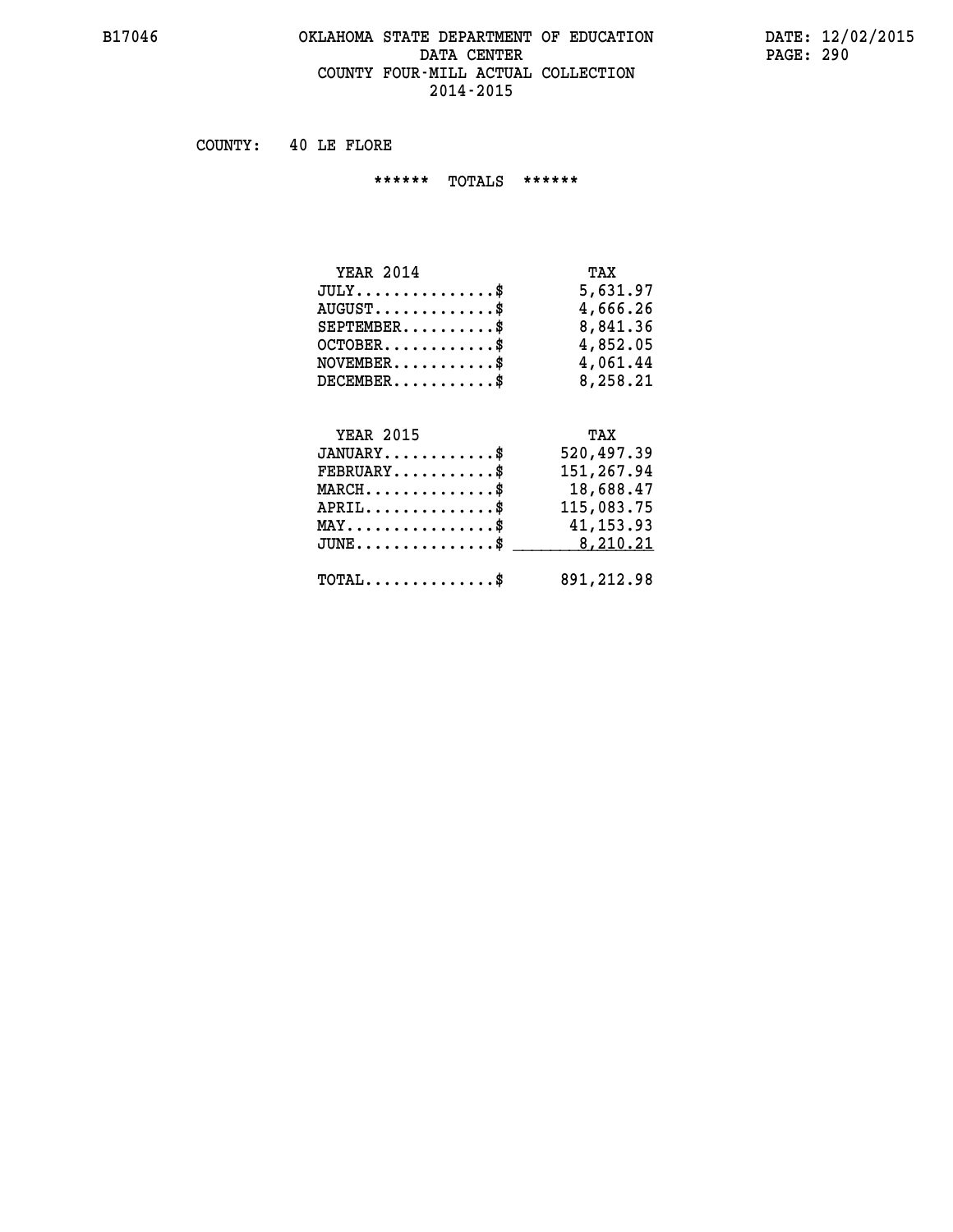#### **B17046 OKLAHOMA STATE DEPARTMENT OF EDUCATION DATE: 12/02/2015 DATA CENTER** PAGE: 291  **COUNTY FOUR-MILL ACTUAL COLLECTION 2014-2015**

 **COUNTY: 41 LINCOLN DISTRICT: C005 WHITE ROCK**

| <b>YEAR 2014</b>                           | TAX       |
|--------------------------------------------|-----------|
| $JULY$ \$                                  | .00       |
| $AUGUST$ \$                                | 62.28     |
| $SEPTEMBER$ \$                             | 102.62    |
| $OCTOBER$ \$                               | 64.46     |
| $NOVEMBER$ \$                              | 36.94     |
| $DECEMBER$ \$                              | 1,055.80  |
|                                            |           |
| <b>YEAR 2015</b>                           | TAX       |
| $JANUARY$ \$                               | 17,807.75 |
| $FEBRUARY$                                 | 1,303.51  |
| $MARCH$ \$                                 | 273.47    |
| $APRIL$ \$                                 | 5,668.80  |
| $MAX \dots \dots \dots \dots \dots$        | 861.72    |
| $JUNE$ \$                                  | 146.32    |
| $\texttt{TOTAL} \dots \dots \dots \dots \$ | 27,383.67 |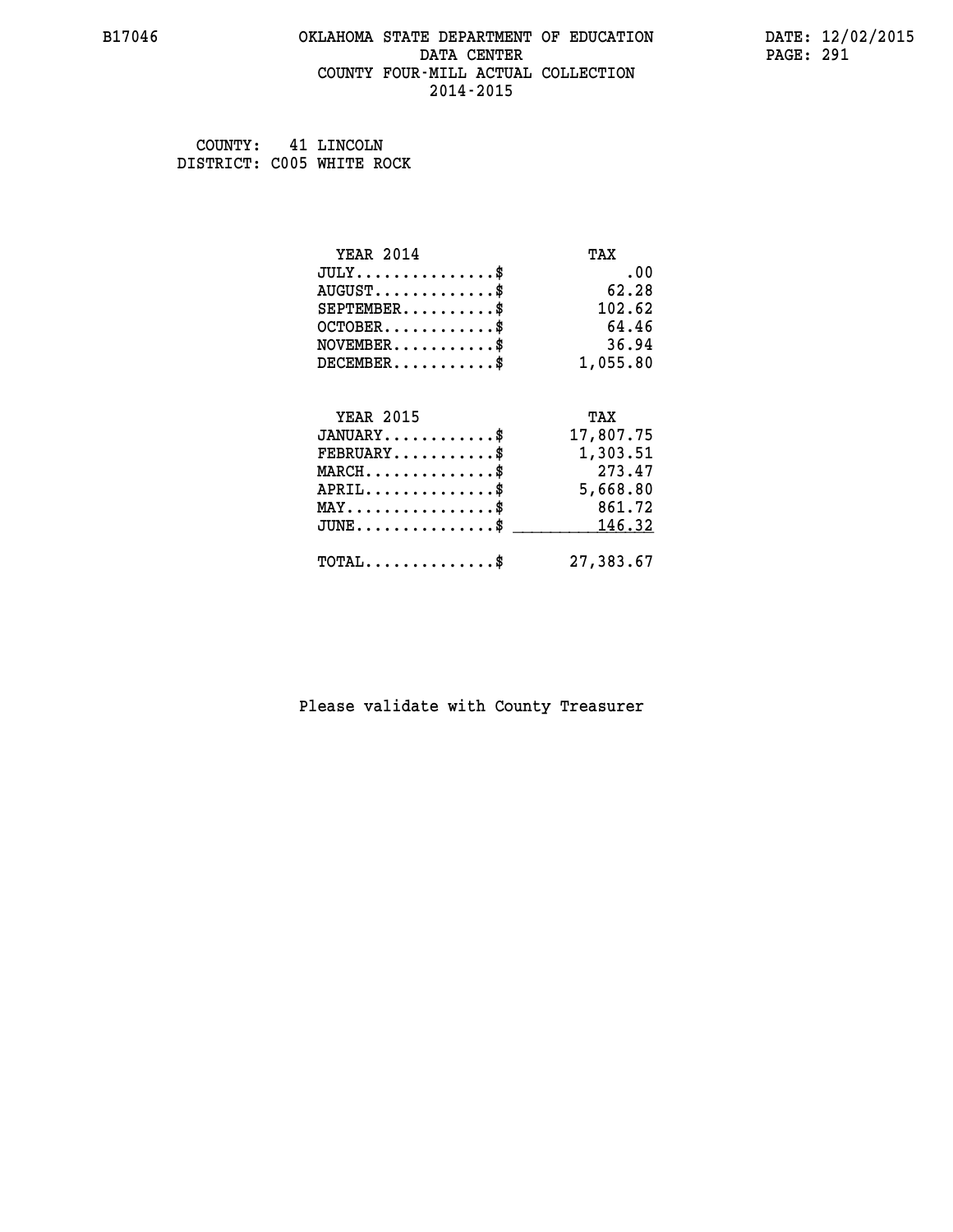#### **B17046 OKLAHOMA STATE DEPARTMENT OF EDUCATION DATE: 12/02/2015 DATA CENTER** PAGE: 292  **COUNTY FOUR-MILL ACTUAL COLLECTION 2014-2015**

 **COUNTY: 41 LINCOLN DISTRICT: I001 CHANDLER**

| <b>YEAR 2014</b>                               | TAX        |
|------------------------------------------------|------------|
| $JULY$ \$                                      | 694.24     |
| $AUGUST$ \$                                    | 583.10     |
| $SEPTEMBER$ \$                                 | 960.82     |
| $OCTOBER$ \$                                   | 603.47     |
| $NOVEMBER$ \$                                  | 345.86     |
| $DECEMBER$ \$                                  | 9,884.81   |
|                                                |            |
| <b>YEAR 2015</b>                               | TAX        |
| $JANUARY$ \$                                   | 166,724.53 |
| $FEBRUARY$                                     | 12,203.99  |
| $MARCH$ \$                                     | 2,560.30   |
| $APRIL$ \$                                     | 53,073.99  |
| $\texttt{MAX} \dots \dots \dots \dots \dots \$ | 8,067.80   |
| $JUNE$ \$                                      | 1,369.96   |
| $\texttt{TOTAL} \dots \dots \dots \dots \$     | 257,072.87 |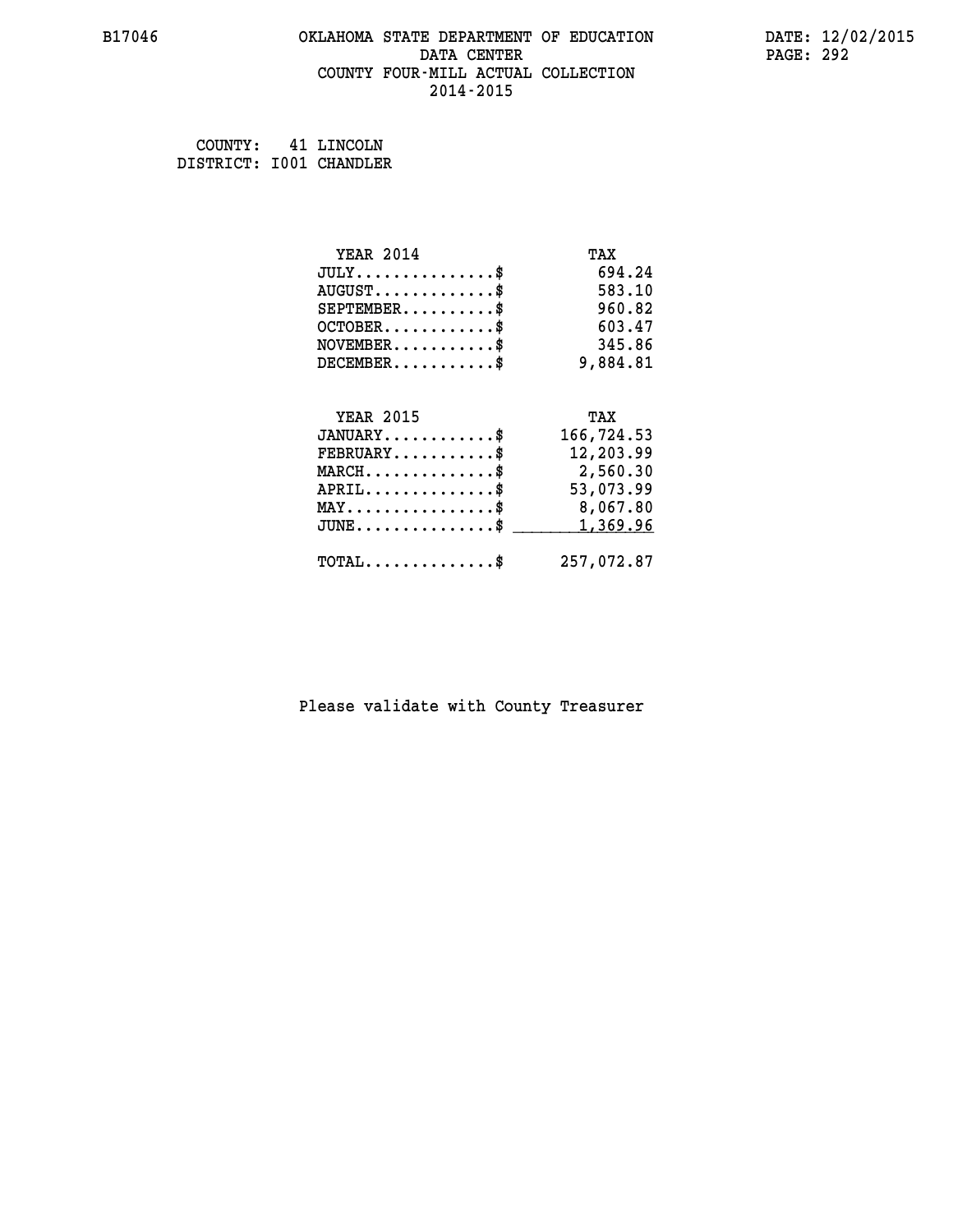#### **B17046 OKLAHOMA STATE DEPARTMENT OF EDUCATION DATE: 12/02/2015 DATA CENTER** PAGE: 293  **COUNTY FOUR-MILL ACTUAL COLLECTION 2014-2015**

 **COUNTY: 41 LINCOLN DISTRICT: I003 DAVENPORT**

| <b>YEAR 2014</b>                                   | TAX       |
|----------------------------------------------------|-----------|
| $JULY$ \$                                          | 219.72    |
| $AUGUST$ \$                                        | 195.68    |
| $SEPTEMBER$ \$                                     | 322.43    |
| $OCTOBER$ \$                                       | 202.51    |
| $NOVEMBER.$ \$                                     | 116.07    |
| $DECEMBER$ \$                                      | 3,317.12  |
|                                                    |           |
| <b>YEAR 2015</b>                                   | TAX       |
| $JANUARY$ \$                                       | 55,949.03 |
| $FEBRUARY$                                         | 4,095.38  |
| $MARCH$ \$                                         | 859.18    |
| $APRIL \ldots \ldots \ldots \ldots \$              | 17,810.45 |
| $\texttt{MAX} \dots \dots \dots \dots \dots \$     | 2,707.37  |
| $\texttt{JUNE} \dots \dots \dots \dots \texttt{S}$ | 459.72    |
| $\texttt{TOTAL} \dots \dots \dots \dots \$         | 86,254.66 |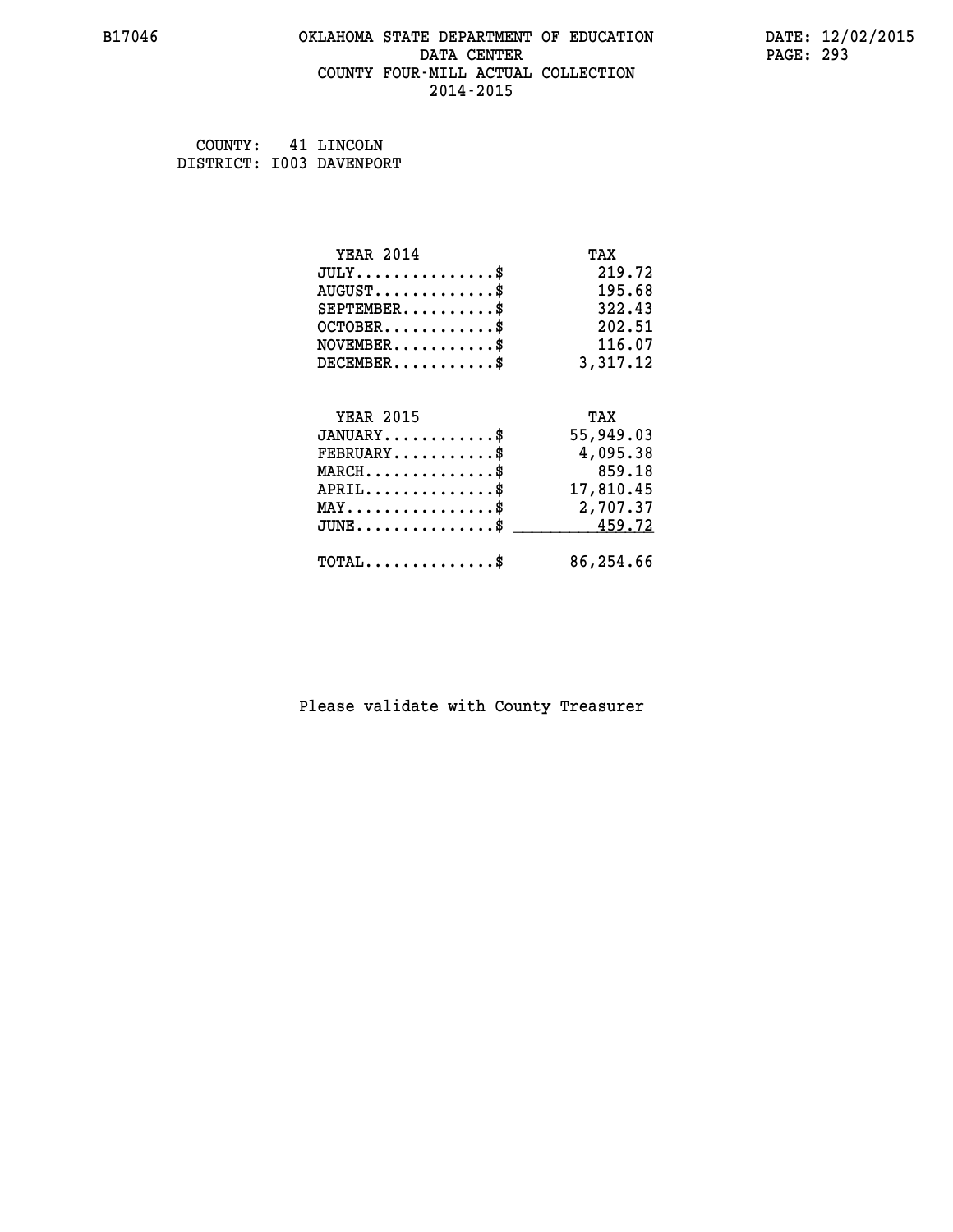# **B17046 OKLAHOMA STATE DEPARTMENT OF EDUCATION DATE: 12/02/2015 DATA CENTER PAGE: 294 COUNTY FOUR-MILL ACTUAL COLLECTION 2014-2015**

 **COUNTY: 41 LINCOLN DISTRICT: I004 WELLSTON**

| <b>YEAR 2014</b>                                   | TAX         |
|----------------------------------------------------|-------------|
| $JULY$ \$                                          | 413.25      |
| $AUGUST$ \$                                        | 342.77      |
| $SEPTEMENT.$ \$                                    | 564.79      |
| $OCTOBER$ \$                                       | 354.73      |
| $\texttt{NOVEMBER} \dots \dots \dots \$            | 203.30      |
| $DECEMBER$ \$                                      | 5,810.50    |
|                                                    |             |
| <b>YEAR 2015</b>                                   | TAX         |
| $JANUARY$ \$                                       | 98,004.09   |
| $FEBRUARY$                                         | 7,173.76    |
| $\texttt{MARCH}\ldots\ldots\ldots\ldots\$          | 1,504.99    |
| $APRIL \ldots \ldots \ldots \ldots \$              | 31,197.99   |
| $\texttt{MAX} \dots \dots \dots \dots \dots \$     | 4,742.42    |
| $\texttt{JUNE} \dots \dots \dots \dots \texttt{S}$ | 805.29      |
| $\texttt{TOTAL} \dots \dots \dots \dots$ \$        | 151, 117.88 |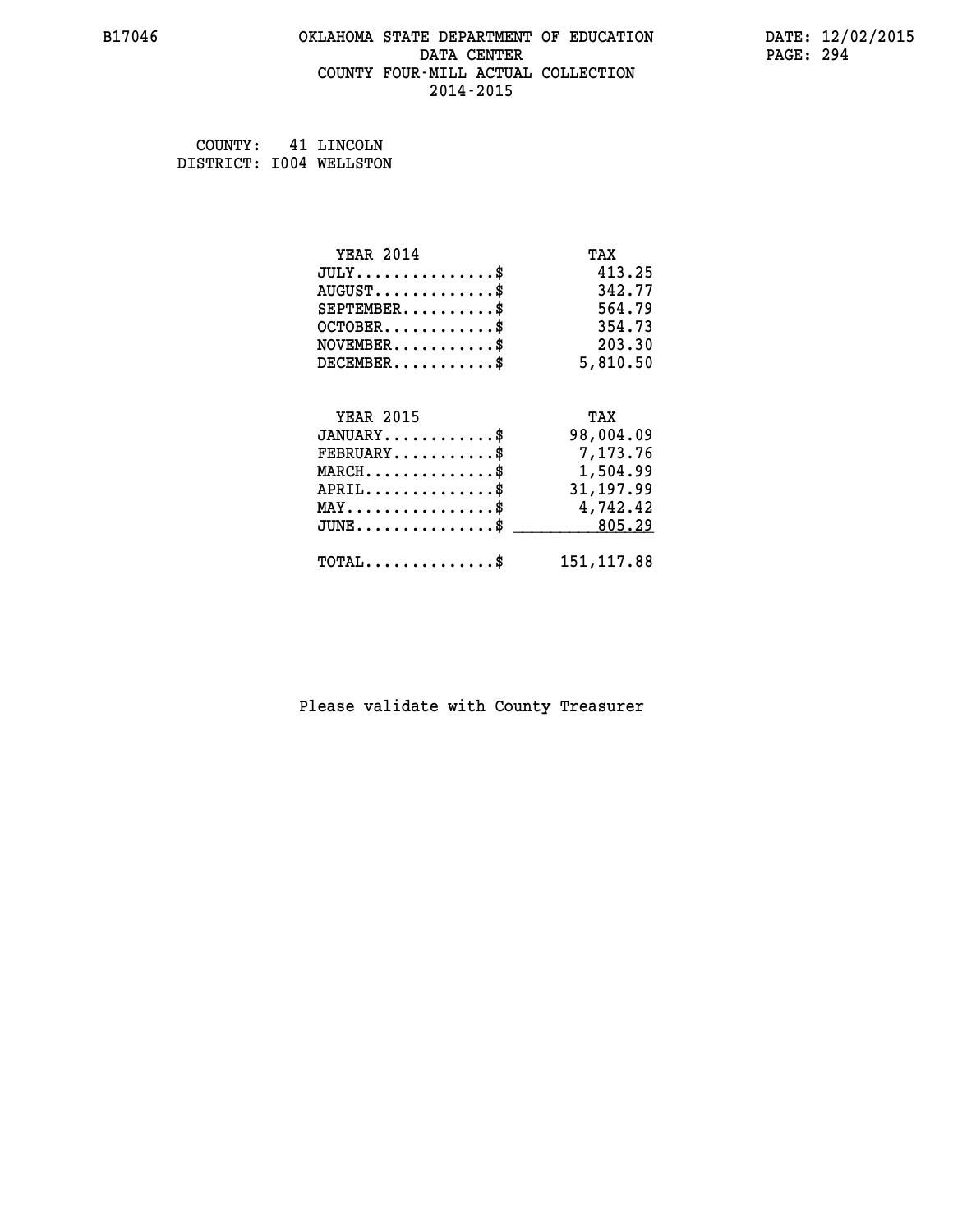# **B17046 OKLAHOMA STATE DEPARTMENT OF EDUCATION DATE: 12/02/2015** DATA CENTER PAGE: 295  **COUNTY FOUR-MILL ACTUAL COLLECTION 2014-2015**

 **COUNTY: 41 LINCOLN DISTRICT: I054 STROUD**

| <b>YEAR 2014</b>                               | TAX         |
|------------------------------------------------|-------------|
| $JULY$ \$                                      | 523.99      |
| $AUGUST$ \$                                    | 416.65      |
| $SEPTEMENT.$ \$                                | 686.55      |
| $OCTOBER$ \$                                   | 431.19      |
| $\texttt{NOVEMBER} \dots \dots \dots \$        | 247.14      |
| $DECEMBER$ \$                                  | 7,063.16    |
|                                                |             |
| <b>YEAR 2015</b>                               | TAX         |
| $JANUARY$ \$                                   | 119, 132.52 |
| $FEBRUARY$                                     | 8,720.32    |
| $\texttt{MARCH}\ldots\ldots\ldots\ldots\$      | 1,829.45    |
| $APRIL \ldots \ldots \ldots \ldots$ \$         | 37,923.87   |
| $\texttt{MAX} \dots \dots \dots \dots \dots \$ | 5,764.83    |
| $JUNE$ \$                                      | 978.91      |
| $\texttt{TOTAL} \dots \dots \dots \dots$       | 183,718.58  |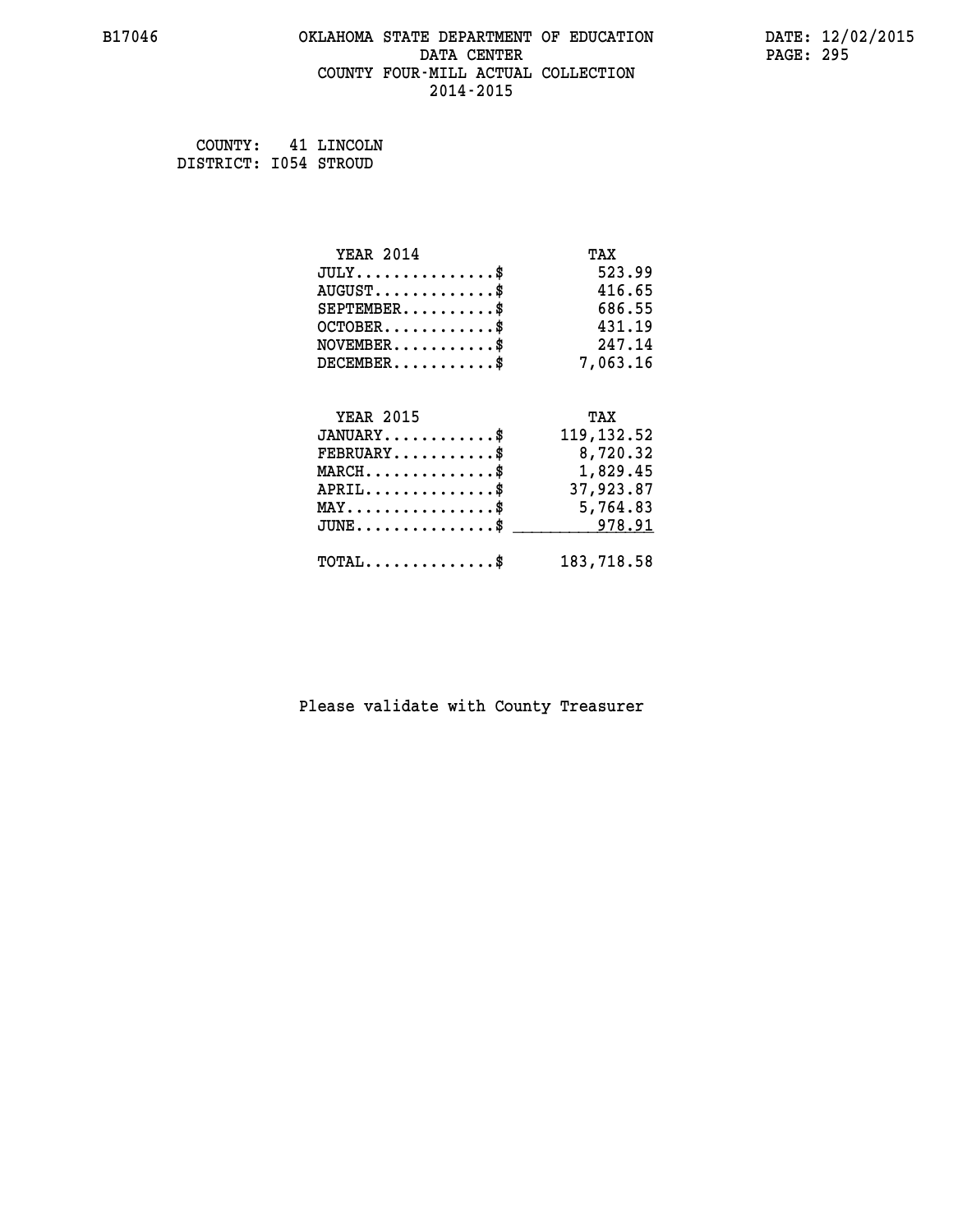# **B17046 OKLAHOMA STATE DEPARTMENT OF EDUCATION DATE: 12/02/2015 DATA CENTER** PAGE: 296  **COUNTY FOUR-MILL ACTUAL COLLECTION 2014-2015**

 **COUNTY: 41 LINCOLN DISTRICT: I095 MEEKER**

| <b>YEAR 2014</b>                               | TAX        |
|------------------------------------------------|------------|
| $JULY$ \$                                      | 545.50     |
| $AUGUST$ \$                                    | 429.23     |
| $SEPTEMENT.$ \$                                | 707.26     |
| $OCTOBER$ \$                                   | 444.22     |
| $NOVEMBER$ \$                                  | 254.59     |
| $DECEMBER$ \$                                  | 7,276.23   |
|                                                |            |
| <b>YEAR 2015</b>                               | TAX        |
| $JANUARY$ \$                                   | 122,726.22 |
| $FEBRUARY$                                     | 8,983.38   |
| $MARCH$ \$                                     | 1,884.64   |
| $APRIL$ \$                                     | 39,067.86  |
| $\texttt{MAX} \dots \dots \dots \dots \dots \$ | 5,938.73   |
| $JUNE$ \$                                      | 1,008.44   |
| $\texttt{TOTAL} \dots \dots \dots \dots \$     | 189,266.30 |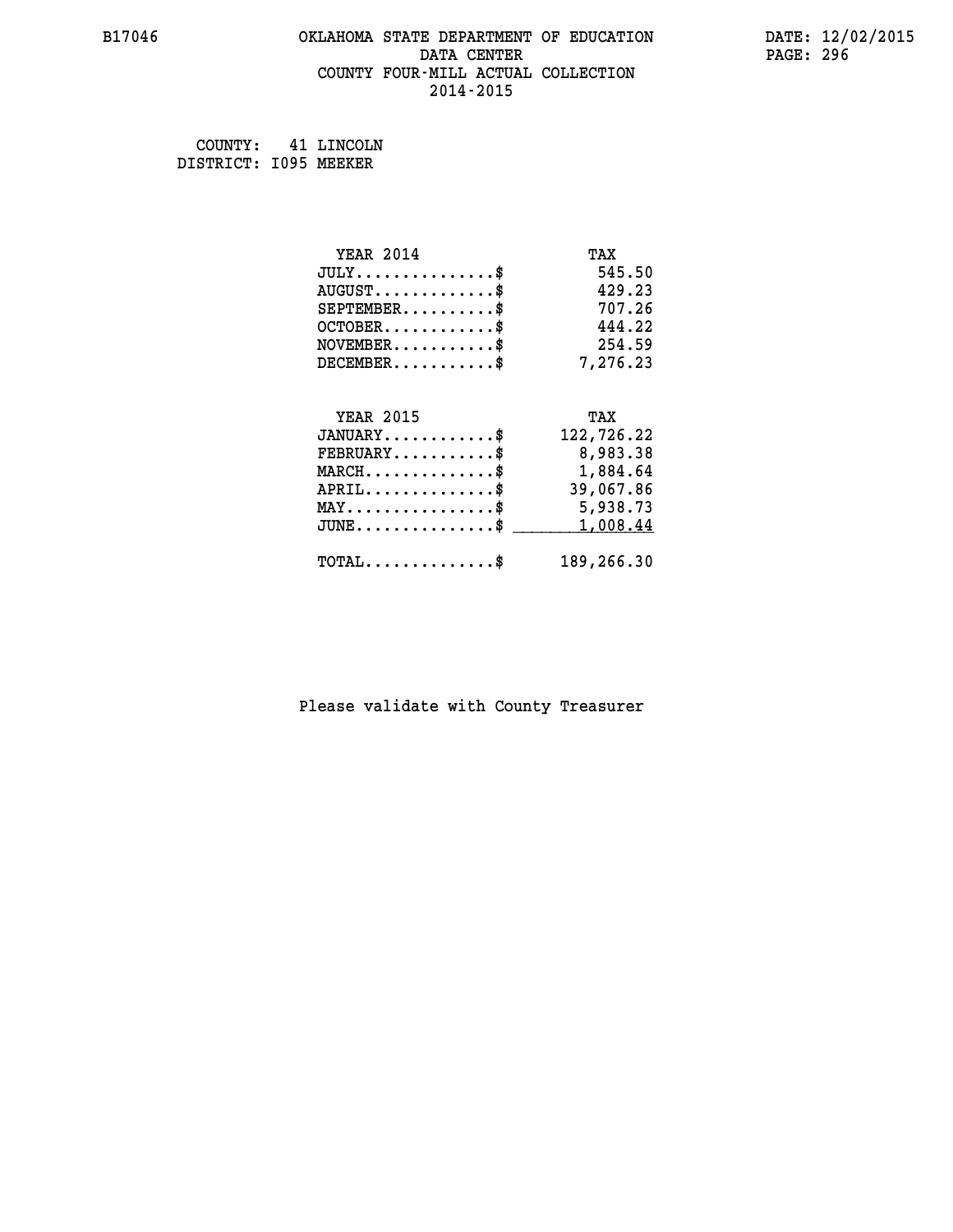# **B17046 OKLAHOMA STATE DEPARTMENT OF EDUCATION DATE: 12/02/2015 DATA CENTER** PAGE: 297  **COUNTY FOUR-MILL ACTUAL COLLECTION 2014-2015**

 **COUNTY: 41 LINCOLN DISTRICT: I103 PRAGUE**

| <b>YEAR 2014</b>                        | TAX        |
|-----------------------------------------|------------|
| $JULY$ \$                               | 636.94     |
| $AUGUST$ \$                             | 519.24     |
| $SEPTEMENT.$ \$                         | 855.57     |
| $OCTOBER$ \$                            | 537.36     |
| $\texttt{NOVEMBER} \dots \dots \dots \$ | 307.98     |
| $DECEMBER$ \$                           | 8,802.03   |
|                                         |            |
| <b>YEAR 2015</b>                        | TAX        |
| $JANUARY$ \$                            | 148,461.68 |
| $FEBRUARY$                              | 10,867.17  |
| $MARCH$ \$                              | 2,279.84   |
| $APRIL$ \$                              | 47,260.33  |
| MAY\$ 7,184.05                          |            |
| $JUNE$ \$                               | 1,219.90   |
|                                         |            |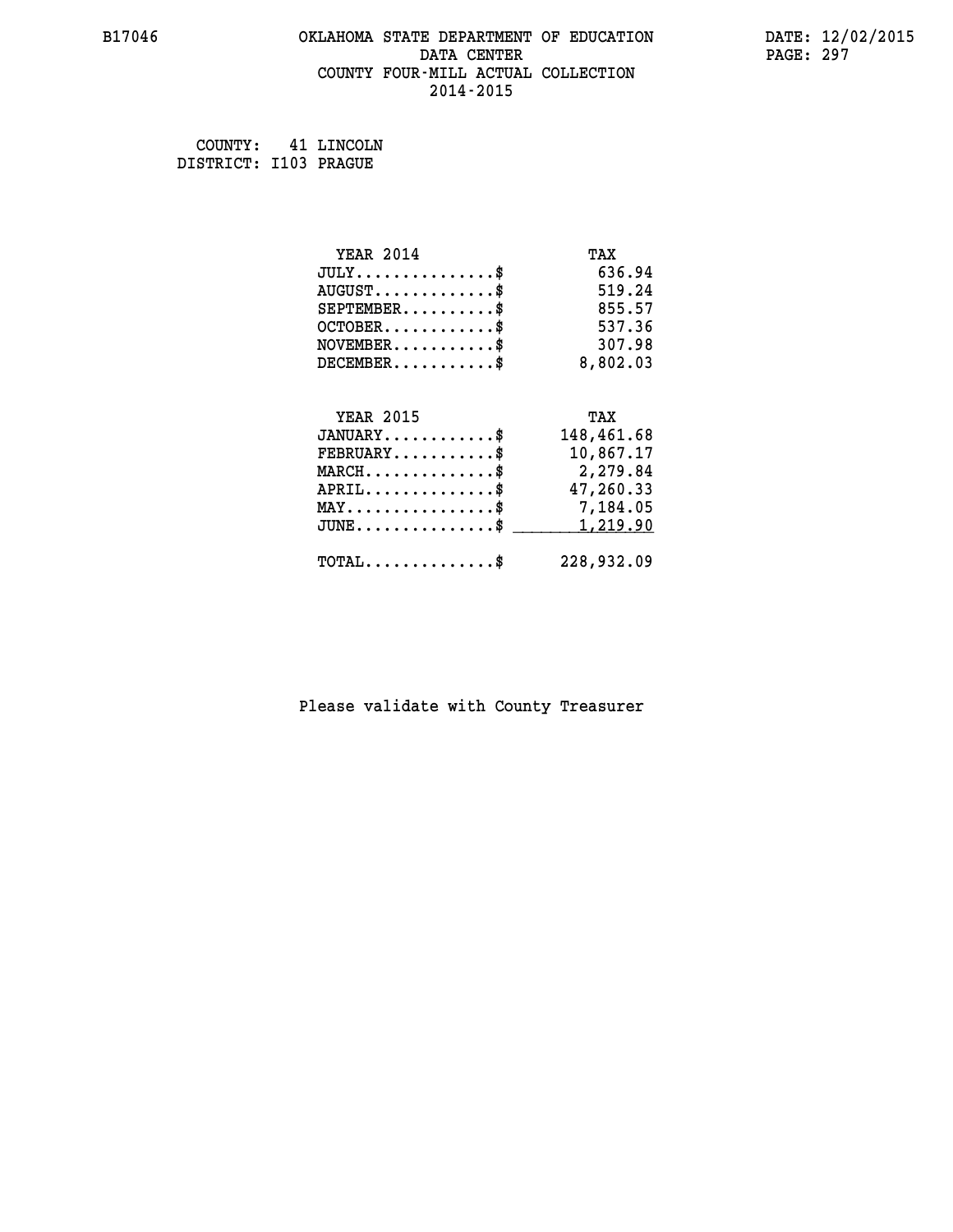# **B17046 OKLAHOMA STATE DEPARTMENT OF EDUCATION DATE: 12/02/2015 DATA CENTER PAGE: 298 COUNTY FOUR-MILL ACTUAL COLLECTION 2014-2015**

 **COUNTY: 41 LINCOLN DISTRICT: I105 CARNEY**

| <b>YEAR 2014</b>                                   | TAX       |
|----------------------------------------------------|-----------|
| $JULY$ \$                                          | 145.60    |
| $AUGUST$ \$                                        | 108.72    |
| $SEPTEMBER$ \$                                     | 179.14    |
| $OCTOBER$ \$                                       | 112.51    |
| $\texttt{NOVEMBER} \dots \dots \dots \$            | 64.49     |
| $DECEMBER$ \$                                      | 1,842.93  |
|                                                    |           |
| <b>YEAR 2015</b>                                   | TAX       |
| $JANUARY$ \$                                       | 31,084.30 |
| $FEBRUARY$                                         | 2,275.32  |
| $MARCH$ \$                                         | 477.33    |
| $APRIL \ldots \ldots \ldots \ldots \$              | 9,895.18  |
| $\texttt{MAX} \dots \dots \dots \dots \dots \$     | 1,504.18  |
| $\texttt{JUNE} \dots \dots \dots \dots \texttt{S}$ | 255.41    |
| $\texttt{TOTAL} \dots \dots \dots \dots \$         | 47,945.11 |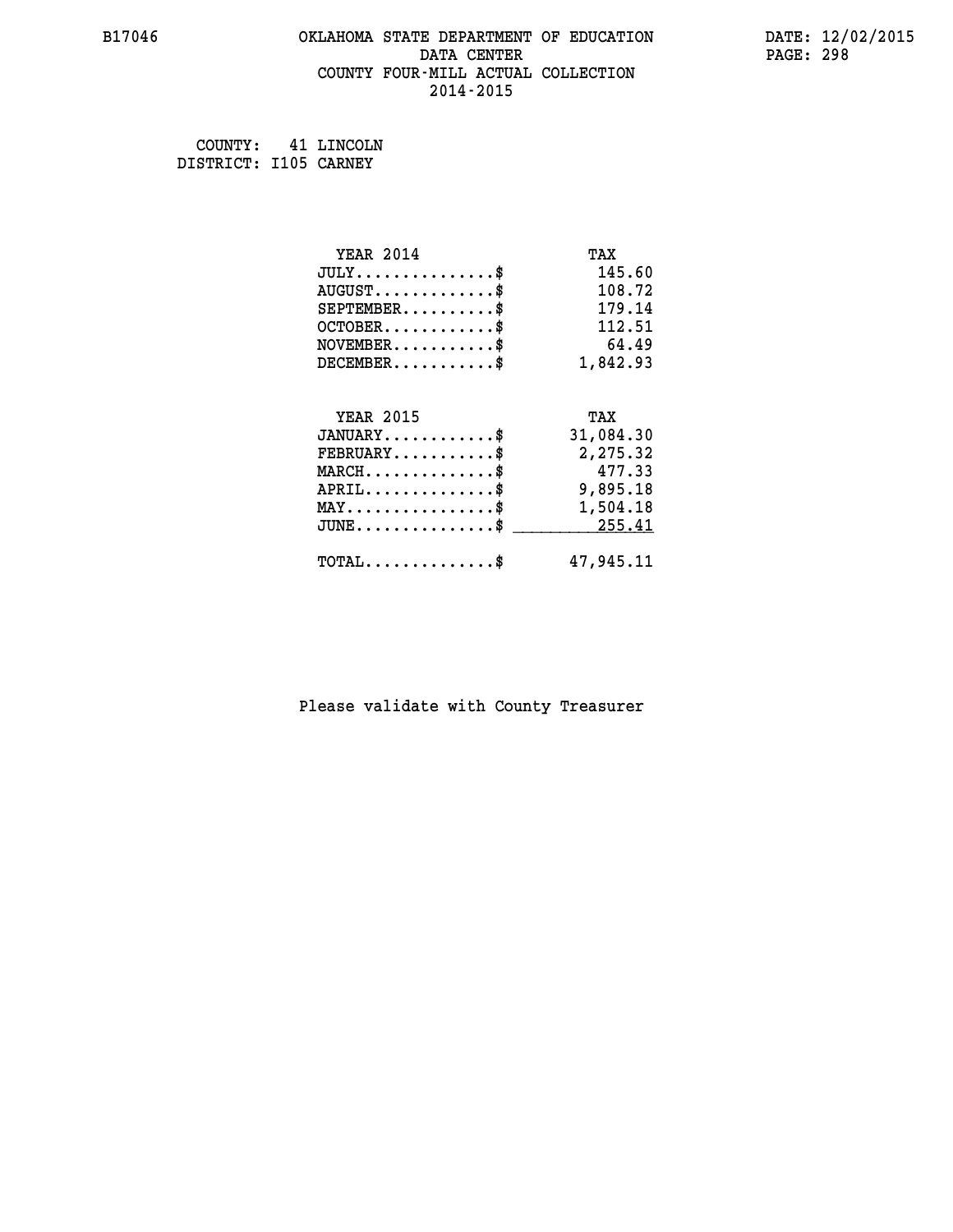# **B17046 OKLAHOMA STATE DEPARTMENT OF EDUCATION DATE: 12/02/2015 DATA CENTER** PAGE: 299  **COUNTY FOUR-MILL ACTUAL COLLECTION 2014-2015**

 **COUNTY: 41 LINCOLN DISTRICT: I134 AGRA**

| <b>YEAR 2014</b>                                 | TAX       |
|--------------------------------------------------|-----------|
| $JULY$ \$                                        | 280.83    |
| $AUGUST$ \$                                      | 221.89    |
| $SEPTEMBER$ \$                                   | 365.65    |
| $OCTOBER$ \$                                     | 229.66    |
| $\texttt{NOVEMBER} \dots \dots \dots \$          | 131.62    |
| $DECEMBER$ \$                                    | 3,761.86  |
|                                                  |           |
| <b>YEAR 2015</b>                                 | TAX       |
| $JANUARY$ \$                                     | 63,450.49 |
| $FEBRUARY$                                       | 4,644.50  |
| $MARCH$ \$                                       | 974.37    |
| $APRIL$ \$                                       | 20,198.40 |
| $\texttt{MAX} \dots \dots \dots \dots \dots \$   | 3,070.37  |
| $\texttt{JUNE} \dots \dots \dots \dots \dots \$$ | 521.37    |
| $\texttt{TOTAL} \dots \dots \dots \dots \$       | 97,851.01 |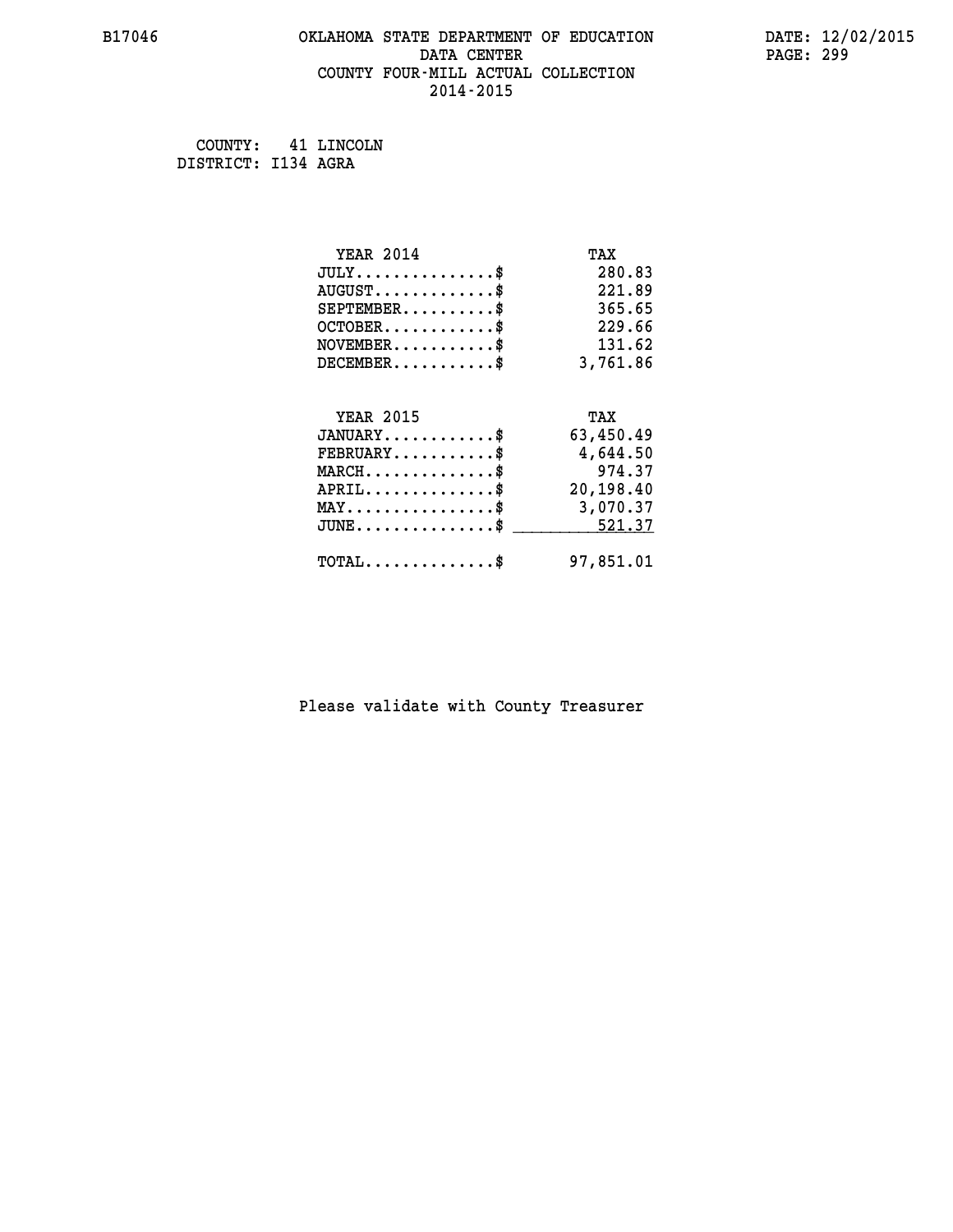#### **B17046 OKLAHOMA STATE DEPARTMENT OF EDUCATION DATE: 12/02/2015 DATA CENTER PAGE: 300 COUNTY FOUR-MILL ACTUAL COLLECTION 2014-2015**

 **COUNTY: 41 LINCOLN**

 **\*\*\*\*\*\* TOTALS \*\*\*\*\*\***

| <b>YEAR 2014</b>                 | TAX       |
|----------------------------------|-----------|
| $JULY$                           | 3,460.07  |
| $AUGUST \ldots \ldots \ldots$ \$ | 2,879.56  |
| $SEPTEMBER$                      | 4,744.83  |
| $OCTOBER$ \$                     | 2,980.11  |
| $NOVEMBER$ \$                    | 1,707.99  |
| $DECEMENTER$                     | 48,814.44 |

# **YEAR 2015 TAX JANUARY............\$ 823,340.61 FEBRUARY...........\$ 60,267.33 MARCH..............\$ 12,643.57 APRIL..............\$ 262,096.87 MAY................\$ 39,841.47 JUNE...............\$ 6,765.32 \_\_\_\_\_\_\_\_\_\_\_\_\_\_\_ TOTAL..............\$ 1,269,542.17**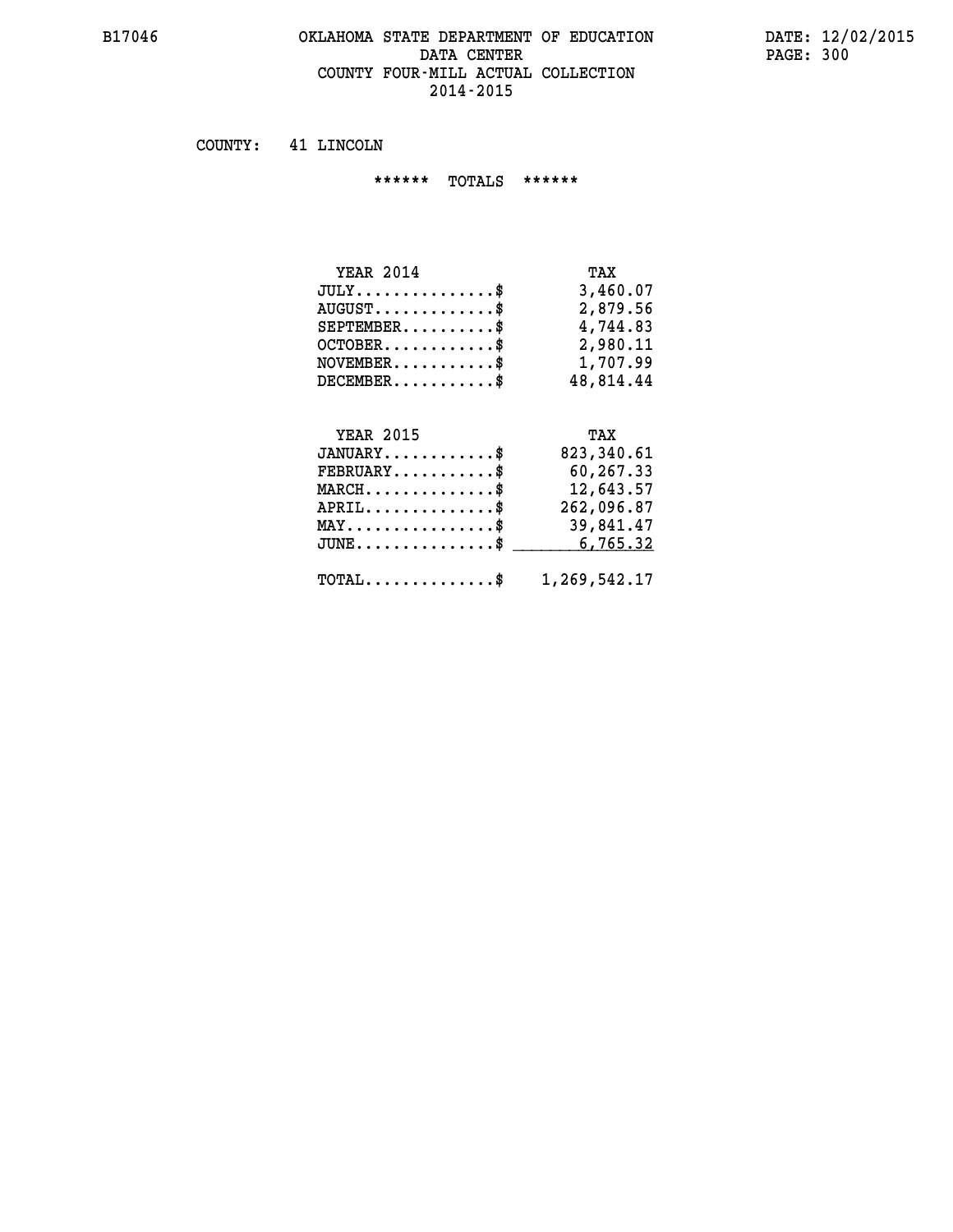# **B17046 OKLAHOMA STATE DEPARTMENT OF EDUCATION DATE: 12/02/2015 DATA CENTER PAGE: 301 COUNTY FOUR-MILL ACTUAL COLLECTION 2014-2015**

 **COUNTY: 42 LOGAN DISTRICT: I001 GUTHRIE**

| <b>YEAR 2014</b>                                | TAX        |
|-------------------------------------------------|------------|
| $JULY$ \$                                       | 4,003.13   |
| $AUGUST$ \$                                     | 2,053.92   |
| $SEPTEMENT.$ \$                                 | 1,322.37   |
| $OCTOBER$ \$                                    | 825.70     |
| $\texttt{NOVEMBER} \dots \dots \dots \$         | 9,158.64   |
| $DECEMBER$ \$                                   | 393,452.75 |
|                                                 |            |
| <b>YEAR 2015</b>                                | TAX        |
| $JANUARY$                                       | 63,795.89  |
| $FEBRUARY$ \$                                   | 12,331.19  |
| $MARCH$ \$                                      | 76,747.46  |
| $APRIL \ldots \ldots \ldots \ldots \$           | 37,071.02  |
|                                                 |            |
| MAY\$ 4,922.03                                  |            |
| $J\texttt{UNE} \dots \dots \dots \dots \dots \$ | 5, 475.91  |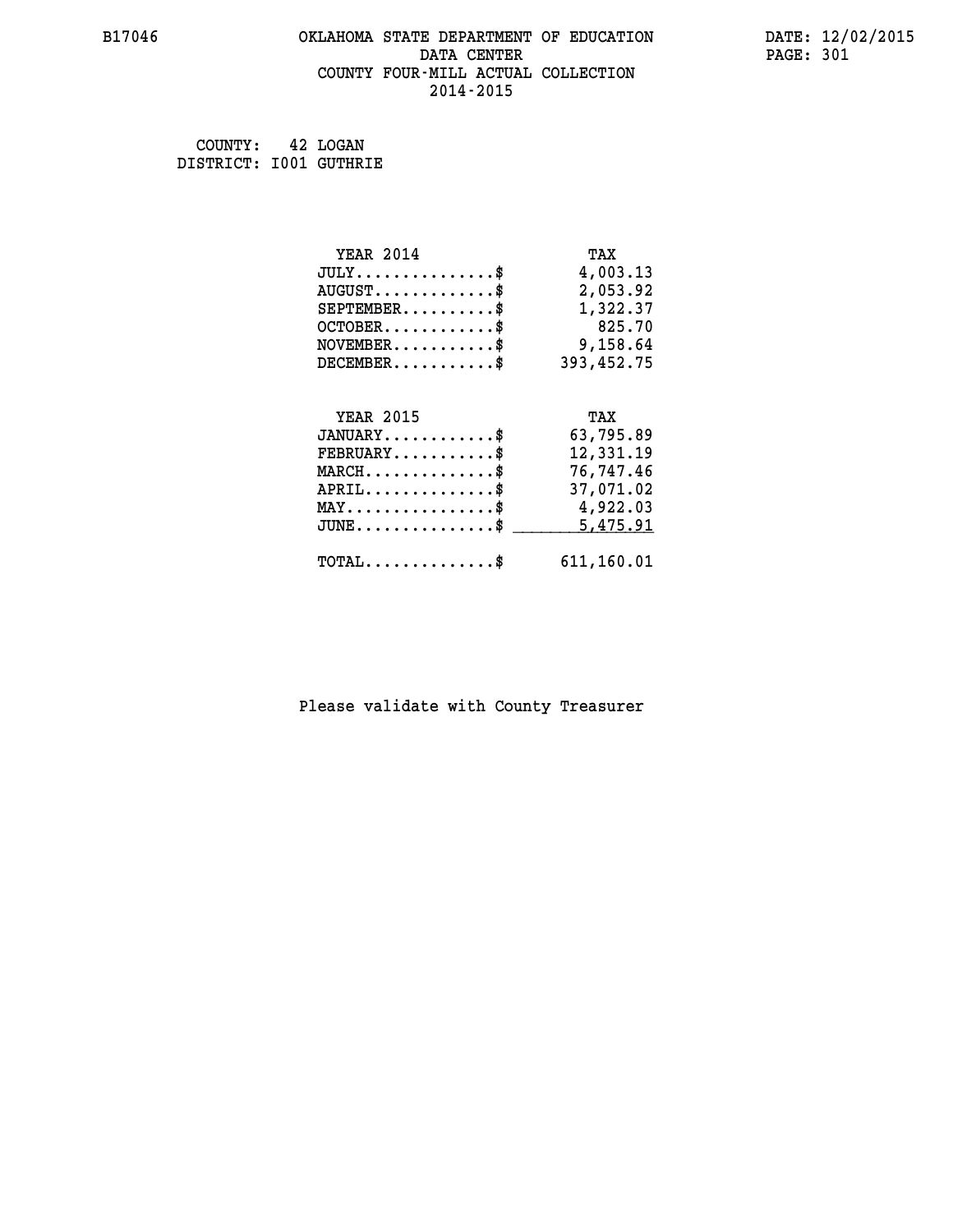#### **B17046 OKLAHOMA STATE DEPARTMENT OF EDUCATION DATE: 12/02/2015 DATA CENTER** PAGE: 302  **COUNTY FOUR-MILL ACTUAL COLLECTION 2014-2015**

| COUNTY:                 | 42 LOGAN |
|-------------------------|----------|
| DISTRICT: 1002 CRESCENT |          |

| <b>YEAR 2014</b>                               | TAX        |
|------------------------------------------------|------------|
| $JULY$ \$                                      | 1,193.39   |
| $AUGUST$ \$                                    | 391.22     |
| $SEPTEMBER$ \$                                 | 251.89     |
| $OCTOBER$ \$                                   | 157.28     |
| $\texttt{NOVEMBER} \dots \dots \dots \$        | 1,744.56   |
| $DECEMBER$ \$                                  | 74,945.49  |
|                                                |            |
| <b>YEAR 2015</b>                               | TAX        |
| $JANUARY$ \$                                   | 12, 151.94 |
| $FEBRUARY$ \$                                  | 2,348.85   |
| $\texttt{MARCH} \dots \dots \dots \dots \$     | 14,618.98  |
| $APRIL \ldots \ldots \ldots \ldots \$          | 7,061.34   |
| $\texttt{MAX} \dots \dots \dots \dots \dots \$ | 937.55     |
| $JUNE$ \$                                      | 1,043.05   |
| $\texttt{TOTAL} \dots \dots \dots \dots \$     | 116,845.54 |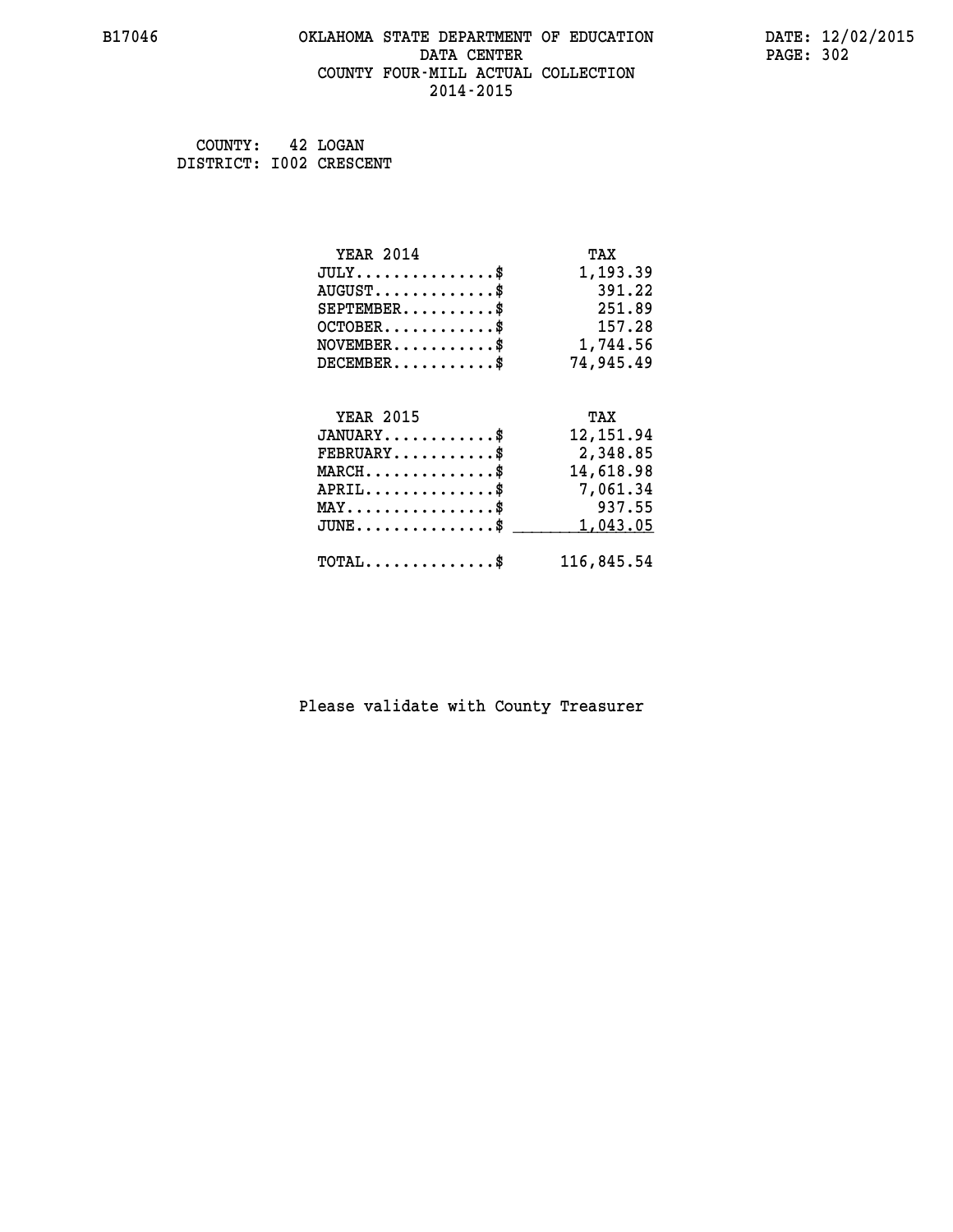#### **B17046 OKLAHOMA STATE DEPARTMENT OF EDUCATION DATE: 12/02/2015 DATA CENTER** PAGE: 303  **COUNTY FOUR-MILL ACTUAL COLLECTION 2014-2015**

 **COUNTY: 42 LOGAN DISTRICT: I003 MULHALL-ORLANDO**

| <b>YEAR 2014</b>                           | TAX         |
|--------------------------------------------|-------------|
| $JULY$ \$                                  | 471.98      |
| $AUGUST$ \$                                | 142.23      |
| $SEPTEMENT.$ \$                            | 91.57       |
| $OCTOBER$ \$                               | 57.18       |
| $NOVEMBER$ \$                              | 634.17      |
| $DECEMBER$ \$                              | 27, 243. 77 |
| <b>YEAR 2015</b>                           |             |
|                                            | TAX         |
| $JANUARY$ \$                               | 4,417.41    |
| $FEBRUARY$                                 | 853.83      |
| $MARCH$ \$                                 | 5,314.23    |
| $APRIL \ldots \ldots \ldots \ldots \$      | 2,566.90    |
| $MAX \dots \dots \dots \dots \dots$        | 340.82      |
| $JUNE$ \$                                  | 379.17      |
| $\texttt{TOTAL} \dots \dots \dots \dots \$ | 42,513.26   |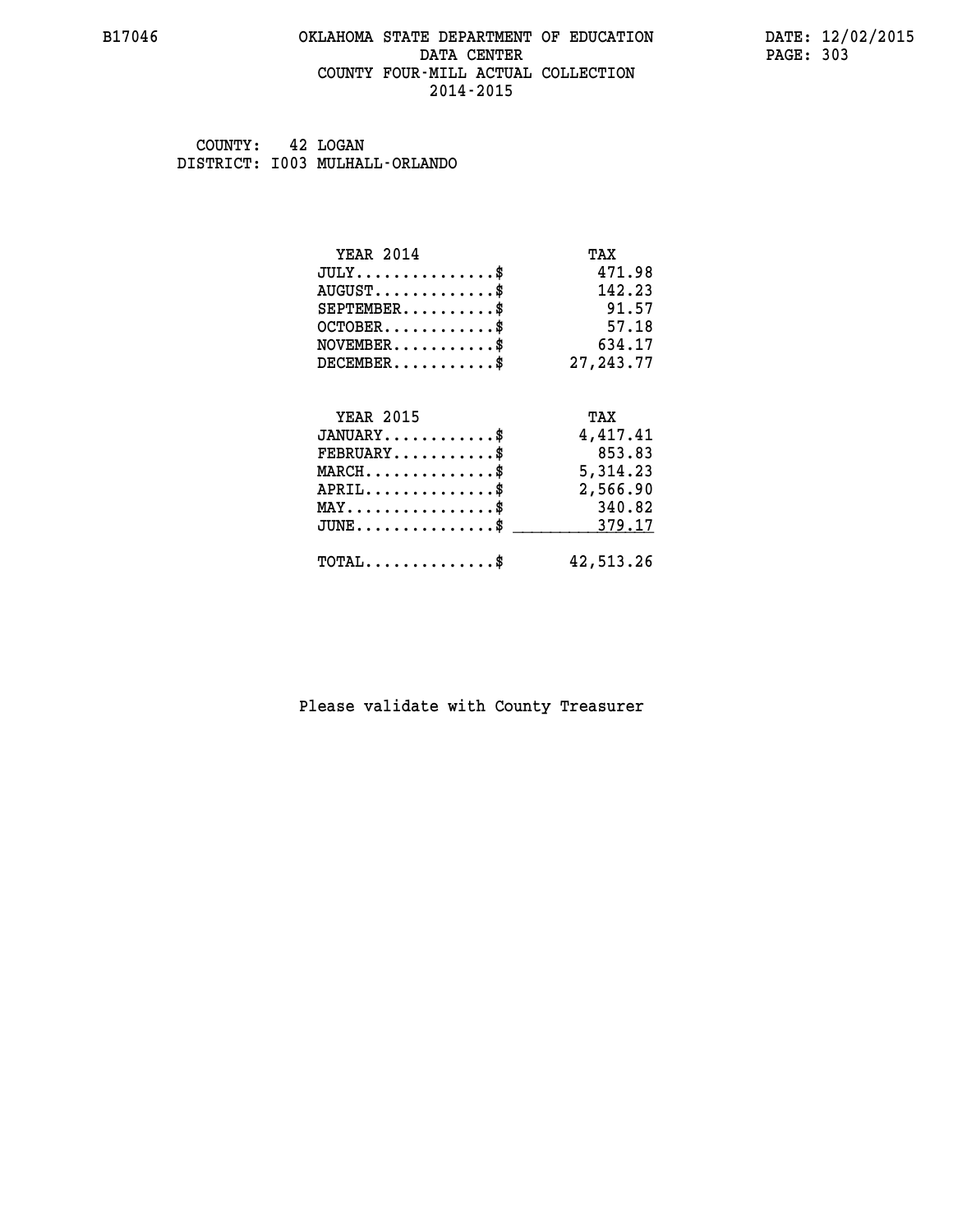# **B17046 OKLAHOMA STATE DEPARTMENT OF EDUCATION DATE: 12/02/2015 DATA CENTER** PAGE: 304  **COUNTY FOUR-MILL ACTUAL COLLECTION 2014-2015**

 **COUNTY: 42 LOGAN DISTRICT: I014 COYLE**

| <b>YEAR 2014</b>                               | TAX       |
|------------------------------------------------|-----------|
| $JULY$ \$                                      | 594.05    |
| $AUGUST$ \$                                    | 169.73    |
| $SEPTEMENT.$ \$                                | 109.27    |
| $OCTOBER$ \$                                   | 68.23     |
| $\texttt{NOVEMBER} \dots \dots \dots \$        | 756.81    |
| $DECEMBER$ \$                                  | 32,512.10 |
|                                                |           |
| <b>YEAR 2015</b>                               | TAX       |
| $JANUARY$ \$                                   | 5,271.62  |
| $FEBRUARY$                                     | 1,018.97  |
| $MARCH$ \$                                     | 6,341.83  |
| $APRIL \ldots \ldots \ldots \ldots \$          | 3,063.29  |
| $\texttt{MAX} \dots \dots \dots \dots \dots \$ | 406.71    |
| $JUNE$ \$                                      | 452.50    |
| $\texttt{TOTAL} \dots \dots \dots \dots$       | 50,765.11 |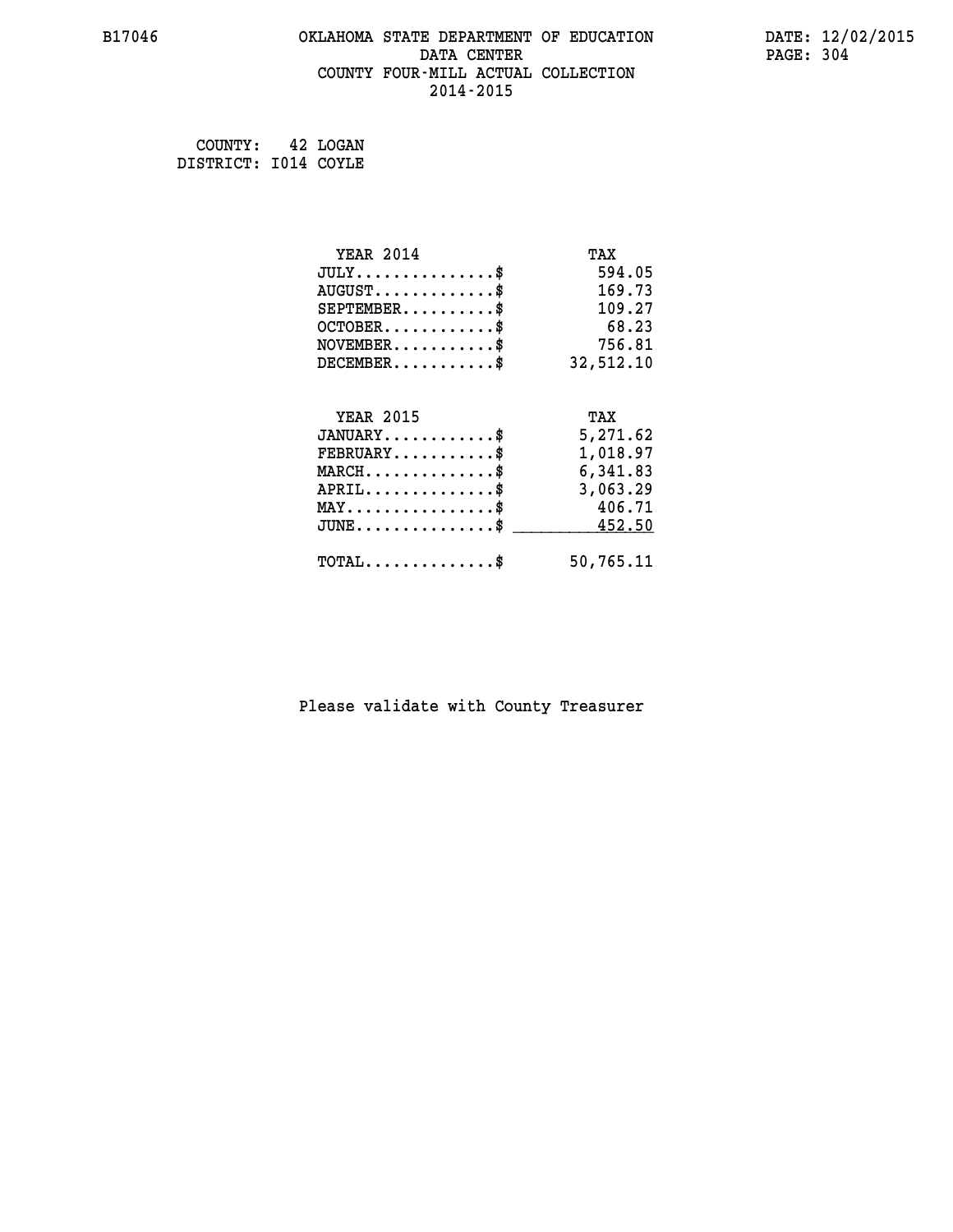#### **B17046 OKLAHOMA STATE DEPARTMENT OF EDUCATION DATE: 12/02/2015** DATA CENTER PAGE: 305  **COUNTY FOUR-MILL ACTUAL COLLECTION 2014-2015**

 **COUNTY: 42 LOGAN**

 **\*\*\*\*\*\* TOTALS \*\*\*\*\*\***

| <b>YEAR 2014</b>              | TAX        |
|-------------------------------|------------|
| $JULY \ldots \ldots \ldots \$ | 6,262.55   |
| $AUGUST$                      | 2,757.10   |
| $SEPTEMENT.$ \$               | 1,775.10   |
| $OCTOBER$ \$                  | 1,108.39   |
| $NOVEMBER$ \$                 | 12,294.18  |
| $DECEMBER$                    | 528,154.11 |

# **YEAR 2015 TAX JANUARY............\$ 85,636.86 FEBRUARY...........\$ 16,552.84 MARCH..............\$ 103,022.50 APRIL..............\$ 49,762.55 MAY................\$ 6,607.11 JUNE................\$** \_\_\_\_\_\_\_\_\_\_7,350.63

 **TOTAL..............\$ 821,283.92**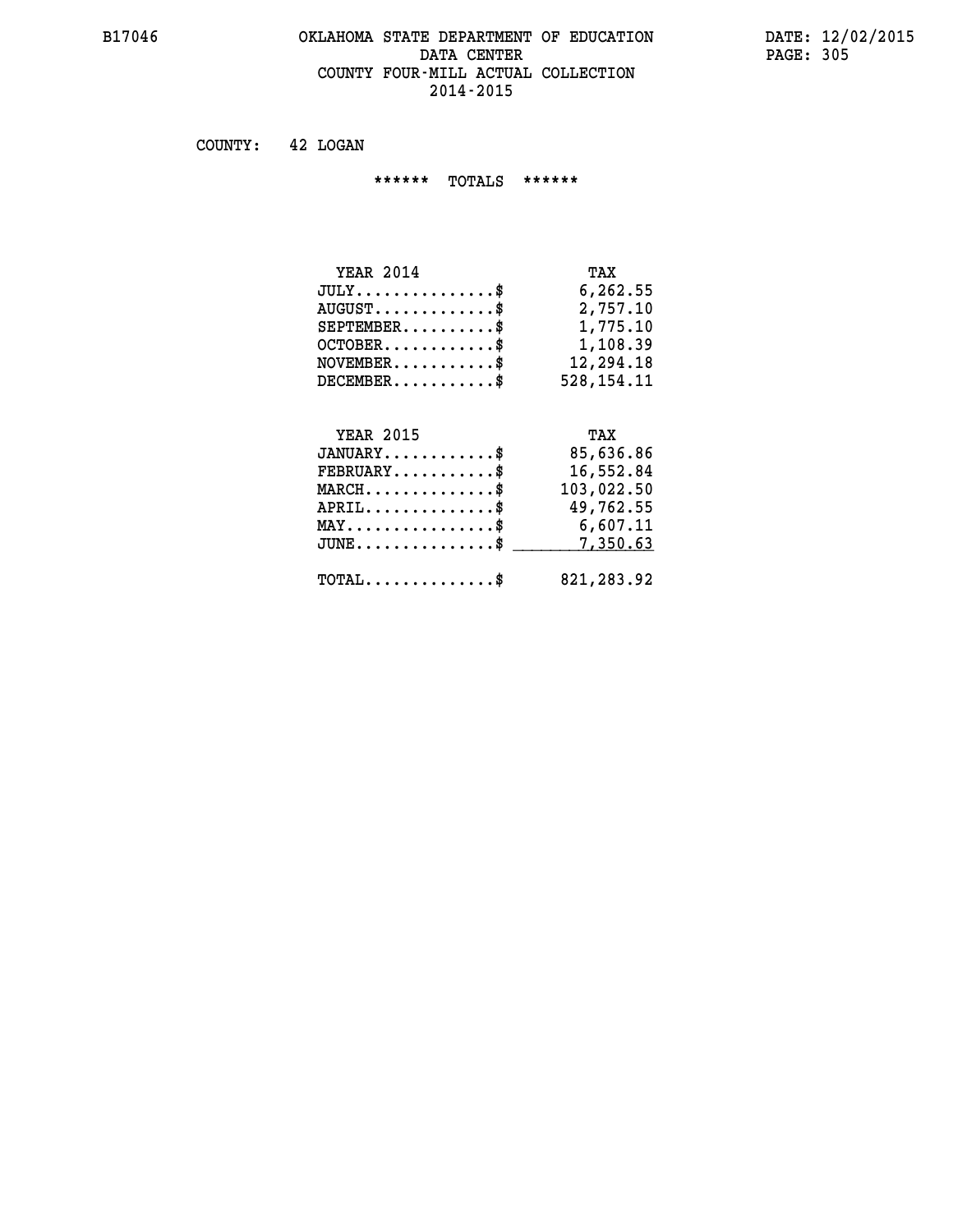# **B17046 OKLAHOMA STATE DEPARTMENT OF EDUCATION DATE: 12/02/2015 DATA CENTER PAGE: 306 COUNTY FOUR-MILL ACTUAL COLLECTION 2014-2015**

 **COUNTY: 43 LOVE DISTRICT: C003 GREENVILLE**

| <b>YEAR 2014</b>                                 | TAX       |
|--------------------------------------------------|-----------|
| $JULY$ \$                                        | 125.25    |
| $AUGUST$ \$                                      | 21.13     |
| $SEPTEMENT.$ \$                                  | 87.35     |
| $OCTOBER$ \$                                     | 230.43    |
| $NOVEMBER.$ \$                                   | 324.64    |
| $DECEMBER$ \$                                    | 1,964.06  |
| <b>YEAR 2015</b>                                 |           |
|                                                  | TAX       |
| $JANUARY$ \$                                     | 14,252.32 |
| $\texttt{FEBRUARY} \dots \dots \dots \$          | 3,262.89  |
| $MARCH$ \$                                       | 1,170.18  |
| $APRIL \ldots \ldots \ldots \ldots$ \$           | 4,010.54  |
| $\texttt{MAX} \dots \dots \dots \dots \dots \$   | 1,423.83  |
| $\texttt{JUNE} \dots \dots \dots \dots \dots \$$ | 84.60     |
| $\texttt{TOTAL} \dots \dots \dots \dots$ \$      | 26,957.22 |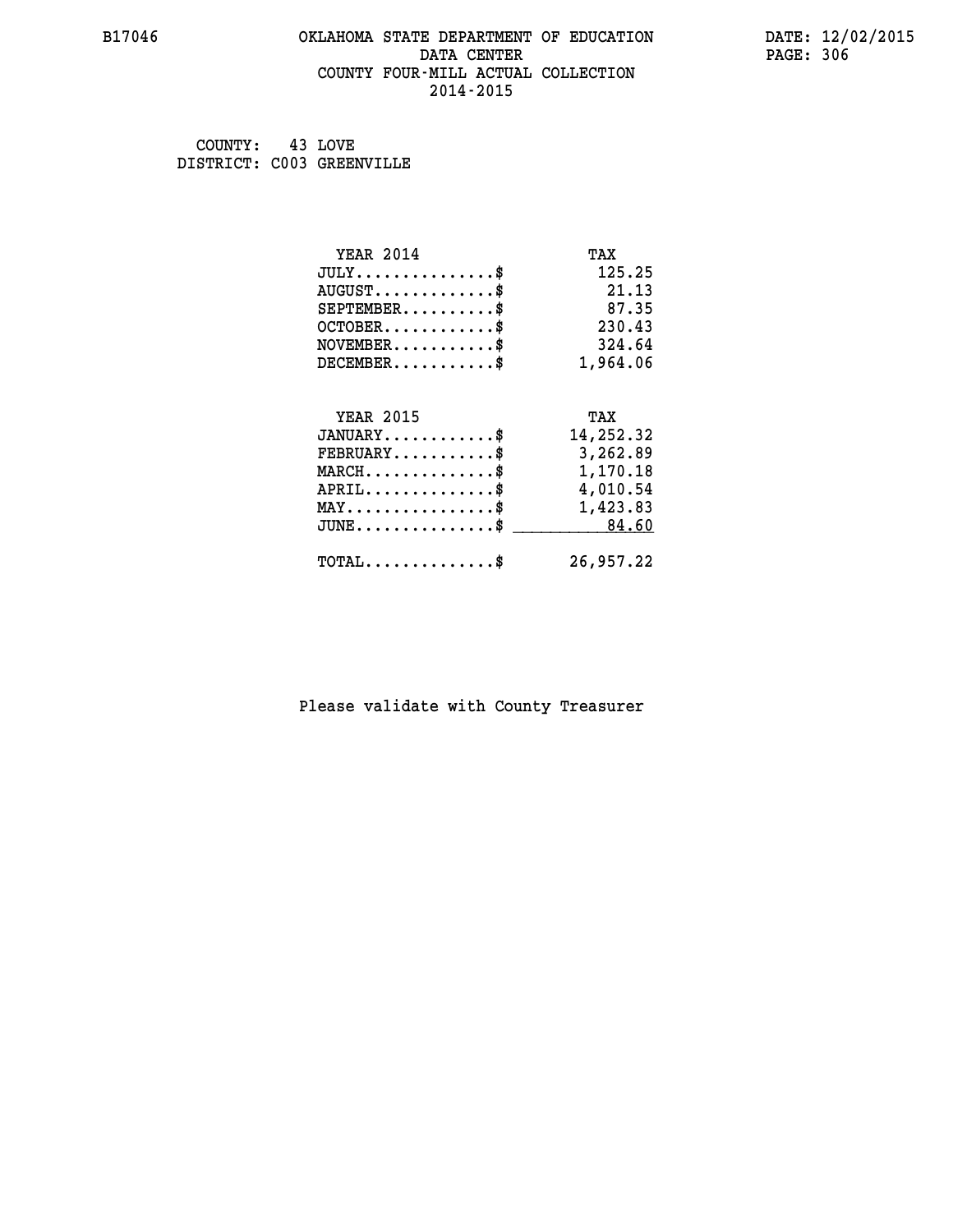#### **B17046 OKLAHOMA STATE DEPARTMENT OF EDUCATION DATE: 12/02/2015 DATA CENTER** PAGE: 307  **COUNTY FOUR-MILL ACTUAL COLLECTION 2014-2015**

 **COUNTY: 43 LOVE DISTRICT: I004 THACKERVILLE**

| <b>YEAR 2014</b>                               | TAX        |
|------------------------------------------------|------------|
| $JULY$ \$                                      | 340.70     |
| $AUGUST$ \$                                    | 248.09     |
| $SEPTEMENT.$ \$                                | 393.94     |
| $OCTOBER$ \$                                   | 168.17     |
| $\texttt{NOVEMBER} \dots \dots \dots \$        | 71.42      |
| $DECEMBER$ \$                                  | 2,574.75   |
|                                                |            |
| <b>YEAR 2015</b>                               | TAX        |
| $JANUARY$ \$                                   | 52,691.54  |
| $FEBRUARY$                                     | 26,371.89  |
| $MARCH$ \$                                     | 5,944.33   |
| $APRIL.$ \$                                    | 30, 315.29 |
| $\texttt{MAX} \dots \dots \dots \dots \dots \$ | 4,051.47   |
| $JUNE$ \$                                      | 351.82     |
| $\texttt{TOTAL} \dots \dots \dots \dots \$     | 123,523.41 |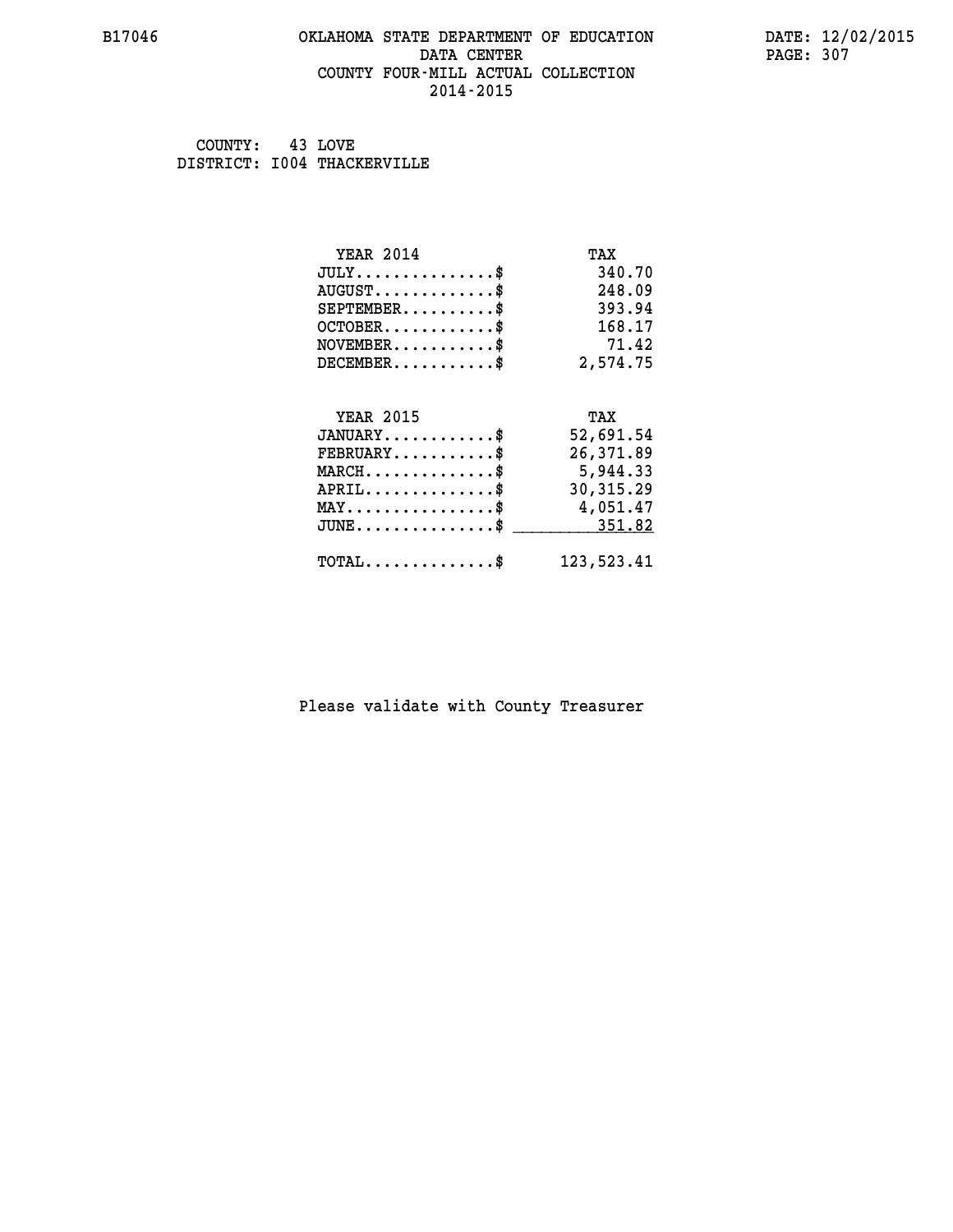# **B17046 OKLAHOMA STATE DEPARTMENT OF EDUCATION DATE: 12/02/2015 DATA CENTER** PAGE: 308  **COUNTY FOUR-MILL ACTUAL COLLECTION 2014-2015**

 **COUNTY: 43 LOVE DISTRICT: I005 TURNER**

| <b>YEAR 2014</b>                                 | TAX         |
|--------------------------------------------------|-------------|
| $JULY$ \$                                        | 366.49      |
| $AUGUST$ \$                                      | 399.56      |
| $SEPTEMBER$ \$                                   | 561.99      |
| $OCTOBER$ \$                                     | 759.49      |
| $NOVEMBER.$ \$                                   | 511.00      |
| $DECEMBER$ \$                                    | 4,596.62    |
|                                                  |             |
| <b>YEAR 2015</b>                                 | TAX         |
| $JANUARY$ \$                                     | 47,157.97   |
| $FEBRUARY$                                       | 8,115.54    |
| $\texttt{MARCH}\ldots\ldots\ldots\ldots\$        | 1,568.89    |
| $APRIL \ldots \ldots \ldots \ldots \$            | 10, 173. 25 |
| MAY\$ 2,687.72                                   |             |
| $\texttt{JUNE} \dots \dots \dots \dots \dots \$$ | 406.85      |
| $\texttt{TOTAL} \dots \dots \dots \dots$ \$      | 77,305.37   |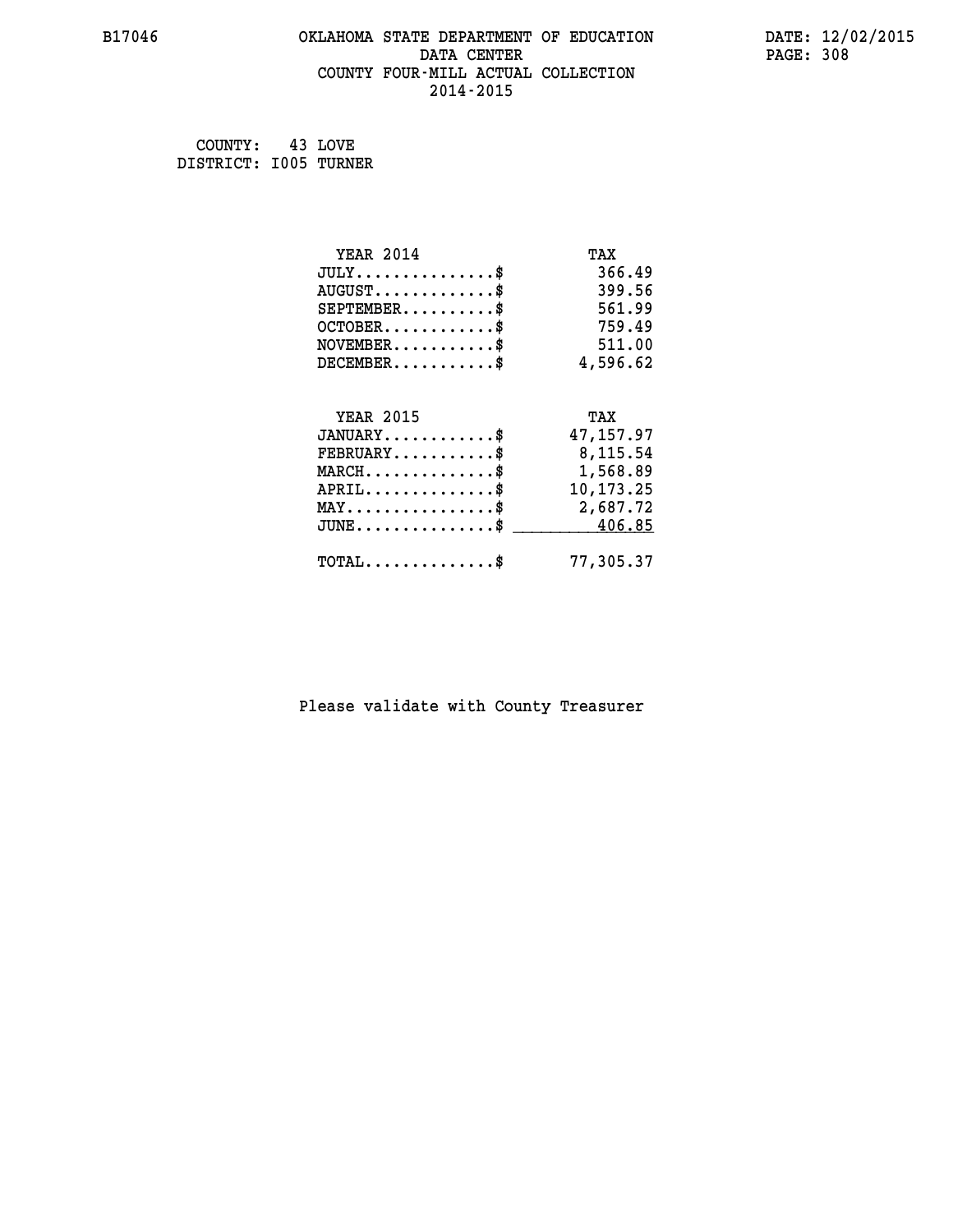#### **B17046 OKLAHOMA STATE DEPARTMENT OF EDUCATION DATE: 12/02/2015 DATA CENTER** PAGE: 309  **COUNTY FOUR-MILL ACTUAL COLLECTION 2014-2015**

 **COUNTY: 43 LOVE DISTRICT: I016 MARIETTA**

| <b>YEAR 2014</b>                               | TAX       |
|------------------------------------------------|-----------|
| $JULY$ \$                                      | 1,145.64  |
| $AUGUST$ \$                                    | 538.39    |
| $SEPTEMENT.$ \$                                | 529.94    |
| $OCTOBER$ \$                                   | 793.69    |
| $\texttt{NOVEMBER} \dots \dots \dots \$        | 679.70    |
| $DECEMBER$ \$                                  | 4,859.45  |
|                                                |           |
| <b>YEAR 2015</b>                               | TAX       |
| $JANUARY$ \$                                   | 45,963.37 |
| $FEBRUARY$                                     | 18,956.74 |
| $MARCH$ \$                                     | 2,705.16  |
| $APRIL \ldots \ldots \ldots \ldots$            | 9,004.41  |
| $\texttt{MAX} \dots \dots \dots \dots \dots \$ | 11,698.48 |
| $JUNE$ \$                                      | 1,767.23  |
| $\texttt{TOTAL} \dots \dots \dots \dots \$     | 98,642.20 |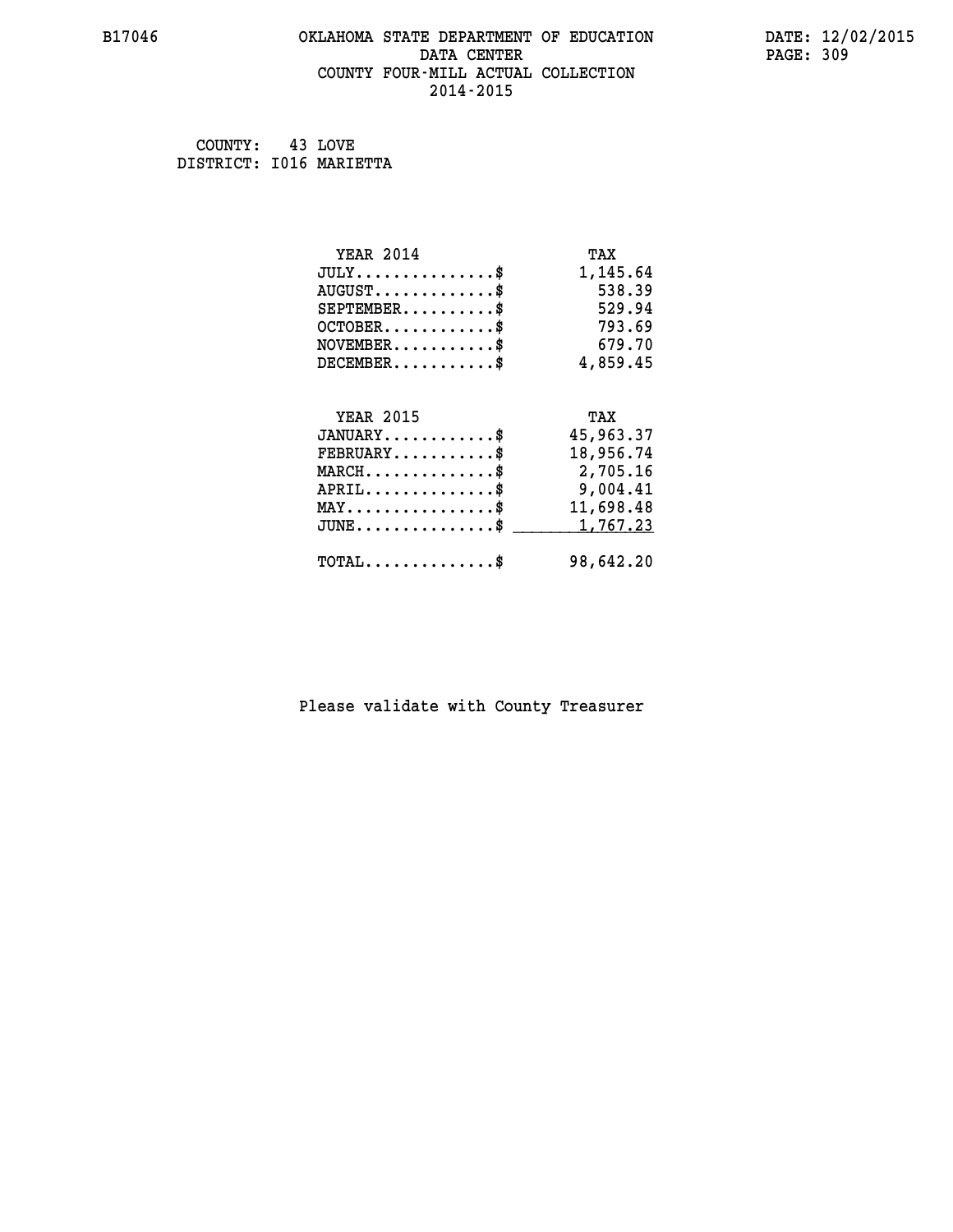#### **B17046 OKLAHOMA STATE DEPARTMENT OF EDUCATION DATE: 12/02/2015 DATA CENTER** PAGE: 310  **COUNTY FOUR-MILL ACTUAL COLLECTION 2014-2015**

 **COUNTY: 43 LOVE**

 **\*\*\*\*\*\* TOTALS \*\*\*\*\*\***

| <b>YEAR 2014</b>                 | TAX       |
|----------------------------------|-----------|
| $JULY \ldots \ldots \ldots \$    | 1,978.08  |
| $AUGUST \ldots \ldots \ldots$ \$ | 1,207.17  |
| $SEPTEMBER$                      | 1,573.22  |
| $OCTOBER$ $\$                    | 1,951.78  |
| $NOVEMBER$ $\$                   | 1,586.76  |
| $DECEMBER$                       | 13,994.88 |

# **YEAR 2015 TAX JANUARY............\$ 160,065.20 FEBRUARY...........\$ 56,707.06 MARCH..............\$ 11,388.56 APRIL..............\$ 53,503.49 MAY................\$ 19,861.50 JUNE................\$** 2,610.50  **TOTAL..............\$ 326,428.20**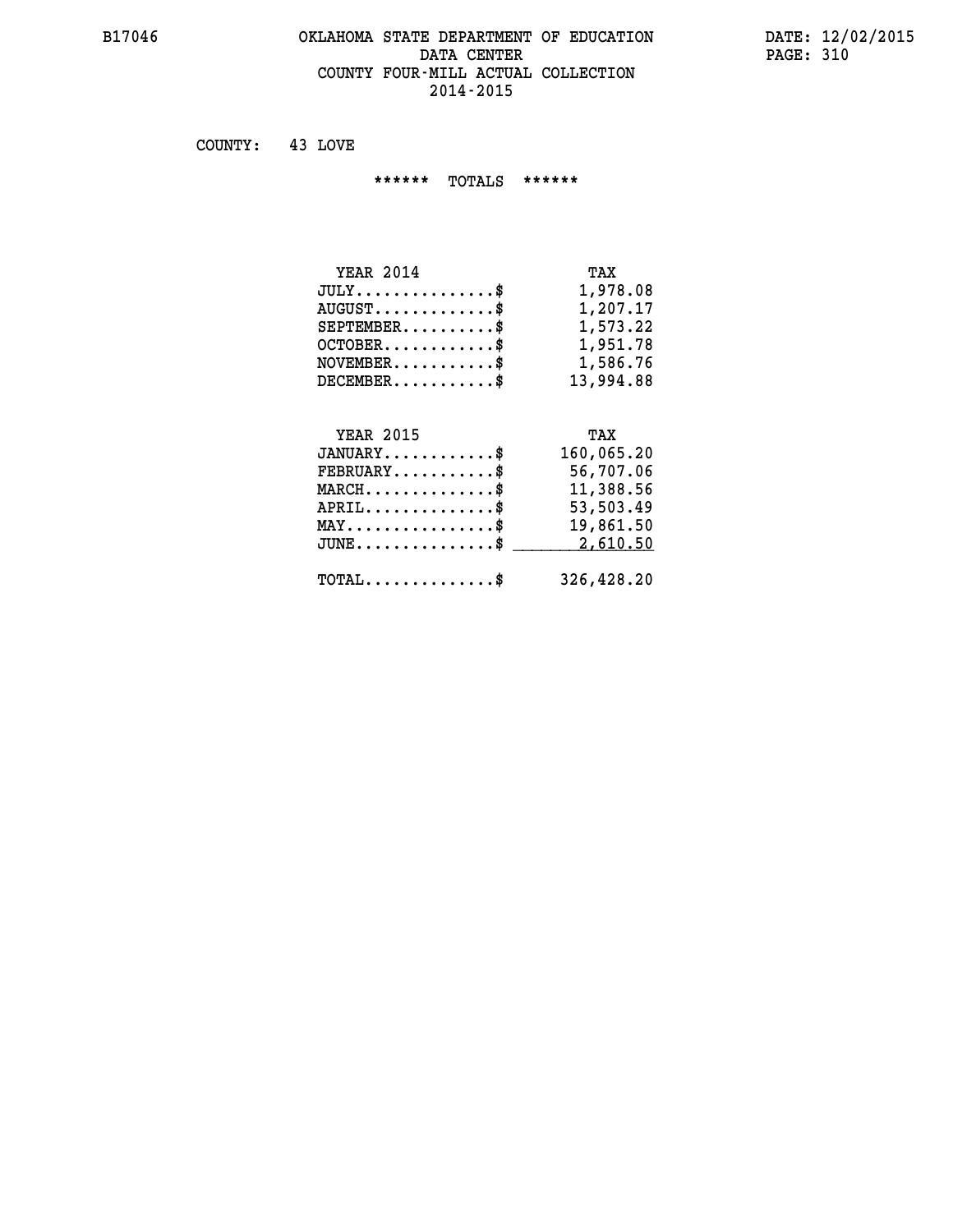#### **B17046 OKLAHOMA STATE DEPARTMENT OF EDUCATION DATE: 12/02/2015 DATA CENTER** PAGE: 311  **COUNTY FOUR-MILL ACTUAL COLLECTION 2014-2015**

 **COUNTY: 44 MAJOR DISTRICT: I001 RINGWOOD**

| <b>YEAR 2014</b>                                 | TAX        |
|--------------------------------------------------|------------|
| $JULY$ \$                                        | 375.97     |
| $AUGUST$ \$                                      | 326.94     |
| $SEPTEMENT.$ \$                                  | 360.24     |
| $OCTOBER$ \$                                     | 190.26     |
| $\texttt{NOVEMBER} \dots \dots \dots \$          | 87.61      |
| $DECEMBER$ \$                                    | 18,071.82  |
|                                                  |            |
| <b>YEAR 2015</b>                                 | TAX        |
| $JANUARY$ \$                                     | 36,215.82  |
| $FEBRUARY$                                       | 11,091.15  |
| $\texttt{MARCH}\ldots\ldots\ldots\ldots\text{*}$ | 5,767.97   |
| $APRIL \ldots \ldots \ldots \ldots \$            | 20,876.25  |
| MAY\$ 6,513.47                                   |            |
| $JUNE \ldots \ldots \ldots \ldots \ast$          | 460.33     |
| $\texttt{TOTAL} \dots \dots \dots \dots \$       | 100,337.83 |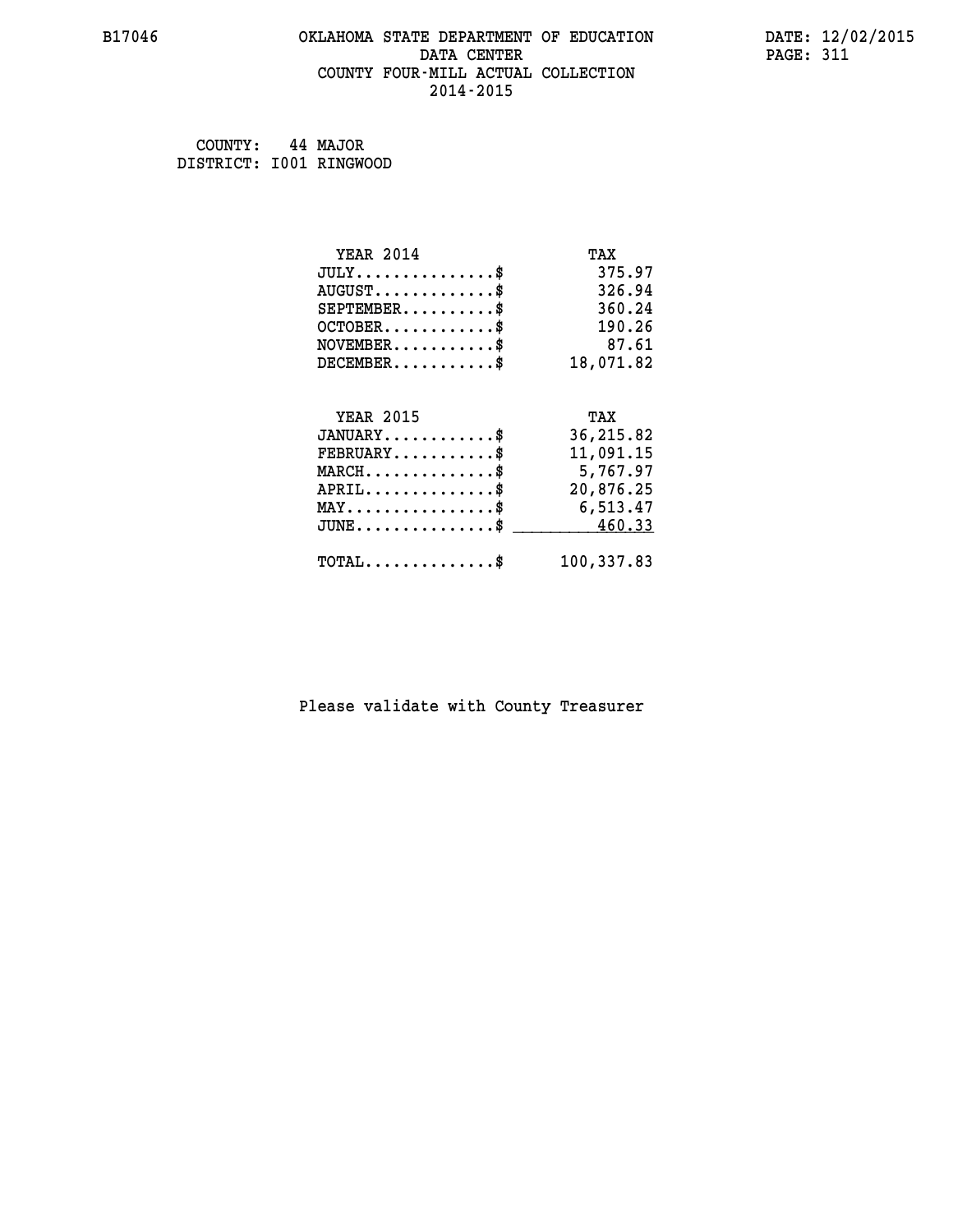#### **B17046 OKLAHOMA STATE DEPARTMENT OF EDUCATION DATE: 12/02/2015 DATA CENTER** PAGE: 312  **COUNTY FOUR-MILL ACTUAL COLLECTION 2014-2015**

 **COUNTY: 44 MAJOR DISTRICT: I004 ALINE-CLEO**

| <b>YEAR 2014</b>                                 | TAX       |
|--------------------------------------------------|-----------|
| $JULY$ \$                                        | 137.99    |
| $AUGUST$ \$                                      | 118.80    |
| $SEPTEMBER$ \$                                   | 132.85    |
| $OCTOBER$ \$                                     | 70.78     |
| $NOVEMBER$ \$                                    | 32.61     |
| $DECEMBER$ \$                                    | 6,723.46  |
|                                                  |           |
| <b>YEAR 2015</b>                                 | TAX       |
| $JANUARY$                                        | 13,473.77 |
| $FEBRUARY$                                       | 4,126.36  |
| $MARCH$ \$                                       | 2,145.93  |
| $APRIL$ \$                                       | 7,766.82  |
| $\texttt{MAX} \dots \dots \dots \dots \dots \$   | 2,423.27  |
| $\texttt{JUNE} \dots \dots \dots \dots \dots \$$ | 171.26    |
| $TOTAL$ \$                                       | 37,323.90 |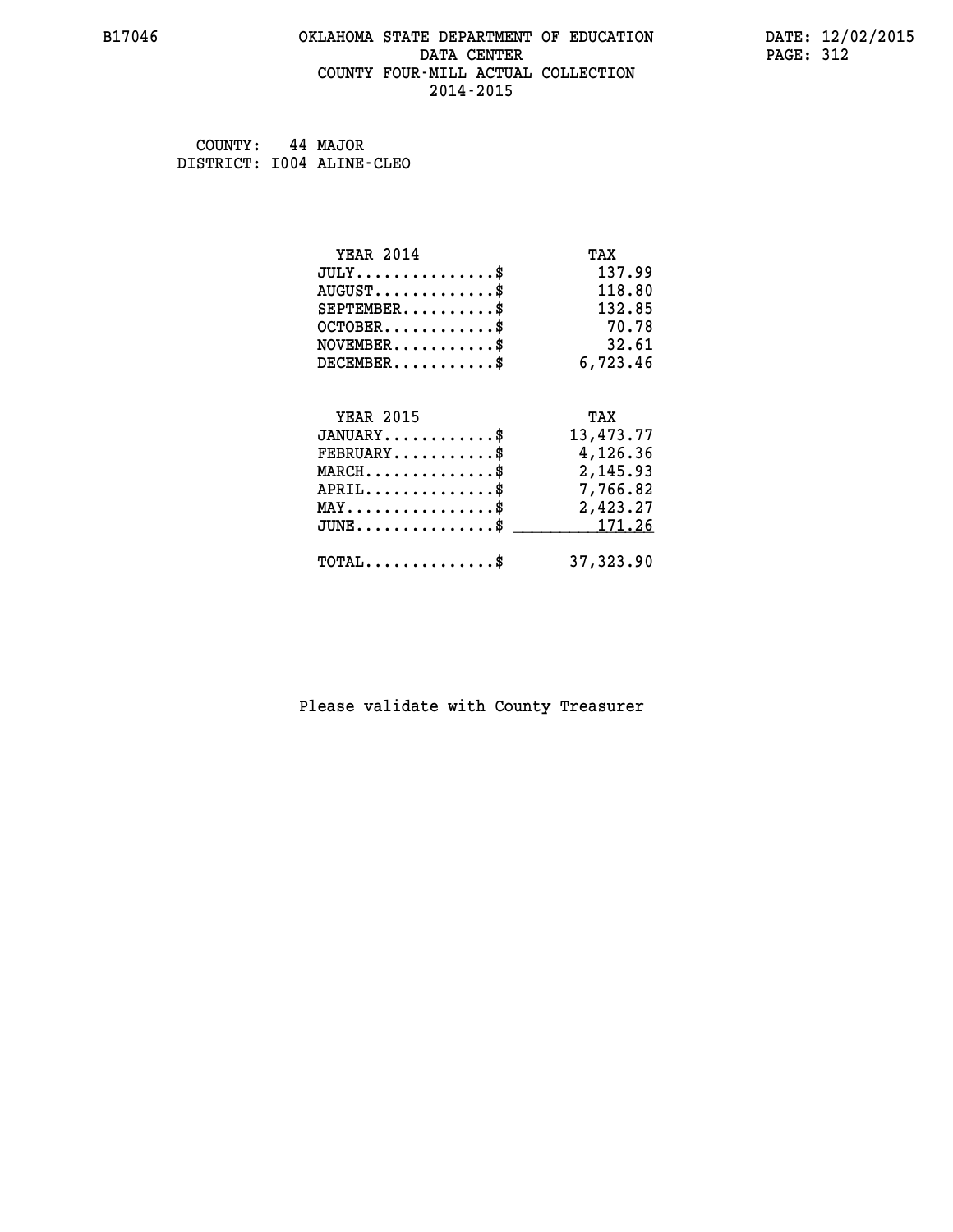# **B17046 OKLAHOMA STATE DEPARTMENT OF EDUCATION DATE: 12/02/2015 DATA CENTER** PAGE: 313  **COUNTY FOUR-MILL ACTUAL COLLECTION 2014-2015**

 **COUNTY: 44 MAJOR DISTRICT: I084 FAIRVIEW**

| <b>YEAR 2014</b>                               | TAX        |
|------------------------------------------------|------------|
| $JULY$ \$                                      | 671.67     |
| $AUGUST$ \$                                    | 587.50     |
| $SEPTEMENT.$ \$                                | 639.59     |
| $OCTOBER$ \$                                   | 335.43     |
| $\texttt{NOVEMBER} \dots \dots \dots \$        | 154.46     |
| $DECEMBER$ \$                                  | 31,861.64  |
|                                                |            |
| <b>YEAR 2015</b>                               | TAX        |
| $JANUARY$ \$                                   | 63,850.48  |
| $FEBRUARY$                                     | 19,554.31  |
| $MARCH$ \$                                     | 10,169.26  |
| $\texttt{APRIL} \dots \dots \dots \dots \$     | 36,805.99  |
| $\texttt{MAX} \dots \dots \dots \dots \dots \$ | 11,483.59  |
| $JUNE$ \$                                      | 811.58     |
| $\texttt{TOTAL} \dots \dots \dots \dots \$     | 176,925.50 |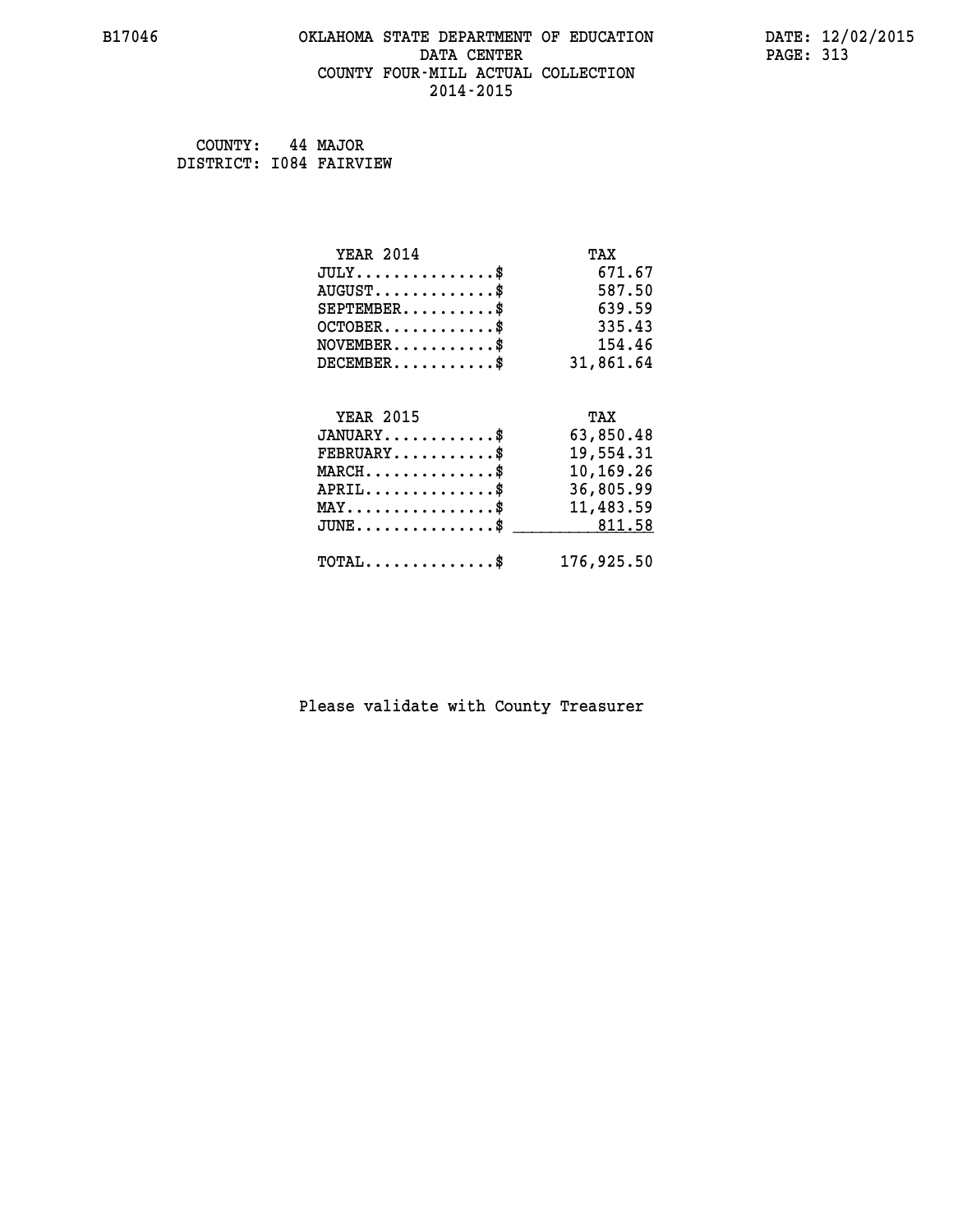# **B17046 OKLAHOMA STATE DEPARTMENT OF EDUCATION DATE: 12/02/2015 DATA CENTER PAGE: 314 COUNTY FOUR-MILL ACTUAL COLLECTION 2014-2015**

 **COUNTY: 44 MAJOR**

 **DISTRICT: I092 CIMARRON**

| <b>YEAR 2014</b>                                 | TAX       |
|--------------------------------------------------|-----------|
| $JULY$ \$                                        | 272.83    |
| $AUGUST$ \$                                      | 236.34    |
| $SEPTEMBER$ \$                                   | 249.97    |
| $OCTOBER$ \$                                     | 129.44    |
| $\texttt{NOVEMBER} \dots \dots \dots \$          | 59.60     |
| $DECEMBER$ \$                                    | 12,293.92 |
|                                                  |           |
| <b>YEAR 2015</b>                                 | TAX       |
| $JANUARY$ \$                                     | 24,636.93 |
| $FEBRUARY$                                       | 7,545.08  |
| $\texttt{MARCH}\ldots\ldots\ldots\ldots\text{*}$ | 3,923.85  |
| $APRIL \ldots \ldots \ldots \ldots$              | 14,201.72 |
| MAY\$ 4,430.97                                   |           |
| $JUNE \dots \dots \dots \dots \$ 313.14          |           |
| $\texttt{TOTAL} \dots \dots \dots \dots \$       | 68,293.79 |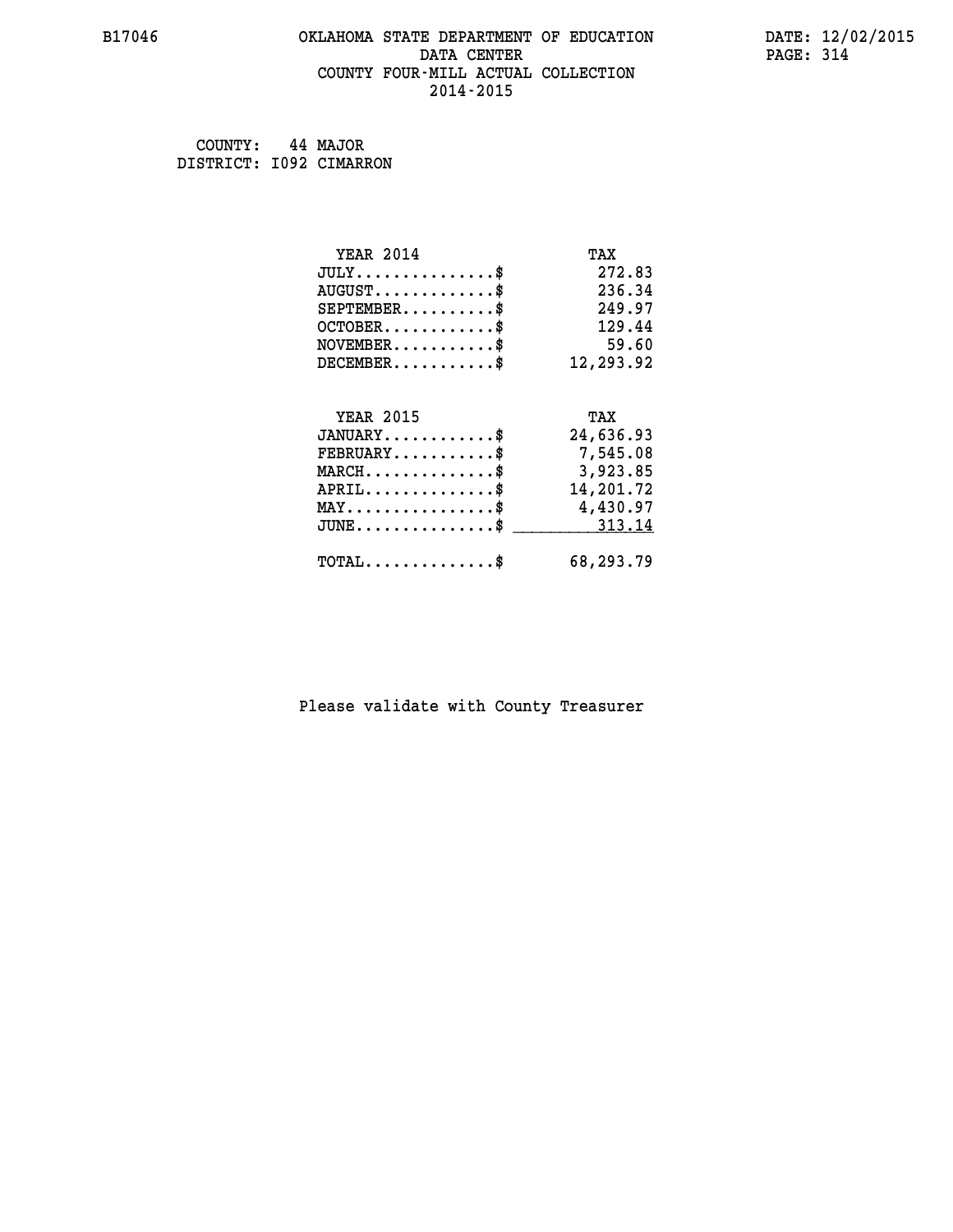#### **B17046 OKLAHOMA STATE DEPARTMENT OF EDUCATION DATE: 12/02/2015 DATA CENTER PAGE: 315 COUNTY FOUR-MILL ACTUAL COLLECTION 2014-2015**

 **COUNTY: 44 MAJOR**

 **\*\*\*\*\*\* TOTALS \*\*\*\*\*\***

| <b>YEAR 2014</b>                 | TAX       |
|----------------------------------|-----------|
| $JULY \ldots \ldots \ldots \$    | 1,458.46  |
| $AUGUST \ldots \ldots \ldots$ \$ | 1,269.58  |
| $SEPTEMBER$                      | 1,382.65  |
| $OCTOBER$                        | 725.91    |
| $NOVEMBER$ \$                    | 334.28    |
| $DECEMBER$                       | 68,950.84 |

# **YEAR 2015 TAX JANUARY............\$ 138,177.00 FEBRUARY...........\$ 42,316.90 MARCH..............\$ 22,007.01 APRIL..............\$ 79,650.78 MAY................\$ 24,851.30 JUNE................\$** <u>1,756.31</u>  **TOTAL..............\$ 382,881.02**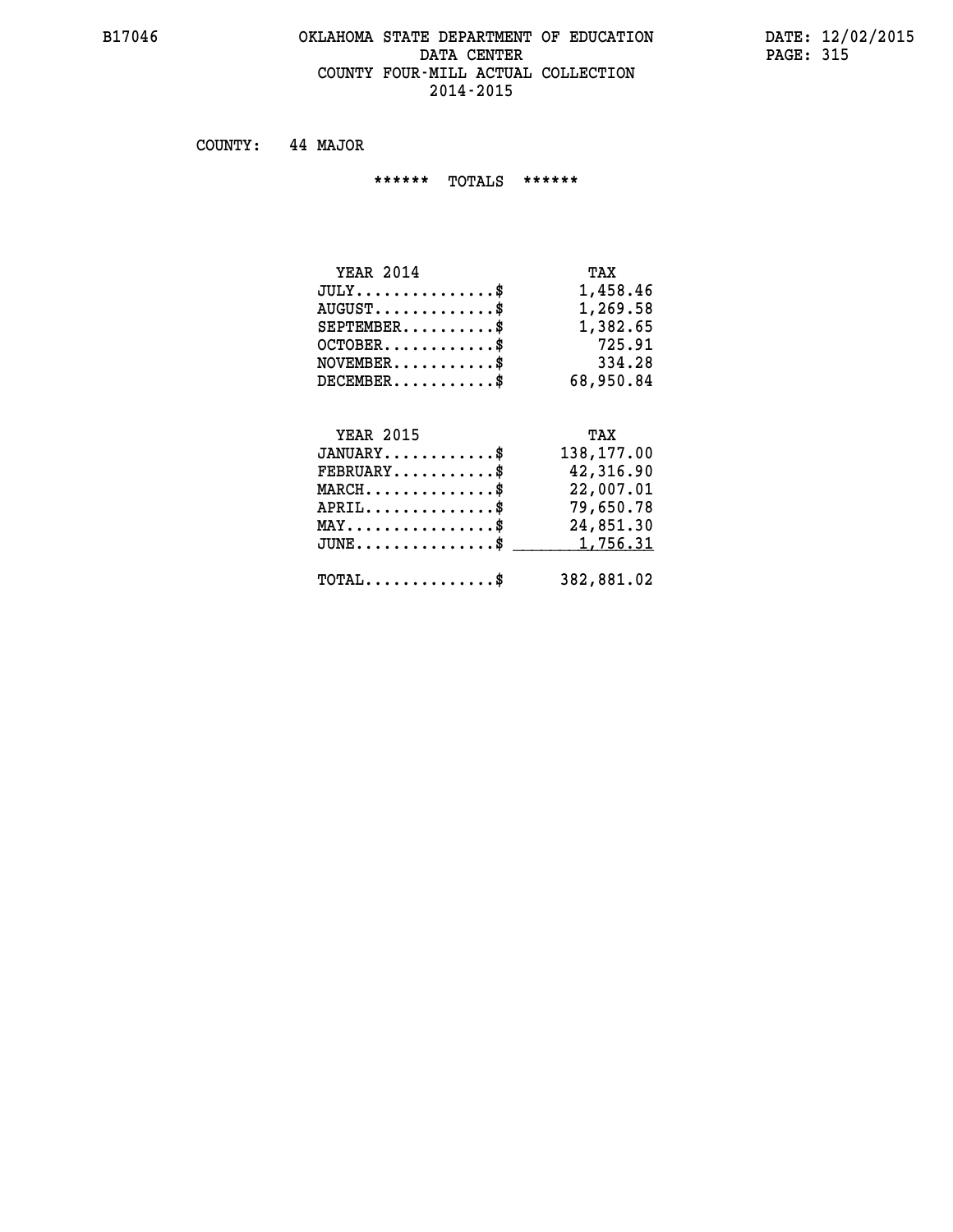# **B17046 OKLAHOMA STATE DEPARTMENT OF EDUCATION DATE: 12/02/2015 DATA CENTER** PAGE: 316  **COUNTY FOUR-MILL ACTUAL COLLECTION 2014-2015**

 **COUNTY: 45 MARSHALL DISTRICT: I002 MADILL**

| <b>YEAR 2014</b>                                 | TAX         |
|--------------------------------------------------|-------------|
| $JULY$ \$                                        | 4,220.65    |
| $AUGUST$ \$                                      | 1,591.75    |
| $SEPTEMBER$ \$                                   | 2,927.72    |
| $OCTOBER$ \$                                     | 2,396.54    |
| $NOVEMBER.$ \$                                   | 3,090.65    |
| $DECEMBER$ \$                                    | 50,443.64   |
|                                                  |             |
| <b>YEAR 2015</b>                                 | TAX         |
| $JANUARY$ \$                                     | 141, 121.41 |
| $\texttt{FEBRUARY} \dots \dots \dots \$          | 22,870.31   |
| $\texttt{MARCH}\ldots\ldots\ldots\ldots\text{*}$ | 6,248.77    |
| $APRIL$ \$                                       | 43,325.00   |
| $\texttt{MAX} \dots \dots \dots \dots \dots \$   | 11,525.62   |
| $JUNE$ \$                                        | 4,130.42    |
| $\texttt{TOTAL} \dots \dots \dots \dots \$       | 293,892.48  |
|                                                  |             |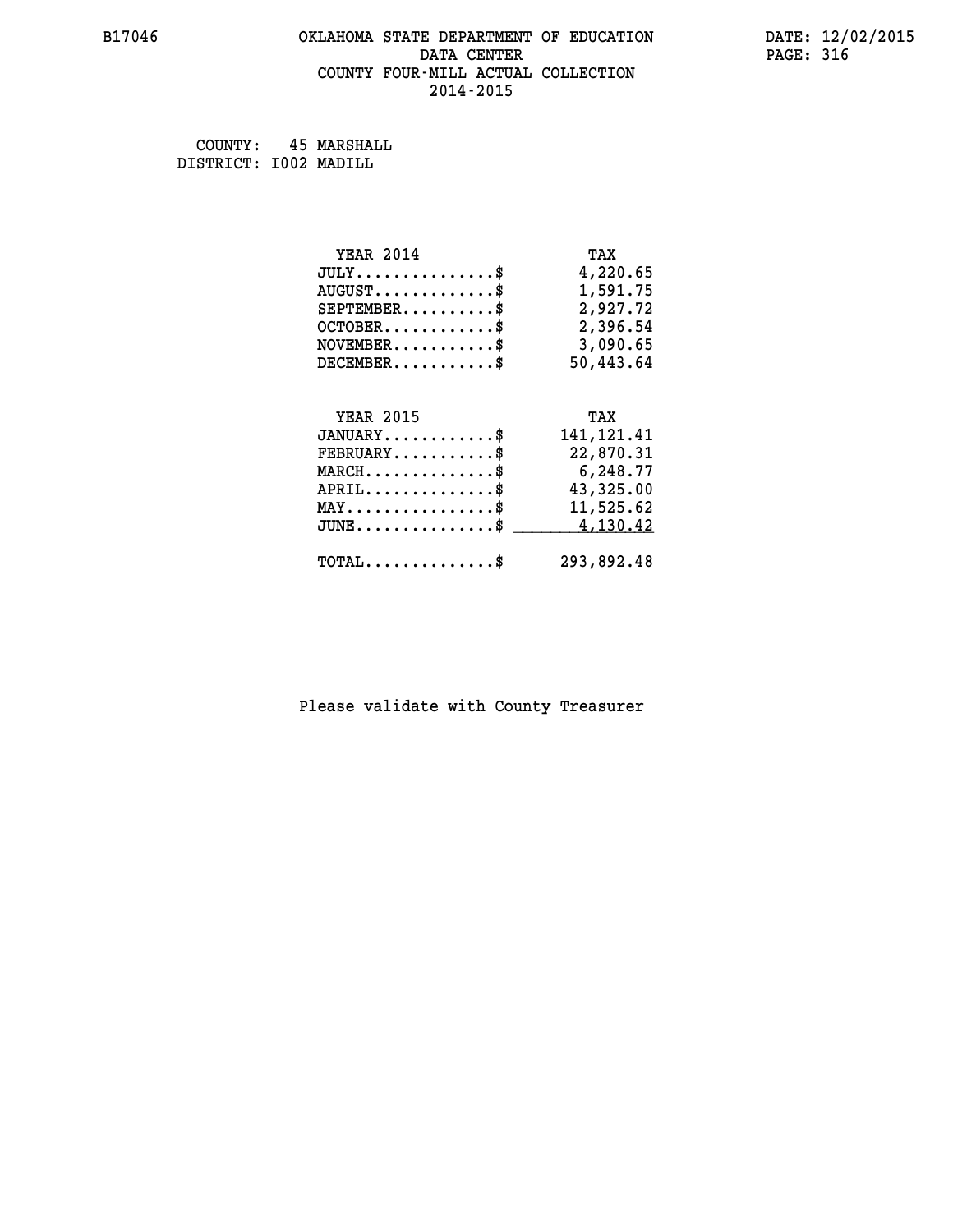# **B17046 OKLAHOMA STATE DEPARTMENT OF EDUCATION DATE: 12/02/2015 DATA CENTER PAGE: 317 COUNTY FOUR-MILL ACTUAL COLLECTION 2014-2015**

 **COUNTY: 45 MARSHALL DISTRICT: I003 KINGSTON**

| <b>YEAR 2014</b>                                   | TAX        |
|----------------------------------------------------|------------|
| $JULY$ \$                                          | 2,756.77   |
| $AUGUST$ \$                                        | 1,041.39   |
| $SEPTEMBER$ $\$                                    | 1,924.33   |
| $OCTOBER$ \$                                       | 1,566.76   |
| $\texttt{NOVEMBER} \dots \dots \dots \$            | 2,072.79   |
| $DECEMBER$ \$                                      | 33,902.77  |
|                                                    |            |
| <b>YEAR 2015</b>                                   | TAX        |
| $JANUARY$ \$                                       | 94,872.62  |
| $FEBRUARY$ \$                                      | 15,365.37  |
| $MARCH$ \$                                         | 4,186.05   |
| $APRIL \ldots \ldots \ldots$ \$                    | 29, 117.02 |
| $\texttt{MAX} \dots \dots \dots \dots \dots \$     | 7,732.98   |
| $\texttt{JUNE} \dots \dots \dots \dots \texttt{S}$ | 2,761.44   |
| $\texttt{TOTAL} \dots \dots \dots \dots$           | 197,300.29 |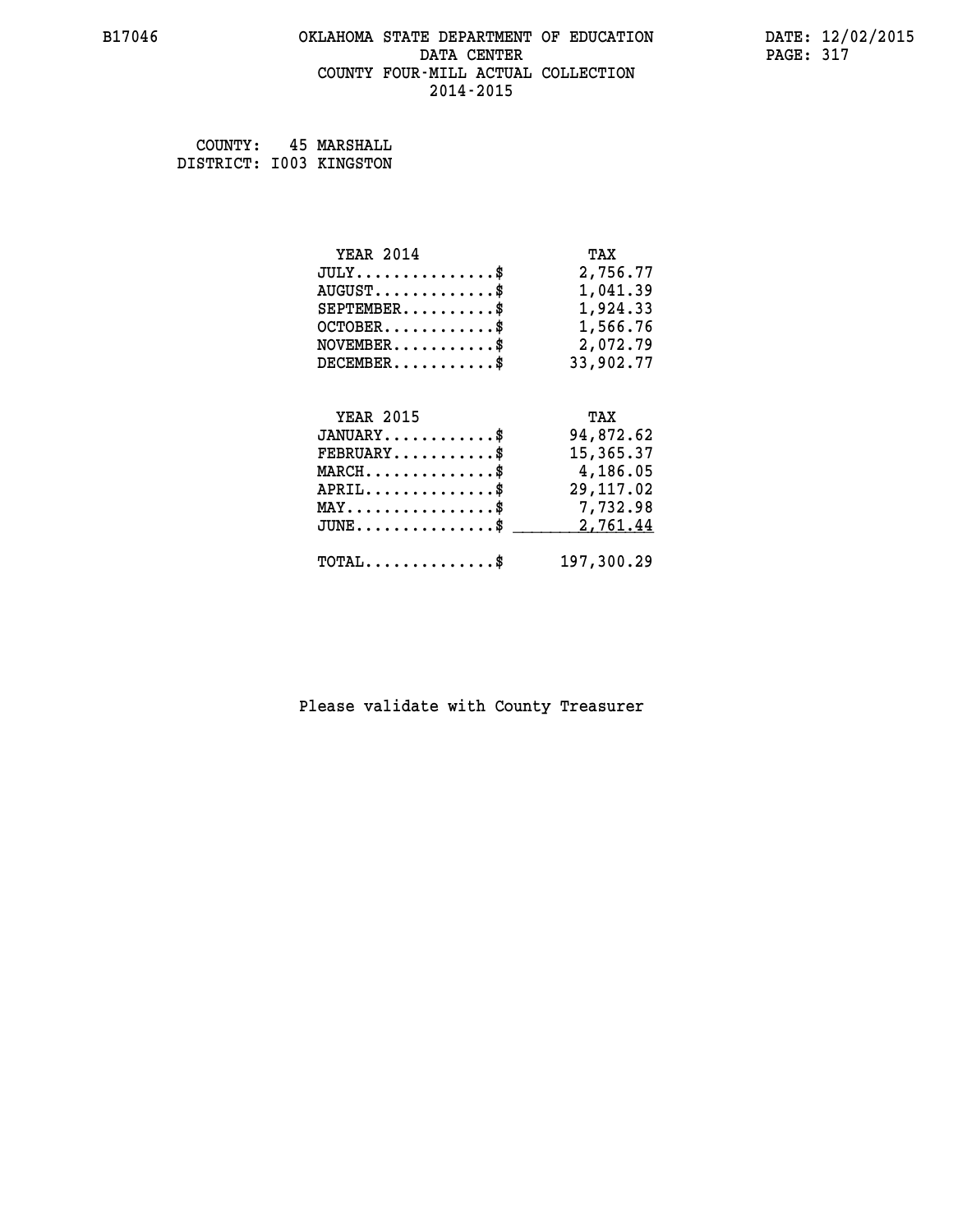#### **B17046 OKLAHOMA STATE DEPARTMENT OF EDUCATION DATE: 12/02/2015 DATA CENTER** PAGE: 318  **COUNTY FOUR-MILL ACTUAL COLLECTION 2014-2015**

 **COUNTY: 45 MARSHALL**

 **\*\*\*\*\*\* TOTALS \*\*\*\*\*\***

| <b>YEAR 2014</b>                 | TAX       |
|----------------------------------|-----------|
| $JULY$                           | 6,977.42  |
| $AUGUST \ldots \ldots \ldots$ \$ | 2,633.14  |
| $SEPTEMBER$ $\$                  | 4,852.05  |
| $OCTOBER$ \$                     | 3,963.30  |
| $NOVEMBER$ \$                    | 5,163.44  |
| $DECEMBER$                       | 84,346.41 |

# **YEAR 2015 TAX JANUARY............\$ 235,994.03 FEBRUARY...........\$ 38,235.68 MARCH..............\$ 10,434.82 APRIL..............\$ 72,442.02 MAY................\$ 19,258.60 JUNE...............\$ 6,891.86 \_\_\_\_\_\_\_\_\_\_\_\_\_\_\_ TOTAL..............\$ 491,192.77**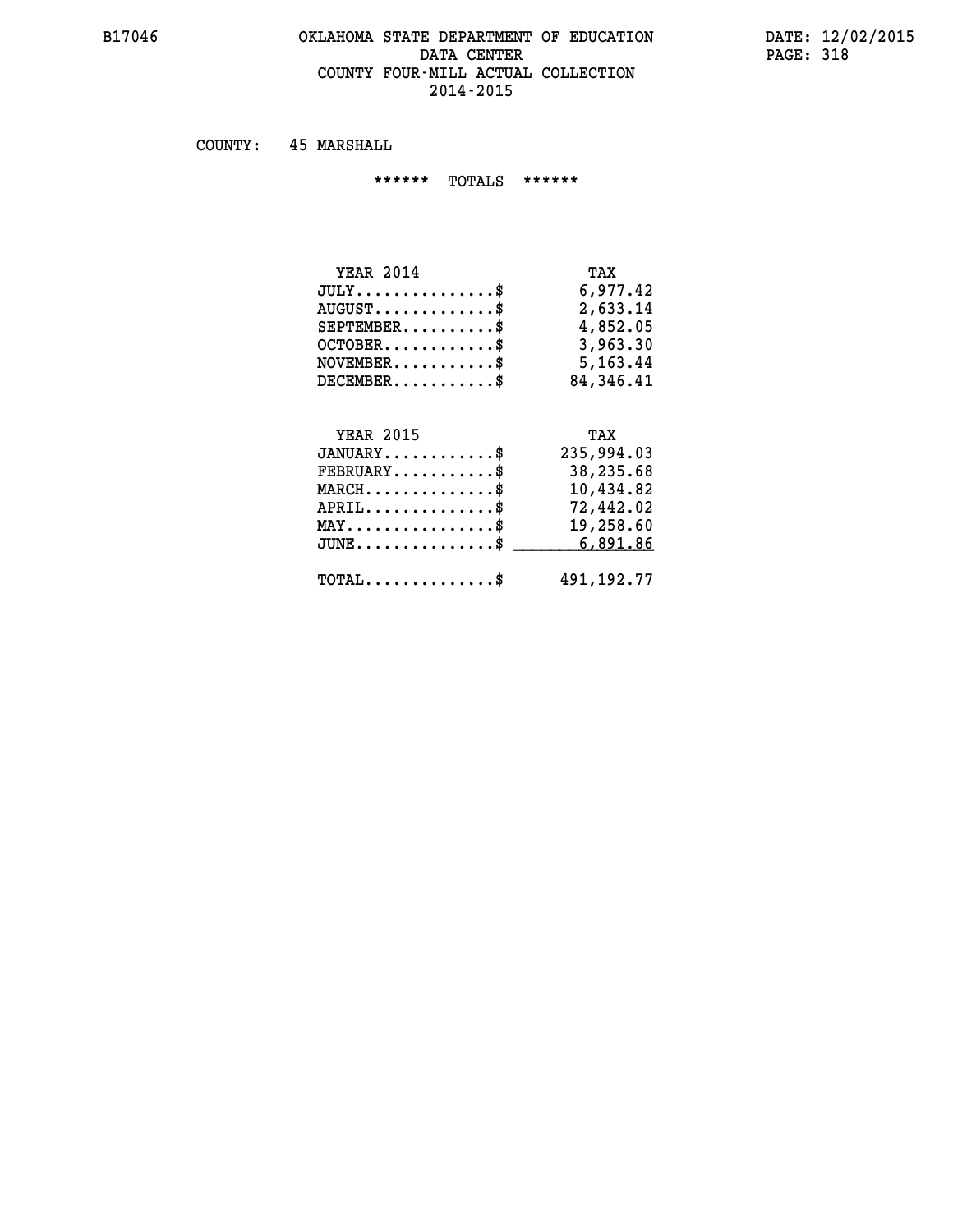# **B17046 OKLAHOMA STATE DEPARTMENT OF EDUCATION DATE: 12/02/2015 DATA CENTER** PAGE: 319  **COUNTY FOUR-MILL ACTUAL COLLECTION 2014-2015**

 **COUNTY: 46 MAYES DISTRICT: C021 SPAVINAW**

| <b>YEAR 2014</b>                                 | TAX       |
|--------------------------------------------------|-----------|
| $JULY$ \$                                        | 81.63     |
| $AUGUST$ \$                                      | 50.08     |
| $SEPTEMENT.$ \$                                  | 70.22     |
| $OCTOBER$ \$                                     | 62.23     |
| $NOVEMBER$ \$                                    | 56.49     |
| $DECEMBER$ \$                                    | 1,179.04  |
|                                                  |           |
| <b>YEAR 2015</b>                                 | TAX       |
| $JANUARY$ \$                                     | 6,183.76  |
| $FEBRUARY$                                       | 2,480.09  |
| $MARCH$ \$                                       | 413.97    |
| $APRIL \ldots \ldots \ldots \ldots \$            | 1,850.65  |
| $\texttt{MAX} \dots \dots \dots \dots \dots \$   | 5,781.94  |
| $\texttt{JUNE} \dots \dots \dots \dots \dots \$$ | 105.55    |
| $\texttt{TOTAL} \dots \dots \dots \dots$ \$      | 18,315.65 |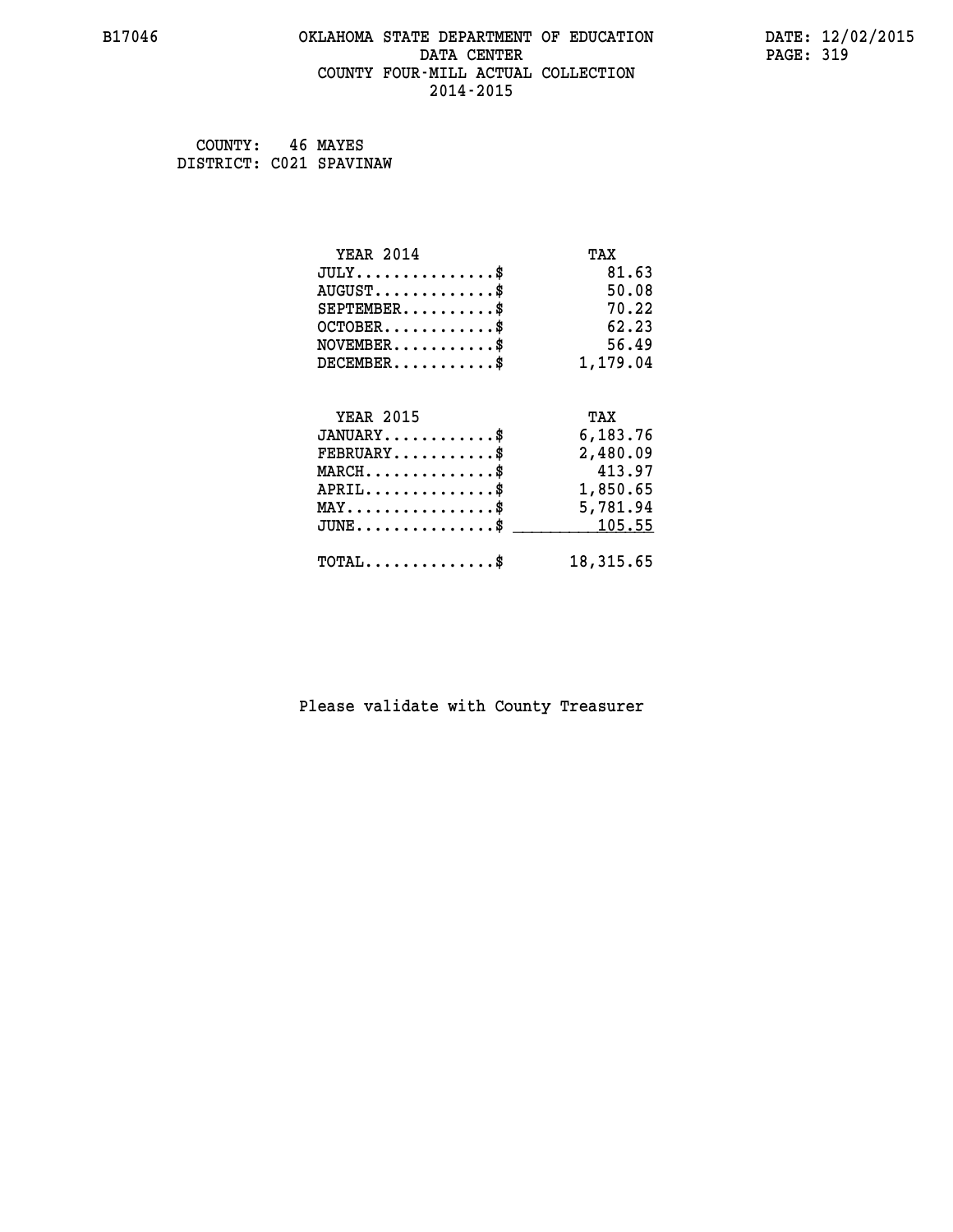#### **B17046 OKLAHOMA STATE DEPARTMENT OF EDUCATION DATE: 12/02/2015 DATA CENTER** PAGE: 320  **COUNTY FOUR-MILL ACTUAL COLLECTION 2014-2015**

| COUNTY:                  | 46 MAYES |
|--------------------------|----------|
| DISTRICT: C035 WICKLIFFE |          |

| <b>YEAR 2014</b>                               | TAX       |
|------------------------------------------------|-----------|
| $JULY$ \$                                      | 120.30    |
| $AUGUST$ \$                                    | 76.73     |
| $SEPTEMENT.$ \$                                | 107.64    |
| $OCTOBER$ \$                                   | 95.38     |
| $NOVEMBER$ \$                                  | 86.56     |
| $DECEMBER$ \$                                  | 1,807.35  |
| <b>YEAR 2015</b>                               | TAX       |
| $JANUARY$ \$                                   | 9,479.15  |
| $FEBRUARY$ \$                                  | 3,801.78  |
| $MARCH$ \$                                     | 634.59    |
| $APRIL$ \$                                     | 2,836.87  |
| $\texttt{MAX} \dots \dots \dots \dots \dots \$ | 8,863.17  |
| $JUNE$                                         | 161.84    |
| $TOTAL$ \$                                     | 28,071.36 |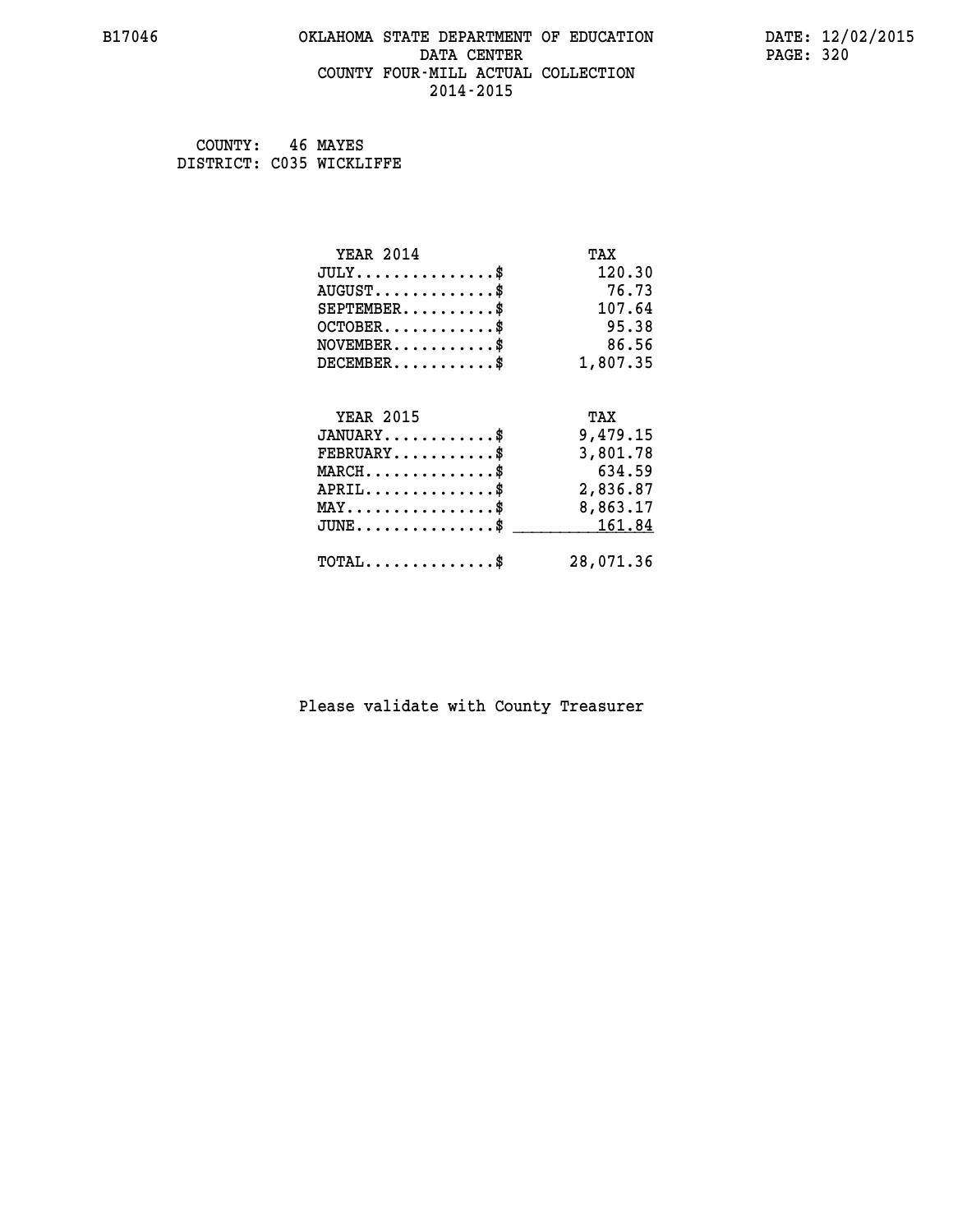# **B17046 OKLAHOMA STATE DEPARTMENT OF EDUCATION DATE: 12/02/2015 DATA CENTER** PAGE: 321  **COUNTY FOUR-MILL ACTUAL COLLECTION 2014-2015**

 **COUNTY: 46 MAYES DISTRICT: C043 OSAGE**

| <b>YEAR 2014</b>                                 | TAX       |
|--------------------------------------------------|-----------|
| $JULY$ \$                                        | 166.13    |
| $AUGUST$ \$                                      | 101.23    |
| $SEPTEMBER$ \$                                   | 141.98    |
| $OCTOBER$ \$                                     | 125.82    |
| $NOVEMBER.$ \$                                   | 114.21    |
| $DECEMBER$ \$                                    | 2,383.85  |
|                                                  |           |
| <b>YEAR 2015</b>                                 | TAX       |
| $JANUARY$ \$                                     | 12,502.73 |
| $FEBRUARY$                                       | 5,014.41  |
| $MARCH$ \$                                       | 837.01    |
| $APRIL \ldots \ldots \ldots \ldots \$            | 3,741.78  |
| $\texttt{MAX} \dots \dots \dots \dots \dots \$   | 11,690.28 |
| $\texttt{JUNE} \dots \dots \dots \dots \dots \$$ | 213.43    |
| $\texttt{TOTAL} \dots \dots \dots \dots$ \$      | 37,032.86 |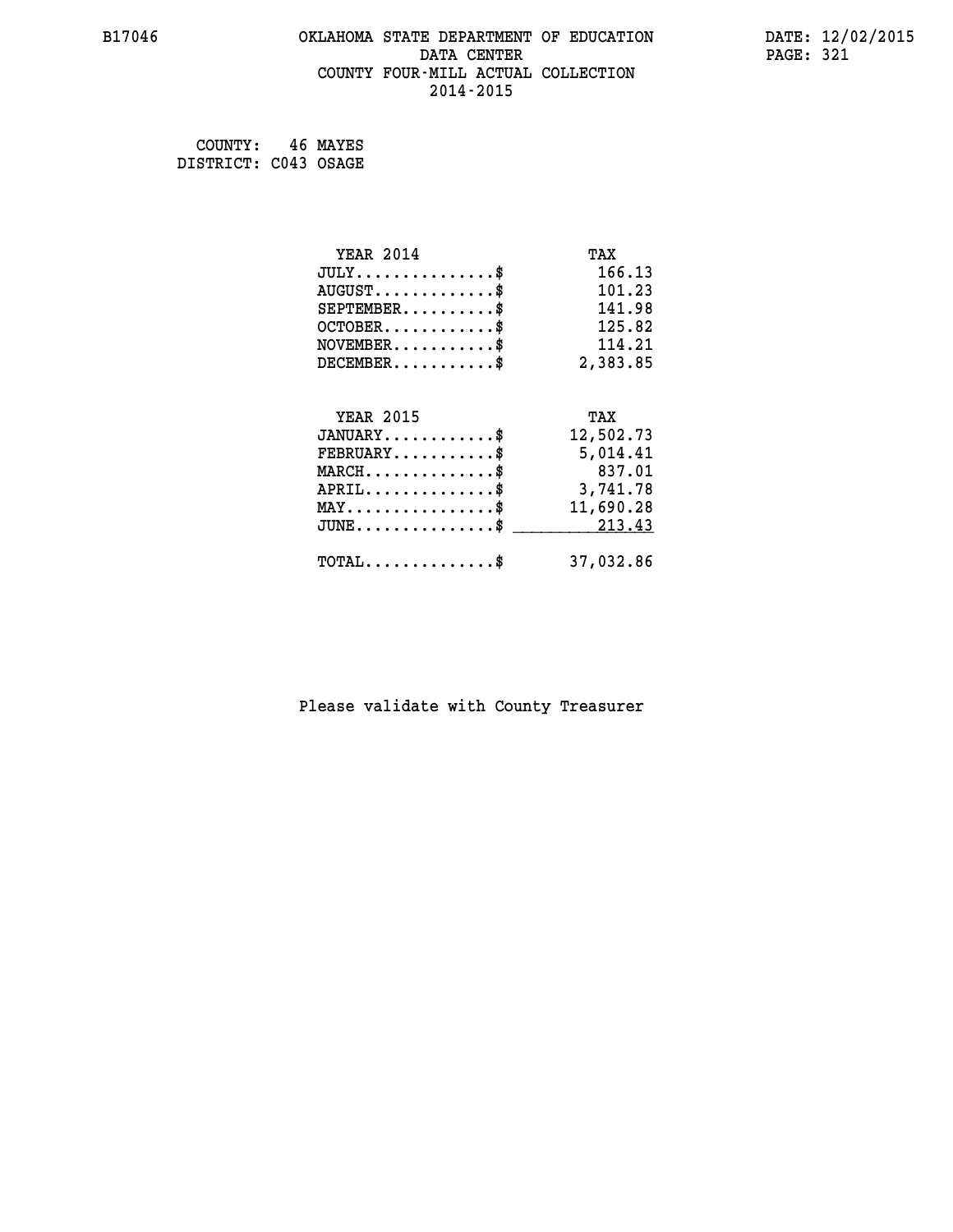# **B17046 OKLAHOMA STATE DEPARTMENT OF EDUCATION DATE: 12/02/2015 DATA CENTER PAGE: 322 COUNTY FOUR-MILL ACTUAL COLLECTION 2014-2015**

 **COUNTY: 46 MAYES DISTRICT: I001 PRYOR**

| <b>YEAR 2014</b>                               | TAX         |
|------------------------------------------------|-------------|
| $JULY$ \$                                      | 2,330.62    |
| $AUGUST$ \$                                    | 1,403.93    |
| $SEPTEMBER$ \$                                 | 1,968.92    |
| $OCTOBER$ \$                                   | 1,744.83    |
| $\texttt{NOVEMBER} \dots \dots \dots \$        | 1,583.76    |
| $DECEMBER$ \$                                  | 33,058.87   |
|                                                |             |
| <b>YEAR 2015</b>                               | TAX         |
| $JANUARY$ \$                                   | 173,385.62  |
| $FEBRUARY$                                     | 69,538.92   |
| $\texttt{MARCH}\ldots\ldots\ldots\ldots\$      | 11,607.40   |
| $APRIL \ldots \ldots \ldots \ldots \$          | 51,890.20   |
| $\texttt{MAX} \dots \dots \dots \dots \dots \$ | 162, 118.71 |
| $JUNE$ \$                                      | 2,959.83    |
| $\texttt{TOTAL} \dots \dots \dots \dots \$     | 513,591.61  |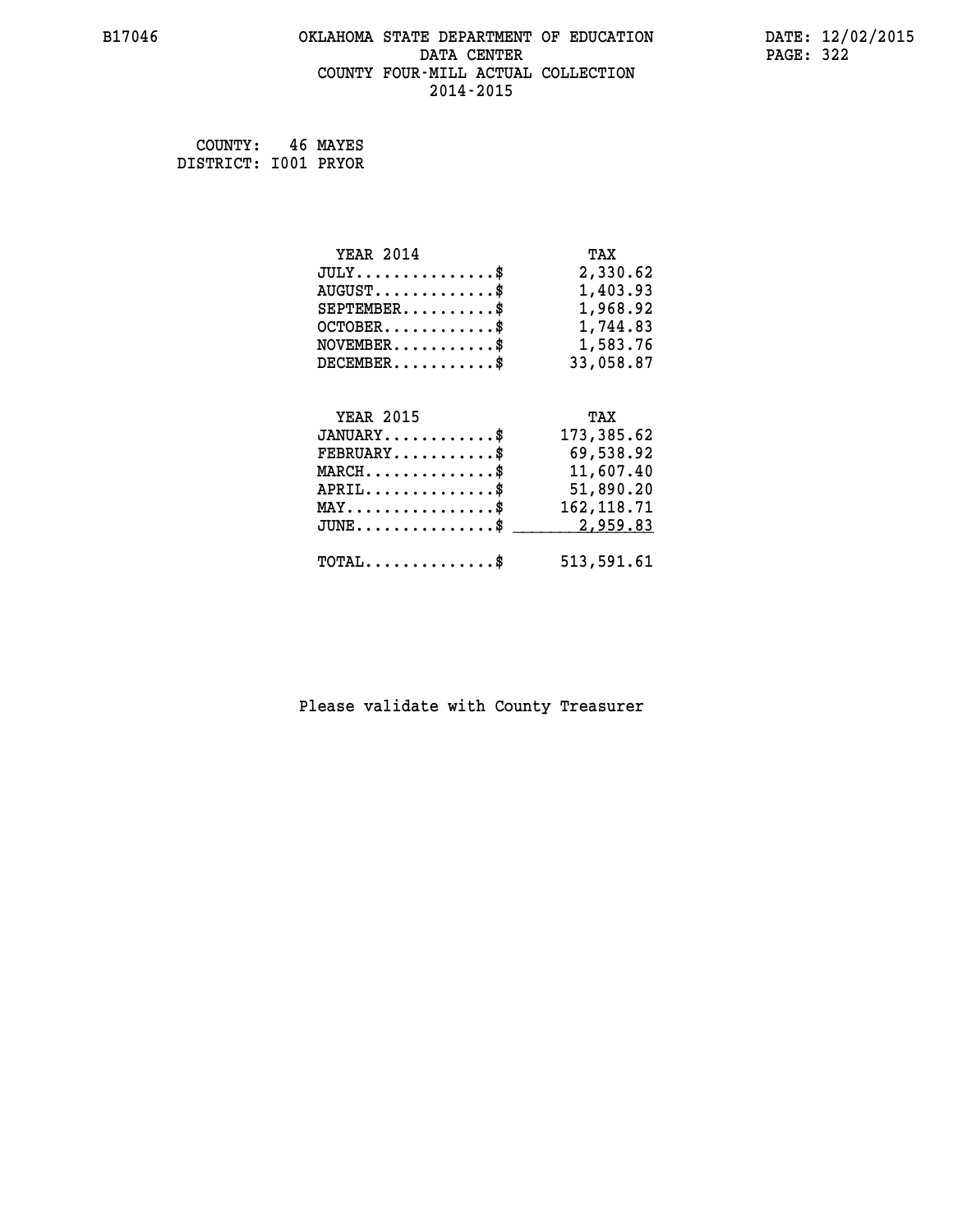# **B17046 OKLAHOMA STATE DEPARTMENT OF EDUCATION DATE: 12/02/2015 DATA CENTER** PAGE: 323  **COUNTY FOUR-MILL ACTUAL COLLECTION 2014-2015**

 **COUNTY: 46 MAYES DISTRICT: I002 ADAIR**

| <b>YEAR 2014</b>                             | TAX        |
|----------------------------------------------|------------|
| $JULY$ \$                                    | 913.82     |
| $AUGUST$ \$                                  | 570.16     |
| $SEPTEMBER$ \$                               | 799.61     |
| $OCTOBER$ \$                                 | 708.60     |
| $\texttt{NOVEMBER} \dots \dots \dots \$      | 643.19     |
| $DECEMBER$ \$                                | 13,425.69  |
|                                              |            |
| <b>YEAR 2015</b>                             | TAX        |
| $JANUARY$ \$                                 | 70,414.45  |
| $FEBRUARY$                                   | 28,240.79  |
| $MARCH$ \$                                   | 4,713.94   |
| $APRIL$ \$                                   | 21,073.38  |
| $MAX \dots \dots \dots \dots \dots$          | 65,838.80  |
| $JUNE \ldots \ldots \ldots \ldots \ldots$ \$ | 1,202.03   |
| $\texttt{TOTAL} \dots \dots \dots \dots \$   | 208,544.46 |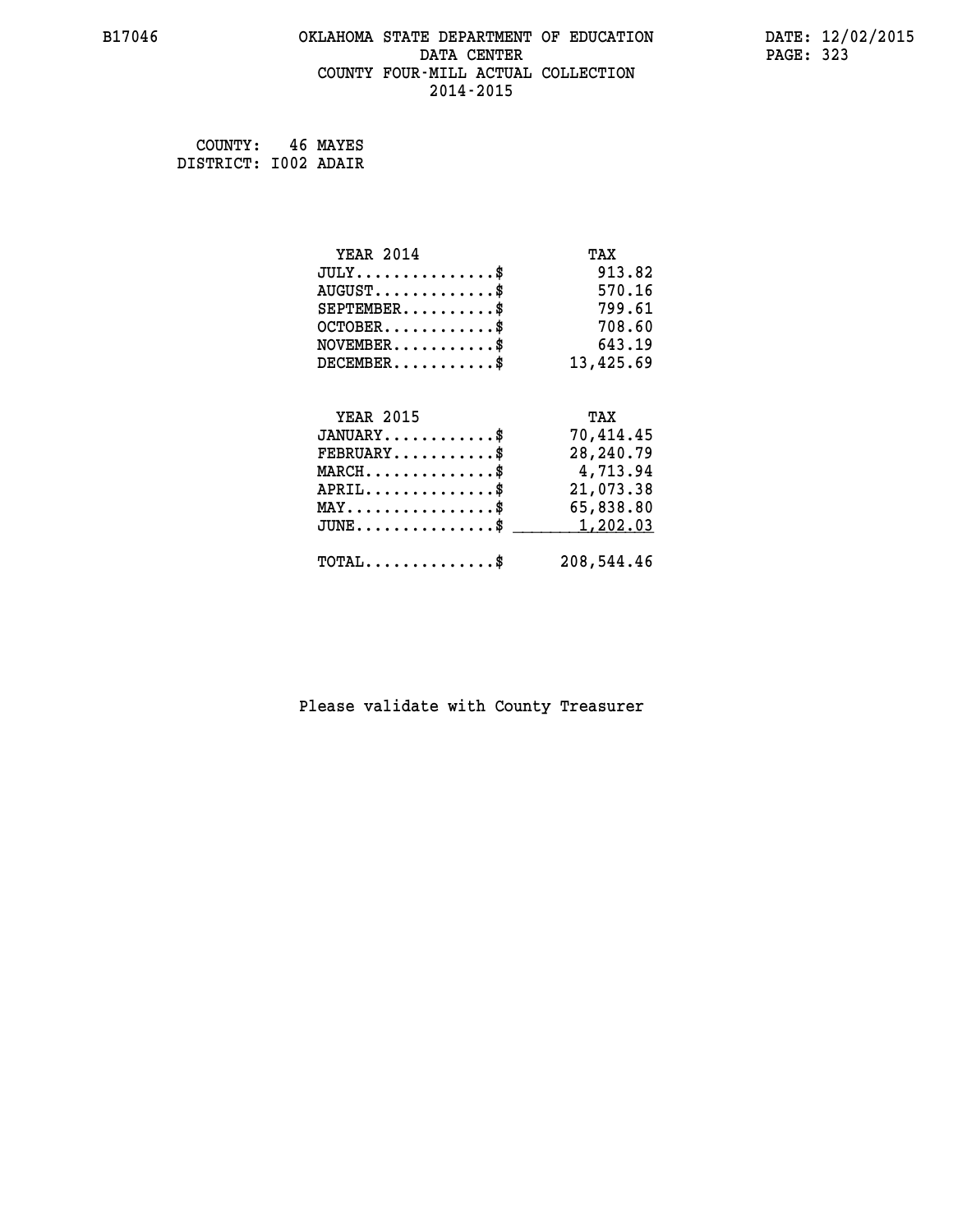# **B17046 OKLAHOMA STATE DEPARTMENT OF EDUCATION DATE: 12/02/2015 DATA CENTER** PAGE: 324  **COUNTY FOUR-MILL ACTUAL COLLECTION 2014-2015**

 **COUNTY: 46 MAYES DISTRICT: I016 SALINA**

| <b>YEAR 2014</b>                                 | TAX         |
|--------------------------------------------------|-------------|
| $JULY$ \$                                        | 733.07      |
| $AUGUST$ \$                                      | 436.90      |
| $SEPTEMENT.$ \$                                  | 612.73      |
| $OCTOBER$ \$                                     | 542.99      |
| $\texttt{NOVEMBER} \dots \dots \dots \$          | 492.88      |
| $DECEMBER$ \$                                    | 10,287.95   |
|                                                  |             |
| <b>YEAR 2015</b>                                 | TAX         |
| $JANUARY$ \$                                     | 53,957.82   |
| $FEBRUARY$                                       | 21,640.59   |
| MARCH\$ 3,612.24                                 |             |
| $APRIL \ldots \ldots \ldots \ldots$              | 16, 148. 29 |
| $\texttt{MAX} \dots \dots \dots \dots \dots \$   | 50,451.54   |
| $\texttt{JUNE} \dots \dots \dots \dots \dots \$$ | 921.10      |
| $\texttt{TOTAL} \dots \dots \dots \dots \$       | 159,838.10  |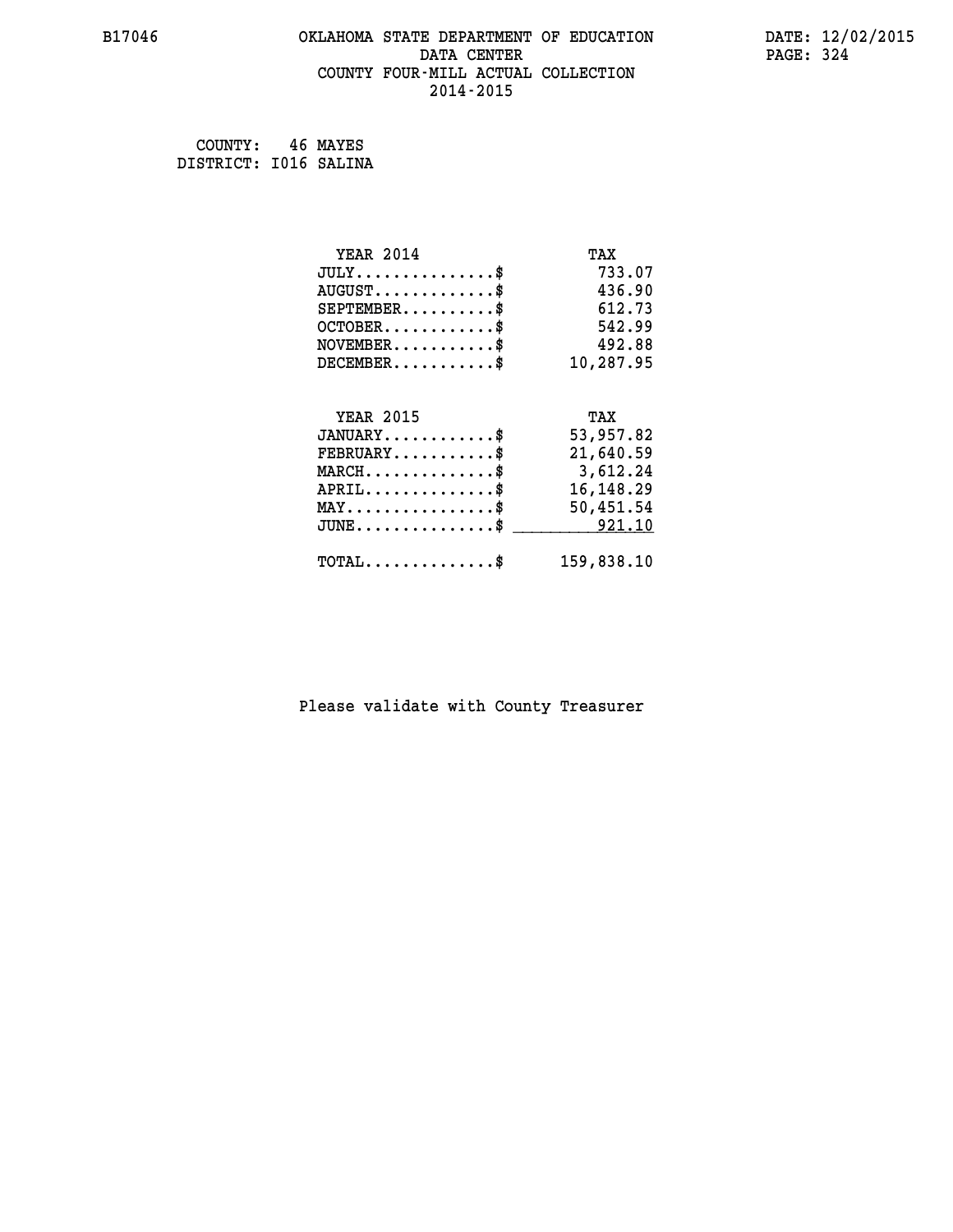#### **B17046 OKLAHOMA STATE DEPARTMENT OF EDUCATION DATE: 12/02/2015 DATA CENTER** PAGE: 325  **COUNTY FOUR-MILL ACTUAL COLLECTION 2014-2015**

 **COUNTY: 46 MAYES DISTRICT: I017 LOCUST GROVE**

| <b>YEAR 2014</b>                               | TAX        |
|------------------------------------------------|------------|
| $JULY$ \$                                      | 1,343.25   |
| $AUGUST$ \$                                    | 786.78     |
| $SEPTEMBER$ \$                                 | 1,103.42   |
| $OCTOBER$ \$                                   | 977.85     |
| $NOVEMBER.$ \$                                 | 887.58     |
| $DECEMBER$ \$                                  | 18,526.93  |
|                                                |            |
| <b>YEAR 2015</b>                               | TAX        |
| $JANUARY$ \$                                   | 97,169.20  |
| $FEBRUARY$                                     | 38,971.17  |
| $MARCH$ \$                                     | 6,505.06   |
| $APRIL \ldots \ldots \ldots \ldots *$          | 29,080.44  |
| $\texttt{MAX} \dots \dots \dots \dots \dots \$ | 90,854.96  |
| $JUNE$ \$                                      | 1,658.75   |
| $\texttt{TOTAL} \dots \dots \dots \dots$ \$    | 287,865.39 |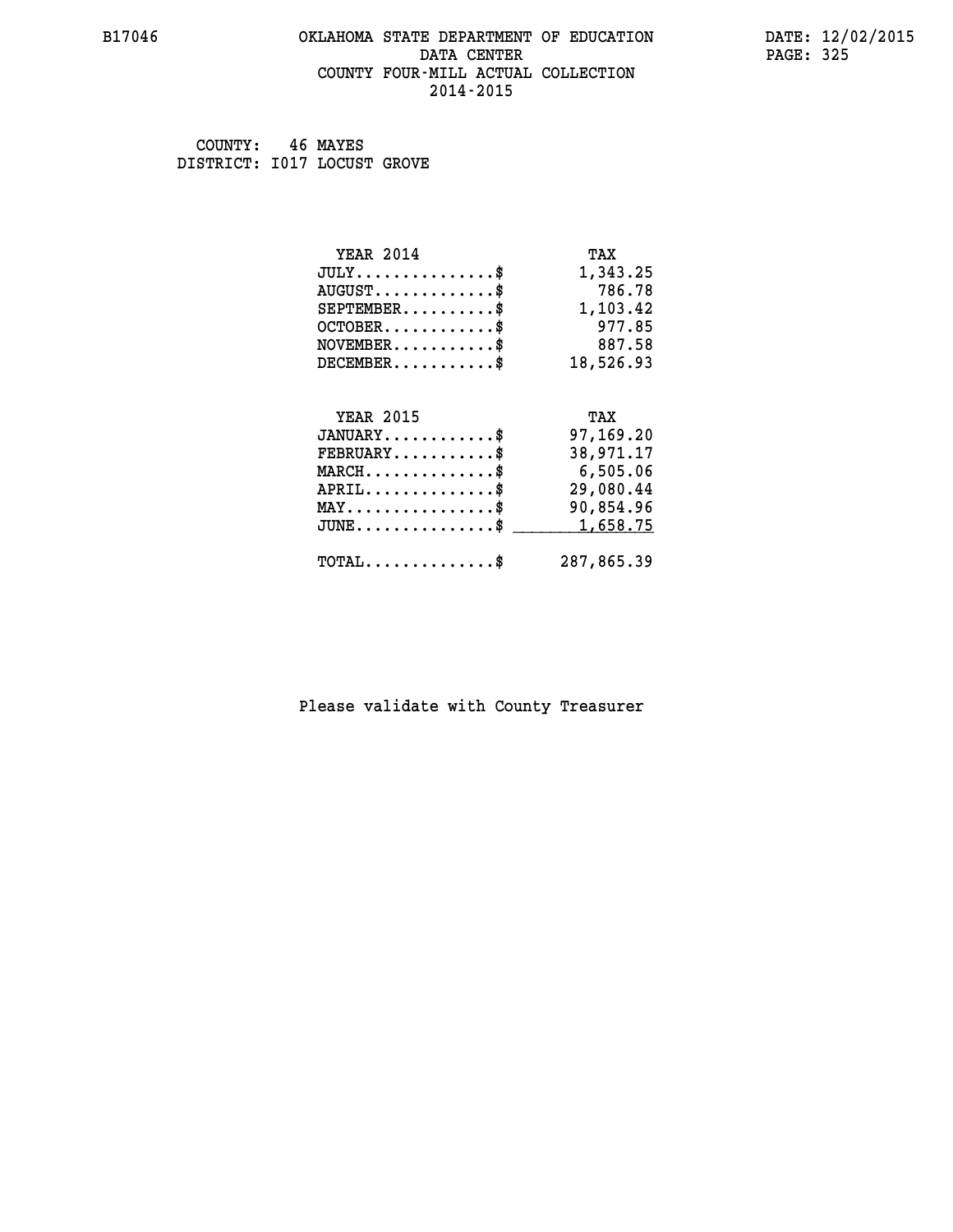#### **B17046 OKLAHOMA STATE DEPARTMENT OF EDUCATION DATE: 12/02/2015 DATA CENTER** PAGE: 326  **COUNTY FOUR-MILL ACTUAL COLLECTION 2014-2015**

 **COUNTY: 46 MAYES DISTRICT: I032 CHOUTEAU-MAZIE**

| <b>YEAR 2014</b>                                                          | TAX        |
|---------------------------------------------------------------------------|------------|
| $JULY$ \$                                                                 | 746.71     |
| $AUGUST$ \$                                                               | 475.80     |
| $SEPTEMENT.$ \$                                                           | 667.29     |
| $OCTOBER$ \$                                                              | 591.34     |
| $\verb NOVEMBER , \verb , \verb , \verb , \verb , \verb , \verb , \verb $ | 536.76     |
| $DECEMBER$ \$                                                             | 11,203.99  |
|                                                                           |            |
| <b>YEAR 2015</b>                                                          | TAX        |
| $JANUARY$ \$                                                              | 58,762.21  |
| $FEBRUARY$                                                                | 23,567.48  |
| $MARCH$ \$                                                                | 3,933.86   |
| $APRIL$ \$                                                                | 17,586.13  |
| $\texttt{MAX} \dots \dots \dots \dots \dots \$                            | 54,943.73  |
| $JUNE$ \$                                                                 | 1,003.12   |
| $\texttt{TOTAL} \dots \dots \dots \dots \$                                | 174,018.42 |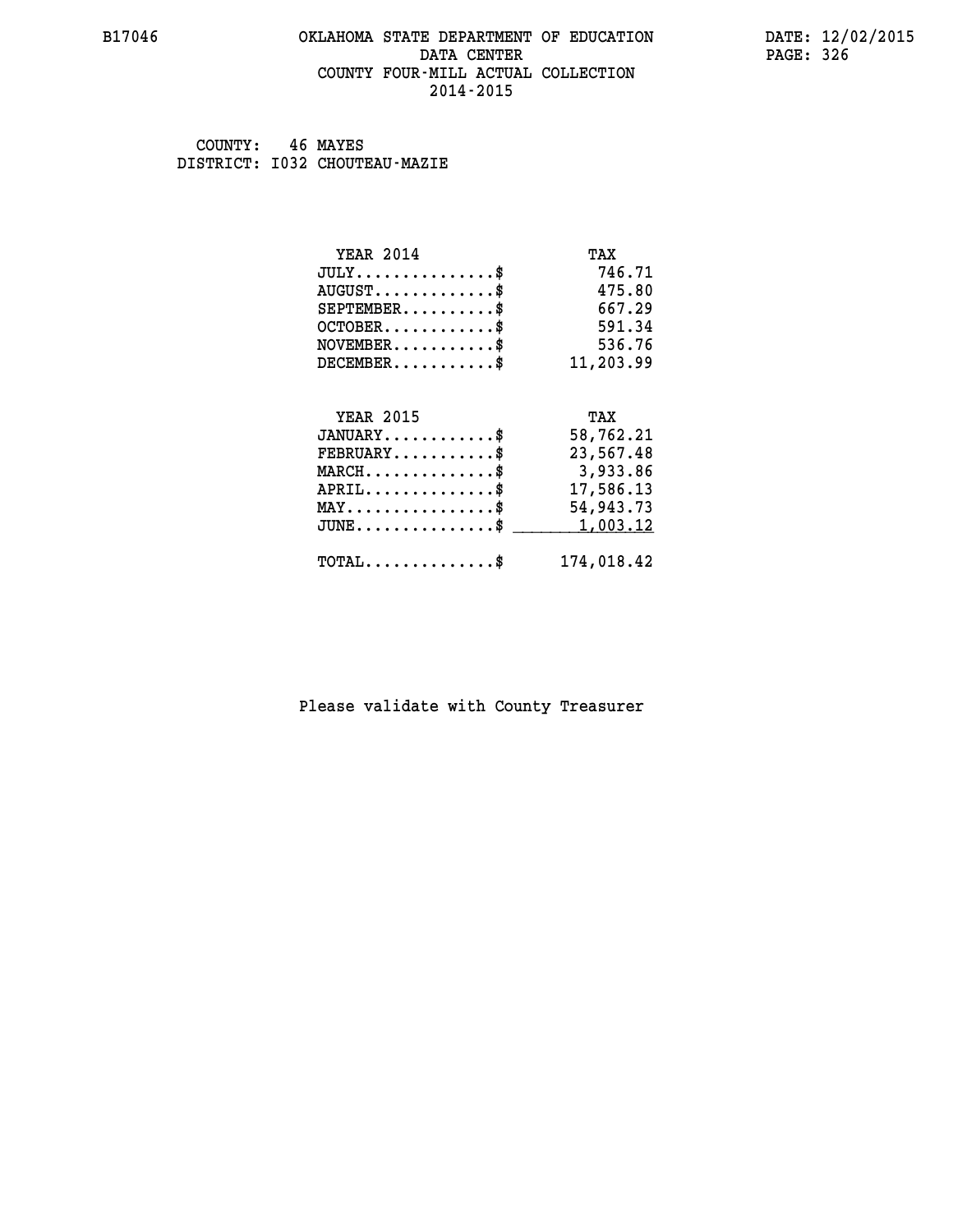## **B17046 OKLAHOMA STATE DEPARTMENT OF EDUCATION DATE: 12/02/2015 DATA CENTER** PAGE: 327  **COUNTY FOUR-MILL ACTUAL COLLECTION 2014-2015**

 **COUNTY: 46 MAYES**

 **\*\*\*\*\*\* TOTALS \*\*\*\*\*\***

| TAX       |
|-----------|
| 6,435.53  |
| 3,901.61  |
| 5,471.81  |
| 4,849.04  |
| 4,401.43  |
| 91,873.67 |
|           |

# **YEAR 2015 TAX JANUARY............\$ 481,854.94**

| 193,255.23 | $\texttt{FEBRUARY} \dots \dots \dots \$   |
|------------|-------------------------------------------|
| 32,258.07  | $MARCH$ \$                                |
| 144,207.74 | $APRIL \ldots \ldots \ldots \$            |
| 450,543.13 | $MAX \dots \dots \dots \dots \dots \$     |
|            | $JUNE \dots \dots \dots \dots \$ 8,225.65 |
|            |                                           |
|            | TOTAL\$ 1,427,277.85                      |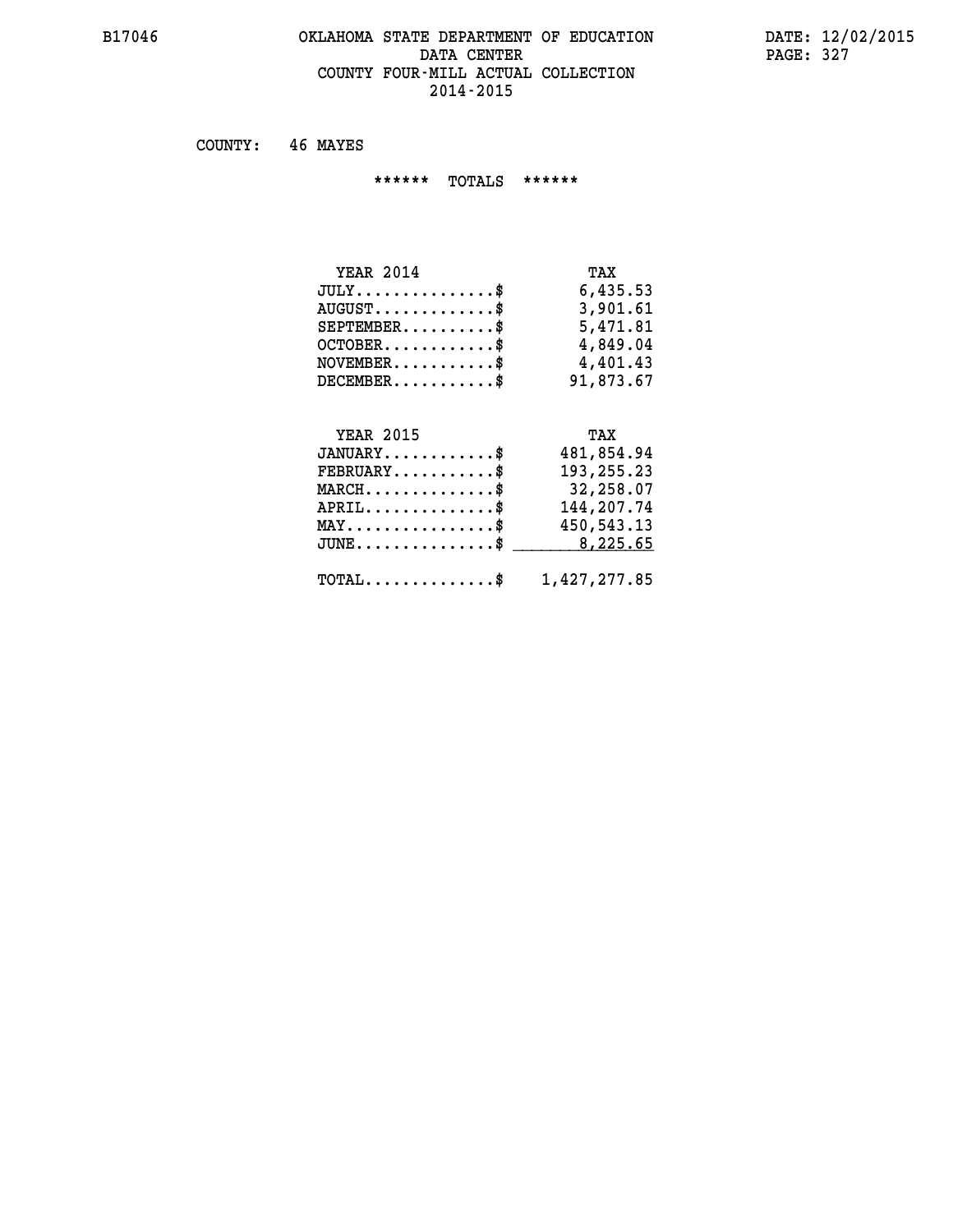## **B17046 OKLAHOMA STATE DEPARTMENT OF EDUCATION DATE: 12/02/2015 DATA CENTER** PAGE: 328  **COUNTY FOUR-MILL ACTUAL COLLECTION 2014-2015**

 **COUNTY: 47 MCCLAIN DISTRICT: C004 BYARS**

| <b>YEAR 2014</b>                    | TAX      |
|-------------------------------------|----------|
| $JULY$ \$                           | 28.75    |
| $AUGUST$ \$                         | 24.06    |
| $SEPTEMBER$ \$                      | 19.41    |
| $OCTOBER$ \$                        | 9.99     |
| $NOVEMBER$ \$                       | 8.70     |
| $DECEMBER$ \$                       | 456.08   |
| <b>YEAR 2015</b>                    | TAX      |
| $JANUARY$ \$                        | 1,828.26 |
| $FEBRUARY$                          | 1,455.86 |
| $MARCH$ \$                          | 122.74   |
| $APRIL$ \$                          | .00      |
| $MAX \dots \dots \dots \dots \dots$ | .00      |
| $JUNE$                              | .00      |
| $TOTAL$ \$                          | 3,953.85 |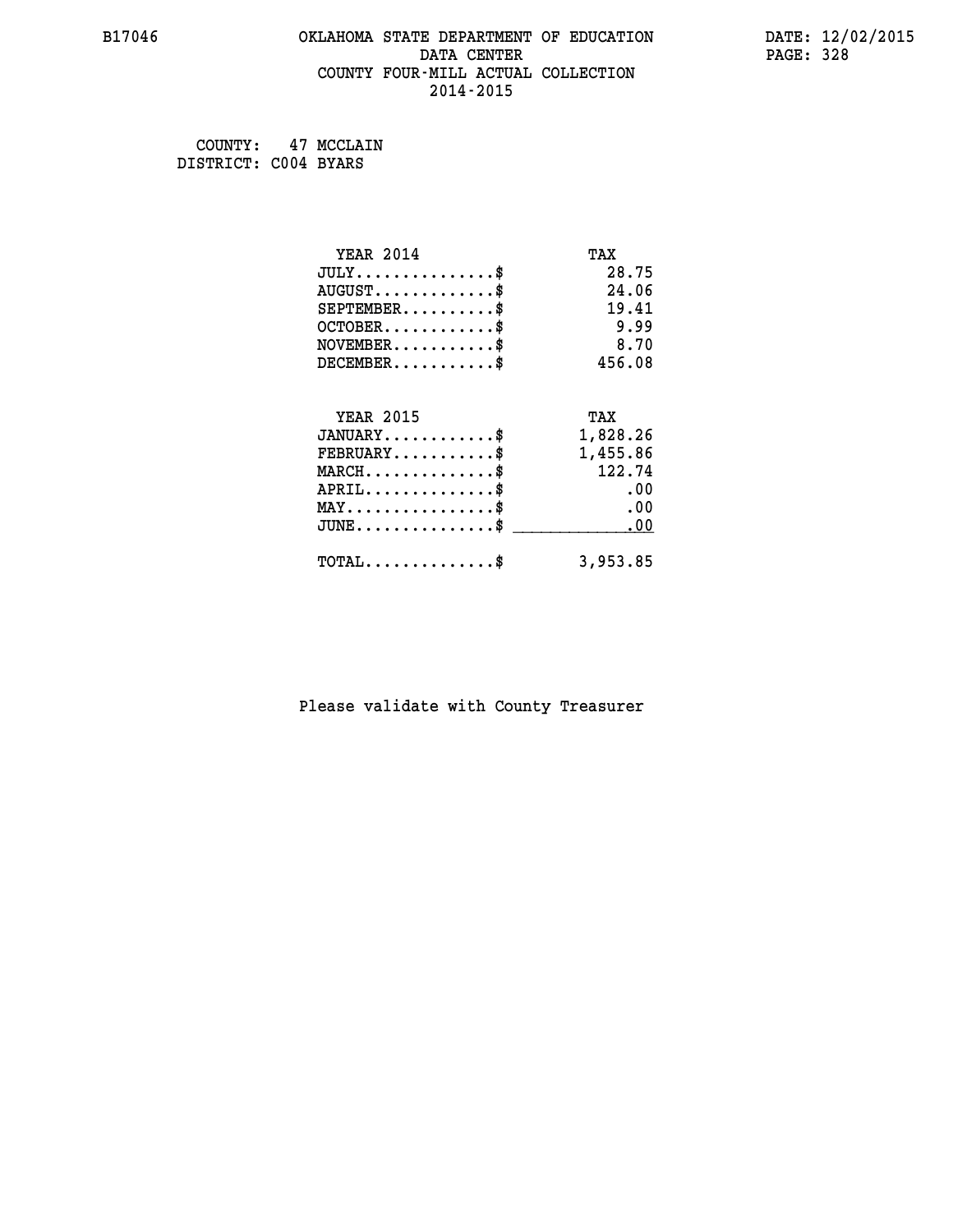#### **B17046 OKLAHOMA STATE DEPARTMENT OF EDUCATION DATE: 12/02/2015 DATA CENTER** PAGE: 329  **COUNTY FOUR-MILL ACTUAL COLLECTION 2014-2015**

 **COUNTY: 47 MCCLAIN DISTRICT: I001 NEWCASTLE**

| <b>YEAR 2014</b>                           | TAX        |
|--------------------------------------------|------------|
| $JULY$ \$                                  | 1,304.62   |
| $AUGUST$ \$                                | 1,223.39   |
| $SEPTEMBER$ \$                             | 986.67     |
| $OCTOBER$ \$                               | 507.60     |
| $NOVEMBER$ \$                              | 443.09     |
| $DECEMBER$ \$                              | 23, 188.57 |
|                                            |            |
| <b>YEAR 2015</b>                           | TAX        |
| $JANUARY$ \$                               | 92,951.54  |
| $FEBRUARY$                                 | 74,017.13  |
| $MARCH$ \$                                 | 6,162.35   |
| $APRIL$ \$                                 | 20,754.88  |
| $MAX \dots \dots \dots \dots \$            | 21,572.79  |
| $JUNE$ \$                                  | 2,189.85   |
| $\texttt{TOTAL} \dots \dots \dots \dots \$ | 245,302.48 |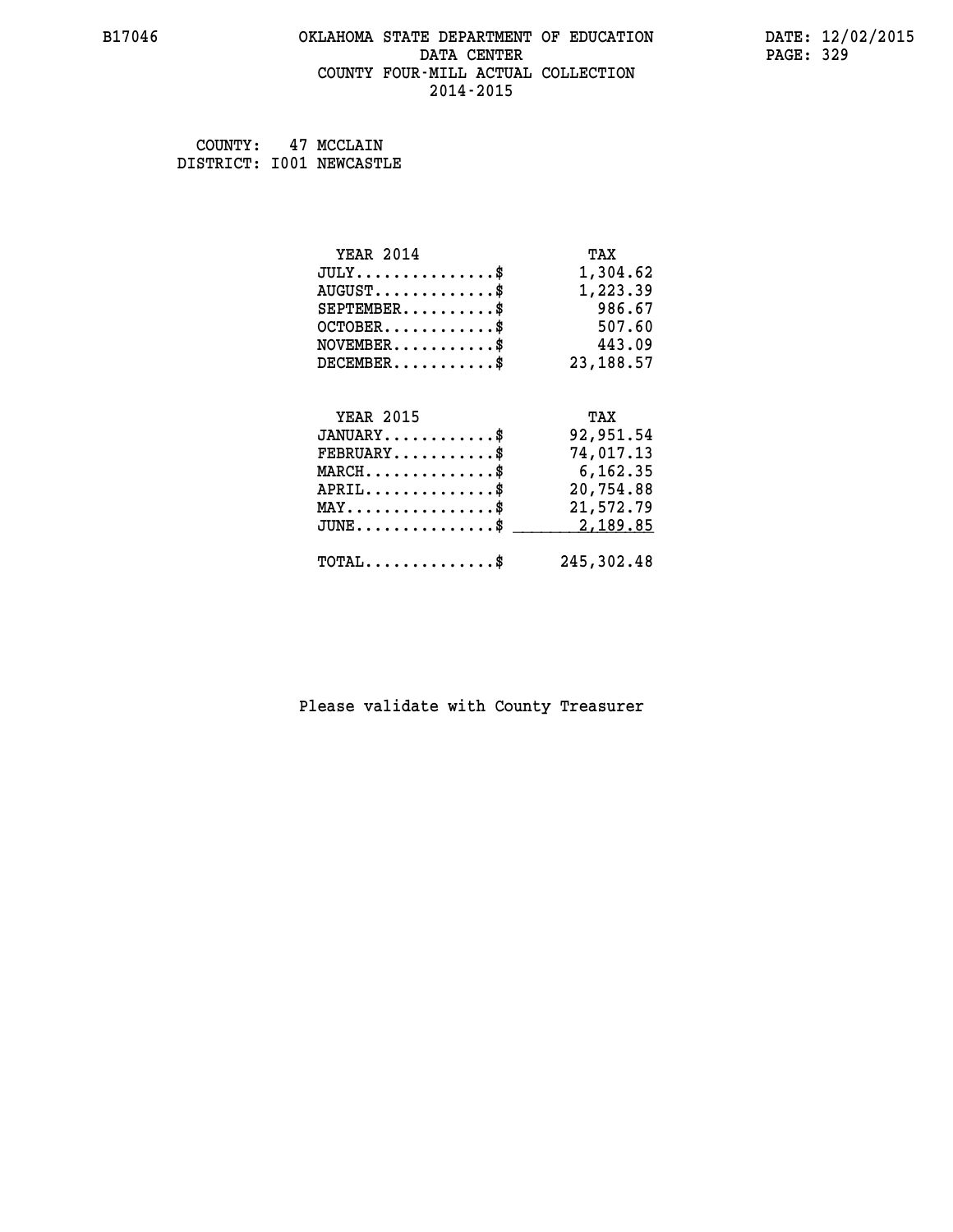## **B17046 OKLAHOMA STATE DEPARTMENT OF EDUCATION DATE: 12/02/2015 DATA CENTER** PAGE: 330  **COUNTY FOUR-MILL ACTUAL COLLECTION 2014-2015**

 **COUNTY: 47 MCCLAIN DISTRICT: I002 DIBBLE**

| <b>YEAR 2014</b>                               | TAX        |
|------------------------------------------------|------------|
| $JULY$ \$                                      | 497.15     |
| $AUGUST$ \$                                    | 439.06     |
| $SEPTEMBER$ \$                                 | 354.09     |
| $OCTOBER$ \$                                   | 182.17     |
| $\texttt{NOVEMBER} \dots \dots \dots \$        | 159.01     |
| $DECEMBER$ \$                                  | 8,321.89   |
|                                                |            |
| <b>YEAR 2015</b>                               | TAX        |
| $JANUARY$ \$                                   | 33, 358.35 |
| $FEBRUARY$ \$                                  | 26,563.21  |
| $MARCH$ \$                                     | 2,212.21   |
| $APRIL \ldots \ldots \ldots \$                 | 7,448.49   |
| $\texttt{MAX} \dots \dots \dots \dots \dots \$ | 7,742.03   |
| $JUNE$ \$                                      | 785.90     |
| $\texttt{TOTAL} \dots \dots \dots \dots \$     | 88,063.56  |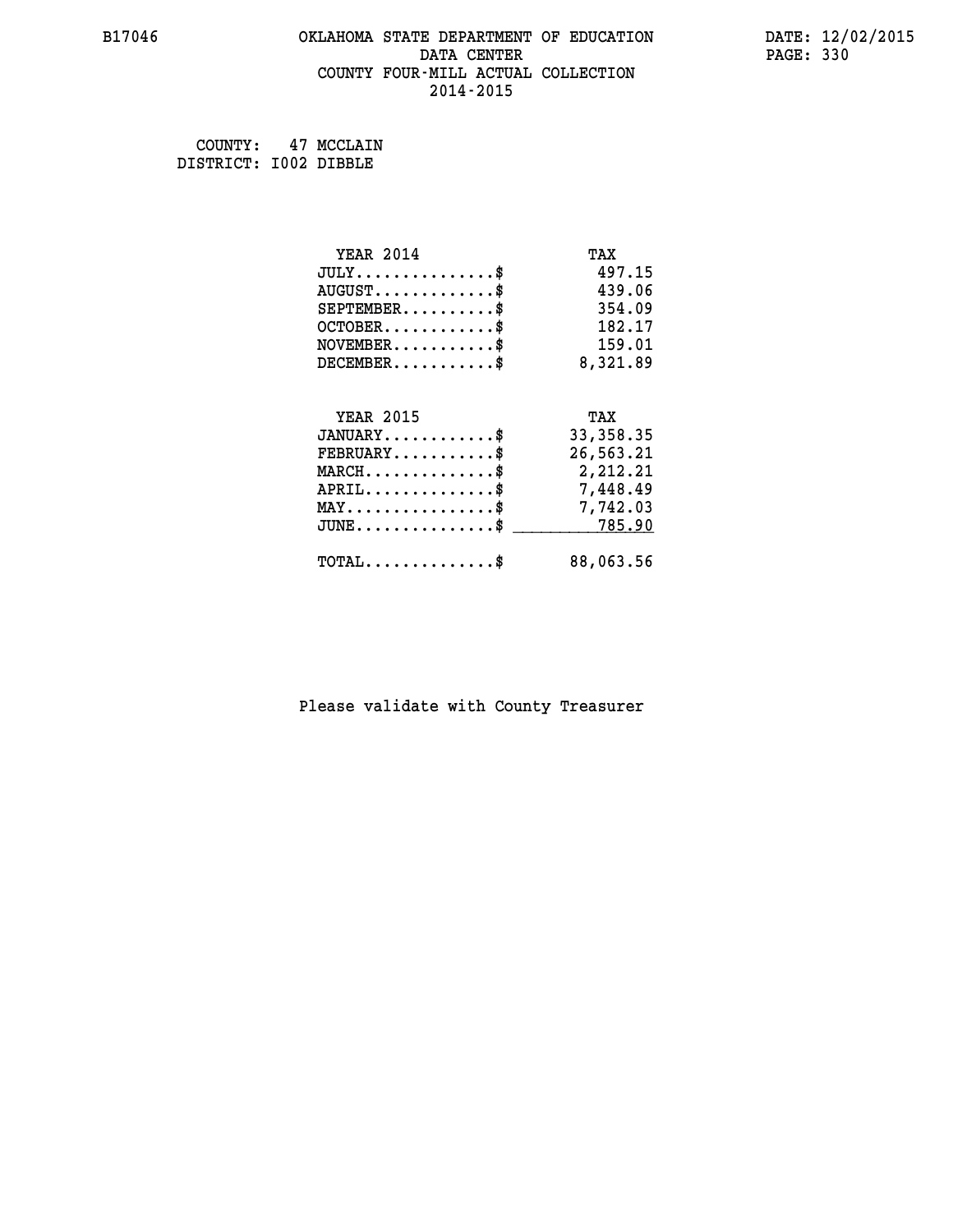#### **B17046 OKLAHOMA STATE DEPARTMENT OF EDUCATION DATE: 12/02/2015 DATA CENTER** PAGE: 331  **COUNTY FOUR-MILL ACTUAL COLLECTION 2014-2015**

 **COUNTY: 47 MCCLAIN DISTRICT: I005 WASHINGTON**

| <b>YEAR 2014</b>                                 | TAX        |
|--------------------------------------------------|------------|
| $JULY$ \$                                        | 687.22     |
| $AUGUST$ \$                                      | 626.37     |
| $SEPTEMBER$ \$                                   | 505.17     |
| $OCTOBER$ \$                                     | 259.89     |
| $NOVEMBER.$ \$                                   | 226.86     |
| $DECEMBER$ \$                                    | 11,872.43  |
|                                                  |            |
| <b>YEAR 2015</b>                                 | TAX        |
| $JANUARY$ \$                                     | 47,590.78  |
| $FEBRUARY$                                       | 37,896.44  |
| $\texttt{MARCH}\ldots\ldots\ldots\ldots\text{*}$ | 3,154.66   |
| $APRIL \ldots \ldots \ldots \ldots \$            | 10,626.39  |
| $\texttt{MAX} \dots \dots \dots \dots \dots \$   | 11,045.18  |
| $JUNE$ \$                                        | 1,121.20   |
| $\texttt{TOTAL} \dots \dots \dots \dots \$       | 125,612.59 |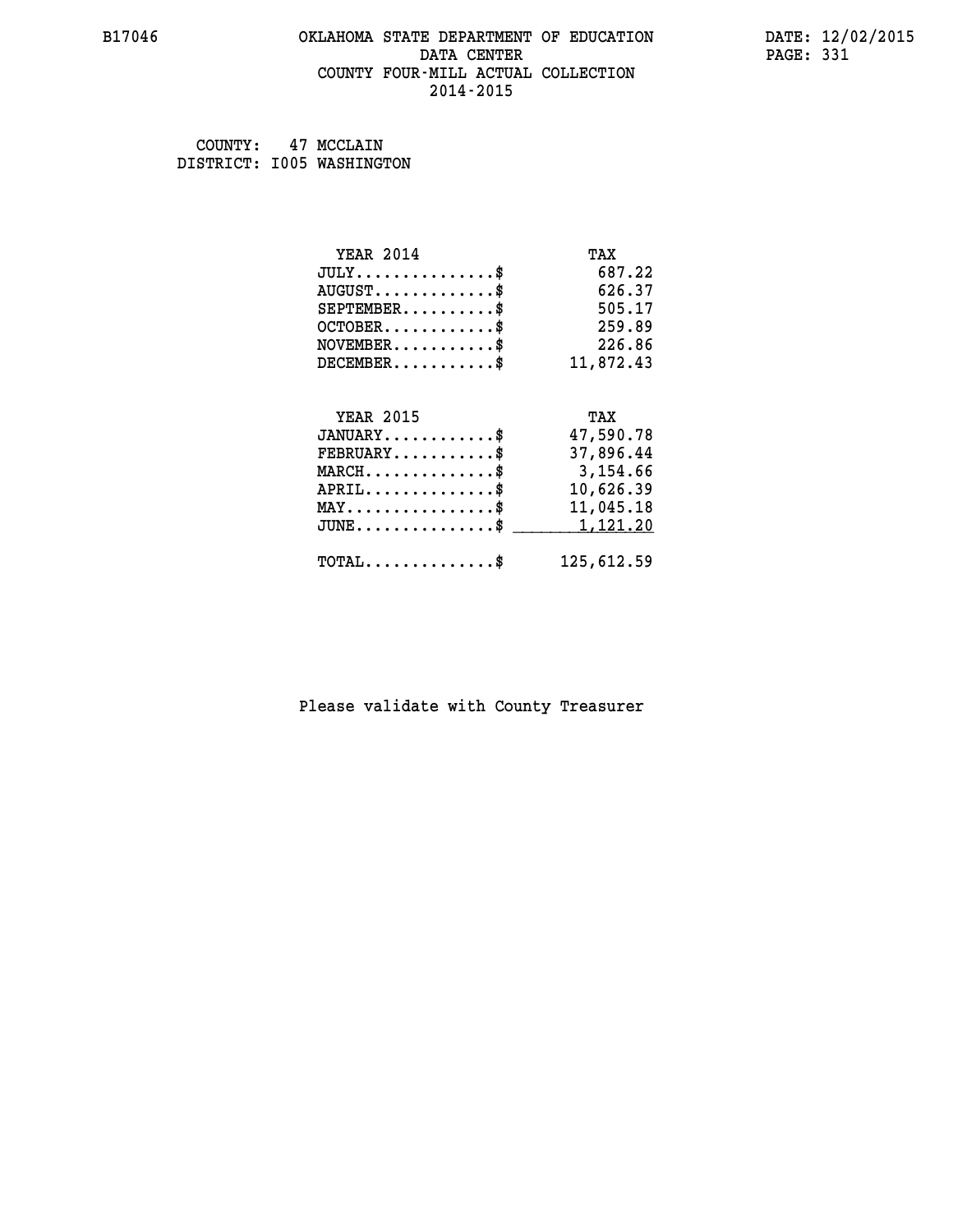## **B17046 OKLAHOMA STATE DEPARTMENT OF EDUCATION DATE: 12/02/2015 DATA CENTER** PAGE: 332  **COUNTY FOUR-MILL ACTUAL COLLECTION 2014-2015**

 **COUNTY: 47 MCCLAIN DISTRICT: I010 WAYNE**

| <b>YEAR 2014</b>                                 | TAX       |
|--------------------------------------------------|-----------|
| $JULY$ \$                                        | 361.41    |
| $AUGUST$ \$                                      | 335.93    |
| $SEPTEMBER$ \$                                   | 270.93    |
| $OCTOBER$ \$                                     | 139.38    |
| $\texttt{NOVEMBER} \dots \dots \dots \$          | 121.67    |
| $DECEMBER$ \$                                    | 6,367.24  |
|                                                  |           |
| <b>YEAR 2015</b>                                 | TAX       |
| $JANUARY$                                        | 25,523.10 |
| $FEBRUARY$                                       | 20,323.97 |
| $\texttt{MARCH}\ldots\ldots\ldots\ldots\text{*}$ | 1,693.42  |
| $APRIL \ldots \ldots \ldots \ldots \$            | 6, 107.21 |
| $\texttt{MAX} \dots \dots \dots \dots \dots \$   | 6,347.88  |
| $JUNE \ldots \ldots \ldots \ldots$ \$ 644.37     |           |
| $\texttt{TOTAL} \dots \dots \dots \dots \$       | 68,236.51 |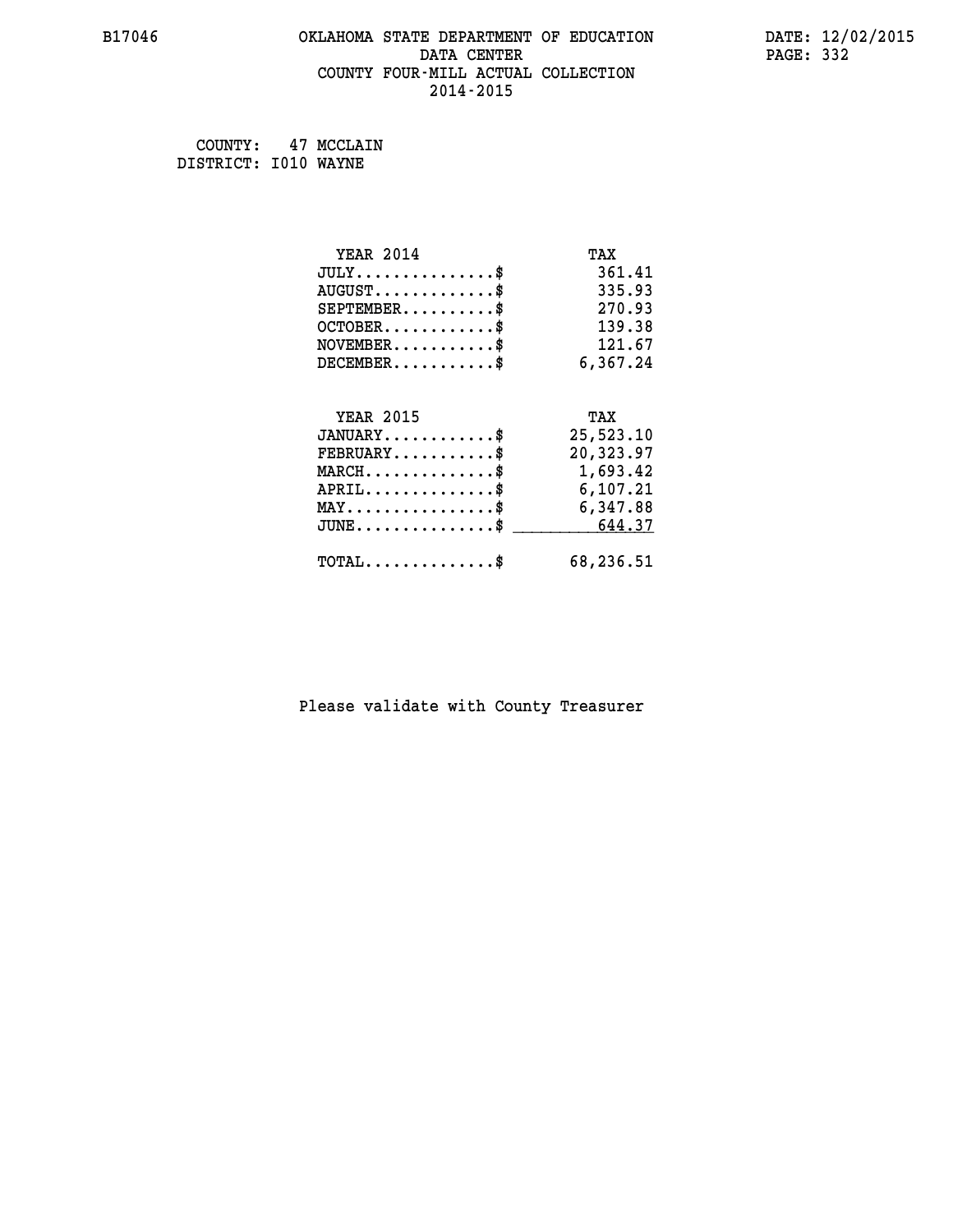#### **B17046 OKLAHOMA STATE DEPARTMENT OF EDUCATION DATE: 12/02/2015 DATA CENTER** PAGE: 333  **COUNTY FOUR-MILL ACTUAL COLLECTION 2014-2015**

 **COUNTY: 47 MCCLAIN DISTRICT: I015 PURCELL**

| <b>YEAR 2014</b>                                   | TAX         |
|----------------------------------------------------|-------------|
| $JULY.$ \$                                         | 1,035.55    |
| $AUGUST$ \$                                        | 919.06      |
| $SEPTEMBER$ \$                                     | 741.22      |
| $OCTOBER$ \$                                       | 381.33      |
| $\texttt{NOVEMBER} \dots \dots \dots \$            | 332.86      |
| $DECEMBER$ \$                                      | 17,420.16   |
|                                                    |             |
| <b>YEAR 2015</b>                                   | TAX         |
| $JANUARY$ \$                                       | 69,828.84   |
| $FEBRUARY$ \$                                      | 55,604.57   |
| $\texttt{MARCH}\ldots\ldots\ldots\ldots\text{\$}$  | 4,629.63    |
| $APRIL \ldots \ldots \ldots \ldots$                | 15,591.88   |
| $\texttt{MAX} \dots \dots \dots \dots \dots \$     | 16,206.33   |
| $\texttt{JUNE} \dots \dots \dots \dots \texttt{S}$ | 1,645.10    |
| $\texttt{TOTAL} \dots \dots \dots \dots \$         | 184, 336.53 |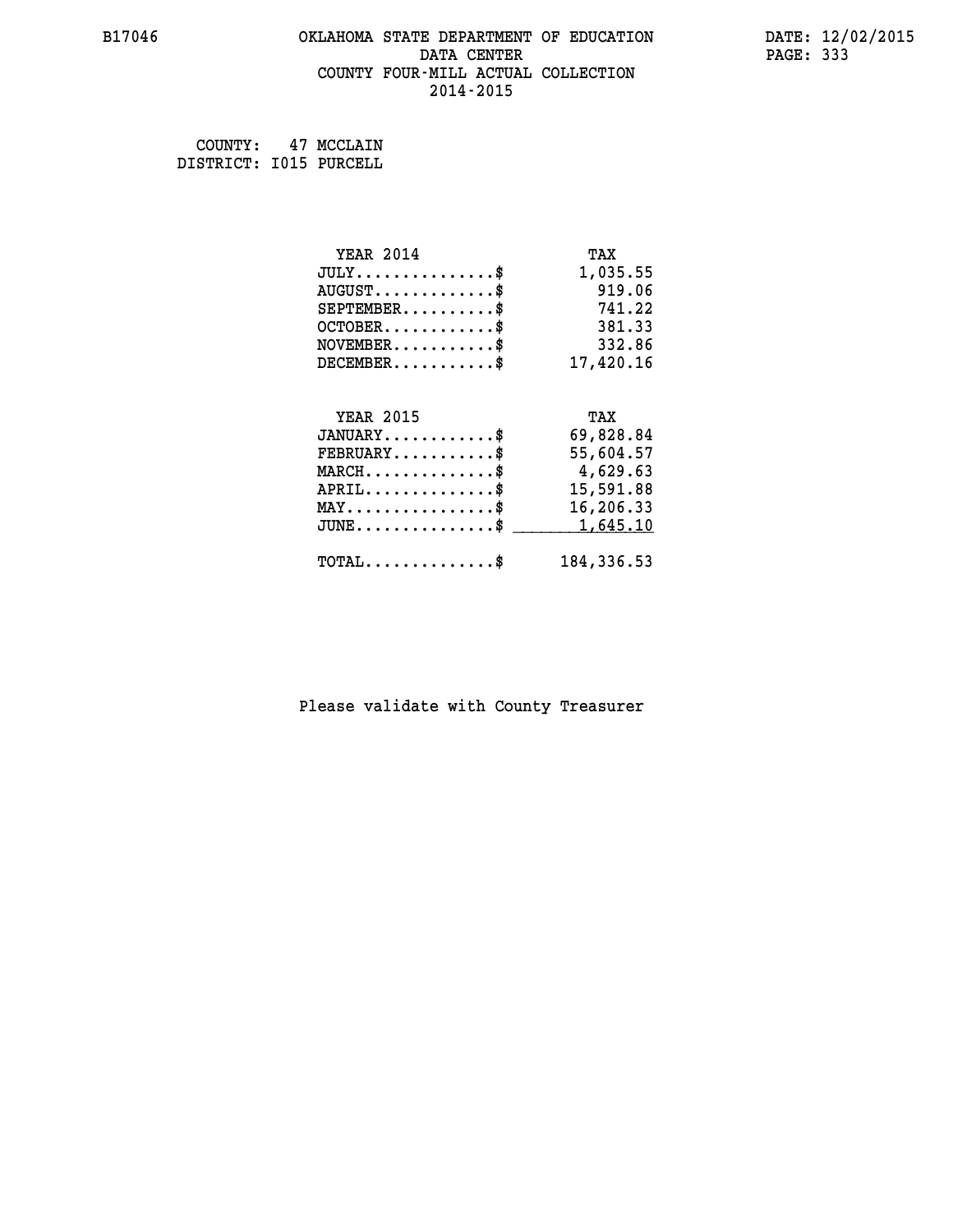#### **B17046 OKLAHOMA STATE DEPARTMENT OF EDUCATION DATE: 12/02/2015 DATA CENTER** PAGE: 334  **COUNTY FOUR-MILL ACTUAL COLLECTION 2014-2015**

 **COUNTY: 47 MCCLAIN DISTRICT: I029 BLANCHARD**

| <b>YEAR 2014</b>                                 | TAX        |
|--------------------------------------------------|------------|
| $JULY$ \$                                        | 1,294.85   |
| $AUGUST$ \$                                      | 1,187.21   |
| $SEPTEMBER$ \$                                   | 957.47     |
| $OCTOBER$ \$                                     | 492.58     |
| $NOVEMBER.$ \$                                   | 429.98     |
| $DECEMBER$ \$                                    | 22,502.47  |
|                                                  |            |
| <b>YEAR 2015</b>                                 | TAX        |
| $JANUARY$ \$                                     | 90,201.33  |
| $FEBRUARY$ \$                                    | 71,827.14  |
| $\texttt{MARCH}\ldots\ldots\ldots\ldots\text{*}$ | 5,980.70   |
| $APRIL \ldots \ldots \ldots \ldots \$            | 20,140.79  |
| $\texttt{MAX} \dots \dots \dots \dots \dots \$   | 20,934.51  |
| $\texttt{JUNE} \dots \dots \dots \dots \dots \$$ | 2,125.07   |
| $\texttt{TOTAL} \dots \dots \dots \dots$ \$      | 238,074.10 |
|                                                  |            |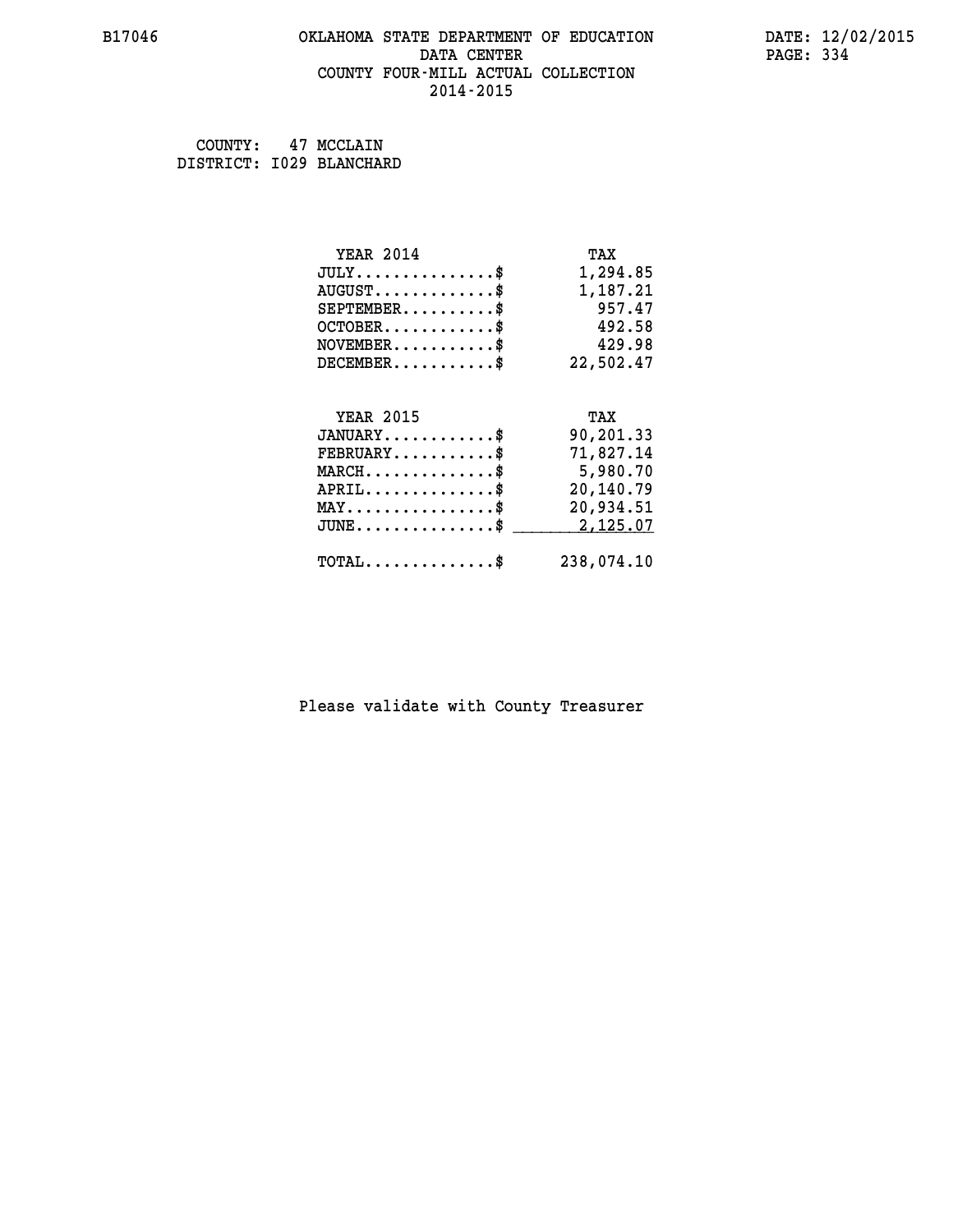#### **B17046 OKLAHOMA STATE DEPARTMENT OF EDUCATION DATE: 12/02/2015** DATA CENTER PAGE: 335  **COUNTY FOUR-MILL ACTUAL COLLECTION 2014-2015**

 **COUNTY: 47 MCCLAIN**

 **\*\*\*\*\*\* TOTALS \*\*\*\*\*\***

| <b>YEAR 2014</b>                 | TAX       |
|----------------------------------|-----------|
| $JULY$                           | 5,209.55  |
| $AUGUST \ldots \ldots \ldots$ \$ | 4,755.08  |
| $SEPTEMBER$ $\$                  | 3,834.96  |
| $OCTOBER$ \$                     | 1,972.94  |
| $NOVEMBER$ \$                    | 1,722.17  |
| $DECEMBER$ \$                    | 90,128.84 |

## **YEAR 2015 TAX JANUARY............\$ 361,282.20 FEBRUARY...........\$ 287,688.32 MARCH..............\$ 23,955.71 APRIL..............\$ 80,669.64 MAY................\$ 83,848.72 JUNE...............\$** \_\_\_\_\_\_\_\_\_ 8,511.49  **TOTAL..............\$ 953,579.62**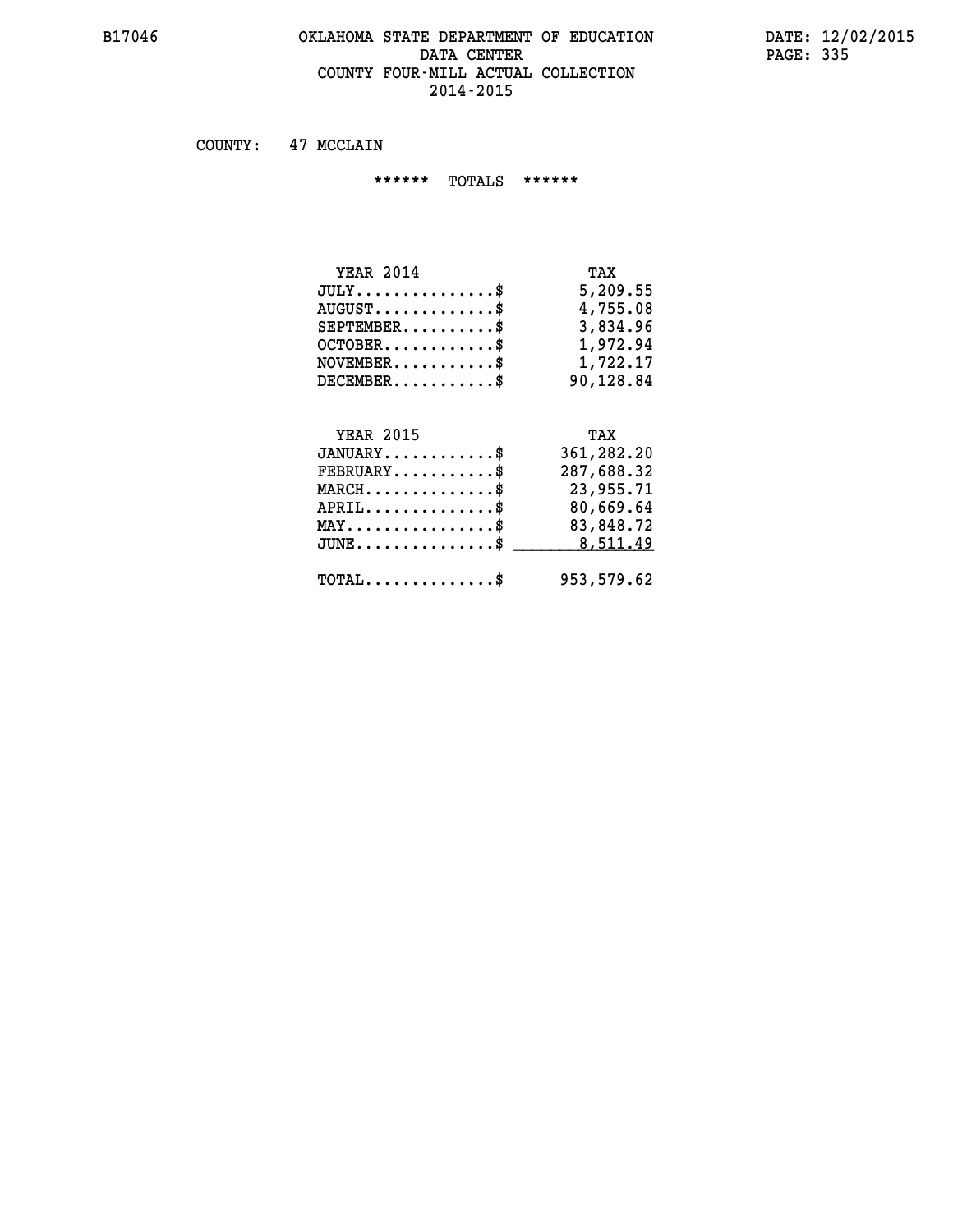#### **B17046 OKLAHOMA STATE DEPARTMENT OF EDUCATION DATE: 12/02/2015 DATA CENTER** PAGE: 336  **COUNTY FOUR-MILL ACTUAL COLLECTION 2014-2015**

 **COUNTY: 48 MCCURTAIN DISTRICT: C001 FOREST GROVE**

| <b>YEAR 2014</b>                           | TAX       |
|--------------------------------------------|-----------|
| $JULY$ \$                                  | 412.02    |
| $AUGUST$ \$                                | 152.35    |
| $SEPTEMBER$ \$                             | 153.90    |
| $OCTOBER$ \$                               | 64.45     |
| $NOVEMBER$ \$                              | 31.58     |
| $DECEMBER$ \$                              | 19.39     |
|                                            |           |
| <b>YEAR 2015</b>                           | TAX       |
| $JANUARY$                                  | 6,077.65  |
| $FEBRUARY$                                 | 5,806.35  |
| $MARCH$ \$                                 | 400.84    |
| $APRIL$ \$                                 | 4,436.49  |
| $MAX \dots \dots \dots \dots \dots$        | 349.56    |
| $JUNE$ \$                                  | 378.71    |
| $\texttt{TOTAL} \dots \dots \dots \dots \$ | 18,283.29 |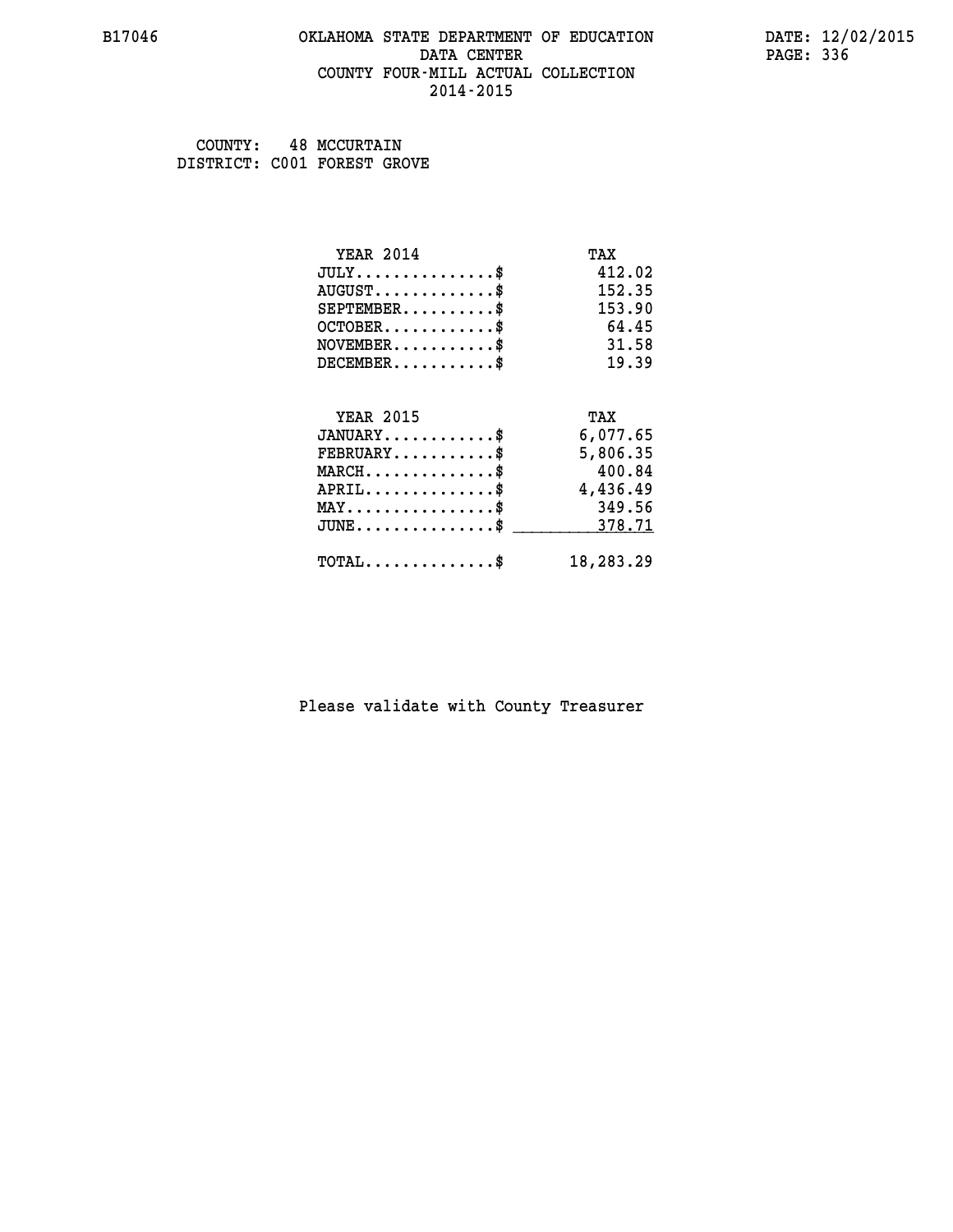#### **B17046 OKLAHOMA STATE DEPARTMENT OF EDUCATION DATE: 12/02/2015 DATA CENTER** PAGE: 337  **COUNTY FOUR-MILL ACTUAL COLLECTION 2014-2015**

 **COUNTY: 48 MCCURTAIN DISTRICT: C009 LUKFATA**

| <b>YEAR 2014</b>                    | TAX         |
|-------------------------------------|-------------|
| $JULY$ \$                           | 826.08      |
| $AUGUST$ \$                         | 330.70      |
| $SEPTEMBER$ \$                      | 334.07      |
| $OCTOBER$ \$                        | 139.90      |
| $NOVEMBER$ \$                       | 68.57       |
| $DECEMBER$ \$                       | 42.09       |
|                                     |             |
| <b>YEAR 2015</b>                    | TAX         |
| $JANUARY$ \$                        | 13, 192. 22 |
| $FEBRUARY$                          | 12,603.31   |
| $MARCH$ \$                          | 870.09      |
| $APRIL$ \$                          | 9,629.90    |
| $MAX \dots \dots \dots \dots \dots$ | 758.77      |
| $JUNE$ \$                           | 822.04      |
| $TOTAL$ \$                          | 39,617.74   |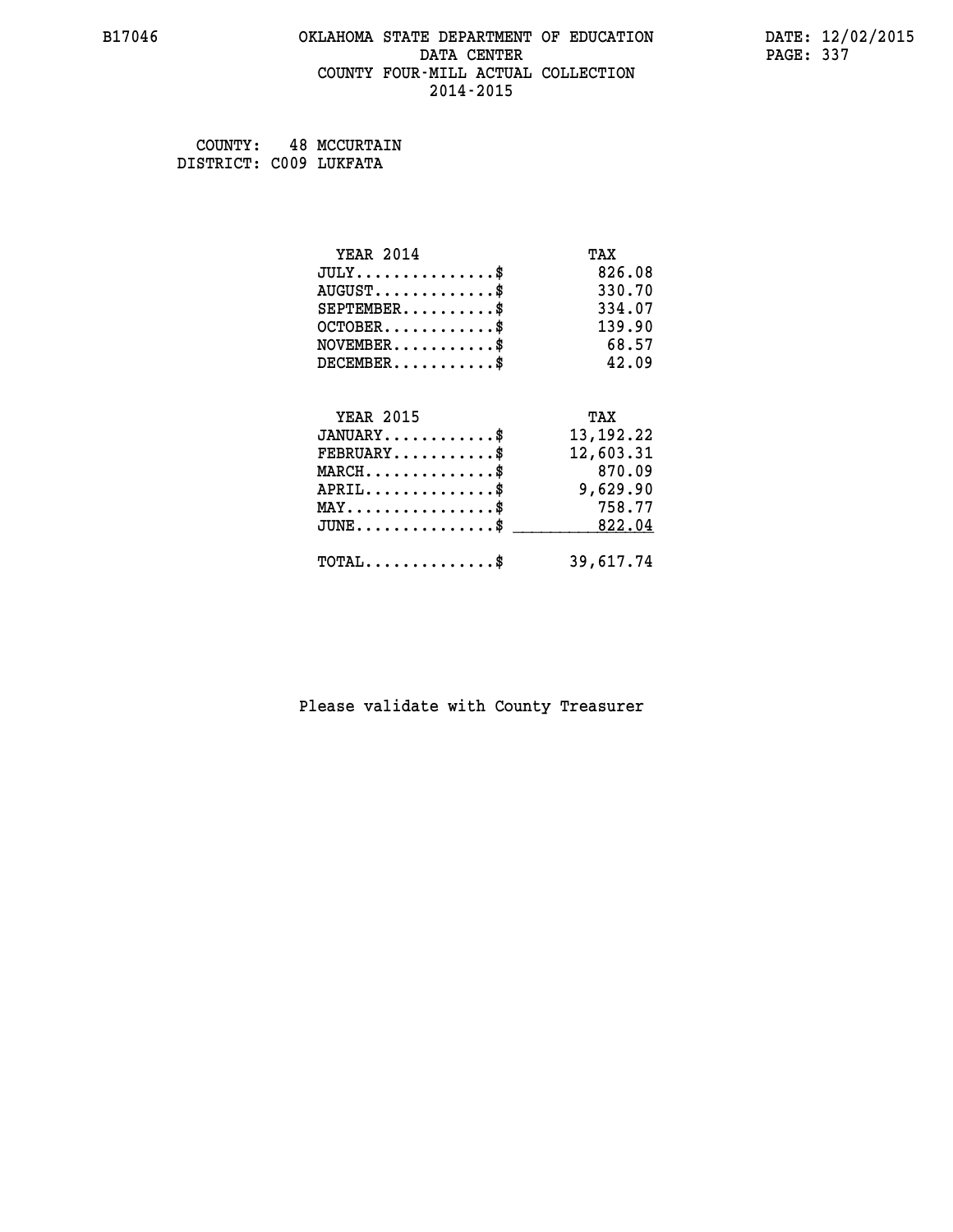#### **B17046 OKLAHOMA STATE DEPARTMENT OF EDUCATION DATE: 12/02/2015 DATA CENTER** PAGE: 338  **COUNTY FOUR-MILL ACTUAL COLLECTION 2014-2015**

 **COUNTY: 48 MCCURTAIN DISTRICT: C023 GLOVER**

| <b>YEAR 2014</b>                                 | TAX      |
|--------------------------------------------------|----------|
| $JULY$ \$                                        | 169.98   |
| $AUGUST$ \$                                      | 79.39    |
| $SEPTEMBER$ \$                                   | 80.22    |
| $OCTOBER$ \$                                     | 33.59    |
| $NOVEMBER$ \$                                    | 16.47    |
| $DECEMBER$ \$                                    | 10.10    |
|                                                  |          |
| <b>YEAR 2015</b>                                 | TAX      |
| $JANUARY$                                        | 3,167.45 |
| $FEBRUARY$ \$                                    | 3,026.06 |
| $MARCH$ \$                                       | 208.91   |
| $APRIL$ \$                                       | 2,312.14 |
| $MAX \dots \dots \dots \dots \dots$              | 182.17   |
| $\texttt{JUNE} \dots \dots \dots \dots \dots \$$ | 197.36   |
| $\texttt{TOTAL} \dots \dots \dots \dots \$       | 9,483.84 |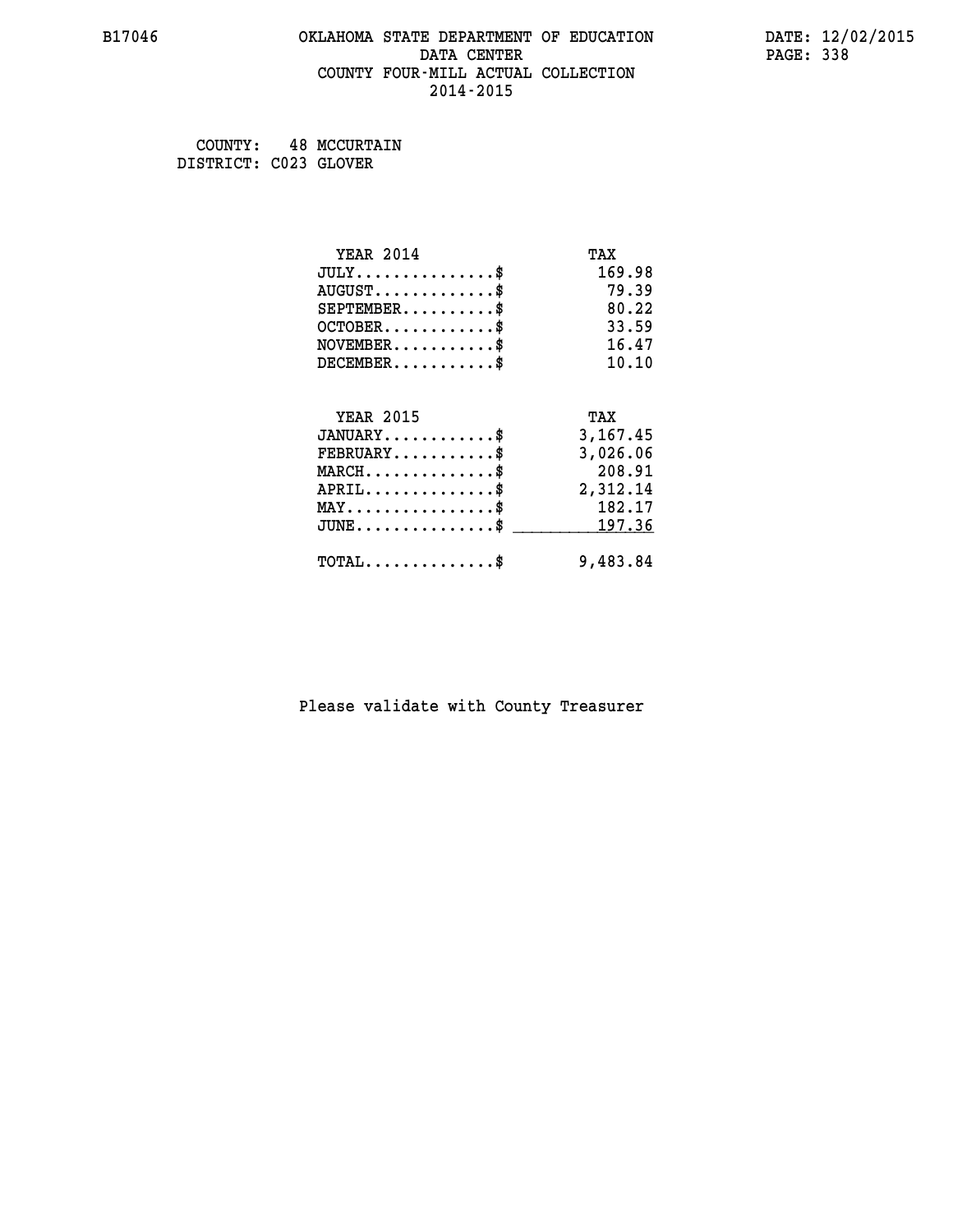#### **B17046 OKLAHOMA STATE DEPARTMENT OF EDUCATION DATE: 12/02/2015 DATA CENTER** PAGE: 339  **COUNTY FOUR-MILL ACTUAL COLLECTION 2014-2015**

 **COUNTY: 48 MCCURTAIN DISTRICT: C037 DENISON**

| <b>YEAR 2014</b>                           | TAX       |
|--------------------------------------------|-----------|
| $JULY$ \$                                  | 722.81    |
| $AUGUST$ \$                                | 270.32    |
| $SEPTEMBER$ \$                             | 273.08    |
| $OCTOBER$ \$                               | 114.36    |
| $NOVEMBER$ \$                              | 56.04     |
| $DECEMBER$ \$                              | 34.40     |
|                                            |           |
| <b>YEAR 2015</b>                           | TAX       |
| $JANUARY$ \$                               | 10,784.16 |
| $FEBRUARY$                                 | 10,302.74 |
| $MARCH$ \$                                 | 711.26    |
| $APRIL$ \$                                 | 7,872.08  |
| $MAX \dots \dots \dots \dots \$            | 620.27    |
| $JUNE$ \$                                  | 672.01    |
| $\texttt{TOTAL} \dots \dots \dots \dots \$ | 32,433.53 |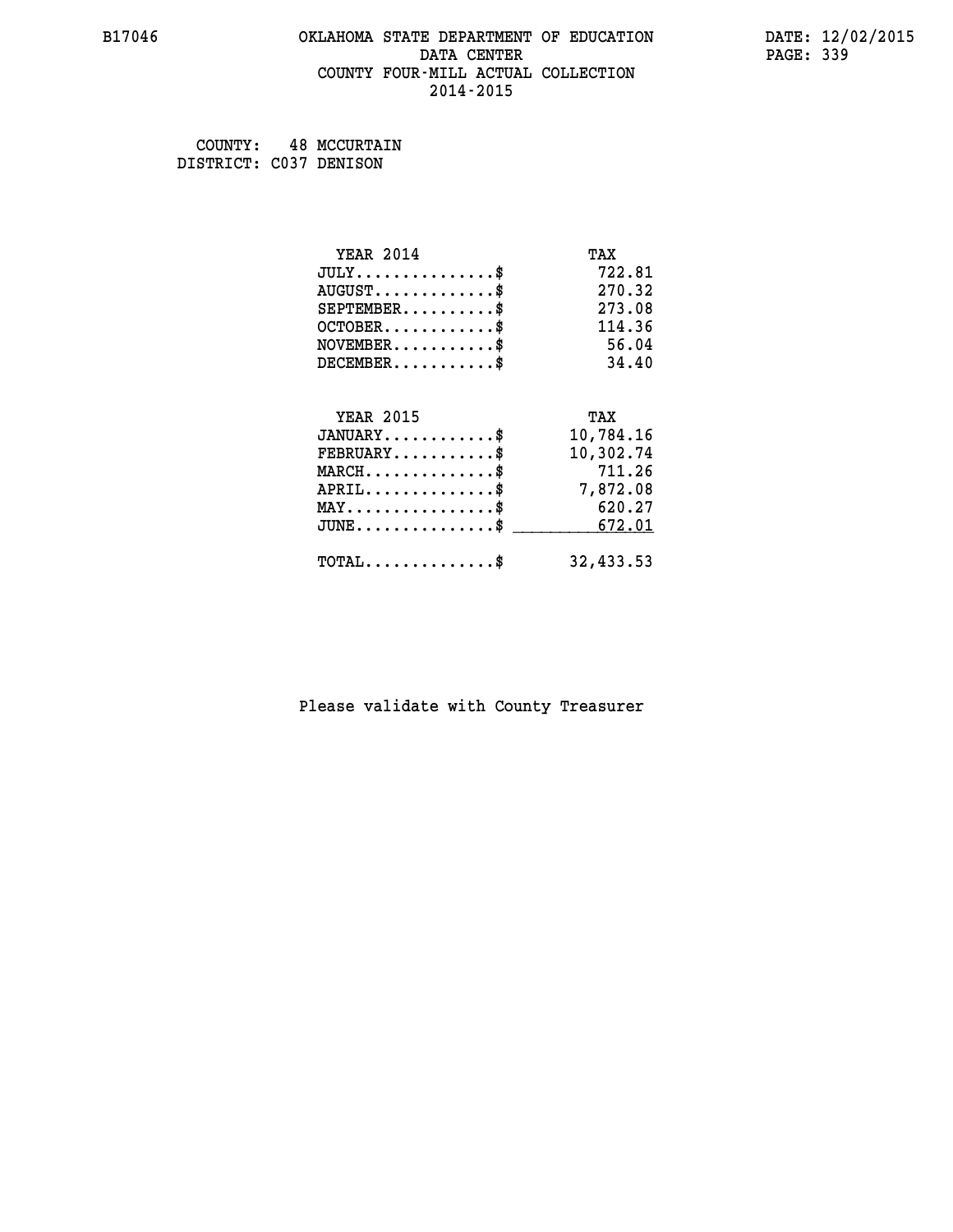#### **B17046 OKLAHOMA STATE DEPARTMENT OF EDUCATION DATE: 12/02/2015 DATA CENTER** PAGE: 340  **COUNTY FOUR-MILL ACTUAL COLLECTION 2014-2015**

 **COUNTY: 48 MCCURTAIN DISTRICT: C072 HOLLY CREEK**

| <b>YEAR 2014</b>                    | TAX       |
|-------------------------------------|-----------|
| $JULY$ \$                           | 422.98    |
| $AUGUST$ \$                         | 196.93    |
| $SEPTEMENT.$ \$                     | 198.94    |
| $OCTOBER$ \$                        | 83.32     |
| $NOVEMBER$ \$                       | 40.84     |
| $DECEMBER$ \$                       | 25.07     |
|                                     |           |
| <b>YEAR 2015</b>                    | TAX       |
| $JANUARY$ \$                        | 7,856.29  |
| $FEBRUARY$                          | 7,505.58  |
| $MARCH$ \$                          | 518.15    |
| $APRIL$ \$                          | 5,734.84  |
| $MAX \dots \dots \dots \dots \dots$ | 451.86    |
| $JUNE$ \$                           | 489.54    |
| $TOTAL$ \$                          | 23,524.34 |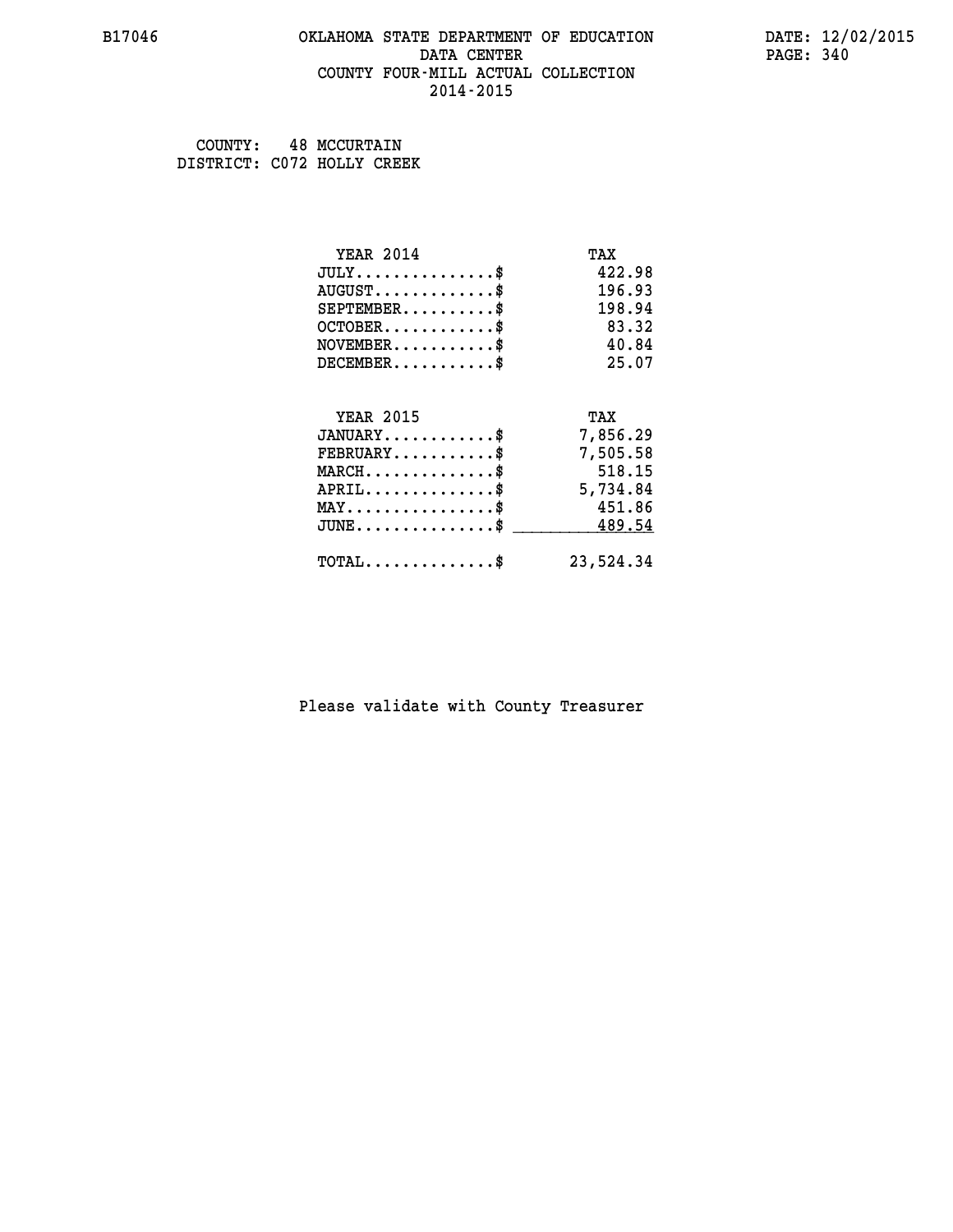#### **B17046 OKLAHOMA STATE DEPARTMENT OF EDUCATION DATE: 12/02/2015 DATA CENTER** PAGE: 341  **COUNTY FOUR-MILL ACTUAL COLLECTION 2014-2015**

 **COUNTY: 48 MCCURTAIN DISTRICT: I005 IDABEL**

| <b>YEAR 2014</b>                                 | TAX         |
|--------------------------------------------------|-------------|
| $JULY$ \$                                        | 2,835.92    |
| $AUGUST$ \$                                      | 1,112.53    |
| $SEPTEMBER$ \$                                   | 1,123.89    |
| $OCTOBER$ \$                                     | 470.64      |
| $\texttt{NOVEMBER} \dots \dots \dots \$          | 230.68      |
| $DECEMBER$ \$                                    | 141.59      |
|                                                  |             |
| <b>YEAR 2015</b>                                 | TAX         |
| $JANUARY$ \$                                     | 44,381.57   |
| $FEBRUARY$                                       | 42,400.34   |
| $\texttt{MARCH}\ldots\ldots\ldots\ldots\$        | 2,927.17    |
| $APRIL \ldots \ldots \ldots \ldots \$            | 32,397.12   |
| $\texttt{MAX} \dots \dots \dots \dots \dots \$   | 2,552.65    |
| $\texttt{JUNE} \dots \dots \dots \dots \dots \$$ | 2,765.57    |
| $\texttt{TOTAL} \dots \dots \dots \dots$         | 133, 339.67 |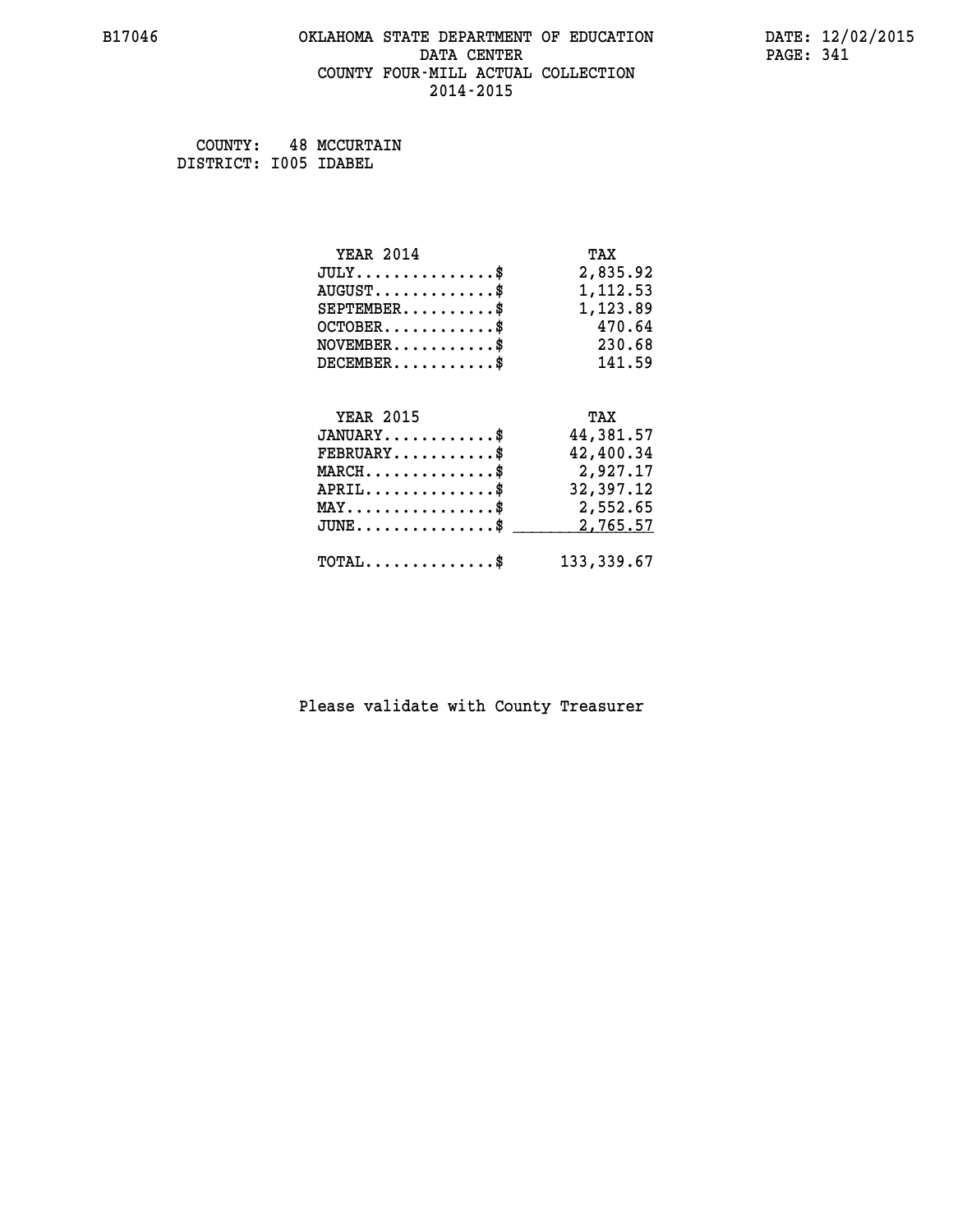#### **B17046 OKLAHOMA STATE DEPARTMENT OF EDUCATION DATE: 12/02/2015 DATA CENTER** PAGE: 342  **COUNTY FOUR-MILL ACTUAL COLLECTION 2014-2015**

 **COUNTY: 48 MCCURTAIN DISTRICT: I006 HAWORTH**

| <b>YEAR 2014</b>                           | TAX       |
|--------------------------------------------|-----------|
| $JULY$ \$                                  | 1,344.68  |
| $AUGUST$ \$                                | 541.13    |
| $SEPTEMBER$ \$                             | 546.66    |
| $OCTOBER$ \$                               | 228.92    |
| $NOVEMBER$ \$                              | 112.22    |
| $DECEMBER$ \$                              | 68.87     |
|                                            |           |
| <b>YEAR 2015</b>                           | TAX       |
| $JANUARY$ \$                               | 21,587.46 |
| $FEBRUARY$                                 | 20,623.77 |
| $MARCH$ \$                                 | 1,423.79  |
| $APRIL$ \$                                 | 15,758.13 |
| $MAX \dots \dots \dots \dots \dots$        | 1,241.63  |
| $JUNE$                                     | 1,345.18  |
| $\texttt{TOTAL} \dots \dots \dots \dots \$ | 64,822.44 |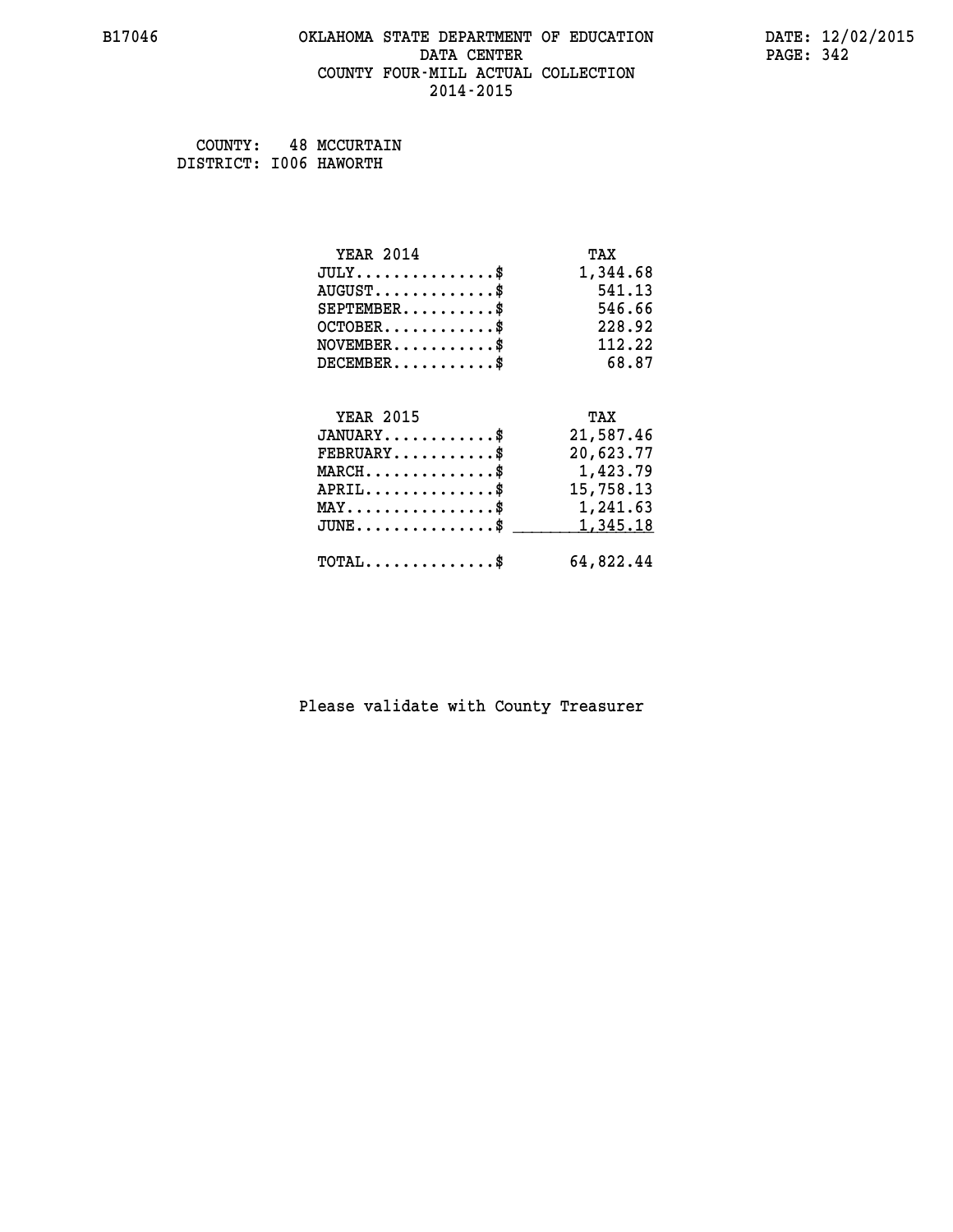#### **B17046 OKLAHOMA STATE DEPARTMENT OF EDUCATION DATE: 12/02/2015 DATA CENTER** PAGE: 343  **COUNTY FOUR-MILL ACTUAL COLLECTION 2014-2015**

 **COUNTY: 48 MCCURTAIN DISTRICT: I011 VALLIANT**

| <b>YEAR 2014</b>                               | TAX       |
|------------------------------------------------|-----------|
| $JULY$ \$                                      | 2,186.91  |
| $AUGUST$ \$                                    | 815.60    |
| $SEPTEMBER$ \$                                 | 823.92    |
| $OCTOBER$ \$                                   | 345.01    |
| $\texttt{NOVEMBER} \dots \dots \dots \$        | 169.11    |
| $DECEMBER$ \$                                  | 103.80    |
|                                                |           |
| <b>YEAR 2015</b>                               | TAX       |
| $JANUARY$ \$                                   | 32,536.10 |
| $FEBRUARY$                                     | 31,083.66 |
| $MARCH$ \$                                     | 2,145.90  |
| $APRIL$ \$                                     | 23,750.30 |
| $\texttt{MAX} \dots \dots \dots \dots \dots \$ | 1,871.34  |
|                                                |           |
| $JUNE$ $\text{\$}$                             | 2,027.41  |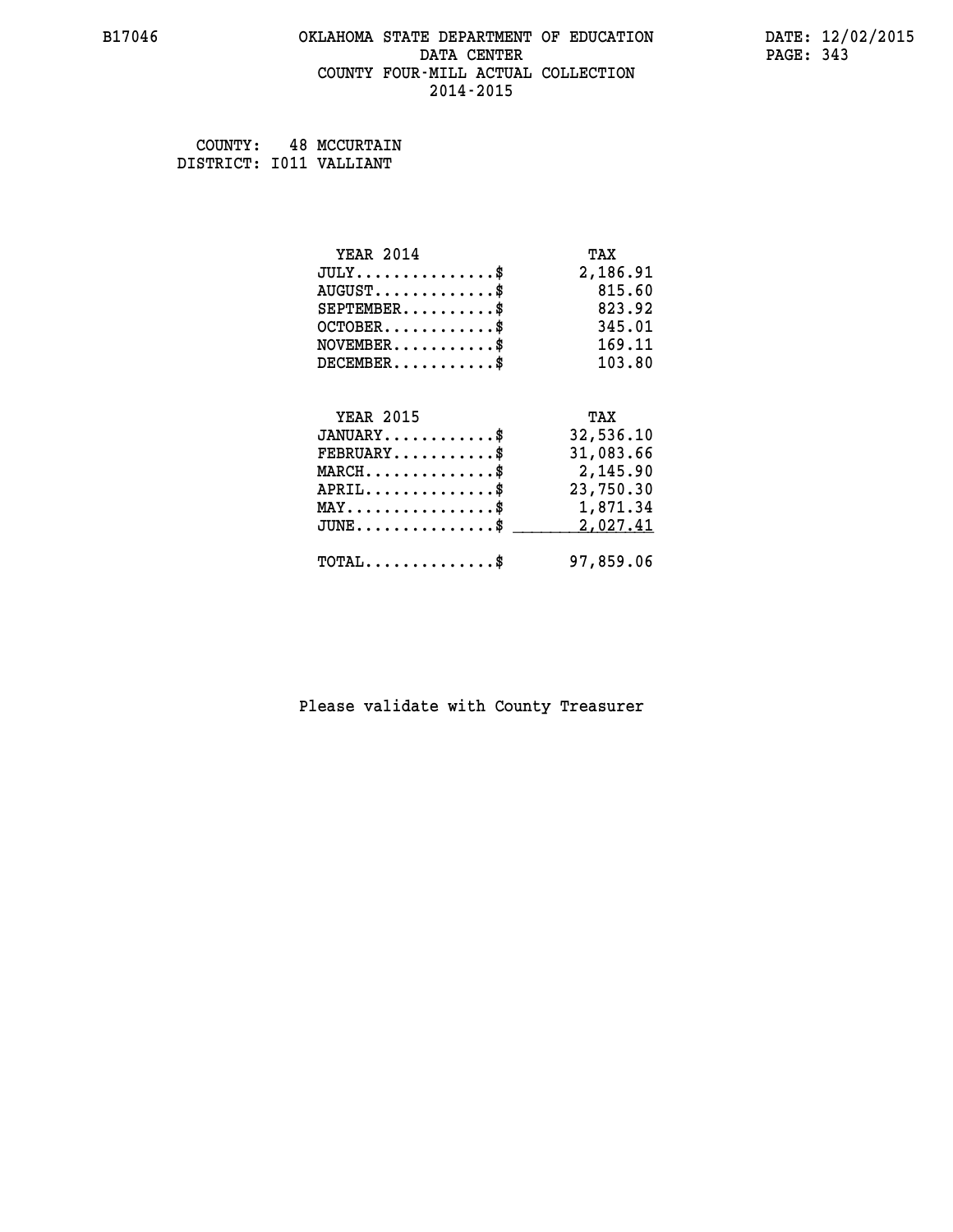#### **B17046 OKLAHOMA STATE DEPARTMENT OF EDUCATION DATE: 12/02/2015 DATA CENTER** PAGE: 344  **COUNTY FOUR-MILL ACTUAL COLLECTION 2014-2015**

 **COUNTY: 48 MCCURTAIN DISTRICT: I013 EAGLETOWN**

| <b>YEAR 2014</b>                                 | TAX       |
|--------------------------------------------------|-----------|
| $JULY$ \$                                        | 514.67    |
| $AUGUST$ \$                                      | 191.03    |
| $SEPTEMBER$ \$                                   | 192.98    |
| $OCTOBER$ \$                                     | 80.81     |
| $NOVEMBER$ \$                                    | 39.60     |
| $DECEMBER$ \$                                    | 24.32     |
|                                                  |           |
| <b>YEAR 2015</b>                                 | TAX       |
| $JANUARY$ \$                                     | 7,620.82  |
| $FEBRUARY$                                       | 7,280.62  |
| $MARCH$ \$                                       | 502.62    |
| $APRIL \ldots \ldots \ldots \ldots$              | 5,562.95  |
| $\texttt{MAX} \dots \dots \dots \dots \dots \$   | 438.31    |
| $\texttt{JUNE} \dots \dots \dots \dots \dots \$$ | 474.89    |
| $\texttt{TOTAL} \dots \dots \dots \dots \$       | 22,923.62 |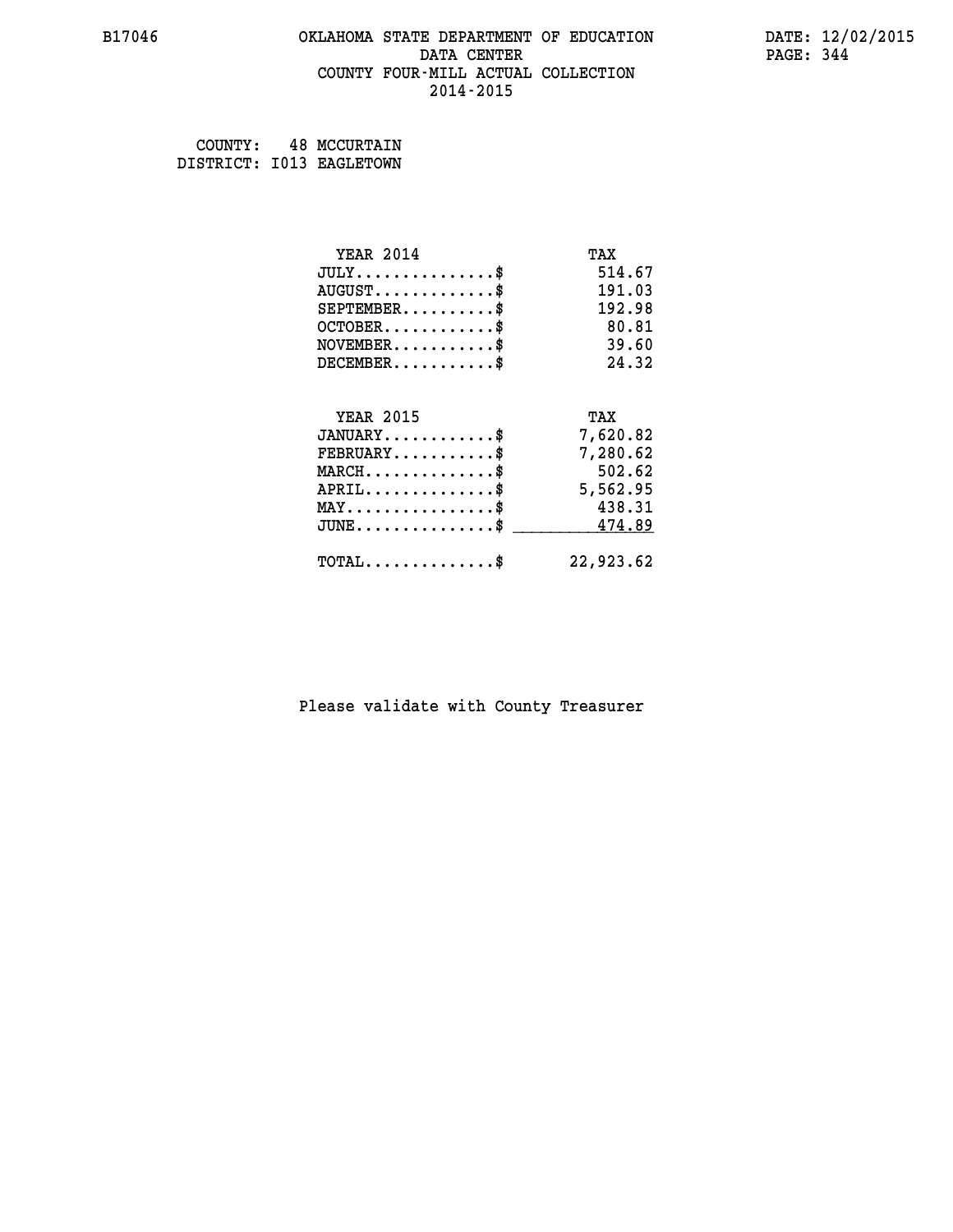#### **B17046 OKLAHOMA STATE DEPARTMENT OF EDUCATION DATE: 12/02/2015 DATA CENTER** PAGE: 345  **COUNTY FOUR-MILL ACTUAL COLLECTION 2014-2015**

 **COUNTY: 48 MCCURTAIN DISTRICT: I014 SMITHVILLE**

| <b>YEAR 2014</b>                           | TAX       |
|--------------------------------------------|-----------|
| $JULY$ \$                                  | 662.61    |
| $AUGUST$ \$                                | 265.85    |
| $SEPTEMBER$ \$                             | 268.57    |
| $OCTOBER$ \$                               | 112.47    |
| $NOVEMBER$ \$                              | 55.13     |
| $DECEMBER$ \$                              | 33.83     |
|                                            |           |
| <b>YEAR 2015</b>                           | TAX       |
| $JANUARY$ \$                               | 10,605.38 |
| $FEBRUARY$                                 | 10,131.95 |
| $MARCH$ \$                                 | 699.47    |
| $APRIL$ \$                                 | 7,741.60  |
| $MAX \dots \dots \dots \dots \$            | 609.97    |
| $JUNE$ \$                                  | 660.85    |
| $\texttt{TOTAL} \dots \dots \dots \dots \$ | 31,847.68 |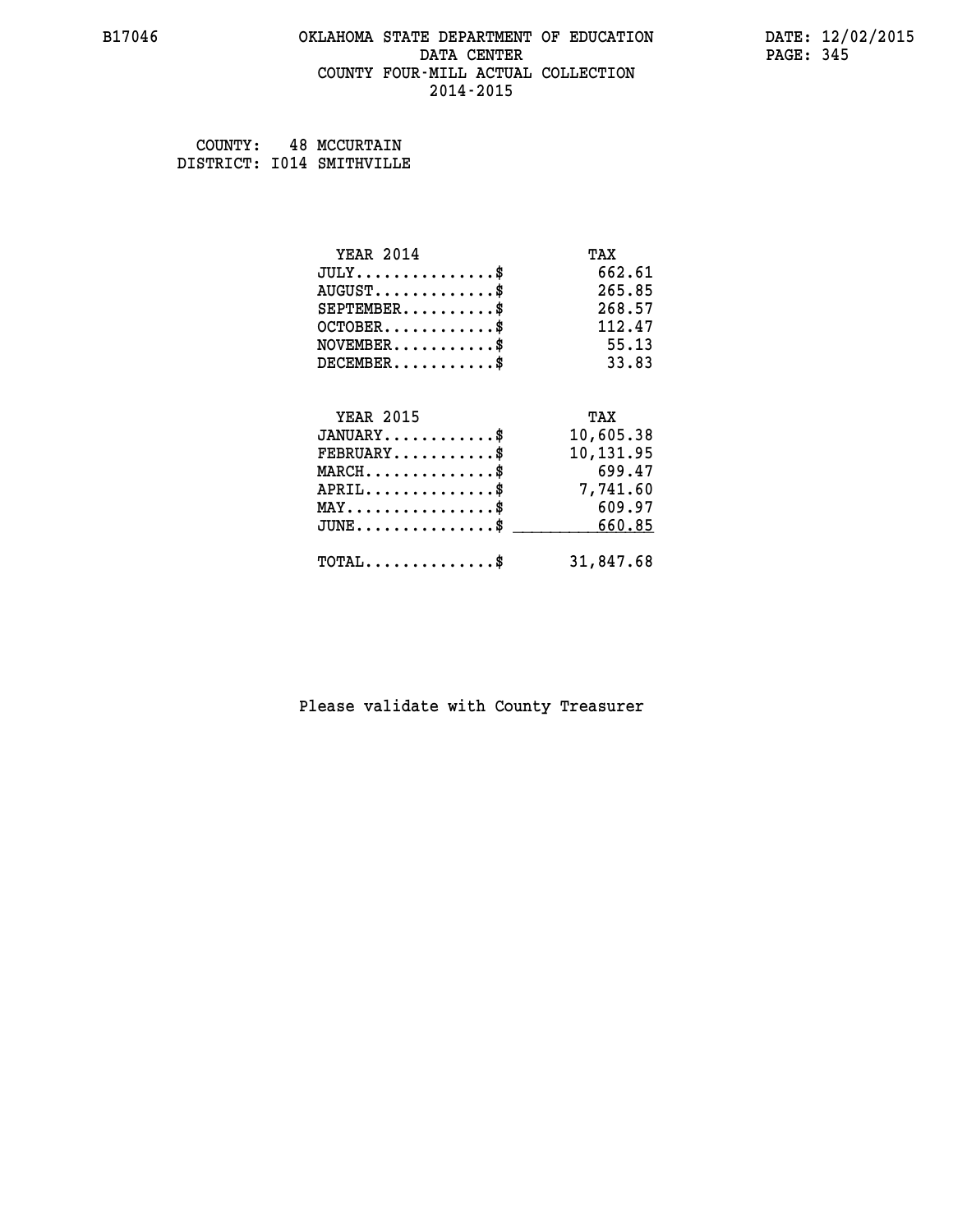#### **B17046 OKLAHOMA STATE DEPARTMENT OF EDUCATION DATE: 12/02/2015 DATA CENTER** PAGE: 346  **COUNTY FOUR-MILL ACTUAL COLLECTION 2014-2015**

 **COUNTY: 48 MCCURTAIN DISTRICT: I039 WRIGHT CITY**

| <b>YEAR 2014</b>                           | TAX       |
|--------------------------------------------|-----------|
| $JULY$ \$                                  | 991.12    |
| $AUGUST$ \$                                | 394.00    |
| $SEPTEMBER$ \$                             | 398.01    |
| $OCTOBER$ \$                               | 166.67    |
| $NOVEMBER$ \$                              | 81.70     |
| $DECEMBER$ \$                              | 50.14     |
|                                            |           |
| <b>YEAR 2015</b>                           | TAX       |
| $JANUARY$ \$                               | 15,717.48 |
| $FEBRUARY$                                 | 15,015.83 |
| $MARCH$ \$                                 | 1,036.65  |
| $APRIL$ \$                                 | 11,473.25 |
| $MAX \dots \dots \dots \dots \dots$        | 904.01    |
| $JUNE$                                     | 979.41    |
| $\texttt{TOTAL} \dots \dots \dots \dots \$ | 47,208.27 |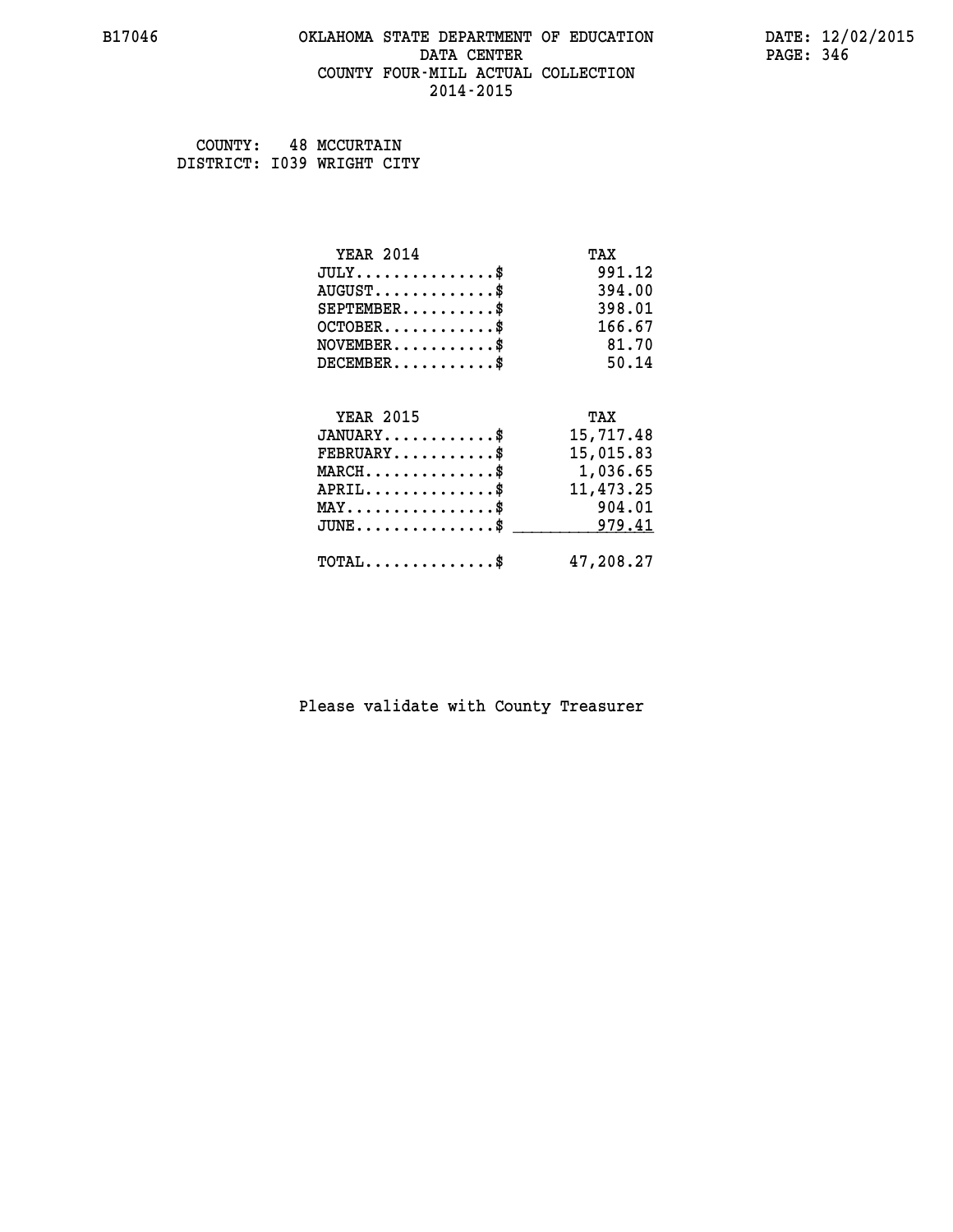#### **B17046 OKLAHOMA STATE DEPARTMENT OF EDUCATION DATE: 12/02/2015 DATA CENTER** PAGE: 347  **COUNTY FOUR-MILL ACTUAL COLLECTION 2014-2015**

 **COUNTY: 48 MCCURTAIN DISTRICT: I071 BATTIEST**

| <b>YEAR 2014</b>                               | TAX       |
|------------------------------------------------|-----------|
| $JULY$ \$                                      | 585.72    |
| $AUGUST$ \$                                    | 246.61    |
| $SEPTEMBER$ \$                                 | 249.14    |
| $OCTOBER$ \$                                   | 104.32    |
| $NOVEMBER$ \$                                  | 51.14     |
| $DECEMBER$ \$                                  | 31.39     |
|                                                |           |
| <b>YEAR 2015</b>                               | TAX       |
| $JANUARY$ \$                                   | 9,838.11  |
| $FEBRUARY$                                     | 9,398.95  |
| $MARCH$ \$                                     | 648.87    |
| $APRIL$ \$                                     | 7,181.51  |
| $\texttt{MAX} \dots \dots \dots \dots \dots \$ | 565.85    |
| $JUNE$ \$                                      | 613.04    |
| $\texttt{TOTAL} \dots \dots \dots \dots \$     | 29,514.65 |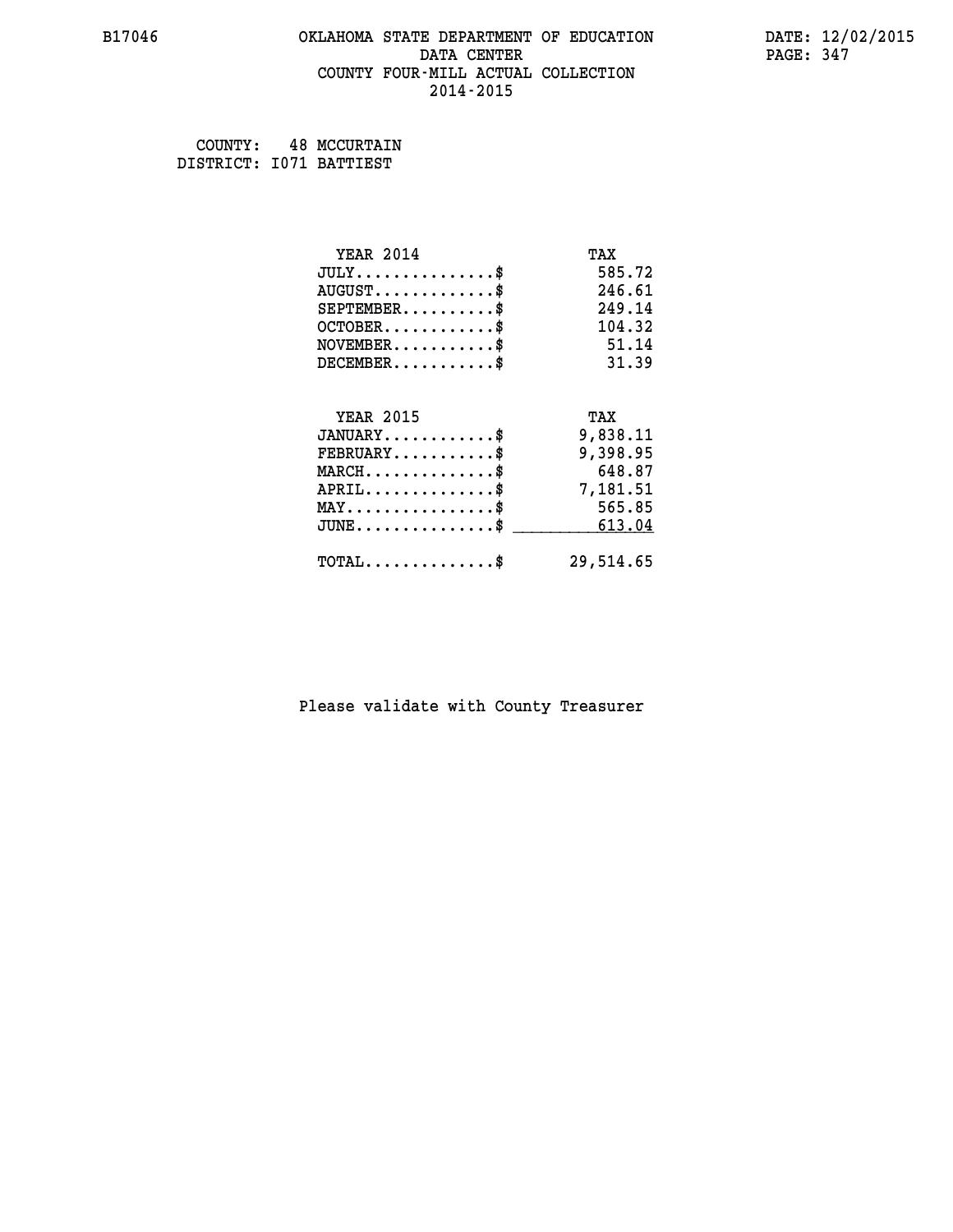#### **B17046 OKLAHOMA STATE DEPARTMENT OF EDUCATION DATE: 12/02/2015 DATA CENTER** PAGE: 348  **COUNTY FOUR-MILL ACTUAL COLLECTION 2014-2015**

 **COUNTY: 48 MCCURTAIN DISTRICT: I074 BROKEN BOW**

| <b>YEAR 2014</b>                               | TAX        |
|------------------------------------------------|------------|
| $JULY$ \$                                      | 3,986.10   |
| $AUGUST$ \$                                    | 1,538.48   |
| $SEPTEMBER$ \$                                 | 1,554.25   |
| $OCTOBER$ \$                                   | 650.86     |
| $\texttt{NOVEMBER} \dots \dots \dots \$        | 319.01     |
| $DECEMBER$ \$                                  | 195.82     |
|                                                |            |
| <b>YEAR 2015</b>                               | TAX        |
| $JANUARY$ \$                                   | 61,375.60  |
| $FEBRUARY$                                     | 58,635.72  |
| $\texttt{MARCH}\ldots\ldots\ldots\ldots\$      | 4,048.01   |
| $APRIL \ldots \ldots \ldots \ldots$            | 44,802.19  |
| $\texttt{MAX} \dots \dots \dots \dots \dots \$ | 3,530.06   |
| $JUNE$ \$                                      | 3,824.55   |
| $\texttt{TOTAL} \dots \dots \dots \dots \$     | 184,460.65 |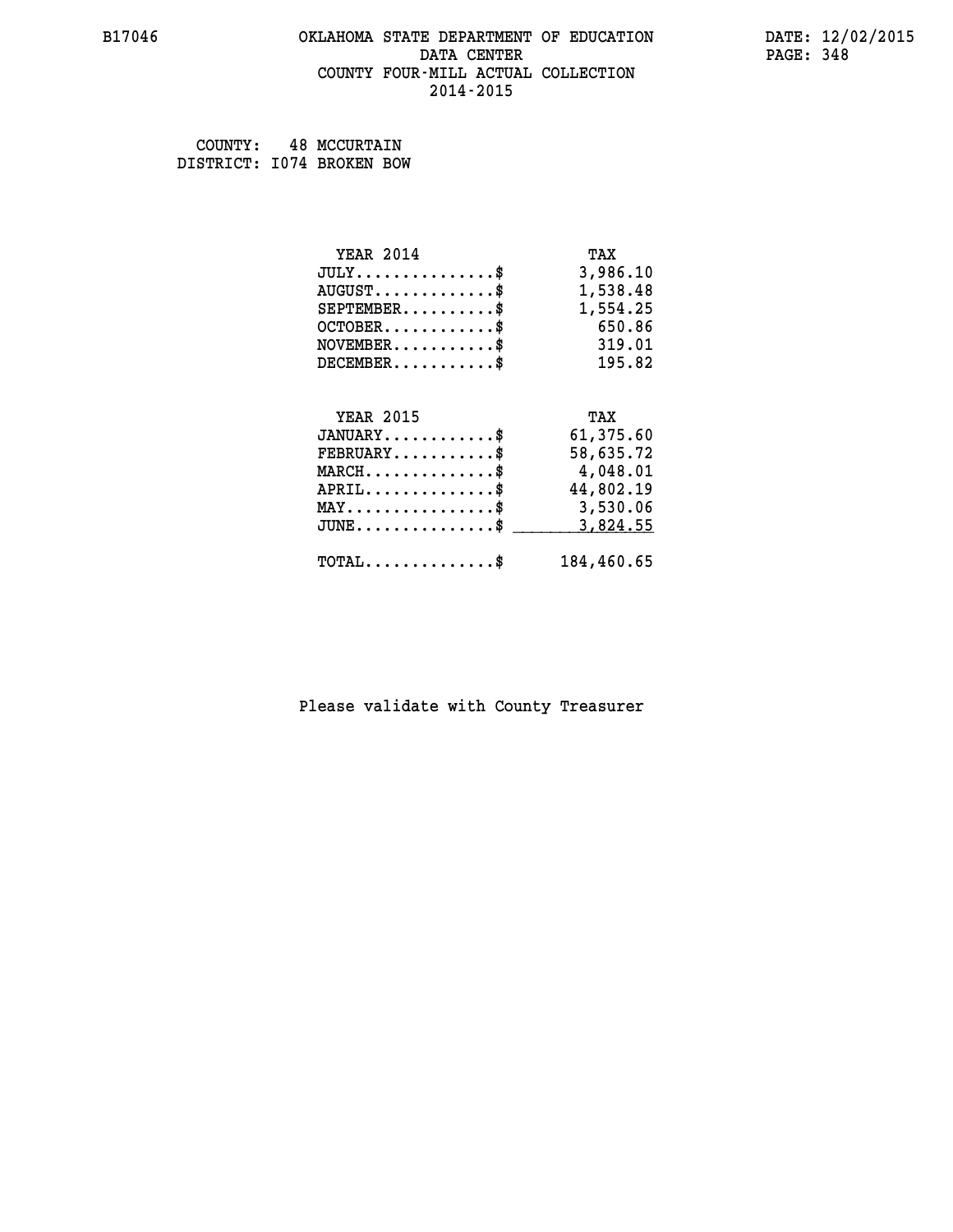## **B17046 OKLAHOMA STATE DEPARTMENT OF EDUCATION DATE: 12/02/2015** DATA CENTER PAGE: 349  **COUNTY FOUR-MILL ACTUAL COLLECTION 2014-2015**

 **COUNTY: 48 MCCURTAIN**

 **\*\*\*\*\*\* TOTALS \*\*\*\*\*\***

| <b>YEAR 2014</b>                 | TAX       |
|----------------------------------|-----------|
| $JULY$                           | 15,661.60 |
| $AUGUST \ldots \ldots \ldots$ \$ | 6,134.92  |
| $SEPTEMBER$ $\$                  | 6,197.63  |
| $OCTOBER$ $\$                    | 2,595.32  |
| $NOVEMBER$ \$                    | 1,272.09  |
| $DECEMBER$ \$                    | 780.81    |

## **YEAR 2015 TAX**

| $JANUARY$                                       | 244,740.29  |
|-------------------------------------------------|-------------|
| $\texttt{FEBRUARY} \dots \dots \dots \$         | 233,814.88  |
| $MARCH$ \$                                      | 16, 141. 73 |
| $APRIL$                                         | 178,652.50  |
| $MAX \dots \dots \dots \dots \dots$             | 14,076.45   |
| $JUNE \ldots \ldots \ldots \ldots$ \$ 15,250.56 |             |
| $\texttt{TOTAL} \dots \dots \dots \dots \dots$  | 735,318.78  |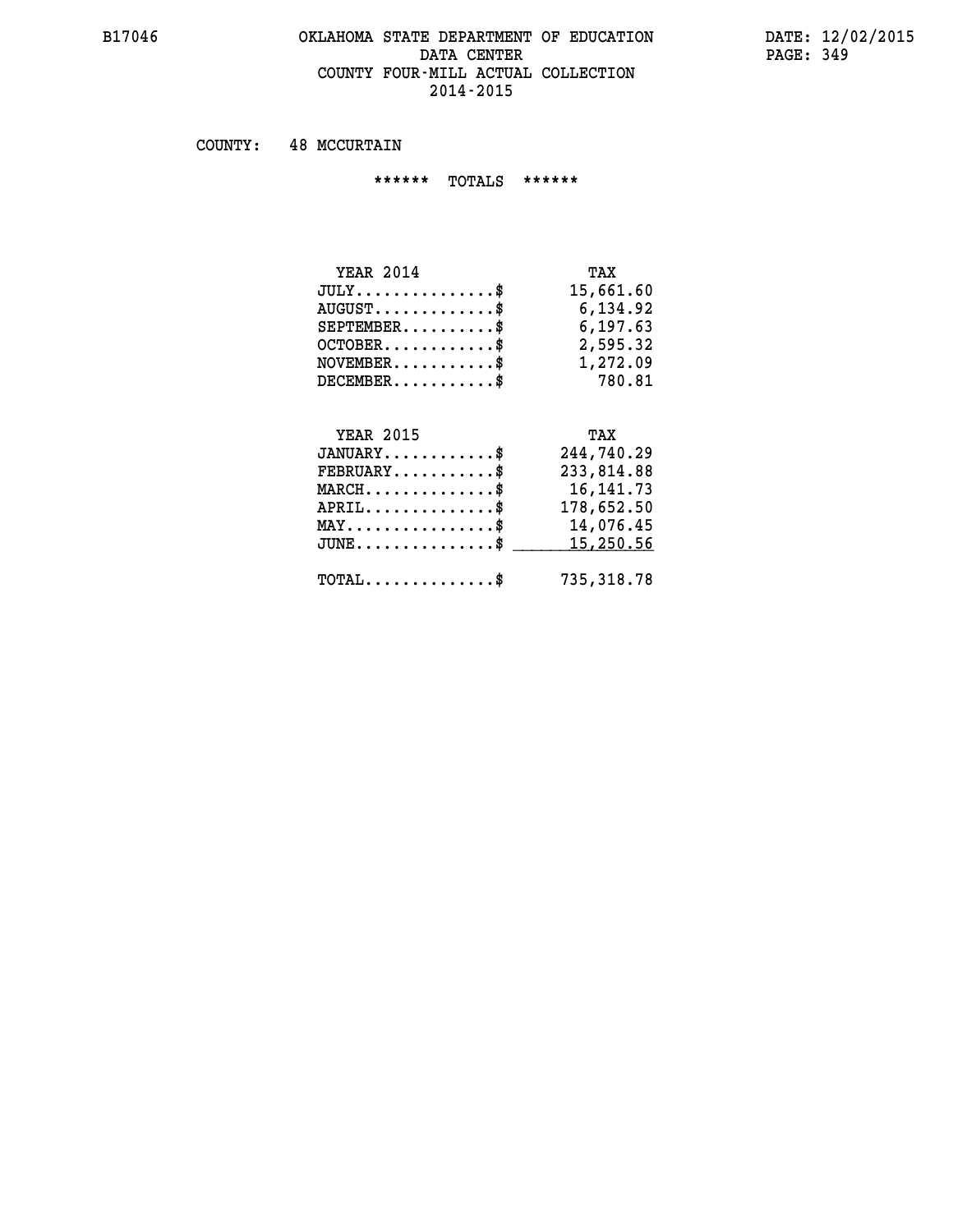## **B17046 OKLAHOMA STATE DEPARTMENT OF EDUCATION DATE: 12/02/2015 DATA CENTER** PAGE: 350  **COUNTY FOUR-MILL ACTUAL COLLECTION 2014-2015**

 **COUNTY: 49 MCINTOSH DISTRICT: C003 RYAL**

| <b>YEAR 2014</b>                                 | TAX       |
|--------------------------------------------------|-----------|
| $JULY$ \$                                        | 105.34    |
| $AUGUST$ \$                                      | 108.19    |
| $SEPTEMBER$ \$                                   | 32.05     |
| $OCTOBER$ \$                                     | 29.82     |
| $NOVEMBER$ \$                                    | 36.97     |
| $DECEMBER$ \$                                    | 387.63    |
|                                                  |           |
| <b>YEAR 2015</b>                                 | TAX       |
| $JANUARY$                                        | 4,714.56  |
| $FEBRUARY$                                       | 2,499.29  |
| $MARCH$ \$                                       | 397.68    |
| $APRIL \ldots \ldots \ldots \ldots \$            | 1,199.72  |
| $MAX \dots \dots \dots \dots \dots$              | 486.28    |
| $\texttt{JUNE} \dots \dots \dots \dots \dots \$$ | 195.03    |
| $\texttt{TOTAL} \dots \dots \dots \dots$         | 10,192.56 |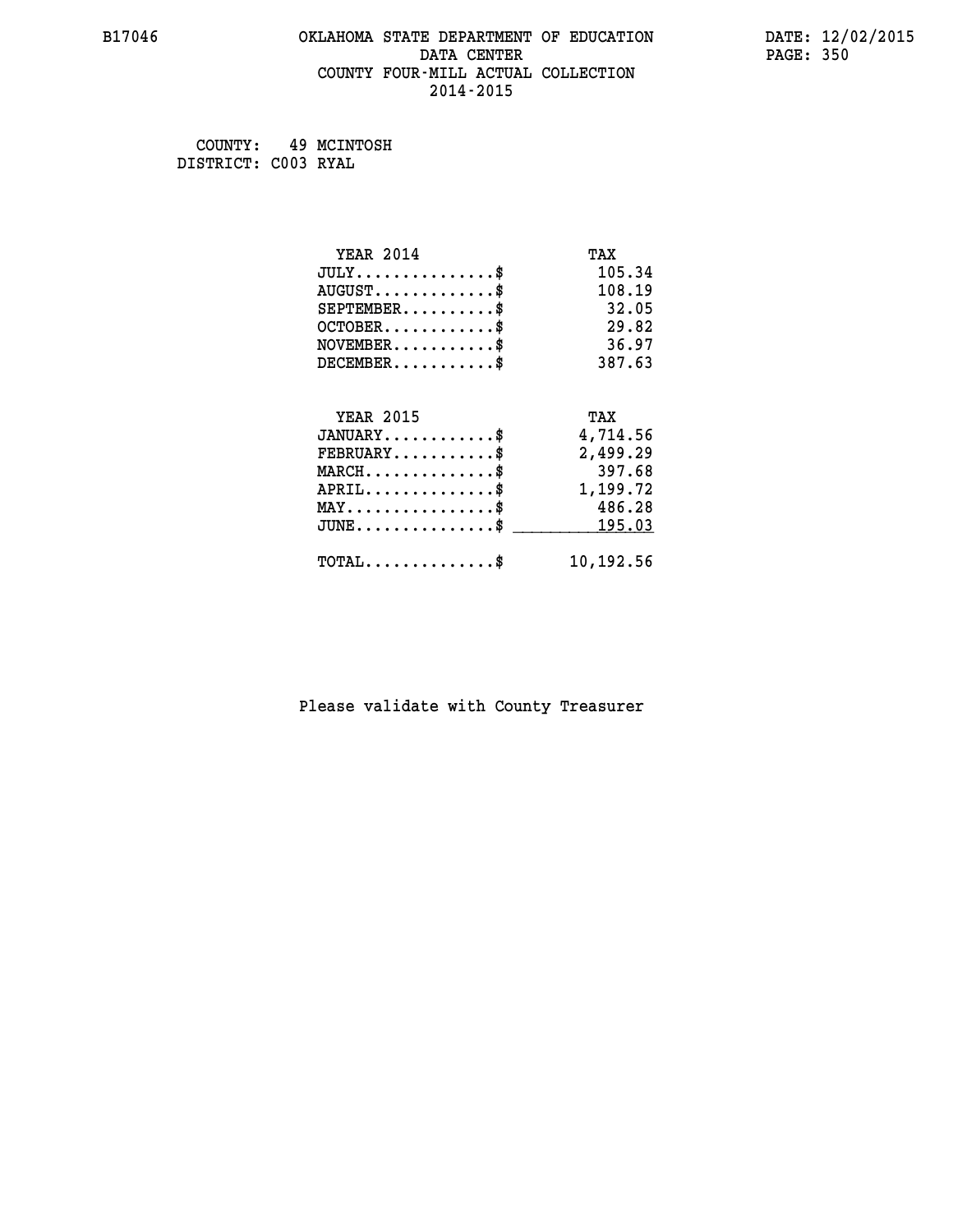#### **B17046 OKLAHOMA STATE DEPARTMENT OF EDUCATION DATE: 12/02/2015 DATA CENTER** PAGE: 351  **COUNTY FOUR-MILL ACTUAL COLLECTION 2014-2015**

| COUNTY:                | 49 MCINTOSH |
|------------------------|-------------|
| DISTRICT: C016 STIDHAM |             |

| <b>YEAR 2014</b>                | TAX       |
|---------------------------------|-----------|
| $JULY$ \$                       | 266.99    |
| $AUGUST$ \$                     | 77.97     |
| $SEPTEMBER$ \$                  | 51.81     |
| $OCTOBER$ \$                    | 64.23     |
| $NOVEMBER$ \$                   | 673.42    |
| $DECEMBER$ \$                   | 8,190.58  |
| <b>YEAR 2015</b>                | TAX       |
| $JANUARY$ \$                    | 4,341.99  |
| $FEBRUARY$ \$                   | 690.88    |
| $MARCH$ \$                      | 2,084.26  |
|                                 | 844.82    |
| $APRIL$ \$                      |           |
| $MAX \dots \dots \dots \dots \$ | 338.82    |
| $JUNE$                          | 160.97    |
| $TOTAL$ \$                      | 17,786.74 |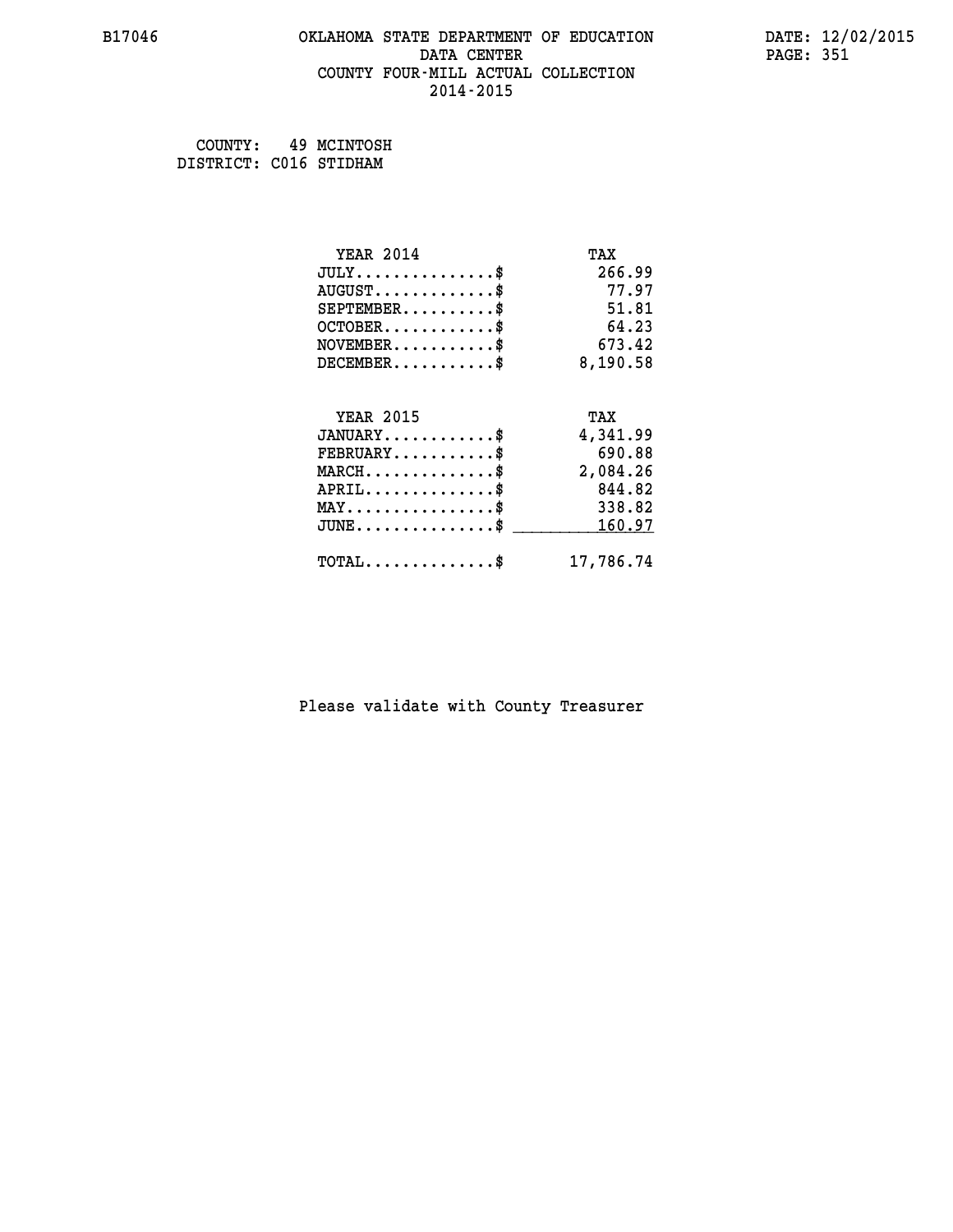## **B17046 OKLAHOMA STATE DEPARTMENT OF EDUCATION DATE: 12/02/2015 DATA CENTER** PAGE: 352  **COUNTY FOUR-MILL ACTUAL COLLECTION 2014-2015**

 **COUNTY: 49 MCINTOSH DISTRICT: I001 EUFAULA**

| <b>YEAR 2014</b>                               | TAX        |
|------------------------------------------------|------------|
| $JULY$ \$                                      | 1,990.82   |
| $AUGUST$ \$                                    | 2,109.90   |
| $SEPTEMBER$ \$                                 | 622.01     |
| $OCTOBER$ \$                                   | 458.94     |
| $NOVEMBER$ \$                                  | 568.95     |
| $DECEMBER$ \$                                  | 5,965.01   |
|                                                |            |
| <b>YEAR 2015</b>                               | TAX        |
| $JANUARY$                                      | 72,549.81  |
| $FEBRUARY$                                     | 38,460.18  |
| $MARCH$ \$                                     | 6,119.62   |
| $APRIL$ \$                                     | 18,461.69  |
| $\texttt{MAX} \dots \dots \dots \dots \dots \$ | 7,483.15   |
| $JUNE$ \$                                      | 3,001.15   |
| $\texttt{TOTAL} \dots \dots \dots \dots \$     | 157,791.23 |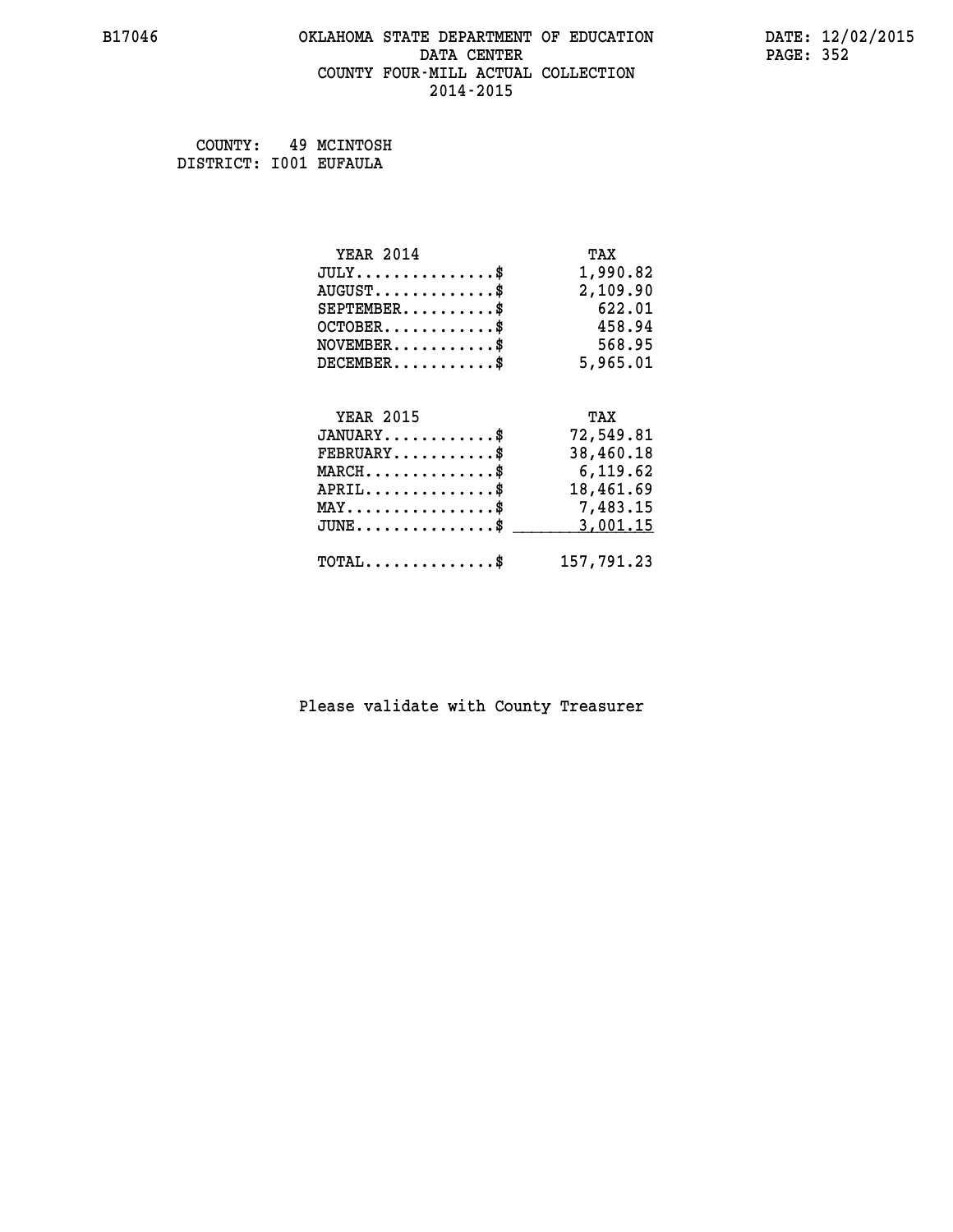#### **B17046 OKLAHOMA STATE DEPARTMENT OF EDUCATION DATE: 12/02/2015 DATA CENTER** PAGE: 353  **COUNTY FOUR-MILL ACTUAL COLLECTION 2014-2015**

 **COUNTY: 49 MCINTOSH DISTRICT: I019 CHECOTAH**

| <b>YEAR 2014</b>                                  | TAX        |
|---------------------------------------------------|------------|
| $JULY$ \$                                         | 2,531.48   |
| $AUGUST$ \$                                       | 2,700.21   |
| $SEPTEMBER$ \$                                    | 798.05     |
| $OCTOBER$ \$                                      | 592.55     |
| $\texttt{NOVEMBER} \dots \dots \dots \$           | 734.63     |
| $DECEMBER$ \$                                     | 7,701.90   |
|                                                   |            |
| <b>YEAR 2015</b>                                  | TAX        |
| $JANUARY$ \$                                      | 93,674.67  |
| $FEBRUARY$ \$                                     | 49,658.93  |
| $\texttt{MARCH}\ldots\ldots\ldots\ldots\clubsuit$ | 7,901.52   |
| $APRIL$ \$                                        | 23,837.32  |
| $\texttt{MAX} \dots \dots \dots \dots \dots \$    | 9,662.07   |
| $JUNE$ \$                                         | 3,875.01   |
| $\texttt{TOTAL} \dots \dots \dots \dots \$        | 203,668.34 |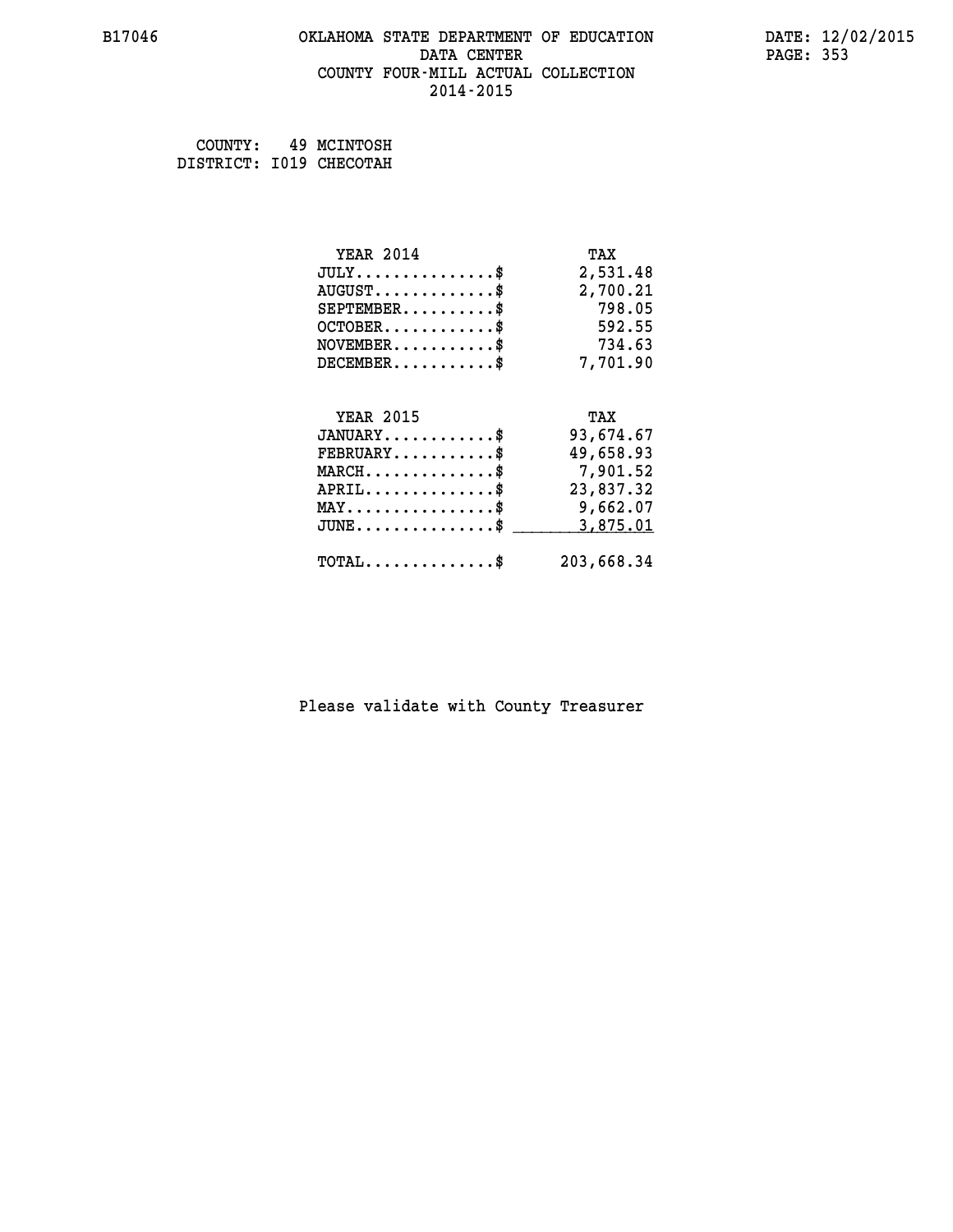## **B17046 OKLAHOMA STATE DEPARTMENT OF EDUCATION DATE: 12/02/2015 DATA CENTER** PAGE: 354  **COUNTY FOUR-MILL ACTUAL COLLECTION 2014-2015**

 **COUNTY: 49 MCINTOSH DISTRICT: I027 MIDWAY**

| <b>YEAR 2014</b>                               | TAX       |
|------------------------------------------------|-----------|
| $JULY$ \$                                      | 375.37    |
| $AUGUST$ \$                                    | 404.94    |
| $SEPTEMBER$ \$                                 | 119.90    |
| $OCTOBER$ \$                                   | 98.80     |
| $\texttt{NOVEMBER} \dots \dots \dots \$        | 122.47    |
| $DECEMBER$ \$                                  | 1,284.06  |
|                                                |           |
| <b>YEAR 2015</b>                               | TAX       |
| $JANUARY$ \$                                   | 15,617.40 |
| $FEBRUARY$                                     | 8,279.12  |
| $\texttt{MARCH} \dots \dots \dots \dots \$$    | 1,317.34  |
| $APRIL \ldots \ldots \ldots \ldots \$          | 3,974.15  |
| $\texttt{MAX} \dots \dots \dots \dots \dots \$ | 1,610.85  |
| $JUNE$ \$                                      | 646.04    |
| $\texttt{TOTAL} \dots \dots \dots \dots \$     | 33,850.44 |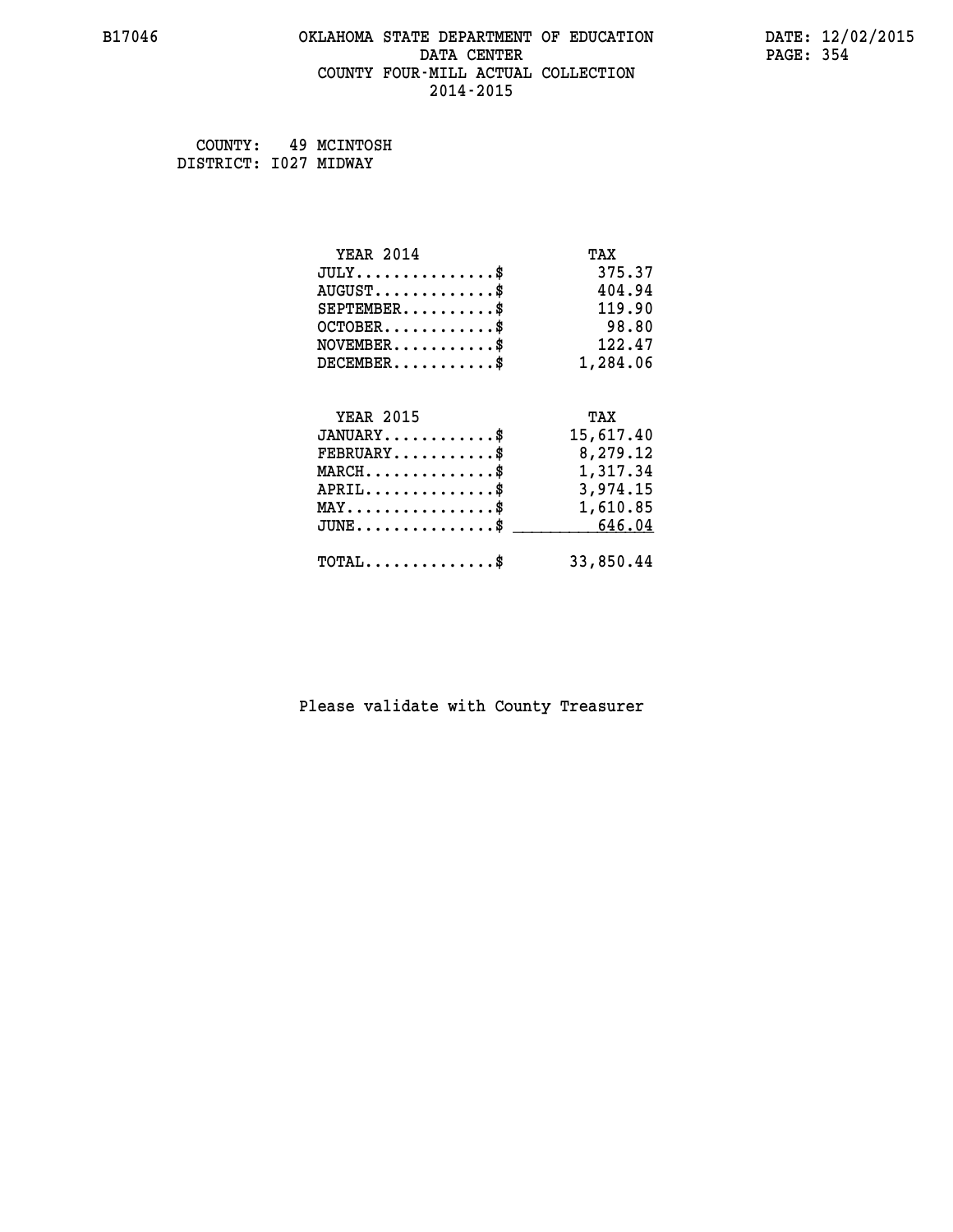## **B17046 OKLAHOMA STATE DEPARTMENT OF EDUCATION DATE: 12/02/2015 DATA CENTER** PAGE: 355  **COUNTY FOUR-MILL ACTUAL COLLECTION 2014-2015**

 **COUNTY: 49 MCINTOSH DISTRICT: I064 HANNA**

| <b>YEAR 2014</b>                                 | TAX       |
|--------------------------------------------------|-----------|
| $JULY$ \$                                        | 467.34    |
| $AUGUST$ \$                                      | 495.14    |
| $SEPTEMBER$ \$                                   | 143.51    |
| $OCTOBER$ \$                                     | 86.60     |
| $\texttt{NOVEMBER} \dots \dots \dots \$          | 107.37    |
| $DECEMBER$ \$                                    | 1,125.61  |
|                                                  |           |
| <b>YEAR 2015</b>                                 | TAX       |
| $JANUARY$ \$                                     | 13,690.27 |
| $FEBRUARY$                                       | 7,257.49  |
| $\texttt{MARCH}\ldots\ldots\ldots\ldots\text{*}$ | 1,154.78  |
| $APRIL \ldots \ldots \ldots \ldots \$            | 3,483.72  |
| $\texttt{MAX} \dots \dots \dots \dots \dots \$   | 1,412.07  |
| $JUNE \ldots \ldots \ldots \ldots \ast$          | 566.32    |
| $\texttt{TOTAL} \dots \dots \dots \dots \$       | 29,990.22 |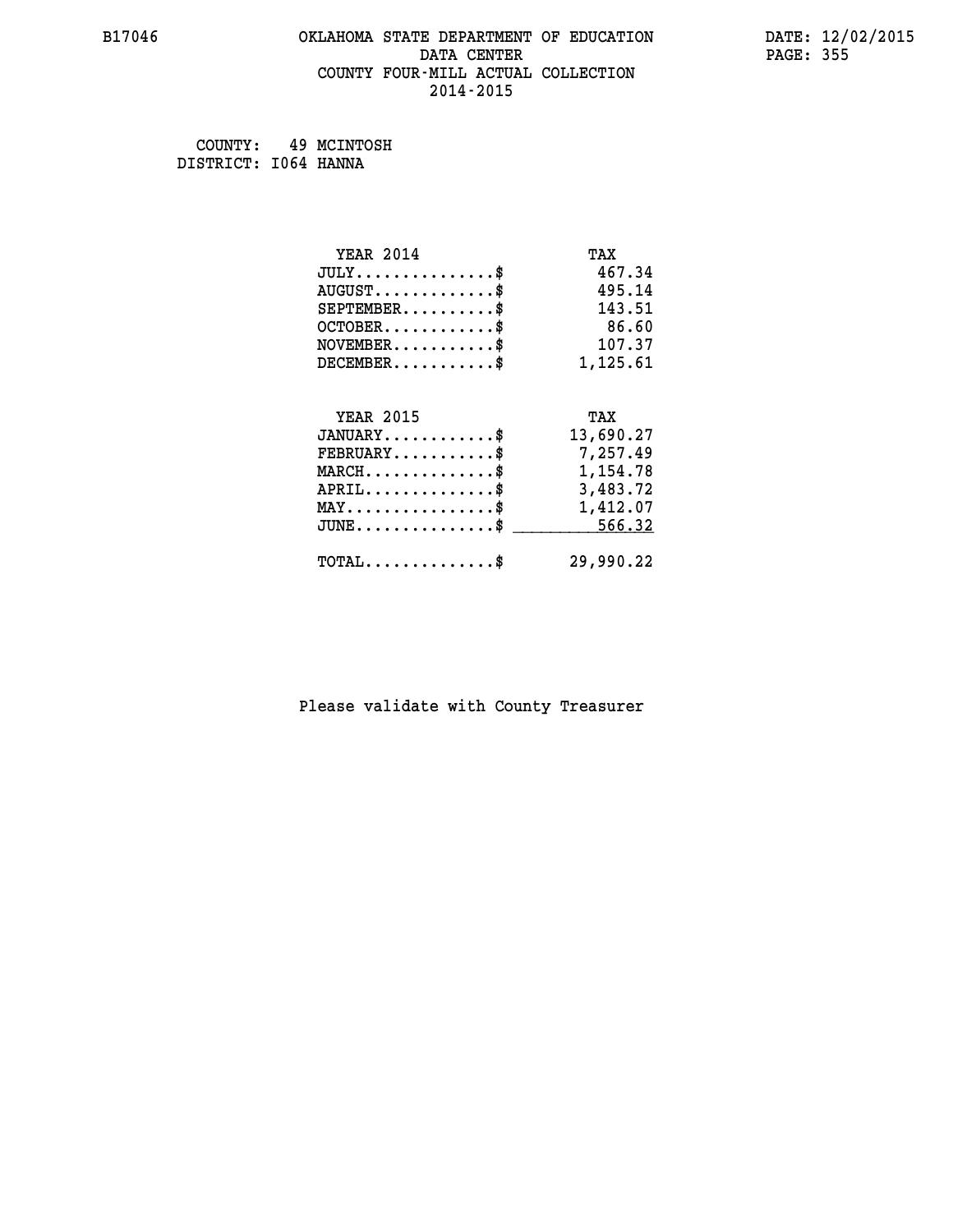#### **B17046 OKLAHOMA STATE DEPARTMENT OF EDUCATION DATE: 12/02/2015 DATA CENTER PAGE: 356 COUNTY FOUR-MILL ACTUAL COLLECTION 2014-2015**

 **COUNTY: 49 MCINTOSH**

 **\*\*\*\*\*\* TOTALS \*\*\*\*\*\***

| <b>YEAR 2014</b>                 | TAX       |
|----------------------------------|-----------|
| $JULY$                           | 5,737.34  |
| $AUGUST \ldots \ldots \ldots$ \$ | 5,896.35  |
| $SEPTEMBER$                      | 1,767.33  |
| $OCTOBER$ \$                     | 1,330.94  |
| $NOVEMBER$ \$                    | 2,243.81  |
| $DECEMBER$                       | 24,654.79 |

## **YEAR 2015 TAX JANUARY............\$ 204,588.70 FEBRUARY...........\$ 106,845.89 MARCH..............\$ 18,975.20 APRIL..............\$ 51,801.42 MAY................\$ 20,993.24 JUNE................\$** \_\_\_\_\_\_\_\_\_ 8,444.52  **TOTAL..............\$ 453,279.53**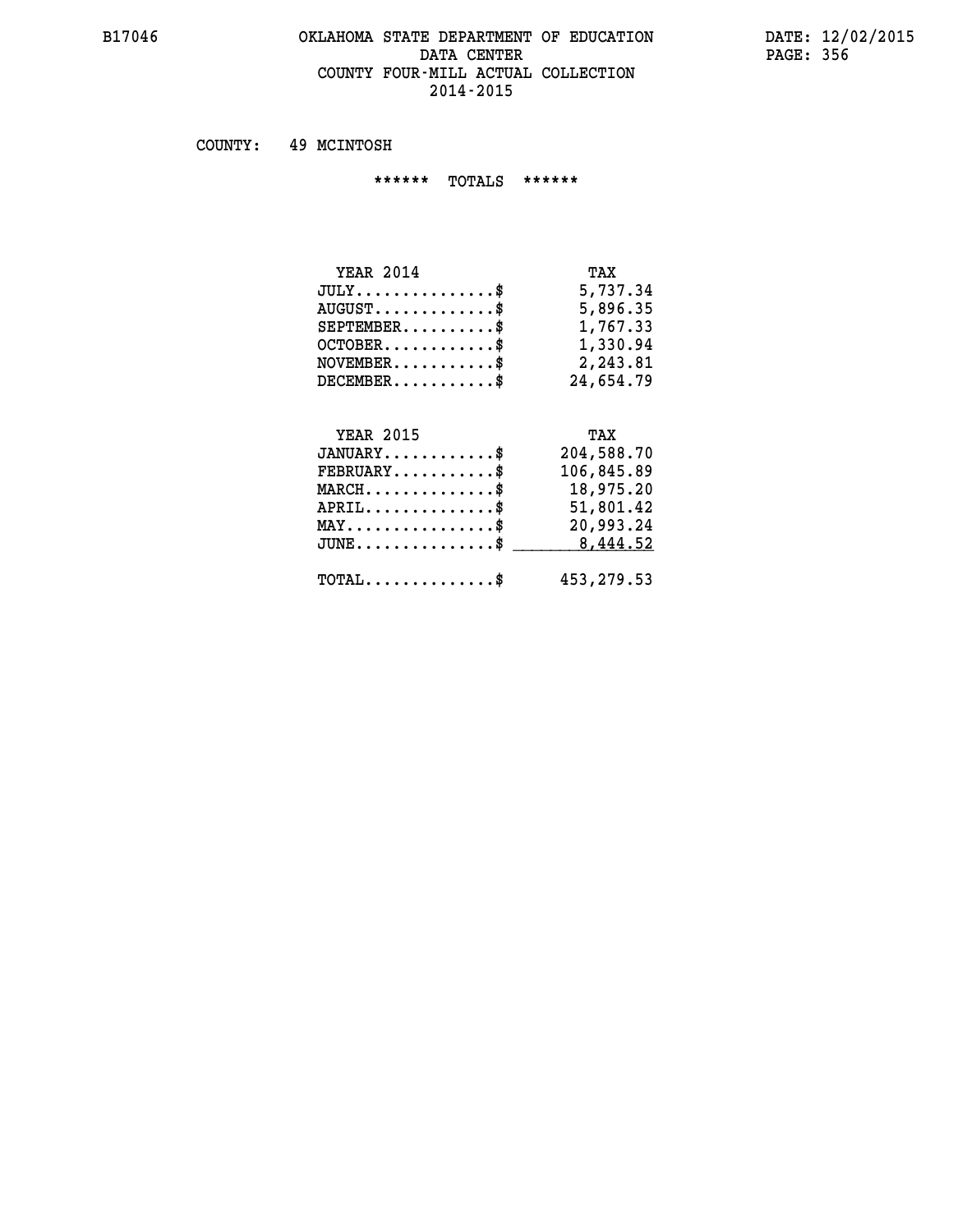#### **B17046 OKLAHOMA STATE DEPARTMENT OF EDUCATION DATE: 12/02/2015 DATA CENTER** PAGE: 357  **COUNTY FOUR-MILL ACTUAL COLLECTION 2014-2015**

| COUNTY:                | 50 MURRAY |
|------------------------|-----------|
| DISTRICT: 1001 SULPHUR |           |

| <b>YEAR 2014</b>                                | TAX        |
|-------------------------------------------------|------------|
| $JULY$ \$                                       | 1,734.65   |
| $AUGUST$ \$                                     | 1,341.91   |
| $SEPTEMBER$ \$                                  | 701.20     |
| $OCTOBER$ \$                                    | 609.55     |
| $NOVEMBER.$ \$                                  | 205.85     |
| $DECEMBER$ \$                                   | 15,423.29  |
|                                                 |            |
| <b>YEAR 2015</b>                                | TAX        |
| $JANUARY$ \$                                    | 93,016.53  |
| $FEBRUARY$ \$                                   | 13, 146.05 |
| $\texttt{MARCH}\ldots\ldots\ldots\ldots\cdots\$ | 2,110.71   |
| $APRIL$ \$                                      | 25,712.26  |
| $\texttt{MAX} \dots \dots \dots \dots \dots \$  | 3,947.65   |
| $JUNE$ \$                                       | 4,251.06   |
| $\texttt{TOTAL} \dots \dots \dots \dots$ \$     | 162,200.71 |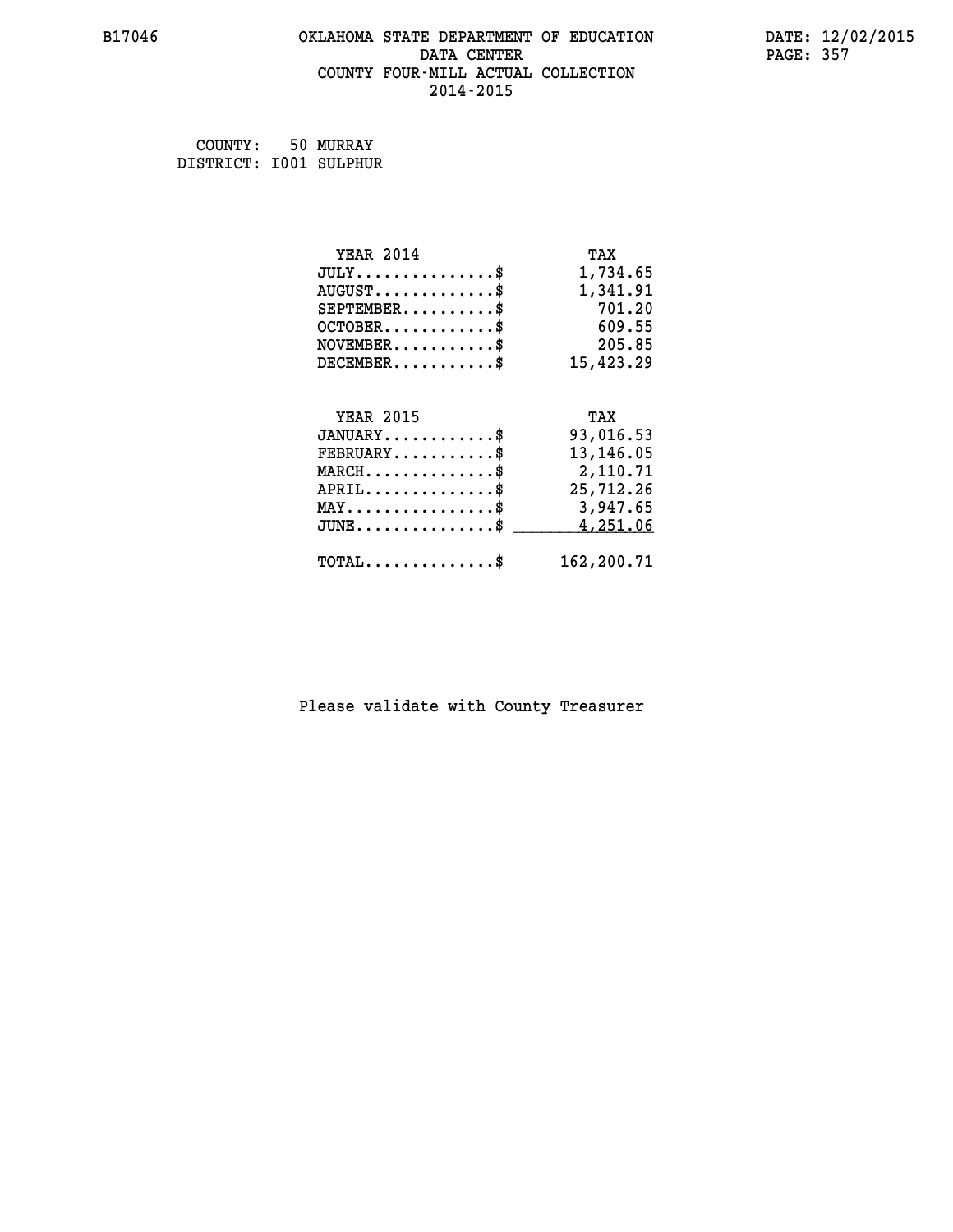## **B17046 OKLAHOMA STATE DEPARTMENT OF EDUCATION DATE: 12/02/2015 DATA CENTER** PAGE: 358  **COUNTY FOUR-MILL ACTUAL COLLECTION 2014-2015**

 **COUNTY: 50 MURRAY DISTRICT: I010 DAVIS**

| <b>YEAR 2014</b>                               | TAX        |
|------------------------------------------------|------------|
| $JULY$ \$                                      | 1,249.28   |
| $AUGUST$ \$                                    | 964.06     |
| $SEPTEMBER$ \$                                 | 503.75     |
| $OCTOBER$ \$                                   | 439.97     |
| $\texttt{NOVEMBER} \dots \dots \dots \$        | 148.87     |
| $DECEMBER$ \$                                  | 10,932.92  |
|                                                |            |
| <b>YEAR 2015</b>                               | TAX        |
| $JANUARY$ \$                                   | 65,909.16  |
| $FEBRUARY$                                     | 9,317.78   |
| $\texttt{MARCH}\ldots\ldots\ldots\ldots\$      | 1,501.42   |
| $APRIL \ldots \ldots \ldots \ldots$            | 18,224.68  |
| $\texttt{MAX} \dots \dots \dots \dots \dots \$ | 2,808.50   |
| $JUNE$ \$                                      | 3,017.38   |
| $\texttt{TOTAL} \dots \dots \dots \dots \$     | 115,017.77 |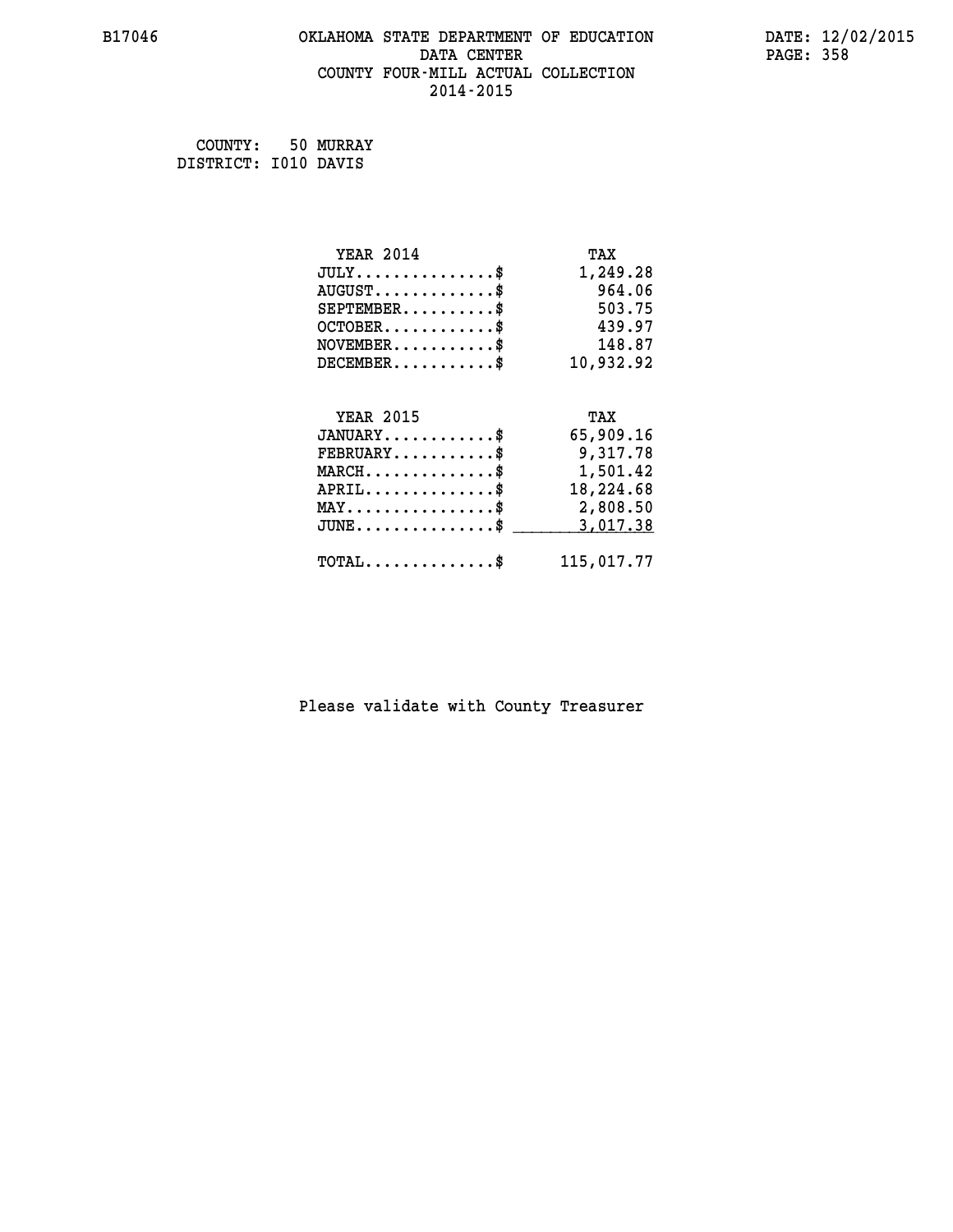#### **B17046 OKLAHOMA STATE DEPARTMENT OF EDUCATION DATE: 12/02/2015** DATA CENTER PAGE: 359  **COUNTY FOUR-MILL ACTUAL COLLECTION 2014-2015**

 **COUNTY: 50 MURRAY**

 **\*\*\*\*\*\* TOTALS \*\*\*\*\*\***

| <b>YEAR 2014</b>                     | TAX       |
|--------------------------------------|-----------|
| $JULY \ldots \ldots \ldots \ldots \$ | 2,983.93  |
| $AUGUST$ \$                          | 2,305.97  |
| $SEPTEMBER$                          | 1,204.95  |
| $OCTOBER$ $\frac{1}{2}$              | 1,049.52  |
| $NOVEMENTER$ \$                      | 354.72    |
| $DECEMBER$ \$                        | 26,356.21 |

## **YEAR 2015 TAX JANUARY............\$ 158,925.69 FEBRUARY...........\$ 22,463.83 MARCH..............\$ 3,612.13 APRIL..............\$ 43,936.94 MAY................\$ 6,756.15 JUNE................\$** <u>7,268.44</u>

 **TOTAL..............\$ 277,218.48**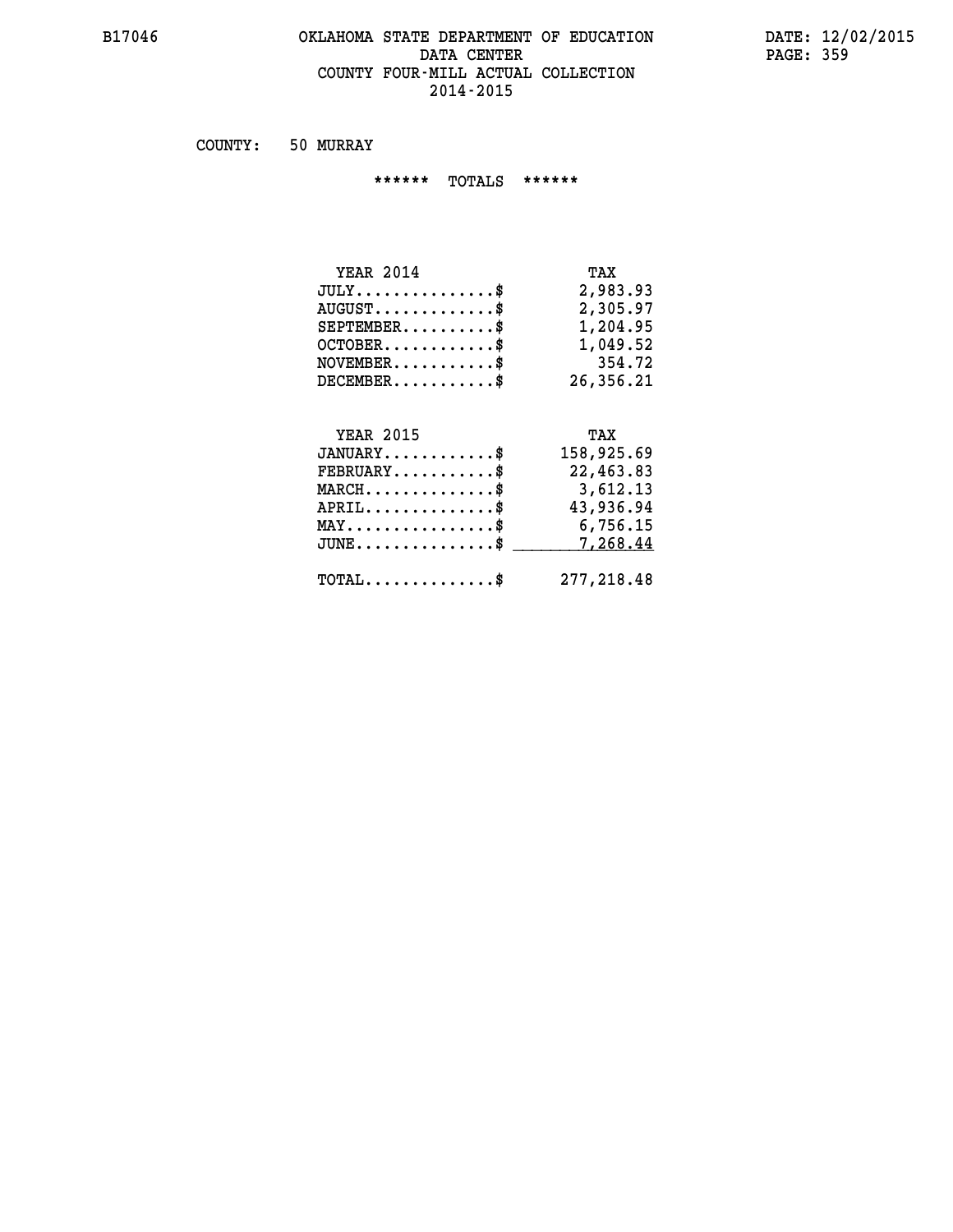## **B17046 OKLAHOMA STATE DEPARTMENT OF EDUCATION DATE: 12/02/2015 DATA CENTER PAGE: 360 COUNTY FOUR-MILL ACTUAL COLLECTION 2014-2015**

 **COUNTY: 51 MUSKOGEE DISTRICT: C009 WAINWRIGHT**

| <b>YEAR 2014</b>                                 | TAX       |
|--------------------------------------------------|-----------|
| $JULY$ \$                                        | 136.16    |
| $AUGUST$ \$                                      | 137.41    |
| $SEPTEMBER$ \$                                   | 178.73    |
| $OCTOBER$ \$                                     | 107.68    |
| $\texttt{NOVEMBER} \dots \dots \dots \$          | 18.21     |
| $DECEMBER$ \$                                    | 1,040.23  |
|                                                  |           |
| <b>YEAR 2015</b>                                 | TAX       |
| $JANUARY$                                        | 8,804.70  |
| $FEBRUARY$                                       | 4,140.22  |
| $\texttt{MARCH}\ldots\ldots\ldots\ldots\text{*}$ | 2,421.53  |
| $APRIL \ldots \ldots \ldots \ldots$              | 2,784.60  |
| $\texttt{MAX} \dots \dots \dots \dots \dots \$   | 151.91    |
| $\texttt{JUNE} \dots \dots \dots \dots \dots \$$ | 466.94    |
| $\texttt{TOTAL} \dots \dots \dots \dots \$       | 20,388.32 |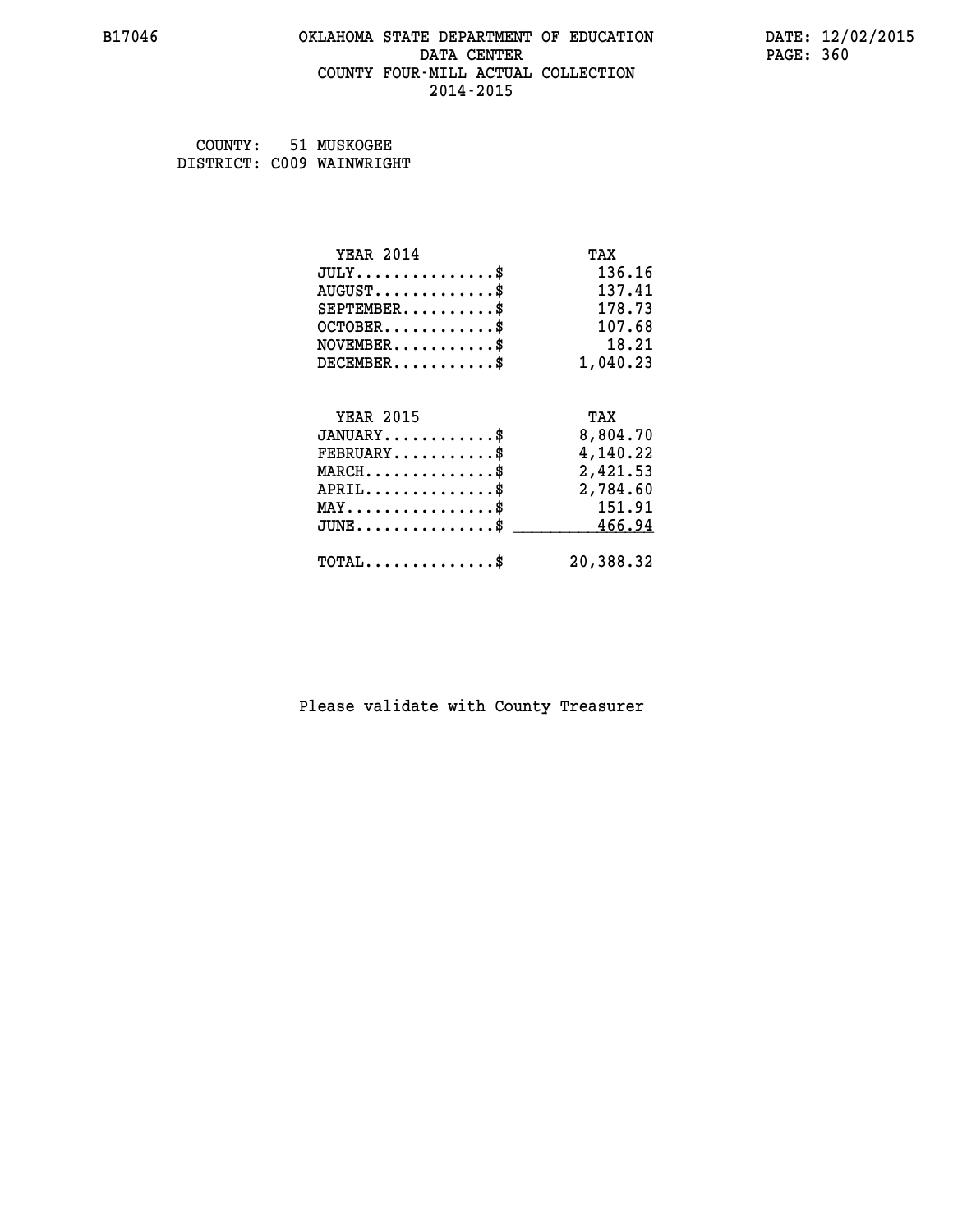### **B17046 OKLAHOMA STATE DEPARTMENT OF EDUCATION DATE: 12/02/2015 DATA CENTER** PAGE: 361  **COUNTY FOUR-MILL ACTUAL COLLECTION 2014-2015**

 **COUNTY: 51 MUSKOGEE DISTRICT: I002 HASKELL**

| <b>YEAR 2014</b>                                 | TAX        |
|--------------------------------------------------|------------|
| $JULY$ \$                                        | 683.55     |
| $AUGUST$ \$                                      | 868.02     |
| $SEPTEMBER$ \$                                   | 876.47     |
| $OCTOBER.$ $$$                                   | 1,139.92   |
| $NOVEMBER.$ \$                                   | 686.80     |
| $DECEMBER$ \$                                    | 116.09     |
|                                                  |            |
| <b>YEAR 2015</b>                                 | TAX        |
| $JANUARY$ \$                                     | 6,634.87   |
| $FEBRUARY$                                       | 56,158.84  |
| $MARCH \ldots \ldots \ldots \ldots \$            | 26,407.49  |
| $APRIL \ldots \ldots \ldots \ldots$              | 15,445.20  |
| $\texttt{MAX} \dots \dots \dots \dots \dots \$   | 17,761.03  |
| $\texttt{JUNE} \dots \dots \dots \dots \dots \$$ | 968.98     |
| $\texttt{TOTAL} \dots \dots \dots \dots$ \$      | 127,747.26 |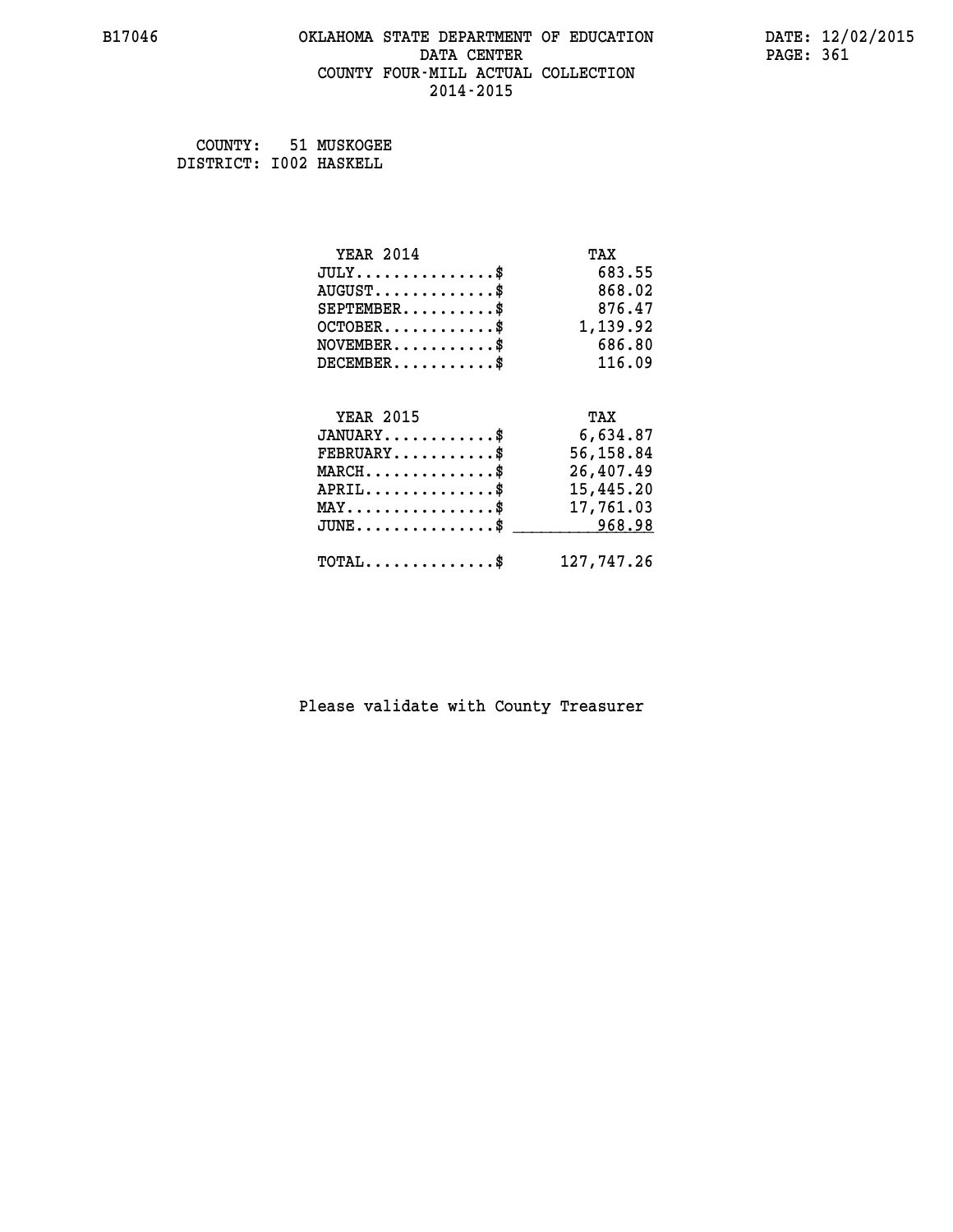### **B17046 OKLAHOMA STATE DEPARTMENT OF EDUCATION DATE: 12/02/2015 DATA CENTER** PAGE: 362  **COUNTY FOUR-MILL ACTUAL COLLECTION 2014-2015**

 **COUNTY: 51 MUSKOGEE DISTRICT: I003 FORT GIBSON**

| <b>YEAR 2014</b>                                 | TAX        |
|--------------------------------------------------|------------|
| $JULY$ \$                                        | 1,470.61   |
| $AUGUST$ \$                                      | 1,930.39   |
| $SEPTEMBER$ \$                                   | 1,963.92   |
| $OCTOBER$ \$                                     | 2,554.33   |
| $NOVEMBER.$ \$                                   | 1,538.95   |
| $DECEMBER$ \$                                    | 260.17     |
|                                                  |            |
| <b>YEAR 2015</b>                                 | TAX        |
| $JANUARY$ \$                                     | 14,866.99  |
| $FEBRUARY$ \$                                    | 125,837.30 |
| $MARCH$ \$                                       | 59,172.36  |
| $APRIL \ldots \ldots \ldots$ \$                  | 34,608.66  |
| $\texttt{MAX} \dots \dots \dots \dots \dots \$   | 39,797.82  |
| $\texttt{JUNE} \dots \dots \dots \dots \dots \$$ | 2,171.18   |
| $\texttt{TOTAL} \dots \dots \dots \dots \$       | 286,172.68 |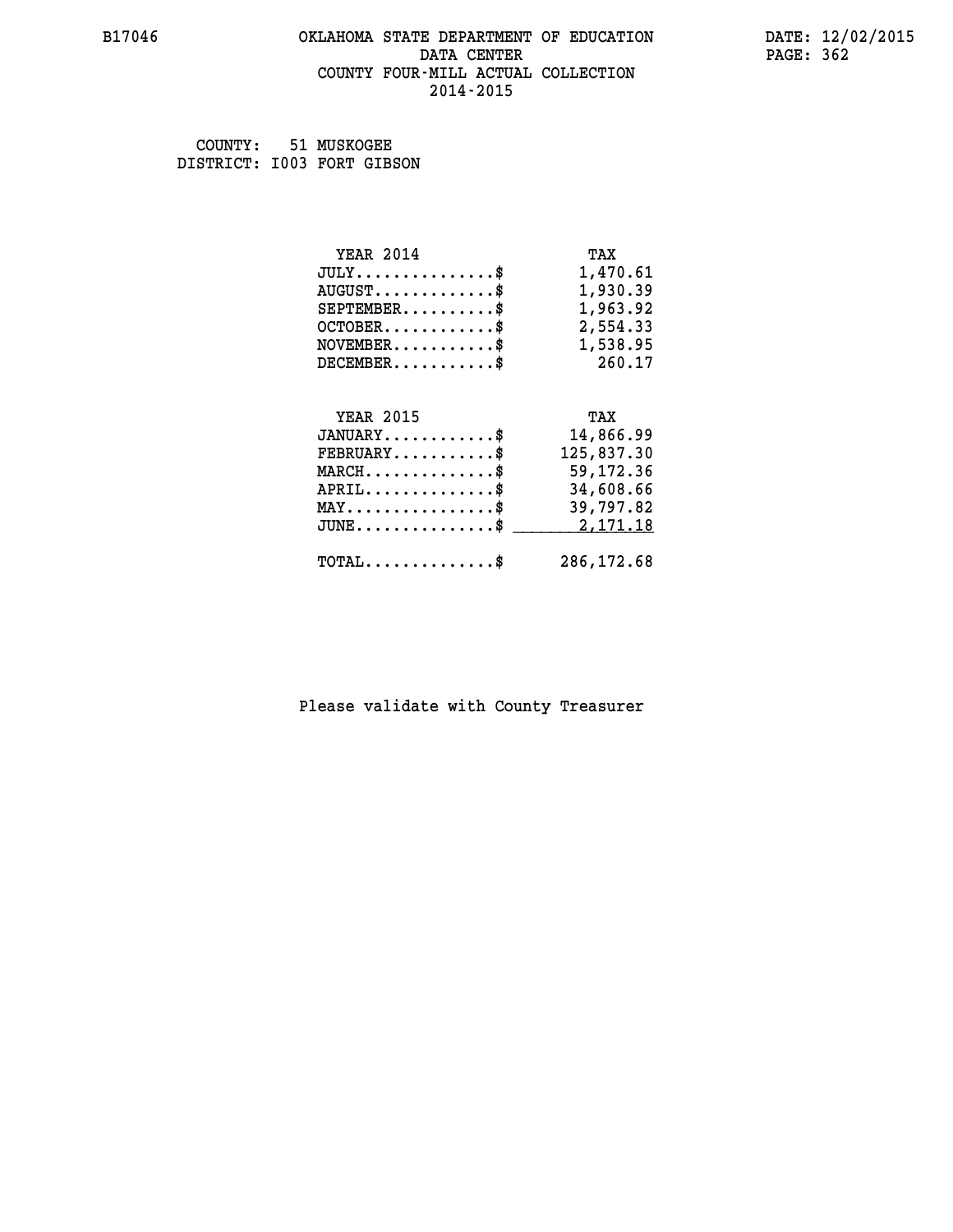### **B17046 OKLAHOMA STATE DEPARTMENT OF EDUCATION DATE: 12/02/2015 DATA CENTER** PAGE: 363  **COUNTY FOUR-MILL ACTUAL COLLECTION 2014-2015**

 **COUNTY: 51 MUSKOGEE DISTRICT: I006 WEBBERS FALLS**

| <b>YEAR 2014</b>                                 | TAX       |
|--------------------------------------------------|-----------|
| $JULY$ \$                                        | 223.64    |
| $AUGUST$ \$                                      | 275.72    |
| $SEPTEMBER$ \$                                   | 276.44    |
| $OCTOBER$ \$                                     | 359.55    |
| $\texttt{NOVEMBER} \dots \dots \dots \$          | 216.62    |
| $DECEMBER$ \$                                    | 36.61     |
|                                                  |           |
| <b>YEAR 2015</b>                                 | TAX       |
| $JANUARY$                                        | 2,092.65  |
| $FEBRUARY$                                       | 17,712.54 |
| $MARCH$ \$                                       | 8,328.94  |
| $APRIL \ldots \ldots \ldots \ldots \$            | 4,871.44  |
| $\texttt{MAX} \dots \dots \dots \dots \dots \$   | 5,601.84  |
| $\texttt{JUNE} \dots \dots \dots \dots \dots \$$ | 305.61    |
| $\texttt{TOTAL} \dots \dots \dots \dots \$       | 40,301.60 |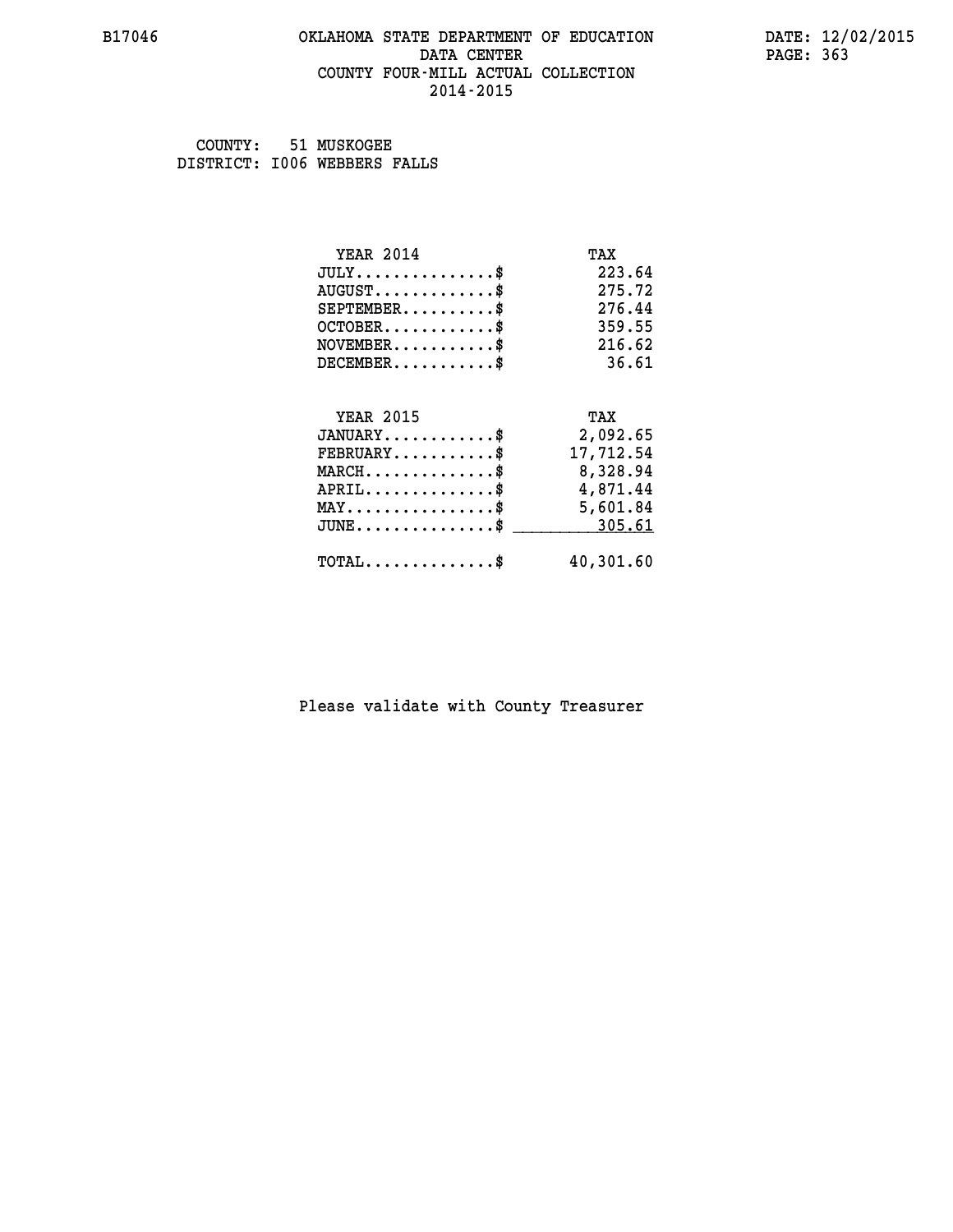## **B17046 OKLAHOMA STATE DEPARTMENT OF EDUCATION DATE: 12/02/2015 DATA CENTER** PAGE: 364  **COUNTY FOUR-MILL ACTUAL COLLECTION 2014-2015**

 **COUNTY: 51 MUSKOGEE DISTRICT: I008 OKTAHA**

| <b>YEAR 2014</b>                               | TAX        |
|------------------------------------------------|------------|
| $JULY$ \$                                      | 620.19     |
| $AUGUST$ \$                                    | 790.41     |
| $SEPTEMBER$ \$                                 | 798.74     |
| $OCTOBER$ \$                                   | 1,038.87   |
| $NOVEMBER.$ \$                                 | 625.91     |
| $DECEMBER$ \$                                  | 105.81     |
|                                                |            |
| <b>YEAR 2015</b>                               | TAX        |
| $JANUARY$ \$                                   | 6,046.56   |
| $FEBRUARY$ \$                                  | 51, 179.40 |
| $MARCH \ldots \ldots \ldots \ldots \$          | 24,066.04  |
| $APRIL \ldots \ldots \ldots \ldots \$          | 14,075.71  |
| $\texttt{MAX} \dots \dots \dots \dots \dots \$ | 16,186.20  |
| $JUNE$ \$                                      | 883.05     |
| $TOTAL$ \$                                     | 116,416.89 |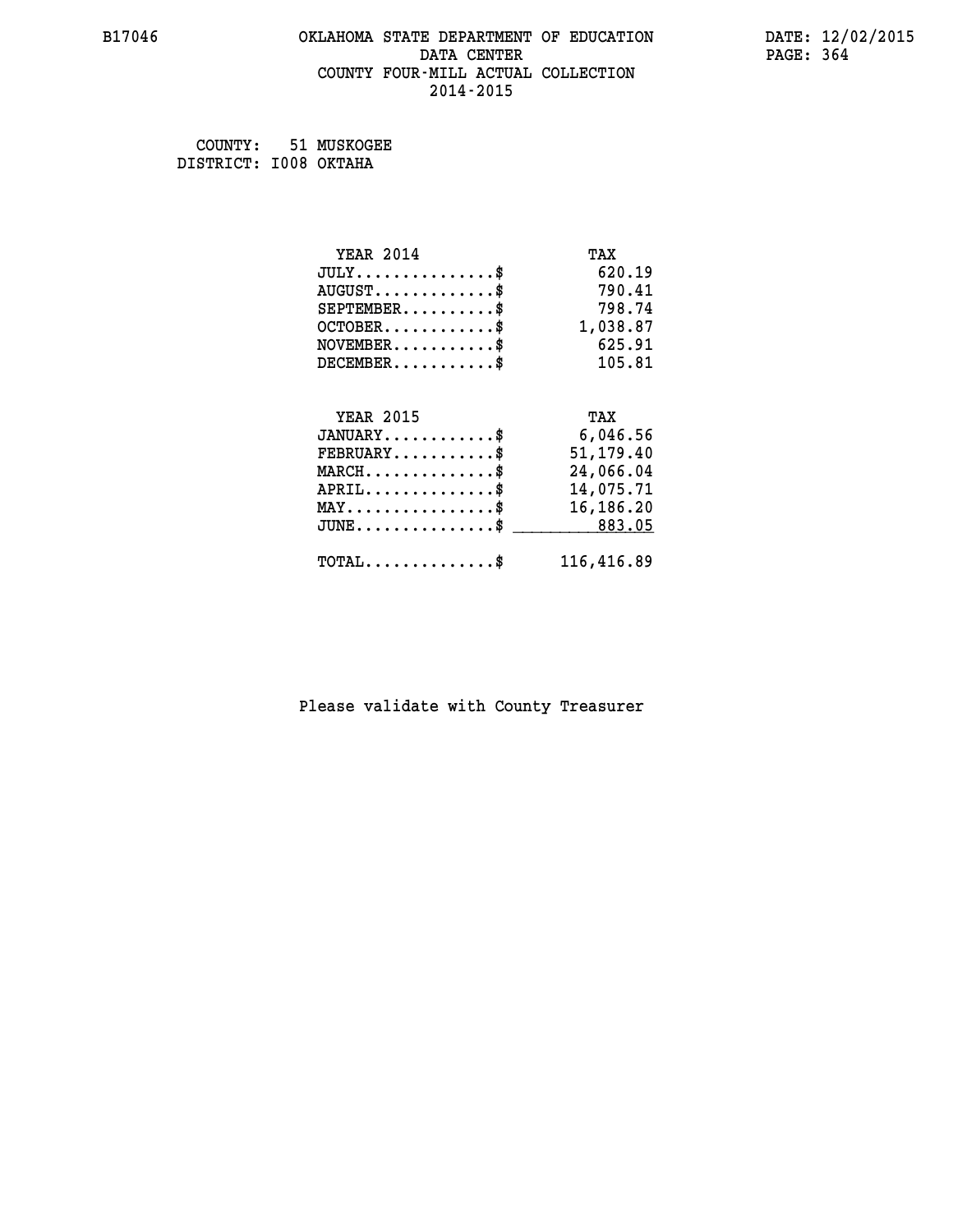### **B17046 OKLAHOMA STATE DEPARTMENT OF EDUCATION DATE: 12/02/2015 DATA CENTER** PAGE: 365  **COUNTY FOUR-MILL ACTUAL COLLECTION 2014-2015**

 **COUNTY: 51 MUSKOGEE DISTRICT: I020 MUSKOGEE**

| <b>YEAR 2014</b>                                | TAX        |
|-------------------------------------------------|------------|
| $JULY$ \$                                       | 4,931.97   |
| $AUGUST$ \$                                     | 6,242.05   |
| $SEPTEMBER$ \$                                  | 6,297.66   |
| $OCTOBER$ \$                                    | 8,190.93   |
| $NOVEMBER.$ \$                                  | 4,934.93   |
| $DECEMBER$ \$                                   | 834.24     |
|                                                 |            |
| <b>YEAR 2015</b>                                | TAX        |
| $JANUARY$ \$                                    | 47,673.74  |
| $FEBRUARY$ \$                                   | 403,520.48 |
| $\texttt{MARCH}\ldots\ldots\ldots\ldots\cdots\$ | 189,747.05 |
| $APRIL \ldots \ldots \ldots \ldots$             | 110,979.02 |
| $\texttt{MAX} \dots \dots \dots \dots \dots \$  | 127,619.03 |
| $JUNE$ \$                                       | 6,962.30   |
| $\texttt{TOTAL} \dots \dots \dots \dots$ \$     | 917,933.40 |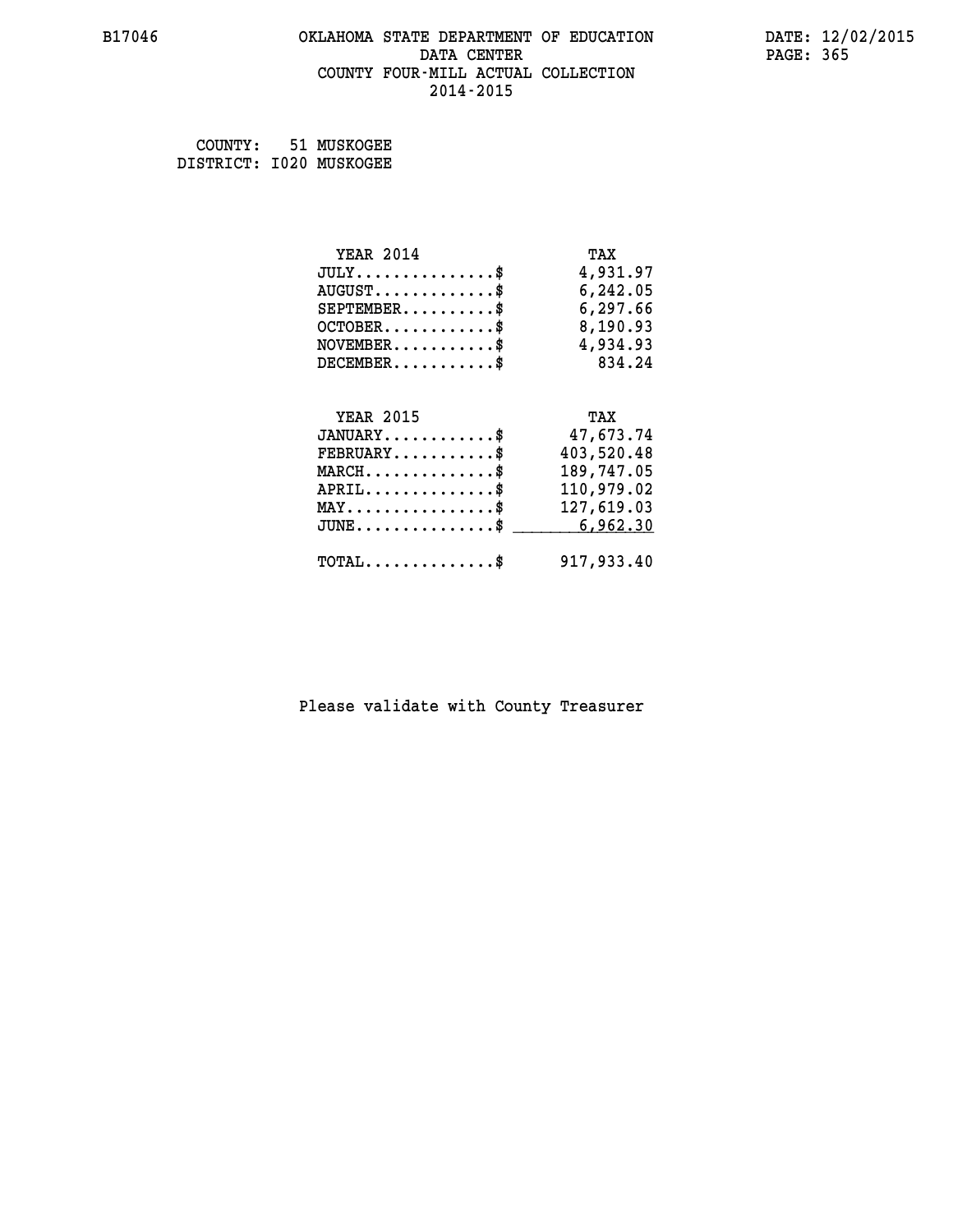### **B17046 OKLAHOMA STATE DEPARTMENT OF EDUCATION DATE: 12/02/2015 DATA CENTER** PAGE: 366  **COUNTY FOUR-MILL ACTUAL COLLECTION 2014-2015**

 **COUNTY: 51 MUSKOGEE DISTRICT: I029 HILLDALE**

| <b>YEAR 2014</b>                                | TAX        |
|-------------------------------------------------|------------|
| $JULY$ \$                                       | 1,438.41   |
| $AUGUST$ \$                                     | 1,899.91   |
| $SEPTEMBER$ \$                                  | 1,935.60   |
| $OCTOBER$ \$                                    | 2,517.50   |
| $NOVEMBER.$ \$                                  | 1,516.77   |
| $DECEMBER$ \$                                   | 256.41     |
|                                                 |            |
| <b>YEAR 2015</b>                                | TAX        |
| $JANUARY$ \$                                    | 14,652.64  |
| $FEBRUARY$ \$                                   | 124,022.90 |
| $MARCH$ \$                                      | 58,319.17  |
| $APRIL$ \$                                      | 34,109.66  |
| $\texttt{MAX} \dots \dots \dots \dots \dots \$  | 39,223.99  |
| $J\texttt{UNE} \dots \dots \dots \dots \dots \$ | 2,139.88   |
| $\texttt{TOTAL} \dots \dots \dots \dots$        | 282,032.84 |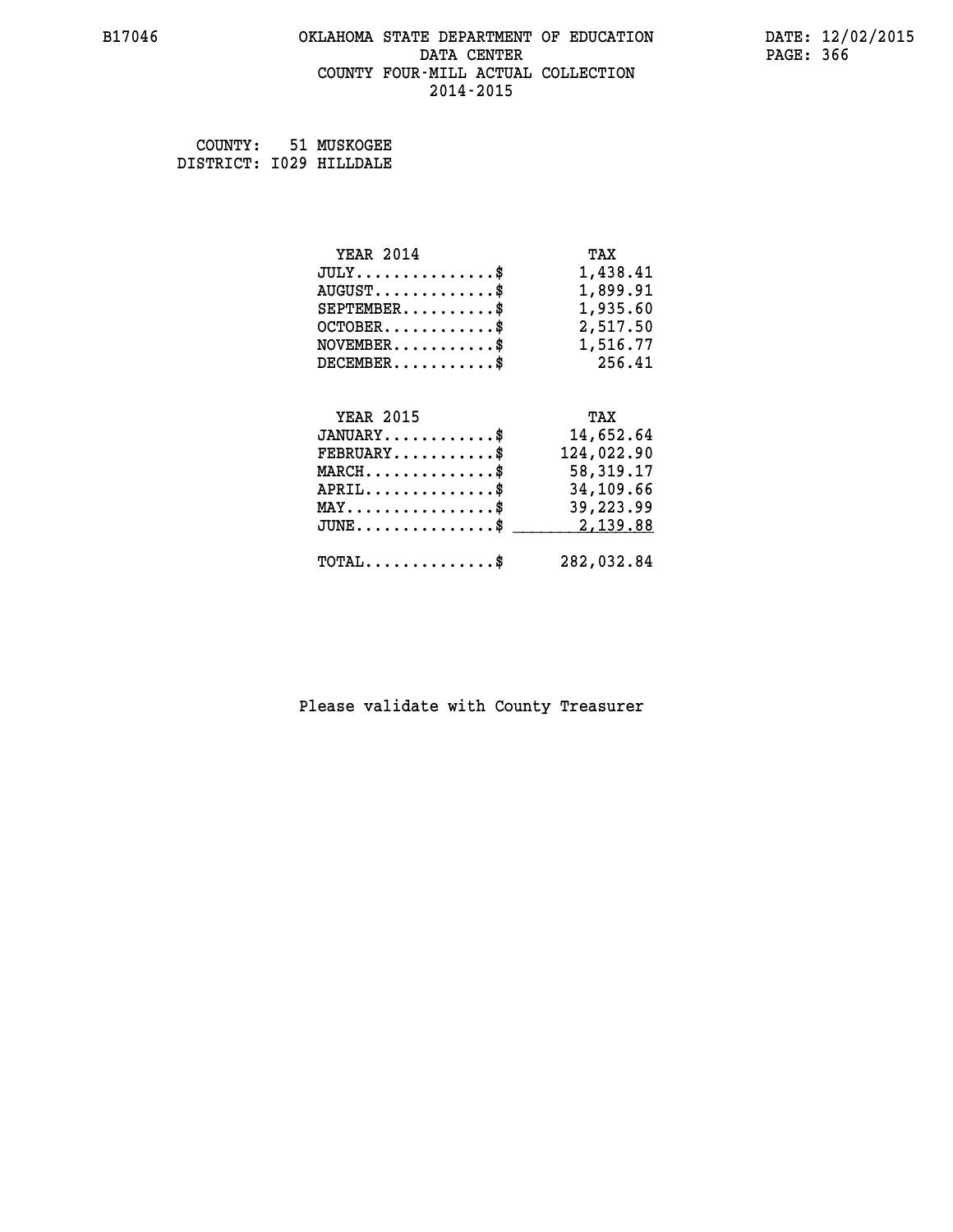## **B17046 OKLAHOMA STATE DEPARTMENT OF EDUCATION DATE: 12/02/2015 DATA CENTER** PAGE: 367  **COUNTY FOUR-MILL ACTUAL COLLECTION 2014-2015**

 **COUNTY: 51 MUSKOGEE DISTRICT: I046 BRAGGS**

| <b>YEAR 2014</b>                                 | TAX       |
|--------------------------------------------------|-----------|
| $JULY$ \$                                        | 146.98    |
| $AUGUST$ \$                                      | 184.20    |
| $SEPTEMBER$ \$                                   | 185.40    |
| $OCTOBER$ \$                                     | 241.13    |
| $\texttt{NOVEMBER} \dots \dots \dots \$          | 145.27    |
| $DECEMBER$ \$                                    | 24.56     |
|                                                  |           |
| <b>YEAR 2015</b>                                 | TAX       |
| $JANUARY$ \$                                     | 1,403.46  |
| $FEBRUARY$ \$                                    | 11,879.22 |
| $\texttt{MARCH}\ldots\ldots\ldots\ldots\text{*}$ | 5,585.97  |
| $APRIL \ldots \ldots \ldots \ldots \$            | 3,267.10  |
| $\texttt{MAX} \dots \dots \dots \dots \dots \$$  | 3,756.98  |
| $\texttt{JUNE} \dots \dots \dots \dots \dots \$$ | 204.96    |
| $\texttt{TOTAL} \dots \dots \dots \dots \$       | 27,025.23 |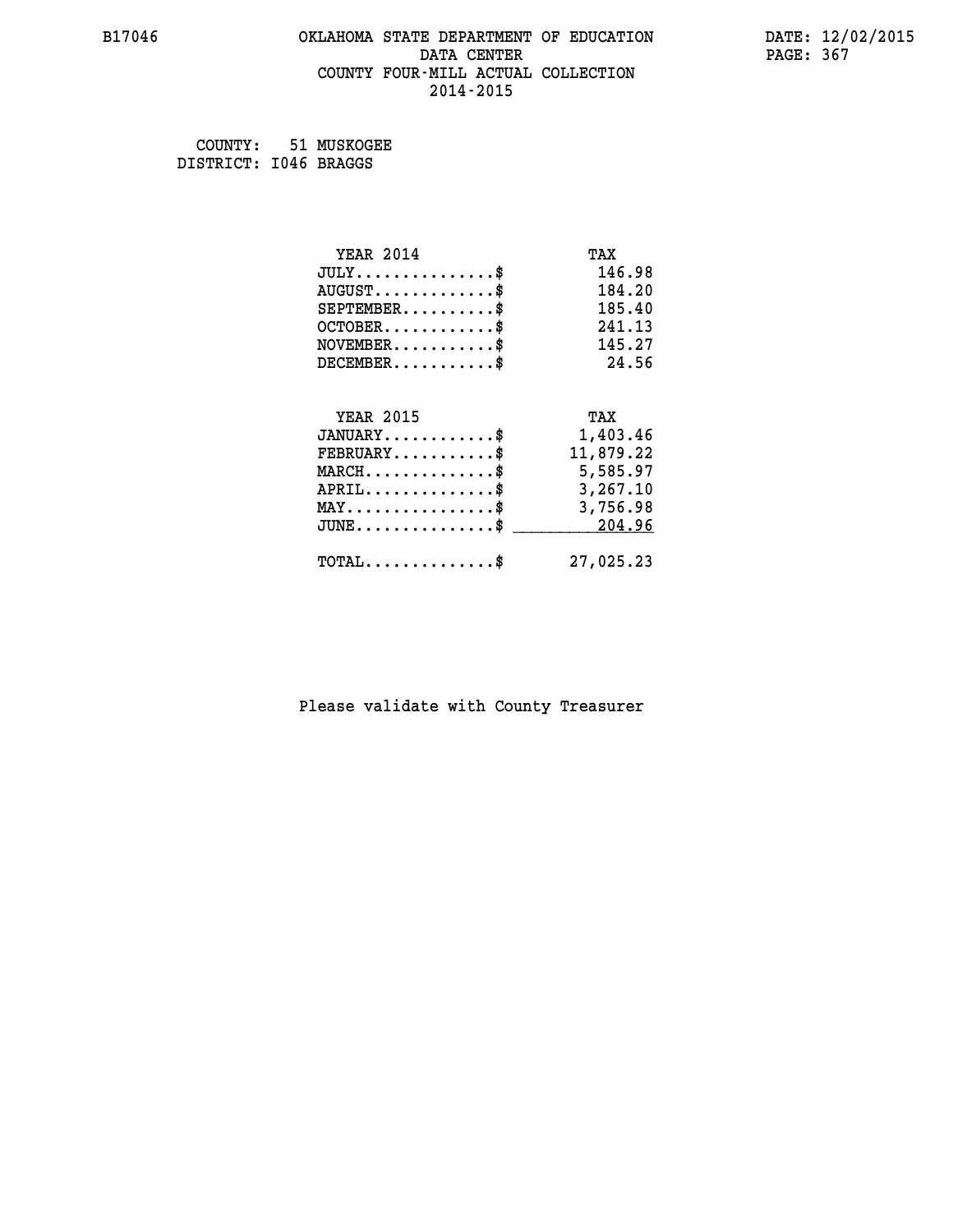## **B17046 OKLAHOMA STATE DEPARTMENT OF EDUCATION DATE: 12/02/2015 DATA CENTER** PAGE: 368  **COUNTY FOUR-MILL ACTUAL COLLECTION 2014-2015**

 **COUNTY: 51 MUSKOGEE DISTRICT: I074 WARNER**

| <b>YEAR 2014</b>                                   | TAX        |
|----------------------------------------------------|------------|
| $JULY$ \$                                          | 569.88     |
| $AUGUST$ \$                                        | 755.36     |
| $SEPTEMBER$ \$                                     | 770.13     |
| $OCTOBER.$ \$                                      | 1,001.67   |
| $NOVEMBER.$ \$                                     | 603.50     |
| $DECEMBER$ \$                                      | 102.02     |
|                                                    |            |
| <b>YEAR 2015</b>                                   | TAX        |
| $JANUARY$ \$                                       | 5,829.97   |
| $FEBRUARY$ \$                                      | 49,346.05  |
| $\texttt{MARCH}\ldots\ldots\ldots\ldots\text{*}$   | 23, 203.94 |
| $APRIL$ \$                                         | 13,571.49  |
| $\texttt{MAX} \dots \dots \dots \dots \dots \$     | 15,606.39  |
| $\texttt{JUNE} \dots \dots \dots \dots \texttt{S}$ | 851.40     |
| $\texttt{TOTAL} \dots \dots \dots \dots$           | 112,211.80 |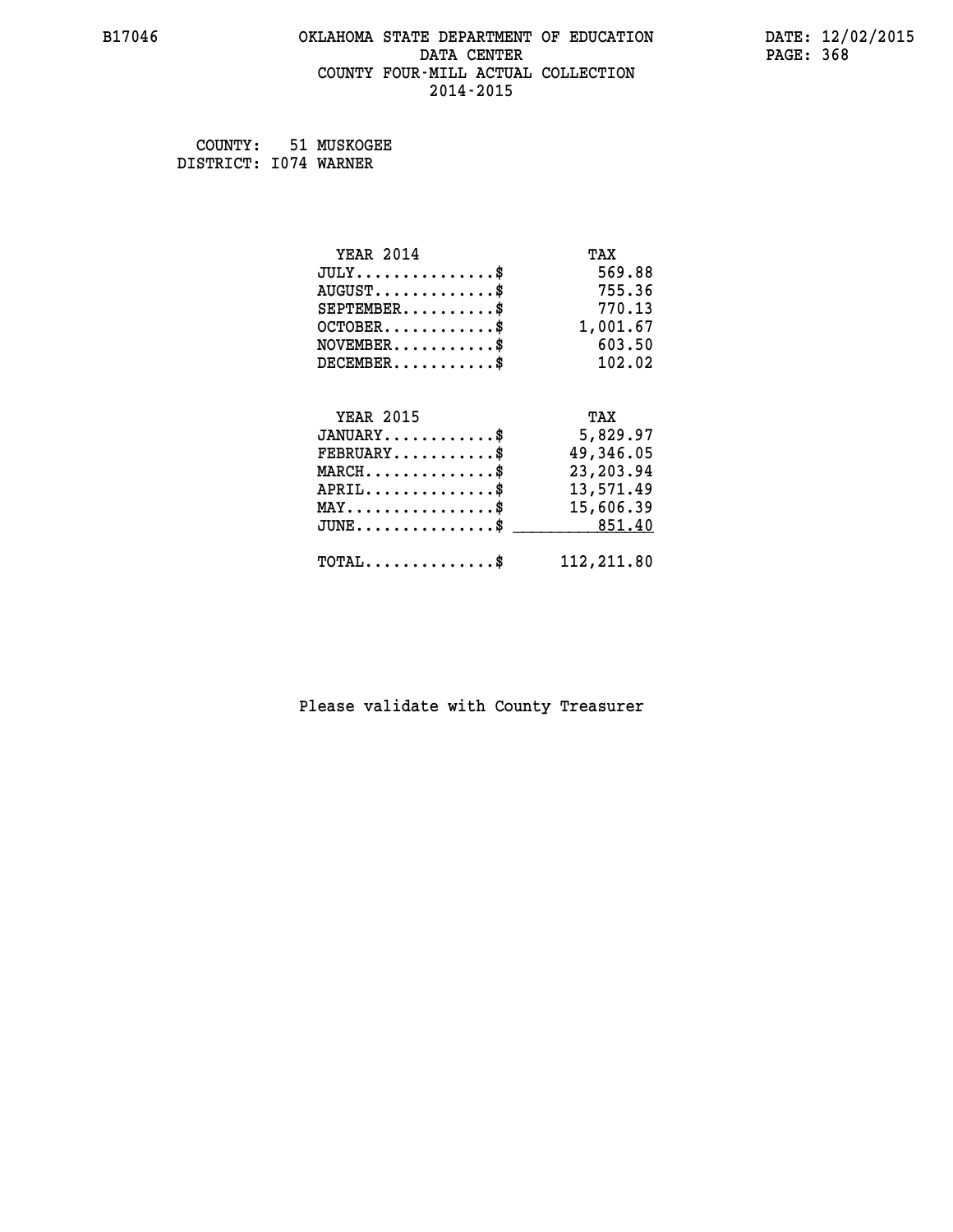## **B17046 OKLAHOMA STATE DEPARTMENT OF EDUCATION DATE: 12/02/2015 DATA CENTER** PAGE: 369  **COUNTY FOUR-MILL ACTUAL COLLECTION 2014-2015**

 **COUNTY: 51 MUSKOGEE DISTRICT: I088 PORUM**

| <b>YEAR 2014</b>                                   | TAX       |
|----------------------------------------------------|-----------|
| $JULY$ \$                                          | 381.86    |
| $AUGUST$ \$                                        | 501.93    |
| $SEPTEMBER$ \$                                     | 510.80    |
| $OCTOBER$ \$                                       | 664.36    |
| $NOVEMBER.$ \$                                     | 400.27    |
| $DECEMBER$ \$                                      | 67.67     |
|                                                    |           |
| <b>YEAR 2015</b>                                   | TAX       |
| $JANUARY$ \$                                       | 3,866.80  |
| $FEBRUARY$                                         | 32,729.45 |
| $MARCH \ldots \ldots \ldots \ldots \$              | 15,390.35 |
| $APRIL \ldots \ldots \ldots \ldots \$              | 9,001.48  |
| $\texttt{MAX} \dots \dots \dots \dots \dots \$     | 10,351.15 |
| $\texttt{JUNE} \dots \dots \dots \dots \texttt{S}$ | 564.71    |
| $\texttt{TOTAL} \dots \dots \dots \dots \$         | 74,430.83 |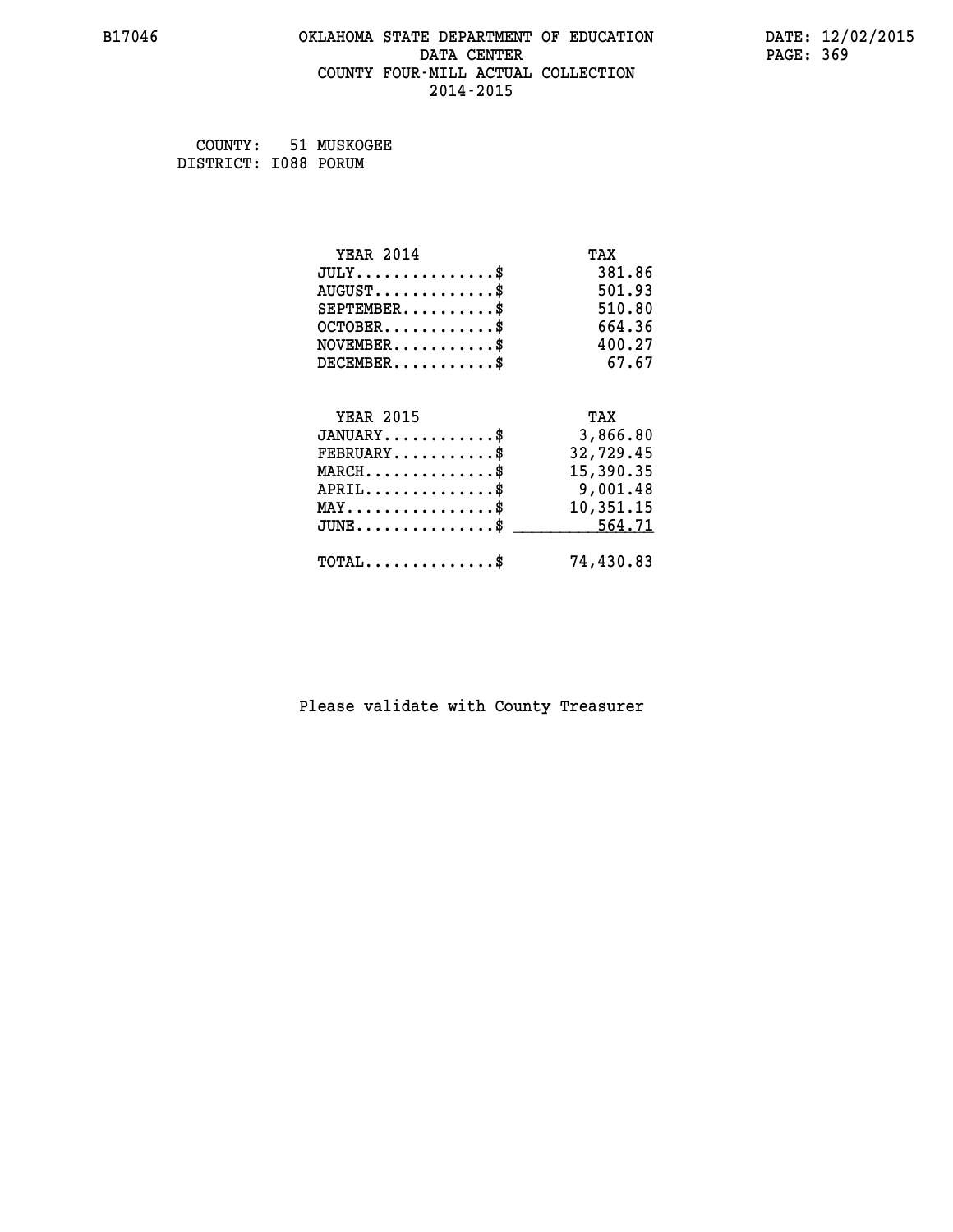## **B17046 OKLAHOMA STATE DEPARTMENT OF EDUCATION DATE: 12/02/2015 DATA CENTER PAGE: 370 COUNTY FOUR-MILL ACTUAL COLLECTION 2014-2015**

 **COUNTY: 51 MUSKOGEE**

 **\*\*\*\*\*\* TOTALS \*\*\*\*\*\***

| <b>YEAR 2014</b>                     | TAX       |
|--------------------------------------|-----------|
| $JULY \ldots \ldots \ldots \ldots \$ | 10,603.25 |
| $AUGUST$ \$                          | 13,585.40 |
| $SEPTEMBER$                          | 13,793.89 |
| $OCTOBER$ $\frac{1}{2}$              | 17,815.94 |
| $NOVEMBER$ \$                        | 10,687.23 |
| $DECEMBER$ \$                        | 2,843.81  |

## **YEAR 2015 TAX**

| $JANUARY$<br>$\texttt{FEBRUARY} \dots \dots \dots \$    | 111,872.38<br>876,526.40 |
|---------------------------------------------------------|--------------------------|
| $MARCH$ \$                                              | 412,642.84               |
| $APRIL$ \$                                              | 242,714.36               |
| $MAX \dots \dots \dots \dots \dots \$                   | 276,056.34               |
| JUNE\$ 15,519.01                                        |                          |
| $\texttt{TOTAL} \dots \dots \dots \dots \$ 2,004,660.85 |                          |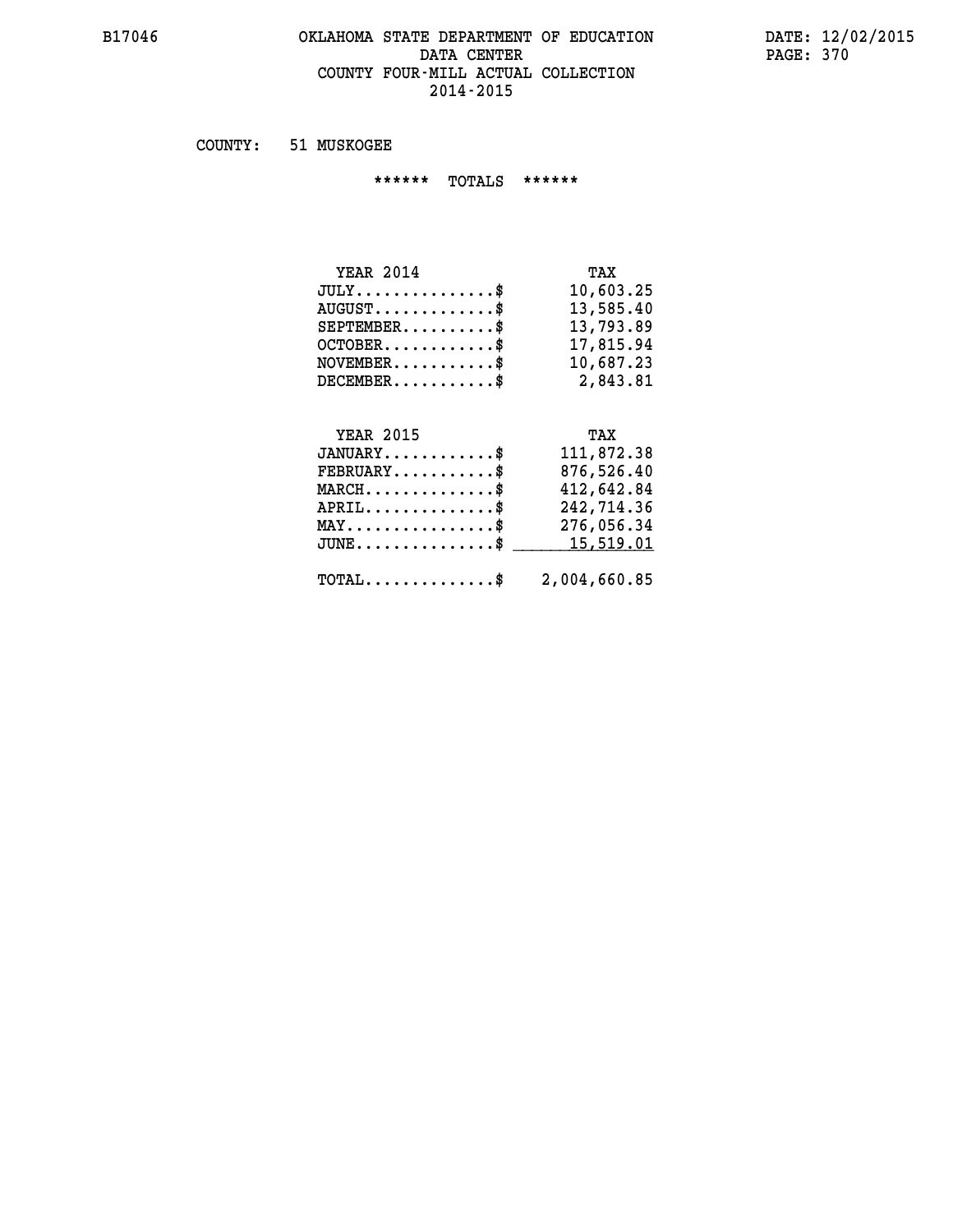## **B17046 OKLAHOMA STATE DEPARTMENT OF EDUCATION DATE: 12/02/2015 DATA CENTER PAGE: 371 COUNTY FOUR-MILL ACTUAL COLLECTION 2014-2015**

 **COUNTY: 52 NOBLE DISTRICT: I001 PERRY**

| <b>YEAR 2014</b>                               | TAX        |
|------------------------------------------------|------------|
| $JULY$ \$                                      | 4,793.65   |
| $AUGUST$ \$                                    | 1,114.48   |
| $SEPTEMBER$ \$                                 | 1,080.51   |
| $OCTOBER$ \$                                   | 1,501.13   |
| $\texttt{NOVEMBER} \dots \dots \dots \$        | 274.79     |
| $DECEMBER$ \$                                  | 14,451.16  |
|                                                |            |
| <b>YEAR 2015</b>                               | TAX        |
| $JANUARY$ \$                                   | 200,856.93 |
| $FEBRUARY$ \$                                  | 40,964.94  |
| $MARCH \ldots \ldots \ldots \ldots \$          | 7,366.70   |
| $APRIL \ldots \ldots \ldots \ldots \$          | 48,282.79  |
| $\texttt{MAX} \dots \dots \dots \dots \dots \$ | 82,648.25  |
| $JUNE$ \$                                      | 5,941.34   |
| $\texttt{TOTAL} \dots \dots \dots \dots \$     | 409,276.67 |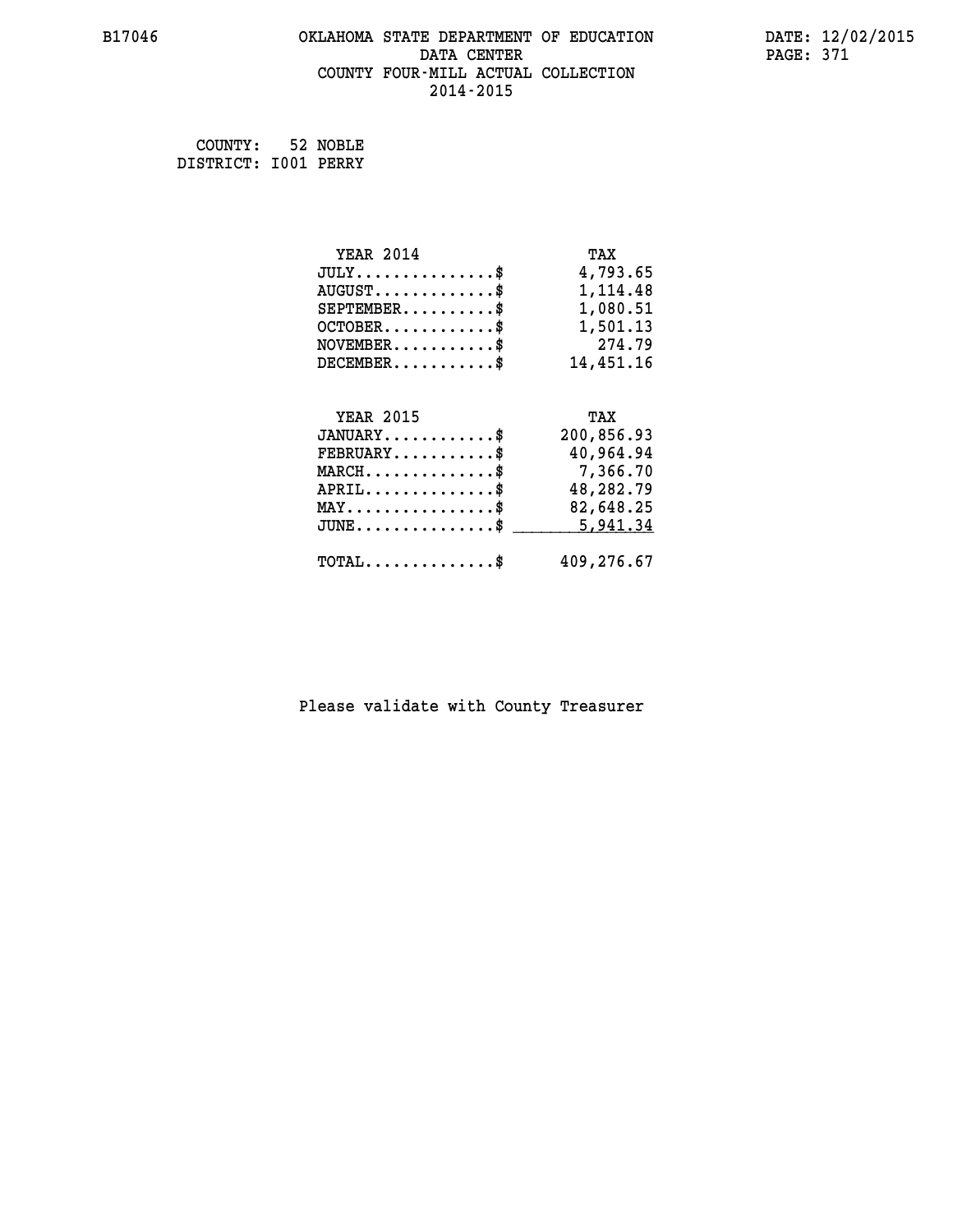## **B17046 OKLAHOMA STATE DEPARTMENT OF EDUCATION DATE: 12/02/2015 DATA CENTER** PAGE: 372  **COUNTY FOUR-MILL ACTUAL COLLECTION 2014-2015**

 **COUNTY: 52 NOBLE DISTRICT: I002 BILLINGS**

| <b>YEAR 2014</b>                                 | TAX         |
|--------------------------------------------------|-------------|
| $JULY$ \$                                        | 60.58       |
| $AUGUST$ \$                                      | 58.74       |
| $SEPTEMENT.$ \$                                  | 81.61       |
| $OCTOBER$ \$                                     | 14.94       |
| $NOVEMBER.$ \$                                   | 785.58      |
| $DECEMBER$ \$                                    | 10,918.88   |
|                                                  |             |
| <b>YEAR 2015</b>                                 | TAX         |
| $JANUARY$                                        | 2,226.91    |
| $FEBRUARY$                                       | 400.47      |
| $\texttt{MARCH}\ldots\ldots\ldots\ldots\text{*}$ | 2,624.73    |
| $APRIL$ \$                                       | 4,492.87    |
| $\texttt{MAX} \dots \dots \dots \dots \dots \$   | 323.00      |
| $JUNE$ \$                                        | 194.41      |
| $\texttt{TOTAL} \dots \dots \dots \dots \$       | 22, 182. 72 |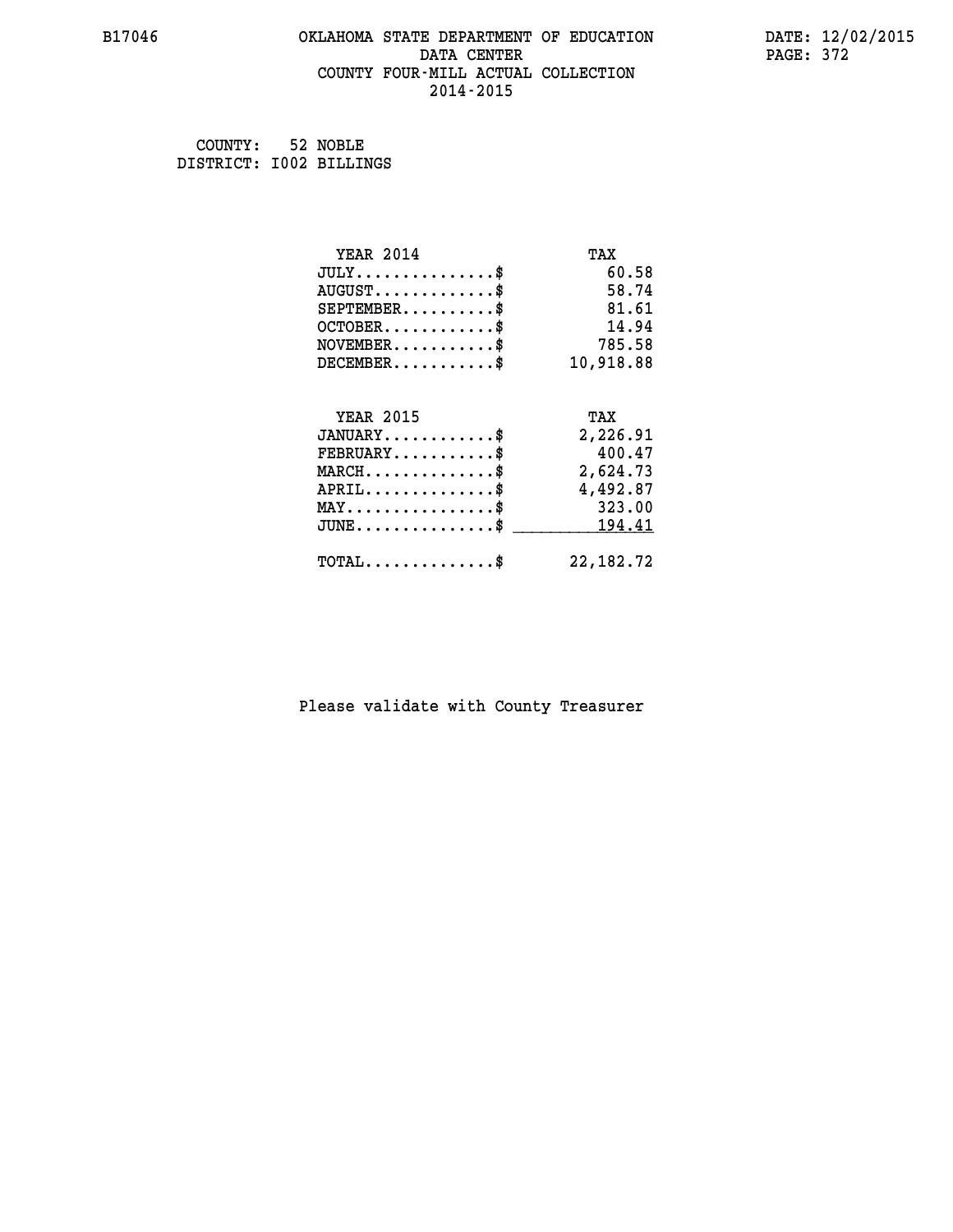## **B17046 OKLAHOMA STATE DEPARTMENT OF EDUCATION DATE: 12/02/2015 DATA CENTER** PAGE: 373  **COUNTY FOUR-MILL ACTUAL COLLECTION 2014-2015**

 **COUNTY: 52 NOBLE DISTRICT: I004 FRONTIER**

| <b>YEAR 2014</b>                                 | TAX        |
|--------------------------------------------------|------------|
| $JULY$ \$                                        | 245.25     |
| $AUGUST$ \$                                      | 347.59     |
| $SEPTEMBER$ \$                                   | 337.00     |
| $OCTOBER$ \$                                     | 468.19     |
| $\texttt{NOVEMBER} \dots \dots \dots \$          | 85.70      |
| $DECEMBER$ \$                                    | 4,507.18   |
|                                                  |            |
| <b>YEAR 2015</b>                                 | TAX        |
| $JANUARY$ \$                                     | 62,645.35  |
| $FEBRUARY$ \$                                    | 12,776.58  |
| $\texttt{MARCH}\ldots\ldots\ldots\ldots\text{*}$ | 2,297.60   |
| $APRIL \ldots \ldots \ldots \ldots \$            | 15,058.93  |
| $\texttt{MAX} \dots \dots \dots \dots \dots \$   | 25,777.19  |
| $JUNE$ \$                                        | 1,853.02   |
| $\texttt{TOTAL} \dots \dots \dots \dots \$       | 126,399.58 |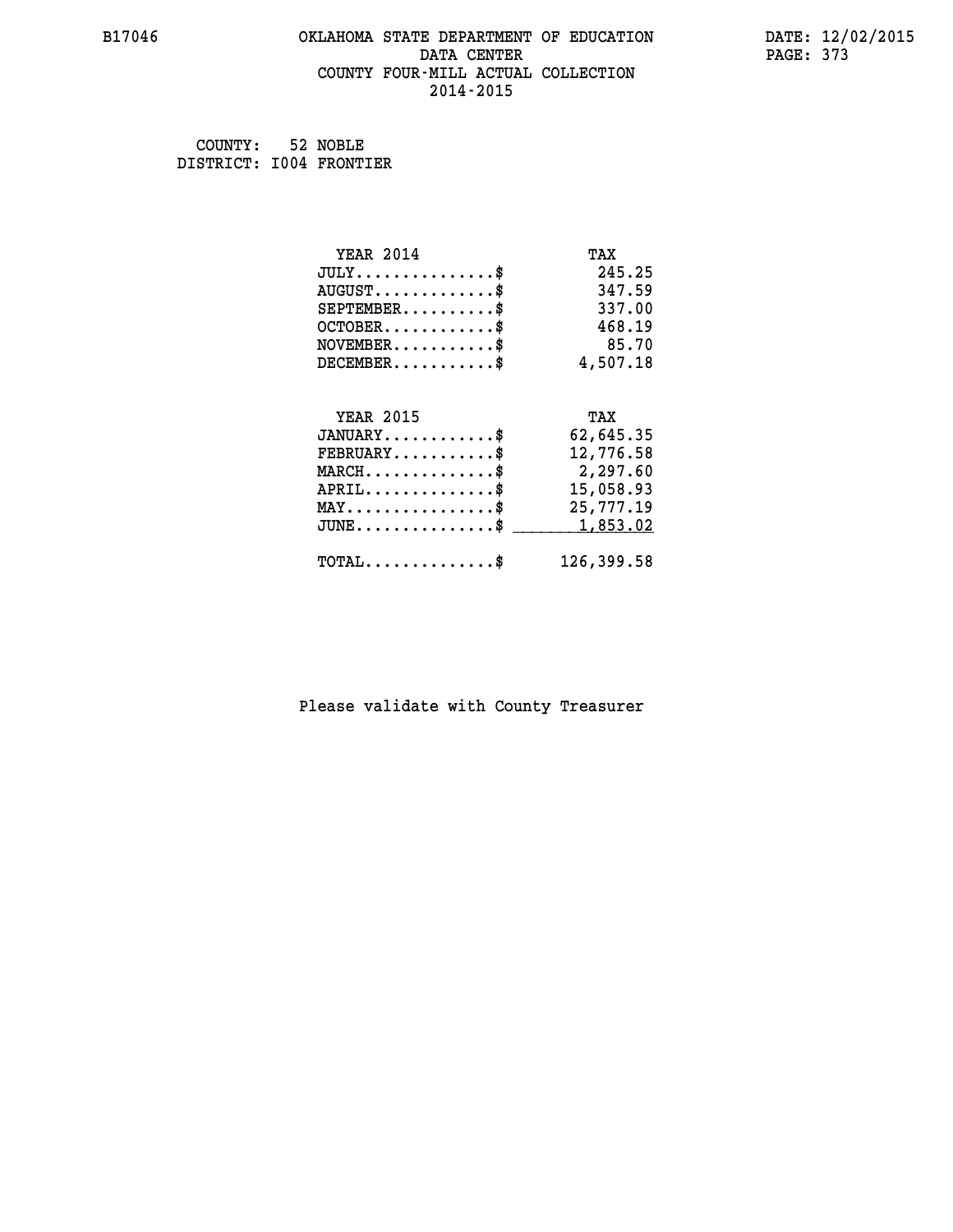## **B17046 OKLAHOMA STATE DEPARTMENT OF EDUCATION DATE: 12/02/2015 DATA CENTER PAGE: 374 COUNTY FOUR-MILL ACTUAL COLLECTION 2014-2015**

 **COUNTY: 52 NOBLE DISTRICT: I006 MORRISON**

| <b>YEAR 2014</b>                                                          | TAX        |
|---------------------------------------------------------------------------|------------|
| $JULY$ \$                                                                 | 381.86     |
| $AUGUST$ \$                                                               | 528.00     |
| $SEPTEMBER$ \$                                                            | 511.89     |
| $OCTOBER$ \$                                                              | 711.16     |
| $\verb NOVEMBER , \verb , \verb , \verb , \verb , \verb , \verb , \verb $ | 130.18     |
| $DECEMBER$ \$                                                             | 6,846.32   |
|                                                                           |            |
| <b>YEAR 2015</b>                                                          | TAX        |
| $JANUARY$ \$                                                              | 95,156.88  |
| $FEBRUARY$ \$                                                             | 19,407.33  |
| $MARCH$ \$                                                                | 3,489.99   |
| $APRIL \ldots \ldots \ldots \ldots \$                                     | 22,874.18  |
| $\texttt{MAX} \dots \dots \dots \dots \dots \$                            | 39, 154.98 |
| $\texttt{JUNE} \dots \dots \dots \dots \dots \$$                          | 2,814.74   |
| $\texttt{TOTAL} \dots \dots \dots \dots$ \$                               | 192,007.51 |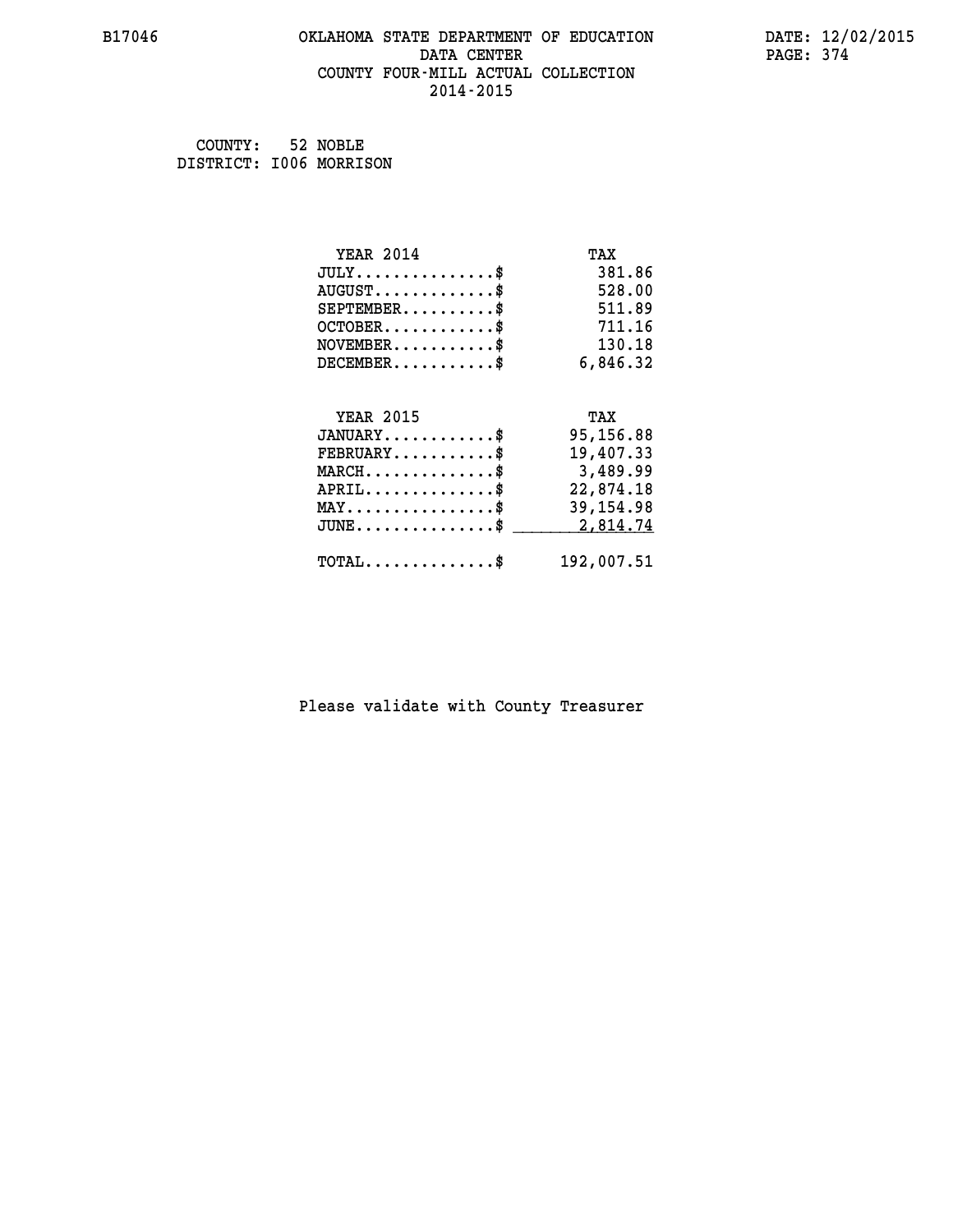### **B17046 OKLAHOMA STATE DEPARTMENT OF EDUCATION DATE: 12/02/2015 DATA CENTER PAGE: 375 COUNTY FOUR-MILL ACTUAL COLLECTION 2014-2015**

 **COUNTY: 52 NOBLE**

 **\*\*\*\*\*\* TOTALS \*\*\*\*\*\***

| TAX       |
|-----------|
| 5,481.34  |
| 2,048.81  |
| 2,011.01  |
| 2,695.42  |
| 1,276.25  |
| 36,723.54 |
|           |

# **YEAR 2015 TAX JANUARY............\$ 360,886.07 FEBRUARY...........\$ 73,549.32 MARCH..............\$ 15,779.02 APRIL..............\$ 90,708.77 MAY................\$ 147,903.42** JUNE..............\$ <u>\_\_\_\_\_\_\_ 10,803.51</u>  **TOTAL..............\$ 749,866.48**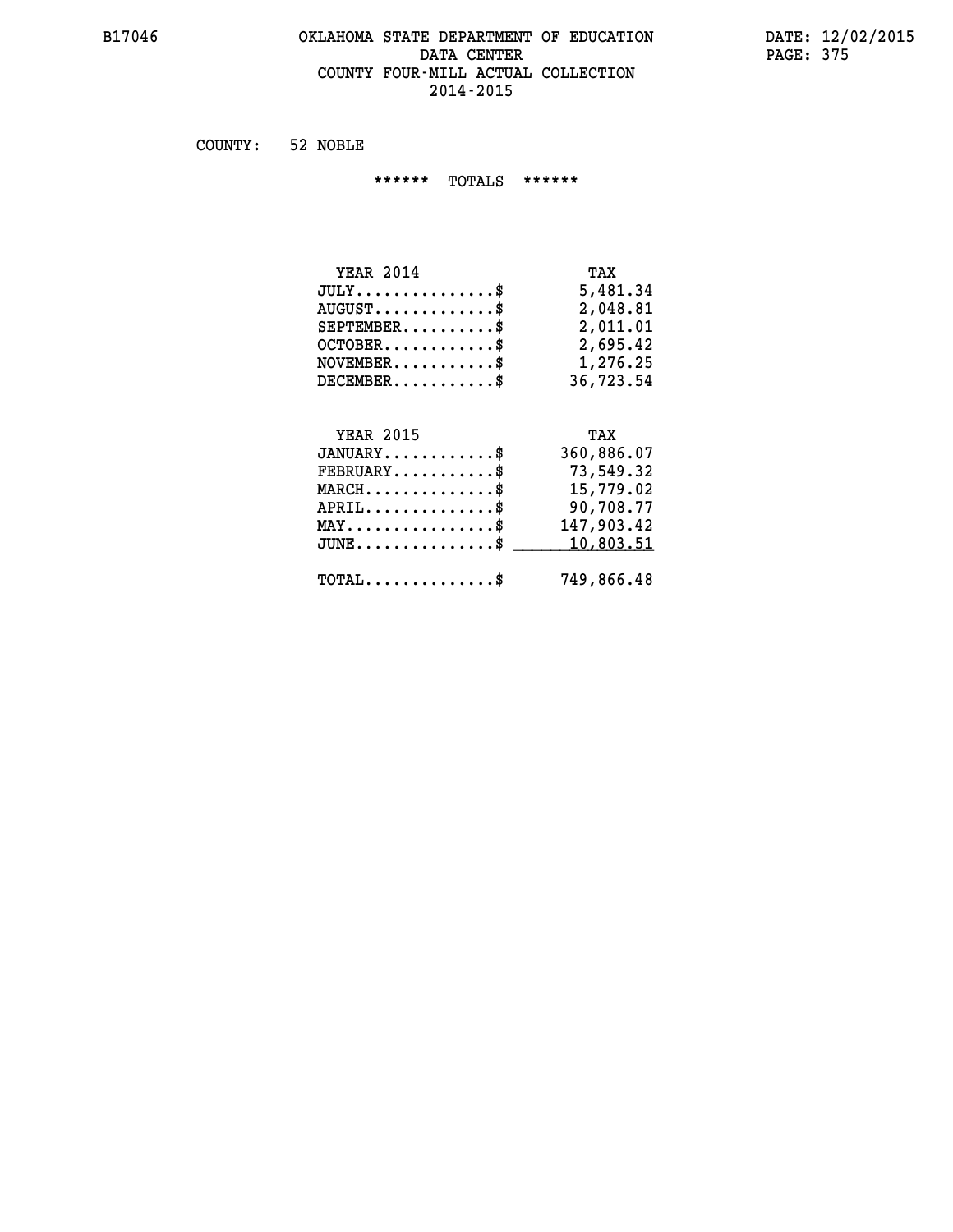### **B17046 OKLAHOMA STATE DEPARTMENT OF EDUCATION DATE: 12/02/2015 DATA CENTER** PAGE: 376  **COUNTY FOUR-MILL ACTUAL COLLECTION 2014-2015**

 **COUNTY: 53 NOWATA DISTRICT: I003 OKLAHOMA UNION**

| <b>YEAR 2014</b>                                 | TAX       |
|--------------------------------------------------|-----------|
| $JULY$ \$                                        | 758.33    |
| $AUGUST$ \$                                      | 837.66    |
| $SEPTEMBER$ \$                                   | 504.06    |
| $OCTOBER$ \$                                     | 73.82     |
| $NOVEMBER$ \$                                    | 436.06    |
| $DECEMBER$ \$                                    | 1,168.07  |
| <b>YEAR 2015</b>                                 | TAX       |
| $JANUARY$ \$                                     | 41,285.87 |
| $FEBRUARY$                                       | 12,451.03 |
| $MARCH$ \$                                       | 2,073.03  |
| $APRIL$ \$                                       | 12,227.32 |
| MAY\$ 3,298.36                                   |           |
| $\texttt{JUNE} \dots \dots \dots \dots \dots \$$ | 668.98    |
|                                                  |           |
| $\texttt{TOTAL} \dots \dots \dots \dots \$       | 75,782.59 |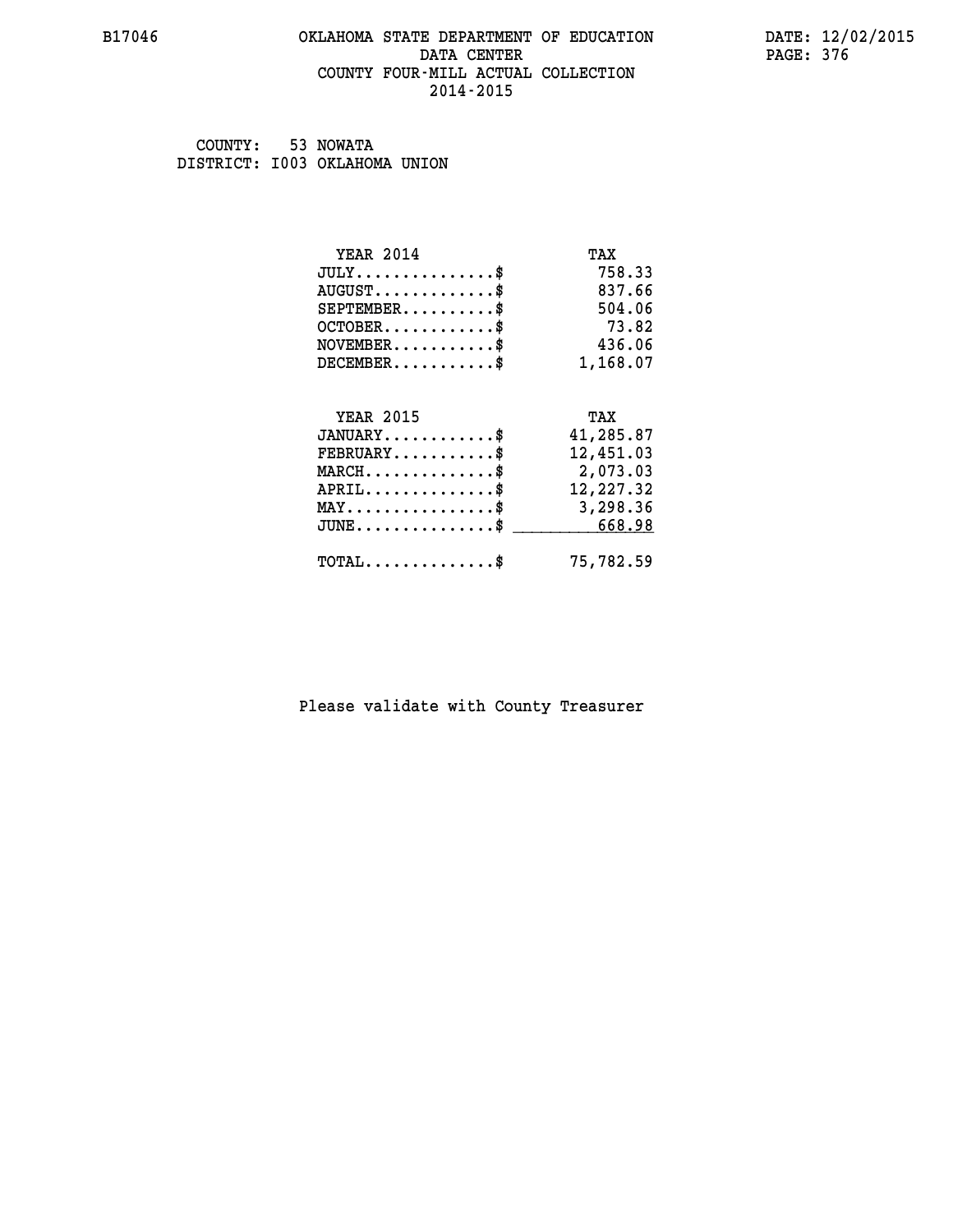## **B17046 OKLAHOMA STATE DEPARTMENT OF EDUCATION DATE: 12/02/2015 DATA CENTER** PAGE: 377  **COUNTY FOUR-MILL ACTUAL COLLECTION 2014-2015**

 **COUNTY: 53 NOWATA DISTRICT: I040 NOWATA**

| <b>YEAR 2014</b>                               | TAX         |
|------------------------------------------------|-------------|
| $JULY$ \$                                      | 1,097.72    |
| $AUGUST$ \$                                    | 1,213.39    |
| $SEPTEMBER$ \$                                 | 724.07      |
| $OCTOBER$ \$                                   | 106.76      |
| $\texttt{NOVEMBER} \dots \dots \dots \$        | 634.79      |
| $DECEMBER$ \$                                  | 1,706.45    |
|                                                |             |
| <b>YEAR 2015</b>                               | TAX         |
| $JANUARY$ \$                                   | 60,154.56   |
| $FEBRUARY$                                     | 18, 141. 36 |
| $MARCH$ \$                                     | 3,020.20    |
| $APRIL$ \$                                     | 17,818.05   |
| $\texttt{MAX} \dots \dots \dots \dots \dots \$ | 4,806.35    |
| $JUNE$ \$                                      | 975.07      |
| $\texttt{TOTAL} \dots \dots \dots \dots \$     | 110,398.77  |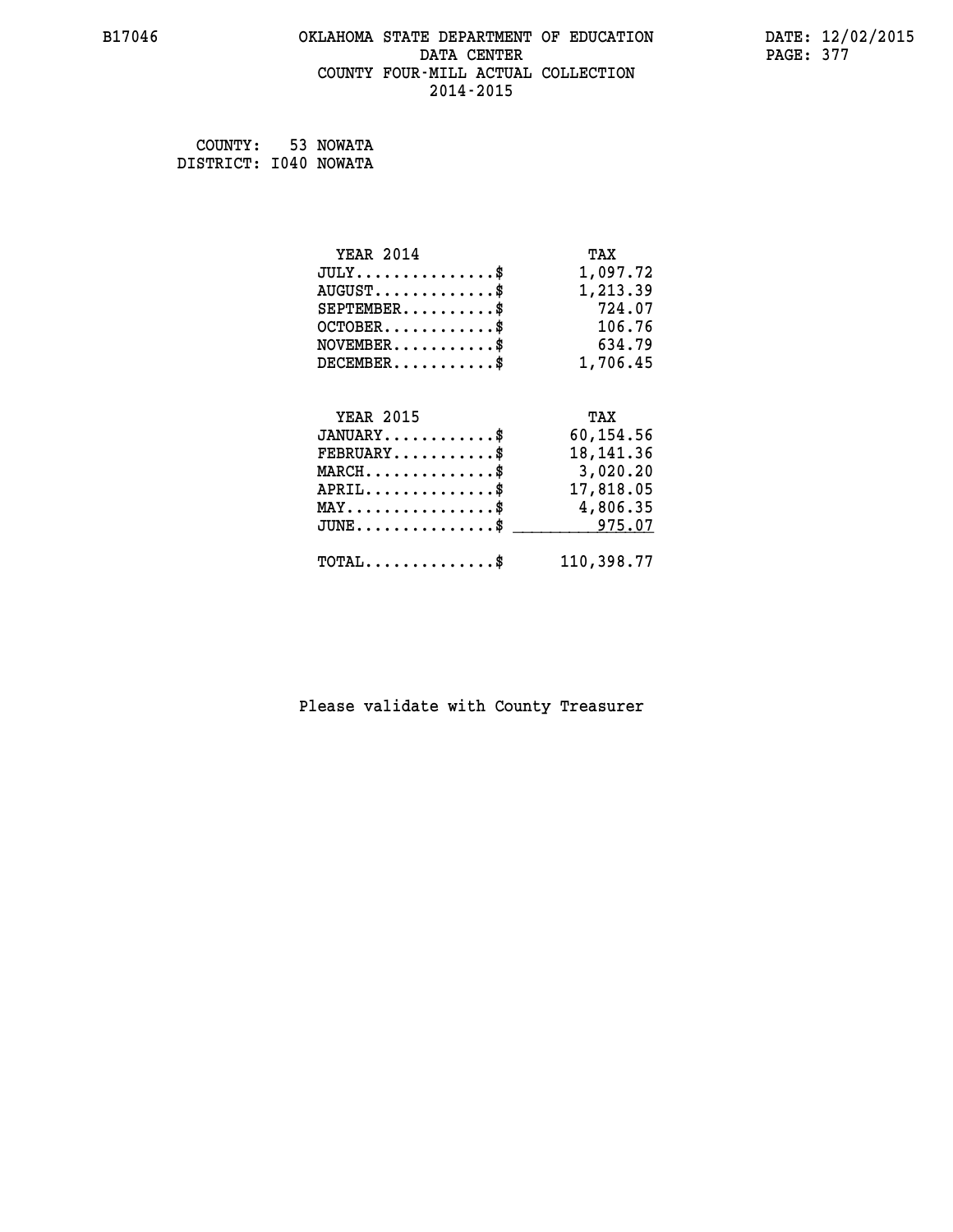### **B17046 OKLAHOMA STATE DEPARTMENT OF EDUCATION DATE: 12/02/2015 DATA CENTER** PAGE: 378  **COUNTY FOUR-MILL ACTUAL COLLECTION 2014-2015**

 **COUNTY: 53 NOWATA DISTRICT: I051 SOUTH COFFEYVILLE**

| <b>YEAR 2014</b>                               | TAX       |
|------------------------------------------------|-----------|
| $JULY$ \$                                      | 299.02    |
| $AUGUST$ \$                                    | 330.06    |
| $SEPTEMENT.$ \$                                | 197.41    |
| $OCTOBER$ \$                                   | 29.19     |
| $NOVEMBER$ \$                                  | 183.01    |
| $DECEMBER$ \$                                  | 493.01    |
|                                                |           |
| <b>YEAR 2015</b>                               | TAX       |
| $JANUARY$ \$                                   | 17,579.97 |
| $FEBRUARY$                                     | 5,300.61  |
| $MARCH$ \$                                     | 875.40    |
| $APRIL$ \$                                     | 5,201.53  |
| $\texttt{MAX} \dots \dots \dots \dots \dots \$ | 1,395.55  |
|                                                | 280.41    |
| $JUNE$ \$                                      |           |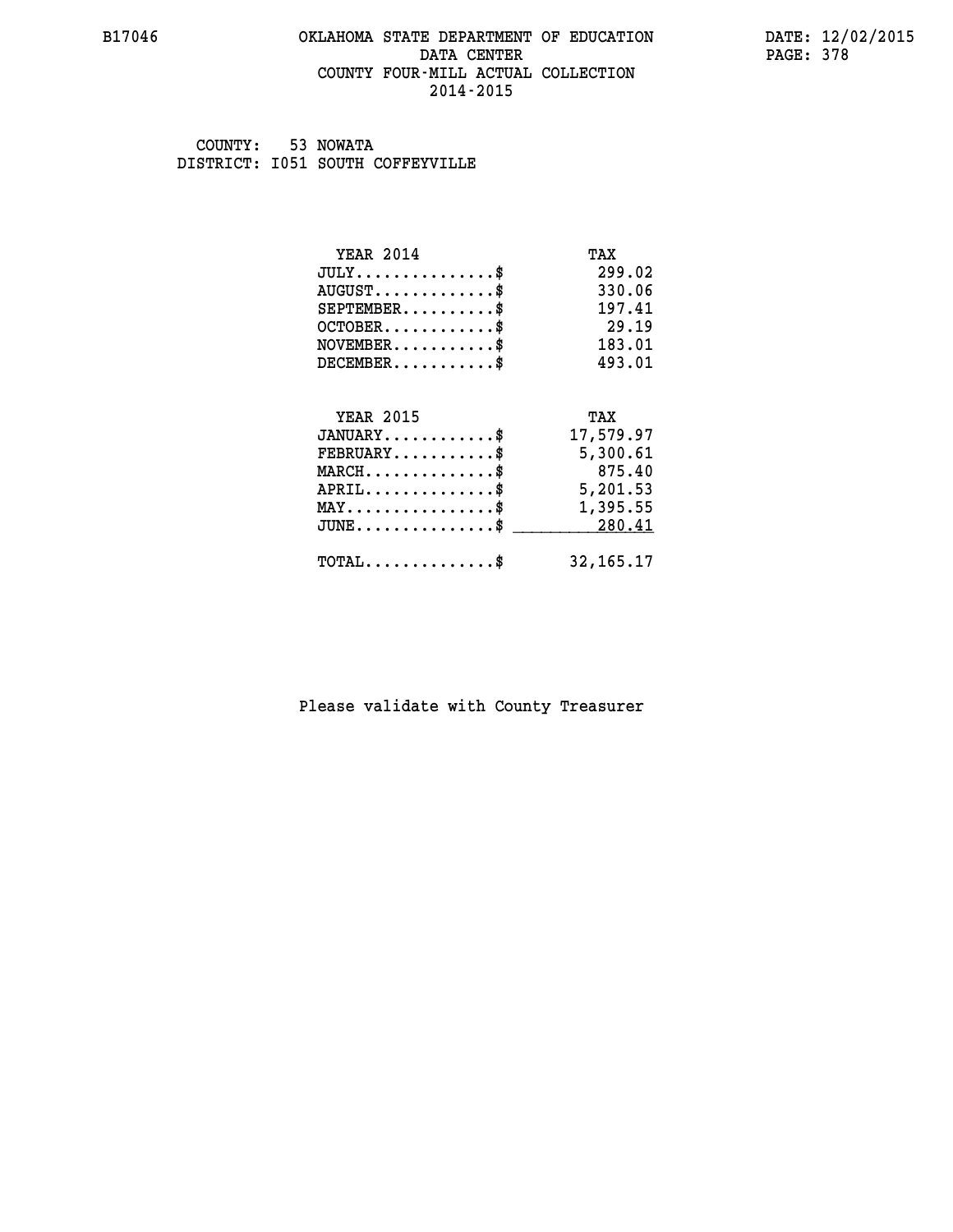### **B17046 OKLAHOMA STATE DEPARTMENT OF EDUCATION DATE: 12/02/2015 DATA CENTER PAGE: 379 COUNTY FOUR-MILL ACTUAL COLLECTION 2014-2015**

 **COUNTY: 53 NOWATA**

 **\*\*\*\*\*\* TOTALS \*\*\*\*\*\***

| <b>YEAR 2014</b>                       | TAX      |
|----------------------------------------|----------|
| $JULY \ldots \ldots \ldots \mathbb{S}$ | 2,155.07 |
| $AUGUST$ \$                            | 2,381.11 |
| $SEPTEMBER$                            | 1,425.54 |
| $OCTOBER$ \$                           | 209.77   |
| $NOVEMBER$ \$                          | 1,253.86 |
| $DECEMBER$                             | 3,367.53 |

# **YEAR 2015 TAX JANUARY............\$ 119,020.40 FEBRUARY...........\$ 35,893.00 MARCH..............\$ 5,968.63 APRIL..............\$ 35,246.90 MAY................\$ 9,500.26 JUNE................\$** <u>1,924.46</u>  **TOTAL..............\$ 218,346.53**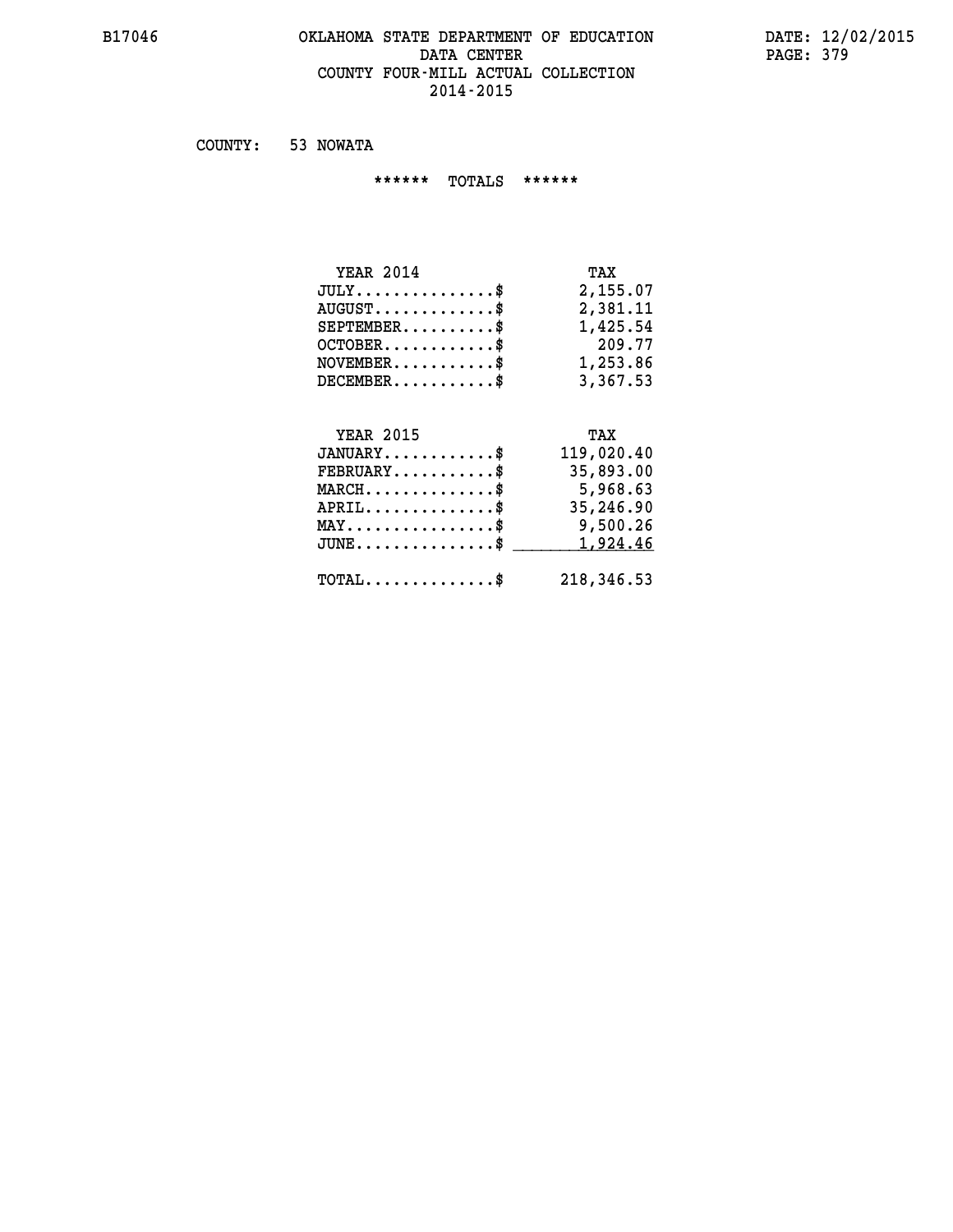## **B17046 OKLAHOMA STATE DEPARTMENT OF EDUCATION DATE: 12/02/2015 DATA CENTER** PAGE: 380  **COUNTY FOUR-MILL ACTUAL COLLECTION 2014-2015**

 **COUNTY: 54 OKFUSKEE DISTRICT: C029 BEARDEN**

| <b>YEAR 2014</b>                    | TAX      |
|-------------------------------------|----------|
| $JULY$ \$                           | 170.22   |
| $AUGUST$ \$                         | 33.43    |
| $SEPTEMBER$ \$                      | 52.05    |
| $OCTOBER$ \$                        | 52.96    |
| $NOVEMBER$ \$                       | 17.82    |
| $DECEMBER$ \$                       | 457.49   |
|                                     |          |
| <b>YEAR 2015</b>                    | TAX      |
| $JANUARY$ \$                        | 3,817.65 |
| $FEBRUARY$                          | 690.85   |
| $MARCH$ \$                          | 196.37   |
| $APRIL$ \$                          | 1,845.78 |
| $MAX \dots \dots \dots \dots \dots$ | 320.34   |
| $JUNE$ \$                           | 205.62   |
| $TOTAL$ \$                          | 7,860.58 |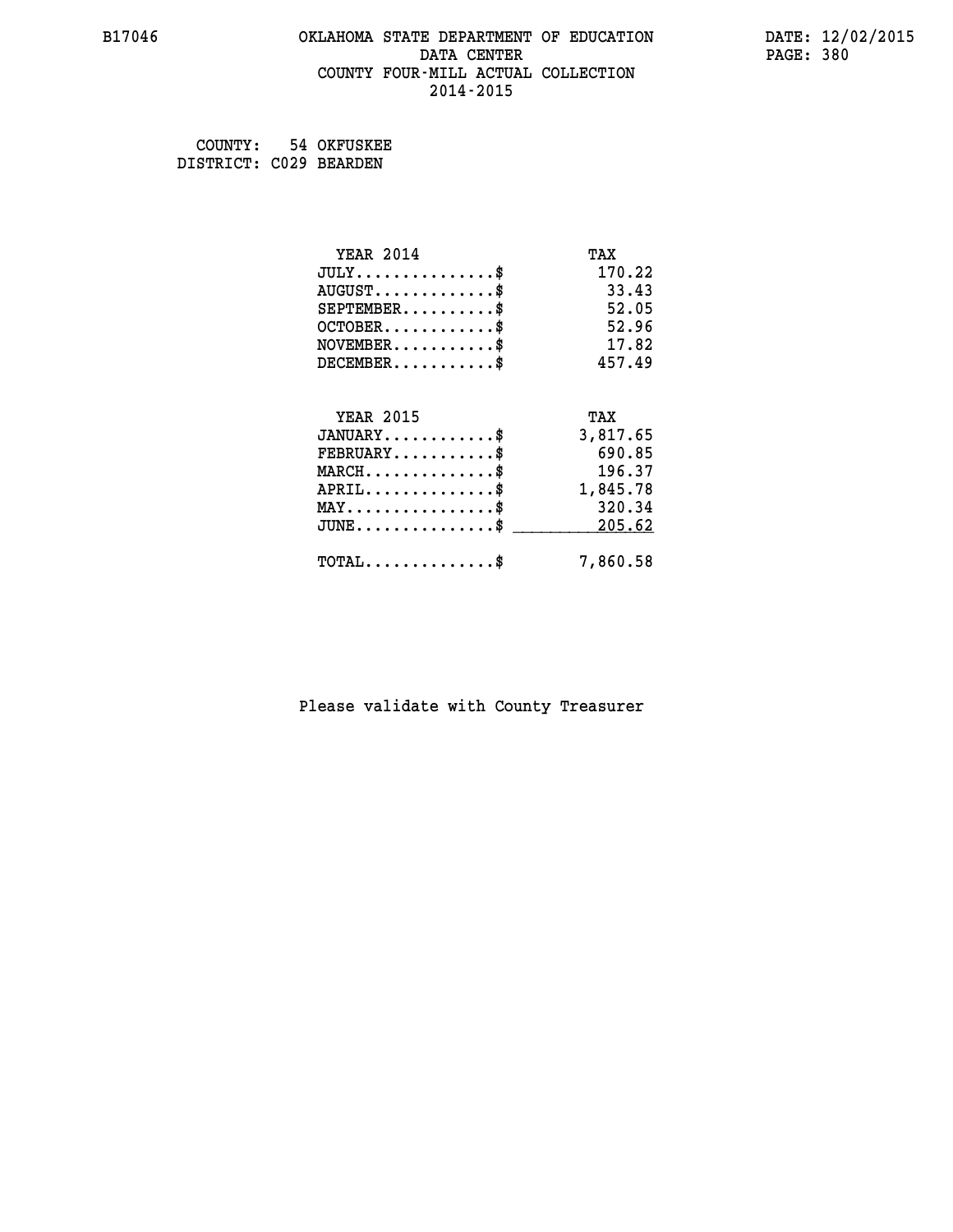## **B17046 OKLAHOMA STATE DEPARTMENT OF EDUCATION DATE: 12/02/2015 DATA CENTER** PAGE: 381  **COUNTY FOUR-MILL ACTUAL COLLECTION 2014-2015**

 **COUNTY: 54 OKFUSKEE DISTRICT: I002 MASON**

| <b>YEAR 2014</b>                           | TAX       |
|--------------------------------------------|-----------|
| $JULY$ \$                                  | 401.07    |
| $AUGUST$ \$                                | 79.93     |
| $SEPTEMBER$ \$                             | 124.34    |
| $OCTOBER$ \$                               | 127.43    |
| $NOVEMBER$ \$                              | 40.41     |
| $DECEMBER$ \$                              | 1,102.59  |
|                                            |           |
| <b>YEAR 2015</b>                           | TAX       |
| $JANUARY$                                  | 9,206.25  |
| $FEBRUARY$                                 | 1,666.10  |
| $MARCH$ \$                                 | 471.59    |
| $APRIL$ \$                                 | 4,450.35  |
| $MAX \dots \dots \dots \dots \$            | 770.97    |
| $JUNE$ \$                                  | 491.17    |
| $\texttt{TOTAL} \dots \dots \dots \dots \$ | 18,932.20 |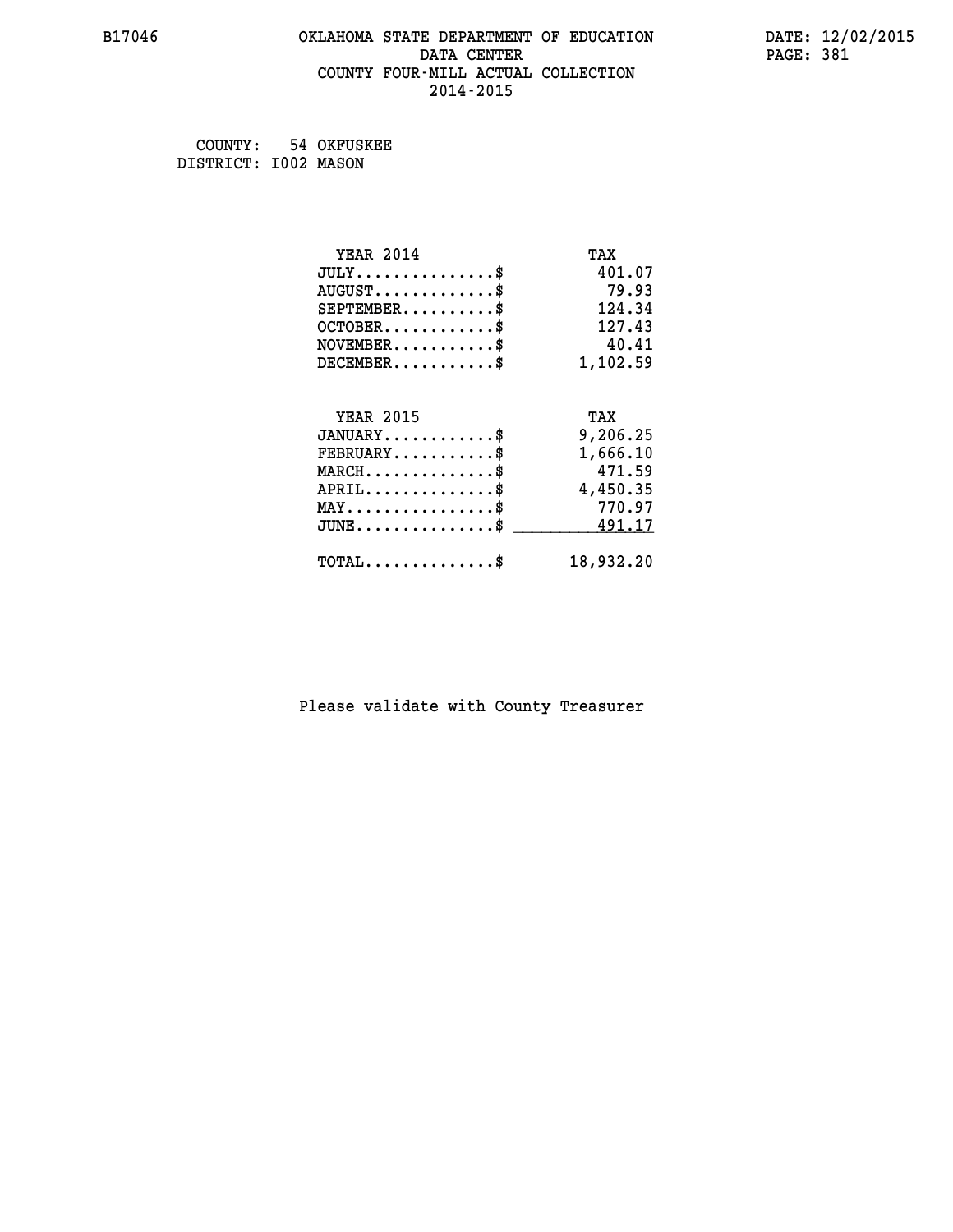## **B17046 OKLAHOMA STATE DEPARTMENT OF EDUCATION DATE: 12/02/2015 DATA CENTER** PAGE: 382  **COUNTY FOUR-MILL ACTUAL COLLECTION 2014-2015**

 **COUNTY: 54 OKFUSKEE DISTRICT: I014 PADEN**

| <b>YEAR 2014</b>                           | TAX       |
|--------------------------------------------|-----------|
| $JULY$ \$                                  | 375.20    |
| $AUGUST$ \$                                | 74.01     |
| $SEPTEMENT.$ \$                            | 115.40    |
| $OCTOBER$ \$                               | 116.97    |
| $NOVEMBER$ \$                              | 40.11     |
| $DECEMBER$ \$                              | 1,054.46  |
|                                            |           |
| <b>YEAR 2015</b>                           | TAX       |
| $JANUARY$ \$                               | 8,806.33  |
| $FEBRUARY$ \$                              | 1,593.23  |
| $MARCH$ \$                                 | 450.57    |
| $APRIL$ \$                                 | 4,257.31  |
| $MAX \dots \dots \dots \dots \$            | 738.48    |
| $JUNE$                                     | 470.95    |
| $\texttt{TOTAL} \dots \dots \dots \dots \$ | 18,093.02 |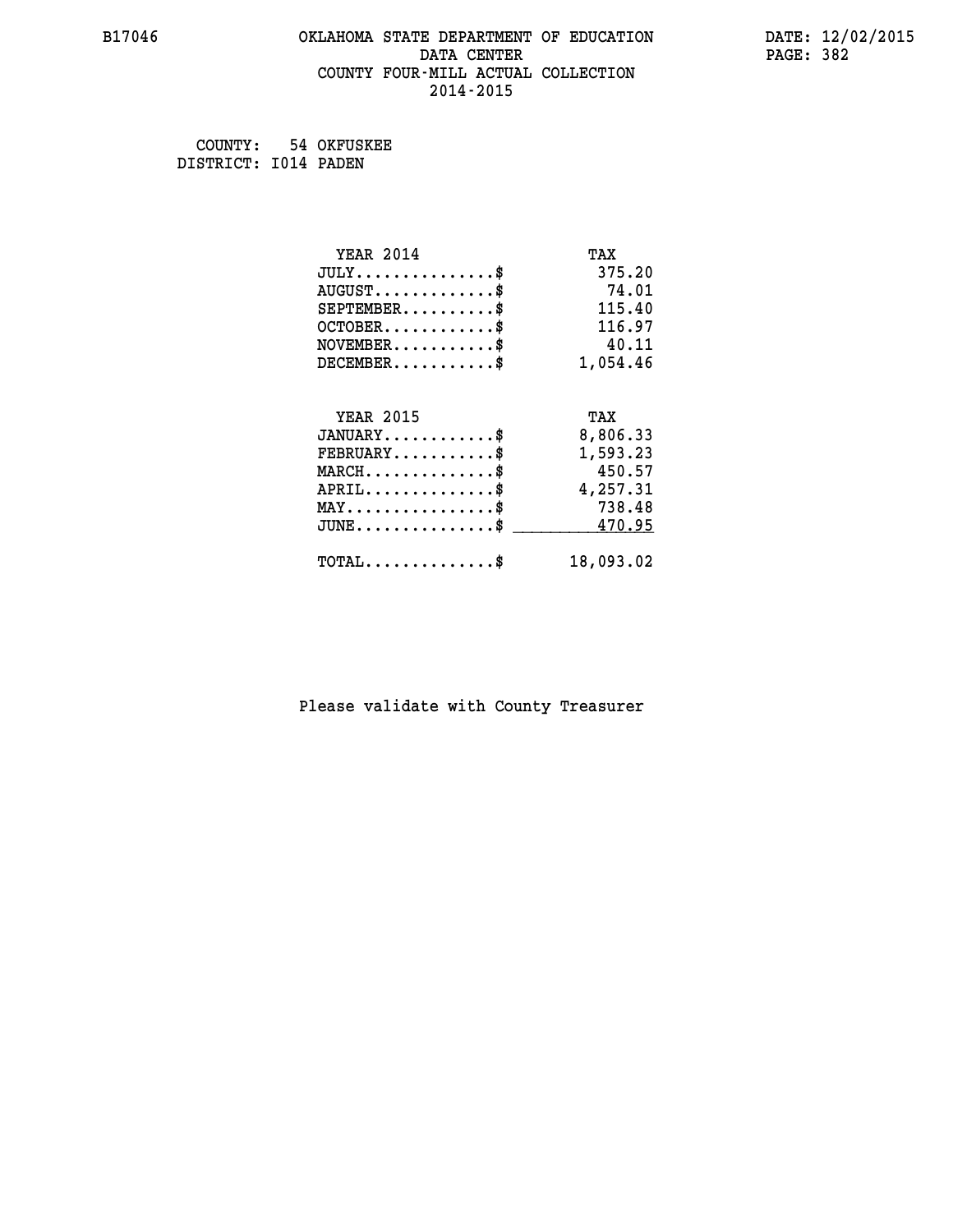## **B17046 OKLAHOMA STATE DEPARTMENT OF EDUCATION DATE: 12/02/2015 DATA CENTER** PAGE: 383  **COUNTY FOUR-MILL ACTUAL COLLECTION 2014-2015**

 **COUNTY: 54 OKFUSKEE DISTRICT: I026 OKEMAH**

| <b>YEAR 2014</b>                           | TAX       |
|--------------------------------------------|-----------|
| $JULY$ \$                                  | 1,287.61  |
| $AUGUST$ \$                                | 250.81    |
| $SEPTEMENT.$ \$                            | 391.72    |
| $OCTOBER$ \$                               | 394.11    |
| $NOVEMBER$ \$                              | 140.61    |
| $DECEMBER$ \$                              | 3,420.72  |
|                                            |           |
| <b>YEAR 2015</b>                           | TAX       |
| $JANUARY$ \$                               | 28,525.14 |
| $FEBRUARY$                                 | 5,161.49  |
| $MARCH$ \$                                 | 1,476.04  |
| $APRIL$ \$                                 | 13,793.74 |
| MAY\$ 2,397.93                             |           |
| $JUNE$ \$                                  | 1,554.39  |
| $\texttt{TOTAL} \dots \dots \dots \dots \$ | 58,794.31 |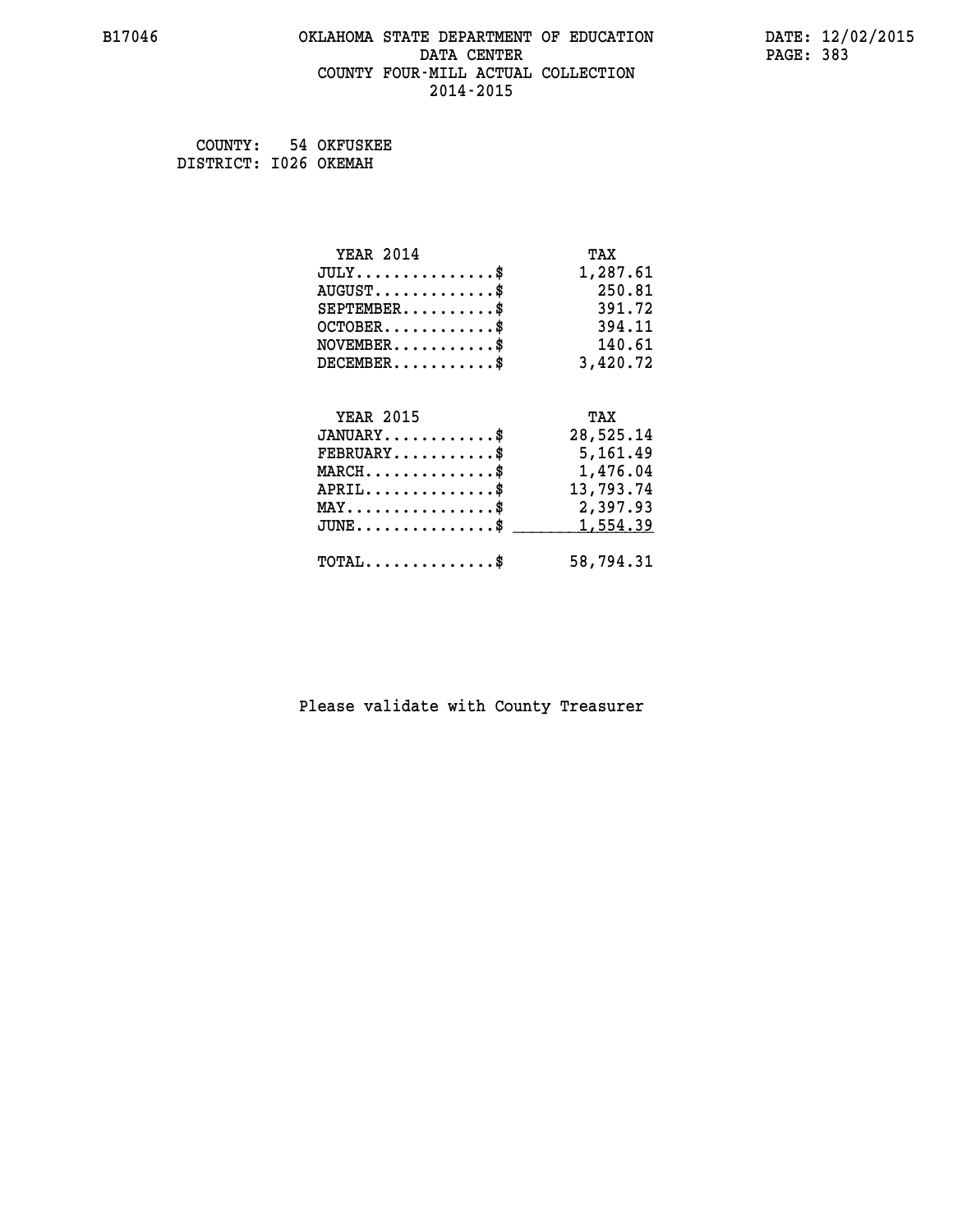### **B17046 OKLAHOMA STATE DEPARTMENT OF EDUCATION DATE: 12/02/2015 DATA CENTER** PAGE: 384  **COUNTY FOUR-MILL ACTUAL COLLECTION 2014-2015**

 **COUNTY: 54 OKFUSKEE**

 **DISTRICT: I031 WELEETKA**

| <b>YEAR 2014</b>                               | TAX         |
|------------------------------------------------|-------------|
| $JULY$ \$                                      | 584.36      |
| $AUGUST$ \$                                    | 116.09      |
| $SEPTEMBER$ \$                                 | 181.67      |
| $OCTOBER$ \$                                   | 181.71      |
| $NOVEMBER$ \$                                  | 66.23       |
| $DECEMBER$ \$                                  | 1,642.07    |
|                                                |             |
| <b>YEAR 2015</b>                               | TAX         |
| $JANUARY$ \$                                   | 13,701.87   |
| $FEBRUARY$                                     | 2,478.80    |
| $MARCH$ \$                                     | 706.82      |
| $APRIL$                                        | 6,625.18    |
| $\texttt{MAX} \dots \dots \dots \dots \dots \$ | 1,151.16    |
| $JUNE$ \$                                      | 743.31      |
| $\texttt{TOTAL} \dots \dots \dots \dots \$     | 28, 179. 27 |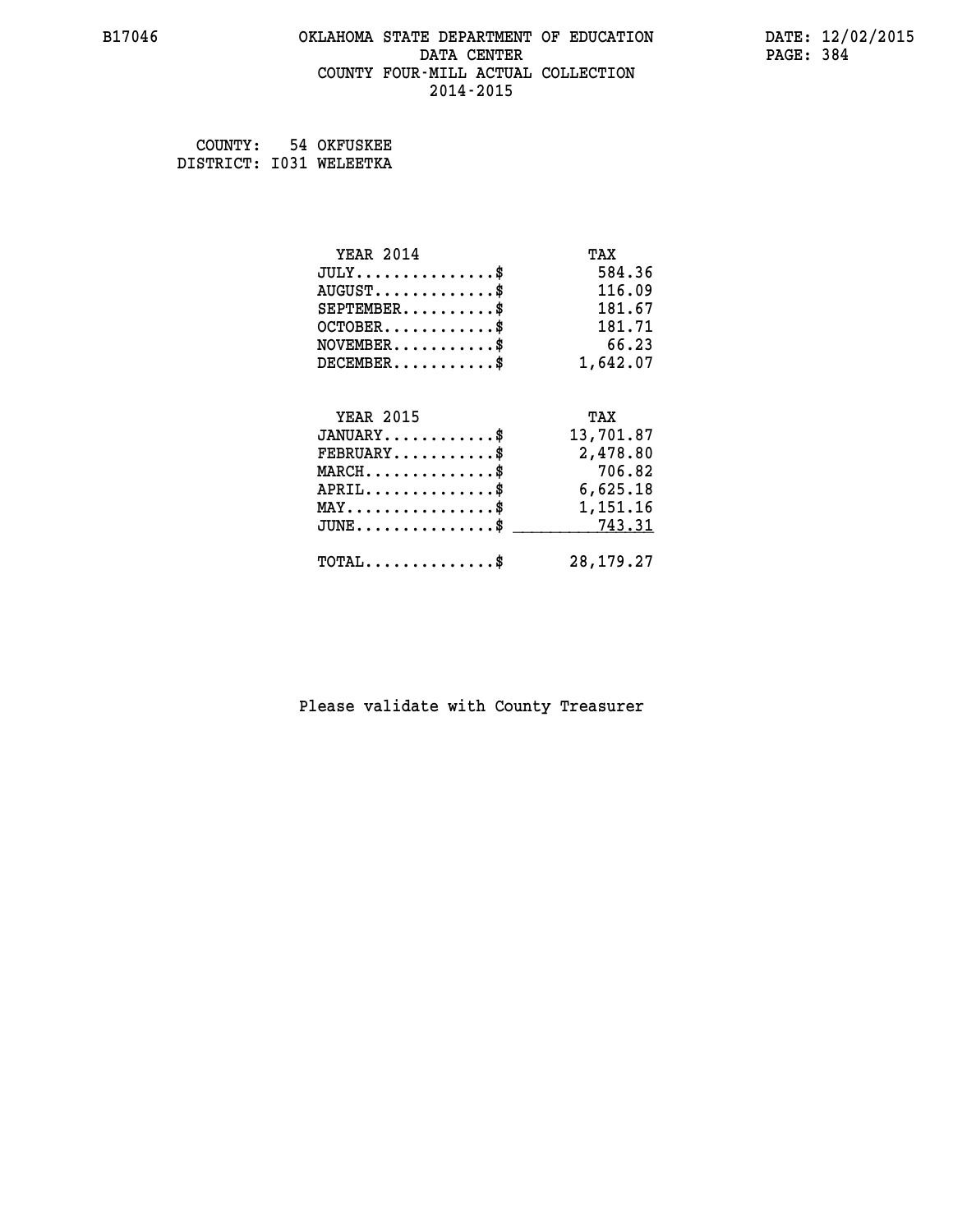### **B17046 OKLAHOMA STATE DEPARTMENT OF EDUCATION DATE: 12/02/2015 DATA CENTER** PAGE: 385  **COUNTY FOUR-MILL ACTUAL COLLECTION 2014-2015**

 **COUNTY: 54 OKFUSKEE DISTRICT: I054 GRAHAM-DUSTIN**

| <b>YEAR 2014</b>                               | TAX        |
|------------------------------------------------|------------|
| $JULY$ \$                                      | 2,983.60   |
| $AUGUST$ \$                                    | 649.29     |
| $SEPTEMBER$ \$                                 | 2,276.42   |
| $OCTOBER$ \$                                   | 979.59     |
| $NOVEMBER.$ \$                                 | 225.91     |
| $DECEMBER$ \$                                  | 11,052.16  |
|                                                |            |
| <b>YEAR 2015</b>                               | TAX        |
| $JANUARY$ \$                                   | 92,912.61  |
| $FEBRUARY$                                     | 16,801.88  |
| $MARCH$ \$                                     | 4,559.49   |
| $APRIL$ \$                                     | 44,860.85  |
| $\texttt{MAX} \dots \dots \dots \dots \dots \$ | 7,693.00   |
| $JUNE$ \$                                      | 4,586.07   |
| $\texttt{TOTAL} \dots \dots \dots \dots \$     | 189,580.87 |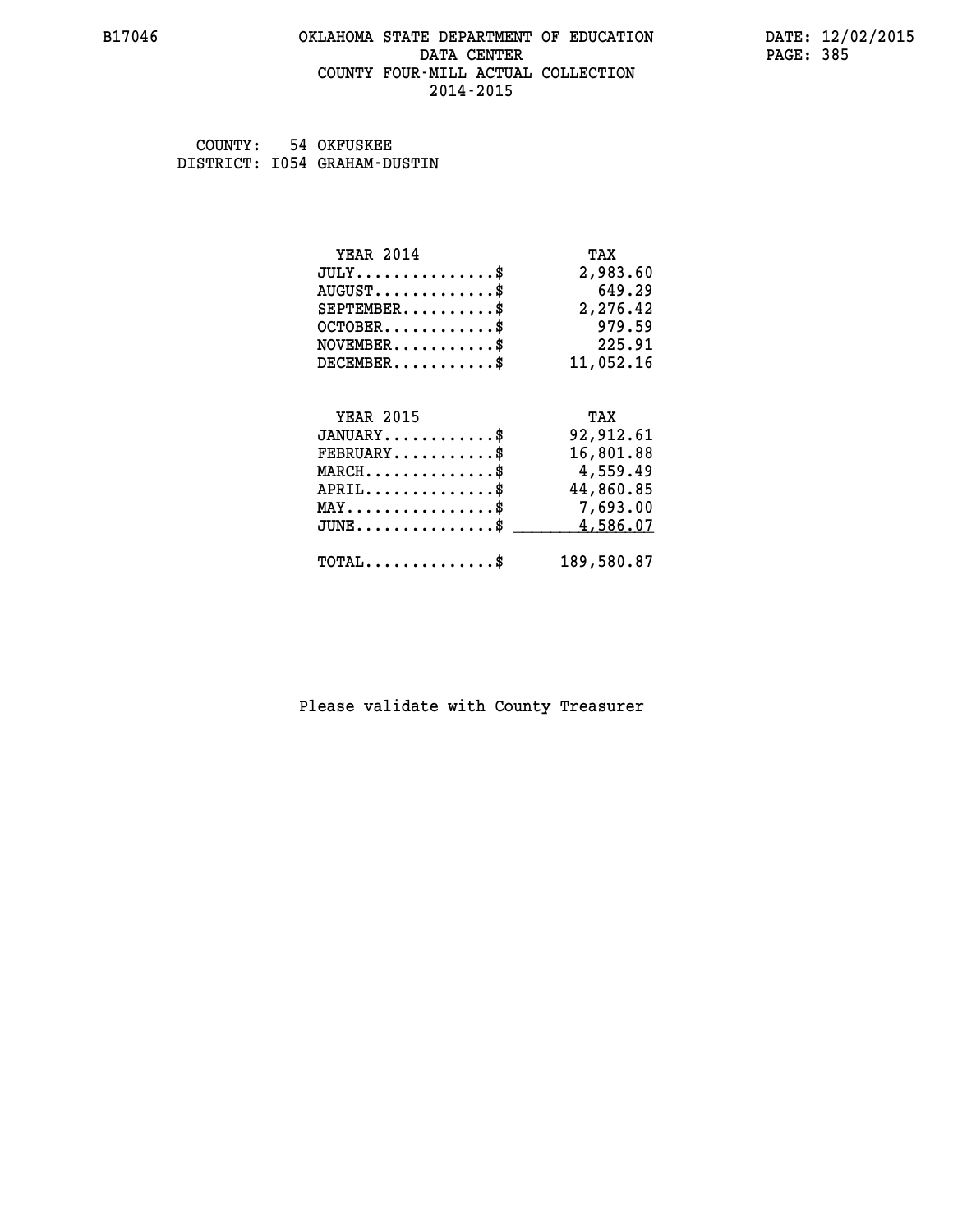### **B17046 OKLAHOMA STATE DEPARTMENT OF EDUCATION DATE: 12/02/2015 DATA CENTER PAGE: 386 COUNTY FOUR-MILL ACTUAL COLLECTION 2014-2015**

 **COUNTY: 54 OKFUSKEE**

 **\*\*\*\*\*\* TOTALS \*\*\*\*\*\***

| <b>YEAR 2014</b>                 | TAX       |
|----------------------------------|-----------|
| $JULY$                           | 5,802.06  |
| $AUGUST \ldots \ldots \ldots$ \$ | 1,203.56  |
| $SEPTEMBER$ \$                   | 3,141.60  |
| $OCTOBER$ \$                     | 1,852.77  |
| $NOVEMBER$ \$                    | 531.09    |
| $DECEMBER$                       | 18,729.49 |

# **YEAR 2015 TAX JANUARY............\$ 156,969.85 FEBRUARY...........\$ 28,392.35 MARCH..............\$ 7,860.88 APRIL..............\$ 75,833.21 MAY................\$ 13,071.88 JUNE................\$** \_\_\_\_\_\_\_\_\_ 8,051.51

 **TOTAL..............\$ 321,440.25**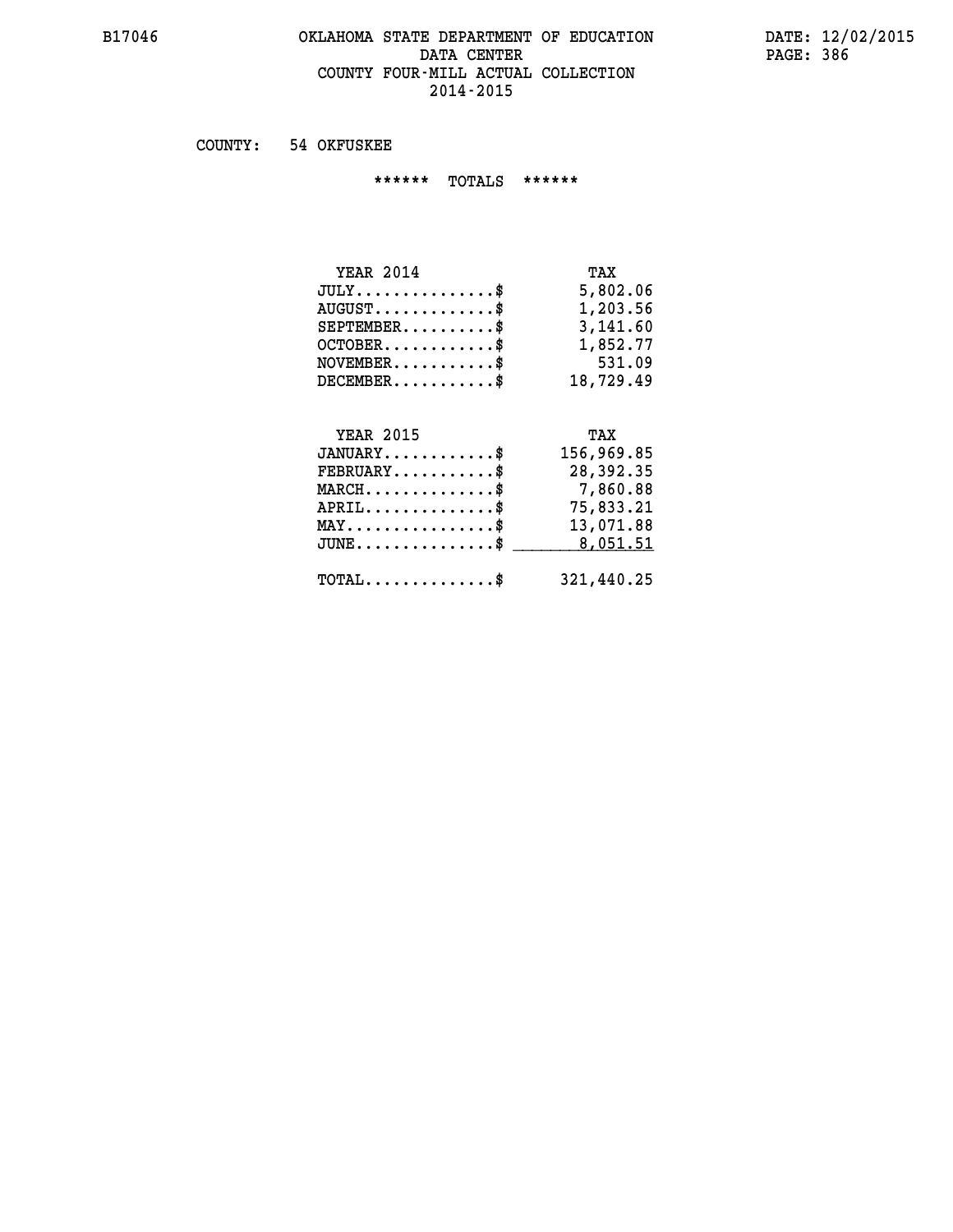## **B17046 OKLAHOMA STATE DEPARTMENT OF EDUCATION DATE: 12/02/2015 DATA CENTER** PAGE: 387  **COUNTY FOUR-MILL ACTUAL COLLECTION 2014-2015**

 **COUNTY: 55 OKLAHOMA DISTRICT: C029 OAKDALE**

| <b>YEAR 2014</b>                                 | TAX        |
|--------------------------------------------------|------------|
| $JULY$ \$                                        | 464.50     |
| $AUGUST$ \$                                      | 1,074.59   |
| $SEPTEMBER$ \$                                   | 417.71     |
| $OCTOBER$ \$                                     | 206.02     |
| $\texttt{NOVEMBER} \dots \dots \dots \$          | 3,916.89   |
| $DECEMBER$ \$                                    | 49,582.45  |
|                                                  |            |
| <b>YEAR 2015</b>                                 | TAX        |
| $JANUARY$ \$                                     | 48,546.43  |
| $FEBRUARY$                                       | 1,703.57   |
| $\texttt{MARCH}\ldots\ldots\ldots\ldots\text{*}$ | 6,816.07   |
| $APRIL \ldots \ldots \ldots \ldots$ \$           | 14,825.25  |
| $\texttt{MAX} \dots \dots \dots \dots \dots \$   | 1,231.15   |
| $\texttt{JUNE} \dots \dots \dots \dots \dots \$$ | 903.85     |
| $\texttt{TOTAL} \dots \dots \dots \dots \$       | 129,688.48 |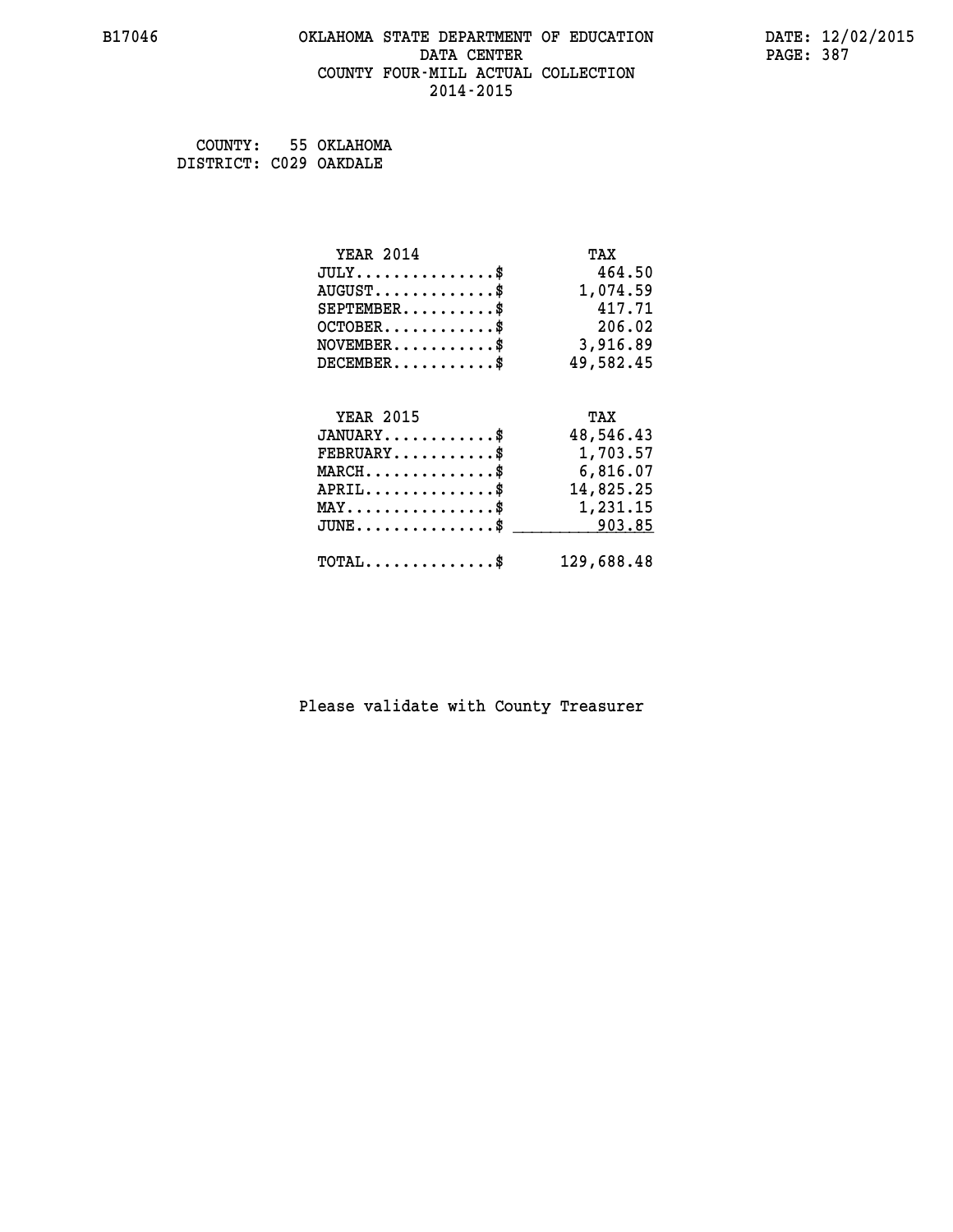## **B17046 OKLAHOMA STATE DEPARTMENT OF EDUCATION DATE: 12/02/2015 DATA CENTER** PAGE: 388  **COUNTY FOUR-MILL ACTUAL COLLECTION 2014-2015**

 **COUNTY: 55 OKLAHOMA DISTRICT: C074 CRUTCHO**

| <b>YEAR 2014</b>                                 | TAX       |
|--------------------------------------------------|-----------|
| $JULY$ \$                                        | 248.91    |
| $AUGUST$ \$                                      | 575.98    |
| $SEPTEMBER$ \$                                   | 222.75    |
| $OCTOBER$ \$                                     | 110.58    |
| $\texttt{NOVEMBER} \dots \dots \dots \$          | 2,174.64  |
| $DECEMBER$ \$                                    | 27,593.26 |
|                                                  |           |
| <b>YEAR 2015</b>                                 | TAX       |
| $JANUARY$ \$                                     | 27,016.19 |
| $FEBRUARY$                                       | 943.21    |
| $MARCH$ \$                                       | 3,790.76  |
| $APRIL$ \$                                       | 8,245.65  |
| $MAX \dots \dots \dots \dots \dots$              | 682.09    |
| $\texttt{JUNE} \dots \dots \dots \dots \dots \$$ | 499.95    |
| $\texttt{TOTAL} \dots \dots \dots \dots \$       | 72,103.97 |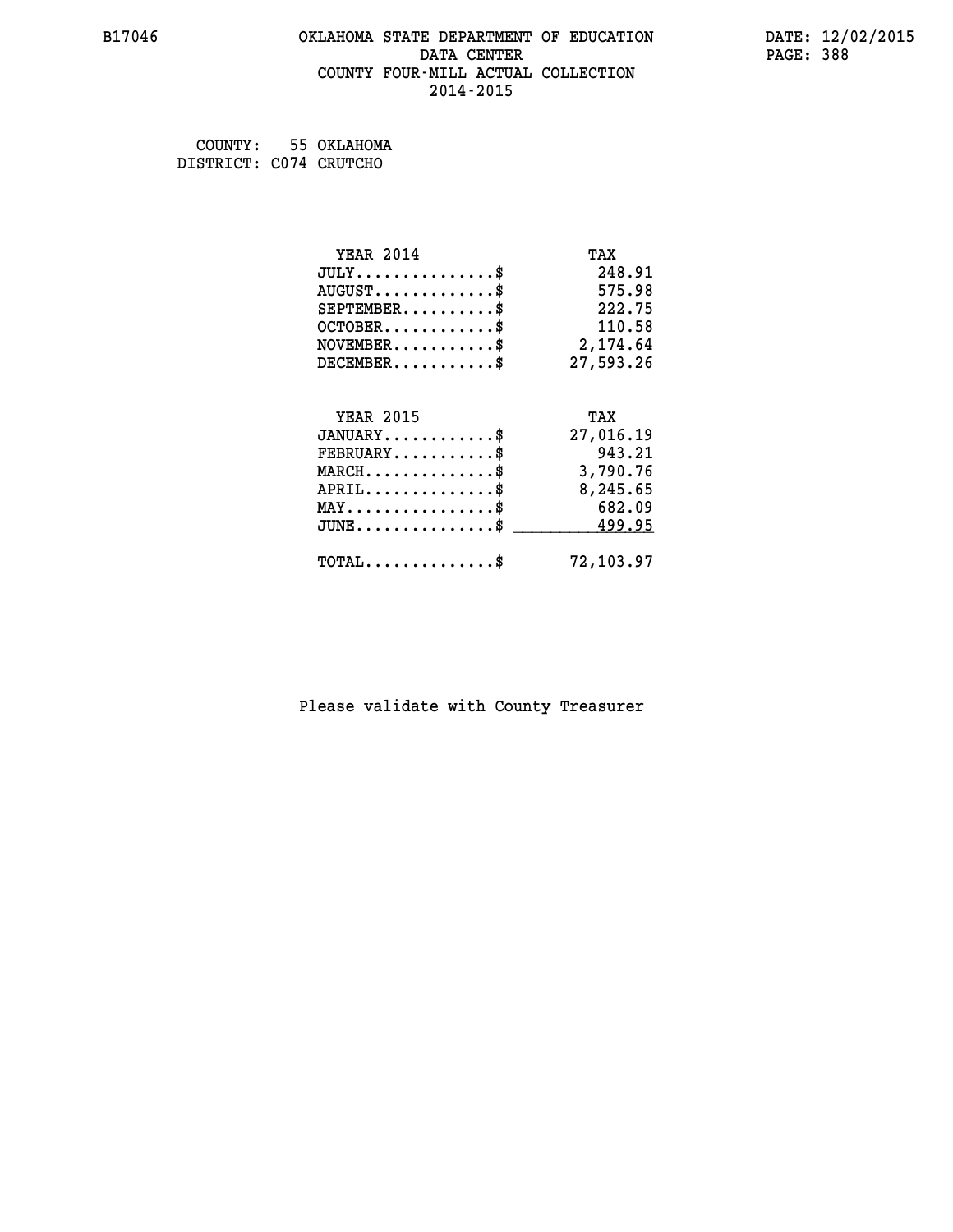### **B17046 OKLAHOMA STATE DEPARTMENT OF EDUCATION DATE: 12/02/2015 DATA CENTER** PAGE: 389  **COUNTY FOUR-MILL ACTUAL COLLECTION 2014-2015**

 **COUNTY: 55 OKLAHOMA DISTRICT: I001 PUTNAM CITY**

| <b>YEAR 2014</b>                            | TAX          |
|---------------------------------------------|--------------|
| $JULY \ldots \ldots \ldots \$               | 14,922.78    |
| $\texttt{AUGUST} \dots \dots \dots \dots \$ | 33,686.34    |
| $SEPTEMBER$ \$                              | 13,178.09    |
| $OCTOBER$                                   | 6,585.49     |
| $NOVEMBER$ \$                               | 116,837.24   |
| $DECEMBER$ \$                               | 1,473,957.70 |
|                                             |              |
| YEAR 2015                                   | TAX          |

|                                         | 1,443,228.64<br>$JANUARY$ \$                            |
|-----------------------------------------|---------------------------------------------------------|
| $\texttt{FEBRUARY} \dots \dots \dots \$ | 51,034.14                                               |
| $MARCH$ \$                              | 202,865.07                                              |
| $APRIL$ \$                              | 441, 119. 13                                            |
| $MAX \dots \dots \dots \dots \$         | 40,829.89                                               |
|                                         | $JUNE \dots \dots \dots \dots \$ 48,347.99              |
|                                         | $\texttt{TOTAL} \dots \dots \dots \dots \$ 3,886,592.50 |
|                                         |                                                         |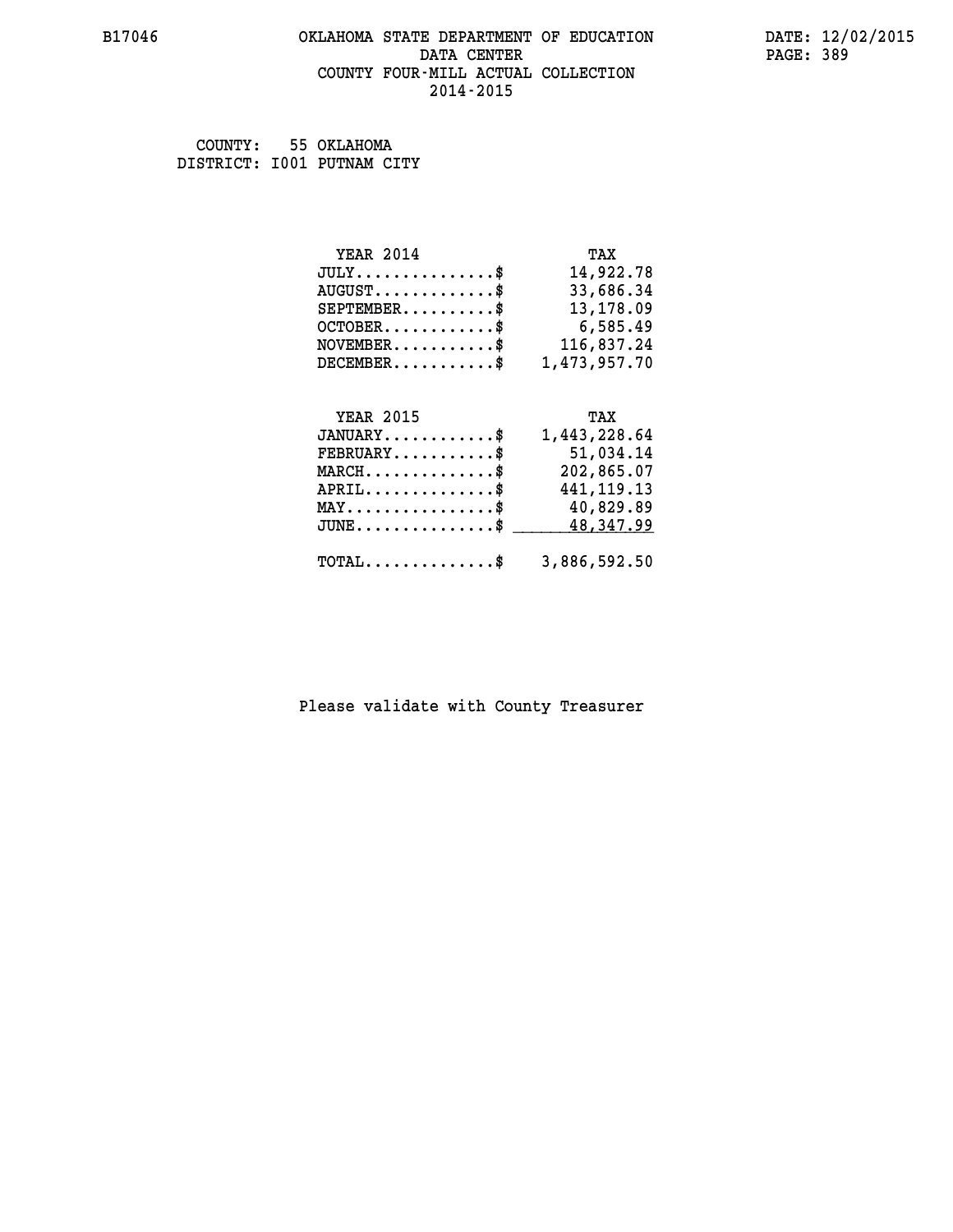## **B17046 OKLAHOMA STATE DEPARTMENT OF EDUCATION DATE: 12/02/2015 DATA CENTER** PAGE: 390  **COUNTY FOUR-MILL ACTUAL COLLECTION 2014-2015**

 **COUNTY: 55 OKLAHOMA DISTRICT: I003 LUTHER**

| <b>YEAR 2014</b>                               | TAX        |
|------------------------------------------------|------------|
| $JULY$ \$                                      | 687.38     |
| $AUGUST$ \$                                    | 1,554.01   |
| $SEPTEMBER$ \$                                 | 605.81     |
| $OCTOBER$ \$                                   | 302.95     |
| $NOVEMBER.$ \$                                 | 5,674.75   |
| $DECEMBER$ \$                                  | 71,833.34  |
|                                                |            |
| <b>YEAR 2015</b>                               | TAX        |
| $JANUARY$ \$                                   | 70,333.45  |
| $FEBRUARY$                                     | 2,468.78   |
| $MARCH$ \$                                     | 9,875.93   |
| $APRIL$ \$                                     | 21,483.92  |
| $\texttt{MAX} \dots \dots \dots \dots \dots \$ | 1,789.74   |
| $JUNE$ \$                                      | 1, 313.72  |
| $\texttt{TOTAL} \dots \dots \dots \dots \$     | 187,923.78 |
|                                                |            |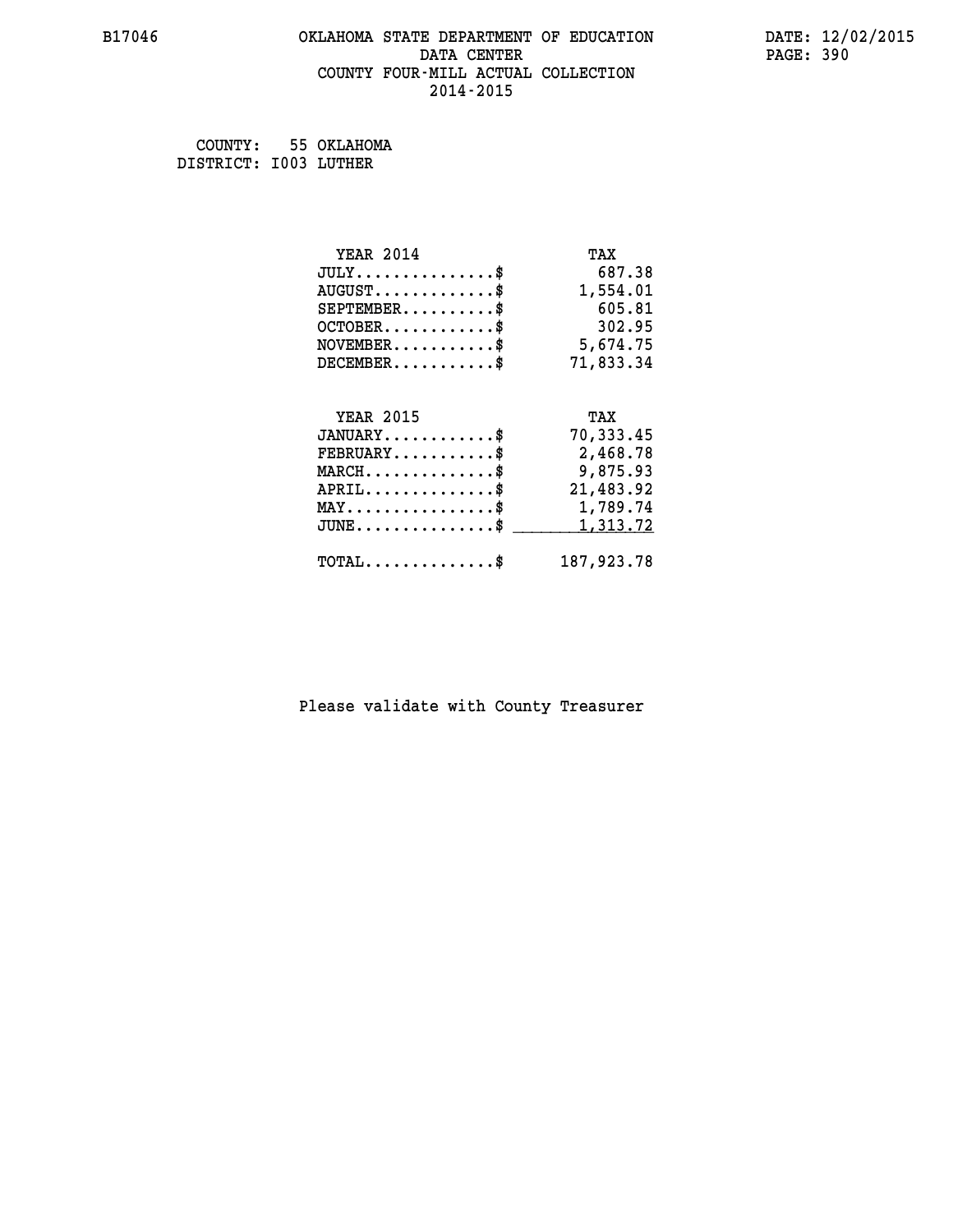### **B17046 OKLAHOMA STATE DEPARTMENT OF EDUCATION DATE: 12/02/2015 DATA CENTER** PAGE: 391  **COUNTY FOUR-MILL ACTUAL COLLECTION 2014-2015**

 **COUNTY: 55 OKLAHOMA DISTRICT: I004 CHOCTAW-NICOMA PARK**

| <b>YEAR 2014</b>                                 | TAX          |
|--------------------------------------------------|--------------|
| $JULY$ \$                                        | 5,085.55     |
| $AUGUST$ \$                                      | 13, 122.82   |
| $SEPTEMBER$ \$                                   | 4,850.51     |
| $OCTOBER$ \$                                     | 2,201.73     |
| $NOVEMBER.$ \$                                   | 46,831.61    |
| $DECEMBER$ \$                                    | 593,672.98   |
|                                                  |              |
| <b>YEAR 2015</b>                                 | TAX          |
| $JANUARY$ \$                                     | 581,199.09   |
| $\texttt{FEBRUARY} \dots \dots \dots \$          | 20,243.13    |
| $\texttt{MARCH}\ldots\ldots\ldots\ldots\text{*}$ | 81,532.70    |
| $APRIL$ \$                                       | 177,279.19   |
| $\texttt{MAX} \dots \dots \dots \dots \dots \$   | 14,498.09    |
| $JUNE$ \$                                        | 10,588.36    |
| $\texttt{TOTAL} \dots \dots \dots \dots \dots$   | 1,551,105.76 |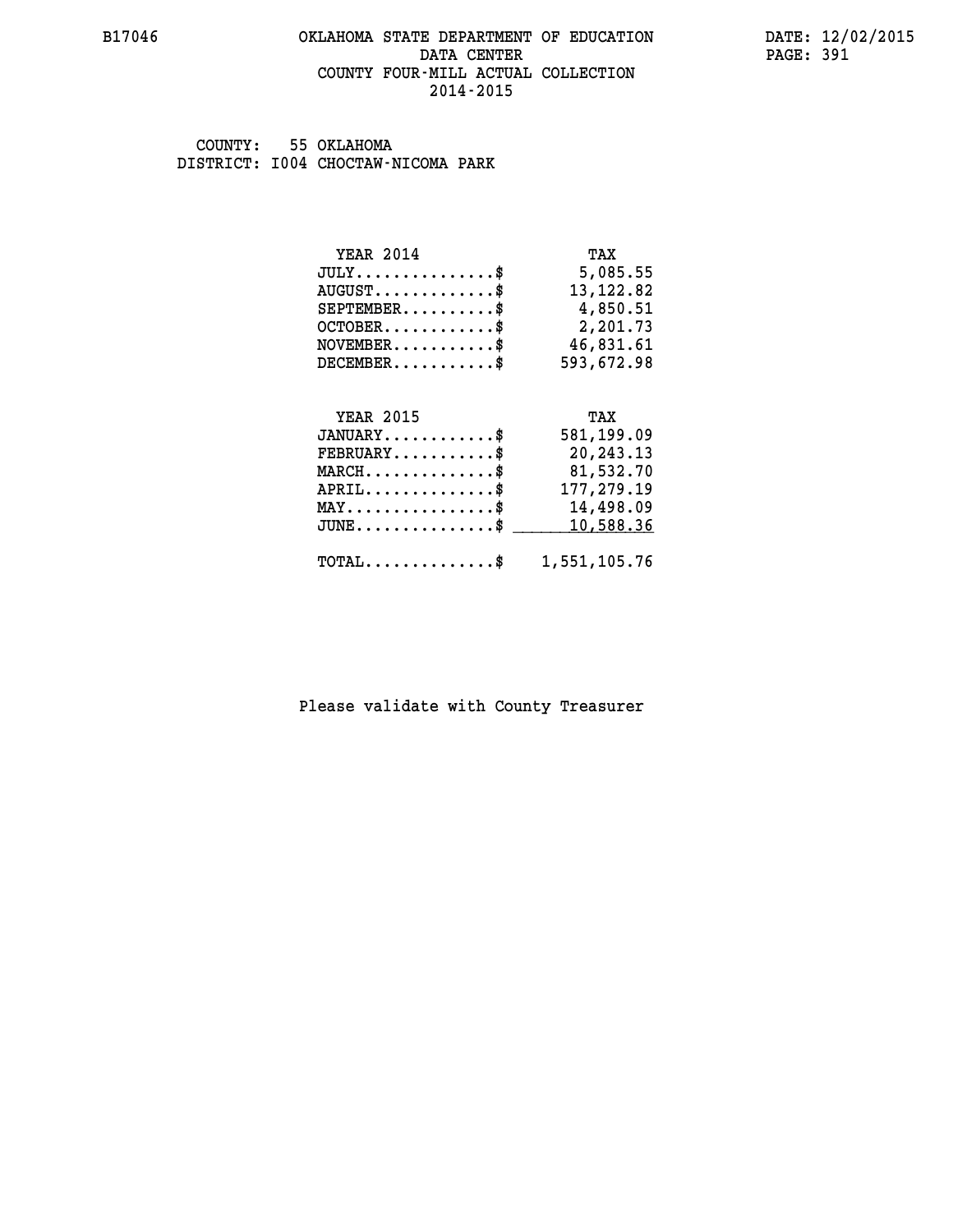### **B17046 OKLAHOMA STATE DEPARTMENT OF EDUCATION DATE: 12/02/2015 DATA CENTER** PAGE: 392  **COUNTY FOUR-MILL ACTUAL COLLECTION 2014-2015**

 **COUNTY: 55 OKLAHOMA DISTRICT: I006 DEER CREEK**

| <b>YEAR 2014</b>                                | TAX          |
|-------------------------------------------------|--------------|
| $JULY$ \$                                       | 3,331.23     |
| $AUGUST$ \$                                     | 5,576.58     |
| $SEPTEMBER$ \$                                  | 3,098.23     |
| $OCTOBER \ldots \ldots \ldots$                  | 1,480.07     |
| $NOVEMBER.$ \$                                  | 30,949.36    |
| $DECEMBER$ \$                                   | 393, 195.63  |
|                                                 |              |
| <b>YEAR 2015</b>                                | TAX          |
| $JANUARY$ \$                                    | 384,951.58   |
| $\texttt{FEBRUARY} \dots \dots \dots \$         | 13,386.19    |
| $MARCH$ \$                                      | 53,977.03    |
| $APRIL$ \$                                      | 117,432.83   |
| $\texttt{MAX} \dots \dots \dots \dots \text{*}$ | 10,621.66    |
| $JUNE$ \$                                       | 12,641.93    |
| $\texttt{TOTAL} \dots \dots \dots \dots \$      | 1,030,642.32 |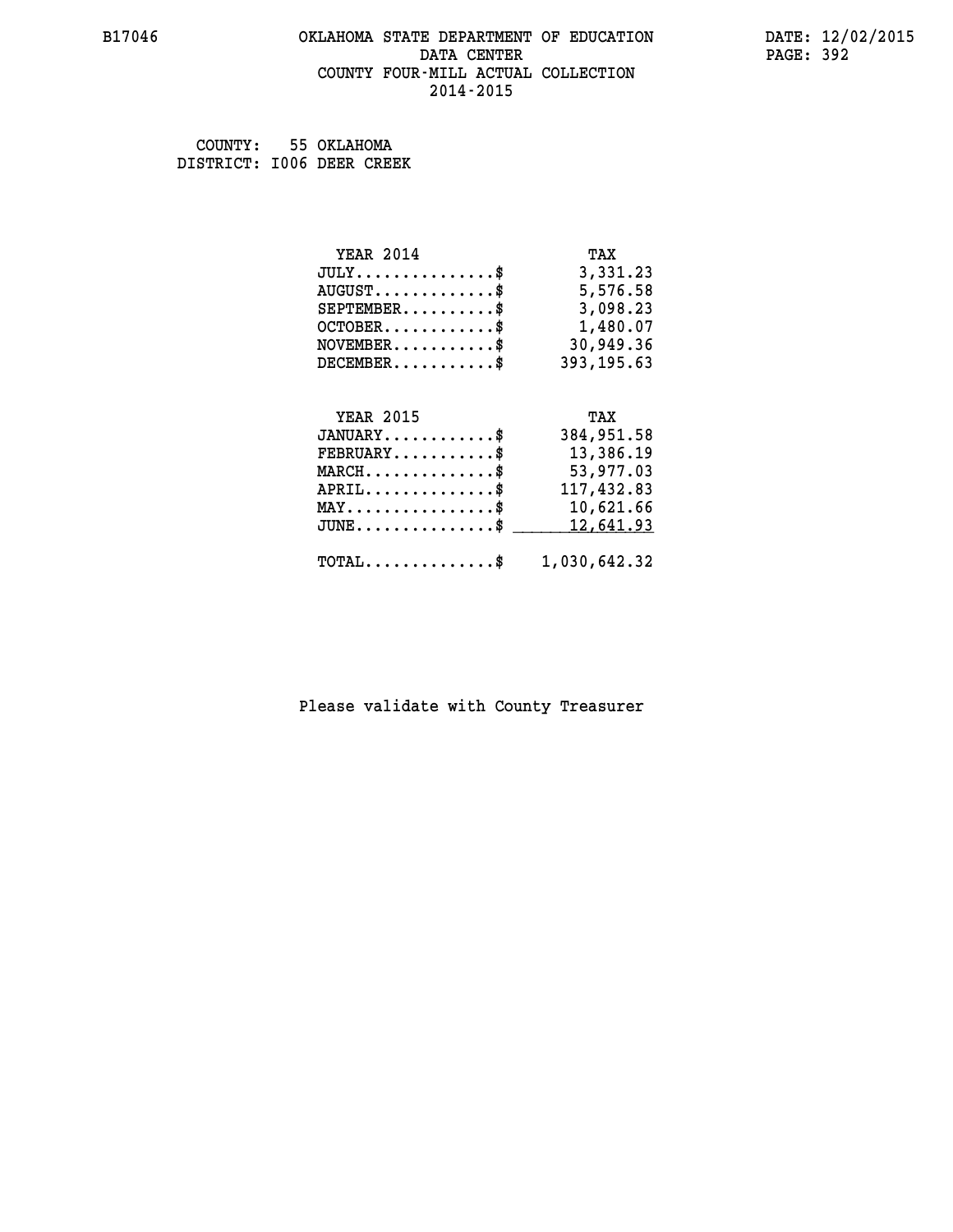## **B17046 OKLAHOMA STATE DEPARTMENT OF EDUCATION DATE: 12/02/2015 DATA CENTER** PAGE: 393  **COUNTY FOUR-MILL ACTUAL COLLECTION 2014-2015**

 **COUNTY: 55 OKLAHOMA DISTRICT: I007 HARRAH**

| <b>YEAR 2014</b>                           | TAX        |
|--------------------------------------------|------------|
| $JULY$ \$                                  | 1,729.05   |
| $AUGUST$ \$                                | 3,793.26   |
| $SEPTEMBER$ \$                             | 1,495.12   |
| $OCTOBER$ \$                               | 758.53     |
| $NOVEMBER$ \$                              | 12,791.09  |
| $DECEMENT.$                                | 161,001.36 |
| <b>YEAR 2015</b>                           | TAX        |
| $JANUARY$ \$                               | 157,652.23 |
| $FEBRUARY$ \$                              | 5,605.14   |
| $MARCH$ \$                                 | 22,178.08  |
| $APRIL$ \$                                 | 48,223.17  |
| $MAX \dots \dots \dots \dots \$            | 4,085.38   |
| $JUNE$ \$                                  | 3,017.99   |
| $\texttt{TOTAL} \dots \dots \dots \dots \$ | 422,330.40 |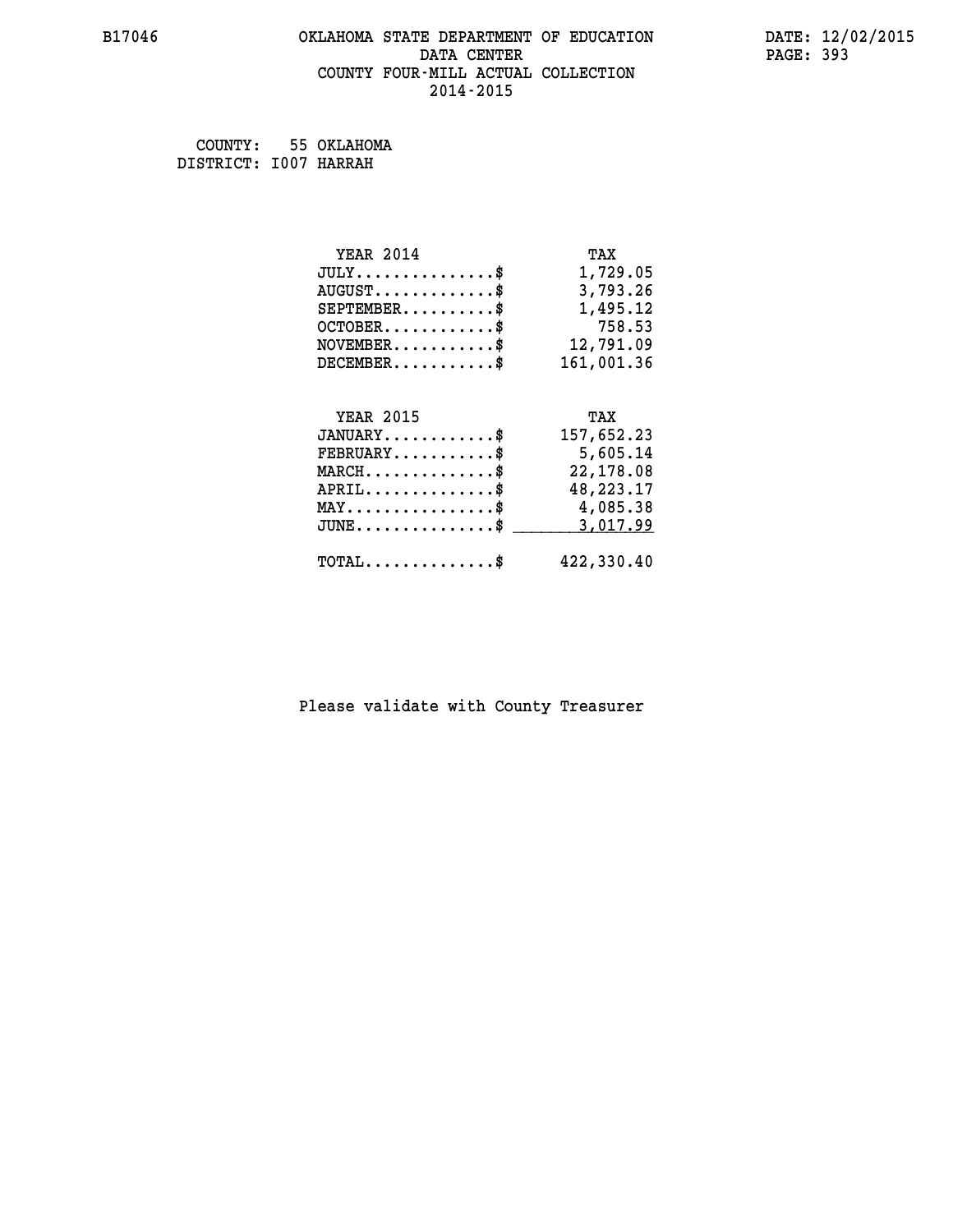## **B17046 OKLAHOMA STATE DEPARTMENT OF EDUCATION DATE: 12/02/2015 DATA CENTER** PAGE: 394  **COUNTY FOUR-MILL ACTUAL COLLECTION 2014-2015**

 **COUNTY: 55 OKLAHOMA DISTRICT: I009 JONES**

| <b>YEAR 2014</b>                               | TAX         |
|------------------------------------------------|-------------|
| $JULY$ \$                                      | 912.36      |
| $AUGUST$ \$                                    | 2,025.66    |
| $SEPTEMBER$ \$                                 | 798.37      |
| $OCTOBER$ \$                                   | 402.97      |
| $NOVEMBER$ \$                                  | 6,930.70    |
| $DECEMBER$ \$                                  | 87, 317. 43 |
|                                                |             |
| <b>YEAR 2015</b>                               | TAX         |
| $JANUARY$ \$                                   | 85,499.42   |
| $FEBRUARY$                                     | 3,033.96    |
| $MARCH$ \$                                     | 12,023.92   |
| $APRIL$ \$                                     | 26, 141.66  |
| $\texttt{MAX} \dots \dots \dots \dots \dots \$ | 2,206.61    |
| $JUNE$ \$                                      | 1,629.03    |
| $\texttt{TOTAL} \dots \dots \dots \dots \$     | 228,922.09  |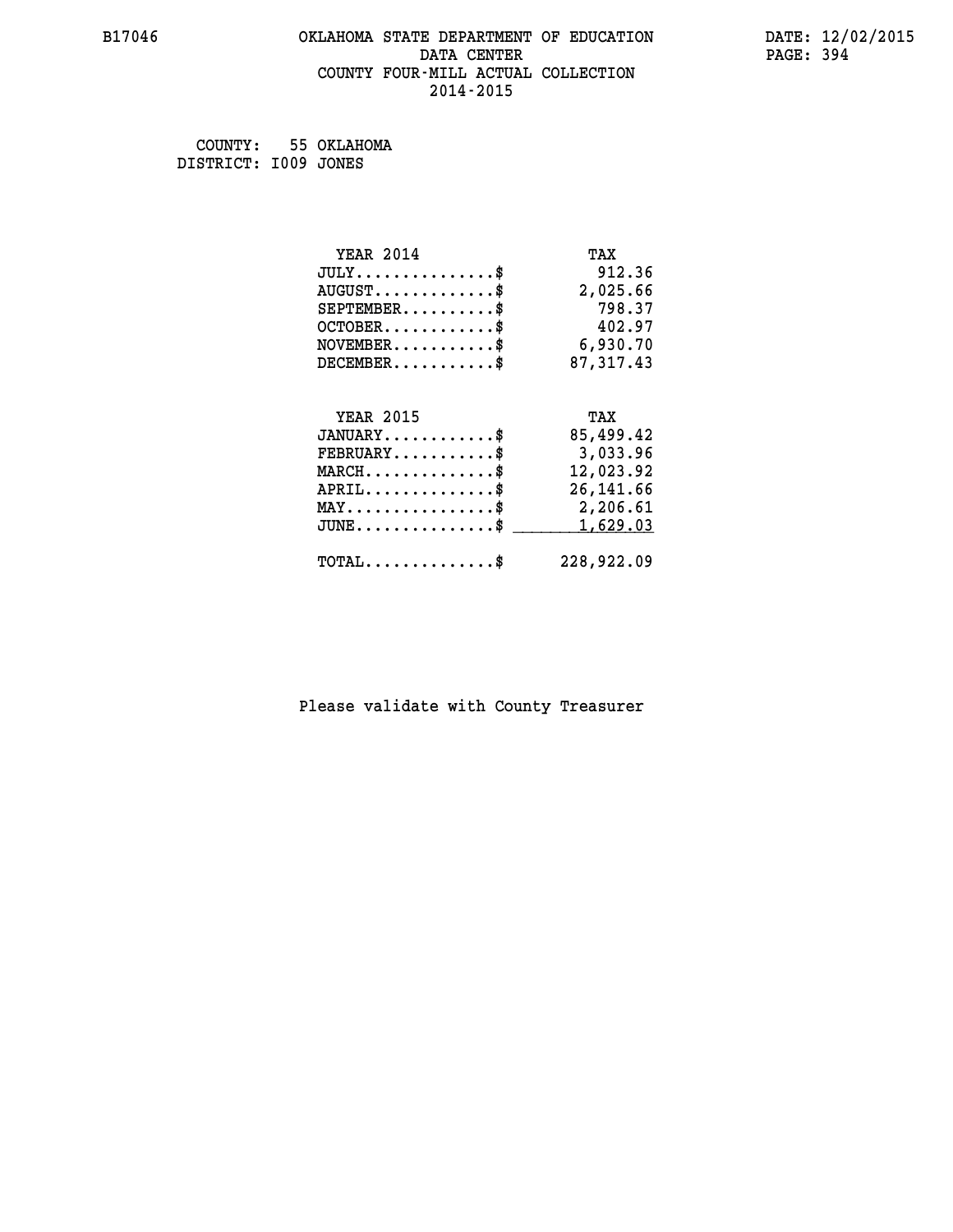## **B17046 OKLAHOMA STATE DEPARTMENT OF EDUCATION DATE: 12/02/2015** DATA CENTER PAGE: 395  **COUNTY FOUR-MILL ACTUAL COLLECTION 2014-2015**

 **COUNTY: 55 OKLAHOMA DISTRICT: I012 EDMOND**

| <b>YEAR 2014</b>                    | TAX          |
|-------------------------------------|--------------|
| $JULY$ \$                           | 17,355.87    |
| $AUGUST$ \$                         | 27,440.94    |
| $SEPTEMBER$ \$                      | 15,484.30    |
| $OCTOBER$ \$                        | 7,667.02     |
| $NOVEMBER$ \$                       | 140,057.62   |
| $DECEMBER$ \$                       | 1,769,063.23 |
|                                     |              |
| <b>YEAR 2015</b>                    | TAX          |
| $JANUARY$ \$                        | 1,732,139.57 |
| $FEBRUARY$ \$                       | 61,067.28    |
| $MARCH$ \$                          | 243, 368.83  |
| $APRIL$ \$                          | 529,218.07   |
| $MAX \dots \dots \dots \dots \dots$ | 48,754.49    |
| $JUNE$ \$                           | 57,814.43    |

| JUNE\$ 57,814.43                                        |  |
|---------------------------------------------------------|--|
| $\texttt{TOTAL} \dots \dots \dots \dots \$ 4,649,431.65 |  |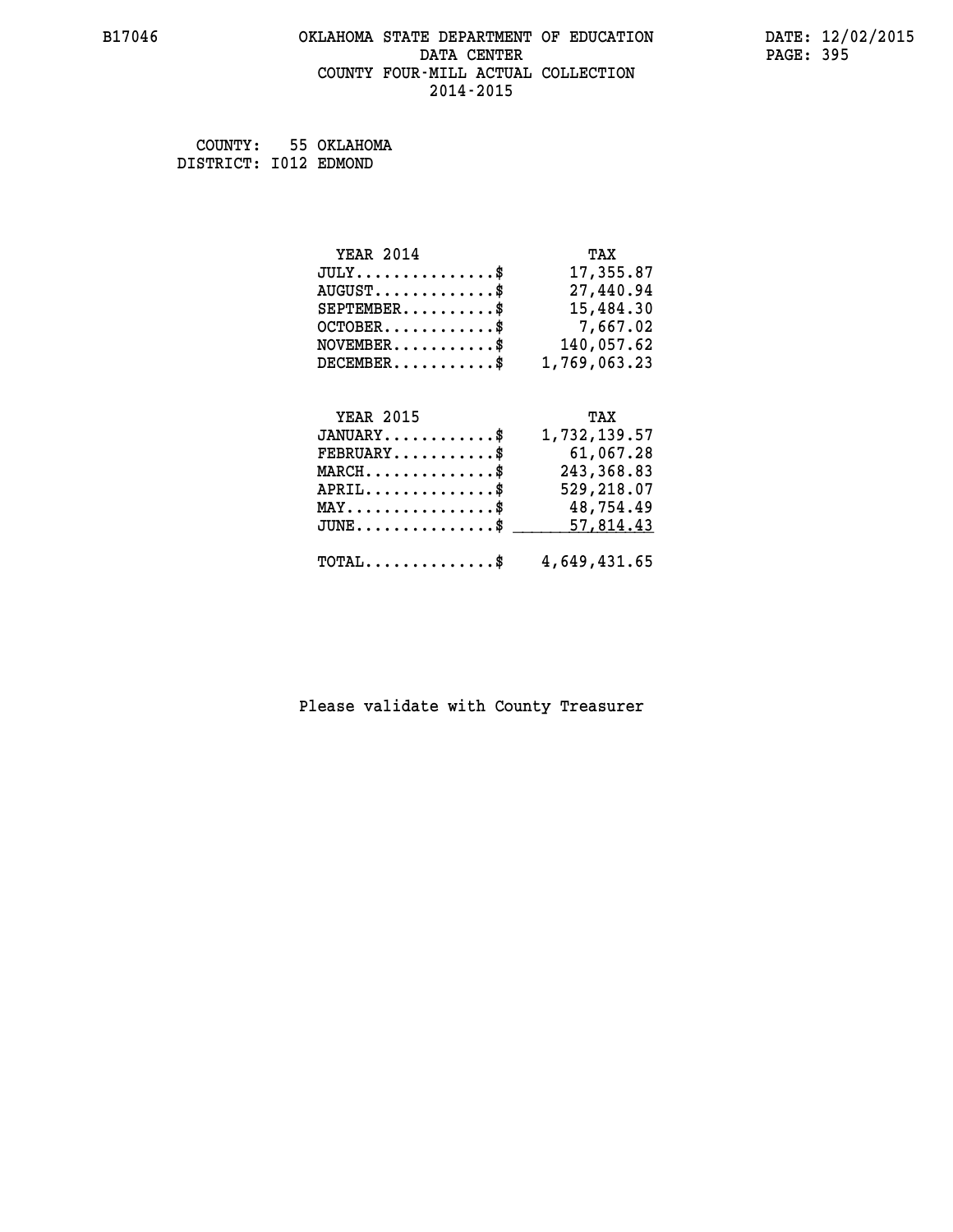## **B17046 OKLAHOMA STATE DEPARTMENT OF EDUCATION DATE: 12/02/2015 DATA CENTER** PAGE: 396  **COUNTY FOUR-MILL ACTUAL COLLECTION 2014-2015**

 **COUNTY: 55 OKLAHOMA DISTRICT: I037 MILLWOOD**

| <b>YEAR 2014</b>                                      | TAX        |
|-------------------------------------------------------|------------|
| $JULY$ \$                                             | 759.88     |
| $AUGUST$ \$                                           | 1,596.41   |
| $SEPTEMENT.$ \$                                       | 651.31     |
| $OCTOBER$ \$                                          | 344.05     |
| $\texttt{NOVEMBER} \dots \dots \dots \$               | 6,233.81   |
| $DECEMBER$ \$                                         | 79,037.91  |
|                                                       |            |
| <b>YEAR 2015</b>                                      | TAX        |
| $JANUARY$ \$                                          | 77,392.40  |
| $FEBRUARY$                                            | 2,716.95   |
| $MARCH$ \$                                            | 10,863.82  |
| $APRIL$ \$                                            | 23,649.15  |
| $\text{MAX} \dots \dots \dots \dots \dots \$ 1,980.51 |            |
| $JUNE$ \$                                             | 1,451.39   |
| $\texttt{TOTAL} \dots \dots \dots \dots \$            | 206,677.59 |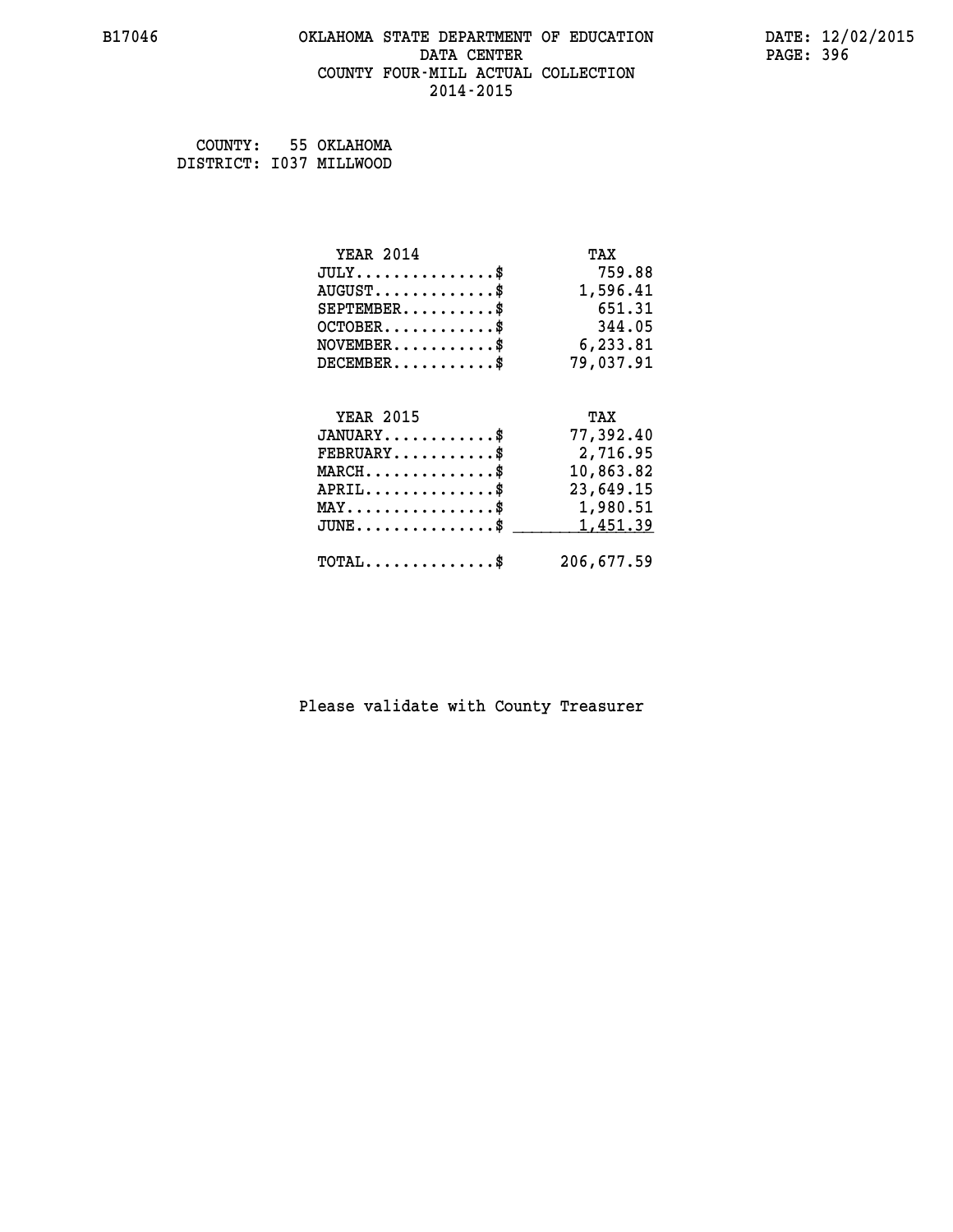#### **B17046 OKLAHOMA STATE DEPARTMENT OF EDUCATION DATE: 12/02/2015 DATA CENTER** PAGE: 397  **COUNTY FOUR-MILL ACTUAL COLLECTION 2014-2015**

 **COUNTY: 55 OKLAHOMA DISTRICT: I041 WESTERN HEIGHTS**

| <b>YEAR 2014</b>                           | TAX        |
|--------------------------------------------|------------|
| $JULY$ \$                                  | 2,828.70   |
| $AUGUST$ \$                                | 4,442.52   |
| $SEPTEMENT.$ \$                            | 2,518.96   |
| $OCTOBER$ \$                               | 1,256.74   |
| $NOVEMBER.$ \$                             | 22,333.71  |
| $DECEMBER$ \$                              | 281,744.93 |
|                                            |            |
| <b>YEAR 2015</b>                           | TAX        |
| $JANUARY$ \$                               | 275,870.30 |
| $FEBRUARY$ \$                              | 9,756.76   |
| $MARCH$ \$                                 | 38,777.18  |
| $APRIL$ \$                                 | 84,307.97  |
| MAY\$ 7,798.84                             |            |
| $JUNE$ \$                                  | 9,240.45   |
| $\texttt{TOTAL} \dots \dots \dots \dots \$ | 740,877.06 |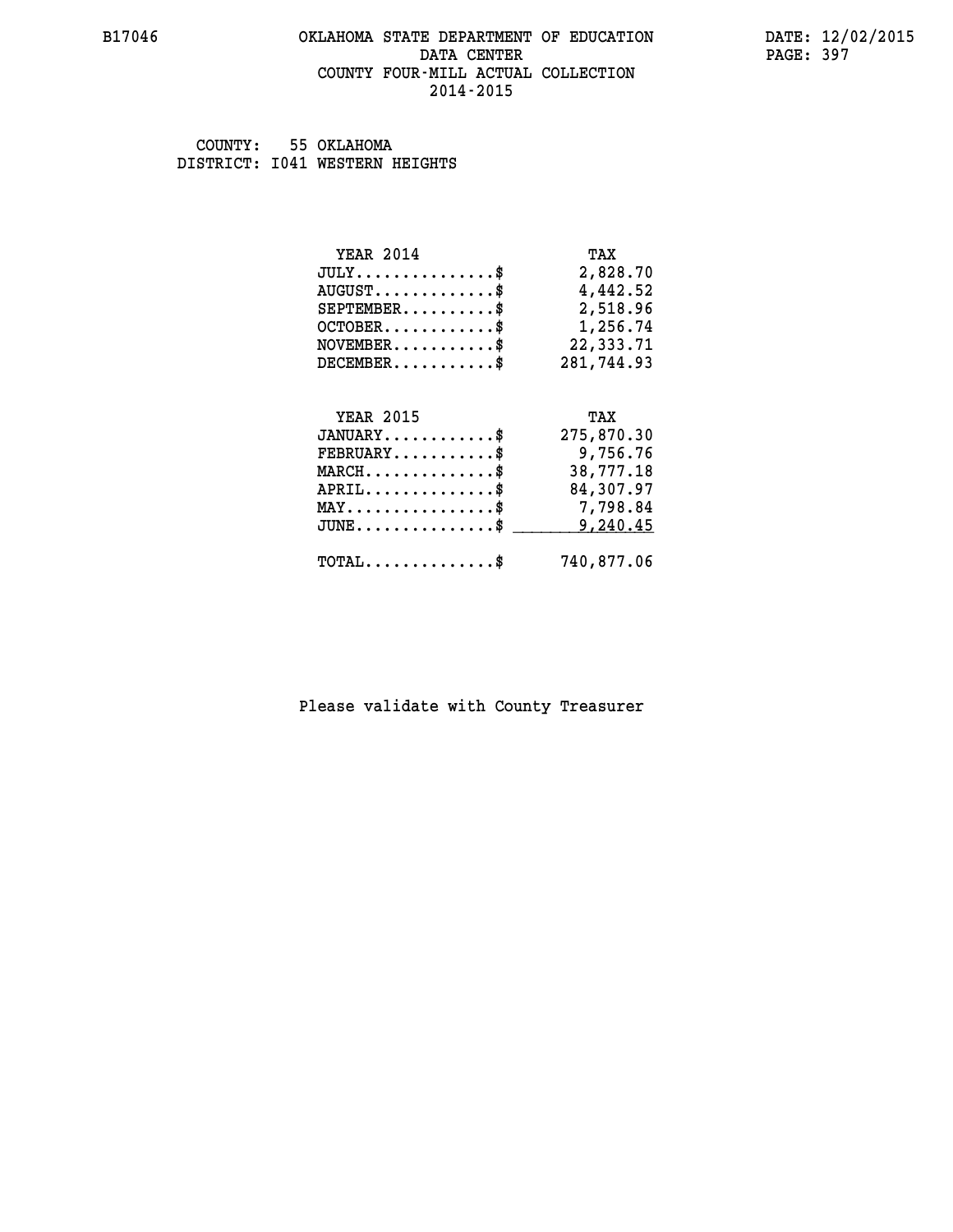#### **B17046 OKLAHOMA STATE DEPARTMENT OF EDUCATION DATE: 12/02/2015 DATA CENTER** PAGE: 398  **COUNTY FOUR-MILL ACTUAL COLLECTION 2014-2015**

 **COUNTY: 55 OKLAHOMA DISTRICT: I052 MIDWEST CITY-DEL CITY**

| <b>YEAR 2014</b>                   | TAX          |
|------------------------------------|--------------|
| $JULY \ldots \ldots \ldots \ldots$ | 11,461.84    |
| $AUGUST$ $\frac{1}{2}$             | 17,704.27    |
| $SEPTEMBER$ $\$                    | 10,052.68    |
| $OCTOBER$                          | 5,051.11     |
| $NOVEMENTER$ \$                    | 87,595.36    |
| $DECEMBER$ \$                      | 1,103,836.64 |
|                                    |              |

| <b>YEAR 2015</b>                                        | TAX          |
|---------------------------------------------------------|--------------|
| $JANUARY$                                               | 1,080,844.17 |
| $\texttt{FEBRUARY} \dots \dots \dots \$                 | 38,318.34    |
| $MARCH$ \$                                              | 151,986.21   |
| $APRIL$ \$                                              | 330,458.45   |
| $MAX \dots \dots \dots \dots \dots \$                   | 30,684.07    |
| $JUNE$ \$                                               | 36,320.12    |
| $\texttt{TOTAL} \dots \dots \dots \dots \$ 2,904,313.26 |              |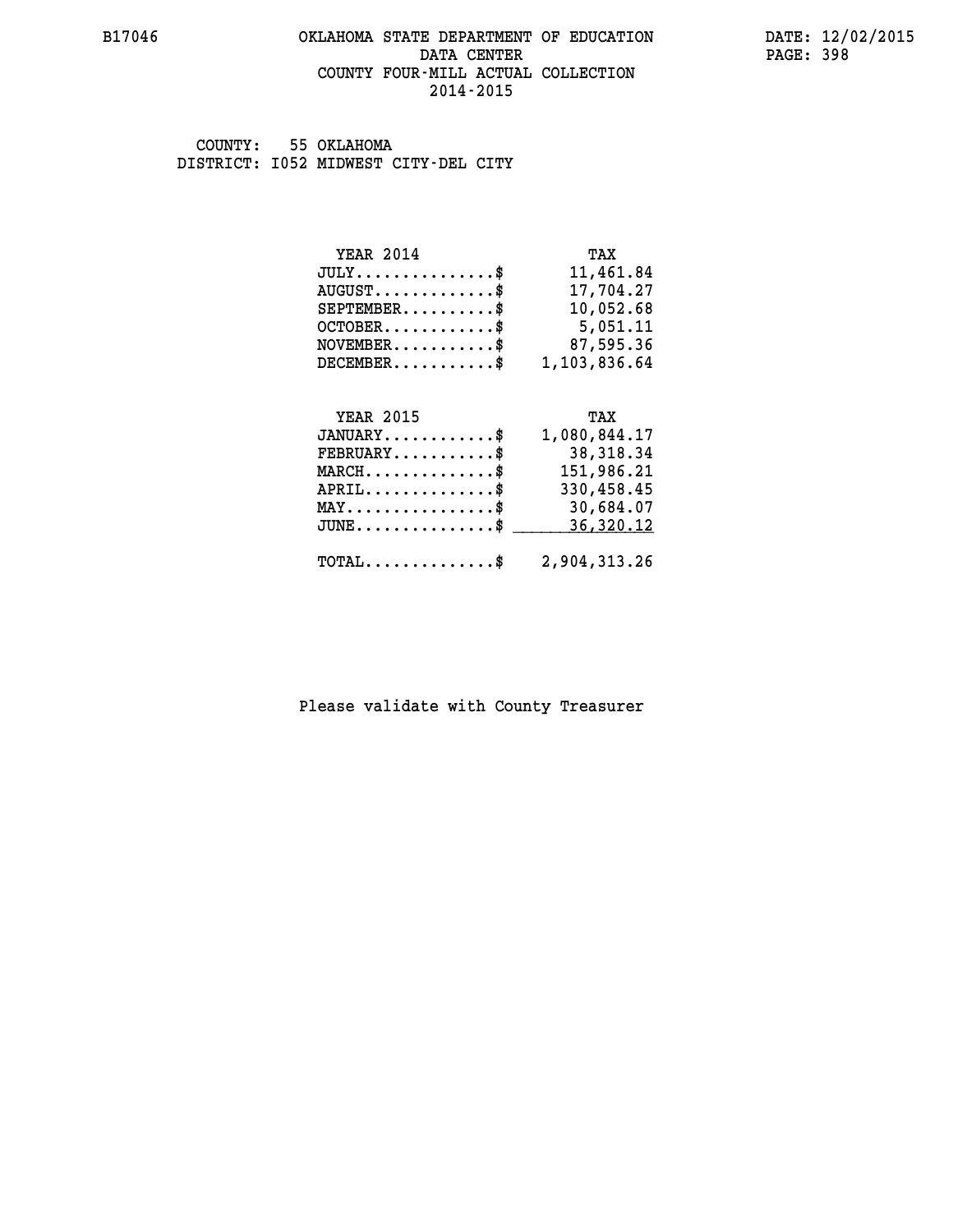#### **B17046 OKLAHOMA STATE DEPARTMENT OF EDUCATION DATE: 12/02/2015 DATA CENTER** PAGE: 399  **COUNTY FOUR-MILL ACTUAL COLLECTION 2014-2015**

 **COUNTY: 55 OKLAHOMA DISTRICT: I053 CROOKED OAK**

| <b>YEAR 2014</b> | TAX       |
|------------------|-----------|
| $JULY$ \$        | 871.56    |
| $AUGUST$ \$      | 1,377.98  |
| $SEPTEMENT.$ \$  | 774.85    |
| $OCTOBER$ \$     | 382.29    |
| $NOVEMBER$ \$    | 6,793.64  |
| $DECEMBER$ \$    | 85,636.84 |
|                  |           |
| <b>YEAR 2015</b> | TAX       |
| $JANUARY$ \$     | 83,850.55 |
| $FEBRUARY$ \$    | 2,967.74  |
| $MARCH$ \$       | 11,788.50 |
| $APRIL$ \$       | 25,627.68 |
| MAY\$ 2,371.22   |           |
| $JUNE$ \$        | 2,809.54  |
|                  |           |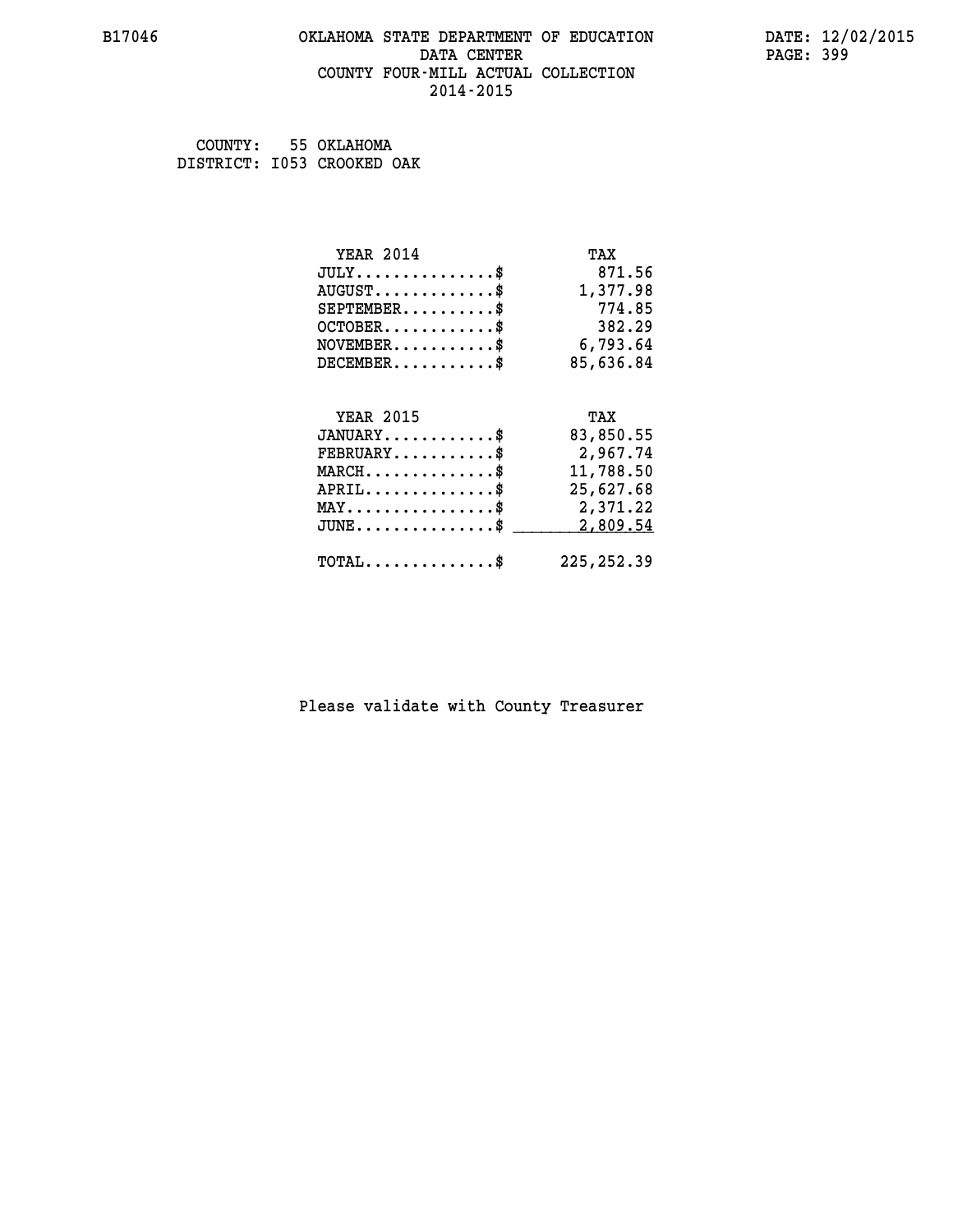## **B17046 OKLAHOMA STATE DEPARTMENT OF EDUCATION DATE: 12/02/2015 DATA CENTER PAGE: 400 COUNTY FOUR-MILL ACTUAL COLLECTION 2014-2015**

| COUNTY:                | 55 OKLAHOMA |
|------------------------|-------------|
| DISTRICT: 1088 BETHANY |             |

| <b>YEAR 2014</b>                                 | TAX        |
|--------------------------------------------------|------------|
| $JULY$ \$                                        | 1,312.65   |
| $AUGUST$ \$                                      | 2,976.76   |
| $SEPTEMBER$ \$                                   | 1,165.30   |
| $OCTOBER$ \$                                     | 581.79     |
| $\texttt{NOVEMBER} \dots \dots \dots \$          | 10,426.78  |
| $DECEMBER$ \$                                    | 131,615.02 |
|                                                  |            |
| <b>YEAR 2015</b>                                 | TAX        |
| $JANUARY$ \$                                     | 128,870.09 |
| $FEBRUARY$                                       | 4,551.78   |
| $MARCH$ \$                                       | 18, 111.07 |
| $APRIL \ldots \ldots \ldots \ldots$              | 39,382.02  |
| MAY\$ 3,302.10                                   |            |
| $\texttt{JUNE} \dots \dots \dots \dots \dots \$$ | 2,431.48   |
|                                                  |            |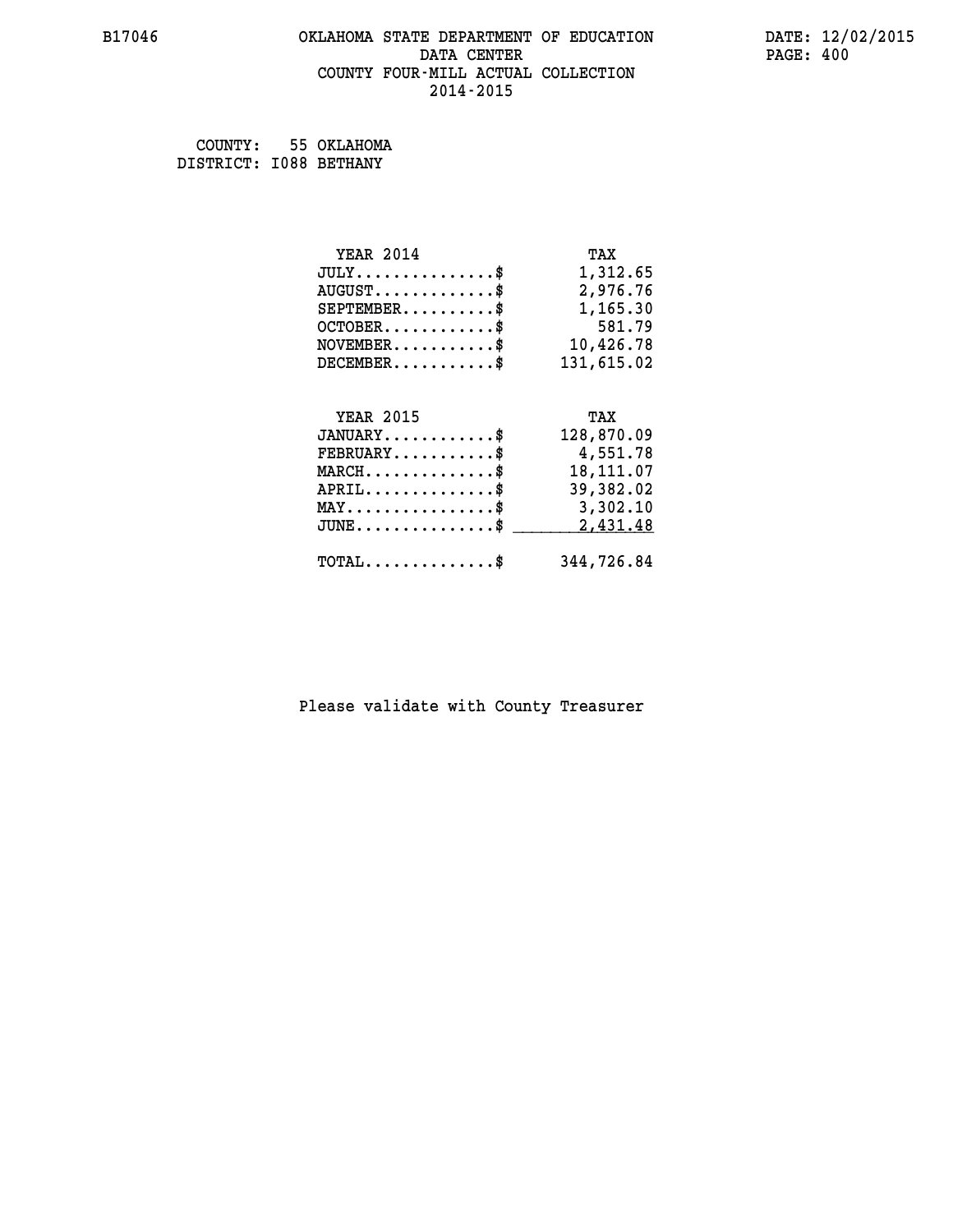#### **B17046 OKLAHOMA STATE DEPARTMENT OF EDUCATION DATE: 12/02/2015 DATA CENTER** PAGE: 401  **COUNTY FOUR-MILL ACTUAL COLLECTION 2014-2015**

 **COUNTY: 55 OKLAHOMA DISTRICT: I089 OKLAHOMA CITY**

| <b>YEAR 2014</b>       | TAX          |
|------------------------|--------------|
| JULY                   | 34, 135.88   |
| $AUGUST$ $\frac{1}{2}$ | 53,608.34    |
| $SEPTEMBER$ \$         | 30,257.13    |
| $OCTOBER$ \$           | 15,011.57    |
| $NOVEMBER$ \$          | 274,368.40   |
| $DECEMBER$ \$          | 3,466,106.25 |
|                        |              |
|                        |              |

| <b>YEAR 2015</b>                                        | TAX          |
|---------------------------------------------------------|--------------|
| $JANUARY$ \$                                            | 3,393,765.42 |
| $\texttt{FEBRUARY} \dots \dots \dots \$                 | 119,611.30   |
| $MARCH$ \$                                              | 476,813.60   |
| $APRIL$ \$                                              | 1,036,914.14 |
| $\texttt{MAX} \dots \dots \dots \dots \dots \$          | 95,534.41    |
| JUNE\$ 113,270.36                                       |              |
|                                                         |              |
| $\texttt{TOTAL} \dots \dots \dots \dots \$ 9,109,396.80 |              |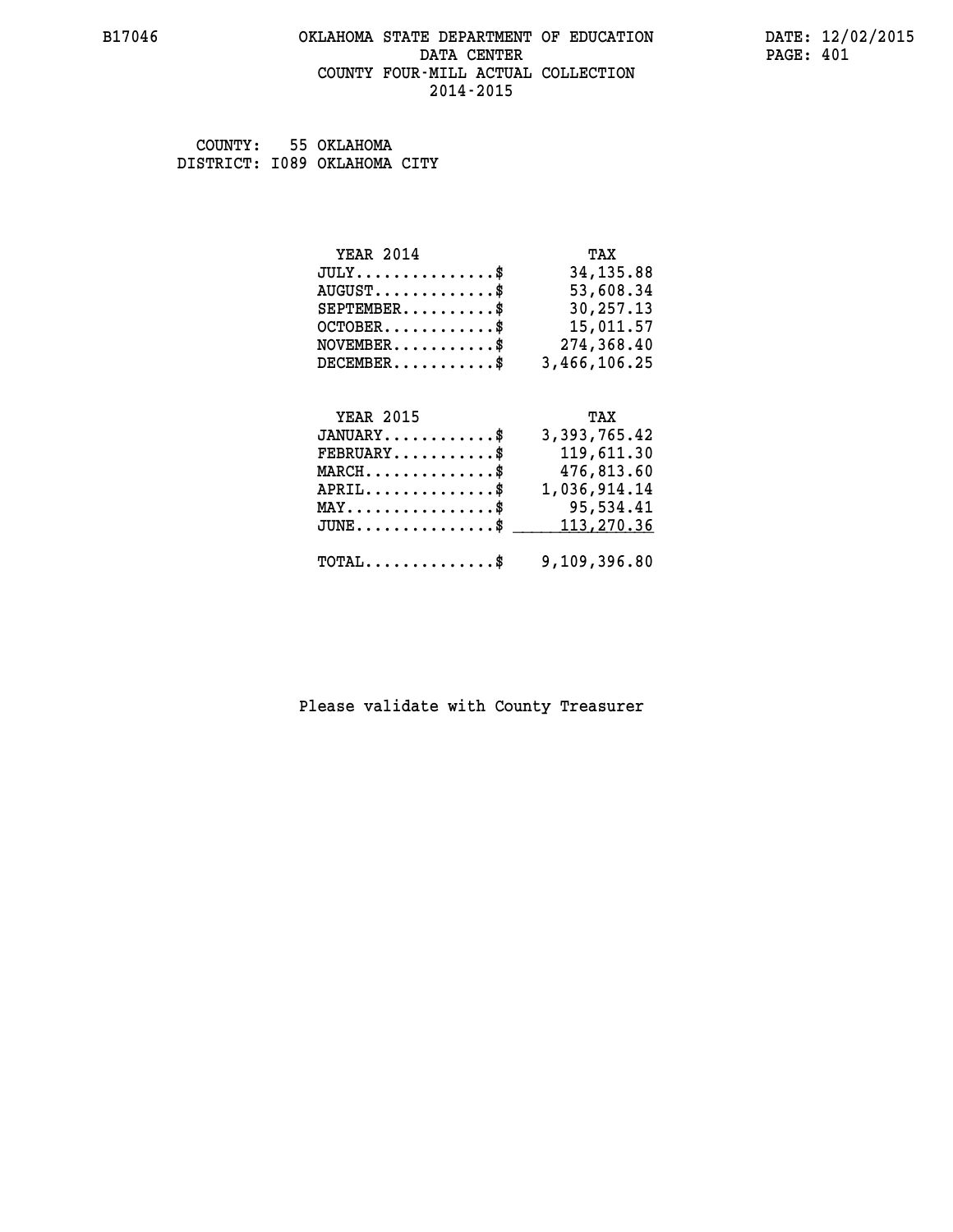## **B17046 OKLAHOMA STATE DEPARTMENT OF EDUCATION DATE: 12/02/2015 DATA CENTER PAGE: 402 COUNTY FOUR-MILL ACTUAL COLLECTION 2014-2015**

 **COUNTY: 55 OKLAHOMA**

 **\*\*\*\*\*\* TOTALS \*\*\*\*\*\***

| <b>YEAR 2014</b>                 | TAX          |
|----------------------------------|--------------|
| $JULY$                           | 96,108.14    |
| $AUGUST \ldots \ldots \ldots$ \$ | 170,556.46   |
| $SEPTEMBER$ \$                   | 85,571.12    |
| $OCTOBER.$ \$                    | 42,342.91    |
| $NOVEMBER$ \$                    | 773,915.60   |
| $DECEMBER$ \$                    | 9,775,194.97 |

# *YEAR 2015* TAX

| $JANUARY$                                             | 9,571,159.53                                     |
|-------------------------------------------------------|--------------------------------------------------|
| $FEBRUARY$                                            | 337,408.27                                       |
| $MARCH$ \$                                            | 1,344,768.77                                     |
| $APRIL$ \$                                            | 2,924,308.28                                     |
| $\texttt{MAX} \dots \dots \dots \dots \dots \text{*}$ | 266,370.25                                       |
|                                                       | $JUNE \ldots \ldots \ldots \ldots$ \$ 302,280.59 |
|                                                       | $TOTAL$ \$ 25,689,984.89                         |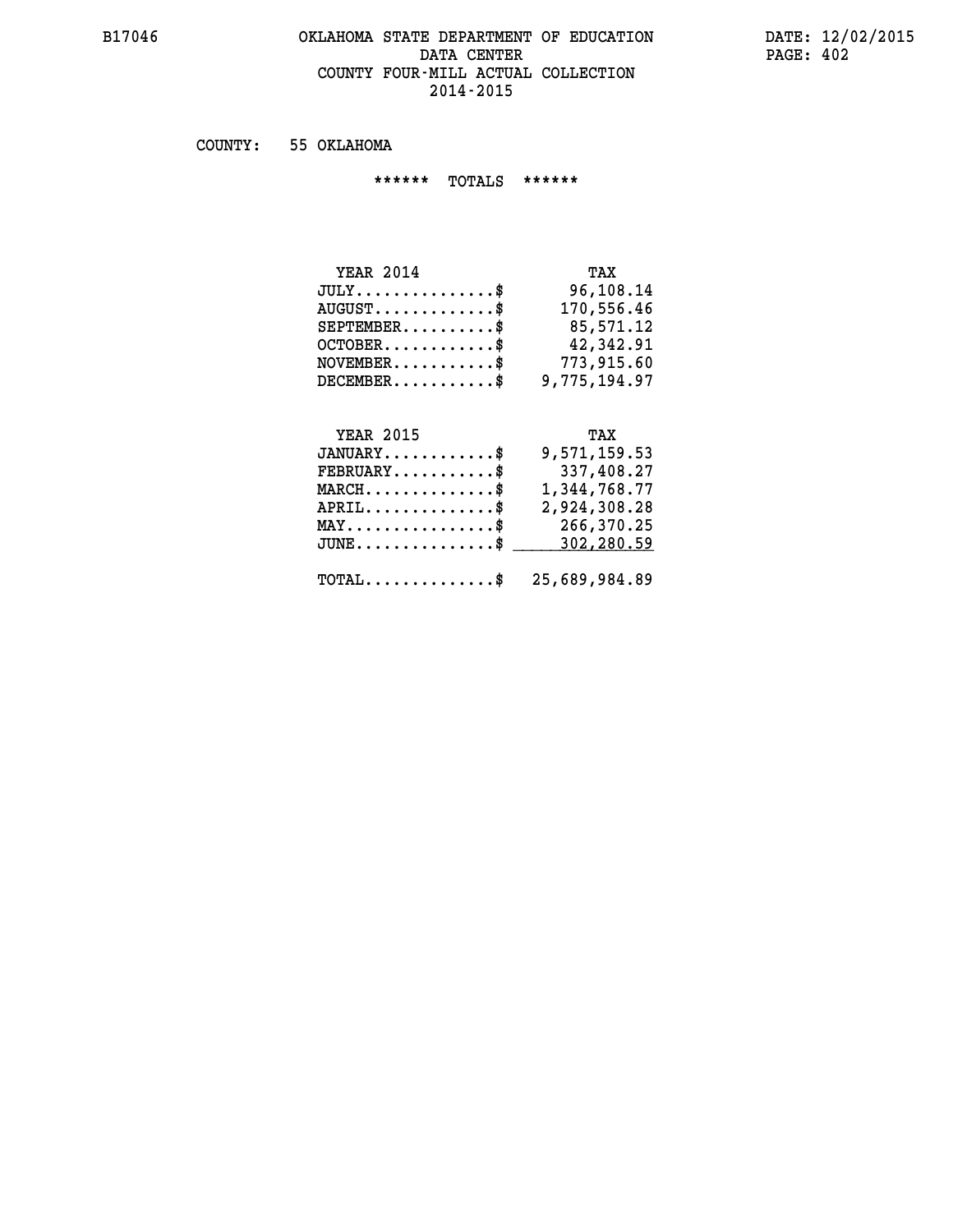#### **B17046 OKLAHOMA STATE DEPARTMENT OF EDUCATION DATE: 12/02/2015 DATA CENTER** PAGE: 403  **COUNTY FOUR-MILL ACTUAL COLLECTION 2014-2015**

 **COUNTY: 56 OKMULGEE DISTRICT: C011 TWIN HILLS**

| <b>YEAR 2014</b>                                 | TAX       |
|--------------------------------------------------|-----------|
| $JULY$ \$                                        | 350.08    |
| $AUGUST$ \$                                      | 325.39    |
| $SEPTEMBER$ \$                                   | 298.13    |
| $OCTOBER$ \$                                     | 176.86    |
| $NOVEMBER$ \$                                    | 78.82     |
| $DECEMBER$ \$                                    | 932.48    |
| <b>YEAR 2015</b>                                 |           |
|                                                  | TAX       |
| $JANUARY$ \$                                     | 19,854.84 |
| $FEBRUARY$                                       | 4,446.62  |
| $MARCH$ \$                                       | 973.98    |
| $APRIL$ \$                                       | 4,031.70  |
| $\texttt{MAX} \dots \dots \dots \dots \dots \$   | 3,509.75  |
| $\texttt{JUNE} \dots \dots \dots \dots \dots \$$ | 470.06    |
| $TOTAL$ \$                                       | 35,448.71 |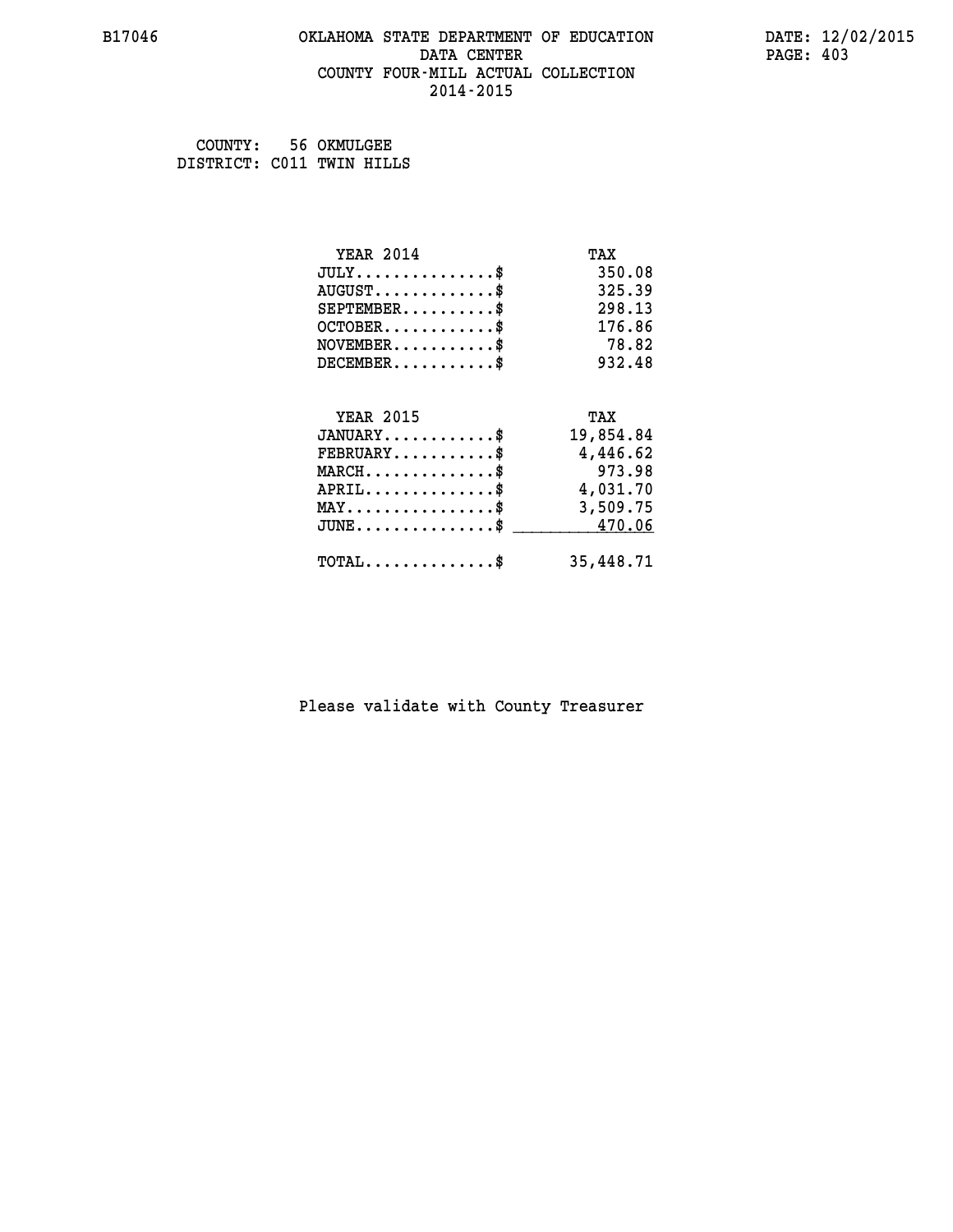#### **B17046 OKLAHOMA STATE DEPARTMENT OF EDUCATION DATE: 12/02/2015 DATA CENTER** PAGE: 404  **COUNTY FOUR-MILL ACTUAL COLLECTION 2014-2015**

 **COUNTY: 56 OKMULGEE DISTRICT: I001 OKMULGEE**

| <b>YEAR 2014</b>                               | TAX         |
|------------------------------------------------|-------------|
| $JULY$ \$                                      | 1,431.76    |
| $AUGUST$ \$                                    | 1,309.49    |
| $SEPTEMBER$ \$                                 | 1,199.82    |
| $OCTOBER$ \$                                   | 711.69      |
| $\texttt{NOVEMBER} \dots \dots \dots \$        | 317.15      |
| $DECEMBER$ \$                                  | 3,752.49    |
|                                                |             |
| <b>YEAR 2015</b>                               | TAX         |
| $JANUARY$ \$                                   | 79,901.55   |
| $FEBRUARY$ \$                                  | 17,894.42   |
| $MARCH$ \$                                     | 3,919.63    |
| $APRIL \ldots \ldots \ldots \ldots \$          | 16,224.71   |
| $\texttt{MAX} \dots \dots \dots \dots \dots \$ | 14, 124. 32 |
| $JUNE$ \$                                      | 1,891.59    |
| $\texttt{TOTAL} \dots \dots \dots \dots \$     | 142,678.62  |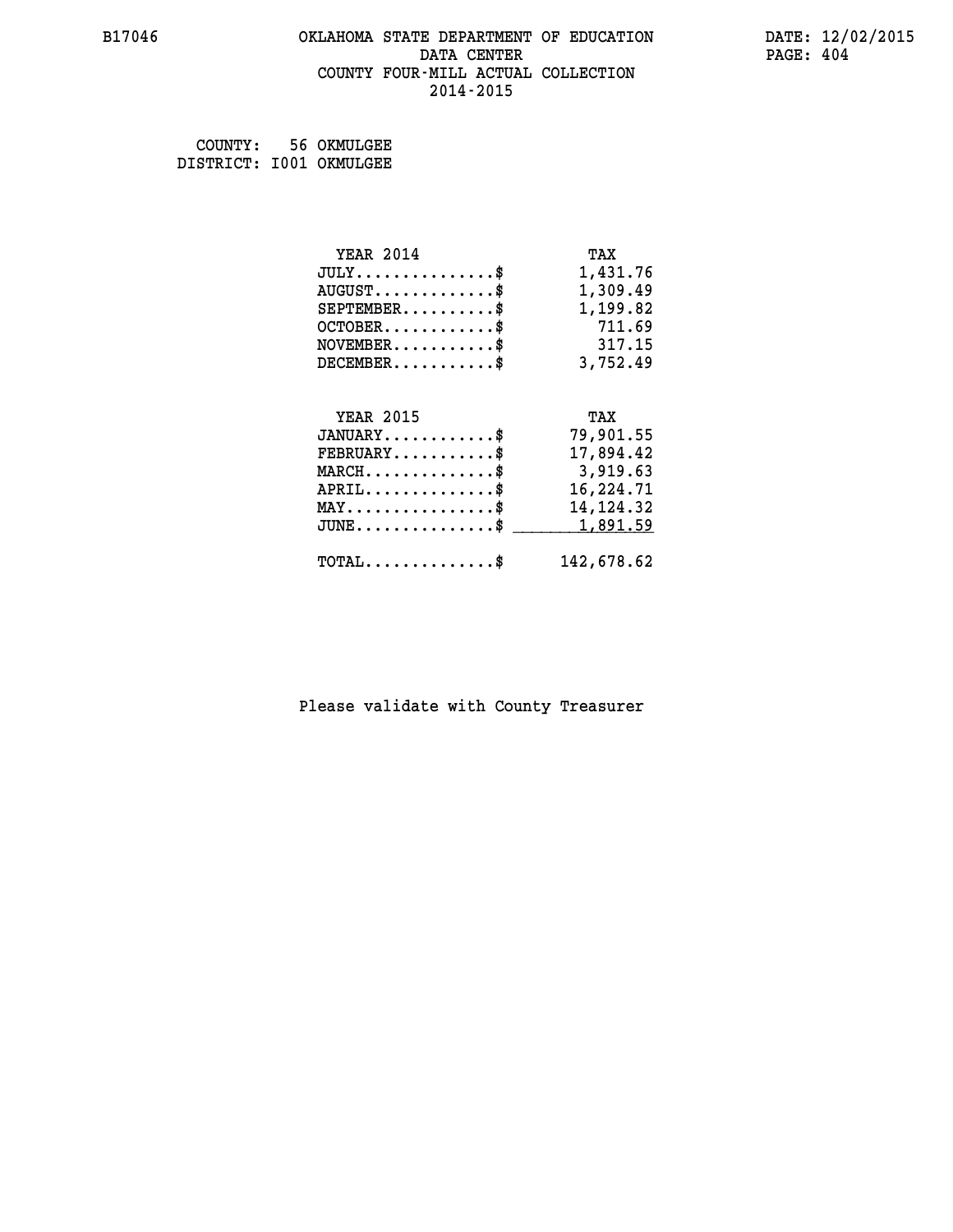#### **B17046 OKLAHOMA STATE DEPARTMENT OF EDUCATION DATE: 12/02/2015 DATA CENTER** PAGE: 405  **COUNTY FOUR-MILL ACTUAL COLLECTION 2014-2015**

 **COUNTY: 56 OKMULGEE DISTRICT: I002 HENRYETTA**

| <b>YEAR 2014</b>                               | TAX        |
|------------------------------------------------|------------|
| $JULY$ \$                                      | 1,397.32   |
| $AUGUST$ \$                                    | 1,087.72   |
| $SEPTEMBER$ \$                                 | 996.67     |
| $OCTOBER$ \$                                   | 591.19     |
| $\texttt{NOVEMBER} \dots \dots \dots \$        | 263.45     |
| $DECEMBER$ \$                                  | 3, 117. 13 |
|                                                |            |
| <b>YEAR 2015</b>                               | TAX        |
| $JANUARY$ \$                                   | 66,372.83  |
| $FEBRUARY$                                     | 14,864.58  |
| $MARCH$ \$                                     | 3,255.96   |
| $APRIL$ \$                                     | 13,477.58  |
| $\texttt{MAX} \dots \dots \dots \dots \dots \$ | 11,732.82  |
| $JUNE$ $\text{\$}$                             | 1,571.31   |
| $\texttt{TOTAL} \dots \dots \dots \dots \$     | 118,728.56 |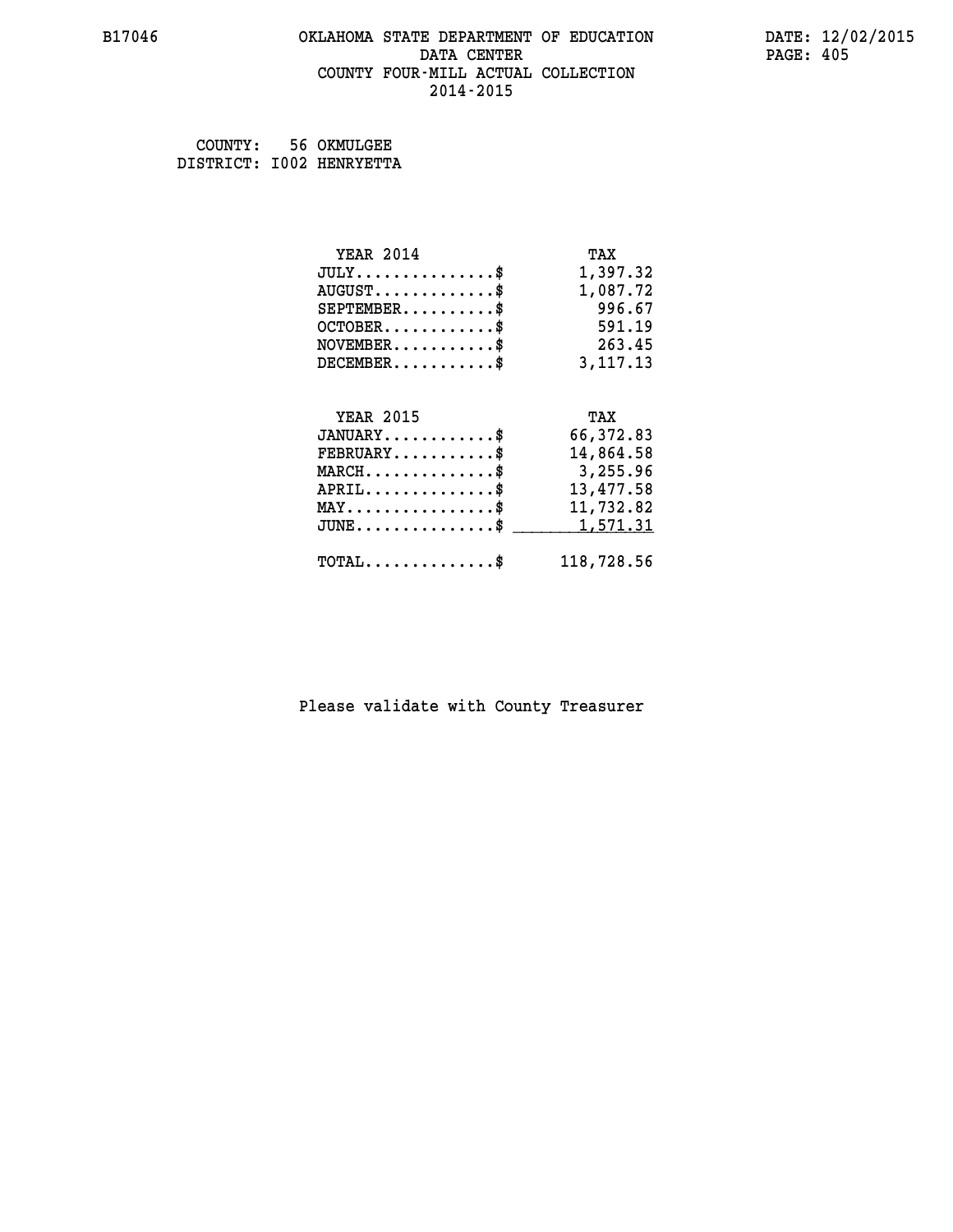#### **B17046 OKLAHOMA STATE DEPARTMENT OF EDUCATION DATE: 12/02/2015 DATA CENTER** PAGE: 406  **COUNTY FOUR-MILL ACTUAL COLLECTION 2014-2015**

 **COUNTY: 56 OKMULGEE DISTRICT: I003 MORRIS**

| <b>YEAR 2014</b>                               | TAX        |
|------------------------------------------------|------------|
| $JULY$ \$                                      | 1,156.40   |
| $AUGUST$ \$                                    | 922.25     |
| $SEPTEMBER$                                    | 845.09     |
| $OCTOBER$ \$                                   | 501.30     |
| $\texttt{NOVEMBER} \dots \dots \dots \$        | 223.39     |
| $DECEMBER$ \$                                  | 2,643.11   |
|                                                |            |
| <b>YEAR 2015</b>                               | TAX        |
| $JANUARY$ \$                                   | 56,279.74  |
| $FEBRUARY$                                     | 12,604.17  |
| $MARCH$ \$                                     | 2,760.85   |
| $APRIL$ \$                                     | 11,428.10  |
| $\texttt{MAX} \dots \dots \dots \dots \dots \$ | 9,948.65   |
| $JUNE$ \$                                      | 1,332.38   |
| $\texttt{TOTAL} \dots \dots \dots \dots \$     | 100,645.43 |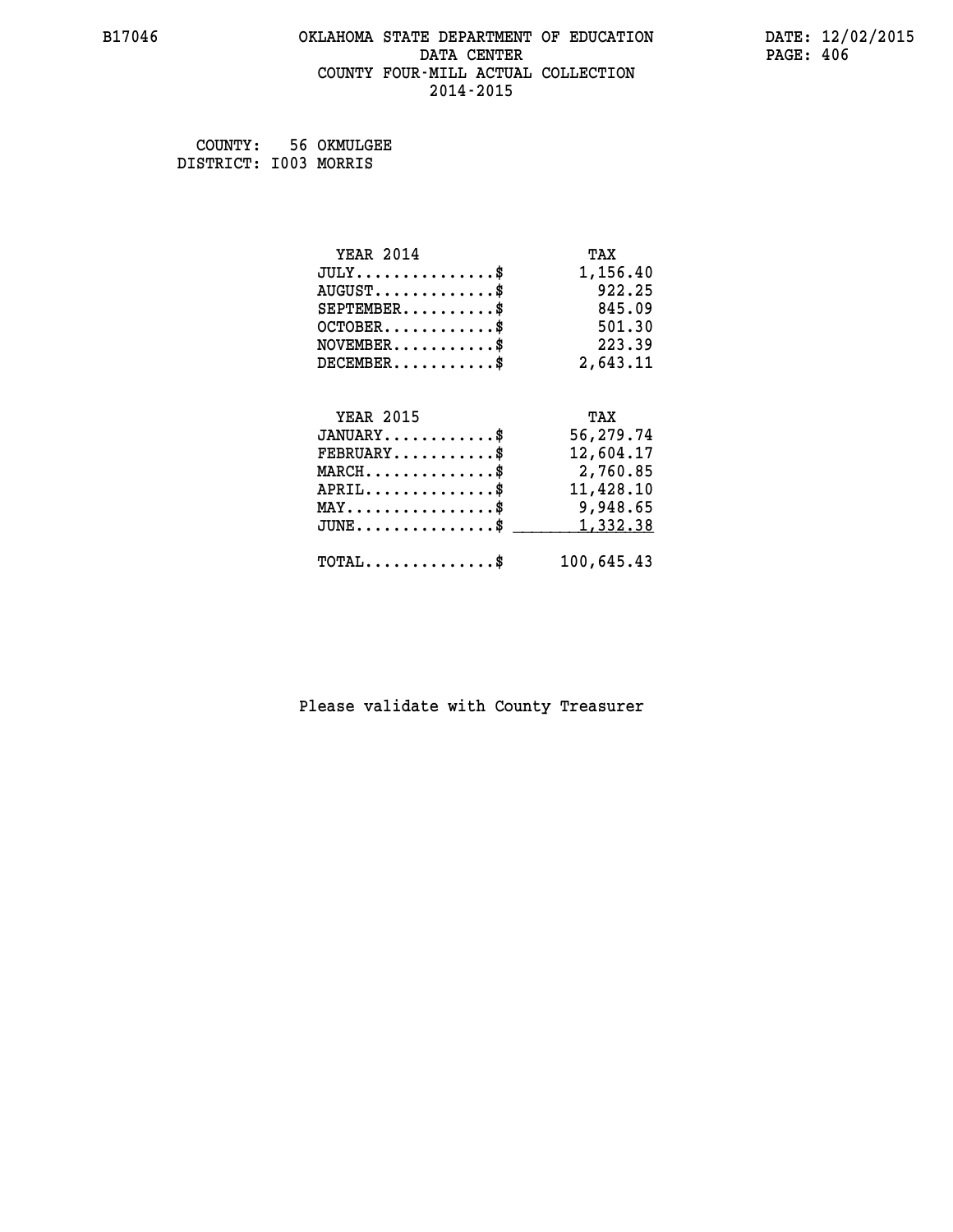# **B17046 OKLAHOMA STATE DEPARTMENT OF EDUCATION DATE: 12/02/2015 DATA CENTER PAGE: 407 COUNTY FOUR-MILL ACTUAL COLLECTION 2014-2015**

 **COUNTY: 56 OKMULGEE DISTRICT: I004 BEGGS**

| <b>YEAR 2014</b>                               | TAX        |
|------------------------------------------------|------------|
| $JULY$ \$                                      | 1,123.81   |
| $AUGUST$ \$                                    | 1,009.95   |
| $SEPTEMBER$ \$                                 | 925.31     |
| $OCTOBER$ \$                                   | 548.86     |
| $\texttt{NOVEMBER} \dots \dots \dots \$        | 244.59     |
| $DECEMBER$ \$                                  | 2,893.95   |
|                                                |            |
| <b>YEAR 2015</b>                               | TAX        |
| $JANUARY$ \$                                   | 61,620.83  |
| $FEBRUARY$ \$                                  | 13,800.33  |
| $MARCH$ \$                                     | 3,022.86   |
| $APRIL \ldots \ldots \ldots \ldots \$          | 12,512.64  |
| $\texttt{MAX} \dots \dots \dots \dots \dots \$ | 10,892.80  |
| $JUNE$ \$                                      | 1,458.81   |
| $\texttt{TOTAL} \dots \dots \dots \dots \$     | 110,054.74 |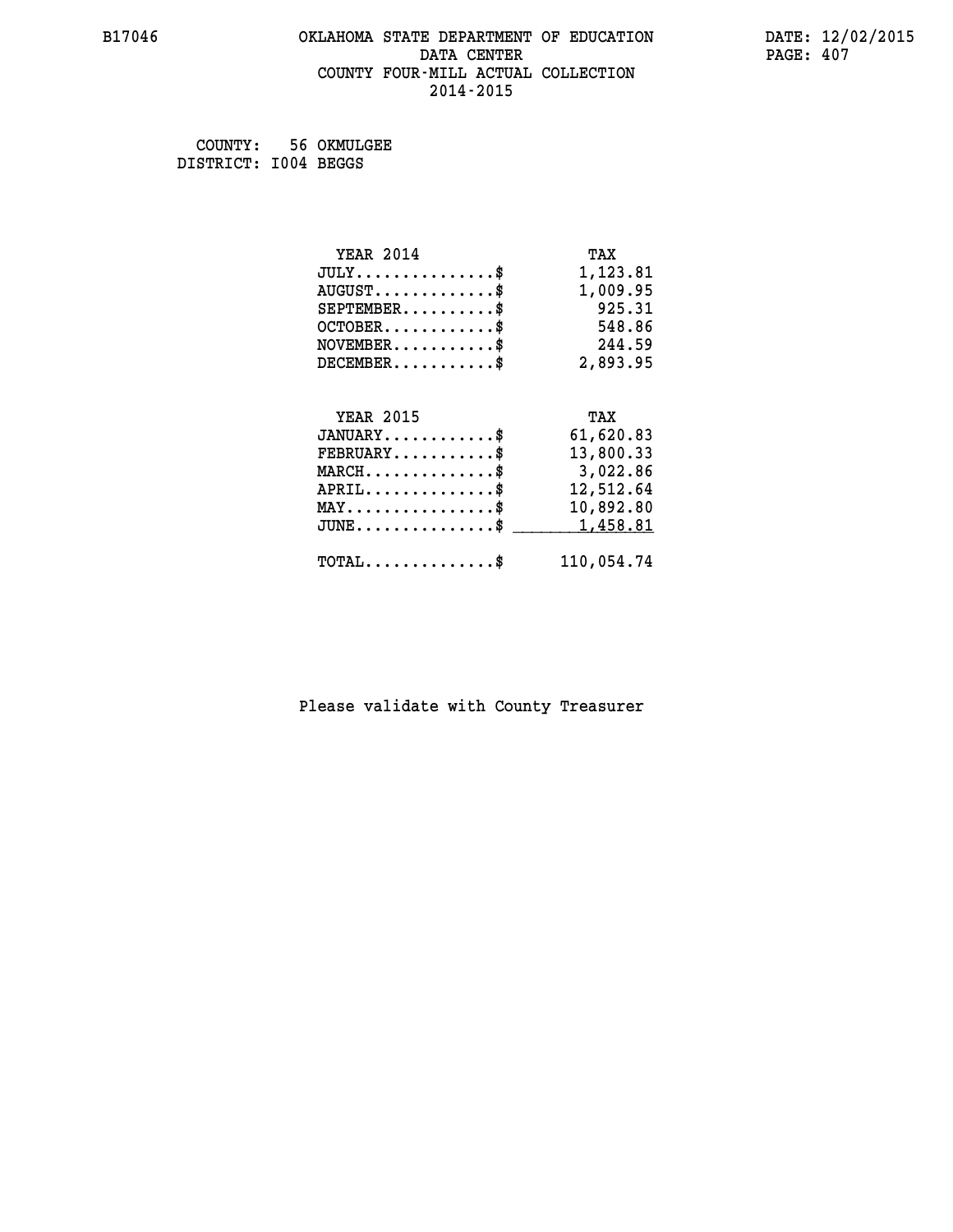# **B17046 OKLAHOMA STATE DEPARTMENT OF EDUCATION DATE: 12/02/2015 DATA CENTER PAGE: 408 COUNTY FOUR-MILL ACTUAL COLLECTION 2014-2015**

 **COUNTY: 56 OKMULGEE DISTRICT: I005 PRESTON**

| <b>YEAR 2014</b>                                   | TAX       |
|----------------------------------------------------|-----------|
| $JULY$ \$                                          | 502.30    |
| $AUGUST$ \$                                        | 449.32    |
| $SEPTEMBER$ \$                                     | 411.65    |
| $OCTOBER$ \$                                       | 244.20    |
| $\texttt{NOVEMBER} \dots \dots \dots \$            | 108.81    |
| $DECEMBER$ \$                                      | 1,287.50  |
|                                                    |           |
| <b>YEAR 2015</b>                                   | TAX       |
| $JANUARY$ \$                                       | 27,414.51 |
| $\texttt{FEBRUARY}\dots\dots\dots\dots\$           | 6,139.65  |
| $\texttt{MARCH}\ldots\ldots\ldots\ldots\text{*}$   | 1,344.85  |
| $APRIL \ldots \ldots \ldots \ldots *$              | 5,566.75  |
| $\texttt{MAX} \dots \dots \dots \dots \dots \$     | 4,846.10  |
| $\texttt{JUNE} \dots \dots \dots \dots \texttt{S}$ | 649.01    |
| $\texttt{TOTAL} \dots \dots \dots \dots \$         | 48,964.65 |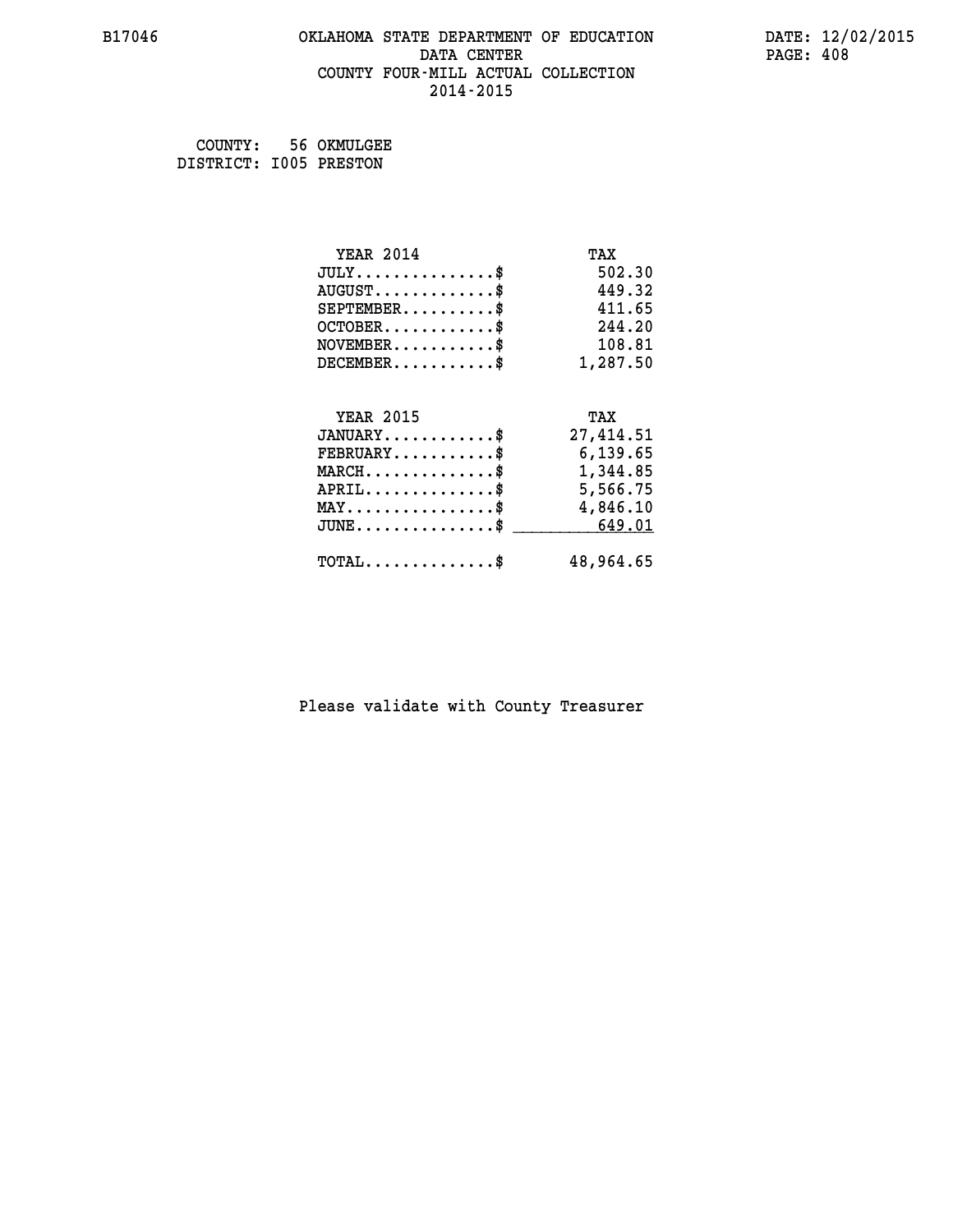#### **B17046 OKLAHOMA STATE DEPARTMENT OF EDUCATION DATE: 12/02/2015 DATA CENTER** PAGE: 409  **COUNTY FOUR-MILL ACTUAL COLLECTION 2014-2015**

 **COUNTY: 56 OKMULGEE DISTRICT: I006 SCHULTER**

| <b>YEAR 2014</b>                               | TAX       |
|------------------------------------------------|-----------|
| $JULY$ \$                                      | 189.86    |
| $AUGUST$ \$                                    | 122.02    |
| $SEPTEMBER$ \$                                 | 111.74    |
| $OCTOBER$ \$                                   | 66.28     |
| $NOVEMBER$ \$                                  | 29.53     |
| $DECEMBER$ \$                                  | 349.47    |
|                                                |           |
| <b>YEAR 2015</b>                               | TAX       |
| $JANUARY$ \$                                   | 7,441.18  |
| $FEBRUARY$                                     | 1,666.49  |
| $MARCH$ \$                                     | 365.03    |
| $APRIL \ldots \ldots \ldots \ldots \$          | 1,511.00  |
| $\texttt{MAX} \dots \dots \dots \dots \dots \$ | 1,315.39  |
| $JUNE \ldots \ldots \ldots \ldots \ast$        | 176.17    |
| $\texttt{TOTAL} \dots \dots \dots \dots$       | 13,344.16 |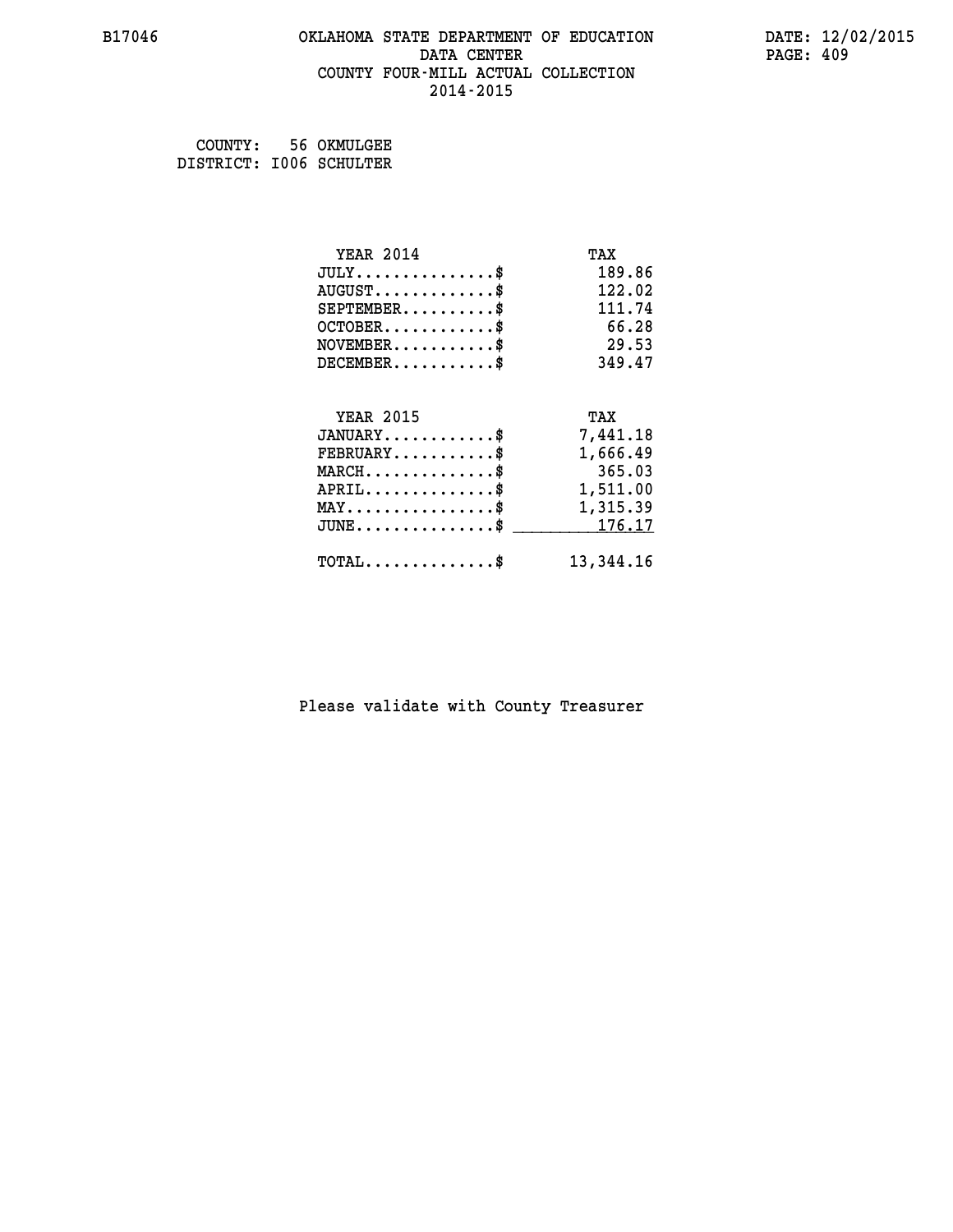#### **B17046 OKLAHOMA STATE DEPARTMENT OF EDUCATION DATE: 12/02/2015 DATA CENTER** PAGE: 410  **COUNTY FOUR-MILL ACTUAL COLLECTION 2014-2015**

 **COUNTY: 56 OKMULGEE DISTRICT: I007 WILSON**

| <b>YEAR 2014</b>                               | TAX       |
|------------------------------------------------|-----------|
| $JULY$ \$                                      | 250.39    |
| $AUGUST$ \$                                    | 197.77    |
| $SEPTEMBER$ \$                                 | 181.14    |
| $OCTOBER$ \$                                   | 107.44    |
| $NOVEMBER$ \$                                  | 47.88     |
| $DECEMBER$ \$                                  | 566.50    |
|                                                |           |
| <b>YEAR 2015</b>                               | TAX       |
| $JANUARY$                                      | 12,062.66 |
| $FEBRUARY$                                     | 2,701.50  |
| $MARCH$ \$                                     | 587.96    |
| $APRIL$ \$                                     | 2,449.43  |
| $\texttt{MAX} \dots \dots \dots \dots \dots \$ | 2,132.32  |
| $JUNE$ \$                                      | 285.57    |
| $\texttt{TOTAL} \dots \dots \dots \dots \$     | 21,570.56 |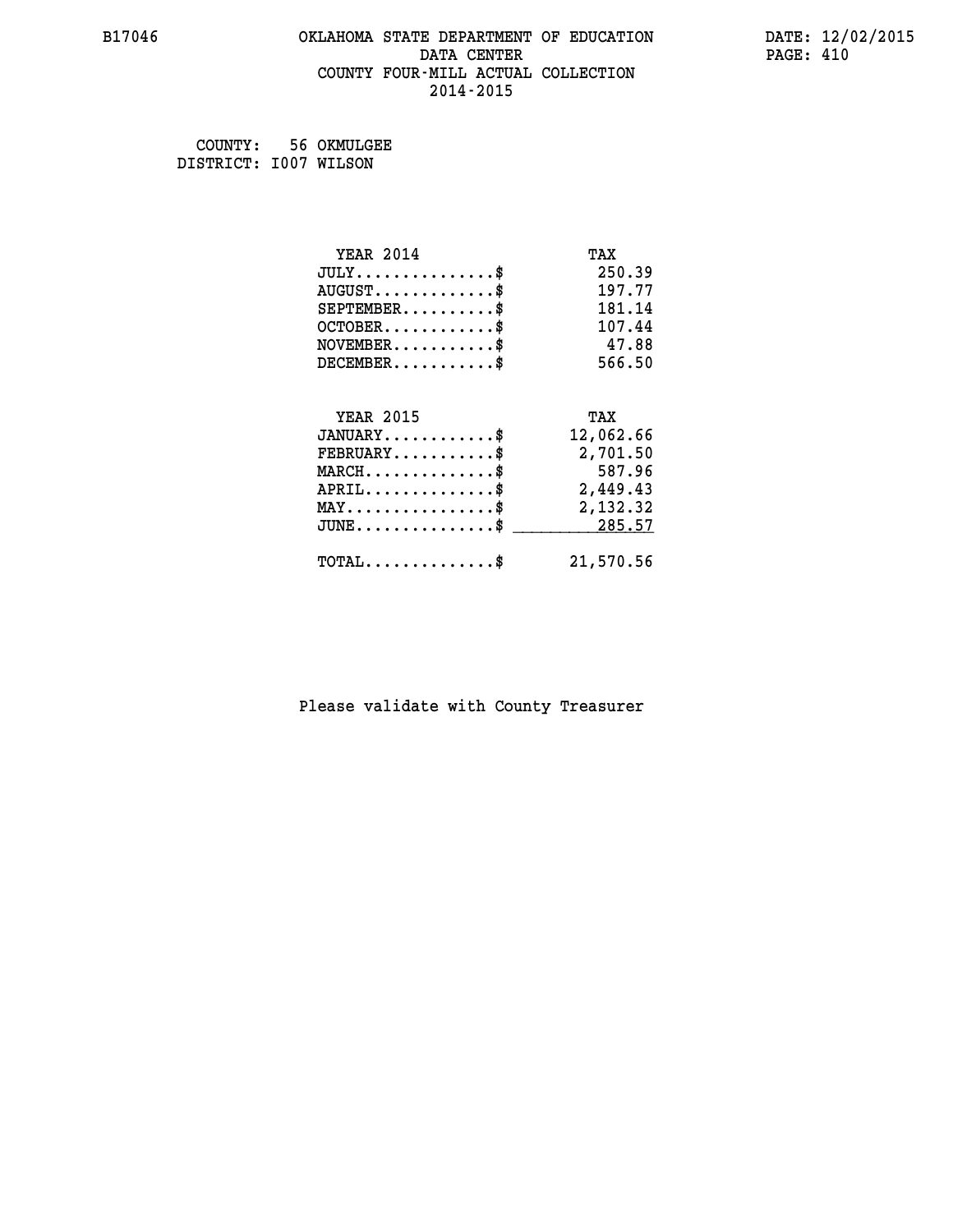#### **B17046 OKLAHOMA STATE DEPARTMENT OF EDUCATION DATE: 12/02/2015 DATA CENTER** PAGE: 411  **COUNTY FOUR-MILL ACTUAL COLLECTION 2014-2015**

 **COUNTY: 56 OKMULGEE DISTRICT: I008 DEWAR**

| <b>YEAR 2014</b>                                  | TAX       |
|---------------------------------------------------|-----------|
| $JULY$ \$                                         | 485.45    |
| $AUGUST$ \$                                       | 335.65    |
| $SEPTEMBER$ \$                                    | 307.44    |
| $OCTOBER$ \$                                      | 182.37    |
| $NOVEMBER$ \$                                     | 81.26     |
| $DECEMBER$ \$                                     | 961.54    |
|                                                   |           |
| <b>YEAR 2015</b>                                  | TAX       |
| $JANUARY$ \$                                      | 20,474.09 |
| $FEBRUARY$                                        | 4,585.29  |
| $\texttt{MARCH}\ldots\ldots\ldots\ldots\clubsuit$ | 1,004.37  |
| $APRIL \ldots \ldots \ldots \ldots$ \$            | 4,157.44  |
| $\texttt{MAX} \dots \dots \dots \dots \dots \$    | 3,619.24  |
| $\texttt{JUNE}\dots\dots\dots\dots\dots\$$        | 484.70    |
| $\texttt{TOTAL} \dots \dots \dots \dots \$        | 36,678.84 |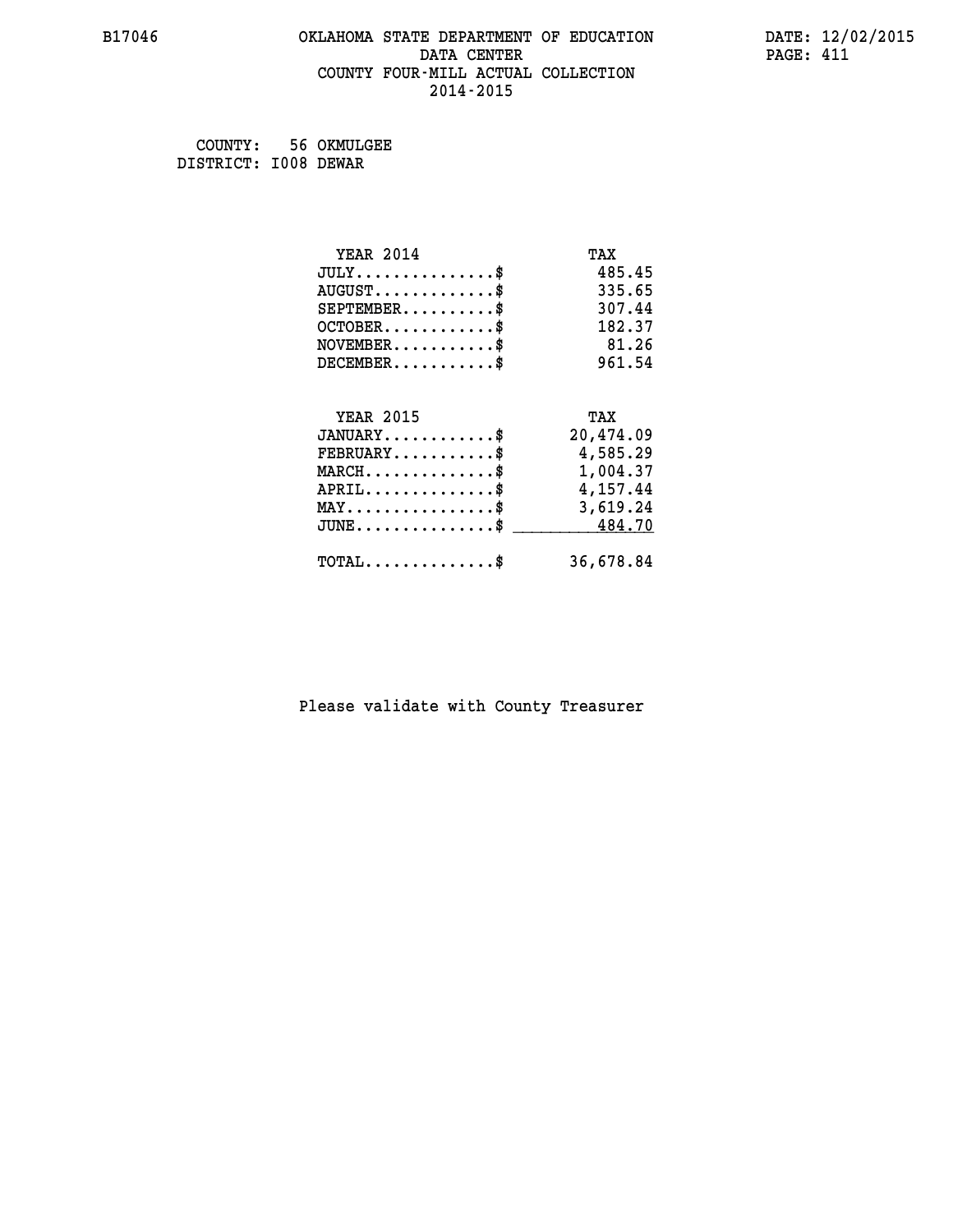#### **B17046 OKLAHOMA STATE DEPARTMENT OF EDUCATION DATE: 12/02/2015 DATA CENTER PAGE: 412 COUNTY FOUR-MILL ACTUAL COLLECTION 2014-2015**

 **COUNTY: 56 OKMULGEE**

 **\*\*\*\*\*\* TOTALS \*\*\*\*\*\***

| <b>YEAR 2014</b> | TAX       |
|------------------|-----------|
| $JULY$           | 6,887.37  |
| $AUGUST$         | 5,759.56  |
| $SEPTEMBER$      | 5,276.99  |
| $OCTOBER$ \$     | 3,130.19  |
| $NOVEMBER$ \$    | 1,394.88  |
| $DECEMENTER$     | 16,504.17 |

# **YEAR 2015 TAX JANUARY............\$ 351,422.23 FEBRUARY...........\$ 78,703.05 MARCH..............\$ 17,235.49 APRIL..............\$ 71,359.35 MAY................\$ 62,121.39 JUNE................\$** \_\_\_\_\_\_\_\_\_ 8,319.60  **TOTAL..............\$ 628,114.27**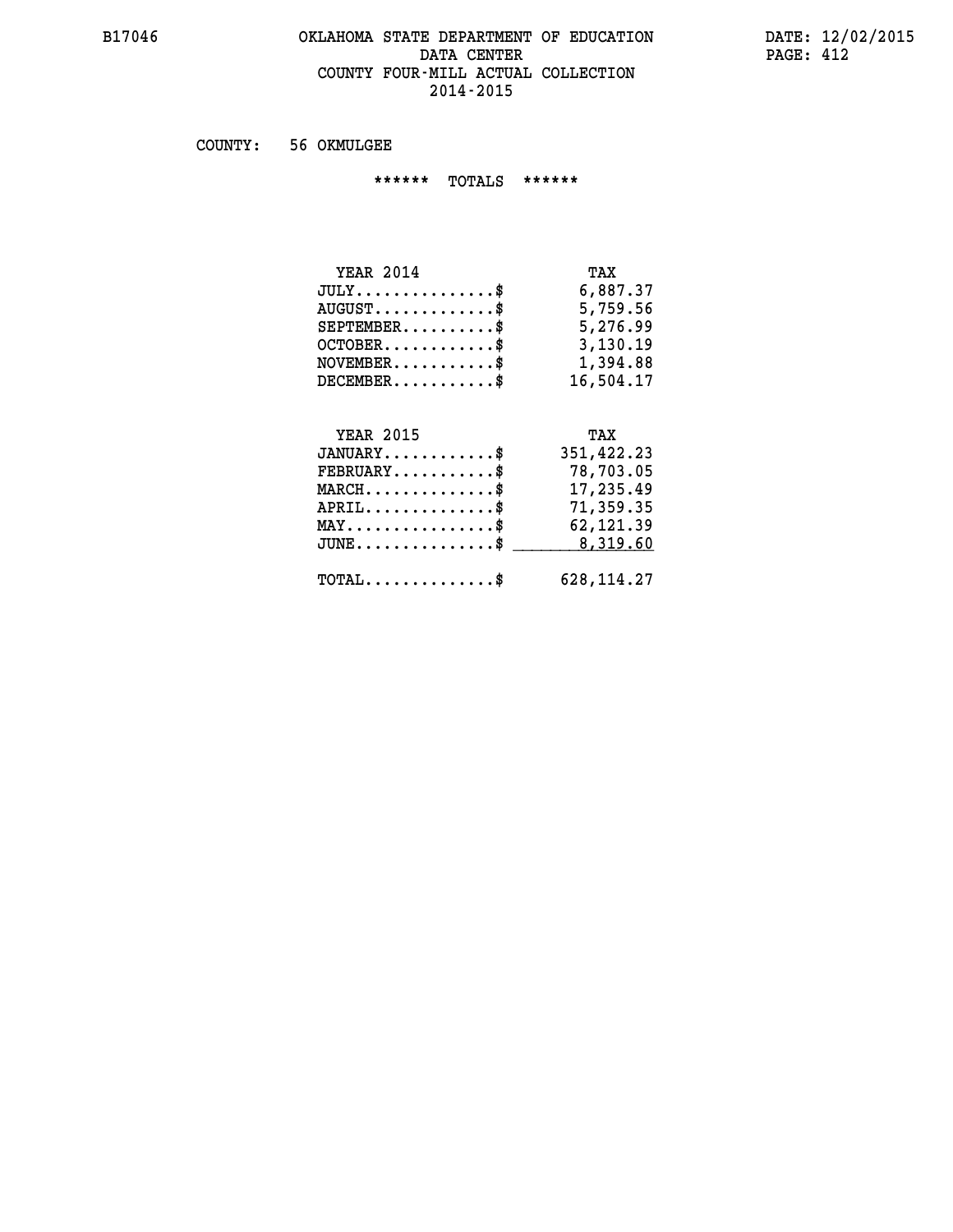#### **B17046 OKLAHOMA STATE DEPARTMENT OF EDUCATION DATE: 12/02/2015 DATA CENTER** PAGE: 413  **COUNTY FOUR-MILL ACTUAL COLLECTION 2014-2015**

 **COUNTY: 57 OSAGE DISTRICT: C003 OSAGE HILLS**

| <b>YEAR 2014</b>                               | TAX       |
|------------------------------------------------|-----------|
| $JULY$ \$                                      | 443.53    |
| $AUGUST$ \$                                    | 178.77    |
| $SEPTEMENT.$ \$                                | 196.13    |
| $OCTOBER$ \$                                   | 111.69    |
| $NOVEMBER$ \$                                  | 79.49     |
| $DECEMBER$ \$                                  | 172.91    |
|                                                |           |
| <b>YEAR 2015</b>                               | TAX       |
| $JANUARY$ \$                                   | 13,826.96 |
| $FEBRUARY$                                     | 8,219.28  |
| $MARCH$ \$                                     | 738.05    |
| $APRIL$ \$                                     | 4,847.96  |
| $\texttt{MAX} \dots \dots \dots \dots \dots \$ | 1,159.88  |
| $JUNE$ \$                                      | 336.44    |
| $\texttt{TOTAL} \dots \dots \dots \dots$ \$    | 30,311.09 |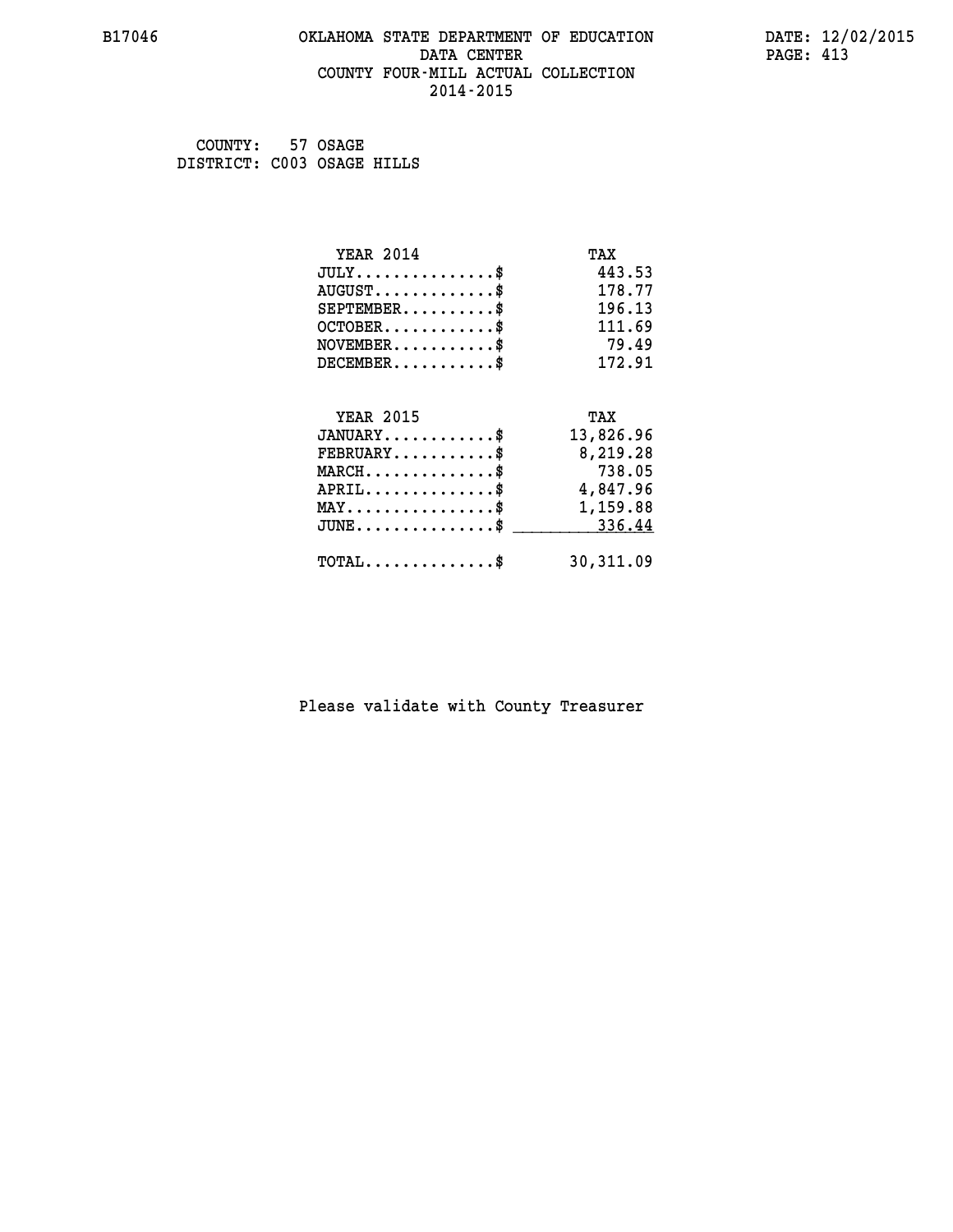#### **B17046 OKLAHOMA STATE DEPARTMENT OF EDUCATION DATE: 12/02/2015 DATA CENTER** PAGE: 414  **COUNTY FOUR-MILL ACTUAL COLLECTION 2014-2015**

 **COUNTY: 57 OSAGE DISTRICT: C007 BOWRING**

| <b>YEAR 2014</b>                                 | TAX       |
|--------------------------------------------------|-----------|
| $JULY$ \$                                        | 188.37    |
| $AUGUST$ \$                                      | 83.97     |
| $SEPTEMBER$ \$                                   | 92.11     |
| $OCTOBER$ \$                                     | 52.47     |
| $NOVEMBER$ \$                                    | 37.34     |
| $DECEMBER$ \$                                    | 81.21     |
|                                                  |           |
| <b>YEAR 2015</b>                                 | TAX       |
| $JANUARY$                                        | 6,494.26  |
| $FEBRUARY$ \$                                    | 3,860.42  |
| $MARCH$ \$                                       | 346.66    |
| $APRIL$ \$                                       | 2,277.00  |
| $MAX \dots \dots \dots \dots \dots$              | 544.78    |
| $\texttt{JUNE} \dots \dots \dots \dots \dots \$$ | 158.02    |
| $\texttt{TOTAL} \dots \dots \dots \dots$         | 14,216.61 |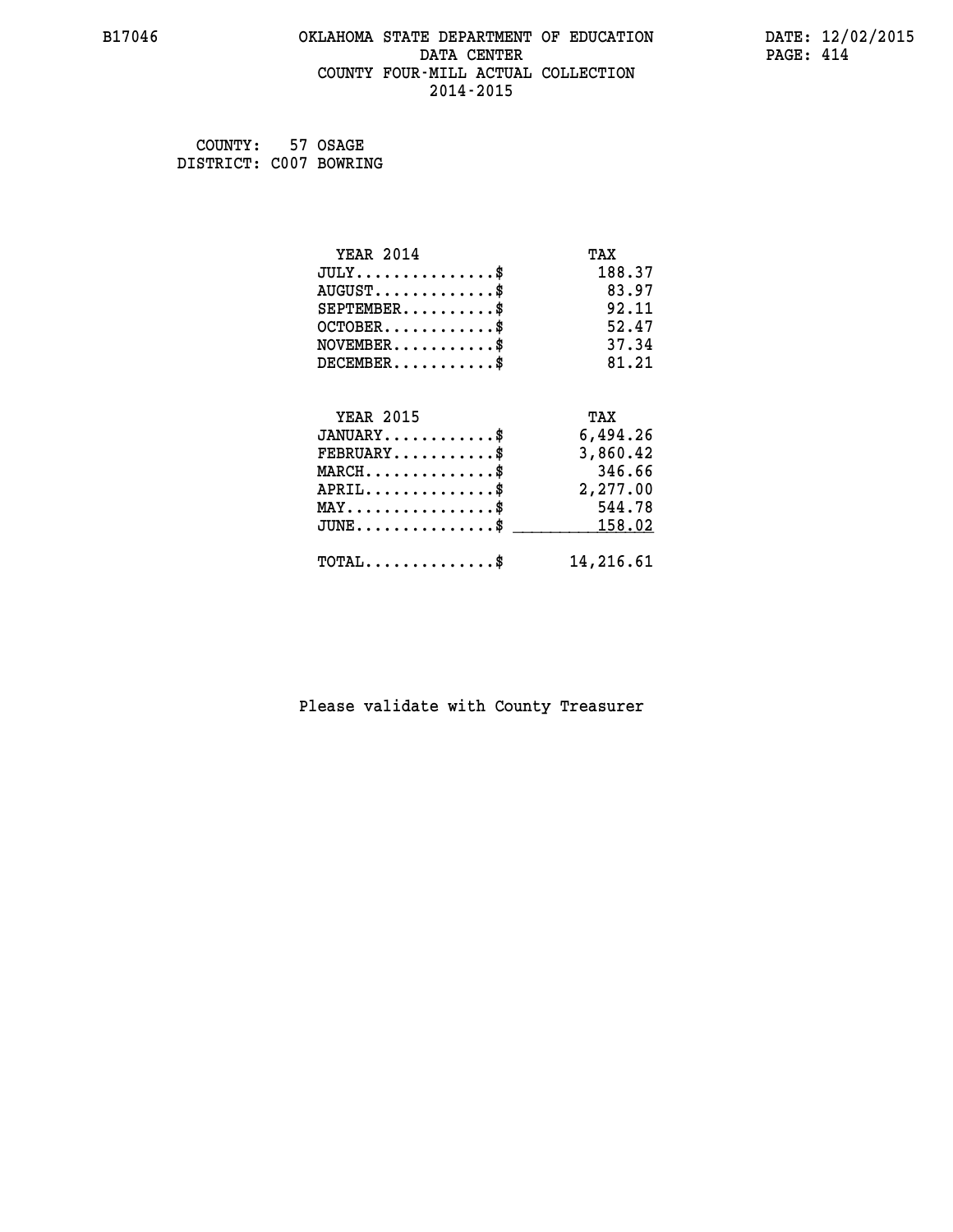#### **B17046 OKLAHOMA STATE DEPARTMENT OF EDUCATION DATE: 12/02/2015 DATA CENTER** PAGE: 415  **COUNTY FOUR-MILL ACTUAL COLLECTION 2014-2015**

 **COUNTY: 57 OSAGE DISTRICT: C035 AVANT**

| <b>YEAR 2014</b>                                   | TAX       |
|----------------------------------------------------|-----------|
| $JULY$ \$                                          | 238.17    |
| $AUGUST$ \$                                        | 88.89     |
| $SEPTEMBER$ \$                                     | 97.53     |
| $OCTOBER$ \$                                       | 55.55     |
| $NOVEMBER$ \$                                      | 39.53     |
| $DECEMBER$ \$                                      | 85.99     |
|                                                    |           |
| <b>YEAR 2015</b>                                   | TAX       |
| $JANUARY$                                          | 6,875.81  |
| $FEBRUARY$ \$                                      | 4,087.24  |
| $MARCH$ \$                                         | 367.00    |
| $APRIL$ \$                                         | 2,410.77  |
| $MAX \dots \dots \dots \dots \dots$                | 576.79    |
| $\texttt{JUNE} \dots \dots \dots \dots \texttt{S}$ | 167.30    |
| $\texttt{TOTAL} \dots \dots \dots \dots$ \$        | 15,090.57 |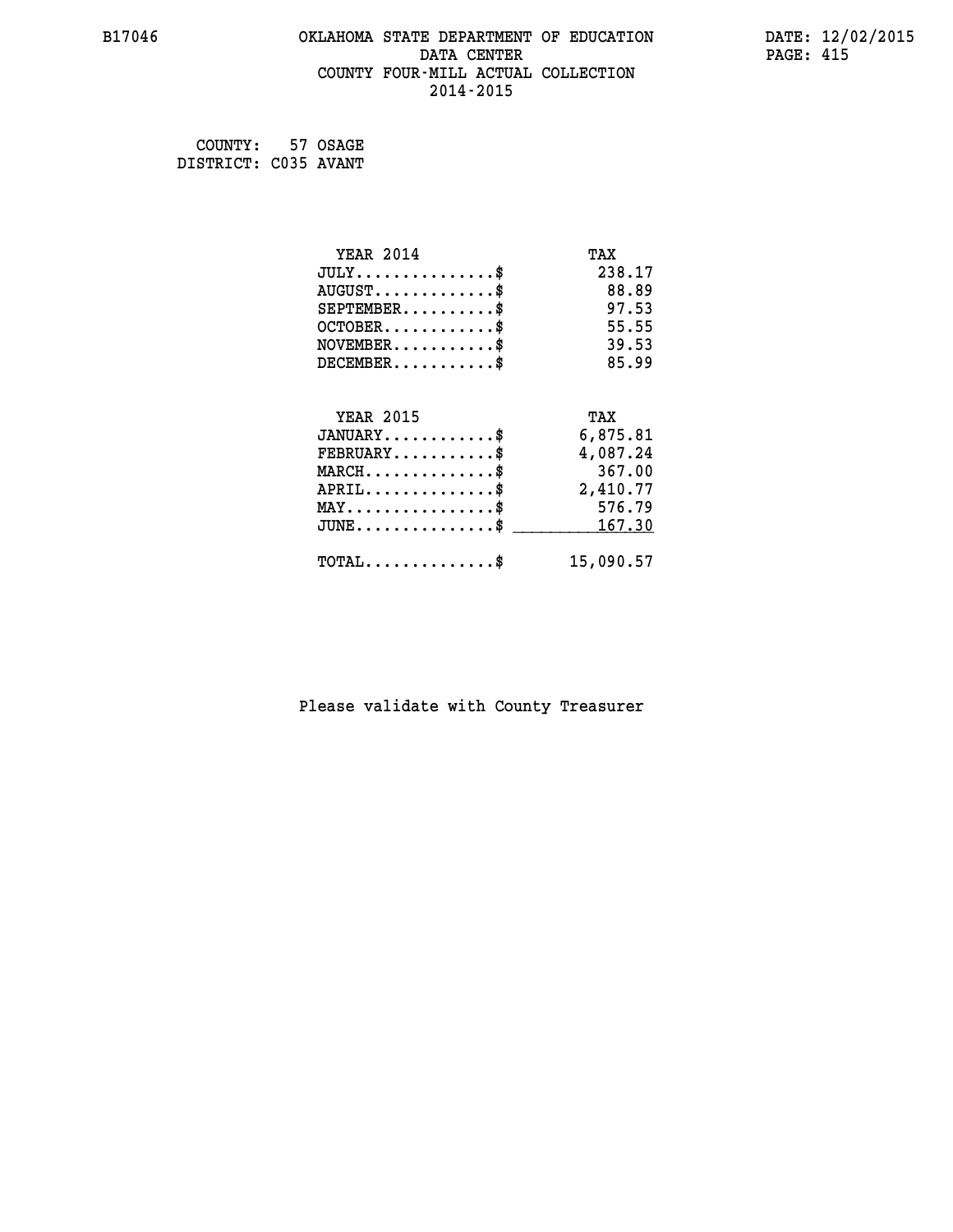#### **B17046 OKLAHOMA STATE DEPARTMENT OF EDUCATION DATE: 12/02/2015 DATA CENTER** PAGE: 416  **COUNTY FOUR-MILL ACTUAL COLLECTION 2014-2015**

| COUNTY: 57 OSAGE        |  |
|-------------------------|--|
| DISTRICT: C052 ANDERSON |  |

| <b>YEAR 2014</b>                                   | TAX        |
|----------------------------------------------------|------------|
| $JULY$ \$                                          | 741.56     |
| $AUGUST$ \$                                        | 285.30     |
| $SEPTEMBER$ \$                                     | 312.99     |
| $OCTOBER$ \$                                       | 178.25     |
| $\texttt{NOVEMBER} \dots \dots \dots \$            | 126.87     |
| $DECEMBER$ \$                                      | 275.95     |
|                                                    |            |
| <b>YEAR 2015</b>                                   | TAX        |
| $JANUARY$ \$                                       | 22,066.21  |
| $FEBRUARY$ \$                                      | 13, 117.00 |
| $MARCH$ \$                                         | 1,177.84   |
| $APRIL$ \$                                         | 7,736.79   |
| $\texttt{MAX} \dots \dots \dots \dots \dots \$     | 1,851.04   |
| $\texttt{JUNE} \dots \dots \dots \dots \texttt{S}$ | 536.92     |
| $\texttt{TOTAL} \dots \dots \dots \dots \$         | 48,406.72  |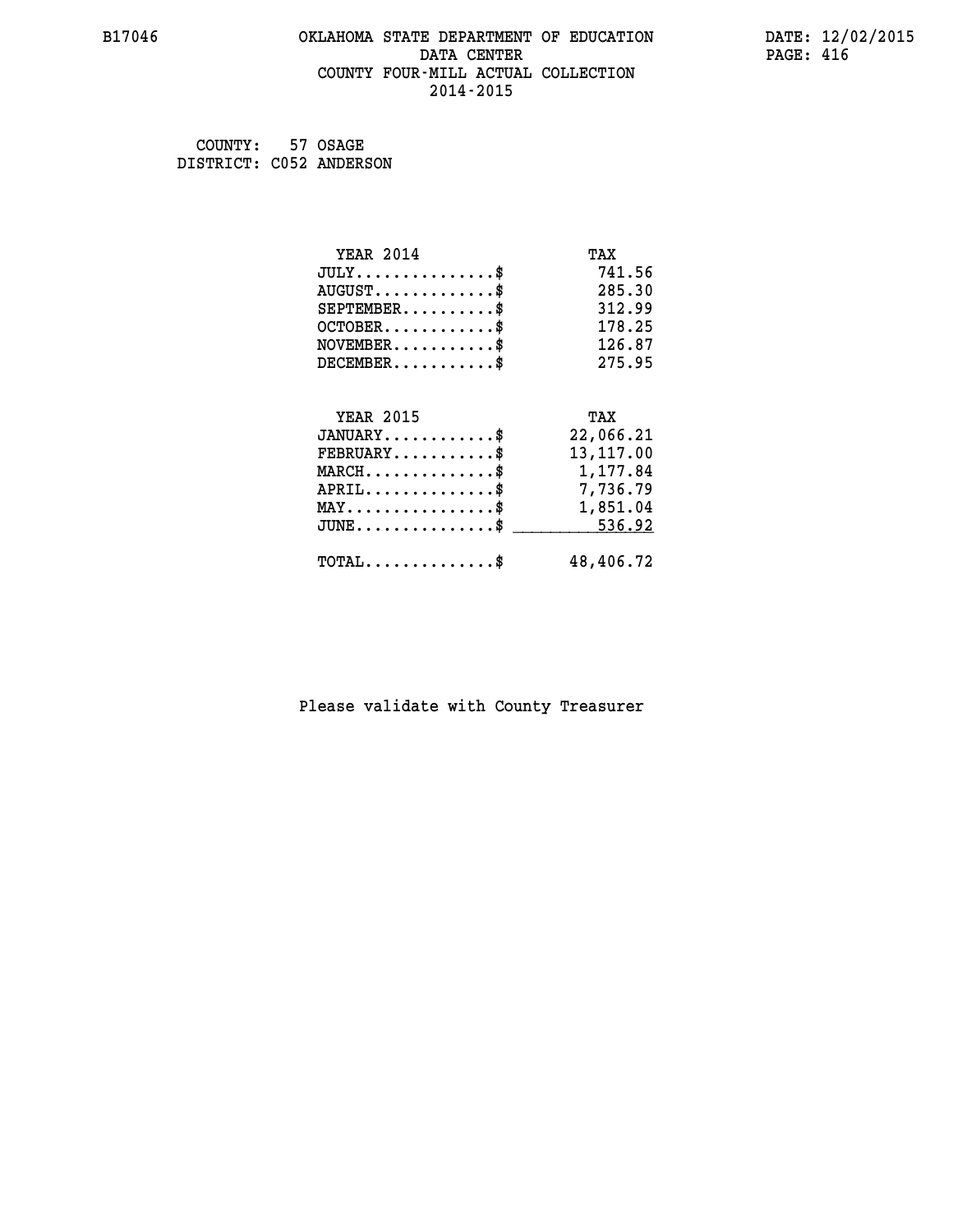#### **B17046 OKLAHOMA STATE DEPARTMENT OF EDUCATION DATE: 12/02/2015 DATA CENTER** PAGE: 417  **COUNTY FOUR-MILL ACTUAL COLLECTION 2014-2015**

 **COUNTY: 57 OSAGE DISTRICT: C077 MCCORD**

| <b>YEAR 2014</b>                                 | TAX       |
|--------------------------------------------------|-----------|
| $JULY$ \$                                        | 608.42    |
| $AUGUST$ \$                                      | 236.11    |
| $SEPTEMENT.$ \$                                  | 259.02    |
| $OCTOBER$ \$                                     | 147.52    |
| $NOVEMBER$ \$                                    | 104.99    |
| $DECEMBER$ \$                                    | 228.36    |
|                                                  |           |
| <b>YEAR 2015</b>                                 | TAX       |
| $JANUARY$ \$                                     | 18,261.20 |
| $FEBRUARY$ \$                                    | 10,855.16 |
| $MARCH$ \$                                       | 974.76    |
| $APRIL$ \$                                       | 6,402.69  |
| $\texttt{MAX} \dots \dots \dots \dots \dots \$   | 1,531.86  |
| $\texttt{JUNE} \dots \dots \dots \dots \dots \$$ | 444.33    |
| $\texttt{TOTAL} \dots \dots \dots \dots \$       | 40,054.42 |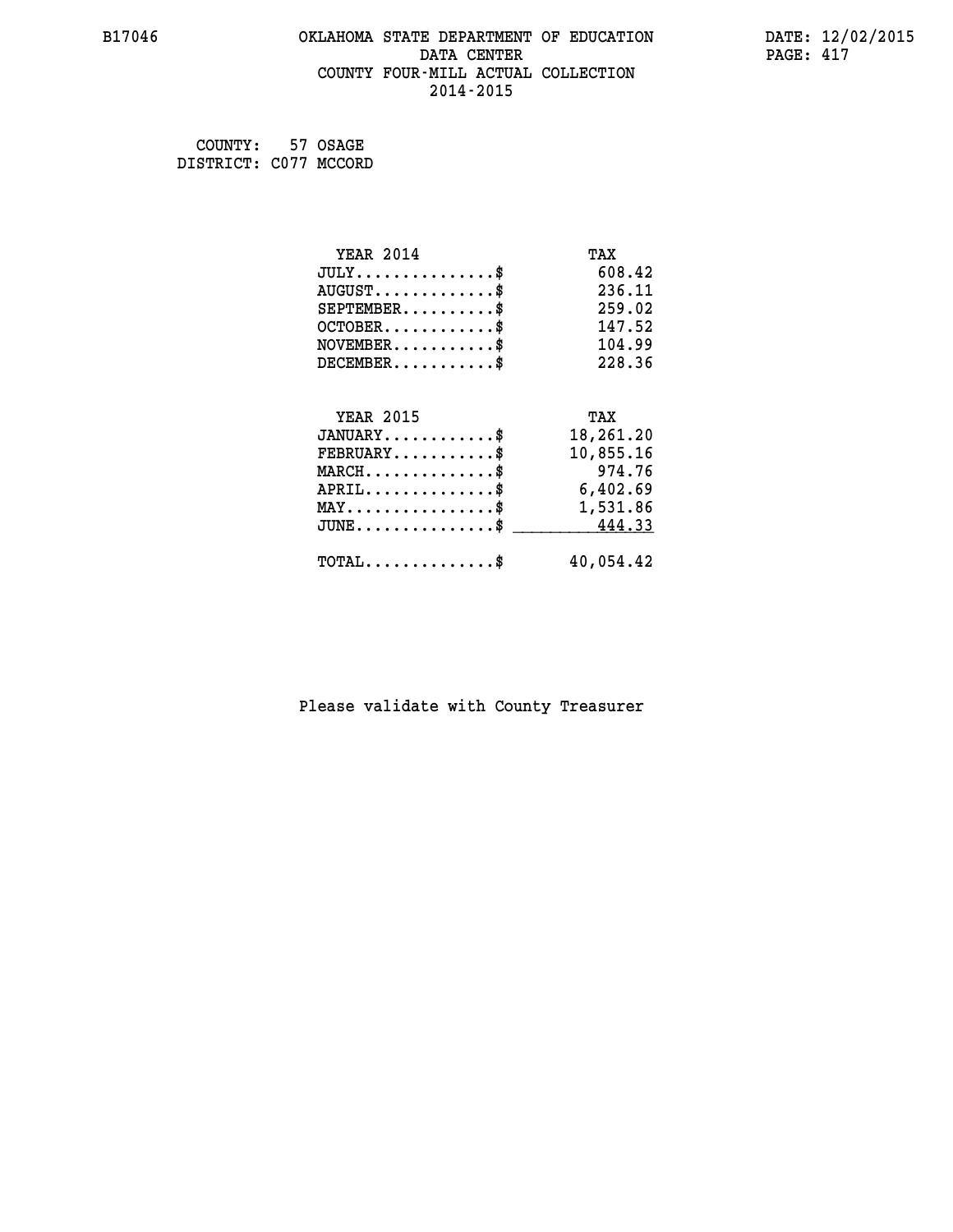#### **B17046 OKLAHOMA STATE DEPARTMENT OF EDUCATION DATE: 12/02/2015 DATA CENTER** PAGE: 418  **COUNTY FOUR-MILL ACTUAL COLLECTION 2014-2015**

 **COUNTY: 57 OSAGE DISTRICT: I002 PAWHUSKA**

| <b>YEAR 2014</b>                                                          | TAX          |
|---------------------------------------------------------------------------|--------------|
| $JULY$ \$                                                                 | 2,212.90     |
| $AUGUST$ \$                                                               | 831.70       |
| $SEPTEMENT.$ \$                                                           | 912.44       |
| $OCTOBER$ \$                                                              | 519.65       |
| $\verb NOVEMBER , \verb , \verb , \verb , \verb , \verb , \verb , \verb $ | 369.83       |
| $DECEMBER$ \$                                                             | 804.41       |
|                                                                           |              |
| <b>YEAR 2015</b>                                                          | TAX          |
| $JANUARY$ \$                                                              | 64,327.00    |
| $FEBRUARY$                                                                | 38,238.41    |
| $MARCH$ \$                                                                | 3,433.64     |
| $APRIL \ldots \ldots \ldots \ldots$ \$                                    | 22,554.14    |
| $\texttt{MAX} \dots \dots \dots \dots \dots \$                            | 5,396.12     |
| $JUNE$ \$                                                                 | 1,565.19     |
| $\texttt{TOTAL} \dots \dots \dots \dots \$                                | 141, 165. 43 |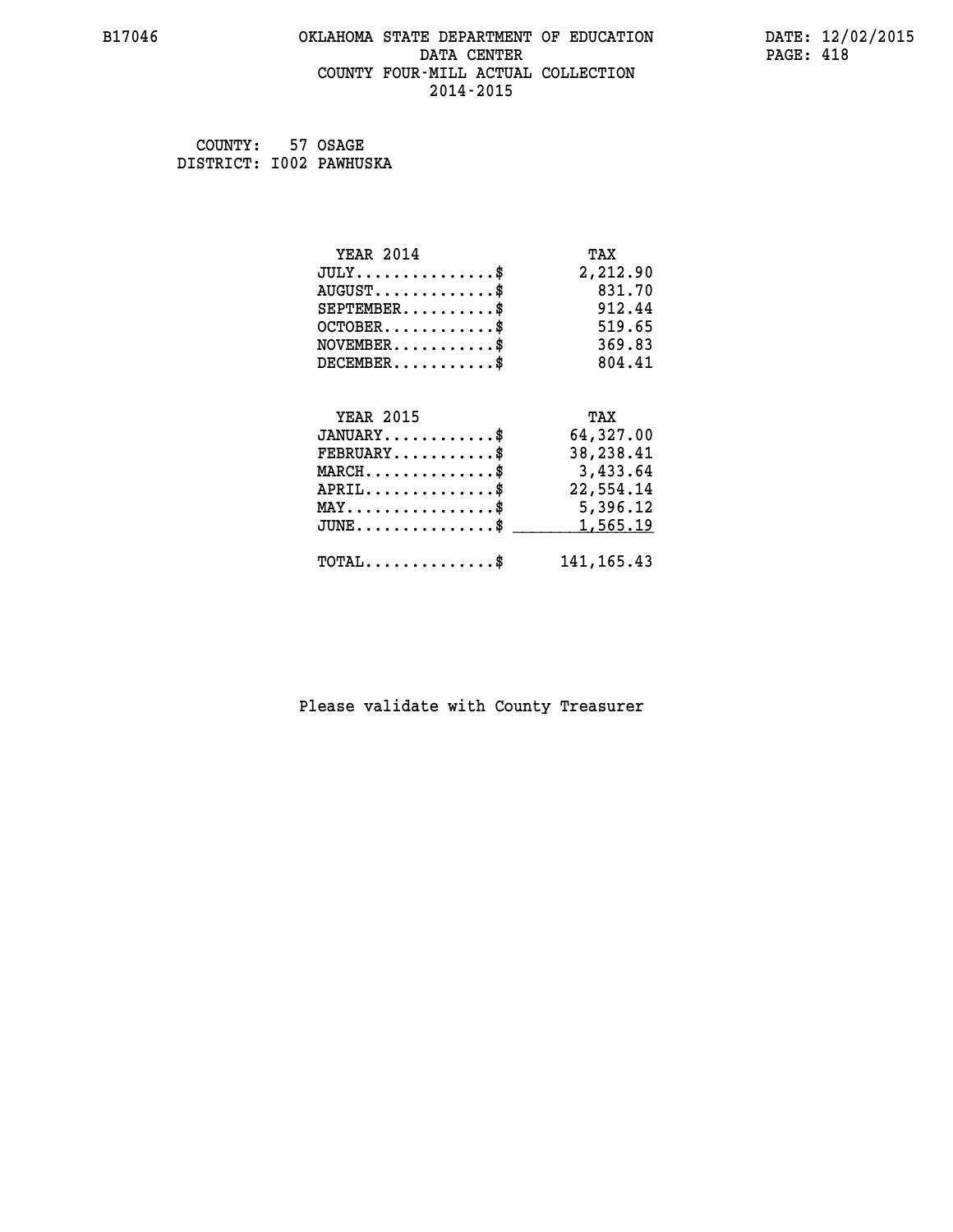# **B17046 OKLAHOMA STATE DEPARTMENT OF EDUCATION DATE: 12/02/2015 DATA CENTER PAGE: 419 COUNTY FOUR-MILL ACTUAL COLLECTION 2014-2015**

 **COUNTY: 57 OSAGE DISTRICT: I011 SHIDLER**

| <b>YEAR 2014</b>                                   | TAX       |
|----------------------------------------------------|-----------|
| $JULY$ \$                                          | 656.35    |
| $AUGUST$ \$                                        | 238.03    |
| $SEPTEMENT.$ \$                                    | 261.14    |
| $OCTOBER$ \$                                       | 148.72    |
| $NOVEMBER.$ \$                                     | 105.85    |
| $DECEMBER$ \$                                      | 230.22    |
|                                                    |           |
| <b>YEAR 2015</b>                                   | TAX       |
| $JANUARY$ \$                                       | 18,410.29 |
| $FEBRUARY$                                         | 10,943.79 |
| $MARCH$ \$                                         | 982.71    |
| $APRIL \ldots \ldots \ldots \ldots \$              | 6,454.97  |
| $\texttt{MAX} \dots \dots \dots \dots \dots \$     | 1,544.35  |
| $\texttt{JUNE} \dots \dots \dots \dots \texttt{I}$ | 447.97    |
| $TOTAL$ \$                                         | 40,424.39 |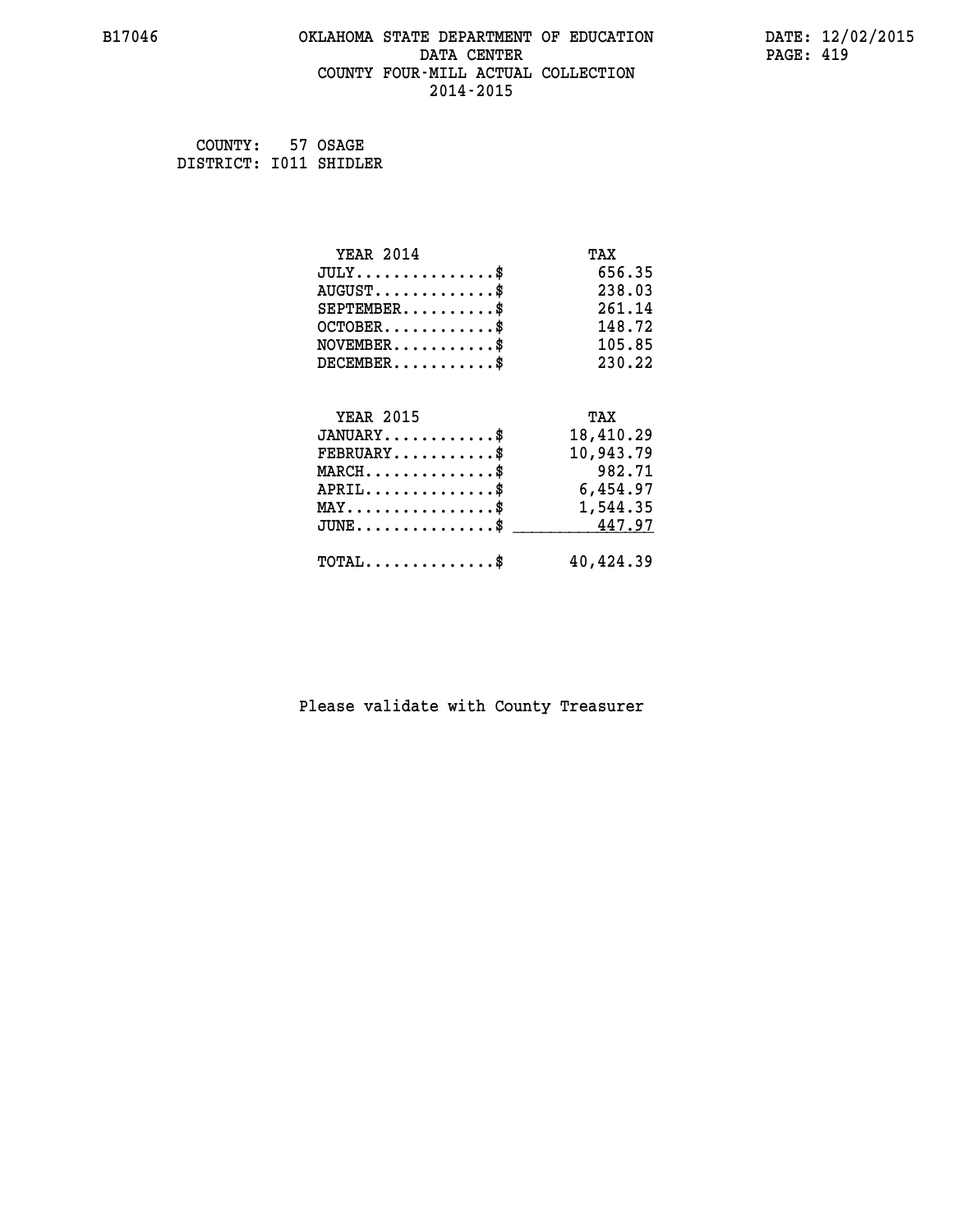#### **B17046 OKLAHOMA STATE DEPARTMENT OF EDUCATION DATE: 12/02/2015 DATA CENTER** PAGE: 420  **COUNTY FOUR-MILL ACTUAL COLLECTION 2014-2015**

 **COUNTY: 57 OSAGE DISTRICT: I029 BARNSDALL**

| <b>YEAR 2014</b>                                 | TAX       |
|--------------------------------------------------|-----------|
| $JULY$ \$                                        | 1,127.86  |
| $AUGUST$ \$                                      | 432.56    |
| $SEPTEMBER$ \$                                   | 474.54    |
| $OCTOBER$ \$                                     | 270.26    |
| $NOVEMBER.$ \$                                   | 192.35    |
| $DECEMBER$ \$                                    | 418.37    |
|                                                  |           |
| <b>YEAR 2015</b>                                 | TAX       |
| $JANUARY$ \$                                     | 33,455.61 |
| $FEBRUARY$ \$                                    | 19,887.29 |
| $MARCH$ \$                                       | 1,785.79  |
| $APRIL$ \$                                       | 11,730.10 |
| $\texttt{MAX} \dots \dots \dots \dots \dots \$   | 2,806.44  |
| $\texttt{JUNE} \dots \dots \dots \dots \dots \$$ | 814.04    |
| $\texttt{TOTAL} \dots \dots \dots \dots \$       | 73,395.21 |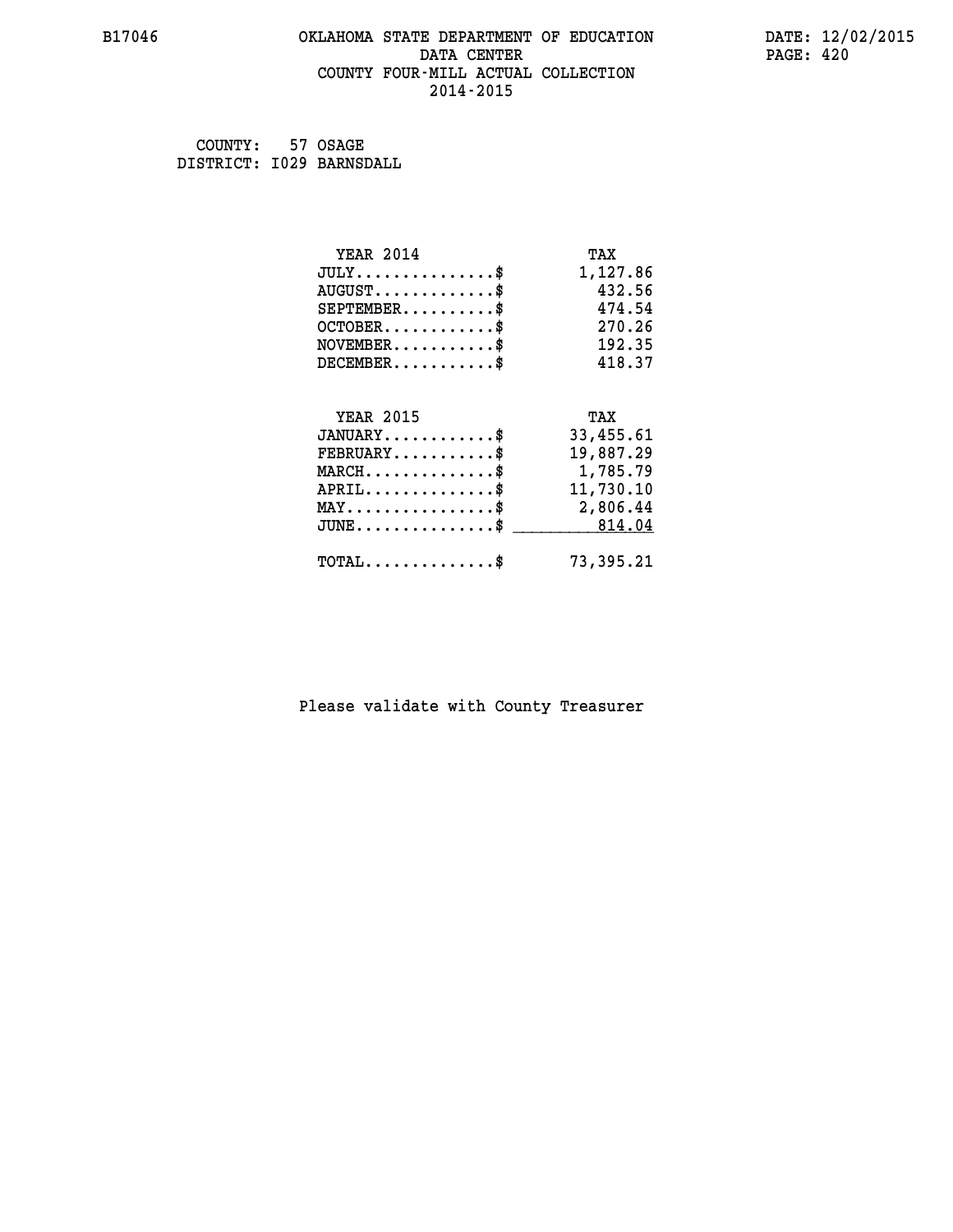#### **B17046 OKLAHOMA STATE DEPARTMENT OF EDUCATION DATE: 12/02/2015 DATA CENTER** PAGE: 421  **COUNTY FOUR-MILL ACTUAL COLLECTION 2014-2015**

 **COUNTY: 57 OSAGE DISTRICT: I030 WYNONA**

| <b>YEAR 2014</b>                    | TAX       |
|-------------------------------------|-----------|
| $JULY$ \$                           | 302.31    |
| $AUGUST$ \$                         | 115.74    |
| $SEPTEMBER$ \$                      | 126.98    |
| $OCTOBER$ \$                        | 72.33     |
| $NOVEMBER$ \$                       | 51.46     |
| $DECEMBER$ \$                       | 111.95    |
|                                     |           |
| <b>YEAR 2015</b>                    | TAX       |
| $JANUARY$                           | 8,951.85  |
| $FEBRUARY$                          | 5,321.32  |
| $MARCH$ \$                          | 477.82    |
| $APRIL$ \$                          | 3,138.67  |
| $MAX \dots \dots \dots \dots \dots$ | 750.94    |
| $JUNE$ \$                           | 217.80    |
| $TOTAL$ \$                          | 19,639.17 |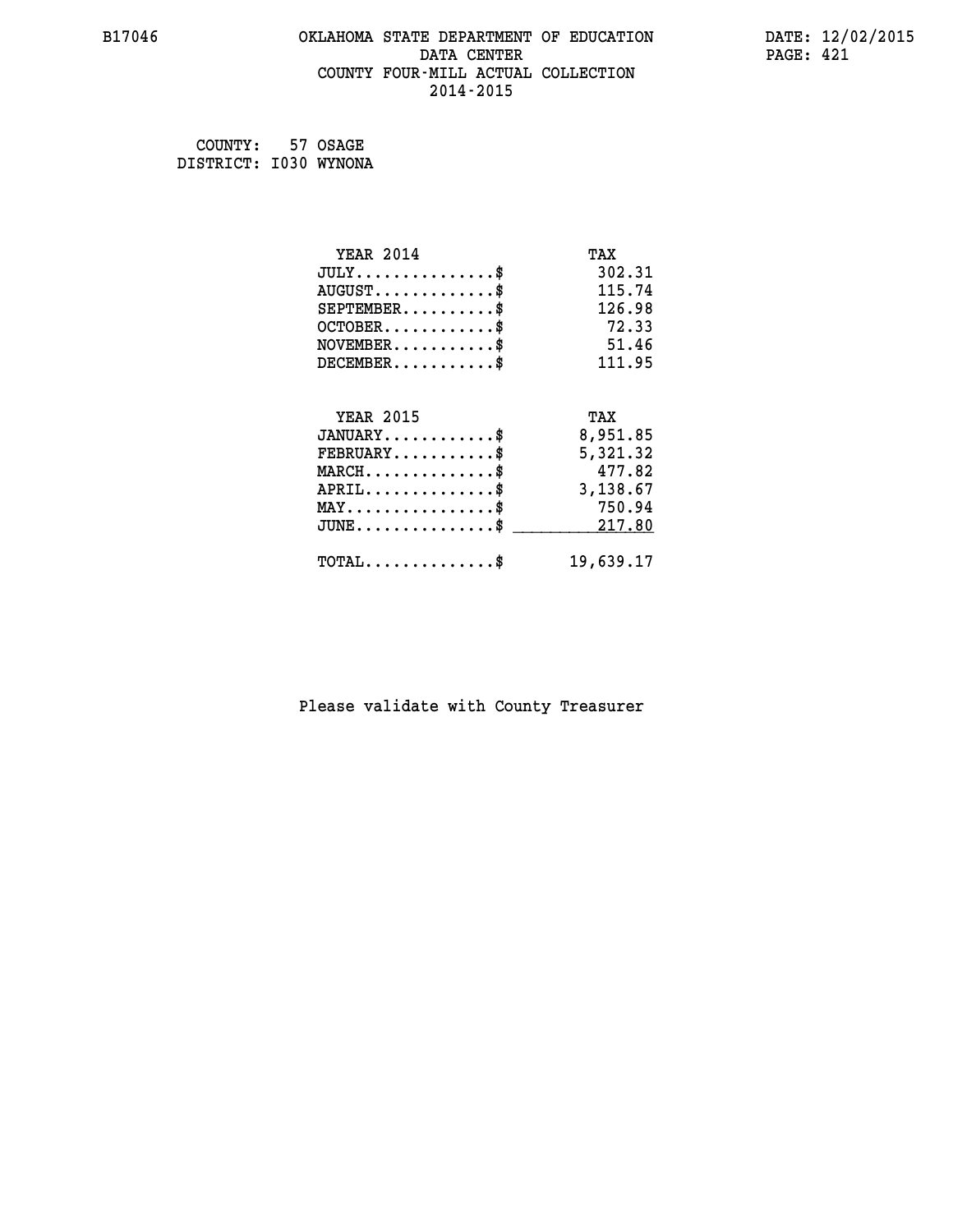#### **B17046 OKLAHOMA STATE DEPARTMENT OF EDUCATION DATE: 12/02/2015 DATA CENTER** PAGE: 422  **COUNTY FOUR-MILL ACTUAL COLLECTION 2014-2015**

 **COUNTY: 57 OSAGE DISTRICT: I038 HOMINY**

| <b>YEAR 2014</b>                               | TAX         |
|------------------------------------------------|-------------|
| $JULY$ \$                                      | 1,532.41    |
| $AUGUST$ \$                                    | 596.25      |
| $SEPTEMBER$ \$                                 | 654.13      |
| $OCTOBER$ \$                                   | 372.55      |
| $NOVEMBER$ \$                                  | 265.15      |
| $DECEMBER$ \$                                  | 576.70      |
|                                                |             |
| <b>YEAR 2015</b>                               | TAX         |
| $JANUARY$ \$                                   | 46, 117. 10 |
| $FEBRUARY$ \$                                  | 27,413.77   |
| $MARCH$ \$                                     | 2,461.65    |
| $APRIL$ \$                                     | 16, 169. 44 |
| $\texttt{MAX} \dots \dots \dots \dots \dots \$ | 3,868.56    |
| $JUNE$ \$                                      | 1,122.13    |
| $\texttt{TOTAL} \dots \dots \dots \dots$ \$    | 101,149.84  |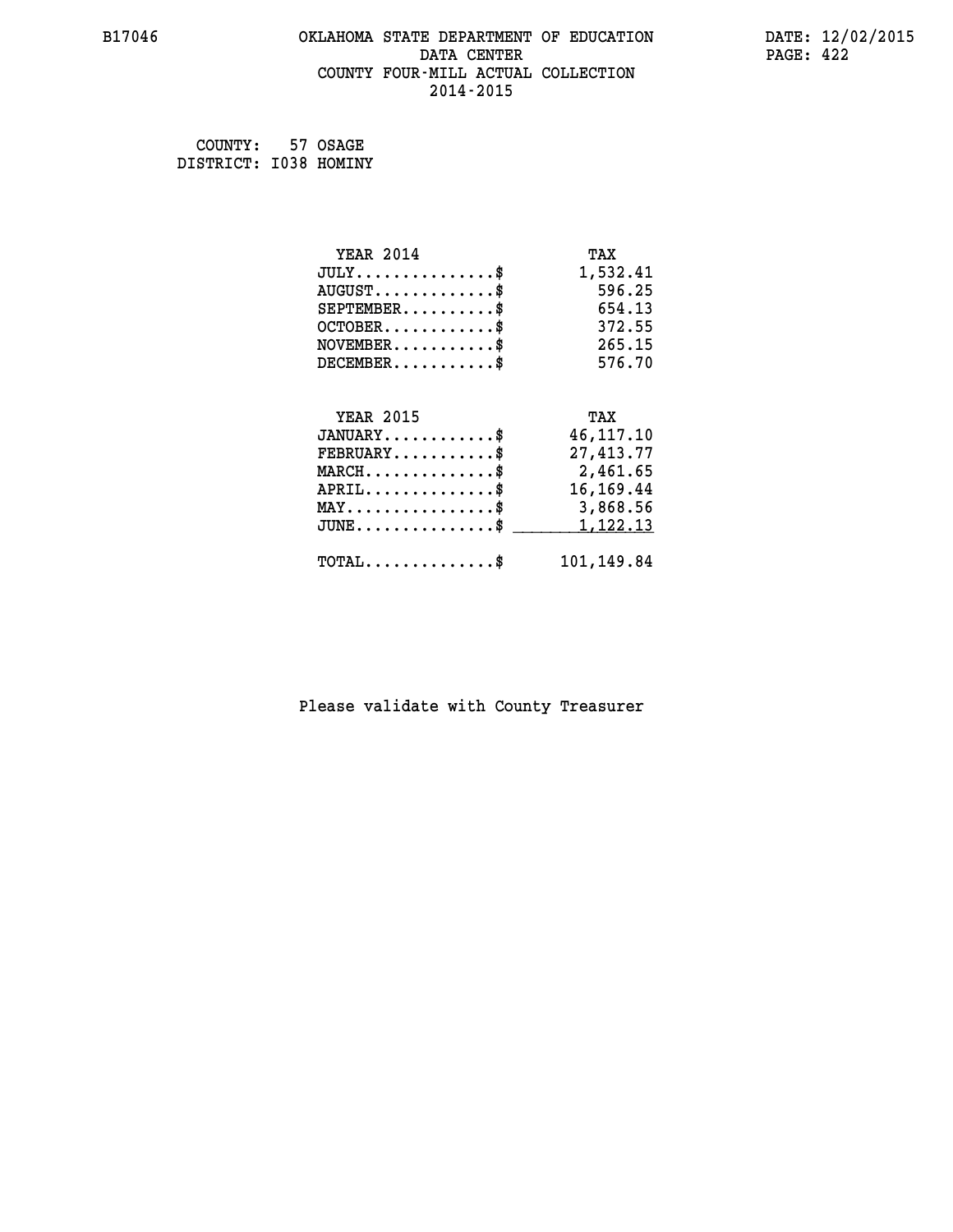#### **B17046 OKLAHOMA STATE DEPARTMENT OF EDUCATION DATE: 12/02/2015 DATA CENTER** PAGE: 423  **COUNTY FOUR-MILL ACTUAL COLLECTION 2014-2015**

 **COUNTY: 57 OSAGE DISTRICT: I050 PRUE**

| <b>YEAR 2014</b>                                 | TAX         |
|--------------------------------------------------|-------------|
| $JULY$ \$                                        | 741.27      |
| $AUGUST$ \$                                      | 312.04      |
| $SEPTEMBER$ \$                                   | 342.33      |
| $OCTOBER$ \$                                     | 194.96      |
| $\texttt{NOVEMBER} \dots \dots \dots \$          | 138.75      |
| $DECEMBER$ \$                                    | 301.81      |
|                                                  |             |
| <b>YEAR 2015</b>                                 | TAX         |
| $JANUARY$ \$                                     | 24, 134. 24 |
| $FEBRUARY$                                       | 14,346.31   |
| $\texttt{MARCH}\ldots\ldots\ldots\ldots\text{*}$ | 1,288.24    |
| $APRIL \ldots \ldots \ldots \ldots \$            | 8,461.88    |
| $\texttt{MAX} \dots \dots \dots \dots \dots \$   | 2,024.51    |
| $JUNE$ \$                                        | 587.21      |
| $\texttt{TOTAL} \dots \dots \dots \dots$         | 52,873.55   |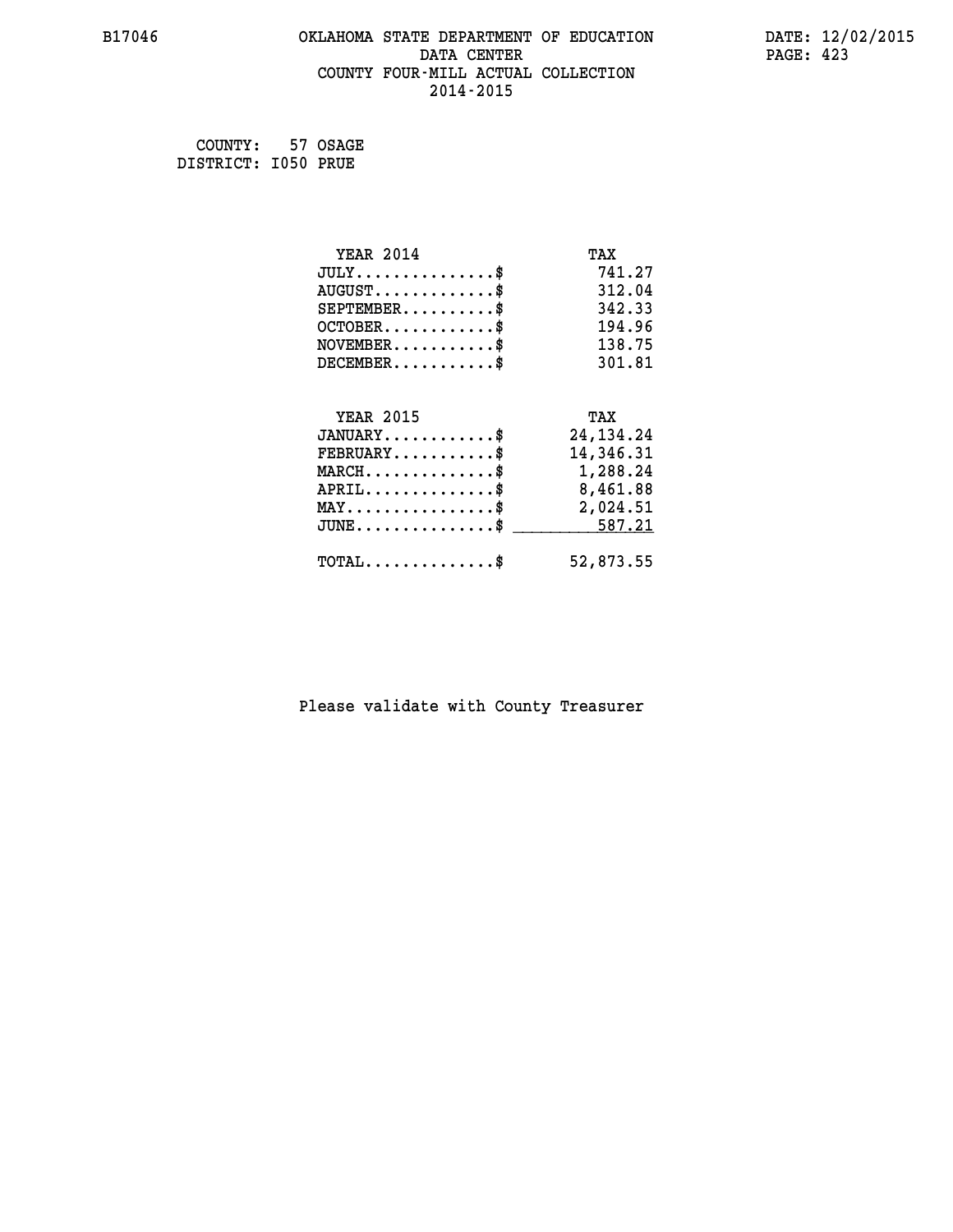#### **B17046 OKLAHOMA STATE DEPARTMENT OF EDUCATION DATE: 12/02/2015 DATA CENTER** PAGE: 424  **COUNTY FOUR-MILL ACTUAL COLLECTION 2014-2015**

 **COUNTY: 57 OSAGE DISTRICT: I090 WOODLAND**

| <b>YEAR 2014</b>                                 | TAX       |
|--------------------------------------------------|-----------|
| $JULY$ \$                                        | 1,123.49  |
| $AUGUST$ \$                                      | 419.01    |
| $SEPTEMBER$ \$                                   | 459.67    |
| $OCTOBER$ \$                                     | 261.77    |
| $\texttt{NOVEMBER} \dots \dots \dots \$          | 186.34    |
| $DECEMBER$ \$                                    | 405.22    |
|                                                  |           |
| <b>YEAR 2015</b>                                 | TAX       |
| $JANUARY$ \$                                     | 32,406.37 |
| $FEBRUARY$                                       | 19,263.62 |
| $\texttt{MARCH}\ldots\ldots\ldots\ldots\text{*}$ | 1,729.82  |
| $APRIL \ldots \ldots \ldots \ldots$              | 11,362.22 |
| $\texttt{MAX} \dots \dots \dots \dots \dots \$   | 2,718.40  |
| $JUNE$ \$                                        | 788.50    |
| $\texttt{TOTAL} \dots \dots \dots \dots$ \$      | 71,124.43 |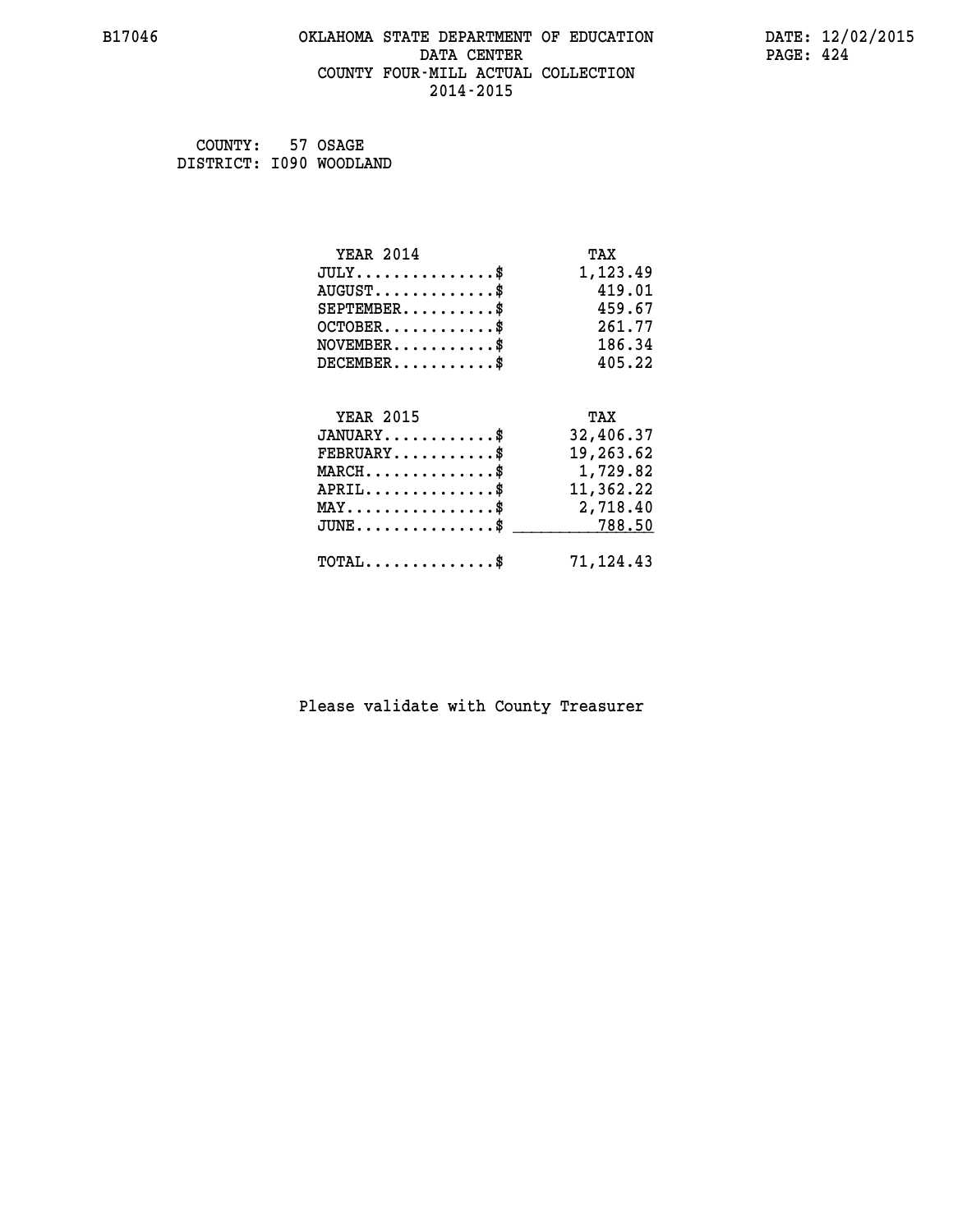#### **B17046 OKLAHOMA STATE DEPARTMENT OF EDUCATION DATE: 12/02/2015** DATA CENTER PAGE: 425  **COUNTY FOUR-MILL ACTUAL COLLECTION 2014-2015**

 **COUNTY: 57 OSAGE**

 **\*\*\*\*\*\* TOTALS \*\*\*\*\*\***

| <b>YEAR 2014</b>                       | TAX      |
|----------------------------------------|----------|
| $JULY \ldots \ldots \ldots \mathbb{S}$ | 9,916.64 |
| $AUGUST$ \$                            | 3,818.37 |
| $SEPTEMBER$                            | 4,189.01 |
| $OCTOBER$ \$                           | 2,385.72 |
| $NOVEMBER$ \$                          | 1,697.95 |
| $DECEMBER$                             | 3,693.10 |

# **YEAR 2015 TAX JANUARY............\$ 295,326.90 FEBRUARY...........\$ 175,553.61 MARCH..............\$ 15,763.98 APRIL..............\$ 103,546.63 MAY................\$ 24,773.67 JUNE................\$** \_\_\_\_\_\_\_\_\_\_7,185.85  **TOTAL..............\$ 647,851.43**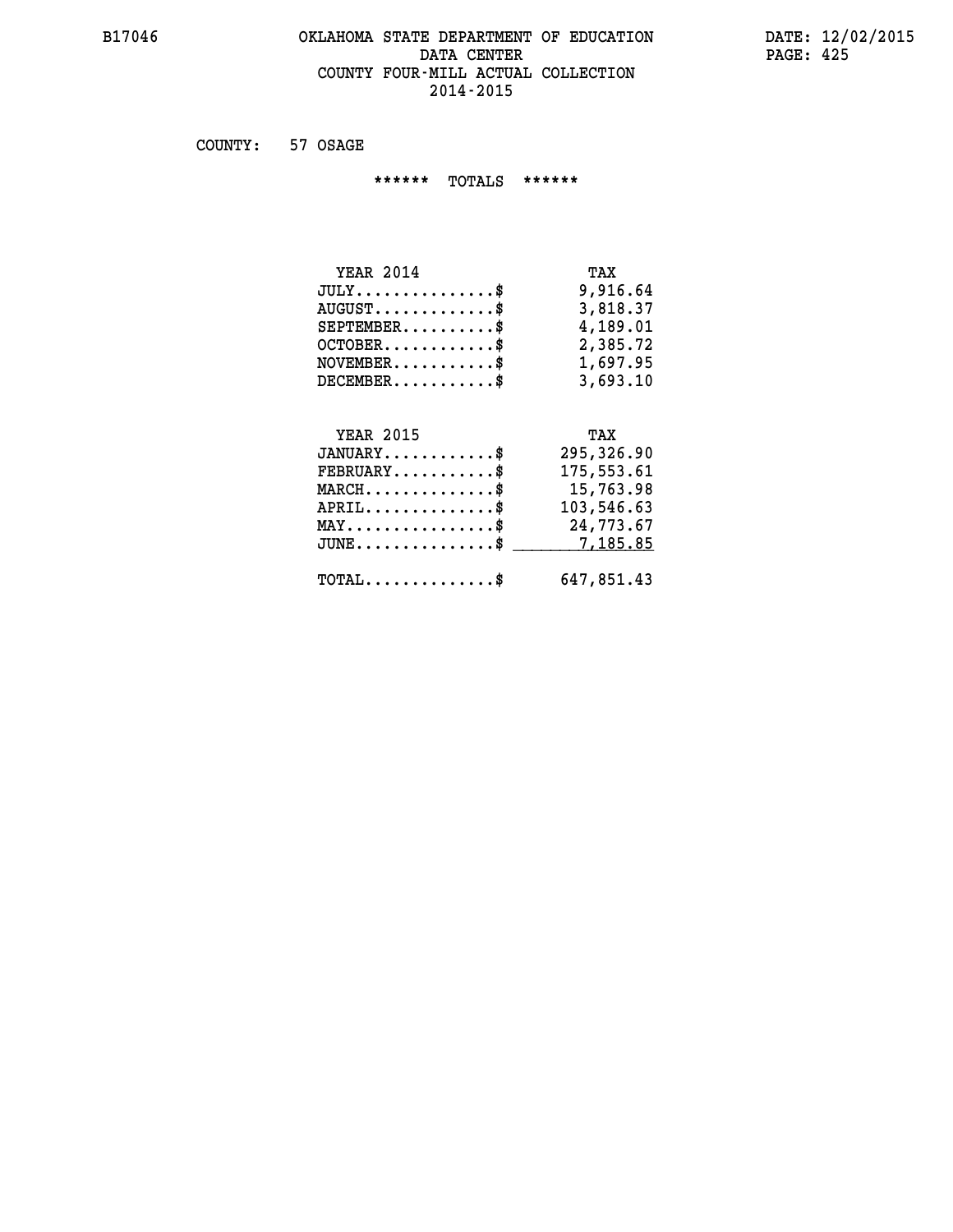#### **B17046 OKLAHOMA STATE DEPARTMENT OF EDUCATION DATE: 12/02/2015 DATA CENTER** PAGE: 426  **COUNTY FOUR-MILL ACTUAL COLLECTION 2014-2015**

 **COUNTY: 58 OTTAWA DISTRICT: C010 TURKEY FORD**

| <b>YEAR 2014</b>                           | TAX       |
|--------------------------------------------|-----------|
| $JULY$ \$                                  | 816.21    |
| $AUGUST$ \$                                | 31.27     |
| $SEPTEMBER$ \$                             | 30.69     |
| $OCTOBER$ \$                               | 32.17     |
| $NOVEMBER$ \$                              | 125.56    |
| $DECEMBER$ \$                              | 137.33    |
|                                            |           |
| <b>YEAR 2015</b>                           | TAX       |
| $JANUARY$                                  | 6,164.21  |
| $FEBRUARY$                                 | 1,727.28  |
| $MARCH$ \$                                 | 370.83    |
| $APRIL$ \$                                 | 1,433.43  |
| $MAX \dots \dots \dots \dots \dots$        | 813.18    |
| $JUNE$ \$                                  | 138.66    |
| $\texttt{TOTAL} \dots \dots \dots \dots \$ | 11,820.82 |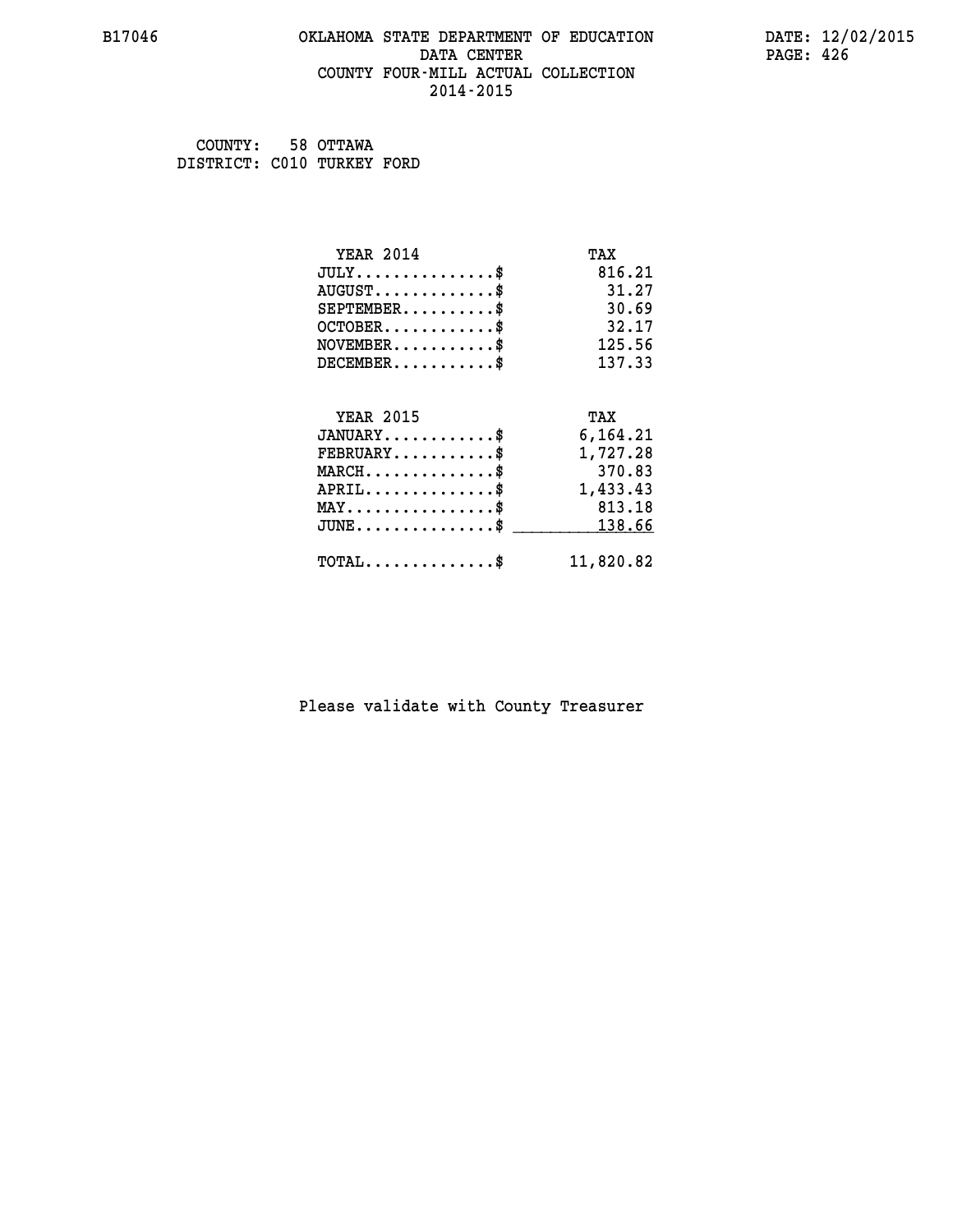#### **B17046 OKLAHOMA STATE DEPARTMENT OF EDUCATION DATE: 12/02/2015 DATA CENTER** PAGE: 427  **COUNTY FOUR-MILL ACTUAL COLLECTION 2014-2015**

 **COUNTY: 58 OTTAWA DISTRICT: I001 WYANDOTTE**

| <b>YEAR 2014</b>                           | TAX       |
|--------------------------------------------|-----------|
| $JULY$ \$                                  | 5,651.73  |
| $AUGUST$ \$                                | 225.27    |
| $SEPTEMBER$ \$                             | 226.23    |
| $OCTOBER$ \$                               | 236.59    |
| $NOVEMBER$ \$                              | 871.16    |
| $DECEMBER$ \$                              | 972.64    |
|                                            |           |
| <b>YEAR 2015</b>                           | TAX       |
| $JANUARY$ \$                               | 46,611.93 |
| $FEBRUARY$                                 | 13,064.23 |
| $MARCH$ \$                                 | 2,800.42  |
| $APRIL$ \$                                 | 10,841.23 |
| $MAX \dots \dots \dots \dots \dots$        | 6,285.35  |
| $JUNE$                                     | 1,048.69  |
| $\texttt{TOTAL} \dots \dots \dots \dots \$ | 88,835.47 |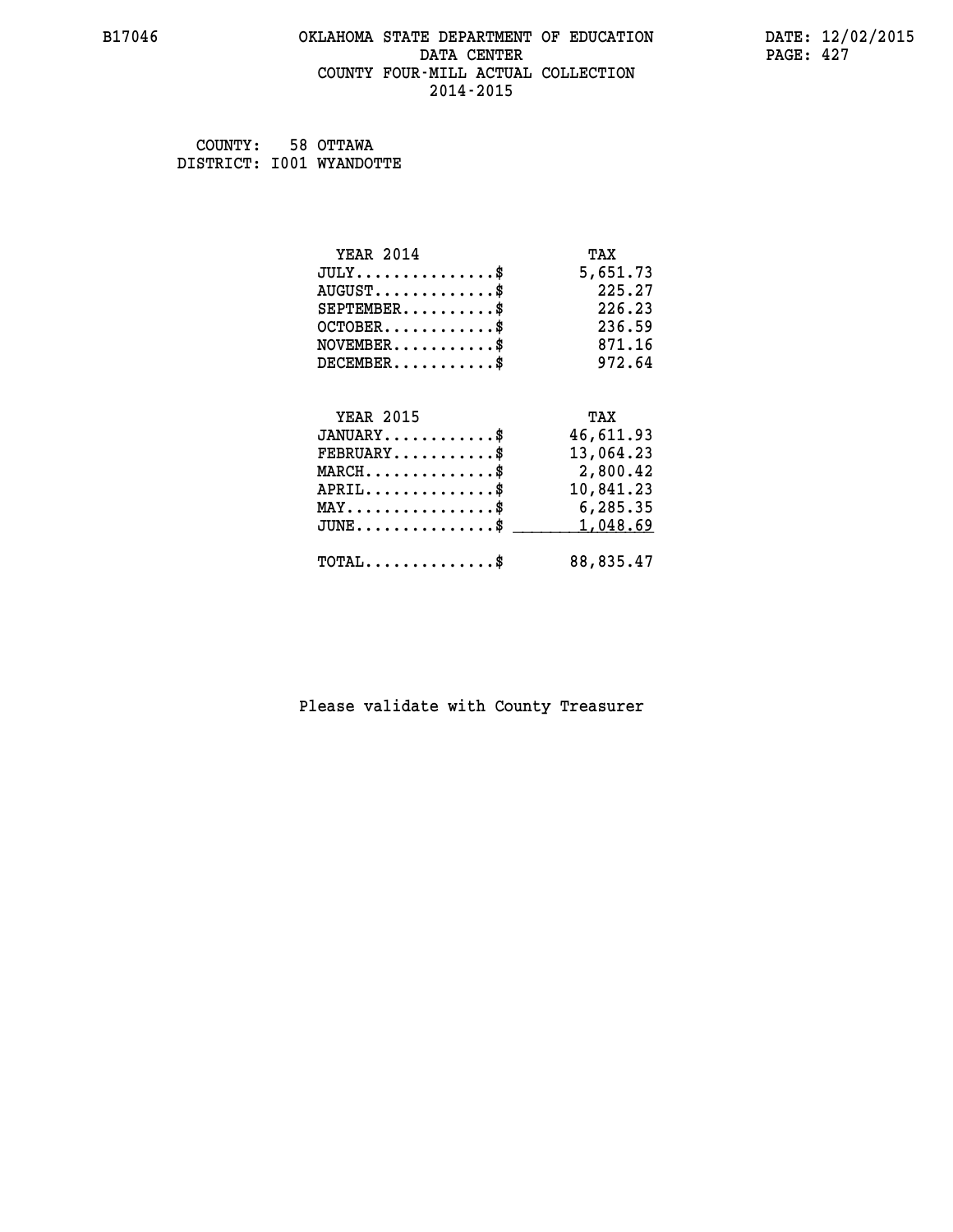#### **B17046 OKLAHOMA STATE DEPARTMENT OF EDUCATION DATE: 12/02/2015 DATA CENTER** PAGE: 428  **COUNTY FOUR-MILL ACTUAL COLLECTION 2014-2015**

 **COUNTY: 58 OTTAWA DISTRICT: I014 QUAPAW**

| <b>YEAR 2014</b>                                 | TAX       |
|--------------------------------------------------|-----------|
| $JULY$ \$                                        | 4,587.25  |
| $AUGUST$ \$                                      | 183.53    |
| $SEPTEMBER$ \$                                   | 180.26    |
| $OCTOBER$ \$                                     | 191.37    |
| $\texttt{NOVEMBER} \dots \dots \dots \$          | 706.87    |
| $DECEMBER$ \$                                    | 780.55    |
|                                                  |           |
| <b>YEAR 2015</b>                                 | TAX       |
| $JANUARY$ \$                                     | 36,041.50 |
| $FEBRUARY$                                       | 10,102.74 |
| $\texttt{MARCH}\ldots\ldots\ldots\ldots\text{*}$ | 2,172.77  |
| $APRIL \ldots \ldots \ldots \ldots \$            | 8,388.37  |
| $\texttt{MAX} \dots \dots \dots \dots \dots \$   | 4,947.88  |
| $JUNE \ldots \ldots \ldots \ldots \ast$          | 823.07    |
| $\texttt{TOTAL} \dots \dots \dots \dots \$       | 69,106.16 |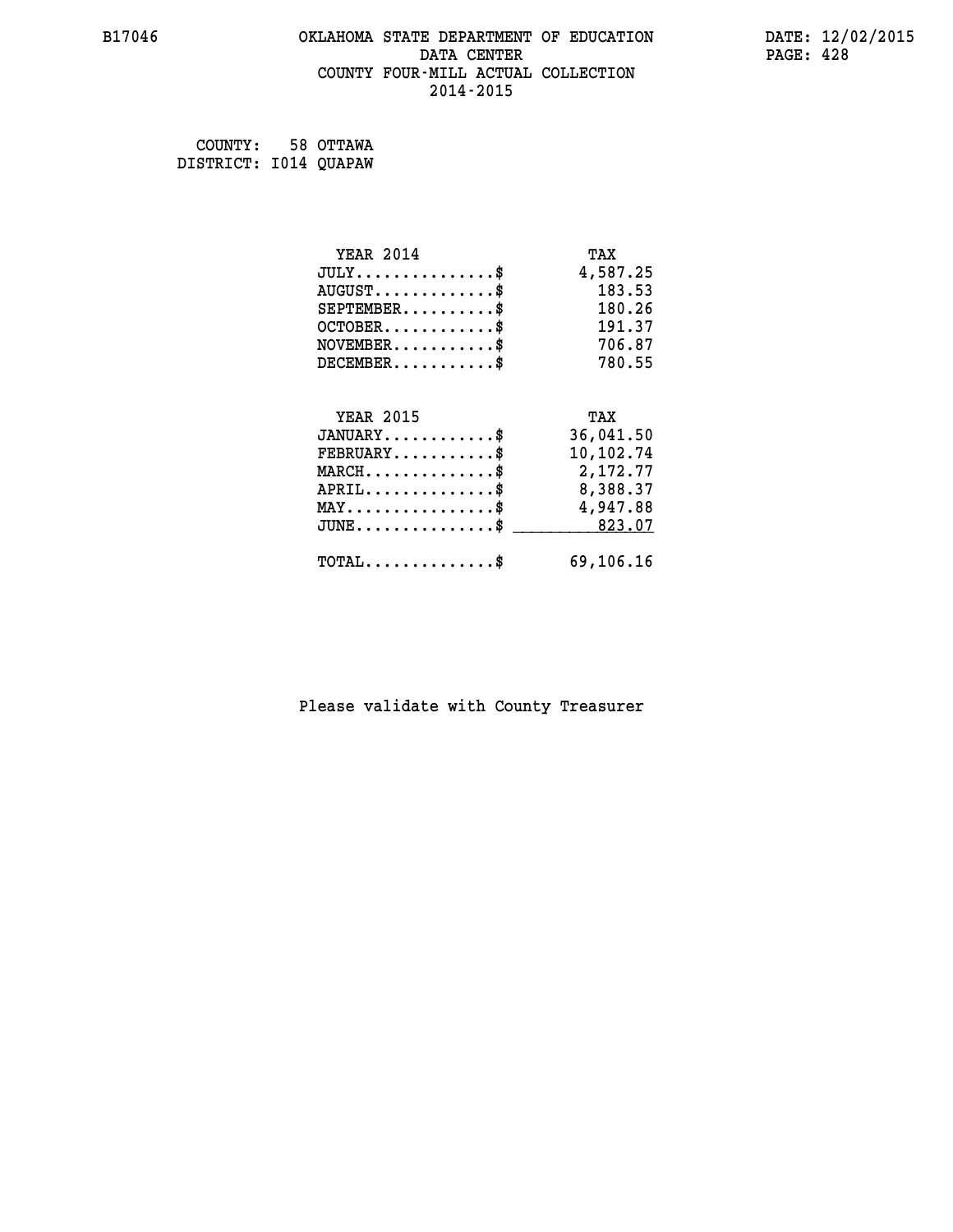#### **B17046 OKLAHOMA STATE DEPARTMENT OF EDUCATION DATE: 12/02/2015 DATA CENTER** PAGE: 429  **COUNTY FOUR-MILL ACTUAL COLLECTION 2014-2015**

 **COUNTY: 58 OTTAWA DISTRICT: I018 COMMERCE**

| <b>YEAR 2014</b>                           | TAX       |
|--------------------------------------------|-----------|
| $JULY$ \$                                  | 6,041.08  |
| $AUGUST$ \$                                | 243.28    |
| $SEPTEMBER$ \$                             | 249.49    |
| $OCTOBER$ \$                               | 258.50    |
| $NOVEMBER$ \$                              | 931.75    |
| $DECEMBER$ \$                              | 1,054.38  |
|                                            |           |
| <b>YEAR 2015</b>                           | TAX       |
| $JANUARY$ \$                               | 52,568.11 |
| $FEBRUARY$                                 | 14,732.98 |
| $MARCH$ \$                                 | 3,149.41  |
| $APRIL$ \$                                 | 12,220.90 |
| $MAX \dots \dots \dots \dots \dots$        | 7,089.73  |
| $JUNE$                                     | 1,172.40  |
| $\texttt{TOTAL} \dots \dots \dots \dots \$ | 99,712.01 |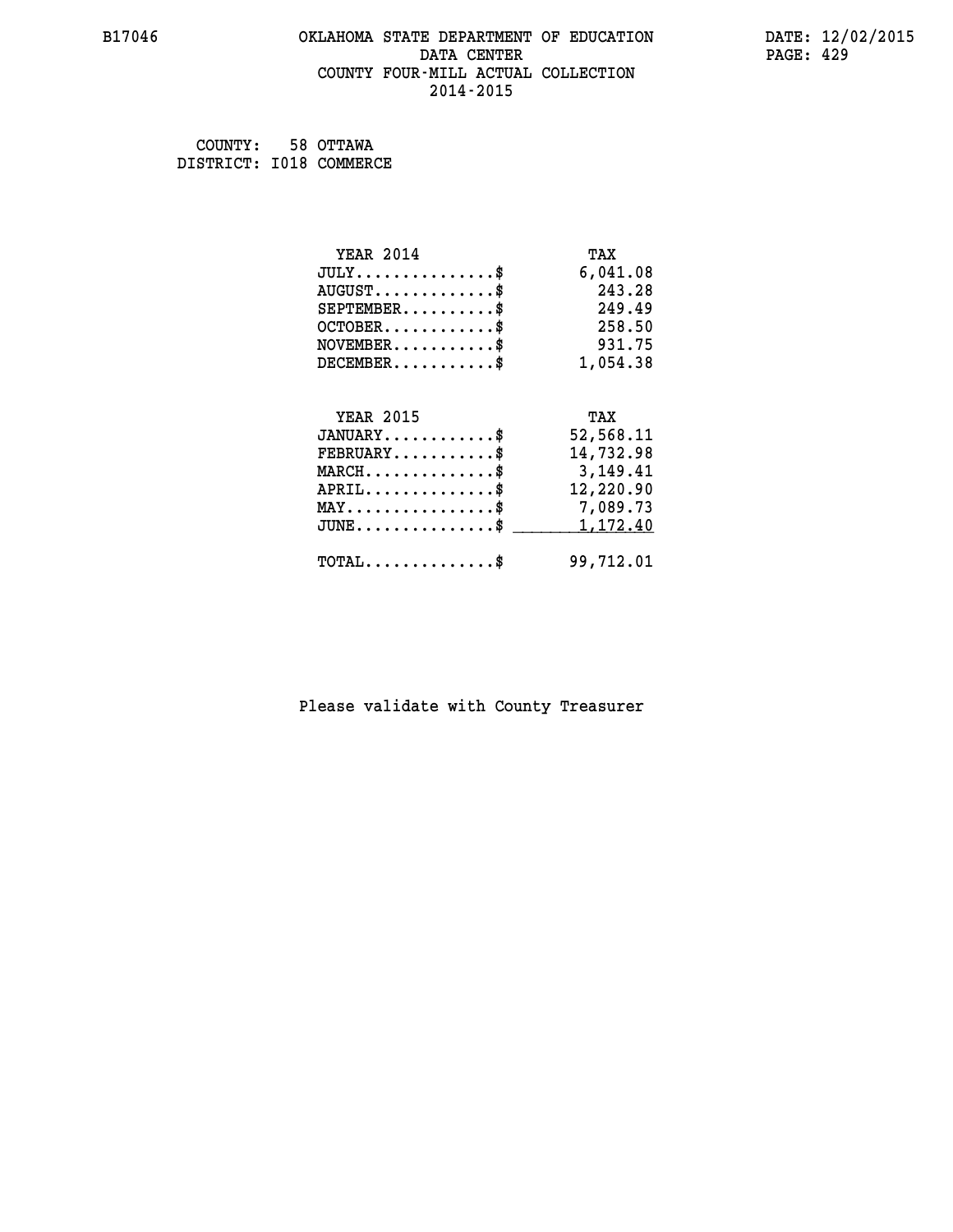# **B17046 OKLAHOMA STATE DEPARTMENT OF EDUCATION DATE: 12/02/2015 DATA CENTER PAGE: 430 COUNTY FOUR-MILL ACTUAL COLLECTION 2014-2015**

 **COUNTY: 58 OTTAWA DISTRICT: I023 MIAMI**

| <b>YEAR 2014</b>                    | TAX        |
|-------------------------------------|------------|
| $JULY$ \$                           | 17,705.97  |
| $AUGUST$ \$                         | 706.66     |
| $SEPTEMBER$ \$                      | 716.25     |
| $OCTOBER$ \$                        | 744.93     |
| $NOVEMBER$ \$                       | 2,728.43   |
| $DECEMBER$ \$                       | 3,063.37   |
|                                     |            |
| <b>YEAR 2015</b>                    | TAX        |
| $JANUARY$                           | 148,999.63 |
| $FEBRUARY$                          | 41,760.77  |
| $MARCH$ \$                          | 8,944.90   |
| $APRIL$ \$                          | 34,650.41  |
| $MAX \dots \dots \dots \dots \dots$ | 20,001.00  |
|                                     | 3,339.98   |
| $JUNE$ \$                           |            |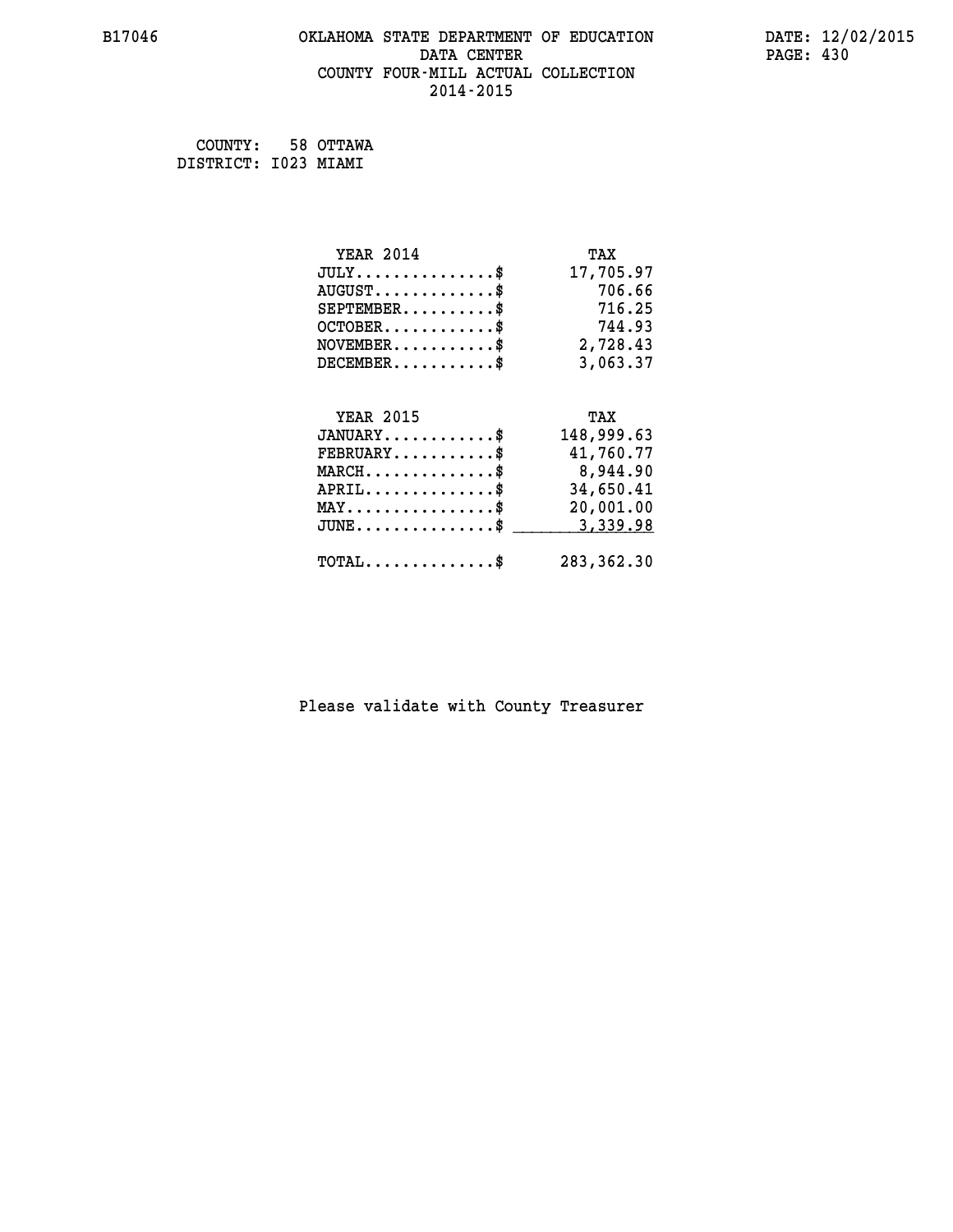#### **B17046 OKLAHOMA STATE DEPARTMENT OF EDUCATION DATE: 12/02/2015 DATA CENTER** PAGE: 431  **COUNTY FOUR-MILL ACTUAL COLLECTION 2014-2015**

 **COUNTY: 58 OTTAWA DISTRICT: I026 AFTON**

| <b>YEAR 2014</b>                                 | TAX       |
|--------------------------------------------------|-----------|
| $JULY$ \$                                        | 3,351.50  |
| $AUGUST$ \$                                      | 135.20    |
| $SEPTEMBER$ \$                                   | 143.43    |
| $OCTOBER$ \$                                     | 145.77    |
| $\texttt{NOVEMBER} \dots \dots \dots \$          | 517.44    |
| $DECEMBER$ \$                                    | 596.52    |
|                                                  |           |
| <b>YEAR 2015</b>                                 | TAX       |
| $JANUARY$ \$                                     | 31,439.38 |
| $FEBRUARY$                                       | 8,810.14  |
| $\texttt{MARCH}\ldots\ldots\ldots\ldots\text{*}$ | 1,874.65  |
| $APRIL \ldots \ldots \ldots \ldots \$            | 7,302.32  |
| $\texttt{MAX} \dots \dots \dots \dots \dots \$   | 4,177.99  |
| $JUNE \dots \dots \dots \dots \$ 688.26          |           |
| $\texttt{TOTAL} \dots \dots \dots \dots \$       | 59,182.60 |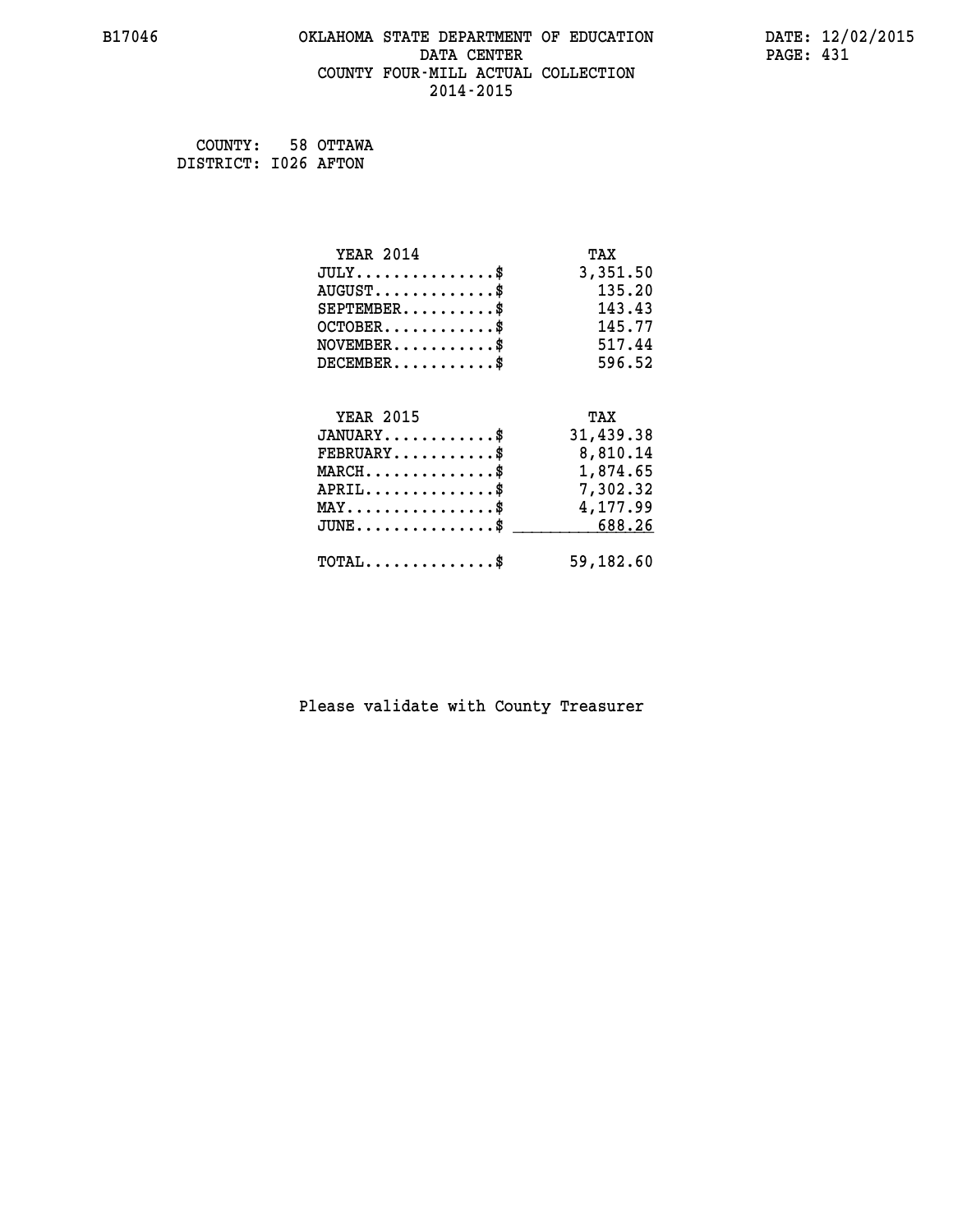#### **B17046 OKLAHOMA STATE DEPARTMENT OF EDUCATION DATE: 12/02/2015 DATA CENTER** PAGE: 432  **COUNTY FOUR-MILL ACTUAL COLLECTION 2014-2015**

 **COUNTY: 58 OTTAWA DISTRICT: I031 FAIRLAND**

| <b>YEAR 2014</b>                               | TAX       |
|------------------------------------------------|-----------|
| $JULY$ \$                                      | 4,270.00  |
| $AUGUST$ \$                                    | 169.42    |
| $SEPTEMBER$                                    | 169.54    |
| $OCTOBER$ \$                                   | 177.53    |
| $NOVEMBER$ \$                                  | 658.40    |
| $DECEMBER$ \$                                  | 732.81    |
|                                                |           |
| <b>YEAR 2015</b>                               | TAX       |
| $JANUARY$ \$                                   | 34,872.30 |
| $FEBRUARY$ \$                                  | 9,773.52  |
| $MARCH$ \$                                     | 2,094.80  |
| $APRIL$ \$                                     | 8,109.95  |
| $\texttt{MAX} \dots \dots \dots \dots \dots \$ | 4,696.19  |
| $JUNE$ \$                                      | 783.95    |
|                                                |           |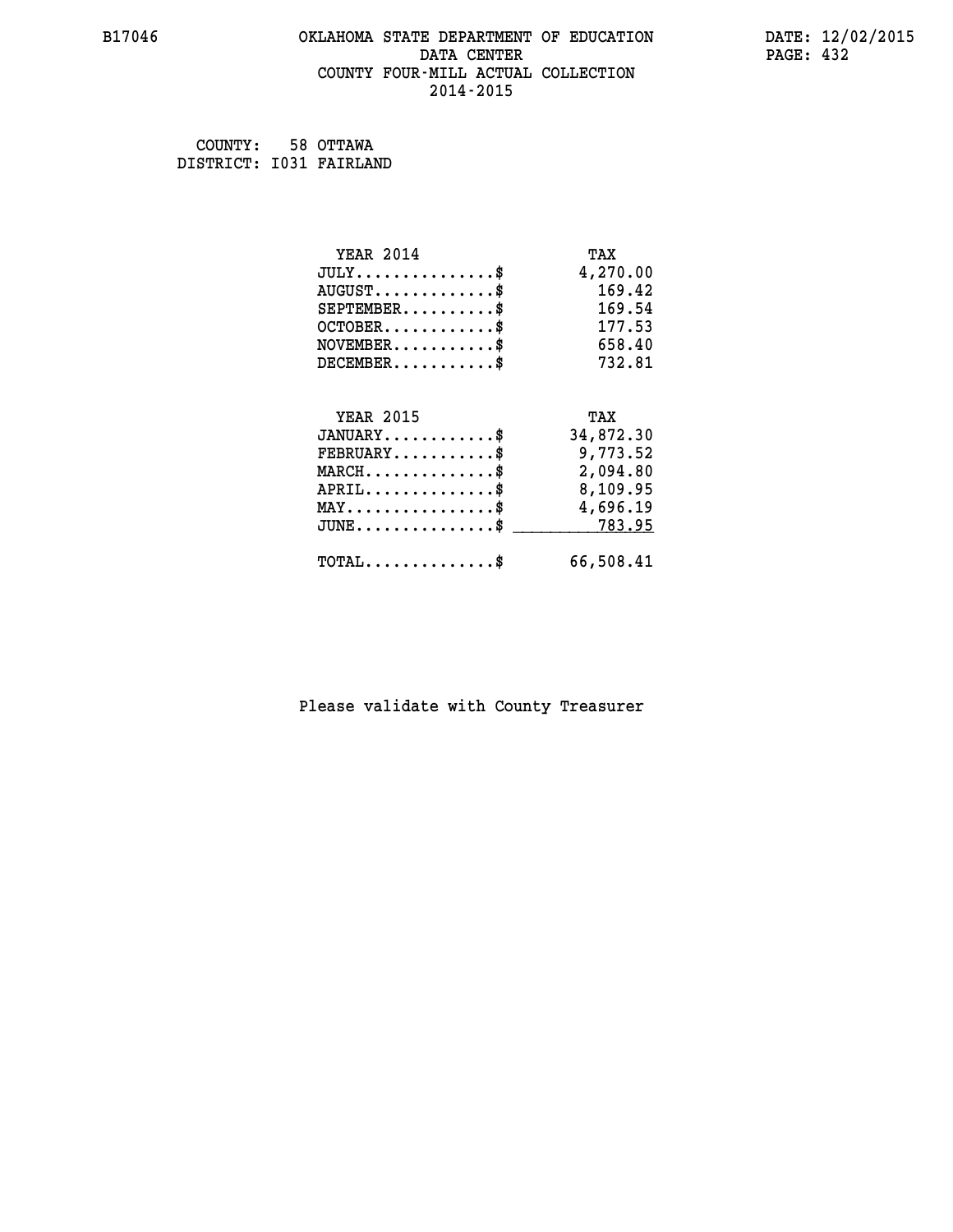#### **B17046 OKLAHOMA STATE DEPARTMENT OF EDUCATION DATE: 12/02/2015 DATA CENTER** PAGE: 433  **COUNTY FOUR-MILL ACTUAL COLLECTION 2014-2015**

 **COUNTY: 58 OTTAWA**

 **\*\*\*\*\*\* TOTALS \*\*\*\*\*\***

| <b>YEAR 2014</b>                       | TAX       |
|----------------------------------------|-----------|
| $JULY \ldots \ldots \ldots \mathbb{S}$ | 42,423.74 |
| $AUGUST$ $\frac{1}{2}$                 | 1,694.63  |
| $SEPTEMBER$ $\$                        | 1,715.89  |
| $OCTOBER$ \$                           | 1,786.86  |
| $NOVEMBER$ $$\$                        | 6,539.61  |
| $DECEMBER$                             | 7,337.60  |

# **YEAR 2015 TAX**

| $JANUARY$                                  | 356,697.06 |
|--------------------------------------------|------------|
| $FEBRUARY$ \$                              | 99,971.66  |
| $MARCH$ \$                                 | 21,407.78  |
| $APRIL$ \$                                 | 82,946.61  |
| $MAX \dots \dots \dots \dots \dots \$      | 48,011.32  |
| $JUNE \dots \dots \dots \dots \$ 7,995.01  |            |
| $\texttt{TOTAL} \dots \dots \dots \dots \$ | 678,527.77 |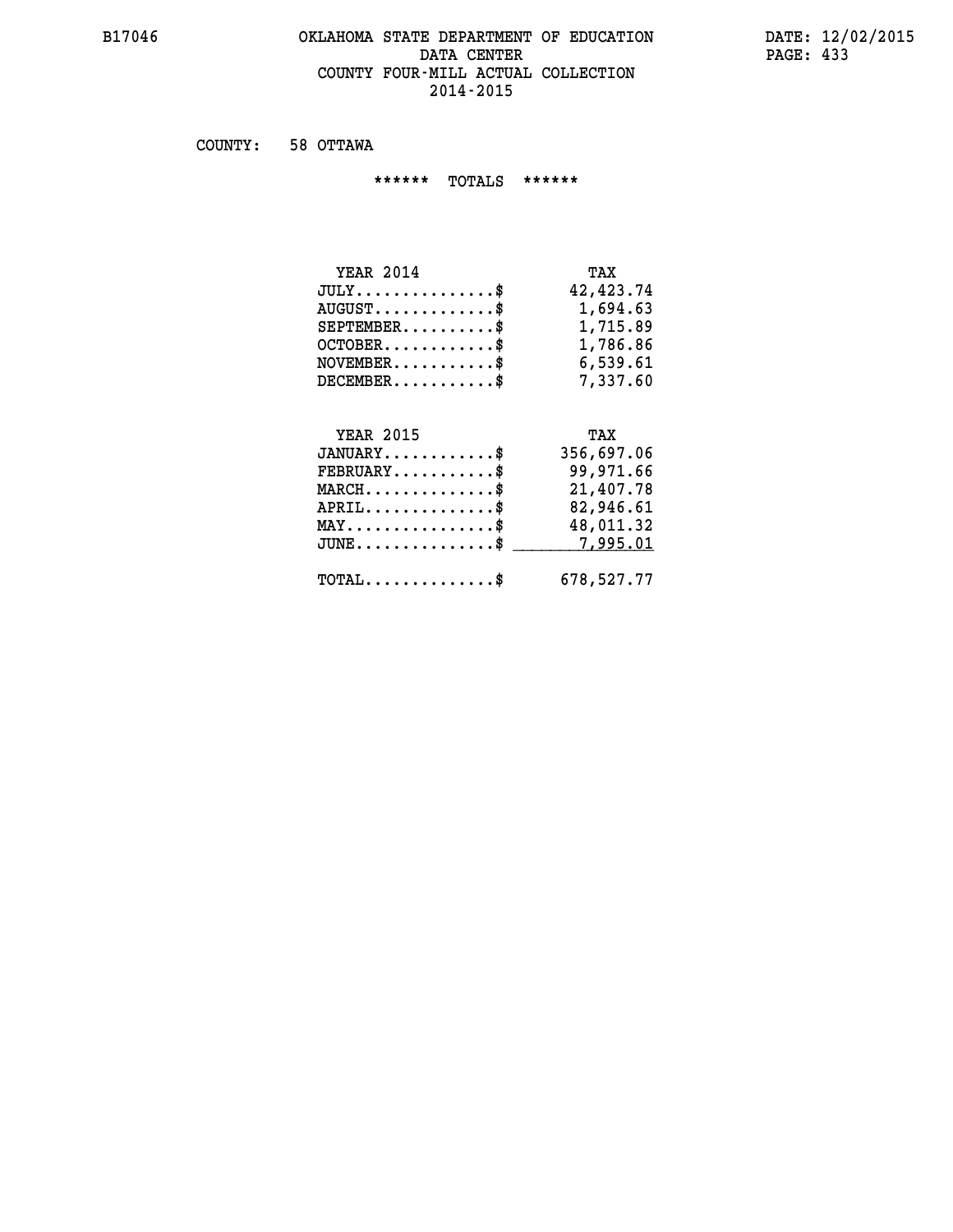#### **B17046 OKLAHOMA STATE DEPARTMENT OF EDUCATION DATE: 12/02/2015 DATA CENTER** PAGE: 434  **COUNTY FOUR-MILL ACTUAL COLLECTION 2014-2015**

| COUNTY: 59 PAWNEE       |  |
|-------------------------|--|
| DISTRICT: C002 JENNINGS |  |

| <b>YEAR 2014</b>                               | TAX        |
|------------------------------------------------|------------|
| $JULY$ \$                                      | 244.27     |
| $AUGUST$ \$                                    | 167.00     |
| $SEPTEMENT.$ \$                                | 73.18      |
| $OCTOBER$ \$                                   | 57.88      |
| $NOVEMBER$ \$                                  | 48.58      |
| $DECEMBER$ \$                                  | 44.76      |
|                                                |            |
| <b>YEAR 2015</b>                               | TAX        |
| $JANUARY$                                      | 11, 182.32 |
| $FEBRUARY$ \$                                  | 6,535.66   |
| $MARCH$ \$                                     | 674.22     |
| $APRIL \ldots \ldots \ldots \ldots \$          | 1,699.37   |
| $\texttt{MAX} \dots \dots \dots \dots \dots \$ | 2,618.89   |
| $\texttt{JUNE}\dots\dots\dots\dots\dots\$$     | 245.42     |
| $\texttt{TOTAL} \dots \dots \dots \dots \$     | 23,591.55  |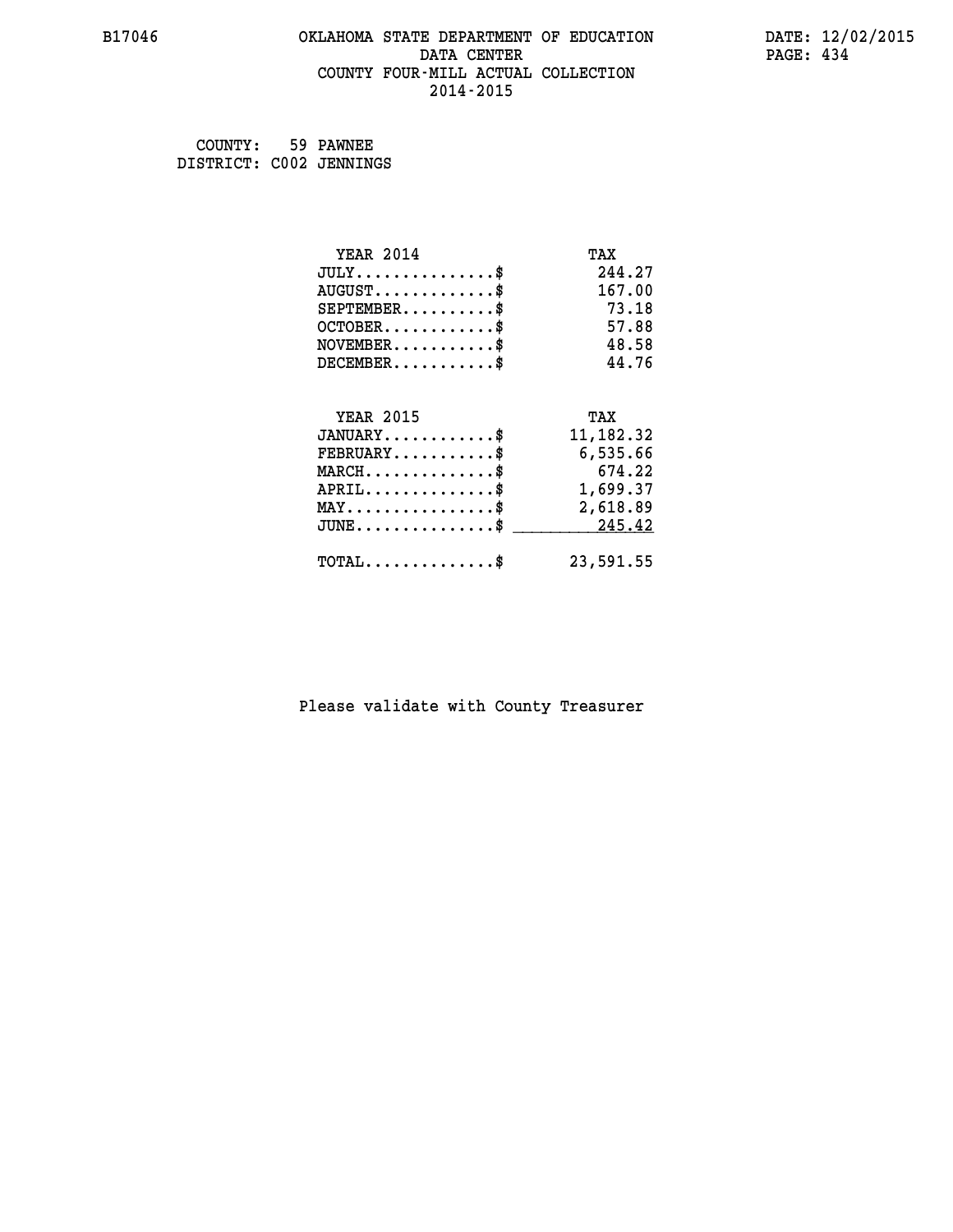# **B17046 OKLAHOMA STATE DEPARTMENT OF EDUCATION DATE: 12/02/2015 DATA CENTER** PAGE: 435  **COUNTY FOUR-MILL ACTUAL COLLECTION 2014-2015**

 **COUNTY: 59 PAWNEE DISTRICT: I001 PAWNEE**

| <b>YEAR 2014</b>                                   | TAX       |
|----------------------------------------------------|-----------|
| $JULY$ \$                                          | 963.63    |
| $AUGUST$ \$                                        | 659.68    |
| $SEPTEMBER$ \$                                     | 289.10    |
| $OCTOBER$ \$                                       | 228.61    |
| $\texttt{NOVEMBER} \dots \dots \dots \$            | 191.89    |
| $DECEMBER$ \$                                      | 175.38    |
|                                                    |           |
| <b>YEAR 2015</b>                                   | TAX       |
| $JANUARY$ \$                                       | 43,818.01 |
| $FEBRUARY$                                         | 25,610.08 |
| $\texttt{MARCH}\ldots\ldots\ldots\ldots\text{*}$   | 2,641.92  |
| $APRIL \ldots \ldots \ldots \ldots$                | 6,659.01  |
| $\texttt{MAX} \dots \dots \dots \dots \dots \$     | 10,262.14 |
| $\texttt{JUNE} \dots \dots \dots \dots \texttt{S}$ | 961.64    |
| $\texttt{TOTAL} \dots \dots \dots \dots \$         | 92,461.09 |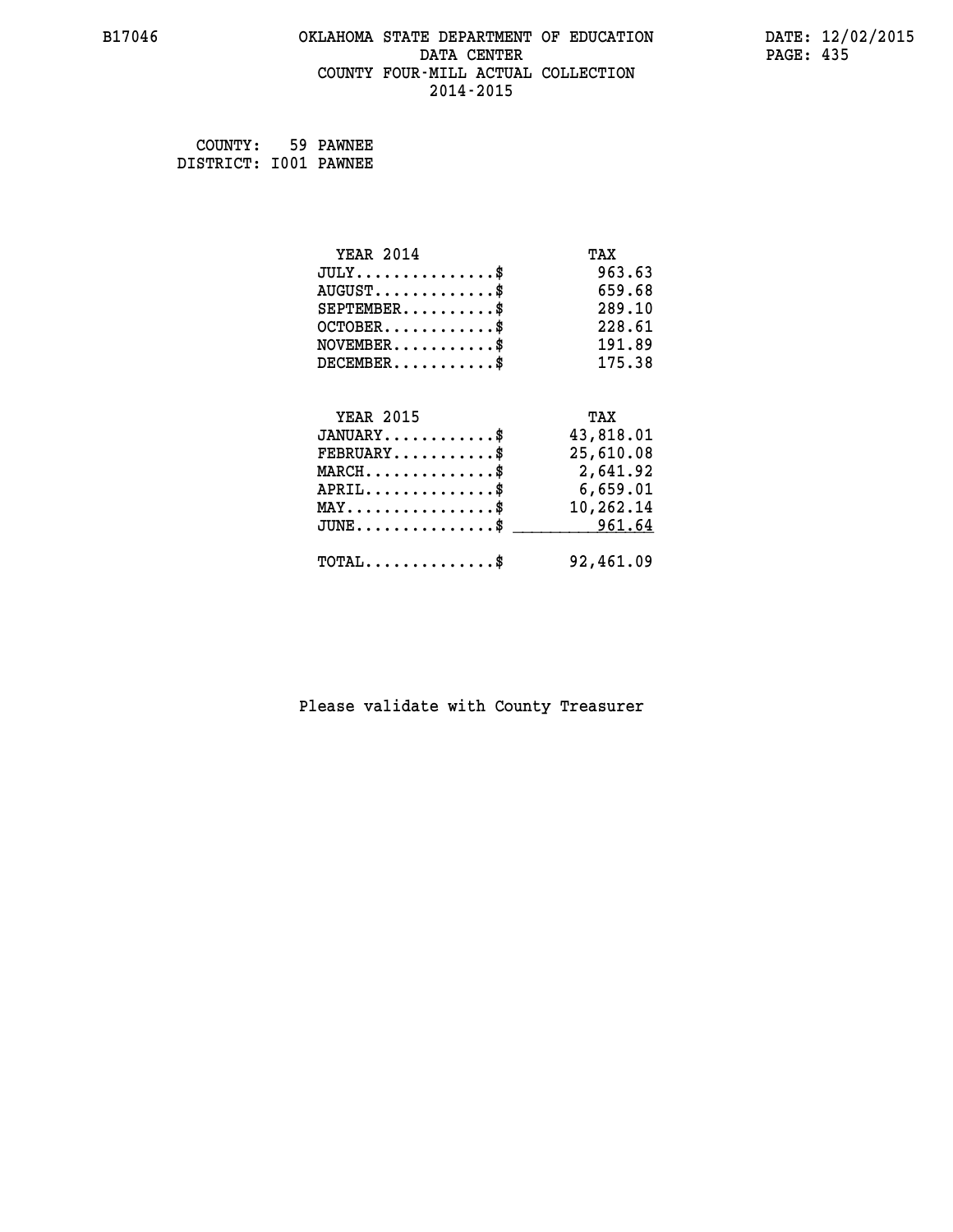# **B17046 OKLAHOMA STATE DEPARTMENT OF EDUCATION DATE: 12/02/2015** DATA CENTER PAGE: 436  **COUNTY FOUR-MILL ACTUAL COLLECTION 2014-2015**

 **COUNTY: 59 PAWNEE DISTRICT: I006 CLEVELAND**

| <b>YEAR 2014</b>                                 | TAX         |
|--------------------------------------------------|-------------|
| $JULY$ \$                                        | 2,209.77    |
| $AUGUST$ \$                                      | 1,489.89    |
| $SEPTEMBER$ \$                                   | 652.93      |
| $OCTOBER$ \$                                     | 516.32      |
| $NOVEMBER.$ \$                                   | 433.40      |
| $DECEMBER$ \$                                    | 363.54      |
|                                                  |             |
| <b>YEAR 2015</b>                                 | TAX         |
| $JANUARY$ \$                                     | 90,827.82   |
| $FEBRUARY$                                       | 53,085.65   |
| $\texttt{MARCH}\ldots\ldots\ldots\ldots\text{*}$ | 5,476.31    |
| $APRIL \ldots \ldots \ldots \ldots \$            | 13,803.06   |
| $\texttt{MAX} \dots \dots \dots \dots \dots \$   | 21, 271.79  |
| $JUNE$ \$                                        | 1,993.32    |
| $\texttt{TOTAL} \dots \dots \dots \dots$ \$      | 192, 123.80 |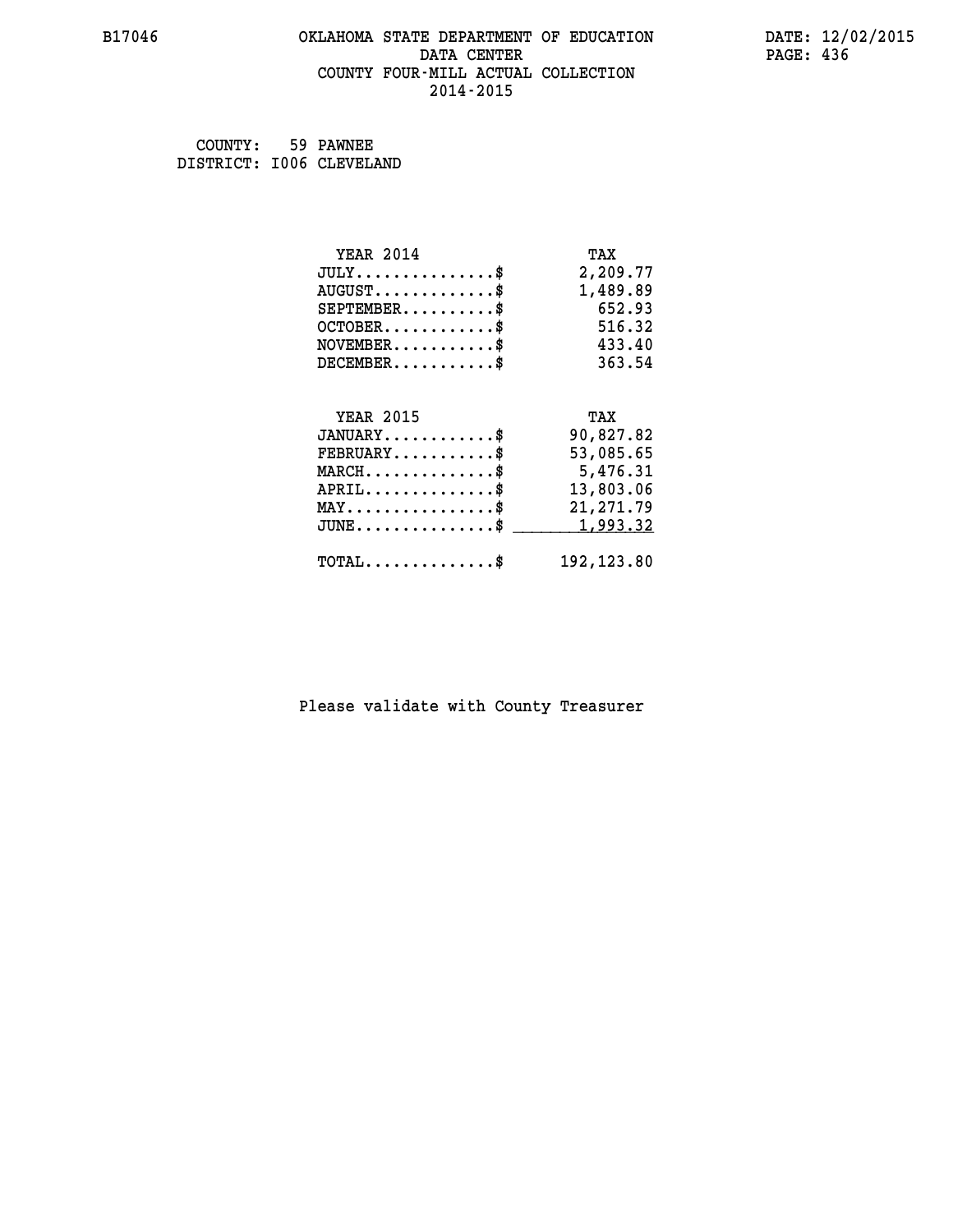# **B17046 OKLAHOMA STATE DEPARTMENT OF EDUCATION DATE: 12/02/2015 DATA CENTER PAGE: 437 COUNTY FOUR-MILL ACTUAL COLLECTION 2014-2015**

 **COUNTY: 59 PAWNEE**

 **\*\*\*\*\*\* TOTALS \*\*\*\*\*\***

| <b>YEAR 2014</b>                       | TAX      |
|----------------------------------------|----------|
| $JULY \ldots \ldots \ldots \mathbb{S}$ | 3,417.67 |
| $AUGUST$ \$                            | 2,316.57 |
| $SEPTEMBER$                            | 1,015.21 |
| $OCTOBER$ \$                           | 802.81   |
| $NOVEMBER$ \$                          | 673.87   |
| $DECEMBER$                             | 583.68   |

# **YEAR 2015 TAX JANUARY............\$ 145,828.15 FEBRUARY...........\$ 85,231.39 MARCH..............\$ 8,792.45 APRIL..............\$ 22,161.44 MAY................\$ 34,152.82 JUNE...............\$ 3,200.38 \_\_\_\_\_\_\_\_\_\_\_\_\_\_\_ TOTAL..............\$ 308,176.44**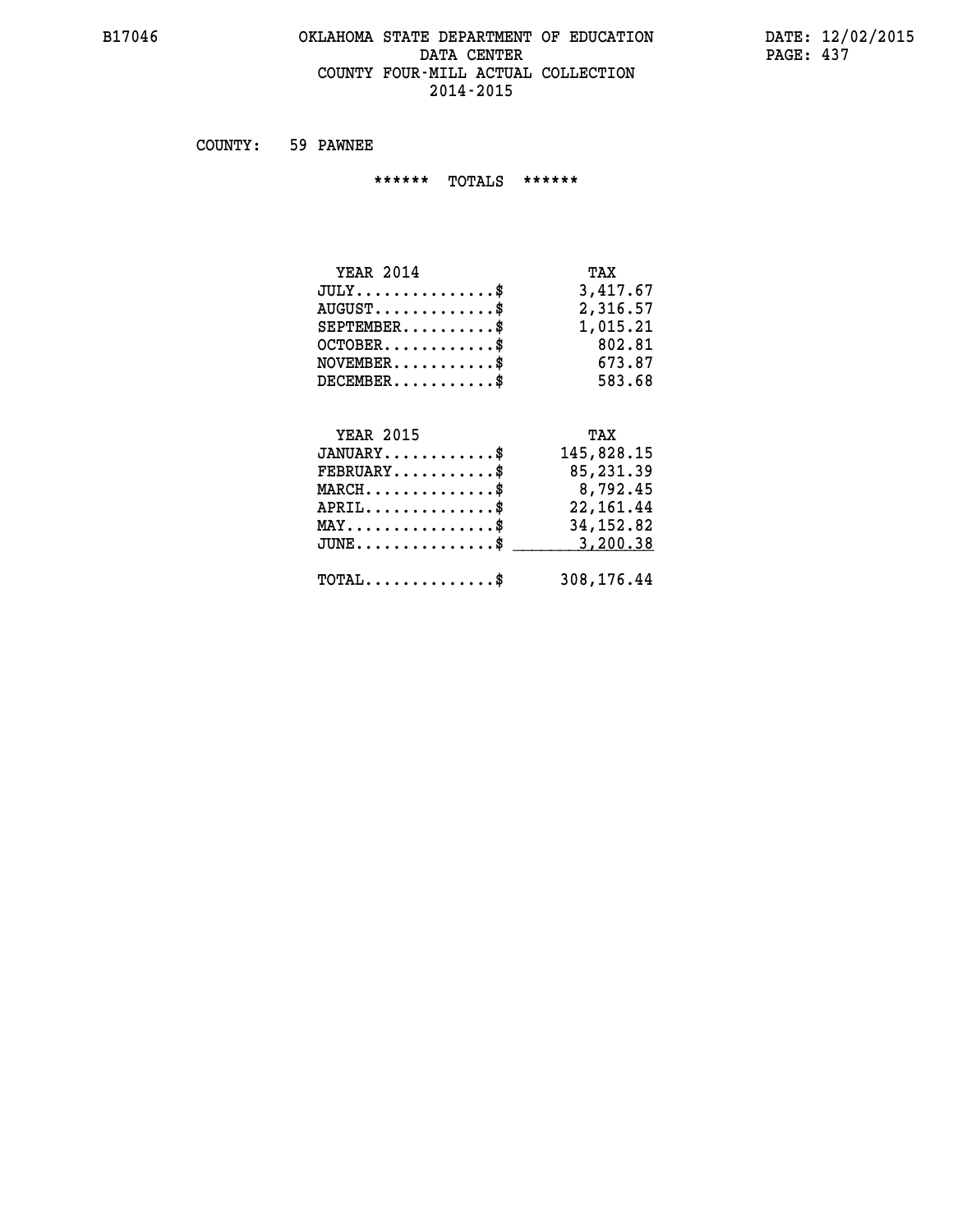#### **B17046 OKLAHOMA STATE DEPARTMENT OF EDUCATION DATE: 12/02/2015 DATA CENTER** PAGE: 438  **COUNTY FOUR-MILL ACTUAL COLLECTION 2014-2015**

 **COUNTY: 60 PAYNE DISTRICT: C104 OAK GROVE**

| <b>YEAR 2014</b>                                 | TAX       |
|--------------------------------------------------|-----------|
| $JULY$ \$                                        | 286.95    |
| $AUGUST$ \$                                      | 98.90     |
| $SEPTEMBER$ \$                                   | 121.13    |
| $OCTOBER$ \$                                     | 35.79     |
| $NOVEMBER$ \$                                    | 143.48    |
| $DECEMBER$ \$                                    | 3,055.30  |
|                                                  |           |
| <b>YEAR 2015</b>                                 | TAX       |
| $JANUARY$ \$                                     | 29,643.02 |
| $FEBRUARY$                                       | 4,256.15  |
| $MARCH$ \$                                       | 641.26    |
| $APRIL$ \$                                       | 9,042.75  |
| $\texttt{MAX} \dots \dots \dots \dots \dots \$   | 1,171.04  |
| $\texttt{JUNE} \dots \dots \dots \dots \dots \$$ | 345.15    |
| $\texttt{TOTAL} \dots \dots \dots \dots \$       | 48,840.92 |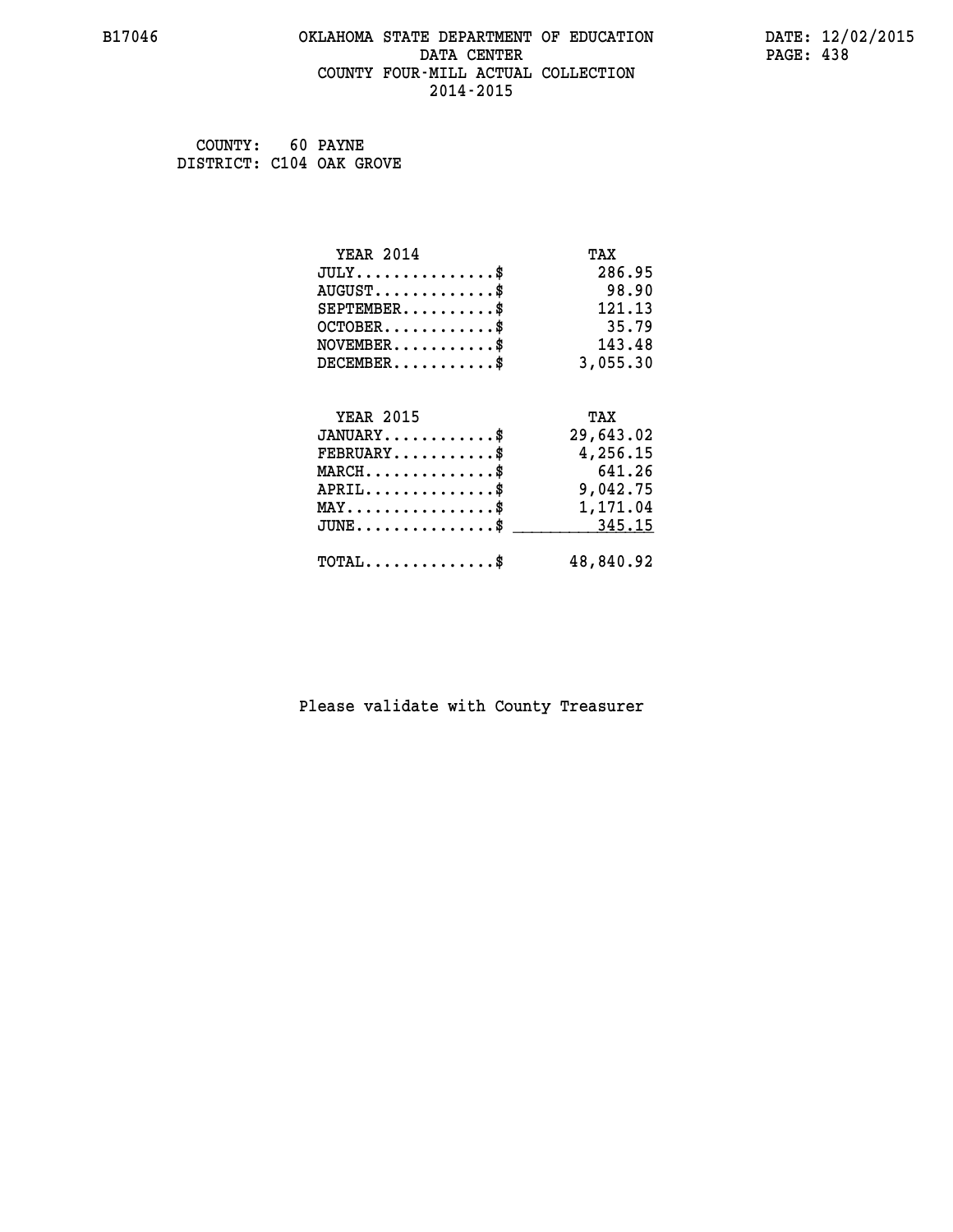# **B17046 OKLAHOMA STATE DEPARTMENT OF EDUCATION DATE: 12/02/2015 DATA CENTER** PAGE: 439  **COUNTY FOUR-MILL ACTUAL COLLECTION 2014-2015**

 **COUNTY: 60 PAYNE DISTRICT: I003 RIPLEY**

| <b>YEAR 2014</b>                               | TAX        |
|------------------------------------------------|------------|
| $JULY$ \$                                      | 707.72     |
| $AUGUST$ \$                                    | 240.91     |
| $SEPTEMBER$ \$                                 | 295.06     |
| $OCTOBER$ \$                                   | 87.19      |
| $NOVEMBER$ \$                                  | 349.50     |
| $DECEMBER$ \$                                  | 7,442.25   |
|                                                |            |
| <b>YEAR 2015</b>                               | TAX        |
| $JANUARY$ \$                                   | 72,205.77  |
| $FEBRUARY$                                     | 10,367.31  |
| $MARCH$ \$                                     | 1,562.01   |
| $APRIL$ \$                                     | 22,026.75  |
| $\texttt{MAX} \dots \dots \dots \dots \dots \$ | 2,852.49   |
| $JUNE$ \$                                      | 840.73     |
| $\texttt{TOTAL} \dots \dots \dots \dots \$     | 118,977.69 |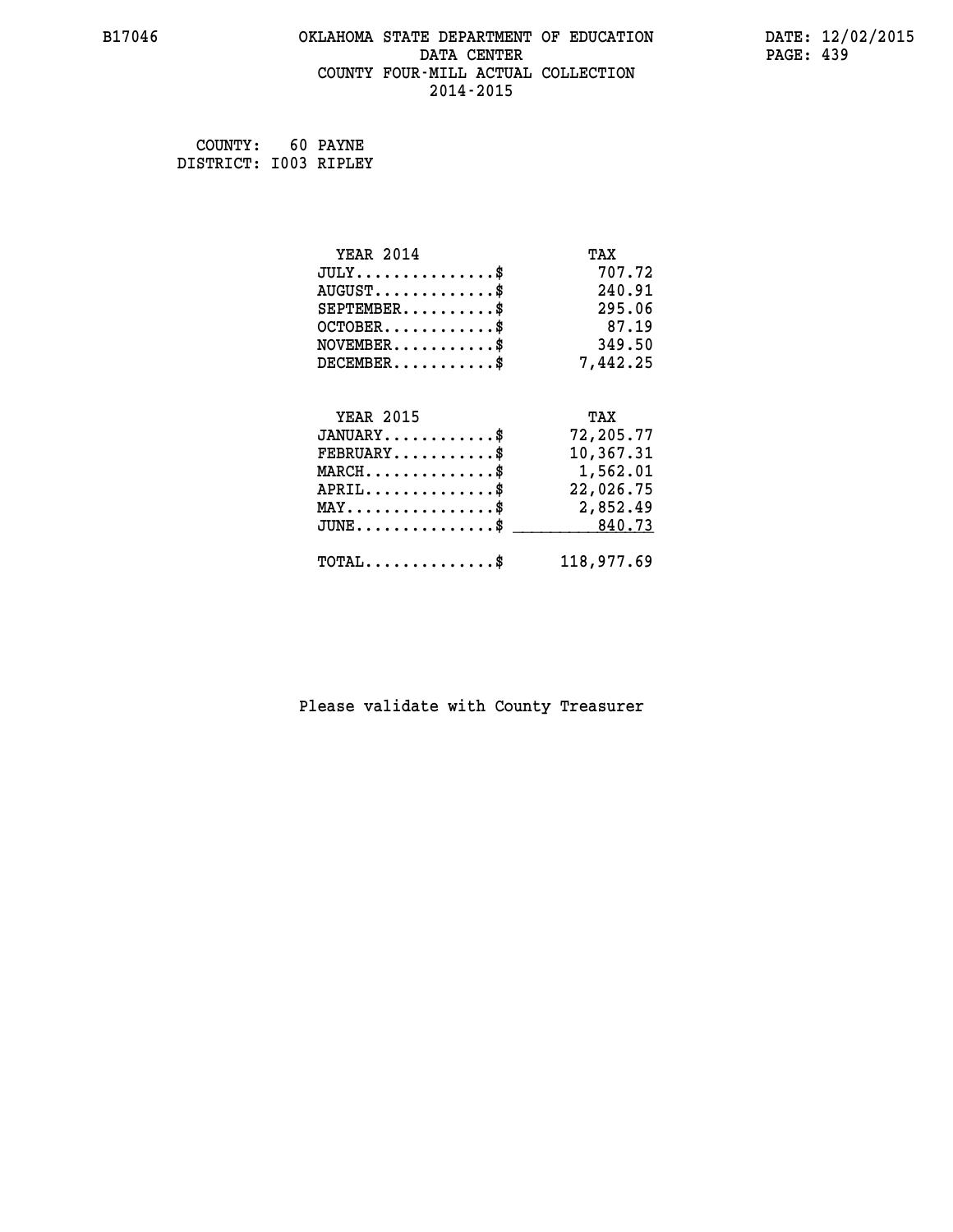# **B17046 OKLAHOMA STATE DEPARTMENT OF EDUCATION DATE: 12/02/2015 DATA CENTER PAGE: 440 COUNTY FOUR-MILL ACTUAL COLLECTION 2014-2015**

 **COUNTY: 60 PAYNE DISTRICT: I016 STILLWATER**

| <b>YEAR 2014</b>                                   | TAX          |
|----------------------------------------------------|--------------|
| $JULY$ \$                                          | 8,886.80     |
| $AUGUST$ \$                                        | 3,137.42     |
| $SEPTEMBER$ \$                                     | 3,842.70     |
| $OCTOBER$ \$                                       | 1,135.46     |
| $NOVEMBER.$ \$                                     | 4,551.59     |
| $DECEMBER$ \$                                      | 96,922.82    |
|                                                    |              |
| <b>YEAR 2015</b>                                   | TAX          |
| $JANUARY$ \$                                       | 940,360.92   |
| $FEBRUARY$ \$                                      | 135,017.04   |
| $MARCH$ \$                                         | 20,342.59    |
| $APRIL$ \$                                         | 286,862.06   |
| $\texttt{MAX} \dots \dots \dots \dots \dots \$     | 37,149.01    |
| $\texttt{JUNE} \dots \dots \dots \dots \texttt{S}$ | 10,949.25    |
| $TOTAL$ \$                                         | 1,549,157.66 |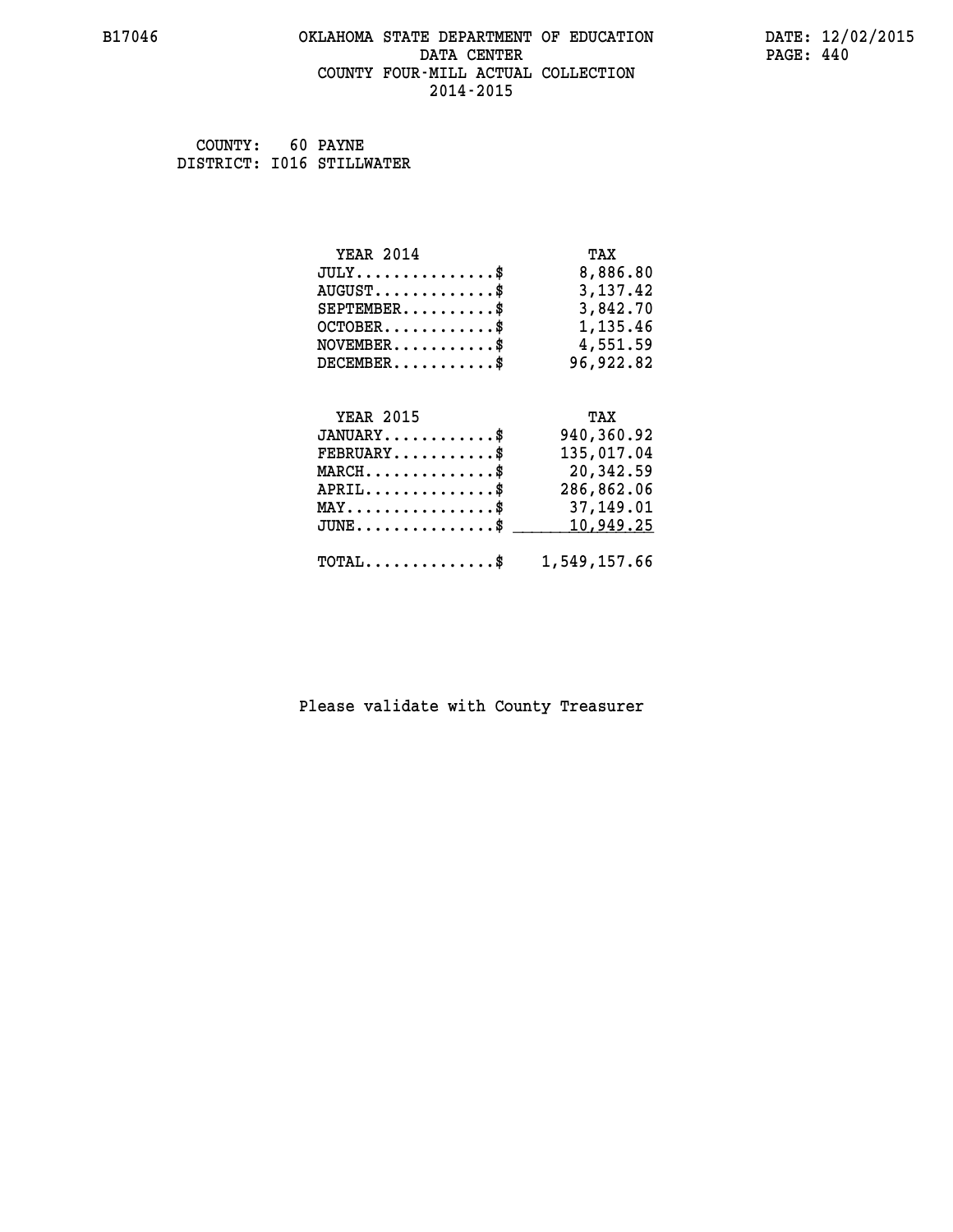#### **B17046 OKLAHOMA STATE DEPARTMENT OF EDUCATION DATE: 12/02/2015 DATA CENTER** PAGE: 441  **COUNTY FOUR-MILL ACTUAL COLLECTION 2014-2015**

 **COUNTY: 60 PAYNE DISTRICT: I056 PERKINS-TRYON**

| <b>YEAR 2014</b>                               | TAX         |
|------------------------------------------------|-------------|
| $JULY$ \$                                      | 1,934.46    |
| $AUGUST$ \$                                    | 761.19      |
| $SEPTEMBER$ \$                                 | 932.30      |
| $OCTOBER$ \$                                   | 275.48      |
| $NOVEMBER.$ \$                                 | 1,364.85    |
| $DECEMBER$ \$                                  | 23,515.20   |
|                                                |             |
| <b>YEAR 2015</b>                               | TAX         |
| $JANUARY$ \$                                   | 228, 148.32 |
| $FEBRUARY$                                     | 32,757.54   |
| $MARCH$ \$                                     | 4,935.47    |
| $APRIL$ \$                                     | 69,597.84   |
| $\texttt{MAX} \dots \dots \dots \dots \dots \$ | 9,013.02    |
| $JUNE$ \$                                      | 2,656.46    |
| $\texttt{TOTAL} \dots \dots \dots \dots \$     | 375,892.13  |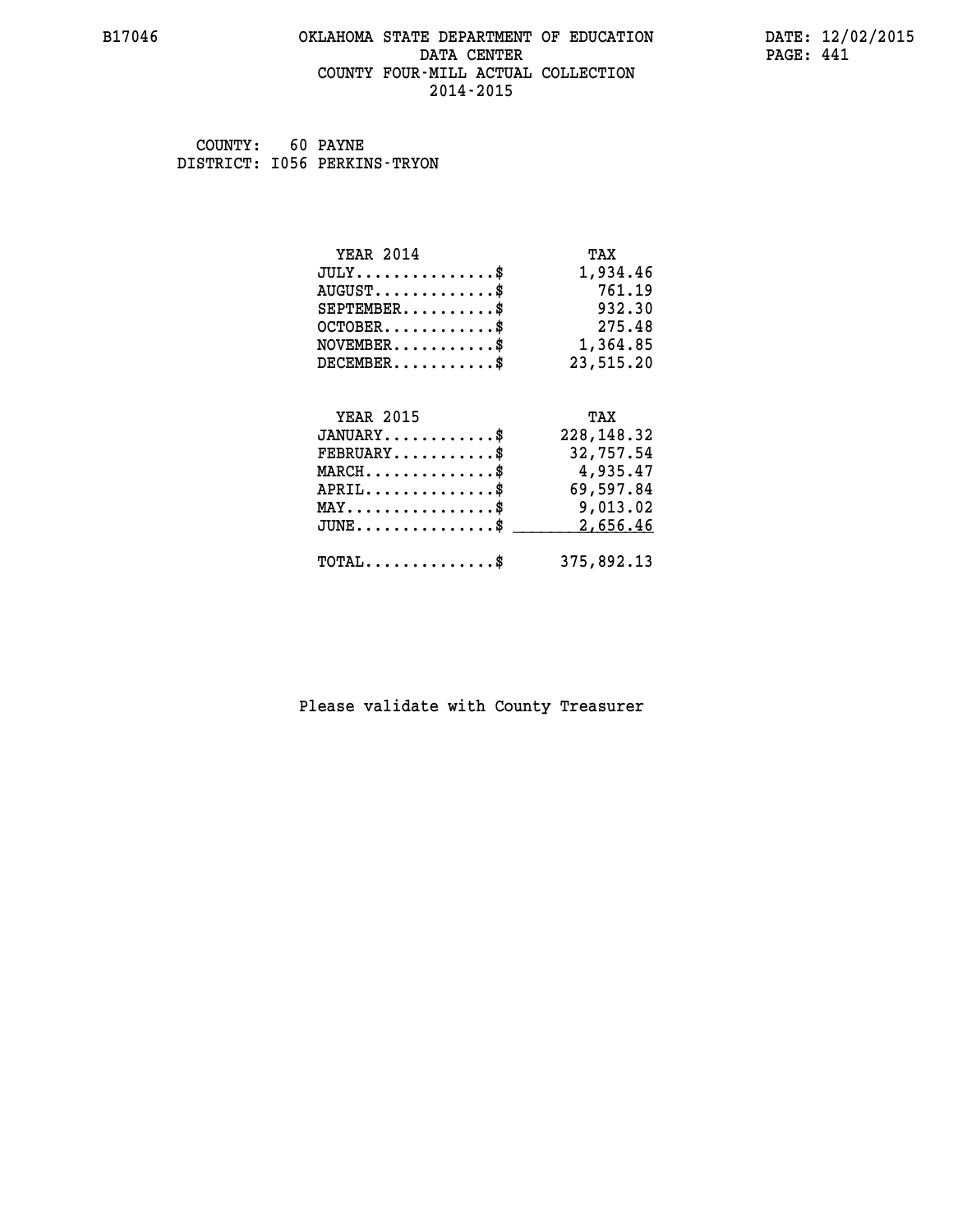# **B17046 OKLAHOMA STATE DEPARTMENT OF EDUCATION DATE: 12/02/2015 DATA CENTER PAGE: 442 COUNTY FOUR-MILL ACTUAL COLLECTION 2014-2015**

 **COUNTY: 60 PAYNE DISTRICT: I067 CUSHING**

| <b>YEAR 2014</b>                               | TAX        |
|------------------------------------------------|------------|
| $JULY$ \$                                      | 2,375.24   |
| $AUGUST$ \$                                    | 940.81     |
| $SEPTEMBER$ \$                                 | 1,152.31   |
| $OCTOBER$ \$                                   | 340.47     |
| $NOVEMBER.$ \$                                 | 1,684.80   |
| $DECEMBER$ \$                                  | 29,064.11  |
|                                                |            |
| <b>YEAR 2015</b>                               | TAX        |
| $JANUARY$ \$                                   | 281,984.73 |
| $FEBRUARY$                                     | 40,487.38  |
| $MARCH$ \$                                     | 6,100.10   |
| $APRIL$ \$                                     | 86,020.93  |
| $\texttt{MAX} \dots \dots \dots \dots \dots \$ | 11, 139.82 |
| $JUNE$ \$                                      | 3,283.34   |
| $\texttt{TOTAL} \dots \dots \dots \dots \$     | 464,574.04 |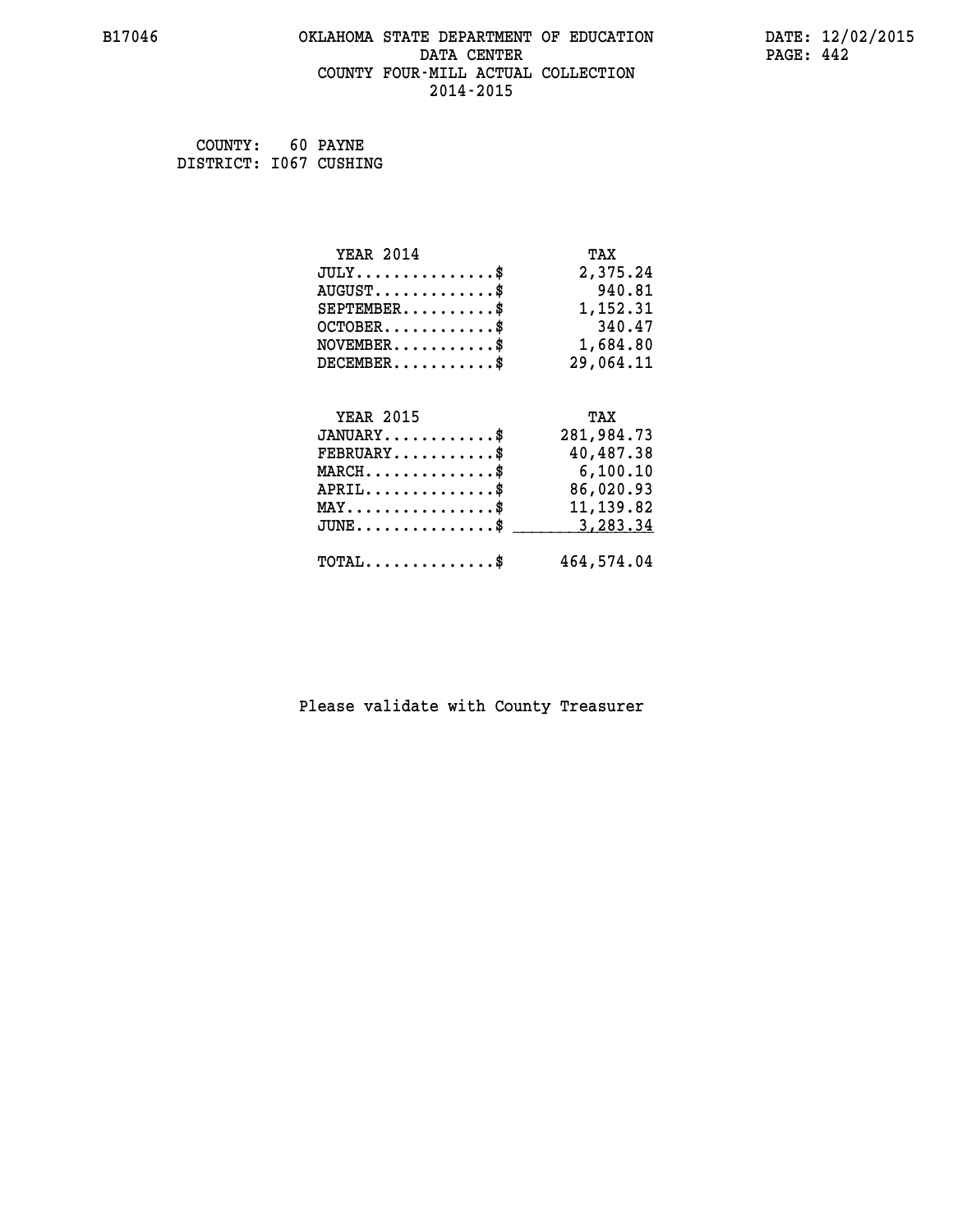#### **B17046 OKLAHOMA STATE DEPARTMENT OF EDUCATION DATE: 12/02/2015 DATA CENTER** PAGE: 443  **COUNTY FOUR-MILL ACTUAL COLLECTION 2014-2015**

 **COUNTY: 60 PAYNE DISTRICT: I101 GLENCOE**

| <b>YEAR 2014</b>                                 | TAX       |
|--------------------------------------------------|-----------|
| $JULY$ \$                                        | 448.43    |
| $AUGUST$ \$                                      | 178.26    |
| $SEPTEMBER$ \$                                   | 218.33    |
| $OCTOBER$ \$                                     | 64.53     |
| $\texttt{NOVEMBER} \dots \dots \dots \$          | 258.60    |
| $DECEMBER$ \$                                    | 5,506.74  |
|                                                  |           |
| <b>YEAR 2015</b>                                 | TAX       |
| $JANUARY$                                        | 53,427.37 |
| $FEBRUARY$                                       | 7,671.10  |
| $\texttt{MARCH}\ldots\ldots\ldots\ldots\text{*}$ | 1,155.78  |
| $APRIL \ldots \ldots \ldots \ldots \$            | 16,298.30 |
| MAY\$ 2,110.66                                   |           |
| $JUNE \dots \dots \dots \dots \$ 622.09          |           |
| $\texttt{TOTAL} \dots \dots \dots \dots \$       | 87,960.19 |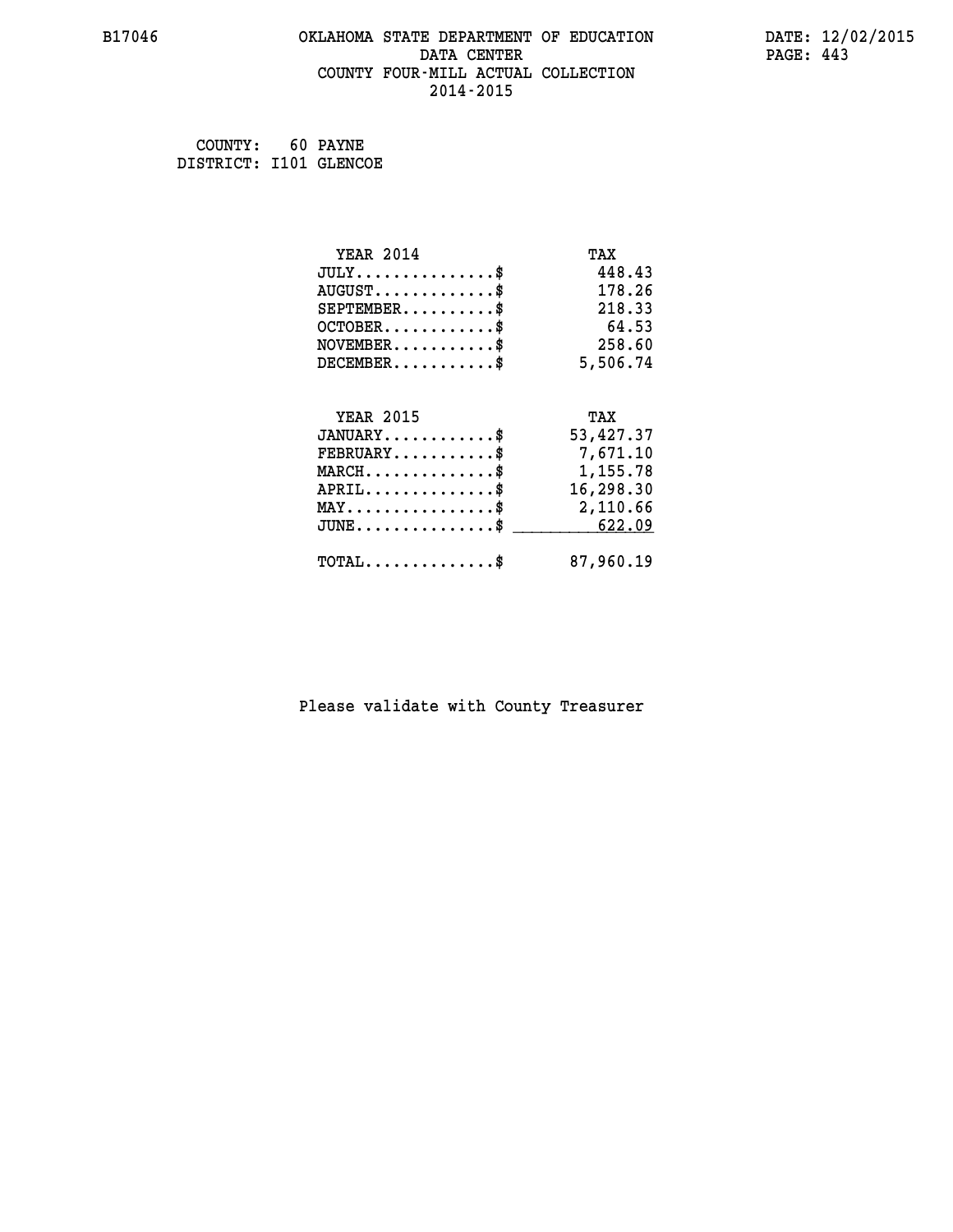# **B17046 OKLAHOMA STATE DEPARTMENT OF EDUCATION DATE: 12/02/2015 DATA CENTER** PAGE: 444  **COUNTY FOUR-MILL ACTUAL COLLECTION 2014-2015**

 **COUNTY: 60 PAYNE DISTRICT: I103 YALE**

| <b>YEAR 2014</b>                                 | TAX        |
|--------------------------------------------------|------------|
| $JULY$ \$                                        | 614.28     |
| $AUGUST$ \$                                      | 243.10     |
| $SEPTEMBER$ \$                                   | 297.76     |
| $OCTOBER$ \$                                     | 87.98      |
| $NOVEMBER$ \$                                    | 435.42     |
| $DECEMBER$ \$                                    | 7,510.08   |
|                                                  |            |
| <b>YEAR 2015</b>                                 | TAX        |
| $JANUARY$                                        | 72,863.90  |
| $FEBRUARY$                                       | 10,461.80  |
| $\texttt{MARCH}\ldots\ldots\ldots\ldots\text{*}$ | 1,576.24   |
| $APRIL \ldots \ldots \ldots \ldots$              | 22,287.92  |
| $\texttt{MAX} \dots \dots \dots \dots \dots \$   | 2,878.48   |
| $JUNE \dots \dots \dots \dots \$ 848.43          |            |
| $\texttt{TOTAL} \dots \dots \dots \dots$ \$      | 120,105.39 |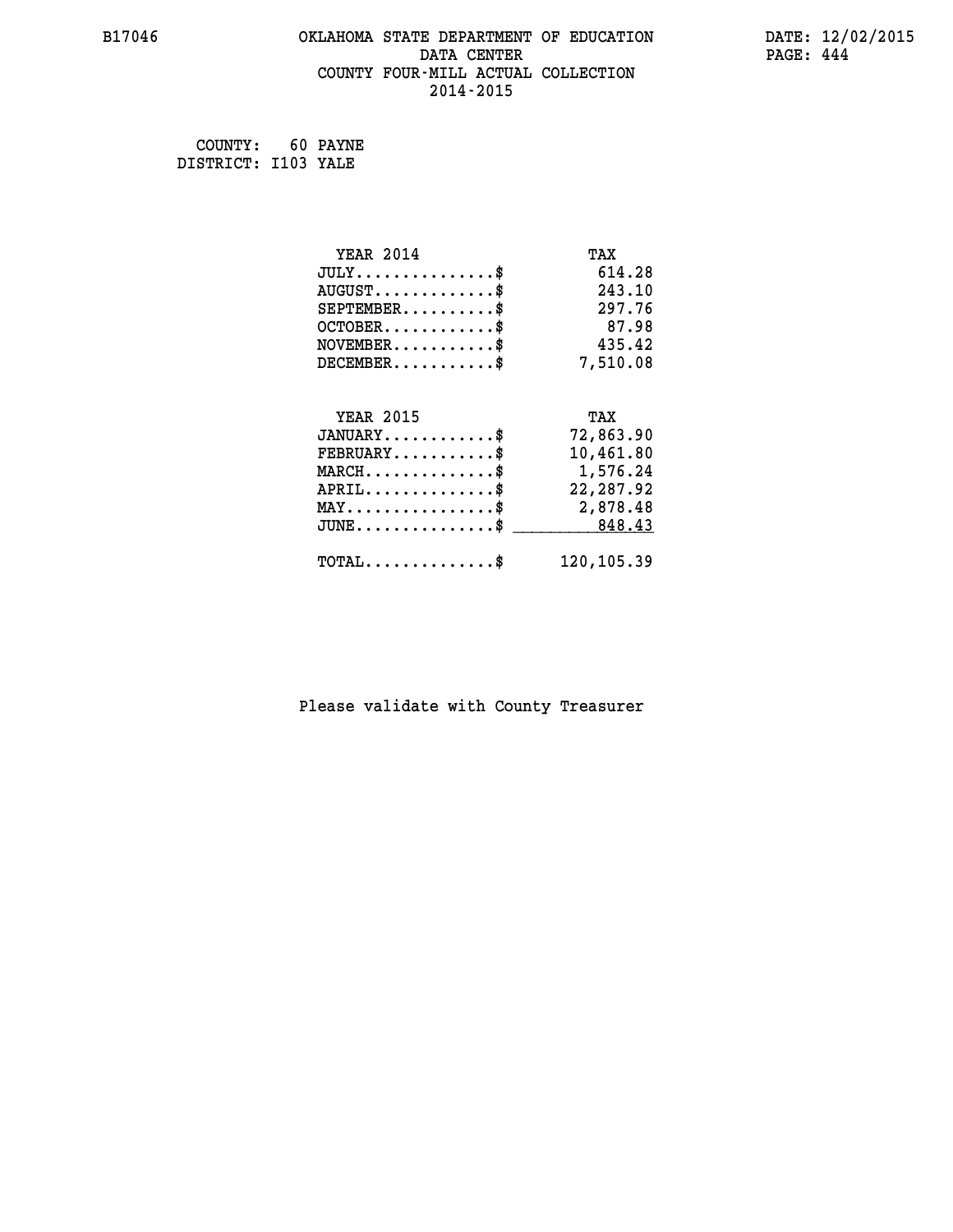#### **B17046 OKLAHOMA STATE DEPARTMENT OF EDUCATION DATE: 12/02/2015 DATA CENTER** PAGE: 445  **COUNTY FOUR-MILL ACTUAL COLLECTION 2014-2015**

 **COUNTY: 60 PAYNE**

 **\*\*\*\*\*\* TOTALS \*\*\*\*\*\***

| <b>YEAR 2014</b>                | TAX        |
|---------------------------------|------------|
| $JULY$ \$                       | 15,253.88  |
| $AUGUST \ldots \ldots \ldots \$ | 5,600.59   |
| $SEPTEMBER$ $\$                 | 6,859.59   |
| $OCTOBER$ \$                    | 2,026.90   |
| $NOVEMBER$ \$                   | 8,788.24   |
| $DECEMBER$ \$                   | 173,016.50 |

# **YEAR 2015 TAX**

| $JANUARY$ \$                                            | 1,678,634.03 |
|---------------------------------------------------------|--------------|
| $\texttt{FEBRUARY} \dots \dots \dots \$                 | 241,018.32   |
| $\texttt{MARCH} \dots \dots \dots \dots \$              | 36,313.45    |
| $APRIL$ \$                                              | 512, 136.55  |
| $MAX \dots \dots \dots \dots \dots \$                   | 66,314.52    |
| $JUNE \ldots \ldots \ldots \ldots \$ 19,545.45          |              |
| $\texttt{TOTAL} \dots \dots \dots \dots \$ 2,765,508.02 |              |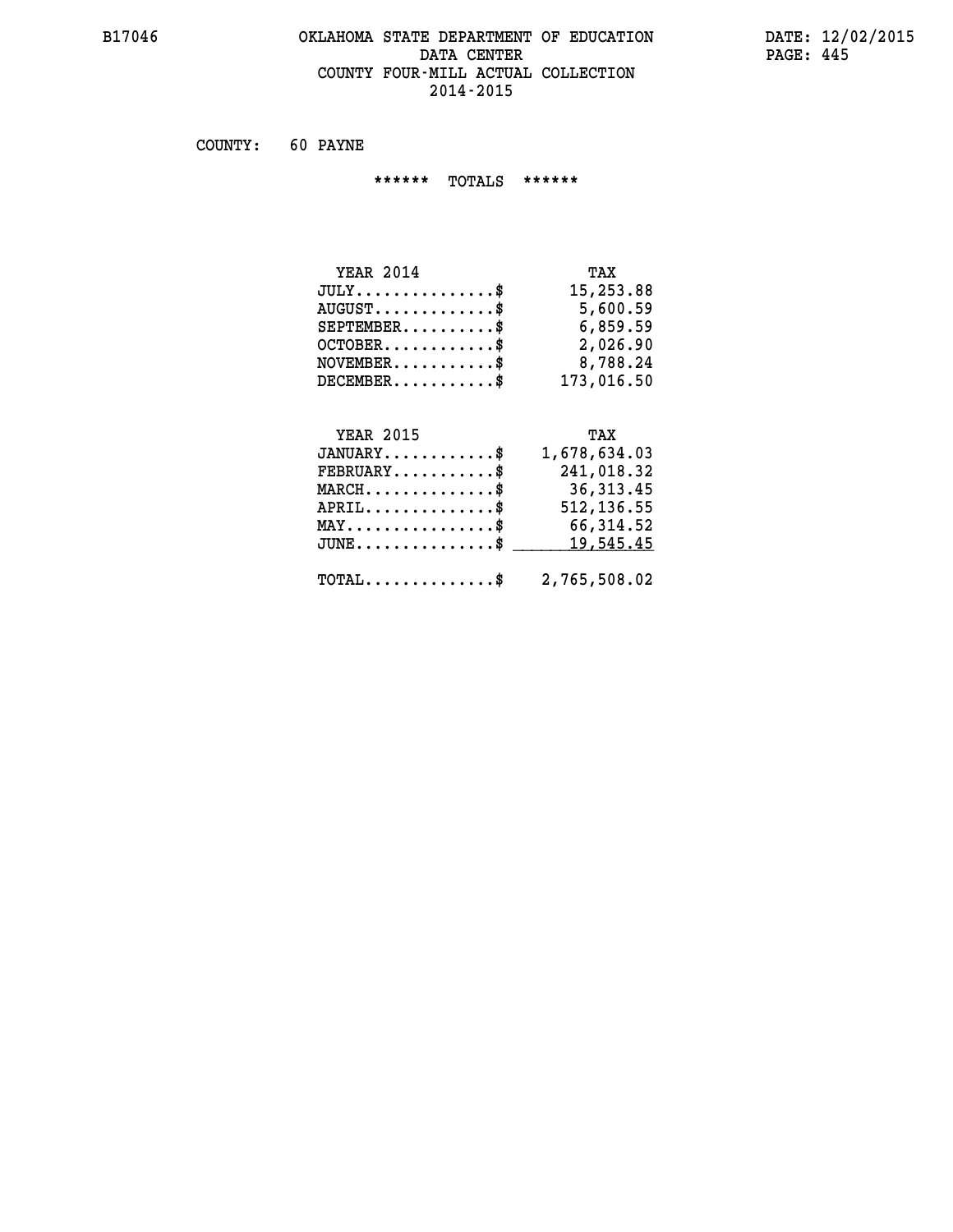#### **B17046 OKLAHOMA STATE DEPARTMENT OF EDUCATION DATE: 12/02/2015 DATA CENTER** PAGE: 446  **COUNTY FOUR-MILL ACTUAL COLLECTION 2014-2015**

 **COUNTY: 61 PITTSBURG DISTRICT: C009 KREBS**

| <b>YEAR 2014</b>                                 | TAX       |
|--------------------------------------------------|-----------|
| $JULY$ \$                                        | 281.79    |
| $AUGUST$ \$                                      | 223.38    |
| $SEPTEMBER$ \$                                   | 118.99    |
| $OCTOBER$ \$                                     | 55.29     |
| $\texttt{NOVEMBER} \dots \dots \dots \$          | 6,063.48  |
| $DECEMBER$ \$                                    | 39,555.74 |
|                                                  |           |
| <b>YEAR 2015</b>                                 | TAX       |
| $JANUARY$ \$                                     | 8,194.95  |
| $\texttt{FEBRUARY} \dots \dots \dots \$          | 1,381.00  |
| $\texttt{MARCH}\ldots\ldots\ldots\ldots\$        | 17,514.19 |
| $APRIL \ldots \ldots \ldots \ldots \$            | 2,891.31  |
| $\texttt{MAX} \dots \dots \dots \dots \dots \$   | 998.82    |
| $\texttt{JUNE} \dots \dots \dots \dots \dots \$$ | 293.89    |
| $\texttt{TOTAL} \dots \dots \dots \dots \$       | 77,572.83 |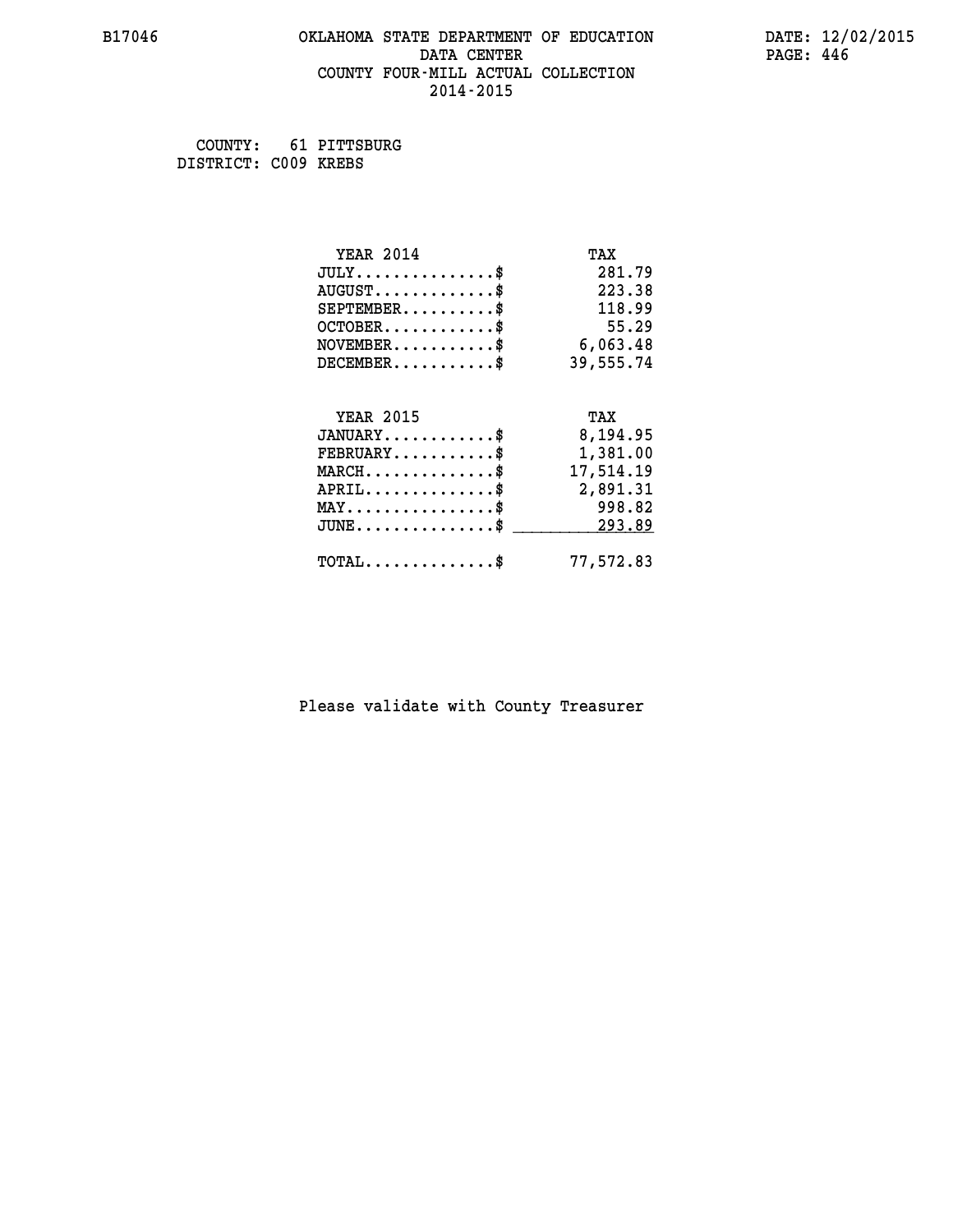#### **B17046 OKLAHOMA STATE DEPARTMENT OF EDUCATION DATE: 12/02/2015 DATA CENTER** PAGE: 447  **COUNTY FOUR-MILL ACTUAL COLLECTION 2014-2015**

 **COUNTY: 61 PITTSBURG DISTRICT: C029 FRINK-CHAMBERS**

| <b>YEAR 2014</b>                                 | TAX        |
|--------------------------------------------------|------------|
| $JULY$ \$                                        | 344.10     |
| $AUGUST$ \$                                      | 271.86     |
| $SEPTEMBER$ \$                                   | 144.82     |
| $OCTOBER$ \$                                     | 66.88      |
| $\texttt{NOVEMBER} \dots \dots \dots \$          | 6,505.86   |
| $DECEMBER$ \$                                    | 42,368.22  |
|                                                  |            |
| <b>YEAR 2015</b>                                 | TAX        |
| $JANUARY$ \$                                     | 8,788.72   |
| $FEBRUARY$                                       | 1,494.40   |
| $\texttt{MARCH}\ldots\ldots\ldots\ldots\text{*}$ | 18,768.77  |
| $APRIL \ldots \ldots \ldots \ldots \$            | 3,104.38   |
| $\texttt{MAX} \dots \dots \dots \dots \dots \$   | 1,072.92   |
| $\texttt{JUNE} \dots \dots \dots \dots \dots \$$ | 323.05     |
| $\texttt{TOTAL} \dots \dots \dots \dots \$       | 83, 253.98 |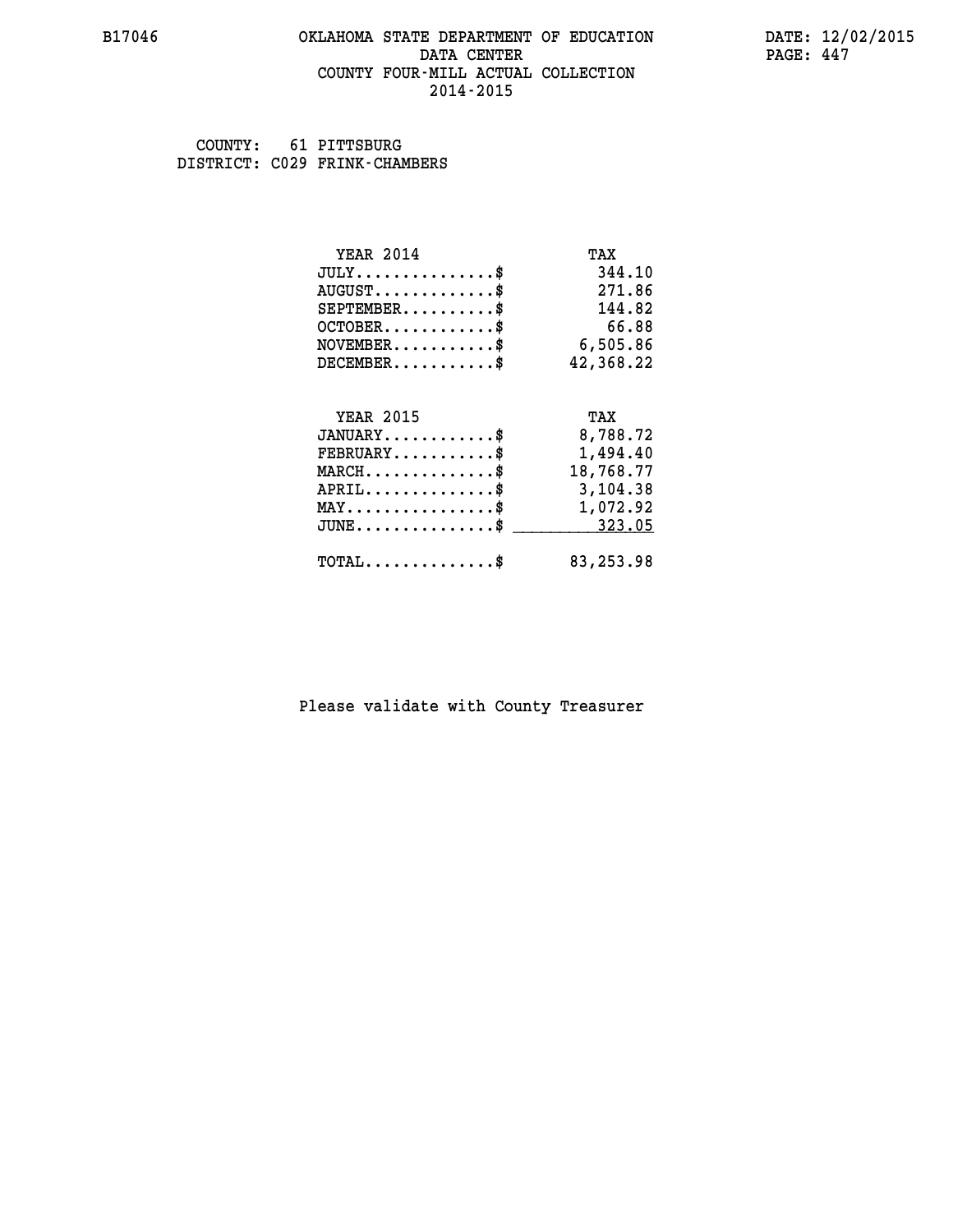#### **B17046 OKLAHOMA STATE DEPARTMENT OF EDUCATION DATE: 12/02/2015 DATA CENTER** PAGE: 448  **COUNTY FOUR-MILL ACTUAL COLLECTION 2014-2015**

 **COUNTY: 61 PITTSBURG DISTRICT: C056 TANNEHILL**

| <b>YEAR 2014</b>                                 | TAX       |
|--------------------------------------------------|-----------|
| $JULY$ \$                                        | 144.24    |
| $AUGUST$ \$                                      | 113.99    |
| $SEPTEMBER$ \$                                   | 60.74     |
| $OCTOBER$ \$                                     | 28.14     |
| $NOVEMBER$ \$                                    | 2,854.21  |
| $DECEMBER$ \$                                    | 18,160.59 |
|                                                  |           |
| <b>YEAR 2015</b>                                 | TAX       |
| $JANUARY$ \$                                     | 3,820.16  |
| $FEBRUARY$                                       | 697.37    |
| $MARCH$ \$                                       | 8,063.07  |
| $APRIL$ \$                                       | 1,357.08  |
| $MAX \dots \dots \dots \dots \dots$              | 471.73    |
| $\texttt{JUNE} \dots \dots \dots \dots \dots \$$ | 163.46    |
| $\texttt{TOTAL} \dots \dots \dots \dots \$       | 35,934.78 |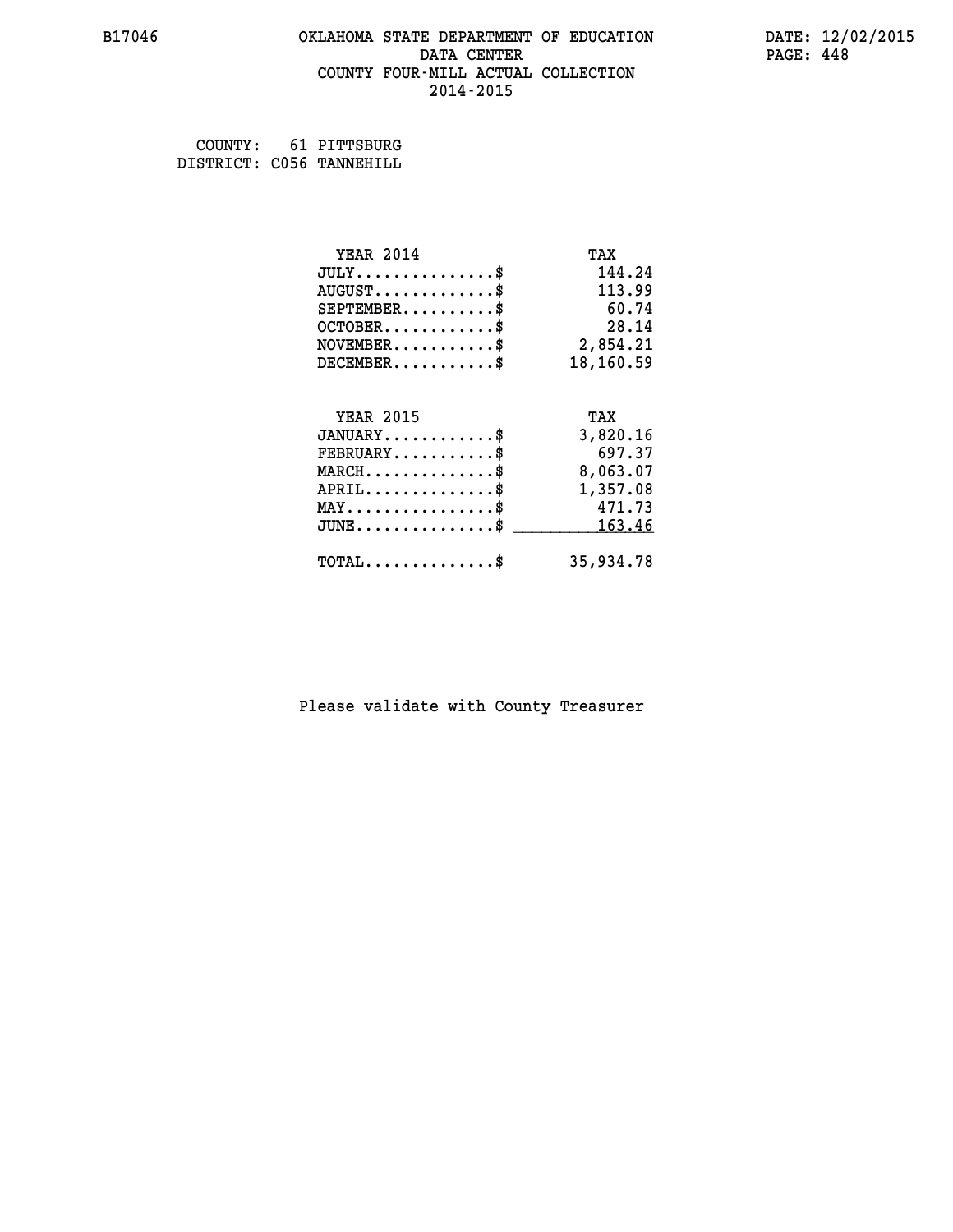# **B17046 OKLAHOMA STATE DEPARTMENT OF EDUCATION DATE: 12/02/2015** DATA CENTER PAGE: 449  **COUNTY FOUR-MILL ACTUAL COLLECTION 2014-2015**

 **COUNTY: 61 PITTSBURG DISTRICT: C088 HAYWOOD**

| <b>YEAR 2014</b>                                 | TAX       |
|--------------------------------------------------|-----------|
| $JULY$ \$                                        | 103.19    |
| $AUGUST$ \$                                      | 80.89     |
| $SEPTEMENT.$ \$                                  | 43.11     |
| $OCTOBER$ \$                                     | 19.64     |
| $NOVEMBER.$ \$                                   | 1,906.57  |
| $DECEMBER$ \$                                    | 12,412.88 |
|                                                  |           |
| <b>YEAR 2015</b>                                 | TAX       |
| $JANUARY$ \$                                     | 2,574.98  |
| $FEBRUARY$                                       | 437.37    |
| $\texttt{MARCH}\ldots\ldots\ldots\ldots\text{*}$ | 5,497.94  |
| $APRIL$ \$                                       | 909.24    |
| $MAX \dots \dots \dots \dots \$                  | 314.28    |
| $JUNE$                                           | 94.21     |
| $\texttt{TOTAL} \dots \dots \dots \dots \$       | 24,394.30 |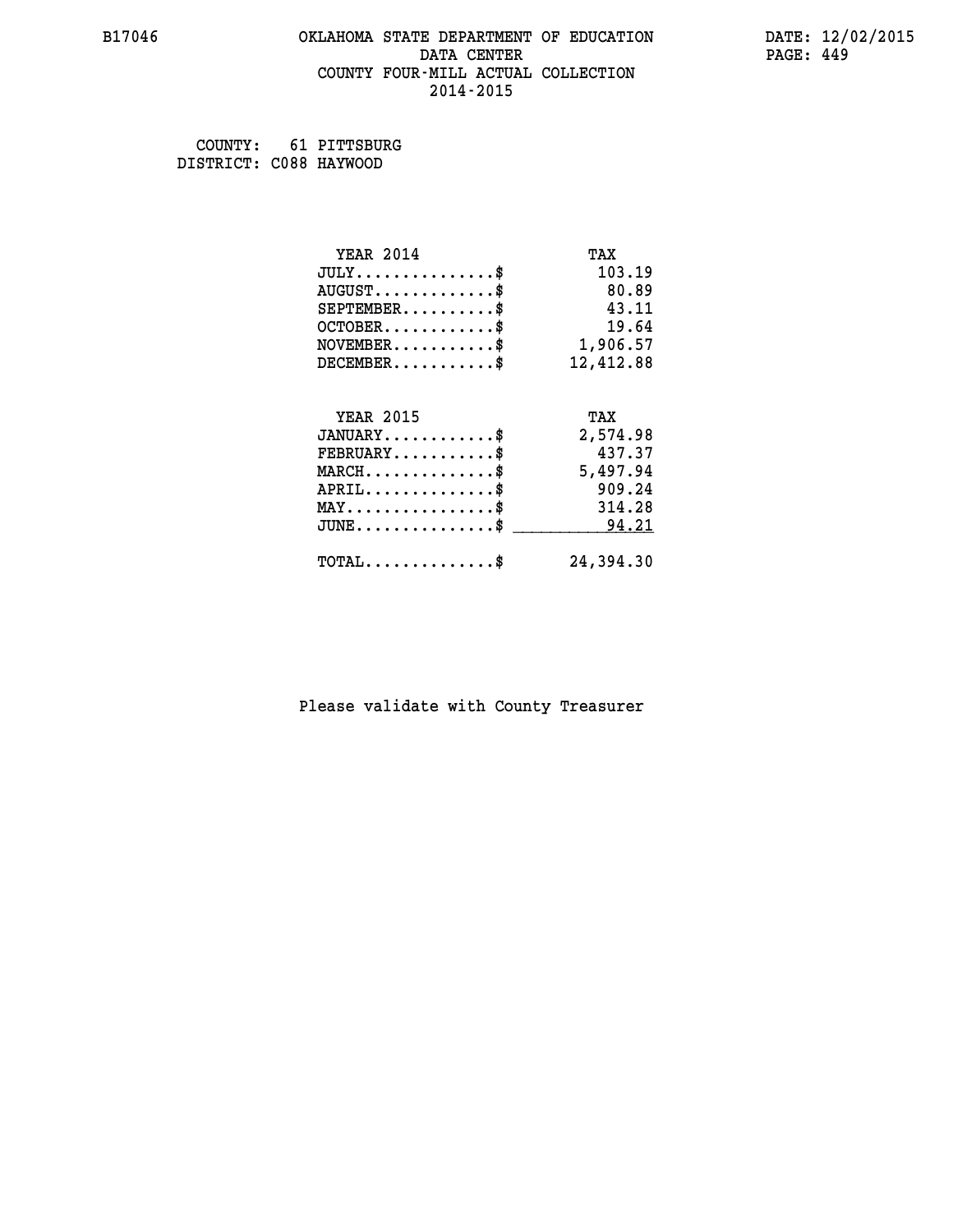#### **B17046 OKLAHOMA STATE DEPARTMENT OF EDUCATION DATE: 12/02/2015 DATA CENTER** PAGE: 450  **COUNTY FOUR-MILL ACTUAL COLLECTION 2014-2015**

 **COUNTY: 61 PITTSBURG DISTRICT: I001 HARTSHORNE**

| <b>YEAR 2014</b>                               | TAX        |
|------------------------------------------------|------------|
| $JULY$ \$                                      | 742.48     |
| $AUGUST$ \$                                    | 586.28     |
| $SEPTEMBER$                                    | 469.60     |
| $OCTOBER$ \$                                   | 250.03     |
| $\texttt{NOVEMBER} \dots \dots \dots \$        | 117.86     |
| $DECEMBER$ \$                                  | 11,474.66  |
|                                                |            |
| <b>YEAR 2015</b>                               | TAX        |
| $JANUARY$ \$                                   | 74,753.98  |
| $FEBRUARY$                                     | 15,506.77  |
| $MARCH$ \$                                     | 2,643.71   |
| $APRIL \ldots \ldots \ldots \ldots$ \$         | 33,126.20  |
| $\texttt{MAX} \dots \dots \dots \dots \dots \$ | 5,481.07   |
| $JUNE$ \$                                      | 1,894.08   |
| $\texttt{TOTAL} \dots \dots \dots \dots \$     | 147,046.72 |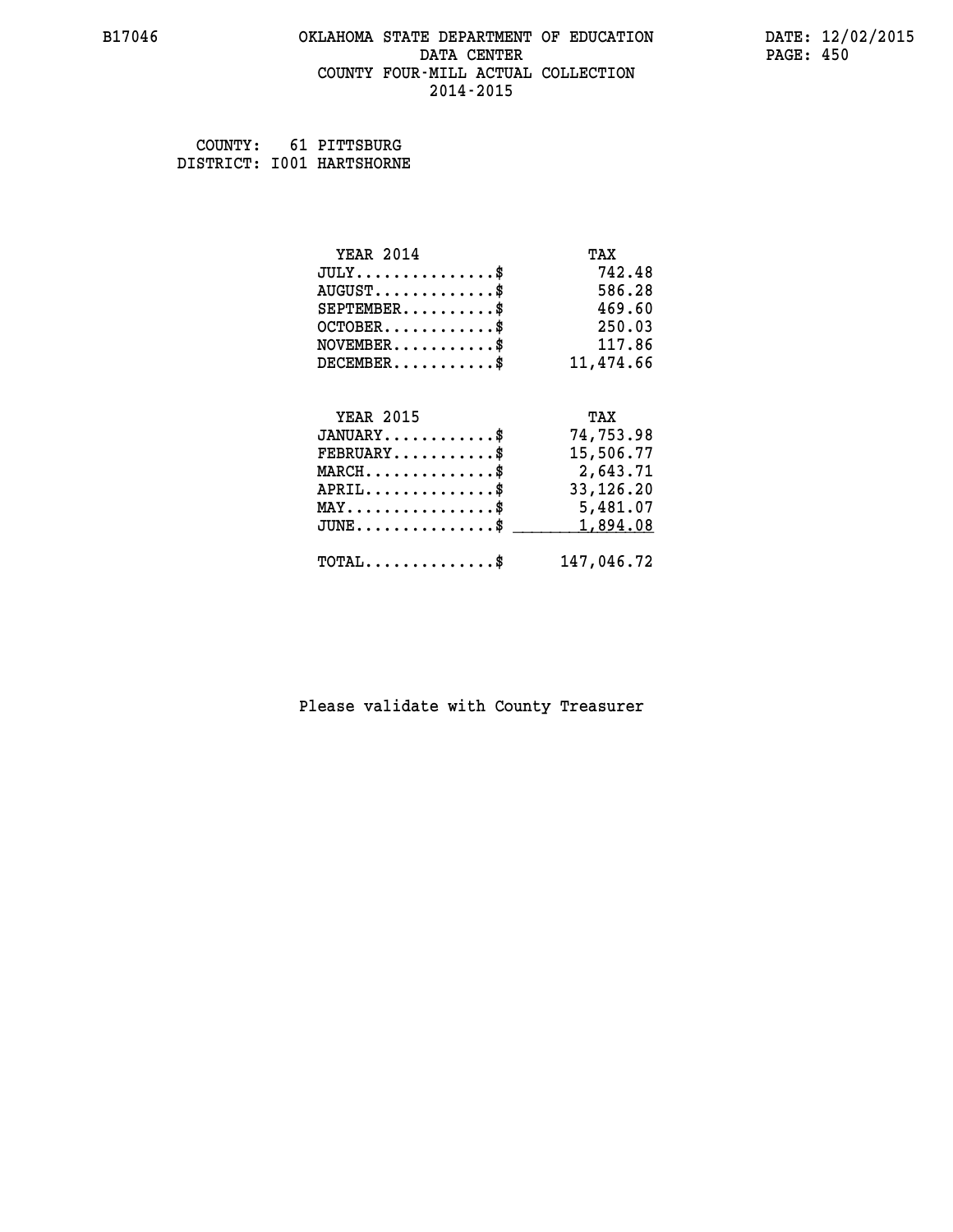#### **B17046 OKLAHOMA STATE DEPARTMENT OF EDUCATION DATE: 12/02/2015 DATA CENTER** PAGE: 451  **COUNTY FOUR-MILL ACTUAL COLLECTION 2014-2015**

 **COUNTY: 61 PITTSBURG DISTRICT: I002 CANADIAN**

| <b>YEAR 2014</b>                               | TAX       |
|------------------------------------------------|-----------|
| $JULY$ \$                                      | 357.03    |
| $AUGUST$ \$                                    | 281.26    |
| $SEPTEMENT.$ \$                                | 149.91    |
| $OCTOBER$ \$                                   | 68.72     |
| $\texttt{NOVEMBER} \dots \dots \dots \$        | 7,266.81  |
| $DECEMBER$ \$                                  | 47,373.48 |
|                                                |           |
| <b>YEAR 2015</b>                               | TAX       |
| $JANUARY$                                      | 9,818.55  |
| $FEBRUARY$                                     | 1,658.17  |
| $MARCH$ \$                                     | 20,976.97 |
| $APRIL \ldots \ldots \ldots \ldots$            | 3,464.68  |
| $\texttt{MAX} \dots \dots \dots \dots \dots \$ | 1,197.09  |
| $JUNE$ \$                                      | 353.84    |
| $\texttt{TOTAL} \dots \dots \dots \dots \$     | 92,966.51 |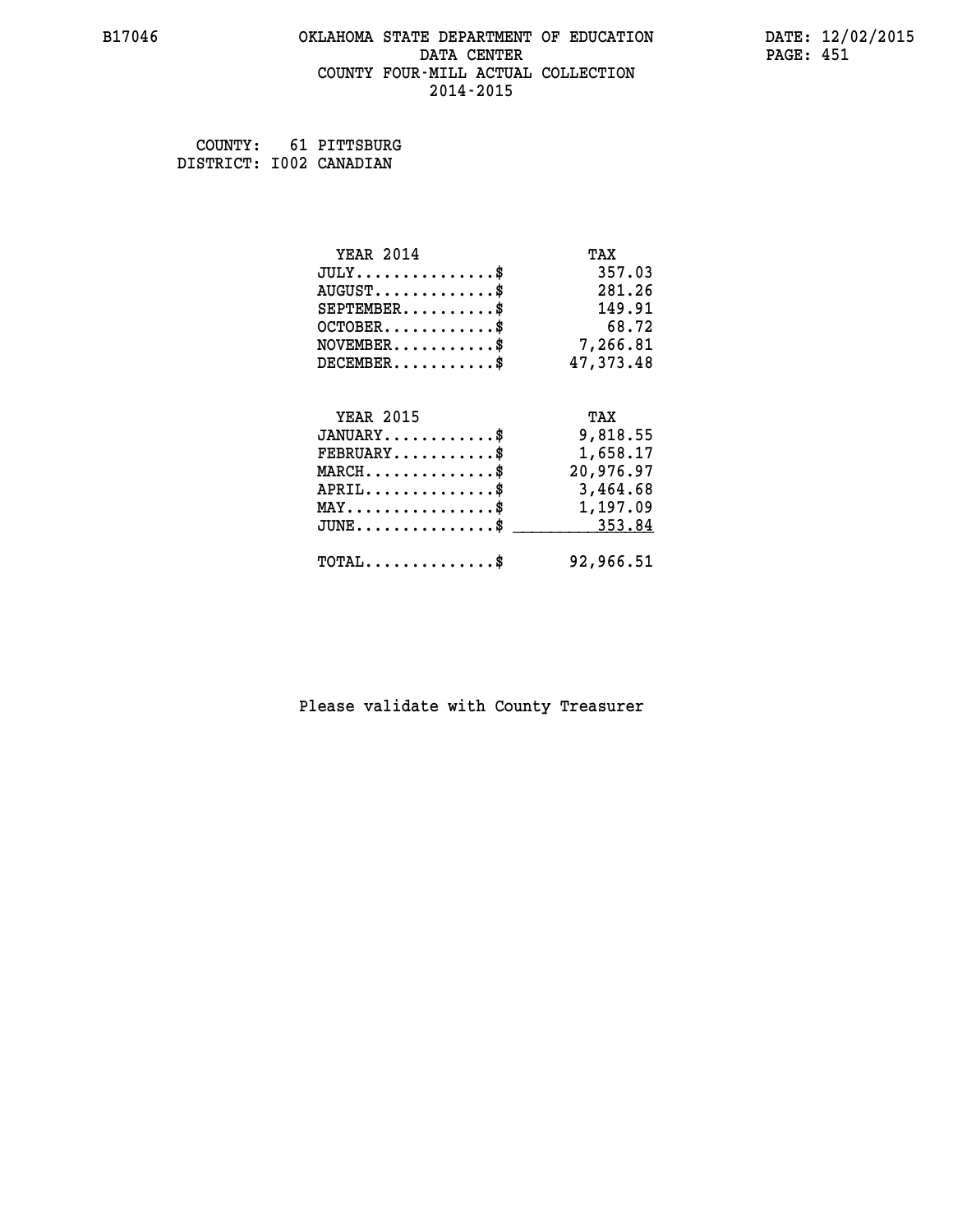#### **B17046 OKLAHOMA STATE DEPARTMENT OF EDUCATION DATE: 12/02/2015 DATA CENTER** PAGE: 452  **COUNTY FOUR-MILL ACTUAL COLLECTION 2014-2015**

 **COUNTY: 61 PITTSBURG DISTRICT: I011 HAILEYVILLE**

| <b>YEAR 2014</b>                               | TAX       |
|------------------------------------------------|-----------|
| $JULY$ \$                                      | 371.58    |
| $AUGUST$ \$                                    | 293.05    |
| $SEPTEMENT.$ \$                                | 233.47    |
| $OCTOBER$ \$                                   | 124.25    |
| $NOVEMBER$ \$                                  | 58.40     |
| $DECEMBER$ \$                                  | 5,481.90  |
| <b>YEAR 2015</b>                               | TAX       |
| $JANUARY$ \$                                   | 35,691.76 |
|                                                |           |
| $FEBRUARY$ \$                                  | 7,406.37  |
| $MARCH$ \$                                     | 1,265.31  |
| $APRIL$ \$                                     | 15,817.37 |
| $\texttt{MAX} \dots \dots \dots \dots \dots \$ | 2,618.28  |
| $JUNE$ \$                                      | 904.87    |
| $\texttt{TOTAL} \dots \dots \dots \dots \$     | 70,266.61 |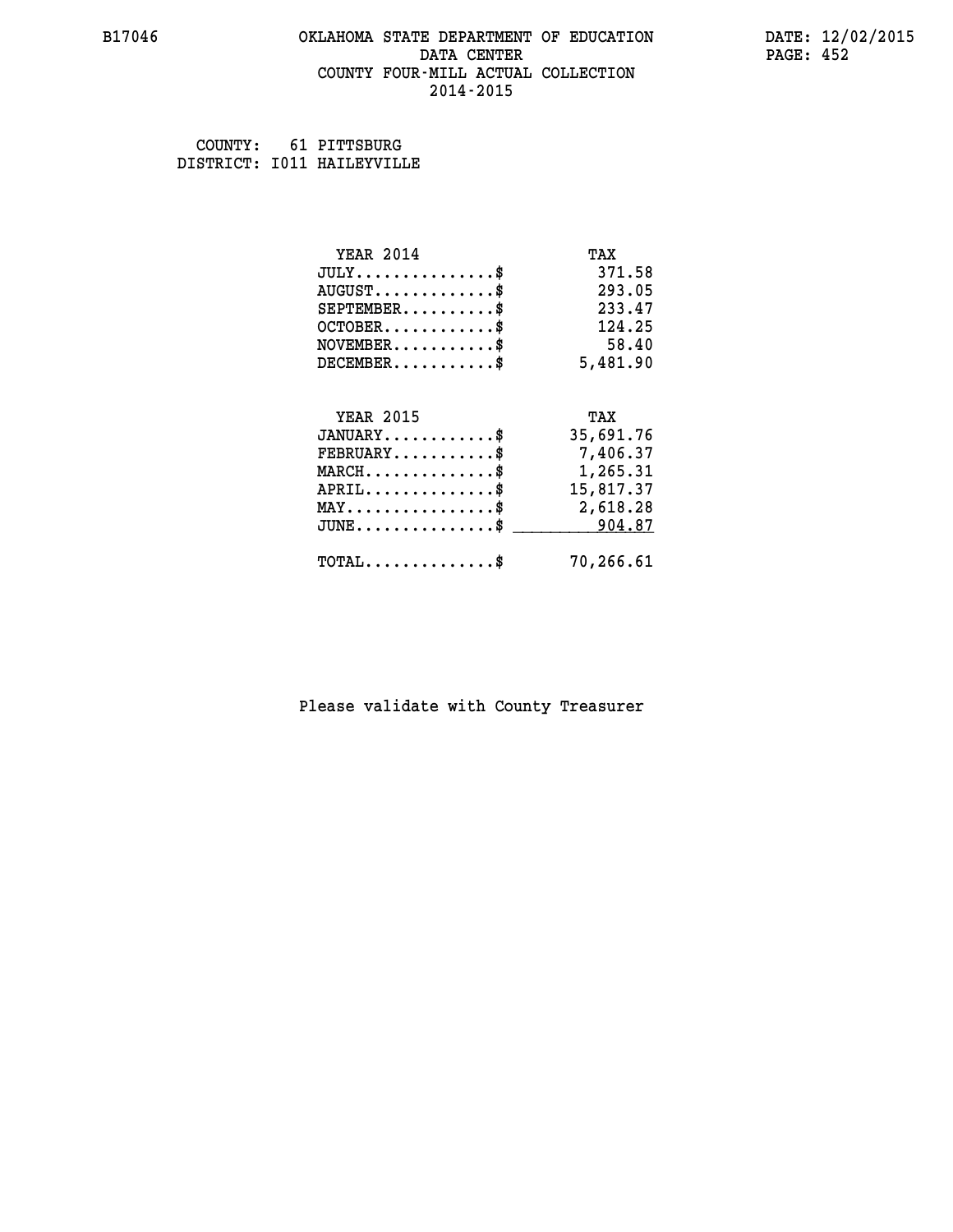#### **B17046 OKLAHOMA STATE DEPARTMENT OF EDUCATION DATE: 12/02/2015 DATA CENTER** PAGE: 453  **COUNTY FOUR-MILL ACTUAL COLLECTION 2014-2015**

 **COUNTY: 61 PITTSBURG DISTRICT: I014 KIOWA**

| <b>YEAR 2014</b>                                 | TAX       |
|--------------------------------------------------|-----------|
| $JULY$ \$                                        | 304.02    |
| $AUGUST$ \$                                      | 249.53    |
| $SEPTEMBER$ \$                                   | 195.16    |
| $OCTOBER$ \$                                     | 104.02    |
| $\texttt{NOVEMBER} \dots \dots \dots \$          | 47.28     |
| $DECEMBER$ \$                                    | 4,738.00  |
|                                                  |           |
| <b>YEAR 2015</b>                                 | TAX       |
| $JANUARY$ \$                                     | 30,860.14 |
| $FEBRUARY$                                       | 6,399.41  |
| $\texttt{MARCH}\ldots\ldots\ldots\ldots\text{*}$ | 1,083.60  |
| $APRIL$ \$                                       | 13,665.74 |
| $\texttt{MAX} \dots \dots \dots \dots \dots \$   | 2,258.58  |
| $JUNE \ldots \ldots \ldots \ldots \ast$          | 780.55    |
| $\texttt{TOTAL} \dots \dots \dots \dots \$       | 60,686.03 |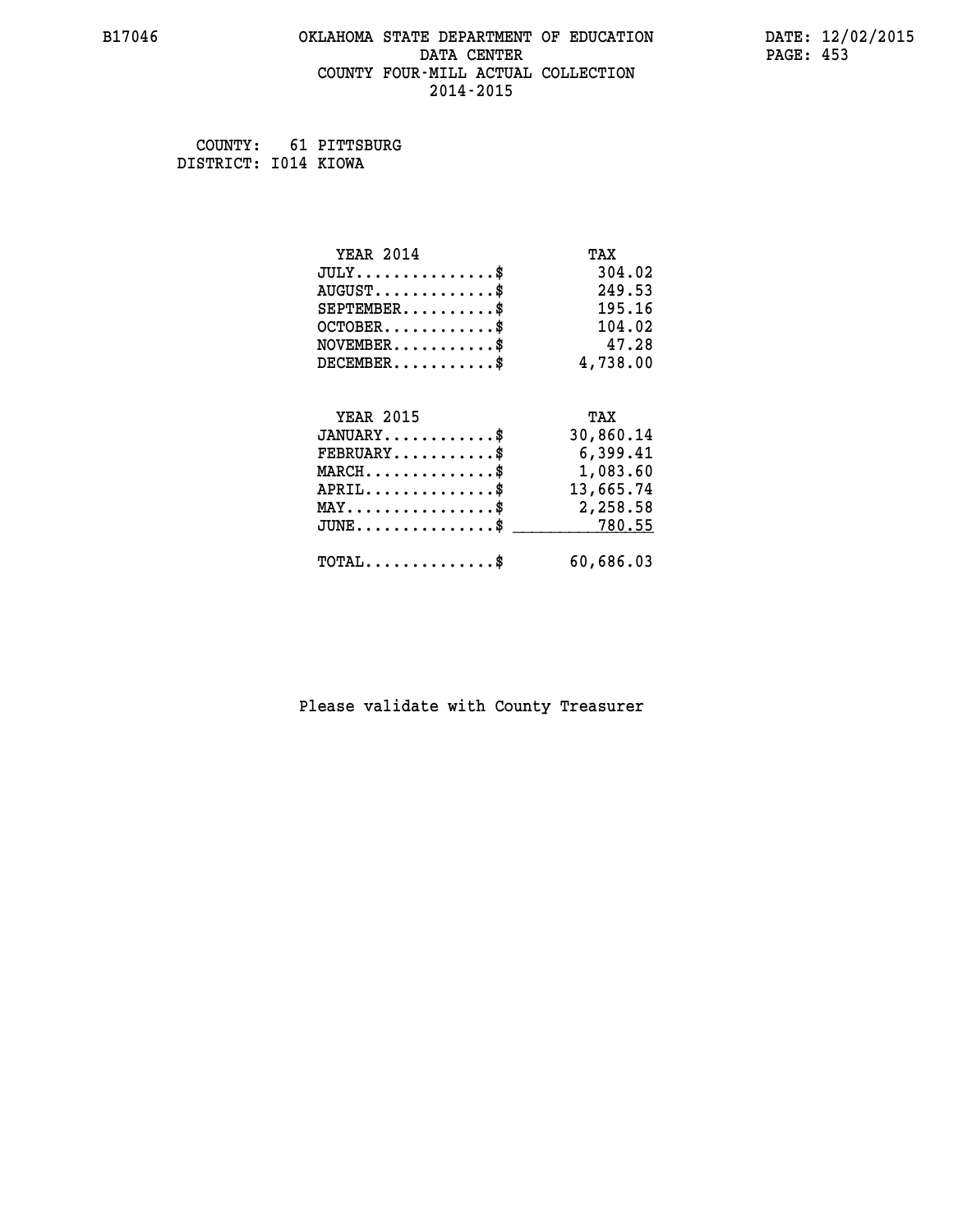#### **B17046 OKLAHOMA STATE DEPARTMENT OF EDUCATION DATE: 12/02/2015 DATA CENTER** PAGE: 454  **COUNTY FOUR-MILL ACTUAL COLLECTION 2014-2015**

 **COUNTY: 61 PITTSBURG DISTRICT: I017 QUINTON**

| <b>YEAR 2014</b>                                  | TAX       |
|---------------------------------------------------|-----------|
| $JULY$ \$                                         | 540.17    |
| $AUGUST$ \$                                       | 433.45    |
| $SEPTEMBER$ \$                                    | 344.08    |
| $OCTOBER$ \$                                      | 183.26    |
| $NOVEMBER.$ \$                                    | 85.14     |
| $DECEMBER$ \$                                     | 7,533.29  |
|                                                   |           |
| <b>YEAR 2015</b>                                  | TAX       |
| $JANUARY$ \$                                      | 48,994.12 |
| $FEBRUARY$                                        | 10,174.60 |
| $\texttt{MARCH}\ldots\ldots\ldots\ldots\clubsuit$ | 1,746.73  |
| $APRIL \ldots \ldots \ldots \ldots \$             | 21,718.00 |
| $\texttt{MAX} \dots \dots \dots \dots \dots \$    | 3,599.08  |
| $\texttt{JUNE} \dots \dots \dots \dots \dots \$$  | 1,244.28  |
| $\texttt{TOTAL} \dots \dots \dots \dots$ \$       | 96,596.20 |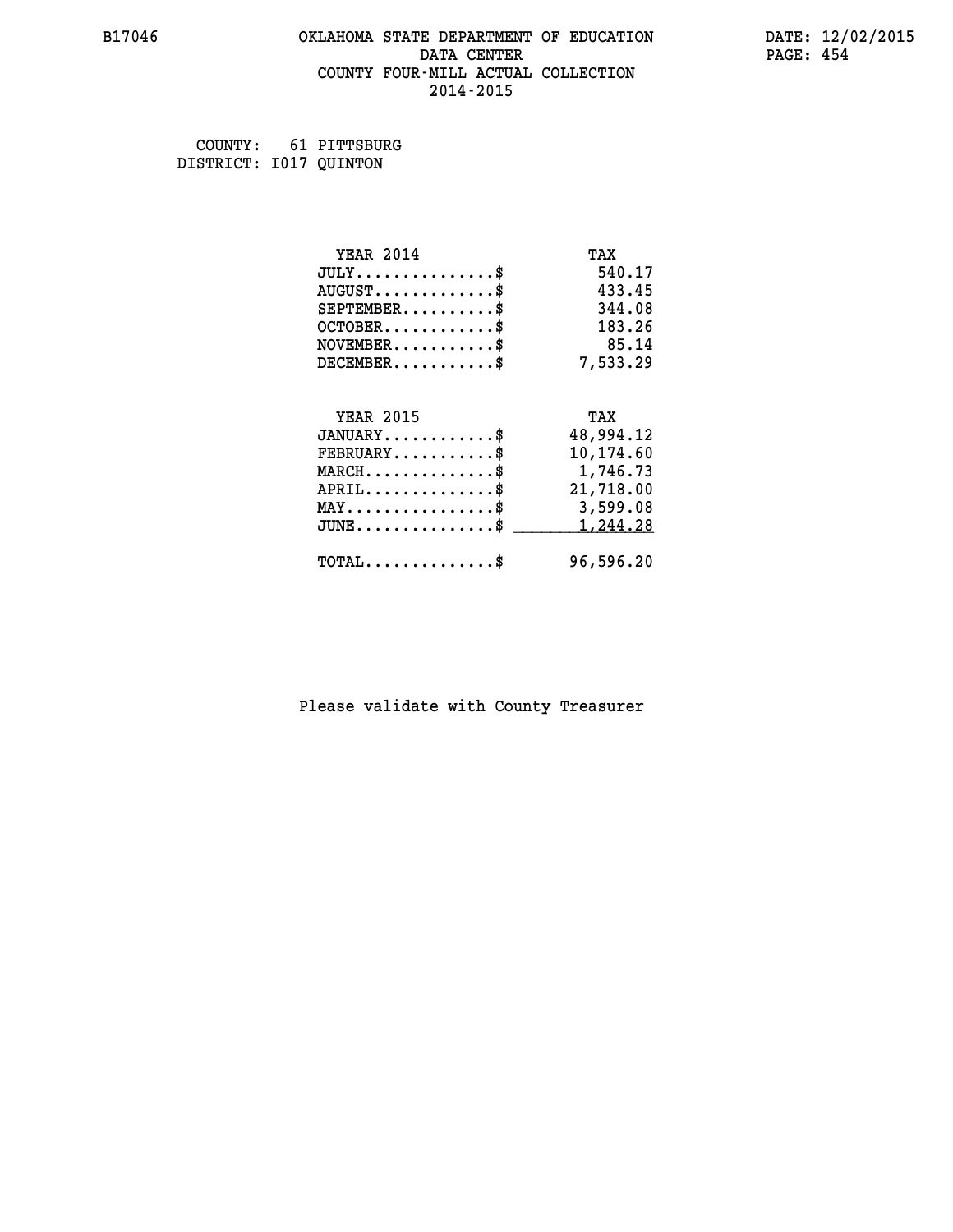# **B17046 OKLAHOMA STATE DEPARTMENT OF EDUCATION DATE: 12/02/2015 DATA CENTER** PAGE: 455  **COUNTY FOUR-MILL ACTUAL COLLECTION 2014-2015**

 **COUNTY: 61 PITTSBURG DISTRICT: I025 INDIANOLA**

| <b>YEAR 2014</b>                    | TAX         |
|-------------------------------------|-------------|
| $JULY$ \$                           | 227.94      |
| $AUGUST$ \$                         | 180.54      |
| $SEPTEMBER$ \$                      | 143.71      |
| $OCTOBER$ \$                        | 76.50       |
| $NOVEMBER$ \$                       | 35.92       |
| $DECEMBER$ \$                       | 3,555.38    |
|                                     |             |
| <b>YEAR 2015</b>                    | TAX         |
| $JANUARY$ \$                        | 23, 165. 78 |
| $FEBRUARY$ \$                       | 4,804.25    |
| $MARCH$ \$                          | 816.88      |
| $APRIL$ \$                          | 10,263.15   |
| $MAX \dots \dots \dots \dots \dots$ | 1,697.22    |
| $JUNE$                              | 586.45      |
| $TOTAL$ \$                          | 45,553.72   |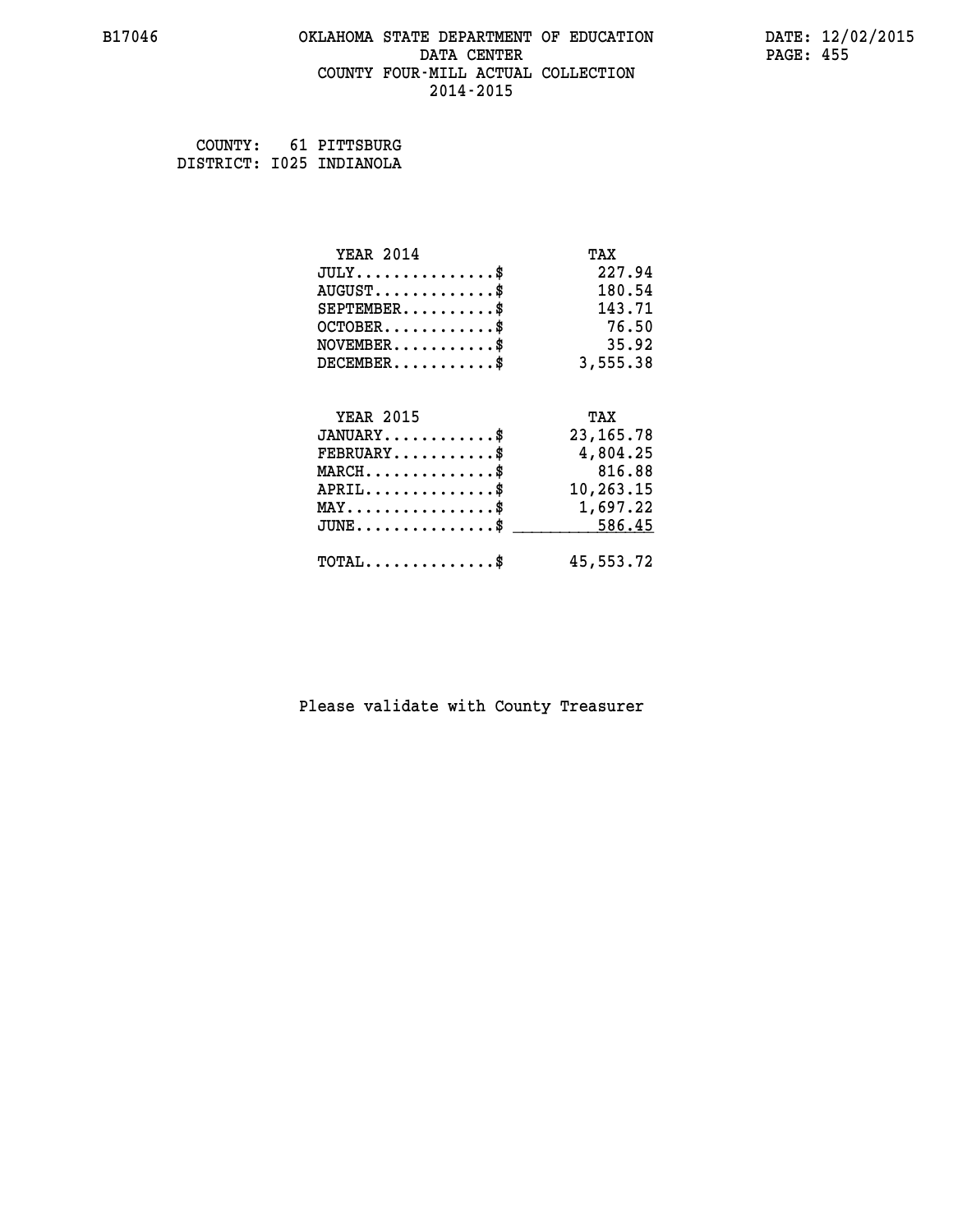#### **B17046 OKLAHOMA STATE DEPARTMENT OF EDUCATION DATE: 12/02/2015 DATA CENTER** PAGE: 456  **COUNTY FOUR-MILL ACTUAL COLLECTION 2014-2015**

 **COUNTY: 61 PITTSBURG DISTRICT: I028 CROWDER**

| <b>YEAR 2014</b>                                 | TAX       |
|--------------------------------------------------|-----------|
| $JULY$ \$                                        | 380.15    |
| $AUGUST$ \$                                      | 300.40    |
| $SEPTEMBER$ \$                                   | 160.05    |
| $OCTOBER$ \$                                     | 73.89     |
| $\texttt{NOVEMBER} \dots \dots \dots \$          | 7,213.64  |
| $DECEMBER$ \$                                    | 46,979.79 |
|                                                  |           |
| <b>YEAR 2015</b>                                 | TAX       |
| $JANUARY$ \$                                     | 9,745.03  |
| $FEBRUARY$                                       | 1,656.94  |
| $MARCH$ \$                                       | 20,811.77 |
| $APRIL \ldots \ldots \ldots \ldots \$            | 3,442.19  |
| $\texttt{MAX} \dots \dots \dots \dots \dots \$   | 1,189.62  |
| $\texttt{JUNE} \dots \dots \dots \dots \dots \$$ | 358.34    |
| $\texttt{TOTAL} \dots \dots \dots \dots \$       | 92,311.81 |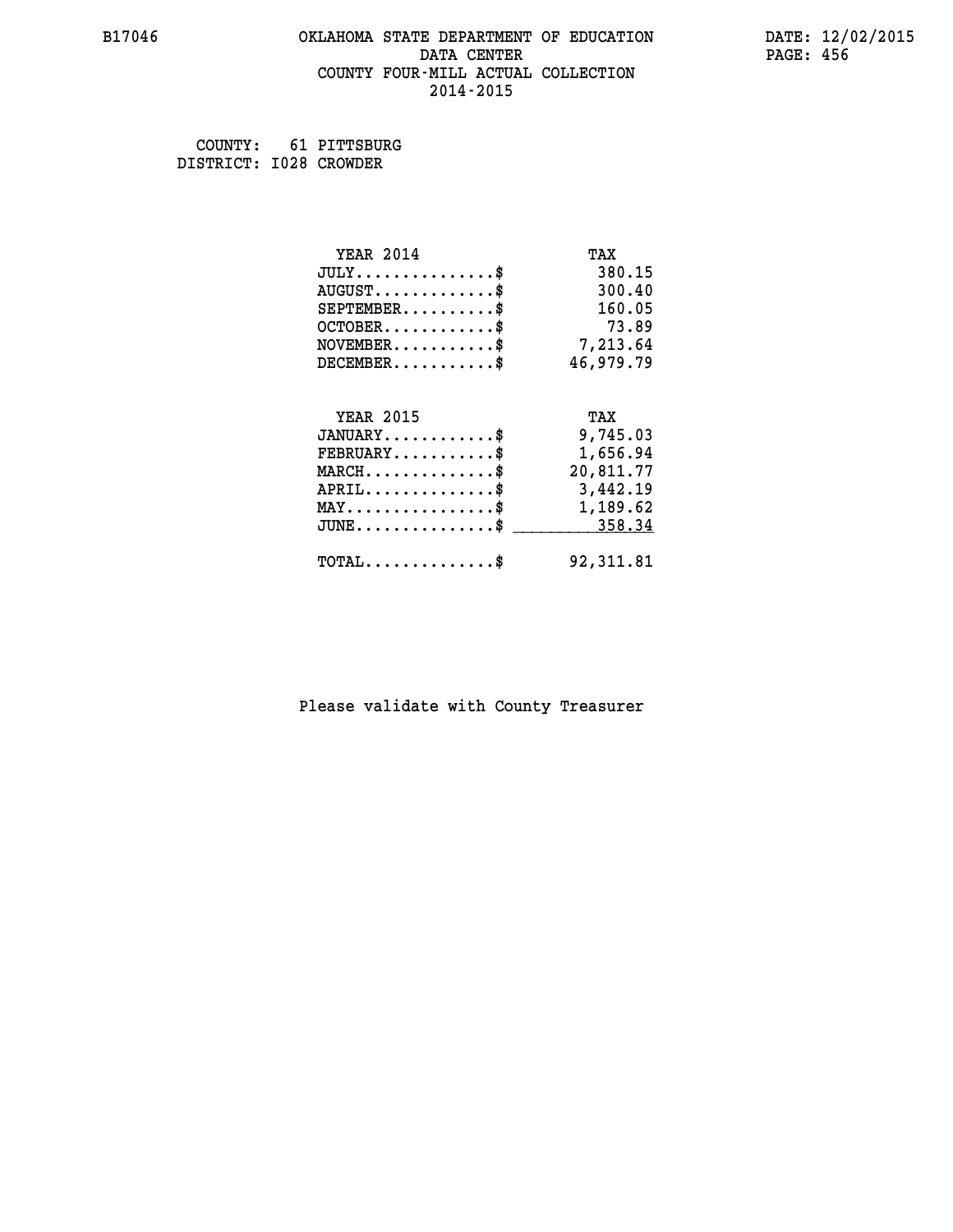# **B17046 OKLAHOMA STATE DEPARTMENT OF EDUCATION DATE: 12/02/2015 DATA CENTER** PAGE: 457  **COUNTY FOUR-MILL ACTUAL COLLECTION 2014-2015**

 **COUNTY: 61 PITTSBURG DISTRICT: I030 SAVANNA**

| <b>YEAR 2014</b>                               | TAX       |
|------------------------------------------------|-----------|
| $JULY$ \$                                      | 278.05    |
| $AUGUST$ \$                                    | 222.40    |
| $SEPTEMENT.$ \$                                | 118.45    |
| $OCTOBER$ \$                                   | 55.79     |
| $NOVEMBER.$ \$                                 | 5,953.51  |
| $DECEMBER$ \$                                  | 39,271.61 |
|                                                |           |
| <b>YEAR 2015</b>                               | TAX       |
| $JANUARY$ \$                                   | 8,083.59  |
| $FEBRUARY$ \$                                  | 1,317.62  |
| $MARCH \ldots \ldots \ldots \ldots \$          | 17,374.59 |
| $APRIL$ \$                                     | 2,845.73  |
| $\texttt{MAX} \dots \dots \dots \dots \dots \$ | 980.26    |
| $JUNE$ \$                                      | 269.71    |
| $\texttt{TOTAL} \dots \dots \dots \dots \$     | 76,771.31 |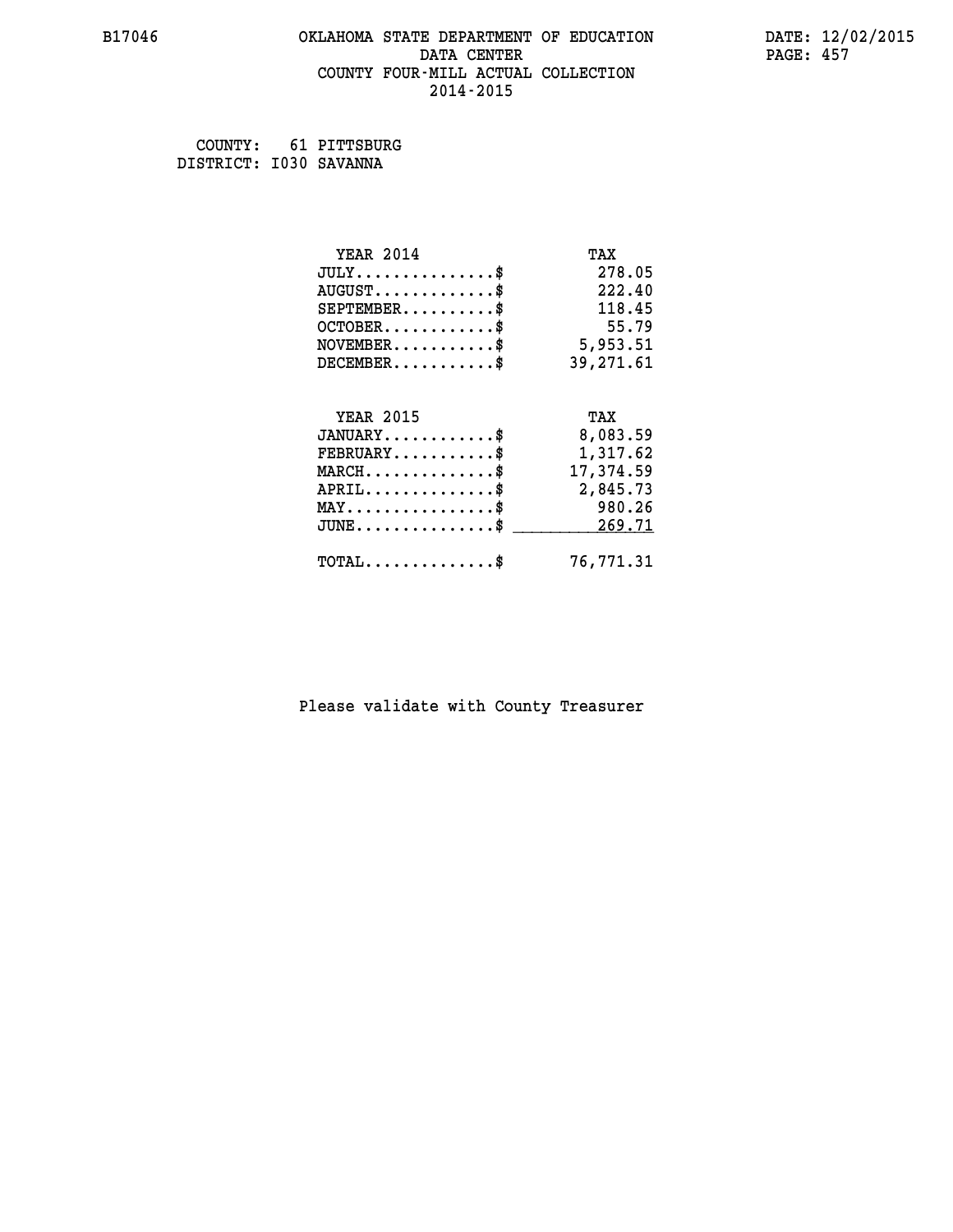#### **B17046 OKLAHOMA STATE DEPARTMENT OF EDUCATION DATE: 12/02/2015 DATA CENTER** PAGE: 458  **COUNTY FOUR-MILL ACTUAL COLLECTION 2014-2015**

 **COUNTY: 61 PITTSBURG DISTRICT: I063 PITTSBURG**

| <b>YEAR 2014</b>                               | TAX        |
|------------------------------------------------|------------|
| $JULY$ \$                                      | 111.99     |
| $AUGUST$ \$                                    | 92.42      |
| $SEPTEMENT.$ \$                                | 49.43      |
| $OCTOBER$ \$                                   | 24.17      |
| $\texttt{NOVEMBER} \dots \dots \dots \$        | 2,170.46   |
| $DECEMBER$ \$                                  | 14, 132.84 |
|                                                |            |
| <b>YEAR 2015</b>                               | TAX        |
| $JANUARY$ \$                                   | 2,934.69   |
| $FEBRUARY$ \$                                  | 508.38     |
| $MARCH$ \$                                     | 6,271.50   |
| $APRIL$ \$                                     | 1,040.23   |
| $\texttt{MAX} \dots \dots \dots \dots \dots \$ | 359.32     |
| $JUNE$ \$                                      | 115.72     |
| $TOTAL$ \$                                     | 27,811.15  |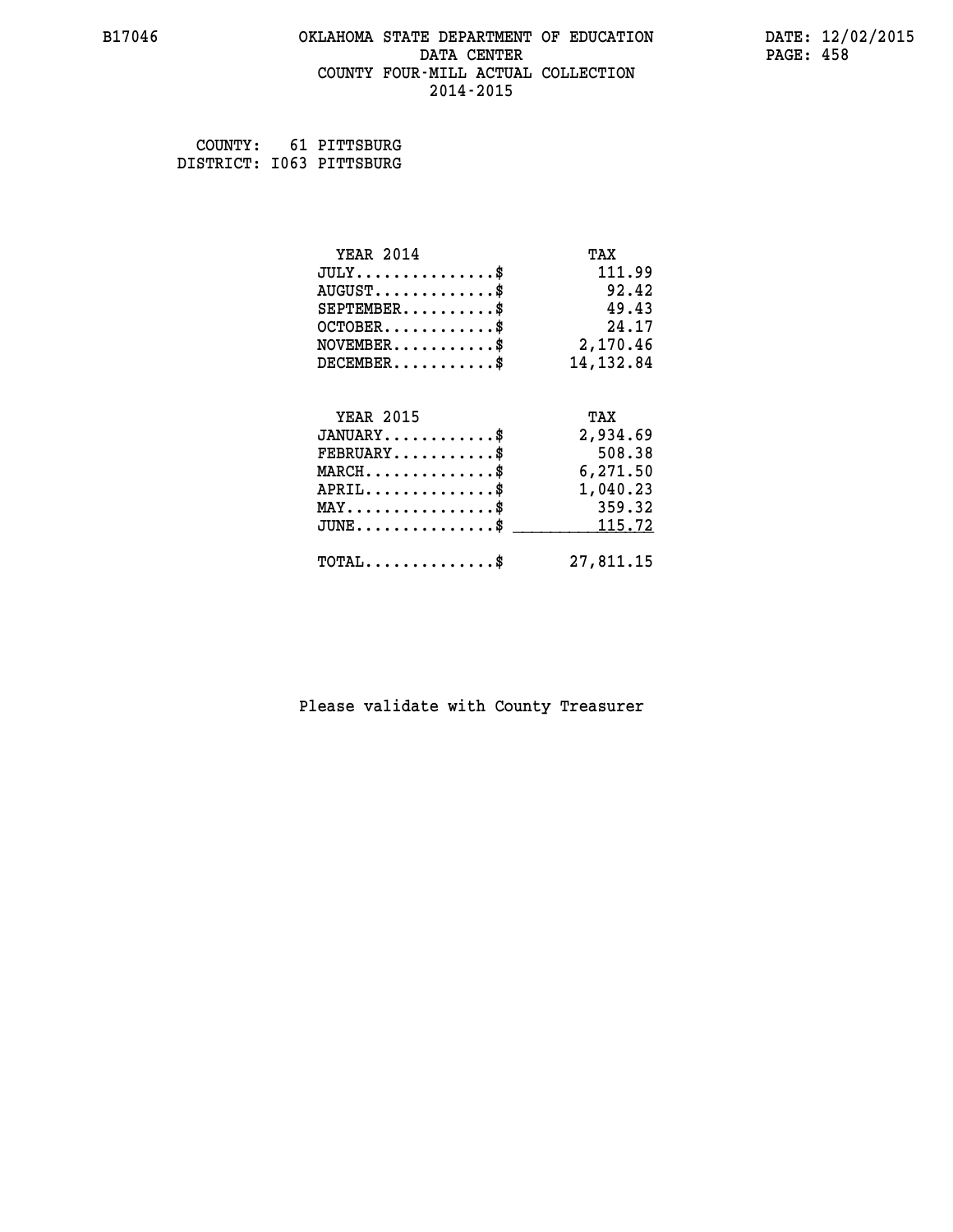#### **B17046 OKLAHOMA STATE DEPARTMENT OF EDUCATION DATE: 12/02/2015 DATA CENTER** PAGE: 459  **COUNTY FOUR-MILL ACTUAL COLLECTION 2014-2015**

 **COUNTY: 61 PITTSBURG DISTRICT: I080 MCALESTER**

| <b>YEAR 2014</b>                                 | TAX        |
|--------------------------------------------------|------------|
| $JULY$ \$                                        | 2,893.47   |
| $AUGUST$ \$                                      | 2,336.14   |
| $SEPTEMBER$ \$                                   | 1,847.25   |
| $OCTOBER$ \$                                     | 984.12     |
| $NOVEMBER.$ \$                                   | 454.53     |
| $DECEMBER$ \$                                    | 44,831.42  |
|                                                  |            |
| <b>YEAR 2015</b>                                 | TAX        |
| $JANUARY$ \$                                     | 292,016.42 |
| $FEBRUARY$ \$                                    | 60,566.43  |
| $\texttt{MARCH}\ldots\ldots\ldots\ldots\text{*}$ | 10,290.10  |
| $APRIL$ \$                                       | 129,356.04 |
| $\texttt{MAX} \dots \dots \dots \dots \dots \$   | 21,391.50  |
| $\texttt{JUNE} \dots \dots \dots \dots \dots \$$ | 7,392.75   |
| $\texttt{TOTAL} \dots \dots \dots \dots$ \$      | 574,360.17 |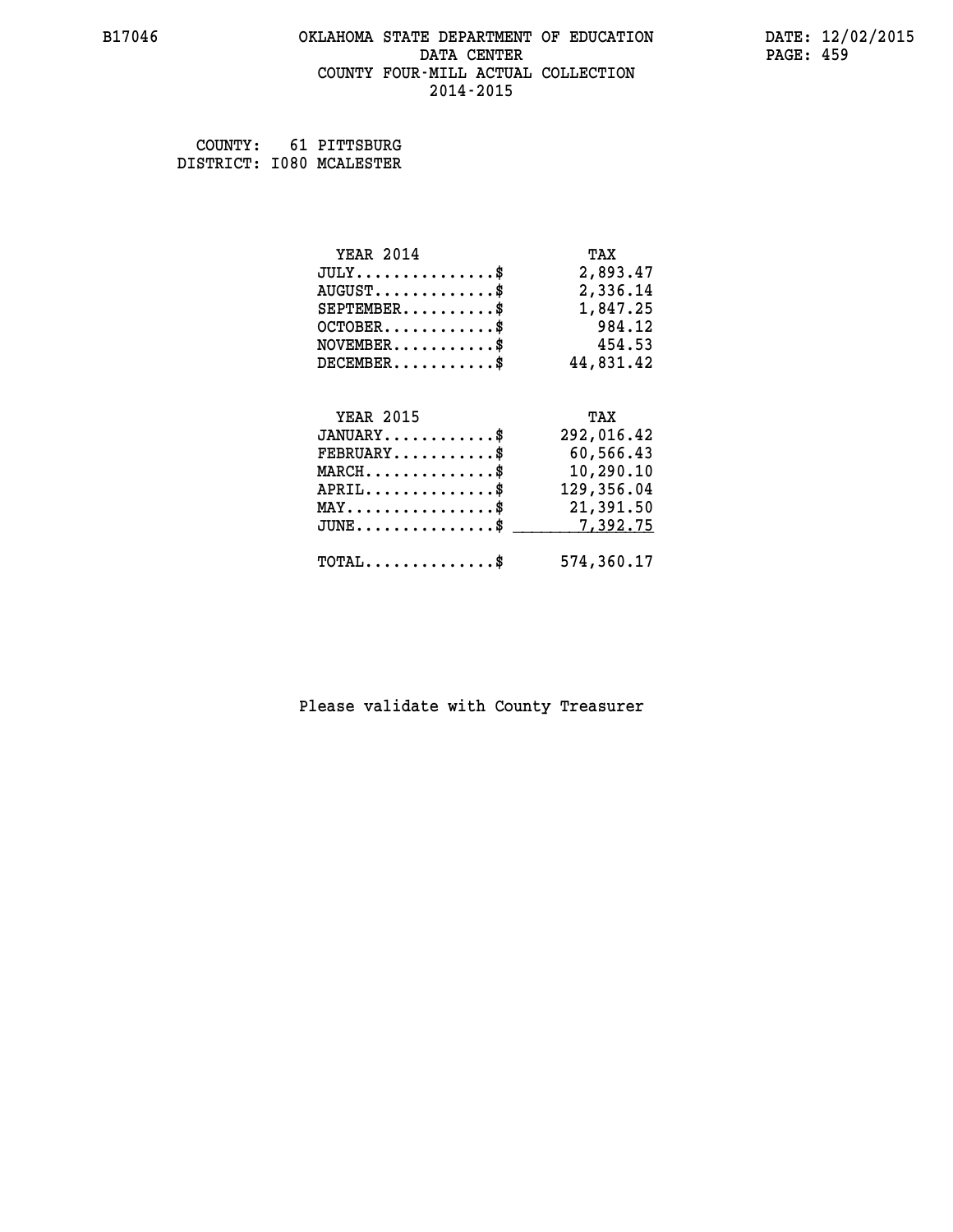# **B17046 OKLAHOMA STATE DEPARTMENT OF EDUCATION DATE: 12/02/2015** DATA CENTER PAGE: 460  **COUNTY FOUR-MILL ACTUAL COLLECTION 2014-2015**

 **COUNTY: 61 PITTSBURG**

 **\*\*\*\*\*\* TOTALS \*\*\*\*\*\***

| <b>YEAR 2014</b>                | TAX        |
|---------------------------------|------------|
| $JULY$                          | 7,080.20   |
| $AUGUST \ldots \ldots \ldots \$ | 5,665.59   |
| $SEPTEMBER$                     | 4,078.77   |
| $OCTOBER$                       | 2,114.70   |
| $NOVEMBER$ \$                   | 40,733.67  |
| $DECEMENTER$                    | 337,869.80 |

# **YEAR 2015 TAX**

| $JANUARY$ \$<br>$FEBRUARY$ \$                           | 559,442.87<br>114,009.08 |
|---------------------------------------------------------|--------------------------|
| $MARCH$ \$                                              | 133, 125. 13             |
| $APRIL$ \$                                              | 243,001.34               |
| $MAX \dots \dots \dots \dots \dots \$                   | 43,629.77                |
| $JUNE \dots \dots \dots \dots \$ 14,775.20              |                          |
| $\texttt{TOTAL} \dots \dots \dots \dots \$ 1,505,526.12 |                          |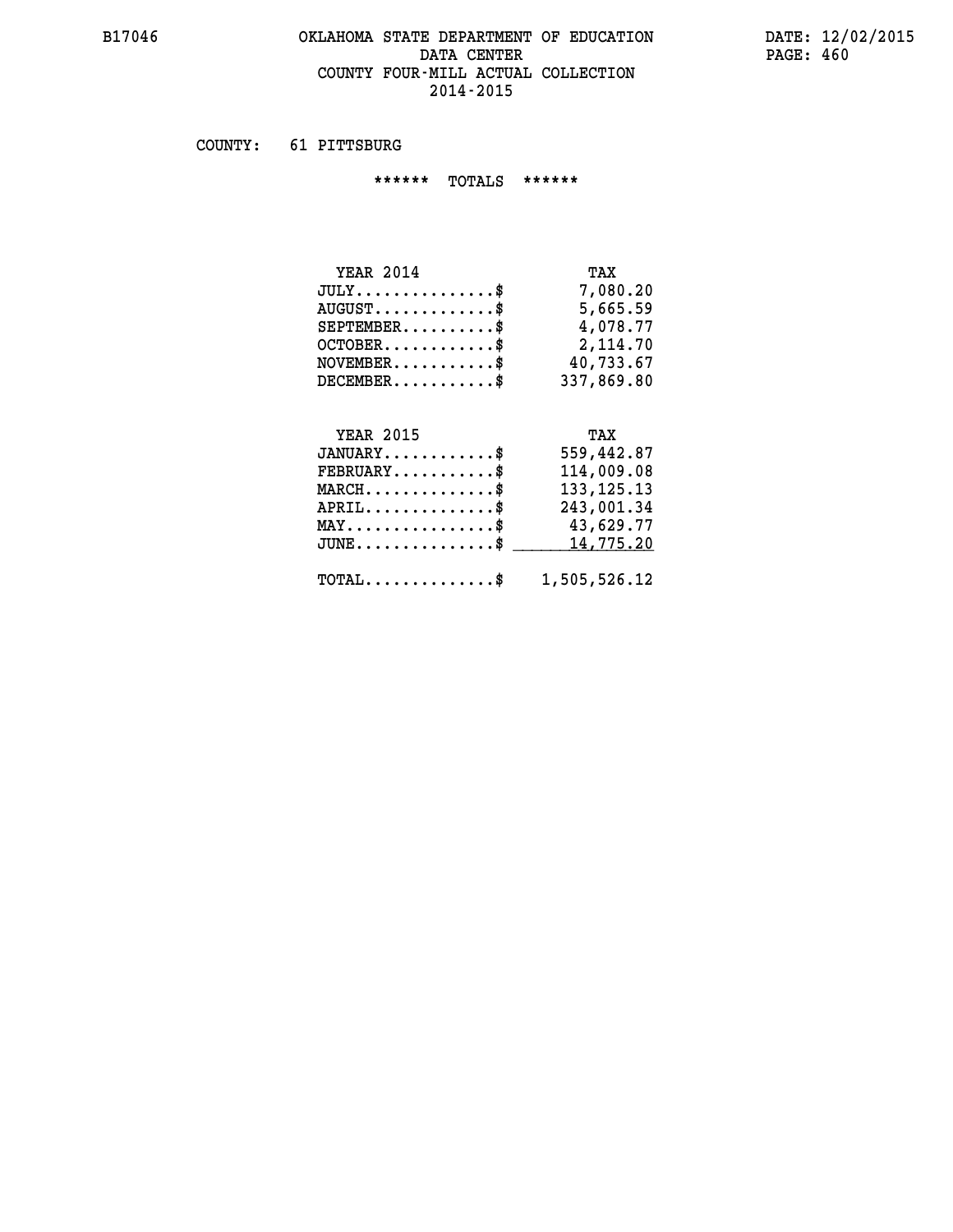# **B17046 OKLAHOMA STATE DEPARTMENT OF EDUCATION DATE: 12/02/2015 DATA CENTER** PAGE: 461  **COUNTY FOUR-MILL ACTUAL COLLECTION 2014-2015**

 **COUNTY: 62 PONTOTOC DISTRICT: I001 ALLEN**

| <b>YEAR 2014</b>                                 | TAX         |
|--------------------------------------------------|-------------|
| $JULY$ \$                                        | 275.57      |
| $AUGUST$ \$                                      | 315.01      |
| $SEPTEMBER$ \$                                   | 521.48      |
| $OCTOBER$ \$                                     | 184.75      |
| $\texttt{NOVEMBER} \dots \dots \dots \$          | 81.14       |
| $DECEMBER$ \$                                    | 4,878.38    |
|                                                  |             |
| <b>YEAR 2015</b>                                 | TAX         |
| $JANUARY$                                        | 35,074.89   |
| $FEBRUARY$                                       | 6,078.50    |
| $\texttt{MARCH}\ldots\ldots\ldots\ldots\text{*}$ | 1,017.50    |
| $APRIL \ldots \ldots \ldots \ldots$ \$           | 10,380.56   |
| MAY\$ 4,014.17                                   |             |
| $JUNE \dots \dots \dots \dots \$ 557.38          |             |
| $\texttt{TOTAL} \dots \dots \dots \dots \$       | 63, 379. 33 |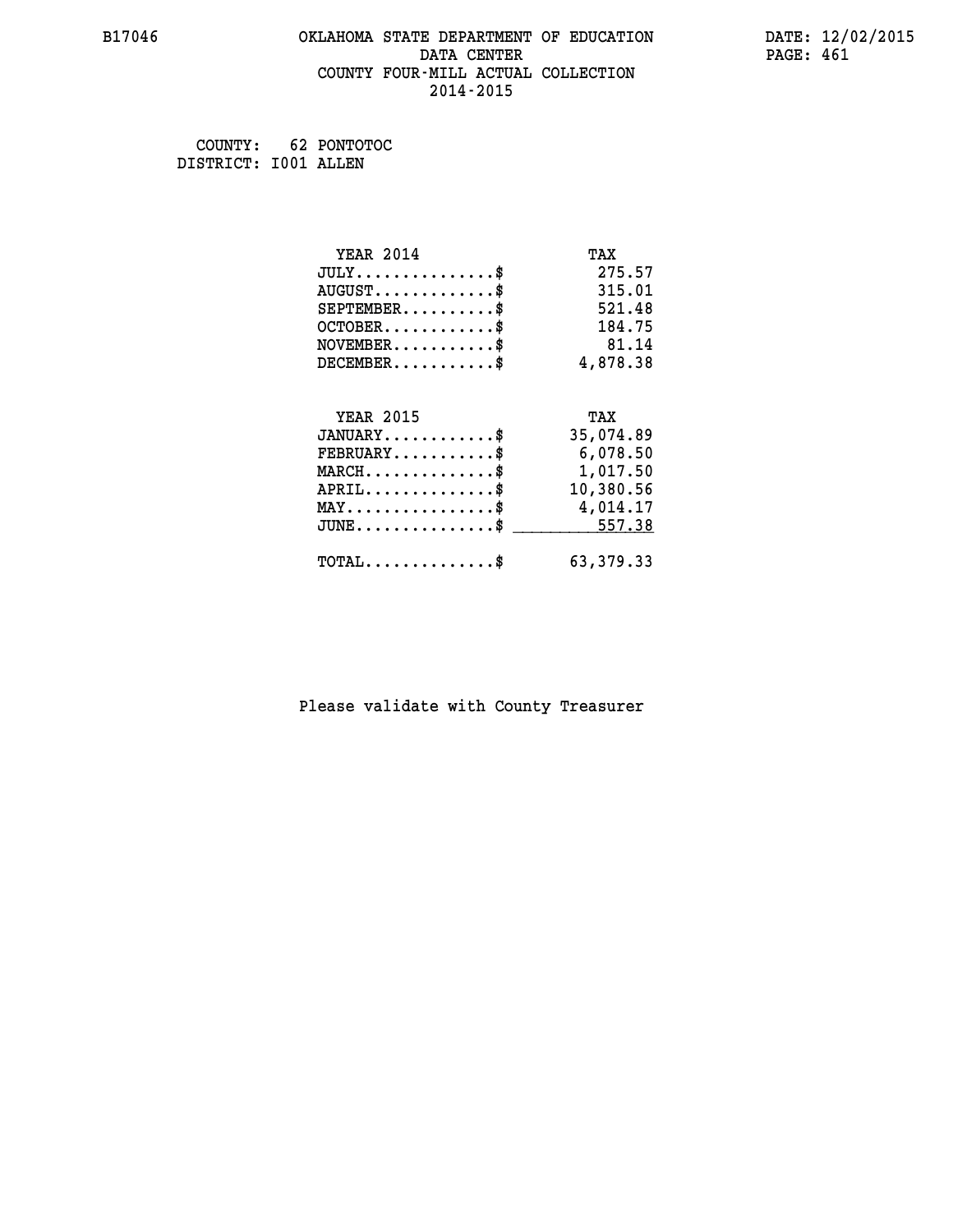#### **B17046 OKLAHOMA STATE DEPARTMENT OF EDUCATION DATE: 12/02/2015 DATA CENTER** PAGE: 462  **COUNTY FOUR-MILL ACTUAL COLLECTION 2014-2015**

 **COUNTY: 62 PONTOTOC DISTRICT: I009 VANOSS**

| <b>YEAR 2014</b>                                  | TAX       |
|---------------------------------------------------|-----------|
| $JULY$ \$                                         | 336.61    |
| $AUGUST$ \$                                       | 372.14    |
| $SEPTEMENT.$ \$                                   | 784.44    |
| $OCTOBER$ \$                                      | 218.40    |
| $NOVEMBER.$ \$                                    | 96.27     |
| $DECEMBER$ \$                                     | 5,502.82  |
|                                                   |           |
| <b>YEAR 2015</b>                                  | TAX       |
| $JANUARY$ \$                                      | 39,537.17 |
| $FEBRUARY$ \$                                     | 6,857.99  |
| $\texttt{MARCH}\ldots\ldots\ldots\ldots\clubsuit$ | 1,151.86  |
| $APRIL$ \$                                        | 11,705.16 |
| $\texttt{MAX} \dots \dots \dots \dots \dots \$    | 4,529.65  |
| $\texttt{JUNE} \dots \dots \dots \dots \dots \$$  | 632.38    |
| $\texttt{TOTAL} \dots \dots \dots \dots \$        | 71,724.89 |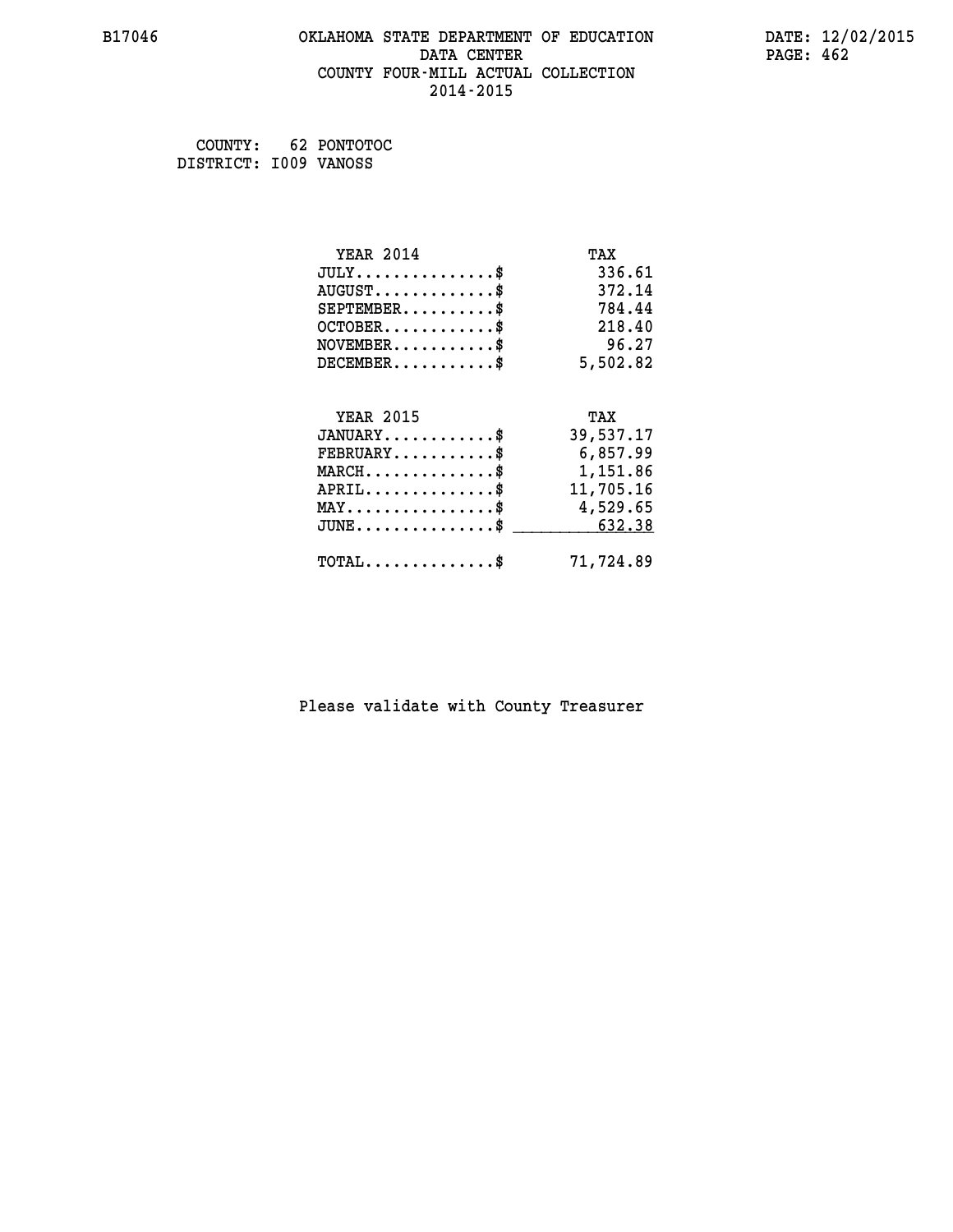#### **B17046 OKLAHOMA STATE DEPARTMENT OF EDUCATION DATE: 12/02/2015 DATA CENTER** PAGE: 463  **COUNTY FOUR-MILL ACTUAL COLLECTION 2014-2015**

 **COUNTY: 62 PONTOTOC DISTRICT: I016 BYNG**

| <b>YEAR 2014</b>                                   | TAX         |
|----------------------------------------------------|-------------|
| $JULY$ \$                                          | 1,100.20    |
| $AUGUST$ \$                                        | 1,252.35    |
| $SEPTEMBER$ \$                                     | 2,183.11    |
| $OCTOBER$ \$                                       | 735.35      |
| $\texttt{NOVEMBER} \dots \dots \dots \$            | 320.24      |
| $DECEMBER$ \$                                      | 18,620.81   |
|                                                    |             |
| <b>YEAR 2015</b>                                   | TAX         |
| $JANUARY$ \$                                       | 133,833.99  |
| $FEBRUARY$                                         | 23,206.50   |
| $\texttt{MARCH}\ldots\ldots\ldots\ldots\text{*}$   | 3,889.96    |
| $APRIL \ldots \ldots \ldots \ldots \$              | 39,615.40   |
| $\texttt{MAX} \dots \dots \dots \dots \dots \$     | 15,323.46   |
| $\texttt{JUNE} \dots \dots \dots \dots \texttt{S}$ | 2,135.16    |
| $\texttt{TOTAL} \dots \dots \dots \dots \$         | 242, 216.53 |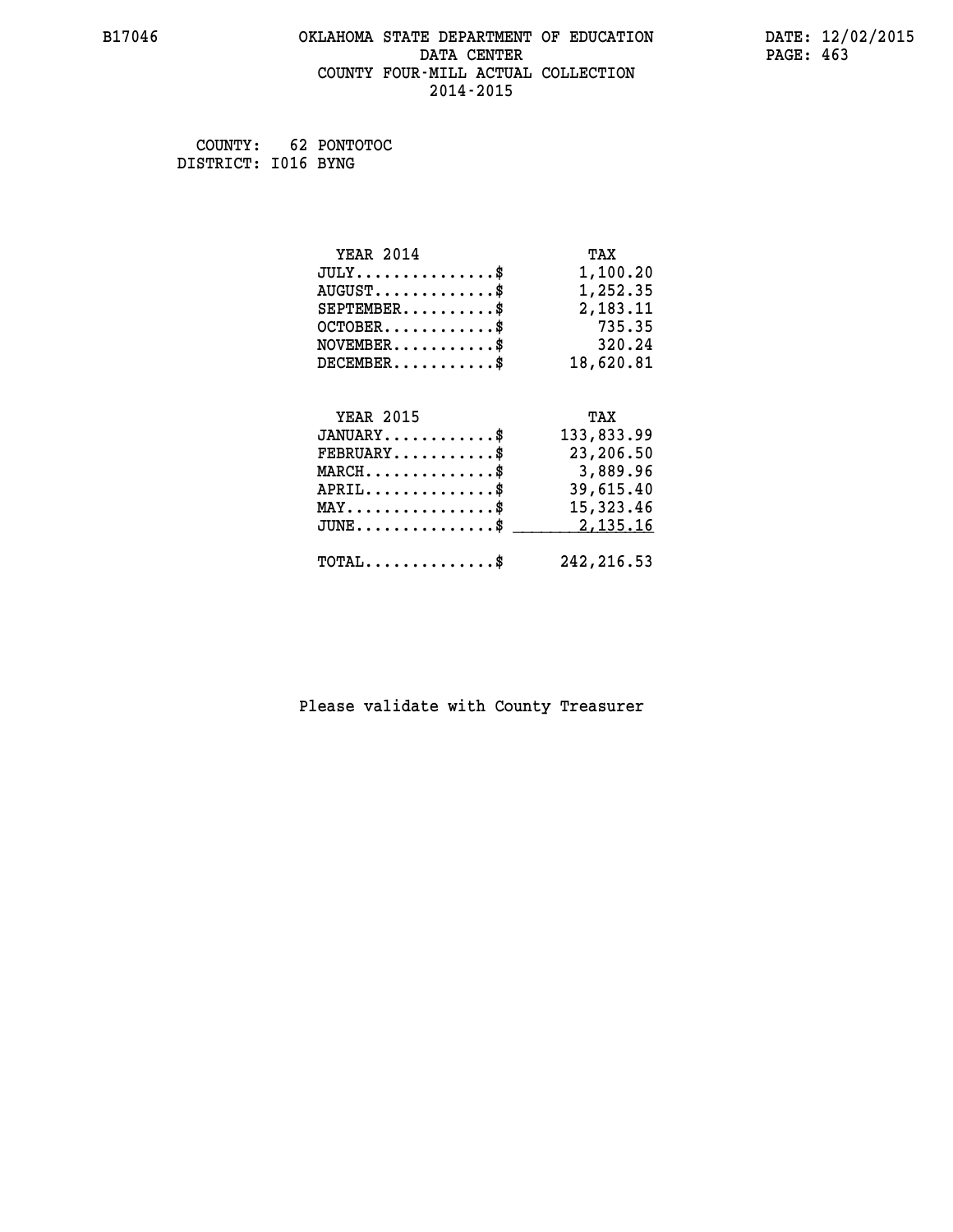# **B17046 OKLAHOMA STATE DEPARTMENT OF EDUCATION DATE: 12/02/2015 DATA CENTER** PAGE: 464  **COUNTY FOUR-MILL ACTUAL COLLECTION 2014-2015**

 **COUNTY: 62 PONTOTOC DISTRICT: I019 ADA**

| <b>YEAR 2014</b>                               | TAX        |
|------------------------------------------------|------------|
| $JULY$ \$                                      | 1,625.41   |
| $AUGUST$ \$                                    | 1,840.76   |
| $SEPTEMBER$ \$                                 | 2,808.64   |
| $OCTOBER$ \$                                   | 1,080.40   |
| $\texttt{NOVEMBER} \dots \dots \dots \$        | 474.66     |
| $DECEMBER$ \$                                  | 27,998.45  |
|                                                |            |
| <b>YEAR 2015</b>                               | TAX        |
| $JANUARY$ \$                                   | 201,249.98 |
| $FEBRUARY$                                     | 34,889.88  |
| $\texttt{MARCH}\ldots\ldots\ldots\ldots\$      | 5,846.26   |
| $APRIL \ldots \ldots \ldots \ldots \$          | 59,566.58  |
| $\texttt{MAX} \dots \dots \dots \dots \dots \$ | 23,039.47  |
| $JUNE$ \$                                      | 3,205.67   |
| $\texttt{TOTAL} \dots \dots \dots \dots \$     | 363,626.16 |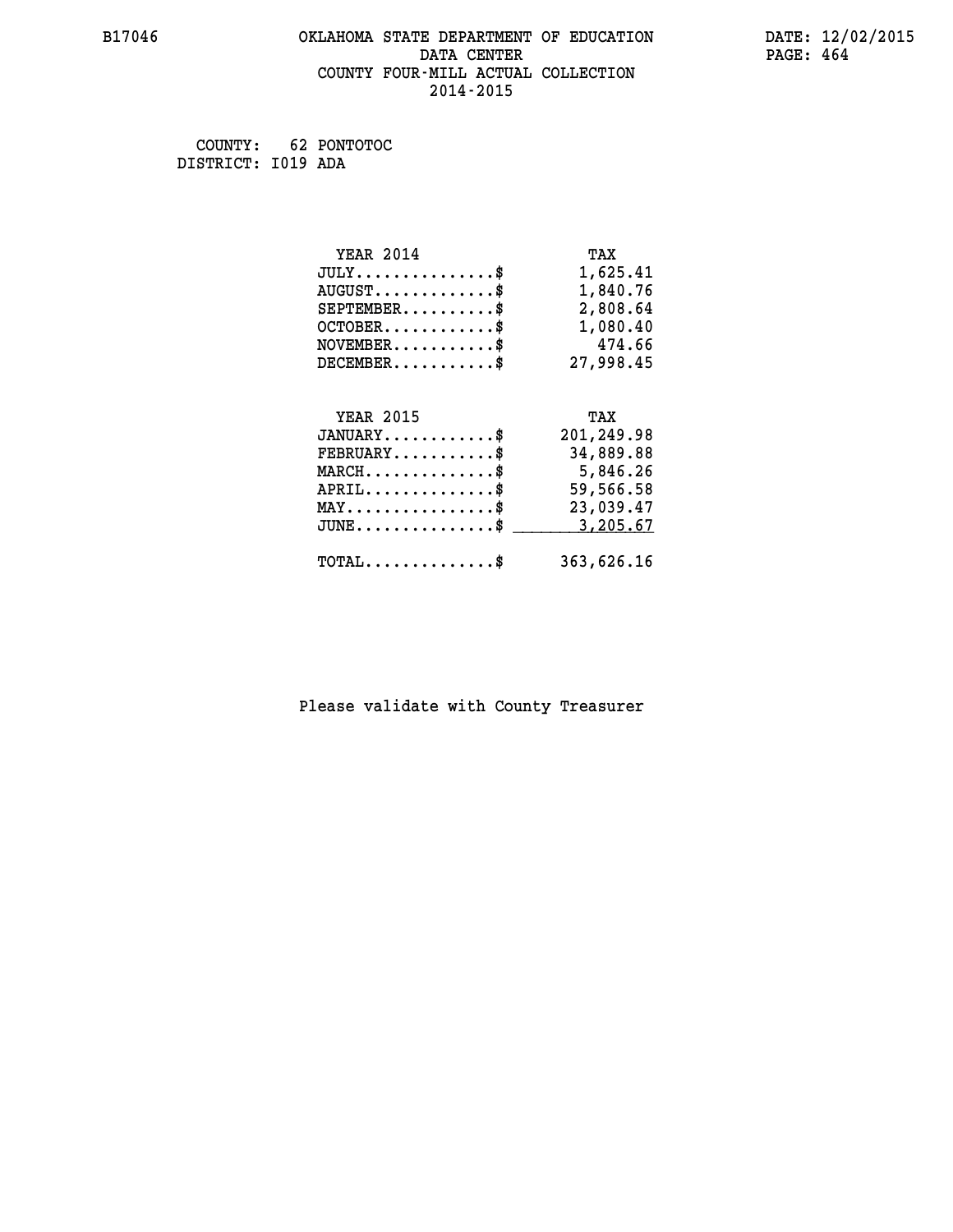# **B17046 OKLAHOMA STATE DEPARTMENT OF EDUCATION DATE: 12/02/2015 DATA CENTER** PAGE: 465  **COUNTY FOUR-MILL ACTUAL COLLECTION 2014-2015**

 **COUNTY: 62 PONTOTOC DISTRICT: I024 LATTA**

| <b>YEAR 2014</b>                           | TAX        |
|--------------------------------------------|------------|
| $JULY$ \$                                  | 514.55     |
| $AUGUST$ \$                                | 597.79     |
| $SEPTEMENT.$ \$                            | 933.55     |
| $OCTOBER$ \$                               | 350.71     |
| $\texttt{NOVEMBER} \dots \dots \dots \$    | 153.35     |
| $DECEMBER$ \$                              | 9,358.32   |
|                                            |            |
| <b>YEAR 2015</b>                           | TAX        |
| $JANUARY$ \$                               | 67,299.08  |
| $FEBRUARY$                                 | 11,660.33  |
| $MARCH$ \$                                 | 1,949.25   |
| $APRIL$ \$                                 | 19,914.69  |
| MAY\$ 7,698.79                             |            |
| $JUNE$ \$                                  | 1,067.38   |
| $\texttt{TOTAL} \dots \dots \dots \dots \$ | 121,497.79 |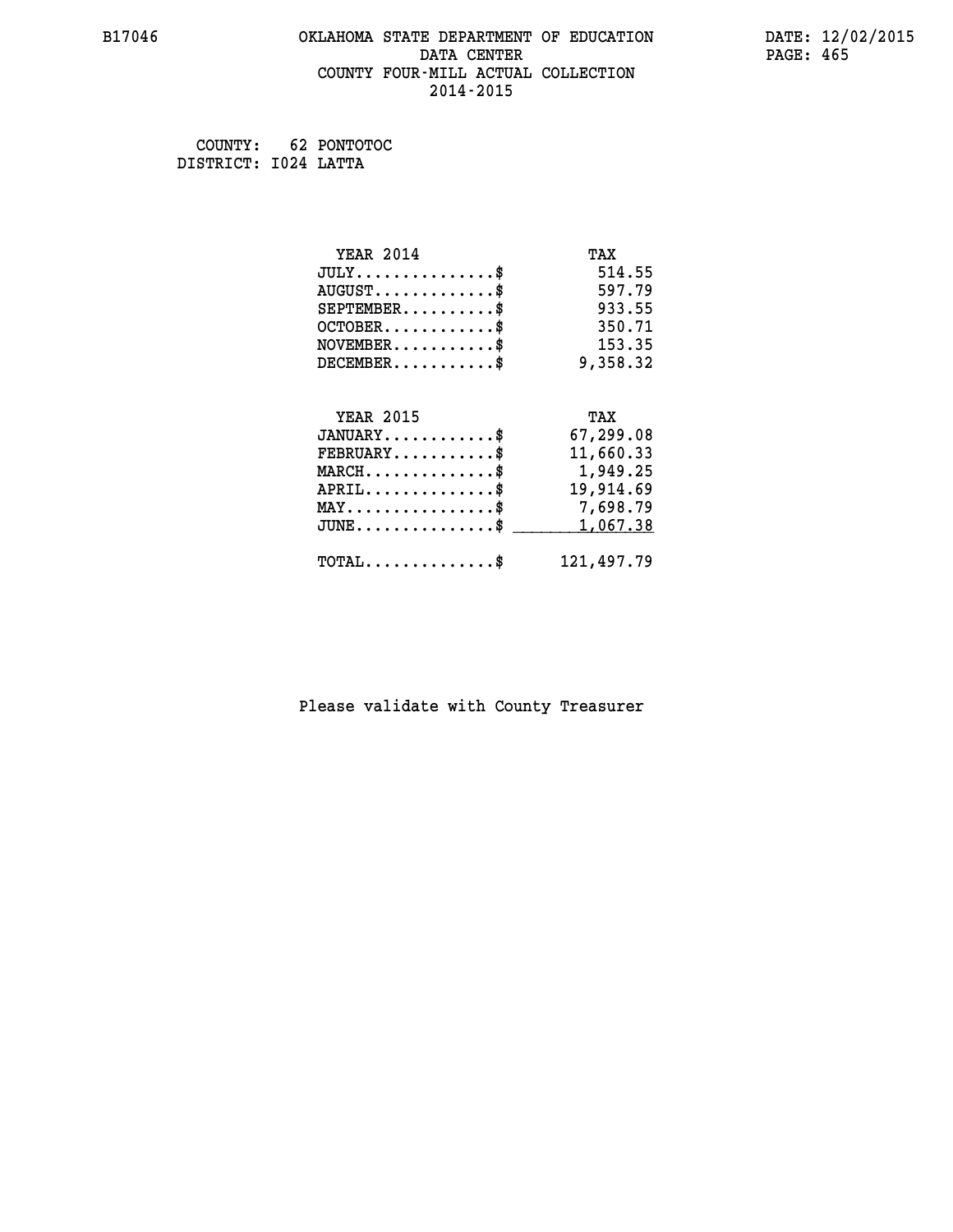#### **B17046 OKLAHOMA STATE DEPARTMENT OF EDUCATION DATE: 12/02/2015 DATA CENTER** PAGE: 466  **COUNTY FOUR-MILL ACTUAL COLLECTION 2014-2015**

 **COUNTY: 62 PONTOTOC DISTRICT: I030 STONEWALL**

| <b>YEAR 2014</b>                               | TAX       |
|------------------------------------------------|-----------|
| $JULY$ \$                                      | 267.56    |
| $AUGUST$ \$                                    | 305.12    |
| $SEPTEMENT.$ \$                                | 492.29    |
| $OCTOBER$ \$                                   | 179.00    |
| $NOVEMBER.$ \$                                 | 78.46     |
| $DECEMBER$ \$                                  | 4,654.98  |
|                                                |           |
| <b>YEAR 2015</b>                               | TAX       |
| $JANUARY$ \$                                   | 33,463.89 |
| $\texttt{FEBRUARY} \dots \dots \dots \$        | 5,800.52  |
| $MARCH$ \$                                     | 971.67    |
| $APRIL$ \$                                     | 9,904.44  |
| $\texttt{MAX} \dots \dots \dots \dots \dots \$ | 3,830.60  |
| $JUNE$ \$                                      | 532.64    |
| $\texttt{TOTAL} \dots \dots \dots \dots \$     | 60,481.17 |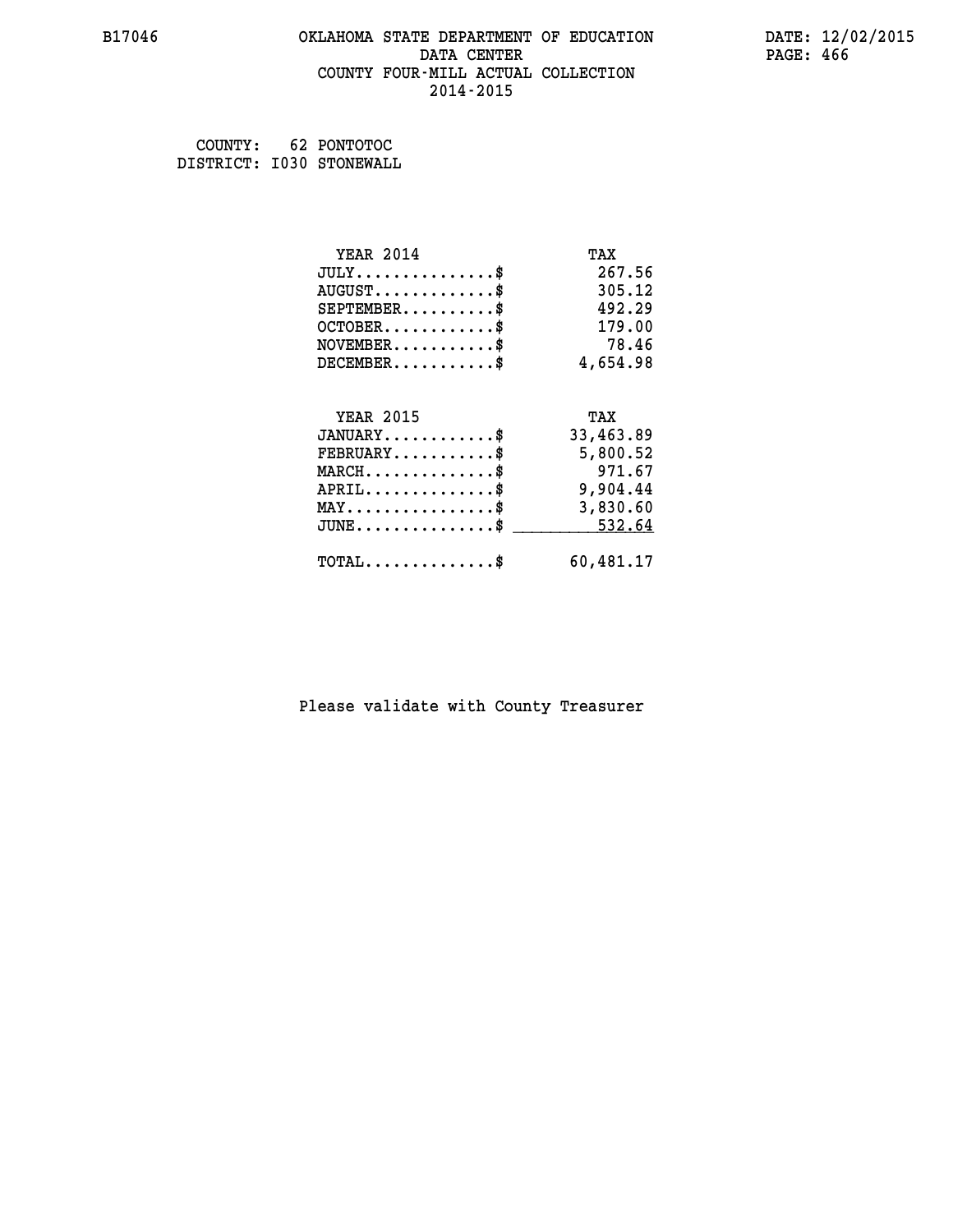# **B17046 OKLAHOMA STATE DEPARTMENT OF EDUCATION DATE: 12/02/2015 DATA CENTER** PAGE: 467  **COUNTY FOUR-MILL ACTUAL COLLECTION 2014-2015**

 **COUNTY: 62 PONTOTOC DISTRICT: I037 ROFF**

| <b>YEAR 2014</b>                                 | TAX        |
|--------------------------------------------------|------------|
| $JULY$ \$                                        | 210.17     |
| $AUGUST$ \$                                      | 239.97     |
| $SEPTEMBER$ \$                                   | 422.58     |
| $OCTOBER$ \$                                     | 140.67     |
| $NOVEMBER$ \$                                    | 62.01      |
| $DECEMBER$ \$                                    | 3,777.26   |
| <b>YEAR 2015</b>                                 | TAX        |
| $JANUARY$ \$                                     | 27, 161.83 |
| $FEBRUARY$                                       |            |
|                                                  | 4,706.10   |
| $MARCH$ \$                                       | 787.41     |
| $APRIL$ \$                                       | 8,038.01   |
| $\texttt{MAX} \dots \dots \dots \dots \dots \$   | 3,108.02   |
| $\texttt{JUNE} \dots \dots \dots \dots \dots \$$ | 430.99     |
| $TOTAL$ \$                                       | 49,085.02  |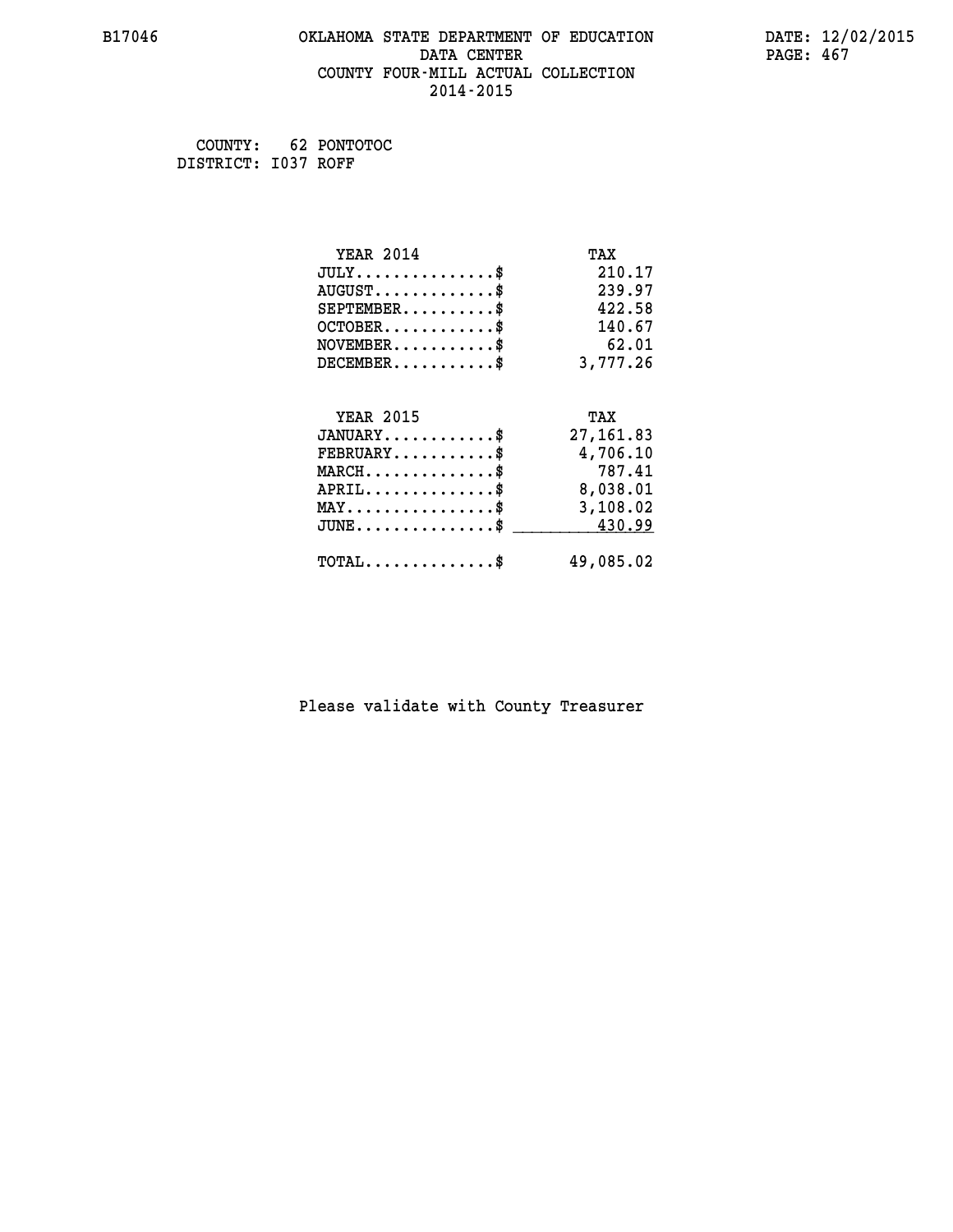#### **B17046 OKLAHOMA STATE DEPARTMENT OF EDUCATION DATE: 12/02/2015 DATA CENTER PAGE: 468 COUNTY FOUR-MILL ACTUAL COLLECTION 2014-2015**

 **COUNTY: 62 PONTOTOC**

 **\*\*\*\*\*\* TOTALS \*\*\*\*\*\***

| <b>YEAR 2014</b>                | TAX       |
|---------------------------------|-----------|
| $JULY \ldots \ldots \ldots \$   | 4,330.07  |
| $AUGUST \ldots \ldots \ldots \$ | 4,923.14  |
| $SEPTEMBER$                     | 8,146.09  |
| $OCTOBER$                       | 2,889.28  |
| $NOVEMBER$ $\$                  | 1,266.13  |
| $DECEMBER$                      | 74,791.02 |

# **YEAR 2015 TAX JANUARY............\$ 537,620.83 FEBRUARY...........\$ 93,199.82 MARCH..............\$ 15,613.91 APRIL..............\$ 159,124.84 MAY................\$ 61,544.16 JUNE................\$** \_\_\_\_\_\_\_\_\_ 8,561.60  **TOTAL..............\$ 972,010.89**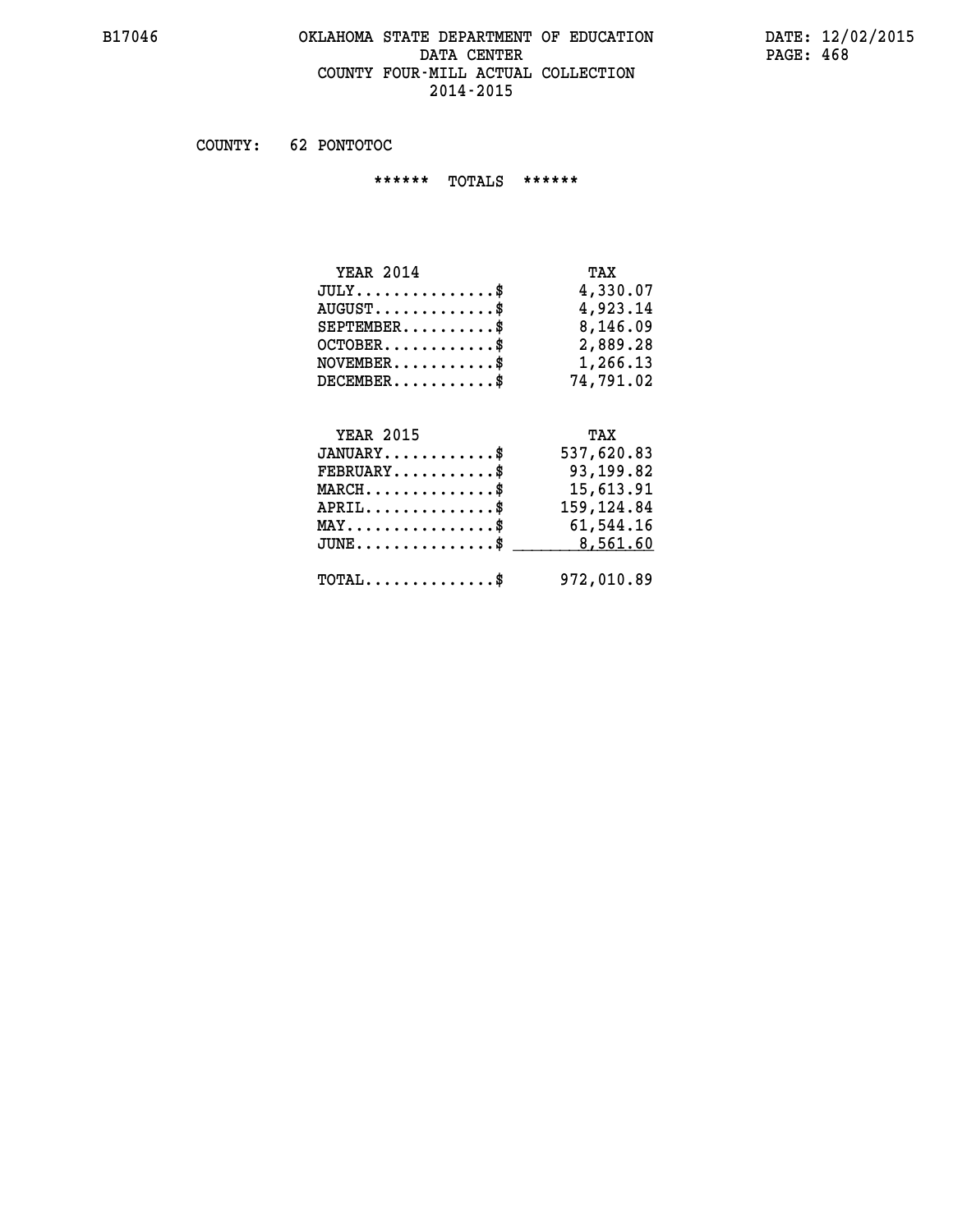#### **B17046 OKLAHOMA STATE DEPARTMENT OF EDUCATION DATE: 12/02/2015 DATA CENTER** PAGE: 469  **COUNTY FOUR-MILL ACTUAL COLLECTION 2014-2015**

 **COUNTY: 63 POTTAWATOMIE DISTRICT: C010 NORTH ROCK CREEK**

| <b>YEAR 2014</b>                                 | TAX       |
|--------------------------------------------------|-----------|
| $JULY$ \$                                        | 410.78    |
| $AUGUST$ \$                                      | 522.71    |
| $SEPTEMBER$ \$                                   | 160.06    |
| $OCTOBER$ \$                                     | 135.71    |
| $\texttt{NOVEMBER} \dots \dots \dots \$          | 4,149.60  |
| $DECEMBER$ \$                                    | 34,915.65 |
|                                                  |           |
| <b>YEAR 2015</b>                                 | TAX       |
| $JANUARY$ \$                                     | 9,418.40  |
| $FEBRUARY$                                       | 1,116.20  |
| $\texttt{MARCH}\ldots\ldots\ldots\ldots\text{*}$ | 6,777.76  |
| $APRIL \ldots \ldots \ldots \ldots \$            | 3,500.95  |
| $\texttt{MAX} \dots \dots \dots \dots \dots \$   | 917.89    |
| $\texttt{JUNE} \dots \dots \dots \dots \dots \$$ | 530.46    |
| $\texttt{TOTAL} \dots \dots \dots \dots \$       | 62,556.17 |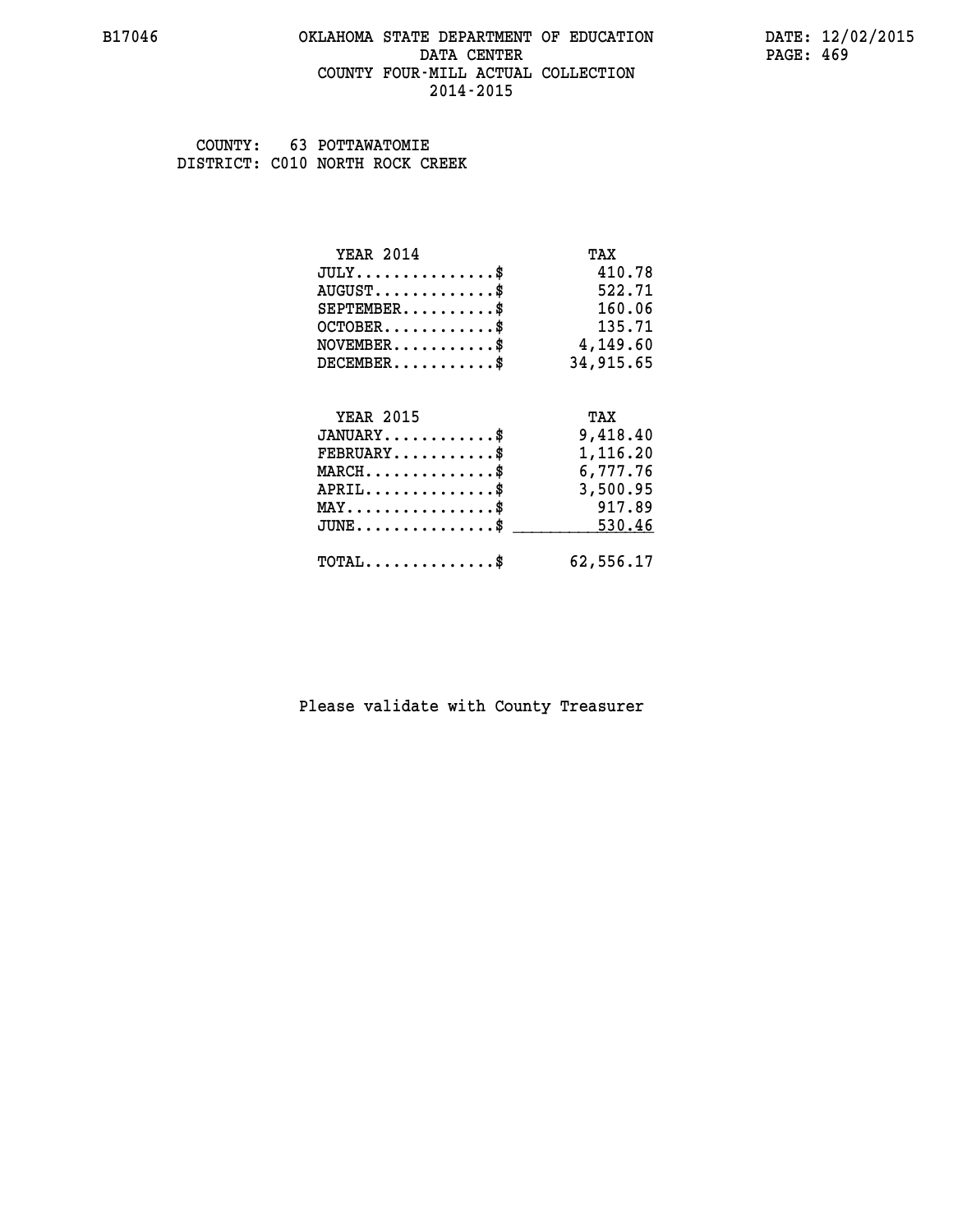#### **B17046 OKLAHOMA STATE DEPARTMENT OF EDUCATION DATE: 12/02/2015 DATA CENTER** PAGE: 470  **COUNTY FOUR-MILL ACTUAL COLLECTION 2014-2015**

 **COUNTY: 63 POTTAWATOMIE DISTRICT: C027 GROVE**

| <b>YEAR 2014</b>                           | TAX       |
|--------------------------------------------|-----------|
| $JULY$ \$                                  | 305.66    |
| $AUGUST$ \$                                | 388.95    |
| $SEPTEMBER$ \$                             | 119.12    |
| $OCTOBER$ \$                               | 100.97    |
| $NOVEMBER.$ \$                             | 3,087.71  |
| $DECEMBER$ \$                              | 25,980.51 |
|                                            |           |
| <b>YEAR 2015</b>                           | TAX       |
| $JANUARY$ \$                               | 7,008.15  |
| $FEBRUARY$                                 | 830.58    |
| $MARCH$ \$                                 | 5,043.29  |
| $APRIL$ \$                                 | 2,605.03  |
| $MAX \dots \dots \dots \dots \$            | 683.00    |
| $JUNE$ \$                                  | 394.69    |
| $\texttt{TOTAL} \dots \dots \dots \dots \$ | 46,547.66 |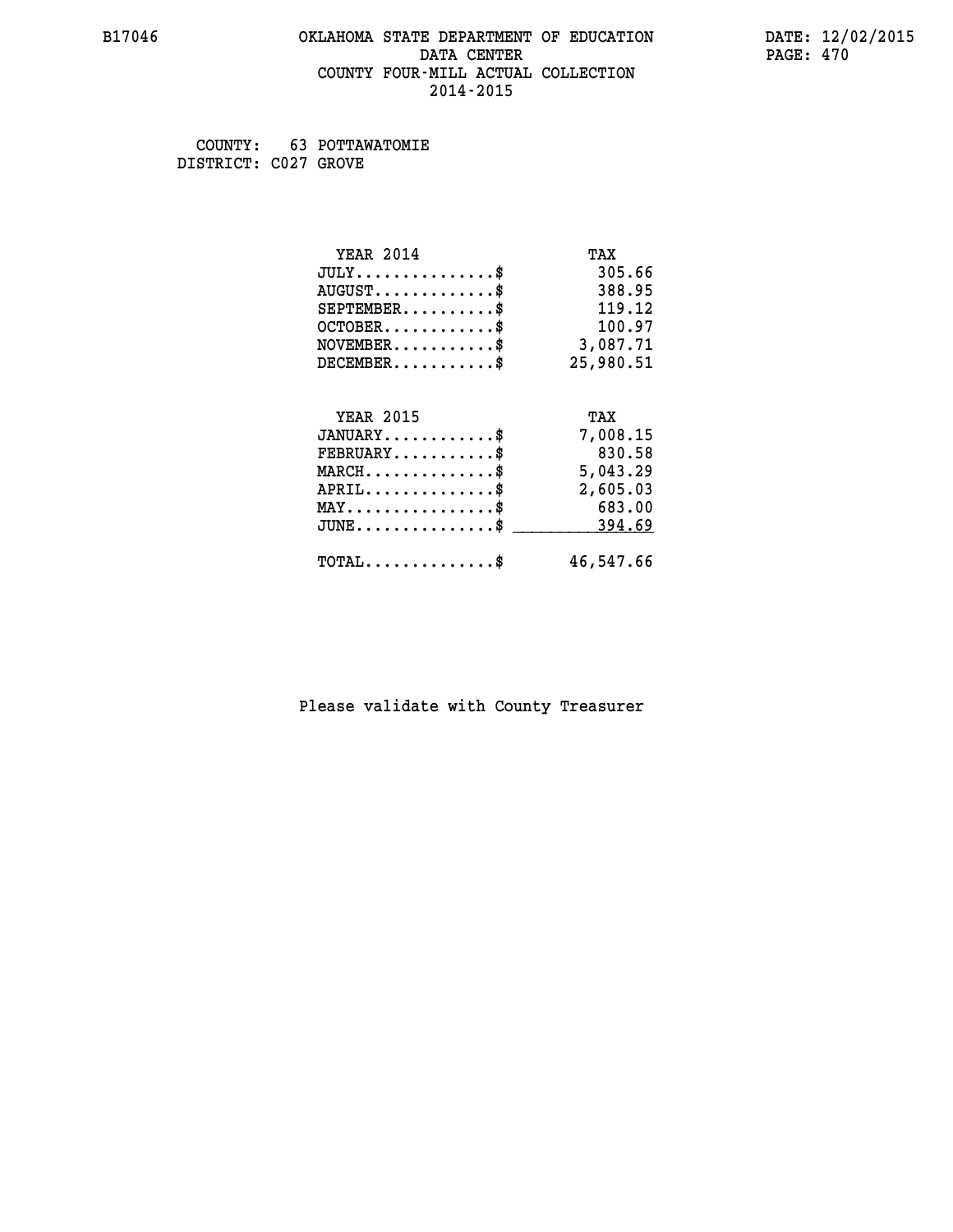#### **B17046 OKLAHOMA STATE DEPARTMENT OF EDUCATION DATE: 12/02/2015 DATA CENTER** PAGE: 471  **COUNTY FOUR-MILL ACTUAL COLLECTION 2014-2015**

 **COUNTY: 63 POTTAWATOMIE DISTRICT: C029 PLEASANT GROVE**

| <b>YEAR 2014</b>                           | TAX       |
|--------------------------------------------|-----------|
| $JULY$ \$                                  | 186.52    |
| $AUGUST$ \$                                | 237.34    |
| $SEPTEMENT.$ \$                            | 72.69     |
| $OCTOBER$ \$                               | 61.62     |
| $NOVEMBER.$ \$                             | 1,884.19  |
| $DECEMBER$ \$                              | 15,853.91 |
|                                            |           |
| <b>YEAR 2015</b>                           | TAX       |
| $JANUARY$ \$                               | 4,276.55  |
| $FEBRUARY$ \$                              | 506.83    |
| $\texttt{MARCH}\ldots\ldots\ldots\ldots\$  | 3,077.54  |
| $APRIL$ \$                                 | 1,589.64  |
| $MAX \dots \dots \dots \dots \$            | 416.78    |
| $JUNE$                                     | 240.84    |
| $\texttt{TOTAL} \dots \dots \dots \dots \$ | 28,404.45 |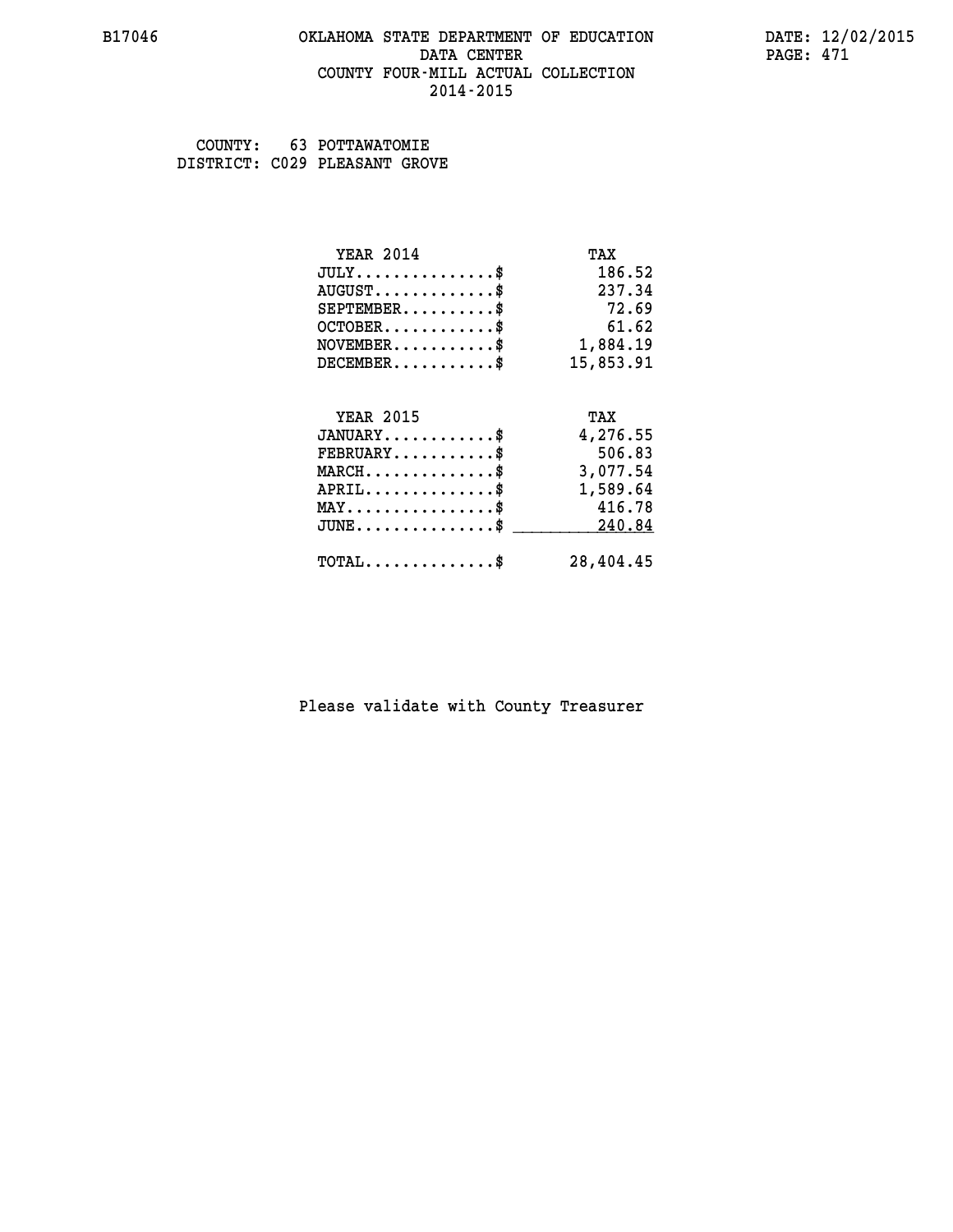#### **B17046 OKLAHOMA STATE DEPARTMENT OF EDUCATION DATE: 12/02/2015 DATA CENTER** PAGE: 472  **COUNTY FOUR-MILL ACTUAL COLLECTION 2014-2015**

 **COUNTY: 63 POTTAWATOMIE DISTRICT: C032 SOUTH ROCK CREEK**

| <b>YEAR 2014</b>                                 | TAX       |
|--------------------------------------------------|-----------|
| $JULY$ \$                                        | 299.15    |
| $AUGUST$ \$                                      | 380.69    |
| $SEPTEMBER$ \$                                   | 116.56    |
| $OCTOBER$ \$                                     | 98.82     |
| $NOVEMBER.$ \$                                   | 3,022.06  |
| $DECEMBER$ \$                                    | 25,428.20 |
|                                                  |           |
| <b>YEAR 2015</b>                                 | TAX       |
| $JANUARY$ \$                                     | 6,859.19  |
| $FEBRUARY$                                       | 812.90    |
| $MARCH$ \$                                       | 4,936.08  |
| $APRIL$ \$                                       | 2,549.65  |
| $MAX \dots \dots \dots \dots \dots$              | 668.48    |
| $\texttt{JUNE} \dots \dots \dots \dots \dots \$$ | 386.30    |
| $\texttt{TOTAL} \dots \dots \dots \dots \$       | 45,558.08 |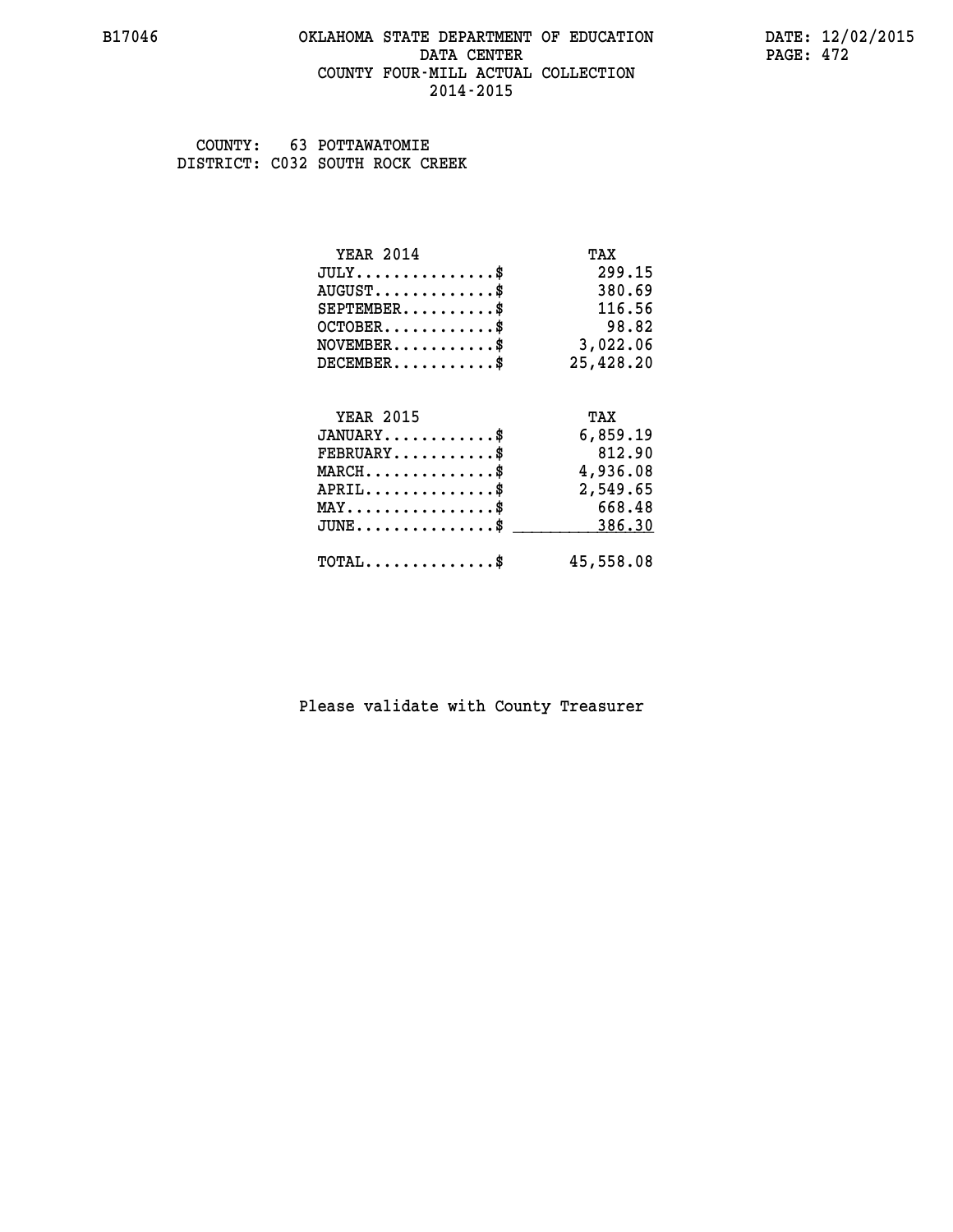#### **B17046 OKLAHOMA STATE DEPARTMENT OF EDUCATION DATE: 12/02/2015 DATA CENTER** PAGE: 473  **COUNTY FOUR-MILL ACTUAL COLLECTION 2014-2015**

 **COUNTY: 63 POTTAWATOMIE DISTRICT: I001 MCLOUD**

| <b>YEAR 2014</b>                                  | TAX        |
|---------------------------------------------------|------------|
| $JULY$ \$                                         | 1,203.65   |
| $AUGUST$ \$                                       | 1,294.59   |
| $SEPTEMBER$ \$                                    | 1,647.34   |
| $OCTOBER$ \$                                      | 504.48     |
| $\texttt{NOVEMBER} \dots \dots \dots \$           | 427.67     |
| $DECEMBER$ \$                                     | 13,077.83  |
|                                                   |            |
| <b>YEAR 2015</b>                                  | TAX        |
| $JANUARY$                                         | 110,039.46 |
| $FEBRUARY$                                        | 29,682.80  |
| $MARCH$ \$                                        | 3,517.83   |
| $APRIL \ldots \ldots \ldots \ldots$               | 21,360.66  |
| $\texttt{MAX} \dots \dots \dots \dots \texttt{*}$ | 11,033.51  |
| $JUNE$ \$                                         | 2,892.80   |
| $\texttt{TOTAL} \dots \dots \dots \dots \$        | 196,682.62 |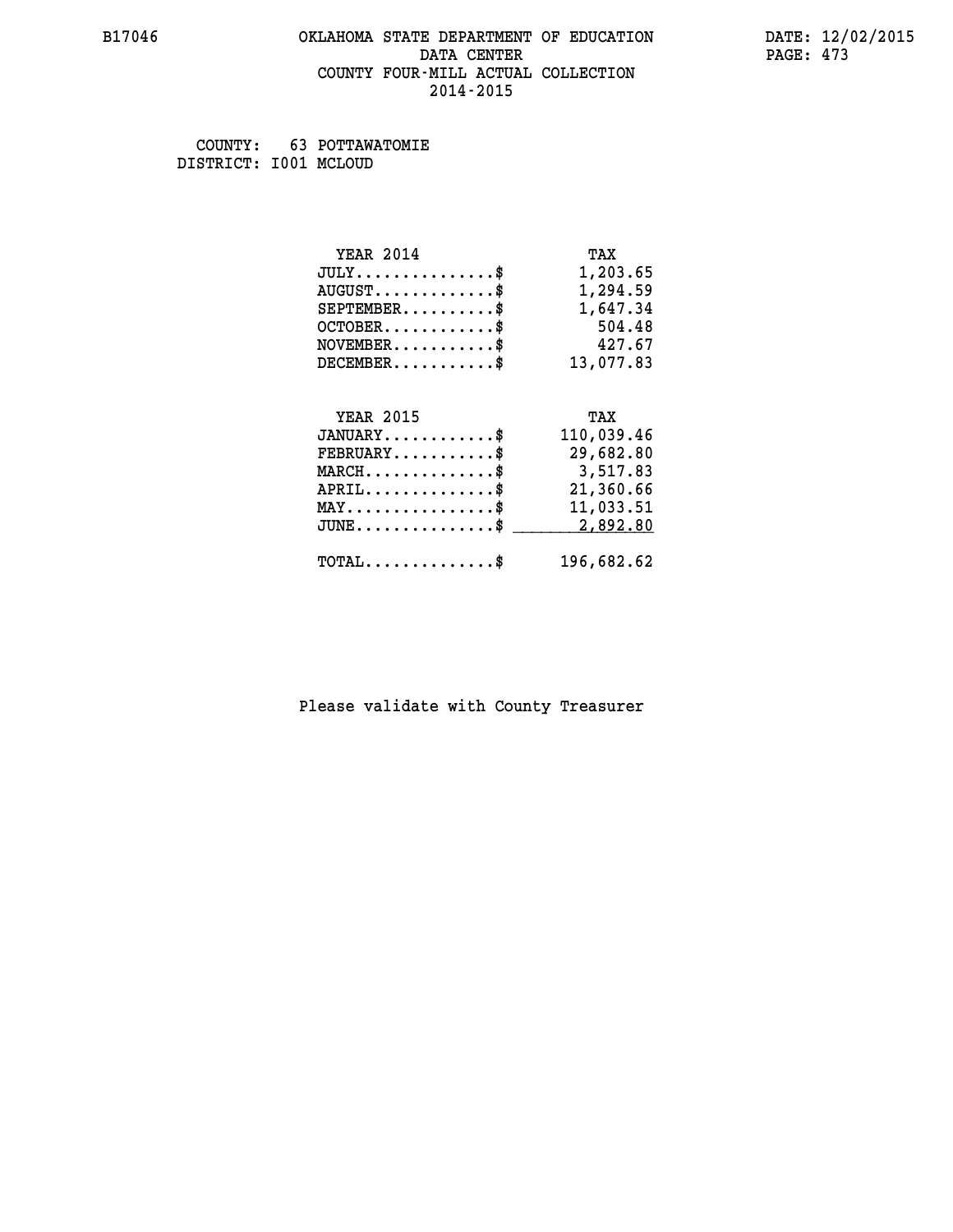#### **B17046 OKLAHOMA STATE DEPARTMENT OF EDUCATION DATE: 12/02/2015 DATA CENTER** PAGE: 474  **COUNTY FOUR-MILL ACTUAL COLLECTION 2014-2015**

 **COUNTY: 63 POTTAWATOMIE DISTRICT: I002 DALE**

| <b>YEAR 2014</b>                                   | TAX       |
|----------------------------------------------------|-----------|
| $JULY$ \$                                          | 513.35    |
| $AUGUST$ \$                                        | 653.23    |
| $SEPTEMBER$ \$                                     | 200.05    |
| $OCTOBER$ \$                                       | 169.59    |
| $\texttt{NOVEMBER} \dots \dots \dots \$            | 5,185.79  |
| $DECEMBER$ \$                                      | 43,634.34 |
|                                                    |           |
| <b>YEAR 2015</b>                                   | TAX       |
| $JANUARY$ \$                                       | 11,770.23 |
| $FEBRUARY$ \$                                      | 1,394.95  |
| $\texttt{MARCH}\ldots\ldots\ldots\ldots\text{*}$   | 8,470.21  |
| $APRIL \ldots \ldots \ldots \ldots \$              | 4,375.15  |
| MAY\$ 1,147.09                                     |           |
| $\texttt{JUNE} \dots \dots \dots \dots \texttt{S}$ | 662.91    |
| $\texttt{TOTAL} \dots \dots \dots \dots \$         | 78,176.89 |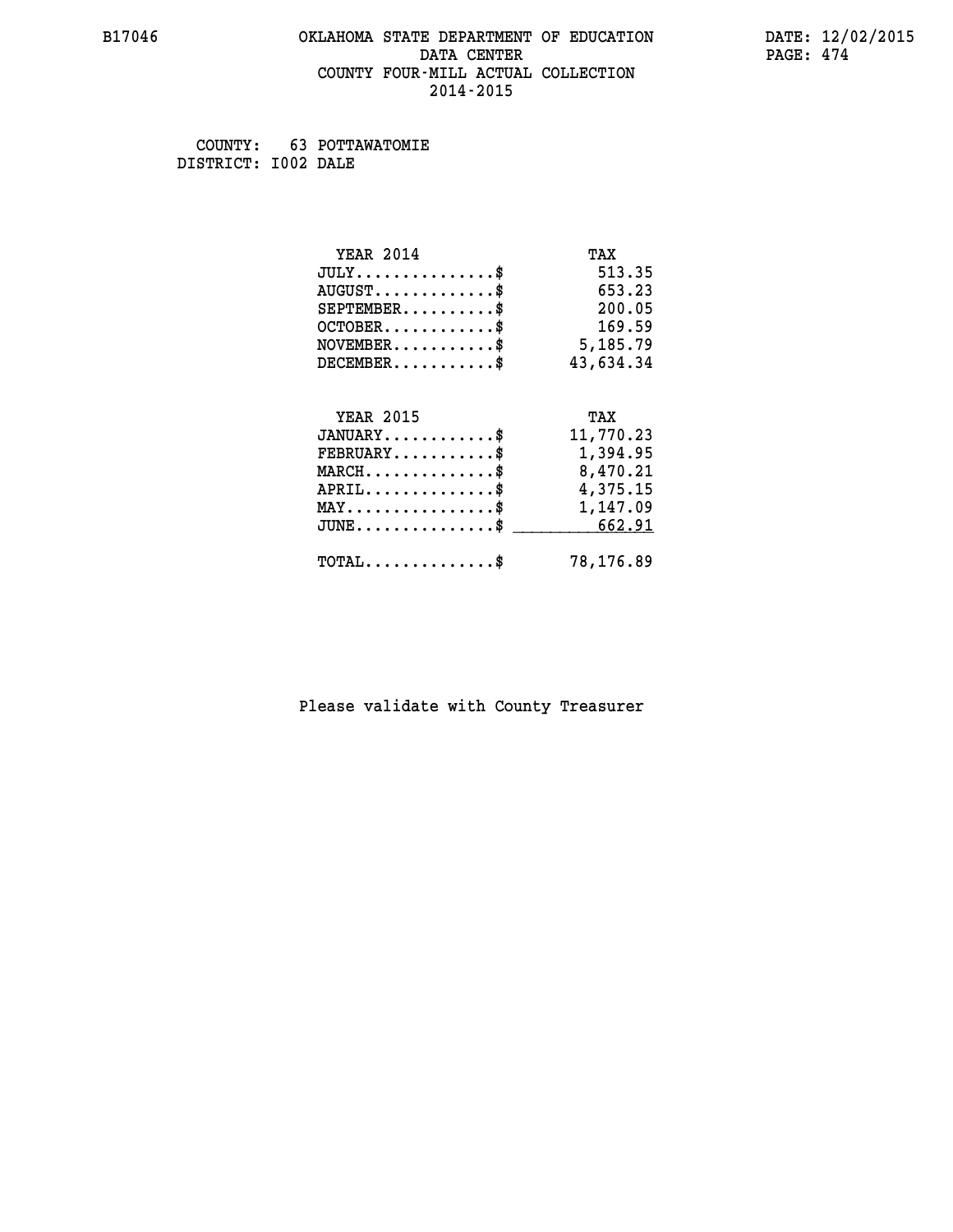#### **B17046 OKLAHOMA STATE DEPARTMENT OF EDUCATION DATE: 12/02/2015 DATA CENTER** PAGE: 475  **COUNTY FOUR-MILL ACTUAL COLLECTION 2014-2015**

 **COUNTY: 63 POTTAWATOMIE DISTRICT: I003 BETHEL**

| <b>YEAR 2014</b>                               | TAX        |
|------------------------------------------------|------------|
| $JULY$ \$                                      | 924.41     |
| $AUGUST$ \$                                    | 940.23     |
| $SEPTEMBER$ \$                                 | 1,196.44   |
| $OCTOBER$ \$                                   | 366.40     |
| $NOVEMBER.$ \$                                 | 310.62     |
| $DECEMBER$ \$                                  | 9,498.20   |
|                                                |            |
| <b>YEAR 2015</b>                               | TAX        |
| $JANUARY$ \$                                   | 79,919.57  |
| $FEBRUARY$                                     | 21,558.06  |
| $MARCH$ \$                                     | 2,554.94   |
| $APRIL$ \$                                     | 15,513.85  |
| $\texttt{MAX} \dots \dots \dots \dots \dots \$ | 8,013.44   |
| $JUNE$ \$                                      | 2,100.99   |
| $\texttt{TOTAL} \dots \dots \dots \dots \$     | 142,897.15 |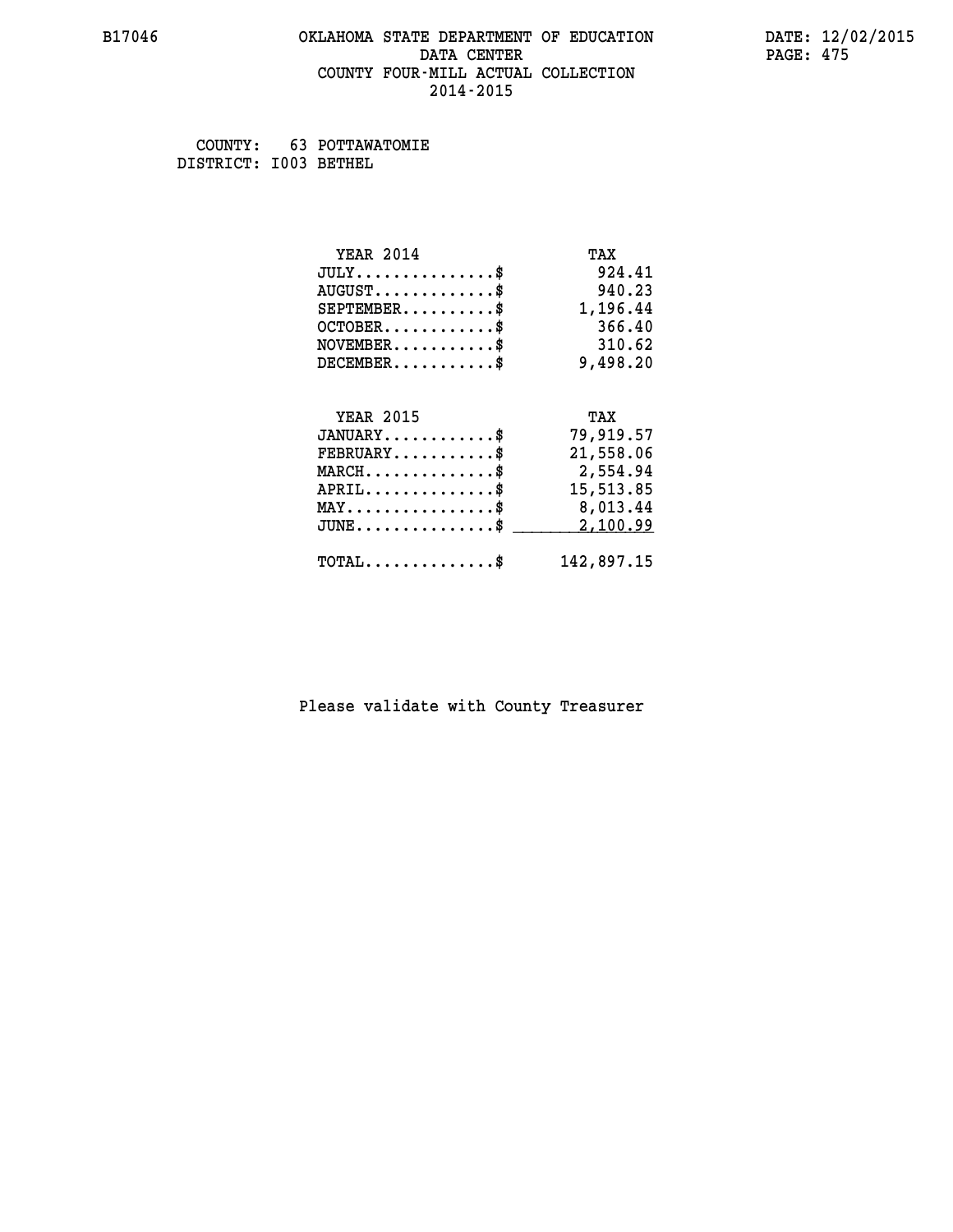#### **B17046 OKLAHOMA STATE DEPARTMENT OF EDUCATION DATE: 12/02/2015 DATA CENTER** PAGE: 476  **COUNTY FOUR-MILL ACTUAL COLLECTION 2014-2015**

 **COUNTY: 63 POTTAWATOMIE DISTRICT: I004 MACOMB**

| <b>YEAR 2014</b>                           | TAX       |
|--------------------------------------------|-----------|
| $JULY$ \$                                  | 226.77    |
| $AUGUST$ \$                                | 288.57    |
| $SEPTEMENT.$ \$                            | 88.36     |
| $OCTOBER$ \$                               | 74.91     |
| $NOVEMBER.$ \$                             | 2,290.84  |
| $DECEMBER$ \$                              | 19,275.63 |
|                                            |           |
| <b>YEAR 2015</b>                           | TAX       |
| $JANUARY$ \$                               | 5,199.55  |
| $FEBRUARY$                                 | 616.21    |
| $MARCH$ \$                                 | 3,741.76  |
| $APRIL$ \$                                 | 1,932.74  |
| $MAX \dots \dots \dots \dots \dots$        | 506.72    |
| $JUNE$ \$                                  | 292.84    |
| $\texttt{TOTAL} \dots \dots \dots \dots \$ | 34,534.90 |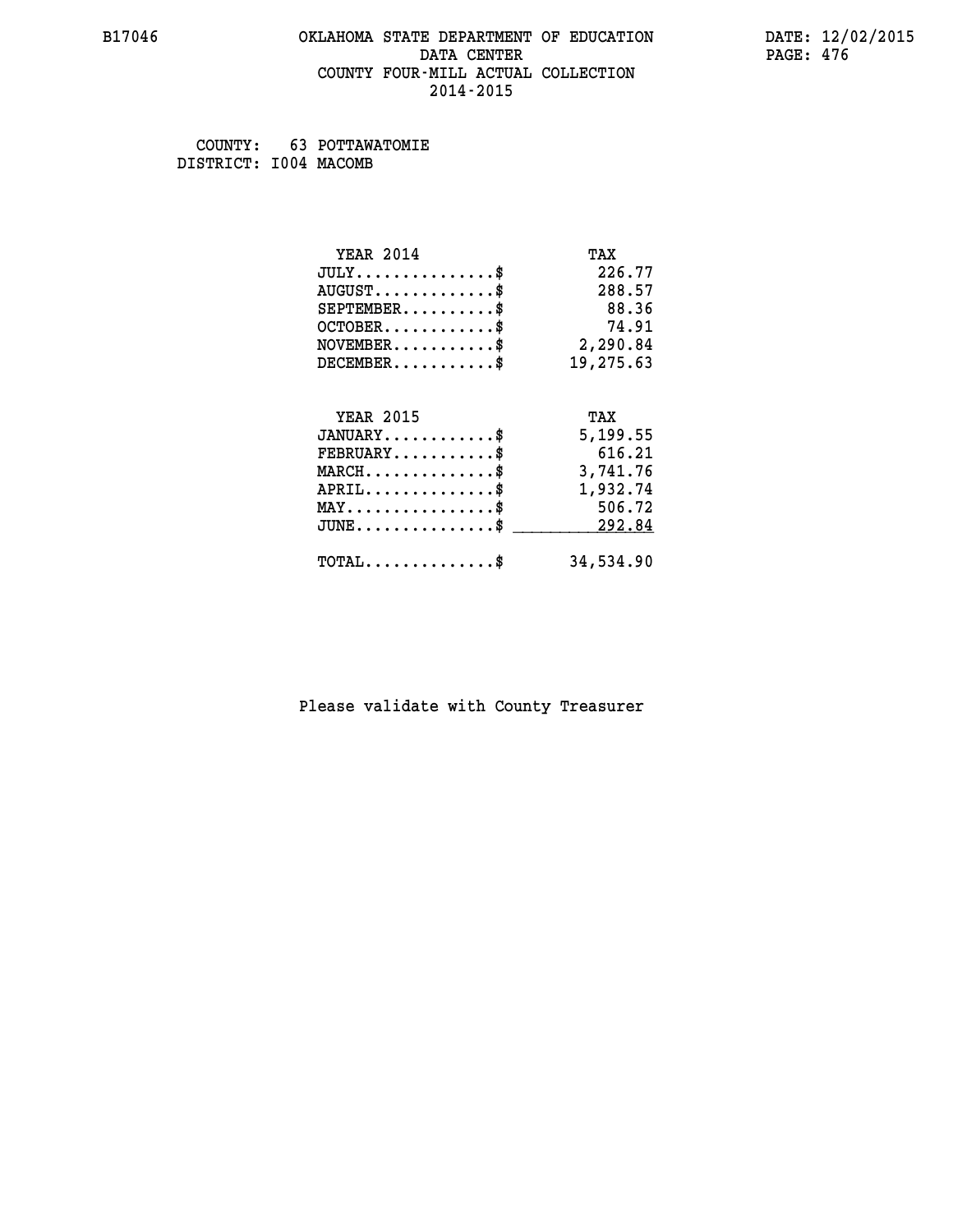#### **B17046 OKLAHOMA STATE DEPARTMENT OF EDUCATION DATE: 12/02/2015 DATA CENTER** PAGE: 477  **COUNTY FOUR-MILL ACTUAL COLLECTION 2014-2015**

 **COUNTY: 63 POTTAWATOMIE DISTRICT: I005 EARLSBORO**

| <b>YEAR 2014</b>                           | TAX       |
|--------------------------------------------|-----------|
| $JULY$ \$                                  | 161.70    |
| $AUGUST$ \$                                | 205.77    |
| $SEPTEMBER$ \$                             | 63.02     |
| $OCTOBER$ \$                               | 53.42     |
| $\texttt{NOVEMBER} \dots \dots \dots \$    | 1,633.55  |
| $DECEMBER$ \$                              | 13,744.95 |
|                                            |           |
| <b>YEAR 2015</b>                           | TAX       |
| $JANUARY$ \$                               | 3,707.66  |
| $FEBRUARY$                                 | 439.42    |
| $MARCH$ \$                                 | 2,668.15  |
| $APRIL \ldots \ldots \ldots \ldots \$      | 1,378.19  |
| $MAX \dots \dots \dots \dots \dots$        | 361.34    |
| $\texttt{JUNE} \dots \dots \dots \dots \$  | 208.81    |
| $\texttt{TOTAL} \dots \dots \dots \dots \$ | 24,625.98 |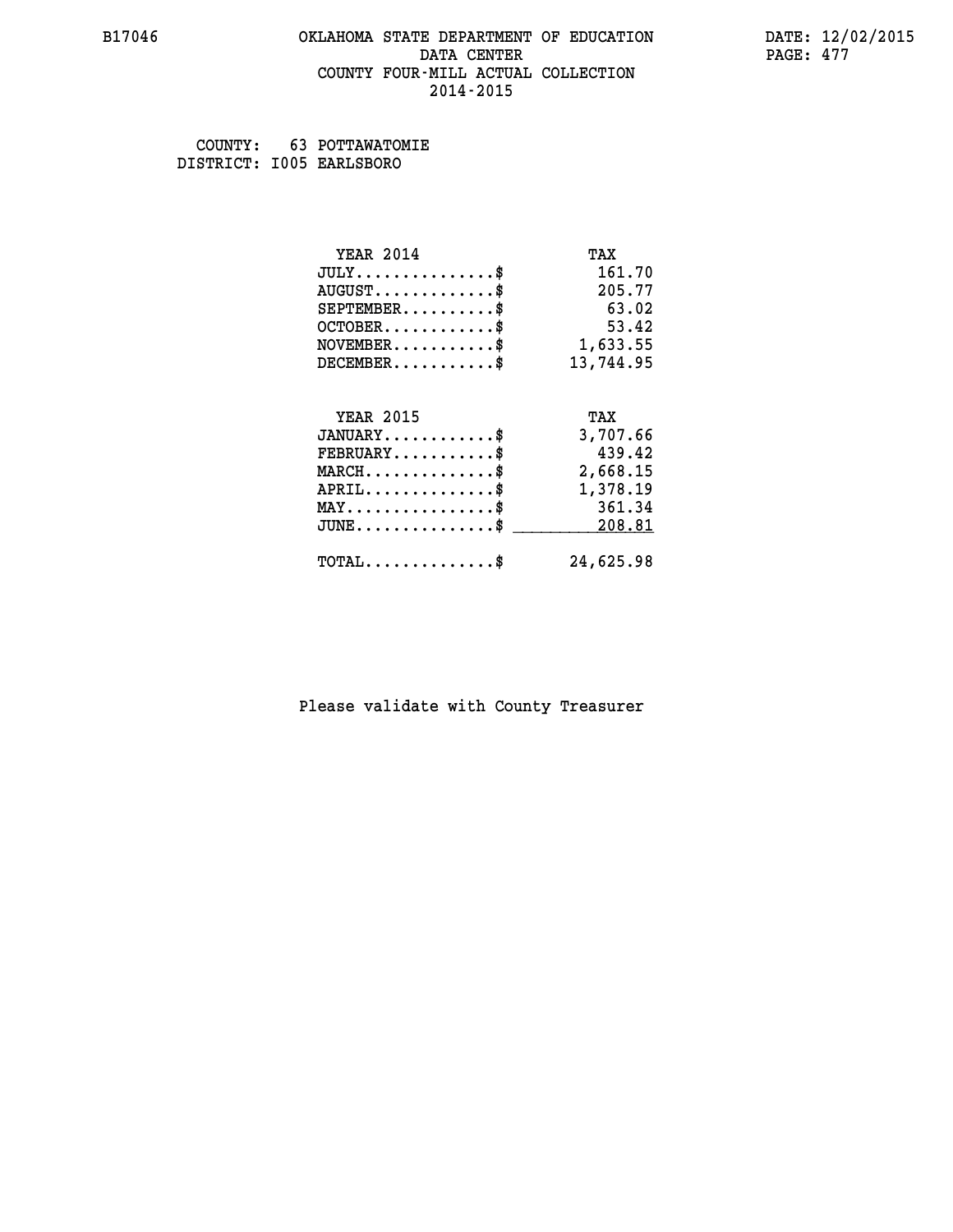#### **B17046 OKLAHOMA STATE DEPARTMENT OF EDUCATION DATE: 12/02/2015 DATA CENTER** PAGE: 478  **COUNTY FOUR-MILL ACTUAL COLLECTION 2014-2015**

 **COUNTY: 63 POTTAWATOMIE DISTRICT: I092 TECUMSEH**

| <b>YEAR 2014</b>                               | TAX        |
|------------------------------------------------|------------|
| $JULY$ \$                                      | 1,464.12   |
| $AUGUST$ \$                                    | 1,605.93   |
| $SEPTEMBER$ \$                                 | 2,043.52   |
| $OCTOBER$ \$                                   | 625.80     |
| $\texttt{NOVEMBER} \dots \dots \dots \$        | 530.53     |
| $DECEMBER$ \$                                  | 16,222.97  |
|                                                |            |
| <b>YEAR 2015</b>                               | TAX        |
| $JANUARY$ \$                                   | 136,503.30 |
| $FEBRUARY$                                     | 36,821.36  |
| $\texttt{MARCH}\ldots\ldots\ldots\ldots\$      | 4,363.85   |
| $APRIL \ldots \ldots \ldots \ldots \$          | 26,497.78  |
| $\texttt{MAX} \dots \dots \dots \dots \dots \$ | 13,686.99  |
| $JUNE$ \$                                      | 3,588.50   |
| $\texttt{TOTAL} \dots \dots \dots \dots \$     | 243,954.65 |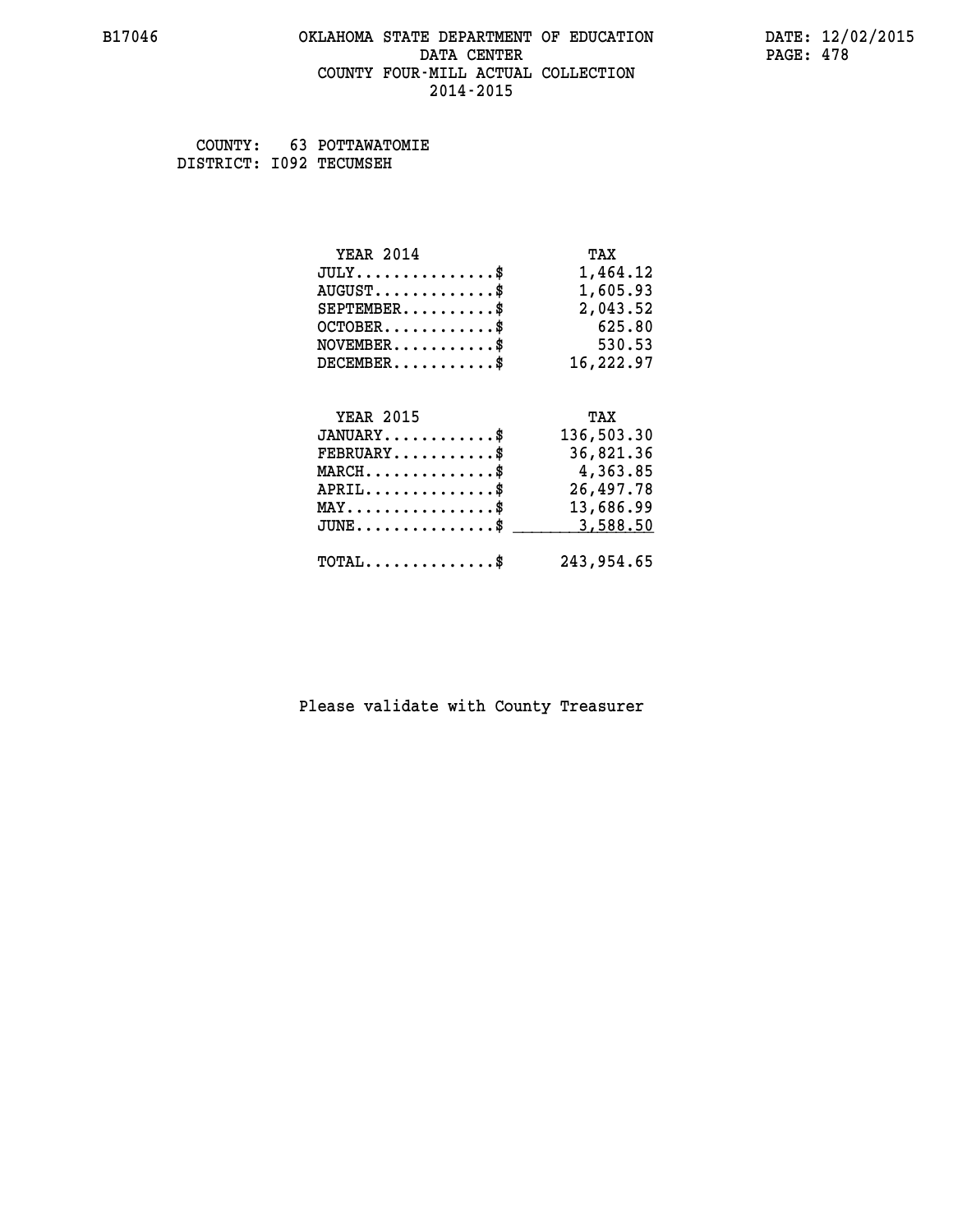#### **B17046 OKLAHOMA STATE DEPARTMENT OF EDUCATION DATE: 12/02/2015 DATA CENTER** PAGE: 479  **COUNTY FOUR-MILL ACTUAL COLLECTION 2014-2015**

 **COUNTY: 63 POTTAWATOMIE DISTRICT: I093 SHAWNEE**

| <b>YEAR 2014</b>                                                 | TAX         |
|------------------------------------------------------------------|-------------|
| $JULY$ \$                                                        | 2,686.13    |
| $AUGUST$ \$                                                      | 2,844.60    |
| $SEPTEMBER$ \$                                                   | 3,619.75    |
| $OCTOBER$ \$                                                     | 1,108.52    |
| $NOVEMBER.$ \$                                                   | 939.75      |
| $DECEMBER$ \$                                                    | 28,736.17   |
|                                                                  |             |
| <b>YEAR 2015</b>                                                 | TAX         |
| $JANUARY$ \$                                                     | 241,791.69  |
| $FEBRUARY$ \$                                                    | 65,222.57   |
| $\texttt{MARCH}\ldots\ldots\ldots\ldots\footnotesize \texttt{*}$ | 7,729.79    |
| $APRIL$ \$                                                       | 46,936.17   |
| $\texttt{MAX} \dots \dots \dots \dots \dots \$                   | 24, 244. 12 |
| $JUNE$ \$                                                        | 6,356.42    |
| $TOTAL$ \$                                                       | 432, 215.68 |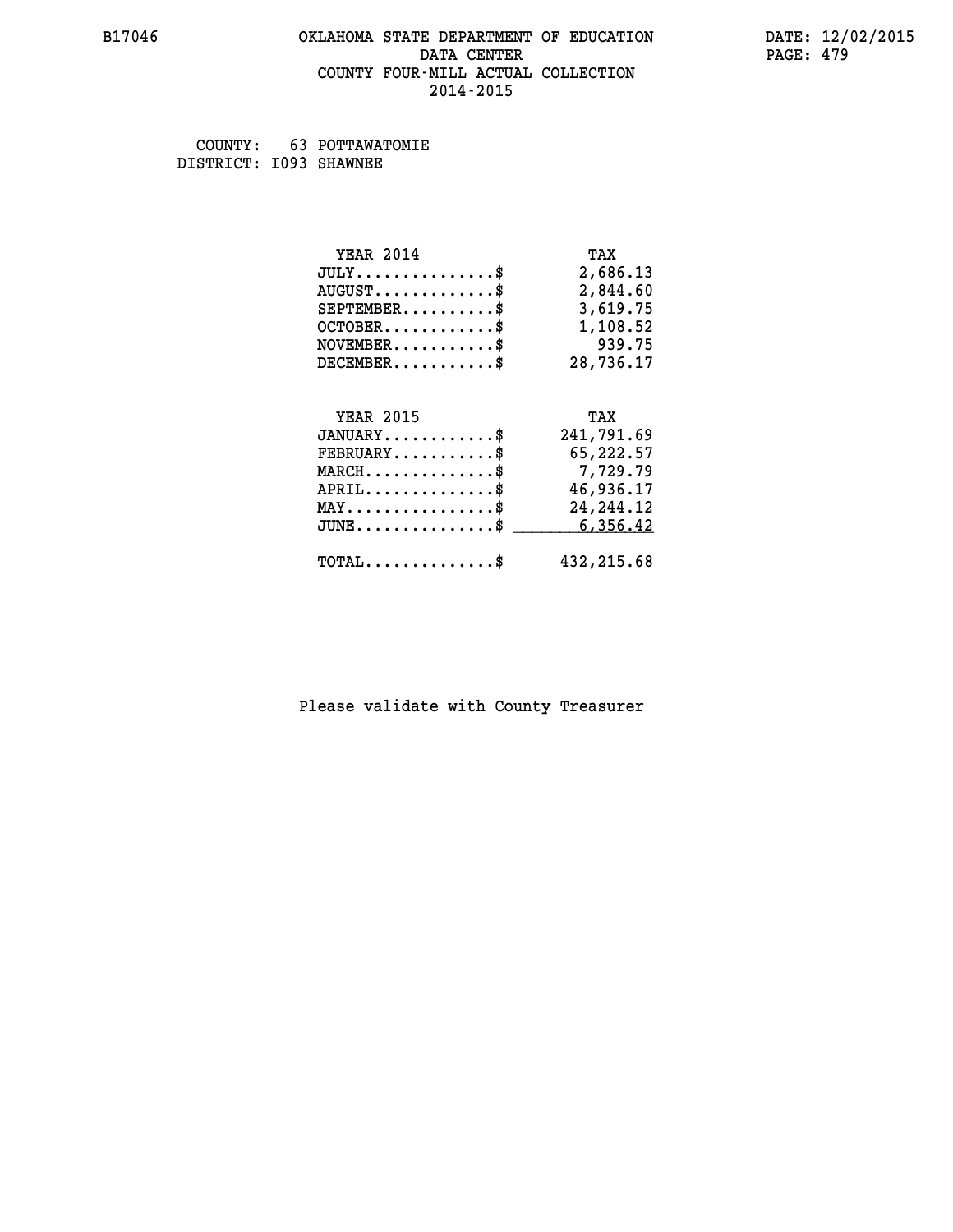#### **B17046 OKLAHOMA STATE DEPARTMENT OF EDUCATION DATE: 12/02/2015 DATA CENTER** PAGE: 480  **COUNTY FOUR-MILL ACTUAL COLLECTION 2014-2015**

 **COUNTY: 63 POTTAWATOMIE DISTRICT: I112 ASHER**

| <b>YEAR 2014</b>                               | TAX       |
|------------------------------------------------|-----------|
| $JULY$ \$                                      | 170.31    |
| $AUGUST$ \$                                    | 191.51    |
| $SEPTEMENT.$ \$                                | 243.69    |
| $OCTOBER$ \$                                   | 74.63     |
| $NOVEMBER$ \$                                  | 63.27     |
| $DECEMBER$ \$                                  | 1,934.58  |
|                                                |           |
| <b>YEAR 2015</b>                               | TAX       |
| $JANUARY$ \$                                   | 16,277.88 |
| $FEBRUARY$ \$                                  | 4,390.90  |
| $MARCH$ \$                                     | 520.38    |
| $APRIL$ \$                                     | 3,159.84  |
| $\texttt{MAX} \dots \dots \dots \dots \dots \$ | 1,632.17  |
| $JUNE$ \$                                      | 427.92    |
| $\texttt{TOTAL} \dots \dots \dots \dots \$     | 29,087.08 |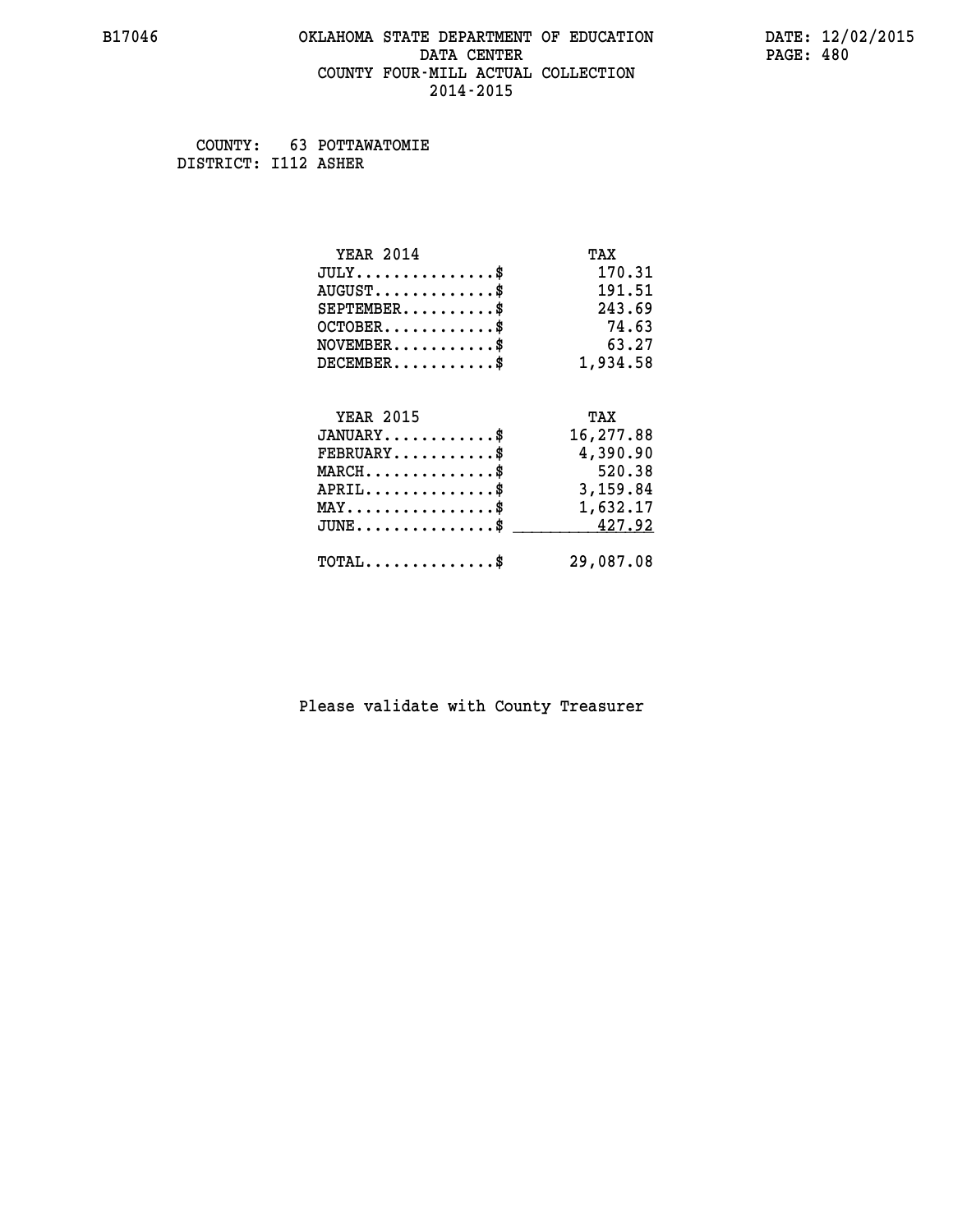#### **B17046 OKLAHOMA STATE DEPARTMENT OF EDUCATION DATE: 12/02/2015 DATA CENTER** PAGE: 481  **COUNTY FOUR-MILL ACTUAL COLLECTION 2014-2015**

 **COUNTY: 63 POTTAWATOMIE DISTRICT: I115 WANETTE**

| <b>YEAR 2014</b>                                 | TAX        |
|--------------------------------------------------|------------|
| $JULY$ \$                                        | 140.26     |
| $AUGUST$ \$                                      | 145.78     |
| $SEPTEMBER$ \$                                   | 185.51     |
| $OCTOBER$ \$                                     | 56.81      |
| $\texttt{NOVEMBER} \dots \dots \dots \$          | 48.16      |
| $DECEMBER$ \$                                    | 1,472.67   |
|                                                  |            |
| <b>YEAR 2015</b>                                 | TAX        |
| $JANUARY$ \$                                     | 12,391.34  |
| $FEBRUARY$                                       | 3,342.53   |
| $MARCH$ \$                                       | 396.14     |
| $APRIL \ldots \ldots \ldots \ldots \$            | 2,405.39   |
| $\texttt{MAX} \dots \dots \dots \dots \dots \$   | 1,242.46   |
| $\texttt{JUNE} \dots \dots \dots \dots \dots \$$ | 325.75     |
| $\texttt{TOTAL} \dots \dots \dots \dots \$       | 22, 152.80 |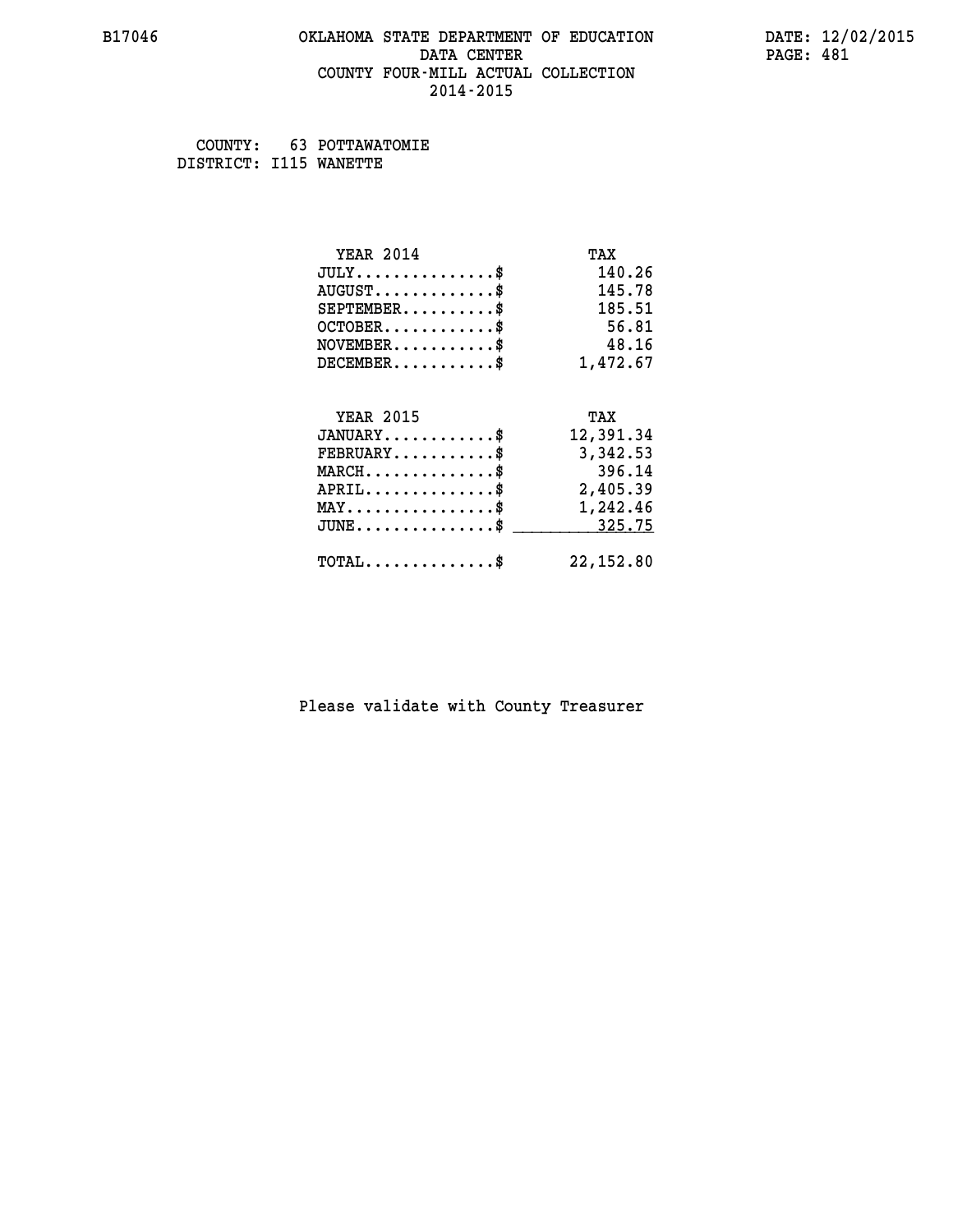#### **B17046 OKLAHOMA STATE DEPARTMENT OF EDUCATION DATE: 12/02/2015 DATA CENTER** PAGE: 482  **COUNTY FOUR-MILL ACTUAL COLLECTION 2014-2015**

 **COUNTY: 63 POTTAWATOMIE DISTRICT: I117 MAUD**

| <b>YEAR 2014</b>                                 | TAX       |
|--------------------------------------------------|-----------|
| $JULY$ \$                                        | 215.82    |
| $AUGUST$ \$                                      | 233.60    |
| $SEPTEMBER$ \$                                   | 297.24    |
| $OCTOBER$ \$                                     | 91.01     |
| $NOVEMBER.\dots.\dots.\$                         | 77.17     |
| $DECEMBER$ \$                                    | 2,359.92  |
|                                                  |           |
| <b>YEAR 2015</b>                                 | TAX       |
| $JANUARY$ \$                                     | 19,856.66 |
| $FEBRUARY$ \$                                    | 5,356.25  |
| $MARCH$ \$                                       | 634.79    |
| $APRIL \ldots \ldots \ldots \ldots *$            | 3,854.50  |
| $\texttt{MAX} \dots \dots \dots \dots \dots \$   | 1,990.98  |
| $\texttt{JUNE} \dots \dots \dots \dots \dots \$$ | 522.00    |
| $\texttt{TOTAL} \dots \dots \dots \dots \$       | 35,489.94 |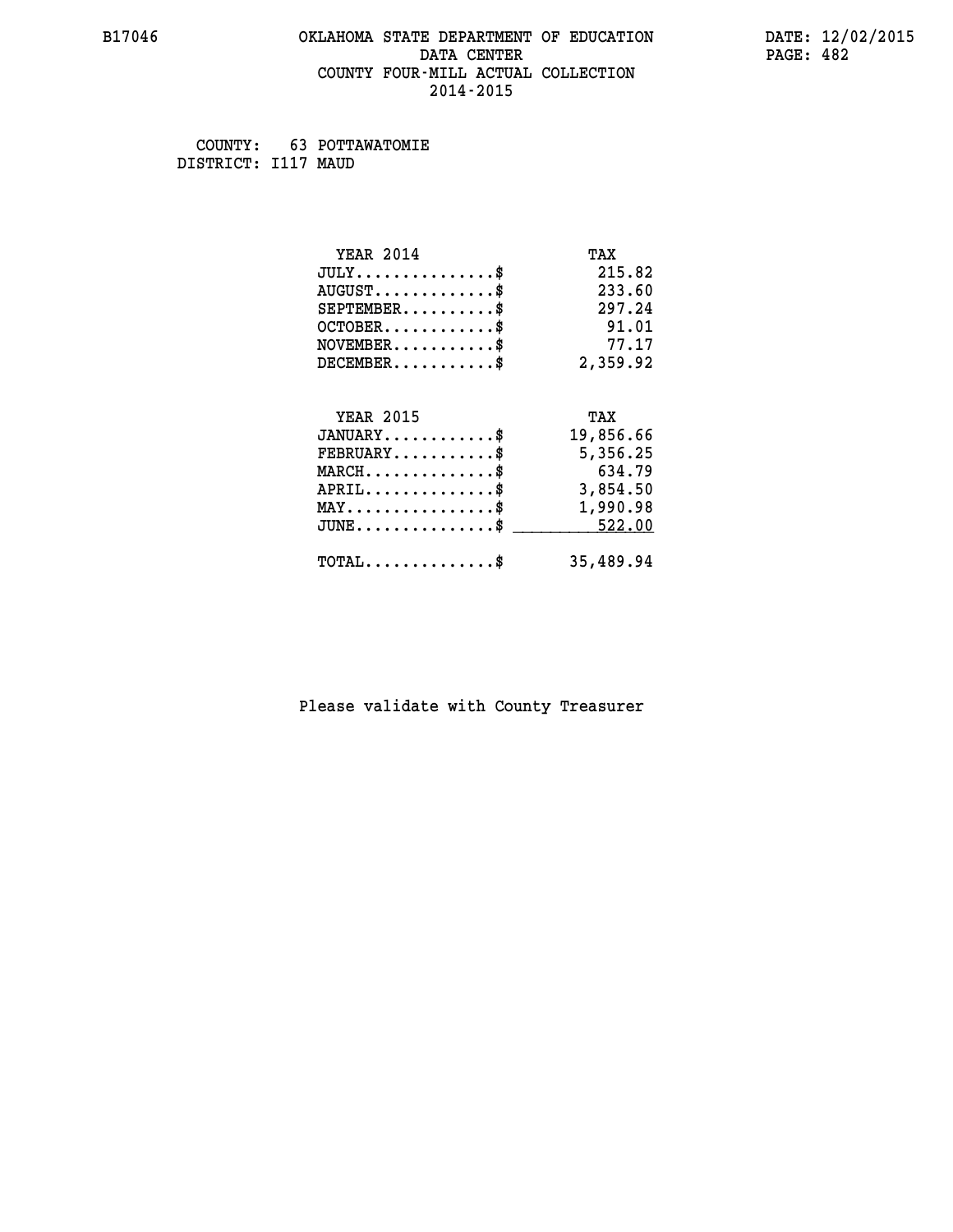# **B17046 OKLAHOMA STATE DEPARTMENT OF EDUCATION DATE: 12/02/2015** DATA CENTER PAGE: 483  **COUNTY FOUR-MILL ACTUAL COLLECTION 2014-2015**

 **COUNTY: 63 POTTAWATOMIE**

 **\*\*\*\*\*\* TOTALS \*\*\*\*\*\***

| <b>YEAR 2014</b>                 | TAX          |
|----------------------------------|--------------|
| $JULY$                           | 8,908.63     |
| $AUGUST \ldots \ldots \ldots$ \$ | 9,933.50     |
| $SEPTEMBER$ $\$                  | 10,053.35    |
| $OCTOBER$ \$                     | 3,522.69     |
| $NOVEMBER$ \$                    | 23,650.91    |
| $DECEMBER$ \$                    | 252, 135, 53 |

# **YEAR 2015 TAX**

| $JANUARY$                                               | 665,019.63 |
|---------------------------------------------------------|------------|
| $FEBRUARY$                                              | 172,091.56 |
| $MARCH$ \$                                              | 54,432.51  |
| $APRIL$ \$                                              | 137,659.54 |
| $MAX \dots \dots \dots \dots \$                         | 66,544.97  |
| JUNE\$ 18,931.23                                        |            |
| $\texttt{TOTAL} \dots \dots \dots \dots \$ 1,422,884.05 |            |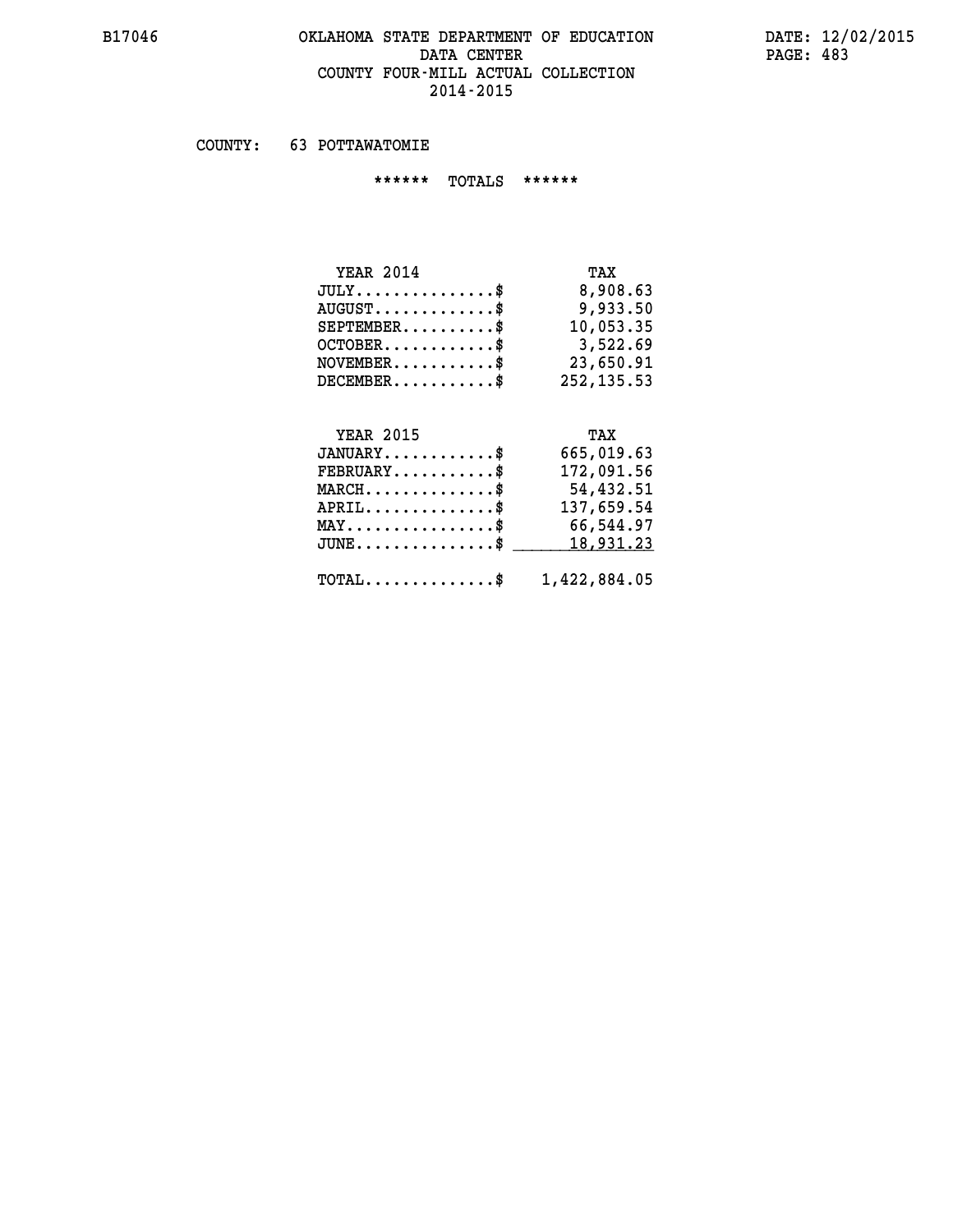#### **B17046 OKLAHOMA STATE DEPARTMENT OF EDUCATION DATE: 12/02/2015 DATA CENTER** PAGE: 484  **COUNTY FOUR-MILL ACTUAL COLLECTION 2014-2015**

 **COUNTY: 64 PUSHMATAHA DISTRICT: C002 ALBION**

| <b>YEAR 2014</b>                                   | TAX      |
|----------------------------------------------------|----------|
| $JULY$ \$                                          | 184.54   |
| $AUGUST$ \$                                        | 59.01    |
| $SEPTEMENT.$ \$                                    | 30.66    |
| $OCTOBER$ \$                                       | 44.76    |
| $NOVEMBER$ \$                                      | 11.99    |
| $DECEMBER$ \$                                      | 1,161.30 |
| <b>YEAR 2015</b>                                   | TAX      |
|                                                    |          |
| $JANUARY$ \$                                       | 3,372.42 |
| $FEBRUARY$                                         | 410.82   |
| $MARCH$ \$                                         | 173.31   |
| $APRIL$ \$                                         | 743.02   |
| $MAX \dots \dots \dots \dots \dots$                | 226.28   |
| $\texttt{JUNE} \dots \dots \dots \dots \texttt{S}$ | 91.54    |
| $\texttt{TOTAL} \dots \dots \dots \dots$ \$        | 6,509.65 |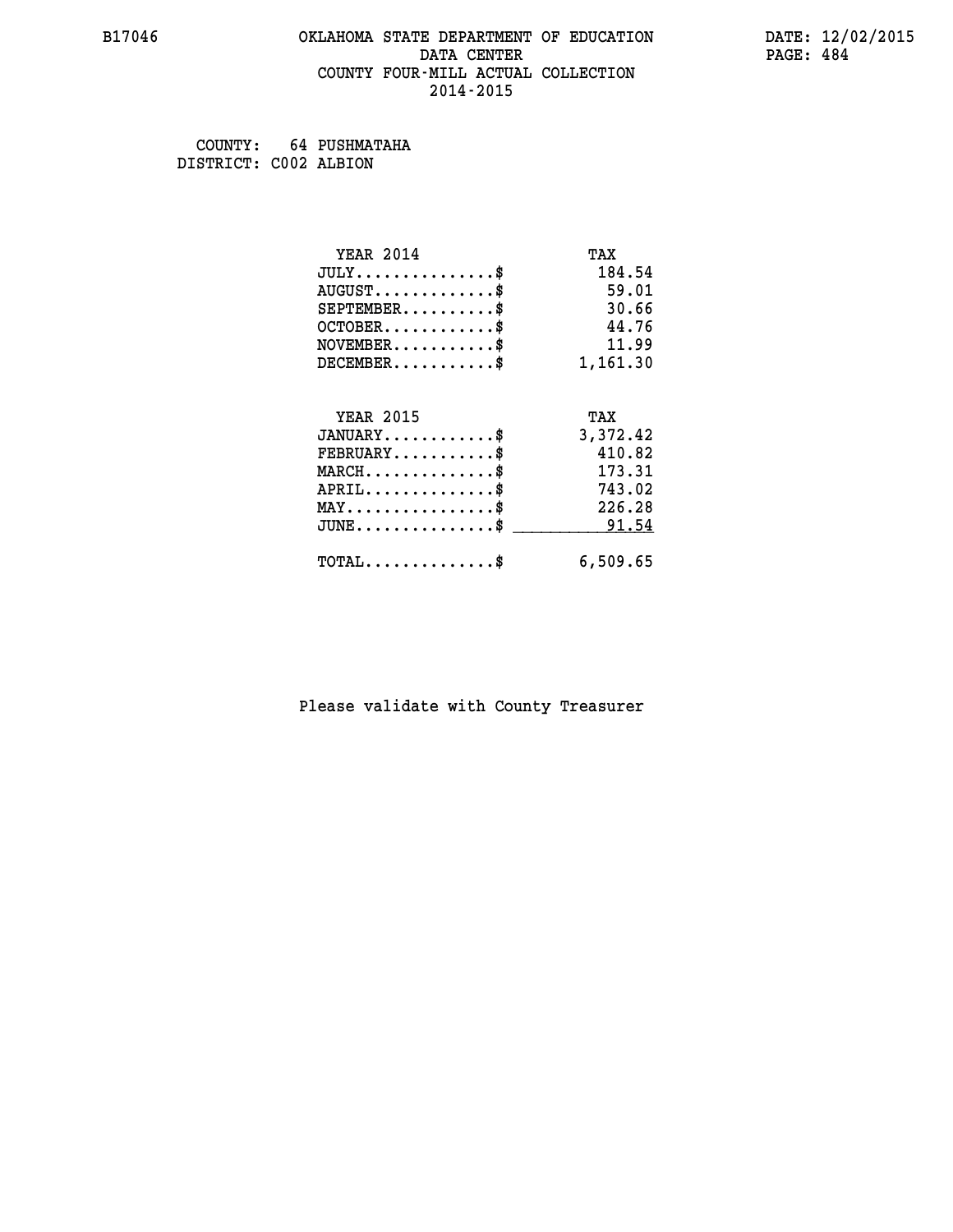#### **B17046 OKLAHOMA STATE DEPARTMENT OF EDUCATION DATE: 12/02/2015 DATA CENTER** PAGE: 485  **COUNTY FOUR-MILL ACTUAL COLLECTION 2014-2015**

| COUNTY:                  | 64 PUSHMATAHA |
|--------------------------|---------------|
| DISTRICT: C004 TUSKAHOMA |               |

| <b>YEAR 2014</b>                | TAX      |
|---------------------------------|----------|
| $JULY$ \$                       | 266.78   |
| $AUGUST$ \$                     | 84.20    |
| $SEPTEMBER$ \$                  | 40.08    |
| $OCTOBER$ \$                    | 62.02    |
| $NOVEMBER$ \$                   | 16.48    |
| $DECEMBER$ \$                   | 1,628.03 |
|                                 |          |
| <b>YEAR 2015</b>                | TAX      |
| $JANUARY$ \$                    | 4,732.87 |
| $FEBRUARY$ \$                   | 575.47   |
| $MARCH$ \$                      | 241.31   |
| $APRIL$ \$                      | 1,040.73 |
| $MAX \dots \dots \dots \dots \$ | 309.27   |
| $JUNE$ \$                       | 125.27   |
| $TOTAL$ \$                      | 9,122.51 |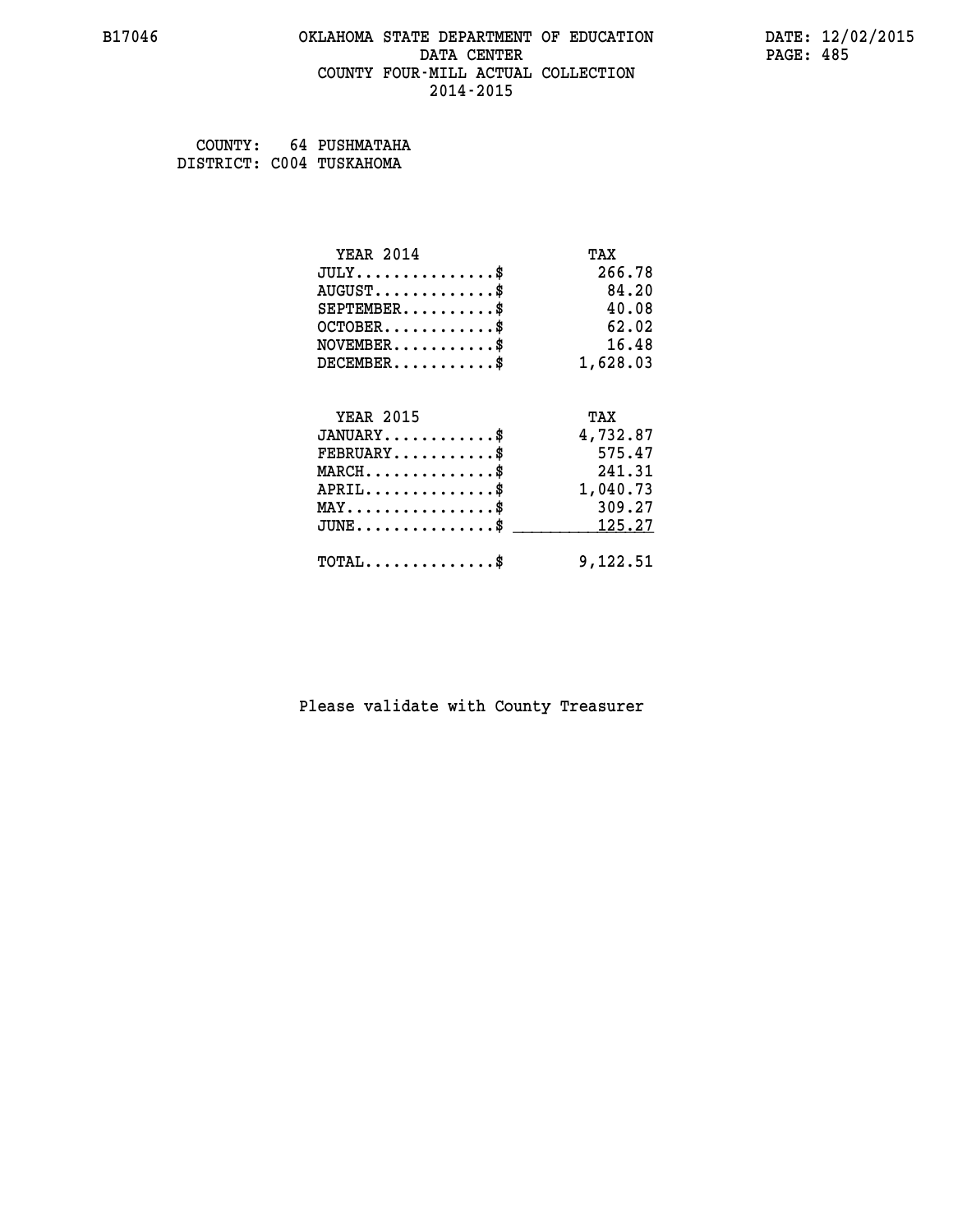#### **B17046 OKLAHOMA STATE DEPARTMENT OF EDUCATION DATE: 12/02/2015 DATA CENTER** PAGE: 486  **COUNTY FOUR-MILL ACTUAL COLLECTION 2014-2015**

 **COUNTY: 64 PUSHMATAHA DISTRICT: C015 NASHOBA**

| <b>YEAR 2014</b>                           | TAX      |
|--------------------------------------------|----------|
| $JULY$ \$                                  | 92.56    |
| $AUGUST$ \$                                | 29.56    |
| $SEPTEMENT.$ \$                            | 15.39    |
| $OCTOBER$ \$                               | 22.34    |
| $NOVEMBER$ \$                              | 5.98     |
| $DECEMBER$ \$                              | 740.77   |
| <b>YEAR 2015</b>                           | TAX      |
| $JANUARY$ \$                               | 2,158.04 |
| $FEBRUARY$                                 | 261.76   |
| $MARCH$ \$                                 | 109.13   |
| $APRIL$ \$                                 | 473.78   |
|                                            |          |
| $MAX \dots \dots \dots \dots \$            | 138.96   |
| $JUNE$ \$                                  | 55.89    |
| $\texttt{TOTAL} \dots \dots \dots \dots \$ | 4,104.16 |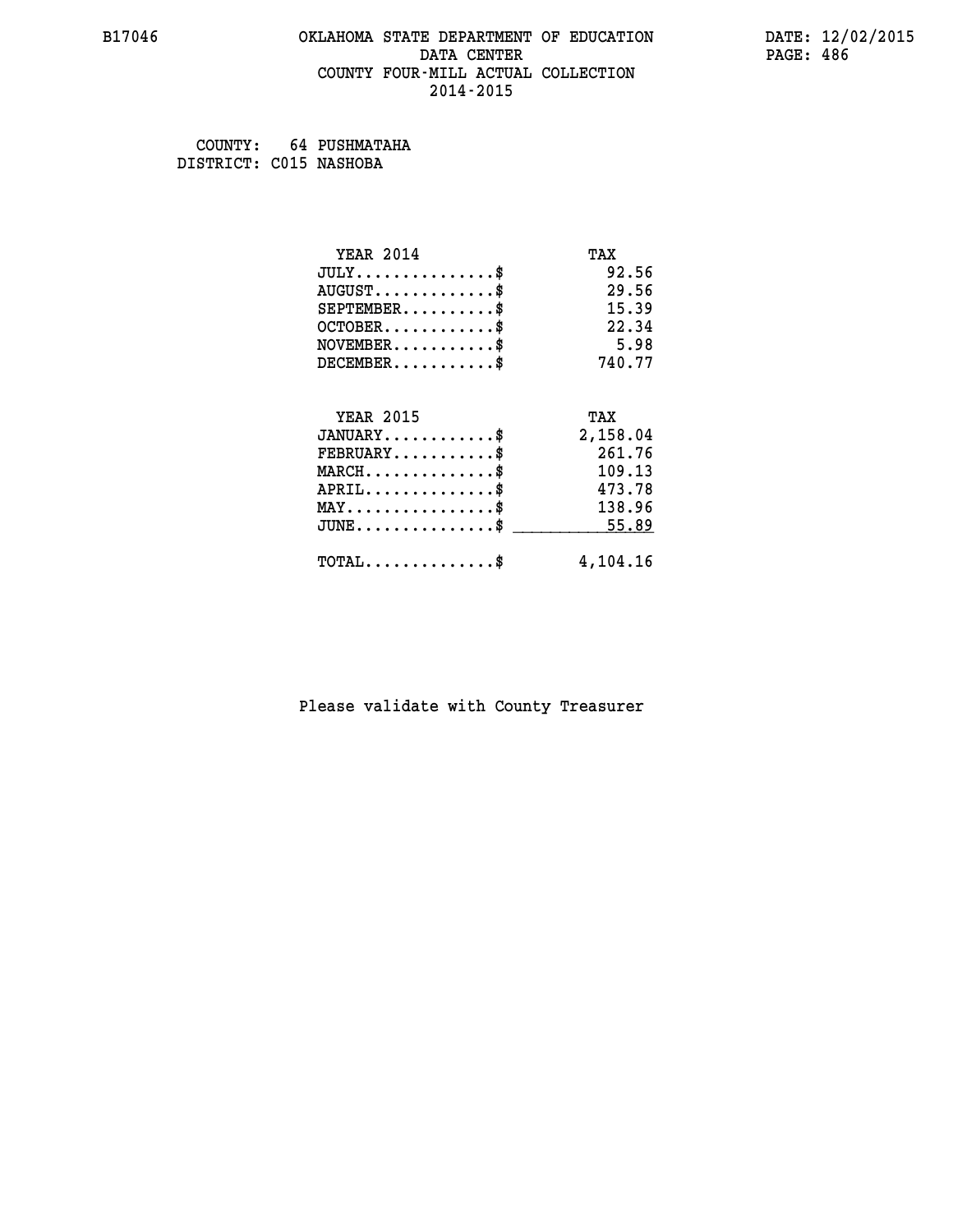#### **B17046 OKLAHOMA STATE DEPARTMENT OF EDUCATION DATE: 12/02/2015 DATA CENTER** PAGE: 487  **COUNTY FOUR-MILL ACTUAL COLLECTION 2014-2015**

 **COUNTY: 64 PUSHMATAHA DISTRICT: I001 RATTAN**

| <b>YEAR 2014</b>                                 | TAX       |
|--------------------------------------------------|-----------|
| $JULY$ \$                                        | 1,079.36  |
| $AUGUST$ \$                                      | 342.16    |
| $SEPTEMBER$ \$                                   | 168.95    |
| $OCTOBER$ \$                                     | 255.60    |
| $NOVEMBER$ \$                                    | 68.08     |
| $DECEMBER$ \$                                    | 7,428.89  |
|                                                  |           |
| <b>YEAR 2015</b>                                 | TAX       |
| $JANUARY$ \$                                     | 21,616.97 |
| $FEBRUARY$ \$                                    | 2,625.96  |
| $\texttt{MARCH}\ldots\ldots\ldots\ldots\text{*}$ | 1,098.46  |
| $APRIL$ \$                                       | 4,750.33  |
| $\texttt{MAX} \dots \dots \dots \dots \dots \$   | 1,405.60  |
| $JUNE$ \$                                        | 567.43    |
| $TOTAL$ \$                                       | 41,407.79 |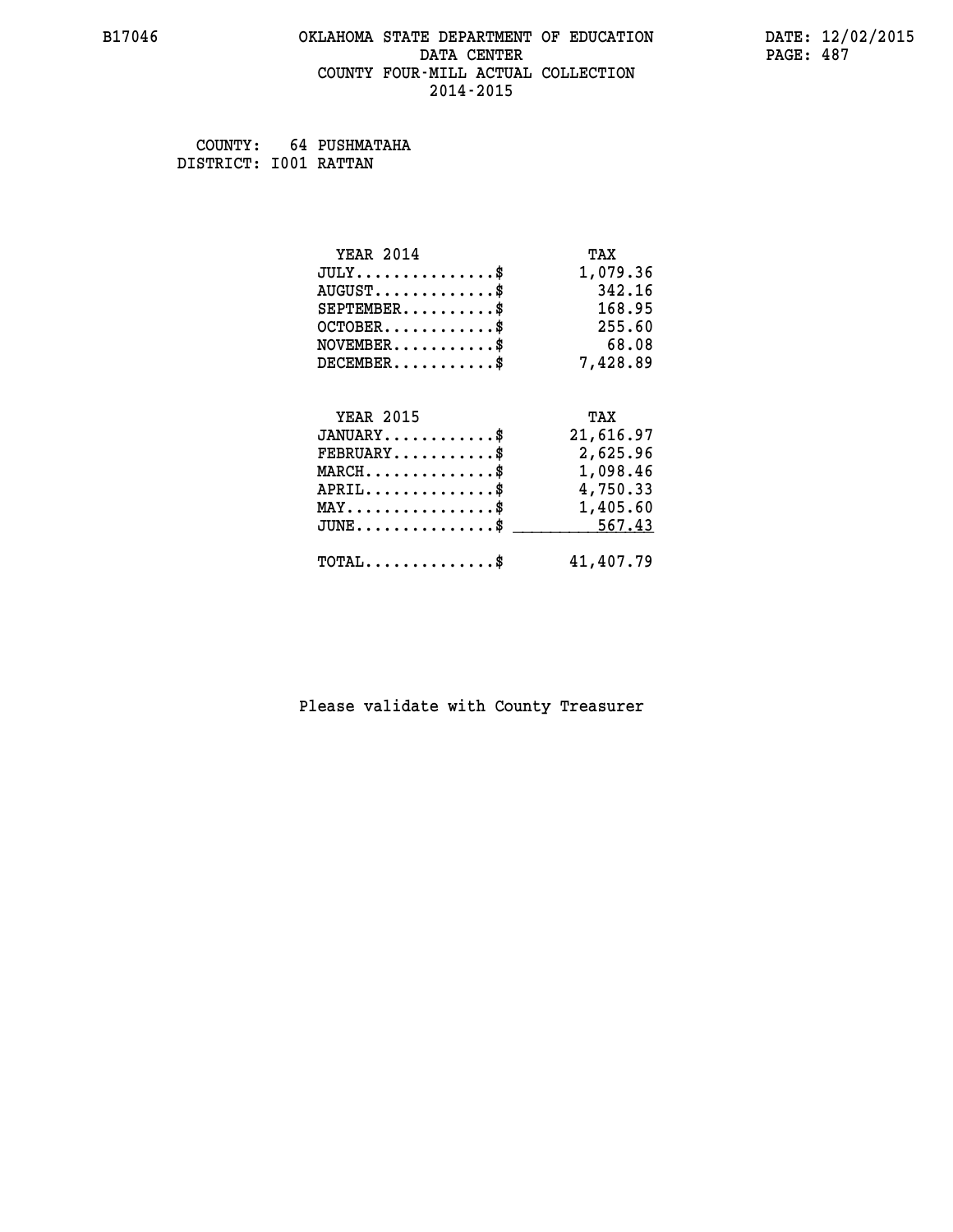#### **B17046 OKLAHOMA STATE DEPARTMENT OF EDUCATION DATE: 12/02/2015 DATA CENTER** PAGE: 488  **COUNTY FOUR-MILL ACTUAL COLLECTION 2014-2015**

 **COUNTY: 64 PUSHMATAHA DISTRICT: I010 CLAYTON**

| <b>YEAR 2014</b>                           | TAX       |
|--------------------------------------------|-----------|
| $JULY$ \$                                  | 653.25    |
| $AUGUST$ \$                                | 206.98    |
| $SEPTEMENT.$ \$                            | 102.20    |
| $OCTOBER$ \$                               | 154.16    |
| $NOVEMBER$ \$                              | 41.06     |
| $DECEMBER$ \$                              | 4,565.09  |
| <b>YEAR 2015</b>                           |           |
|                                            | TAX       |
| $JANUARY$ \$                               | 13,286.94 |
| $FEBRUARY$ \$                              | 1,613.33  |
| $MARCH$ \$                                 | 674.21    |
| $APRIL$ \$                                 | 2,918.82  |
| $MAX \dots \dots \dots \dots \dots$        | 860.08    |
| $JUNE$                                     | 347.13    |
| $\texttt{TOTAL} \dots \dots \dots \dots \$ | 25,423.25 |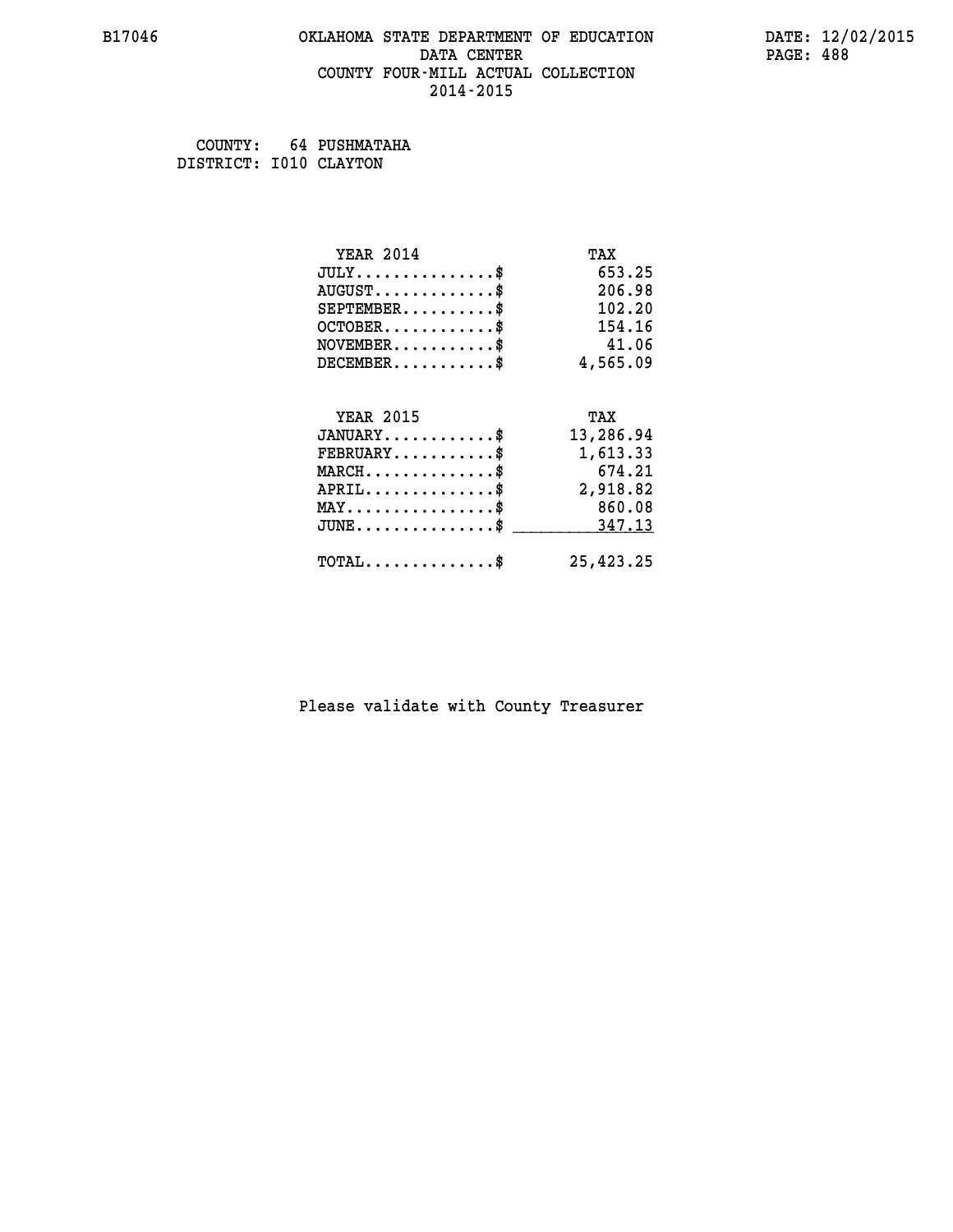#### **B17046 OKLAHOMA STATE DEPARTMENT OF EDUCATION DATE: 12/02/2015 DATA CENTER** PAGE: 489  **COUNTY FOUR-MILL ACTUAL COLLECTION 2014-2015**

 **COUNTY: 64 PUSHMATAHA DISTRICT: I013 ANTLERS**

| <b>YEAR 2014</b>                               | TAX        |
|------------------------------------------------|------------|
| $JULY$ \$                                      | 2,137.18   |
| $AUGUST$ \$                                    | 676.81     |
| $SEPTEMBER$ \$                                 | 333.30     |
| $OCTOBER$ \$ 505.65                            |            |
| $NOVEMBER$ \$ 134.57                           |            |
| $DECEMBER$ \$                                  | 15,169.07  |
| <b>YEAR 2015</b>                               | TAX        |
| $JANUARY$                                      | 44, 156.51 |
| $FEBRUARY$                                     | 5,361.64   |
| $MARCH \dots \dots \dots \dots$                | 2,239.68   |
|                                                |            |
| $APRIL \ldots \ldots \ldots \ldots \$          | 9,699.13   |
| $\texttt{MAX} \dots \dots \dots \dots \dots \$ | 2,857.30   |
| $JUNE$ \$                                      | 1,152.43   |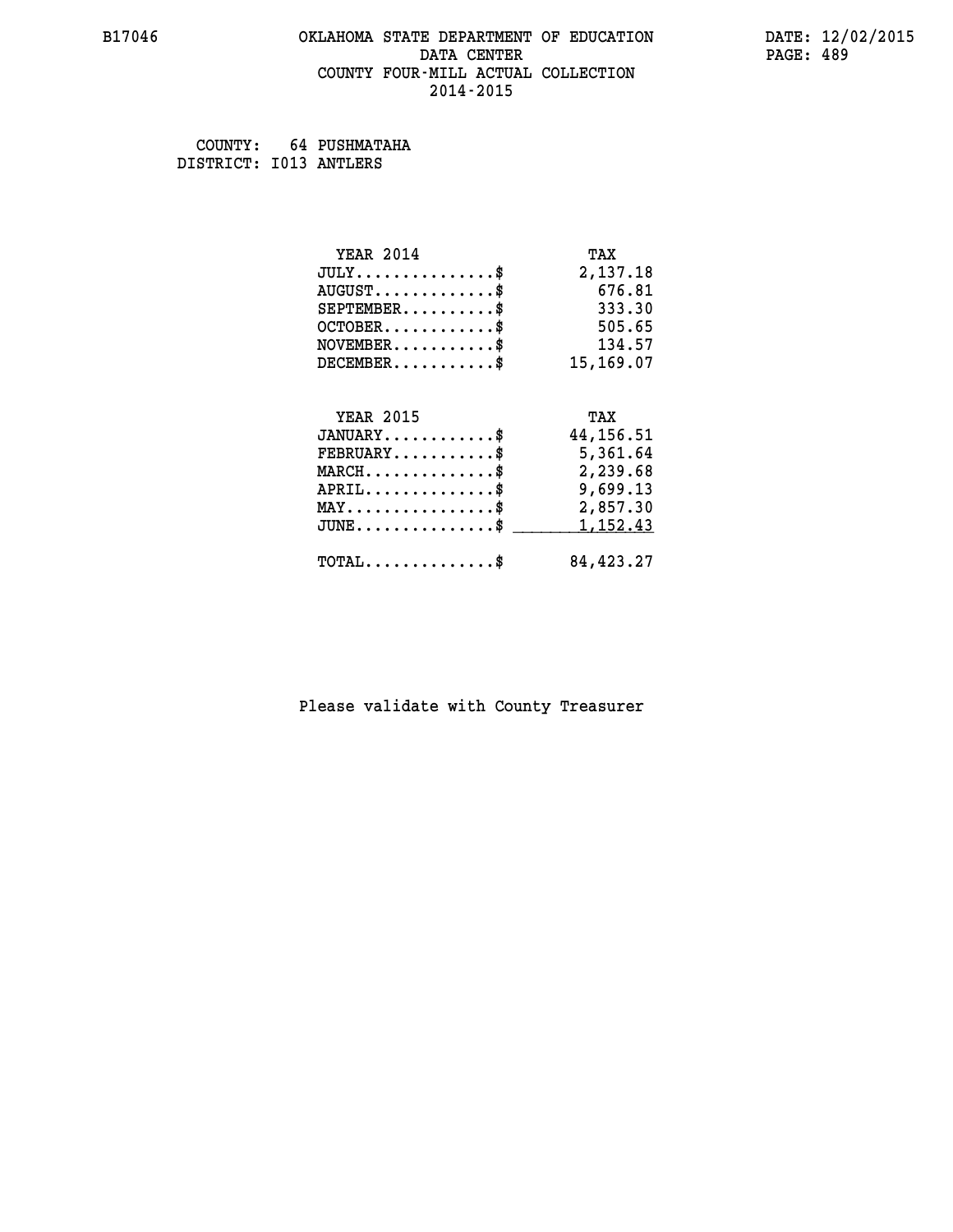#### **B17046 OKLAHOMA STATE DEPARTMENT OF EDUCATION DATE: 12/02/2015 DATA CENTER** PAGE: 490  **COUNTY FOUR-MILL ACTUAL COLLECTION 2014-2015**

 **COUNTY: 64 PUSHMATAHA DISTRICT: I022 MOYERS**

| <b>YEAR 2014</b>                           | TAX       |
|--------------------------------------------|-----------|
| $JULY$ \$                                  | 404.40    |
| $AUGUST$ \$                                | 127.94    |
| $SEPTEMENT.$ \$                            | 62.24     |
| $OCTOBER$ \$                               | 94.98     |
| $NOVEMBER$ \$                              | 25.28     |
| $DECEMBER$ \$                              | 3,170.50  |
| <b>YEAR 2015</b>                           | TAX       |
| $JANUARY$ \$                               | 9,242.76  |
| $FEBRUARY$ \$                              | 1,120.41  |
| $MARCH$ \$                                 | 465.65    |
| $APRIL$ \$                                 | 2,027.27  |
| $MAX \dots \dots \dots \dots \dots$        | 587.62    |
| $JUNE$ \$                                  | 236.51    |
| $\texttt{TOTAL} \dots \dots \dots \dots \$ | 17,565.56 |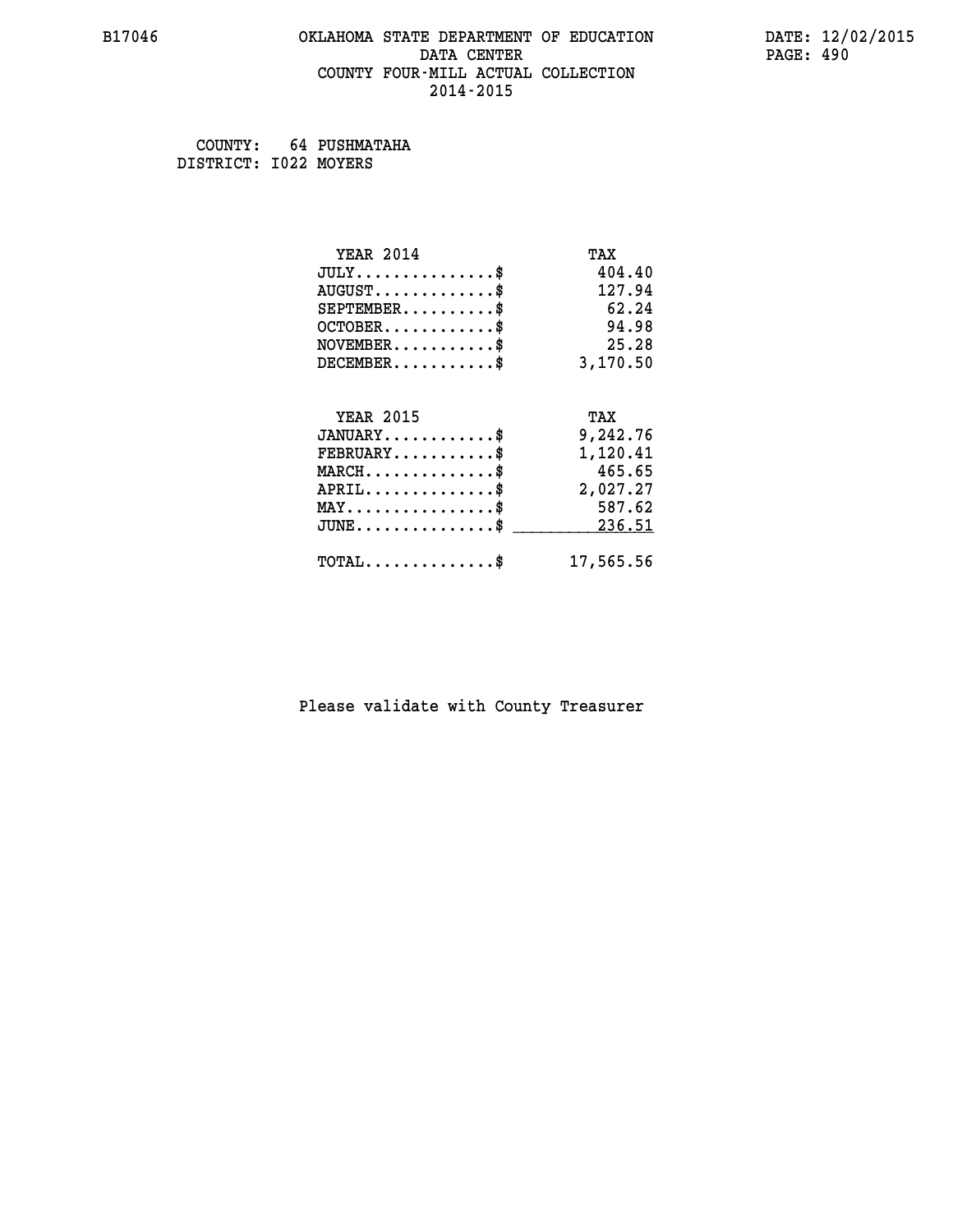# **B17046 OKLAHOMA STATE DEPARTMENT OF EDUCATION DATE: 12/02/2015** DATA CENTER PAGE: 491  **COUNTY FOUR-MILL ACTUAL COLLECTION 2014-2015**

 **COUNTY: 64 PUSHMATAHA**

 **\*\*\*\*\*\* TOTALS \*\*\*\*\*\***

| TAX       |
|-----------|
| 4,818.07  |
| 1,526.66  |
| 752.82    |
| 1,139.51  |
| 303.44    |
| 33,863,65 |
|           |

# **YEAR 2015 TAX JANUARY............\$ 98,566.51 JANUARY.............\$**<br> **FEBRUARY............\$**<br> **MARCH................\$**<br>
5,001.75  **MARCH..............\$ 5,001.75**

| $APRIL$ \$<br>$MAX \dots \dots \dots \dots \dots \$<br>$JUNE \ldots \ldots \ldots \ldots \$ 2,576.20 | 21,653.08<br>6,385.11 |
|------------------------------------------------------------------------------------------------------|-----------------------|
| $\texttt{TOTAL} \dots \dots \dots \dots \$$                                                          | 188,556.19            |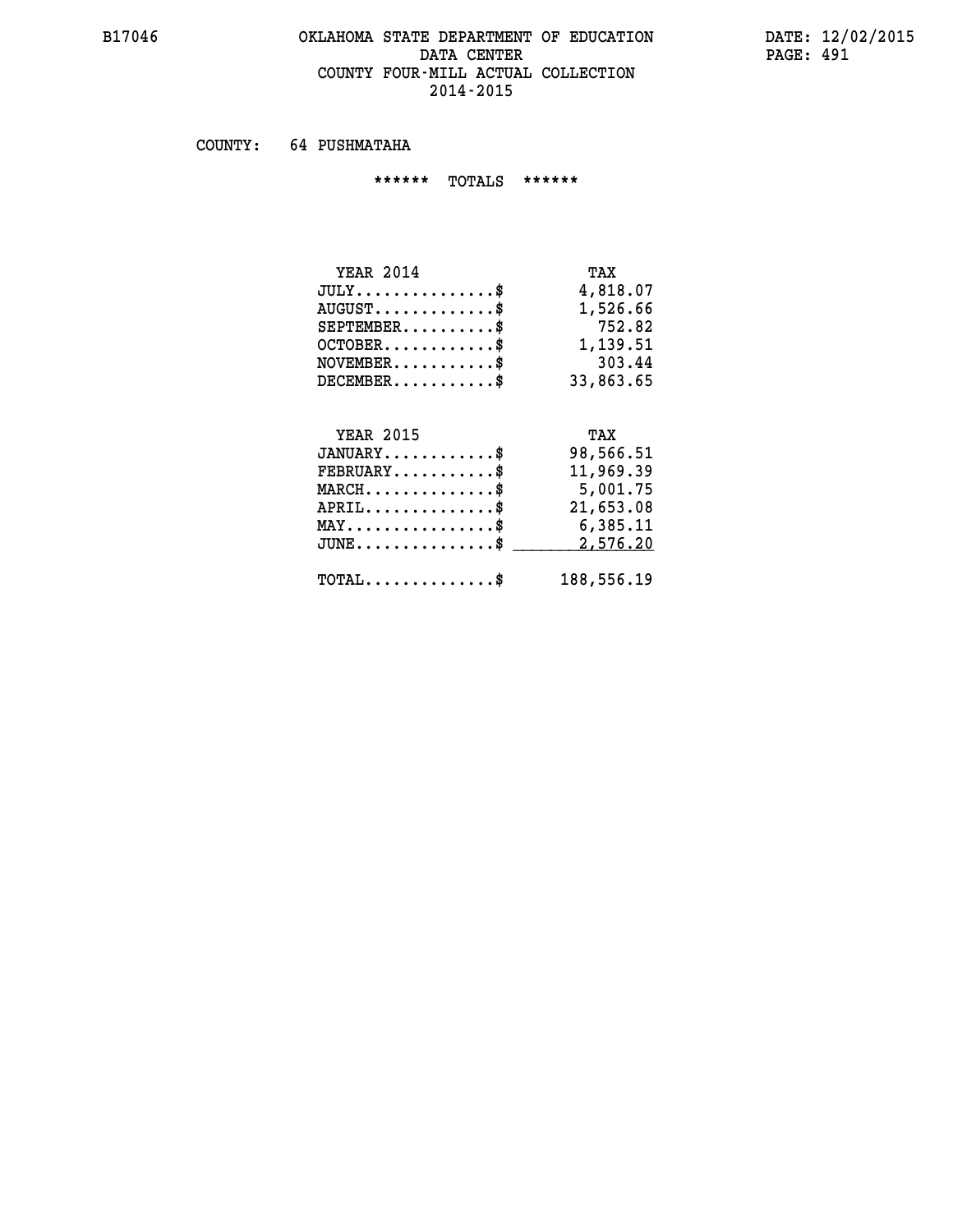#### **B17046 OKLAHOMA STATE DEPARTMENT OF EDUCATION DATE: 12/02/2015 DATA CENTER** PAGE: 492  **COUNTY FOUR-MILL ACTUAL COLLECTION 2014-2015**

 **COUNTY: 65 ROGER MILLS DISTRICT: I003 LEEDEY**

| <b>YEAR 2014</b>                               | TAX         |
|------------------------------------------------|-------------|
| $JULY$ \$                                      | 1,700.64    |
| $AUGUST$ \$                                    | 2,404.34    |
| $SEPTEMBER$ \$                                 | 214.79      |
| $OCTOBER$ \$                                   | 62.74       |
| $NOVEMBER.$ \$                                 | 1,329.13    |
| $DECEMBER$ \$                                  | 5,549.41    |
|                                                |             |
| <b>YEAR 2015</b>                               | TAX         |
| $JANUARY$ \$                                   | 70,114.12   |
| $FEBRUARY$ \$                                  | 28,276.62   |
| $MARCH$ \$                                     | 8,273.01    |
| $APRIL$ \$                                     | 25, 159. 35 |
| $\texttt{MAX} \dots \dots \dots \dots \dots \$ | 30,144.05   |
| $JUNE$ \$                                      | 39,085.87   |
| $\texttt{TOTAL} \dots \dots \dots \dots \$     | 212,314.07  |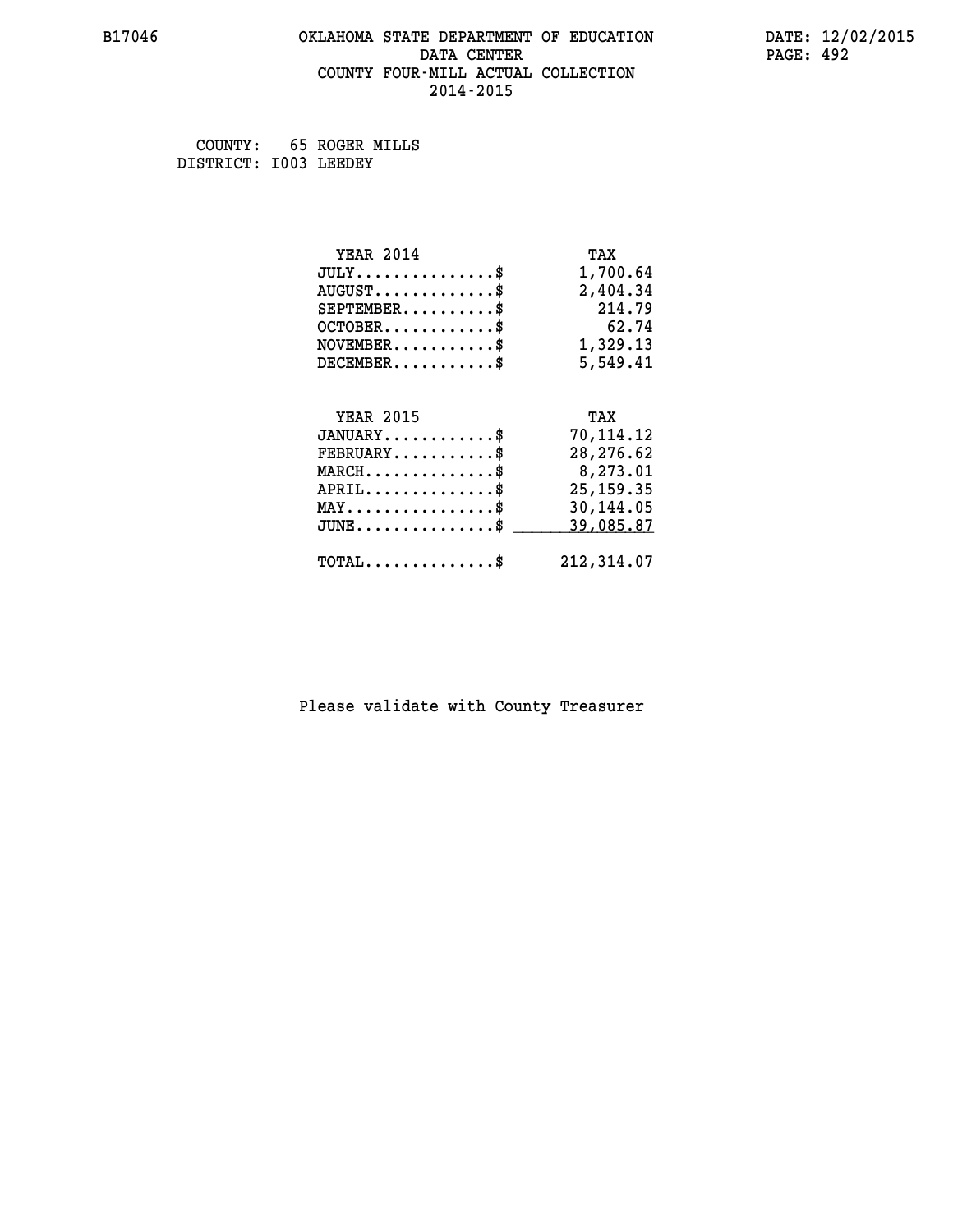#### **B17046 OKLAHOMA STATE DEPARTMENT OF EDUCATION DATE: 12/02/2015 DATA CENTER** PAGE: 493  **COUNTY FOUR-MILL ACTUAL COLLECTION 2014-2015**

 **COUNTY: 65 ROGER MILLS DISTRICT: I006 REYDON**

| <b>YEAR 2014</b>                               | TAX        |
|------------------------------------------------|------------|
| $JULY$ \$                                      | 1,025.40   |
| $AUGUST$ \$                                    | 1,457.29   |
| $SEPTEMBER$ \$                                 | 130.18     |
| $OCTOBER$ \$                                   | 38.03      |
| $\texttt{NOVEMBER} \dots \dots \dots \$        | 805.61     |
| $DECEMBER$ \$                                  | 3,363.57   |
|                                                |            |
| <b>YEAR 2015</b>                               | TAX        |
| $JANUARY$ \$                                   | 42,497.00  |
| $\texttt{FEBRUARY} \dots \dots \dots \$        | 17,138.80  |
| $MARCH$ \$                                     | 5,014.36   |
| $APRIL \ldots \ldots \ldots \ldots \$          | 15,249.36  |
| $\texttt{MAX} \dots \dots \dots \dots \dots \$ | 18,270.66  |
| $JUNE$ \$                                      | 23,690.40  |
| $\texttt{TOTAL} \dots \dots \dots \dots$       | 128,680.66 |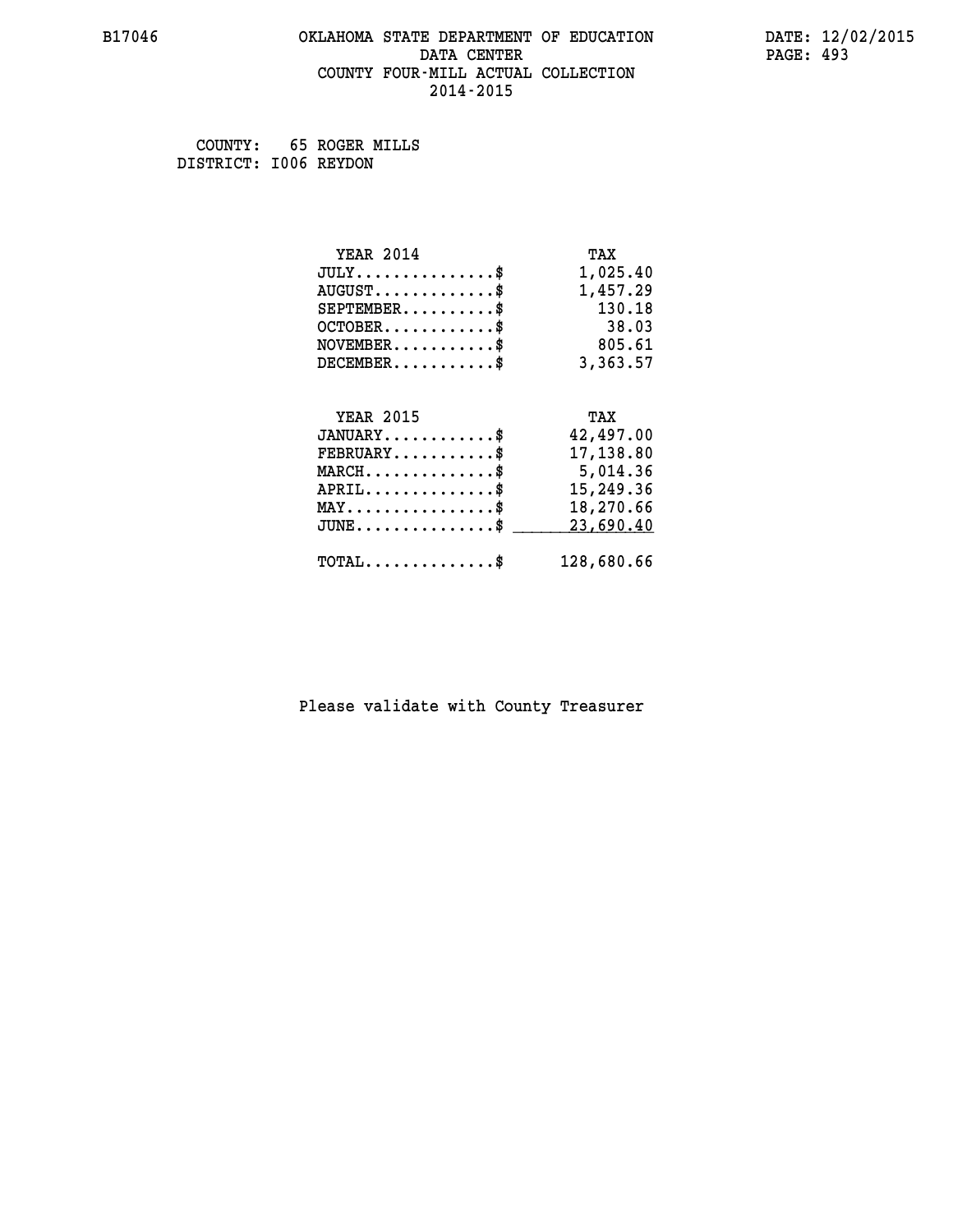#### **B17046 OKLAHOMA STATE DEPARTMENT OF EDUCATION DATE: 12/02/2015 DATA CENTER** PAGE: 494  **COUNTY FOUR-MILL ACTUAL COLLECTION 2014-2015**

 **COUNTY: 65 ROGER MILLS DISTRICT: I007 CHEYENNE**

| <b>YEAR 2014</b>                               | TAX         |
|------------------------------------------------|-------------|
| $JULY$ \$                                      | 2,608.67    |
| $AUGUST$ \$                                    | 4,188.10    |
| $SEPTEMBER$ \$                                 | 374.13      |
| $OCTOBER$ \$                                   | 109.28      |
| $\texttt{NOVEMBER} \dots \dots \dots \$        | 2,315.17    |
| $DECEMBER$ \$                                  | 9,666.46    |
|                                                |             |
| <b>YEAR 2015</b>                               | TAX         |
| $JANUARY$ \$                                   | 122, 131.06 |
| $FEBRUARY$                                     | 49,254.72   |
| $MARCH$ \$                                     | 14,410.66   |
| $APRIL$ \$                                     | 43,824.81   |
| $\texttt{MAX} \dots \dots \dots \dots \dots \$ | 52,507.56   |
| $JUNE$ \$                                      | 68,083.26   |
|                                                |             |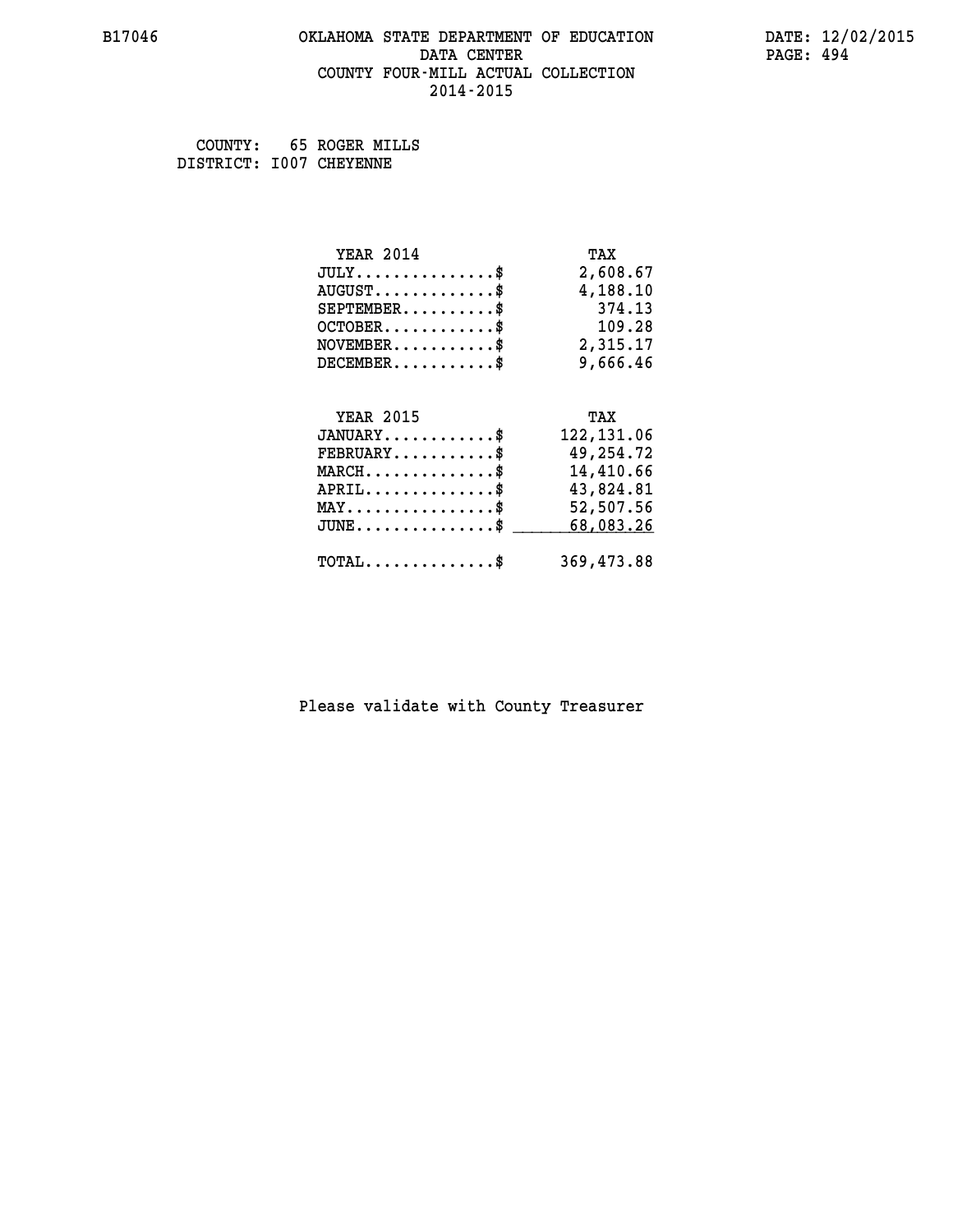#### **B17046 OKLAHOMA STATE DEPARTMENT OF EDUCATION DATE: 12/02/2015 DATA CENTER** PAGE: 495  **COUNTY FOUR-MILL ACTUAL COLLECTION 2014-2015**

 **COUNTY: 65 ROGER MILLS DISTRICT: I015 SWEETWATER**

| <b>YEAR 2014</b>                                  | TAX        |
|---------------------------------------------------|------------|
| $JULY$ \$                                         | 824.49     |
| $AUGUST$ \$                                       | 1,507.99   |
| $SEPTEMBER$ \$                                    | 134.72     |
| $OCTOBER$ \$                                      | 39.35      |
| $\texttt{NOVEMBER} \dots \dots \dots \$           | 833.64     |
| $DECEMBER$ \$                                     | 3,480.58   |
|                                                   |            |
| <b>YEAR 2015</b>                                  | TAX        |
| $JANUARY$ \$                                      | 43,975.23  |
| $FEBRUARY$                                        | 17,734.96  |
| $MARCH$ \$                                        | 5,188.79   |
| $APRIL$ \$                                        | 15,779.81  |
| $\texttt{MAX} \dots \dots \dots \dots \texttt{*}$ | 18,906.20  |
| $JUNE$ \$                                         | 24,514.46  |
| $\texttt{TOTAL} \dots \dots \dots \dots \$        | 132,920.22 |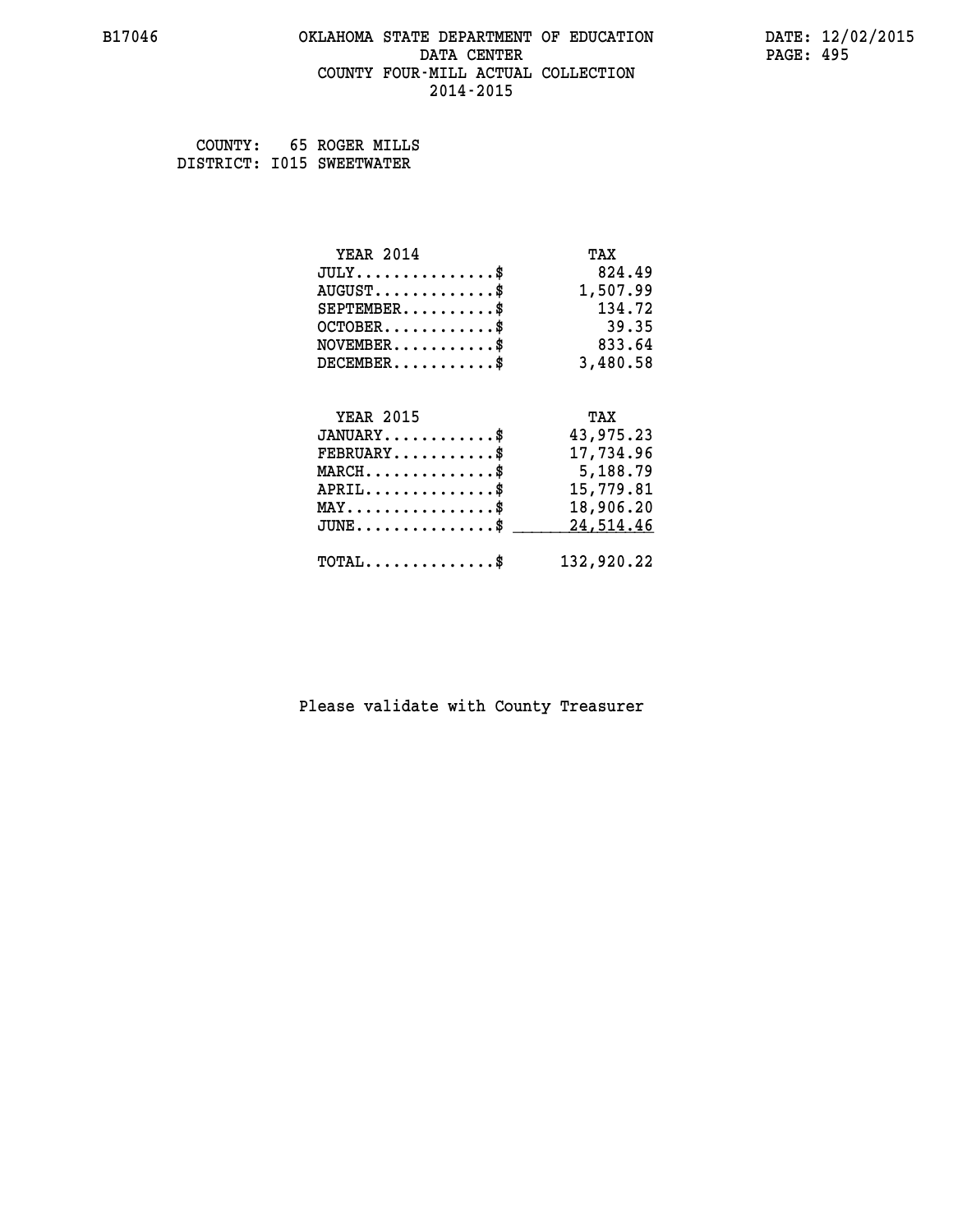#### **B17046 OKLAHOMA STATE DEPARTMENT OF EDUCATION DATE: 12/02/2015 DATA CENTER** PAGE: 496  **COUNTY FOUR-MILL ACTUAL COLLECTION 2014-2015**

 **COUNTY: 65 ROGER MILLS DISTRICT: I066 HAMMON**

| <b>YEAR 2014</b>                               | TAX         |
|------------------------------------------------|-------------|
| $JULY$ \$                                      | 2,045.58    |
| $AUGUST$ \$                                    | 3,058.56    |
| $SEPTEMBER$ \$                                 | 273.23      |
| $OCTOBER$ \$                                   | 79.81       |
| $\texttt{NOVEMBER} \dots \dots \dots \$        | 1,690.78    |
| $DECEMBER$ \$                                  | 7,059.41    |
|                                                |             |
| <b>YEAR 2015</b>                               | TAX         |
| $JANUARY$ \$                                   | 89, 192. 21 |
| $FEBRUARY$ \$                                  | 35,970.70   |
| $MARCH$ \$                                     | 10,524.09   |
| $APRIL \ldots \ldots \ldots \ldots \$          | 32,005.21   |
| $\texttt{MAX} \dots \dots \dots \dots \dots \$ | 38,346.25   |
| $JUNE$ \$                                      | 49,721.17   |
| $\texttt{TOTAL} \dots \dots \dots \dots$       | 269,967.00  |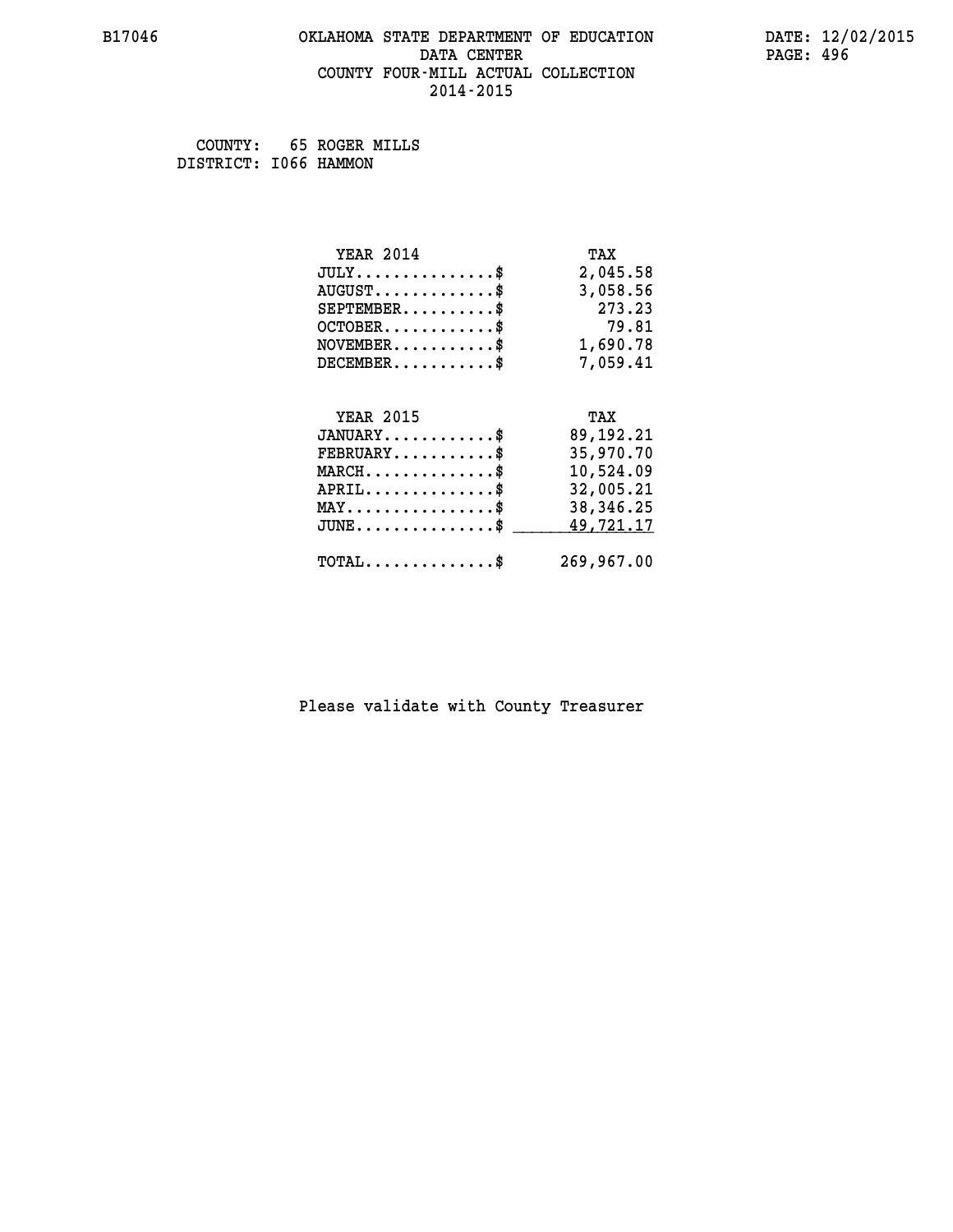# **B17046 OKLAHOMA STATE DEPARTMENT OF EDUCATION DATE: 12/02/2015 DATA CENTER PAGE: 497 COUNTY FOUR-MILL ACTUAL COLLECTION 2014-2015**

 **COUNTY: 65 ROGER MILLS**

 **\*\*\*\*\*\* TOTALS \*\*\*\*\*\***

| <b>YEAR 2014</b>                 | TAX         |
|----------------------------------|-------------|
| $JULY \ldots \ldots \ldots \$    | 8,204.78    |
| $AUGUST \ldots \ldots \ldots$ \$ | 12,616.28   |
| $SEPTEMBER$                      | 1,127.05    |
| $OCTOBER$ $\$                    | 329.21      |
| $NOVEMBER$ \$                    | 6,974.33    |
| $DECEMBER$                       | 29, 119, 43 |

# **YEAR 2015 TAX**

| $JANUARY$ \$                                              | 367,909.62 |
|-----------------------------------------------------------|------------|
| $\texttt{FEBRUARY} \dots \dots \dots \$                   | 148,375.80 |
| $MARCH$ \$                                                | 43,410.91  |
| $APRIL$ \$                                                | 132,018.54 |
| $MAX \dots \dots \dots \dots \$                           | 158,174.72 |
| $JUNE \ldots \ldots \ldots \ldots$ \$ 205,095.16          |            |
| $\texttt{TOTAL} \dots \dots \dots \dots \$ 1, 113, 355.83 |            |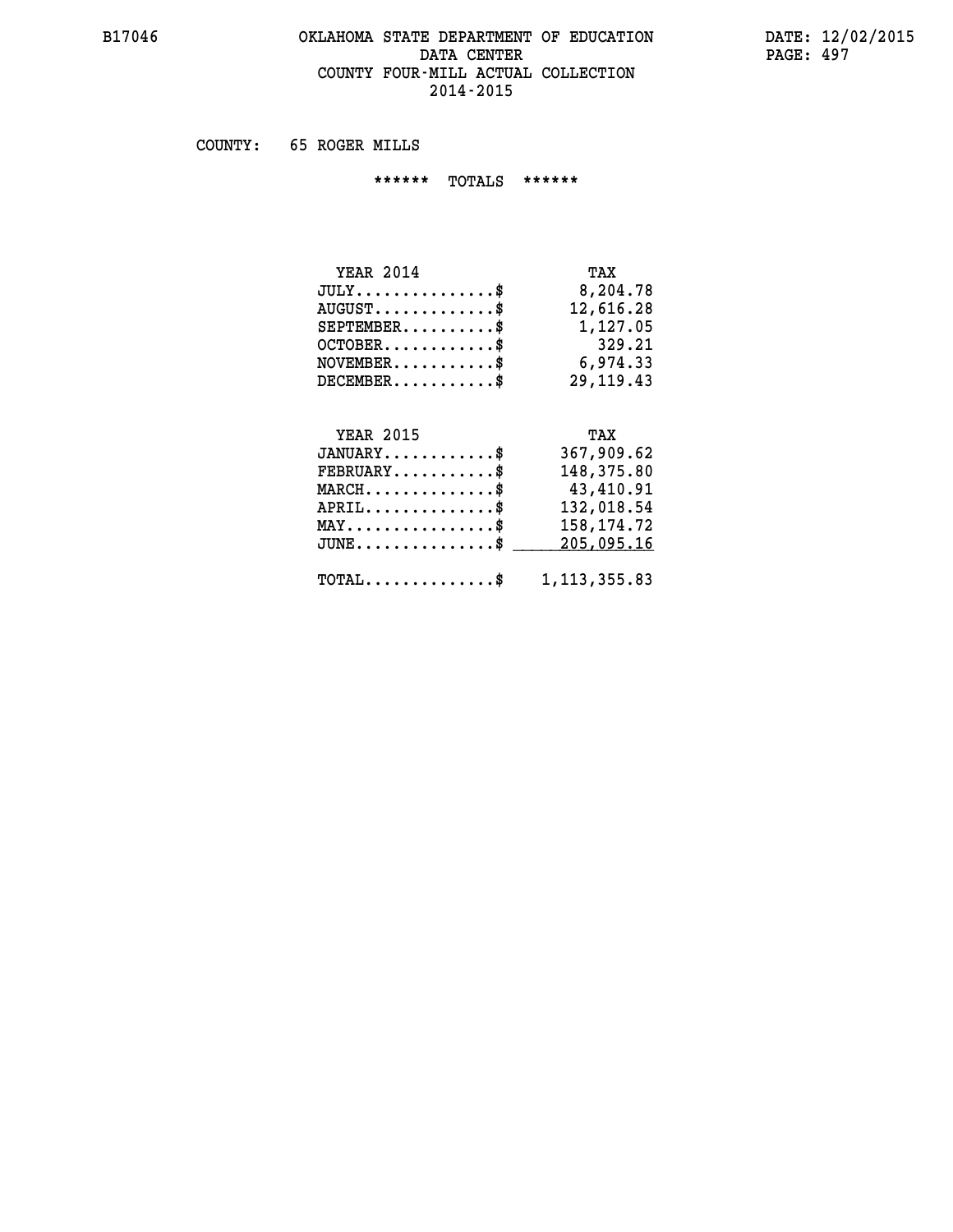#### **B17046 OKLAHOMA STATE DEPARTMENT OF EDUCATION DATE: 12/02/2015 DATA CENTER** PAGE: 498  **COUNTY FOUR-MILL ACTUAL COLLECTION 2014-2015**

 **COUNTY: 66 ROGERS DISTRICT: C009 JUSTUS-TIAWAH**

| <b>YEAR 2014</b>                               | TAX         |
|------------------------------------------------|-------------|
| $JULY$ \$                                      | 888.86      |
| $AUGUST$ \$                                    | 347.38      |
| $SEPTEMENT.$ \$                                | 365.42      |
| $OCTOBER$ \$                                   | 315.45      |
| $NOVEMBER$ \$                                  | 317.15      |
| $DECEMBER$ \$                                  | 229.55      |
|                                                |             |
| <b>YEAR 2015</b>                               | TAX         |
| $JANUARY$ \$                                   | 59, 119. 17 |
| $FEBRUARY$                                     | 11,378.87   |
| $MARCH$ \$                                     | 1,791.79    |
| $APRIL$ \$                                     | 17,350.99   |
| $\texttt{MAX} \dots \dots \dots \dots \dots \$ | 2,430.29    |
| $JUNE$ \$                                      | 2,646.21    |
| $\texttt{TOTAL} \dots \dots \dots \dots \$     | 97,181.13   |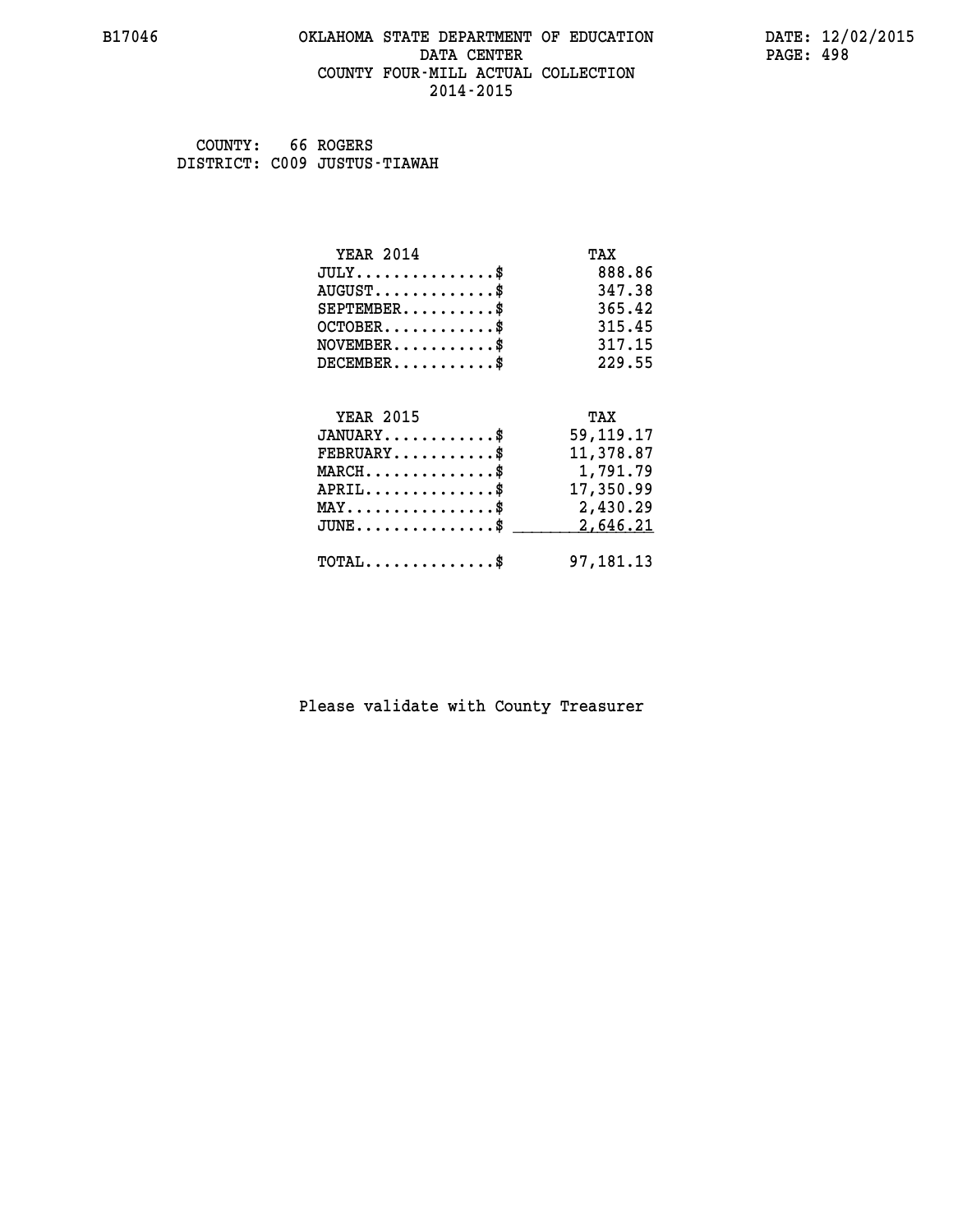#### **B17046 OKLAHOMA STATE DEPARTMENT OF EDUCATION DATE: 12/02/2015 DATA CENTER** PAGE: 499  **COUNTY FOUR-MILL ACTUAL COLLECTION 2014-2015**

 **COUNTY: 66 ROGERS DISTRICT: I001 CLAREMORE**

| <b>YEAR 2014</b>                                   | TAX        |
|----------------------------------------------------|------------|
| $JULY$ \$                                          | 6,785.43   |
| $AUGUST$ \$                                        | 2,767.81   |
| $SEPTEMBER$ \$                                     | 2,911.54   |
| $OCTOBER$ \$                                       | 2,513.39   |
| $\texttt{NOVEMBER} \dots \dots \dots \$            | 2,527.03   |
| $DECEMBER$ \$                                      | 1,828.97   |
|                                                    |            |
| <b>YEAR 2015</b>                                   | TAX        |
| $JANUARY$ \$                                       | 471,044.44 |
| $FEBRUARY$ \$                                      | 90,663.55  |
| $\texttt{MARCH}\ldots\ldots\ldots\ldots\text{*}$   | 14,359.97  |
| $APRIL \ldots \ldots \ldots \ldots$                | 138,247.65 |
| $\texttt{MAX} \dots \dots \dots \dots \dots \$     | 19,464.50  |
| $\texttt{JUNE} \dots \dots \dots \dots \texttt{S}$ | 21,084.17  |
| $\texttt{TOTAL} \dots \dots \dots \dots$           | 774,198.45 |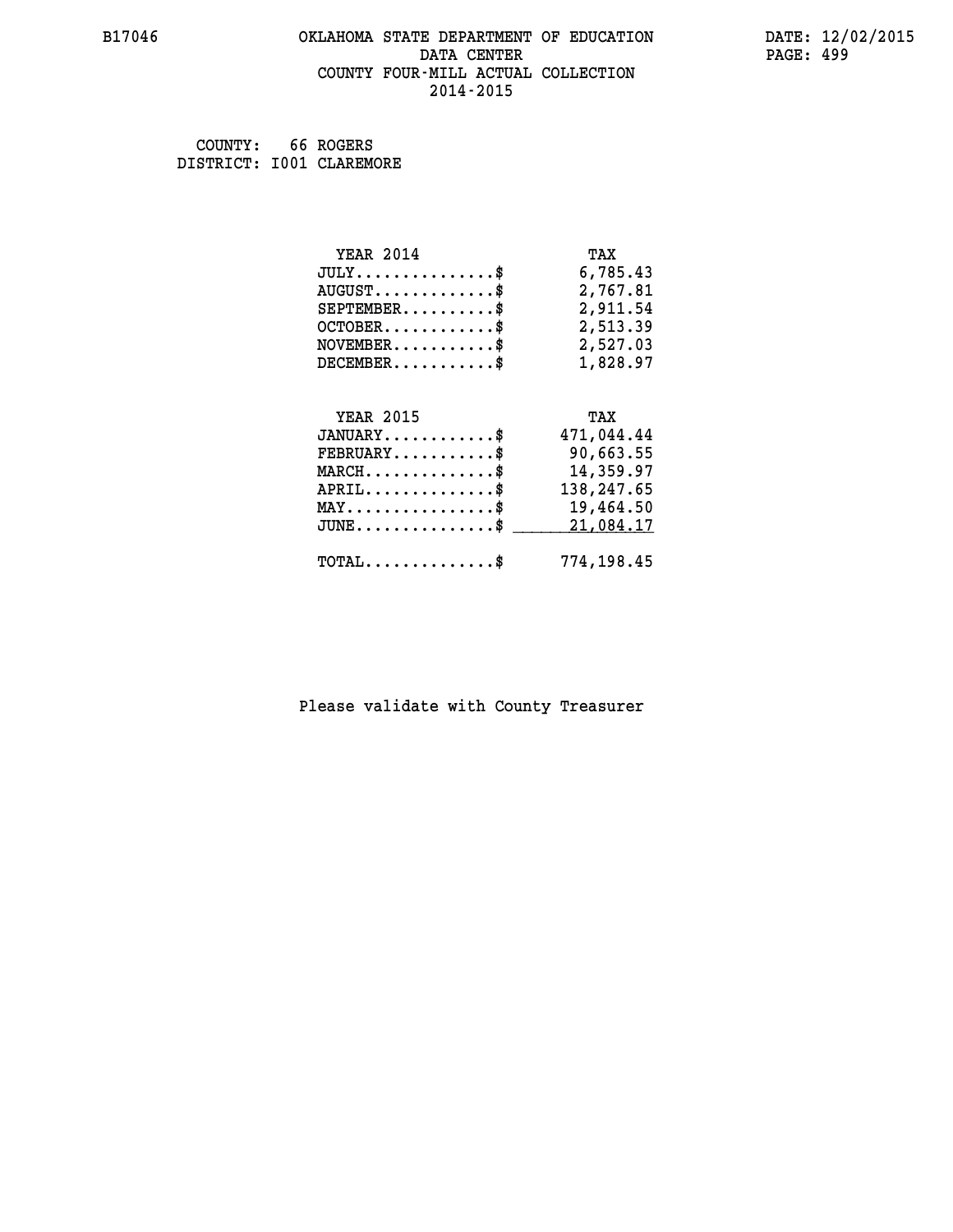#### **B17046 OKLAHOMA STATE DEPARTMENT OF EDUCATION DATE: 12/02/2015 DATA CENTER** PAGE: 500  **COUNTY FOUR-MILL ACTUAL COLLECTION 2014-2015**

 **COUNTY: 66 ROGERS DISTRICT: I002 CATOOSA**

| <b>YEAR 2014</b>                                                          | TAX        |
|---------------------------------------------------------------------------|------------|
| $JULY$ \$                                                                 | 3,567.14   |
| $AUGUST$ \$                                                               | 1,448.67   |
| $SEPTEMBER$ \$                                                            | 1,523.89   |
| $OCTOBER$ \$                                                              | 1,315.51   |
| $\verb NOVEMBER , \verb , \verb , \verb , \verb , \verb , \verb , \verb $ | 1,322.64   |
| $DECEMBER$ \$                                                             | 957.27     |
|                                                                           |            |
| <b>YEAR 2015</b>                                                          | TAX        |
| $JANUARY$ \$                                                              | 246,543.07 |
| $FEBRUARY$                                                                | 47,452.99  |
| $\texttt{MARCH}\ldots\ldots\ldots\ldots\cdots\$                           | 7,511.88   |
| $APRIL \ldots \ldots \ldots \ldots \$                                     | 72,358.34  |
| $\texttt{MAX} \dots \dots \dots \dots \dots \$                            | 10,155.62  |
| $\texttt{JUNE} \dots \dots \dots \dots \texttt{S}$                        | 11,035.38  |
| $\texttt{TOTAL} \dots \dots \dots \dots$ \$                               | 405,192.40 |
|                                                                           |            |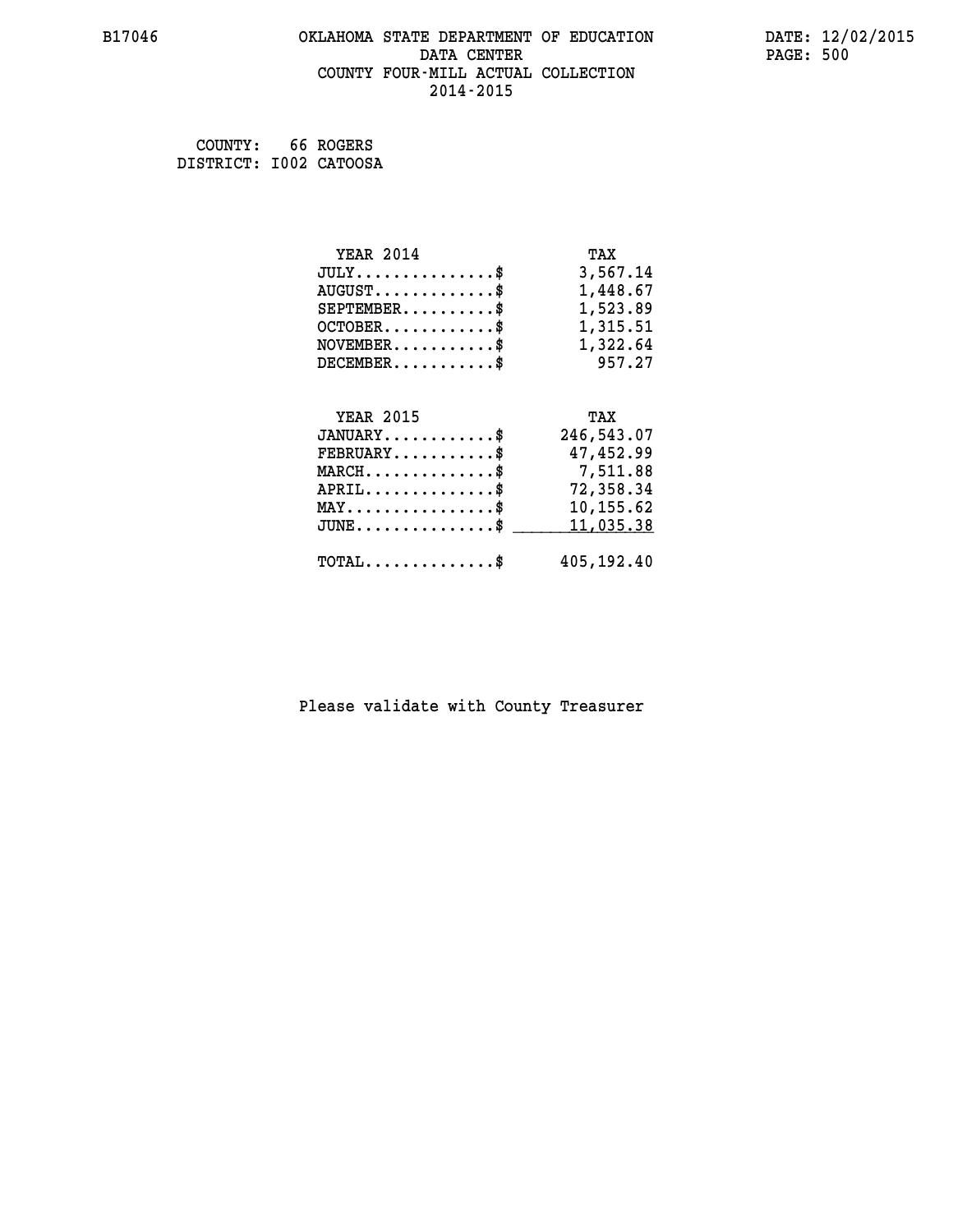# **B17046 OKLAHOMA STATE DEPARTMENT OF EDUCATION DATE: 12/02/2015 DATA CENTER** PAGE: 501  **COUNTY FOUR-MILL ACTUAL COLLECTION 2014-2015**

 **COUNTY: 66 ROGERS DISTRICT: I003 CHELSEA**

| <b>YEAR 2014</b>                                 | TAX        |
|--------------------------------------------------|------------|
| $JULY \ldots \ldots \ldots \$                    | 1,583.24   |
| $AUGUST$ \$                                      | 641.47     |
| $SEPTEMENT.$ \$                                  | 674.78     |
| $OCTOBER$ \$                                     | 582.52     |
| $NOVEMBER.$ \$                                   | 585.68     |
| $DECEMBER$ \$                                    | 423.88     |
|                                                  |            |
| <b>YEAR 2015</b>                                 | TAX        |
| $JANUARY$ \$                                     | 109,170.29 |
| $FEBRUARY$ \$                                    | 21,012.38  |
| $\texttt{MARCH}\ldots\ldots\ldots\ldots\text{*}$ | 3,308.74   |
| $APRIL$ \$                                       | 32,040.56  |
| $\texttt{MAX} \dots \dots \dots \dots \dots \$   | 4,500.70   |
| $JUNE$ \$                                        | 4,886.52   |
| $\texttt{TOTAL} \dots \dots \dots \dots$         | 179,410.76 |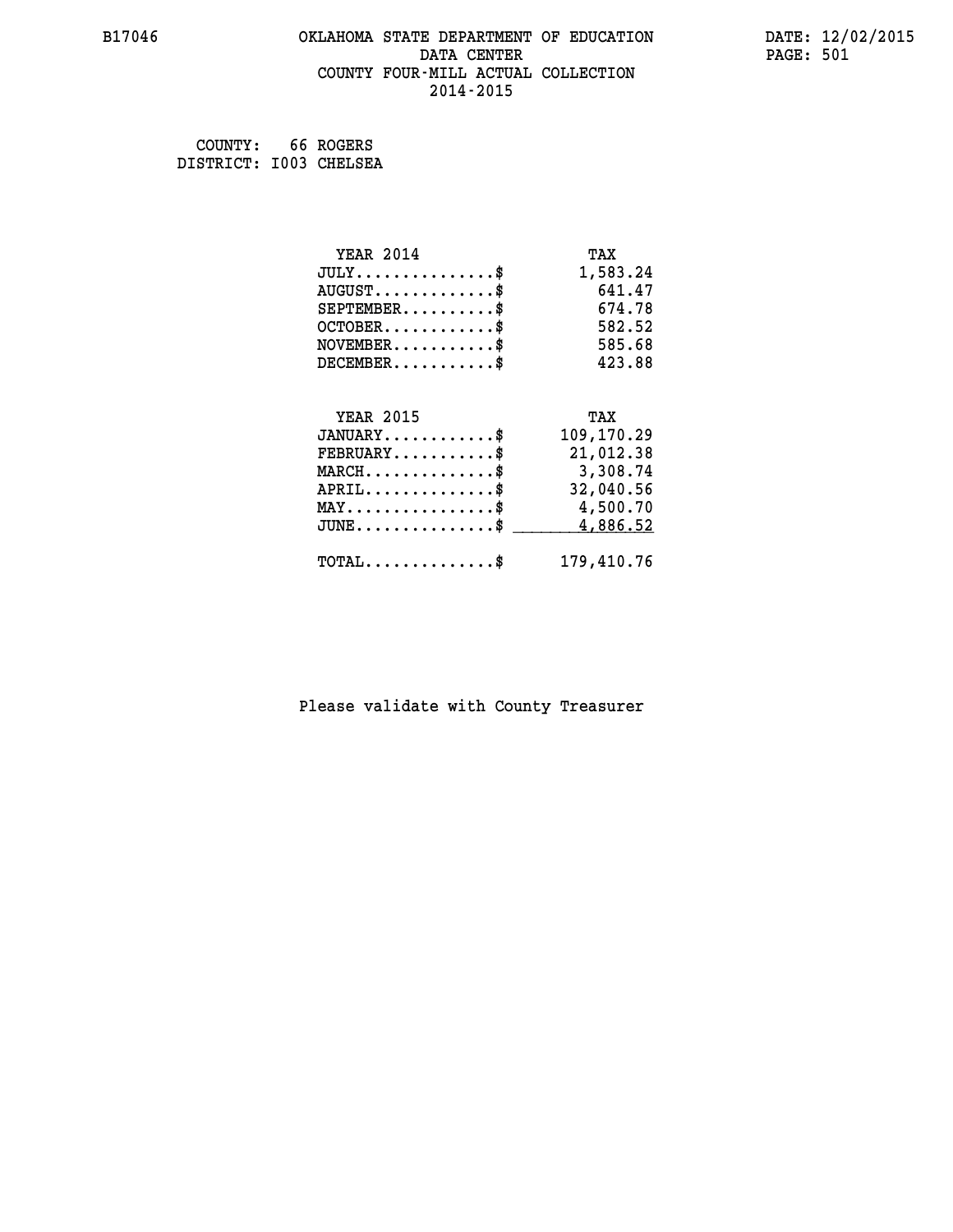#### **B17046 OKLAHOMA STATE DEPARTMENT OF EDUCATION DATE: 12/02/2015 DATA CENTER** PAGE: 502  **COUNTY FOUR-MILL ACTUAL COLLECTION 2014-2015**

 **COUNTY: 66 ROGERS DISTRICT: I004 OOLOGAH-TALALA**

| <b>YEAR 2014</b>                               | TAX        |
|------------------------------------------------|------------|
| $JULY$ \$                                      | 3,035.61   |
| $AUGUST$ \$                                    | 1,254.83   |
| $SEPTEMBER$ \$                                 | 1,320.00   |
| $OCTOBER$ \$                                   | 1,139.49   |
| $NOVEMBER.$ \$                                 | 1,145.67   |
| $DECEMBER$ \$                                  | 829.20     |
|                                                |            |
| <b>YEAR 2015</b>                               | TAX        |
| $JANUARY$ \$                                   | 213,556.65 |
| $FEBRUARY$ \$                                  | 41,103.98  |
| $\texttt{MARCH} \dots \dots \dots \dots \$     | 6,472.45   |
| $APRIL$ \$                                     | 62,677.12  |
| $\texttt{MAX} \dots \dots \dots \dots \dots \$ | 8,784.29   |
| $JUNE$                                         | 9,558.89   |
| $\texttt{TOTAL} \dots \dots \dots \dots$       | 350,878.18 |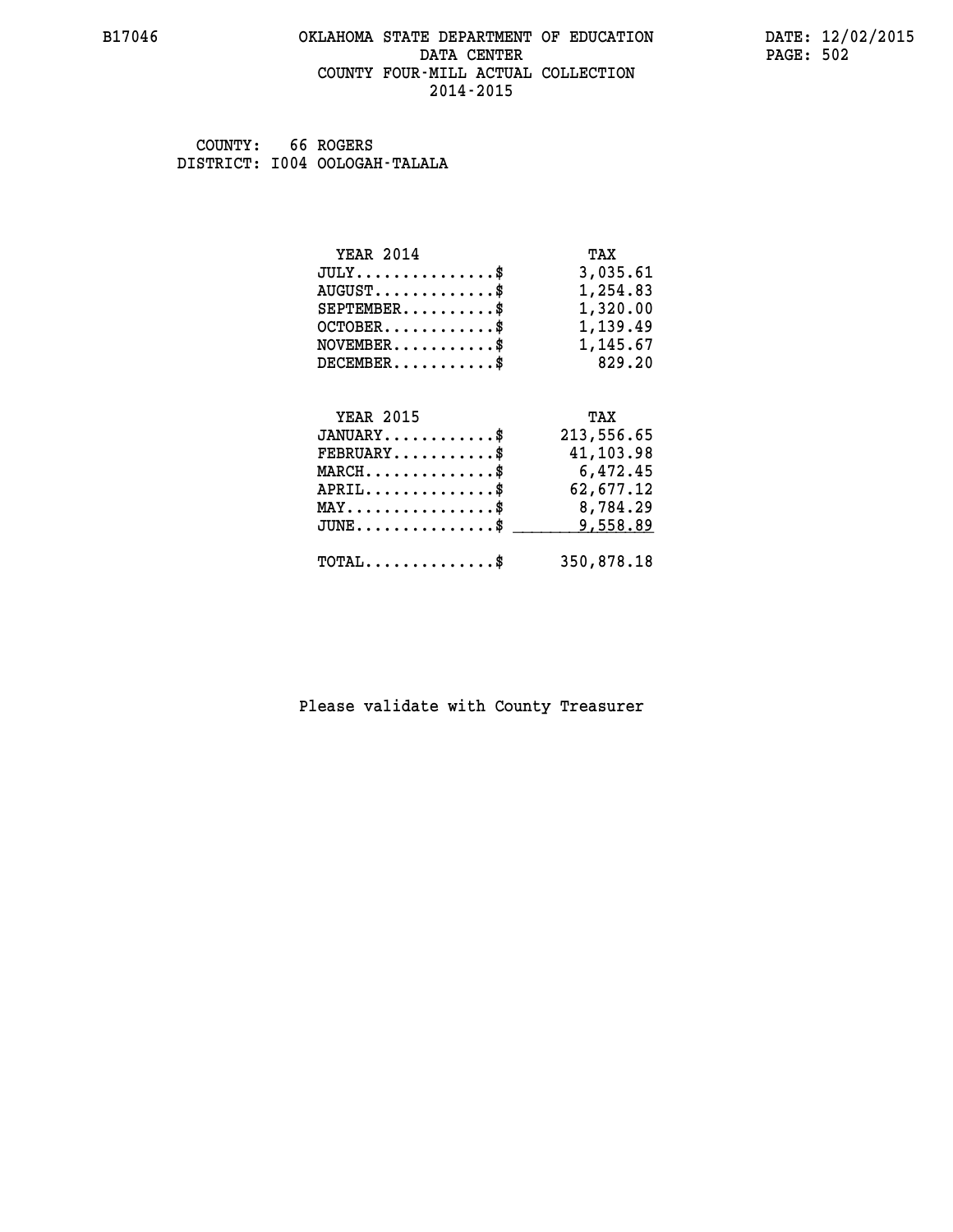# **B17046 OKLAHOMA STATE DEPARTMENT OF EDUCATION DATE: 12/02/2015 DATA CENTER** PAGE: 503  **COUNTY FOUR-MILL ACTUAL COLLECTION 2014-2015**

 **COUNTY: 66 ROGERS DISTRICT: I005 INOLA**

| <b>YEAR 2014</b>                           | TAX        |
|--------------------------------------------|------------|
| $JULY$ \$                                  | 2,220.18   |
| $AUGUST$ \$                                | 963.59     |
| $SEPTEMENT.$ \$                            | 1,013.63   |
| $OCTOBER$ \$                               | 875.02     |
| $NOVEMBER$ \$                              | 879.77     |
| $DECEMBER$ \$                              | 636.74     |
|                                            |            |
| <b>YEAR 2015</b>                           | TAX        |
| $JANUARY$                                  | 163,990.49 |
| $FEBRUARY$                                 | 31,563.82  |
| $MARCH$ \$                                 | 4,970.23   |
| $APRIL$ \$                                 | 48,129.85  |
| $MAX \dots \dots \dots \dots \dots$        | 6,747.79   |
| $JUNE$ \$                                  | 7,340.30   |
| $\texttt{TOTAL} \dots \dots \dots \dots \$ | 269,331.41 |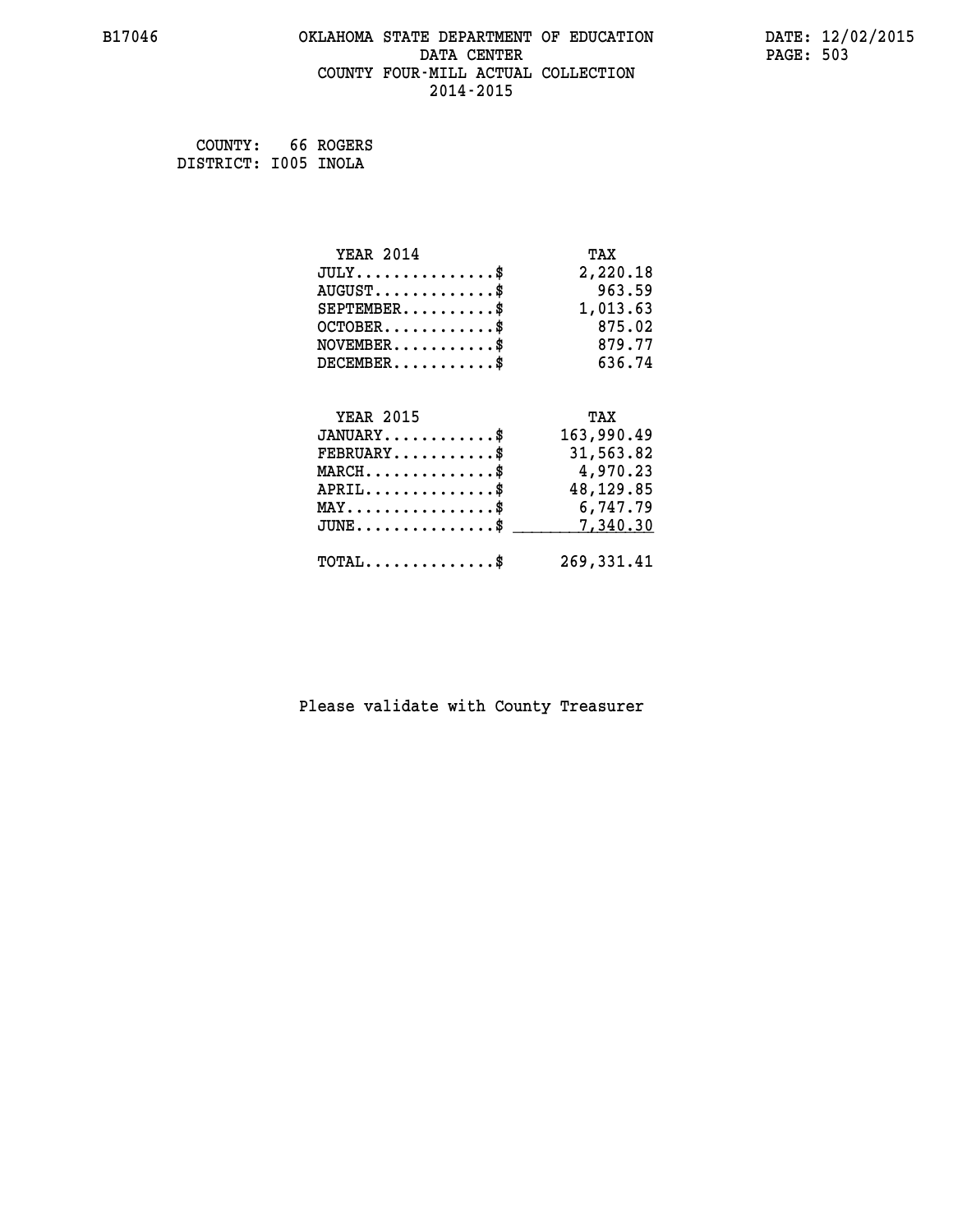# **B17046 OKLAHOMA STATE DEPARTMENT OF EDUCATION DATE: 12/02/2015 DATA CENTER** PAGE: 504  **COUNTY FOUR-MILL ACTUAL COLLECTION 2014-2015**

 **COUNTY: 66 ROGERS DISTRICT: I006 SEQUOYAH**

| <b>YEAR 2014</b>                                 | TAX        |
|--------------------------------------------------|------------|
| $JULY$ \$                                        | 2,202.04   |
| $AUGUST$ \$                                      | 944.33     |
| $SEPTEMENT.$ \$                                  | 993.37     |
| $OCTOBER$ \$                                     | 857.52     |
| $\texttt{NOVEMBER} \dots \dots \dots \$          | 862.17     |
| $DECEMBER$ \$                                    | 624.02     |
|                                                  |            |
| <b>YEAR 2015</b>                                 | TAX        |
| $JANUARY$ \$                                     | 160,712.14 |
| $FEBRUARY$ \$                                    | 30,932.82  |
| $MARCH$ \$                                       | 4,870.86   |
| $APRIL$ \$                                       | 47,167.68  |
| MAY\$ 6,606.62                                   |            |
| $\texttt{JUNE} \dots \dots \dots \dots \dots \$$ | 7,193.54   |
| $\texttt{TOTAL} \dots \dots \dots \dots \$       | 263,967.11 |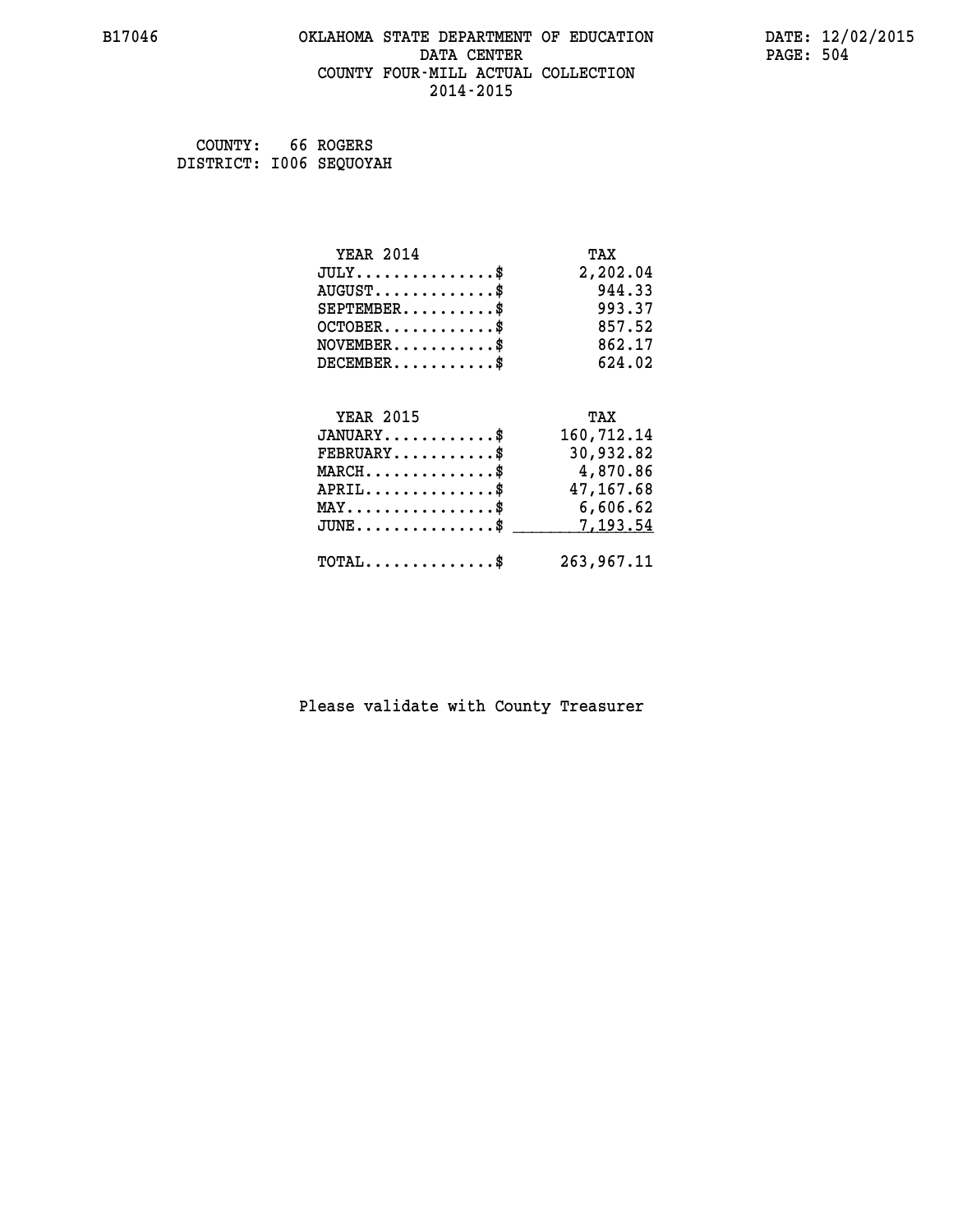# **B17046 OKLAHOMA STATE DEPARTMENT OF EDUCATION DATE: 12/02/2015 DATA CENTER** PAGE: 505  **COUNTY FOUR-MILL ACTUAL COLLECTION 2014-2015**

 **COUNTY: 66 ROGERS DISTRICT: I007 FOYIL**

| <b>YEAR 2014</b>                               | TAX        |
|------------------------------------------------|------------|
| $JULY$ \$                                      | 1,027.10   |
| $AUGUST$ \$                                    | 392.36     |
| $SEPTEMBER$ \$                                 | 412.74     |
| $OCTOBER$ \$                                   | 356.28     |
| $NOVEMBER$ \$                                  | 358.24     |
| $DECEMBER$ \$                                  | 259.27     |
|                                                |            |
| <b>YEAR 2015</b>                               | TAX        |
| $JANUARY$ \$                                   | 66,774.41  |
| $FEBRUARY$                                     | 12,852.30  |
| $MARCH$ \$                                     | 2,023.78   |
| $APRIL$ \$                                     | 19,597.73  |
| $\texttt{MAX} \dots \dots \dots \dots \dots \$ | 2,745.02   |
| $JUNE$ $\text{\$}$                             | 2,988.85   |
| $\texttt{TOTAL} \dots \dots \dots \dots \$     | 109,788.08 |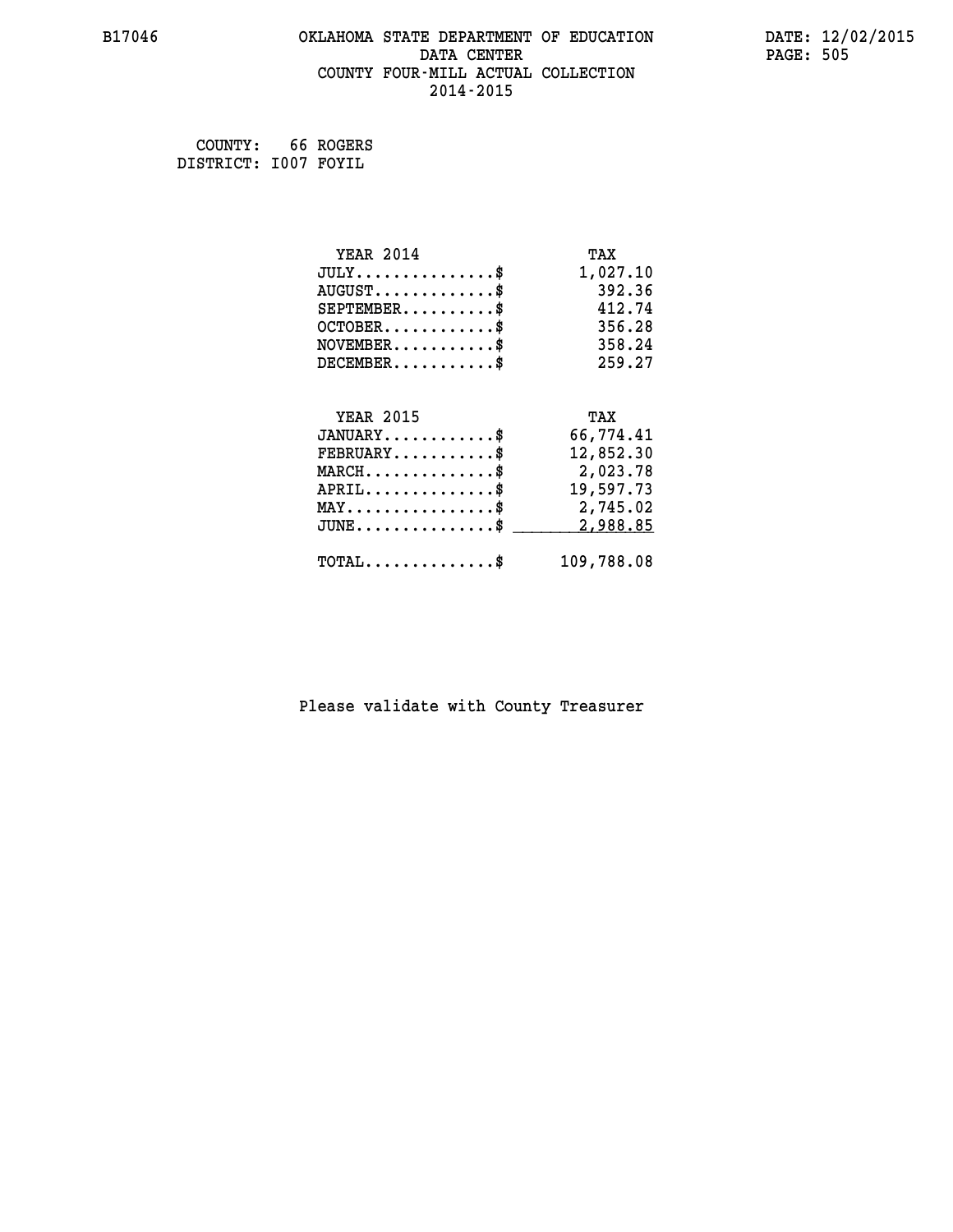### **B17046 OKLAHOMA STATE DEPARTMENT OF EDUCATION DATE: 12/02/2015 DATA CENTER** PAGE: 506  **COUNTY FOUR-MILL ACTUAL COLLECTION 2014-2015**

 **COUNTY: 66 ROGERS DISTRICT: I008 VERDIGRIS**

| <b>YEAR 2014</b>                           | TAX          |
|--------------------------------------------|--------------|
| $JULY$ \$                                  | 2,045.05     |
| $AUGUST$ \$                                | 848.28       |
| $SEPTEMBER$                                | 892.33       |
| $OCTOBER$ \$                               | 770.31       |
| $NOVEMBER$ \$                              | 774.49       |
| $DECEMBER$ \$                              | 560.53       |
|                                            |              |
| <b>YEAR 2015</b>                           | TAX          |
| $JANUARY$ \$                               | 144, 364.93  |
| $FEBRUARY$                                 | 27,786.42    |
| $MARCH$ \$                                 | 4,375.41     |
| $APRIL$ \$                                 | 42,369.92    |
| $MAX \dots \dots \dots \dots \dots$        | 5,934.63     |
| $JUNE$ \$                                  | 6,461.82     |
|                                            |              |
| $\texttt{TOTAL} \dots \dots \dots \dots \$ | 237, 184. 12 |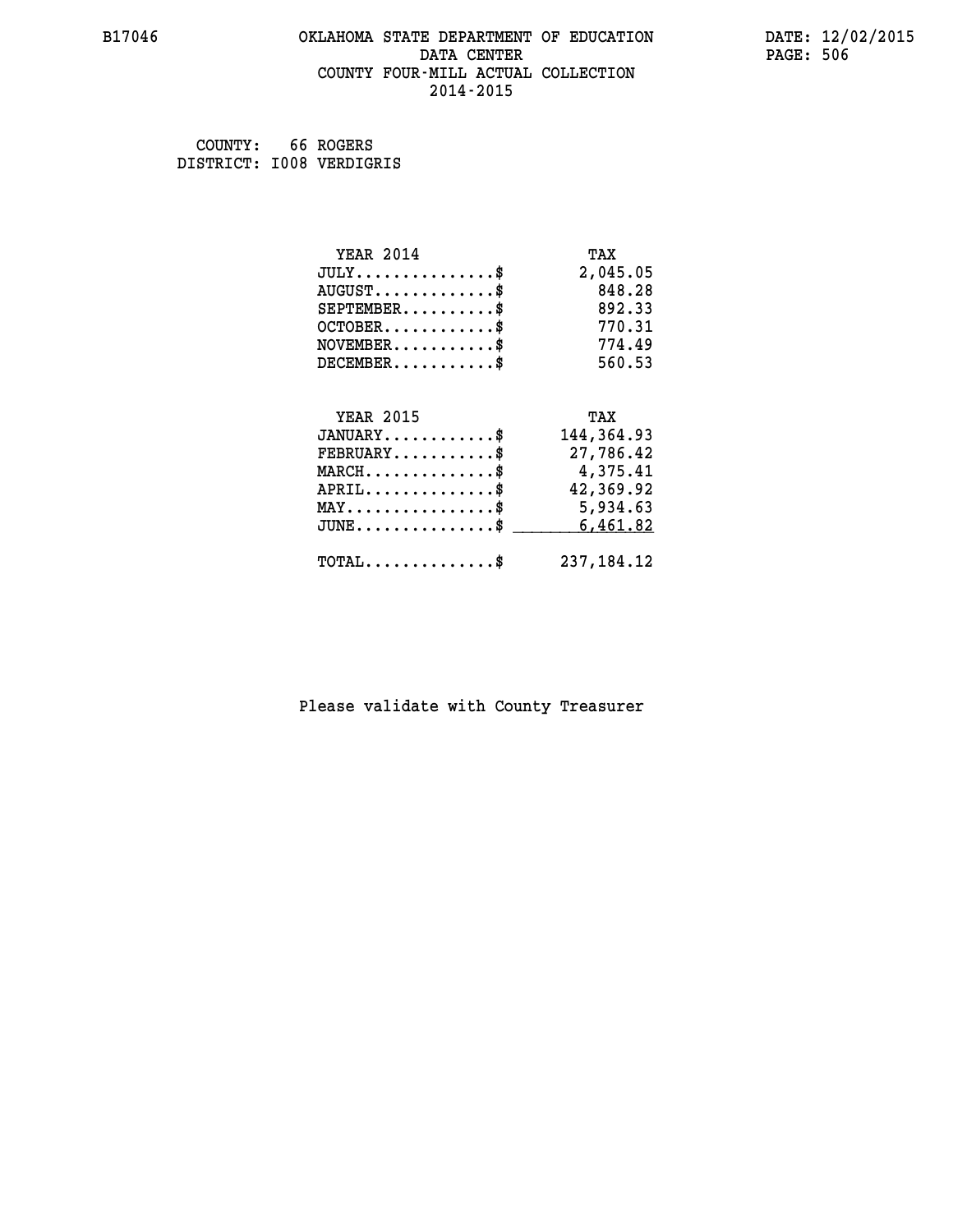### **B17046 OKLAHOMA STATE DEPARTMENT OF EDUCATION DATE: 12/02/2015 DATA CENTER** PAGE: 507  **COUNTY FOUR-MILL ACTUAL COLLECTION 2014-2015**

 **COUNTY: 66 ROGERS**

 **\*\*\*\*\*\* TOTALS \*\*\*\*\*\***

| <b>YEAR 2014</b>                           | TAX       |
|--------------------------------------------|-----------|
| $JULY$                                     | 23,354.65 |
| $\text{AUGUST} \dots \dots \dots \dots$ \$ | 9,608.72  |
| $SEPTEMBER$                                | 10,107.70 |
| $OCTOBER$ \$                               | 8,725.49  |
| $NOVEMBER$ \$                              | 8,772.84  |
| $DECEMBER$ \$                              | 6,349.43  |

# **YEAR 2015**

| <b>YEAR 2015</b>                                        | TAX          |
|---------------------------------------------------------|--------------|
| $JANUARY$                                               | 1,635,275.59 |
| $FEBRUARY$ \$                                           | 314,747.13   |
| $MARCH$ \$                                              | 49,685.11    |
| $APRIL$ \$                                              | 479,939.84   |
| $MAX \dots \dots \dots \dots \dots$                     | 67,369.46    |
| JUNE\$ 73,195.68                                        |              |
| $\texttt{TOTAL} \dots \dots \dots \dots \$ 2,687,131.64 |              |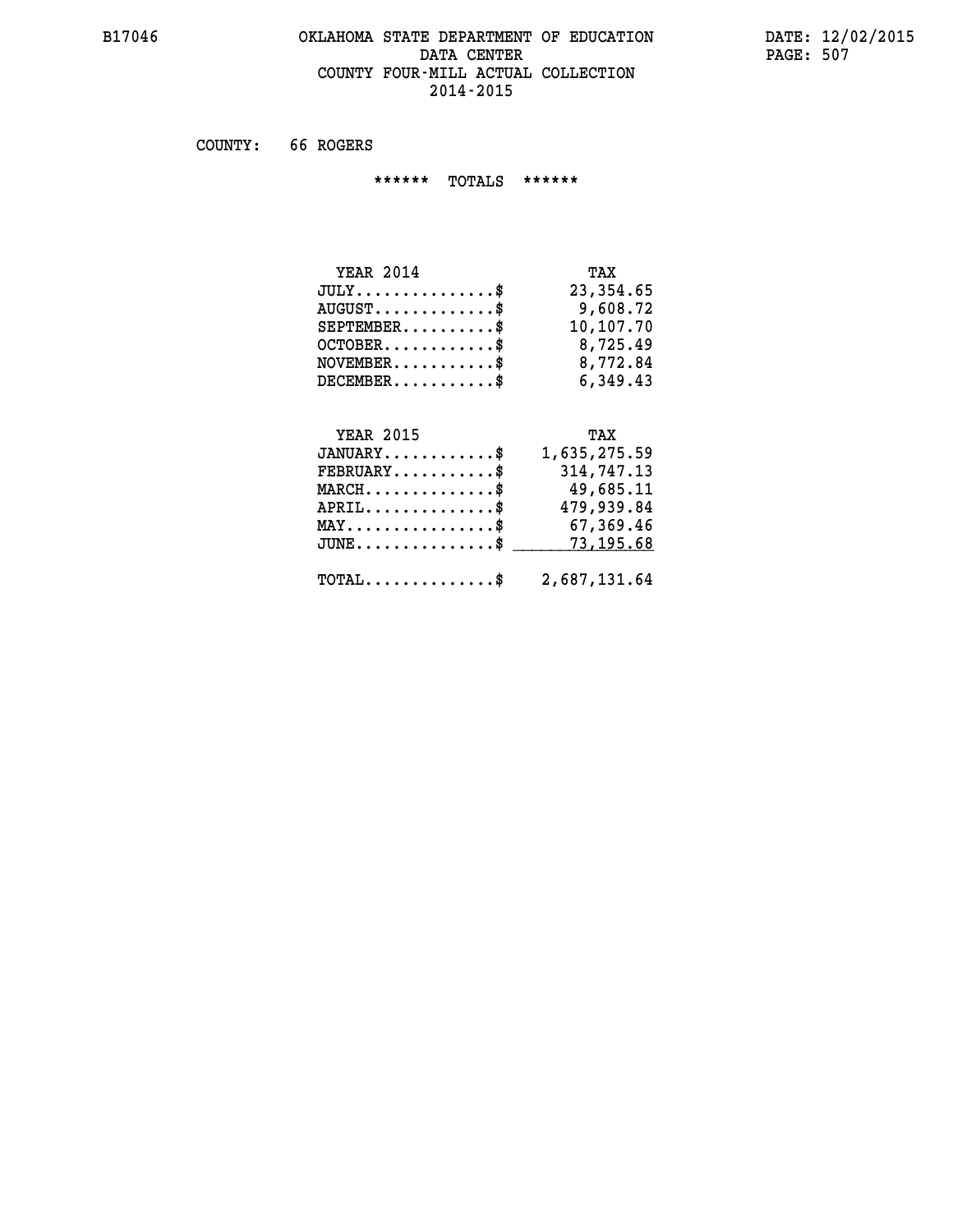# **B17046 OKLAHOMA STATE DEPARTMENT OF EDUCATION DATE: 12/02/2015 DATA CENTER** PAGE: 508  **COUNTY FOUR-MILL ACTUAL COLLECTION 2014-2015**

 **COUNTY: 67 SEMINOLE DISTRICT: C054 JUSTICE**

| <b>YEAR 2014</b>                                 | TAX        |
|--------------------------------------------------|------------|
| $JULY$ \$                                        | 140.48     |
| $AUGUST$ \$                                      | 177.59     |
| $SEPTEMBER$ \$                                   | 141.89     |
| $OCTOBER$ \$                                     | 62.54      |
| $NOVEMBER$ \$                                    | 23.42      |
| $DECEMBER$ \$                                    | 27.31      |
|                                                  |            |
| <b>YEAR 2015</b>                                 | TAX        |
| $JANUARY$ \$                                     | 13,204.03  |
| $FEBRUARY$                                       | 2,052.63   |
| $MARCH$ \$                                       | 320.10     |
| $APRIL$ \$                                       | 2,656.42   |
| $\texttt{MAX} \dots \dots \dots \dots \dots \$   | 3,044.33   |
| $\texttt{JUNE} \dots \dots \dots \dots \dots \$$ | 290.35     |
| $TOTAL$ \$                                       | 22, 141.09 |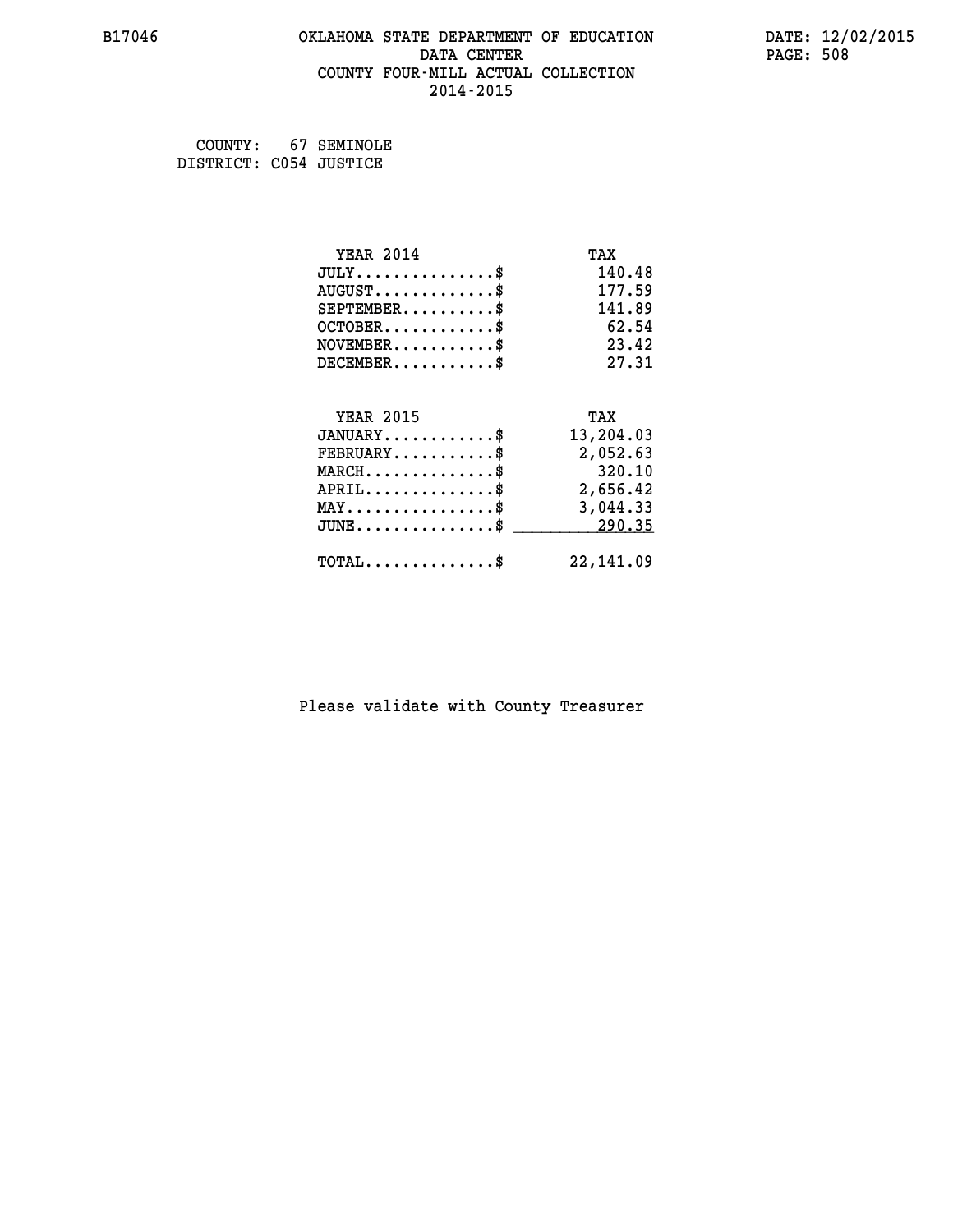# **B17046 OKLAHOMA STATE DEPARTMENT OF EDUCATION DATE: 12/02/2015 DATA CENTER** PAGE: 509  **COUNTY FOUR-MILL ACTUAL COLLECTION 2014-2015**

 **COUNTY: 67 SEMINOLE DISTRICT: I001 SEMINOLE**

| <b>YEAR 2014</b>                                 | TAX        |
|--------------------------------------------------|------------|
| $JULY$ \$                                        | 1,683.60   |
| $AUGUST$ \$                                      | 1,949.45   |
| $SEPTEMBER$ \$                                   | 1,587.82   |
| $OCTOBER$ \$                                     | 883.16     |
| $\texttt{NOVEMBER} \dots \dots \dots \$          | 379.55     |
| $DECEMBER$ \$                                    | 352.32     |
|                                                  |            |
| <b>YEAR 2015</b>                                 | TAX        |
| $JANUARY$ \$                                     | 142,914.50 |
| $FEBRUARY$                                       | 21,938.95  |
| $\texttt{MARCH}\ldots\ldots\ldots\ldots\text{*}$ | 3,489.87   |
| $APRIL \ldots \ldots \ldots \ldots \$            | 28,575.46  |
| $\texttt{MAX} \dots \dots \dots \dots \dots \$   | 32,818.93  |
| $\texttt{JUNE} \dots \dots \dots \dots \dots \$$ | 3,101.06   |
| $\texttt{TOTAL} \dots \dots \dots \dots$ \$      | 239,674.67 |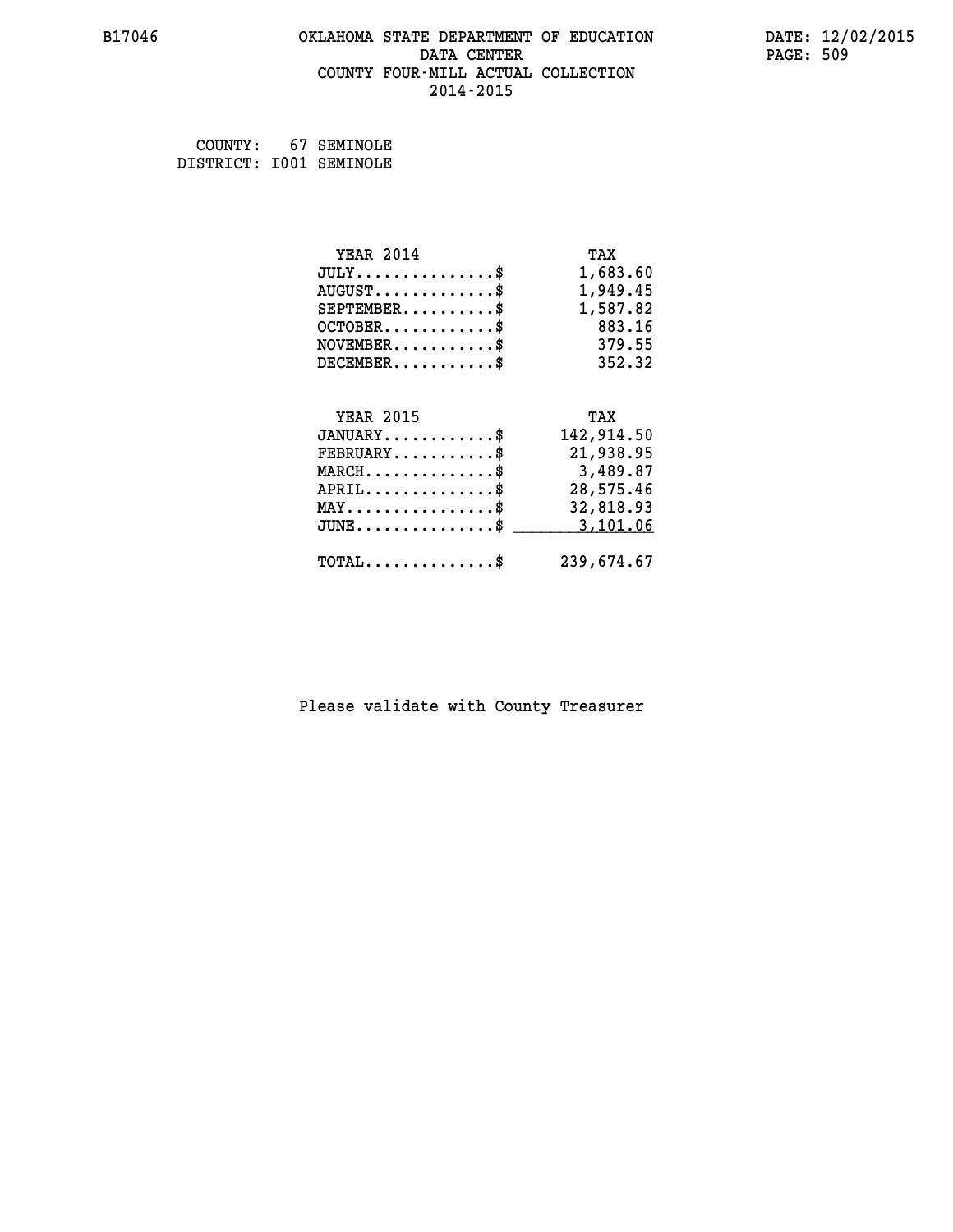# **B17046 OKLAHOMA STATE DEPARTMENT OF EDUCATION DATE: 12/02/2015 DATA CENTER** PAGE: 510  **COUNTY FOUR-MILL ACTUAL COLLECTION 2014-2015**

 **COUNTY: 67 SEMINOLE DISTRICT: I002 WEWOKA**

| <b>YEAR 2014</b>                                 | TAX        |
|--------------------------------------------------|------------|
| $JULY$ \$                                        | 771.08     |
| $AUGUST$ \$                                      | 823.84     |
| $SEPTEMBER$ \$                                   | 668.08     |
| $OCTOBER$ \$                                     | 303.58     |
| $\texttt{NOVEMBER} \dots \dots \dots \$          | 105.00     |
| $DECEMBER$ \$                                    | 141.01     |
|                                                  |            |
| <b>YEAR 2015</b>                                 | TAX        |
| $JANUARY$                                        | 62,319.69  |
| $FEBRUARY$                                       | 9,468.10   |
| $\texttt{MARCH}\ldots\ldots\ldots\ldots\text{*}$ | 1,627.08   |
| $APRIL \ldots \ldots \ldots \ldots \$            | 12,506.91  |
| $\texttt{MAX} \dots \dots \dots \dots \dots \$   | 14,381.97  |
| $JUNE$ \$                                        | 1,352.15   |
| $\texttt{TOTAL} \dots \dots \dots \dots \$       | 104,468.49 |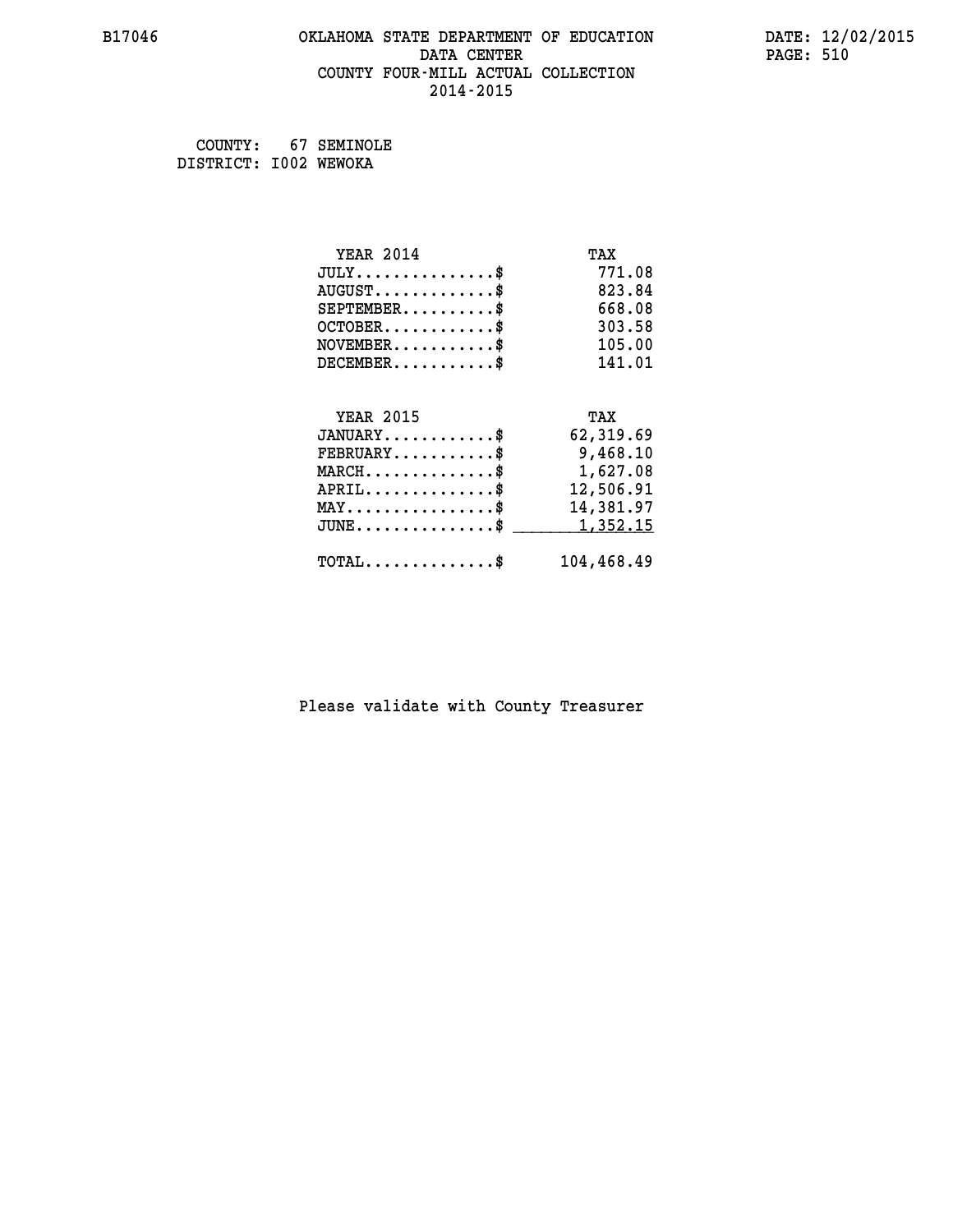# **B17046 OKLAHOMA STATE DEPARTMENT OF EDUCATION DATE: 12/02/2015 DATA CENTER** PAGE: 511  **COUNTY FOUR-MILL ACTUAL COLLECTION 2014-2015**

 **COUNTY: 67 SEMINOLE DISTRICT: I003 BOWLEGS**

| <b>YEAR 2014</b>                               | TAX       |
|------------------------------------------------|-----------|
| $JULY$ \$                                      | 259.32    |
| $AUGUST$ \$                                    | 313.46    |
| $SEPTEMBER$ \$                                 | 249.01    |
| $OCTOBER$ \$                                   | 108.60    |
| $NOVEMBER$ \$                                  | 46.11     |
| $DECEMBER$ \$                                  | 59.07     |
|                                                |           |
| <b>YEAR 2015</b>                               | TAX       |
| $JANUARY$                                      | 22,657.53 |
| $FEBRUARY$                                     | 3,444.67  |
| $MARCH$ \$                                     | 565.67    |
| $APRIL \ldots \ldots \ldots \ldots$ \$         | 4,546.11  |
| $\texttt{MAX} \dots \dots \dots \dots \dots \$ | 5,187.43  |
| $\texttt{JUNE}\dots\dots\dots\dots\dots\dots\$ | 482.38    |
| $\texttt{TOTAL} \dots \dots \dots \dots \$     | 37,919.36 |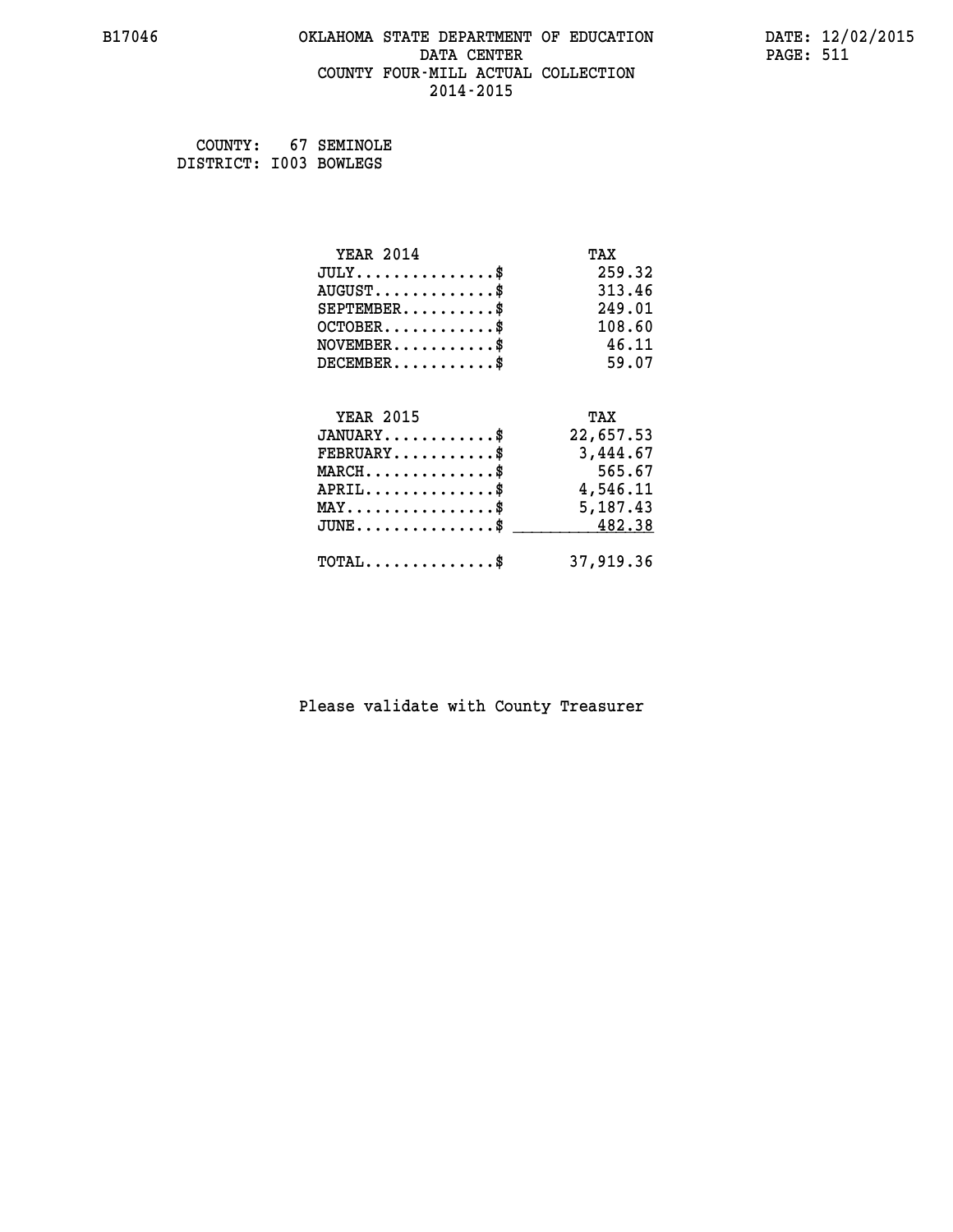# **B17046 OKLAHOMA STATE DEPARTMENT OF EDUCATION DATE: 12/02/2015 DATA CENTER** PAGE: 512  **COUNTY FOUR-MILL ACTUAL COLLECTION 2014-2015**

 **COUNTY: 67 SEMINOLE DISTRICT: I004 KONAWA**

| <b>YEAR 2014</b>                                 | TAX       |
|--------------------------------------------------|-----------|
| $JULY$ \$                                        | 572.40    |
| $AUGUST$ \$                                      | 709.45    |
| $SEPTEMBER$ \$                                   | 558.08    |
| $OCTOBER$ \$                                     | 322.25    |
| $\texttt{NOVEMBER} \dots \dots \dots \$          | 157.99    |
| $DECEMBER$ \$                                    | 137.68    |
|                                                  |           |
| <b>YEAR 2015</b>                                 | TAX       |
| $JANUARY$ \$                                     | 57,840.47 |
| $FEBRUARY$                                       | 8,736.61  |
| $\texttt{MARCH}\ldots\ldots\ldots\ldots\text{*}$ | 1,376.95  |
| $APRIL \ldots \ldots \ldots \ldots *$            | 11,564.74 |
| $\texttt{MAX} \dots \dots \dots \dots \dots \$   | 13,231.79 |
| $JUNE$ \$                                        | 1,289.47  |
| $TOTAL$ \$                                       | 96,497.88 |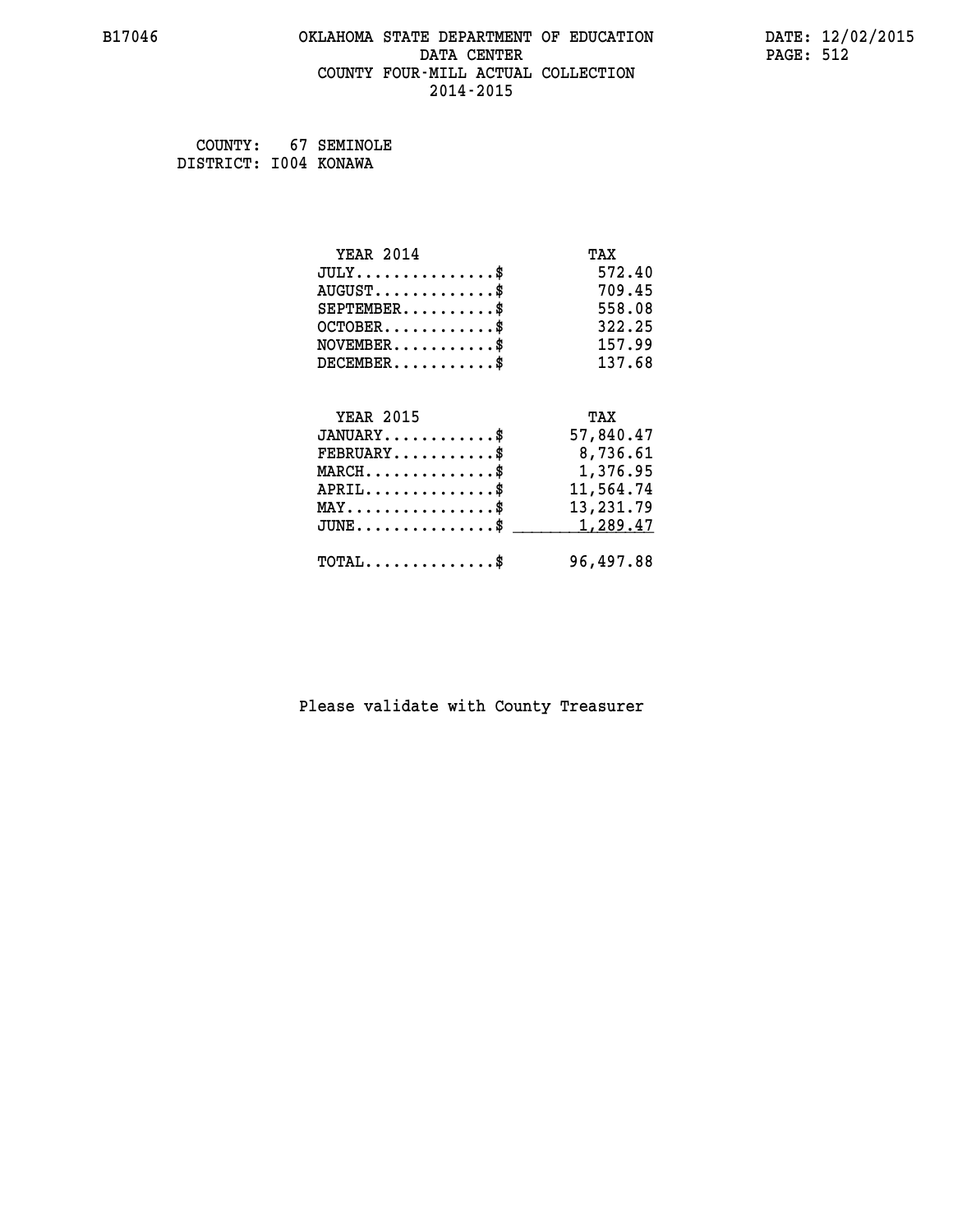### **B17046 OKLAHOMA STATE DEPARTMENT OF EDUCATION DATE: 12/02/2015 DATA CENTER** PAGE: 513  **COUNTY FOUR-MILL ACTUAL COLLECTION 2014-2015**

 **COUNTY: 67 SEMINOLE DISTRICT: I006 NEW LIMA**

| <b>YEAR 2014</b>                               | TAX         |
|------------------------------------------------|-------------|
| $JULY$ \$                                      | 252.19      |
| $AUGUST$ \$                                    | 293.39      |
| $SEPTEMBER$ \$                                 | 275.97      |
| $OCTOBER$ \$                                   | 112.16      |
| $NOVEMBER$ \$                                  | 37.06       |
| $DECEMBER$ \$                                  | 90.56       |
|                                                |             |
| <b>YEAR 2015</b>                               | TAX         |
| $JANUARY$ \$                                   | 23, 105. 22 |
| $FEBRUARY$                                     | 3,458.56    |
| $MARCH$ \$                                     | 550.51      |
| $APRIL \ldots \ldots \ldots \ldots \$          | 5,026.36    |
| $\texttt{MAX} \dots \dots \dots \dots \dots \$ | 5,265.41    |
| $JUNE$ \$                                      | 488.71      |
| $TOTAL$ \$                                     | 38,956.10   |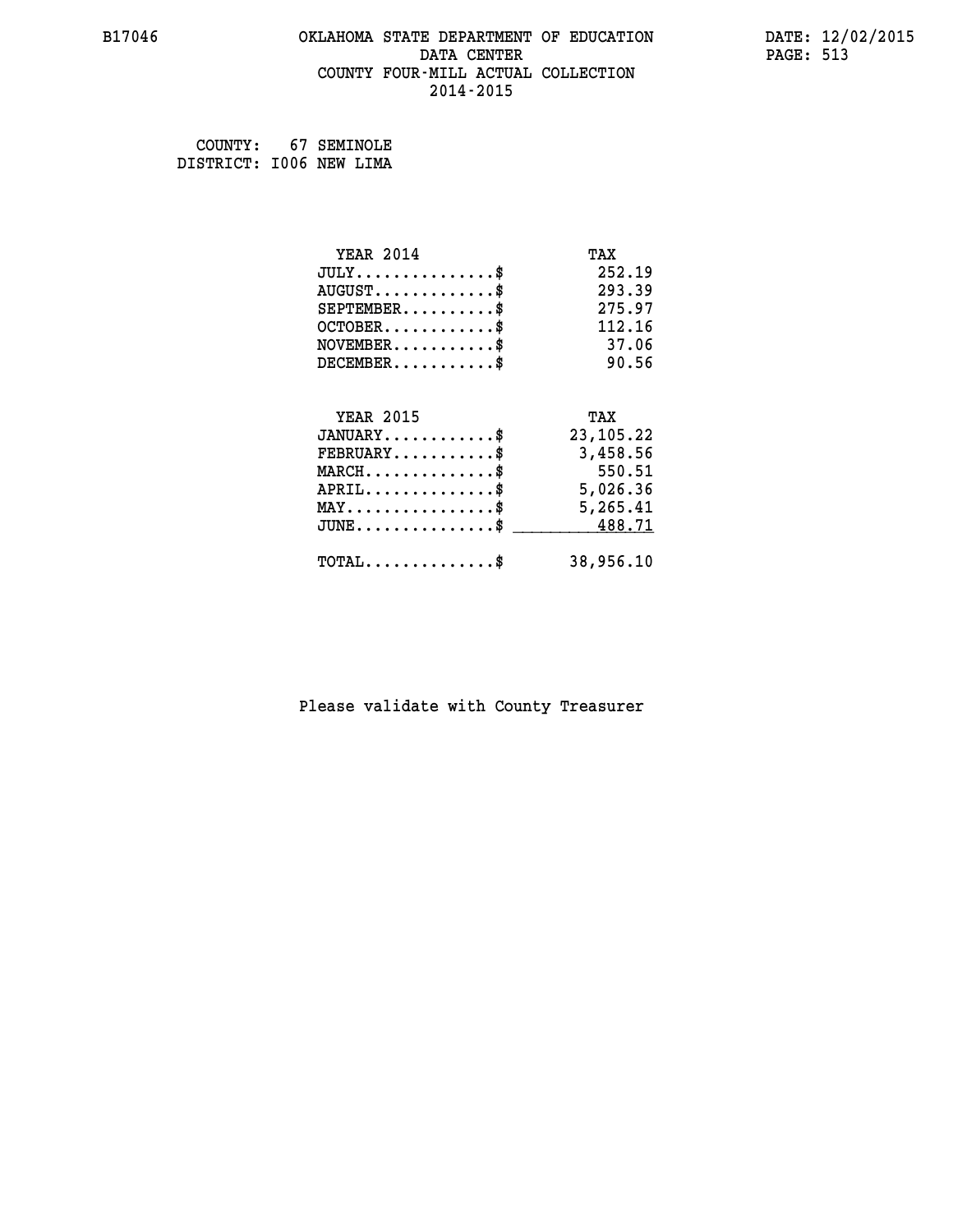# **B17046 OKLAHOMA STATE DEPARTMENT OF EDUCATION DATE: 12/02/2015 DATA CENTER** PAGE: 514  **COUNTY FOUR-MILL ACTUAL COLLECTION 2014-2015**

 **COUNTY: 67 SEMINOLE DISTRICT: I007 VARNUM**

| <b>YEAR 2014</b>                               | TAX       |
|------------------------------------------------|-----------|
| $JULY$ \$                                      | 267.60    |
| $AUGUST$ \$                                    | 307.94    |
| $SEPTEMBER$ \$                                 | 307.62    |
| $OCTOBER$ \$                                   | 127.02    |
| $NOVEMBER$ \$                                  | 74.22     |
| $DECEMBER$ \$                                  | 51.15     |
|                                                |           |
| <b>YEAR 2015</b>                               | TAX       |
| $JANUARY$                                      | 23,602.35 |
| $FEBRUARY$                                     | 3,571.86  |
| $MARCH$ \$                                     | 565.64    |
| $APRIL$ \$                                     | 4,745.30  |
| $\texttt{MAX} \dots \dots \dots \dots \dots \$ | 5,446.35  |
| $JUNE \ldots \ldots \ldots \ldots \ast$        | 506.39    |
| $TOTAL$ \$                                     | 39,573.44 |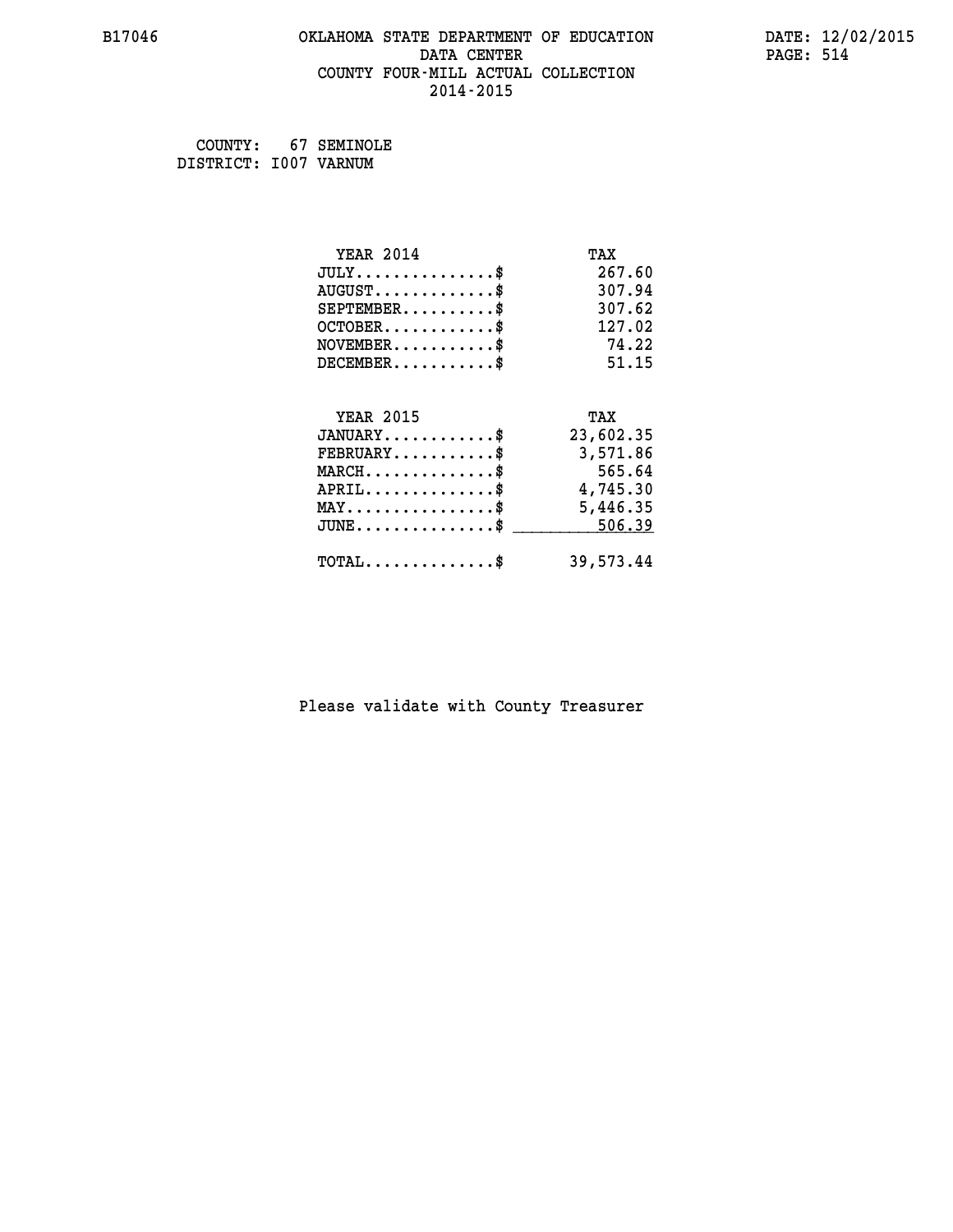# **B17046 OKLAHOMA STATE DEPARTMENT OF EDUCATION DATE: 12/02/2015 DATA CENTER** PAGE: 515  **COUNTY FOUR-MILL ACTUAL COLLECTION 2014-2015**

 **COUNTY: 67 SEMINOLE DISTRICT: I010 SASAKWA**

| <b>YEAR 2014</b>                               | TAX       |
|------------------------------------------------|-----------|
| $JULY$ \$                                      | 209.50    |
| $AUGUST$ \$                                    | 212.04    |
| $SEPTEMBER$ \$                                 | 175.95    |
| $OCTOBER$ \$                                   | 77.25     |
| $NOVEMBER$ \$                                  | 28.47     |
| $DECEMBER$ \$                                  | 37.75     |
|                                                |           |
| <b>YEAR 2015</b>                               | TAX       |
| $JANUARY$ \$                                   | 16,476.87 |
| $FEBRUARY$                                     | 2,526.93  |
| $MARCH$ \$                                     | 401.00    |
| $APRIL$ \$                                     | 3,296.04  |
| $\texttt{MAX} \dots \dots \dots \dots \dots \$ | 3,808.39  |
| $JUNE$ \$                                      | 366.73    |
| $\texttt{TOTAL} \dots \dots \dots \dots \$     | 27,616.92 |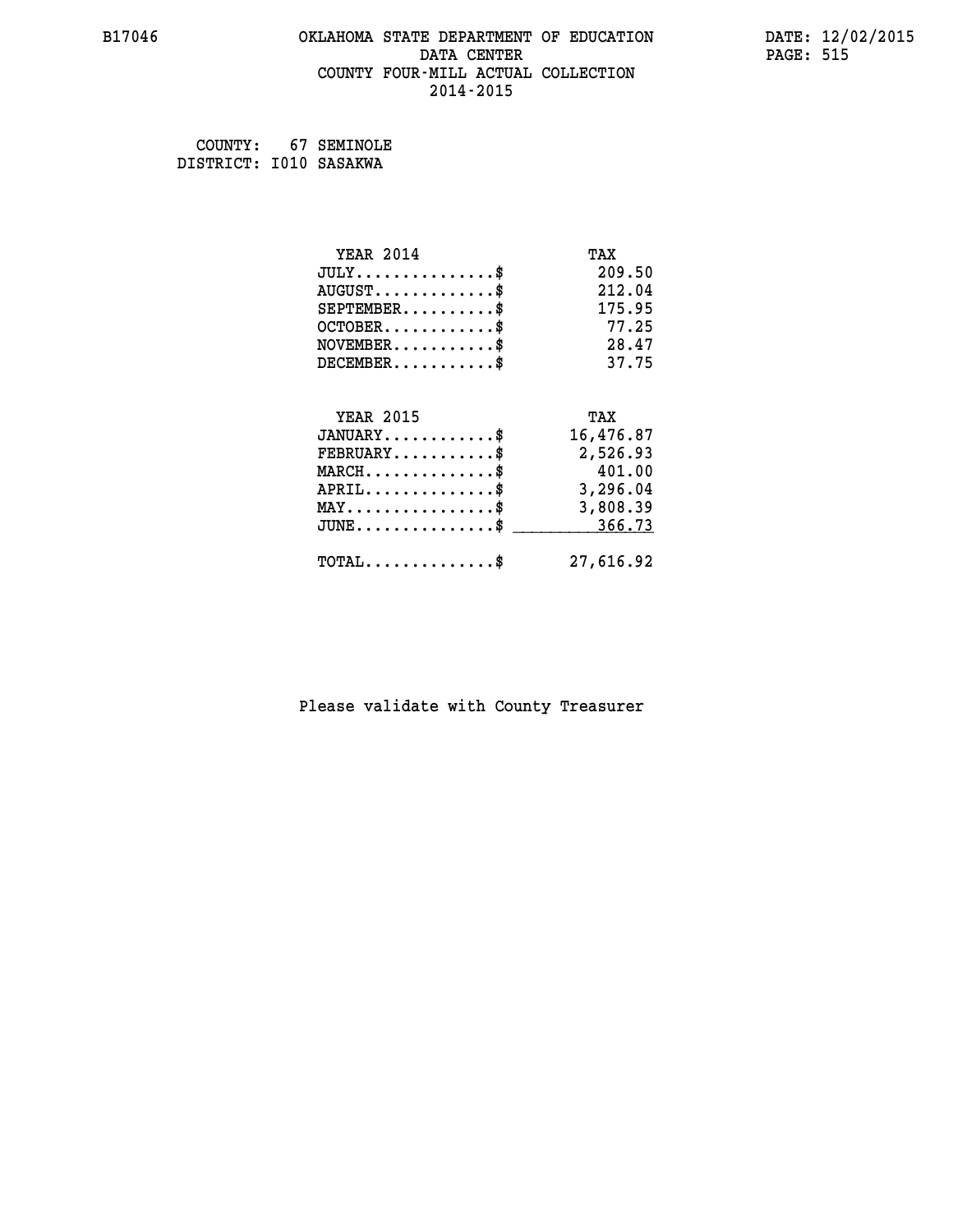### **B17046 OKLAHOMA STATE DEPARTMENT OF EDUCATION DATE: 12/02/2015 DATA CENTER** PAGE: 516  **COUNTY FOUR-MILL ACTUAL COLLECTION 2014-2015**

 **COUNTY: 67 SEMINOLE DISTRICT: I014 STROTHER**

| <b>YEAR 2014</b>                               | TAX       |
|------------------------------------------------|-----------|
| $JULY$ \$                                      | 350.73    |
| $AUGUST$ \$                                    | 471.22    |
| $SEPTEMBER$ \$                                 | 466.54    |
| $OCTOBER$ \$                                   | 141.25    |
| $NOVEMBER$ \$                                  | 52.77     |
| $DECEMBER$ \$                                  | 67.57     |
|                                                |           |
| <b>YEAR 2015</b>                               | TAX       |
| $JANUARY$ \$                                   | 36,399.42 |
| $FEBRUARY$                                     | 5,330.40  |
| $MARCH$ \$                                     | 852.88    |
| $\texttt{APRIL} \dots \dots \dots \dots \$     | 7,277.51  |
| $\texttt{MAX} \dots \dots \dots \dots \dots \$ | 8,235.26  |
| $JUNE$ \$                                      | 746.96    |
| $\texttt{TOTAL} \dots \dots \dots \dots \$     | 60,392.51 |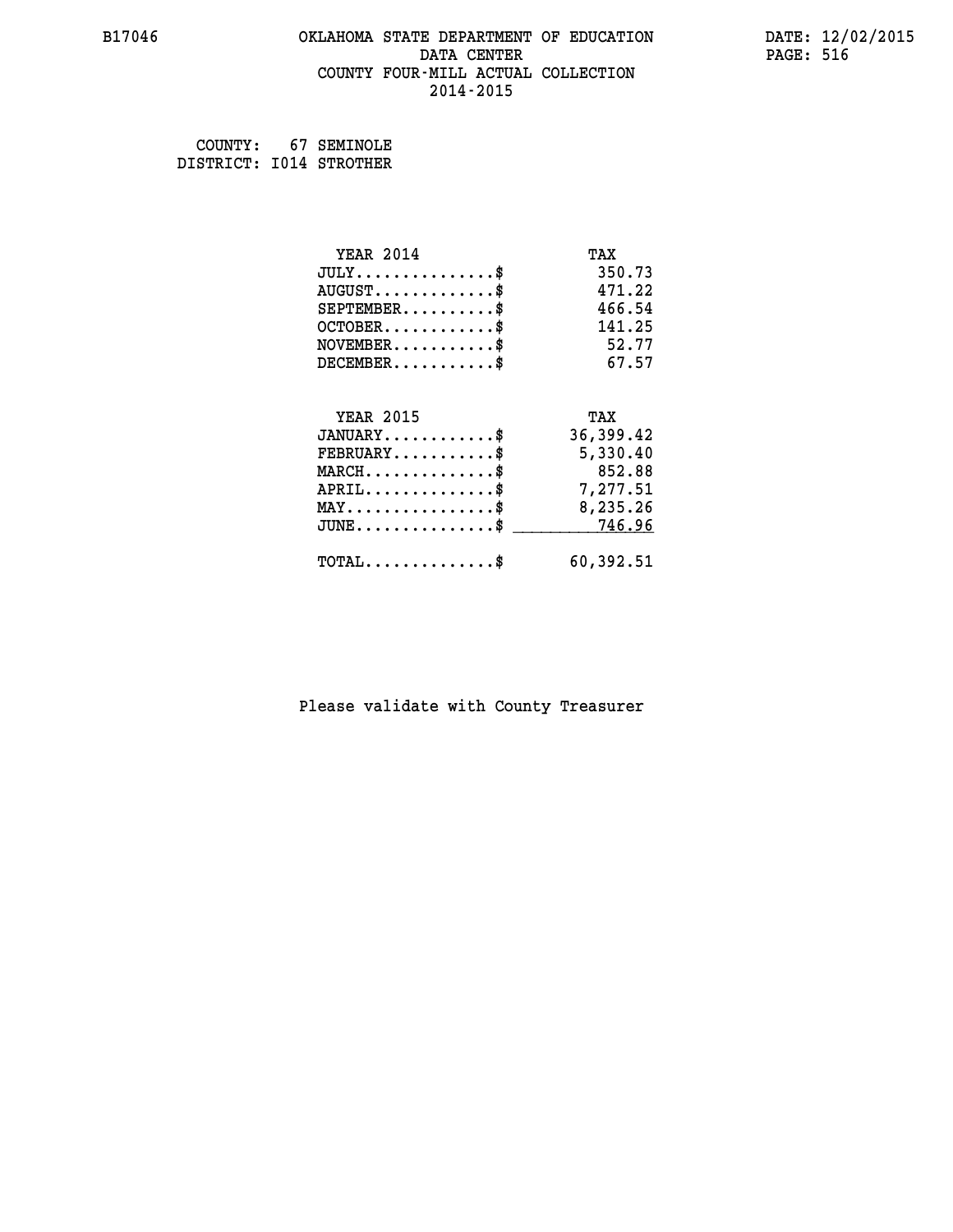# **B17046 OKLAHOMA STATE DEPARTMENT OF EDUCATION DATE: 12/02/2015 DATA CENTER** PAGE: 517  **COUNTY FOUR-MILL ACTUAL COLLECTION 2014-2015**

 **COUNTY: 67 SEMINOLE DISTRICT: I015 BUTNER**

| <b>YEAR 2014</b>                               | TAX       |
|------------------------------------------------|-----------|
| $JULY$ \$                                      | 201.86    |
| $AUGUST$ \$                                    | 263.91    |
| $SEPTEMBER$ \$                                 | 200.20    |
| $OCTOBER$ \$                                   | 205.90    |
| $NOVEMBER$ \$                                  | 32.32     |
| $DECEMBER$ \$                                  | 126.47    |
|                                                |           |
| <b>YEAR 2015</b>                               | TAX       |
| $JANUARY$ \$                                   | 19,607.04 |
| $FEBRUARY$                                     | 2,910.68  |
| $MARCH$ \$                                     | 503.30    |
| $APRIL$ \$                                     | 3,961.12  |
| $\texttt{MAX} \dots \dots \dots \dots \dots \$ | 4,481.79  |
| $\texttt{JUNE}\dots\dots\dots\dots\dots\$      | 418.09    |
| $TOTAL$ \$                                     | 32,912.68 |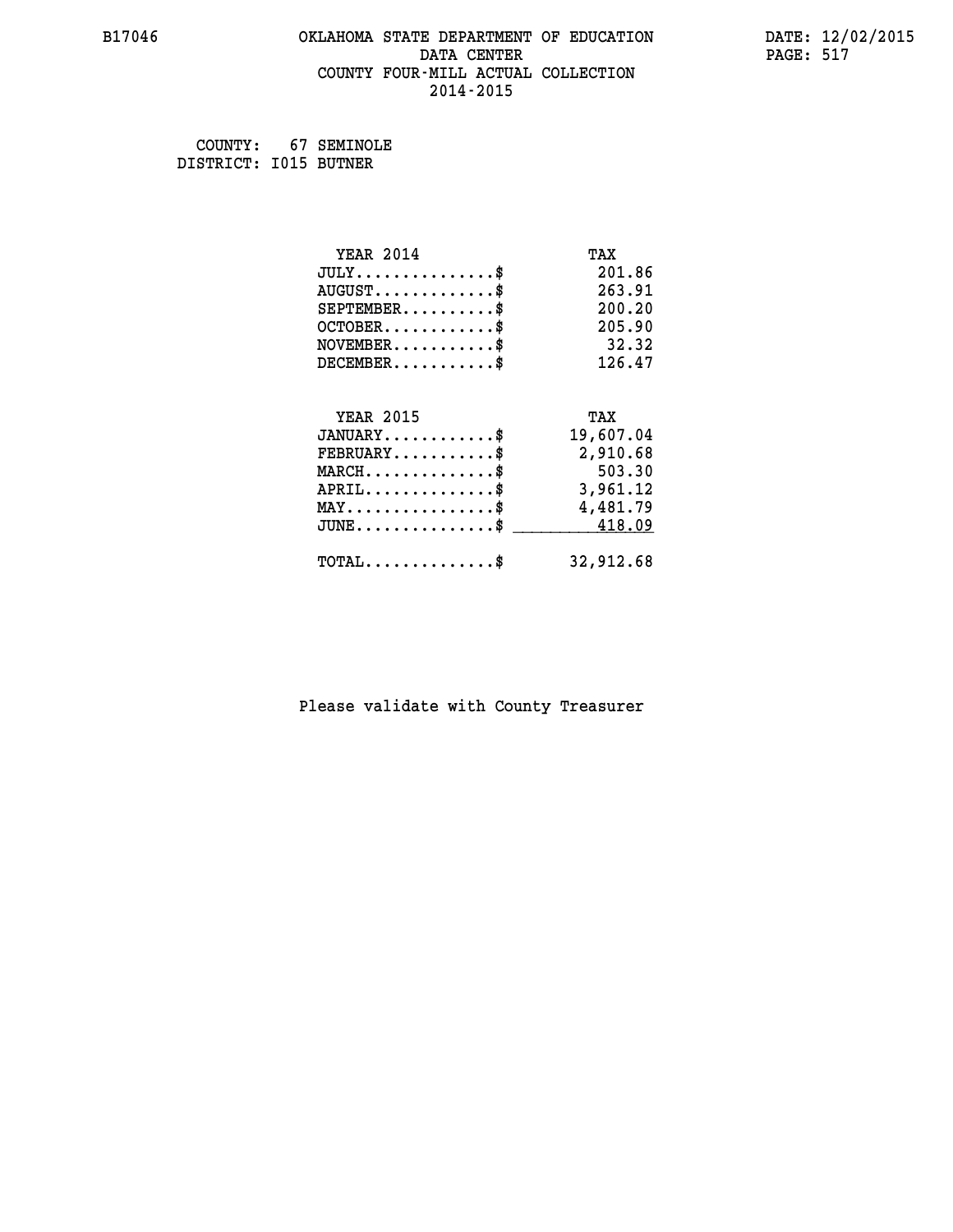### **B17046 OKLAHOMA STATE DEPARTMENT OF EDUCATION DATE: 12/02/2015 DATA CENTER PAGE: 518 COUNTY FOUR-MILL ACTUAL COLLECTION 2014-2015**

 **COUNTY: 67 SEMINOLE**

 **\*\*\*\*\*\* TOTALS \*\*\*\*\*\***

| TAX      |
|----------|
| 4,708.76 |
| 5,522.29 |
| 4,631.16 |
| 2,343.71 |
| 936.91   |
| 1,090.89 |
|          |

# **YEAR 2015 TAX JANUARY............\$ 418,127.12 FEBRUARY...........\$ 63,439.39 MARCH..............\$ 10,253.00 APRIL..............\$ 84,155.97 MAY................\$ 95,901.65 JUNE................\$** <u>9,042.29</u>  **TOTAL..............\$ 700,153.14**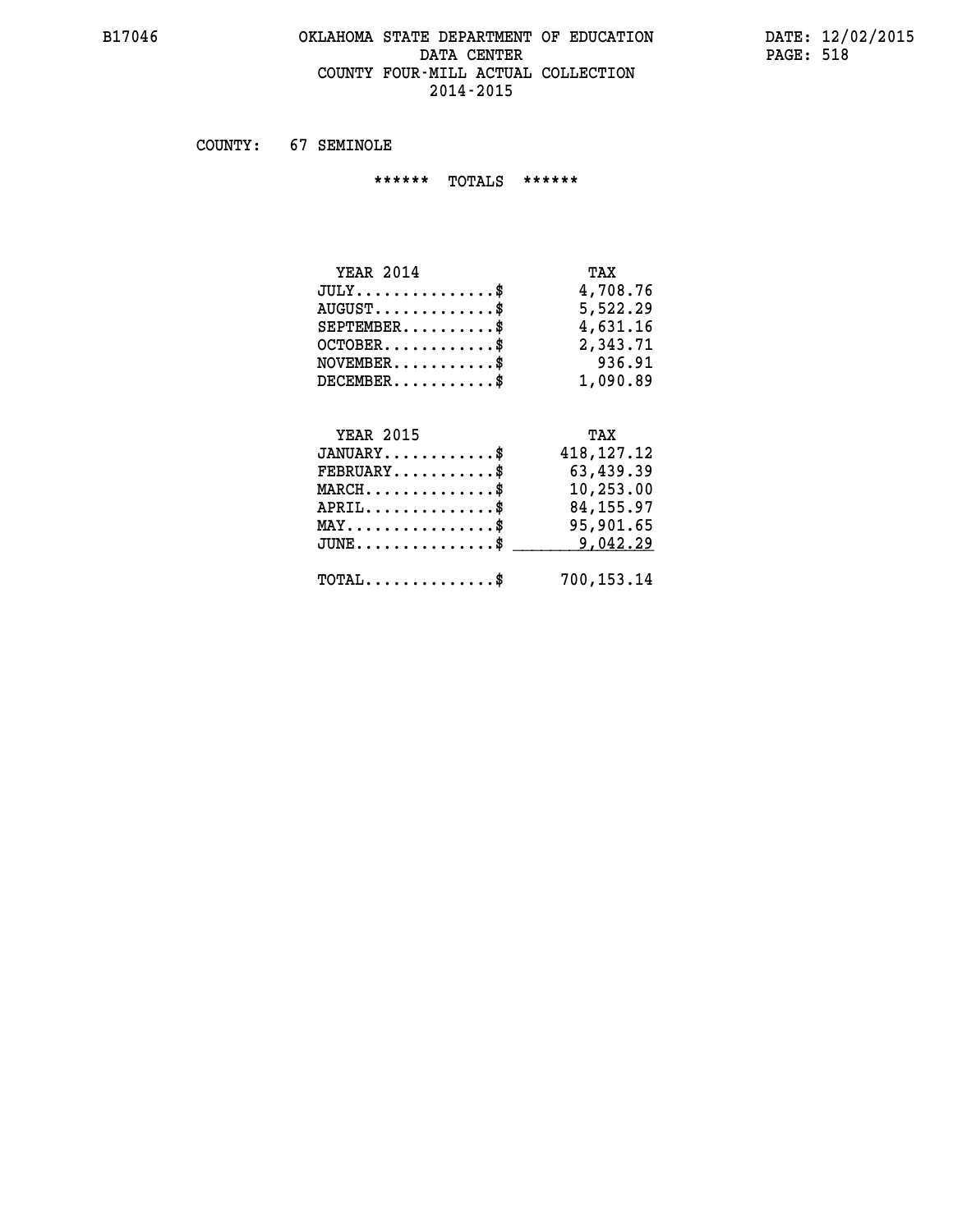# **B17046 OKLAHOMA STATE DEPARTMENT OF EDUCATION DATE: 12/02/2015 DATA CENTER PAGE: 519 COUNTY FOUR-MILL ACTUAL COLLECTION 2014-2015**

 **COUNTY: 68 SEQUOYAH DISTRICT: C001 LIBERTY**

| <b>YEAR 2014</b>                           | TAX        |
|--------------------------------------------|------------|
| $JULY$ \$                                  | 248.74     |
| $AUGUST$ \$                                | 221.84     |
| $SEPTEMENT.$ \$                            | 331.04     |
| $OCTOBER$ \$                               | 97.51      |
| $NOVEMBER$ \$                              | 76.54      |
| $DECEMBER$ \$                              | 1,542.32   |
|                                            |            |
| <b>YEAR 2015</b>                           | TAX        |
| $JANUARY$ \$                               | 11,263.46  |
| $FEBRUARY$                                 | 3,681.89   |
| $MARCH$ \$                                 | 3,288.31   |
| $APRIL$ \$                                 | 2,213.62   |
| $MAX \dots \dots \dots \dots \dots$        | 852.19     |
| $JUNE$ \$                                  | 377.94     |
| $\texttt{TOTAL} \dots \dots \dots \dots \$ | 24, 195.40 |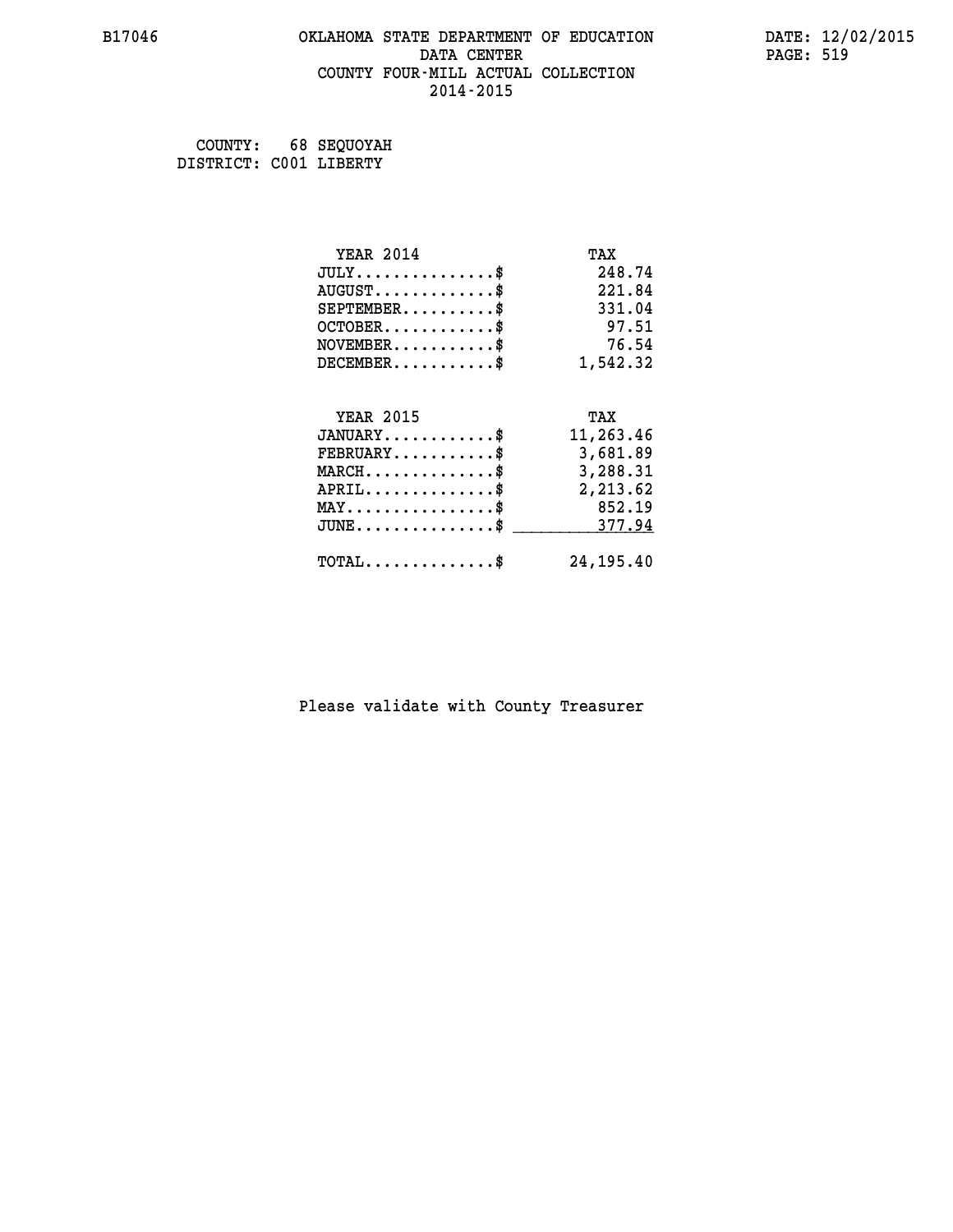# **B17046 OKLAHOMA STATE DEPARTMENT OF EDUCATION DATE: 12/02/2015 DATA CENTER** PAGE: 520  **COUNTY FOUR-MILL ACTUAL COLLECTION 2014-2015**

 **COUNTY: 68 SEQUOYAH DISTRICT: C035 MARBLE CITY**

| <b>YEAR 2014</b>                               | TAX      |
|------------------------------------------------|----------|
| $JULY$ \$                                      | 114.84   |
| $AUGUST$ \$                                    | 107.02   |
| $SEPTEMENT.$ \$                                | 159.70   |
| $OCTOBER$ \$                                   | 47.05    |
| $NOVEMBER$ \$                                  | 36.92    |
| $DECEMBER$ \$                                  | 744.02   |
|                                                |          |
| <b>YEAR 2015</b>                               | TAX      |
|                                                |          |
| $JANUARY$ \$                                   | 5,433.55 |
| $FEBRUARY$                                     | 1,776.18 |
| $MARCH$ \$                                     | 1,586.30 |
| $APRIL \ldots \ldots \ldots \ldots \$          | 1,067.87 |
| $\texttt{MAX} \dots \dots \dots \dots \dots \$ | 411.09   |
| $JUNE$ \$                                      | 182.31   |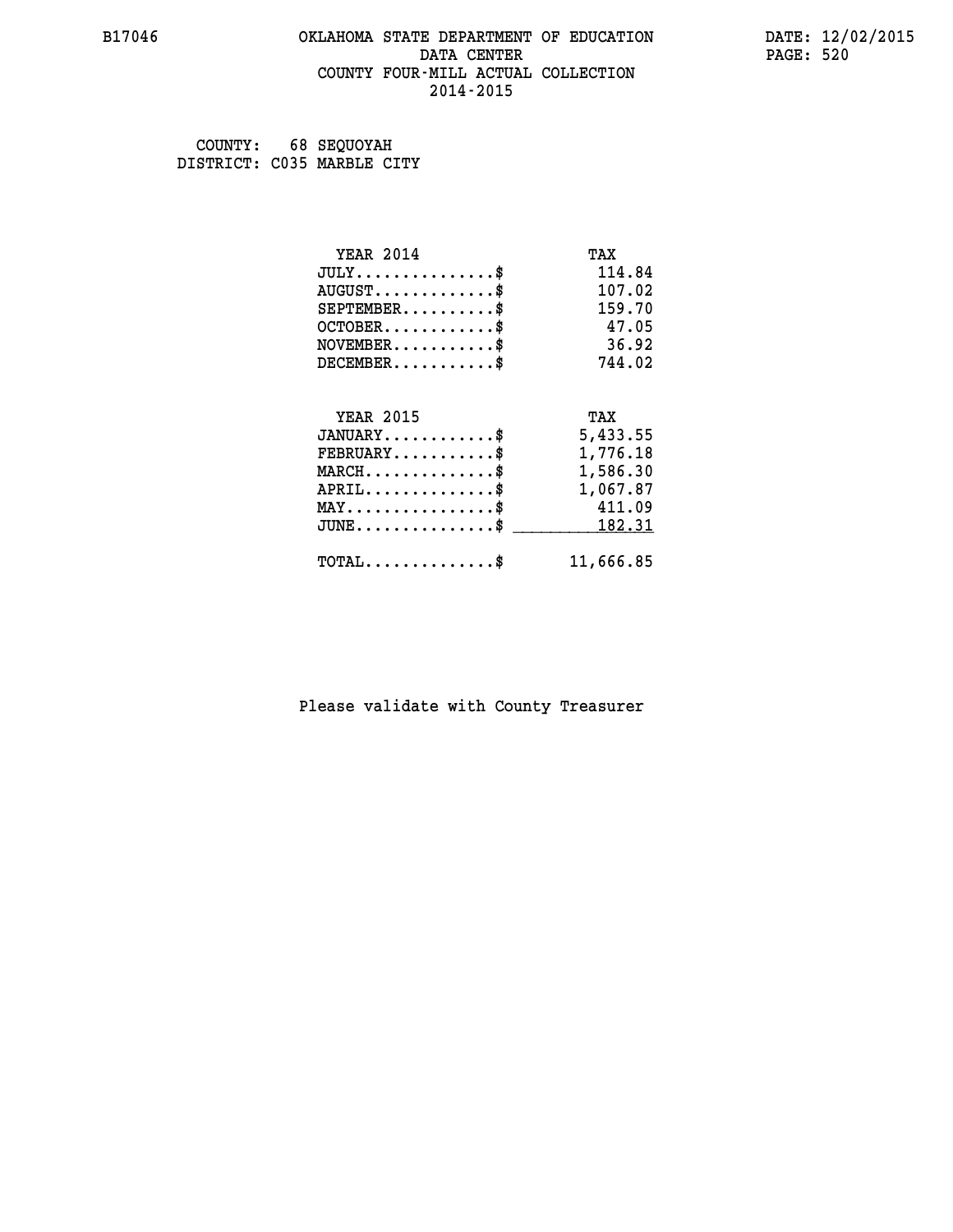### **B17046 OKLAHOMA STATE DEPARTMENT OF EDUCATION DATE: 12/02/2015 DATA CENTER** PAGE: 521  **COUNTY FOUR-MILL ACTUAL COLLECTION 2014-2015**

 **COUNTY: 68 SEQUOYAH DISTRICT: C036 BRUSHY**

| <b>YEAR 2014</b>                                                          | TAX       |
|---------------------------------------------------------------------------|-----------|
| $JULY$ \$                                                                 | 375.86    |
| $AUGUST$ \$                                                               | 362.49    |
| $SEPTEMBER$ \$                                                            | 540.95    |
| $OCTOBER$ \$                                                              | 159.35    |
| $\verb NOVEMBER , \verb , \verb , \verb , \verb , \verb , \verb , \verb $ | 125.06    |
| $DECEMBER$ \$                                                             | 2,520.17  |
|                                                                           |           |
| <b>YEAR 2015</b>                                                          | TAX       |
| $JANUARY$ \$                                                              | 18,404.77 |
|                                                                           |           |
| $FEBRUARY$ \$                                                             | 6,016.32  |
| $\texttt{MARCH}\ldots\ldots\ldots\ldots\text{*}$                          | 5,373.18  |
| ${\tt APRIL} \dots \dots \dots \dots \$                                   | 3,617.11  |
| $\texttt{MAX} \dots \dots \dots \dots \dots \$$                           | 1,392.48  |
| $JUNE \dots \dots \dots \dots \$ 617.56                                   |           |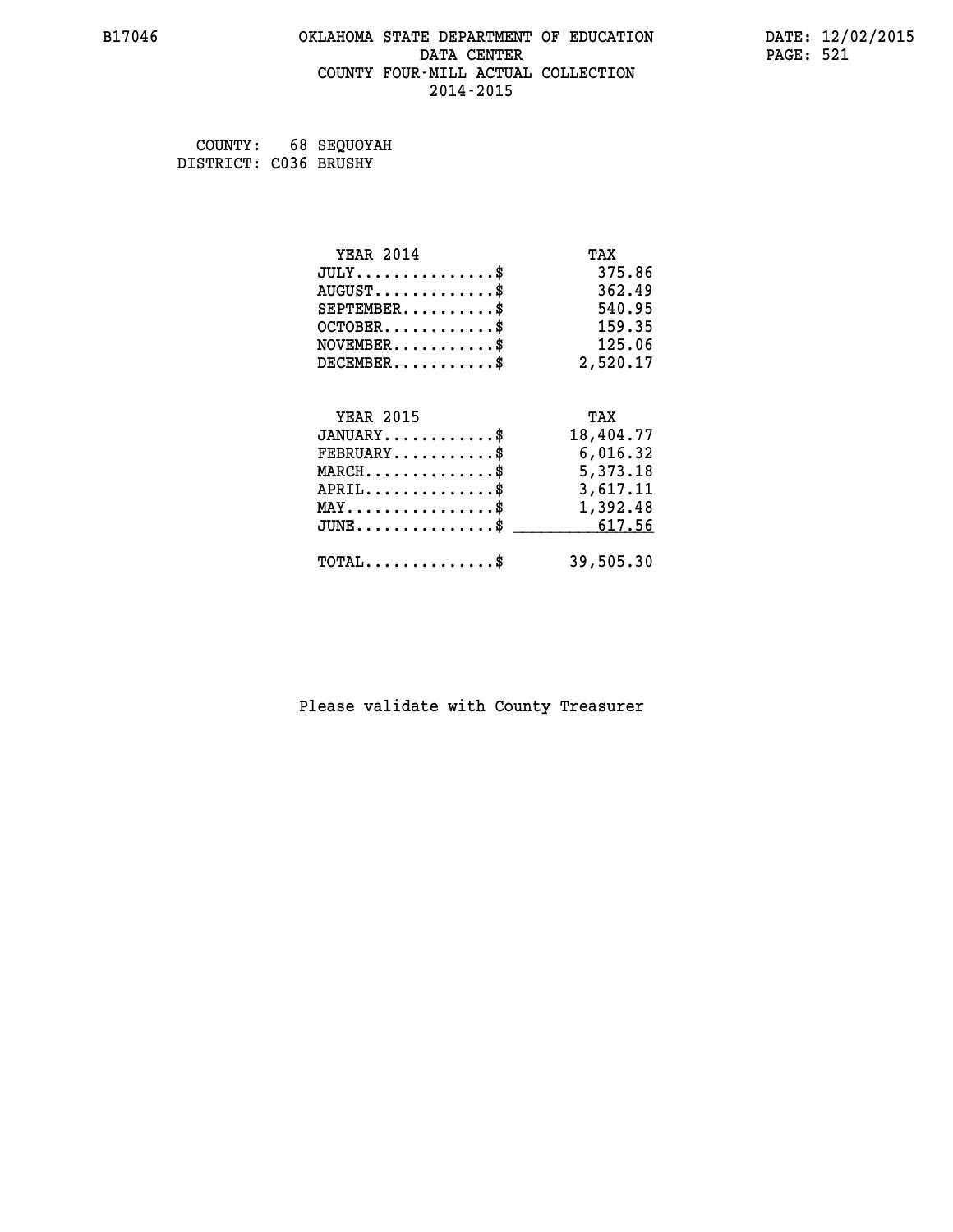# **B17046 OKLAHOMA STATE DEPARTMENT OF EDUCATION DATE: 12/02/2015 DATA CENTER** PAGE: 522  **COUNTY FOUR-MILL ACTUAL COLLECTION 2014-2015**

 **COUNTY: 68 SEQUOYAH DISTRICT: C050 BELFONTE**

| <b>YEAR 2014</b>                                 | TAX       |
|--------------------------------------------------|-----------|
| $JULY$ \$                                        | 218.85    |
| $AUGUST$ \$                                      | 183.32    |
| $SEPTEMBER$ \$                                   | 273.57    |
| $OCTOBER$ \$                                     | 80.58     |
| $NOVEMBER$ \$                                    | 63.25     |
| $DECEMBER$ \$                                    | 1,274.53  |
|                                                  |           |
| <b>YEAR 2015</b>                                 | TAX       |
| $JANUARY$ \$                                     | 9,307.76  |
| $FEBRUARY$ \$                                    | 3,042.60  |
| $\texttt{MARCH}\ldots\ldots\ldots\ldots\text{*}$ | 2,717.35  |
| $APRIL \ldots \ldots \ldots \ldots \$            | 1,829.26  |
| $\texttt{MAX} \dots \dots \dots \dots \dots \$   | 704.22    |
| $JUNE$ \$                                        | 312.32    |
| $\texttt{TOTAL} \dots \dots \dots \dots \$       | 20,007.61 |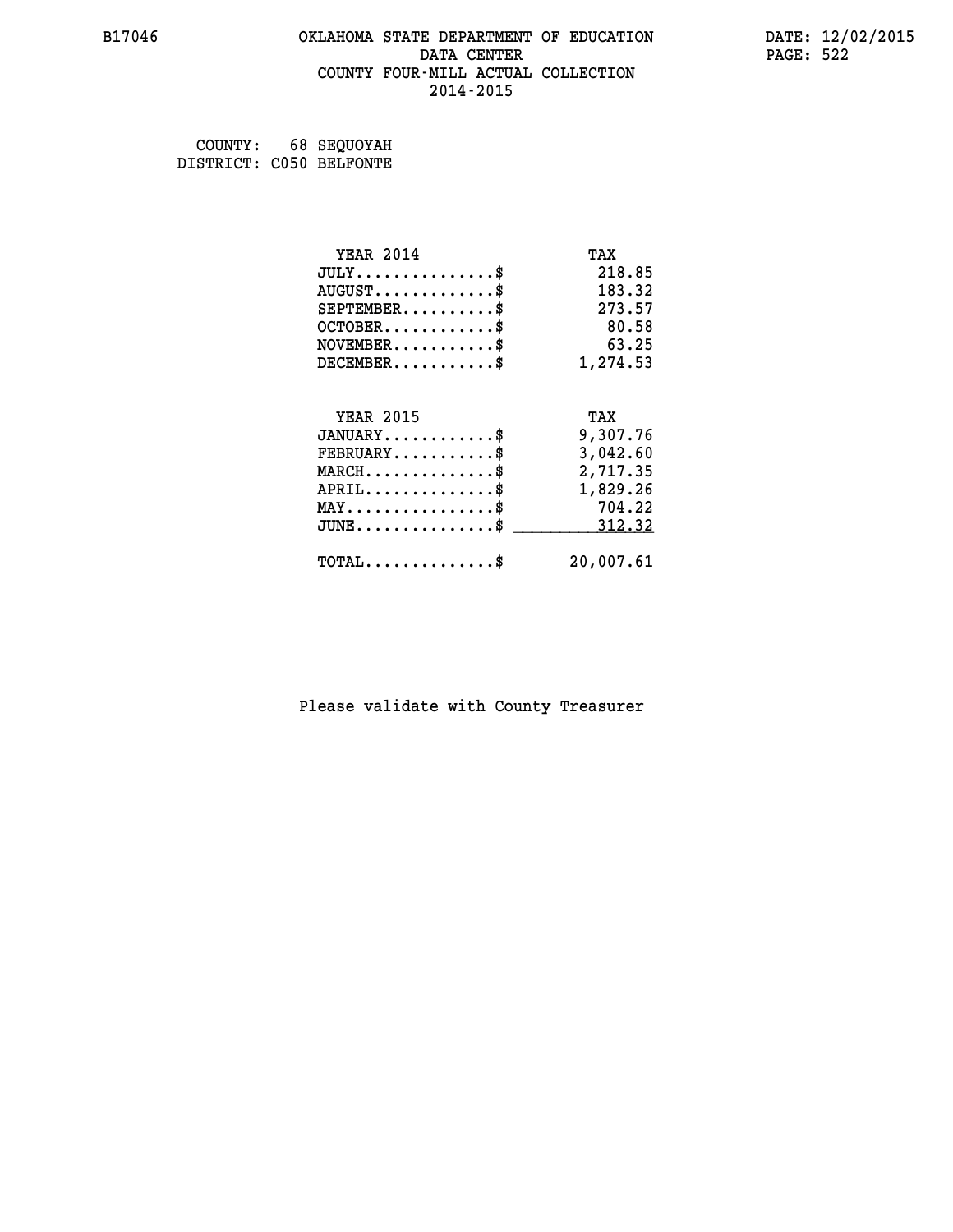# **B17046 OKLAHOMA STATE DEPARTMENT OF EDUCATION DATE: 12/02/2015** DATA CENTER PAGE: 523  **COUNTY FOUR-MILL ACTUAL COLLECTION 2014-2015**

 **COUNTY: 68 SEQUOYAH DISTRICT: C068 MOFFETT**

| <b>YEAR 2014</b>                               | TAX       |
|------------------------------------------------|-----------|
| $JULY$ \$                                      | 344.43    |
| $AUGUST$ \$                                    | 304.90    |
| $SEPTEMBER$ \$                                 | 455.00    |
| $OCTOBER$ \$                                   | 134.03    |
| $\texttt{NOVEMBER} \dots \dots \dots \$        | 105.19    |
| $DECEMBER$ \$                                  | 2,119.76  |
|                                                |           |
| <b>YEAR 2015</b>                               | TAX       |
| $JANUARY$ \$                                   | 15,480.52 |
| $FEBRUARY$                                     | 5,060.42  |
| $\texttt{MARCH} \dots \dots \dots \dots \$$    | 4,519.46  |
| $APRIL \ldots \ldots \ldots \ldots \$          | 3,042.40  |
| $\texttt{MAX} \dots \dots \dots \dots \dots \$ | 1,171.25  |
| $JUNE \ldots \ldots \ldots \ldots$ \$ 519.44   |           |
| $\texttt{TOTAL} \dots \dots \dots \dots$       | 33,256.80 |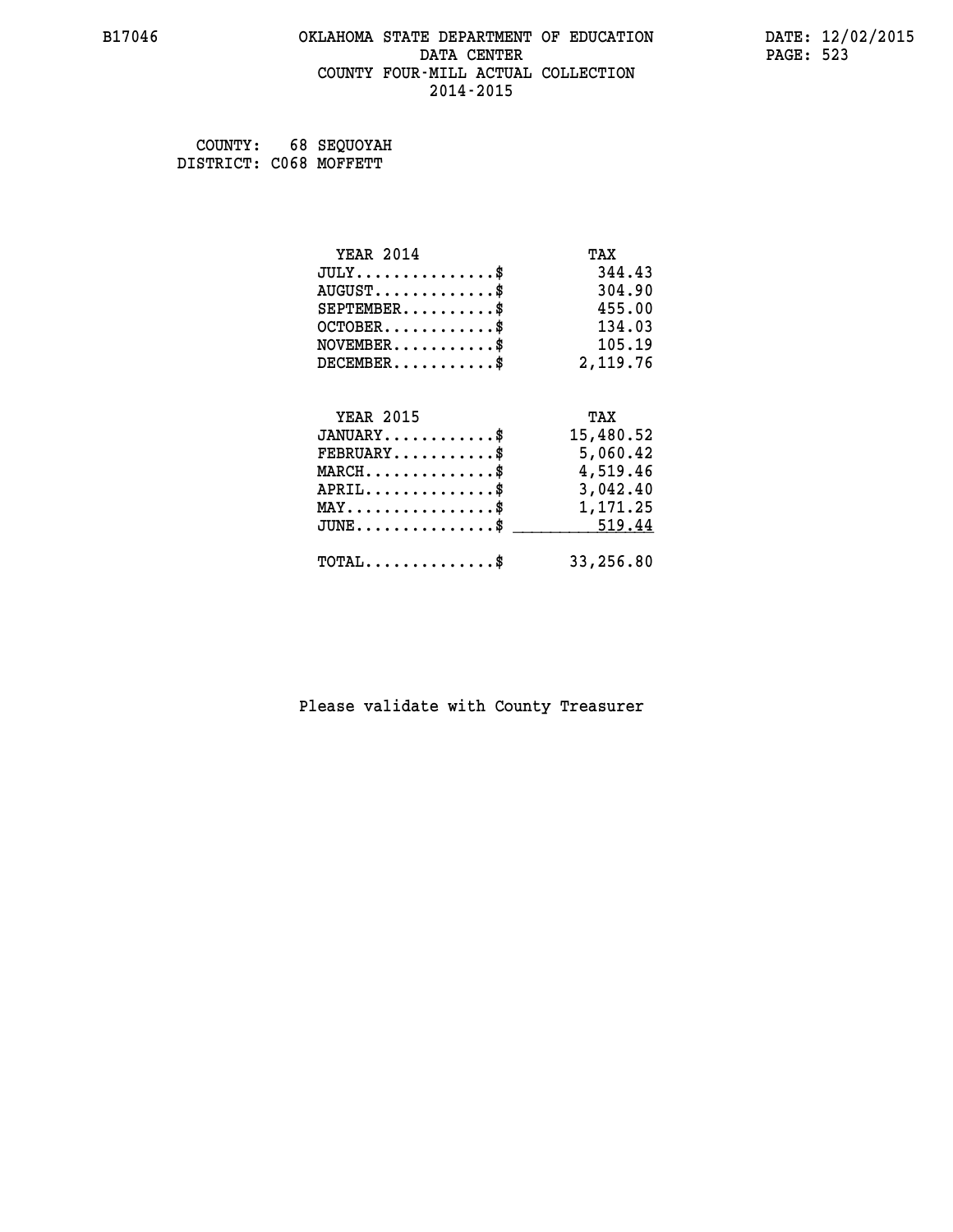# **B17046 OKLAHOMA STATE DEPARTMENT OF EDUCATION DATE: 12/02/2015 DATA CENTER PAGE: 524 COUNTY FOUR-MILL ACTUAL COLLECTION 2014-2015**

 **COUNTY: 68 SEQUOYAH DISTRICT: I001 SALLISAW**

| <b>YEAR 2014</b>                           | TAX         |
|--------------------------------------------|-------------|
| $JULY$ \$                                  | 1,874.62    |
| $AUGUST$ \$                                | 1,759.02    |
| $SEPTEMBER$ \$                             | 2,624.92    |
| $OCTOBER$ \$                               | 773.26      |
| $NOVEMBER$ \$                              | 606.89      |
| $DECEMBER$ \$                              | 12,229.23   |
|                                            |             |
| <b>YEAR 2015</b>                           | TAX         |
| $JANUARY$ \$                               | 89,309.41   |
| $FEBRUARY$                                 | 29, 194. 28 |
| $MARCH$ \$                                 | 26,073.38   |
| $APRIL$ \$                                 | 17,552.08   |
| MAY\$ 6,757.06                             |             |
| $JUNE$ \$                                  | 2,996.71    |
| $\texttt{TOTAL} \dots \dots \dots \dots \$ | 191,750.86  |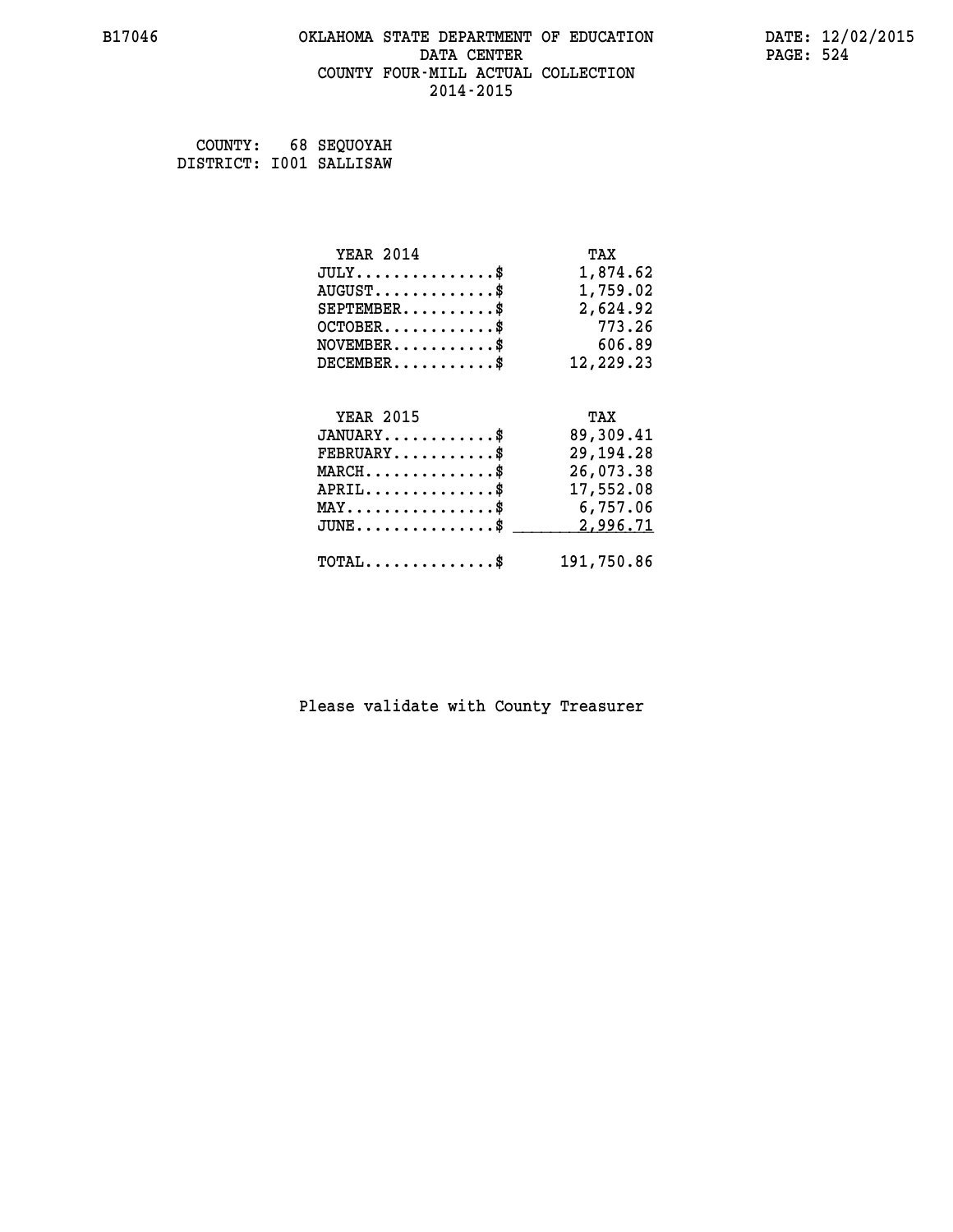# **B17046 OKLAHOMA STATE DEPARTMENT OF EDUCATION DATE: 12/02/2015 DATA CENTER** PAGE: 525  **COUNTY FOUR-MILL ACTUAL COLLECTION 2014-2015**

 **COUNTY: 68 SEQUOYAH DISTRICT: I002 VIAN**

| <b>YEAR 2014</b>                               | TAX       |
|------------------------------------------------|-----------|
| $JULY$ \$                                      | 949.25    |
| $AUGUST$ \$                                    | 857.80    |
| $SEPTEMENT.$ \$                                | 1,280.07  |
| $OCTOBER$ \$                                   | 377.08    |
| $\texttt{NOVEMBER} \dots \dots \dots \$        | 295.96    |
| $DECEMBER$ \$                                  | 5,963.70  |
|                                                |           |
| <b>YEAR 2015</b>                               | TAX       |
| $JANUARY$ \$                                   | 43,552.64 |
| $FEBRUARY$                                     | 14,236.90 |
| $MARCH$ \$                                     | 12,714.95 |
| $APRIL \ldots \ldots \ldots \ldots *$          | 8,559.45  |
| $\texttt{MAX} \dots \dots \dots \dots \dots \$ | 3,295.14  |
| $JUNE$ \$                                      | 1,461.38  |
| $\texttt{TOTAL} \dots \dots \dots \dots \$     | 93,544.32 |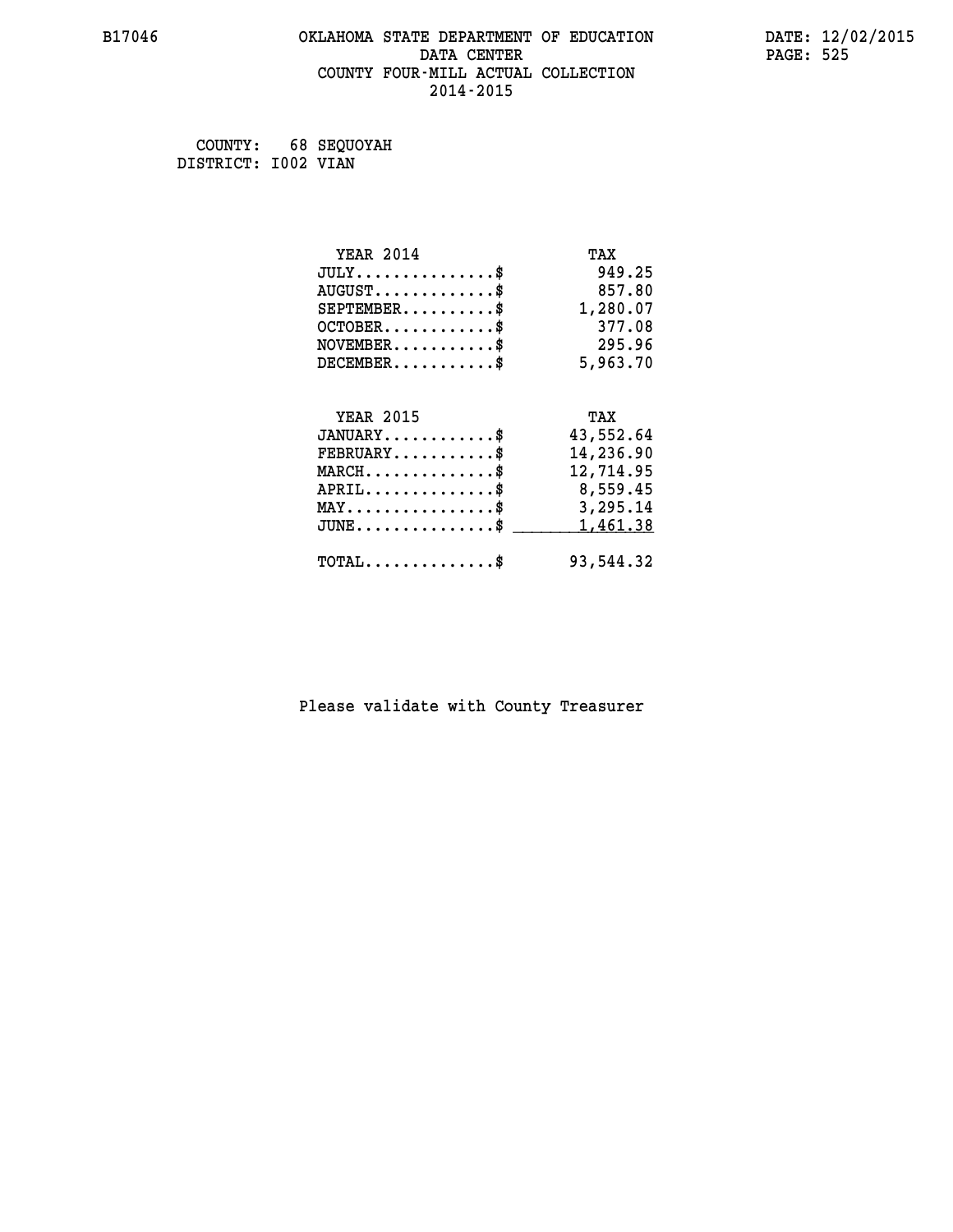# **B17046 OKLAHOMA STATE DEPARTMENT OF EDUCATION DATE: 12/02/2015 DATA CENTER** PAGE: 526  **COUNTY FOUR-MILL ACTUAL COLLECTION 2014-2015**

 **COUNTY: 68 SEQUOYAH DISTRICT: I003 MULDROW**

| <b>YEAR 2014</b>                               | TAX        |
|------------------------------------------------|------------|
| $JULY$ \$                                      | 1,496.95   |
| $AUGUST$ \$                                    | 1,391.67   |
| $SEPTEMBER$ \$                                 | 2,076.75   |
| $OCTOBER$ \$                                   | 611.77     |
| $\texttt{NOVEMBER} \dots \dots \dots \$        | 480.15     |
| $DECEMBER$ \$                                  | 9,675.35   |
|                                                |            |
| <b>YEAR 2015</b>                               | TAX        |
| $JANUARY$ \$                                   | 70,658.55  |
| $FEBRUARY$                                     | 23,097.51  |
| $MARCH$ \$                                     | 20,628.36  |
| $APRIL$ \$                                     | 13,886.62  |
| $\texttt{MAX} \dots \dots \dots \dots \dots \$ | 5,345.95   |
| $JUNE$ \$                                      | 2,370.89   |
| $\texttt{TOTAL} \dots \dots \dots \dots \$     | 151,720.52 |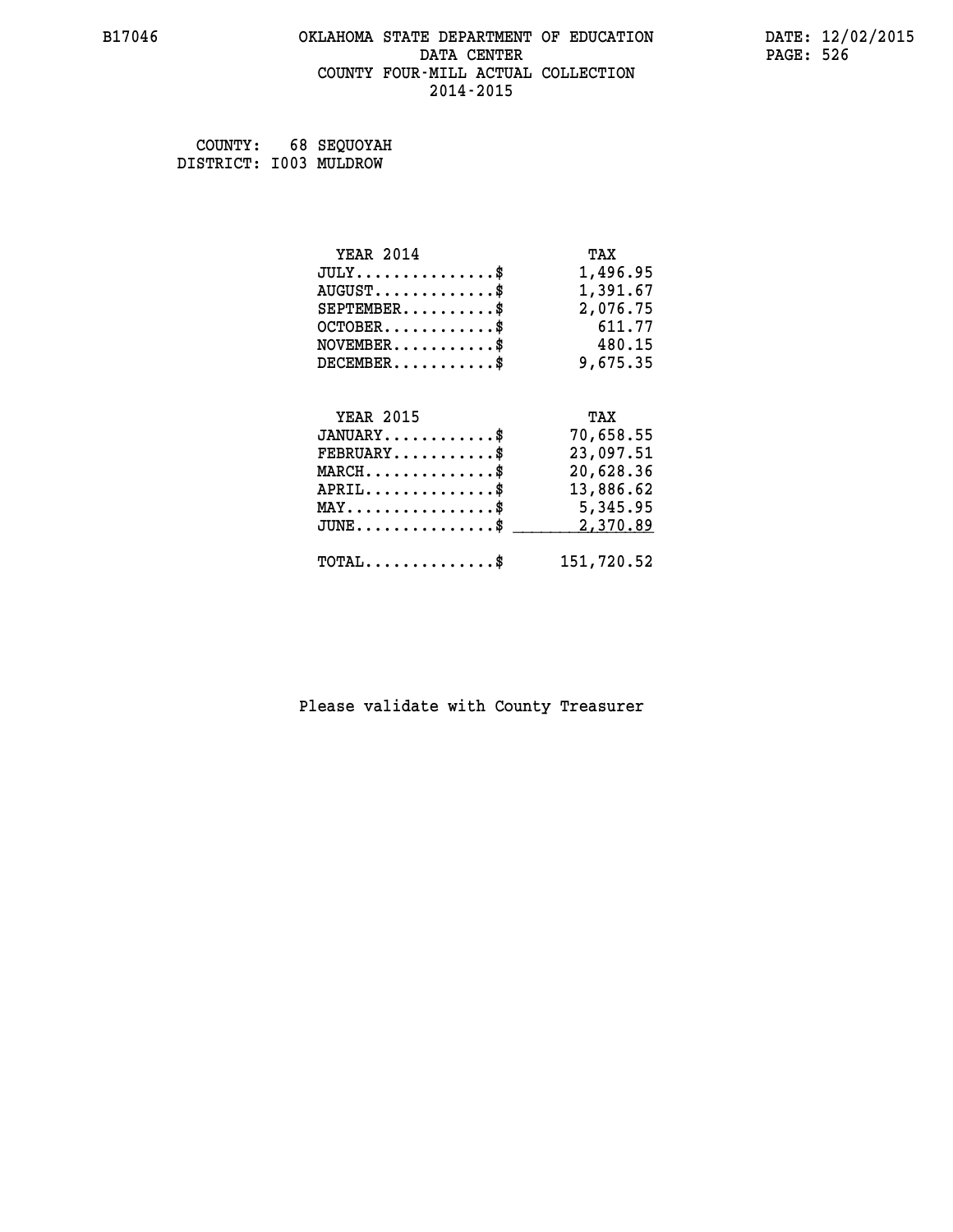# **B17046 OKLAHOMA STATE DEPARTMENT OF EDUCATION DATE: 12/02/2015 DATA CENTER PAGE: 527 COUNTY FOUR-MILL ACTUAL COLLECTION 2014-2015**

 **COUNTY: 68 SEQUOYAH DISTRICT: I004 GANS**

| <b>YEAR 2014</b>                               | TAX       |
|------------------------------------------------|-----------|
| $JULY$ \$                                      | 358.53    |
| $AUGUST$ \$                                    | 342.21    |
| $SEPTEMBER$ \$                                 | 510.67    |
| $OCTOBER$ \$                                   | 150.43    |
| $\texttt{NOVEMBER} \dots \dots \dots \$        | 118.07    |
| $DECEMBER$ \$                                  | 2,379.15  |
|                                                |           |
| <b>YEAR 2015</b>                               | TAX       |
| $JANUARY$ \$                                   | 17,374.81 |
| $FEBRUARY$                                     | 5,679.64  |
| $\texttt{MARCH} \dots \dots \dots \dots \$$    | 5,072.48  |
| $APRIL \ldots \ldots \ldots \ldots *$          | 3,414.69  |
| $\texttt{MAX} \dots \dots \dots \dots \dots \$ | 1,314.55  |
| $JUNE$ \$                                      | 582.99    |
| $\texttt{TOTAL} \dots \dots \dots \dots$       | 37,298.22 |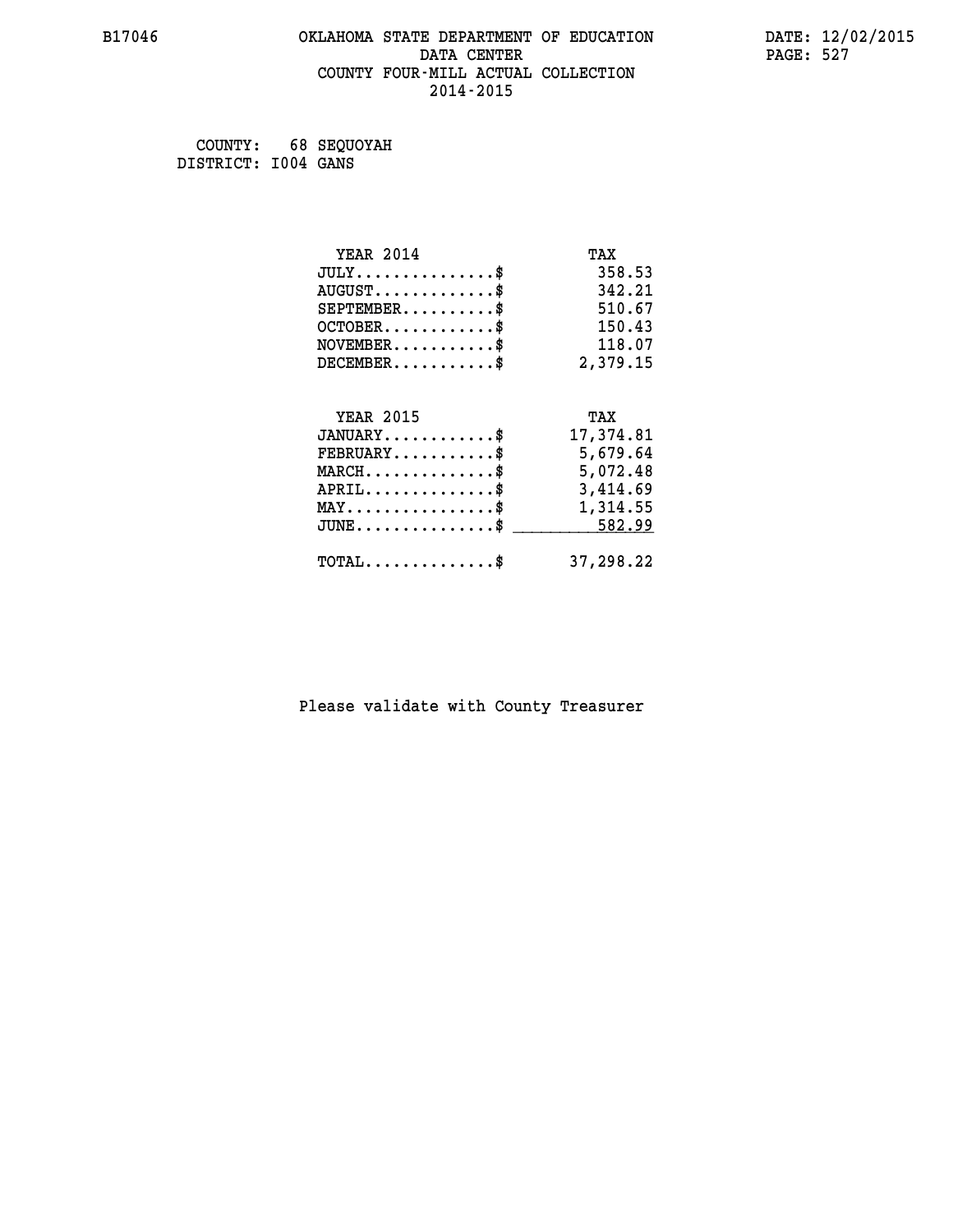# **B17046 OKLAHOMA STATE DEPARTMENT OF EDUCATION DATE: 12/02/2015 DATA CENTER PAGE: 528 COUNTY FOUR-MILL ACTUAL COLLECTION 2014-2015**

 **COUNTY: 68 SEQUOYAH DISTRICT: I005 ROLAND**

| <b>YEAR 2014</b>                               | TAX        |
|------------------------------------------------|------------|
| $JULY$ \$                                      | 1,052.41   |
| $AUGUST$ \$                                    | 959.43     |
| $SEPTEMBER$ \$                                 | 1,431.73   |
| $OCTOBER$ \$                                   | 421.78     |
| $NOVEMBER.$ \$                                 | 331.02     |
| $DECEMBER$ \$                                  | 6,670.28   |
|                                                |            |
| <b>YEAR 2015</b>                               | TAX        |
| $JANUARY$ \$                                   | 48,712.65  |
| $FEBRUARY$ \$                                  | 15,923.65  |
| $MARCH$ \$                                     | 14,221.39  |
| $APRIL \ldots \ldots \ldots \ldots \$          | 9,573.56   |
| $\texttt{MAX} \dots \dots \dots \dots \dots \$ | 3,685.55   |
| $JUNE$ \$                                      | 1,634.51   |
| $\texttt{TOTAL} \dots \dots \dots \dots \$     | 104,617.96 |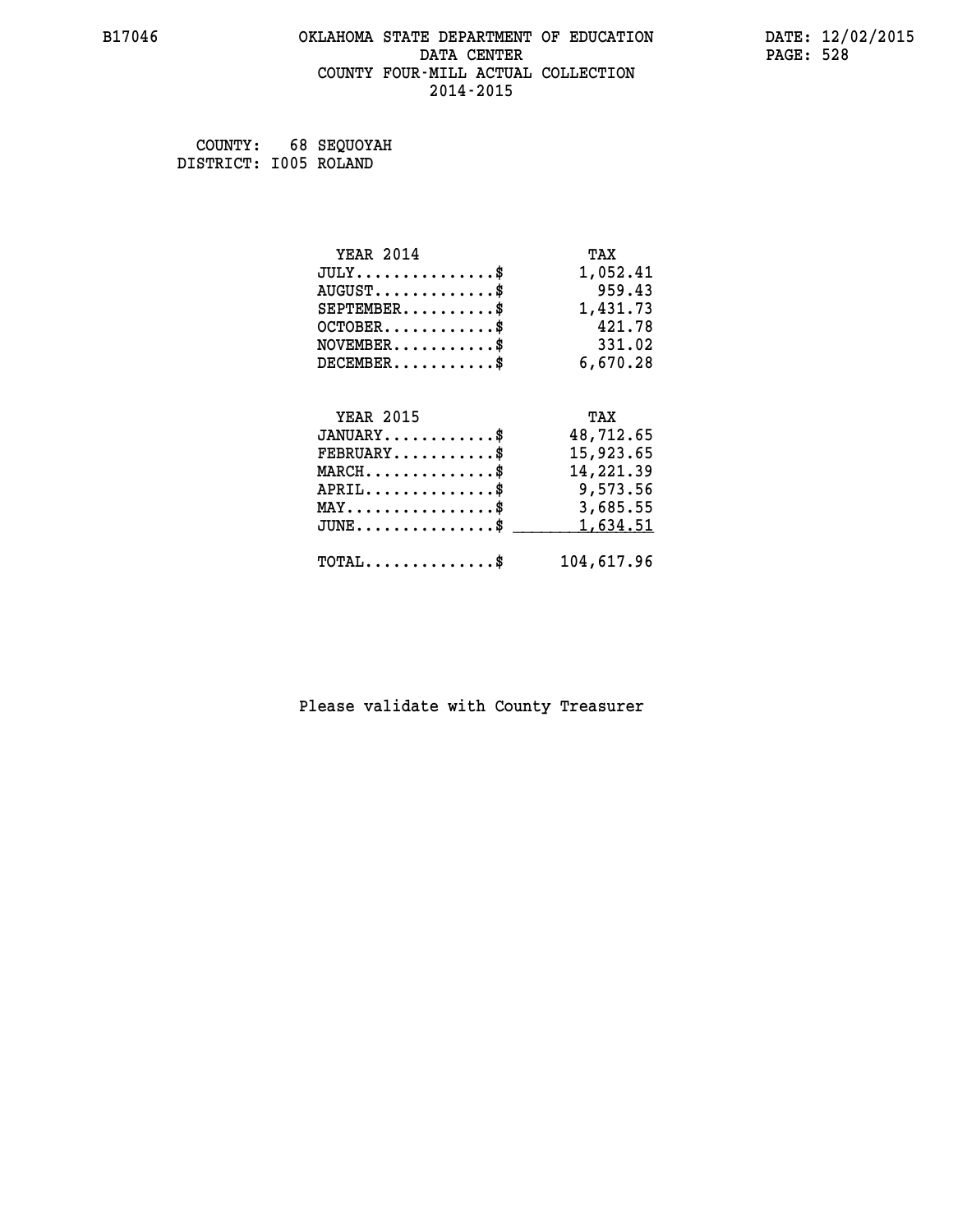# **B17046 OKLAHOMA STATE DEPARTMENT OF EDUCATION DATE: 12/02/2015 DATA CENTER** PAGE: 529  **COUNTY FOUR-MILL ACTUAL COLLECTION 2014-2015**

 **COUNTY: 68 SEQUOYAH DISTRICT: I006 GORE**

| <b>YEAR 2014</b>                                   | TAX        |
|----------------------------------------------------|------------|
| $JULY$ \$                                          | 487.90     |
| $AUGUST$ \$                                        | 444.02     |
| $SEPTEMBER$ \$                                     | 662.59     |
| $OCTOBER$ \$                                       | 195.19     |
| $\texttt{NOVEMBER} \dots \dots \dots \$            | 153.19     |
| $DECEMBER$ \$                                      | 3,086.99   |
|                                                    |            |
| <b>YEAR 2015</b>                                   | TAX        |
| $JANUARY$ \$                                       | 22,544.14  |
| $FEBRUARY$ \$                                      | 7,369.44   |
| $\texttt{MARCH}\ldots\ldots\ldots\ldots\text{*}$   | 6,581.63   |
| $APRIL \ldots \ldots \ldots \ldots$ \$             | 4,430.63   |
| $\texttt{MAX} \dots \dots \dots \dots \dots \$     | 1,705.67   |
| $\texttt{JUNE} \dots \dots \dots \dots \texttt{S}$ | 756.45     |
| $\texttt{TOTAL} \dots \dots \dots \dots \$         | 48, 417.84 |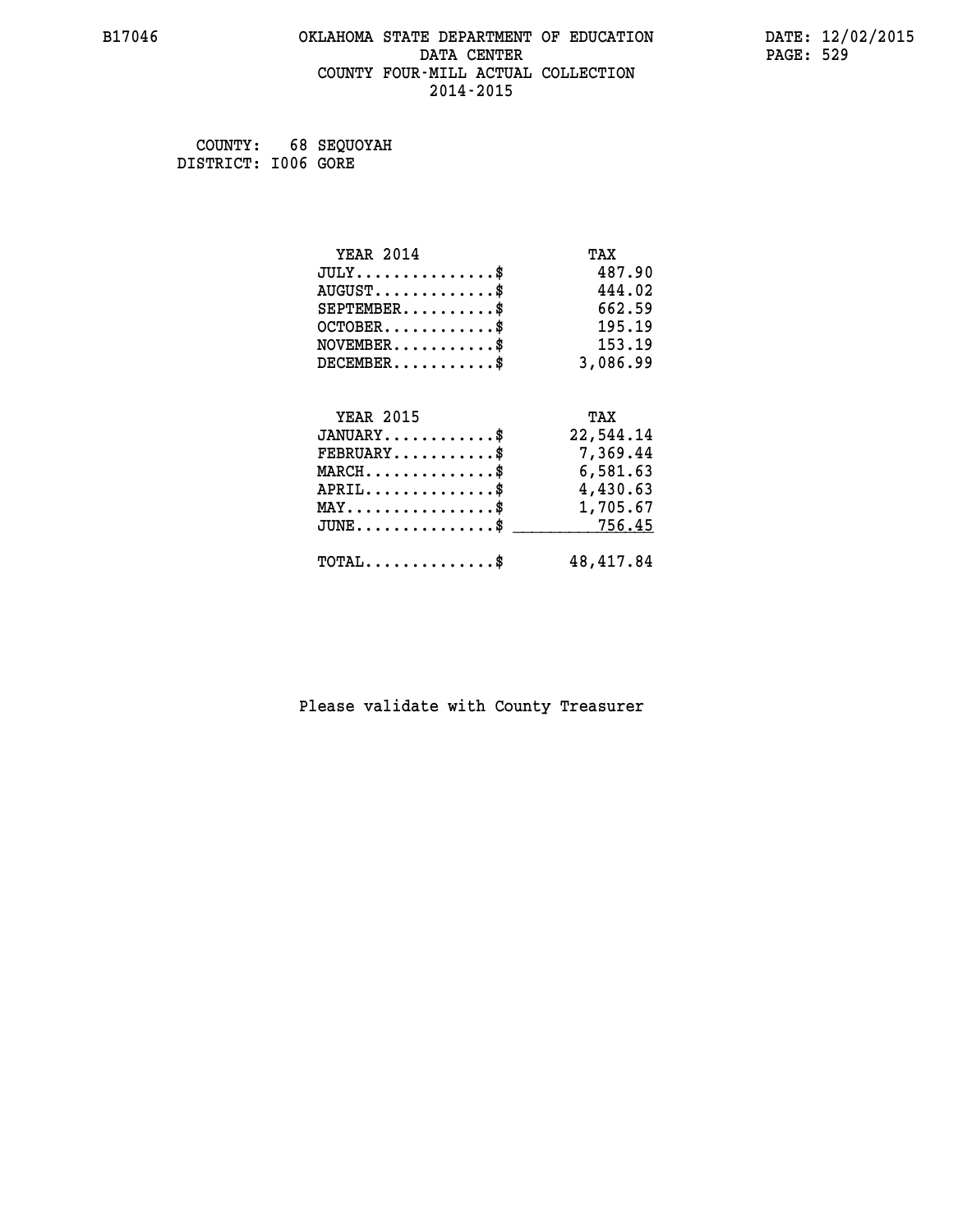# **B17046 OKLAHOMA STATE DEPARTMENT OF EDUCATION DATE: 12/02/2015 DATA CENTER** PAGE: 530  **COUNTY FOUR-MILL ACTUAL COLLECTION 2014-2015**

 **COUNTY: 68 SEQUOYAH DISTRICT: I007 CENTRAL**

| <b>YEAR 2014</b>                               | TAX        |
|------------------------------------------------|------------|
| $JULY$ \$                                      | 489.65     |
| $AUGUST$ \$                                    | 470.81     |
| $SEPTEMBER$ \$                                 | 702.61     |
| $OCTOBER$ \$                                   | 206.97     |
| $\texttt{NOVEMBER} \dots \dots \dots \$        | 162.46     |
| $DECEMBER$ \$                                  | 3,273.36   |
|                                                |            |
| <b>YEAR 2015</b>                               | TAX        |
| $JANUARY$ \$                                   | 23,905.33  |
| $FEBRUARY$                                     | 7,814.38   |
| $MARCH$ \$                                     | 6,979.01   |
| $APRIL \ldots \ldots \ldots \ldots \$          | 4,698.12   |
| $\texttt{MAX} \dots \dots \dots \dots \dots \$ | 1,808.65   |
| $JUNE \ldots \ldots \ldots \ldots \ast$        | 802.13     |
| $\texttt{TOTAL} \dots \dots \dots \dots \$     | 51, 313.48 |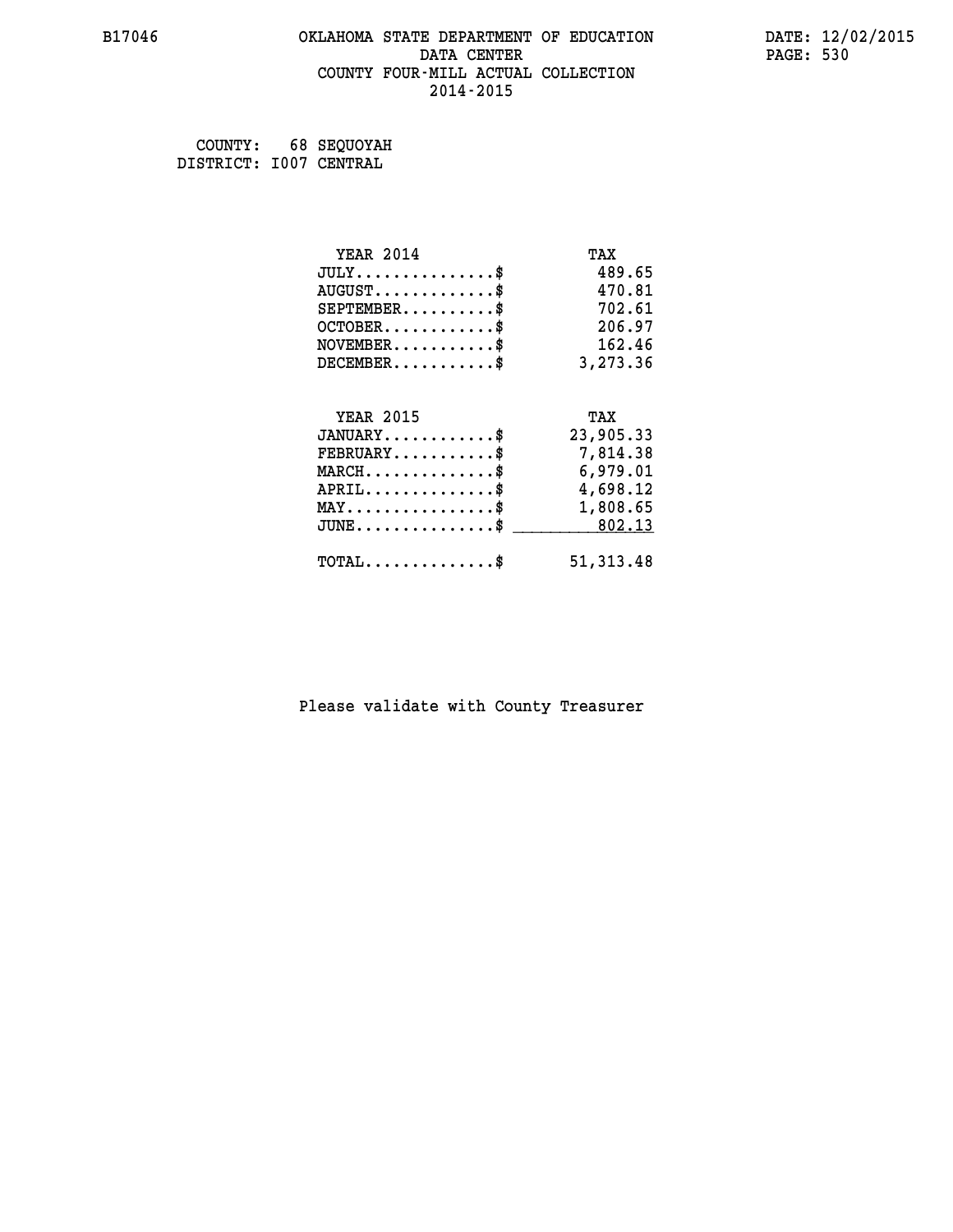### **B17046 OKLAHOMA STATE DEPARTMENT OF EDUCATION DATE: 12/02/2015 DATA CENTER** PAGE: 531  **COUNTY FOUR-MILL ACTUAL COLLECTION 2014-2015**

 **COUNTY: 68 SEQUOYAH**

 **\*\*\*\*\*\* TOTALS \*\*\*\*\*\***

| <b>YEAR 2014</b>                | TAX       |
|---------------------------------|-----------|
| $JULY$                          | 8,012.03  |
| $AUGUST \ldots \ldots \ldots \$ | 7,404.53  |
| $SEPTEMBER$ $\$                 | 11,049.60 |
| $OCTOBER$ \$                    | 3,255.00  |
| $NOVEMBER$ \$                   | 2,554.70  |
| $DECEMBER$                      | 51,478.86 |

# **YEAR 2015**

| <b>YEAR 2015</b>                           | TAX        |
|--------------------------------------------|------------|
| $JANUARY$ \$                               | 375,947.59 |
| $FEBRUARY$ \$                              | 122,893.21 |
| $MARCH$ \$                                 | 109,755.80 |
| $APRIL$ \$                                 | 73,885.41  |
| $MAX \dots \dots \dots \dots \$            | 28,443.80  |
| $JUNE$ \$                                  | 12,614.63  |
| $\texttt{TOTAL} \dots \dots \dots \dots \$ | 807,295.16 |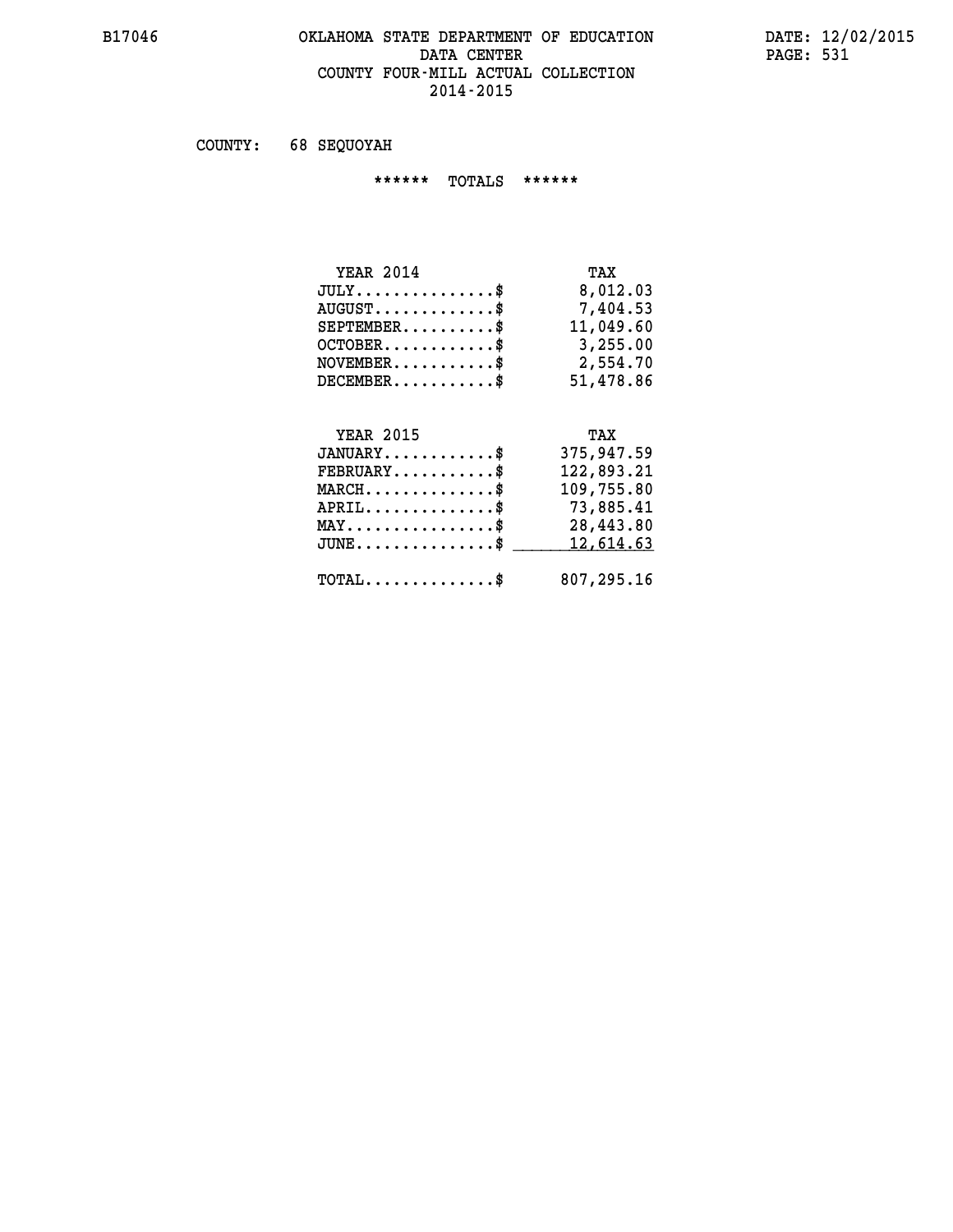### **B17046 OKLAHOMA STATE DEPARTMENT OF EDUCATION DATE: 12/02/2015 DATA CENTER** PAGE: 532  **COUNTY FOUR-MILL ACTUAL COLLECTION 2014-2015**

 **COUNTY: 69 STEPHENS DISTRICT: C082 GRANDVIEW**

| <b>YEAR 2014</b>                           | TAX       |
|--------------------------------------------|-----------|
| $JULY$ \$                                  | 144.29    |
| $AUGUST$ \$                                | 202.41    |
| $SEPTEMENT.$ \$                            | 104.77    |
| $OCTOBER$ \$                               | 44.39     |
| $NOVEMBER$ \$                              | 17.28     |
| $DECEMBER$ \$                              | 1,383.99  |
|                                            |           |
| <b>YEAR 2015</b>                           | TAX       |
| $JANUARY$ \$                               | 18,209.04 |
| $FEBRUARY$                                 | 3,624.85  |
| $MARCH$ \$                                 | 481.73    |
| $APRIL$ \$                                 | 3,786.66  |
| $MAX \dots \dots \dots \dots \dots$        | 789.34    |
| $JUNE$ \$                                  | 144.91    |
| $\texttt{TOTAL} \dots \dots \dots \dots \$ | 28,933.66 |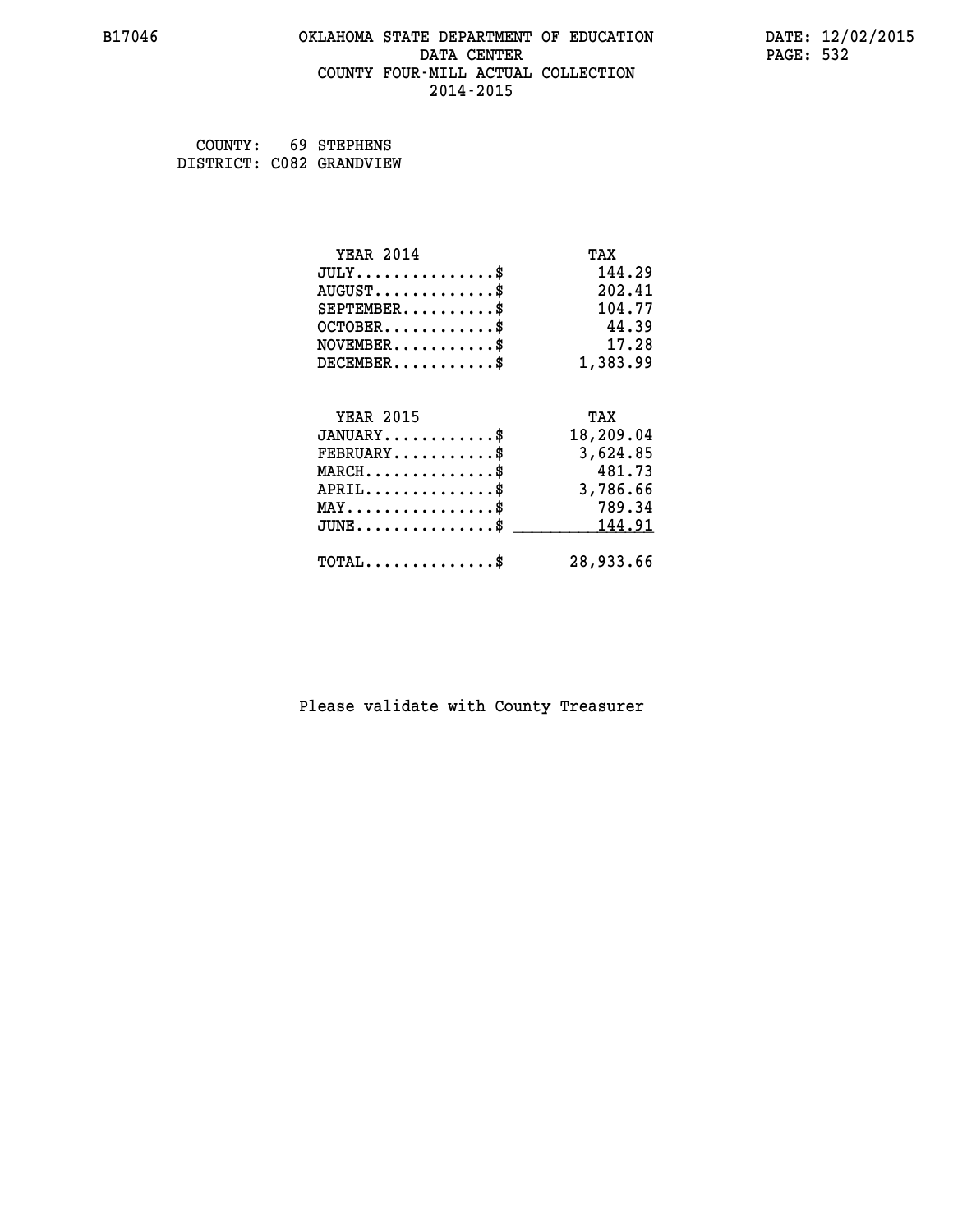# **B17046 OKLAHOMA STATE DEPARTMENT OF EDUCATION DATE: 12/02/2015 DATA CENTER** PAGE: 533  **COUNTY FOUR-MILL ACTUAL COLLECTION 2014-2015**

 **COUNTY: 69 STEPHENS DISTRICT: I001 DUNCAN**

| <b>YEAR 2014</b>                               | TAX        |
|------------------------------------------------|------------|
| $JULY$ \$                                      | 5,045.44   |
| $AUGUST$ \$                                    | 5,297.38   |
| $SEPTEMBER$ \$                                 | 2,735.19   |
| $OCTOBER$ \$                                   | 1,147.94   |
| $NOVEMBER.$ \$                                 | 442.61     |
| $DECEMBER$ \$                                  | 30,659.33  |
|                                                |            |
| <b>YEAR 2015</b>                               | TAX        |
| $JANUARY$ \$                                   | 402,526.90 |
| $FEBRUARY$                                     | 80,230.41  |
| $MARCH$ \$                                     | 10,798.43  |
| $APRIL$ \$                                     | 83,740.30  |
| $\texttt{MAX} \dots \dots \dots \dots \dots \$ | 17,507.94  |
| $JUNE$ $$$                                     | 3,730.82   |
| $\texttt{TOTAL} \dots \dots \dots \dots \$     | 643,862.69 |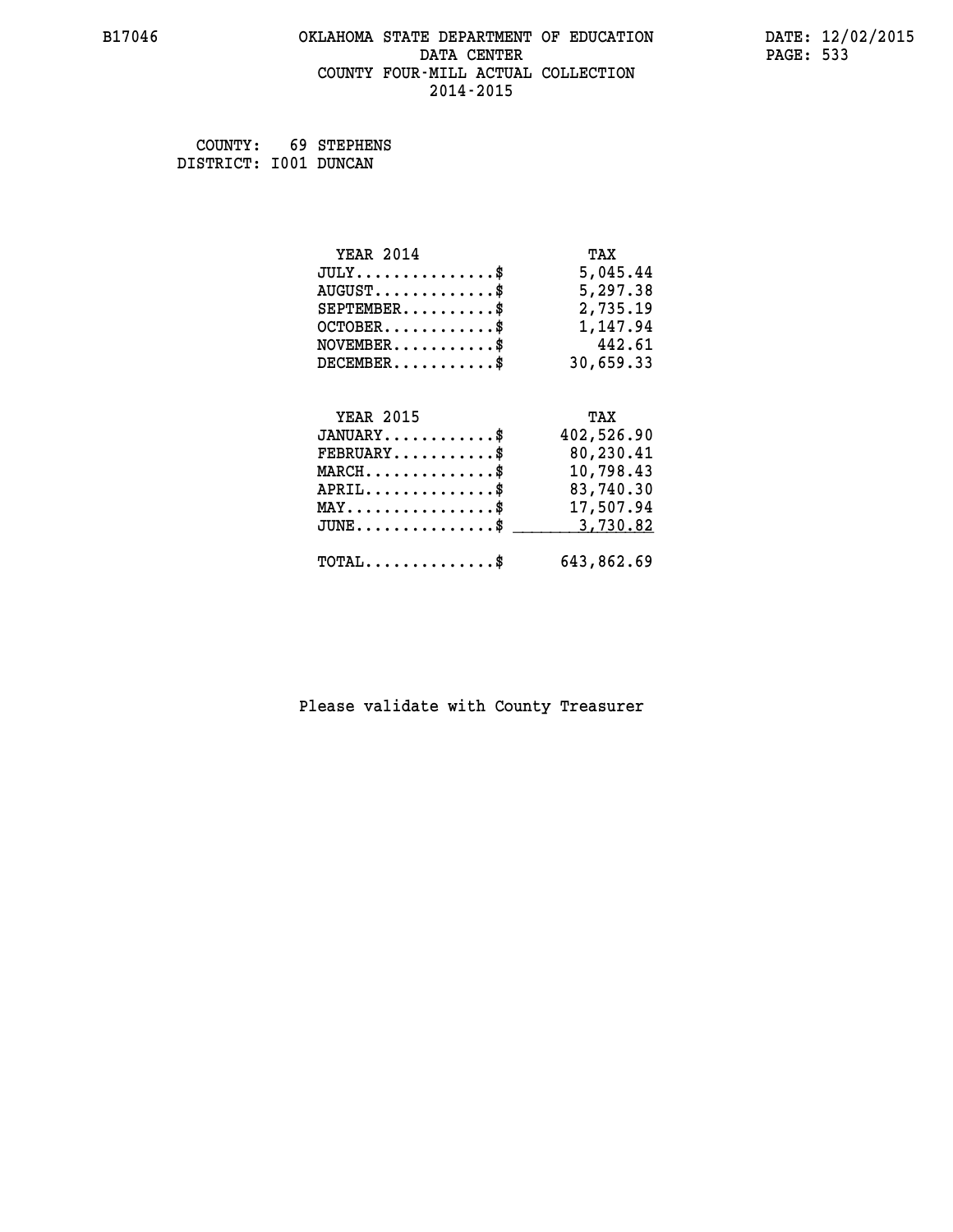# **B17046 OKLAHOMA STATE DEPARTMENT OF EDUCATION DATE: 12/02/2015 DATA CENTER** PAGE: 534  **COUNTY FOUR-MILL ACTUAL COLLECTION 2014-2015**

 **COUNTY: 69 STEPHENS DISTRICT: I002 COMANCHE**

| <b>YEAR 2014</b><br>$JULY$<br>$AUGUST$ \$<br>$SEPTEMENT.$ $\frac{1}{2}$<br>$OCTOBER$ \$<br>$NOVEMBER$ \$<br>$DECEMBER$ \$                    | TAX<br>2,131.85<br>1,542.59<br>796.60<br>348.84<br>174.56<br>8,701.78           |
|----------------------------------------------------------------------------------------------------------------------------------------------|---------------------------------------------------------------------------------|
| <b>YEAR 2015</b><br>$JANUARY$ \$<br>$FEBRUARY$ \$<br>$MARCH$ \$<br>$APRIL$ \$<br>$\texttt{MAX} \dots \dots \dots \dots \dots \$<br>$JUNE$ \$ | TAX<br>114,207.77<br>24,654.18<br>3,934.89<br>23,905.97<br>4,970.07<br>1,121.07 |
| $\texttt{TOTAL} \dots \dots \dots \dots \$                                                                                                   | 186,490.17                                                                      |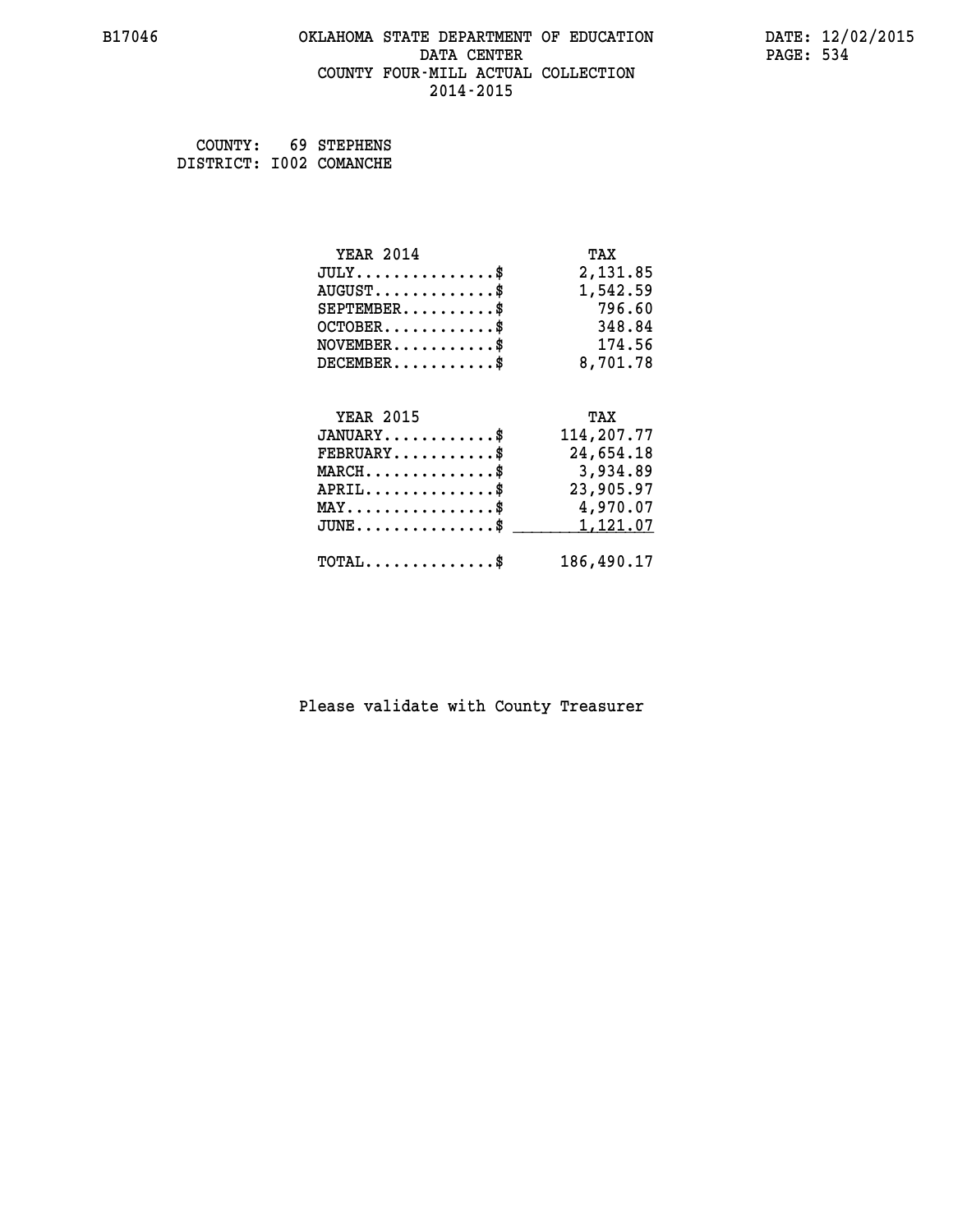# **B17046 OKLAHOMA STATE DEPARTMENT OF EDUCATION DATE: 12/02/2015 DATA CENTER** PAGE: 535  **COUNTY FOUR-MILL ACTUAL COLLECTION 2014-2015**

 **COUNTY: 69 STEPHENS DISTRICT: I003 MARLOW**

| <b>YEAR 2014</b>                               | TAX        |
|------------------------------------------------|------------|
| $JULY$ \$                                      | 2,516.19   |
| $AUGUST$ \$                                    | 1,916.13   |
| $SEPTEMBER$ \$                                 | 1,002.99   |
| $OCTOBER.$ \$                                  | 443.72     |
| $\texttt{NOVEMBER} \dots \dots \dots \$        | 159.14     |
| $DECEMBER$ \$                                  | 11,346.50  |
|                                                |            |
| <b>YEAR 2015</b>                               | TAX        |
| $JANUARY$ \$                                   | 148,902.57 |
| $FEBRUARY$ \$                                  | 31,380.83  |
| $MARCH$ \$                                     | 3,976.27   |
| $APRIL$ \$                                     | 30,973.38  |
| $\texttt{MAX} \dots \dots \dots \dots \dots \$ | 6,601.21   |
| $JUNE$ \$                                      | 2,142.93   |
| $\texttt{TOTAL} \dots \dots \dots \dots \$     | 241,361.86 |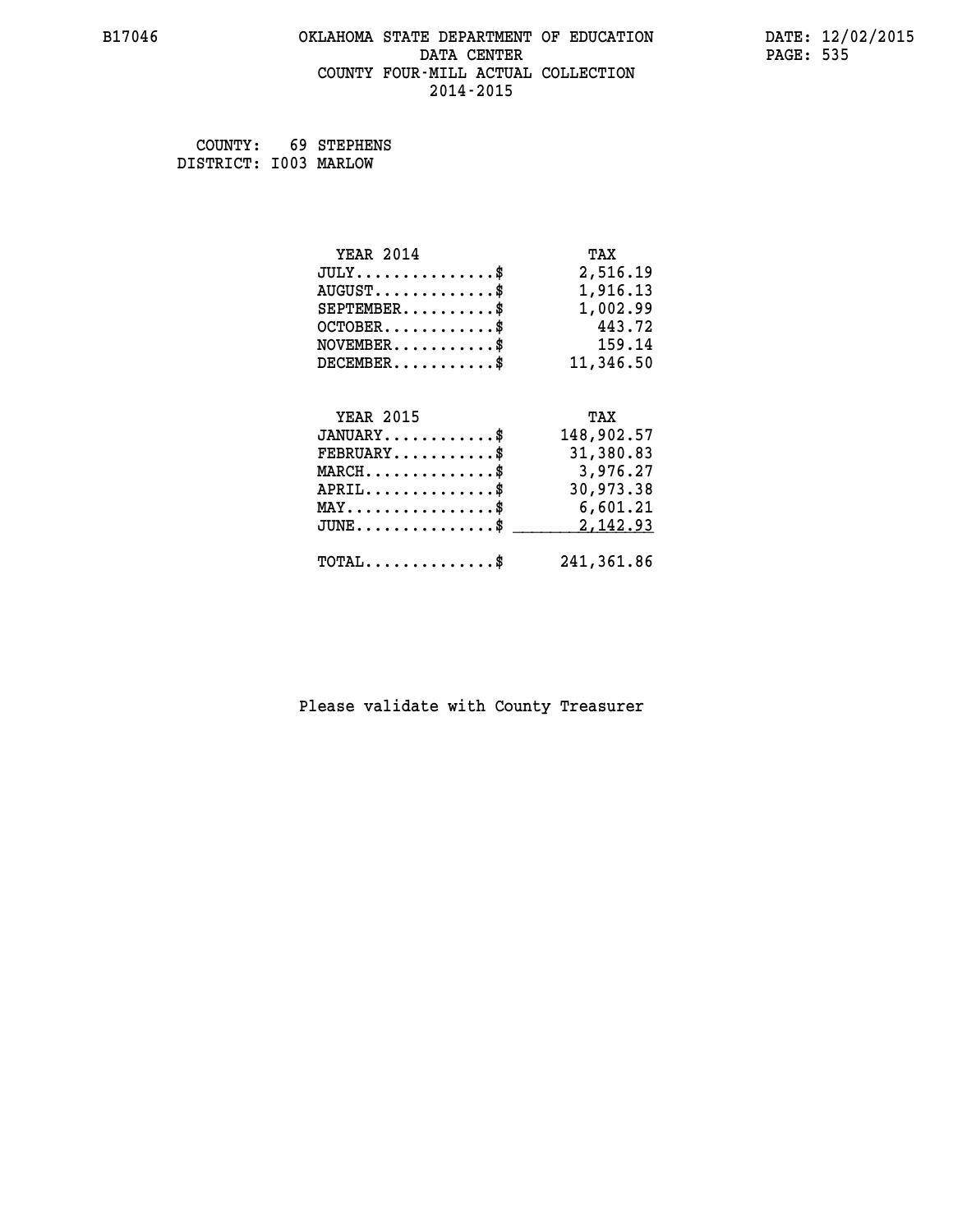### **B17046 OKLAHOMA STATE DEPARTMENT OF EDUCATION DATE: 12/02/2015 DATA CENTER** PAGE: 536  **COUNTY FOUR-MILL ACTUAL COLLECTION 2014-2015**

 **COUNTY: 69 STEPHENS DISTRICT: I015 VELMA-ALMA**

| <b>YEAR 2014</b>                               | TAX       |
|------------------------------------------------|-----------|
| $JULY$ \$                                      | 10,756.20 |
| $AUGUST$ \$                                    | 652.66    |
| $SEPTEMBER$ \$                                 | 314.43    |
| $OCTOBER$ \$                                   | 131.46    |
| $NOVEMBER$ \$                                  | 50.79     |
| $DECEMBER$ \$                                  | 3,720.44  |
|                                                |           |
| <b>YEAR 2015</b>                               | TAX       |
| $JANUARY$ \$                                   | 49,304.22 |
| $FEBRUARY$                                     | 10,464.28 |
| $MARCH$ \$                                     | 1,723.04  |
| $APRIL$ \$                                     | 10,166.21 |
| $\texttt{MAX} \dots \dots \dots \dots \dots \$ | 2,123.13  |
| $JUNE$ \$                                      | 4,075.93  |
| $\texttt{TOTAL} \dots \dots \dots \dots \$     | 93,482.79 |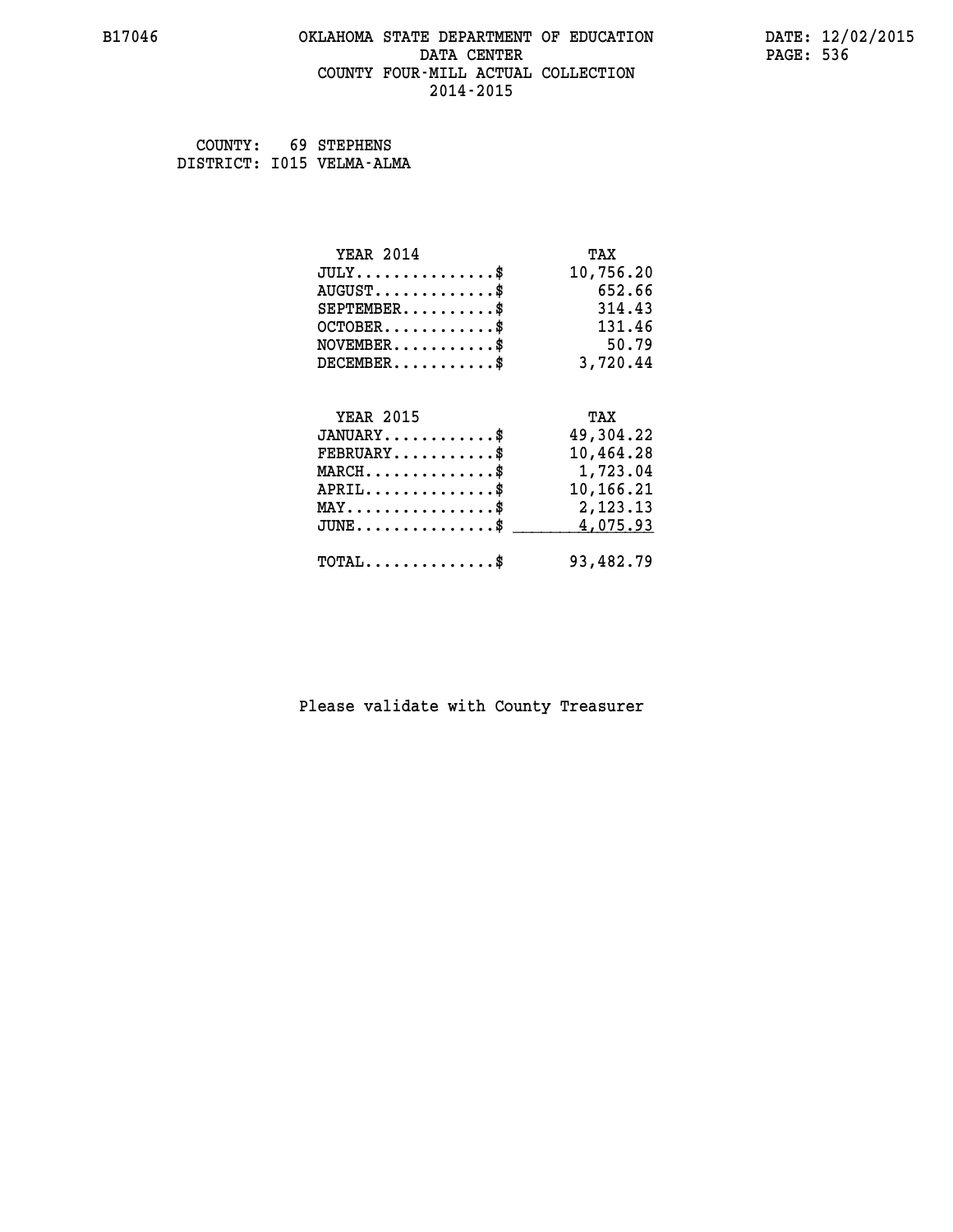# **B17046 OKLAHOMA STATE DEPARTMENT OF EDUCATION DATE: 12/02/2015 DATA CENTER** PAGE: 537  **COUNTY FOUR-MILL ACTUAL COLLECTION 2014-2015**

 **COUNTY: 69 STEPHENS DISTRICT: I021 EMPIRE**

| <b>YEAR 2014</b>                               | TAX        |
|------------------------------------------------|------------|
| $JULY$ \$                                      | 605.18     |
| $AUGUST$ \$                                    | 677.89     |
| $SEPTEMBER$ \$                                 | 369.04     |
| $OCTOBER$ \$                                   | 152.77     |
| $NOVEMBER$ \$                                  | 62.92      |
| $DECEMBER$ \$                                  | 4,061.48   |
|                                                |            |
| <b>YEAR 2015</b>                               | TAX        |
| $JANUARY$ \$                                   | 53,490.98  |
| $FEBRUARY$                                     | 11,677.87  |
| $\texttt{MARCH}\ldots\ldots\ldots\ldots\$      | 1,539.90   |
| $APRIL \ldots \ldots \ldots \ldots \$          | 11, 134.33 |
| $\texttt{MAX} \dots \dots \dots \dots \dots \$ | 2,318.76   |
| $JUNE \ldots \ldots \ldots \ldots \ast$        | 433.69     |
| $\texttt{TOTAL} \dots \dots \dots \dots \$     | 86,524.81  |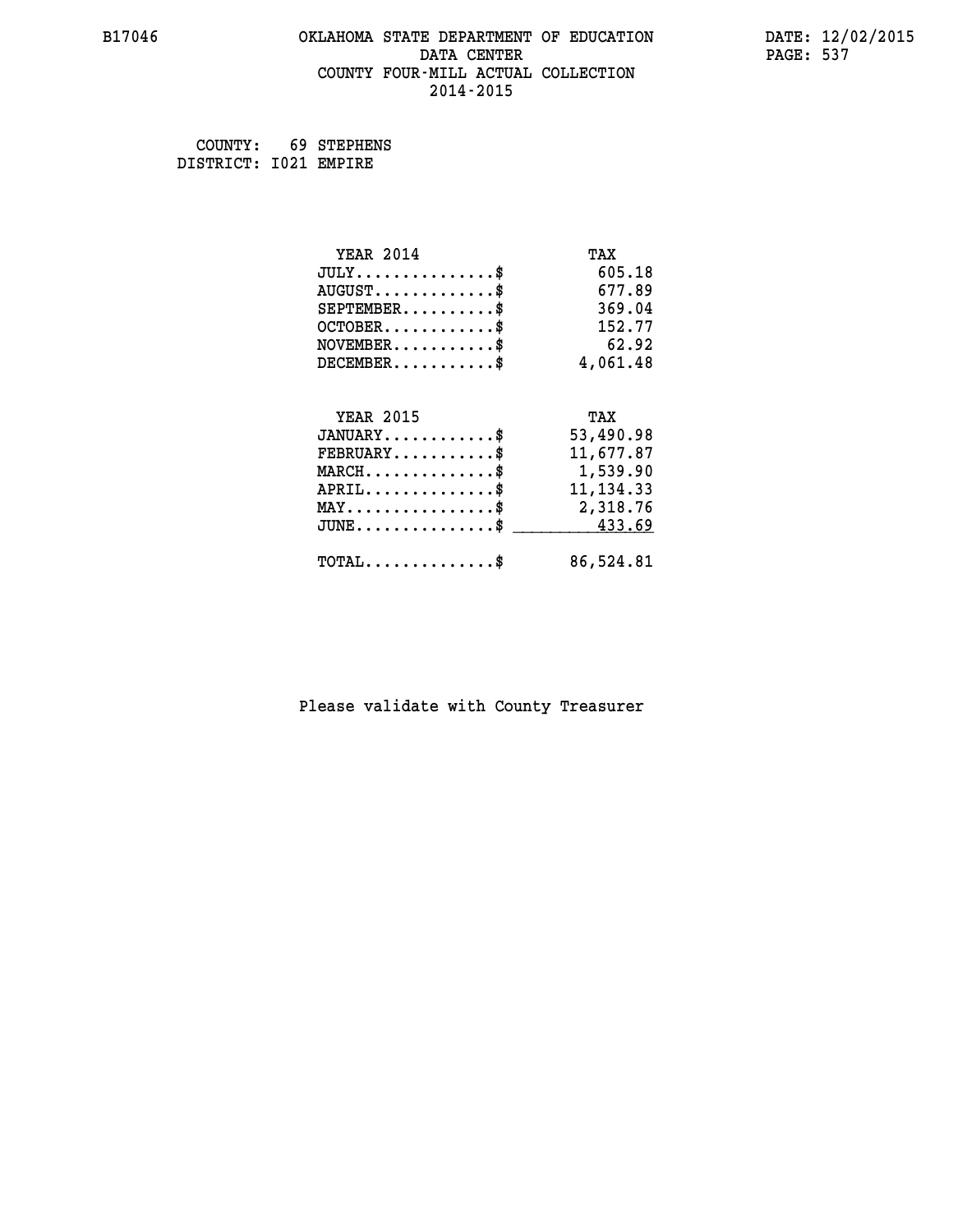### **B17046 OKLAHOMA STATE DEPARTMENT OF EDUCATION DATE: 12/02/2015 DATA CENTER** PAGE: 538  **COUNTY FOUR-MILL ACTUAL COLLECTION 2014-2015**

 **COUNTY: 69 STEPHENS DISTRICT: I034 CENTRAL HIGH**

| <b>YEAR 2014</b>                               | TAX       |
|------------------------------------------------|-----------|
| $JULY$ \$                                      | 762.72    |
| $AUGUST$ \$                                    | 600.19    |
| $SEPTEMBER$ \$                                 | 369.80    |
| $OCTOBER$ \$                                   | 231.68    |
| $NOVEMBER$ \$                                  | 49.76     |
| $DECEMBER$ \$                                  | 3,732.43  |
|                                                |           |
| <b>YEAR 2015</b>                               | TAX       |
| $JANUARY$ \$                                   | 47,844.51 |
| $FEBRUARY$ \$                                  | 9,626.83  |
| $MARCH$ \$                                     | 1,270.83  |
| $APRIL$ \$                                     | 10,242.66 |
| $\texttt{MAX} \dots \dots \dots \dots \dots \$ | 2,074.93  |
| $JUNE$ \$                                      | 908.19    |
| $\texttt{TOTAL} \dots \dots \dots \dots \$     | 77,714.53 |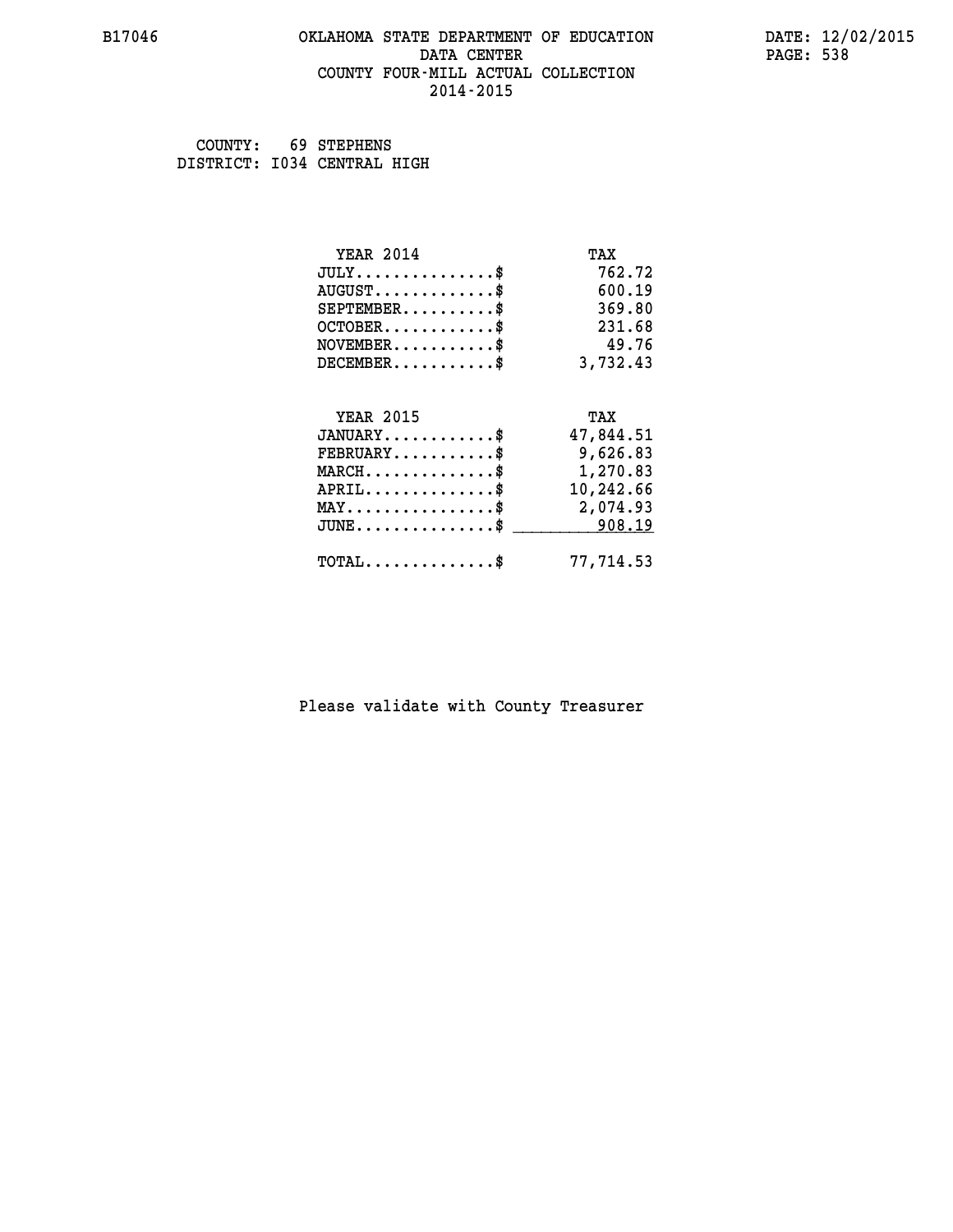### **B17046 OKLAHOMA STATE DEPARTMENT OF EDUCATION DATE: 12/02/2015 DATA CENTER** PAGE: 539  **COUNTY FOUR-MILL ACTUAL COLLECTION 2014-2015**

 **COUNTY: 69 STEPHENS DISTRICT: I042 BRAY-DOYLE**

| <b>YEAR 2014</b>                           | TAX         |
|--------------------------------------------|-------------|
| $JULY$ \$                                  | 380.70      |
| $AUGUST$ \$                                | 496.70      |
| $SEPTEMBER$ \$                             | 260.43      |
| $OCTOBER$ \$                               | 108.73      |
| $\texttt{NOVEMBER} \dots \dots \dots \$    | 447.80      |
| $DECEMBER$ \$                              | 3,405.41    |
|                                            |             |
| <b>YEAR 2015</b>                           | TAX         |
| $JANUARY$ \$                               | 44,586.07   |
| $FEBRUARY$                                 | 17,624.07   |
| MARCH\$ 1,167.67                           |             |
| $APRIL \ldots \ldots \ldots \ldots \$      | 14, 157. 41 |
| MAY\$ 1,896.23                             |             |
| $JUNE \ldots \ldots \ldots \ldots \ast$    | 895.82      |
| $\texttt{TOTAL} \dots \dots \dots \dots \$ | 85,427.04   |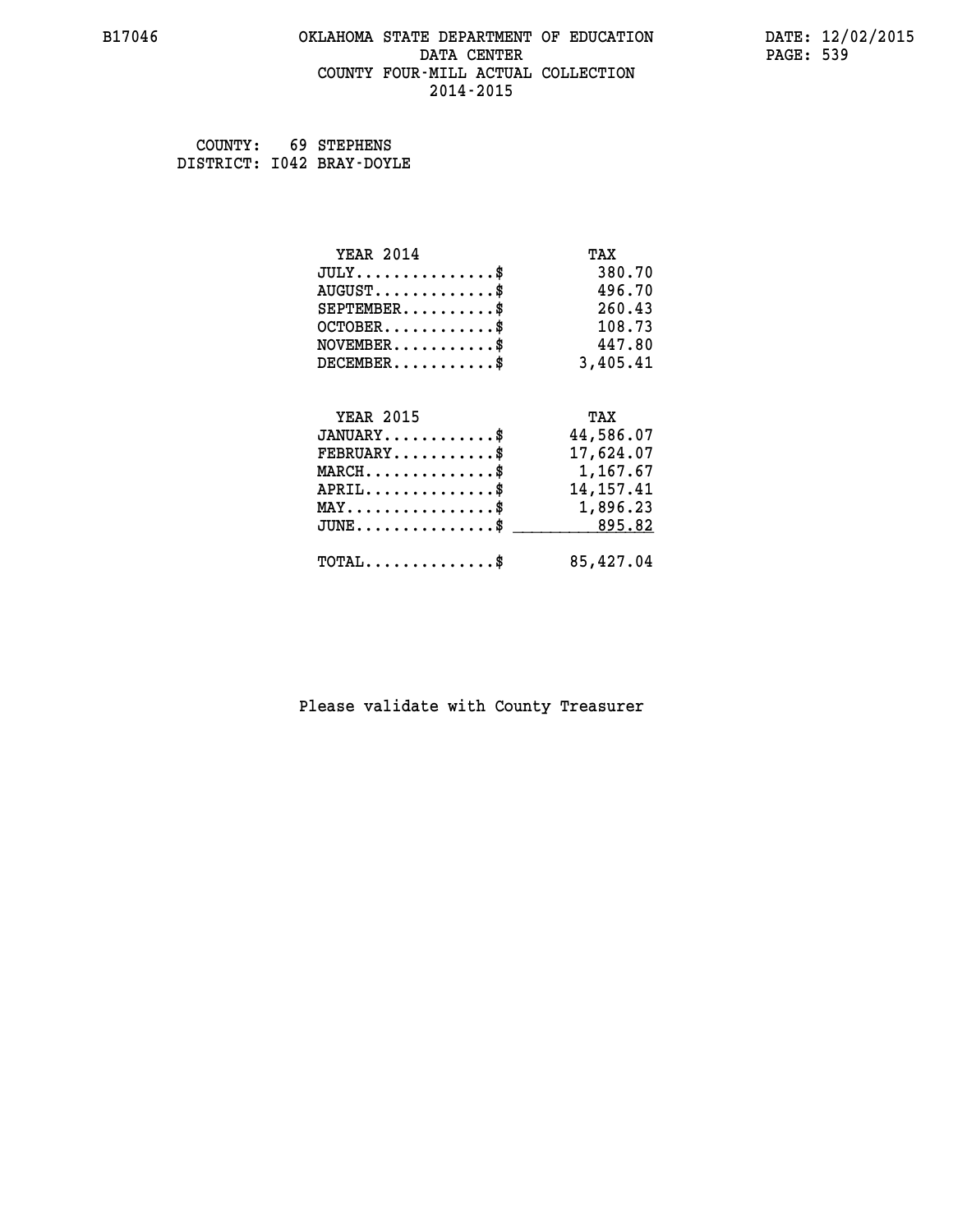# **B17046 OKLAHOMA STATE DEPARTMENT OF EDUCATION DATE: 12/02/2015 DATA CENTER PAGE: 540 COUNTY FOUR-MILL ACTUAL COLLECTION 2014-2015**

 **COUNTY: 69 STEPHENS**

 **\*\*\*\*\*\* TOTALS \*\*\*\*\*\***

| <b>YEAR 2014</b>                          | TAX       |
|-------------------------------------------|-----------|
| $JULY$                                    | 22,342.57 |
| $\text{AUGUST} \dots \dots \dots \dots \$ | 11,385.95 |
| $SEPTEMBER$ $\$                           | 5,953.25  |
| $OCTOBER$ \$                              | 2,609.53  |
| $NOVEMBER$ \$                             | 1,404.86  |
| $DECEMBER$ \$                             | 67,011.36 |

# **YEAR 2015 TAX**

| $JANUARY$                                               | 879,072.06 |
|---------------------------------------------------------|------------|
| $FEBRUARY$ \$                                           | 189,283.32 |
| $MARCH$ \$                                              | 24,892.76  |
| $APRIL$                                                 | 188,106.92 |
| $MAX \dots \dots \dots \dots \dots \$                   | 38,281.61  |
| $JUNE \ldots \ldots \ldots \ldots$ \$ 13,453.36         |            |
| $\texttt{TOTAL} \dots \dots \dots \dots \$ 1,443,797.55 |            |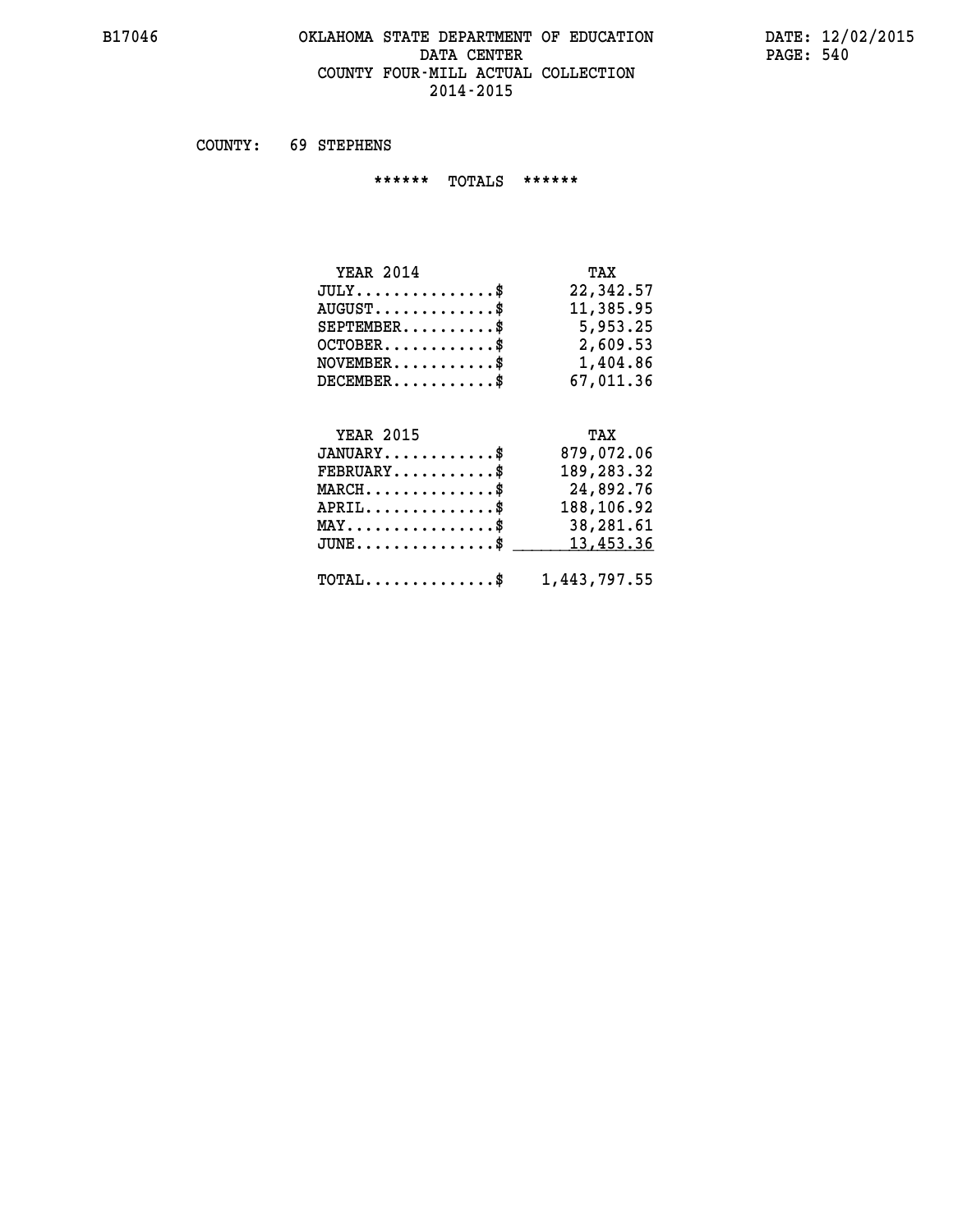### **B17046 OKLAHOMA STATE DEPARTMENT OF EDUCATION DATE: 12/02/2015 DATA CENTER** PAGE: 541  **COUNTY FOUR-MILL ACTUAL COLLECTION 2014-2015**

 **COUNTY: 70 TEXAS DISTRICT: C009 OPTIMA**

| <b>YEAR 2014</b>                          | TAX         |
|-------------------------------------------|-------------|
| $JULY$ \$                                 | 1,592.73    |
| $AUGUST$ \$                               | 101.83      |
| $SEPTEMBER$ \$                            | 153.85      |
| $OCTOBER$ \$                              | 88.96       |
| $NOVEMBER$ \$                             | 68.19       |
| $DECEMBER$ \$                             | 63.00       |
|                                           |             |
| <b>YEAR 2015</b>                          | TAX         |
| $JANUARY$ \$                              | 6,340.19    |
| $FEBRUARY$                                | 2,902.65    |
| $MARCH$ \$                                | 350.59      |
| $APRIL \ldots \ldots \ldots \$            | 1,211.68    |
| $MAX \dots \dots \dots \dots \dots$       | 703.97      |
| $\texttt{JUNE} \dots \dots \dots \dots \$ | 598.46      |
| $\texttt{TOTAL} \dots \dots \dots \dots$  | 14, 176. 10 |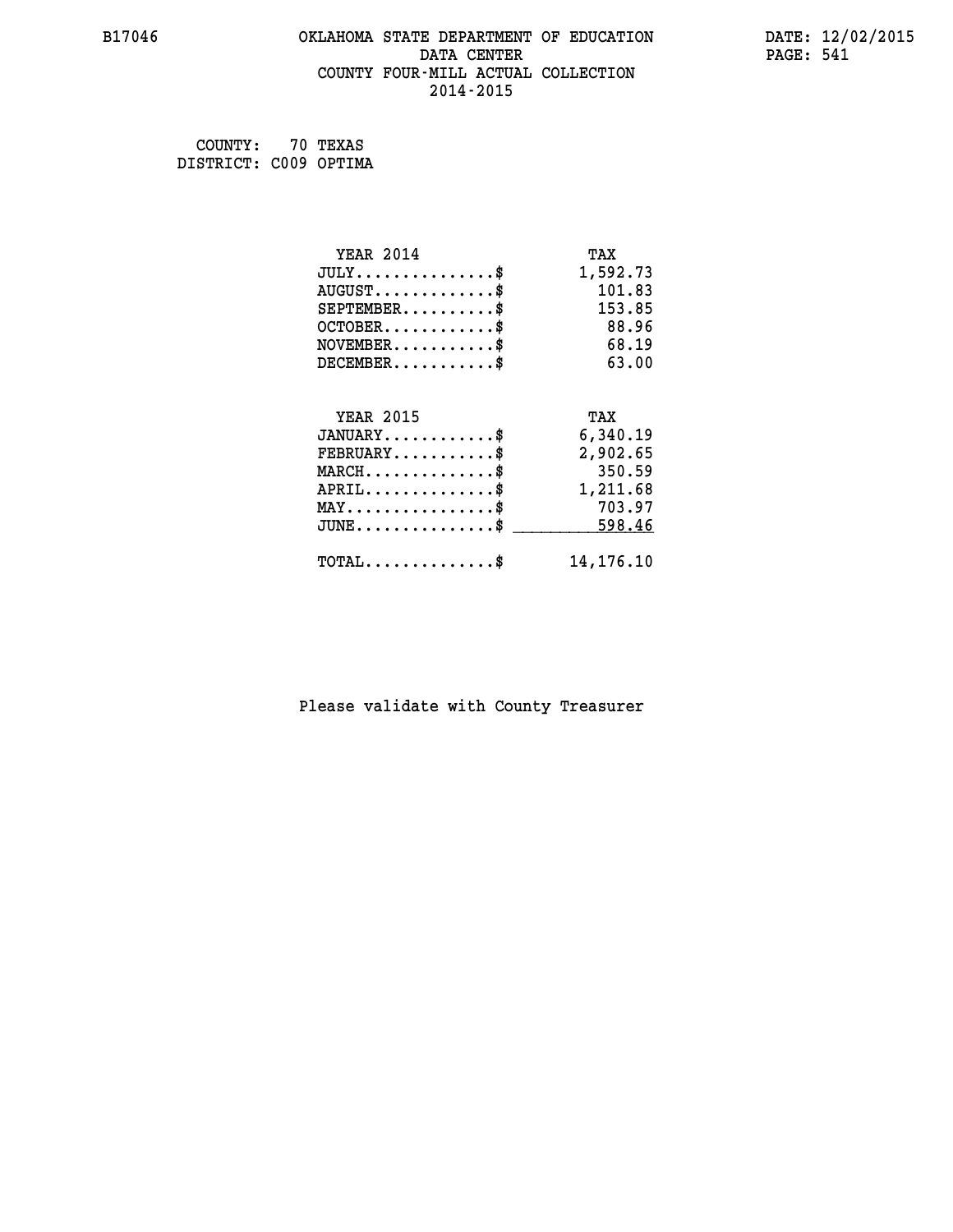### **B17046 OKLAHOMA STATE DEPARTMENT OF EDUCATION DATE: 12/02/2015 DATA CENTER PAGE: 542 COUNTY FOUR-MILL ACTUAL COLLECTION 2014-2015**

 **COUNTY: 70 TEXAS DISTRICT: C080 STRAIGHT**

| <b>YEAR 2014</b>                               | TAX       |
|------------------------------------------------|-----------|
| $JULY$ \$                                      | 980.19    |
| $AUGUST$ \$                                    | 62.65     |
| $SEPTEMBER$ \$                                 | 100.45    |
| $OCTOBER$ \$                                   | 54.77     |
| $NOVEMBER$ \$                                  | 53.61     |
| $DECEMBER$ \$                                  | 49.52     |
|                                                |           |
| <b>YEAR 2015</b>                               | TAX       |
| $JANUARY$ \$                                   | 4,985.60  |
| $FEBRUARY$                                     | 2,282.50  |
| $MARCH$ \$                                     | 277.60    |
| $APRIL$ \$                                     | 952.80    |
| $\texttt{MAX} \dots \dots \dots \dots \dots \$ | 553.55    |
| $JUNE$ \$                                      | 470.62    |
| $TOTAL$ \$                                     | 10,823.86 |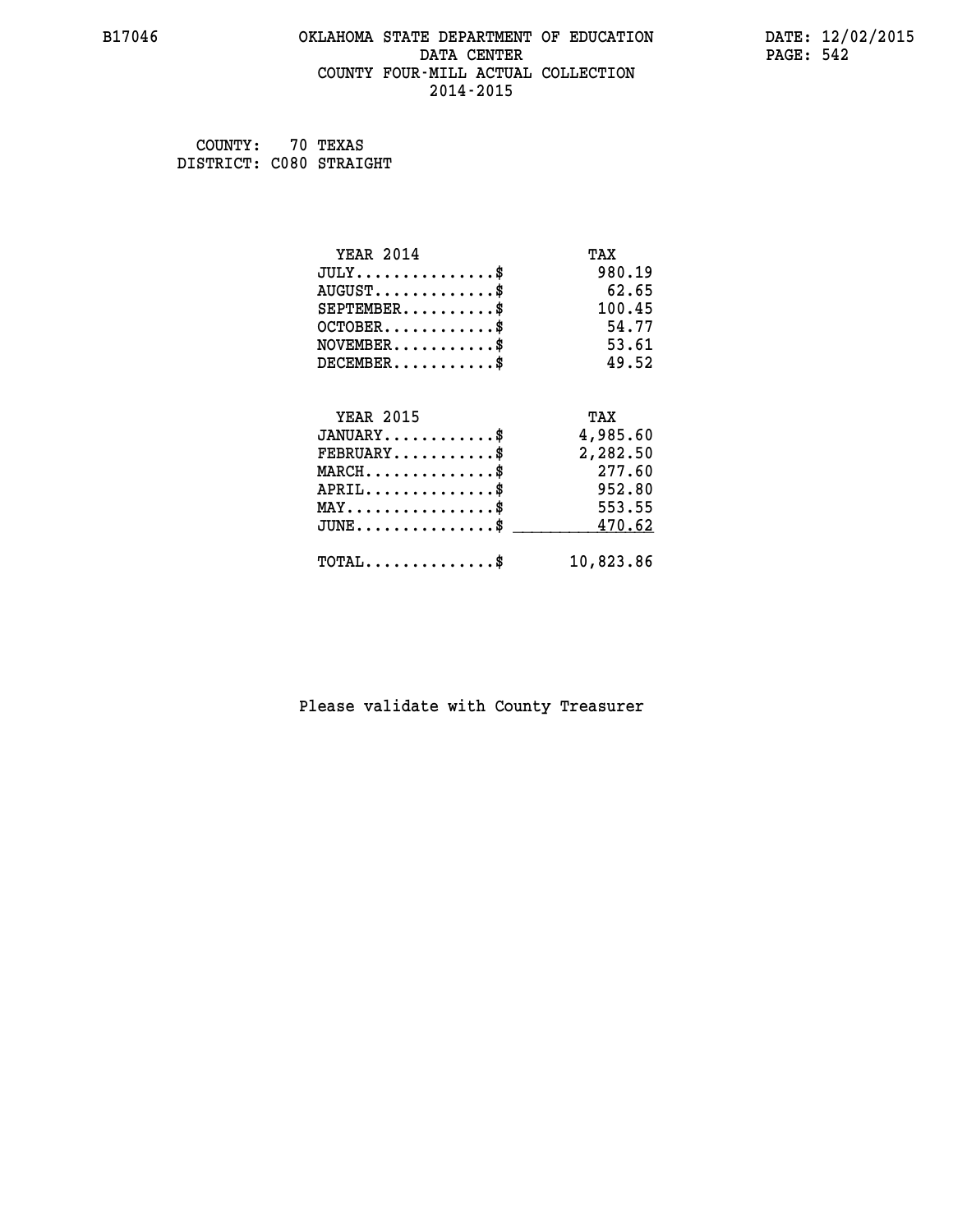### **B17046 OKLAHOMA STATE DEPARTMENT OF EDUCATION DATE: 12/02/2015 DATA CENTER** PAGE: 543  **COUNTY FOUR-MILL ACTUAL COLLECTION 2014-2015**

 **COUNTY: 70 TEXAS DISTRICT: I001 YARBROUGH**

| <b>YEAR 2014</b>                                   | TAX       |
|----------------------------------------------------|-----------|
| $JULY$ \$                                          | 2,424.03  |
| $AUGUST$ \$                                        | 154.98    |
| $SEPTEMBER$ \$                                     | 250.68    |
| $OCTOBER$ \$                                       | 135.46    |
| $\texttt{NOVEMBER} \dots \dots \dots \$            | 137.06    |
| $DECEMBER$ \$                                      | 126.62    |
|                                                    |           |
| <b>YEAR 2015</b>                                   | TAX       |
| $JANUARY$ \$                                       | 12,743.51 |
| $FEBRUARY$                                         | 5,834.18  |
| $MARCH$ \$                                         | 710.40    |
| $APRIL \ldots \ldots \ldots \ldots \$              | 2,435.41  |
| $\texttt{MAX} \dots \dots \dots \dots \dots \$     | 1,414.94  |
| $\texttt{JUNE} \dots \dots \dots \dots \texttt{S}$ | 1,202.90  |
| $\texttt{TOTAL} \dots \dots \dots \dots \$         | 27,570.17 |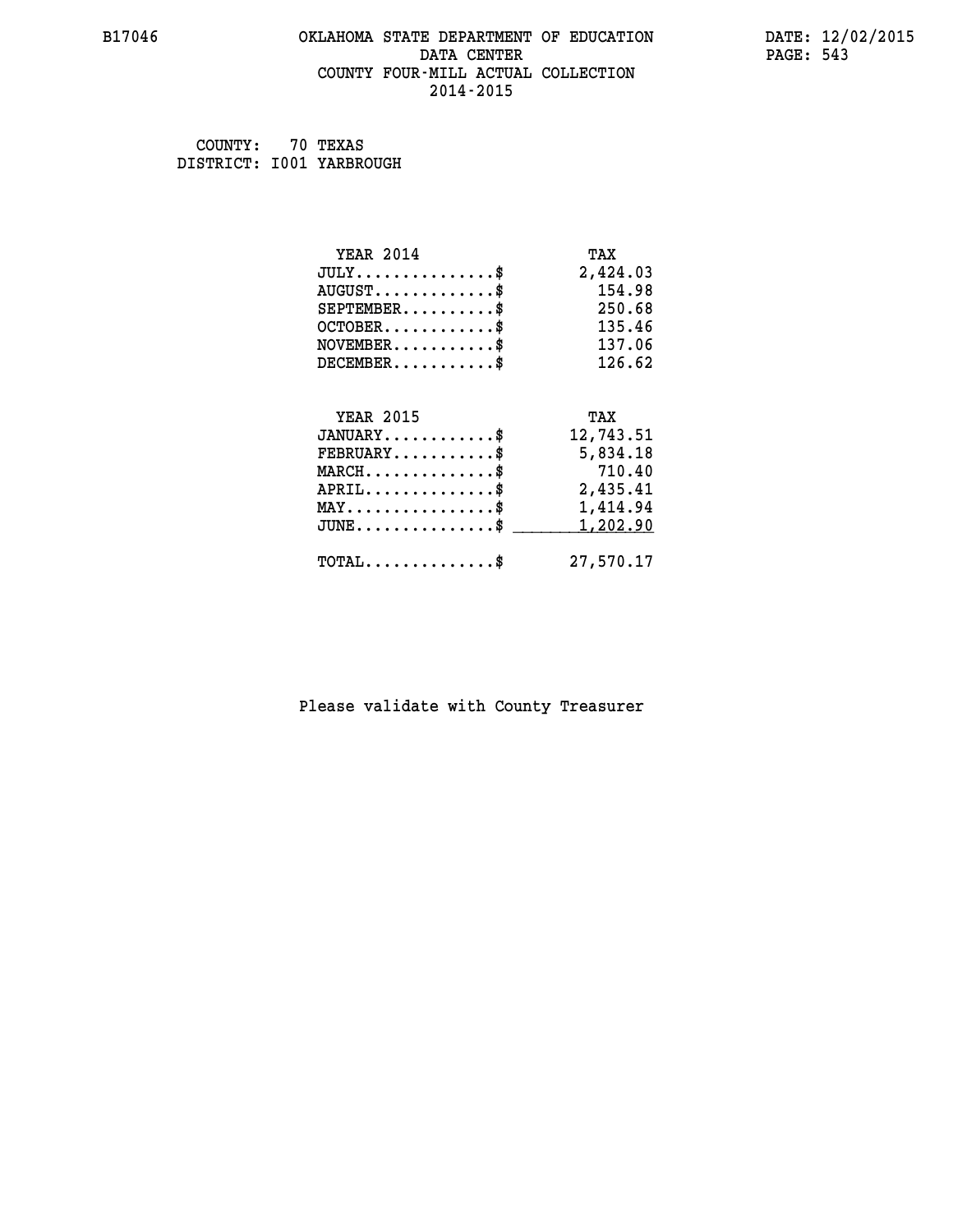### **B17046 OKLAHOMA STATE DEPARTMENT OF EDUCATION DATE: 12/02/2015 DATA CENTER** PAGE: 544  **COUNTY FOUR-MILL ACTUAL COLLECTION 2014-2015**

 **COUNTY: 70 TEXAS DISTRICT: I008 GUYMON**

| <b>YEAR 2014</b>                             | TAX          |
|----------------------------------------------|--------------|
| $JULY$ \$                                    | 53,989.08    |
| $AUGUST$ \$                                  | 3,451.67     |
| $SEPTEMENT.$ \$                              | 5,523.03     |
| $OCTOBER$ \$                                 | 3,016.82     |
| $NOVEMBER$ \$                                | 2,931.95     |
| $DECEMBER$ \$                                | 2,708.42     |
|                                              |              |
| <b>YEAR 2015</b>                             | TAX          |
| $JANUARY$ \$                                 | 272,604.29   |
| $FEBRUARY$                                   | 124,802.82   |
| $MARCH$ \$                                   | 14,338.80    |
| $APRIL$ \$                                   | 52,097.19    |
| $MAX \dots \dots \dots \dots \dots$          | 30,267.98    |
| $JUNE \ldots \ldots \ldots \ldots \ldots$ \$ | 79,484.06    |
| $\texttt{TOTAL} \dots \dots \dots \dots \$   | 645, 216. 11 |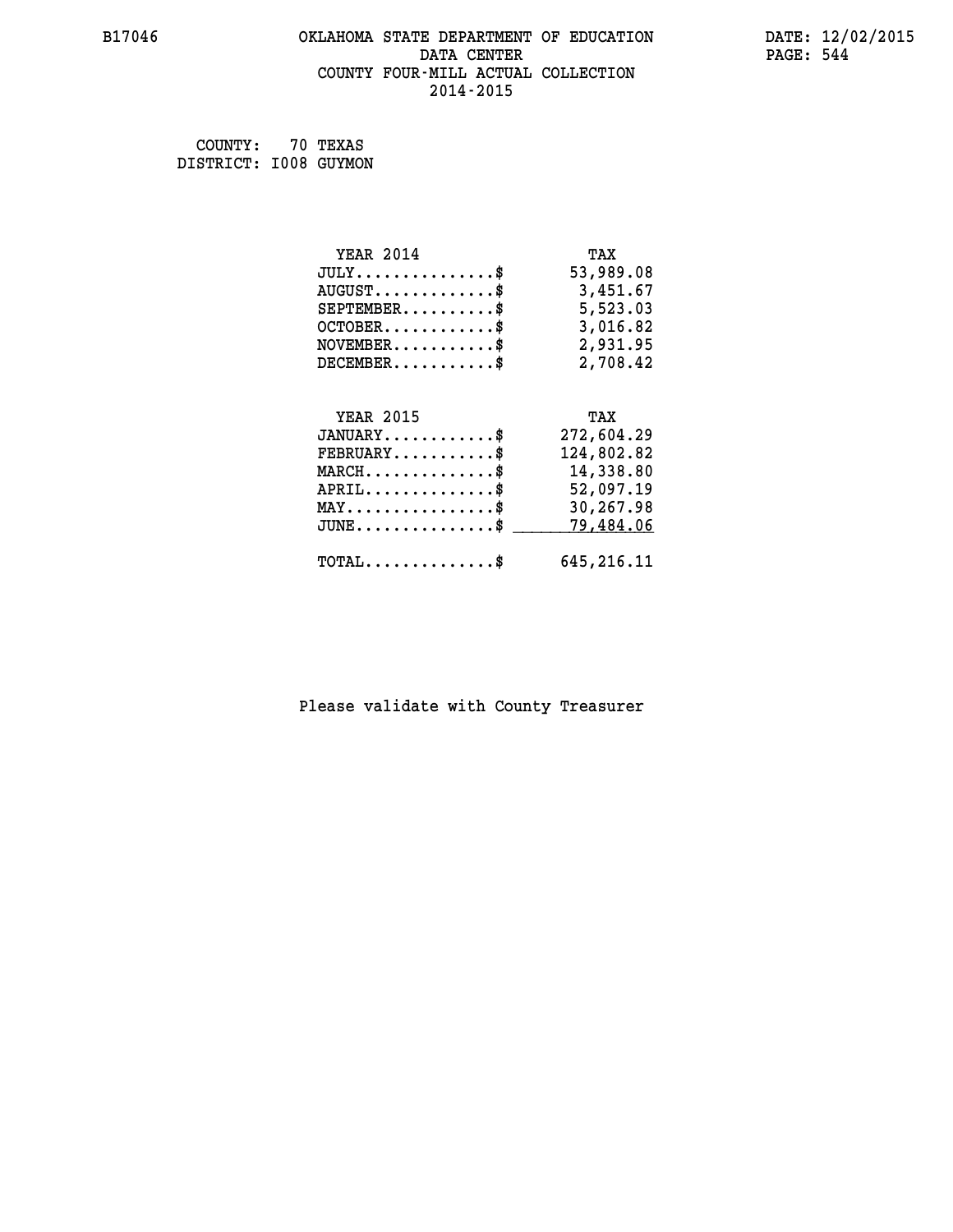### **B17046 OKLAHOMA STATE DEPARTMENT OF EDUCATION DATE: 12/02/2015 DATA CENTER** PAGE: 545  **COUNTY FOUR-MILL ACTUAL COLLECTION 2014-2015**

 **COUNTY: 70 TEXAS DISTRICT: I015 HARDESTY**

| <b>YEAR 2014</b>                           | TAX       |
|--------------------------------------------|-----------|
| $JULY$ \$                                  | 1,555.41  |
| $AUGUST$ \$                                | 99.44     |
| $SEPTEMENT.$ \$                            | 164.68    |
| $OCTOBER$ \$                               | 86.94     |
| $NOVEMBER$ \$                              | 95.67     |
| $DECEMBER$ \$                              | 88.37     |
|                                            |           |
| <b>YEAR 2015</b>                           | TAX       |
| $JANUARY$                                  | 8,895.11  |
| $FEBRUARY$                                 | 4,072.33  |
| $MARCH$ \$                                 | 514.77    |
| $APRIL$ \$                                 | 1,699.93  |
| $MAX \dots \dots \dots \dots \dots$        | 987.66    |
| $JUNE$ \$                                  | 2,476.24  |
| $\texttt{TOTAL} \dots \dots \dots \dots \$ | 20,736.55 |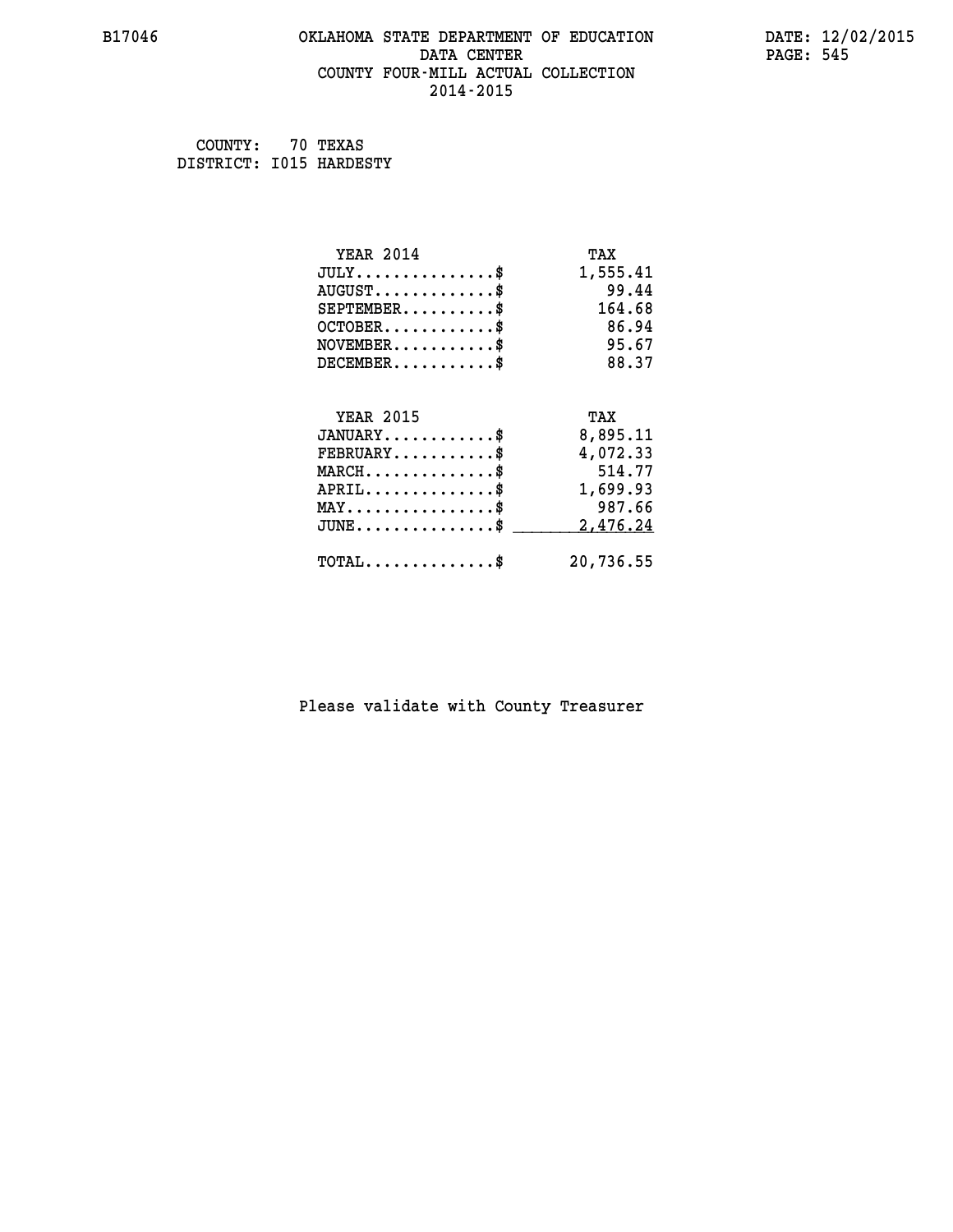### **B17046 OKLAHOMA STATE DEPARTMENT OF EDUCATION DATE: 12/02/2015 DATA CENTER** PAGE: 546  **COUNTY FOUR-MILL ACTUAL COLLECTION 2014-2015**

 **COUNTY: 70 TEXAS DISTRICT: I023 HOOKER**

| <b>YEAR 2014</b>                               | TAX         |
|------------------------------------------------|-------------|
| $JULY$ \$                                      | 12,074.63   |
| $AUGUST$ \$                                    | 771.97      |
| $SEPTEMBER$ \$                                 | 1,234.84    |
| $OCTOBER$ \$                                   | 674.71      |
| $\texttt{NOVEMBER} \dots \dots \dots \$        | 654.96      |
| $DECEMBER$ \$                                  | 605.02      |
|                                                |             |
| <b>YEAR 2015</b>                               | TAX         |
| $JANUARY$ \$                                   | 60,896.12   |
| $FEBRUARY$ \$                                  | 27,879.26   |
| $MARCH \ldots \ldots \ldots \ldots \$          | 3,208.56    |
| $APRIL$ \$                                     | 11,637.81   |
| $\texttt{MAX} \dots \dots \dots \dots \dots \$ | 6,761.46    |
| $JUNE$ \$                                      | 5,748.21    |
| $\texttt{TOTAL} \dots \dots \dots \dots \$     | 132, 147.55 |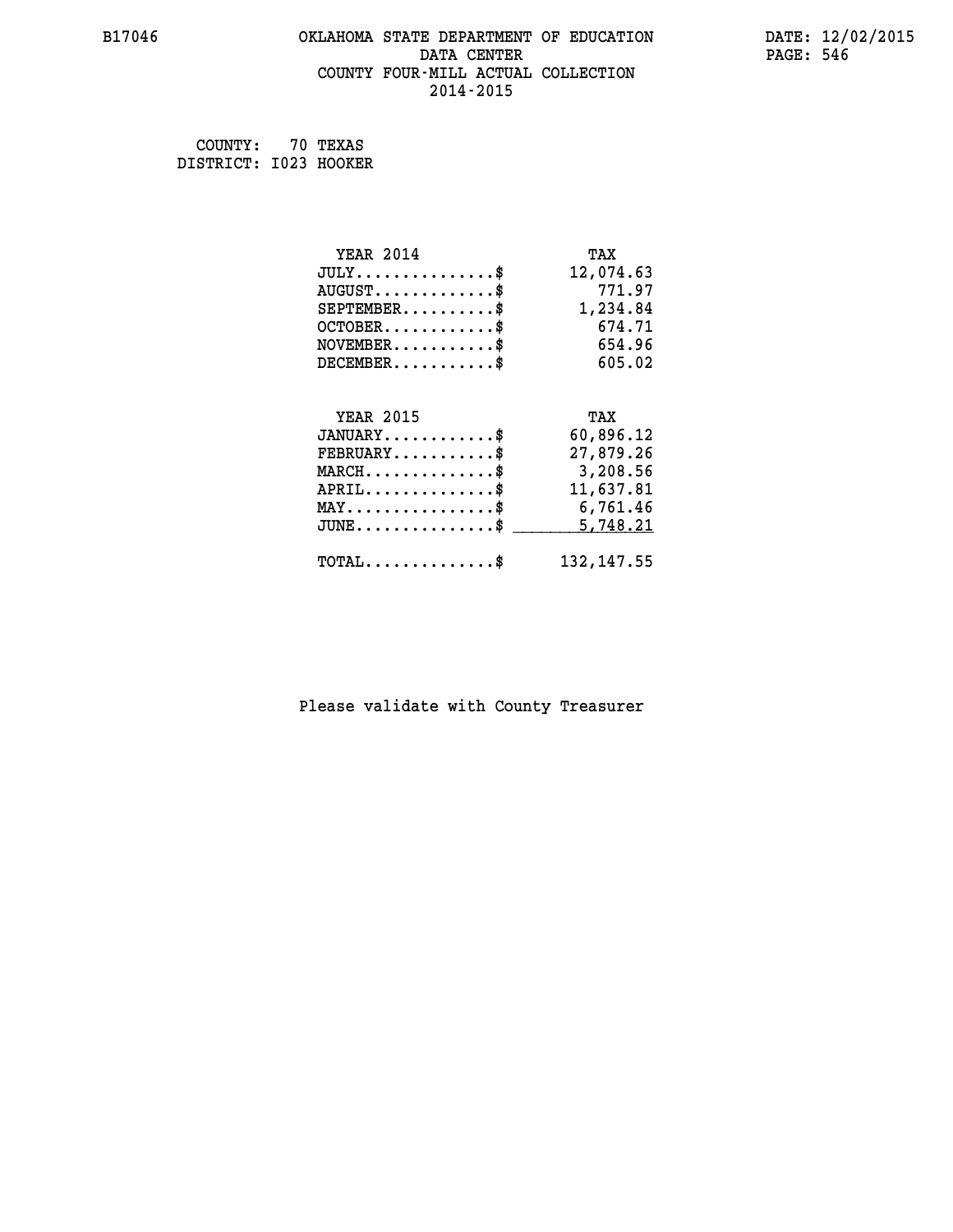### **B17046 OKLAHOMA STATE DEPARTMENT OF EDUCATION DATE: 12/02/2015 DATA CENTER** PAGE: 547  **COUNTY FOUR-MILL ACTUAL COLLECTION 2014-2015**

 **COUNTY: 70 TEXAS DISTRICT: I053 TYRONE**

| <b>YEAR 2014</b>                               | TAX         |
|------------------------------------------------|-------------|
| $JULY$ \$                                      | 5,042.47    |
| $AUGUST$ \$                                    | 3,222.38    |
| $SEPTEMBER$ \$                                 | 510.15      |
| $OCTOBER$ \$                                   | 281.75      |
| $\texttt{NOVEMBER} \dots \dots \dots \$        | 262.40      |
| $DECEMBER$ \$                                  | 242.39      |
|                                                |             |
| <b>YEAR 2015</b>                               | TAX         |
| $JANUARY$ \$                                   | 24,396.93   |
| $FEBRUARY$ \$                                  | 11, 169. 32 |
| $MARCH$ \$                                     | 1,284.77    |
| $APRIL \ldots \ldots \ldots \ldots \$          | 4,662.48    |
| $\texttt{MAX} \dots \dots \dots \dots \dots \$ | 2,708.86    |
| $JUNE$ \$                                      | 2,302.90    |
| $\texttt{TOTAL} \dots \dots \dots \dots$ \$    | 56,086.80   |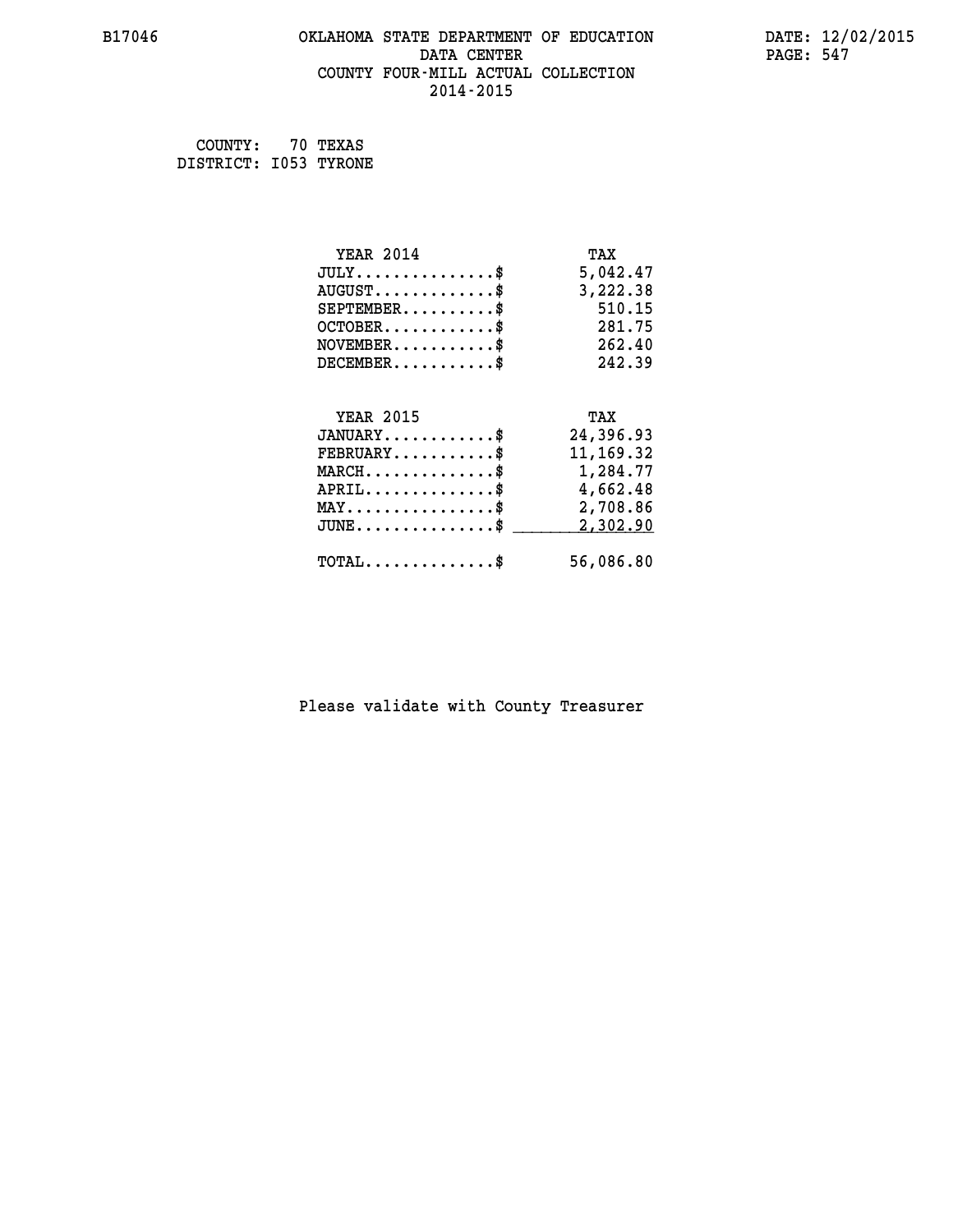### **B17046 OKLAHOMA STATE DEPARTMENT OF EDUCATION DATE: 12/02/2015 DATA CENTER** PAGE: 548  **COUNTY FOUR-MILL ACTUAL COLLECTION 2014-2015**

 **COUNTY: 70 TEXAS DISTRICT: I060 GOODWELL**

| <b>YEAR 2014</b>                                 | TAX       |
|--------------------------------------------------|-----------|
| $JULY$ \$                                        | 4,155.68  |
| $AUGUST$ \$                                      | 265.69    |
| $SEPTEMENT.$ \$                                  | 424.42    |
| $OCTOBER$ \$                                     | 232.21    |
| $\texttt{NOVEMBER} \dots \dots \dots \$          | 224.27    |
| $DECEMBER$ \$                                    | 207.17    |
|                                                  |           |
| <b>YEAR 2015</b>                                 | TAX       |
| $JANUARY$ \$                                     | 20,852.10 |
| $FEBRUARY$                                       | 9,546.44  |
| $\texttt{MARCH}\ldots\ldots\ldots\ldots\text{*}$ | 1,120.27  |
| $APRIL \ldots \ldots \ldots \ldots \$            | 3,985.02  |
| $\texttt{MAX} \dots \dots \dots \dots \dots \$   | 2,315.26  |
| $JUNE$ \$                                        | 1,968.30  |
| $\texttt{TOTAL} \dots \dots \dots \dots \$       | 45,296.83 |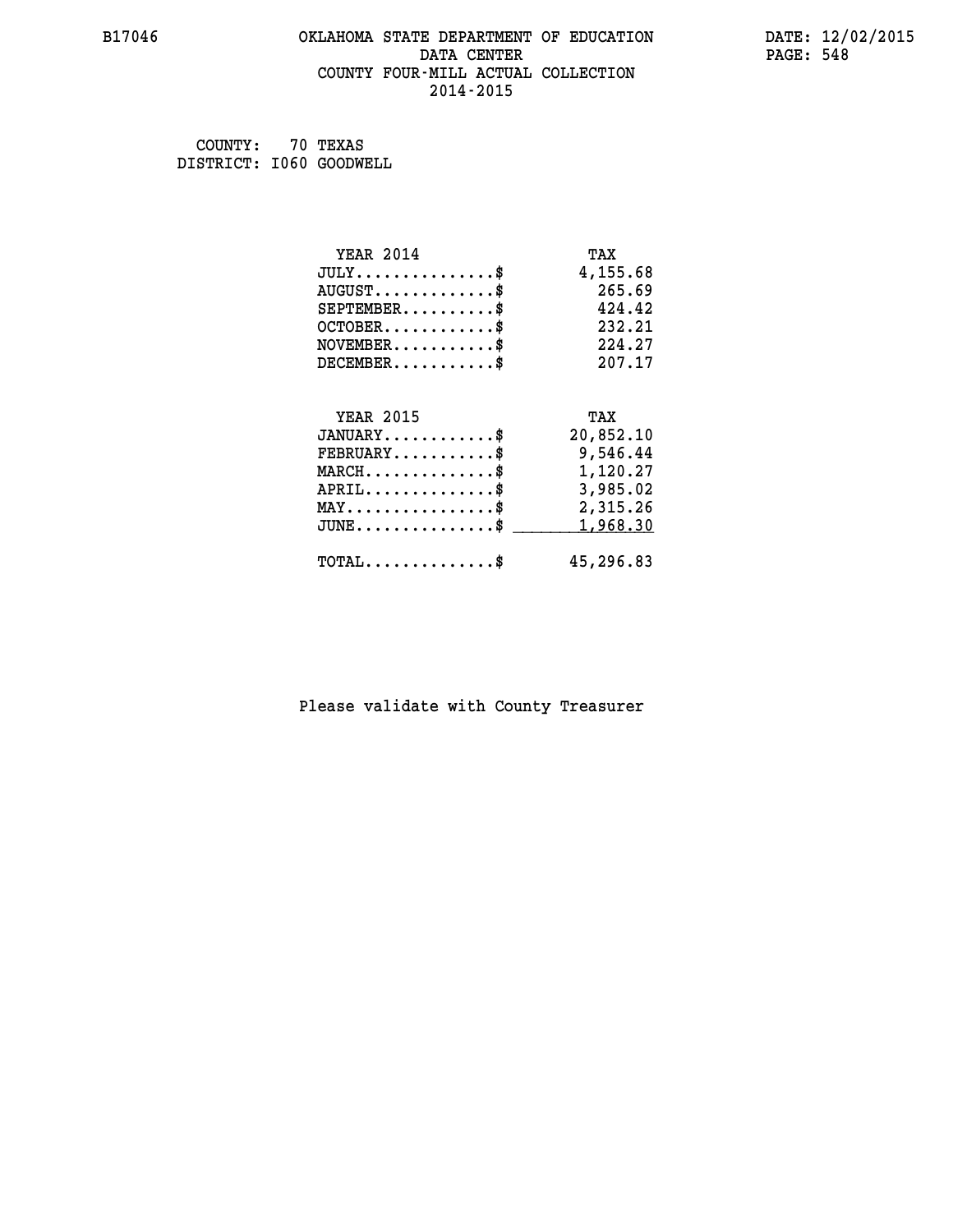### **B17046 OKLAHOMA STATE DEPARTMENT OF EDUCATION DATE: 12/02/2015** DATA CENTER PAGE: 549  **COUNTY FOUR-MILL ACTUAL COLLECTION 2014-2015**

 **COUNTY: 70 TEXAS DISTRICT: I061 TEXHOMA**

| <b>YEAR 2014</b>                                 | TAX         |
|--------------------------------------------------|-------------|
| $JULY$ \$                                        | 5,409.31    |
| $AUGUST$ \$                                      | 345.83      |
| $SEPTEMBER$ \$                                   | 550.16      |
| $OCTOBER$ \$                                     | 302.25      |
| $NOVEMBER$ \$                                    | 287.29      |
| $DECEMBER$ \$                                    | 265.39      |
|                                                  |             |
| <b>YEAR 2015</b>                                 | TAX         |
| $JANUARY$ \$                                     | 26,711.37   |
| $FEBRUARY$                                       | 12,228.92   |
| MARCH\$ 1,449.71                                 |             |
| ${\tt APRIL} \dots \dots \dots \dots \$          | 5,104.79    |
| $\texttt{MAX} \dots \dots \dots \dots \dots \$   | 2,965.83    |
| $\texttt{JUNE} \dots \dots \dots \dots \dots \$$ | 2,521.39    |
| $\texttt{TOTAL} \dots \dots \dots \dots \$       | 58, 142. 24 |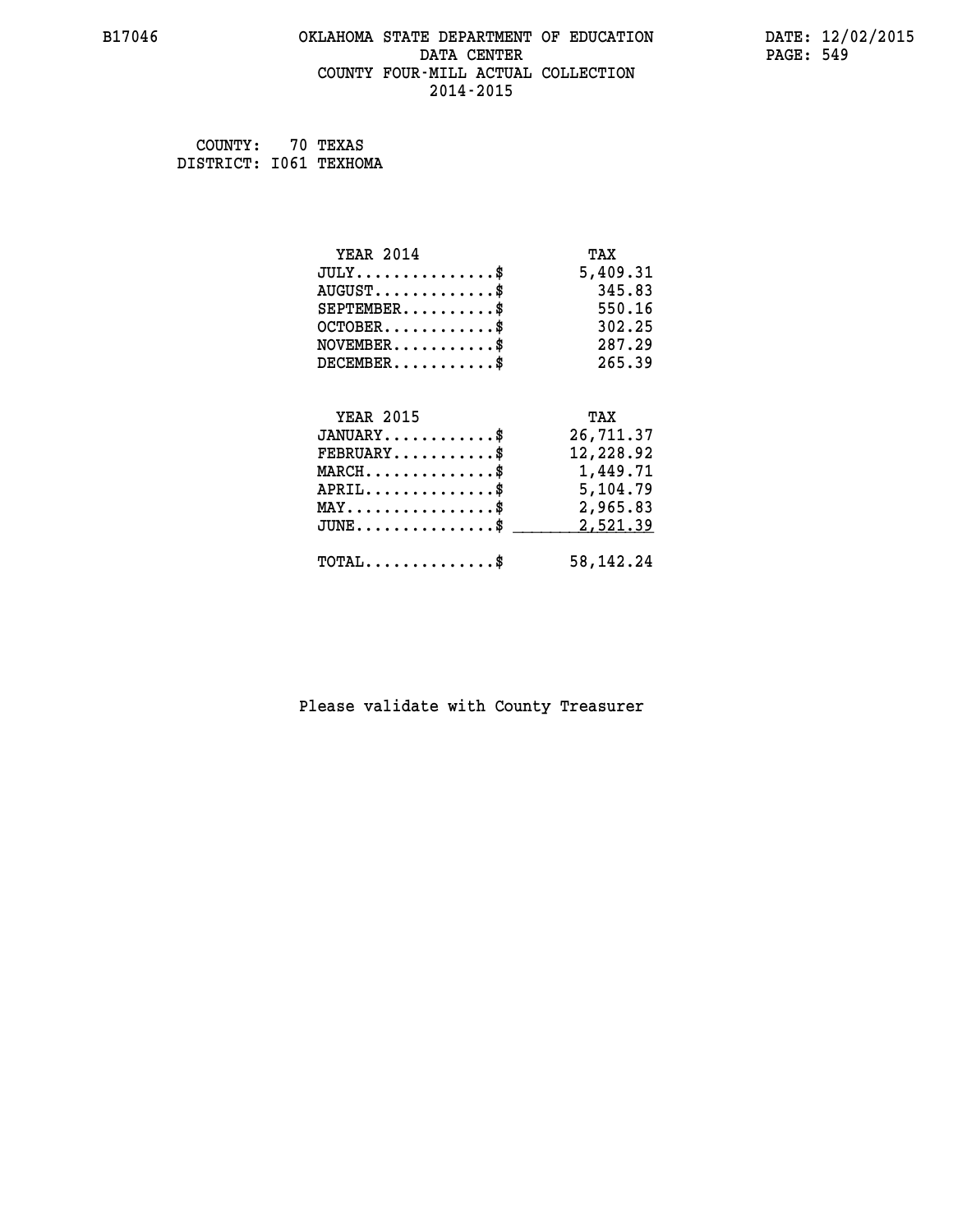### **B17046 OKLAHOMA STATE DEPARTMENT OF EDUCATION DATE: 12/02/2015** DATA CENTER PAGE: 550  **COUNTY FOUR-MILL ACTUAL COLLECTION 2014-2015**

 **COUNTY: 70 TEXAS**

 **\*\*\*\*\*\* TOTALS \*\*\*\*\*\***

| <b>YEAR 2014</b>                 | TAX       |
|----------------------------------|-----------|
| $JULY$                           | 87,223.53 |
| $AUGUST \ldots \ldots \ldots$ \$ | 8,476.44  |
| $SEPTEMBER$                      | 8,912.26  |
| $OCTOBER$ \$                     | 4,873.87  |
| $NOVEMENTER$ \$                  | 4,715.40  |
| $DECEMBER$                       | 4,355.90  |

# **YEAR 2015 TAX**

| $JANUARY$                                               | 438,425.22 |
|---------------------------------------------------------|------------|
| $FEBRUARY$                                              | 200,718.42 |
| $MARCH$ \$                                              | 23, 255.47 |
| $APRIL$ \$                                              | 83,787.11  |
| $MAX \dots \dots \dots \dots \$                         | 48,679.51  |
| $\texttt{JUNE} \dots \dots \dots \dots \dots \$$        | 96,773.08  |
| $\texttt{TOTAL} \dots \dots \dots \dots \$ 1,010,196.21 |            |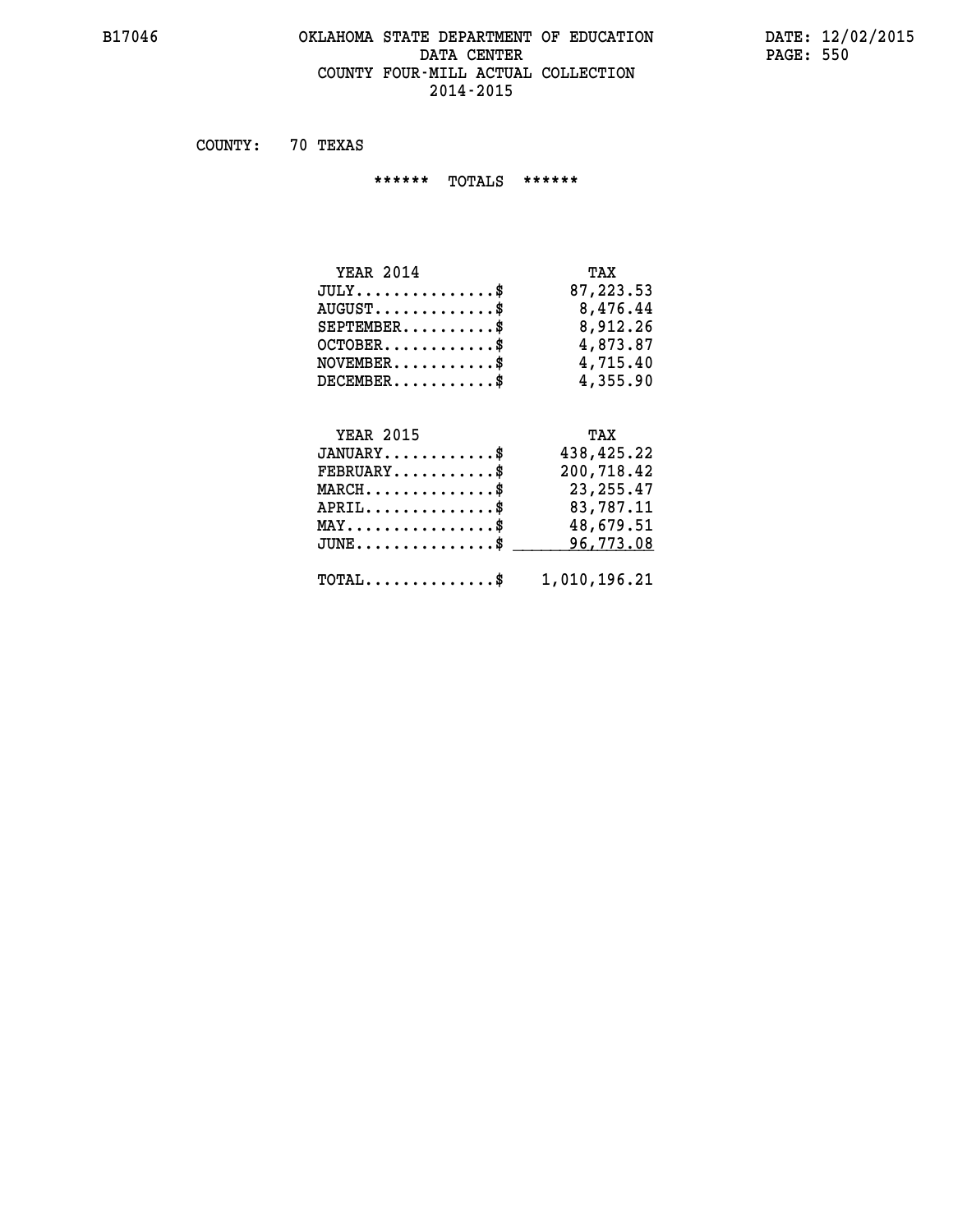### **B17046 OKLAHOMA STATE DEPARTMENT OF EDUCATION DATE: 12/02/2015 DATA CENTER** PAGE: 551  **COUNTY FOUR-MILL ACTUAL COLLECTION 2014-2015**

 **COUNTY: 71 TILLMAN DISTRICT: I008 TIPTON**

| <b>YEAR 2014</b>                           | TAX       |
|--------------------------------------------|-----------|
| $JULY$ \$                                  | 463.75    |
| $AUGUST$ \$                                | 152.59    |
| $SEPTEMBER$ \$                             | 274.25    |
| $OCTOBER$ \$                               | 139.14    |
| $NOVEMBER.$ \$                             | 67.85     |
| $DECEMBER$ \$                              | 1,485.49  |
|                                            |           |
| <b>YEAR 2015</b>                           | TAX       |
| $JANUARY$ \$                               | 20,707.18 |
| $FEBRUARY$                                 | 6,204.38  |
| $MARCH$ \$                                 | 742.83    |
| $APRIL$ \$                                 | 5,185.69  |
| $MAX \dots \dots \dots \dots \$            | 784.60    |
| $JUNE$ \$                                  | 490.13    |
| $\texttt{TOTAL} \dots \dots \dots \dots \$ | 36,697.88 |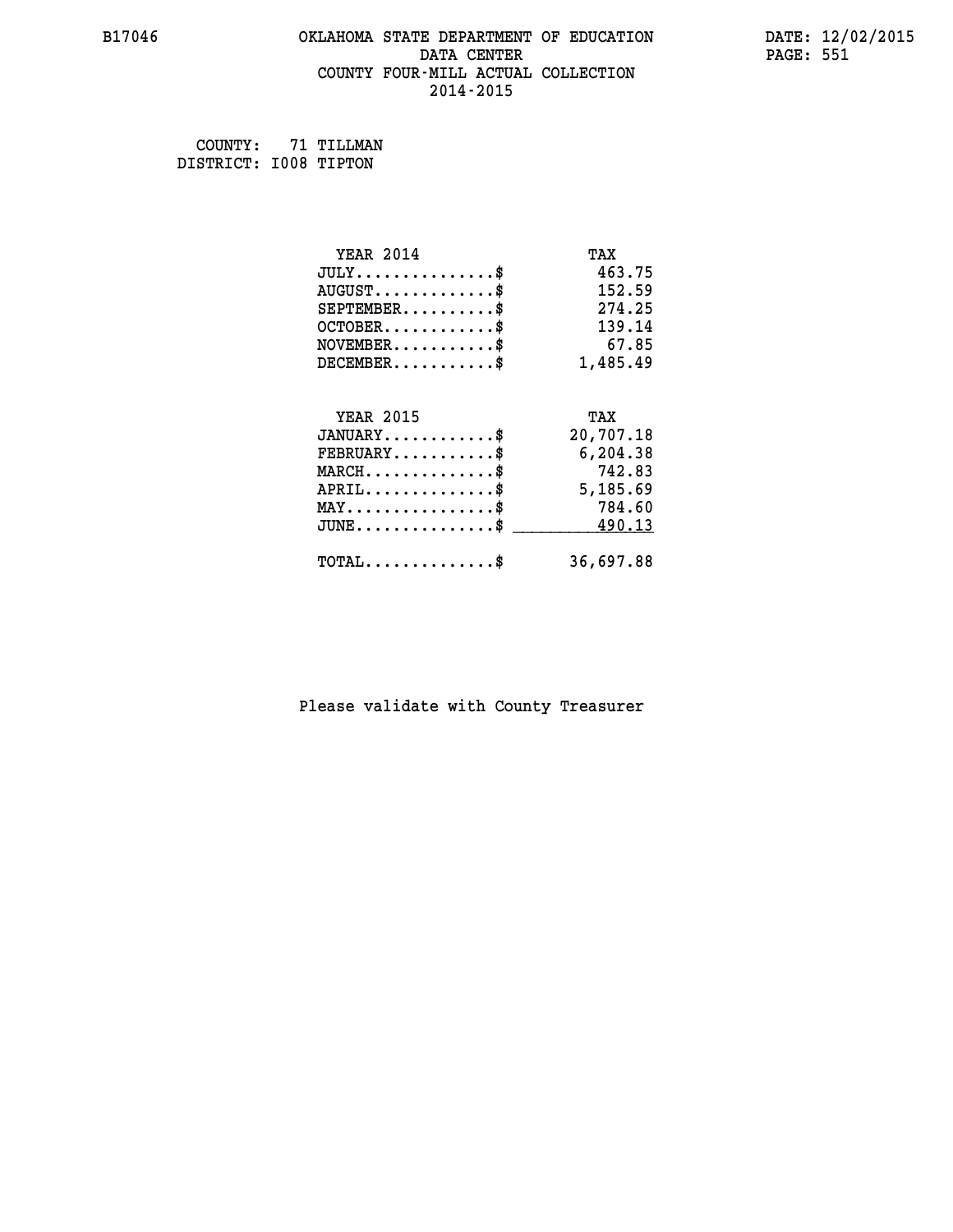### **B17046 OKLAHOMA STATE DEPARTMENT OF EDUCATION DATE: 12/02/2015 DATA CENTER** PAGE: 552  **COUNTY FOUR-MILL ACTUAL COLLECTION 2014-2015**

 **COUNTY: 71 TILLMAN DISTRICT: I009 DAVIDSON**

| <b>YEAR 2014</b>                           | TAX      |
|--------------------------------------------|----------|
| $JULY$ \$                                  | 134.61   |
| $AUGUST$ \$                                | 38.91    |
| $SEPTEMBER$ \$                             | 68.17    |
| $OCTOBER$ \$                               | 34.67    |
| $NOVEMBER$ \$                              | 17.18    |
| $DECEMBER$ \$                              | 348.85   |
|                                            |          |
| <b>YEAR 2015</b>                           | TAX      |
| $JANUARY$ \$                               | 4,857.99 |
| $FEBRUARY$                                 | 1,455.72 |
| $MARCH$ \$                                 | 176.00   |
| $APRIL$ \$                                 | 1,218.15 |
| $MAX \dots \dots \dots \dots \$            | 187.49   |
| $JUNE \ldots \ldots \ldots \ldots \$       | 121.57   |
| $\texttt{TOTAL} \dots \dots \dots \dots \$ | 8,659.31 |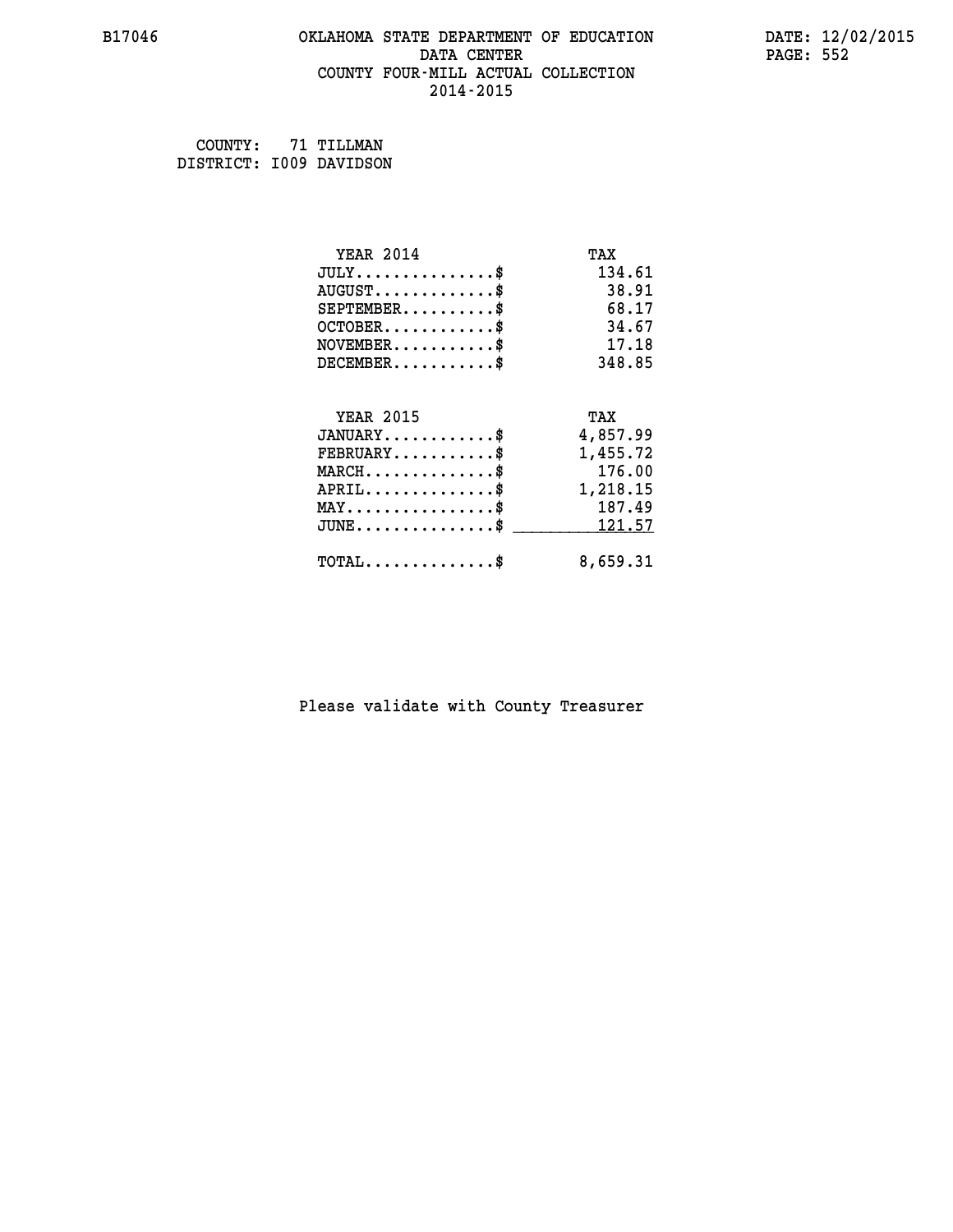### **B17046 OKLAHOMA STATE DEPARTMENT OF EDUCATION DATE: 12/02/2015 DATA CENTER** PAGE: 553  **COUNTY FOUR-MILL ACTUAL COLLECTION 2014-2015**

 **COUNTY: 71 TILLMAN**

 **DISTRICT: I158 FREDERICK**

| <b>YEAR 2014</b>                               | TAX         |
|------------------------------------------------|-------------|
| $JULY$ \$                                      | 1,161.67    |
| $AUGUST$ \$                                    | 377.24      |
| $SEPTEMBER$ \$                                 | 679.40      |
| $OCTOBER$ \$                                   | 344.22      |
| $\texttt{NOVEMBER} \dots \dots \dots \$        | 166.69      |
| $DECEMBER$ \$                                  | 3,875.31    |
|                                                |             |
| <b>YEAR 2015</b>                               | TAX         |
| $JANUARY$ \$                                   | 54,053.14   |
| $FEBRUARY$                                     | 16, 194. 16 |
| $MARCH$ \$                                     | 1,926.39    |
| $APRIL \ldots \ldots \ldots \ldots \$          | 13,525.93   |
| $\texttt{MAX} \dots \dots \dots \dots \dots \$ | 2,028.09    |
| $JUNE$ \$                                      | 1,239.51    |
| $\texttt{TOTAL} \dots \dots \dots \dots \$     | 95,571.75   |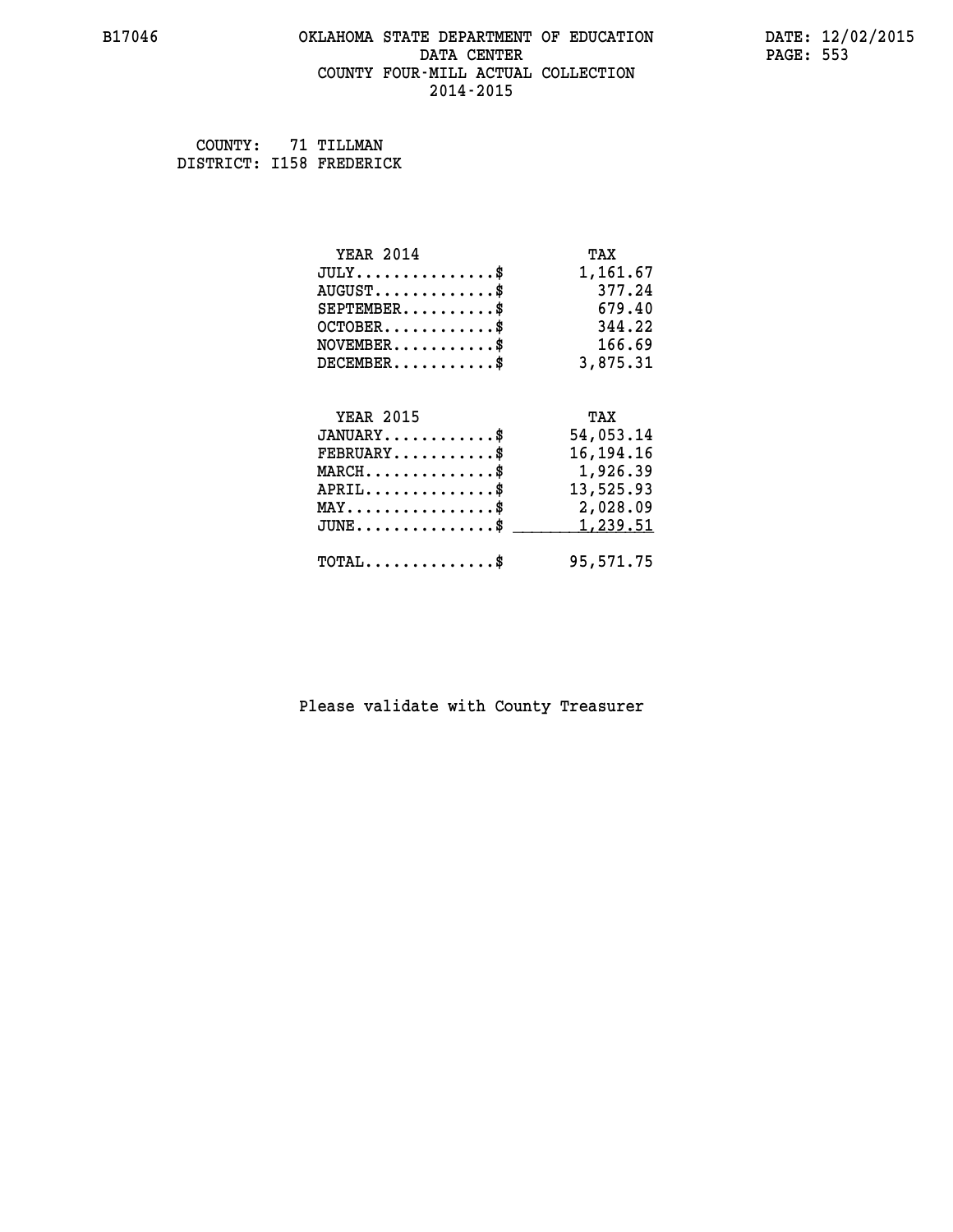### **B17046 OKLAHOMA STATE DEPARTMENT OF EDUCATION DATE: 12/02/2015 DATA CENTER** PAGE: 554  **COUNTY FOUR-MILL ACTUAL COLLECTION 2014-2015**

 **COUNTY: 71 TILLMAN DISTRICT: I249 GRANDFIELD**

| <b>YEAR 2014</b>                           | TAX       |
|--------------------------------------------|-----------|
| $JULY$ \$                                  | 347.03    |
| $AUGUST$ \$                                | 111.93    |
| $SEPTEMENT.$                               | 201.25    |
| $OCTOBER$ \$                               | 102.00    |
| $NOVEMBER$ \$                              | 49.54     |
| $DECEMENT.$                                | 1,151.40  |
| <b>YEAR 2015</b>                           | TAX       |
| $JANUARY$ \$                               | 16,058.57 |
| $FEBRUARY$                                 | 4,811.03  |
| $MARCH$ \$                                 | 572.55    |
| $APRIL$ \$                                 | 4,018.75  |
| $MAX \dots \dots \dots \dots \dots$        | 603.43    |
| $JUNE$                                     | 370.04    |
| $\texttt{TOTAL} \dots \dots \dots \dots \$ | 28,397.52 |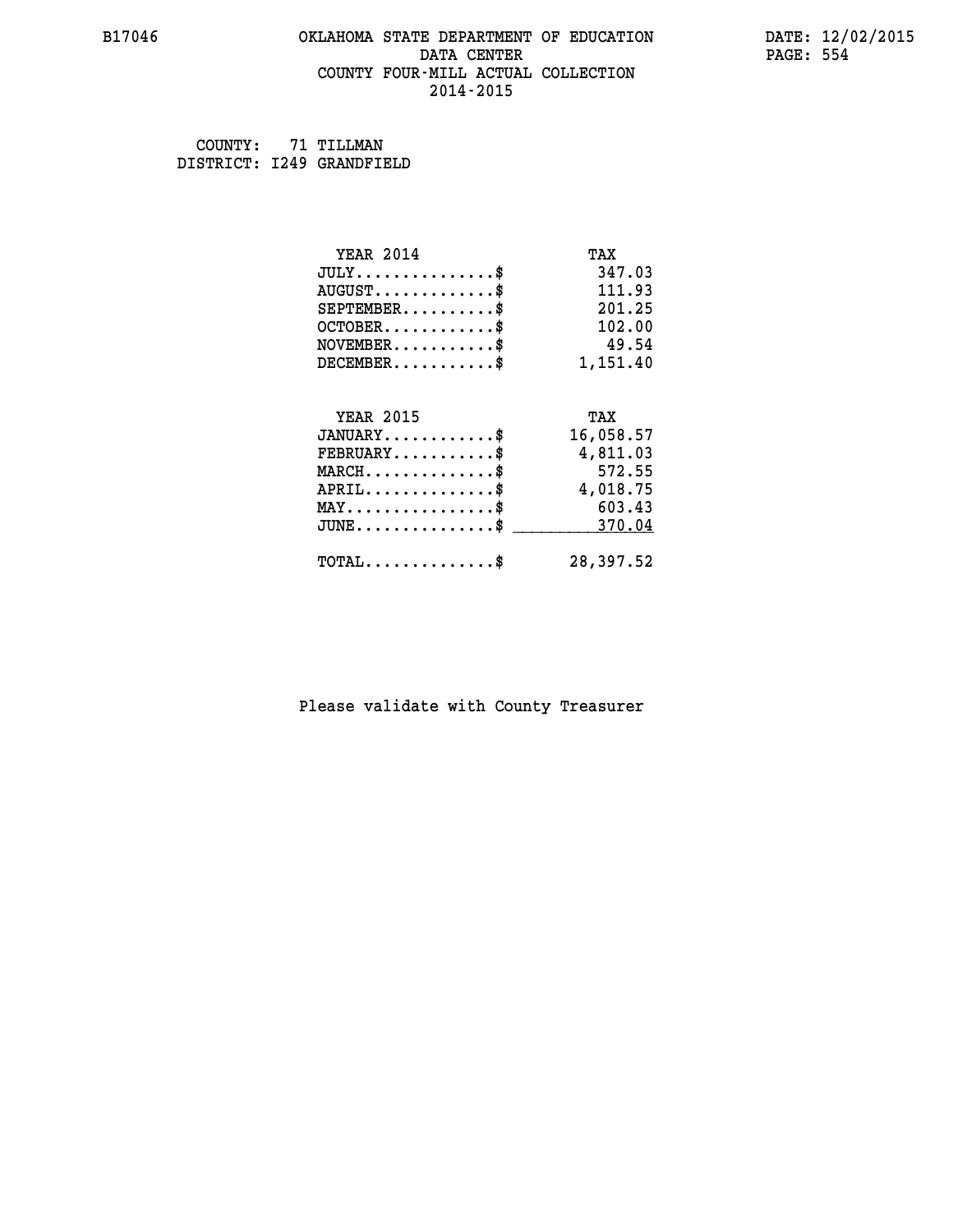### **B17046 OKLAHOMA STATE DEPARTMENT OF EDUCATION DATE: 12/02/2015 DATA CENTER** PAGE: 555  **COUNTY FOUR-MILL ACTUAL COLLECTION 2014-2015**

 **COUNTY: 71 TILLMAN**

 **\*\*\*\*\*\* TOTALS \*\*\*\*\*\***

| <b>YEAR 2014</b>                     | TAX      |
|--------------------------------------|----------|
| $JULY \ldots \ldots \ldots \ldots \$ | 2,107.06 |
| $AUGUST$ $\frac{1}{2}$               | 680.67   |
| $SEPTEMBER$                          | 1,223.07 |
| $OCTOBER$ \$                         | 620.03   |
| $NOVEMBER$ \$                        | 301.26   |
| $DECEMBER$ \$                        | 6,861.05 |

#### **YEAR 2015 TAX JANUARY............\$ 95,676.88**

|                                            | ,,,,,,,,,, |
|--------------------------------------------|------------|
| $FEBRUARY$                                 | 28,665.29  |
| $MARCH$ \$                                 | 3,417.77   |
| $APRIL$ \$                                 | 23,948.52  |
| $MAX \dots \dots \dots \dots \dots \$      | 3,603.61   |
| $JUNE \dots \dots \dots \dots \$ 2,221.25  |            |
| $\texttt{TOTAL} \dots \dots \dots \dots \$ | 169,326.46 |
|                                            |            |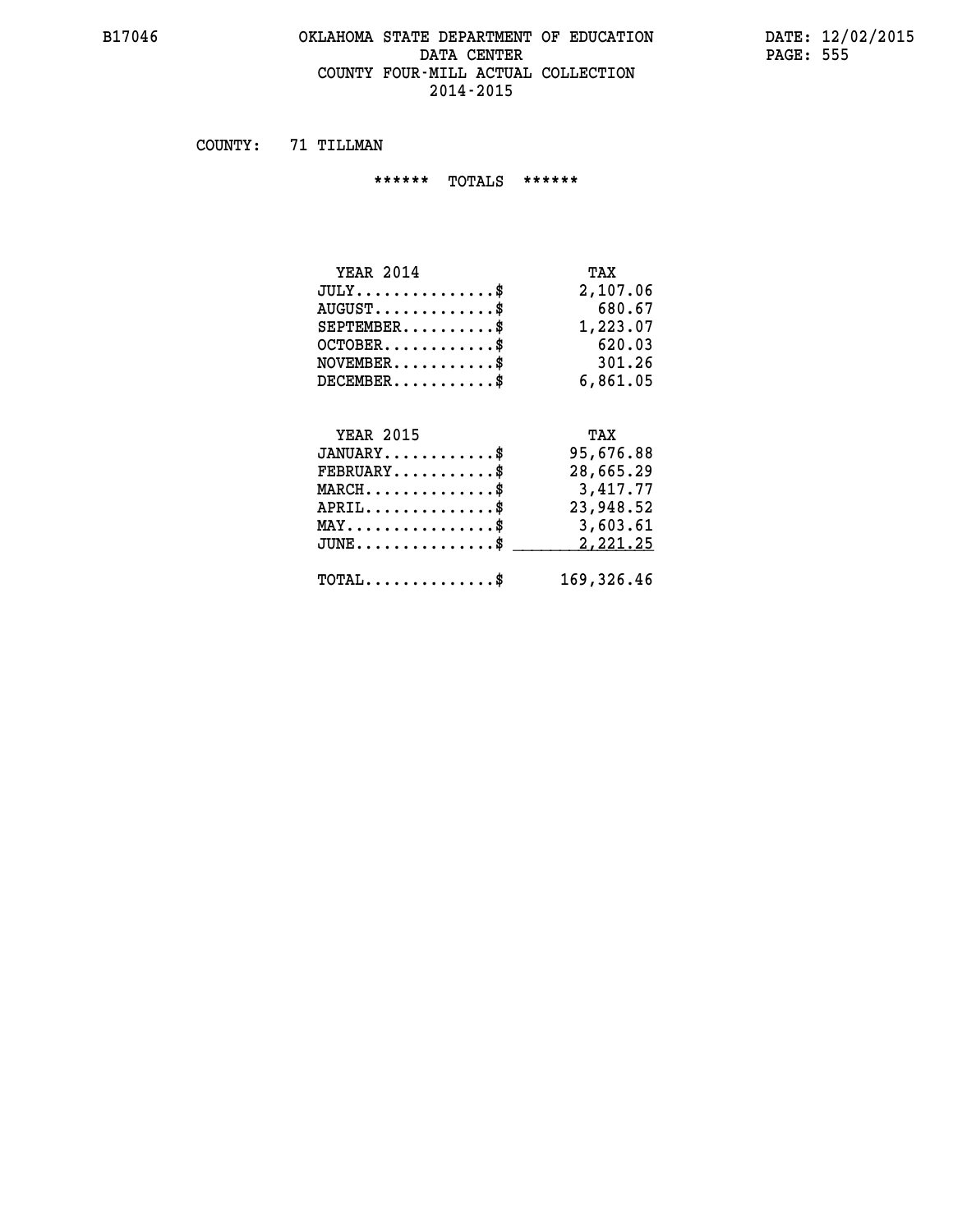### **B17046 OKLAHOMA STATE DEPARTMENT OF EDUCATION DATE: 12/02/2015 DATA CENTER** PAGE: 556  **COUNTY FOUR-MILL ACTUAL COLLECTION 2014-2015**

| COUNTY:                 | 72 TULSA |
|-------------------------|----------|
| DISTRICT: C015 KEYSTONE |          |

| <b>YEAR 2014</b>                                 | TAX       |
|--------------------------------------------------|-----------|
| $JULY$ \$                                        | 315.98    |
| $AUGUST$ \$                                      | 161.44    |
| $SEPTEMBER$ \$                                   | 225.96    |
| $OCTOBER$ \$                                     | 224.75    |
| $\texttt{NOVEMBER} \dots \dots \dots \$          | 114.95    |
| $DECEMBER$ \$                                    | 1,980.69  |
|                                                  |           |
| <b>YEAR 2015</b>                                 | TAX       |
| $JANUARY$ \$                                     | 39,848.17 |
| $\texttt{FEBRUARY} \dots \dots \dots \$          | 8,094.39  |
| $\texttt{MARCH}\ldots\ldots\ldots\ldots\text{*}$ | 2,120.04  |
| $APRIL \ldots \ldots \ldots \ldots \$            | 6,881.97  |
| $\texttt{MAX} \dots \dots \dots \dots \dots \$   | 2,983.53  |
| $\texttt{JUNE} \dots \dots \dots \dots \dots \$$ | 1,143.55  |
| $\texttt{TOTAL} \dots \dots \dots \dots \$       | 64,095.42 |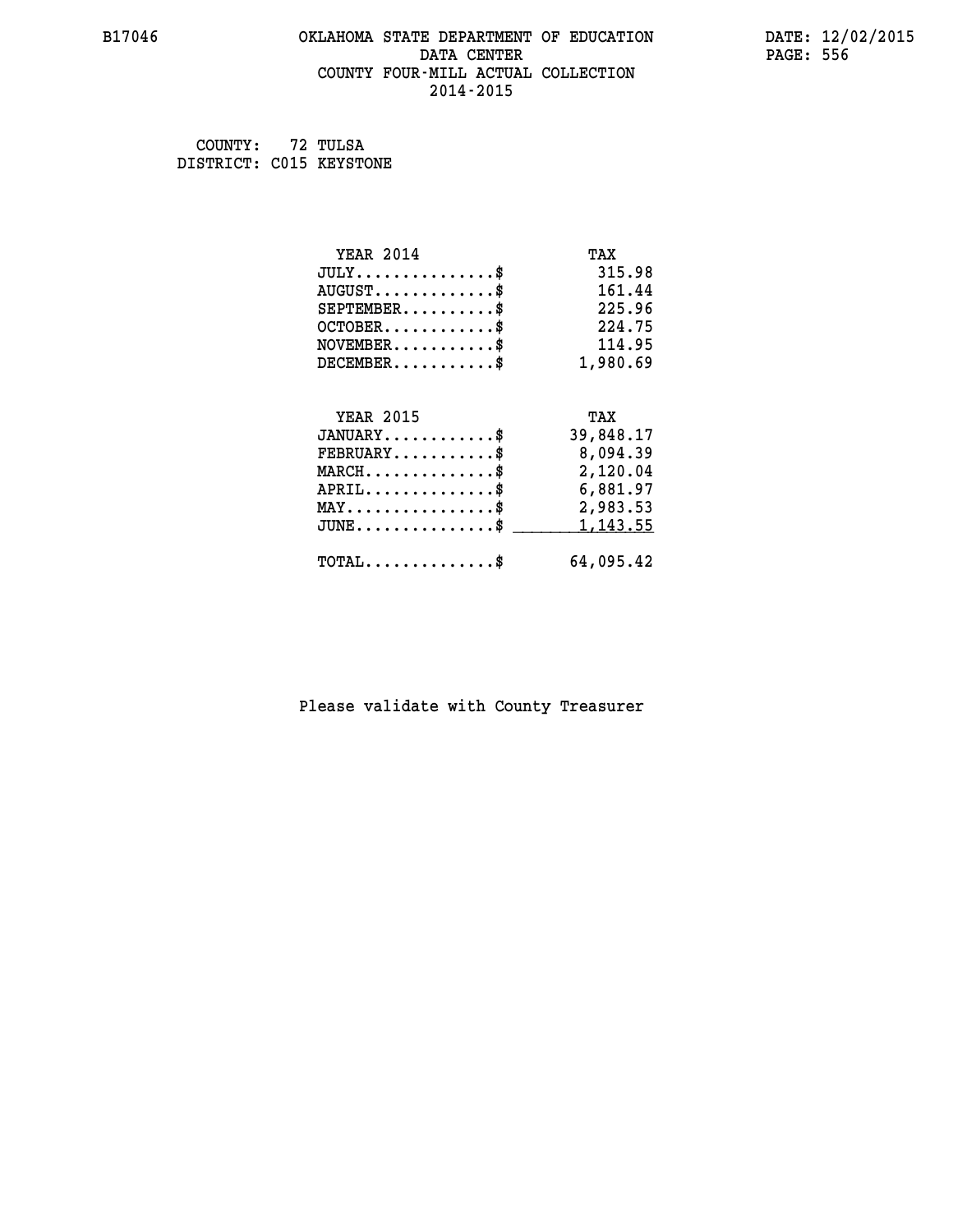### **B17046 OKLAHOMA STATE DEPARTMENT OF EDUCATION DATE: 12/02/2015 DATA CENTER PAGE: 557 COUNTY FOUR-MILL ACTUAL COLLECTION 2014-2015**

 **COUNTY: 72 TULSA DISTRICT: I001 TULSA**

| <b>YEAR 2014</b>                        | TAX          |
|-----------------------------------------|--------------|
| $JULY$ \$                               | 39,248.24    |
| $AUGUST$ \$                             | 20,371.18    |
| $SEPTEMBER$ \$                          | 28,512.13    |
| $OCTOBER$ \$                            | 28,359.15    |
| $\texttt{NOVEMBER} \dots \dots \dots \$ | 14,500.89    |
| $DECEMBER$ \$                           | 249,905.87   |
|                                         |              |
| <b>YEAR 2015</b>                        | TAX          |
| $JANUARY$ \$                            | 5,027,697.28 |
| $FEBRUARY$                              | 1,021,280.48 |
| $MARCH$ \$                              | 267,487.60   |
| $APRIL$ \$                              | 868,308.84   |

| MAY\$ 376,437.89<br>JUNE\$ 144,284.51                   |
|---------------------------------------------------------|
| $\texttt{TOTAL} \dots \dots \dots \dots \$ 8,086,394.06 |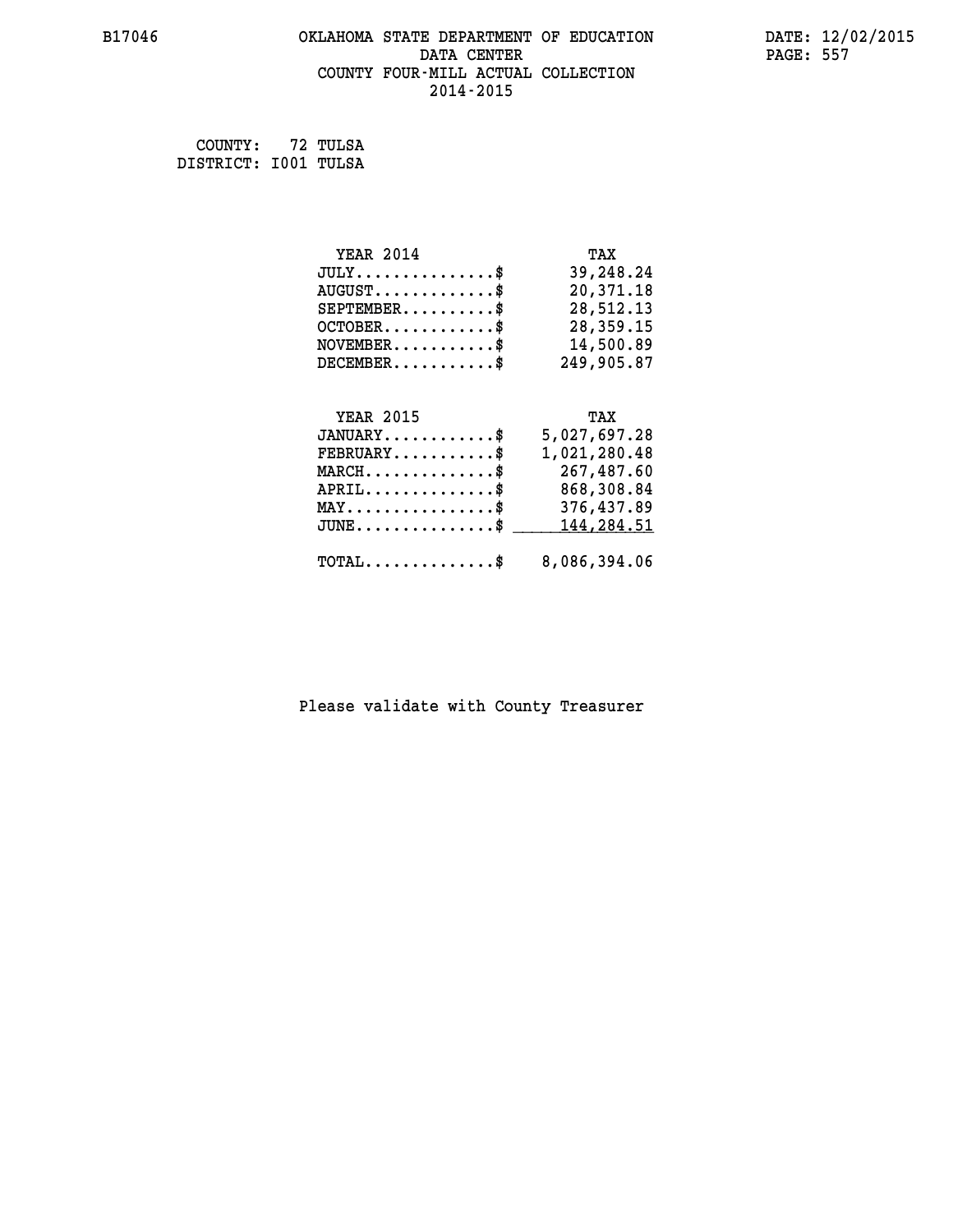### **B17046 OKLAHOMA STATE DEPARTMENT OF EDUCATION DATE: 12/02/2015 DATA CENTER** PAGE: 558  **COUNTY FOUR-MILL ACTUAL COLLECTION 2014-2015**

 **COUNTY: 72 TULSA DISTRICT: I002 SAND SPRINGS**

| <b>YEAR 2014</b>                                | TAX          |
|-------------------------------------------------|--------------|
| $JULY$ \$                                       | 5,071.72     |
| $AUGUST$ \$                                     | 2,635.38     |
| $SEPTEMBER$ \$                                  | 3,688.56     |
| $OCTOBER$ \$                                    | 3,668.77     |
| $\texttt{NOVEMBER} \dots \dots \dots \$         | 1,875.95     |
| $DECEMBER$ \$                                   | 32,329.85    |
|                                                 |              |
| <b>YEAR 2015</b>                                | TAX          |
| $JANUARY$ \$                                    | 650, 423.73  |
| $FEBRUARY$                                      | 132, 121. 14 |
| $MARCH$ \$                                      | 34,604.37    |
| $APRIL \ldots \ldots \ldots \ldots \$           | 112,331.48   |
| $\texttt{MAX} \dots \dots \dots \dots \dots \$$ | 48,699.06    |
| $JUNE$ \$                                       | 18,665.81    |
|                                                 |              |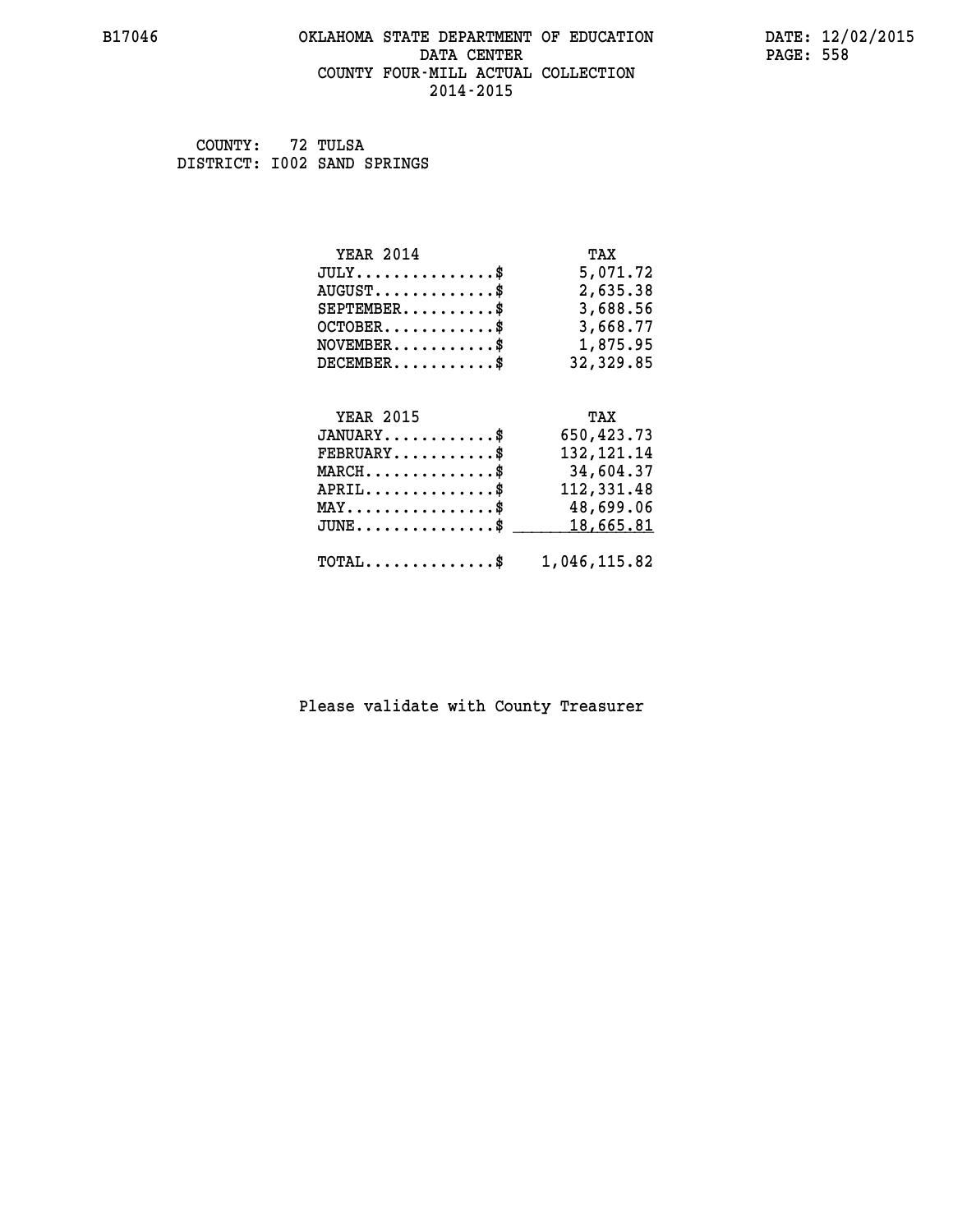### **B17046 OKLAHOMA STATE DEPARTMENT OF EDUCATION DATE: 12/02/2015** DATA CENTER PAGE: 559  **COUNTY FOUR-MILL ACTUAL COLLECTION 2014-2015**

 **COUNTY: 72 TULSA DISTRICT: I003 BROKEN ARROW**

| <b>YEAR 2014</b> | TAX                     |
|------------------|-------------------------|
| $JULY$ \$        | 16,508.94               |
| $AUGUST$ \$      | 9,000.52                |
| $SEPTEMBER$ \$   | 12,597.40               |
| $OCTOBER$ \$     | 12,529.81               |
| $NOVEMBER$ \$    | 6,406.87                |
| $DECEMBER$ \$    | 110,414.89              |
| <b>YEAR 2015</b> | TAX                     |
|                  |                         |
| $JANUARY$ \$     | 2, 221, 367.07          |
| $FEBRUARY$ \$    | 451,228.21              |
| ᇄᆪᇚᄼᄧ            | 110 109 Q <i>C</i><br>œ |

| $\mathtt{MARCH} \dots \dots \dots \dots \$<br>$APRIL$ \$<br>$\texttt{MAX} \dots \dots \dots \dots \dots \texttt{\$}$        | 118,182.96<br>383,641.37<br>166,320.02 |
|-----------------------------------------------------------------------------------------------------------------------------|----------------------------------------|
| $JUNE \dots \dots \dots \dots \dots$ \$ 63,748.65<br>$\texttt{TOTAL} \dots \dots \dots \dots \text{``} \qquad 3.571.946.71$ |                                        |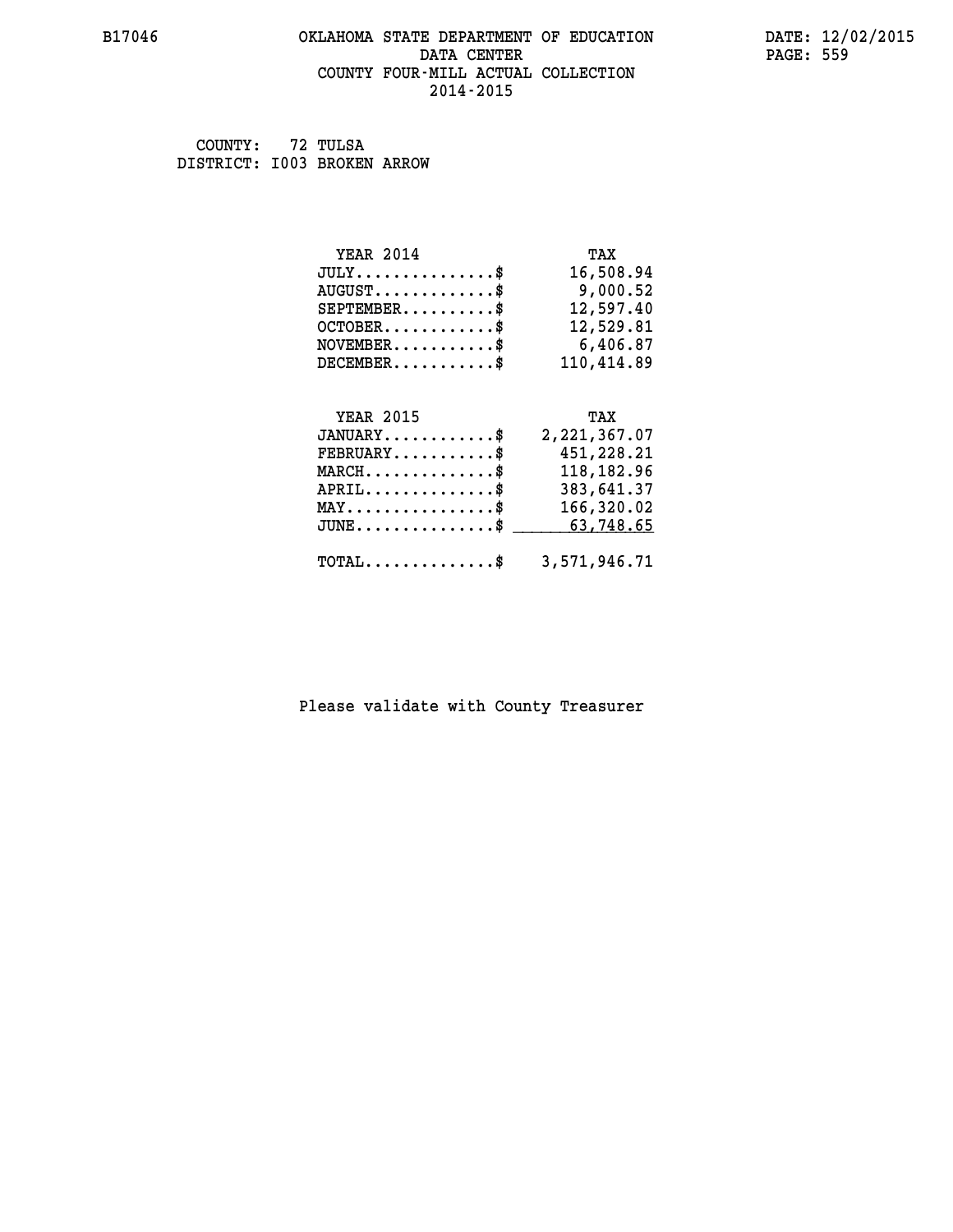### **B17046 OKLAHOMA STATE DEPARTMENT OF EDUCATION DATE: 12/02/2015 DATA CENTER** PAGE: 560  **COUNTY FOUR-MILL ACTUAL COLLECTION 2014-2015**

 **COUNTY: 72 TULSA DISTRICT: I004 BIXBY**

| <b>YEAR 2014</b>                               | TAX          |
|------------------------------------------------|--------------|
| $JULY$ \$                                      | 5,280.26     |
| $AUGUST$ \$                                    | 2,849.94     |
| $SEPTEMBER$ \$                                 | 3,988.86     |
| $OCTOBER$ \$                                   | 3,967.46     |
| $NOVEMBER.$ \$                                 | 2,028.68     |
| $DECEMBER$ \$                                  | 34,961.93    |
|                                                |              |
| <b>YEAR 2015</b>                               | TAX          |
| $JANUARY$ \$                                   | 703,376.67   |
| $FEBRUARY$ \$                                  | 142,877.51   |
| $MARCH \ldots \ldots \ldots \ldots \$          | 37,421.62    |
| $APRIL$ \$                                     | 121,476.72   |
| $\texttt{MAX} \dots \dots \dots \dots \dots \$ | 52,663.80    |
| $JUNE$ \$                                      | 20,185.45    |
| $\texttt{TOTAL} \dots \dots \dots \dots \$     | 1,131,078.90 |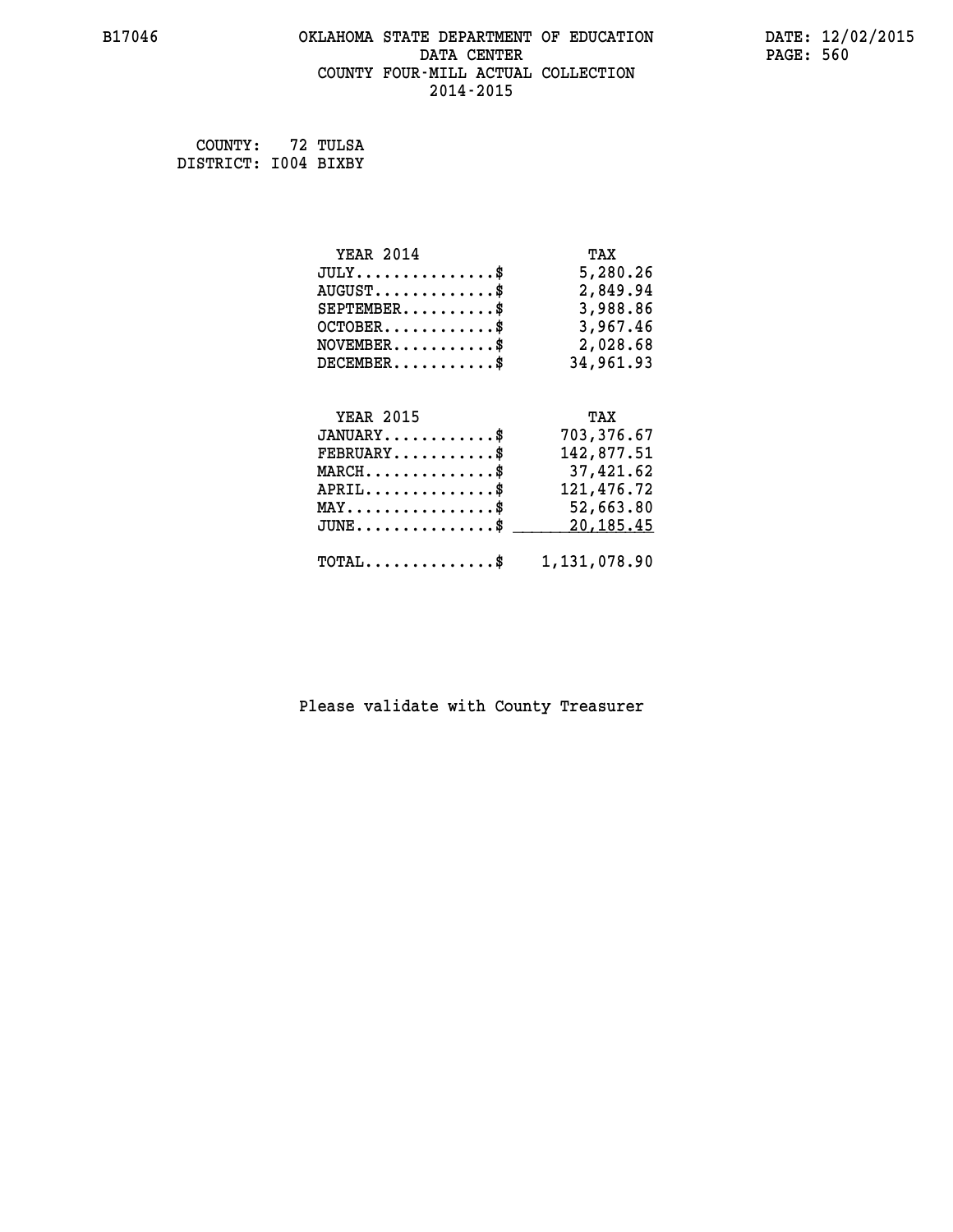### **B17046 OKLAHOMA STATE DEPARTMENT OF EDUCATION DATE: 12/02/2015** DATA CENTER PAGE: 561  **COUNTY FOUR-MILL ACTUAL COLLECTION 2014-2015**

 **COUNTY: 72 TULSA DISTRICT: I005 JENKS**

 **JUNE...............\$ 39,329.38 \_\_\_\_\_\_\_\_\_\_\_\_\_\_\_**

| <b>YEAR 2014</b>                  | TAX          |
|-----------------------------------|--------------|
| $JULY$ \$                         | 10,518.56    |
| $AUGUST$ \$                       | 5,552.82     |
| $SEPTEMBER$ \$                    | 7,771.90     |
| $OCTOBER. \ldots \ldots \ldots \$ | 7,730.20     |
| $NOVEMBER.$ \$                    | 3,952.68     |
| $DECEMBER$                        | 68,119.88    |
|                                   |              |
| <b>YEAR 2015</b>                  | TAX          |
| $JANUARY$ \$                      | 1,370,460.62 |
| $FEBRUARY$ \$                     | 278,382.85   |
| $MARCH$ \$                        | 72,912.35    |
| $APRIL$ \$                        | 236,685.51   |
| MAY                               | 102,610.25   |

## **TOTAL..............\$ 2,204,027.00**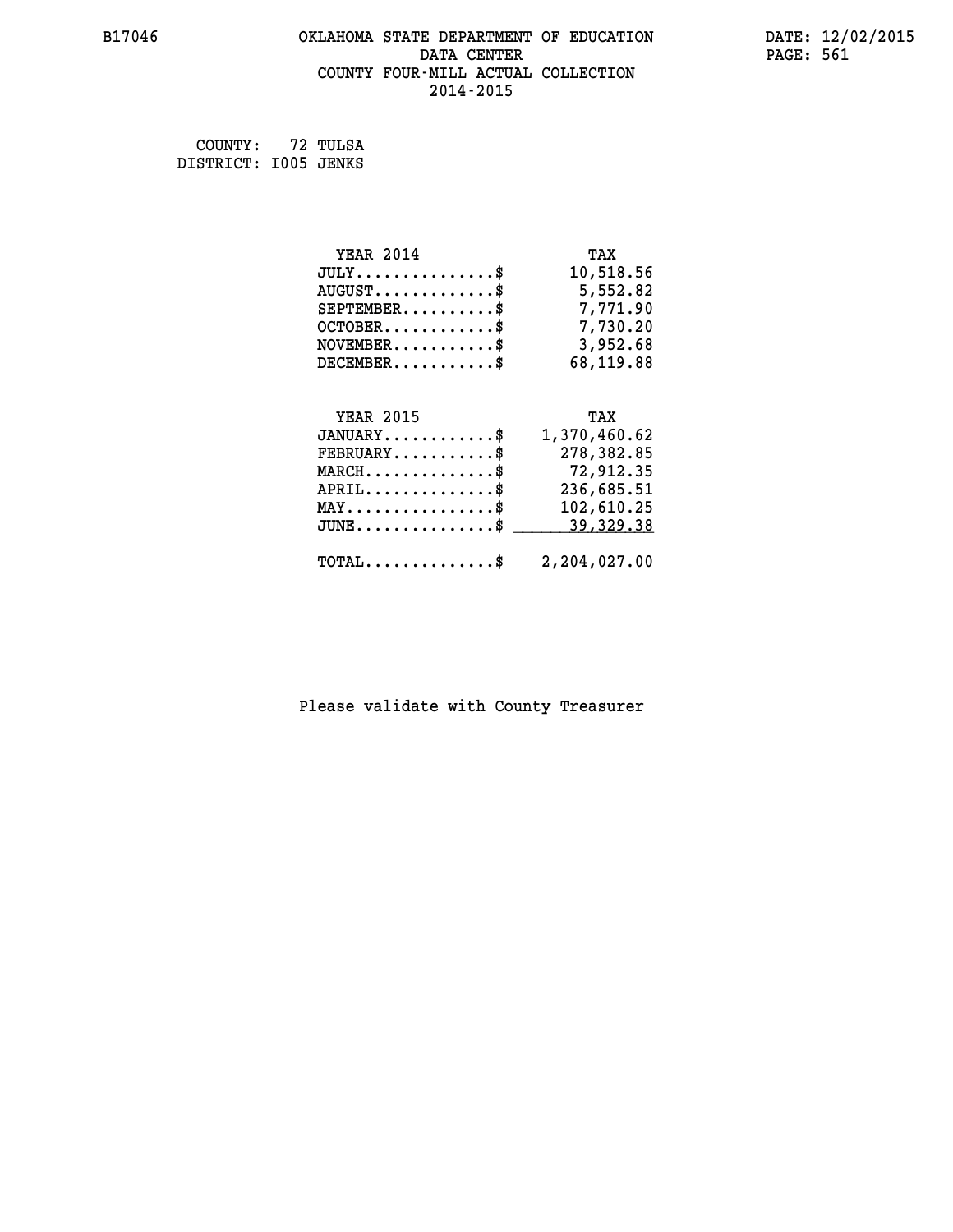### **B17046 OKLAHOMA STATE DEPARTMENT OF EDUCATION DATE: 12/02/2015 DATA CENTER** PAGE: 562  **COUNTY FOUR-MILL ACTUAL COLLECTION 2014-2015**

 **COUNTY: 72 TULSA DISTRICT: I006 COLLINSVILLE**

| <b>YEAR 2014</b>                               | TAX        |
|------------------------------------------------|------------|
| $JULY$ \$                                      | 2,569.78   |
| $AUGUST$ \$                                    | 1,319.33   |
| $SEPTEMBER$ \$                                 | 1,846.58   |
| $OCTOBER$ \$                                   | 1,836.67   |
| $\texttt{NOVEMBER} \dots \dots \dots \$        | 939.14     |
| $DECEMBER$ \$                                  | 16,185.08  |
|                                                |            |
| <b>YEAR 2015</b>                               | TAX        |
| $JANUARY$ \$                                   | 325,617.27 |
| $FEBRUARY$                                     | 66,142.92  |
| $\texttt{MARCH}\ldots\ldots\ldots\ldots\$      | 17,323.75  |
| $APRIL \ldots \ldots \ldots \ldots$ \$         | 56,235.76  |
| $\texttt{MAX} \dots \dots \dots \dots \dots \$ | 24,379.89  |
| $JUNE$ \$                                      | 9,344.54   |
| $\texttt{TOTAL} \dots \dots \dots \dots \$     | 523,740.71 |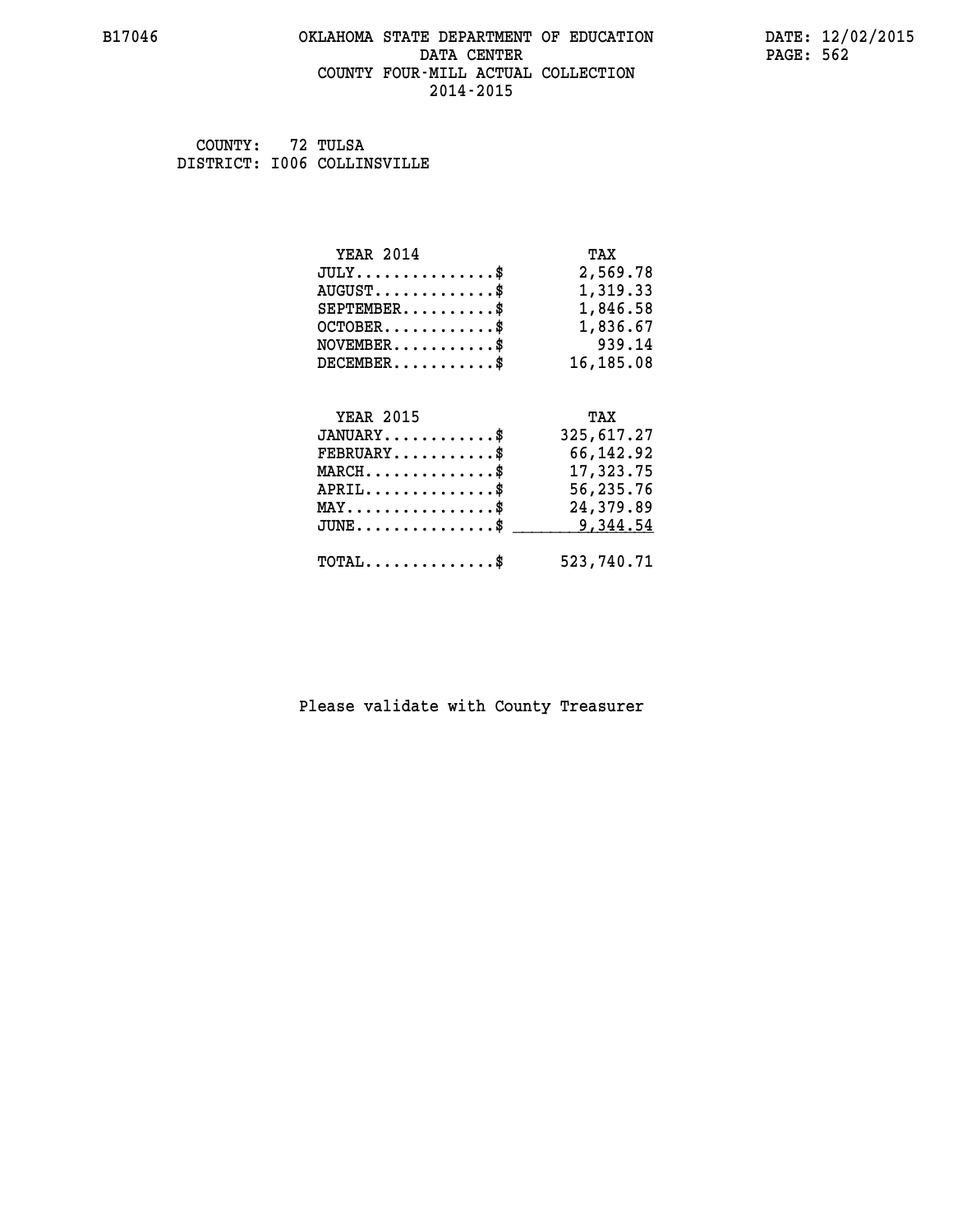### **B17046 OKLAHOMA STATE DEPARTMENT OF EDUCATION DATE: 12/02/2015** DATA CENTER PAGE: 563  **COUNTY FOUR-MILL ACTUAL COLLECTION 2014-2015**

 **COUNTY: 72 TULSA DISTRICT: I007 SKIATOOK**

| <b>YEAR 2014</b>                                                                                                              | TAX        |
|-------------------------------------------------------------------------------------------------------------------------------|------------|
| $JULY$ \$                                                                                                                     | 2,456.67   |
| $AUGUST$ \$                                                                                                                   | 1,256.44   |
| $SEPTEMBER$ \$                                                                                                                | 1,758.54   |
| $OCTOBER$ \$                                                                                                                  | 1,749.11   |
| $NOVEMBER.$ \$                                                                                                                | 894.37     |
| $DECEMBER$ \$                                                                                                                 | 15,413.44  |
|                                                                                                                               |            |
| <b>YEAR 2015</b>                                                                                                              | TAX        |
| $JANUARY$ \$                                                                                                                  | 310,093.02 |
| $FEBRUARY$ \$                                                                                                                 | 62,989.46  |
| $\texttt{MARCH}\ldots\ldots\ldots\ldots\overset{\hspace{0.1em}\mathsf{\scriptscriptstyle\$}}{\mathsf{\scriptscriptstyle\$}}}$ | 16,497.82  |
| $APRIL \ldots \ldots \ldots$ \$                                                                                               | 53,554.64  |
| $\texttt{MAX} \dots \dots \dots \dots \dots \$                                                                                | 23, 217.54 |
| $\texttt{JUNE} \dots \dots \dots \dots \dots \$$                                                                              | 8,899.03   |
| $\texttt{TOTAL} \dots \dots \dots \dots$ \$                                                                                   | 498,780.08 |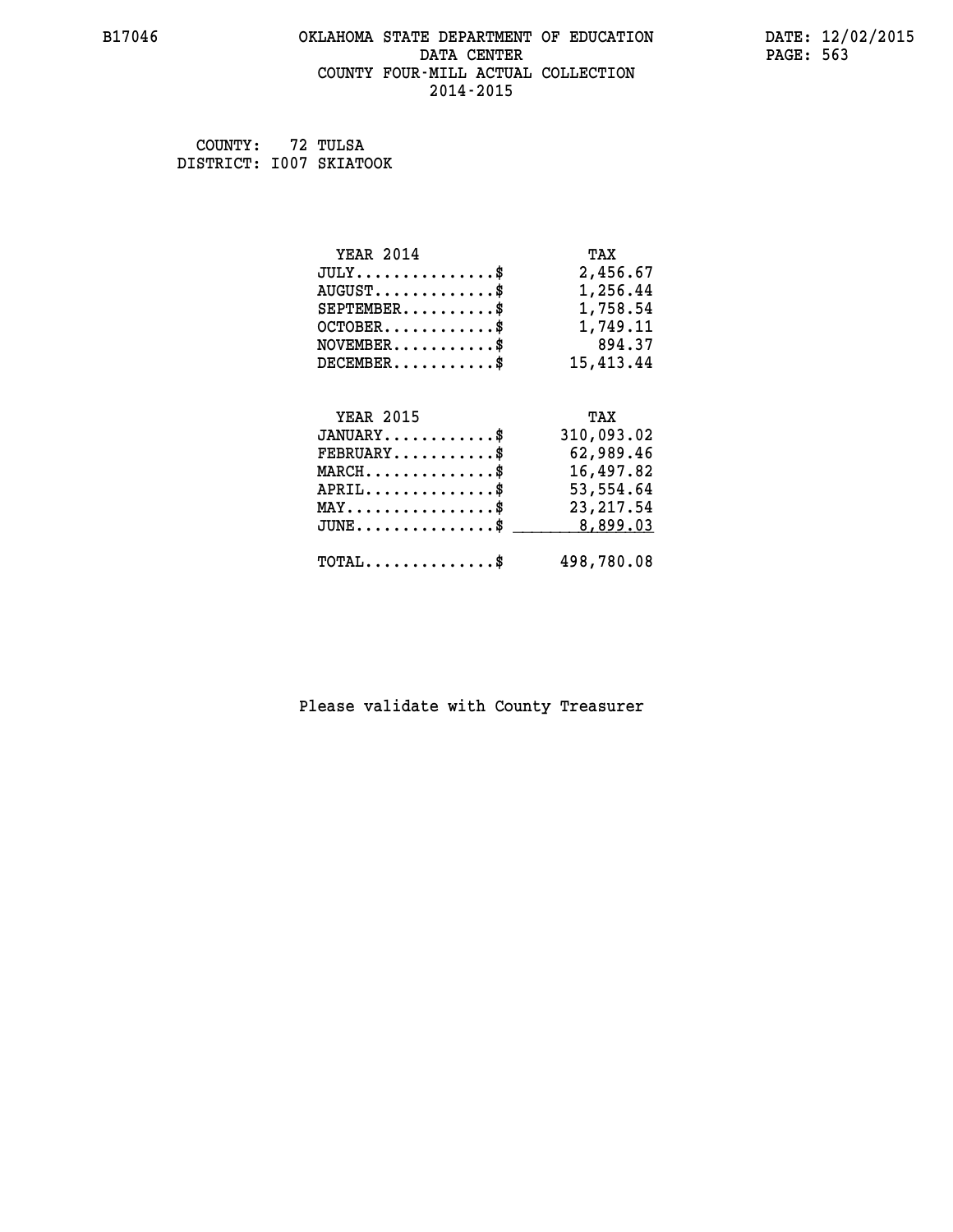### **B17046 OKLAHOMA STATE DEPARTMENT OF EDUCATION DATE: 12/02/2015 DATA CENTER** PAGE: 564  **COUNTY FOUR-MILL ACTUAL COLLECTION 2014-2015**

 **COUNTY: 72 TULSA DISTRICT: I008 SPERRY**

| <b>YEAR 2014</b>                                 | TAX         |
|--------------------------------------------------|-------------|
| $JULY$ \$                                        | 3,129.28    |
| $AUGUST$ \$                                      | 1,161.34    |
| $SEPTEMBER$ \$                                   | 1,274.07    |
| $OCTOBER$ \$                                     | 725.62      |
| $\texttt{NOVEMBER} \dots \dots \dots \$          | 516.42      |
| $DECEMBER$ \$                                    | 1,123.26    |
|                                                  |             |
| <b>YEAR 2015</b>                                 | TAX         |
| $JANUARY$ \$                                     | 89,823.10   |
| $FEBRUARY$                                       | 53,394.28   |
| $\texttt{MARCH}\ldots\ldots\ldots\ldots\text{*}$ | 4,794.57    |
| $APRIL \ldots \ldots \ldots \ldots \$            | 31,493.52   |
| $\texttt{MAX} \dots \dots \dots \dots \dots \$   | 7,534.87    |
| $JUNE$ \$                                        | 2,185.56    |
| $\texttt{TOTAL} \dots \dots \dots \dots \$       | 197, 155.89 |
|                                                  |             |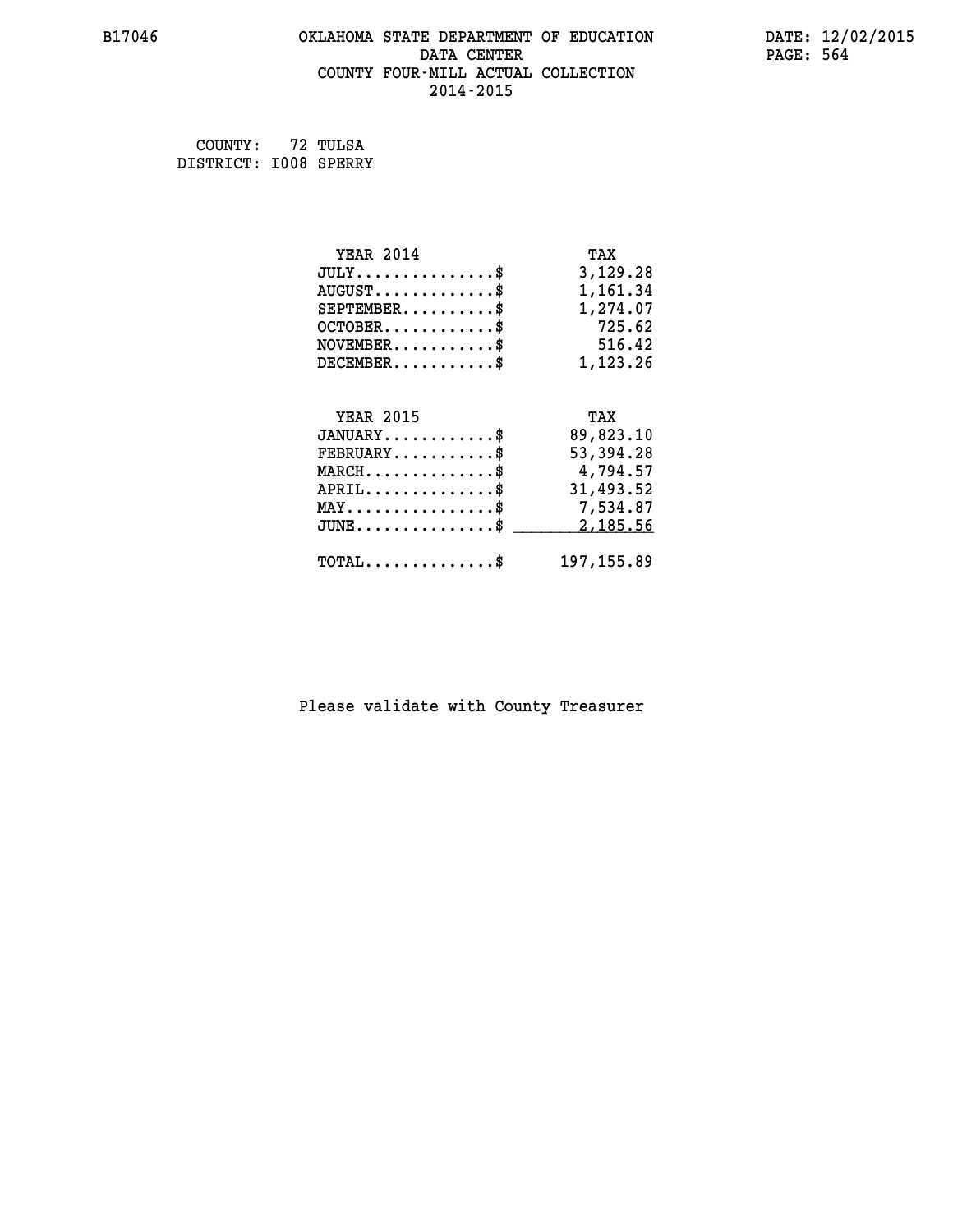### **B17046 OKLAHOMA STATE DEPARTMENT OF EDUCATION DATE: 12/02/2015** DATA CENTER PAGE: 565  **COUNTY FOUR-MILL ACTUAL COLLECTION 2014-2015**

 **COUNTY: 72 TULSA DISTRICT: I009 UNION**

 **JUNE...............\$ 54,762.16 \_\_\_\_\_\_\_\_\_\_\_\_\_\_\_**

| <b>YEAR 2014</b> | TAX          |
|------------------|--------------|
| $JULY$ \$        | 14,674.81    |
| $AUGUST$ \$      | 7,731.74     |
| $SEPTEMBER$ \$   | 10,821.57    |
| $OCTOBER$ \$     | 10,763.51    |
| $NOVEMBER.$ \$   | 5,503.71     |
| $DECEMBER$       | 94,849.98    |
|                  |              |
|                  |              |
| <b>YEAR 2015</b> | TAX          |
| $JANUARY$ \$     | 1,908,226.50 |
| $FEBRUARY$       | 387,619.69   |
| $MARCH$ \$       | 101,523.00   |
| $APRIL$ \$       | 329,560.40   |
| MAY              | 142,874.31   |

### **TOTAL..............\$ 3,068,911.38**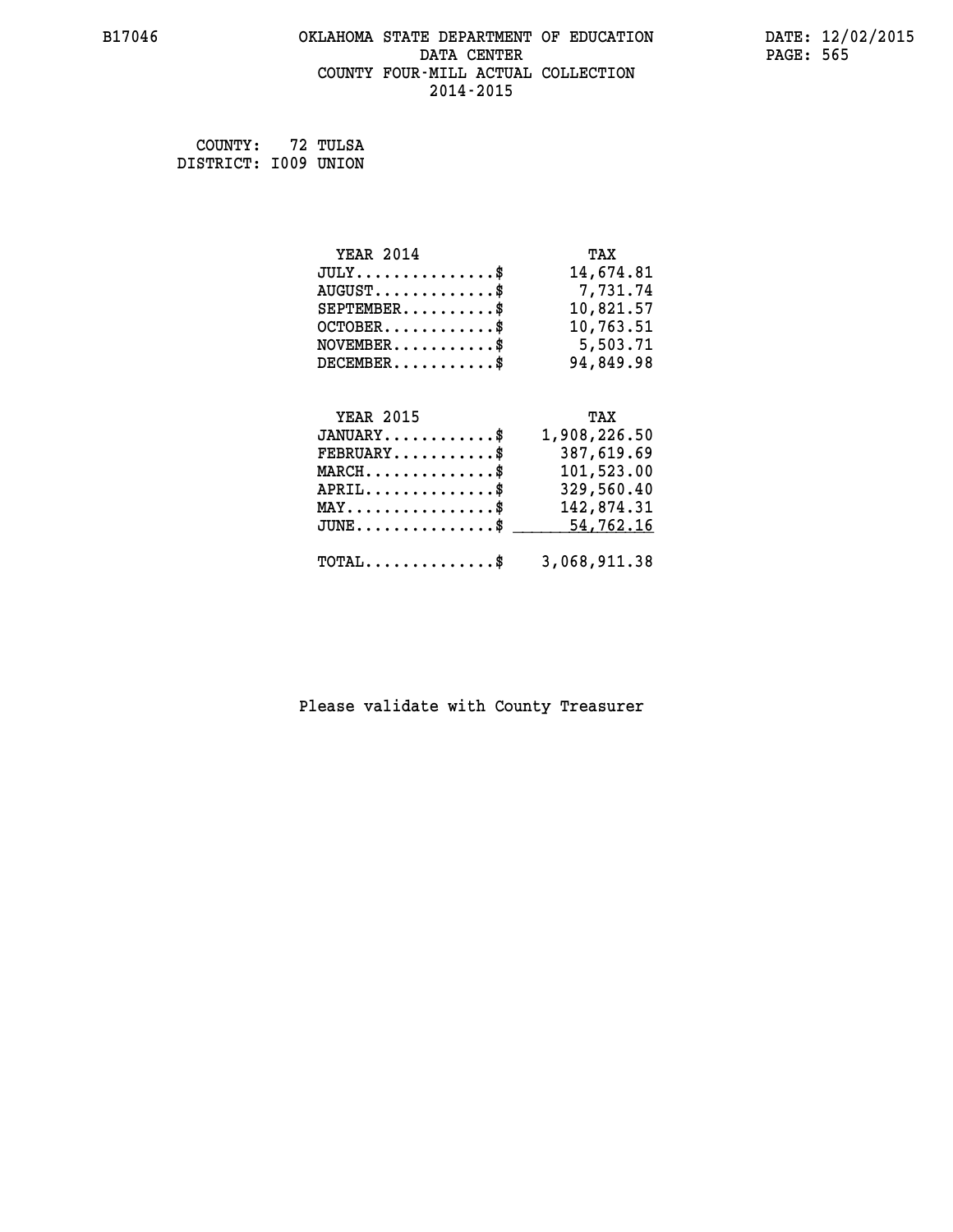## **B17046 OKLAHOMA STATE DEPARTMENT OF EDUCATION DATE: 12/02/2015 DATA CENTER** PAGE: 566  **COUNTY FOUR-MILL ACTUAL COLLECTION**

 **2014-2015**

 **COUNTY: 72 TULSA DISTRICT: I010 BERRYHILL**

| $JULY$ \$<br>1,232.22<br>$AUGUST$ \$<br>646.24<br>904.50<br>$SEPTEMBER$ \$<br>899.65<br>$OCTOBER$ \$<br>$\texttt{NOVEMBER} \dots \dots \dots \$<br>460.02<br>$DECEMBER$ \$<br>7,927.82<br><b>YEAR 2015</b><br>TAX<br>$JANUARY$ \$ |  |
|-----------------------------------------------------------------------------------------------------------------------------------------------------------------------------------------------------------------------------------|--|
|                                                                                                                                                                                                                                   |  |
|                                                                                                                                                                                                                                   |  |
|                                                                                                                                                                                                                                   |  |
|                                                                                                                                                                                                                                   |  |
|                                                                                                                                                                                                                                   |  |
|                                                                                                                                                                                                                                   |  |
|                                                                                                                                                                                                                                   |  |
|                                                                                                                                                                                                                                   |  |
| 159,494.88                                                                                                                                                                                                                        |  |
| $FEBRUARY$<br>32,398.33                                                                                                                                                                                                           |  |
| $MARCH$ \$<br>8,485.57                                                                                                                                                                                                            |  |
| $APRIL$ \$<br>27,545.57                                                                                                                                                                                                           |  |
| 11,941.84<br>$\texttt{MAX} \dots \dots \dots \dots \dots \$                                                                                                                                                                       |  |
| 4,577.18<br>$JUNE$ $\text{\$}$                                                                                                                                                                                                    |  |
| $\texttt{TOTAL} \dots \dots \dots \dots \$<br>256,513.82                                                                                                                                                                          |  |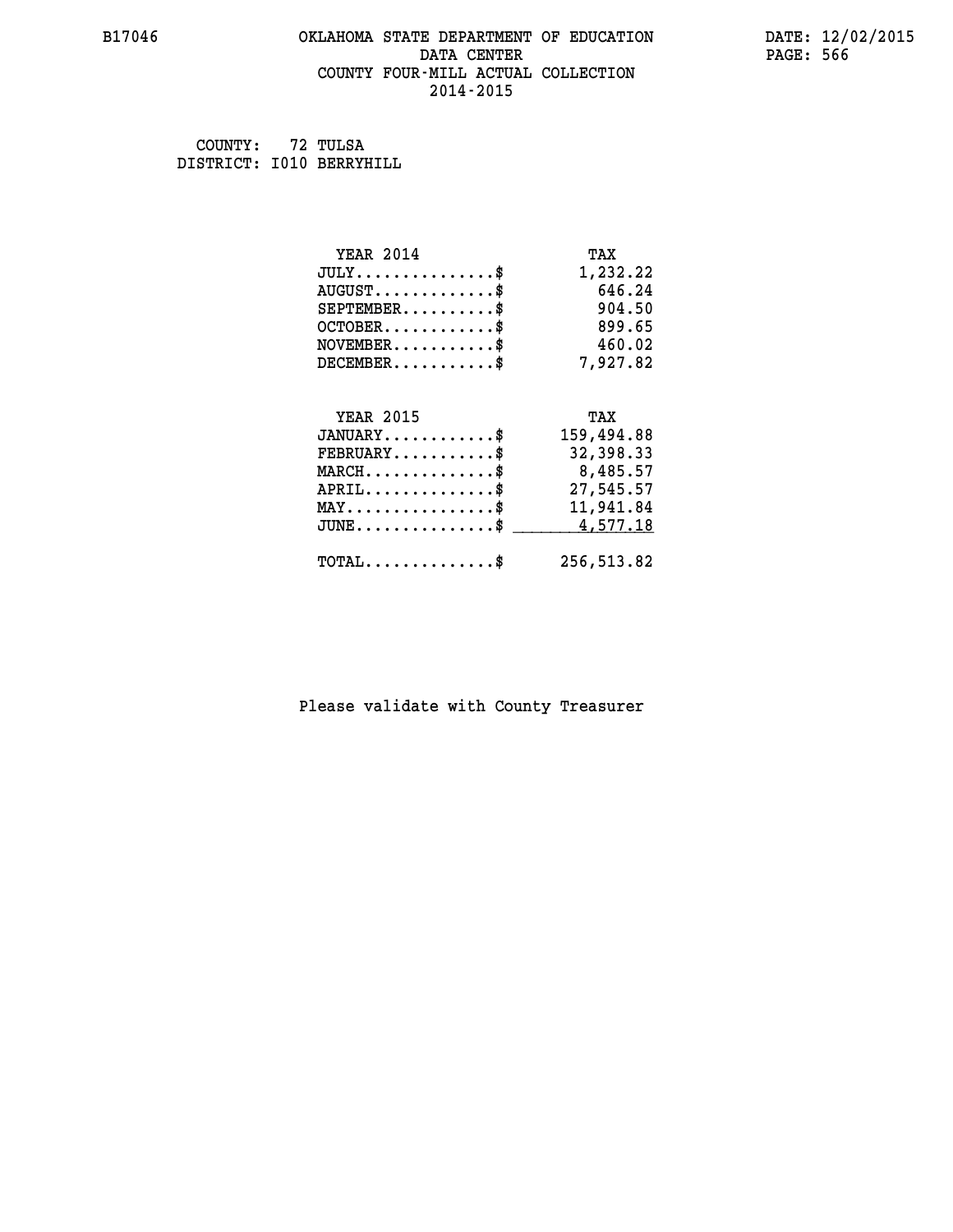### **B17046 OKLAHOMA STATE DEPARTMENT OF EDUCATION DATE: 12/02/2015 DATA CENTER** PAGE: 567  **COUNTY FOUR-MILL ACTUAL COLLECTION 2014-2015**

 **COUNTY: 72 TULSA DISTRICT: I011 OWASSO**

| <b>YEAR 2014</b>                             | TAX              |
|----------------------------------------------|------------------|
| $JULY \ldots \ldots \ldots \$                | 9,126.52         |
| $\texttt{AUGUST} \dots \dots \dots \dots \$$ | 4,683.59         |
| $SEPTEMBER$ \$                               | 6,555.30         |
| $OCTOBER.$ \$                                | 6,520.13         |
| $NOVEMBER.$ \$                               | 3,333.94         |
| $DECEMBER$ \$                                | 57,456.54        |
|                                              | TAX              |
|                                              | <b>YEAR 2015</b> |

| $+11111$ $+111$                                 | .                                                       |
|-------------------------------------------------|---------------------------------------------------------|
| $JANUARY$ \$                                    | 1,155,931.44                                            |
| $\texttt{FEBRUARY} \dots \dots \dots \$         | 234,805.35                                              |
| $MARCH$ \$                                      | 61,498.79                                               |
| $APRIL$ \$                                      | 199,635.23                                              |
| $\texttt{MAX} \dots \dots \dots \dots \dots$ \$ | 86,547.85                                               |
|                                                 | JUNE\$ 33,172.84                                        |
|                                                 |                                                         |
|                                                 | $\texttt{TOTAL} \dots \dots \dots \dots \$ 1,859,267.52 |
|                                                 |                                                         |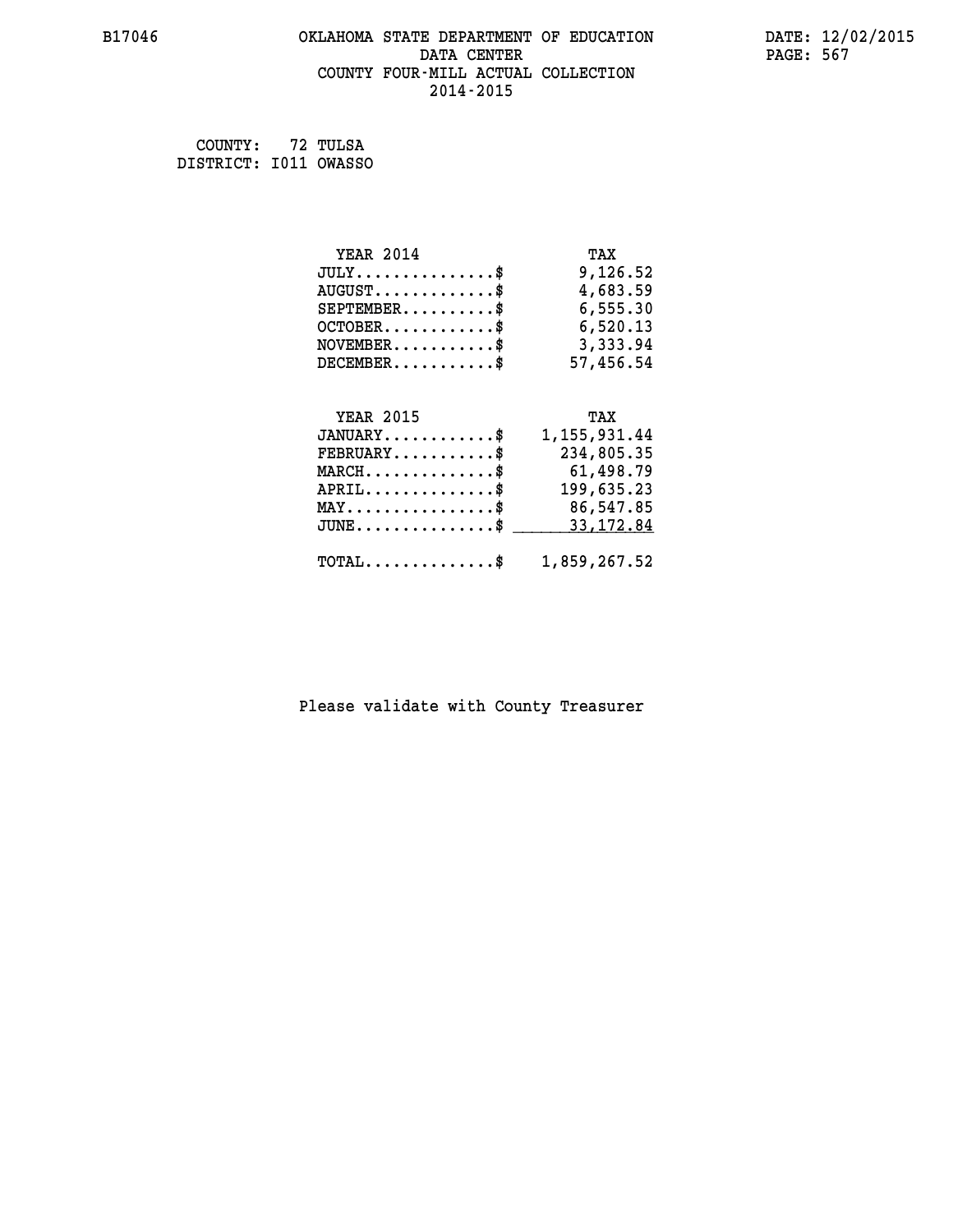### **B17046 OKLAHOMA STATE DEPARTMENT OF EDUCATION DATE: 12/02/2015 DATA CENTER** PAGE: 568  **COUNTY FOUR-MILL ACTUAL COLLECTION 2014-2015**

 **COUNTY: 72 TULSA DISTRICT: I013 GLENPOOL**

| <b>YEAR 2014</b>                                                                                                              | TAX        |
|-------------------------------------------------------------------------------------------------------------------------------|------------|
| $JULY$ \$                                                                                                                     | 2,326.93   |
| $AUGUST$ \$                                                                                                                   | 1,264.52   |
| $SEPTEMBER$ \$                                                                                                                | 1,769.86   |
| $OCTOBER$ \$                                                                                                                  | 1,760.36   |
| $\texttt{NOVEMBER} \dots \dots \dots \$                                                                                       | 900.13     |
| $DECEMBER$ \$                                                                                                                 | 15,512.63  |
|                                                                                                                               |            |
| <b>YEAR 2015</b>                                                                                                              | TAX        |
| $JANUARY$ \$                                                                                                                  | 312,088.84 |
| $FEBRUARY$ \$                                                                                                                 | 63,394.88  |
| $\texttt{MARCH}\ldots\ldots\ldots\ldots\overset{\hspace{0.1em}\mathsf{\scriptscriptstyle\$}}{\mathsf{\scriptscriptstyle\$}}}$ | 16,604.00  |
| $APRIL \ldots \ldots \ldots \ldots \$                                                                                         | 53,899.33  |
| $\texttt{MAX} \dots \dots \dots \dots \dots \$                                                                                | 23,366.97  |
| $\texttt{JUNE} \dots \dots \dots \dots \dots \$$                                                                              | 8,956.30   |
| $\texttt{TOTAL} \dots \dots \dots \dots \$                                                                                    | 501,844.75 |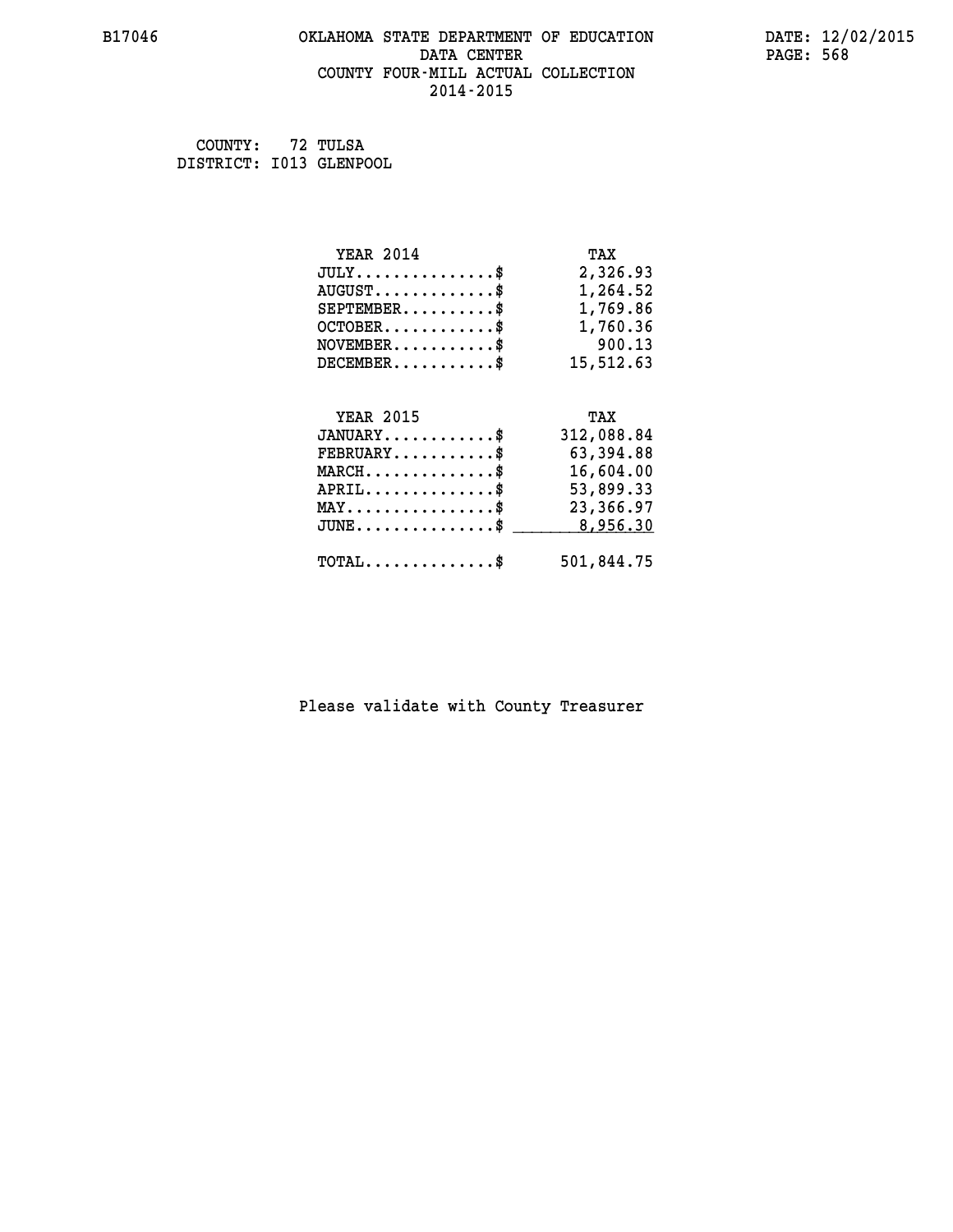### **B17046 OKLAHOMA STATE DEPARTMENT OF EDUCATION DATE: 12/02/2015 DATA CENTER** PAGE: 569  **COUNTY FOUR-MILL ACTUAL COLLECTION 2014-2015**

 **COUNTY: 72 TULSA DISTRICT: I014 LIBERTY**

| <b>YEAR 2014</b>                           | TAX         |
|--------------------------------------------|-------------|
| $JULY$ \$                                  | 561.26      |
| $AUGUST$ \$                                | 284.56      |
| $SEPTEMBER$                                | 398.28      |
| $OCTOBER$ \$                               | 396.14      |
| $NOVEMBER$ \$                              | 202.56      |
| $DECEMBER$ \$                              | 3,490.89    |
|                                            |             |
| <b>YEAR 2015</b>                           | TAX         |
| $JANUARY$ \$                               | 70,230.97   |
| $FEBRUARY$                                 | 14,266.07   |
| $MARCH$ \$                                 | 3,736.49    |
| $APRIL$ \$                                 | 12, 129. 25 |
| $MAX \dots \dots \dots \dots \dots$        | 5,258.39    |
| $JUNE$ \$                                  | 2,015.49    |
| $\texttt{TOTAL} \dots \dots \dots \dots \$ | 112,970.35  |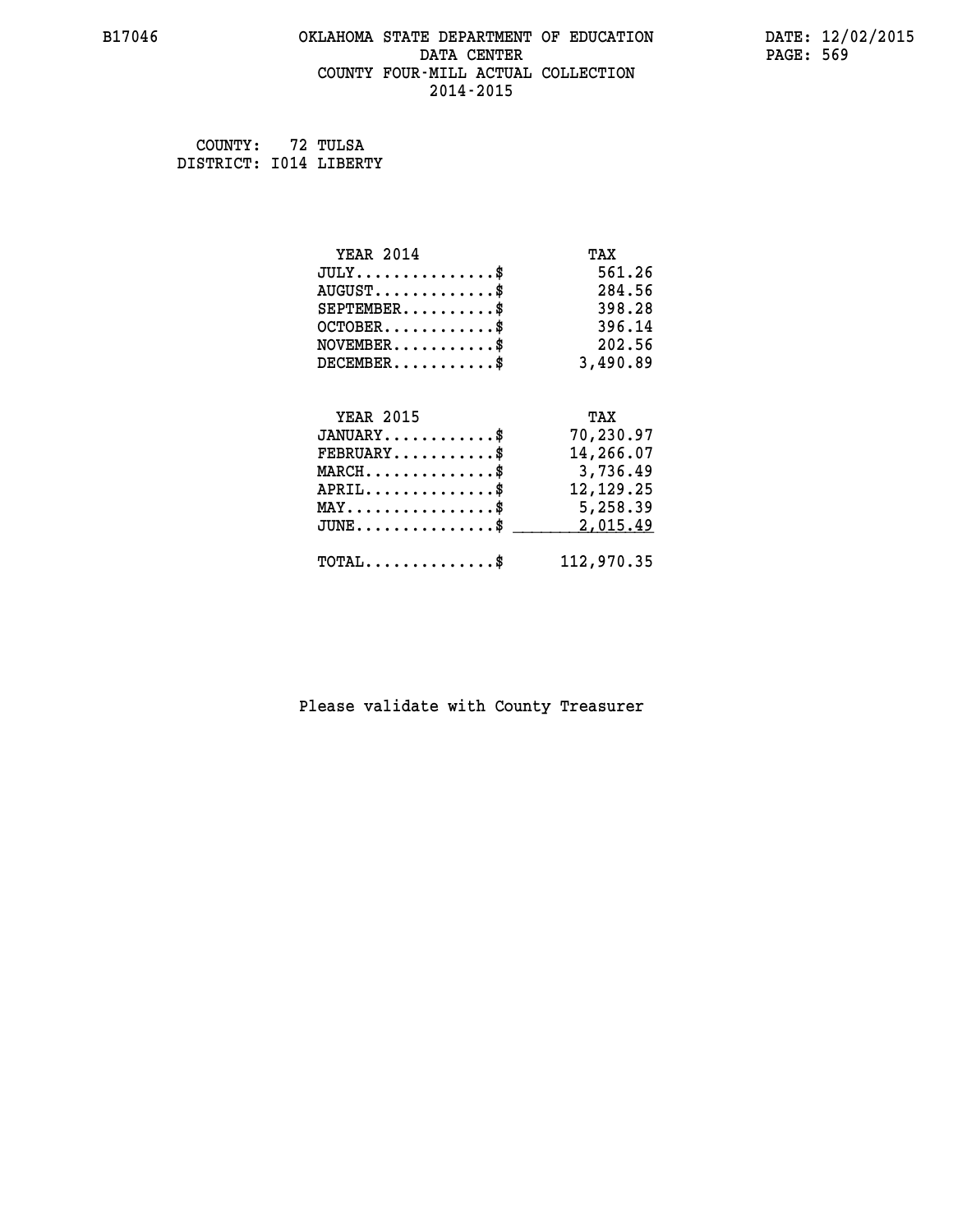### **B17046 OKLAHOMA STATE DEPARTMENT OF EDUCATION DATE: 12/02/2015 DATA CENTER** PAGE: 570  **COUNTY FOUR-MILL ACTUAL COLLECTION 2014-2015**

 **COUNTY: 72 TULSA**

 **\*\*\*\*\*\* TOTALS \*\*\*\*\*\***

| <b>YEAR 2014</b>                 | TAX         |
|----------------------------------|-------------|
| $JULY$                           | 113,021.17  |
| $AUGUST \ldots \ldots \ldots$ \$ | 58,919.04   |
| $SEPTEMBER$ $\$                  | 82, 113.51  |
| $OCTOBER$ \$                     | 81, 131, 33 |
| $NOVEMENTER$ \$                  | 41,630.31   |
| $DECEMBER$                       | 709,672.75  |

### **YEAR 2015 TAX**

| $JANUARY$ \$                                               | 14,344,679.56 |
|------------------------------------------------------------|---------------|
| $FEBRUARY$                                                 | 2,948,995.56  |
| $\texttt{MARCH} \dots \dots \dots \dots \$                 | 763,192.93    |
| $APRIL$                                                    | 2,493,379.59  |
| $\texttt{MAX} \dots \dots \dots \dots \dots \text{*}$      | 1,074,836.21  |
| JUNE\$ 411,270.45                                          |               |
| $\texttt{TOTAL} \dots \dots \dots \dots \$ 23, 122, 842.41 |               |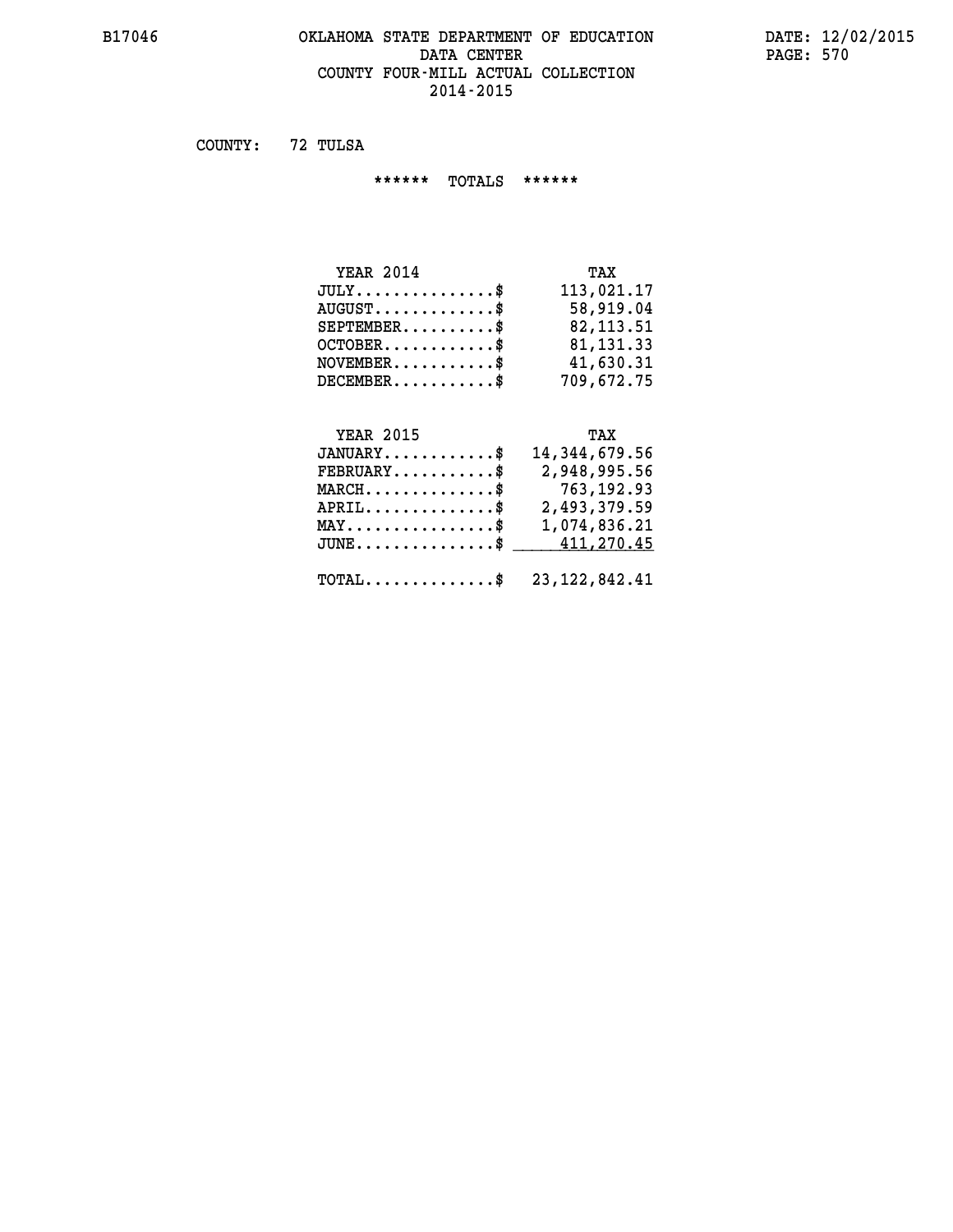### **B17046 OKLAHOMA STATE DEPARTMENT OF EDUCATION DATE: 12/02/2015 DATA CENTER** PAGE: 571  **COUNTY FOUR-MILL ACTUAL COLLECTION 2014-2015**

 **COUNTY: 73 WAGONER DISTRICT: I001 OKAY**

| <b>YEAR 2014</b>                                 | TAX       |
|--------------------------------------------------|-----------|
| $JULY$ \$                                        | 267.92    |
| $AUGUST$ \$                                      | 184.08    |
| $SEPTEMBER$ \$                                   | 469.42    |
| $OCTOBER$ \$                                     | 172.71    |
| $\texttt{NOVEMBER} \dots \dots \dots \$          | 125.91    |
| $DECEMBER$ \$                                    | 70.97     |
|                                                  |           |
| <b>YEAR 2015</b>                                 | TAX       |
| $JANUARY$                                        | 26,813.12 |
| $FEBRUARY$                                       | 8,788.88  |
| $MARCH$ \$                                       | 971.43    |
| $APRIL \ldots \ldots \ldots \ldots \$            | 5,390.75  |
| $\texttt{MAX} \dots \dots \dots \dots \dots \$   | 1,293.80  |
| $\texttt{JUNE} \dots \dots \dots \dots \dots \$$ | 426.93    |
| $\texttt{TOTAL} \dots \dots \dots \dots \$       | 44,975.92 |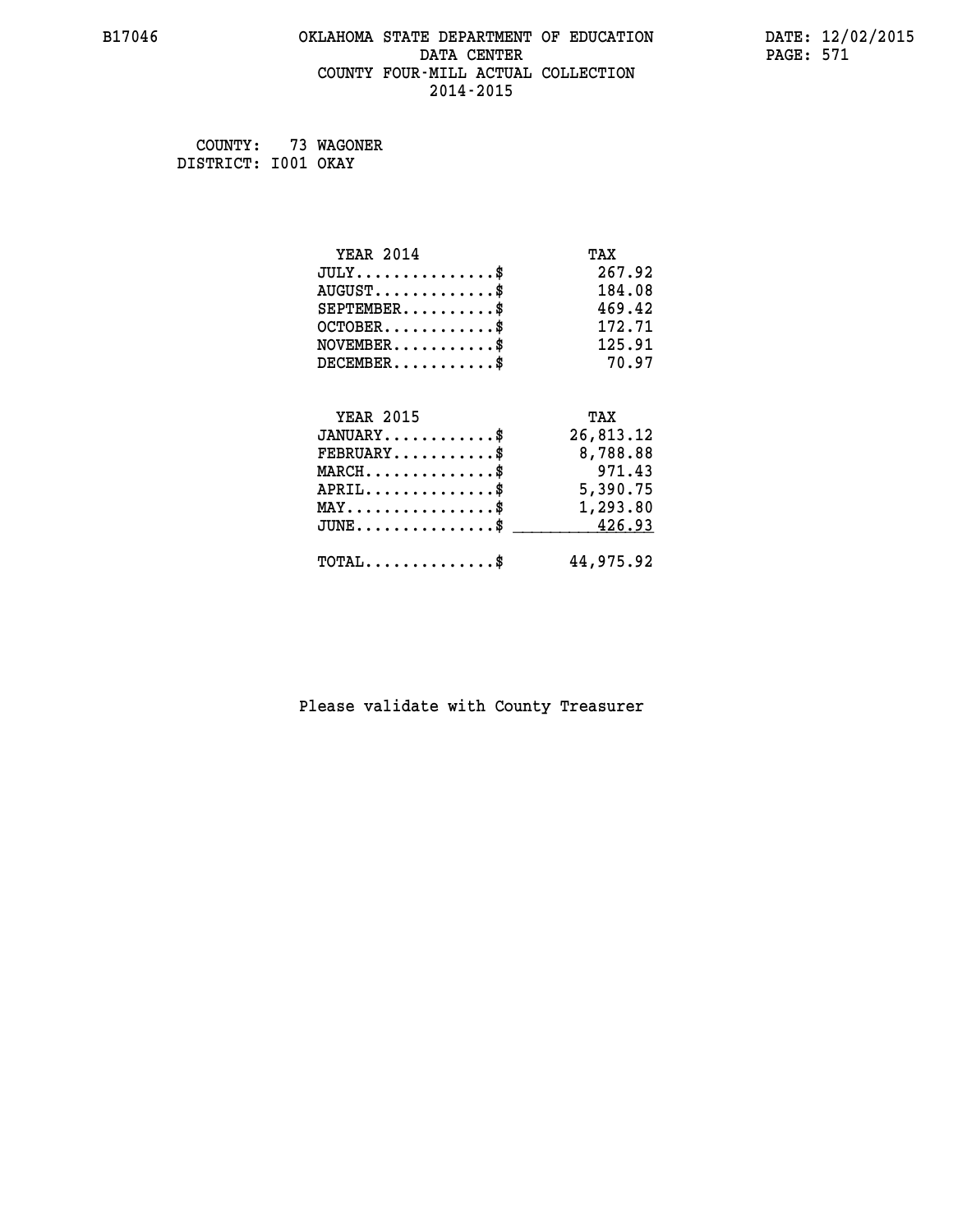### **B17046 OKLAHOMA STATE DEPARTMENT OF EDUCATION DATE: 12/02/2015 DATA CENTER** PAGE: 572  **COUNTY FOUR-MILL ACTUAL COLLECTION 2014-2015**

 **COUNTY: 73 WAGONER DISTRICT: I017 COWETA**

| <b>YEAR 2014</b>                                 | TAX         |
|--------------------------------------------------|-------------|
| $JULY$ \$                                        | 2,115.92    |
| $AUGUST$ \$                                      | 1,524.41    |
| $SEPTEMBER$ \$                                   | 3,887.21    |
| $OCTOBER$ \$                                     | 1,430.15    |
| $\texttt{NOVEMBER} \dots \dots \dots \$          | 1,042.68    |
| $DECEMBER$ \$                                    | 587.67      |
|                                                  |             |
| <b>YEAR 2015</b>                                 | TAX         |
| $JANUARY$ \$                                     | 222,037.93  |
| $FEBRUARY$                                       | 72,697.42   |
| $MARCH$ \$                                       | 8,044.37    |
| $APRIL$ \$                                       | 44,640.45   |
| $\texttt{MAX} \dots \dots \dots \dots \dots \$   | 10,713.80   |
| $\texttt{JUNE} \dots \dots \dots \dots \dots \$$ | 3,535.36    |
| $\texttt{TOTAL} \dots \dots \dots \dots \$       | 372, 257.37 |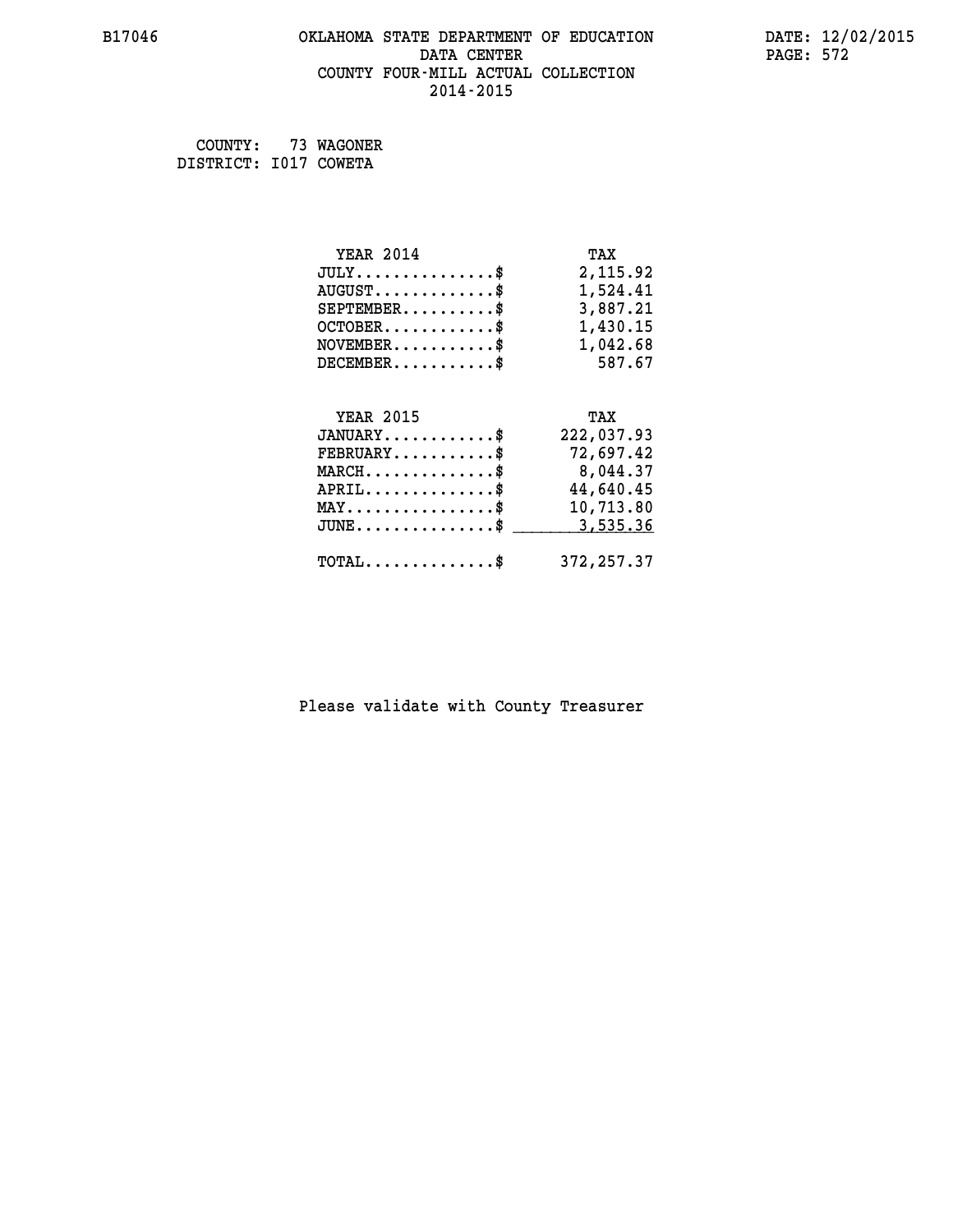### **B17046 OKLAHOMA STATE DEPARTMENT OF EDUCATION DATE: 12/02/2015 DATA CENTER** PAGE: 573  **COUNTY FOUR-MILL ACTUAL COLLECTION 2014-2015**

 **COUNTY: 73 WAGONER DISTRICT: I019 WAGONER**

| <b>YEAR 2014</b>                               | TAX        |
|------------------------------------------------|------------|
| $JULY$ \$                                      | 1,532.07   |
| $AUGUST$ \$                                    | 1,099.87   |
| $SEPTEMBER$ \$                                 | 2,804.64   |
| $OCTOBER$ \$                                   | 1,031.86   |
| $\texttt{NOVEMBER} \dots \dots \dots \$        | 752.30     |
| $DECEMBER$ \$                                  | 424.01     |
|                                                |            |
| <b>YEAR 2015</b>                               | TAX        |
| $JANUARY$ \$                                   | 160,201.62 |
| $FEBRUARY$ \$                                  | 52,451.60  |
| $MARCH$ \$                                     | 5,804.07   |
| $APRIL$ \$                                     | 32,208.34  |
| $\texttt{MAX} \dots \dots \dots \dots \dots \$ | 7,730.07   |
| $JUNE$ \$                                      | 2,550.79   |
| $\texttt{TOTAL} \dots \dots \dots \dots \$     | 268,591.24 |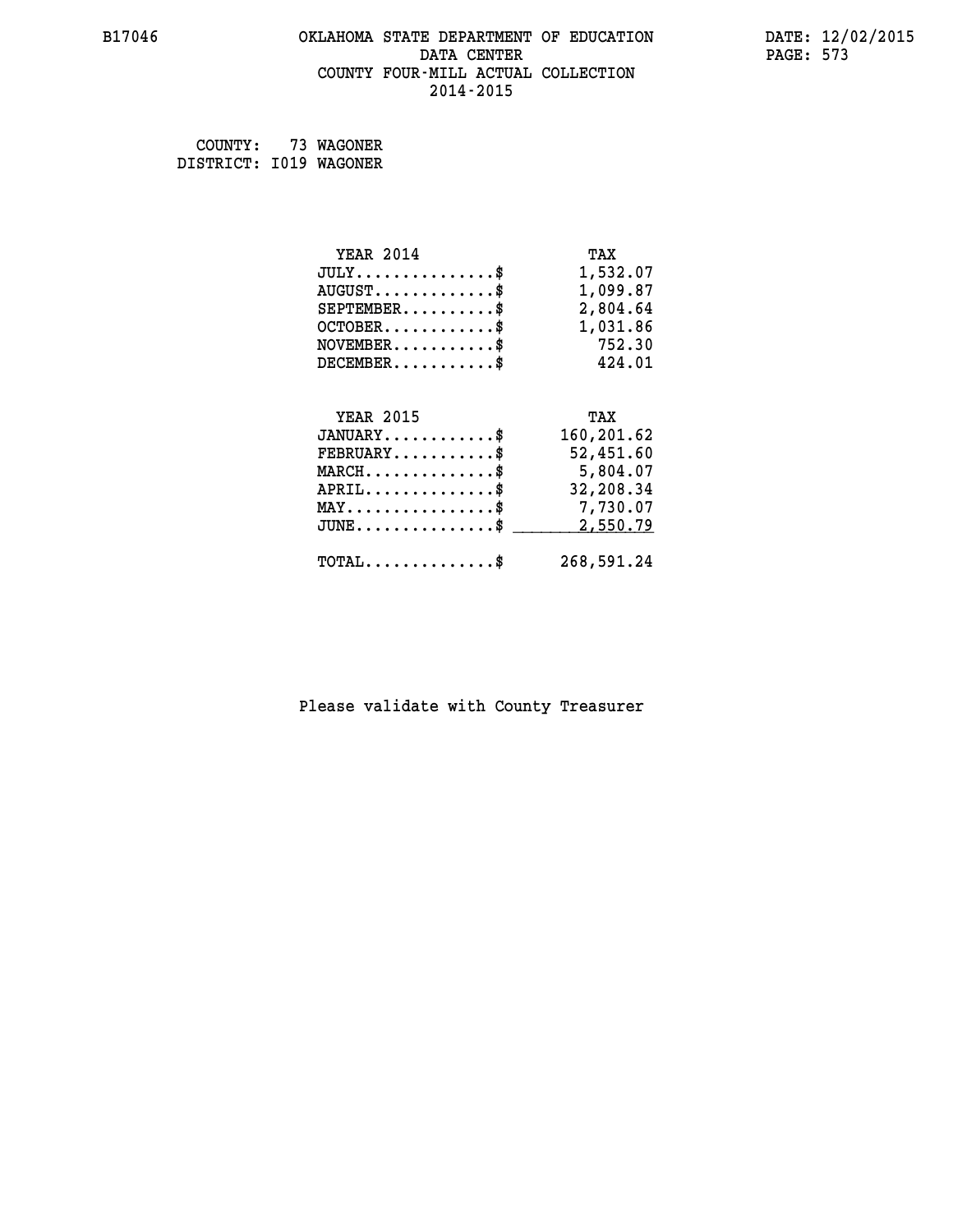### **B17046 OKLAHOMA STATE DEPARTMENT OF EDUCATION DATE: 12/02/2015 DATA CENTER** PAGE: 574  **COUNTY FOUR-MILL ACTUAL COLLECTION 2014-2015**

 **COUNTY: 73 WAGONER DISTRICT: I365 PORTER CONSOLIDATED**

| <b>YEAR 2014</b>                               | TAX       |
|------------------------------------------------|-----------|
| $JULY$ \$                                      | 378.88    |
| $AUGUST$ \$                                    | 267.58    |
| $SEPTEMBER$ \$                                 | 682.30    |
| $OCTOBER$ \$                                   | 251.03    |
| $\texttt{NOVEMBER} \dots \dots \dots \$        | 183.01    |
| $DECEMBER$ \$                                  | 103.15    |
|                                                |           |
| <b>YEAR 2015</b>                               | TAX       |
| $JANUARY$ \$                                   | 38,973.27 |
| $FEBRUARY$                                     | 12,760.24 |
| MARCH\$ 1,411.99                               |           |
| $APRIL$ \$ 7,835.52                            |           |
| $\texttt{MAX} \dots \dots \dots \dots \dots \$ | 1,880.54  |
| $JUNE \ldots \ldots \ldots \ldots$ \$ 620.54   |           |
| $\texttt{TOTAL} \dots \dots \dots \dots$       | 65,348.05 |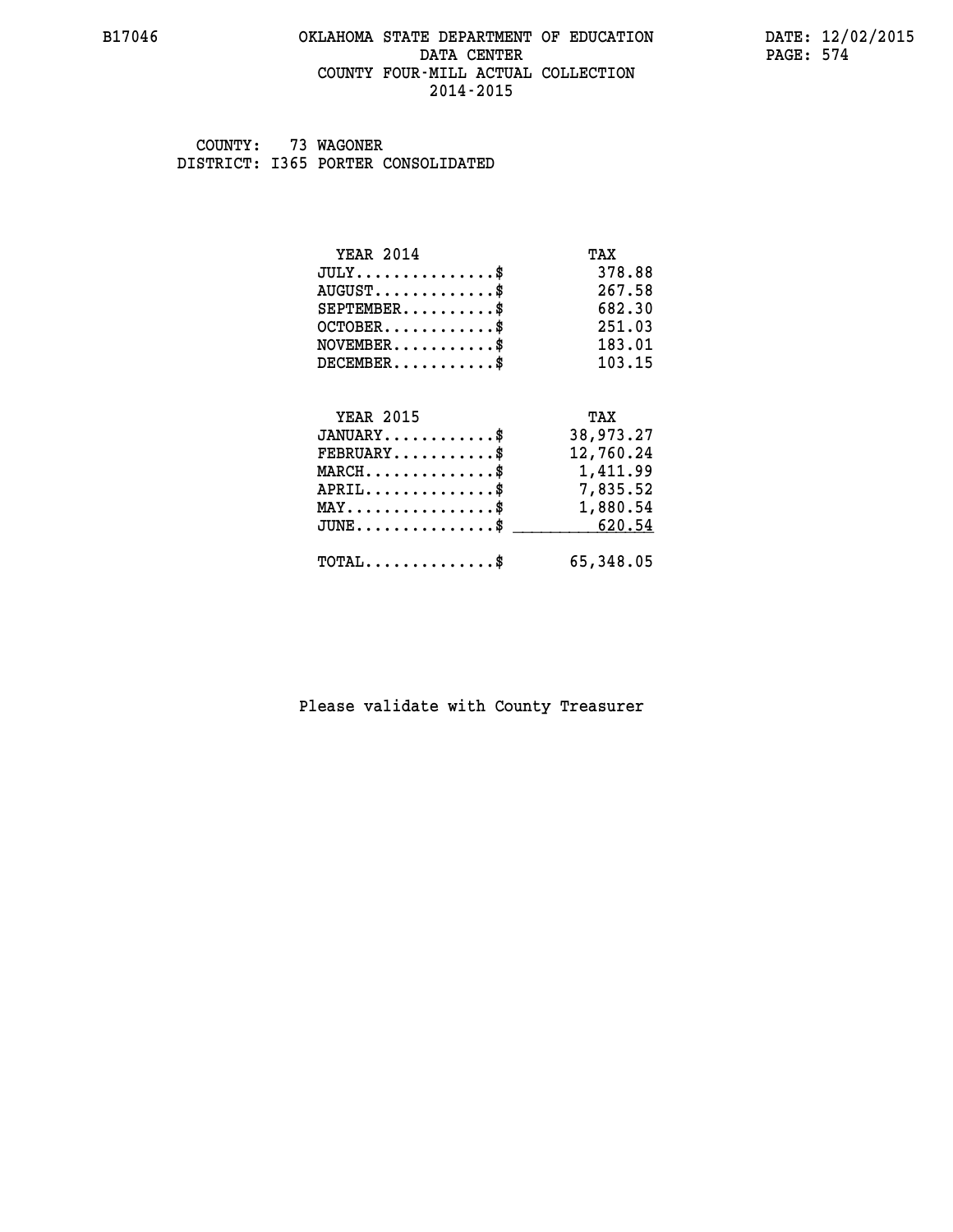### **B17046 OKLAHOMA STATE DEPARTMENT OF EDUCATION DATE: 12/02/2015** DATA CENTER PAGE: 575  **COUNTY FOUR-MILL ACTUAL COLLECTION 2014-2015**

 **COUNTY: 73 WAGONER**

 **\*\*\*\*\*\* TOTALS \*\*\*\*\*\***

| <b>YEAR 2014</b>              | TAX      |
|-------------------------------|----------|
| $JULY \ldots \ldots \ldots \$ | 4,294.79 |
| $AUGUST$                      | 3,075.94 |
| $SEPTEMBER$                   | 7,843.57 |
| $OCTOBER$ \$                  | 2,885.75 |
| $NOVEMBER$ \$                 | 2,103.90 |
| $DECEMBER$ \$                 | 1,185.80 |

### **YEAR 2015 TAX JANUARY............\$ 448,025.94 FEBRUARY...........\$ 146,698.14 MARCH..............\$ 16,231.86 APRIL..............\$ 90,075.06 MAY................\$ 21,618.21 JUNE................\$** <u>7,133.62</u>  **TOTAL..............\$ 751,172.58**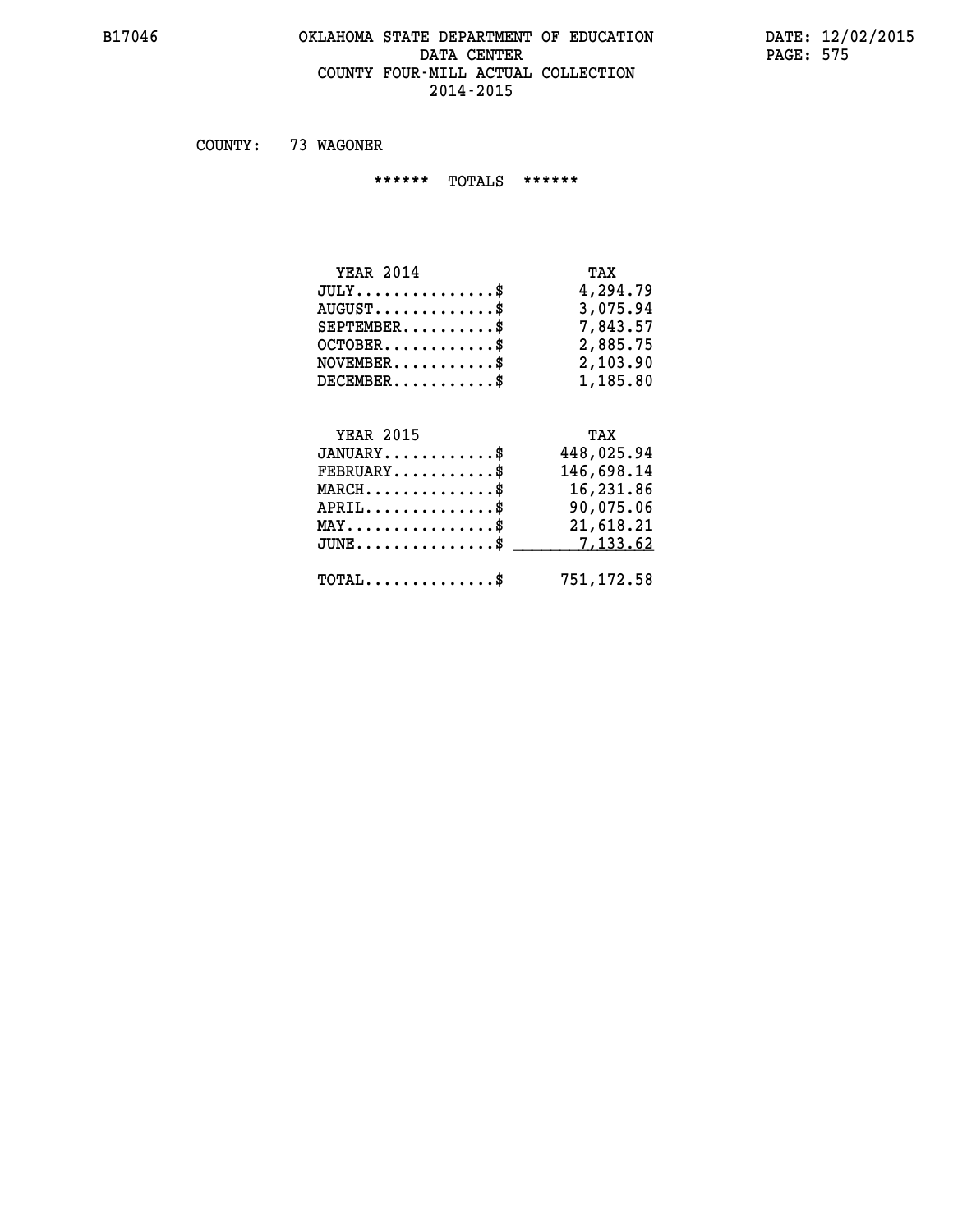### **B17046 OKLAHOMA STATE DEPARTMENT OF EDUCATION DATE: 12/02/2015 DATA CENTER** PAGE: 576  **COUNTY FOUR-MILL ACTUAL COLLECTION 2014-2015**

 **COUNTY: 74 WASHINGTON DISTRICT: I004 COPAN**

| <b>YEAR 2014</b>                               | TAX        |
|------------------------------------------------|------------|
| $JULY$ \$                                      | 803.92     |
| $AUGUST$ \$                                    | 1,576.35   |
| $SEPTEMBER$ \$                                 | 550.20     |
| $OCTOBER$ \$                                   | 190.31     |
| $NOVEMBER.$ \$                                 | 276.77     |
| $DECEMBER$ \$                                  | 12,565.17  |
|                                                |            |
| <b>YEAR 2015</b>                               | TAX        |
| $JANUARY$ \$                                   | 87,975.04  |
| $FEBRUARY$                                     | 8,230.42   |
| $MARCH$ \$                                     | 2,041.96   |
| $APRIL$ \$                                     | 16,367.41  |
| $\texttt{MAX} \dots \dots \dots \dots \dots \$ | 4,636.93   |
| $JUNE$ \$                                      | 889.14     |
| $\texttt{TOTAL} \dots \dots \dots \dots \$     | 136,103.62 |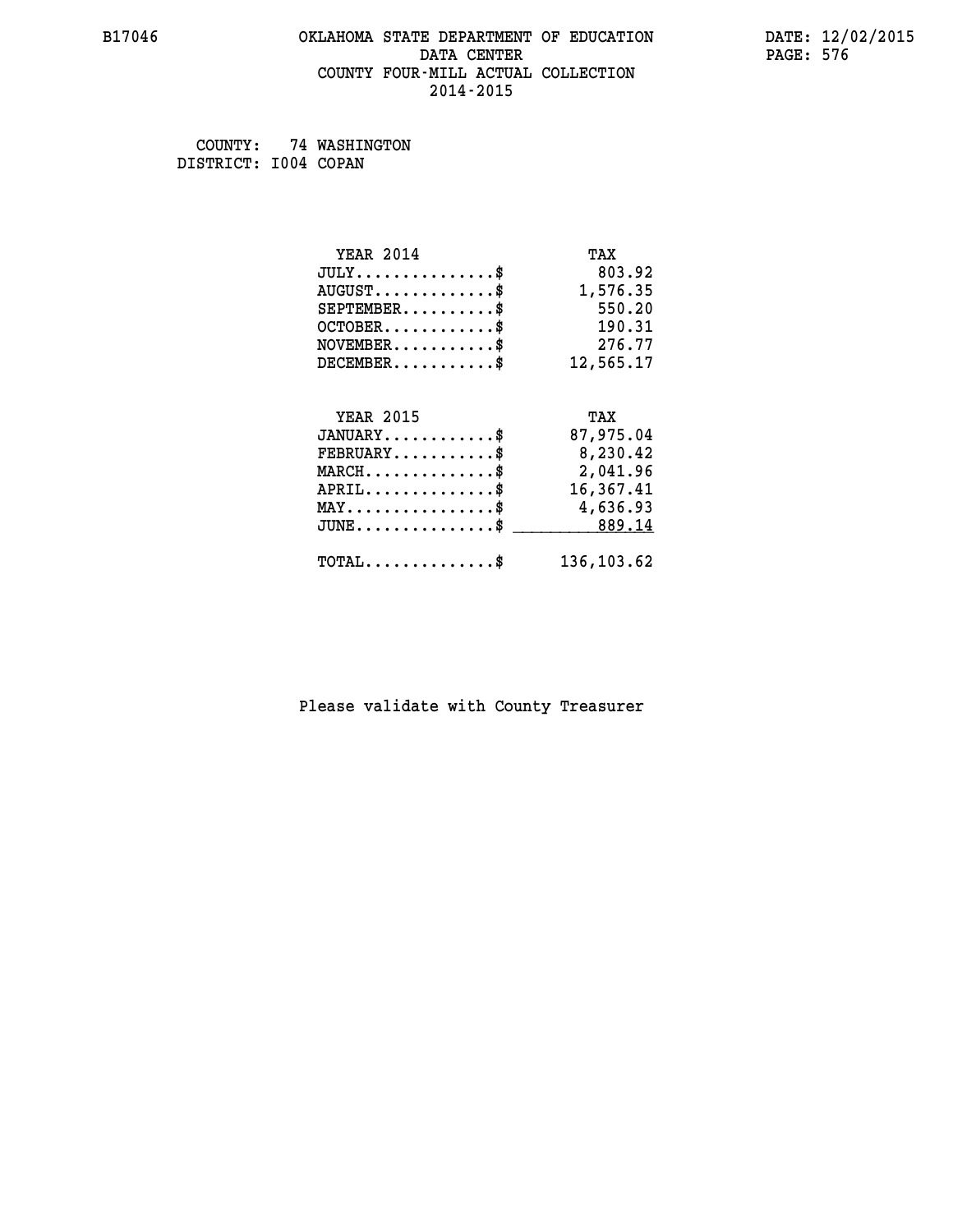### **B17046 OKLAHOMA STATE DEPARTMENT OF EDUCATION DATE: 12/02/2015 DATA CENTER PAGE: 577 COUNTY FOUR-MILL ACTUAL COLLECTION 2014-2015**

 **COUNTY: 74 WASHINGTON DISTRICT: I007 DEWEY**

| <b>YEAR 2014</b>                           | TAX        |
|--------------------------------------------|------------|
| $JULY$ \$                                  | 1,411.25   |
| $AUGUST$ \$                                | 2,219.68   |
| $SEPTEMBER$ \$                             | 769.50     |
| $OCTOBER$ \$                               | 266.15     |
| $\texttt{NOVEMBER} \dots \dots \dots \$    | 387.06     |
| $DECEMBER$ \$                              | 17,573.30  |
|                                            |            |
| <b>YEAR 2015</b>                           | TAX        |
| $JANUARY$ \$                               | 123,039.43 |
| $FEBRUARY$                                 | 11,510.81  |
| $MARCH$ \$                                 | 2,855.83   |
| $APRIL$ \$                                 | 22,890.99  |
| MAY\$ 6,485.09                             |            |
| $JUNE$ \$                                  | 1,243.51   |
| $\texttt{TOTAL} \dots \dots \dots \dots \$ | 190,652.60 |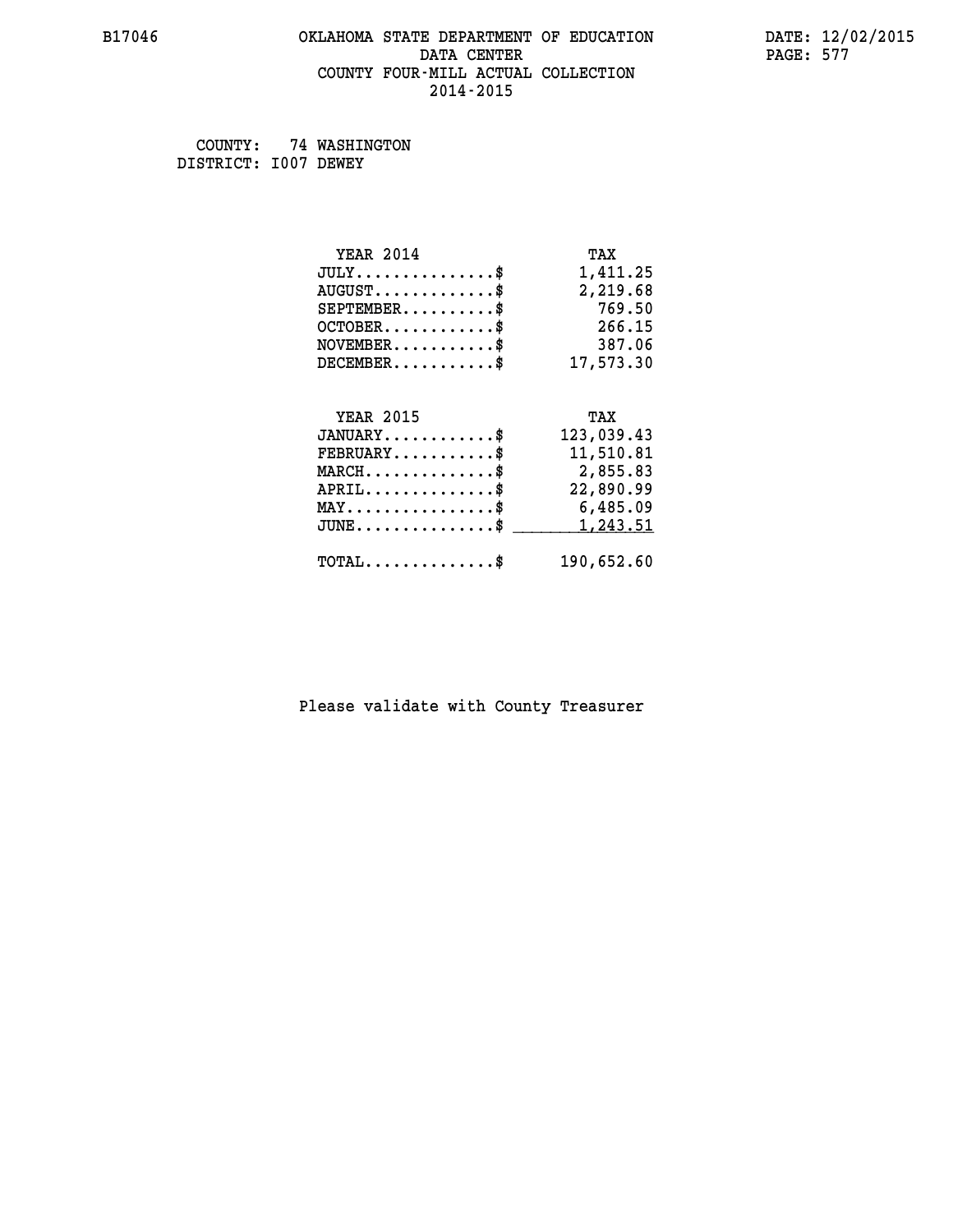### **B17046 OKLAHOMA STATE DEPARTMENT OF EDUCATION DATE: 12/02/2015 DATA CENTER** PAGE: 578  **COUNTY FOUR-MILL ACTUAL COLLECTION 2014-2015**

 **COUNTY: 74 WASHINGTON DISTRICT: I018 CANEY VALLEY**

| <b>YEAR 2014</b>                                 | TAX        |
|--------------------------------------------------|------------|
| $JULY$ \$                                        | 852.95     |
| $AUGUST$ \$                                      | 1,337.16   |
| $SEPTEMBER$ \$                                   | 463.50     |
| $OCTOBER$ \$                                     | 160.32     |
| $\texttt{NOVEMBER} \dots \dots \dots \$          | 233.16     |
| $DECEMBER$ \$                                    | 10,585.10  |
|                                                  |            |
| <b>YEAR 2015</b>                                 | TAX        |
| $JANUARY$                                        | 74,111.49  |
| $FEBRUARY$                                       | 6,933.42   |
| $MARCH$ \$                                       | 1,720.19   |
| $APRIL$ \$                                       | 13,788.16  |
| $\texttt{MAX} \dots \dots \dots \dots \dots \$   | 3,906.22   |
| $\texttt{JUNE} \dots \dots \dots \dots \dots \$$ | 749.02     |
| $\texttt{TOTAL} \dots \dots \dots \dots \$       | 114,840.69 |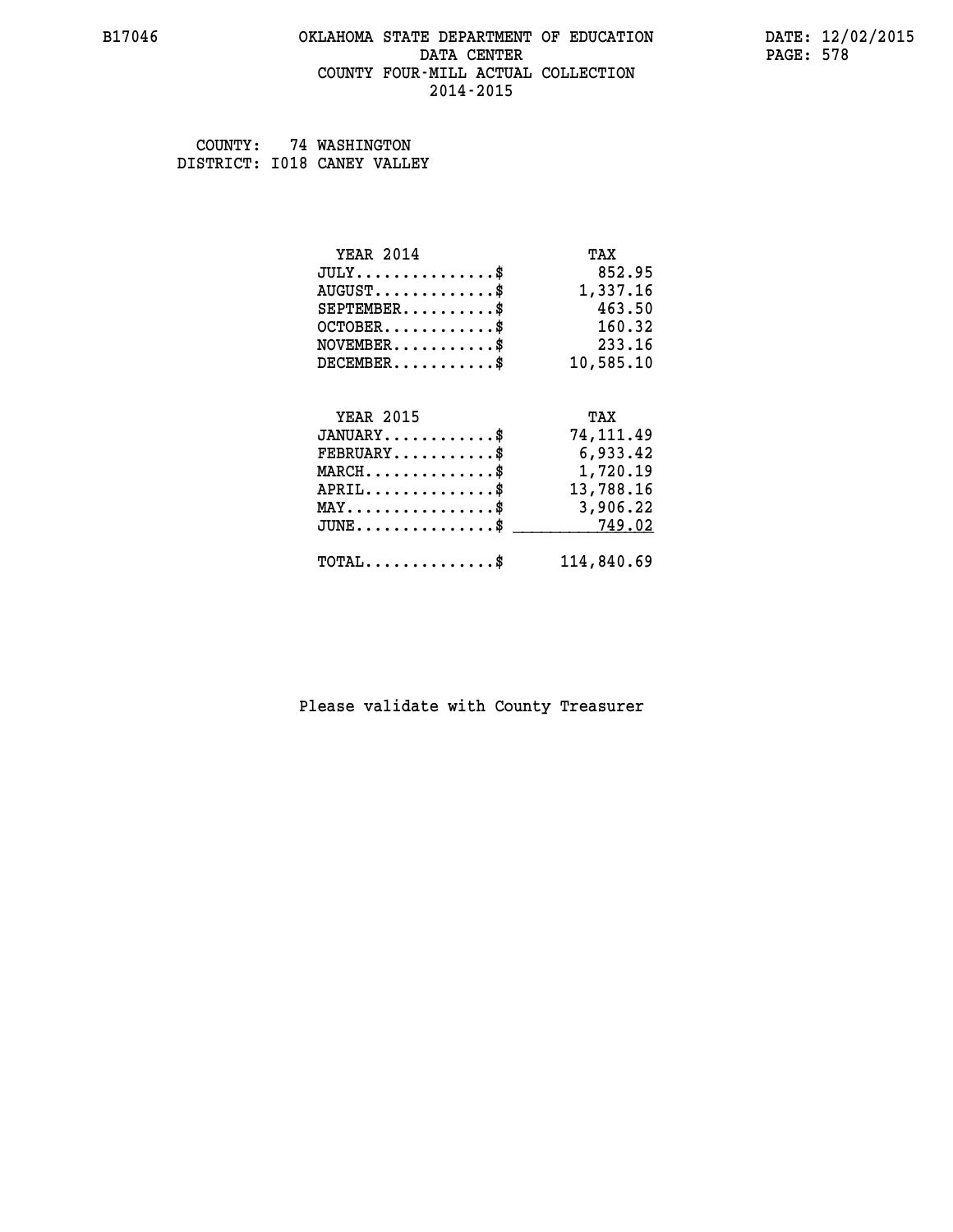### **B17046 OKLAHOMA STATE DEPARTMENT OF EDUCATION DATE: 12/02/2015 DATA CENTER** PAGE: 579  **COUNTY FOUR-MILL ACTUAL COLLECTION 2014-2015**

 **COUNTY: 74 WASHINGTON DISTRICT: I030 BARTLESVILLE**

| <b>YEAR 2014</b>                                 | TAX        |
|--------------------------------------------------|------------|
| $JULY$ \$                                        | 6,532.99   |
| $AUGUST$ \$                                      | 10,600.14  |
| $SEPTEMBER$ \$                                   | 3,678.64   |
| $OCTOBER$ \$                                     | 1,272.38   |
| $NOVEMBER.$ \$                                   | 1,850.46   |
| $DECEMBER$ \$                                    | 84,010.62  |
|                                                  |            |
| <b>YEAR 2015</b>                                 | TAX        |
|                                                  |            |
| $JANUARY$ \$                                     | 588,200.51 |
| $FEBRUARY$ \$                                    | 55,028.44  |
| $\texttt{MARCH}\ldots\ldots\ldots\ldots\text{*}$ | 13,652.50  |
| $APRIL \ldots \ldots \ldots \ldots \$            | 109,432.39 |
| $\texttt{MAX} \dots \dots \dots \dots \dots \$   | 31,002.50  |
| $\texttt{JUNE} \dots \dots \dots \dots \dots \$$ | 5,944.69   |
| $\texttt{TOTAL} \dots \dots \dots \dots \$       | 911,206.26 |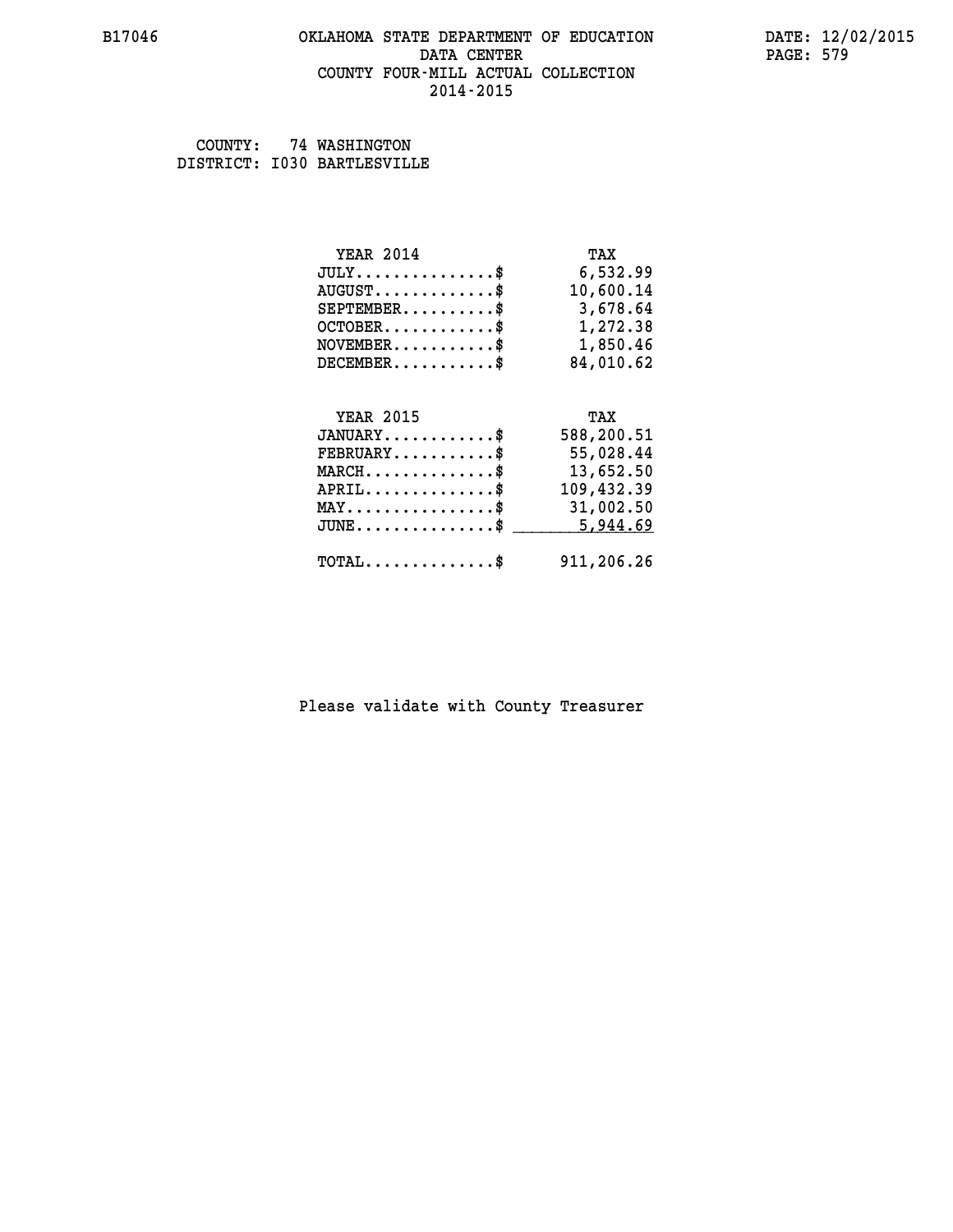### **B17046 OKLAHOMA STATE DEPARTMENT OF EDUCATION DATE: 12/02/2015 DATA CENTER** PAGE: 580  **COUNTY FOUR-MILL ACTUAL COLLECTION 2014-2015**

 **COUNTY: 74 WASHINGTON**

 **\*\*\*\*\*\* TOTALS \*\*\*\*\*\***

| <b>YEAR 2014</b> | TAX        |
|------------------|------------|
| $JULY$           | 9,601.11   |
| $AUGUST$         | 15,733.33  |
| $SEPTEMBER$ $\$  | 5,461.84   |
| $OCTOBER$ \$     | 1,889.16   |
| $NOVEMBER$ \$    | 2,747.45   |
| $DECEMBER$       | 124,734.19 |

## **YEAR 2015**

| <b>YEAR 2015</b>                                        | TAX         |
|---------------------------------------------------------|-------------|
| $JANUARY$ \$                                            | 873, 326.47 |
| $FEBRUARY$ \$                                           | 81,703.09   |
| $MARCH$ \$                                              | 20,270.48   |
| $APRIL$ \$                                              | 162,478.95  |
| $MAX \dots \dots \dots \dots \$                         | 46,030.74   |
| $JUNE \ldots \ldots \ldots \ldots$ \$ 8,826.36          |             |
| $\texttt{TOTAL} \dots \dots \dots \dots \$ 1,352,803.17 |             |
|                                                         |             |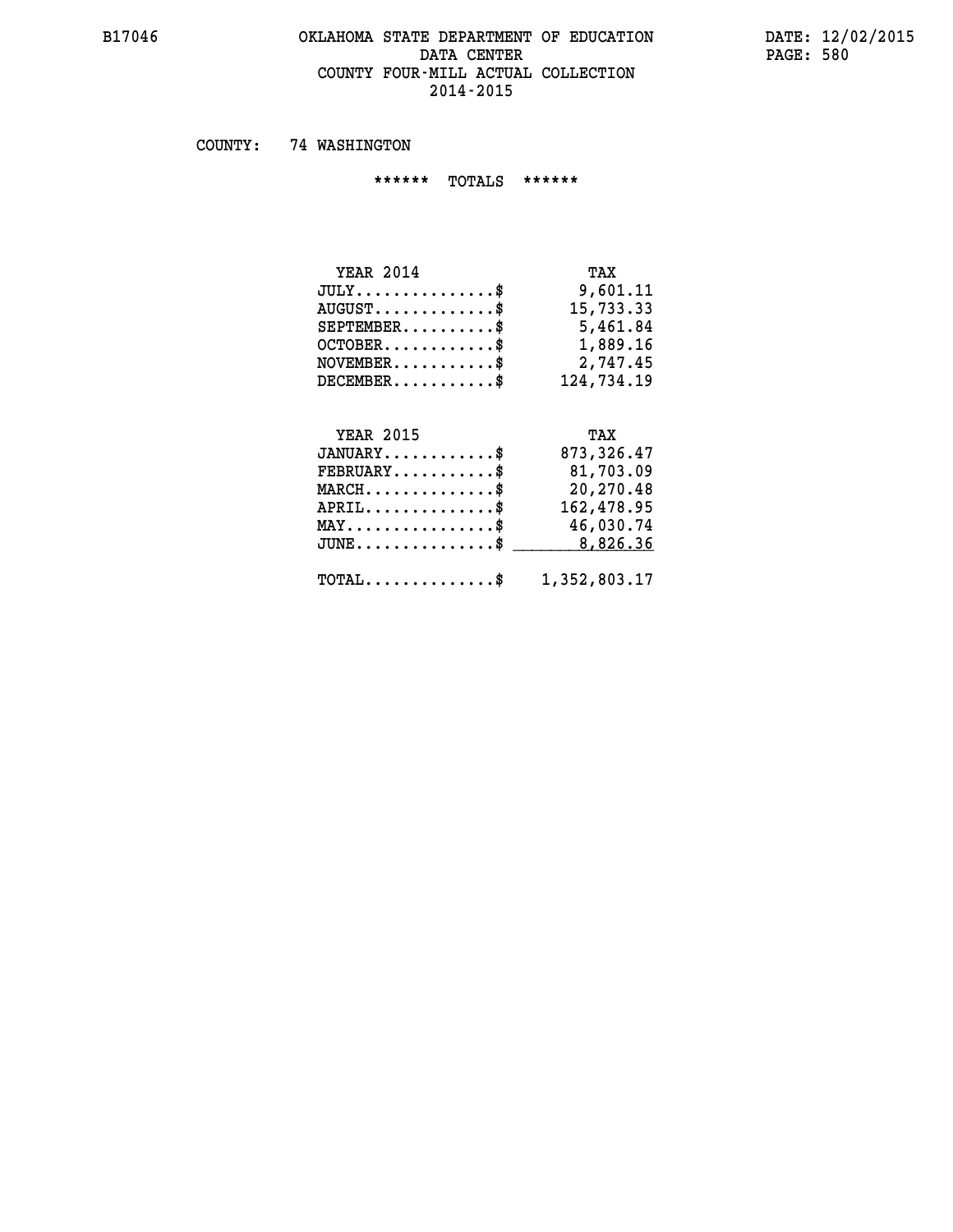### **B17046 OKLAHOMA STATE DEPARTMENT OF EDUCATION DATE: 12/02/2015 DATA CENTER** PAGE: 581  **COUNTY FOUR-MILL ACTUAL COLLECTION 2014-2015**

 **COUNTY: 75 WASHITA DISTRICT: I001 SENTINEL**

| <b>YEAR 2014</b>                                   | TAX       |
|----------------------------------------------------|-----------|
| $JULY$ \$                                          | 195.45    |
| $AUGUST$ \$                                        | 180.99    |
| $SEPTEMBER$ \$                                     | 219.89    |
| $OCTOBER$ \$                                       | 60.23     |
| $\texttt{NOVEMBER} \dots \dots \dots \$            | 62.37     |
| $DECEMBER$ \$                                      | 4,948.32  |
|                                                    |           |
| <b>YEAR 2015</b>                                   | TAX       |
| $JANUARY$ \$                                       | 33,118.60 |
| $FEBRUARY$                                         | 8,508.22  |
| $MARCH$ \$                                         | 804.57    |
| $APRIL \ldots \ldots \ldots \ldots$                | 9,978.53  |
| $\texttt{MAX} \dots \dots \dots \dots \dots \$     | 3,486.80  |
| $J\texttt{UNE} \dots \dots \dots \dots \texttt{S}$ | 10,931.99 |
| $\texttt{TOTAL} \dots \dots \dots \dots \$         | 72,495.96 |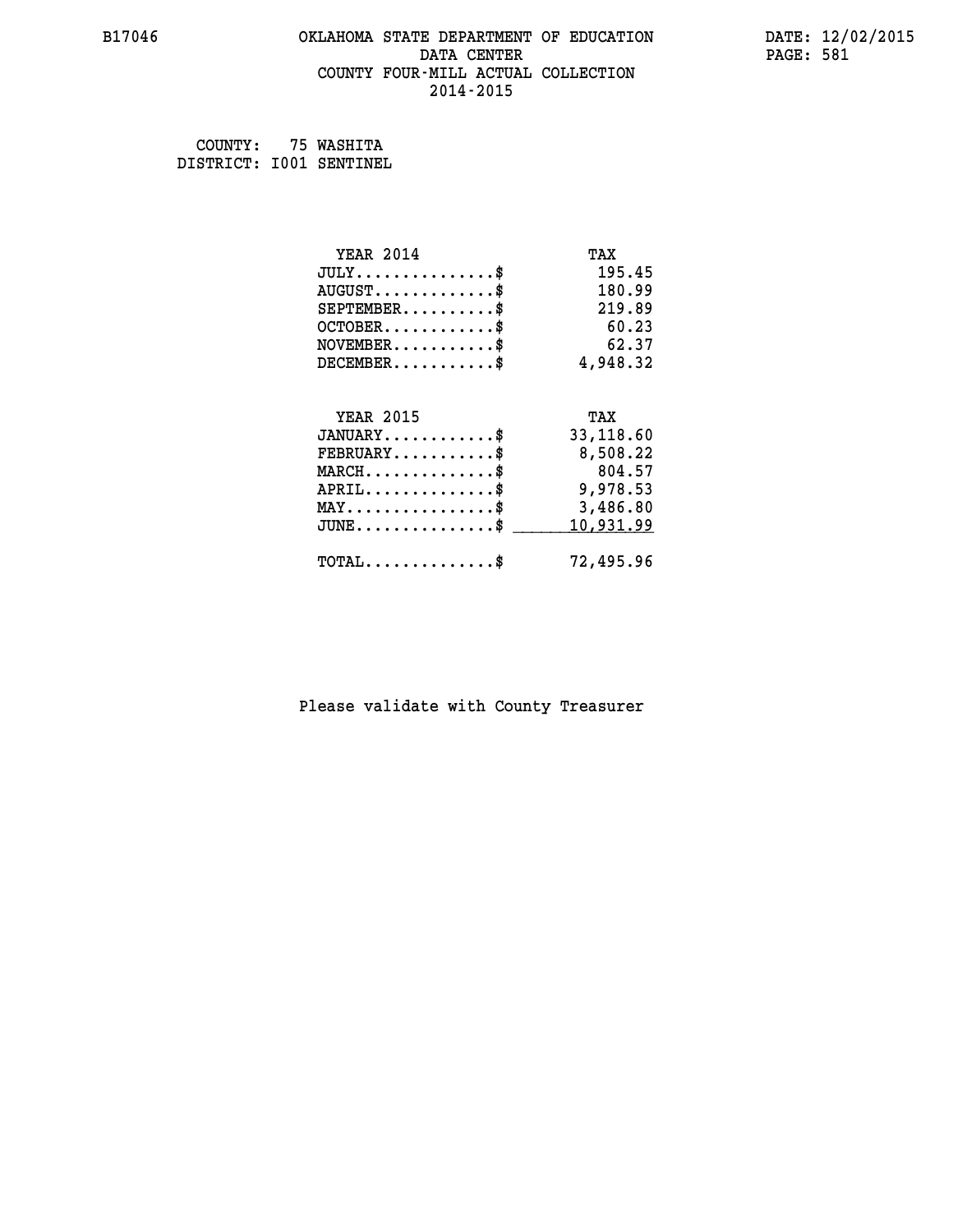### **B17046 OKLAHOMA STATE DEPARTMENT OF EDUCATION DATE: 12/02/2015 DATA CENTER** PAGE: 582  **COUNTY FOUR-MILL ACTUAL COLLECTION 2014-2015**

 **COUNTY: 75 WASHITA DISTRICT: I010 BURNS FLAT-DILL CITY**

| <b>YEAR 2014</b>                           | TAX        |
|--------------------------------------------|------------|
| $JULY$ \$                                  | 380.36     |
| $AUGUST$ \$                                | 351.57     |
| $SEPTEMENT.$ \$                            | 428.98     |
| $OCTOBER$ \$                               | 118.87     |
| $NOVEMBER$ \$                              | 123.64     |
| $DECEMBER$ \$                              | 9,608.81   |
|                                            |            |
| <b>YEAR 2015</b>                           | TAX        |
| $JANUARY$ \$                               | 64,295.22  |
| $FEBRUARY$                                 | 16,518.08  |
| $MARCH$ \$                                 | 1,563.10   |
| $APRIL$ \$                                 | 19,372.63  |
| $MAX \dots \dots \dots \dots \dots$        | 6,772.09   |
| $JUNE$                                     | 21,225.03  |
| $\texttt{TOTAL} \dots \dots \dots \dots \$ | 140,758.38 |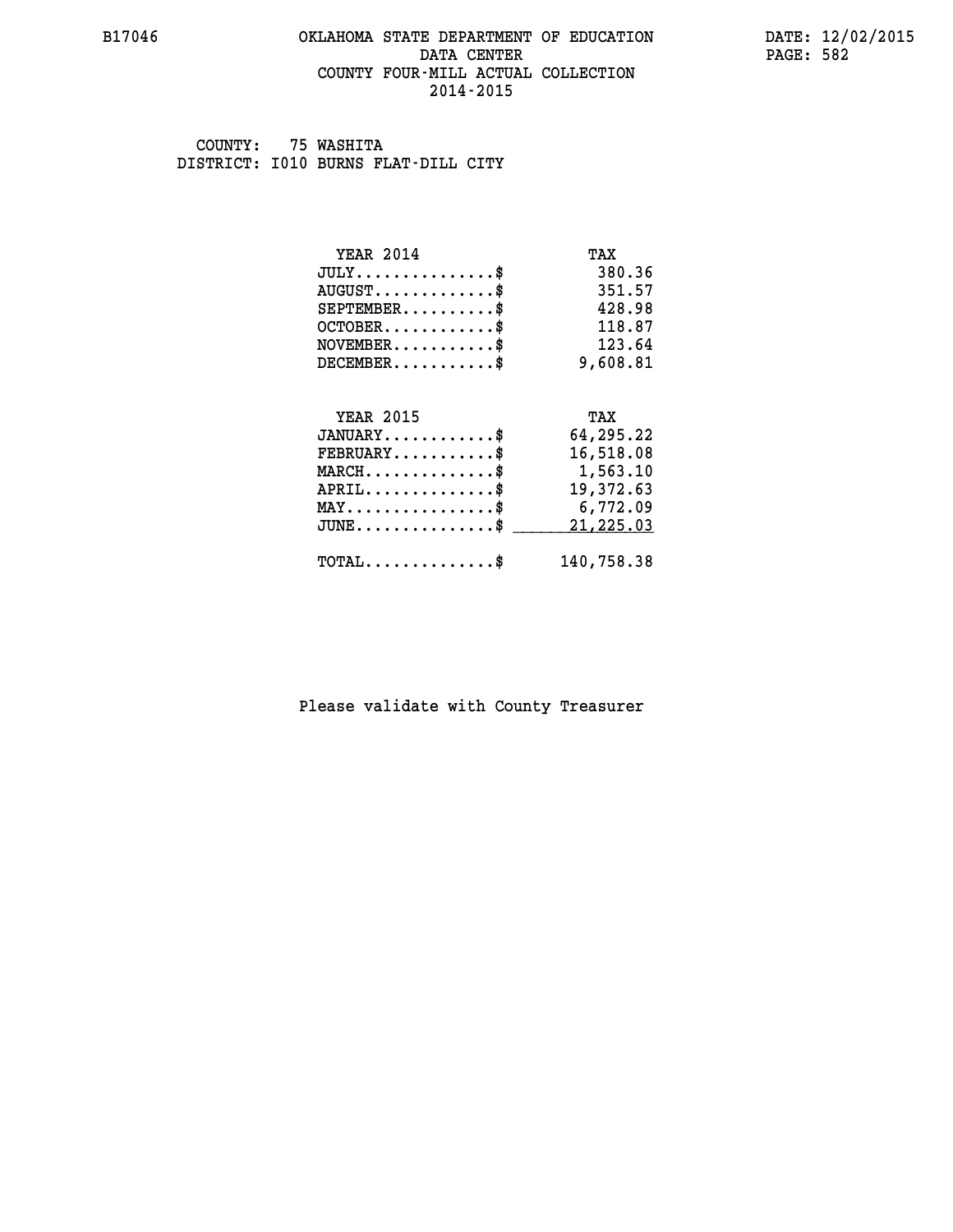### **B17046 OKLAHOMA STATE DEPARTMENT OF EDUCATION DATE: 12/02/2015 DATA CENTER** PAGE: 583  **COUNTY FOUR-MILL ACTUAL COLLECTION 2014-2015**

 **COUNTY: 75 WASHITA DISTRICT: I011 CANUTE**

| <b>YEAR 2014</b>                                   | TAX       |
|----------------------------------------------------|-----------|
| $JULY$ \$                                          | 245.89    |
| $AUGUST$ \$                                        | 227.32    |
| $SEPTEMBER$ \$                                     | 277.48    |
| $OCTOBER$ \$                                       | 76.90     |
| $NOVEMBER$ \$                                      | 80.30     |
| $DECEMBER$ \$                                      | 6,375.70  |
|                                                    |           |
| <b>YEAR 2015</b>                                   | TAX       |
| $JANUARY$                                          | 42,670.18 |
| $FEBRUARY$                                         | 10,961.98 |
| $MARCH$ \$                                         | 1,036.25  |
| $APRIL \ldots \ldots \ldots \ldots$                | 12,856.29 |
| $\texttt{MAX} \dots \dots \dots \dots \dots \$     | 4,493.08  |
| $\texttt{JUNE} \dots \dots \dots \dots \texttt{S}$ | 14,085.41 |
| $\texttt{TOTAL} \dots \dots \dots \dots \$         | 93,386.78 |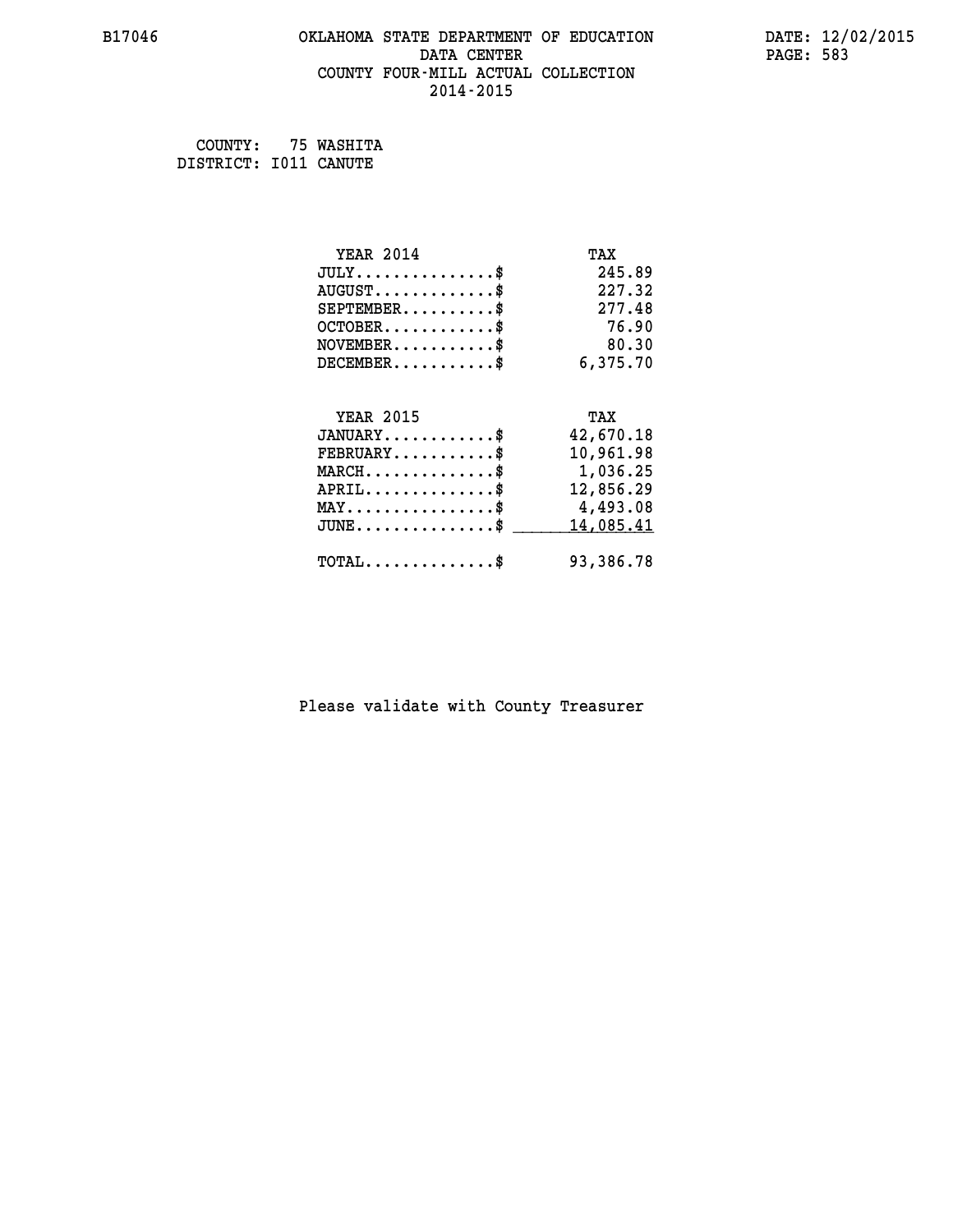### **B17046 OKLAHOMA STATE DEPARTMENT OF EDUCATION DATE: 12/02/2015 DATA CENTER** PAGE: 584  **COUNTY FOUR-MILL ACTUAL COLLECTION 2014-2015**

 **COUNTY: 75 WASHITA DISTRICT: I078 CORDELL**

| <b>YEAR 2014</b>                               | TAX         |
|------------------------------------------------|-------------|
| $JULY$ \$                                      | 421.80      |
| $AUGUST$ \$                                    | 388.68      |
| $SEPTEMENT.$ \$                                | 474.35      |
| $OCTOBER$ \$                                   | 131.08      |
| $\texttt{NOVEMBER} \dots \dots \dots \$        | 137.99      |
| $DECEMBER$ \$                                  | 11,131.80   |
|                                                |             |
| <b>YEAR 2015</b>                               | TAX         |
| $JANUARY$ \$                                   | 74,515.63   |
| $FEBRUARY$                                     | 19, 142. 38 |
| $MARCH$ \$                                     | 1,808.59    |
| $APRIL$ \$                                     | 22,450.83   |
| $\texttt{MAX} \dots \dots \dots \dots \dots \$ | 7,843.80    |
| $JUNE$ $\text{\$}$                             | 24,596.60   |
| $\texttt{TOTAL} \dots \dots \dots \dots \$     | 163,043.53  |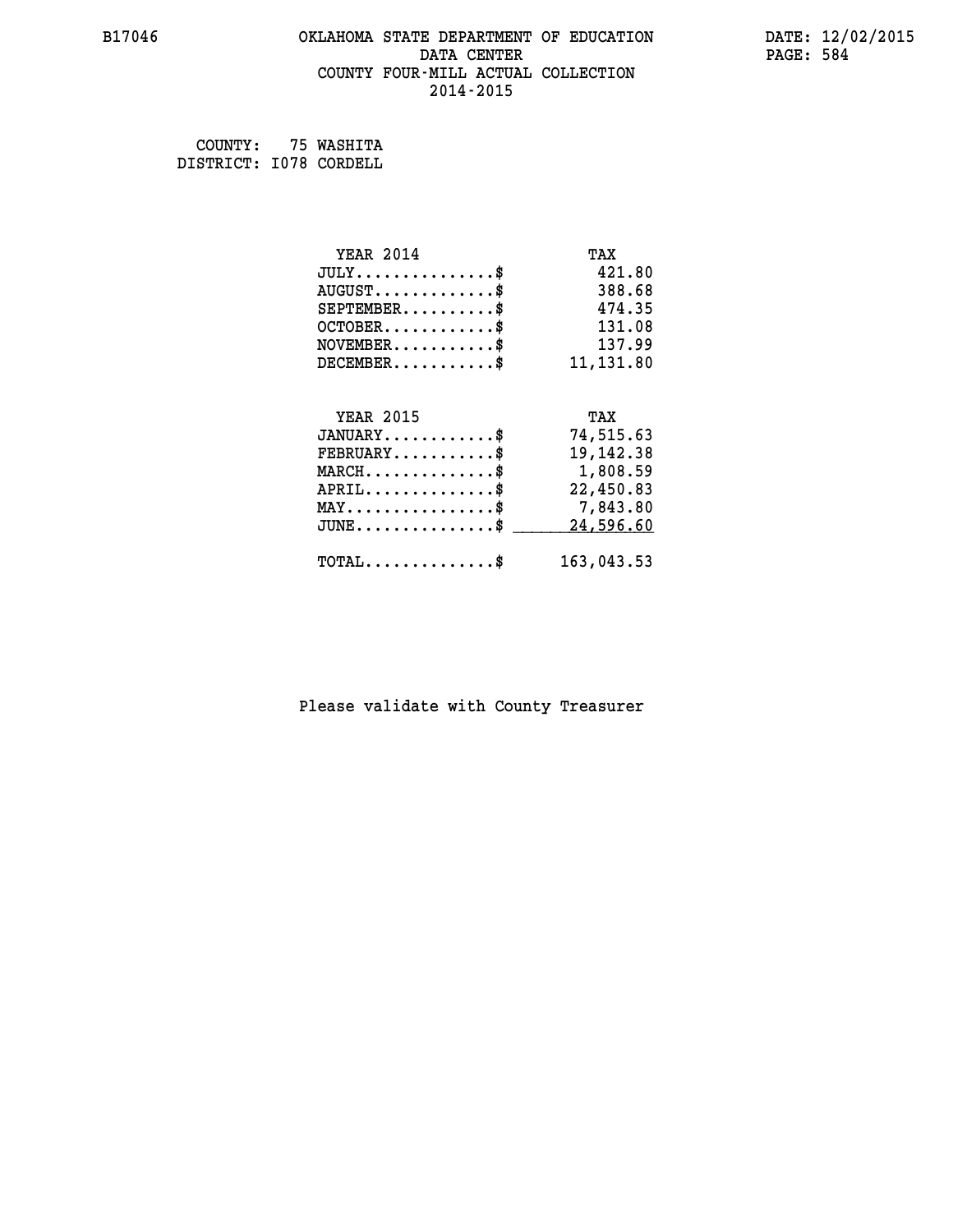### **B17046 OKLAHOMA STATE DEPARTMENT OF EDUCATION DATE: 12/02/2015 DATA CENTER PAGE: 585 COUNTY FOUR-MILL ACTUAL COLLECTION 2014-2015**

 **COUNTY: 75 WASHITA**

 **\*\*\*\*\*\* TOTALS \*\*\*\*\*\***

| <b>YEAR 2014</b>                     | TAX       |
|--------------------------------------|-----------|
| $JULY \ldots \ldots \ldots \ldots \$ | 1,243.50  |
| $AUGUST$ \$                          | 1,148.56  |
| $SEPTEMBER$ $\$                      | 1,400.70  |
| $OCTOBER$ \$                         | 387.08    |
| $NOVEMBER$ \$                        | 404.30    |
| $DECEMBER$                           | 32,064.63 |

## **YEAR 2015 TAX JANUARY............\$ 214,599.63 FEBRUARY...........\$ 55,130.66 MARCH..............\$ 5,212.51 APRIL..............\$ 64,658.28 MAY................\$ 22,595.77 JUNE...............\$ 70,839.03 \_\_\_\_\_\_\_\_\_\_\_\_\_\_\_ TOTAL..............\$ 469,684.65**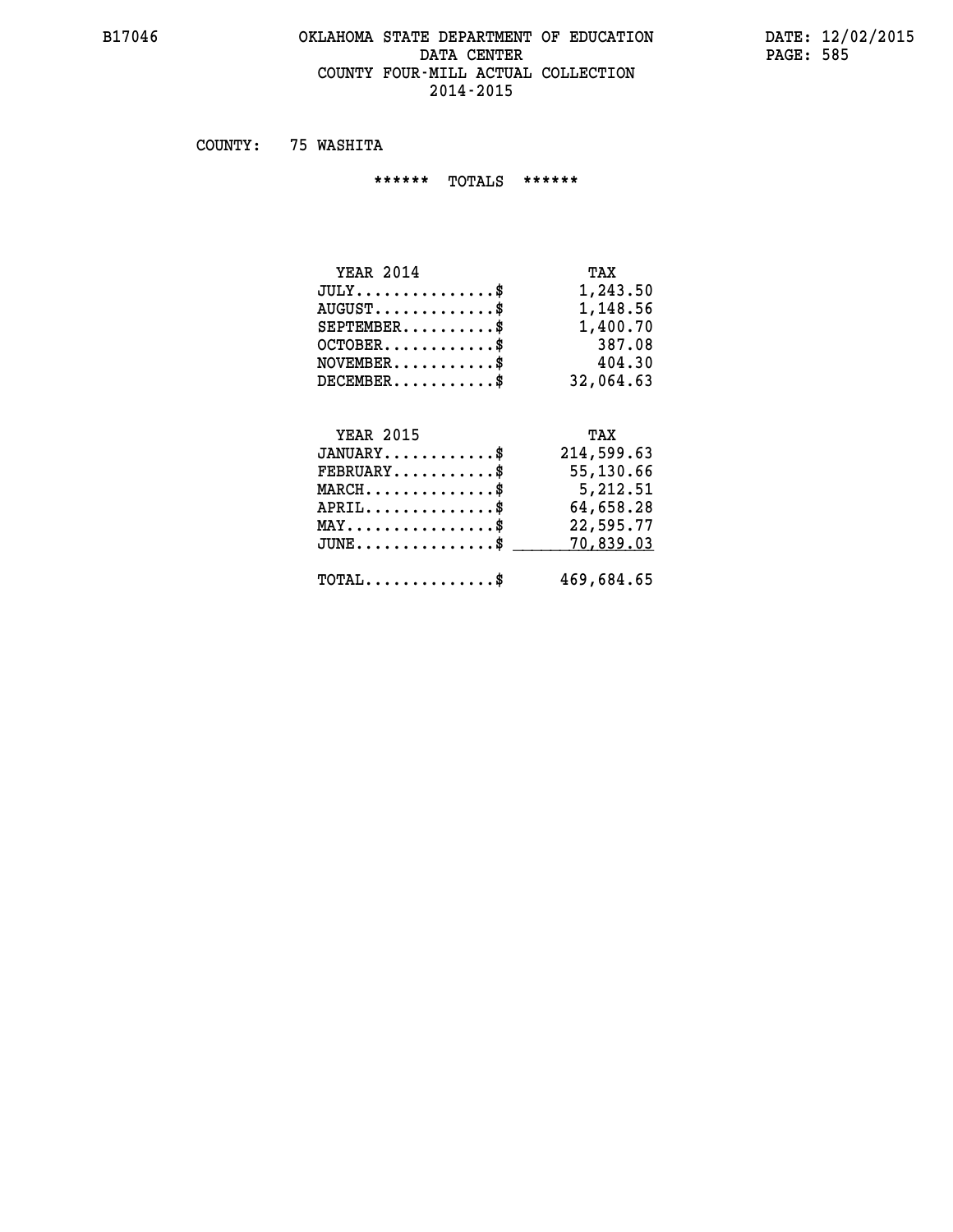### **B17046 OKLAHOMA STATE DEPARTMENT OF EDUCATION DATE: 12/02/2015 DATA CENTER PAGE: 586 COUNTY FOUR-MILL ACTUAL COLLECTION 2014-2015**

 **COUNTY: 76 WOODS DISTRICT: I001 ALVA**

| <b>YEAR 2014</b>                               | TAX        |
|------------------------------------------------|------------|
| $JULY$ \$                                      | 1,811.94   |
| $AUGUST$ \$                                    | 379.15     |
| $SEPTEMBER$ \$                                 | 1,041.39   |
| $OCTOBER$ \$                                   | 686.06     |
| $\texttt{NOVEMBER} \dots \dots \dots \$        | 37, 143.32 |
| $DECEMBER$ \$                                  | 285,558.78 |
|                                                |            |
| <b>YEAR 2015</b>                               | TAX        |
| $JANUARY$ \$                                   | 67,642.91  |
| $FEBRUARY$                                     | 31,667.48  |
| $MARCH$ \$                                     | 92,169.25  |
| $APRIL$ \$                                     | 63,047.92  |
| $\texttt{MAX} \dots \dots \dots \dots \dots \$ | 6,087.35   |
| $JUNE$ $\text{\$}$                             | 21,356.28  |
| $\texttt{TOTAL} \dots \dots \dots \dots \$     | 608,591.83 |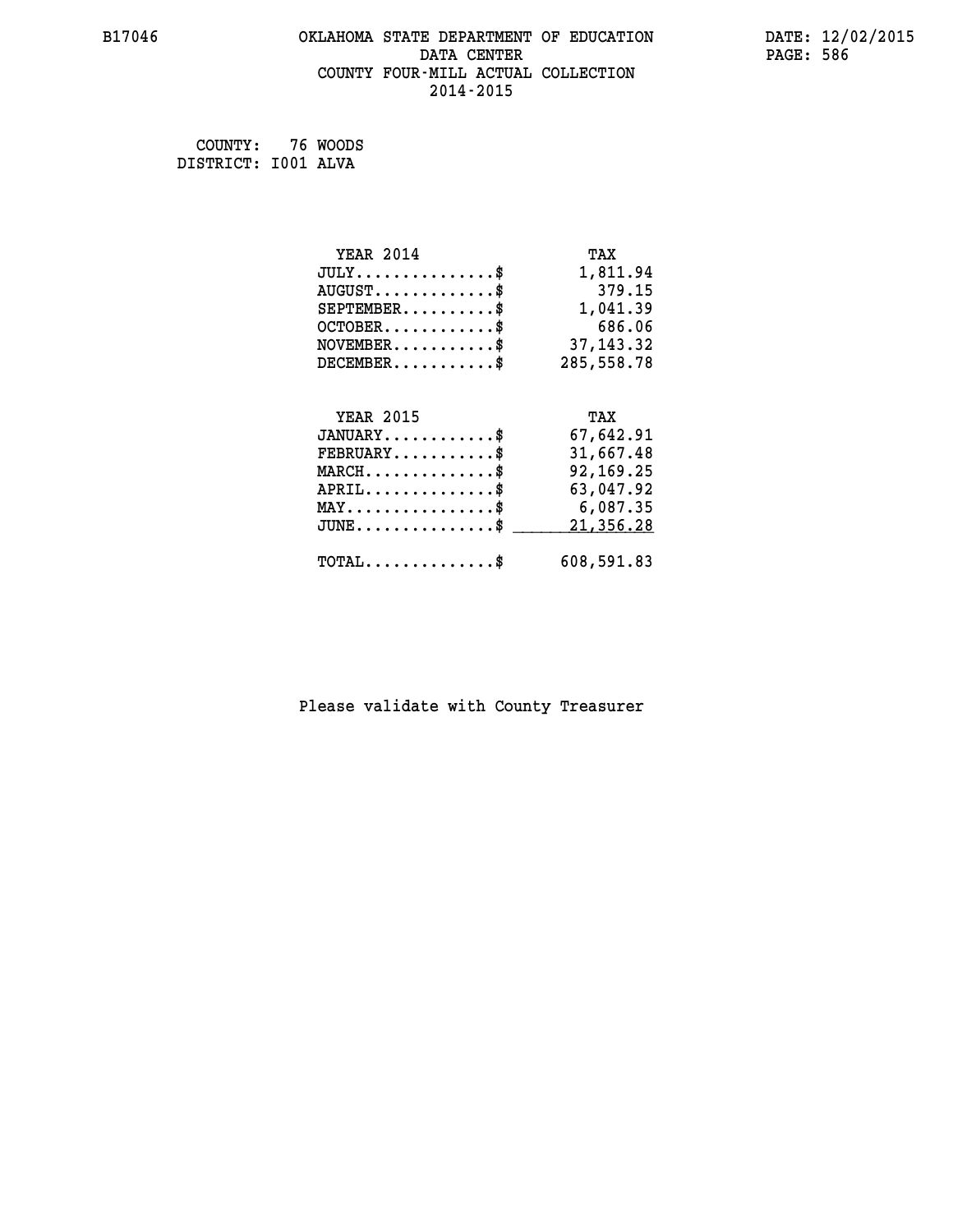### **B17046 OKLAHOMA STATE DEPARTMENT OF EDUCATION DATE: 12/02/2015 DATA CENTER** PAGE: 587  **COUNTY FOUR-MILL ACTUAL COLLECTION 2014-2015**

 **COUNTY: 76 WOODS DISTRICT: I003 WAYNOKA**

| <b>YEAR 2014</b>                        | TAX        |
|-----------------------------------------|------------|
| $JULY$ \$                               | 482.58     |
| $AUGUST$ \$                             | 101.13     |
| $SEPTEMBER$ \$                          | 277.29     |
| $OCTOBER$ \$                            | 60.02      |
| $\texttt{NOVEMBER} \dots \dots \dots \$ | 10,565.82  |
| $DECEMBER$ \$                           | 81,234.38  |
|                                         |            |
| <b>YEAR 2015</b>                        | TAX        |
| $JANUARY$ \$                            | 19,242.78  |
| $FEBRUARY$                              | 9,007.60   |
| $MARCH$ \$                              | 26, 219.83 |
| $APRIL \ldots \ldots \ldots \ldots \$   | 17,935.66  |
| MAY\$ 1,730.79                          |            |
| $JUNE$ \$                               | 6,074.43   |
| $TOTAL$ \$                              | 172,932.31 |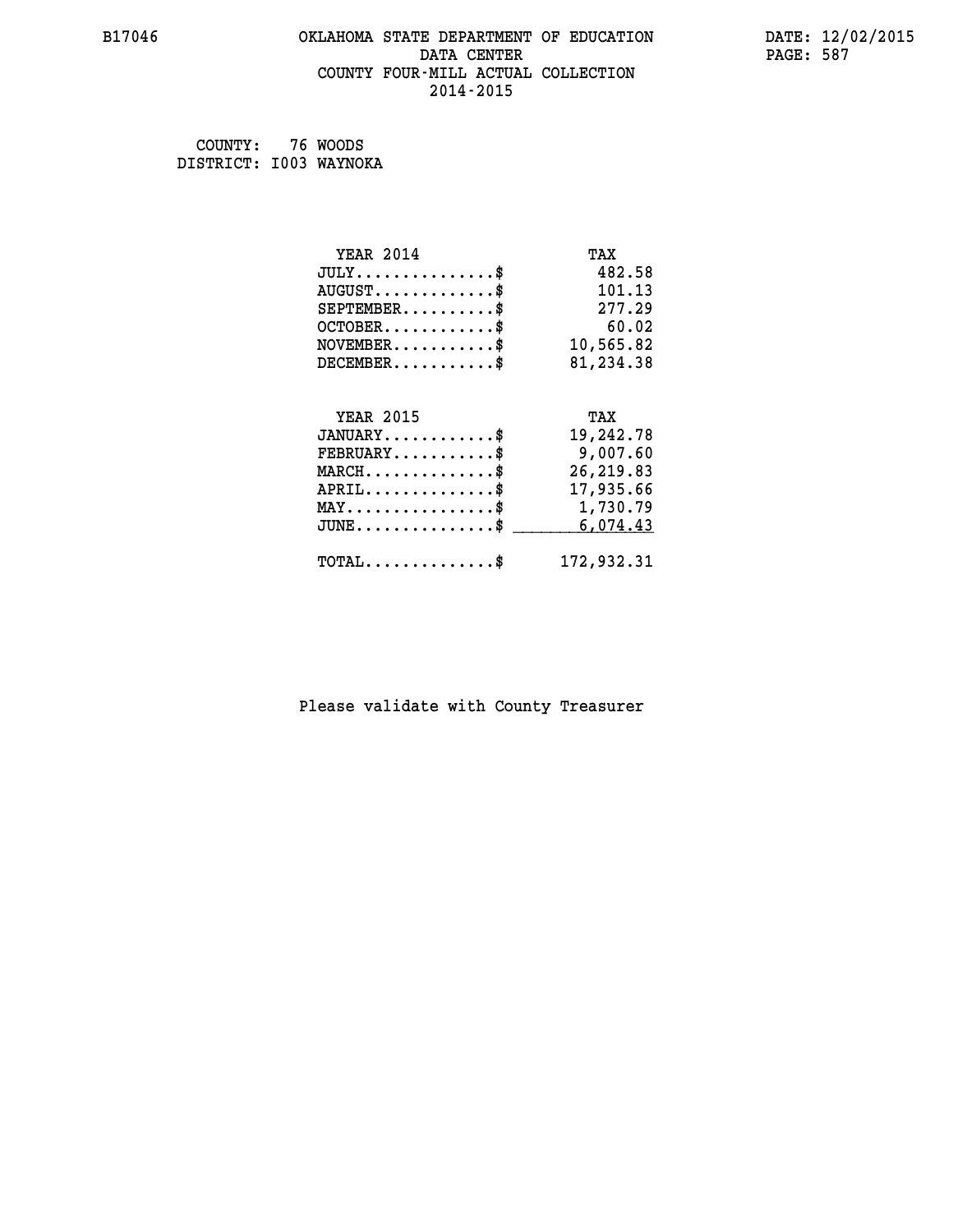### **B17046 OKLAHOMA STATE DEPARTMENT OF EDUCATION DATE: 12/02/2015** DATA CENTER PAGE: 588  **COUNTY FOUR-MILL ACTUAL COLLECTION 2014-2015**

 **COUNTY: 76 WOODS DISTRICT: I006 FREEDOM**

| <b>YEAR 2014</b>                               | TAX       |
|------------------------------------------------|-----------|
| $JULY$ \$                                      | 141.65    |
| $AUGUST$ \$                                    | 29.73     |
| $SEPTEMENT.$ \$                                | 81.39     |
| $OCTOBER$ \$                                   | 192.10    |
| $\texttt{NOVEMBER} \dots \dots \dots \$        | 3,263.42  |
| $DECEMBER$ \$                                  | 25,091.67 |
|                                                |           |
| <b>YEAR 2015</b>                               | TAX       |
| $JANUARY$ \$                                   | 5,943.68  |
| $FEBRUARY$                                     | 2,781.98  |
| $MARCH$ \$                                     | 8,098.78  |
| $APRIL \ldots \ldots \ldots \ldots \$          | 5,539.97  |
| $\texttt{MAX} \dots \dots \dots \dots \dots \$ | 534.46    |
| $JUNE$ \$                                      | 1,876.18  |
| $\texttt{TOTAL} \dots \dots \dots \dots \$     | 53,575.01 |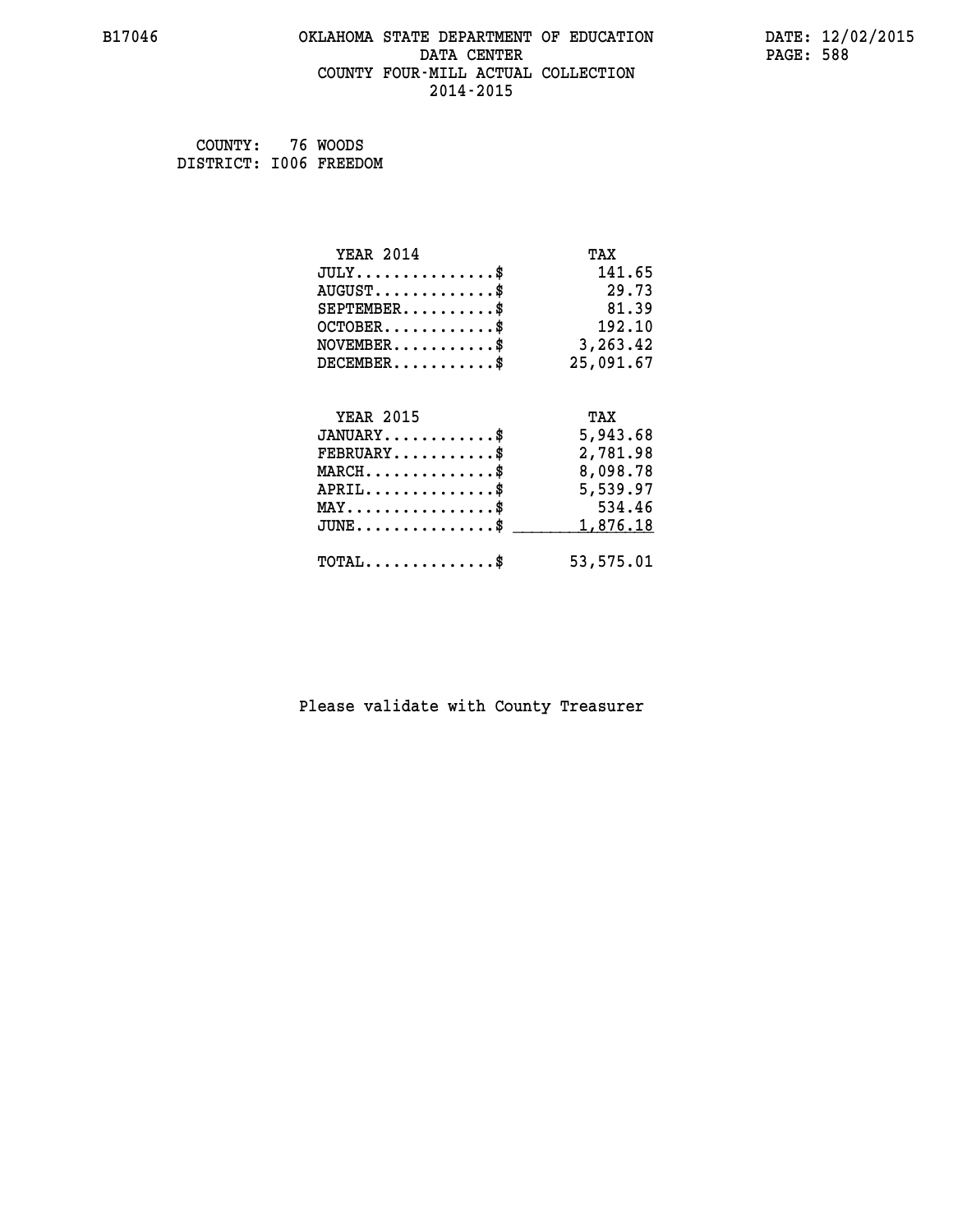### **B17046 OKLAHOMA STATE DEPARTMENT OF EDUCATION DATE: 12/02/2015** DATA CENTER PAGE: 589  **COUNTY FOUR-MILL ACTUAL COLLECTION 2014-2015**

 **COUNTY: 76 WOODS**

 **\*\*\*\*\*\* TOTALS \*\*\*\*\*\***

| <b>YEAR 2014</b> | TAX        |
|------------------|------------|
| $JULY$           | 2,436.17   |
| $AUGUST$ \$      | 510.01     |
| $SEPTEMBER$ $\$  | 1,400.07   |
| $OCTOBER$ \$     | 938.18     |
| $NOVEMBER$ \$    | 50,972.56  |
| $DECEMBER$ \$    | 391,884.83 |

# **YEAR 2015 TAX**

| $JANUARY$<br>$\texttt{FEBRUARY} \dots \dots \dots \$ | 92,829.37<br>43,457.06 |
|------------------------------------------------------|------------------------|
| $MARCH$ \$                                           | 126,487.86             |
| $APRIL$ \$                                           | 86,523.55              |
| $MAX \dots \dots \dots \dots \dots \$                | 8,352.60               |
| $JUNE$ \$                                            | 29,306.89              |
| $\text{TOTAL} \dots \dots \dots \dots \dots$         | 835,099.15             |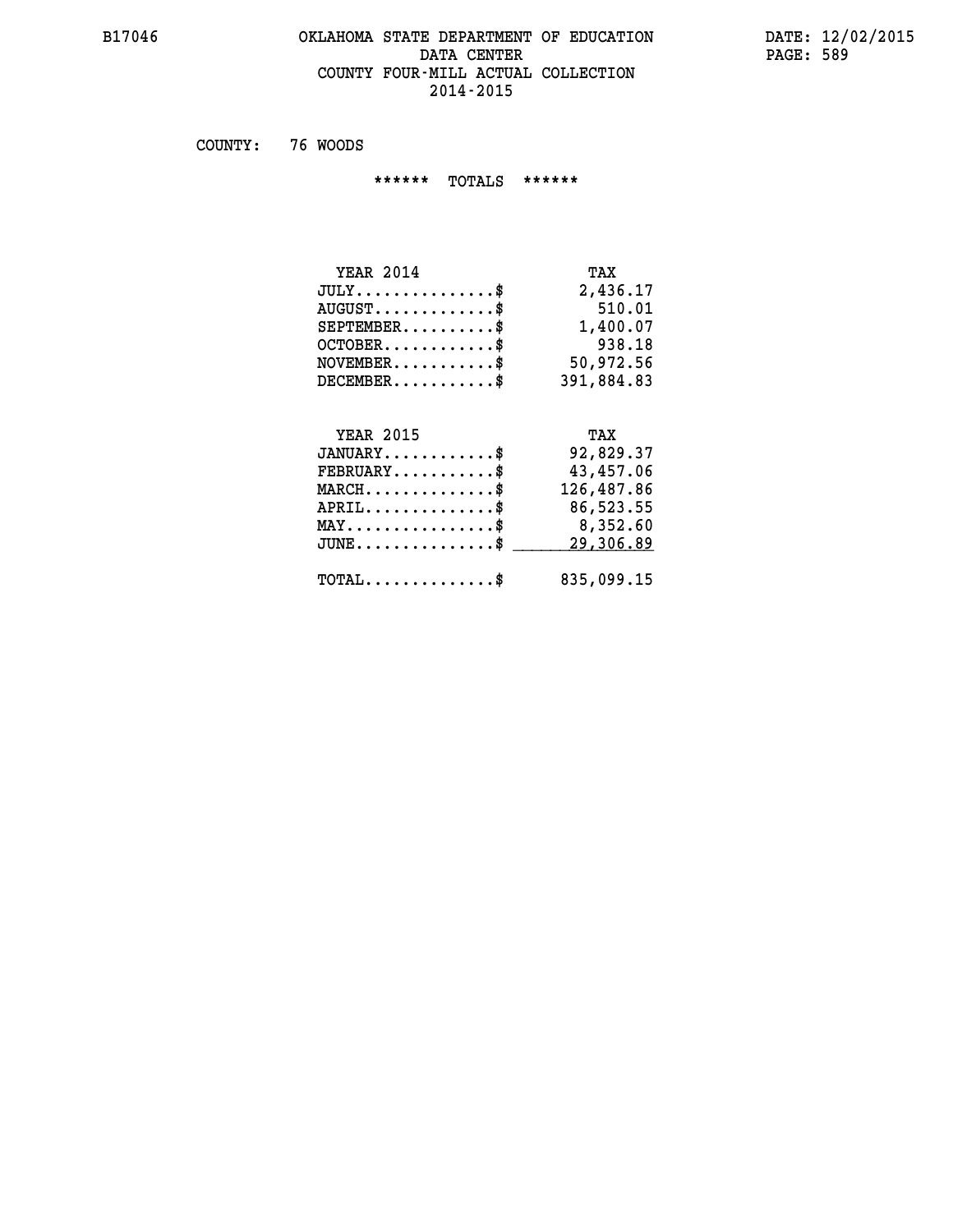### **B17046 OKLAHOMA STATE DEPARTMENT OF EDUCATION DATE: 12/02/2015 DATA CENTER** PAGE: 590  **COUNTY FOUR-MILL ACTUAL COLLECTION 2014-2015**

 **COUNTY: 77 WOODWARD DISTRICT: I001 WOODWARD**

| <b>YEAR 2014</b>                           | TAX         |
|--------------------------------------------|-------------|
| $JULY$ \$                                  | 8,965.44    |
| $AUGUST$ \$                                | 1,304.15    |
| $SEPTEMBER$ \$                             | 1,210.67    |
| $OCTOBER$ \$                               | 691.84      |
| $NOVEMBER$ \$                              | 273.89      |
| $DECEMBER$ \$                              | 4,488.29    |
|                                            |             |
| <b>YEAR 2015</b>                           | TAX         |
| $JANUARY$ \$                               | 421,296.07  |
| $FEBRUARY$                                 | 106,901.55  |
| $MARCH$ \$                                 | 5,458.75    |
| $APRIL$ \$                                 | 121, 162.09 |
| $MAX \dots \dots \dots \dots \$            | 91,824.52   |
| $JUNE$ \$                                  | 41,830.91   |
| $\texttt{TOTAL} \dots \dots \dots \dots \$ | 805,408.17  |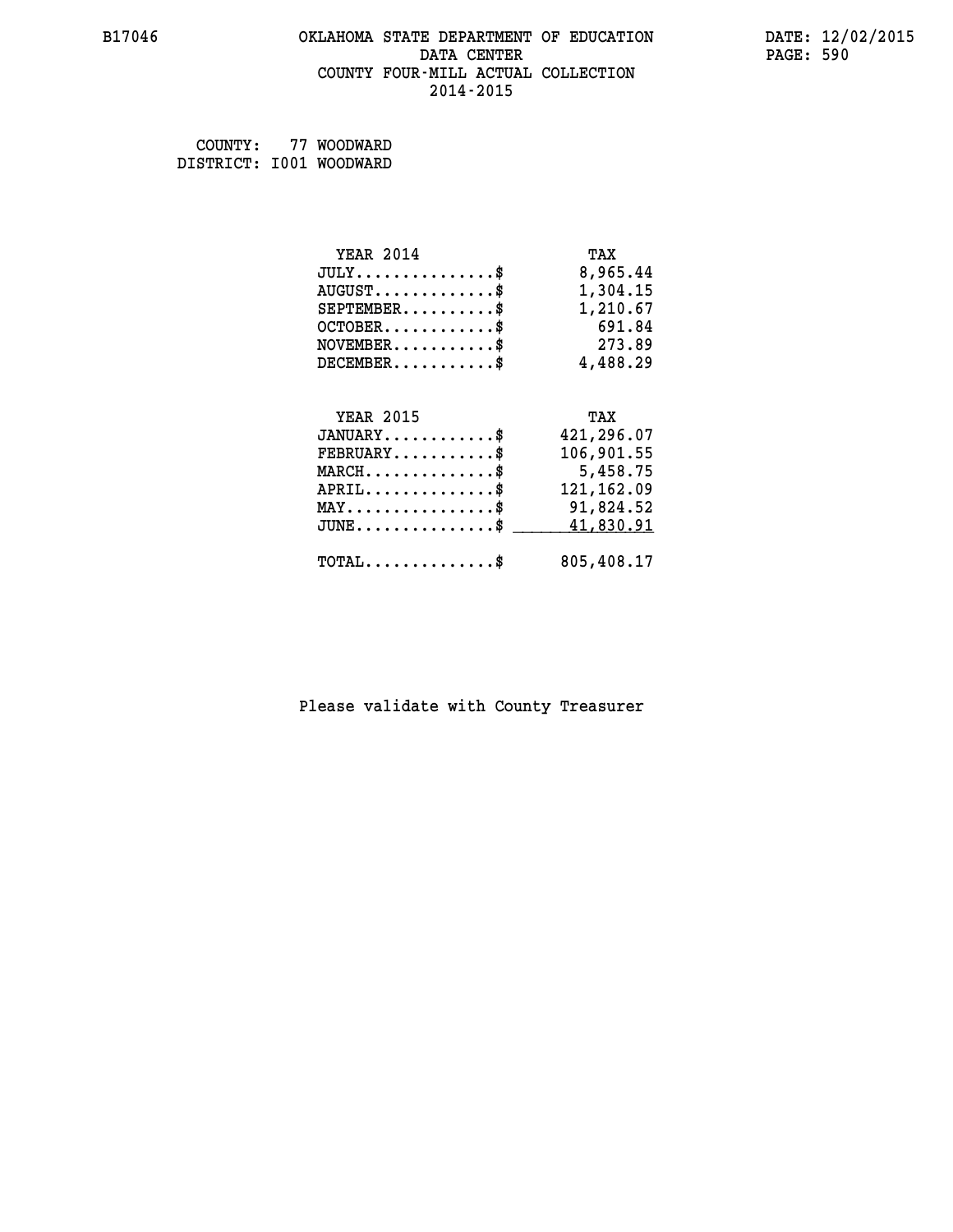### **B17046 OKLAHOMA STATE DEPARTMENT OF EDUCATION DATE: 12/02/2015 DATA CENTER** PAGE: 591  **COUNTY FOUR-MILL ACTUAL COLLECTION 2014-2015**

| COUNTY: | 77 WOODWARD              |
|---------|--------------------------|
|         | DISTRICT: I002 MOORELAND |

| <b>YEAR 2014</b>                               | TAX         |
|------------------------------------------------|-------------|
| $JULY$ \$                                      | 1,628.49    |
| $AUGUST$ \$                                    | 233.51      |
| $SEPTEMENT.$ \$                                | 216.77      |
| $OCTOBER$ \$                                   | 123.88      |
| $NOVEMBER$ \$                                  | 49.03       |
| $DECEMBER$ \$                                  | 803.65      |
|                                                |             |
| <b>YEAR 2015</b>                               | TAX         |
| $JANUARY$ \$                                   | 75,434.97   |
| $FEBRUARY$                                     | 19, 141. 18 |
| $MARCH$ \$                                     | 977.42      |
| $APRIL$ \$                                     | 21,694.63   |
| $\texttt{MAX} \dots \dots \dots \dots \dots \$ | 16,441.60   |
| $JUNE$ \$                                      | 7,490.01    |
| $TOTAL$ \$                                     | 144,235.14  |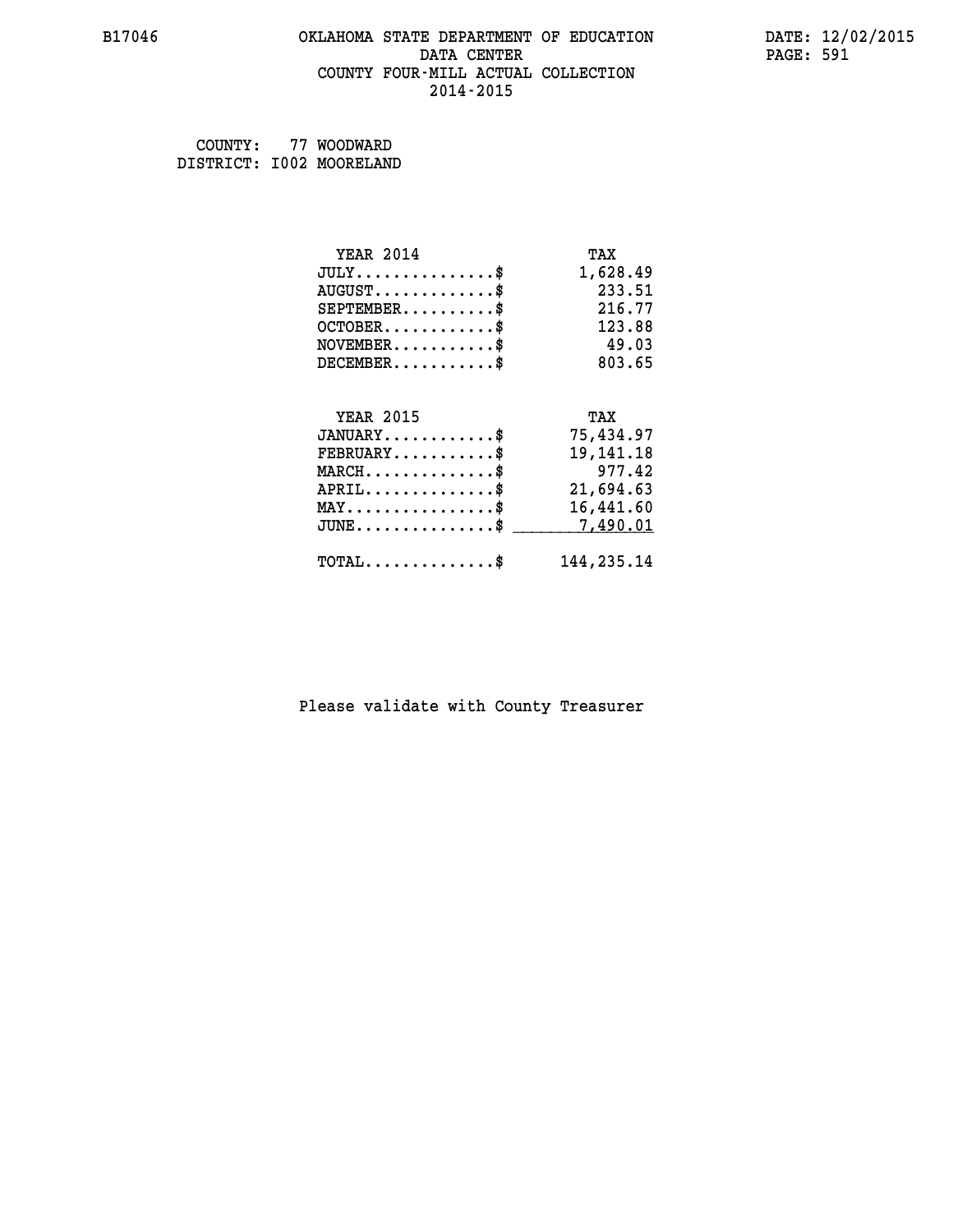### **B17046 OKLAHOMA STATE DEPARTMENT OF EDUCATION DATE: 12/02/2015 DATA CENTER** PAGE: 592  **COUNTY FOUR-MILL ACTUAL COLLECTION 2014-2015**

 **COUNTY: 77 WOODWARD DISTRICT: I003 SHARON-MUTUAL**

| <b>YEAR 2014</b>                               | TAX       |
|------------------------------------------------|-----------|
| $JULY$ \$                                      | 985.81    |
| $AUGUST$ \$                                    | 131.49    |
| $SEPTEMENT.$ \$                                | 122.07    |
| $OCTOBER$ \$                                   | 69.76     |
| $NOVEMBER$ \$                                  | 27.62     |
| $DECEMBER$ \$                                  | 452.54    |
|                                                |           |
| <b>YEAR 2015</b>                               | TAX       |
| $JANUARY$                                      | 42,477.14 |
| $FEBRUARY$                                     | 10,778.34 |
| $MARCH$ \$                                     | 550.37    |
| $APRIL$ \$                                     | 12,216.16 |
| $\texttt{MAX} \dots \dots \dots \dots \dots \$ | 9,258.19  |
| $JUNE$ \$                                      | 4,217.59  |
| $\texttt{TOTAL} \dots \dots \dots \dots \$     | 81,287.08 |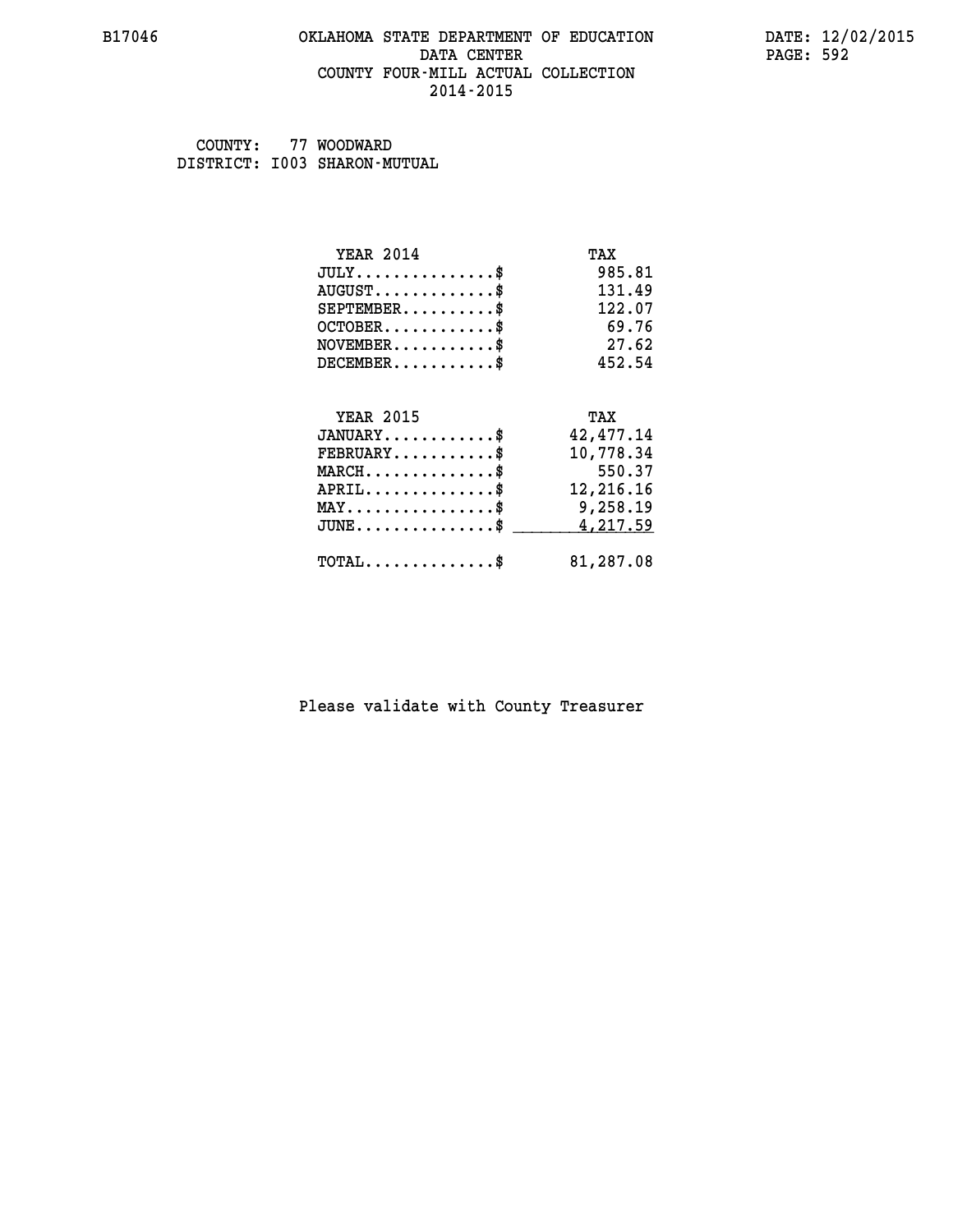### **B17046 OKLAHOMA STATE DEPARTMENT OF EDUCATION DATE: 12/02/2015 DATA CENTER** PAGE: 593  **COUNTY FOUR-MILL ACTUAL COLLECTION 2014-2015**

 **COUNTY: 77 WOODWARD DISTRICT: I005 FORT SUPPLY**

| <b>YEAR 2014</b>                           | TAX       |
|--------------------------------------------|-----------|
| $JULY$ \$                                  | 384.35    |
| $AUGUST$ \$                                | 51.93     |
| $SEPTEMBER$ \$                             | 48.20     |
| $OCTOBER$ \$                               | 27.54     |
| $NOVEMBER$ \$                              | 10.91     |
| $DECEMBER$ \$                              | 178.68    |
|                                            |           |
| <b>YEAR 2015</b>                           | TAX       |
| $JANUARY$ \$                               | 16,772.35 |
| $FEBRUARY$                                 | 4,255.90  |
| $MARCH$ \$                                 | 217.33    |
| $APRIL$ \$                                 | 4,823.61  |
| $MAX \dots \dots \dots \dots \dots$        | 3,655.66  |
| $JUNE$ \$                                  | 1,665.35  |
| $\texttt{TOTAL} \dots \dots \dots \dots \$ | 32,091.81 |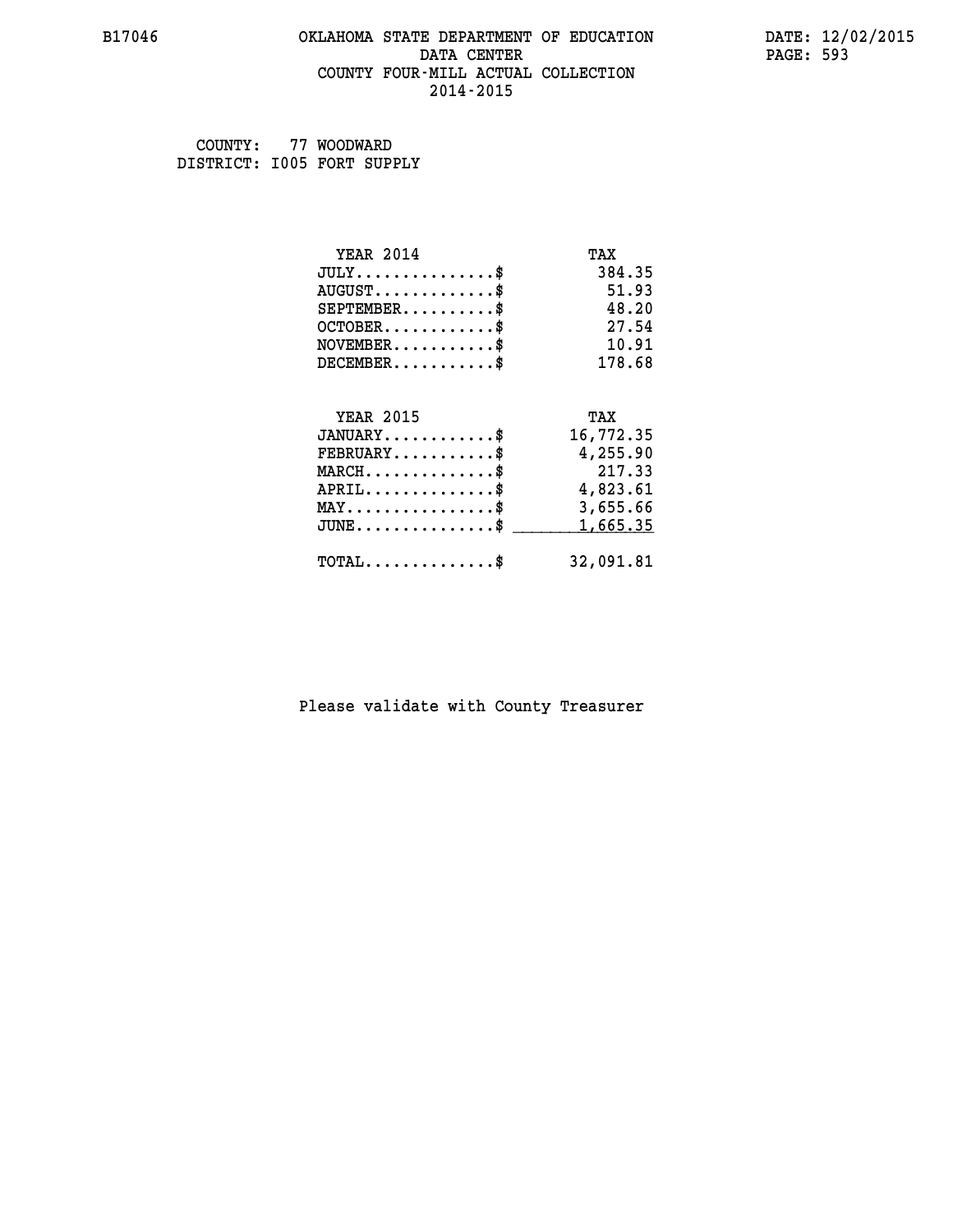### **B17046 OKLAHOMA STATE DEPARTMENT OF EDUCATION DATE: 12/02/2015 DATA CENTER** PAGE: 594  **COUNTY FOUR-MILL ACTUAL COLLECTION 2014-2015**

 **COUNTY: 77 WOODWARD**

 **\*\*\*\*\*\* TOTALS \*\*\*\*\*\***

| <b>YEAR 2014</b>                 | TAX       |
|----------------------------------|-----------|
| $JULY$                           | 11,964.09 |
| $AUGUST \ldots \ldots \ldots$ \$ | 1,721.08  |
| $SEPTEMBER$ \$                   | 1,597.71  |
| $OCTOBER$ \$                     | 913.02    |
| $NOVEMBER$ \$                    | 361.45    |
| $DECEMBER$ \$                    | 5,923.16  |

## **YEAR 2015**

| <b>YEAR 2015</b>                            | TAX          |
|---------------------------------------------|--------------|
| $JANUARY$ \$                                | 555,980.53   |
| $FEBRUARY$ \$                               | 141,076.97   |
| $MARCH$ \$                                  | 7,203.87     |
| $APRIL$ \$                                  | 159,896.49   |
| $MAX \dots \dots \dots \dots \$             | 121, 179.97  |
| $JUNE$ \$                                   | 55,203.86    |
|                                             |              |
| $\texttt{TOTAL} \dots \dots \dots \dots \$$ | 1,063,022.20 |